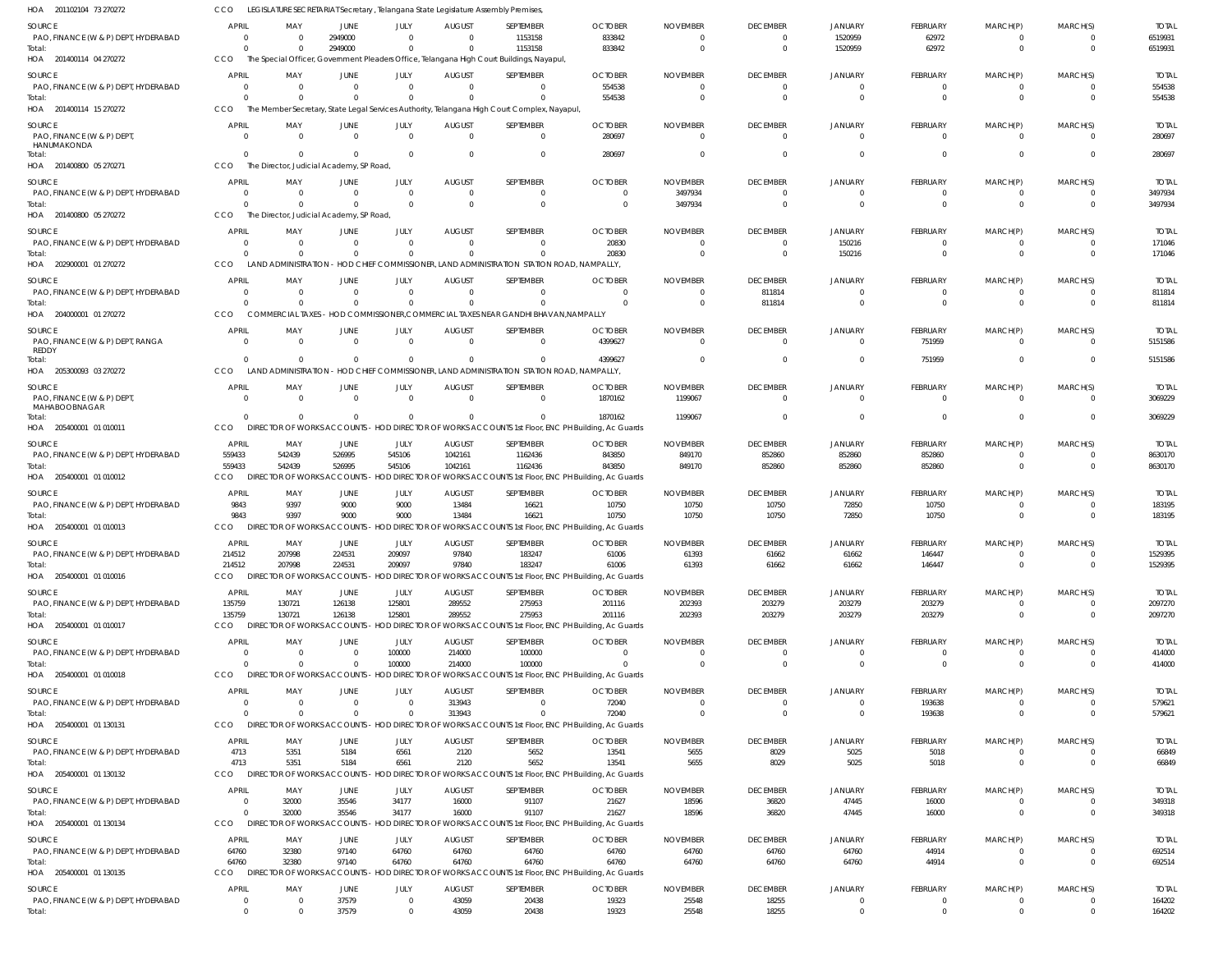| HOA 205400001 01 140                                                            | CCO              |                      |                          |                  |                         | DIRECTOR OF WORKS ACCOUNTS - HOD DIRECTOR OF WORKS ACCOUNTS 1st Floor, ENC PH Building, Ac Guards |                          |                          |                  |                  |                  |                      |                      |                    |
|---------------------------------------------------------------------------------|------------------|----------------------|--------------------------|------------------|-------------------------|---------------------------------------------------------------------------------------------------|--------------------------|--------------------------|------------------|------------------|------------------|----------------------|----------------------|--------------------|
| SOURCE                                                                          | APRIL            | MAY                  | JUNE                     | JULY             | <b>AUGUST</b>           | SEPTEMBER                                                                                         | <b>OCTOBER</b>           | <b>NOVEMBER</b>          | <b>DECEMBER</b>  | <b>JANUARY</b>   | FEBRUARY         | MARCH(P)             | MARCH(S)             | <b>TOTAL</b>       |
| PAO, FINANCE (W & P) DEPT, HYDERABAD                                            | $\Omega$         | $\overline{0}$       | 350512                   | $\Omega$         | 350512                  | 175256                                                                                            | 175256                   | 175256                   | 182874           |                  | $\mathbf 0$      | -0                   | $\Omega$             | 1409666            |
| Total:                                                                          | $\cap$           | $\Omega$             | 350512                   | $\Omega$         | 350512                  | 175256                                                                                            | 175256                   | 175256                   | 182874           | $\Omega$         | $\overline{0}$   | $\overline{0}$       | $\overline{0}$       | 1409666            |
| HOA 205400001 01 240                                                            | CCO              |                      |                          |                  |                         | DIRECTOR OF WORKS ACCOUNTS - HOD DIRECTOR OF WORKS ACCOUNTS 1st Floor, ENC PH Building, Ac Guards |                          |                          |                  |                  |                  |                      |                      |                    |
| <b>SOURCE</b>                                                                   | <b>APRIL</b>     | MAY                  | JUNE                     | JULY             | <b>AUGUST</b>           | SEPTEMBER                                                                                         | <b>OCTOBER</b>           | <b>NOVEMBER</b>          | <b>DECEMBER</b>  | <b>JANUARY</b>   | FEBRUARY         | MARCH(P)             | MARCH(S)             | <b>TOTAL</b>       |
| PAO, FINANCE (W & P) DEPT, HYDERABAD                                            |                  | $\Omega$             | 26664                    | $\Omega$         | 30842                   | $\Omega$                                                                                          | $\overline{0}$           | 48232                    | $\Omega$         | 16404            | 42189            | $\mathbf 0$          | $\Omega$             | 164331             |
| Total:                                                                          |                  | $\Omega$             | 26664                    |                  | 30842                   | $\Omega$                                                                                          | $\sqrt{2}$               | 48232                    | $\Omega$         | 16404            | 42189            | $\overline{0}$       | $\Omega$             | 164331             |
| HOA 205400001 01 300302                                                         | CCO.             |                      |                          |                  |                         | DIRECTOR OF WORKS ACCOUNTS - HOD DIRECTOR OF WORKS ACCOUNTS 1st Floor, ENC PH Building, Ac Guards |                          |                          |                  |                  |                  |                      |                      |                    |
| SOURCE                                                                          | <b>APRIL</b>     | MAY                  | JUNE                     | JULY             | <b>AUGUST</b>           | SEPTEMBER                                                                                         | <b>OCTOBER</b>           | <b>NOVEMBER</b>          | <b>DECEMBER</b>  | <b>JANUARY</b>   | <b>FEBRUARY</b>  | MARCH(P)             | MARCH(S)             | <b>TOTAL</b>       |
| PAO, FINANCE (W & P) DEPT, HYDERABAD                                            | 375485           | 375484               | 375485                   | 487644           | 486641                  | 487517                                                                                            | 487517                   | 487517                   | 487517           | 487517           | 487517           | $^{\circ}$           | $\Omega$             | 5025841            |
| Total:                                                                          | 375485           | 375484               | 375485                   | 487644           | 486641                  | 487517                                                                                            | 487517                   | 487517                   | 487517           | 487517           | 487517           | $\overline{0}$       | $\Omega$             | 5025841            |
| HOA 205400001 01 510511                                                         | CCO              | DIREC <sup>®</sup>   |                          |                  |                         | TOR OF WORKS ACCOUNTS - HOD DIRECTOR OF WORKS ACCOUNTS 1st Floor, ENC PH Building, Ac Guards      |                          |                          |                  |                  |                  |                      |                      |                    |
| SOURCE                                                                          | APRIL            | MAY                  | <b>JUNE</b>              | JULY             | <b>AUGUST</b>           | SEPTEMBER                                                                                         | <b>OCTOBER</b>           | <b>NOVEMBER</b>          | <b>DECEMBER</b>  | <b>JANUARY</b>   | FEBRUARY         | MARCH(P)             | MARCH(S)             | <b>TOTAL</b>       |
| PAO, FINANCE (W & P) DEPT, HYDERABAD                                            | $\Omega$         | $\overline{0}$       | $\Omega$                 | $\Omega$         | $\Omega$                | $\Omega$                                                                                          | $\Omega$                 | $\Omega$                 | 19511            |                  | 3550             | $\Omega$             | $\Omega$             | 23061              |
| Total:                                                                          |                  | $\Omega$             | $\Omega$                 | $\Omega$         | $\Omega$                | $\Omega$                                                                                          | $\Omega$                 | $\overline{0}$           | 19511            | $\Omega$         | 3550             | $\overline{0}$       | $\overline{0}$       | 23061              |
| HOA 205400001 02 010011                                                         | CCO              |                      |                          |                  |                         | DIRECTOR OF WORKS ACCOUNTS - HOD DIRECTOR OF WORKS ACCOUNTS 1st Floor, ENC PH Building, Ac Guards |                          |                          |                  |                  |                  |                      |                      |                    |
| SOURCE                                                                          | <b>APRIL</b>     | MAY                  | JUNE                     | JULY             | <b>AUGUST</b>           | SEPTEMBER                                                                                         | <b>OCTOBER</b>           | <b>NOVEMBER</b>          | <b>DECEMBER</b>  | <b>JANUARY</b>   | FEBRUARY         | MARCH(P)             | MARCH(S)             | <b>TOTAL</b>       |
| APAO Finance & Corporations, Adilabad                                           | 267075           | 334589               | 313585                   | 314695           | 603825                  | 511375                                                                                            | 513225                   | 513225                   | 515293           | 516555           | 439047           | 0                    | $\Omega$             | 4842489            |
| APAO Finance & Corporations,                                                    | 253363           | 273940               | 260088                   | 292419           | 673319                  | 414610                                                                                            | 414610                   | 377460                   | 381580           | 391830           | 299410           | $\mathbf 0$          | $\Omega$             | 4032629            |
| Bhoopalapally                                                                   |                  |                      |                          |                  |                         |                                                                                                   |                          |                          |                  |                  |                  |                      |                      |                    |
| APAO Finance & Corporations, Jagtial                                            | 180140           | 252218               | 273240                   | 227720           | 430344                  | 365940                                                                                            | 365940                   | 365940                   | 366970           | 369090           | 408850           | $\Omega$<br>$\Omega$ | $\Omega$<br>$\Omega$ | 3606392            |
| APAO Finance & Corporations, Jangaon                                            | 219223<br>205922 | 207201<br>178070     | 209755<br>142800         | 209755<br>179180 | 438158<br>302620        | 376085<br>269820                                                                                  | 380775<br>277400         | 390675<br>275340         | 384755<br>275340 | 388735<br>312830 | 313684<br>330190 | $\Omega$             | $\Omega$             | 3518801<br>2749512 |
| APAO Finance & Corporations, Kamareddy<br>APAO Finance & Corporations,          | 202182           | 207917               | 272893                   | 228990           | 388816                  | 448909                                                                                            | 414380                   | 416010                   | 416010           | 416010           | 332640           | $\Omega$             | $\Omega$             | 3744757            |
| Komarambheem Asifabad                                                           |                  |                      |                          |                  |                         |                                                                                                   |                          |                          |                  |                  |                  |                      |                      |                    |
| APAO Finance & Corporations,                                                    | 271559           | 243630               | 244180                   | 282450           | 367430                  | 326260                                                                                            | 448340                   | 405800                   | 407477           | 405800           | 511170           | $\mathbf 0$          | $\Omega$             | 3914096            |
| Kothagudem<br>APAO Finance & Corporations,                                      | 257013           | 309487               | 309487                   | 277250           | 480137                  | 470604                                                                                            | 470837                   | 461647                   | 459420           | 459420           | 457480           | $\mathbf 0$          | $\Omega$             | 4412782            |
| Mahabubabad                                                                     |                  |                      |                          |                  |                         |                                                                                                   |                          |                          |                  |                  |                  |                      |                      |                    |
| APAO Finance & Corporations, Manchirial                                         | 160090           | 267617               | 224880                   | 259624           | 400350                  | 362890                                                                                            | 362890                   | 295170                   | 295170           | 295170           | 315700           | $\Omega$             | $\Omega$             | 3239551            |
| APAO Finance & Corporations, Medchal                                            | 209543           | 203442               | 278852                   | 276800           | 406762                  | 388960                                                                                            | 390810                   | 340560                   | 441060           | 390810           | 374770           | $\Omega$             | $\Omega$             | 3702369            |
| APAO Finance & Corporations, Mulugu                                             | $\Omega$         | $\overline{0}$       | $\overline{\phantom{0}}$ | - 0              | $\overline{0}$          | $\Omega$                                                                                          | - 0                      | 109070                   | 109070           | 109070           | 201830           | $\Omega$             | $\Omega$             | 529040             |
| APAO Finance & Corporations,<br>Nagarkurnool                                    | 194278           | 205890               | 206997                   | 253020           | 366099                  | 342752                                                                                            | 339710                   | 339710                   | 339710           | 339710           | 373460           | $\Omega$             | $\Omega$             | 3301336            |
| APAO Finance & Corporations,                                                    | $\Omega$         | $\Omega$             | $\overline{0}$           | $\overline{0}$   | $\overline{\mathbf{0}}$ | $\Omega$                                                                                          | $\overline{\phantom{0}}$ | - 0                      | 131980           | 65990            | 97980            | $\Omega$             | $\Omega$             | 295950             |
| Narayanpet                                                                      |                  |                      |                          |                  |                         |                                                                                                   |                          |                          |                  |                  |                  |                      |                      |                    |
| APAO Finance & Corporations, Peddapalli                                         | 299326           | 312730               | 313760                   | 389057           | 511479                  | 483020                                                                                            | 483020                   | 484130                   | 484130           | 496630           | 425310           | $\Omega$             | $\Omega$             | 4682592            |
| APAO Finance & Corporations,<br>Sangareddy                                      | 182511           | 237380               | 239533                   | 274420           | 379120                  | 394360                                                                                            | 391410                   | 391410                   | 411990           | 338830           | 349210           | $\mathbf 0$          | $\Omega$             | 3590174            |
| APAO Finance & Corporations, Siddipet                                           | 247892           | 238930               | 240810                   | 238930           | 474095                  | 388140                                                                                            | 388140                   | 413120                   | 390410           | 390410           | 444830           | $\Omega$             | $\Omega$             | 3855707            |
| APAO Finance & Corporations, Siricilla                                          | 321802           | 309095               | 318519                   | 313045           | 596974                  | 503365                                                                                            | 503365                   | 504085                   | 504085           | 507569           | 479130           | $\Omega$             | $\Omega$             | 4861034            |
| APAO Finance & Corporations, Suryapet                                           | 395868           | 286600               | 286600                   | 353732           | 439466                  | 412070                                                                                            | 412070                   | 418580                   | 425290           | 426790           | 471249           | $\Omega$             | $\Omega$             | 4328315            |
| APAO Finance & Corporations, Vikarabad                                          | 122597           | 198013               | 119935                   | 241520           | 339251                  | 269710                                                                                            | 269710                   | 269710                   | 269710           | 298490           | 236990           | $\Omega$             | $\Omega$             | 2635636            |
| APAO Finance & Corporations,                                                    | 208527           | 209510               | 210210                   | 401375           | 411230                  | 411230                                                                                            | 411230                   | 345240                   | 345240           | 345240           | 346430           | $\Omega$             | $\Omega$             | 3645462            |
| Wanaparthy<br>APAO Finance & Corporations, Yadadri                              | 428251           | 369070               | 388759                   | 378778           | 558150                  | 615428                                                                                            | 582442                   | 648818                   | 590350           | 611460           | 567776           | $\Omega$             | $\Omega$             | 5739282            |
| APAO, PJP (FINANCE), Jogulamba Gadwal                                           | 192720           | 106840               | 107540                   | 183862           | 464423                  | 274670                                                                                            | 287130                   | 289120                   | 184050           | 184050           | 180092           | $\Omega$             |                      | 2454497            |
| APAO, SRSP (FINANCE), WARANGAL                                                  | 244453           | 303703               | 290319                   | 298551           | 417039                  | 548953                                                                                            | 494124                   | 514920                   | 667872           | 579444           | 403020           | $\Omega$             | $\Omega$             | 4762398            |
| PAO, AMRP (FINANCE) NALGONDA                                                    | 418770           | 546241               | 500750                   | 583610           | 813300                  | 783440                                                                                            | 751080                   | 753500                   | 756410           | 760820           | 697790           | $\Omega$             | $\Omega$             | 7365711            |
| PAO, FINANCE (W & P) DEPT                                                       | 406947           | 389830               | 387802                   | 364824           | 689235                  | 739743                                                                                            | 675670                   | 677400                   | 677400           | 674914           | 640526           |                      |                      | 6324291            |
| HANUMAKONDA<br>PAO, FINANCE (W & P) DEPT, HYDERABAD                             | 600394           | 698049               | 615168                   | 570120           | 1255100                 | 916002                                                                                            | 1131453                  | 1171301                  | 1234710          | 1015622          | 1058589          | $\Omega$             | $\Omega$             | 10266508           |
| PAO, FINANCE (W & P) DEPT, KARIMNAGAR                                           | 1156033          | 1141737              | 1120220                  | 1284894          | 1954777                 | 1747032                                                                                           | 1747262                  | 1685163                  | 1801364          | 1809420          | 1876370          | $\Omega$             | $\Omega$             | 17324272           |
| PAO, FINANCE (W & P) DEPT, KHAMMAM                                              | 405720           | 407260               | 408752                   | 425370           | 712943                  | 624160                                                                                            | 633658                   | 641860                   | 643710           | 644220           | 608580           | $\Omega$             | $\Omega$             | 6156233            |
| PAO, FINANCE (W & P) DEPT,                                                      | 403001           | 289695               | 298815                   | 296779           | 518389                  | 540302                                                                                            | 476300                   | 477800                   | 477800           | 478990           | 418580           | $\Omega$             | $\Omega$             | 4676451            |
| MAHABOOBNAGAR<br>PAO, FINANCE (W & P) DEPT, MEDAK                               |                  | 221721               | 197530                   | 193279           | 371940                  | 335560                                                                                            | 335560                   | 335560                   | 335560           | 336670           | 373448           | $\Omega$             | $\Omega$             | 3244037            |
| PAO, FINANCE (W & P) DEPT, NIRMAL                                               | 207209<br>317526 | 278170               | 308970                   | 279360           | 526555                  | 455762                                                                                            | 452980                   | 452980                   | 454380           | 454380           | 497092           | $\Omega$             | $\Omega$             | 4478155            |
| PAO, FINANCE (W & P) DEPT, NIZAMABAD                                            | 302714           | 305890               | 308271                   | 306360           | 561989                  | 494290                                                                                            | 494290                   | 494290                   | 494290           | 494290           | 457878           | $\Omega$             | $\Omega$             | 4714552            |
| PAO, FINANCE (W & P) DEPT, RANGA                                                | 369060           | 352000               | 387400                   | 366946           | 660082                  | 585640                                                                                            | 588481                   | 591200                   | 496132           | 637090           | 689409           | $\Omega$             | $\Omega$             | 5723440            |
| REDDY                                                                           |                  |                      |                          |                  |                         |                                                                                                   |                          |                          |                  |                  |                  |                      |                      |                    |
| Total:                                                                          | 9651709          | 9886465              | 9786420                  | 10546715         | 17513397                | 15801082                                                                                          | 15888292                 | 15850794                 | 16168718         | 15946349         | 15678510         | $\Omega$             | $\Omega$             | 152718451          |
| HOA 205400001 02 010012                                                         | CCO              |                      |                          |                  |                         | DIRECTOR OF WORKS ACCOUNTS - HOD DIRECTOR OF WORKS ACCOUNTS 1st Floor, ENC PH Building, Ac Guards |                          |                          |                  |                  |                  |                      |                      |                    |
| SOURCE                                                                          | <b>APRIL</b>     | MAY                  | JUNE                     | JULY             | <b>AUGUST</b>           | SEPTEMBER                                                                                         | <b>OCTOBER</b>           | <b>NOVEMBER</b>          | <b>DECEMBER</b>  | <b>JANUARY</b>   | FEBRUARY         | MARCH(P)             | MARCH(S)             | <b>TOTAL</b>       |
| APAO Finance & Corporations, Adilabad                                           |                  | $\overline{0}$       | 83400                    | $\Omega$         | $\overline{0}$          | $\Omega$                                                                                          | $\overline{0}$           | $\mathbf 0$              | $\Omega$         | $\Omega$         | 10000            | $\Omega$             | $\mathbf{0}$         | 93400              |
| APAO Finance & Corporations,                                                    | $\Omega$         | $\Omega$             | $\Omega$                 | $\Omega$         | $\Omega$                | $\Omega$                                                                                          | $\Omega$                 | $\Omega$                 | $\Omega$         | 58800            | 465              | $\Omega$             | $\Omega$             | 59265              |
| Bhoopalapally<br>APAO Finance & Corporations, Jagtial                           |                  | 56400                | $\Omega$                 |                  | $\Omega$                | <sup>0</sup>                                                                                      | $\Omega$                 | $\Omega$                 | $\Omega$         |                  | 2000             | $\Omega$             | $\Omega$             | 58400              |
| APAO Finance & Corporations, Jangaon                                            | $\Omega$         | 55200                | $\Omega$                 | $\Omega$         | $\Omega$                | $\Omega$                                                                                          | $\Omega$                 | $\Omega$                 | $\Omega$         | $\Omega$         | 406              | $\Omega$             | $\Omega$             | 55606              |
| APAO Finance & Corporations, Kamareddy                                          | $\Omega$         | $\Omega$             | 39600                    | $\Omega$         | $\Omega$                | $\Omega$                                                                                          | $\Omega$                 | $\Omega$                 | 5000             | $\Omega$         | $\Omega$         | $\Omega$             | $\Omega$             | 44600              |
| APAO Finance & Corporations,                                                    | $\Omega$         | $\Omega$             | 55200                    | $\Omega$         | $\Omega$                | $\Omega$                                                                                          | $\Omega$                 | $\Omega$                 | $\Omega$         | $\Omega$         | 406              | $\Omega$             | $\Omega$             | 55606              |
| Komarambheem Asifabad                                                           |                  |                      |                          |                  |                         |                                                                                                   |                          |                          |                  |                  |                  |                      |                      |                    |
| APAO Finance & Corporations,<br>Kothagudem                                      | 66425            | 4025                 | 42000                    | 5825             | 975                     | 975                                                                                               | 975                      | 975                      | 975              | 975              | 13475            | $\Omega$             | $\Omega$             | 137600             |
| APAO Finance & Corporations,                                                    | $\Omega$         | $\Omega$             | - 0                      | $\Omega$         | $\Omega$                | 71700                                                                                             | $\Omega$                 | $\Omega$                 | $\Omega$         | $\Omega$         | 131              | $\Omega$             | $\Omega$             | 71831              |
| Mahabubabad                                                                     |                  |                      |                          | $\Omega$         | $\Omega$                |                                                                                                   | $\Omega$                 | $\Omega$                 | $\Omega$         | $\Omega$         |                  | $\Omega$             | $\Omega$             |                    |
| APAO Finance & Corporations, Manchirial<br>APAO Finance & Corporations, Medchal | 46500<br>48600   | $\Omega$<br>$\Omega$ | 2500<br>$\Omega$         | $\Omega$         | $\Omega$                | 9300<br>$\Omega$                                                                                  | $\Omega$                 | 5000                     | $\Omega$         | $\Omega$         | 284<br>$\Omega$  | $\Omega$             | $\Omega$             | 58584<br>53600     |
| APAO Finance & Corporations, Mulugu                                             | $\Omega$         | $\overline{0}$       | $\Omega$                 | $\Omega$         | $\overline{0}$          | $\Omega$                                                                                          | $\overline{0}$           | $\overline{0}$           | $\Omega$         | $\Omega$         | 5142             | $\Omega$             | $\Omega$             | 5142               |
| APAO Finance & Corporations,                                                    | 2000             | 2000                 | 40100                    | 2000             | 2000                    | 2000                                                                                              | 2000                     | 2000                     | 2000             | 2000             | 2000             | $\Omega$             | $\Omega$             | 60100              |
| Nagarkurnool                                                                    |                  |                      |                          |                  |                         |                                                                                                   |                          |                          |                  |                  |                  |                      |                      |                    |
| APAO Finance & Corporations,                                                    | $\Omega$         | $\Omega$             | $\Omega$                 | $\Omega$         | $\Omega$                | $\Omega$                                                                                          | $\Omega$                 | $\Omega$                 | $\Omega$         | $\Omega$         | 323              | $\Omega$             | $\Omega$             | 323                |
| Narayanpet<br>APAO Finance & Corporations, Peddapalli                           | $\Omega$         | $\Omega$             | 90000                    | $\Omega$         | $\overline{0}$          | $\Omega$                                                                                          | $\overline{0}$           | $\overline{\phantom{0}}$ | $\Omega$         | $\Omega$         | $\Omega$         | $\Omega$             | $\Omega$             | 90000              |
| APAO Finance & Corporations,                                                    | 54800            | 2000                 | 2000                     | 2000             | 2000                    | 2000                                                                                              | 12000                    | 2000                     | 2000             | 2000             | 2000             | $\Omega$             | $\Omega$             | 84800              |
| Sangareddy                                                                      |                  |                      |                          |                  |                         |                                                                                                   |                          |                          |                  |                  |                  |                      |                      |                    |
| APAO Finance & Corporations, Siricilla                                          | 1503             | 70503                | 1503                     | 1546             | 1546                    | 1546                                                                                              | 1546                     | 1546                     | 1546             | 1546             | 1799             | $\mathbf 0$          | $\mathbf 0$          | 86130              |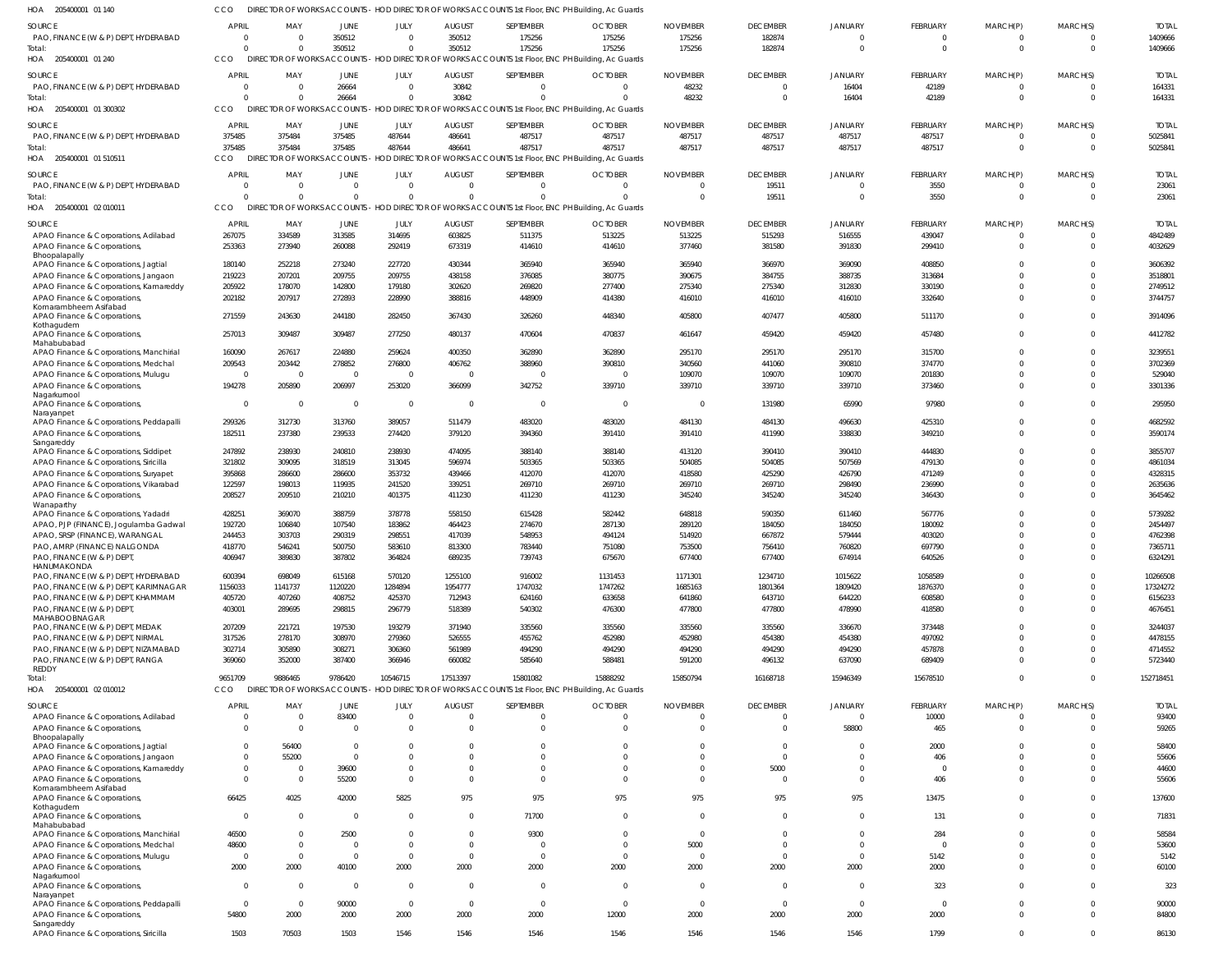CCO DIRECTOR OF WORKS ACCOUNTS - HOD DIRECTOR OF WORKS ACCOUNTS 1st Floor, ENC PH Building, Ac Guards

| HOA<br>205400001 02 010012                            |                |                |                |                |                |                | DIRECTOR OF WORKS ACCOUNTS - HOD DIRECTOR OF WORKS ACCOUNTS 1st Floor, ENC PH Building, Ac Guards |                 |                 |                |                 |             |                |              |
|-------------------------------------------------------|----------------|----------------|----------------|----------------|----------------|----------------|---------------------------------------------------------------------------------------------------|-----------------|-----------------|----------------|-----------------|-------------|----------------|--------------|
| <b>SOURCE</b>                                         | <b>APRIL</b>   | MAY            | <b>JUNE</b>    | JULY           | <b>AUGUST</b>  | SEPTEMBER      | <b>OCTOBER</b>                                                                                    | <b>NOVEMBER</b> | <b>DECEMBER</b> | <b>JANUARY</b> | FEBRUARY        | MARCH(P)    | MARCH(S)       | <b>TOTAL</b> |
| APAO Finance & Corporations, Suryapet                 | $\Omega$       | 65100          | $\overline{0}$ | $\overline{0}$ | $\Omega$       | $\Omega$       | $\cap$                                                                                            | $\bigcap$       | $\overline{0}$  | $\Omega$       | 10000           | $\Omega$    |                | 75100        |
| APAO Finance & Corporations, Vikarabad                | - 0            | $\Omega$       | 39900          | $\overline{0}$ | $\Omega$       | $\mathbf 0$    | - 0                                                                                               | $\Omega$        | $\overline{0}$  | $\Omega$       | $\Omega$        | $\Omega$    | $\Omega$       | 39900        |
| APAO Finance & Corporations,                          | $\Omega$       | $\Omega$       | $\overline{0}$ | $\Omega$       | $\Omega$       | $\Omega$       | $\Omega$                                                                                          | 48900           | $\Omega$        | $\Omega$       | $\Omega$        | $\Omega$    | $\Omega$       | 48900        |
| Wanaparthy                                            |                |                |                |                |                |                |                                                                                                   |                 |                 |                |                 |             |                |              |
| APAO Finance & Corporations, Yadadri                  | 83700          | $\Omega$       | 6600           | $\overline{0}$ | $\Omega$       | $\mathbf{0}$   | $\Omega$                                                                                          | - 0             | $\overline{0}$  | $\Omega$       | $\Omega$        |             |                | 90300        |
| APAO, PJP (FINANCE), Jogulamba Gadwal                 | $\Omega$       | $\Omega$       | $\Omega$       | $\overline{0}$ | $\Omega$       | $\mathbf 0$    | 55800                                                                                             | $\Omega$        | $\overline{0}$  | $\Omega$       | $\Omega$        |             |                | 55800        |
| APAO, SRSP (FINANCE), WARANGAL                        | 4755           | 5432           | 78465          | 4557           | 7393           | 8183           | 7150                                                                                              | 22450           | 9637            | 8223           | 3966            |             | $\Omega$       | 160211       |
| PAO, AMRP (FINANCE) NALGONDA                          | 2000           | 132200         | 2000           | 2280           | 2000           | 2000           | 2000                                                                                              | 29500           | 2000            | 2000           | 2000            |             |                | 179980       |
| PAO, FINANCE (W & P) DEPT,                            | 6245           | 6100           | 6102           | 5983           | 10465          | 113826         | 8850                                                                                              | 8850            | 8850            | 8807           | 9454            | $\Omega$    | $\Omega$       | 193532       |
| HANUMAKONDA                                           |                |                |                |                |                |                |                                                                                                   |                 |                 |                |                 |             |                |              |
| PAO, FINANCE (W & P) DEPT, HYDERABAD                  | 133630         | 13194          | 20600          | 11300          | 18700          | 14890          | 19147                                                                                             | 20253           | 21100           | 16540          | 17398           |             |                | 306752       |
| PAO, FINANCE (W & P) DEPT, KARIMNAGAR                 | 17106          | 17200          | 336039         | 17566          | 27720          | 22794          | 22843                                                                                             | 22529           | 23391           | 30584          | 24389           |             | $\Omega$       | 562161       |
| PAO, FINANCE (W & P) DEPT, KHAMMAM                    | 138838         | 8839           | 8839           | 8839           | 12639          | 11189          | 10889                                                                                             | 11139           | 11139           | 11190          | 10416           |             | $\Omega$       | 243956       |
| PAO, FINANCE (W & P) DEPT,                            | 314            | 16             | 55800          | $\overline{0}$ | $\Omega$       | $\mathbf{0}$   | - 0                                                                                               |                 | $\overline{0}$  | $\Omega$       |                 |             | $\Omega$       | 56130        |
| MAHABOOBNAGAR                                         |                |                |                |                |                |                |                                                                                                   |                 |                 |                |                 |             |                |              |
| PAO, FINANCE (W & P) DEPT, MEDAK                      | - 0            | $\overline{0}$ | 51300          | $\overline{0}$ | $\overline{0}$ | $\overline{0}$ | - 0                                                                                               | - 0             | $\overline{0}$  | $\Omega$       | $\overline{0}$  |             |                | 51300        |
| PAO, FINANCE (W & P) DEPT, NIRMAL                     | 67100          | 2000           | 2000           | 2000           | 2000           | 2000           | 2000                                                                                              | 2000            | 2000            | 2000           | 203             |             | $\Omega$       | 85303        |
| PAO, FINANCE (W & P) DEPT, NIZAMABAD                  | 3225           | 74450          | 3050           | 3050           | 6850           | 4950           | 4950                                                                                              | 4950            | 4950            | 4950           | 4453            |             | $\Omega$       | 119828       |
| PAO, FINANCE (W & P) DEPT, RANGA                      | 6900           | 88200          | 7200           | 6900           | 10900          | 8900           | 8880                                                                                              | 8900            | 7620            | 9495           | 8997            | $\Omega$    | $\Omega$       | 172892       |
| <b>REDDY</b><br>Total:                                | 683641         | 602859         | 974198         | 73846          | 105188         | 276253         | 159030                                                                                            | 190992          | 102208          | 159110         | 129707          | $\Omega$    | $\Omega$       | 3457032      |
| HOA 205400001 02 010013                               | CCO            |                |                |                |                |                | DIRECTOR OF WORKS ACCOUNTS - HOD DIRECTOR OF WORKS ACCOUNTS 1st Floor, ENC PH Building, Ac Guards |                 |                 |                |                 |             |                |              |
|                                                       |                |                |                |                |                |                |                                                                                                   |                 |                 |                |                 |             |                |              |
| SOURCE                                                | <b>APRIL</b>   | MAY            | <b>JUNE</b>    | JULY           | <b>AUGUST</b>  | SEPTEMBER      | <b>OCTOBER</b>                                                                                    | <b>NOVEMBER</b> | <b>DECEMBER</b> | <b>JANUARY</b> | <b>FEBRUARY</b> | MARCH(P)    | MARCH(S)       | <b>TOTAL</b> |
| APAO Finance & Corporations, Adilabad                 | 121338         | 128536         | 120470         | 120900         | 56083          | 37015          | 37149                                                                                             | 37149           | 37304           | 37392          | 74969           |             |                | 808305       |
| APAO Finance & Corporations,                          | 97238          | 105131         | 99820          | 112298         | $-32775$       | 75317          | 29995                                                                                             | 27308           | 27608           | 28355          | 51455           | 0           | $\Omega$       | 621750       |
| Bhoopalapally                                         |                |                |                |                |                |                |                                                                                                   |                 |                 |                |                 |             |                |              |
| APAO Finance & Corporations, Jagtial                  | 69207          | 121544         | 104927         | 87466          | 34799          | 26483          | 26483                                                                                             | 26483           | 26558           | 26713          | 70356           |             | $\Omega$       | 621019       |
| APAO Finance & Corporations, Jangaon                  | 84293          | 79492          | 80472          | 80472          | 23687          | 27217          | 27558                                                                                             | 28278           | 27848           | 28138          | 53962           |             | $\Omega$       | 541417       |
| APAO Finance & Corporations, Kamareddy                | 79015          | 68336          | 54810          | 68766          | 48399          | 31843          | 33044                                                                                             | 32245           | 32245           | 47231          | 56771           |             | $\Omega$       | 552705       |
| APAO Finance & Corporations,                          | 77579          | 79782          | 114281         | 87885          | 60798          | 41816          | 29978                                                                                             | 30096           | 30096           | 30096          | 57177           | $\Omega$    | $\Omega$       | 639584       |
| Komarambheem Asifabad                                 |                |                |                |                |                |                |                                                                                                   |                 |                 |                |                 |             |                |              |
| APAO Finance & Corporations,                          | 104479         | 93579          | 93792          | 112719         | 48054          | 42465          | 32454                                                                                             | 29375           | 29497           | 29375          | 87927           | $\Omega$    | $\Omega$       | 703716       |
| Kothagudem<br>APAO Finance & Corporations,            | 98643          | 116926         | 191148         | 106421         | 80036          | 71136          | 39199                                                                                             | 35717           | 33241           | 33241          | 78153           | $\Omega$    | $\Omega$       | 883861       |
| Mahabubabad                                           |                |                |                |                |                |                |                                                                                                   |                 |                 |                |                 |             |                |              |
| APAO Finance & Corporations, Manchirial               | 61635          | 102895         | 86499          | 105198         | 9166           | 26285          | 26285                                                                                             | 21386           | 21386           | 21386          | 54245           |             | $\Omega$       | 536366       |
| APAO Finance & Corporations, Medchal                  | 80511          | 78329          | 107026         | 111748         | 37428          | 28160          | 28295                                                                                             | 24661           | 31929           | 28295          | 64412           |             | $\Omega$       | 620794       |
| APAO Finance & Corporations, Mulugu                   | $\overline{0}$ | $\Omega$       | $\overline{0}$ | $\overline{0}$ | $\Omega$       | $\overline{0}$ | - 0                                                                                               | 7892            | 7892            | 7892           | 34688           |             | $\Omega$       | 58364        |
| APAO Finance & Corporations,                          | 74528          | 79030          | 89155          | 102487         | 31664          | 28115          | 24579                                                                                             | 24579           | 24579           | 24579          | 64212           | $\Omega$    | $\Omega$       | 567507       |
| Nagarkurnool                                          |                |                |                |                |                |                |                                                                                                   |                 |                 |                |                 |             |                |              |
| APAO Finance & Corporations,                          | - 0            | $\Omega$       | $\overline{0}$ | $\overline{0}$ | $\overline{0}$ | $\mathbf 0$    | - 0                                                                                               | - 0             | 9546            | 4773           | 16873           | $\Omega$    | $\Omega$       | 31192        |
| Narayanpet                                            |                |                |                |                |                |                |                                                                                                   |                 |                 |                |                 |             |                |              |
| APAO Finance & Corporations, Peddapalli               | 114022         | 120129         | 120528         | 157549         | 41930          | 34949          | 34949                                                                                             | 35030           | 35030           | 35030          | 73127           | $\Omega$    | $\Omega$       | 802273       |
| APAO Finance & Corporations,                          | 70119          | 91178          | 92013          | 151623         | 28866          | 48197          | 28332                                                                                             | 28332           | 36313           | 24529          | 60012           | $\Omega$    | $\Omega$       | 659514       |
| Sangareddy<br>APAO Finance & Corporations, Siddipet   | 95105          | 91713          | 92442          | 91713          | 25406          | 28080          | 28080                                                                                             | 29898           | 28246           | 28246          | 76498           | $\Omega$    | $\Omega$       | 615427       |
| APAO Finance & Corporations, Siricilla                | 123844         | 118828         | 122482         | 120360         | 44880          | 36453          | 36453                                                                                             | 36505           | 36505           | 37005          | 82414           |             | $\Omega$       | 795729       |
| APAO Finance & Corporations, Suryapet                 | 152032         | 110018         | 110018         | 143571         | 31798          | 29817          | 29817                                                                                             | 30291           | 30779           | 30888          | 80268           |             | $\Omega$       | 779297       |
|                                                       | 47064          | 75997          | 46041          | 92722          | 22626          | 34010          | 34010                                                                                             | 34010           | 34010           | 21598          | 40841           |             | $\Omega$       | 482929       |
| APAO Finance & Corporations, Vikarabad                | 80088          | 80430          | 100113         |                | 29754          | 29754          |                                                                                                   | 24981           | 24981           | 24981          |                 | U           | $\Omega$       | 644494       |
| APAO Finance & Corporations,<br>Wanaparthy            |                |                |                | 160122         |                |                | 29754                                                                                             |                 |                 |                | 59536           |             |                |              |
| APAO Finance & Corporations, Yadadri                  | 237698         | 142114         | 149749         | 144728         | 63956          | 64551          | 44867                                                                                             | 70865           | 48366           | 59035          | 94079           |             |                | 1120008      |
| APAO, PJP (FINANCE), Jogulamba Gadwal                 | 73961          | 41009          | 41281          | 72171          | 142107         | 51871          | 20778                                                                                             | 20923           | 13320           | 13320          | 30978           | $\Omega$    | $\Omega$       | 521719       |
| APAO, SRSP (FINANCE), WARANGAL                        | 93793          | 138827         | 111388         | 114571         | 77660          | 83899          | 58745                                                                                             | 42420           | 105572          | 66860          | 77675           | $\Omega$    | $\Omega$       | 971410       |
| PAO, AMRP (FINANCE) NALGONDA                          | 161130         | 210014         | 225943         | 224501         | 121623         | 68280          | 54406                                                                                             | 54582           | 54794           | 55115          | 119100          | $\Omega$    | $\Omega$       | 1349488      |
| PAO, FINANCE (W & P) DEPT,                            | 156294         | 149728         | 244139         | 140141         | 119026         | 70752          | 48919                                                                                             | 49045           | 49045           | 48864          | 110034          | $\Omega$    | $\Omega$       | 1185987      |
| HANUMAKONDA                                           |                |                |                |                |                |                |                                                                                                   |                 |                 |                |                 |             |                |              |
| PAO, FINANCE (W & P) DEPT, HYDERABAD                  | 230280         | 267790         | 266548         | 218693         | $-74981$       | 66238          | 113712                                                                                            | 117988          | 155674          | 84573          | 189509          | $\Omega$    | $\Omega$       | 1636024      |
| PAO, FINANCE (W & P) DEPT, KARIMNAGAR                 | 444655         | 439538         | 431034         | 494077         | 231958         | 165236         | 163289                                                                                            | 157210          | 263646          | 160083         | 325257          | $\Omega$    | $\Omega$       | 3275983      |
| PAO, FINANCE (W & P) DEPT, KHAMMAM                    | 186585         | 156769         | 157835         | 163787         | 121639         | 69105          | 69152                                                                                             | 57458           | 57593           | 57791          | 104753          | $\Omega$    | $\Omega$       | 1202467      |
| PAO, FINANCE (W & P) DEPT,                            | 155092         | 111329         | 128380         | 114086         | 72806          | 57327          | 34487                                                                                             | 34597           | 34597           | 34684          | 71993           | $\Omega$    | $\Omega$       | 849378       |
| MAHABOOBNAGAR                                         |                |                |                |                |                |                |                                                                                                   |                 |                 |                |                 |             |                |              |
| PAO, FINANCE (W & P) DEPT, MEDAK                      | 79581          | 85156          | 75883          | 74115          | 44164          | 24290          | 24290                                                                                             | 24290           | 24290           | 24371          | 53304           | $\Omega$    | $\Omega$       | 533734       |
| PAO, FINANCE (W & P) DEPT, NIRMAL                     | 121884         | 106790         | 118497         | 107251         | 55136          | 33160          | 32774                                                                                             | 32774           | 32876           | 32876          | 85425           | $\Omega$    | $\Omega$       | 759443       |
| PAO, FINANCE (W & P) DEPT, NIZAMABAD                  | 116357         | 117619         | 118541         | 117801         | 71417          | 35797          | 35797                                                                                             | 35797           | 35797           | 35797          | 78734           | $\Omega$    | $\Omega$       | 799454       |
| PAO, FINANCE (W & P) DEPT, RANGA                      | 149142         | 158430         | 156175         | 145826         | 94008          | 52452          | 51988                                                                                             | 52857           | 44979           | 55908          | 117899          | $\Omega$    | $\Omega$       | 1079664      |
| <b>REDDY</b>                                          | 3837192        | 3866986        | 4051430        | 4145768        | 1763118        | 1520070        | 1309618                                                                                           | 1295022         | 1486142         | 1279020        | 2696636         | $\Omega$    | $\Omega$       | 27251002     |
| Total:                                                | CCO            |                |                |                |                |                |                                                                                                   |                 |                 |                |                 |             |                |              |
| HOA 205400001 02 010015                               |                |                |                |                |                |                | DIRECTOR OF WORKS ACCOUNTS - HOD DIRECTOR OF WORKS ACCOUNTS 1st Floor, ENC PH Building, Ac Guards |                 |                 |                |                 |             |                |              |
| SOURCE                                                | <b>APRIL</b>   | MAY            | <b>JUNE</b>    | JULY           | <b>AUGUST</b>  | SEPTEMBER      | <b>OCTOBER</b>                                                                                    | <b>NOVEMBER</b> | <b>DECEMBER</b> | <b>JANUARY</b> | FEBRUARY        | MARCH(P)    | MARCH(S)       | <b>TOTAL</b> |
| PAO, FINANCE (W & P) DEPT, HYDERABAD                  |                | $\Omega$       | $\Omega$       | $\Omega$       | $\Omega$       | $\Omega$       | 1443                                                                                              | $\Omega$        | $\overline{0}$  | $\Omega$       | $\mathbf{0}$    | $\Omega$    |                | 1443         |
| Total:                                                |                | $\Omega$       | $\Omega$       | $\Omega$       | $\Omega$       | $\Omega$       | 1443                                                                                              | $\Omega$        | $\overline{0}$  | $\Omega$       | $\Omega$        | $\Omega$    | $\Omega$       | 1443         |
| HOA 205400001 02 010016                               | CCO            |                |                |                |                |                | DIRECTOR OF WORKS ACCOUNTS - HOD DIRECTOR OF WORKS ACCOUNTS 1st Floor, ENC PH Building, Ac Guards |                 |                 |                |                 |             |                |              |
|                                                       |                |                |                |                |                |                |                                                                                                   |                 |                 |                |                 |             |                |              |
| SOURCE                                                | <b>APRIL</b>   | MAY            | JUNE           | JULY           | <b>AUGUST</b>  | SEPTEMBER      | <b>OCTOBER</b>                                                                                    | <b>NOVEMBER</b> | <b>DECEMBER</b> | <b>JANUARY</b> | FEBRUARY        | MARCH(P)    | MARCH(S)       | <b>TOTAL</b> |
| APAO Finance & Corporations, Adilabad                 | 38371          | 48066          | 45050          | 45211          | 86838          | 66102          | 66343                                                                                             | 66343           | 66621           | 66775          | 56763           | $\mathbf 0$ | $\Omega$       | 652483       |
| APAO Finance & Corporations,                          | 30093          | 32536          | 30892          | 34753          | 89758          | 53565          | 53565                                                                                             | 48767           | 49303           | 50635          | 40359           | $\mathbf 0$ | $\Omega$       | 514226       |
| Bhoopalapally                                         |                |                | 54482          |                |                |                |                                                                                                   |                 |                 | 47702          |                 | $\Omega$    | $\Omega$       |              |
| APAO Finance & Corporations, Jagtial                  | 37124          | 50563          |                | 45952          | 74575          | 47293          | 47293                                                                                             | 47293           | 47427           |                | 52900           |             | $\Omega$       | 552604       |
| APAO Finance & Corporations, Jangaon                  | 31520          | 29726          | 30092          | 30092          | 60503          | 48602          | 49212                                                                                             | 50499           | 49729           | 50246          | 42041           | $\Omega$    | $\Omega$       | 472262       |
| APAO Finance & Corporations, Kamareddy                | 28798          | 25554          | 20496          | 25715          | 44657          | 35426          | 36441                                                                                             | 36143           | 36143           | 40923          | 42686           | $\Omega$    |                | 372982       |
| APAO Finance & Corporations,<br>Komarambheem Asifabad | 24008          | 24690          | 32412          | 27197          | 60639          | 63619          | 53535                                                                                             | 53747           | 53747           | 53747          | 44375           | $\Omega$    | $\Omega$       | 491716       |
| APAO Finance & Corporations,                          | 54016          | 46466          | 50590          | 59137          | 51280          | 45045          | 59955                                                                                             | 54456           | 54674           | 54456          | 68114           | $\Omega$    | $\Omega$       | 598189       |
| Kothagudem                                            |                |                |                |                |                |                |                                                                                                   |                 |                 |                |                 |             |                |              |
| APAO Finance & Corporations,                          | 30527          | 36185          | 36185          | 32935          | 74142          | 56387          | 60654                                                                                             | 59576           | 59361           | 59361          | 59552           | $\mathbf 0$ | $\Omega$       | 564865       |
| Mahabubabad                                           |                |                |                |                |                |                |                                                                                                   |                 |                 |                |                 |             |                |              |
| APAO Finance & Corporations, Manchirial               | 23048          | 38476          | 32345          | 42530          | 50866          | 46941          | 46941                                                                                             | 38192           | 38192           | 38192          | 41817           | $\mathbf 0$ | $\overline{0}$ | 437540       |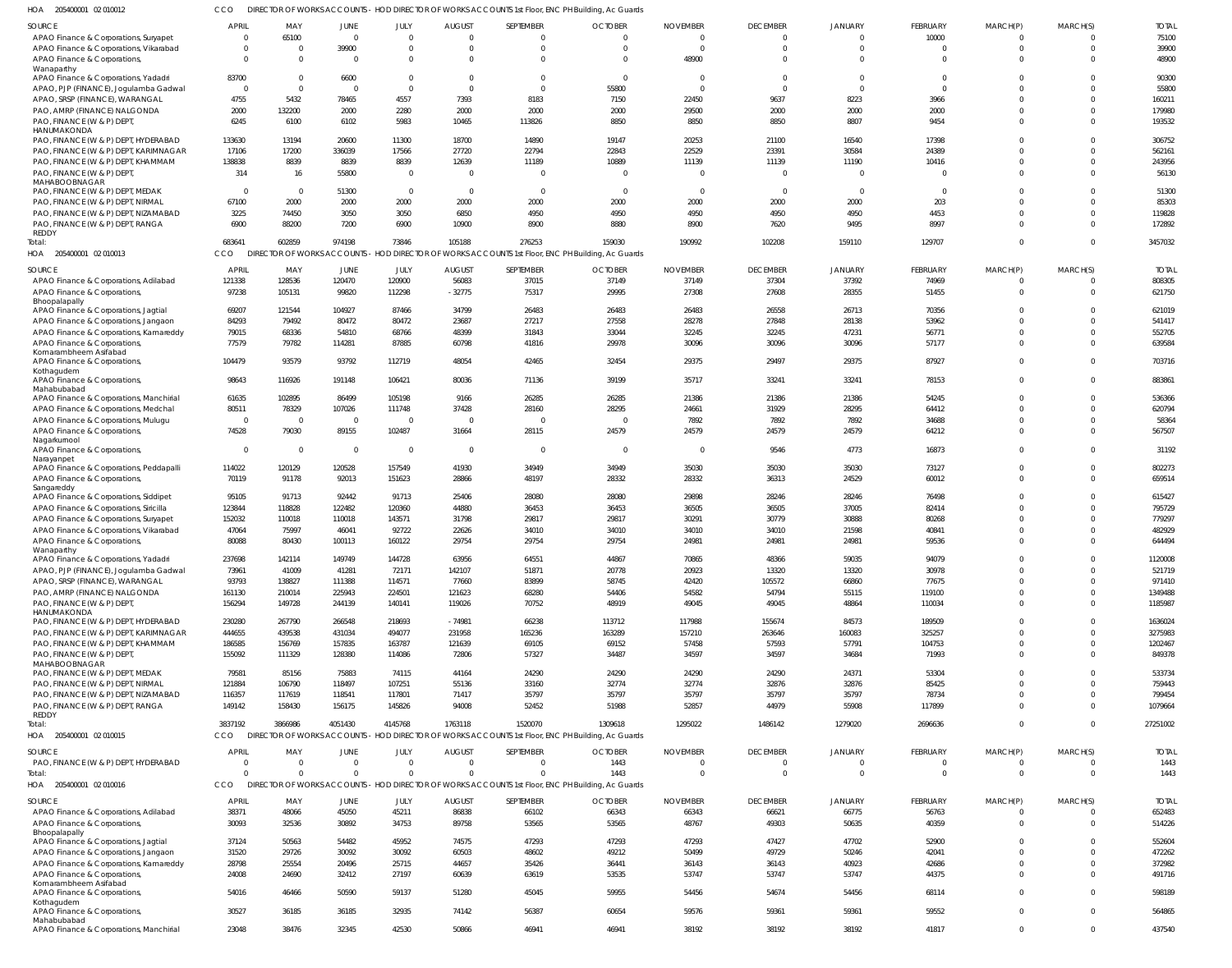205400001 02 010016 HOA CCO DIRECTOR OF WORKS ACCOUNTS - HOD DIRECTOR OF WORKS ACCOUNTS 1st Floor, ENC PH Building, Ac Guards

| .<br>CONTROL OF A LOO LO                                                |                      | <b>PINEOTON OF WONNSTROODONIS</b> |                      |                      |                            | <b>THOD DIRECTOR OF WORKSTROODING ISLINGI, ENOTH DURING, A 10 OUGLUS</b>                          |                         |                          |                    |                |               |          |          |                  |
|-------------------------------------------------------------------------|----------------------|-----------------------------------|----------------------|----------------------|----------------------------|---------------------------------------------------------------------------------------------------|-------------------------|--------------------------|--------------------|----------------|---------------|----------|----------|------------------|
| SOURCE                                                                  | <b>APRIL</b>         | MAY                               | JUNE                 | JULY                 | <b>AUGUST</b>              | SEPTEMBER                                                                                         | <b>OCTOBER</b>          | <b>NOVEMBER</b>          | <b>DECEMBER</b>    | <b>JANUARY</b> | FEBRUARY      | MARCH(P) | MARCH(S) | <b>TOTAI</b>     |
| APAO Finance & Corporations, Medchal                                    | 60883                | 59412                             | 76246                | 81947                | 103391                     | 92837                                                                                             | 93281                   | 81300                    | 105262             | 93281          | 85077         |          |          | 932917           |
| APAO Finance & Corporations, Mulugu                                     | $\Omega$             | $\overline{0}$                    | $\overline{0}$       | $\Omega$             | $\overline{0}$             | $\Omega$                                                                                          | $\overline{0}$          | 14093                    | 14093              | 14093          | 26597         | $\Omega$ | $\Omega$ | 68876            |
| APAO Finance & Corporations,                                            | 23065                | 24458                             | 27802                | 53244                | 47159                      | 46268                                                                                             | 43892                   | 43892                    | 43892              | 43892          | 48280         | $\Omega$ |          | 445844           |
| Nagarkurnool                                                            |                      |                                   |                      |                      |                            |                                                                                                   |                         |                          |                    |                |               |          |          |                  |
| APAO Finance & Corporations,                                            | $\Omega$             | $\overline{0}$                    | $\overline{0}$       | $\overline{0}$       | $\overline{0}$             | $\Omega$                                                                                          | $\overline{0}$          | $\overline{0}$           | 17048              | 8524           | 14499         | $\Omega$ |          | 40071            |
| Narayanpet                                                              |                      |                                   |                      |                      |                            |                                                                                                   |                         |                          |                    |                |               |          |          |                  |
| APAO Finance & Corporations, Peddapalli                                 | 54031                | 56502                             | 56626                | 62794                | 69048                      | 62413                                                                                             | 62413                   | 62557                    | 62557              | 62557          | 54984         | $\Omega$ |          | 666482           |
| APAO Finance & Corporations,                                            | 21905                | 29780                             | 30093                | 40518                | 47008                      | 45432                                                                                             | 44103                   | 44103                    | 47087              | 37313          | 39365         | $\Omega$ |          | 426707           |
| Sangareddy                                                              |                      |                                   |                      |                      |                            |                                                                                                   |                         |                          |                    |                |               |          |          |                  |
| APAO Finance & Corporations, Siddipet                                   | 35565                | 34296                             | 34569                | 34296                | 65716                      | 50145                                                                                             | 50145                   | 53733                    | 50440              | 50440          | 57519         |          |          | 516864           |
| APAO Finance & Corporations, Siricilla                                  | 46312                | 44436                             | 45802                | 45009                | 84648                      | 65093                                                                                             | 65093                   | 65187                    | 65187              | 65655          | 63075         |          |          | 655497           |
| APAO Finance & Corporations, Suryapet                                   | 50116                | 37283                             | 51885                | 59916                | 56781                      | 53244                                                                                             | 53244                   | 54090                    | 54962              | 55157          | 60911         |          |          | 587589           |
| APAO Finance & Corporations, Vikarabad                                  | 17599                | 28418                             | 17217                | 34672                | 45481                      | 35520                                                                                             | 35520                   | 35520                    | 35520              | 38570          | 30708         |          |          | 354745           |
| APAO Finance & Corporations,                                            | 29948                | 30076                             | 30178                | 65611                | 53133                      | 53133                                                                                             | 53133                   | 44609                    | 44609              | 44609          | 44764         | U        |          | 493803           |
| Wanaparthy                                                              |                      |                                   |                      |                      |                            |                                                                                                   |                         |                          |                    |                |               |          |          |                  |
| APAO Finance & Corporations, Yadadri                                    | 38198                | 39810                             | 41135                | 40669                | 73244                      | 65654                                                                                             | 42178                   | 72142                    | 57359              | 57359          | 54185         |          |          | 581933           |
| APAO, PJP (FINANCE), Jogulamba Gadwal                                   | 37657                | 21335                             | 21437                | 36397                | 79256                      | 48529                                                                                             | 45103                   | 45362                    | 29786              | 29786          | 23292         |          |          | 417940           |
| APAO, SRSP (FINANCE), WARANGAL                                          | 48377                | 60101                             | 57452                | 59094                | 74870                      | 102100                                                                                            | 85654                   | 87491                    | 128751             | 100233         | 67535         |          |          | 871658           |
| PAO, AMRP (FINANCE) NALGONDA                                            | 55937                | 74218                             | 67701                | 79270                | 113219                     | 97759                                                                                             | 90486                   | 90800                    | 97850              | 98423          | 142623        |          |          | 1008286          |
| PAO, FINANCE (W & P) DEPT,                                              | 78619                | 75232                             | 75037                | 70952                | 128412                     | 135219                                                                                            | 114234                  | 114528                   | 114528             | 114105         | 105983        |          |          | 1126849          |
| HANUMAKONDA                                                             |                      |                                   |                      |                      |                            |                                                                                                   |                         |                          |                    |                |               |          |          |                  |
| PAO, FINANCE (W & P) DEPT, HYDERABAD                                    | 167685               | 179391                            | 159637               | 159427               | 278333                     | 218371                                                                                            | 261530                  | 275188                   | 243852             | 233916         | 236815        |          |          | 2414145          |
| PAO, FINANCE (W & P) DEPT, KARIMNAGAR                                   | 229346               | 226210                            | 221538               | 250844               | 364925                     | 299155                                                                                            | 298678                  | 288387                   | 308964             | 308890         | 311785        |          |          | 3108722          |
| PAO, FINANCE (W & P) DEPT, KHAMMAM                                      | 80550                | 80858                             | 81408                | 84480                | 135919                     | 109124                                                                                            | 109460                  | 109654                   | 109969             | 110071         | 101851        |          |          | 1113344          |
| PAO, FINANCE (W & P) DEPT,                                              | 78060                | 56198                             | 55714                | 56418                | 100262                     | 94850                                                                                             | 80534                   | 80789                    | 80789              | 80992          | 71322         |          |          | 835928           |
| MAHABOOBNAGAR                                                           |                      |                                   |                      |                      |                            |                                                                                                   |                         |                          |                    |                |               |          |          |                  |
| PAO, FINANCE (W & P) DEPT, MEDAK                                        | 24629                | 26354                             | 23484                | 23015                | 58407                      | 43378                                                                                             | 43378                   | 43378                    | 43378              | 43522          | 44062         |          |          | 416985           |
| PAO, FINANCE (W & P) DEPT, NIRMAL                                       | 45577                | 39933                             | 44402                | 40106                | 76619                      | 58898                                                                                             | 58529                   | 58529                    | 58711              | 58711          | 65123         |          |          | 605138           |
| PAO, FINANCE (W & P) DEPT, NIZAMABAD                                    | 60014                | 59884                             | 60361                | 59978                | 106795                     | 83593                                                                                             | 83593                   | 83593                    | 83593              | 83593          | 77000         |          |          | 841997           |
|                                                                         | 104156               |                                   |                      | 103504               |                            |                                                                                                   | 140856                  | 141538                   | 118838             | 152653         | 156214        | $\Omega$ |          | 1442047          |
| PAO, FINANCE (W & P) DEPT, RANGA<br><b>REDDY</b>                        |                      | 99098                             | 109598               |                      | 175388                     | 140204                                                                                            |                         |                          |                    |                |               |          |          |                  |
| Total:                                                                  | 1685734              | 1715545                           | 1721866              | 1885683              | 2931272                    | 2463899                                                                                           | 2428976                 | 2445479                  | 2472222            | 2448382        | 2432176       | $\Omega$ |          | 24631234         |
| HOA 205400001 02 010017                                                 | CCO                  | DIRECTOR OF WORKS ACCOUNTS        |                      |                      |                            | - HOD DIRECTOR OF WORKS ACCOUNTS 1st Floor, ENC PH Building, Ac Guards                            |                         |                          |                    |                |               |          |          |                  |
|                                                                         |                      |                                   |                      |                      |                            |                                                                                                   |                         |                          |                    |                |               |          |          |                  |
| SOURCE                                                                  | APRIL                | MAY                               | JUNE                 | JULY                 | <b>AUGUST</b>              | SEPTEMBER                                                                                         | <b>OCTOBER</b>          | <b>NOVEMBER</b>          | <b>DECEMBER</b>    | <b>JANUARY</b> | FEBRUARY      | MARCH(P) | MARCH(S) | <b>TOTAI</b>     |
| APAO Finance & Corporations, Adilabad                                   | 27448                | $\overline{0}$                    | $\Omega$             | $\Omega$             | $\overline{0}$             | 14000                                                                                             | $\mathbf 0$             | 100000                   | $\Omega$           | $\Omega$       | $\Omega$      | $\Omega$ | $\Omega$ | 141448           |
| APAO Finance & Corporations,                                            | $\Omega$             | $\Omega$                          | $\Omega$             | $\Omega$             | $\overline{0}$             | $\Omega$                                                                                          | $\overline{0}$          | $\overline{\phantom{0}}$ | $\Omega$           | 32029          | $\mathbf 0$   | $\Omega$ | $\Omega$ | 32029            |
| Bhoopalapally                                                           |                      |                                   |                      |                      |                            |                                                                                                   |                         |                          |                    |                |               |          |          |                  |
| APAO Finance & Corporations, Jagtial                                    | $\Omega$             | 60000                             | $\Omega$             | $\Omega$             | $\overline{0}$             | $\Omega$                                                                                          | $\mathbf 0$             | $\overline{0}$           | 248748             | $\Omega$       | $\Omega$      | $\Omega$ | $\Omega$ | 308748           |
| APAO Finance & Corporations,                                            | $\Omega$             | - 0                               | $\Omega$             | $\Omega$             | $\Omega$                   | 15325                                                                                             | $\Omega$                | 24583                    | $\Omega$           | $\Omega$       | $\Omega$      | $\Omega$ | $\Omega$ | 39908            |
| Mahabubabad                                                             |                      |                                   |                      |                      |                            |                                                                                                   |                         |                          |                    |                |               |          |          |                  |
| APAO Finance & Corporations, Manchirial                                 | $\Omega$             | $\Omega$                          | $\Omega$             | 61209                | $\Omega$                   | $\Omega$                                                                                          | $\Omega$                | $\Omega$                 | $\Omega$           | $\Omega$       | U             |          | $\Omega$ | 61209            |
| APAO Finance & Corporations, Peddapalli                                 | $\Omega$             | $\Omega$                          | $\Omega$             | $\Omega$             | $\overline{0}$             | $\Omega$                                                                                          | $\Omega$                | $\overline{0}$           | $\Omega$           | 62800          | U             |          | $\Omega$ | 62800            |
| APAO Finance & Corporations,                                            | $\Omega$             | $\Omega$                          | $\Omega$             | $\Omega$             | 200000                     | 68841                                                                                             | $\Omega$                | 108000                   | $\Omega$           |                | 35000         | $\Omega$ | $\Omega$ | 411841           |
| Sangareddy                                                              |                      |                                   |                      |                      |                            |                                                                                                   |                         |                          |                    |                |               |          |          |                  |
| APAO Finance & Corporations, Siddipet                                   | $\Omega$             | $\Omega$                          | - 0                  | $\Omega$             | $\overline{0}$             | 100000                                                                                            | $\mathbf 0$             | - 0                      | $\Omega$           | $\Omega$       | $\Omega$      |          | $\Omega$ | 100000           |
| APAO Finance & Corporations, Siricilla                                  | $\Omega$             | $\Omega$                          | $\Omega$             | $\Omega$             | 9420                       | $\Omega$                                                                                          | $\mathbf 0$             | $\Omega$                 | $\Omega$           | 36392          | 40276         |          | $\Omega$ | 86088            |
| APAO Finance & Corporations, Yadadri                                    | $\Omega$             | $\Omega$                          | 15000                | $\Omega$             | $\overline{0}$             | $\Omega$                                                                                          | $\Omega$                | $\Omega$                 | $\Omega$           | $\Omega$       |               |          | $\Omega$ | 15000            |
| PAO, AMRP (FINANCE) NALGONDA                                            | $\Omega$             | $\Omega$                          | - 0                  | $\Omega$             | $\overline{0}$             | 53293                                                                                             | 252306                  | $\Omega$                 | $\Omega$           | $\Omega$       | 100000        |          |          | 405599           |
| PAO, FINANCE (W & P) DEPT,                                              | $\Omega$             | $\Omega$                          | 40559                | $\Omega$             | $\Omega$                   | 9000                                                                                              | 9000                    | $\Omega$                 |                    | $\Omega$       |               |          |          | 58559            |
| HANUMAKONDA                                                             |                      |                                   |                      |                      |                            |                                                                                                   |                         |                          |                    |                |               |          |          |                  |
| PAO, FINANCE (W & P) DEPT, HYDERABAD                                    | $\Omega$             | $\Omega$                          | $\overline{0}$       | $\Omega$             | $\Omega$                   | $\Omega$                                                                                          | $\Omega$                | $\Omega$                 | $\Omega$           | 100000         | U             | $\Omega$ | $\Omega$ | 100000           |
| PAO, FINANCE (W & P) DEPT, KARIMNAGAR                                   | $\Omega$             | 100000                            | 200000               | 54750                | - ()                       | $\Omega$                                                                                          | 62400                   | $\Omega$                 | $\Omega$           | 12165          |               |          |          | 429315           |
| PAO, FINANCE (W & P) DEPT,                                              | $\Omega$             | $\Omega$                          | 100000               | $\Omega$             | $\Omega$                   | $\Omega$                                                                                          | $\mathbf 0$             | $\Omega$                 | $\Omega$           | $\Omega$       | $\Omega$      |          |          | 100000           |
| MAHABOOBNAGAR                                                           |                      |                                   |                      |                      |                            |                                                                                                   |                         |                          |                    |                |               |          |          |                  |
| PAO, FINANCE (W & P) DEPT, NIZAMABAD                                    | $\Omega$             | $\overline{0}$                    | - 0                  | 17250                | $\overline{0}$             | $\Omega$                                                                                          | $\overline{0}$          | 6800                     | $\Omega$           | $\Omega$       | 10800         | 0        | $\Omega$ | 34850            |
| PAO, FINANCE (W & P) DEPT, RANGA                                        | $\Omega$             | 33335                             | $\Omega$             | $\Omega$             | 74573                      | $\Omega$                                                                                          | $\Omega$                | $\overline{0}$           | $\Omega$           | $\Omega$       | 100000        | $\Omega$ | $\Omega$ | 207908           |
| REDDY                                                                   |                      |                                   |                      |                      |                            |                                                                                                   |                         |                          |                    |                |               |          |          |                  |
| Total:                                                                  | 27448                | 193335                            | 355559               | 133209               | 283993                     | 260459                                                                                            | 323706                  | 239383                   | 248748             | 243386         | 286076        | $\Omega$ | $\Omega$ | 2595302          |
| HOA 205400001 02 010018                                                 | CCO                  |                                   |                      |                      |                            | DIRECTOR OF WORKS ACCOUNTS - HOD DIRECTOR OF WORKS ACCOUNTS 1st Floor, ENC PH Building, Ac Guards |                         |                          |                    |                |               |          |          |                  |
|                                                                         |                      |                                   |                      |                      |                            |                                                                                                   |                         |                          |                    |                |               |          |          |                  |
| SOURCE                                                                  | APRIL                | MAY                               | JUNE                 | JULY                 | <b>AUGUST</b>              | SEPTEMBER                                                                                         | <b>OCTOBER</b>          | <b>NOVEMBER</b>          | <b>DECEMBER</b>    | <b>JANUARY</b> | FEBRUARY      | MARCH(P) | MARCH(S) | <b>TOTAL</b>     |
| APAO Finance & Corporations, Adilabad                                   | $\Omega$             | $\mathbf{0}$                      | $\Omega$             | $\Omega$             | 173766                     | $\Omega$                                                                                          | $\mathbf 0$             | $\Omega$                 | 125158             |                |               |          |          | 298924           |
| APAO Finance & Corporations,                                            | $\Omega$             | $\Omega$                          | $\Omega$             | $\Omega$             | 301306                     | $\Omega$                                                                                          | $\Omega$                | $\Omega$                 | $\Omega$           | $\Omega$       | $\Omega$      | $\Omega$ |          | 301306           |
| Bhoopalapally                                                           |                      |                                   |                      |                      |                            |                                                                                                   |                         |                          |                    |                |               |          |          |                  |
| APAO Finance & Corporations, Jagtial                                    | $\Omega$             | U                                 | $\Omega$             | $\Omega$             | $\Omega$                   | $\Omega$                                                                                          | 86734                   | $\Omega$                 | 137463             | $\Omega$       |               |          |          | 224197           |
| APAO Finance & Corporations, Jangaon                                    | $\Omega$             | $\Omega$                          | -C                   |                      | $\overline{0}$             | $\Omega$                                                                                          | 69712                   | $\Omega$                 | 139240             |                |               |          |          | 208952           |
| APAO Finance & Corporations, Kamareddy                                  | $\Omega$             | 0                                 | 0                    |                      | 52107                      | 41587                                                                                             | $\Omega$                | $\Omega$                 |                    | $\Omega$       |               |          |          | 93694            |
| APAO Finance & Corporations,                                            | $\Omega$             | U                                 | $\Omega$             |                      | 40685                      | $\Omega$                                                                                          | 45234                   | $\Omega$                 | 133674             | $\Omega$       | $\Omega$      |          |          | 219593           |
| Komarambheem Asifabad                                                   |                      |                                   |                      |                      |                            |                                                                                                   |                         |                          |                    |                |               |          |          |                  |
| APAO Finance & Corporations,                                            | $\Omega$             | $\Omega$                          | $\Omega$             |                      | 46929                      | $\Omega$                                                                                          | $\overline{\mathbf{0}}$ | $\Omega$                 | 210434             | $\Omega$       | 65953         | $\Omega$ |          | 323316           |
| Kothagudem                                                              |                      |                                   |                      |                      |                            |                                                                                                   |                         |                          |                    |                |               |          |          |                  |
| APAO Finance & Corporations,                                            | $\Omega$             | $\Omega$                          | $\Omega$             | $\Omega$             | 119939                     | $\Omega$                                                                                          | 38333                   | $\Omega$                 | $\Omega$           | 128688         | 48774         |          |          | 335734           |
| Mahabubabad                                                             | $\Omega$             | 0                                 | $\Omega$             | $\Omega$             |                            | $\Omega$                                                                                          |                         | $\Omega$                 | $\Omega$           |                |               |          |          |                  |
| APAO Finance & Corporations, Manchirial                                 |                      |                                   |                      |                      | 40475                      |                                                                                                   | 61265                   |                          |                    |                |               |          |          | 101740           |
| APAO Finance & Corporations, Medchal                                    | $\Omega$             | $\Omega$                          | $\Omega$             | 110629               | $\overline{0}$             | $\Omega$                                                                                          | $\Omega$                | $\Omega$                 | 97273              | $\Omega$       |               |          |          | 207902           |
| APAO Finance & Corporations,                                            | $\Omega$             | $\Omega$                          | $\Omega$             | $\Omega$             | 213890                     | $\Omega$                                                                                          | $\Omega$                | $\Omega$                 | $\Omega$           |                | $\Omega$      |          |          | 213890           |
| Nagarkurnool                                                            |                      |                                   |                      |                      |                            |                                                                                                   |                         |                          |                    |                |               |          |          |                  |
| APAO Finance & Corporations, Peddapalli                                 | $\Omega$             | 0                                 | $\Omega$             | $\Omega$             | $\overline{0}$             | $\Omega$                                                                                          | $\Omega$                | 214489                   | $\Omega$           |                | 111549        |          |          | 326038           |
| APAO Finance & Corporations,                                            | $\Omega$             | $\Omega$                          | $\Omega$             | $\Omega$             | 163884                     | $\Omega$                                                                                          | $\Omega$                | $\Omega$                 | 66395              | $\Omega$       |               | $\Omega$ |          | 230279           |
| Sangareddy                                                              | <sup>0</sup>         | U                                 | 39847                |                      | 130709                     | $\Omega$                                                                                          | $\Omega$                | $\Omega$                 | 76914              | $\Omega$       |               |          |          | 247470           |
| APAO Finance & Corporations, Siddipet                                   |                      |                                   |                      |                      |                            |                                                                                                   |                         |                          |                    |                |               |          |          |                  |
| APAO Finance & Corporations, Siricilla                                  | $\Omega$             | U                                 | $\Omega$             | $\Omega$             | $\Omega$                   | 69324                                                                                             | 110989                  | $\Omega$                 | 105372             | $\Omega$       |               |          |          | 285685           |
|                                                                         |                      |                                   | $\Omega$             |                      | 121665                     | $\Omega$                                                                                          | 26155                   | $\Omega$                 | 62058              | 77177          |               |          |          | 287055           |
| APAO Finance & Corporations, Suryapet                                   | $\Omega$             | $\Omega$                          |                      |                      |                            |                                                                                                   |                         |                          |                    |                |               |          |          |                  |
| APAO Finance & Corporations, Vikarabad                                  | $\Omega$             | 0                                 | 0                    | $\Omega$             | $\Omega$                   | 72745                                                                                             | $\Omega$                | $\Omega$                 | $\Omega$           | 55462          |               |          |          | 128207           |
| APAO Finance & Corporations,                                            | $\Omega$             | U                                 | $\Omega$             | $\Omega$             | 117471                     | $\Omega$                                                                                          | $\overline{0}$          | $\Omega$                 | 30864              |                | 28332         |          |          | 176667           |
| Wanaparthy                                                              |                      |                                   |                      |                      |                            |                                                                                                   |                         |                          |                    |                |               |          |          |                  |
| APAO Finance & Corporations, Yadadri                                    | $\Omega$             | 0                                 | $\Omega$             | 63572                | 20650                      | 30864                                                                                             | 90635                   | $\Omega$                 | 58265              | $\Omega$       |               |          |          | 263986           |
| APAO, PJP (FINANCE), Jogulamba Gadwal<br>APAO, SRSP (FINANCE), WARANGAL | $\Omega$<br>$\Omega$ | $\Omega$<br>$\Omega$              | $\Omega$<br>$\Omega$ | $\Omega$<br>$\Omega$ | $\overline{0}$<br>$\Omega$ | $\Omega$<br>106132                                                                                | 63819<br>62092          | $\Omega$<br>$\Omega$     | $\Omega$<br>119932 | 39394          | 0<br>$\Omega$ | $\Omega$ | $\Omega$ | 103213<br>288156 |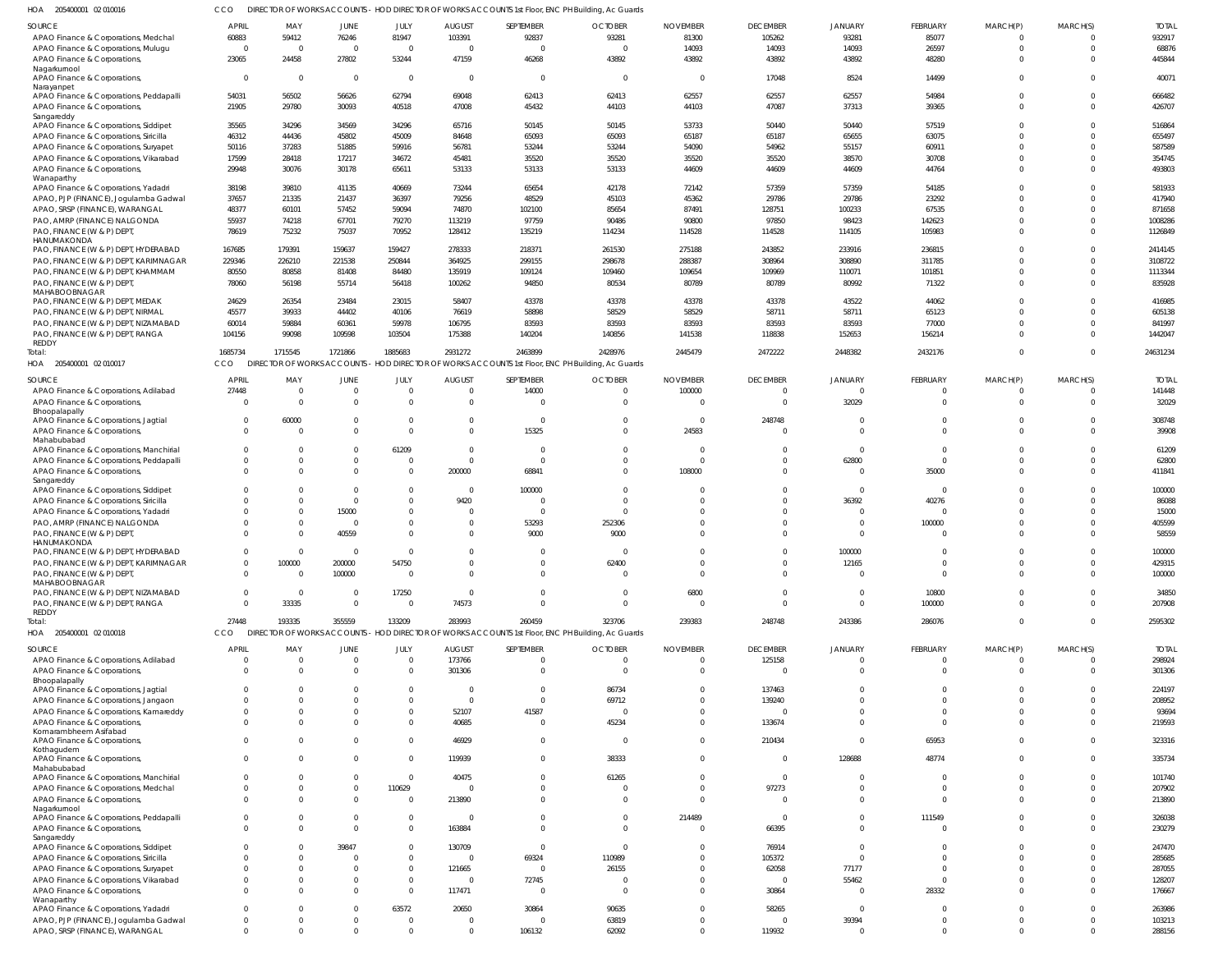| HOA<br>205400001 02 010018                              |                |                      |                |                            |                         |                | DIRECTOR OF WORKS ACCOUNTS - HOD DIRECTOR OF WORKS ACCOUNTS 1st Floor, ENC PH Building, Ac Guards |                 |                 |                |                 |                      |                |              |
|---------------------------------------------------------|----------------|----------------------|----------------|----------------------------|-------------------------|----------------|---------------------------------------------------------------------------------------------------|-----------------|-----------------|----------------|-----------------|----------------------|----------------|--------------|
| SOURCE                                                  | <b>APRIL</b>   | MAY                  | <b>JUNE</b>    | JULY                       | <b>AUGUST</b>           | SEPTEMBER      | <b>OCTOBER</b>                                                                                    | <b>NOVEMBER</b> | <b>DECEMBER</b> | <b>JANUARY</b> | FEBRUARY        | MARCH(P)             | MARCH(S)       | <b>TOTAL</b> |
| PAO, AMRP (FINANCE) NALGONDA                            | - 0            | $\Omega$             | $\mathbf 0$    | $\overline{0}$             | 51788                   | $\overline{0}$ | $\cap$                                                                                            | -C              | 377649          | 73135          | 105787          | $\overline{0}$       | $^{\circ}$     | 608359       |
| PAO, FINANCE (W & P) DEPT                               | $\cap$         | $\Omega$             | $\Omega$       | $\overline{0}$             | 50709                   | 87638          | $\Omega$                                                                                          | $\Omega$        | 141508          | $\Omega$       | 129696          | $\mathbf{0}$         | $\mathbf 0$    | 409551       |
| HANUMAKONDA                                             |                |                      |                |                            |                         |                |                                                                                                   |                 |                 |                |                 |                      |                |              |
| PAO, FINANCE (W & P) DEPT, HYDERABAD                    |                | <sup>0</sup>         |                | $\mathbf{0}$               | 348211                  | $\overline{0}$ | $\Omega$                                                                                          |                 | 292936          | - 0<br>$\cap$  | 69504           |                      | 0              | 710651       |
| PAO, FINANCE (W & P) DEPT, KARIMNAGAR                   | $\cap$         | $\Omega$             | $\Omega$       | $\mathbf 0$                | $\overline{0}$          | $\overline{0}$ | 378563                                                                                            |                 | 294547          |                |                 | $\Omega$             | $\Omega$       | 673110       |
| PAO, FINANCE (W & P) DEPT, KHAMMAM                      | $\cap$         | $\Omega$<br>$\Omega$ | 0<br>$\Omega$  | $\mathbf 0$<br>$\mathbf 0$ | 104328<br>$\Omega$      | 37545          | 27764                                                                                             |                 | 160101          | 22196          | 29202           | $\Omega$<br>$\Omega$ | $\mathbf 0$    | 381136       |
| PAO, FINANCE (W & P) DEPT<br>MAHABOOBNAGAR              |                |                      |                |                            |                         | 78743          |                                                                                                   |                 | 48979           | 22196          |                 |                      | $\mathbf 0$    | 149918       |
| PAO, FINANCE (W & P) DEPT, MEDAK                        |                | <sup>0</sup>         |                | $\mathbf 0$                | 109244                  | $\overline{0}$ | - 0                                                                                               |                 | 35393           |                | 24056           |                      | $\Omega$       | 168693       |
| PAO, FINANCE (W & P) DEPT, NIRMAL                       |                | $\Omega$             | $\Omega$       | $\overline{0}$             | 86968                   | 187958         | $\Omega$                                                                                          |                 | 50878           |                |                 |                      | $\mathbf 0$    | 325804       |
| PAO, FINANCE (W & P) DEPT, NIZAMABAD                    |                | $\Omega$             |                | $\mathbf{0}$               | 109547                  | 0              | $\Omega$                                                                                          |                 | 116904          | $\Omega$       | $\Omega$        | $\Omega$             | $\Omega$       | 226451       |
| PAO, FINANCE (W & P) DEPT, RANGA                        |                | $\Omega$             | $\Omega$       | $\overline{0}$             | 93154                   | $\overline{0}$ | 21962                                                                                             |                 | 62636           | $\Omega$       | 99860           | $\Omega$             | $\mathbf 0$    | 277612       |
| REDDY                                                   |                |                      |                |                            |                         |                |                                                                                                   |                 |                 |                |                 |                      |                |              |
| Total:                                                  |                | $\Omega$             | 39847          | 174201                     | 2497425                 | 712536         | 1083257                                                                                           | 214489          | 2944573         | 418248         | 712713          | $\Omega$             | $\mathbf{0}$   | 8797289      |
| HOA 205400001 02 020021                                 | CCO            |                      |                |                            |                         |                | DIRECTOR OF WORKS ACCOUNTS - HOD DIRECTOR OF WORKS ACCOUNTS 1st Floor, ENC PH Building, Ac Guards |                 |                 |                |                 |                      |                |              |
| SOURCE                                                  | <b>APRIL</b>   | MAY                  | <b>JUNE</b>    | JULY                       | <b>AUGUST</b>           | SEPTEMBER      | <b>OCTOBER</b>                                                                                    | <b>NOVEMBER</b> | <b>DECEMBER</b> | <b>JANUARY</b> | FEBRUARY        | MARCH(P)             | MARCH(S)       | <b>TOTAL</b> |
| APAO, SRSP (FINANCE), WARANGAL                          | - 0            | 4000                 | 8000           | 4000                       | 4000                    | 4000           | 4000                                                                                              | 4000            | 4000            | 4000           | 4000            | $^{\circ}$           | $\mathbf 0$    | 44000        |
| PAO, FINANCE (W & P) DEPT                               | $\Omega$       | $\Omega$             | 4869           | 1623                       | $\overline{\mathbf{0}}$ | $\overline{0}$ | - 0                                                                                               | - 0             | $\overline{0}$  | $\cap$         | $\overline{0}$  | $\overline{0}$       | $\overline{0}$ | 6492         |
| HANUMAKONDA                                             |                |                      |                |                            |                         |                |                                                                                                   |                 |                 |                |                 |                      |                |              |
| PAO, FINANCE (W & P) DEPT, KARIMNAGAR                   | $\Omega$       | $\Omega$             | 24000          | 8000                       | 8000                    | 8000           | 8000                                                                                              | 8000            | 8000            | 8000           | 8000            | $\Omega$             | $\mathbf 0$    | 88000        |
| Total:                                                  |                | 4000                 | 36869          | 13623                      | 12000                   | 12000          | 12000                                                                                             | 12000           | 12000           | 12000          | 12000           | $\Omega$             | $\overline{0}$ | 138492       |
| HOA 205400001 02 110111                                 | CCO            |                      |                |                            |                         |                | DIRECTOR OF WORKS ACCOUNTS - HOD DIRECTOR OF WORKS ACCOUNTS 1st Floor, ENC PH Building, Ac Guards |                 |                 |                |                 |                      |                |              |
| <b>SOURCE</b>                                           | <b>APRIL</b>   | MAY                  | JUNE           | JULY                       | <b>AUGUST</b>           | SEPTEMBER      | <b>OCTOBER</b>                                                                                    | <b>NOVEMBER</b> | <b>DECEMBER</b> | <b>JANUARY</b> | FEBRUARY        | MARCH(P)             | MARCH(S)       | <b>TOTAL</b> |
| APAO Finance & Corporations, Adilabad                   |                | $\Omega$             | $\mathbf 0$    | $\overline{0}$             | $\Omega$                | $\mathbf{0}$   | $\Omega$                                                                                          | 9000            | $\overline{0}$  |                | 4000            | $\Omega$             | $^{\circ}$     | 13000        |
| APAO Finance & Corporations, Jagtial                    | $\Omega$       | $\Omega$             | 4000           | $\overline{0}$             | $\Omega$                | $\mathbf{0}$   | $\overline{0}$                                                                                    | 3700            | $\Omega$        | $\Omega$       | 3700            | $\Omega$             | $\mathbf 0$    | 11400        |
| APAO Finance & Corporations, Jangaon                    |                | $\Omega$             | 0              | $\overline{0}$             | $\Omega$                | $\mathbf 0$    | 4560                                                                                              |                 | $\Omega$        | $\Omega$       |                 | 0                    | $\mathbf 0$    | 4560         |
| APAO Finance & Corporations,                            | $\cap$         | $\Omega$             | $\Omega$       | $\Omega$                   | $\Omega$                | $\Omega$       | 8790                                                                                              |                 | $\Omega$        | 4035           |                 | $\Omega$             | $\mathbf 0$    | 12825        |
| Komarambheem Asifabad                                   |                |                      |                |                            |                         |                |                                                                                                   |                 |                 |                |                 |                      |                |              |
| APAO Finance & Corporations,                            |                | 5000                 | $\Omega$       | $\Omega$                   | $\Omega$                | $\mathbf 0$    | $\Omega$                                                                                          |                 | $\Omega$        | $\Omega$       |                 | $\Omega$             | $\mathbf 0$    | 5000         |
| Kothagudem<br>APAO Finance & Corporations, Manchirial   | $\Omega$       | $\Omega$             | $\Omega$       | 5040                       | <sup>0</sup>            | $\mathbf 0$    | 3880                                                                                              |                 | $\overline{0}$  | 3830           |                 | $\Omega$             | $\mathbf 0$    | 12750        |
| APAO Finance & Corporations, Peddapalli                 |                | $\Omega$             |                | $\mathbf 0$                | $\Omega$                | $\mathbf 0$    | 8025                                                                                              |                 | $\Omega$        | 4925           |                 | $\Omega$             | $\mathbf 0$    | 12950        |
| APAO Finance & Corporations,                            | $\cap$         | $\Omega$             | $\Omega$       | $\Omega$                   | $\Omega$                | $\Omega$       | 2920                                                                                              |                 | $\Omega$        |                |                 | $\Omega$             | $\Omega$       | 2920         |
| Sangareddy                                              |                |                      |                |                            |                         |                |                                                                                                   |                 |                 |                |                 |                      |                |              |
| APAO Finance & Corporations, Siricilla                  |                | <sup>0</sup>         |                | $\Omega$                   |                         | $\Omega$       | $\Omega$                                                                                          | $\Omega$        | 7958            | - 0            |                 |                      | $\Omega$       | 7958         |
| APAO Finance & Corporations, Suryapet                   |                | $\Omega$             |                | $\Omega$                   | $\Omega$                | $\Omega$       | $\Omega$                                                                                          | 7940            | $\Omega$        | 3900           | $\Omega$        |                      | $\Omega$       | 11840        |
| APAO, PJP (FINANCE), Jogulamba Gadwal                   |                | $\Omega$             |                | $\Omega$                   |                         | $\mathbf{0}$   | $\Omega$                                                                                          | $\mathsf{C}$    | $\Omega$        | 8000           | 4000            |                      | $\Omega$       | 12000        |
| APAO, SRSP (FINANCE), WARANGAL                          |                | <sup>0</sup>         |                | $\Omega$                   | <sup>0</sup>            | 2115           | $\Omega$                                                                                          | 5595            | $\Omega$        | 3930           |                 |                      | $\Omega$       | 11640        |
| PAO, AMRP (FINANCE) NALGONDA                            |                | $\Omega$             |                | $\Omega$                   |                         | $\overline{0}$ | 4000                                                                                              | 3535            | $\Omega$        | 1515           | 2950            |                      | $\Omega$       | 12000        |
| PAO, FINANCE (W & P) DEPT, KARIMNAGAR                   |                | $\Omega$             |                | $\Omega$                   | <sup>0</sup>            | $\Omega$       | $\Omega$                                                                                          | -C              | 11825           |                | 18855           |                      | $\Omega$       | 30680        |
| PAO, FINANCE (W & P) DEPT, KHAMMAM                      |                | $\Omega$             |                | $\Omega$                   | $\Omega$                | 2175           | $\Omega$                                                                                          | $\Omega$        | $\Omega$        | 4695           | 6125            | $\Omega$             | $\Omega$       | 12995        |
| PAO, FINANCE (W & P) DEPT,                              |                | $\Omega$             | $\Omega$       | $\Omega$                   | $\Omega$                | $\Omega$       | $\Omega$                                                                                          | 5915            | $\Omega$        |                | $\Omega$        | $\Omega$             | $\Omega$       | 5915         |
| MAHABOOBNAGAR<br>PAO, FINANCE (W & P) DEPT, MEDAK       |                | <sup>0</sup>         | $\Omega$       | $\Omega$                   |                         | $\Omega$       | 3850                                                                                              |                 | $\Omega$        | $\Omega$       | 6050            |                      | $\Omega$       | 9900         |
| PAO, FINANCE (W & P) DEPT, NIRMAL                       |                | $\Omega$             | 3815           | 4880                       | <sup>0</sup>            | $\Omega$       | $\Omega$                                                                                          |                 | $\Omega$        | $\Omega$       | 3760            |                      | $\Omega$       | 12455        |
| PAO, FINANCE (W & P) DEPT, NIZAMABAD                    |                | $\Omega$             | $\mathbf 0$    | $\Omega$                   | <sup>0</sup>            | $\Omega$       | $\Omega$                                                                                          | -C              | $\Omega$        | 6393           | 5438            | $\Omega$             | $\Omega$       | 11831        |
| Total:                                                  |                | 5000                 | 7815           | 9920                       | <sup>0</sup>            | 4290           | 36025                                                                                             | 35685           | 19783           | 41223          | 54878           | $\Omega$             | $\Omega$       | 214619       |
| 205400001 02 130131<br>HOA                              | CCO            | <b>DIREC</b>         |                |                            |                         |                | IOR OF WORKS ACCOUNIS - HOD DIRECTOR OF WORKS ACCOUNIS 1st Floor, ENC PH Building, Ac Guards      |                 |                 |                |                 |                      |                |              |
|                                                         |                |                      |                |                            |                         |                |                                                                                                   |                 |                 |                |                 |                      |                |              |
| <b>SOURCE</b>                                           | APRIL          | MAY                  | <b>JUNE</b>    | JULY                       | <b>AUGUST</b>           | SEPTEMBER      | <b>OCTOBER</b>                                                                                    | <b>NOVEMBER</b> | <b>DECEMBER</b> | <b>JANUARY</b> | <b>FEBRUARY</b> | MARCH(P)             | MARCH(S)       | <b>TOTAL</b> |
| APAO Finance & Corporations, Adilabad                   | $\Omega$       | $\Omega$             | $\mathbf 0$    | 2104                       | $\overline{0}$          | 1178           | $\Omega$                                                                                          | $\Omega$        | $\overline{0}$  | 2355           | $\Omega$        | $\Omega$             | $\mathbf 0$    | 5637         |
| APAO Finance & Corporations,<br>Bhoopalapally           | $\Omega$       | $\Omega$             | 4598           | $\overline{0}$             | 1899                    | 950            | 950                                                                                               | 3894            | 950             | 961            | $\mathbf 0$     | $\mathbf{0}$         | $\mathbf 0$    | 14202        |
| APAO Finance & Corporations, Jagtial                    | $\Omega$       | 1178                 | $\Omega$       | 1178                       | $\Omega$                | 589            | 589                                                                                               | 589             | 589             | 1178           | 589             | $\Omega$             | $\Omega$       | 6479         |
| APAO Finance & Corporations, Jangaon                    | 3023           | 1822                 | $\mathbf 0$    | 3055                       | 1233                    | $\mathbf{0}$   | 3669                                                                                              | 1822            | $\Omega$        | 3644           | 1822            | $\Omega$             | $\overline{0}$ | 20090        |
| APAO Finance & Corporations, Kamareddy                  | 2089           | 589                  | 2089           | 3589                       | 589                     | 589            | 5089                                                                                              | -C              | $\Omega$        | 2932           | 621             | $\Omega$             | $\overline{0}$ | 18176        |
| APAO Finance & Corporations,                            | $\Omega$       | $\Omega$             | $\mathbf{0}$   | $\overline{0}$             | 2944                    | 6000           | $\Omega$                                                                                          | $\mathsf{C}$    | $\Omega$        | 589            | 589             | $\Omega$             | $\Omega$       | 10122        |
| Komarambheem Asifabad                                   |                |                      |                |                            |                         |                |                                                                                                   |                 |                 |                |                 |                      |                |              |
| APAO Finance & Corporations,                            | $\Omega$       | $\overline{0}$       | $\mathbf 0$    | $\overline{0}$             | $\overline{0}$          | $\overline{0}$ | 4000                                                                                              | 9887            | $\overline{0}$  | 8000           | 6000            | $\overline{0}$       | $\mathbf{0}$   | 27887        |
| Kothagudem<br>APAO Finance & Corporations,              | $\Omega$       | 1178                 | 589            | 589                        | 589                     | 589            | 3589                                                                                              | 589             | 589             | 589            | 588             | $\Omega$             | $\mathbf{0}$   | 9478         |
| Mahabubabad                                             |                |                      |                |                            |                         |                |                                                                                                   |                 |                 |                |                 |                      |                |              |
| APAO Finance & Corporations, Manchirial                 | $\overline{0}$ | 4000                 | $\Omega$       | 5368                       | $\Omega$                | $\overline{0}$ | $\overline{0}$                                                                                    | $\Omega$        | $\overline{0}$  | $\Omega$       | $\Omega$        | $\Omega$             | $\mathbf{0}$   | 9368         |
| APAO Finance & Corporations, Medchal                    | 589            | 589                  | 589            | 589                        | 5132                    | 589            | 589                                                                                               | 589             | 589             | 589            | 589             | $\Omega$             | $\mathbf 0$    | 11022        |
| APAO Finance & Corporations, Mulugu                     | $\overline{0}$ | $\overline{0}$       | $\mathbf{0}$   | $\overline{0}$             | $\Omega$                | $\mathbf{0}$   | $\Omega$                                                                                          | - 0             | $\Omega$        | $\Omega$       | 6797            | $\Omega$             | $\overline{0}$ | 6797         |
| APAO Finance & Corporations,                            | $\Omega$       | $\Omega$             | 4210           | 4910                       | $\Omega$                | $\mathbf{0}$   | $\Omega$                                                                                          | 5611            | $\Omega$        | 4404           | 2791            | $\Omega$             | $\Omega$       | 21926        |
| Nagarkurnool<br>APAO Finance & Corporations, Peddapalli | $\Omega$       | 8294                 | $\mathbf{0}$   | $\overline{0}$             | 1178                    | $\overline{0}$ | $\Omega$                                                                                          | 5056            | $\overline{0}$  | 1178           | 4089            | $\Omega$             | $\Omega$       | 19795        |
| APAO Finance & Corporations,                            | $\Omega$       | $\Omega$             | 3000           | 1000                       | 2185                    | 2000           | $\Omega$                                                                                          | - 0             | 2364            | 2000           | 1000            | $\Omega$             | $\overline{0}$ | 13549        |
| Sangareddy                                              |                |                      |                |                            |                         |                |                                                                                                   |                 |                 |                |                 |                      |                |              |
| APAO Finance & Corporations, Siddipet                   | $\Omega$       | $\Omega$             | 5000           | $\overline{0}$             | $\Omega$                | $\overline{0}$ | $\Omega$                                                                                          | 8390            | $\overline{0}$  | 3534           | $\overline{0}$  | $\Omega$             | $\Omega$       | 16924        |
| APAO Finance & Corporations, Siricilla                  | $\Omega$       | $\Omega$             | 1767           | 589                        | 589                     | 589            | 589                                                                                               | 589             | 589             | 589            | 7789            | $\Omega$             | $\overline{0}$ | 13679        |
| APAO Finance & Corporations, Suryapet                   | $\Omega$       | $\Omega$             | 3590           | 5680                       | $\overline{0}$          | 589            | 589                                                                                               | 590             | $\overline{0}$  | 10778          | $\Omega$        | $\Omega$             | $\overline{0}$ | 21816        |
| APAO Finance & Corporations,                            | $\Omega$       | $\Omega$             | $\overline{0}$ | $\overline{0}$             | $\Omega$                | $\mathbf{0}$   | $\overline{0}$                                                                                    | $\sqrt{ }$      | 2944            | $\Omega$       | $\Omega$        | $\Omega$             | $\Omega$       | 2944         |
| Wanaparthy                                              |                |                      |                |                            |                         |                |                                                                                                   |                 |                 |                |                 |                      |                |              |
| APAO Finance & Corporations, Yadadri                    | $\Omega$       | 3478                 | 1215           | 1803                       | 1803                    | 1214           | 1803                                                                                              | 1178            | 1803            | 2477           | $\Omega$        | $\Omega$             | $\Omega$       | 16774        |
| APAO, PJP (FINANCE), Jogulamba Gadwal                   | $\Omega$       | $\Omega$             | $\mathbf 0$    | 2242                       | $\Omega$                | $\mathbf{0}$   | 12000                                                                                             | $\mathsf{C}$    | $\Omega$        | $\Omega$       | $\Omega$        | $\Omega$             | $\overline{0}$ | 14242        |
| APAO, SRSP (FINANCE), WARANGAL                          | $\Omega$       | 1176                 | 589            | 589                        | $\Omega$                | $\overline{0}$ | $\overline{0}$                                                                                    | 12035           | 589             | 8021           | 33204           | $\Omega$             | $\overline{0}$ | 56203        |
| PAO, AMRP (FINANCE) NALGONDA                            | $\Omega$       | $\Omega$             | $\overline{0}$ | $\overline{0}$             | $\Omega$                | 2945           | $\Omega$                                                                                          | - 0             | $\Omega$        | $\Omega$       | $\Omega$        | $\Omega$             | $\overline{0}$ | 2945         |
| PAO, FINANCE (W & P) DEPT,<br>HANUMAKONDA               | $\Omega$       | $\Omega$             | 4750           | $\overline{0}$             | $\Omega$                | $\overline{0}$ | $\Omega$                                                                                          | 4713            | $\Omega$        | $\Omega$       | $\Omega$        | $\Omega$             | $\overline{0}$ | 9463         |
| PAO, FINANCE (W & P) DEPT, HYDERABAD                    | 2946           | $\overline{0}$       | $\mathbf{0}$   | 25356                      | $\Omega$                | $\overline{0}$ | $\overline{0}$                                                                                    | $\Omega$        | 9897            | 4476           | $\mathbf 0$     | $\Omega$             | $\Omega$       | 42675        |
| PAO, FINANCE (W & P) DEPT, KARIMNAGAR                   | $\overline{0}$ | 6709                 | 237            | 237                        | $\Omega$                | 1772           | 3662                                                                                              | $\Omega$        | $\Omega$        | 25894          | 598             | $\Omega$             | $\overline{0}$ | 39109        |
| PAO, FINANCE (W & P) DEPT, KHAMMAM                      | $\Omega$       | $\Omega$             | 4008           | $\overline{0}$             | 1185                    | 589            | $\Omega$                                                                                          | 2178            | $\Omega$        | 2355           | 1190            | $\Omega$             | $\overline{0}$ | 11505        |
| PAO, FINANCE (W & P) DEPT,                              | $\Omega$       | $\overline{0}$       | 1790           | $\overline{0}$             | 1200                    | 1200           | $\overline{0}$                                                                                    |                 | $\Omega$        | 1800           | $\mathbf 0$     | $\mathbf 0$          | $\overline{0}$ | 5990         |
| MAHABOOBNAGAR                                           |                |                      |                |                            |                         |                |                                                                                                   |                 |                 |                |                 |                      |                |              |
| PAO, FINANCE (W & P) DEPT, MEDAK                        | $\overline{0}$ | 0                    | 2590           | 3178                       | 589                     | 3178           | 589                                                                                               | 0               | $\mathbf{0}$    | 7178           | 3178            | $\mathbf{0}$         | $\mathbf 0$    | 20480        |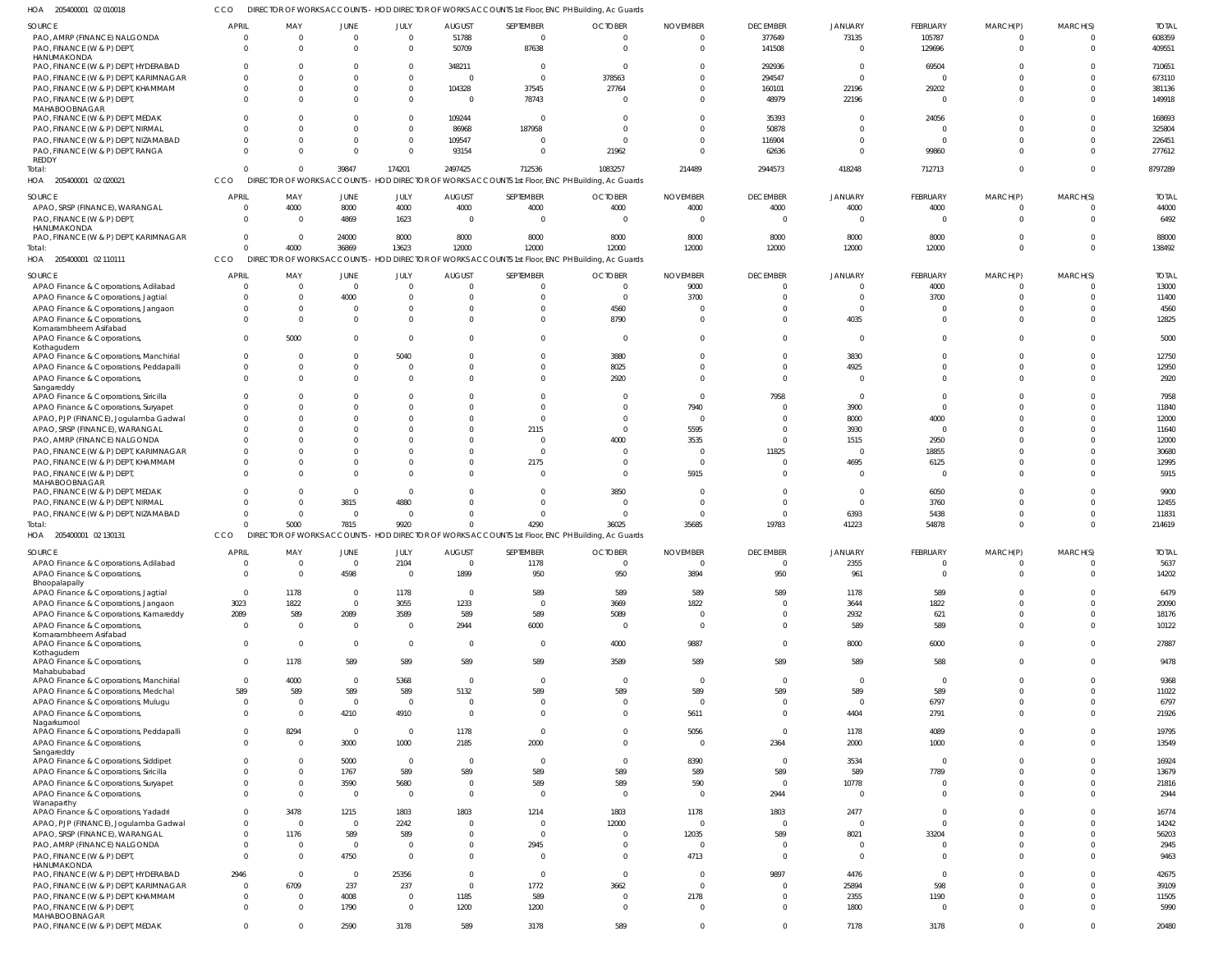| SOURCE                                                                        | <b>APRIL</b>   | MAY            | JUNE     | JULY           | <b>AUGUST</b>  | SEPTEMBER      | <b>OCTOBER</b>                                                                                    | <b>NOVEMBER</b> | <b>DECEMBER</b>          | <b>JANUARY</b> | FEBRUARY       | MARCH(P) | MARCH(S)       | <b>TOTAI</b>    |
|-------------------------------------------------------------------------------|----------------|----------------|----------|----------------|----------------|----------------|---------------------------------------------------------------------------------------------------|-----------------|--------------------------|----------------|----------------|----------|----------------|-----------------|
| PAO, FINANCE (W & P) DEPT, NIRMAL                                             | 589            | 589            | 589      | 589            | 589            | 589            | 589                                                                                               | 589             | 589                      | 589            | 589            | $\Omega$ | $\Omega$       | 6479            |
| PAO, FINANCE (W & P) DEPT, NIZAMABAD                                          | $\Omega$       | 1060           | 1178     | 616            | $\Omega$       | 590            | 6492                                                                                              | $\Omega$        | 1170                     | $\Omega$       | $\Omega$       | $\Omega$ | $\Omega$       | 11106           |
| PAO, FINANCE (W & P) DEPT, RANGA                                              | $\Omega$       | 1948           | $\Omega$ | $\Omega$       | 1000           | 1292           | 589                                                                                               | 3534            | 503                      | 1061           | 12720          | $\Omega$ | $\Omega$       | 22647           |
| REDDY                                                                         |                |                |          |                |                |                |                                                                                                   |                 |                          |                |                |          |                |                 |
| Total:                                                                        | 9236<br>CCO    | 32610          | 42378    | 63261          | 22704          | 27031          | 45377                                                                                             | 61833           | 23165                    | 97171          | 84743          | $\Omega$ | $\Omega$       | 509509          |
| HOA 205400001 02 130132                                                       |                |                |          |                |                |                | DIRECTOR OF WORKS ACCOUNTS - HOD DIRECTOR OF WORKS ACCOUNTS 1st Floor, ENC PH Building, Ac Guards |                 |                          |                |                |          |                |                 |
| SOURCE                                                                        | <b>APRIL</b>   | MAY            | JUNE     | JULY           | <b>AUGUST</b>  | SEPTEMBER      | <b>OCTOBER</b>                                                                                    | <b>NOVEMBER</b> | <b>DECEMBER</b>          | <b>JANUARY</b> | FEBRUARY       | MARCH(P) | MARCH(S)       | <b>TOTAL</b>    |
| APAO Finance & Corporations, Adilabad                                         | $\overline{0}$ | $\overline{0}$ | 9600     | $\overline{0}$ | 26050          | 91675          | 33965                                                                                             | 4500            | 34000                    | 60690          | 87726          | $\Omega$ | $\overline{0}$ | 348206          |
| APAO Finance & Corporations,                                                  | $\Omega$       | $\Omega$       | $\Omega$ | 24450          | 18250          | 53650          | - 0                                                                                               | - 0             | 29750                    | 35080          | 7836           | $\Omega$ | $\overline{0}$ | 169016          |
| Bhoopalapally                                                                 |                |                |          |                |                |                |                                                                                                   |                 |                          |                |                |          |                |                 |
| APAO Finance & Corporations, Jagtial                                          | $\overline{0}$ | $\Omega$       | 54310    | 20740          | 3000           | 12450          | 38150                                                                                             | 7700            | 15650                    | 3840           | 59463          | $\Omega$ | $\Omega$       | 215303          |
| APAO Finance & Corporations, Jangaon                                          | $\overline{0}$ | $\Omega$       | 27000    | 5000           | 5000           | 92630          | 26140                                                                                             | 5000            | 35500                    | 17270          | 198170         | $\Omega$ | $\Omega$       | 411710          |
| APAO Finance & Corporations, Kamareddy                                        | $\overline{0}$ | 24446          | 12223    | 16528          | $\Omega$       | 22483          | 12223                                                                                             | 15873           | 22383                    | 48350          | 48518          | $\Omega$ | $\overline{0}$ | 223027          |
| APAO Finance & Corporations,                                                  | $\Omega$       | $\overline{0}$ | $\Omega$ | 33940          | 66203          | 2950           | 14830                                                                                             | 13600           | 12000                    | 43692          | 19200          | $\Omega$ | $\Omega$       | 206415          |
| Komarambheem Asifabad                                                         |                |                |          |                |                |                |                                                                                                   |                 |                          |                |                |          |                |                 |
| APAO Finance & Corporations,                                                  | $\overline{0}$ | $\overline{0}$ | 53185    | $\mathbf 0$    | $\Omega$       | 31900          | 44850                                                                                             |                 | 43300                    | 61840          | 96630          | $\Omega$ | $\Omega$       | 331705          |
| Kothagudem<br>APAO Finance & Corporations,                                    | $\overline{0}$ | 3220           | $\Omega$ | 4000           | $\Omega$       | 15050          | 14400                                                                                             | $\Omega$        | 6120                     | 51660          | 6400           | $\Omega$ | $\Omega$       | 100850          |
| Mahabubabad                                                                   |                |                |          |                |                |                |                                                                                                   |                 |                          |                |                |          |                |                 |
| APAO Finance & Corporations, Manchirial                                       | $\overline{0}$ | 17750          | 21320    | 2500           | 9350           | 28050          | 23090                                                                                             | 12555           | 48255                    | 18458          | 58346          | $\Omega$ | $\Omega$       | 239674          |
| APAO Finance & Corporations, Medchal                                          | $\overline{0}$ | 34450          | 8160     | 8160           | $\Omega$       | 20320          | 18909                                                                                             | 8160            | 10560                    | 11000          | 12703          | $\Omega$ | $\overline{0}$ | 132422          |
| APAO Finance & Corporations, Mulugu                                           | $\overline{0}$ | $\overline{0}$ | $\Omega$ | 0              | - 0            | $\overline{0}$ | $\Omega$                                                                                          | 9175            | $\overline{\phantom{0}}$ | 122536         | 263125         | $\Omega$ | $\overline{0}$ | 394836          |
| APAO Finance & Corporations,                                                  | $\overline{0}$ | $\Omega$       | $\Omega$ | $\mathbf{0}$   | $\Omega$       | 72960          | $\Omega$                                                                                          | - 0             | 22506                    | 54433          | 23315          | $\Omega$ | $\Omega$       | 173214          |
| Nagarkurnool                                                                  |                |                |          |                |                |                |                                                                                                   |                 |                          |                |                |          |                |                 |
| APAO Finance & Corporations,                                                  | $\overline{0}$ | $\overline{0}$ | $\Omega$ | $\mathbf 0$    | $\Omega$       | $\overline{0}$ | $\Omega$                                                                                          | 600             | $\overline{\mathbf{0}}$  | $\overline{0}$ | $\Omega$       | $\Omega$ | $\overline{0}$ | 600             |
| Narayanpet                                                                    |                |                |          |                |                |                |                                                                                                   |                 |                          |                |                |          |                |                 |
| APAO Finance & Corporations, Peddapalli                                       | $\overline{0}$ | 12850          | 14820    | 39438          | 3000           | 35165          | 24220                                                                                             | 17040           | 49000                    | 25090          | 38091          | $\Omega$ | $\overline{0}$ | 258714          |
| APAO Finance & Corporations,                                                  | $\overline{0}$ | $\Omega$       | 34940    | 15150          | $\Omega$       | 44290          | $\Omega$                                                                                          | 11600           | 28830                    | 40250          | 6000           | $\Omega$ | $\overline{0}$ | 181060          |
| Sangareddy                                                                    |                |                |          |                |                |                |                                                                                                   |                 |                          |                |                |          |                |                 |
| APAO Finance & Corporations, Siddipet                                         | $\overline{0}$ | $\Omega$       | 35182    | $\mathbf{0}$   | $\Omega$       | $\mathbf 0$    | $\overline{0}$                                                                                    | $\Omega$        | $\overline{\mathbf{0}}$  | 94800          | $\mathbf{0}$   | $\Omega$ | $\Omega$       | 129982          |
| APAO Finance & Corporations, Siricilla                                        | $\Omega$       | $\Omega$       | 9922     | $\mathbf 0$    | 8115           | $\overline{0}$ | 31727                                                                                             | 41792           | $\overline{\mathbf{0}}$  | 83000          | 44970          | $\Omega$ | $\overline{0}$ | 219526          |
| APAO Finance & Corporations, Suryapet                                         | $\overline{0}$ | $\Omega$       | 35680    | 24250          | $\Omega$       | 45800          | 23700                                                                                             | 69380           | $\overline{0}$           | 102800         | $\Omega$       | $\Omega$ | $\Omega$       | 301610          |
| APAO Finance & Corporations, Vikarabad                                        | $\overline{0}$ | $\Omega$       | 28000    | 8000           | $\overline{0}$ | 16000          | - 0                                                                                               | 16000           | 8000                     | 8000           | 63685          | $\Omega$ | $\overline{0}$ | 147685          |
| APAO Finance & Corporations,                                                  | $\Omega$       | $\Omega$       | 12000    | 16848          | 2000           | 4450           | $\Omega$                                                                                          | 19830           | $\overline{0}$           | 66055          | 56223          | $\Omega$ | $\Omega$       | 177406          |
| Wanaparthy<br>APAO Finance & Corporations, Yadadri                            | $\overline{0}$ | 13750          | 40030    | $\Omega$       | 6000           | 22090          | $\overline{0}$                                                                                    | 14100           | 900                      | 41224          | 27682          | $\Omega$ | $\Omega$       | 165776          |
| APAO, PJP (FINANCE), Jogulamba Gadwal                                         | $\overline{0}$ | 5000           | 6200     | 14800          | $\Omega$       | 39400          | 70750                                                                                             | 6200            | 23400                    | 7400           | 9800           | $\Omega$ | $\Omega$       | 182950          |
| APAO, SRSP (FINANCE), WARANGAL                                                | $\overline{0}$ | - 0            | 5080     |                | 1400           | 8485           | 12220                                                                                             | 11030           | 3969                     | 5830           | 34154          | $\Omega$ | $\Omega$       | 8583            |
|                                                                               | $\overline{0}$ | 42200          |          | 3663           | $\Omega$       | 5000           | 81700                                                                                             | $\Omega$        |                          |                |                | $\Omega$ | $\Omega$       |                 |
| PAO, AMRP (FINANCE) NALGONDA                                                  |                |                | 4000     | 65000          |                |                |                                                                                                   |                 | 1000                     | 71000          | 98000          |          |                | 367900          |
| PAO, FINANCE (W & P) DEPT,<br>HANUMAKONDA                                     | $\Omega$       | 1400           | 25880    | 9950           | $\Omega$       | 13973          | 9213                                                                                              | 2623            | 25289                    | $\circ$        | 37494          | $\Omega$ | $\Omega$       | 125822          |
| PAO, FINANCE (W & P) DEPT, HYDERABAD                                          | $\mathbf{0}$   | - 0            | 104703   | 60506          | 20956          | 47607          | 138391                                                                                            | 26956           | 77222                    | 150048         | 67201          | $\Omega$ | $\overline{0}$ | 693590          |
| PAO, FINANCE (W & P) DEPT, KARIMNAGAR                                         | $\Omega$       | $\Omega$       | 69970    | 17620          | 3815           | 48758          | 40670                                                                                             | 25395           | 21470                    | 93713          | 65397          | $\Omega$ | $\Omega$       | 386808          |
| PAO, FINANCE (W & P) DEPT, KHAMMAM                                            | $\mathbf{0}$   | $\overline{0}$ | 24072    | 20000          | 9396           | 64670          | $\Omega$                                                                                          | 80781           | 40300                    | 550            | 67407          | $\Omega$ | $\overline{0}$ | 307176          |
|                                                                               | $\Omega$       | $\Omega$       | $\Omega$ |                |                | 11520          | 21032                                                                                             | 4747            |                          | 31803          |                | $\Omega$ | $\Omega$       | 97589           |
| PAO, FINANCE (W & P) DEPT,<br>MAHABOOBNAGAR                                   |                |                |          | 13718          | 3255           |                |                                                                                                   |                 | 10314                    |                | 1200           |          |                |                 |
| PAO, FINANCE (W & P) DEPT, MEDAK                                              | $\Omega$       | $\overline{0}$ | $\Omega$ | 13500          | $\overline{0}$ | 33320          | $\overline{0}$                                                                                    | $\overline{0}$  | 51900                    | 13700          | 15520          | $\Omega$ | $\Omega$       | 127940          |
| PAO, FINANCE (W & P) DEPT, NIRMAL                                             | $\Omega$       | 11000          | 8183     | 34580          | 7285           | 13251          | 14850                                                                                             | 22140           | 25670                    | 22220          | 53745          | $\Omega$ | $\Omega$       | 212924          |
| PAO, FINANCE (W & P) DEPT, NIZAMABAD                                          | $\overline{0}$ | - 0            | 37685    | 41990          | 10400          | 20406          | 38485                                                                                             | 25536           | 21655                    | 11720          | 50816          | $\Omega$ | $\Omega$       | 258693          |
| PAO, FINANCE (W & P) DEPT, RANGA                                              | $\Omega$       | 46510          | 12264    | 53265          | 461            | 10478          | 72111                                                                                             | 3307            | 21673                    | 39421          | 26186          |          | $\Omega$       | 285676          |
| REDDY                                                                         |                |                |          |                |                |                |                                                                                                   |                 |                          |                |                |          |                |                 |
| Total:                                                                        | $\Omega$       | 212576         | 694409   | 567596         | 203936         | 928781         | 805626                                                                                            | 475620          | 690616                   | 1437473        | 1645003        | $\Omega$ | $\Omega$       | 7661636         |
| HOA<br>205400001 02 130133                                                    | <b>CCO</b>     |                |          |                |                |                | DIRECTOR OF WORKS ACCOUNTS - HOD DIRECTOR OF WORKS ACCOUNTS 1st Floor, ENC PH Building, Ac Guards |                 |                          |                |                |          |                |                 |
|                                                                               |                |                |          |                |                |                |                                                                                                   |                 |                          |                |                |          |                |                 |
| SOURCE                                                                        | <b>APRIL</b>   | MAY            | JUNE     | JULY           | <b>AUGUST</b>  | SEPTEMBER      | <b>OCTOBER</b>                                                                                    | <b>NOVEMBER</b> | <b>DECEMBER</b>          | <b>JANUARY</b> | FEBRUARY       | MARCH(P) | MARCH(S)       | <b>TOTAL</b>    |
| APAO Finance & Corporations,                                                  | $\Omega$       | $\Omega$       | 1000     | $\Omega$       | $\Omega$       | $\Omega$       | $\Omega$                                                                                          | $\Omega$        | $\Omega$                 | $\Omega$       | $\Omega$       | $\Omega$ | $\Omega$       | 1000            |
| Kothagudem                                                                    |                |                |          |                |                |                |                                                                                                   |                 |                          |                |                |          |                |                 |
| APAO Finance & Corporations,<br>Mahabubabad                                   | $\Omega$       | 2080           | $\Omega$ | 0              | $\Omega$       | $\Omega$       | $\Omega$                                                                                          |                 | $\Omega$                 | $\Omega$       | $\Omega$       | $\Omega$ | $\Omega$       | 2080            |
| APAO Finance & Corporations, Manchirial                                       | $\mathbf{0}$   | $\Omega$       | 980      |                |                | $\Omega$       |                                                                                                   |                 | $\Omega$                 | $\Omega$       | $\Omega$       | $\Omega$ | $\Omega$       | 980             |
| APAO Finance & Corporations,                                                  | $\Omega$       | $\Omega$       | 1000     | $\Omega$       | $\Omega$       | $\Omega$       |                                                                                                   |                 | $\Omega$                 | $\Omega$       | $\Omega$       | $\Omega$ | $\Omega$       | 1000            |
| Sangareddy                                                                    |                |                |          |                |                |                |                                                                                                   |                 |                          |                |                |          |                |                 |
| PAO, FINANCE (W & P) DEPT,                                                    | $\Omega$       | $\Omega$       | 840      |                |                | $\Omega$       |                                                                                                   |                 | $\Omega$                 | $\Omega$       | $\Omega$       | $\Omega$ | $\Omega$       | 840             |
| HANUMAKONDA                                                                   |                |                |          |                |                |                |                                                                                                   |                 |                          |                |                |          |                |                 |
| PAO, FINANCE (W & P) DEPT, KARIMNAGAR                                         | $\Omega$       | $\Omega$       | 930      | $\Omega$       |                | $\Omega$       |                                                                                                   |                 | $\Omega$                 | $\Omega$       | $\Omega$       | $\Omega$ | $\Omega$       | 930             |
| Total:                                                                        | $\Omega$       | 2080           | 4750     | $\Omega$       |                | $\Omega$       |                                                                                                   |                 | $\Omega$                 | $\Omega$       | $\Omega$       | $\Omega$ | $\Omega$       | 6830            |
| HOA 205400001 02 130134                                                       | CCO            |                |          |                |                |                | DIRECTOR OF WORKS ACCOUNTS - HOD DIRECTOR OF WORKS ACCOUNTS 1st Floor, ENC PH Building, Ac Guards |                 |                          |                |                |          |                |                 |
| SOURCE                                                                        | APRIL          | MAY            | JUNE     | JULY           | <b>AUGUST</b>  | SEPTEMBER      | <b>OCTOBER</b>                                                                                    | <b>NOVEMBER</b> | <b>DECEMBER</b>          | <b>JANUARY</b> | FEBRUARY       | MARCH(P) | MARCH(S)       | <b>TOTAL</b>    |
| APAO Finance & Corporations, Kamareddy                                        | $\overline{0}$ | $\Omega$       | $\Omega$ | $\Omega$       | $\Omega$       | $\overline{0}$ | $\Omega$                                                                                          | $\Omega$        | $\overline{0}$           | $\overline{0}$ | 31429          | $\Omega$ | $\Omega$       | 31429           |
| APAO Finance & Corporations, Medchal                                          | $\overline{0}$ | $\Omega$       | $\Omega$ | $\Omega$       | $\Omega$       | $\Omega$       | $\Omega$                                                                                          | $\Omega$        | $\Omega$                 | $\overline{0}$ | 31429          | $\Omega$ | $\Omega$       | 31429           |
|                                                                               | $\overline{0}$ | $\overline{0}$ | $\Omega$ | $\Omega$       | $\Omega$       | $\overline{0}$ | $\Omega$                                                                                          | $\Omega$        | $\overline{\mathbf{0}}$  | $\overline{0}$ |                | $\Omega$ | $\Omega$       |                 |
| APAO Finance & Corporations, Suryapet<br>PAO, FINANCE (W & P) DEPT, HYDERABAD | 34000          | 34000          | 34000    | 34000          | 34000          | 34000          | 34000                                                                                             | 34000           | 34000                    | 34000          | 31429<br>60876 | $\Omega$ | $\Omega$       | 31429<br>400876 |
|                                                                               | $\overline{0}$ | $\overline{0}$ |          | $\mathbf{0}$   |                | $\overline{0}$ |                                                                                                   |                 | $\overline{\mathbf{0}}$  | $\overline{0}$ |                | $\Omega$ | $\Omega$       |                 |
| PAO, FINANCE (W & P) DEPT, KARIMNAGAR                                         |                |                | 99000    |                | 99000          |                | 66000                                                                                             | 33000           |                          |                | 66000          |          |                | 363000          |
| Total:                                                                        | 34000          | 34000          | 133000   | 34000          | 133000         | 34000          | 100000                                                                                            | 67000           | 34000                    | 34000          | 221163         | $\Omega$ | $\Omega$       | 858163          |
| HOA 205400001 02 130135                                                       | CCO            |                |          |                |                |                | DIRECTOR OF WORKS ACCOUNTS - HOD DIRECTOR OF WORKS ACCOUNTS 1st Floor, ENC PH Building, Ac Guards |                 |                          |                |                |          |                |                 |
| SOURCE                                                                        | <b>APRIL</b>   | MAY            | JUNE     | JULY           | <b>AUGUST</b>  | SEPTEMBER      | <b>OCTOBER</b>                                                                                    | <b>NOVEMBER</b> | <b>DECEMBER</b>          | <b>JANUARY</b> | FEBRUARY       | MARCH(P) | MARCH(S)       | <b>TOTAL</b>    |
| APAO Finance & Corporations, Adilabad                                         | $\mathbf{0}$   | $\Omega$       | 30000    | 19766          | 2511           | 4024           | 2684                                                                                              | 4186            | 1102                     | 2563           | 2372           | $\Omega$ | $\Omega$       | 69208           |
| APAO Finance & Corporations,                                                  | $\Omega$       | $\Omega$       | $\Omega$ | $\Omega$       | $\Omega$       | $\overline{0}$ | $\Omega$                                                                                          | $\Omega$        | $\overline{0}$           | 97852          | $\Omega$       | $\Omega$ | $\Omega$       | 97852           |
| Bhoopalapally                                                                 |                |                |          |                |                |                |                                                                                                   |                 |                          |                |                |          |                |                 |
| APAO Finance & Corporations, Jagtial                                          | $\overline{0}$ | 6809           |          | 4225           | $\overline{0}$ | 5270           | $\Omega$                                                                                          | 15956           | $\Omega$                 | 3735           | 1980           | $\Omega$ | $\Omega$       | 37975           |
| APAO Finance & Corporations, Jangaon                                          | $\overline{0}$ | $\Omega$       | $\Omega$ | 3569           | 2680           | 2794           | $\Omega$                                                                                          | 4993            | 1974                     | 1518           | 1589           |          | $\Omega$       | 19117           |
| APAO Finance & Corporations, Kamareddy                                        | 5063           | $\Omega$       | 7916     | 4384           | 3913           | 3937           | 1558                                                                                              | 6769            | $\Omega$                 | 4350           | 2852           | $\Omega$ | $\Omega$       | 40742           |
| APAO Finance & Corporations,                                                  | $\overline{0}$ | $\Omega$       | $\Omega$ | 8957           | 2887           | 577            | 457                                                                                               | 1442            | 777                      | $\overline{0}$ | $\overline{0}$ | $\Omega$ | $\Omega$       | 15097           |
| Komarambheem Asifabad                                                         |                |                |          |                |                |                |                                                                                                   |                 |                          |                |                |          |                |                 |
| APAO Finance & Corporations,                                                  | $\overline{0}$ | $\Omega$       | 5609     | $\Omega$       | $\Omega$       | $\overline{0}$ | 10174                                                                                             | $\Omega$        | 4923                     | 3003           | 2037           | $\Omega$ | $\Omega$       | 25746           |
| Kothagudem                                                                    |                |                |          |                |                |                |                                                                                                   |                 |                          |                |                |          |                |                 |
| APAO Finance & Corporations,<br>Mahabubabad                                   | 3563           | 2909           | 3387     | $\mathbf 0$    | 5187           | 1347           | 1555                                                                                              | $\Omega$        | 37911                    | 1117           | 1055           | $\Omega$ | $\overline{0}$ | 58031           |
|                                                                               |                |                |          |                |                |                |                                                                                                   |                 |                          |                |                |          |                |                 |

CCO DIRECTOR OF WORKS ACCOUNTS - HOD DIRECTOR OF WORKS ACCOUNTS 1st Floor, ENC PH Building, Ac Guards

205400001 02 130131 HOA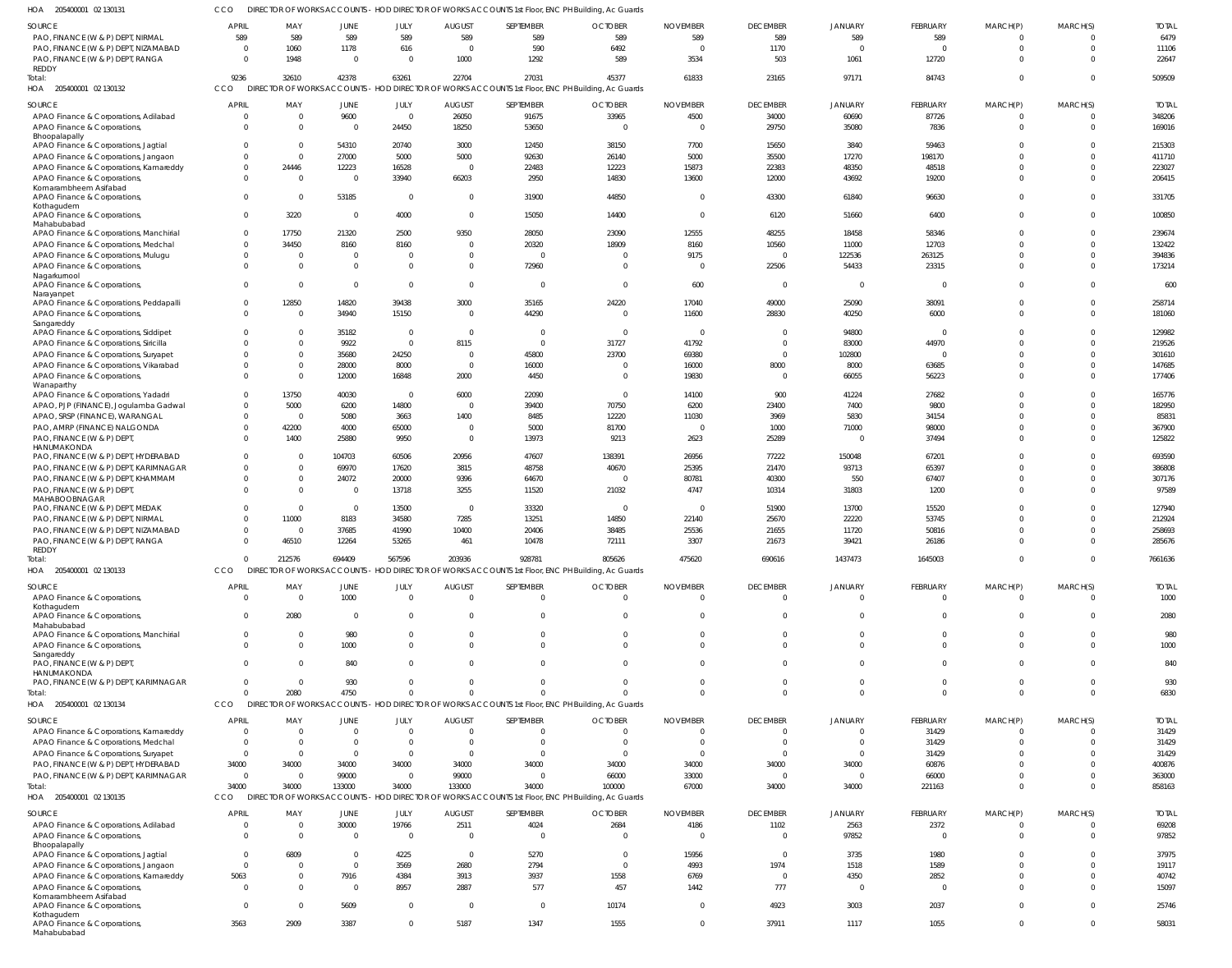205400001 02 130135 HOA CCO DIRECTOR OF WORKS ACCOUNTS - HOD DIRECTOR OF WORKS ACCOUNTS 1st Floor, ENC PH Building, Ac Guards

|                                                                             |                          |                  |                        |                       |                |                          | ion of works Accounts - Hob blitterion of works Accounts ist hour, ENCT if ballarily, Ac ouald.   |                 |                          |                        |                       |                   |                      |                   |
|-----------------------------------------------------------------------------|--------------------------|------------------|------------------------|-----------------------|----------------|--------------------------|---------------------------------------------------------------------------------------------------|-----------------|--------------------------|------------------------|-----------------------|-------------------|----------------------|-------------------|
| SOURCE                                                                      | <b>APRIL</b>             | MAY              | JUNE                   | JULY                  | <b>AUGUST</b>  | SEPTEMBER                | <b>OCTOBER</b>                                                                                    | <b>NOVEMBER</b> | <b>DECEMBER</b>          | JANUARY                | FEBRUARY              | MARCH(P)          | MARCH(S)             | <b>TOTAI</b>      |
| APAO Finance & Corporations, Manchirial                                     | $\mathbf 0$              | 3835             | 2257                   | 1590                  | 2856           | 2057                     | 1044                                                                                              | 1903            | 2535                     | 1064                   | $\mathbf 0$           |                   | $\Omega$             | 19141             |
| APAO Finance & Corporations, Medchal                                        | $\mathbf{0}$             | - 0              | $\overline{0}$         | $\Omega$              | $\Omega$       | $\overline{0}$           | - 0                                                                                               | $\Omega$        | $\Omega$                 | $\Omega$               | 27000                 |                   | $\Omega$             | 27000             |
| APAO Finance & Corporations, Mulugu                                         | $^{\circ}$               | $\Omega$         | $\Omega$               | $\mathbf{0}$          | $\overline{0}$ | $\Omega$                 | $\Omega$                                                                                          | - 0             | $\Omega$                 | $\Omega$               | 5614                  |                   | $\Omega$             | 5614              |
| APAO Finance & Corporations,                                                | $\overline{0}$           | $\Omega$         | 1468                   | $\mathbf{0}$          | 16104          | $\overline{0}$           | 2782                                                                                              | 1383            | $\Omega$                 | 1397                   | 1326                  |                   | $\Omega$             | 24460             |
| Nagarkurnool                                                                |                          |                  |                        |                       |                |                          |                                                                                                   |                 |                          |                        |                       |                   |                      |                   |
| APAO Finance & Corporations, Peddapalli                                     | 4587                     | 4179             | 2818                   | 4002                  | 4303           | 3794                     | 3066                                                                                              | 2544            | 2469                     | $\Omega$               | $\Omega$              |                   | $\Omega$             | 31762             |
| APAO Finance & Corporations, Siddipet                                       | 3536                     | 3305             | 3918                   | $\overline{0}$        | $\Omega$       | $\overline{0}$           | 555                                                                                               | 520             | 520                      | 520                    | 520                   |                   | $\Omega$             | 13394             |
| APAO Finance & Corporations, Siricilla                                      | $\overline{0}$           | $\Omega$         | 7041                   | 2216                  | $\Omega$       | 3160                     | $\Omega$                                                                                          | $\Omega$        | $\Omega$                 | $\Omega$               | $\Omega$              |                   | $\Omega$             | 12417             |
| APAO Finance & Corporations, Suryapet                                       | $\mathbf{0}$             | $\Omega$         | 1985                   | 551                   | $\Omega$       | $\overline{0}$           | 1221                                                                                              | 1229            | $\Omega$                 | 927                    | $\Omega$              |                   | $\cap$               | 5913              |
| APAO Finance & Corporations, Vikarabad                                      | $\Omega$                 | $\Omega$         | $\Omega$               | 6988                  | 4621           | $\Omega$                 | $\Omega$                                                                                          | - 0             | $\Omega$                 | 7627                   | 3197                  |                   | $\Omega$             | 22433             |
| APAO Finance & Corporations,                                                | $\mathbf{0}$             | 2535             | 4475                   | 2267                  | 1611           | $\overline{0}$           | $\Omega$                                                                                          | 5032            | 1617                     | $\Omega$               | 3340                  |                   | $\Omega$             | 20877             |
| Wanaparthy                                                                  |                          |                  |                        |                       |                |                          |                                                                                                   |                 |                          |                        |                       |                   |                      |                   |
| APAO Finance & Corporations, Yadadri                                        | $\mathbf 0$              | 3500             | 4776                   | 1865                  | 2500           | 1865                     | 3365                                                                                              | 1548            | 2466                     | 3000                   | 1500                  |                   | $\Omega$             | 26385             |
| APAO, PJP (FINANCE), Jogulamba Gadwal                                       | $\mathbf{0}$             | $\Omega$         | 1996                   | 3396                  |                | 1843                     | $\Omega$                                                                                          | 1667            | 2272                     | $\Omega$               | $\Omega$              |                   | $\cap$               | 11174             |
| APAO, SRSP (FINANCE), WARANGAL                                              | $\Omega$                 | 5793             | 8643                   | $\Omega$              | - 0            | 16418                    | 2827                                                                                              | 3055            | $\Omega$                 | $\Omega$               | 6032                  |                   | $\Omega$             | 42768             |
| PAO, AMRP (FINANCE) NALGONDA                                                | $^{\circ}$               | $\Omega$         | $\overline{0}$         | 4671                  | $\Omega$       | $\overline{0}$           | 6296                                                                                              | 8405            | 3741                     | 7169                   | 7597                  |                   | $\Omega$             | 37879             |
| PAO, FINANCE (W & P) DEPT,                                                  | $\Omega$                 | $\Omega$         | 6499                   | $\Omega$              | $\Omega$       | 9173                     | 4147                                                                                              | 4266            | $\Omega$                 | $\Omega$               | 3053                  |                   | $\Omega$             | 27138             |
| HANUMAKONDA                                                                 |                          |                  |                        |                       |                |                          |                                                                                                   |                 |                          |                        |                       |                   |                      |                   |
| PAO, FINANCE (W & P) DEPT, HYDERABAD                                        | $\Omega$                 |                  | $\overline{0}$         | 119417                | $\Omega$       | $\overline{0}$           | $\overline{0}$                                                                                    | - 0             | $\Omega$                 | 95173                  | $\mathbf 0$           |                   |                      | 214590            |
| PAO, FINANCE (W & P) DEPT, KARIMNAGAR                                       | $\Omega$                 | $\Omega$         | $\Omega$               | 67540                 | 49120          | $\Omega$                 | 46135                                                                                             | 22205           | $\Omega$                 | 39378                  | 17250                 |                   | $\cap$               | 241628            |
| PAO, FINANCE (W & P) DEPT, KHAMMAM                                          | $^{\circ}$               | $\Omega$         | 11251                  | 5962                  | 6507           | $\overline{0}$           | 9354                                                                                              | - 0             | $\overline{0}$           | 9296                   | 2673                  |                   | $\Omega$             | 45043             |
| PAO, FINANCE (W & P) DEPT,                                                  | $\Omega$                 | 6444             | 7938                   | 9031                  | 3450           | 2858                     | 3277                                                                                              | 3223            | 3236                     | 2886                   | 3107                  |                   | $\Omega$             | 45450             |
| MAHABOOBNAGAR                                                               |                          |                  |                        |                       |                |                          |                                                                                                   |                 |                          |                        |                       |                   |                      |                   |
| PAO, FINANCE (W & P) DEPT, MEDAK                                            | $\mathbf{0}$             | $\Omega$         | 1000                   | $\Omega$              |                | $\overline{0}$           | $\Omega$                                                                                          | $\Omega$        | 6556                     |                        | $\Omega$              |                   |                      | 7556              |
| PAO, FINANCE (W & P) DEPT, NIRMAL                                           | $\mathbf 0$              | 18959            | 3406                   | 1916                  | $\Omega$       | 1999                     | 1902                                                                                              | 1653            | 1681                     | 1343                   | 1319                  |                   | $\Omega$             | 34178             |
| PAO, FINANCE (W & P) DEPT, NIZAMABAD                                        | $\mathbf{0}$             | 25000            | 4999                   | $\overline{0}$        | $\Omega$       | $\overline{0}$           | 30000                                                                                             | $\Omega$        | $\Omega$                 | $\Omega$               | $\Omega$              |                   | $\Omega$             | 59999             |
| PAO, FINANCE (W & P) DEPT, RANGA                                            | $\mathbf 0$              | - 0              | $\Omega$               | $\Omega$              | $\cap$         | $\Omega$                 | 35413                                                                                             | $\Omega$        | 39012                    | $\Omega$               | 232510                |                   | $\Omega$             | 306935            |
| REDDY                                                                       |                          |                  |                        |                       |                |                          |                                                                                                   |                 |                          |                        |                       |                   |                      |                   |
| Total:                                                                      | 16749                    | 83268            | 121382                 | 272313                | 108250         | 61116                    | 167812                                                                                            | 91979           | 112792                   | 283918                 | 327923                | $\Omega$          | $\Omega$             | 1647502           |
| HOA 205400001 02 140                                                        | CCO                      |                  |                        |                       |                |                          | DIRECTOR OF WORKS ACCOUNTS - HOD DIRECTOR OF WORKS ACCOUNTS 1st Floor, ENC PH Building, Ac Guards |                 |                          |                        |                       |                   |                      |                   |
| SOURCE                                                                      | APRIL                    | MAY              | JUNE                   | JULY                  | <b>AUGUST</b>  | SEPTEMBER                | <b>OCTOBER</b>                                                                                    | <b>NOVEMBER</b> | <b>DECEMBER</b>          | <b>JANUARY</b>         | FEBRUARY              | MARCH(P)          | MARCH(S)             | <b>TOTAL</b>      |
| APAO Finance & Corporations,                                                | $\overline{0}$           | - 0              | $\overline{0}$         | $\overline{0}$        | 60000          | $\overline{0}$           | $\Omega$                                                                                          | $\Omega$        | $\overline{0}$           | $\Omega$               | 140000                | $\mathbf 0$       | $\Omega$             | 200000            |
| Komarambheem Asifabad                                                       |                          |                  |                        |                       |                |                          |                                                                                                   |                 |                          |                        |                       |                   |                      |                   |
| APAO Finance & Corporations,                                                | $\mathbf 0$              | $\Omega$         | 28000                  | $\mathbf 0$           | $\Omega$       | $\mathbf 0$              | 28000                                                                                             | $\Omega$        | $\Omega$                 | $\Omega$               | 56000                 | $\Omega$          | $\Omega$             | 112000            |
| Kothagudem                                                                  |                          |                  |                        |                       |                |                          |                                                                                                   |                 |                          |                        |                       |                   |                      |                   |
| APAO Finance & Corporations,                                                | $\mathbf 0$              | $\Omega$         | $\overline{0}$         | $\mathbf{0}$          | $\Omega$       | $\overline{0}$           | $\Omega$                                                                                          | 50000           | $\overline{0}$           | $\overline{0}$         | $\overline{0}$        | $\Omega$          | $\Omega$             | 50000             |
| Nagarkurnool                                                                |                          |                  |                        |                       |                |                          |                                                                                                   |                 |                          |                        |                       |                   | $\Omega$             |                   |
| APAO Finance & Corporations, Peddapalli                                     | $^{\circ}$               | 17220            | 8820                   | 8820                  | 8820           | 8820                     | 8820                                                                                              | - 0             | 8820                     | 8820                   | 8820                  |                   |                      | 87780             |
| APAO Finance & Corporations, Siddipet                                       | $^{\circ}$               | $\Omega$         | 15750                  | $\mathbf{0}$          | - 0            | $\overline{0}$           | $\bigcap$                                                                                         | $\Omega$        | $\Omega$                 | 47250                  | $\Omega$              |                   | $\Omega$             | 63000             |
| APAO Finance & Corporations, Siricilla                                      | $\mathbf 0$              | $\Omega$         | 28000                  | 28000                 | $\Omega$       | $\Omega$                 | $\Omega$                                                                                          | 28000           | $\Omega$                 | $\Omega$               | 14000                 |                   | $\Omega$             | 98000             |
| APAO Finance & Corporations, Suryapet                                       | $\mathbf 0$              | 24000            | $\overline{0}$         | 12000                 | $\Omega$       | $\overline{0}$           | 20000                                                                                             |                 | $\Omega$                 | 20000                  | $\Omega$              | $\Omega$          | $\Omega$             | 76000             |
| APAO Finance & Corporations,                                                | $\Omega$                 | $\Omega$         | $\overline{0}$         | $\overline{0}$        | 38464          | $\Omega$                 | $\bigcap$                                                                                         | $\Omega$        | 38464                    | $\Omega$               | $\mathbf 0$           | $\Omega$          | $\Omega$             | 76928             |
| Wanaparthy                                                                  |                          |                  |                        |                       |                |                          |                                                                                                   |                 |                          |                        |                       |                   |                      |                   |
|                                                                             |                          |                  |                        |                       |                |                          |                                                                                                   |                 |                          |                        |                       |                   |                      |                   |
| PAO, FINANCE (W & P) DEPT, HYDERABAD                                        | $\mathbf{0}$             | $\Omega$         | $\overline{0}$         | 243283                | $\Omega$       | $\overline{0}$           | 243283                                                                                            | $\Omega$        | $\Omega$                 | 243283                 | 243283                |                   | $\Omega$             | 973132            |
| PAO, FINANCE (W & P) DEPT, KHAMMAM                                          | $\Omega$                 | $\Omega$         | 16500                  | 33000                 | $\Omega$       | $\Omega$                 | - 0                                                                                               | 33000           | $\Omega$                 | $\Omega$               | 33000                 | $\Omega$          | $\Omega$             | 115500            |
| PAO, FINANCE (W & P) DEPT,                                                  | $\Omega$                 | $\Omega$         | 12410                  | $\mathbf{0}$          | 26060          | $\Omega$                 | $\Omega$                                                                                          | 13030           | $\Omega$                 | 26060                  | $\Omega$              | $\Omega$          | $\Omega$             | 77560             |
| MAHABOOBNAGAR                                                               |                          | $\Omega$         |                        |                       |                |                          | $\Omega$                                                                                          |                 | $\Omega$                 |                        | $\Omega$              | $\Omega$          | $\cap$               |                   |
| PAO, FINANCE (W & P) DEPT, NIRMAL                                           | $\overline{0}$           |                  | 20000                  | 15000                 | $\Omega$       | $\overline{0}$           |                                                                                                   | 24000           |                          | $\Omega$               |                       |                   |                      | 59000             |
| PAO, FINANCE (W & P) DEPT, RANGA                                            | 156089                   | $\Omega$         | $\overline{0}$         | $\mathbf{0}$          | $\Omega$       | $\Omega$                 |                                                                                                   |                 | $\Omega$                 | 156089                 | 1099408               | $\Omega$          | $\Omega$             | 1411586           |
| REDDY<br>Total:                                                             | 156089                   | 41220            | 129480                 | 340103                | 133344         | 8820                     | 300103                                                                                            | 148030          | 47284                    | 501502                 | 1594511               | $\Omega$          | $\Omega$             | 3400486           |
| HOA<br>205400001 02 300302                                                  | CCO.                     |                  |                        |                       |                |                          | DIRECTOR OF WORKS ACCOUNTS - HOD DIRECTOR OF WORKS ACCOUNTS 1st Floor, ENC PH Building, Ac Guards |                 |                          |                        |                       |                   |                      |                   |
|                                                                             |                          |                  |                        |                       |                |                          |                                                                                                   |                 |                          |                        |                       |                   |                      |                   |
| SOURCE                                                                      | <b>APRIL</b>             | MAY              | <b>JUNE</b>            | JULY                  | <b>AUGUST</b>  | SEPTEMBER                | <b>OCTOBER</b>                                                                                    | <b>NOVEMBER</b> | <b>DECEMBER</b>          | <b>JANUARY</b>         | <b>FEBRUARY</b>       | MARCH(P)          | MARCH(S)             | <b>TOTAL</b>      |
| APAO Finance & Corporations, Adilabad                                       | 43052                    | 43052            | 43052                  | 55966                 | 55966          | 55966                    | 55966                                                                                             | 55800           | 55800                    | 55800                  | 55800                 | $\mathbf 0$       | $\Omega$             | 576220            |
| APAO Finance & Corporations,                                                | 42804                    | 42804            | $\overline{0}$         | 97096                 | 54880          | 54880                    | 54880                                                                                             | 54880           | 54880                    | 54880                  | 54880                 | $\mathbf 0$       | $\Omega$             | 566864            |
| Bhoopalapally                                                               |                          |                  |                        |                       |                |                          |                                                                                                   |                 |                          |                        |                       |                   |                      |                   |
| APAO Finance & Corporations, Jagtial                                        | $\mathbf{0}$             | 87164            | 43582                  | 55964                 | 55964          | 55964                    | 55964                                                                                             | 55964           | 55964                    | 55964                  | 55964                 | $\Omega$          | $\Omega$             | 578458            |
| APAO Finance & Corporations, Jangaon                                        | 21107                    | 21107            | 21107                  | 27439                 | 27439          | 27439                    | 27439                                                                                             | 27439           | 27439                    | 27439                  | 27439                 | $\Omega$          | $\Omega$             | 282833            |
| APAO Finance & Corporations, Kamareddy                                      | 41508                    | 41508            | 20754                  | 53960                 | 50362          | 80940                    | 74644                                                                                             | 80940           | 80940                    | 78327                  | 80940                 | $\Omega$          | $\Omega$             | 684823            |
| APAO Finance & Corporations,                                                | 43052                    | $\overline{0}$   | 43052                  | 99018                 | 55966          | 55966                    | 55966                                                                                             | 55800           | 53010                    | 53998                  | 55800                 | $\Omega$          | $\Omega$             | 571628            |
| Komarambheem Asifabad<br>APAO Finance & Corporations,                       | 42874                    | 42874            | 42874                  | 53528                 | 54880          | 54880                    | 54880                                                                                             | 54880           | 54880                    | 54880                  | 54880                 | $\Omega$          | $\Omega$             | 566310            |
| Kothagudem                                                                  |                          |                  |                        |                       |                |                          |                                                                                                   |                 |                          |                        |                       |                   |                      |                   |
| APAO Finance & Corporations,                                                | 42216                    | 42216            | 21108                  | 42216                 | 88652          | 54880                    | 27440                                                                                             | 54880           | 54880                    | 54880                  | 54880                 | $\Omega$          | $\Omega$             | 538248            |
| Mahabubabad                                                                 |                          |                  |                        |                       |                |                          |                                                                                                   |                 |                          |                        |                       |                   |                      |                   |
| APAO Finance & Corporations, Manchirial                                     | 43052                    | 43052            | 43052                  | 55966                 | 55966          | 55966                    | 55966                                                                                             | 55800           | 55800                    | 55800                  | 55800                 | $\Omega$          | $\Omega$             | 576220            |
| APAO Finance & Corporations, Medchal                                        | 41772                    | 41772            | 41772                  | 54304                 | 54304          | 54304                    | 54304                                                                                             | 54304           | 54304                    | 54304                  | 54304                 | $\Omega$          | $\Omega$             | 559748            |
| APAO Finance & Corporations,                                                | 41778                    | 41778            | 41778                  | 54254                 | 54254          | 53312                    | 54254                                                                                             | 54254           | 53312                    | 53312                  | 53312                 | $\Omega$          | $\Omega$             | 555598            |
| Nagarkurnool                                                                |                          |                  |                        |                       |                |                          |                                                                                                   |                 |                          |                        |                       |                   |                      |                   |
| APAO Finance & Corporations, Peddapalli                                     | 42216                    | 42216            | 42216                  | 53498                 | 53498          | 53498                    | 53498                                                                                             | 53498           | 53498                    | 53498                  | 53498                 | $\Omega$          | $\Omega$             | 554632            |
| APAO Finance & Corporations,<br>Sangareddy                                  | 42746                    | 42746            | $\overline{0}$         | 42746                 | 111136         | 55568                    | 55568                                                                                             | 55568           | 55568                    | 55568                  | 55568                 | $\Omega$          | $\Omega$             | 572782            |
| APAO Finance & Corporations, Siddipet                                       | 61137                    | 61137            | 61137                  | 75024                 | 78222          | 90822                    | 78222                                                                                             | 78222           | 78222                    | 78222                  | 78222                 | $\Omega$          | $\Omega$             | 818589            |
| APAO Finance & Corporations, Siricilla                                      | $\mathbf 0$              | 43052            | 86104                  | 43052                 | 68876          | 55964                    | 55964                                                                                             | 55964           | 55964                    | 55964                  | 55964                 | $\Omega$          | $\Omega$             | 576868            |
|                                                                             | 41697                    | 41697            | 41697                  | 55633                 | 55633          | 55633                    | 55633                                                                                             | 55633           | 55633                    | 55633                  | 55633                 | $\Omega$          | $\Omega$             | 570155            |
| APAO Finance & Corporations, Suryapet                                       |                          | $\overline{0}$   |                        |                       |                |                          |                                                                                                   |                 |                          | 54569                  |                       | $\Omega$          | $\Omega$             |                   |
| APAO Finance & Corporations, Vikarabad                                      | $\mathbf 0$              |                  | 83544                  | 54569                 | 54569          | 54569                    | 54569                                                                                             | 54569           | 54569                    |                        | 54569                 | $\Omega$          | $\Omega$             | 520096            |
| APAO Finance & Corporations,<br>Wanaparthy                                  | 41733                    | 41733            | 41733                  | 54254                 | 54254          | 53430                    | 53430                                                                                             | 53430           | 53430                    | 53430                  | 53430                 |                   |                      | 554287            |
| APAO Finance & Corporations, Yadadri                                        | 62664                    | 62664            | 62664                  | 81461                 | 54308          | 54308                    | 54419                                                                                             | 54419           | 54419                    | 54419                  | 54419                 | $\Omega$          | $\Omega$             | 650164            |
| APAO, PJP (FINANCE), Jogulamba Gadwal                                       | 58426                    | 58426            | 58426                  | 114072                | 87326          | 103081                   | 103081                                                                                            | 103081          | 103081                   | 103081                 | 103081                | $\Omega$          | $\Omega$             | 995162            |
| APAO, SRSP (FINANCE), WARANGAL                                              | 75988                    | 75988            | 75988                  | 98784                 | 98784          | 98784                    | 98784                                                                                             | 98784           | 98784                    | 98784                  | 98784                 | $\Omega$          | $\Omega$             | 1018236           |
| PAO, AMRP (FINANCE) NALGONDA                                                | 86808                    | $\Omega$         | 173616                 | 112850                | 112850         | 112850                   | 112850                                                                                            | 112850          | 112850                   | 112850                 | 112850                | $\Omega$          | $\Omega$             | 1163224           |
| PAO, FINANCE (W & P) DEPT,                                                  | 59180                    | 59180            | 59180                  | 76832                 | 76832          | 76832                    | 76832                                                                                             | 76832           | 76832                    | 76832                  | 76832                 | $\Omega$          | $\Omega$             | 792196            |
| HANUMAKONDA                                                                 |                          |                  |                        |                       |                |                          |                                                                                                   |                 |                          |                        |                       |                   |                      |                   |
| PAO, FINANCE (W & P) DEPT, HYDERABAD                                        | 162619                   | $\Omega$         | 325238                 | 211405                | 211405         | 211405                   | 211405                                                                                            | 211405          | 211405                   | 211405                 | 211405                | $\Omega$          | $\Omega$             | 2179097           |
| PAO, FINANCE (W & P) DEPT, KARIMNAGAR<br>PAO, FINANCE (W & P) DEPT, KHAMMAM | 104597<br>$\overline{0}$ | 104597<br>164704 | 104597<br>$\mathbf{0}$ | 104597<br>$\mathbf 0$ | 161871         | 135973<br>$\overline{0}$ | 135973<br>521392                                                                                  | 135973          | 121810<br>$\overline{0}$ | 135973<br>$\mathbf{0}$ | 135973<br>$\mathbf 0$ | 0<br>$\mathbf{0}$ | $\Omega$<br>$\Omega$ | 1381934<br>686096 |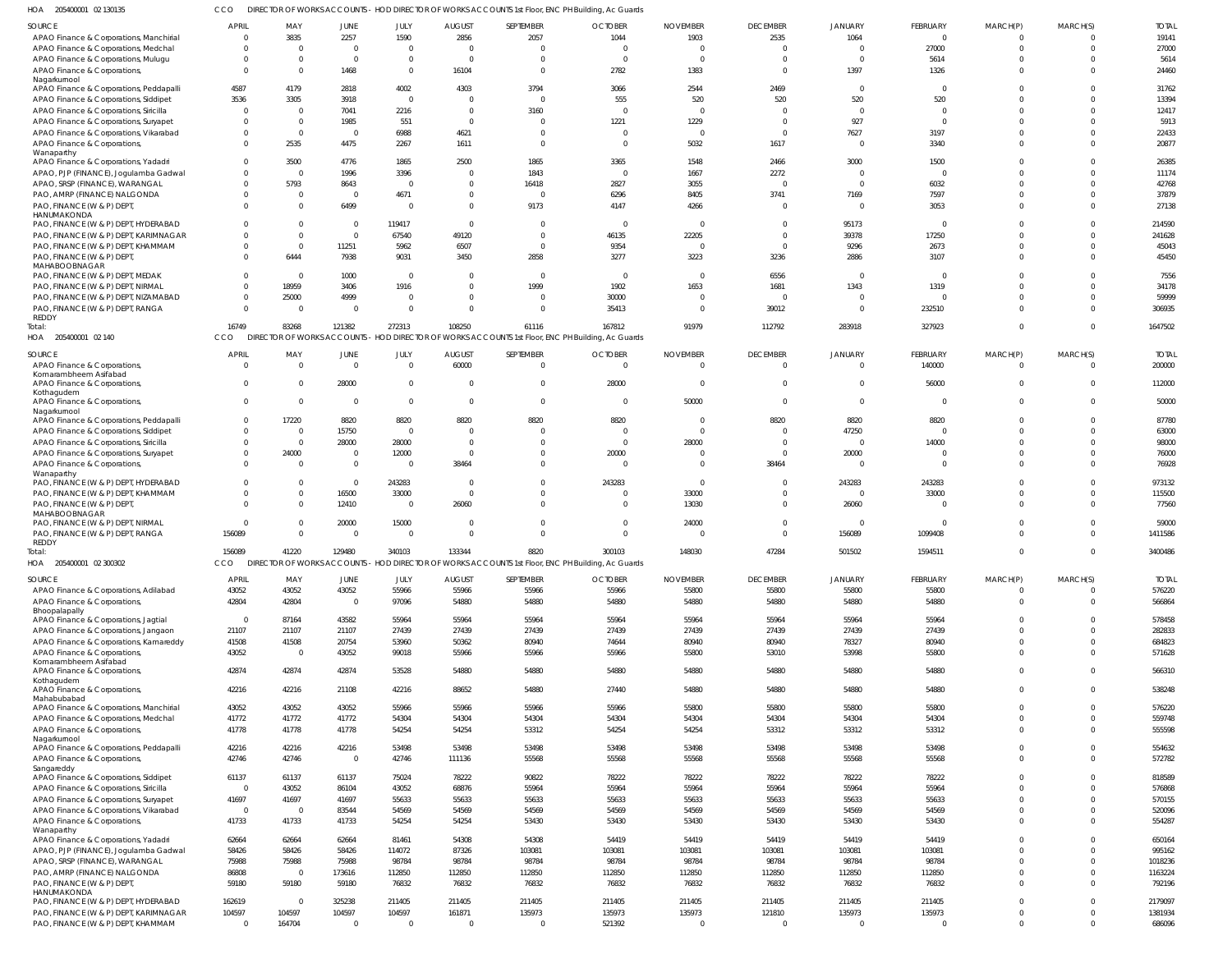| HOA<br>205400001 02 300302                                                             | CCO                      |                                                                                     |                               |                        |                                           |                                                                                                            | DIRECTOR OF WORKS ACCOUNTS - HOD DIRECTOR OF WORKS ACCOUNTS 1st Floor, ENC PH Building, Ac Guards |                                   |                                   |                                  |                                   |                                |                            |                           |
|----------------------------------------------------------------------------------------|--------------------------|-------------------------------------------------------------------------------------|-------------------------------|------------------------|-------------------------------------------|------------------------------------------------------------------------------------------------------------|---------------------------------------------------------------------------------------------------|-----------------------------------|-----------------------------------|----------------------------------|-----------------------------------|--------------------------------|----------------------------|---------------------------|
| SOURCE<br>PAO, FINANCE (W & P) DEPT,                                                   | APRIL<br>42179           | MAY<br>42179                                                                        | <b>JUNE</b><br>42179          | JULY<br>42179          | <b>AUGUST</b><br>67487                    | SEPTEMBER<br>54833                                                                                         | <b>OCTOBER</b><br>54833                                                                           | <b>NOVEMBER</b><br>54833          | <b>DECEMBER</b><br>54833          | JANUARY<br>54833                 | <b>FEBRUARY</b><br>54833          | MARCH(P)<br>$\mathbf 0$        | MARCH(S)<br>$\overline{0}$ | <b>TOTAL</b><br>565201    |
| MAHABOOBNAGAR<br>PAO, FINANCE (W & P) DEPT, MEDAK<br>PAO, FINANCE (W & P) DEPT, NIRMAL | 43669<br>60272           | 43138<br>60272                                                                      | 43138<br>60272                | 56078<br>78352         | 56081<br>78352                            | 56081<br>78352                                                                                             | 65081<br>78352                                                                                    | 56081<br>78352                    | 56081<br>78120                    | 56081<br>78120                   | 56081<br>78120                    | $\Omega$<br>$\Omega$           | $\Omega$<br>$\Omega$       | 587590<br>806936          |
| PAO, FINANCE (W & P) DEPT, NIZAMABAD                                                   | 62877                    | 62877                                                                               | 62877                         | 82050                  | 82050                                     | 82050                                                                                                      | 82050                                                                                             | 82050                             | 82050                             | 82050                            | 82050                             | $\Omega$                       | $\Omega$                   | 845031                    |
| PAO, FINANCE (W & P) DEPT, RANGA<br>REDDY                                              | 81319                    | 81319                                                                               | 81319                         | 105714                 | 105714                                    | 105714                                                                                                     | 105714                                                                                            | 105714                            | 105714                            | 105714                           | 105714                            | $\Omega$                       | $\Omega$                   | 1089669                   |
| Total:<br>HOA<br>205400001 02 310318                                                   | 1533342<br>CCO           | 1535252<br><b>DIRECTOR OF WORKS ACCOUNTS</b>                                        | 1868056                       | 2192861                | 2277881                                   | 2194244                                                                                                    | 2679353<br>HOD DIRECTOR OF WORKS ACCOUNTS 1st Floor, ENC PH Building, Ac Guards                   | 2182199                           | 2164072                           | 2176610                          | 2181025                           | $\mathbf{0}$                   | $\Omega$                   | 22984895                  |
| SOURCE<br>APAO Finance & Corporations,                                                 | <b>APRIL</b><br>$\Omega$ | MAY<br>20000                                                                        | <b>JUNE</b><br>$\overline{0}$ | JULY<br>$\overline{0}$ | <b>AUGUST</b><br>$\overline{0}$           | SEPTEMBER<br>$\overline{0}$                                                                                | <b>OCTOBER</b><br>$\overline{0}$                                                                  | <b>NOVEMBER</b><br>$\overline{0}$ | <b>DECEMBER</b><br>20000          | JANUARY<br>$\Omega$              | <b>FEBRUARY</b><br>$\overline{0}$ | MARCH(P)<br>$\mathbf 0$        | MARCH(S)<br>$\overline{0}$ | <b>TOTAL</b><br>40000     |
| Sangareddy<br>APAO Finance & Corporations, Suryapet                                    | $\Omega$                 | $\overline{\mathbf{0}}$                                                             | $\overline{0}$                | 20000                  | 0                                         | $\mathbf{0}$                                                                                               | 0                                                                                                 | 0                                 | $\Omega$                          |                                  | $\mathbf 0$                       | 0                              | $\Omega$                   | 20000                     |
| PAO, FINANCE (W & P) DEPT, MEDAK                                                       | $\Omega$                 | $\overline{0}$                                                                      | 20000                         | $\Omega$               | $\Omega$                                  | $\Omega$                                                                                                   | $\Omega$                                                                                          | $\overline{0}$                    | $\Omega$                          | $\Omega$                         | $\mathbf 0$                       | $\mathbf 0$                    | $\Omega$                   | 20000                     |
| Total:<br>HOA 205400095 01 010011                                                      | $\Omega$<br>CCO          | 20000                                                                               | 20000                         | 20000                  | $\cup$                                    | $\Omega$<br>TREASURIES AND ACCOUNTS - HOD DIRECTOR OF TREASURIES AND ACCOUNTS, 5-8-599/B, ABIDS,           | $\Omega$                                                                                          | $\Omega$                          | 20000                             | $\Omega$                         | $\overline{0}$                    | $\mathbf 0$                    | $\Omega$                   | 80000                     |
| SOURCE<br>APAO Irrigation, Sangareddy                                                  | <b>APRIL</b><br>$\Omega$ | MAY<br>$\overline{0}$                                                               | JUNE<br>$\overline{0}$        | JULY<br>$\Omega$       | <b>AUGUST</b><br>$\mathbf 0$              | SEPTEMBER<br>$\overline{0}$                                                                                | <b>OCTOBER</b><br>$-300000$                                                                       | <b>NOVEMBER</b><br>$-180000$      | <b>DECEMBER</b><br>$\Omega$       | JANUARY<br>$\Omega$              | <b>FEBRUARY</b><br>$\Omega$       | MARCH(P)<br>0                  | MARCH(S)<br>$\Omega$       | <b>TOTAL</b><br>$-480000$ |
| APAO Irrigation, Siddipet                                                              |                          | - 0                                                                                 | $\Omega$                      | $\Omega$               | 0                                         | $-120000$                                                                                                  | $-420000$                                                                                         | $-360000$                         | $-60000$                          | $\Omega$                         | $\Omega$                          | $\Omega$                       | $\Omega$                   | $-960000$                 |
| APAO Irrigation, Yadadri                                                               |                          | $\Omega$                                                                            | $\Omega$                      |                        | $\mathbf 0$                               | $\Omega$                                                                                                   | 0                                                                                                 | $-60000$                          | $\Omega$                          | $\Omega$                         | $\Omega$                          | $\Omega$                       | $\Omega$                   | $-60000$                  |
| PAO IRRIGATION DIVISION HYDERABAD                                                      |                          |                                                                                     | $\Omega$                      |                        | $\mathbf 0$                               | $-240000$                                                                                                  | $\overline{0}$                                                                                    | $\Omega$                          | $-60000$                          | $\Omega$                         | $\Omega$                          | $\Omega$                       | $\Omega$                   | $-300000$                 |
| PAO IRRIGATION RANGA REDDY DISTRICT                                                    |                          |                                                                                     | $\Omega$                      |                        | $\mathbf 0$                               | $-60000$                                                                                                   | $-60000$                                                                                          | $-120000$                         | $\Omega$                          | $-60000$                         | $\Omega$                          | $\Omega$                       | $\Omega$                   | $-300000$                 |
| Total:<br>HOA 205500003 05 270271                                                      | CCO                      | The Director, Police Academy, Himayath Sagar,                                       | $\Omega$                      | $\Omega$               | $\Omega$                                  | $-420000$                                                                                                  | $-780000$                                                                                         | $-720000$                         | $-120000$                         | $-60000$                         | $\Omega$                          | $\Omega$                       | $\Omega$                   | $-2100000$                |
| SOURCE                                                                                 | <b>APRIL</b>             | MAY                                                                                 | JUNE                          | JULY                   | <b>AUGUST</b>                             | SEPTEMBER                                                                                                  | <b>OCTOBER</b>                                                                                    | <b>NOVEMBER</b>                   | <b>DECEMBER</b>                   | <b>JANUARY</b>                   | <b>FEBRUARY</b>                   | MARCH(P)                       | MARCH(S)                   | <b>TOTAL</b>              |
| PAO, FINANCE (W & P) DEPT, RANGA<br><b>REDDY</b>                                       | $\Omega$                 | $\Omega$                                                                            | $\overline{0}$                | $\Omega$               | $\overline{0}$                            | $\overline{0}$                                                                                             | $\overline{0}$                                                                                    | $\overline{0}$                    | 1790376                           | $\overline{0}$                   | 198890                            | $\mathbf 0$                    | $\Omega$                   | 1989266                   |
| Total:<br>HOA 205500003 05 270272                                                      | $\Omega$<br>CCO          | $\overline{0}$<br>The Director, Police Academy, Himayath Sagar,                     | $\mathbf{0}$                  | $\Omega$               | $\mathbf 0$                               | $\overline{0}$                                                                                             | $\overline{0}$                                                                                    | $\overline{0}$                    | 1790376                           | $\overline{0}$                   | 198890                            | $\overline{0}$                 | $\Omega$                   | 1989266                   |
|                                                                                        |                          |                                                                                     |                               |                        |                                           |                                                                                                            |                                                                                                   |                                   |                                   |                                  |                                   |                                |                            |                           |
| SOURCE<br>PAO, FINANCE (W & P) DEPT, RANGA<br><b>REDDY</b>                             | <b>APRIL</b><br>$\Omega$ | MAY<br>$\Omega$                                                                     | <b>JUNE</b><br>$\Omega$       | JULY<br>$\Omega$       | <b>AUGUST</b><br>$\overline{0}$           | SEPTEMBER<br>$\overline{0}$                                                                                | <b>OCTOBER</b><br>$\Omega$                                                                        | <b>NOVEMBER</b><br>$\Omega$       | <b>DECEMBER</b><br>153138         | JANUARY<br>$\Omega$              | <b>FEBRUARY</b><br>$\mathbf 0$    | MARCH(P)<br>$\mathbf 0$        | MARCH(S)<br>$\overline{0}$ | <b>TOTAL</b><br>153138    |
| Total:<br>HOA 205500101 05 270272                                                      | $\Omega$<br>CCO          | $\Omega$<br>The IG of Police, Andhra Pradesh, Intelligence Branch, Saifabad,        | $\mathbf{0}$                  | $\Omega$               | $\Omega$                                  | $\Omega$                                                                                                   | $\Omega$                                                                                          | $\Omega$                          | 153138                            | $\Omega$                         | $\Omega$                          | $\mathbf{0}$                   | $\Omega$                   | 153138                    |
|                                                                                        |                          |                                                                                     |                               |                        |                                           |                                                                                                            |                                                                                                   |                                   |                                   |                                  |                                   |                                |                            |                           |
| SOURCE<br>PAO, FINANCE (W & P) DEPT, HYDERABAD                                         | APRIL<br>$\Omega$        | MAY<br>$\overline{0}$                                                               | <b>JUNE</b><br>$\overline{0}$ | JULY<br>$\Omega$       | <b>AUGUST</b><br>$\mathbf 0$              | SEPTEMBER<br>$\overline{0}$                                                                                | <b>OCTOBER</b><br>222071                                                                          | <b>NOVEMBER</b><br>$\overline{0}$ | <b>DECEMBER</b><br>$\overline{0}$ | JANUARY<br>$\Omega$              | <b>FEBRUARY</b><br>$\mathbf 0$    | MARCH(P)<br>0                  | MARCH(S)<br>$\Omega$       | <b>TOTAL</b><br>222071    |
| PAO, FINANCE (W & P) DEPT, RANGA<br><b>REDDY</b>                                       | $\Omega$<br>$\Omega$     | $\overline{0}$<br>$\Omega$                                                          | $\overline{0}$<br>$\Omega$    | $\Omega$<br>$\Omega$   | $\overline{0}$<br>$\overline{0}$          | 5628173                                                                                                    | 33902                                                                                             | $\Omega$<br>$\overline{0}$        | 4785017                           | 573146                           | $\mathbf 0$<br>$\overline{0}$     | $\overline{0}$<br>$\mathbf{0}$ | $\Omega$<br>$\overline{0}$ | 11020238<br>11242309      |
| Total:<br>HOA 205500104 04 270271                                                      | CCO                      | The DG & IG of Police, Telangana, Saifabad,                                         |                               |                        |                                           | 5628173                                                                                                    | 255973                                                                                            |                                   | 4785017                           | 573146                           |                                   |                                |                            |                           |
| SOURCE<br>PAO, FINANCE (W & P) DEPT, RANGA                                             | <b>APRIL</b><br>$\Omega$ | MAY<br>$\overline{0}$                                                               | JUNE<br>$\Omega$              | JULY<br>$\overline{0}$ | <b>AUGUST</b><br>$\overline{\phantom{0}}$ | SEPTEMBER<br>$\overline{0}$                                                                                | <b>OCTOBER</b><br>66523                                                                           | <b>NOVEMBER</b><br>$\Omega$       | <b>DECEMBER</b><br>$\Omega$       | JANUARY<br>$\Omega$              | <b>FEBRUARY</b><br>$\overline{0}$ | MARCH(P)<br>$\mathbf 0$        | MARCH(S)<br>$\overline{0}$ | <b>TOTAL</b><br>66523     |
| <b>REDDY</b><br>Total:                                                                 |                          | $\Omega$                                                                            | $\Omega$                      | $\Omega$               | $\overline{0}$                            | $\mathbf{0}$                                                                                               | 66523                                                                                             | $\Omega$                          | $\Omega$                          | $\Omega$                         | $\overline{0}$                    | $\mathbf 0$                    | $\overline{0}$             | 66523                     |
| HOA 205500104 06 270271<br>SOURCE                                                      | CCO<br><b>APRIL</b>      | I.G.Greyhounds GreenLands Begumpet<br>MAY                                           | JUNE                          | JULY                   | <b>AUGUST</b>                             | SEPTEMBER                                                                                                  | <b>OCTOBER</b>                                                                                    | <b>NOVEMBER</b>                   | <b>DECEMBER</b>                   | <b>JANUARY</b>                   | <b>FEBRUARY</b>                   | MARCH(P)                       | MARCH(S)                   | <b>TOTAL</b>              |
| PAO, FINANCE (W & P) DEPT, RANGA<br><b>REDDY</b>                                       |                          | $\bigcap$                                                                           | $\cap$                        |                        | $\cap$                                    |                                                                                                            | $\Omega$                                                                                          |                                   |                                   |                                  | 781283                            |                                |                            | 781283                    |
| Total:<br>HOA 205500108 05 270272                                                      | $\Omega$<br>CCO          | $\Omega$<br>The Commissioner of Police, Hyderabad City Police, Basheerbagh X Roads, | $\Omega$                      |                        | $\Omega$                                  | $\mathbf{0}$                                                                                               | $\overline{0}$                                                                                    | $\overline{0}$                    | $\overline{0}$                    | $\overline{0}$                   | 781283                            | $\mathbf 0$                    | $\overline{0}$             | 781283                    |
| SOURCE                                                                                 | <b>APRIL</b>             | MAY                                                                                 | JUNE                          | JULY                   | <b>AUGUST</b>                             | SEPTEMBER                                                                                                  | <b>OCTOBER</b>                                                                                    | <b>NOVEMBER</b>                   | <b>DECEMBER</b>                   | <b>JANUARY</b>                   | <b>FEBRUARY</b>                   | MARCH(P)                       | MARCH(S)                   | <b>TOTAL</b>              |
| PAO, FINANCE (W & P) DEPT, RANGA<br>REDDY                                              | $\Omega$                 | $\Omega$                                                                            | $\mathbf 0$                   | $\overline{0}$         | $\overline{0}$                            | $\overline{0}$                                                                                             | 11455458                                                                                          | $\Omega$                          | 17992751                          | 159554                           | $\overline{0}$                    | $\Omega$                       | $\overline{0}$             | 29607763                  |
| Total:<br>HOA 205500109 04 270272                                                      | $\Omega$<br>CCO          | $\Omega$<br>The Commissioner, Cyberabad Police,                                     | $\Omega$                      | $\Omega$               | $\overline{0}$                            | $\overline{0}$                                                                                             | 11455458                                                                                          | $\overline{0}$                    | 17992751                          | 159554                           | $\overline{0}$                    | $\overline{0}$                 | $\overline{0}$             | 29607763                  |
| SOURCE                                                                                 | APRIL                    |                                                                                     |                               |                        |                                           | SEPTEMBER                                                                                                  | <b>OCTOBER</b>                                                                                    | <b>NOVEMBER</b>                   | <b>DECEMBER</b>                   | <b>JANUARY</b>                   | FEBRUARY                          | MARCH(P)                       | MARCH(S)                   | <b>TOTAL</b>              |
| PAO, FINANCE (W & P) DEPT, RANGA<br>REDDY                                              | $\Omega$                 | MAY<br>$\overline{0}$                                                               | JUNE<br>$\overline{0}$        | JULY<br>$\overline{0}$ | <b>AUGUST</b><br>$\overline{\phantom{0}}$ | $\overline{0}$                                                                                             | $\mathbf{0}$                                                                                      | $\Omega$                          | 3560741                           | 105044                           | $\overline{0}$                    | $\mathbf 0$                    | $\Omega$                   | 3665785                   |
| Total:<br>HOA 205500116 04 270272                                                      | $\Omega$<br>CCO          | $\Omega$<br>The DG & IG of Police, Telangana, Saifabad,                             | $\mathbf 0$                   | $\Omega$               | $\overline{0}$                            | $\overline{0}$                                                                                             | $\overline{0}$                                                                                    | $\overline{0}$                    | 3560741                           | 105044                           | $\overline{0}$                    | $\mathbf 0$                    | $\overline{0}$             | 3665785                   |
|                                                                                        |                          |                                                                                     |                               |                        |                                           |                                                                                                            |                                                                                                   |                                   |                                   |                                  |                                   |                                |                            |                           |
| SOURCE<br>PAO, FINANCE (W & P) DEPT, RANGA                                             | APRIL<br>$\Omega$        | MAY<br>$\Omega$                                                                     | JUNE<br>$\Omega$              | JULY<br>$\overline{0}$ | <b>AUGUST</b><br>$\overline{0}$           | SEPTEMBER<br>$\overline{0}$                                                                                | <b>OCTOBER</b><br>$\mathbf{0}$                                                                    | <b>NOVEMBER</b><br>$\mathbf{0}$   | <b>DECEMBER</b><br>29660          | <b>JANUARY</b><br>$\Omega$       | <b>FEBRUARY</b><br>$\overline{0}$ | MARCH(P)<br>$\mathbf 0$        | MARCH(S)<br>$\overline{0}$ | <b>TOTAL</b><br>29660     |
| REDDY<br>Total:                                                                        | $\Omega$                 | $\Omega$                                                                            | $\Omega$                      | $\Omega$               | $\Omega$                                  | $\Omega$                                                                                                   | $\Omega$                                                                                          | $\overline{0}$                    | 29660                             | $\Omega$                         | $\Omega$                          | $\overline{0}$                 | $\Omega$                   | 29660                     |
| HOA 205500117 04 270271                                                                | CCO                      | The IG of Police, Andhra Pradesh, Intelligence Branch, Saifabad                     |                               |                        |                                           |                                                                                                            |                                                                                                   |                                   |                                   |                                  |                                   |                                |                            |                           |
| SOURCE<br>APAO Finance & Corporations,                                                 | APRIL<br>$\Omega$        | MAY<br>$\overline{0}$                                                               | JUNE<br>$\mathbf 0$           | JULY<br>$\overline{0}$ | <b>AUGUST</b><br>$\overline{0}$           | SEPTEMBER<br>$\overline{0}$                                                                                | <b>OCTOBER</b><br>1317746                                                                         | <b>NOVEMBER</b><br>$\overline{0}$ | <b>DECEMBER</b><br>$\overline{0}$ | <b>JANUARY</b><br>$\overline{0}$ | <b>FEBRUARY</b><br>$\overline{0}$ | MARCH(P)<br>$\mathbf 0$        | MARCH(S)<br>$\Omega$       | <b>TOTAL</b><br>1317746   |
| Kothagudem<br>PAO, FINANCE (W & P) DEPT, KARIMNAGAR                                    | $\Omega$                 | $\overline{0}$                                                                      | $\Omega$                      | $\Omega$               | $\mathbf 0$                               | $\overline{0}$                                                                                             | 1510196                                                                                           | $\overline{0}$                    | $\overline{\mathbf{0}}$           | $\Omega$                         | $\mathbf 0$                       | $\mathbf 0$                    | $\Omega$                   | 1510196                   |
| PAO, FINANCE (W & P) DEPT, RANGA<br>REDDY                                              | $\Omega$                 | $\Omega$                                                                            | $\Omega$                      | $\Omega$               | $\Omega$                                  | $\overline{0}$                                                                                             | $\overline{0}$                                                                                    | $\mathbf{0}$                      | 373670                            | $\Omega$                         | $\mathbf 0$                       | $\mathbf 0$                    | $\overline{0}$             | 373670                    |
| Total:<br>HOA 205500117 06 270272                                                      | $\Omega$<br>CCO          | $\Omega$                                                                            | $\mathbf 0$                   | $\Omega$               | $\Omega$                                  | $\Omega$<br>DGP, OCTOPUS oloThe Addl DG of Police, Shanthi Nilayam Bds Balayogi Parayatak bhavan, Begumpet | 2827942                                                                                           | $\Omega$                          | 373670                            | $\Omega$                         | $\overline{0}$                    | $\mathbf 0$                    | $\Omega$                   | 3201612                   |
| SOURCE                                                                                 | APRIL                    | MAY                                                                                 | JUNE                          | JULY                   | <b>AUGUST</b>                             | SEPTEMBER                                                                                                  | <b>OCTOBER</b>                                                                                    | <b>NOVEMBER</b>                   | <b>DECEMBER</b>                   | <b>JANUARY</b>                   | <b>FEBRUARY</b>                   | MARCH(P)                       | MARCH(S)                   | <b>TOTAL</b>              |
| PAO, FINANCE (W & P) DEPT, RANGA<br><b>REDDY</b>                                       | $\Omega$                 | $\Omega$                                                                            | $\mathbf 0$                   | $\overline{0}$         | $\overline{0}$                            | $\overline{0}$                                                                                             | 563401                                                                                            | $\Omega$                          | $\Omega$                          | $\overline{0}$                   | $\mathbf 0$                       | 0                              | $\overline{0}$             | 563401                    |
| Total:                                                                                 | $\Omega$                 | $\Omega$                                                                            | $\Omega$                      |                        | $\Omega$                                  | $\overline{0}$                                                                                             | 563401                                                                                            | - 0                               |                                   | $\Omega$                         | $\Omega$                          | $\Omega$                       | $\Omega$                   | 563401                    |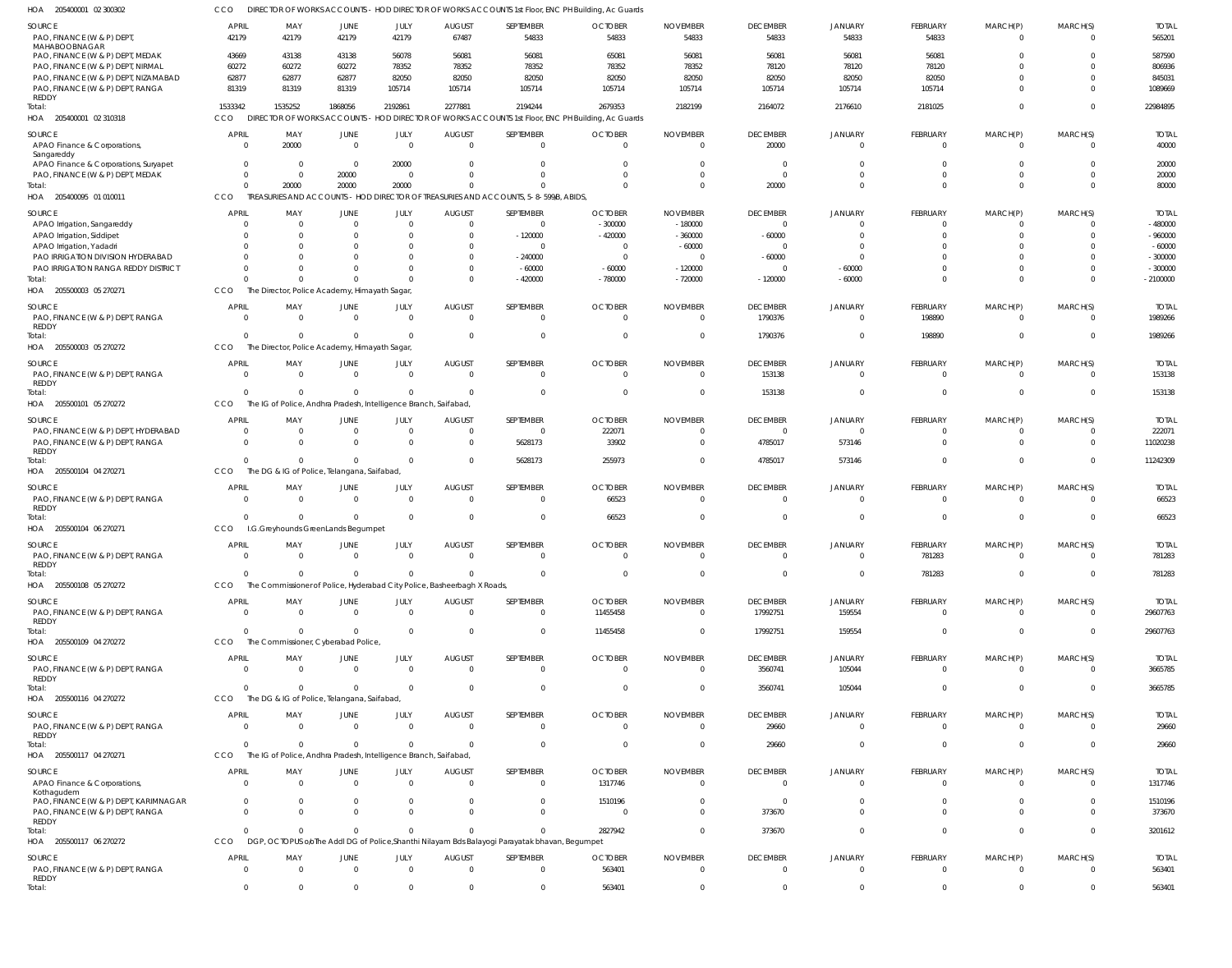| HOA<br>205500800 74 270272                                                                   |                      | The DG & IG of Police, Telangana, Saifabad,                                      |                                |                      |                                  |                                                                                                       |                                  |                                   |                             |                            |                                   |                               |                            |                         |
|----------------------------------------------------------------------------------------------|----------------------|----------------------------------------------------------------------------------|--------------------------------|----------------------|----------------------------------|-------------------------------------------------------------------------------------------------------|----------------------------------|-----------------------------------|-----------------------------|----------------------------|-----------------------------------|-------------------------------|----------------------------|-------------------------|
| SOURCE<br>APAO Finance & Corporations,                                                       | APRIL<br>$\Omega$    | MAY<br>$\Omega$                                                                  | <b>JUNE</b><br>$\mathbf 0$     | JULY<br>273850       | <b>AUGUST</b><br>$\overline{0}$  | SEPTEMBER<br>1317692                                                                                  | <b>OCTOBER</b><br>4416336        | <b>NOVEMBER</b><br>$\Omega$       | <b>DECEMBER</b><br>2558101  | JANUARY<br>$\overline{0}$  | <b>FEBRUARY</b><br>$\mathbf 0$    | MARCH(P)<br>$\mathbf 0$       | MARCH(S)<br>$\overline{0}$ | <b>TOTAL</b><br>8565979 |
| Sangareddy<br>PAO, FINANCE (W & P) DEPT,<br>HANUMAKONDA                                      | $\Omega$             | $\Omega$                                                                         | $\mathbf 0$                    | 621145               | $\mathbf{0}$                     | 1758298                                                                                               | 4506887                          | $\Omega$                          | $\Omega$                    | $\Omega$                   | $\Omega$                          | $\Omega$                      | $\Omega$                   | 6886330                 |
| PAO, FINANCE (W & P) DEPT, KARIMNAGAR<br>PAO, FINANCE (W & P) DEPT, NIZAMABAD                | $\Omega$             | $\Omega$                                                                         | $\mathbf{0}$<br>$\overline{0}$ | 265452<br>$\sqrt{ }$ | $\overline{0}$<br>$\Omega$       | 4080471<br>8007716                                                                                    | 6456185<br>8854462               | $\Omega$<br>$\Omega$              | $\Omega$                    | $\Omega$<br>$\Omega$       | $^{\circ}$<br>$\Omega$            | $\Omega$                      | $\Omega$<br>$\Omega$       | 10802108<br>16862178    |
| PAO, FINANCE (W & P) DEPT, RANGA                                                             | $\Omega$             | $\Omega$                                                                         | $\Omega$                       | 2946824              | 7016582                          | 25564433                                                                                              | 30284401                         | $\Omega$                          | 1088530                     | $\Omega$                   | 1416532                           | $\Omega$                      | $\Omega$                   | 68317302                |
| <b>REDDY</b><br>Total:<br>HOA 205600001 01 270272                                            | $\Omega$<br>CCO      | $\Omega$<br>The DG & IG of Prisons, Telangana, Chanchalguda                      | $\mathbf 0$                    | 4107271              | 7016582                          | 40728610                                                                                              | 54518271                         | $\Omega$                          | 3646631                     | $\Omega$                   | 1416532                           | $\mathbf 0$                   | $\overline{0}$             | 111433897               |
| SOURCE                                                                                       | APRIL                | MAY                                                                              | <b>JUNE</b>                    | JULY                 | <b>AUGUST</b>                    | SEPTEMBER                                                                                             | <b>OCTOBER</b>                   | <b>NOVEMBER</b>                   | <b>DECEMBER</b>             | JANUARY                    | <b>FEBRUARY</b>                   | MARCH(P)                      | MARCH(S)                   | <b>TOTAL</b>            |
| PAO, FINANCE (W & P) DEPT, RANGA<br><b>REDDY</b><br>Total:                                   | $\Omega$<br>$\Omega$ | $\overline{0}$<br>$\Omega$                                                       | $\mathbf 0$<br>$\overline{0}$  | $\Omega$<br>$\Omega$ | $\overline{0}$<br>$\overline{0}$ | $\overline{0}$<br>$\Omega$                                                                            | $\overline{0}$<br>$\overline{0}$ | $\overline{0}$<br>0               | 342372<br>342372            | $\overline{0}$<br>$\Omega$ | $\overline{0}$<br>$\overline{0}$  | $\mathbf 0$<br>$\mathbf 0$    | $\overline{0}$<br>$\Omega$ | 342372<br>342372        |
| HOA 205600001 74 270272                                                                      | CCO                  | The DG & IG of Prisons, Telangana, Chanchalguda                                  |                                |                      |                                  |                                                                                                       |                                  |                                   |                             |                            |                                   |                               |                            |                         |
| SOURCE<br>APAO Finance & Corporations,<br>Sangareddy                                         | APRIL<br>$\Omega$    | MAY<br>$\overline{0}$                                                            | JUNE<br>$\mathbf 0$            | JULY<br>$\Omega$     | <b>AUGUST</b><br>$\overline{0}$  | SEPTEMBER<br>$\overline{0}$                                                                           | <b>OCTOBER</b><br>1404570        | <b>NOVEMBER</b><br>$\Omega$       | <b>DECEMBER</b><br>$\Omega$ | JANUARY<br>$\Omega$        | <b>FEBRUARY</b><br>$\mathbf 0$    | MARCH(P)<br>$\mathbf 0$       | MARCH(S)<br>$\Omega$       | <b>TOTAL</b><br>1404570 |
| Total:<br>HOA 205600101 04 270272                                                            | $\cap$<br>CCO        | $\Omega$<br>The DG & IG of Prisons, Telangana, Chanchalguda                      | $\Omega$                       | $\Omega$             | $\overline{0}$                   | $\Omega$                                                                                              | 1404570                          | 0                                 | $\Omega$                    | $\Omega$                   | $\overline{0}$                    | $\overline{0}$                | $\overline{0}$             | 1404570                 |
| SOURCE<br>PAO, FINANCE (W & P) DEPT, RANGA                                                   | APRIL<br>$\Omega$    | MAY<br>$\overline{\mathbf{0}}$                                                   | JUNE<br>$\mathbf 0$            | JULY<br>$\Omega$     | <b>AUGUST</b><br>$\overline{0}$  | SEPTEMBER<br>$\overline{0}$                                                                           | <b>OCTOBER</b><br>227192         | <b>NOVEMBER</b><br>$\overline{0}$ | <b>DECEMBER</b><br>$\Omega$ | <b>JANUARY</b><br>$\Omega$ | <b>FEBRUARY</b><br>$\overline{0}$ | MARCH(P)<br>$\mathbf 0$       | MARCH(S)<br>$\Omega$       | <b>TOTAL</b><br>227192  |
| REDDY<br>Total:<br>HOA 205800001 74 270271                                                   | $\Omega$<br>CCO      | $\Omega$<br>The Commissioner, Printing, Stationery & Stores Dept., Chanchalguda, | $\mathbf 0$                    | $\Omega$             | $\overline{0}$                   | $\Omega$                                                                                              | 227192                           | 0                                 | $\Omega$                    | $\Omega$                   | $\overline{0}$                    | $\overline{0}$                | $\overline{0}$             | 227192                  |
| SOURCE                                                                                       | <b>APRIL</b>         | MAY                                                                              | JUNE                           | JULY                 | <b>AUGUST</b>                    | SEPTEMBER                                                                                             | <b>OCTOBER</b>                   | <b>NOVEMBER</b>                   | <b>DECEMBER</b>             | <b>JANUARY</b>             | <b>FEBRUARY</b>                   | MARCH(P)                      | MARCH(S)                   | <b>TOTAL</b>            |
| PAO, FINANCE (W & P) DEPT, RANGA<br><b>REDDY</b><br>Total:                                   | $\Omega$<br>$\Omega$ | $\Omega$<br>$\Omega$                                                             | $\overline{0}$<br>$\Omega$     | $\Omega$             | $\overline{0}$<br>$\Omega$       | $\overline{0}$<br>$\Omega$                                                                            | $\Omega$<br>$\Omega$             | $\Omega$<br>$\Omega$              | 327786<br>327786            | $\Omega$<br>$\Omega$       | $\mathbf 0$<br>$\overline{0}$     | $\mathbf 0$<br>$\overline{0}$ | $\Omega$<br>$\overline{0}$ | 327786<br>327786        |
| HOA 205901053 04 270272                                                                      | CCO                  |                                                                                  |                                |                      |                                  | THE ENGINEER-IN-CHIEF, CRF OFFICE OF THE ENGINEER-IN-CHIEF (R&B), IV FLOOR, ERRAM MANZIL              |                                  |                                   |                             |                            |                                   |                               |                            |                         |
| SOURCE                                                                                       | APRIL                | MAY                                                                              | JUNE                           | JULY                 | <b>AUGUST</b>                    | SEPTEMBER                                                                                             | <b>OCTOBER</b>                   | <b>NOVEMBER</b>                   | <b>DECEMBER</b>             | JANUARY                    | <b>FEBRUARY</b>                   | MARCH(P)                      | MARCH(S)                   | <b>TOTAL</b>            |
| APAO (R&B) HYDERABAD                                                                         | $\Omega$             | $\overline{0}$<br>$\Omega$                                                       | $\overline{0}$<br>$\Omega$     | 523647               | 1020922<br>$\Omega$              | 151103                                                                                                | 2377943                          | $\overline{0}$<br>-C              | 296263                      | $\Omega$<br>$\Omega$       | 6981069                           | O<br>$\Omega$                 | $\Omega$<br>$\Omega$       | 11350947                |
| APAO (R&B) MEDAK (HYD)<br>APAO (R&B) POCHAMPAD (NIZAMABAD)                                   |                      |                                                                                  | C                              |                      | 0                                | 98819<br>177272                                                                                       | 519120<br>171008                 | -0                                | 19600<br>285393             | $\Omega$                   | -0<br>230195                      |                               | $\Omega$                   | 637539<br>863868        |
| APAO (R&B) TEKULAPALLY                                                                       |                      | $\Omega$                                                                         | C                              |                      | $\Omega$                         | 199306                                                                                                | $\Omega$                         | $\Omega$                          | 452705                      | $\Omega$                   | 0                                 |                               | $\Omega$                   | 652011                  |
| APAO Roads & Buildings (R&B), Jagtial                                                        |                      |                                                                                  |                                |                      | $\Omega$                         | 71299                                                                                                 | 0                                | $\Omega$                          | 189383                      |                            | $\Omega$                          | $\cup$                        |                            | 260682                  |
| APAO Roads & Buildings (R&B), Jogulamba<br>Gadwal<br>APAO Roads & Buildings (R&B), Kamareddy | $\Omega$<br>$\Omega$ | $\Omega$<br>$\Omega$                                                             | $\Omega$<br>$\Omega$           | 80400                | $\Omega$<br>$\Omega$             | $\Omega$<br>93394                                                                                     | 94000<br>0                       | $\Omega$<br>$\Omega$              | 699519                      | $\Omega$                   | $\Omega$<br>$\Omega$              | $\Omega$<br>$\Omega$          | $\Omega$<br>$\Omega$       | 94000<br>873313         |
| APAO Roads & Buildings (R&B),<br>Komarambheem Asifabad                                       | $\Omega$             | $\Omega$                                                                         | $\Omega$                       | - 0                  | $\Omega$                         | $\overline{0}$                                                                                        | 797863                           | $\Omega$                          | 141296                      | $\Omega$                   | $\Omega$                          | $\Omega$                      | $\Omega$                   | 939159                  |
| APAO Roads & Buildings (R&B),<br>Kothagudem                                                  | $\Omega$             | $\Omega$                                                                         | $\Omega$                       | $\Omega$             | $\Omega$                         | $\overline{0}$                                                                                        | 0                                | $\Omega$                          | 542608                      | $\Omega$                   | $\Omega$                          | $\Omega$                      | $\Omega$                   | 542608                  |
| APAO Roads & Buildings (R&B),<br>Mahabubabad                                                 | $\Omega$<br>$\Omega$ | $\Omega$<br>$\Omega$                                                             | $\Omega$<br>$\Omega$           | - 0                  | $\Omega$<br>$\Omega$             | $\overline{0}$<br>$\Omega$                                                                            | 384994                           | $\Omega$<br>$\Omega$              | $\Omega$<br>227716          | $\Omega$<br>$\Omega$       | $\Omega$<br>$\Omega$              | $\Omega$<br>$\Omega$          | $\Omega$<br>$\Omega$       | 384994<br>673596        |
| APAO Roads & Buildings (R&B), Mancherial<br>APAO Roads & Buildings (R&B),<br>Sangareddy      | $\Omega$             | $\Omega$                                                                         | $\Omega$                       | 86924<br>- 0         | $\Omega$                         | $\Omega$                                                                                              | 358956<br>84219                  | $\Omega$                          | $\Omega$                    | $\Omega$                   | $\Omega$                          | $\Omega$                      | $\Omega$                   | 84219                   |
| APAO Roads & Buildings (R&B), Siddipet                                                       | $\Omega$             | $\Omega$                                                                         | $\Omega$                       | $\Omega$             | $\Omega$                         | $\Omega$                                                                                              | 614457                           | $\Omega$                          | 28600                       | $\Omega$                   | $\Omega$                          | $\Omega$                      | $\Omega$                   | 643057                  |
| PAO (R&B) (NIRMAL)                                                                           |                      |                                                                                  | - 0                            | 102534               | - 0                              | $\overline{0}$                                                                                        | 31224                            | 0                                 | 156830                      | $\Omega$                   |                                   |                               | $\Omega$                   | 290588                  |
| PAO (R&B), HANUMAKONDA                                                                       | $\Omega$<br>$\Omega$ | $\Omega$                                                                         | $\Omega$                       | - 0                  | $\mathbf{0}$                     | 112179                                                                                                | 776473                           | $\Omega$                          | 296598                      | $\Omega$<br>$\Omega$       | $\Omega$                          | $\Omega$<br>$\Omega$          | $\Omega$<br>$\Omega$       | 1185250                 |
| PAO (R&B) LMD<br>PAO (R&B) MAHABOOBNAGAR                                                     | $\Omega$             | $\Omega$<br>$\Omega$                                                             | $\Omega$<br>$\Omega$           | 9280<br>112417       | $\overline{0}$<br>$\overline{0}$ | 27345<br>47780                                                                                        | 161520<br>412746                 | $\Omega$<br>$\Omega$              | $\Omega$<br>412805          | $\Omega$                   | $\mathbf 0$<br>$\Omega$           | $\Omega$                      | $\Omega$                   | 198145<br>985748        |
| PAO (R&B) NALGONDA                                                                           | $\Omega$             | $\Omega$                                                                         | $\Omega$                       | 197089               | 100000                           | $\Omega$                                                                                              | $\Omega$                         | $\Omega$                          | 89172                       | $\overline{0}$             | 171742                            | $\overline{0}$                | $\Omega$                   | 558003                  |
| Total:<br>HOA 205901053 04 290291                                                            | $\Omega$<br>CCO      | $\Omega$                                                                         | $\Omega$                       | 1112291              | 1120922                          | 978497<br>THE ENGINEER-IN-CHIEF, CRF OFFICE OF THE ENGINEER-IN-CHIEF (R&B), IV FLOOR, ERRAM MANZIL    | 6784523                          | $\Omega$                          | 3838488                     | $\overline{0}$             | 7383006                           | $\mathbf{0}$                  | $\Omega$                   | 21217727                |
|                                                                                              |                      |                                                                                  |                                |                      |                                  |                                                                                                       |                                  |                                   |                             |                            |                                   |                               |                            |                         |
| SOURCE                                                                                       | <b>APRIL</b>         | MAY                                                                              | JUNE                           | JULY                 | <b>AUGUST</b>                    | SEPTEMBER                                                                                             | <b>OCTOBER</b>                   | <b>NOVEMBER</b>                   | <b>DECEMBER</b>             | <b>JANUARY</b>             | <b>FEBRUARY</b>                   | MARCH(P)                      | MARCH(S)                   | <b>TOTAL</b>            |
| APAO (R&B) HYDERABAD<br>APAO (R&B) MEDAK (HYD)                                               | 958505<br>39580      | 1449850<br>39580                                                                 | 923157<br>39580                | 938775<br>49075      | 1805034<br>65990                 | 1481229<br>65990                                                                                      | 1530044<br>65990                 | 1576334<br>65990                  | 1497562<br>65990            | 1580699<br>65990           | 1525632<br>65990                  | $\mathbf 0$<br>$\Omega$       | $\Omega$<br>$\Omega$       | 15266821<br>629745      |
| APAO (R&B) POCHAMPAD (NIZAMABAD)                                                             | 167560               | 164030                                                                           | 168670                         | 168670               | 298745                           | 258240                                                                                                | 261570                           | 263840                            | 222580                      | 220952                     | 345624                            | $\Omega$                      | $\Omega$                   | 2540481                 |
| APAO (R&B) RANGAREDDY (HYD)                                                                  | 69990                | 71100                                                                            | 71100                          | 71100                | 71920                            | 153588                                                                                                | 139981                           | 118000                            | 118000                      | 118000                     | 118000                            | $\Omega$                      | $\Omega$                   | 1120779                 |
| APAO (R&B) TEKULAPALLY                                                                       | 77150                | 77150                                                                            | 77150                          | 77150                | 143500                           | 125110                                                                                                | 125110                           | 104923                            | 125110                      | 148757                     | 128570                            | $\Omega$                      | $\Omega$                   | 1209680                 |
| APAO Roads & Buildings (R&B), Adilabad                                                       | 87570                | 87570                                                                            | 87570                          | 104362               | 163935                           | 144280                                                                                                | 145390                           | 146500                            | 146500                      | 146500                     | 146500                            | $\Omega$                      | $\Omega$                   | 1406677                 |
| APAO Roads & Buildings (R&B), Jagtial                                                        | 27640                | 27640                                                                            | 27640                          | 35336                | 46240                            | 46240                                                                                                 | 46240                            | 46240                             | 46240                       | 46240                      | 46240                             | $\Omega$                      | $\Omega$                   | 441936                  |
| APAO Roads & Buildings (R&B), Kamareddy<br>APAO Roads & Buildings (R&B),                     | 71890<br>81410       | 112610<br>82520                                                                  | 71890<br>82520                 | 71890<br>82520       | 161250<br>82520                  | 116570<br>172858                                                                                      | 116420<br>133740                 | 116570<br>133740                  | 116570<br>133740            | 116570<br>133740           | 117970<br>133740                  | $\Omega$<br>$\Omega$          | $\Omega$<br>$\Omega$       | 1190200<br>1253048      |
| Komarambheem Asifabad<br>APAO Roads & Buildings (R&B), Mancherial                            | 22060                | 22060                                                                            | 22060                          | 22060                | 22060                            | 22060                                                                                                 | 22060                            | 63604                             | 44120                       | 39130                      | 39130                             | $\Omega$                      | $\Omega$                   | 340404                  |
| APAO Roads & Buildings (R&B),<br>Nagarkurnool<br>APAO Roads & Buildings (R&B),               | 96350<br>41830       | 192700<br>41830                                                                  | 103063<br>41830                | 98220<br>41830       | 183126<br>77624                  | 159520<br>67750                                                                                       | 160800<br>67750                  | 160800<br>67750                   | 160800<br>67750             | 160800<br>67750            | 160800<br>67750                   | $\mathbf 0$<br>$\Omega$       | $\mathbf{0}$<br>$\Omega$   | 1636979<br>651444       |
| Sangareddy                                                                                   |                      |                                                                                  |                                |                      |                                  |                                                                                                       |                                  |                                   |                             |                            |                                   |                               | $\Omega$                   |                         |
| APAO Roads & Buildings (R&B), Vikarabad<br>APAO Roads & Buildings (R&B), Yadadri             | 153090<br>72510      | 153090<br>72510                                                                  | 153090<br>73620                | 154200<br>73620      | 262632<br>136935                 | 234550<br>119400                                                                                      | 236400<br>120800                 | 236400<br>120800                  | 236400<br>120800            | 237160<br>120800           | 283922<br>120800                  | $\Omega$<br>$\Omega$          | $\Omega$                   | 2340934<br>1152595      |
| PAO (R&B) (NIRMAL)                                                                           | 76870                | 78060                                                                            | 78060                          | 78060                | 174780                           | 127920                                                                                                | 127920                           | 127920                            | 127920                      | 127920                     | 127920                            | $\Omega$                      | $\Omega$                   | 1253350                 |
| PAO (R&B) MAHABOOBNAGAR                                                                      | 267170               | 268280                                                                           | 268280                         | 269310               | 873985                           | 507298                                                                                                | 506010                           | 507510                            | 509240                      | 510970                     | 541875                            | $\Omega$                      | $\Omega$                   | 5029928                 |
| PAO (R&B) NALGONDA                                                                           | 70490                | 132310                                                                           | 163800                         | 89826                | 117640                           | 117640                                                                                                | 117640                           | 117640                            | 117640                      | 117640                     | 119370                            | $\mathbf 0$                   | $\Omega$                   | 1281636                 |
| Total:                                                                                       | 2381665              | 3072890                                                                          | 2453080                        | 2426004              | 4687916                          | 3920243                                                                                               | 3923865                          | 3974561                           | 3856962                     | 3959618                    | 4089833                           | $\Omega$                      | $\Omega$                   | 38746637                |
| HOA 205901053 04 290292<br>SOURCE                                                            | CCO<br>APRIL         | MAY                                                                              | JUNE                           | JULY                 | <b>AUGUST</b>                    | THE ENGINEER-IN-CHIEF, CRF OFFICE OF THE ENGINEER-IN-CHIEF (R&B), IV FLOOR, ERRAM MANZIL<br>SEPTEMBER | <b>OCTOBER</b>                   | <b>NOVEMBER</b>                   | <b>DECEMBER</b>             | <b>JANUARY</b>             | <b>FEBRUARY</b>                   | MARCH(P)                      | MARCH(S)                   | <b>TOTAL</b>            |
| APAO (R&B) HYDERABAD                                                                         | 25600                | 39234                                                                            | 24400                          | 25300                | 37640                            | 31550                                                                                                 | 32350                            | 31775                             | 32083                       | 33625                      | 32550                             | $\mathbf 0$                   | $\Omega$                   | 346107                  |
| APAO (R&B) POCHAMPAD (NIZAMABAD)                                                             | 5782                 | 4587                                                                             | 5782                           | 5782                 | 6882                             | 5175                                                                                                  | 6033                             | 6332                              | 5434                        | 5015                       | 6509                              | $\mathbf 0$                   | $\Omega$                   | 63313                   |
| APAO (R&B) RANGAREDDY (HYD)                                                                  | 600                  | 600                                                                              | 600                            | 600                  | 700                              | 1450                                                                                                  | 2150                             | 950                               | 950                         | 950                        | 950                               | $\overline{0}$                | $\overline{0}$             | 10500                   |
| APAO (R&B) TEKULAPALLY                                                                       | 1000                 | 1000                                                                             | 1000                           | 1000                 | 1800                             | 1400                                                                                                  | 1400                             | 1174                              | 1400                        | 1626                       | 1400                              | $\overline{0}$                | $\Omega$                   | 14200                   |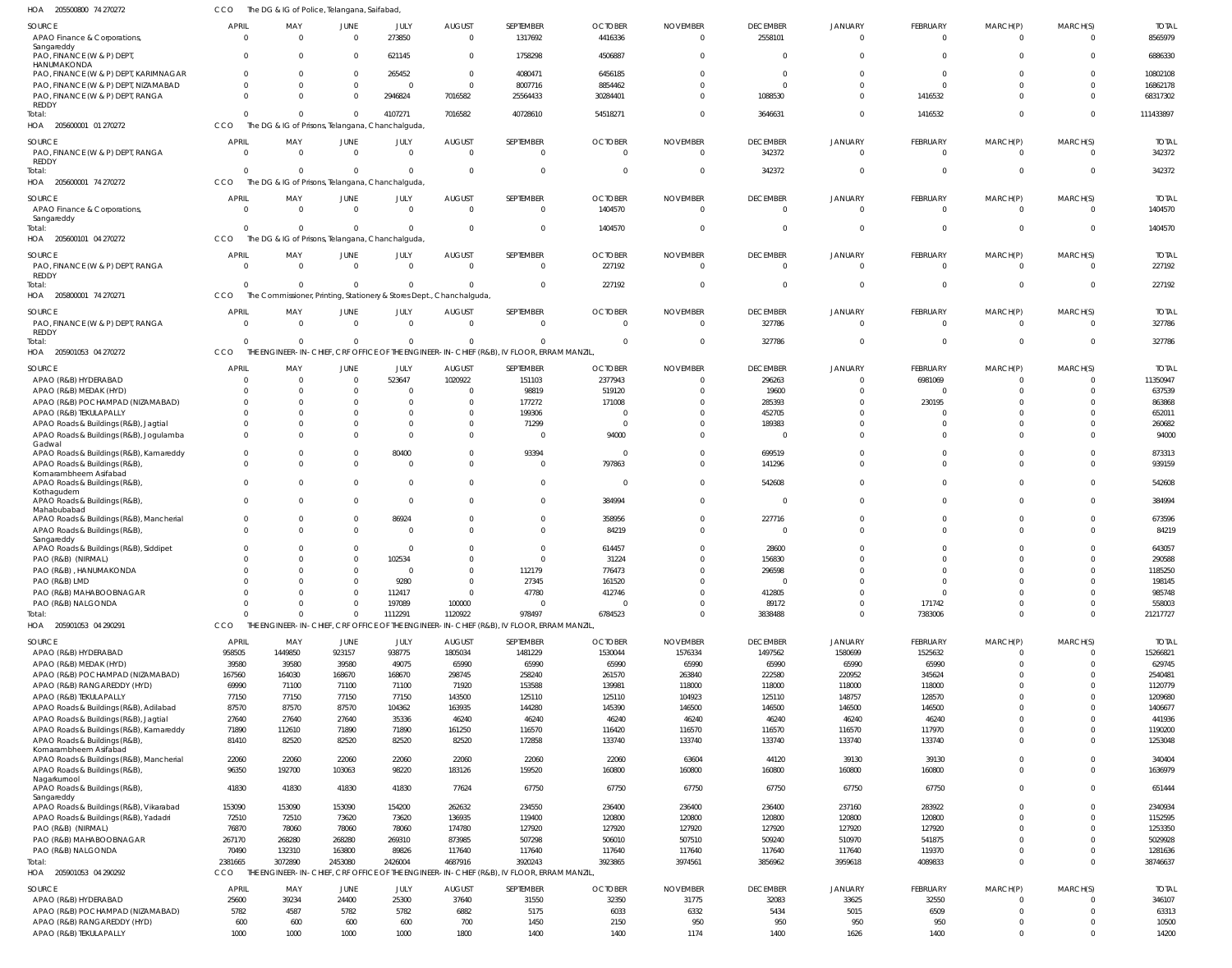205901053 04 290292 HOA CCO THE ENGINEER-IN-CHIEF, CRF OFFICE OF THE ENGINEER-IN-CHIEF (R&B), IV FLOOR, ERRAM MANZIL,

| SOURCE                                                                          | <b>APRIL</b>               | MAY                   | JUNE                 | JULY           | <b>AUGUST</b>        | SEPTEMBER                                                                                          | <b>OCTOBER</b>       | <b>NOVEMBER</b>          | <b>DECEMBER</b>            | <b>JANUARY</b>          | <b>FEBRUARY</b>            | MARCH(P)             | MARCH(S)             | <b>TOTAL</b>     |
|---------------------------------------------------------------------------------|----------------------------|-----------------------|----------------------|----------------|----------------------|----------------------------------------------------------------------------------------------------|----------------------|--------------------------|----------------------------|-------------------------|----------------------------|----------------------|----------------------|------------------|
| APAO Roads & Buildings (R&B), Kamareddy                                         | 2000                       | 2000                  | 2000                 | 2000           | 2000                 | 2000                                                                                               | 2000                 | 2000                     | 2000                       | 2000                    | 2000                       | $\mathbf 0$          | $\Omega$             | 22000            |
| APAO Roads & Buildings (R&B)                                                    | 2000                       | 4000                  | 2000                 | 2000           | 2000                 | 2000                                                                                               | 2000                 | 2000                     | 2000                       | 2000                    | 2000                       | $\mathbf 0$          | $\Omega$             | 24000            |
| Nagarkurnool<br>Total:                                                          | 36982                      | 51421                 | 35782                | 36682          | 51022                | 43575                                                                                              | 45933                | 44231                    | 43867                      | 45216                   | 45409                      | $\mathbf 0$          | $\Omega$             | 480120           |
| HOA<br>205901053 04 290293                                                      | <b>CCO</b>                 | THE ENGINEER-IN-CHIEF |                      |                |                      | , CRF OFFICE OF THE ENGINEER-IN-CHIEF (R&B), IV FLOOR, ERRAM MANZIL                                |                      |                          |                            |                         |                            |                      |                      |                  |
| SOURCE                                                                          | APRIL                      | MAY                   | JUNE                 | JULY           | <b>AUGUST</b>        | SEPTEMBER                                                                                          | <b>OCTOBER</b>       | <b>NOVEMBER</b>          | <b>DECEMBER</b>            | <b>JANUARY</b>          | FEBRUARY                   | MARCH(P)             | MARCH(S)             | <b>TOTAI</b>     |
| APAO (R&B) HYDERABAD                                                            | 367552                     | 524234                | 353206               | 360002         | 134650               | 128823                                                                                             | 110491               | 130152                   | 115273                     | 130755                  | 272112                     | $\Omega$             | $\Omega$             | 2627250          |
| APAO (R&B) MEDAK (HYD)                                                          | 15185                      | 15185                 | 15185                | 19833          | 4773                 | 4773                                                                                               | 4773                 | 4773                     | 4773                       | 4773                    | 4773                       | $\Omega$             | $\Omega$             | 98799            |
| APAO (R&B) POCHAMPAD (NIZAMABAD)                                                | 78644                      | 73467                 | 79075                | 79075          | 56518                | 33347                                                                                              | 37372                | 38855                    | 33894                      | 31927                   | 66280                      | $\Omega$             | $\Omega$             | 608454           |
| APAO (R&B) RANGAREDDY (HYD)                                                     | 26837                      | 27268                 | 27268                | 27268          | 27586                | 25497                                                                                              | 16937                | 8533                     | 8533                       | 8533                    | 20267                      | $\Omega$             | $\Omega$             | 224527           |
| APAO (R&B) TEKULAPALLY                                                          | 29570                      | 29570                 | 29570                | 29570          | 18088                | 9044                                                                                               | 9044                 | 7585                     | 9044                       | 10755                   | 22076                      | $\Omega$<br>$\Omega$ | $\Omega$<br>$\Omega$ | 203916           |
| APAO Roads & Buildings (R&B), Adilabad<br>APAO Roads & Buildings (R&B), Jagtial | 33595<br>10609             | 33595<br>10609        | 60519<br>10609       | 33595<br>14250 | 20620<br>3346        | 10435<br>3346                                                                                      | 10516<br>3346        | 10597<br>3346            | 10597<br>3346              | 10597<br>3346           | 25169<br>7946              | $\Omega$             | $\Omega$             | 259835<br>74099  |
| APAO Roads & Buildings (R&B), Kamareddy                                         | 27586                      | 43201                 | 27586                | 27586          | $-10724$             | 8431                                                                                               | 8431                 | 8431                     | 8431                       | 8431                    | 20267                      | $\Omega$             | $\Omega$             | 177657           |
| APAO Roads & Buildings (R&B)                                                    | 31230                      | 31661                 | 31661                | 31661          | 31661                | 29016                                                                                              | 9672                 | 9672                     | 9672                       | 9672                    | 22973                      | $\Omega$             | $\Omega$             | 248551           |
| Komarambheem Asifabad                                                           |                            |                       |                      |                |                      |                                                                                                    |                      |                          |                            |                         |                            |                      | $\Omega$             |                  |
| APAO Roads & Buildings (R&B), Mancherial<br>APAO Roads & Buildings (R&B)        | 8461<br>36969              | 8461<br>73938         | 8461<br>39574        | 8461<br>37694  | 8461<br>23080        | 8461<br>11540                                                                                      | 8461<br>11633        | 19972<br>11633           | 16922<br>11633             | 2831<br>11633           | 6724<br>27627              | $\Omega$<br>$\Omega$ | $\Omega$             | 105676<br>296954 |
| Nagarkurnool                                                                    |                            |                       |                      |                |                      |                                                                                                    |                      |                          |                            |                         |                            |                      |                      |                  |
| APAO Roads & Buildings (R&B)                                                    | 16046                      | 16046                 | 16046                | 16046          | 9798                 | 4899                                                                                               | 4899                 | 4899                     | 4899                       | 4899                    | 4899                       | $\Omega$             | $\Omega$             | 103376           |
| Sangareddy<br>APAO Roads & Buildings (R&B), Vikarabad                           | 58746                      | 58746                 | 58746                | 59177          | 40273                | 25576                                                                                              | 25711                | 25711                    | 25711                      | 26006                   | 53475                      | $\Omega$             | $\Omega$             | 457878           |
| APAO Roads & Buildings (R&B), Yadadri                                           | 27814                      | 27814                 | 28245                | 28245          | 17270                | 8635                                                                                               | 8737                 | 8737                     | 8737                       | 8737                    | 20751                      | $\Omega$             | $\Omega$             | 193722           |
| PAO (R&B) (NIRMAL)                                                              | 29477                      | 29939                 | 29939                | 29939          | $-11657$             | 9250                                                                                               | 9250                 | 9250                     | 9250                       | 9250                    | 21971                      | $\Omega$             | $\Omega$             | 175858           |
| PAO (R&B) MAHABOOBNAGAR                                                         | 102504                     | 102935                | 108003               | 103335         | 204881               | 59293                                                                                              | 36600                | 36709                    | 36835                      | 36961                   | 102425                     | $\Omega$             | $\Omega$             | 930481           |
| PAO (R&B) NALGONDA                                                              | 27043                      | 50759                 | 52766                | 36323          | 8509                 | 8509                                                                                               | 8509                 | 8509                     | 8509                       | 8509                    | 20509                      | $\Omega$             | $\Omega$             | 238454           |
| Total:                                                                          | 927868                     | 1157428               | 976459               | 942060         | 587133               | 388875                                                                                             | 324382               | 347364                   | 326059                     | 327615                  | 720244                     | $\Omega$             | $\Omega$             | 7025487          |
| HOA 205901053 04 290294                                                         | CCO                        |                       |                      |                |                      | THE ENGINEER-IN-CHIEF, CRF OFFICE OF THE ENGINEER-IN-CHIEF (R&B), IV FLOOR, ERRAM MANZIL           |                      |                          |                            |                         |                            |                      |                      |                  |
| SOURCE                                                                          | APRIL                      | MAY                   | JUNE                 | JULY           | <b>AUGUST</b>        | SEPTEMBER                                                                                          | <b>OCTOBER</b>       | <b>NOVEMBER</b>          | <b>DECEMBER</b>            | <b>JANUARY</b>          | <b>FEBRUARY</b>            | MARCH(P)             | MARCH(S)             | <b>TOTAI</b>     |
| APAO (R&B) HYDERABAD                                                            | 284055                     | 459800                | 261996               | 267084         | 420367               | 341780                                                                                             | 349364               | 366738                   | 343943                     | 366492                  | 352381                     | -0                   | $\Omega$             | 3814000          |
| APAO (R&B) MEDAK (HYD)                                                          | 4699                       | 4699                  | 4699                 | 7022           | 7213                 | 7213                                                                                               | 7213                 | 7213                     | 7213                       | 7213                    | 7213                       | $\Omega$             | $\Omega$             | 71610            |
| APAO (R&B) POCHAMPAD (NIZAMABAD)<br>APAO (R&B) RANGAREDDY (HYD)                 | 29847<br>8682              | 29427<br>8682         | 30069<br>8682        | 30069<br>8682  | 52237<br>8928        | 40532<br>17751                                                                                     | 40992<br>18575       | 41342<br>11981           | 34426<br>11981             | 34201<br>11981          | 55245<br>11981             | $\Omega$<br>$\Omega$ | $\Omega$<br>$\Omega$ | 418387<br>127906 |
| APAO (R&B) TEKULAPALLY                                                          | 15252                      | 15252                 | 15252                | 15252          | 26984                | 21118                                                                                              | 21118                | 17712                    | 21118                      | 25112                   | 21706                      | $\Omega$             | $\Omega$             | 215876           |
| APAO Roads & Buildings (R&B), Adilabad                                          | 11376                      | 11376                 | 11376                | 11376          | 22334                | 17080                                                                                              | 17202                | 17324                    | 17324                      | 17324                   | 17324                      | $\Omega$             | $\Omega$             | 171416           |
| APAO Roads & Buildings (R&B), Jagtial                                           | 3967                       | 3967                  | 3967                 | 5975           | 5975                 | 5975                                                                                               | 5975                 | 5975                     | 5975                       | 5975                    | 5975                       | $\Omega$             | $\Omega$             | 59701            |
| APAO Roads & Buildings (R&B), Kamareddy                                         | 8537                       | 13369                 | 8537                 | 8537           | 16943                | 12740                                                                                              | 12740                | 12740                    | 12740                      | 12740                   | 12894                      | $\Omega$             | $\Omega$             | 132517           |
| APAO Roads & Buildings (R&B)                                                    | $\overline{0}$             | $\overline{0}$        | $\mathbf{0}$         | $\Omega$       | $\mathbf 0$          | 31924                                                                                              | $\overline{0}$       |                          | $\Omega$                   | $\Omega$                | $\Omega$                   | $\Omega$             | $\Omega$             | 31924            |
| Komarambheem Asifabad<br>APAO Roads & Buildings (R&B), Mancherial               | $\overline{0}$             | $\overline{0}$        | $\mathbf{0}$         | $\Omega$       | $\overline{0}$       | $\overline{0}$                                                                                     | $\Omega$             | 224                      | $\overline{0}$             | $\overline{0}$          | $\overline{0}$             | $\mathbf 0$          | $\Omega$             | 224              |
| APAO Roads & Buildings (R&B)                                                    | 11441                      | 22882                 | 12245                | 11665          | 24995                | 18330                                                                                              | 18497                | 18497                    | 18497                      | 18497                   | 18497                      | $\mathbf 0$          | $\Omega$             | 194043           |
| Nagarkurnool                                                                    |                            |                       |                      |                |                      |                                                                                                    |                      |                          |                            |                         |                            |                      |                      |                  |
| APAO Roads & Buildings (R&B),<br>Sangareddy                                     | 6000                       | 6000                  | 6000                 | 6000           | 11498                | 8749                                                                                               | 8749                 | 8749                     | 8749                       | 8749                    | 8749                       | $\mathbf 0$          | $\Omega$             | 87992            |
| APAO Roads & Buildings (R&B), Vikarabad                                         | 20933                      | 20933                 | 20933                | 21094          | 37124                | 29349                                                                                              | 29553                | 29553                    | 29553                      | 29663                   | 35729                      | $\mathbf 0$          | $\Omega$             | 304417           |
| APAO Roads & Buildings (R&B), Yadadri                                           | 9394                       | 9394                  | 9528                 | 9528           | 18622                | 14075                                                                                              | 14257                | 14257                    | 14257                      | 14257                   | 14257                      | $\Omega$             | $\Omega$             | 141826           |
| PAO (R&B) (NIRMAL)                                                              | 9931                       | 10073                 | 10073                | 10073          | 19663                | 15063                                                                                              | 15063                | 15063                    | 15063                      | 15063                   | 15063                      | $\Omega$             | $\Omega$             | 150191           |
| PAO (R&B) MAHABOOBNAGAR                                                         | 43980                      | 44114                 | 44114                | 44320          | 165467               | 81148                                                                                              | 76758                | 77013                    | 77238                      | 77532                   | 87125                      | $\Omega$             | $\Omega$             | 818809           |
| PAO (R&B) NALGONDA<br>Total:                                                    | 9348                       | 16688                 | 22858                | 14169          | 14169                | 14169                                                                                              | 14169                | 14169                    | 14169                      | 14169                   | 14394                      | $\Omega$<br>$\cap$   | $\Omega$<br>$\Omega$ | 162471           |
| HOA 205901053 04 290295                                                         | 477442<br>CCO              | 676656                | 470329               | 470846         | 852519               | 676996<br>THE ENGINEER-IN-CHIEF, CRF OFFICE OF THE ENGINEER-IN-CHIEF (R&B), IV FLOOR, ERRAM MANZIL | 650225               | 658550                   | 632246                     | 658968                  | 678533                     |                      |                      | 6903310          |
|                                                                                 |                            |                       |                      |                |                      |                                                                                                    |                      |                          |                            |                         |                            |                      |                      |                  |
| SOURCE                                                                          | APRIL                      | MAY                   | <b>JUNE</b>          | JULY           | AUGUST               | SEPTEMBER                                                                                          | <b>OCTOBER</b>       | <b>NOVEMBER</b>          | <b>DECEMBER</b>            | <b>JANUARY</b>          | FEBRUARY                   | MARCH(P)             | MARCH(S)             | <b>TOTAL</b>     |
| APAO (R&B) MEDAK (HYD)                                                          | $\mathbf 0$<br>$\mathbf 0$ | $\Omega$              | $\Omega$<br>$\Omega$ |                | 22000<br>$\Omega$    | $\Omega$<br>$\Omega$                                                                               | $\Omega$<br>$\Omega$ | $\Omega$                 | $\mathbf 0$<br>$\mathbf 0$ | $\mathbf 0$<br>$\Omega$ | $\overline{0}$<br>$\Omega$ | $\Omega$<br>$\Omega$ | $\Omega$<br>$\Omega$ | 22000            |
| APAO (R&B) POCHAMPAD (NIZAMABAD)<br>APAO Roads & Buildings (R&B),               | $\overline{0}$             | 72950<br>$\Omega$     | $\Omega$             |                | $\Omega$             | $\Omega$                                                                                           | $\Omega$             |                          | $\mathbf 0$                | 21032                   | $\Omega$                   | $\Omega$             | $\Omega$             | 72950<br>21032   |
| Komarambheem Asifabad                                                           |                            |                       |                      |                |                      |                                                                                                    |                      |                          |                            |                         |                            |                      |                      |                  |
| APAO Roads & Buildings (R&B)                                                    | $\Omega$                   | $\Omega$              | $\Omega$             | $\Omega$       | $\Omega$             | $\Omega$                                                                                           | $\Omega$             | 300000                   | 300000                     | $\Omega$                | $\Omega$                   | $\Omega$             | $\Omega$             | 600000           |
| Sangareddy<br>PAO (R&B) (NIRMAL)                                                | $\Omega$                   | $\Omega$              | $\Omega$             | $\Omega$       | $\Omega$             | $\Omega$                                                                                           | $\Omega$             | $\Omega$                 | $\mathbf 0$                | $\mathbf 0$             | 42000                      | $\Omega$             | $\Omega$             | 42000            |
| Total:                                                                          | $\Omega$                   | 72950                 | $\Omega$             | $\Omega$       | 22000                | $\Omega$                                                                                           | $\Omega$             | 300000                   | 300000                     | 21032                   | 42000                      | $\Omega$             | $\Omega$             | 757982           |
| HOA 205901053 04 290296                                                         | CCO                        |                       |                      |                |                      | THE ENGINEER-IN-CHIEF, CRF OFFICE OF THE ENGINEER-IN-CHIEF (R&B), IV FLOOR, ERRAM MANZIL,          |                      |                          |                            |                         |                            |                      |                      |                  |
| SOURCE                                                                          | <b>APRIL</b>               | MAY                   | JUNE                 | JULY           | <b>AUGUST</b>        | SEPTEMBER                                                                                          | <b>OCTOBER</b>       | <b>NOVEMBER</b>          | <b>DECEMBER</b>            | JANUARY                 | <b>FEBRUARY</b>            | MARCH(P)             | MARCH(S)             | <b>TOTAL</b>     |
| APAO (R&B) HYDERABAD                                                            | $\mathbf 0$                | $\mathbf 0$           | 26458                | $\Omega$       | 281883               | 76033                                                                                              | $\overline{0}$       | 137856                   | 137238                     | 44801                   | $\overline{0}$             | $\mathbf 0$          | $\Omega$             | 704269           |
| APAO (R&B) MEDAK (HYD)                                                          | $\Omega$                   | $\Omega$              | $\mathbf 0$          | $\Omega$       | $\Omega$             | 38779                                                                                              | $\Omega$             |                          | $\overline{0}$             | $\Omega$                | $\overline{0}$             | $\mathbf 0$          | $\Omega$             | 38779            |
| APAO (R&B) POCHAMPAD (NIZAMABAD)                                                | $\Omega$                   | $\Omega$              | $\Omega$             |                | $\Omega$             | $\Omega$                                                                                           | $\Omega$             | $\Omega$                 | 65556                      | $\mathbf 0$             | 67083                      | $\Omega$             | $\Omega$             | 132639           |
| APAO (R&B) RANGAREDDY (HYD)                                                     | $\Omega$                   | $\Omega$              | $\Omega$             |                | $\Omega$             | $\Omega$                                                                                           | 1434                 | 39802                    | $\Omega$                   | $\overline{0}$          | 33242                      | $\Omega$             | $\Omega$             | 74478            |
| APAO (R&B) TEKULAPALLY                                                          |                            | $\Omega$              | $\Omega$             |                | $\Omega$             | 77190                                                                                              | $\Omega$             |                          | $\Omega$                   | $\Omega$                | $\Omega$                   | $\Omega$             | $\Omega$             | 77190            |
| APAO Roads & Buildings (R&B), Adilabad                                          |                            | $\Omega$              | $\Omega$             |                | $\Omega$             | $\Omega$                                                                                           | $\Omega$             |                          | $\Omega$                   | 86746                   | $\Omega$                   | $\Omega$             | $\Omega$             | 86746            |
| APAO Roads & Buildings (R&B), Jagtial                                           | $\Omega$                   | $\Omega$              | $\Omega$             |                | $\Omega$             | $\Omega$                                                                                           | $\Omega$             |                          | $\Omega$                   | 27640                   | $\Omega$                   | $\Omega$             | $\Omega$             | 27640            |
| APAO Roads & Buildings (R&B), Kamareddy<br>APAO Roads & Buildings (R&B),        | $\mathbf 0$<br>$\Omega$    | $\Omega$<br>$\Omega$  | $\Omega$<br>$\Omega$ |                | $\Omega$<br>$\Omega$ | $\Omega$<br>$\Omega$                                                                               | $\Omega$<br>$\Omega$ | <sup>0</sup><br>$\Omega$ | 68647<br>79254             | $\Omega$<br>$\Omega$    | $\Omega$<br>$\mathbf 0$    | $\Omega$<br>$\Omega$ | $\Omega$<br>$\Omega$ | 68647<br>79254   |
| Komarambheem Asifabad                                                           |                            |                       |                      |                |                      |                                                                                                    |                      |                          |                            |                         |                            |                      |                      |                  |
| APAO Roads & Buildings (R&B),                                                   | $\Omega$                   | $\Omega$              | $\Omega$             |                | $\Omega$             | $\Omega$                                                                                           | $\mathbf 0$          | $\Omega$                 | $\overline{0}$             | 67766                   | 26425                      | $\mathbf 0$          | $\Omega$             | 94191            |
| Nagarkurnool<br>APAO Roads & Buildings (R&B),                                   | $\mathbf 0$                | $\Omega$              | $\Omega$             | $\Omega$       | $\Omega$             | 40475                                                                                              | $\Omega$             | $\Omega$                 | $\overline{0}$             | $\overline{0}$          | $\overline{0}$             | $\mathbf 0$          | $\Omega$             | 40475            |
| Sangareddy                                                                      |                            |                       |                      |                |                      |                                                                                                    |                      |                          |                            |                         |                            |                      |                      |                  |
| APAO Roads & Buildings (R&B), Vikarabad                                         | 0                          | $\Omega$              | $\Omega$             |                | $\Omega$             | $\Omega$                                                                                           | $\Omega$             | 121862                   | 20968                      | $\overline{0}$          | $\mathbf 0$                | $\Omega$             | $\Omega$             | 142830           |
| APAO Roads & Buildings (R&B), Yadadri                                           | $\Omega$                   | $\Omega$              | $\Omega$             |                | $\Omega$             | $\Omega$                                                                                           | $\Omega$             | 39802                    | $\mathbf 0$                | 31706                   | $\mathbf 0$                | $\Omega$             | $\Omega$             | 71508            |
| PAO (R&B) (NIRMAL)                                                              | U                          | $\Omega$              | $\Omega$             |                | $\Omega$             | $\Omega$                                                                                           | $\Omega$             | 75693                    | $\Omega$                   | $\Omega$                | $\Omega$                   | $\Omega$             | $\Omega$             | 75693            |
| PAO (R&B) MAHABOOBNAGAR<br>PAO (R&B) NALGONDA                                   | 0                          | $\Omega$<br>$\Omega$  | $\Omega$<br>$\Omega$ |                | $\Omega$<br>$\Omega$ | $\Omega$<br>$\Omega$                                                                               | $\Omega$<br>$\Omega$ | 193488<br>69785          | $\Omega$<br>$\Omega$       | $\mathbf 0$<br>$\Omega$ | 155324<br>$\mathbf 0$      | $\Omega$<br>$\Omega$ | $\Omega$<br>$\Omega$ | 348812<br>69785  |
| Total:                                                                          | $\Omega$                   | $\Omega$              | 26458                | $\Omega$       | 281883               | 232477                                                                                             | 1434                 | 678288                   | 371663                     | 258659                  | 282074                     | $\Omega$             | $\Omega$             | 2132936          |
|                                                                                 |                            |                       |                      |                |                      |                                                                                                    |                      |                          |                            |                         |                            |                      |                      |                  |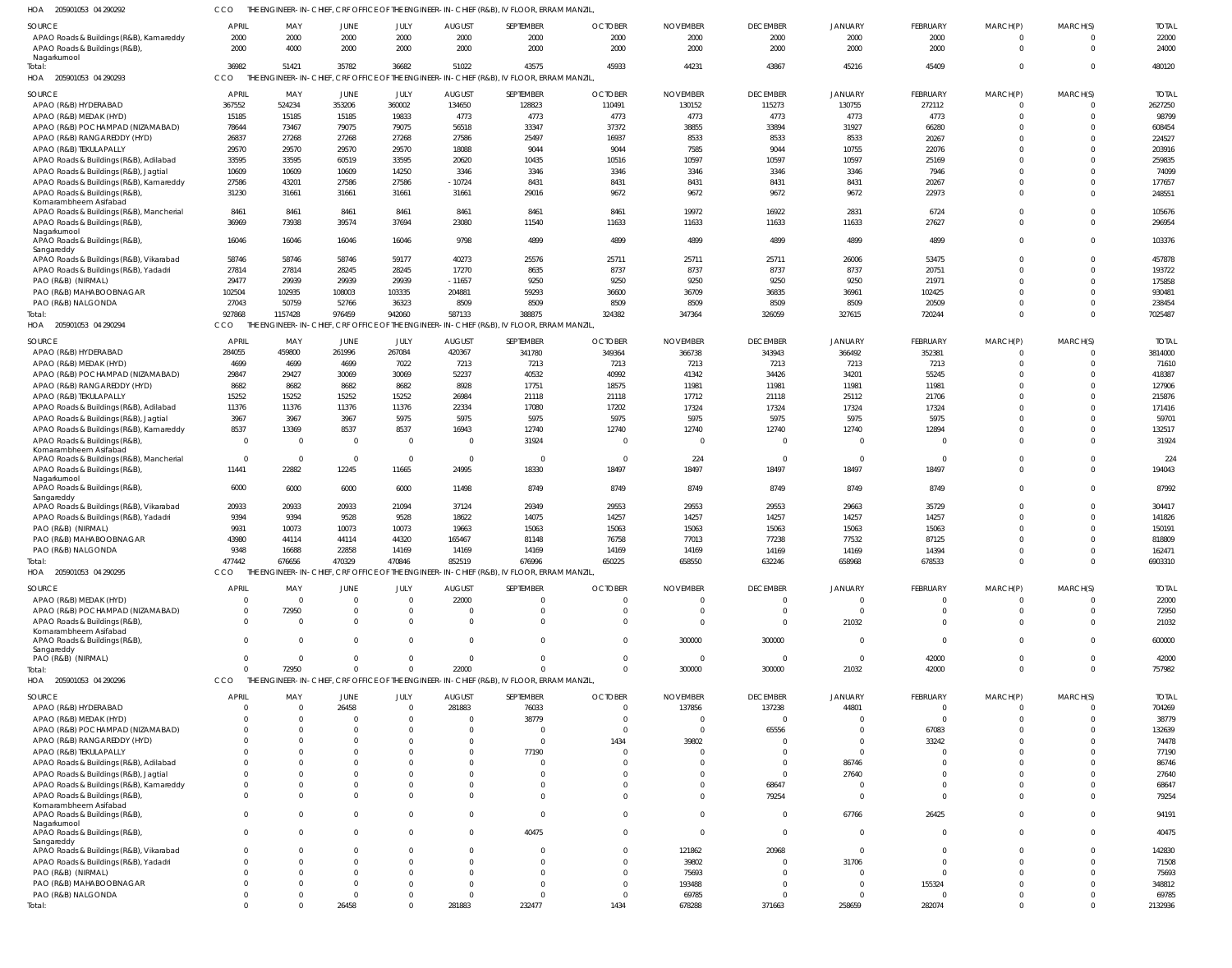205901053 04 310318 HOA CCO THE ENGINEER-IN-CHIEF, CRF OFFICE OF THE ENGINEER-IN-CHIEF (R&B), IV FLOOR, ERRAM MANZIL,

| SOURCE                                                                | <b>APRIL</b>   | MAY            | JUNE                                                              | JULY     | <b>AUGUST</b>        | SEPTEMBER                                                                                 | <b>OCTOBER</b> | <b>NOVEMBER</b> | <b>DECEMBER</b> | <b>JANUARY</b> | FEBRUARY             | MARCH(P)    | MARCH(S)       | <b>TOTAL</b> |
|-----------------------------------------------------------------------|----------------|----------------|-------------------------------------------------------------------|----------|----------------------|-------------------------------------------------------------------------------------------|----------------|-----------------|-----------------|----------------|----------------------|-------------|----------------|--------------|
| APAO (R&B) HYDERABAD                                                  | $\Omega$       | $\mathbf{0}$   | $\Omega$                                                          | $\Omega$ | $\overline{0}$       | $\Omega$                                                                                  | $\Omega$       | 20000           | $\overline{0}$  | $\Omega$       | $\overline{0}$       | 0           | $\Omega$       | 20000        |
| Total:                                                                | $\Omega$       | $\Omega$       | $\Omega$                                                          | $\Omega$ | $\Omega$             | $\Omega$                                                                                  | $\Omega$       | 20000           | $\Omega$        | $\Omega$       | $\overline{0}$       | $\Omega$    | $\Omega$       | 20000        |
| HOA 205901053 06 270272                                               | CCO            |                |                                                                   |          |                      | THE ENGINEER-IN-CHIEF, CRF OFFICE OF THE ENGINEER-IN-CHIEF (R&B), IV FLOOR, ERRAM MANZIL, |                |                 |                 |                |                      |             |                |              |
| SOURCE                                                                | <b>APRIL</b>   | MAY            | JUNE                                                              | JULY     | <b>AUGUST</b>        | SEPTEMBER                                                                                 | <b>OCTOBER</b> | <b>NOVEMBER</b> | <b>DECEMBER</b> | JANUARY        | FEBRUARY             | MARCH(P)    | MARCH(S)       | <b>TOTAL</b> |
| APAO (R&B) HYDERABAD                                                  | $\Omega$       | $\mathbf{0}$   | $\Omega$                                                          | 3781830  | $\Omega$             | $\Omega$                                                                                  | 217371         | $\Omega$        | $\mathbf{0}$    | 1752516        | 6343826              | 0           | $\Omega$       | 12095543     |
| Total:                                                                | $\Omega$       | $\Omega$       | $\Omega$                                                          | 3781830  | $\Omega$             | $\Omega$                                                                                  | 217371         | $\Omega$        | $\overline{0}$  | 1752516        | 6343826              | $\Omega$    | $\Omega$       | 12095543     |
| HOA 205901053 08 270271                                               | CCO            |                |                                                                   |          |                      | LEGISLATURE SECRETARIAT Secretary, Telangana State Legislature Assembly Premises,         |                |                 |                 |                |                      |             |                |              |
|                                                                       |                |                |                                                                   |          |                      |                                                                                           |                |                 |                 |                |                      |             |                |              |
| SOURCE                                                                | <b>APRIL</b>   | MAY            | JUNE                                                              | JULY     | <b>AUGUST</b>        | SEPTEMBER                                                                                 | <b>OCTOBER</b> | <b>NOVEMBER</b> | <b>DECEMBER</b> | JANUARY        | FEBRUARY             | MARCH(P)    | MARCH(S)       | <b>TOTAL</b> |
| PAO, FINANCE (W & P) DEPT, HYDERABAD                                  | $\overline{0}$ | $\mathbf{0}$   | $\Omega$                                                          | $\Omega$ | $\mathbf{0}$         | 2184775                                                                                   | 581858         | $\Omega$        | $\overline{0}$  | $\Omega$       | $\overline{0}$       | $\Omega$    | $\Omega$       | 2766633      |
| Total:                                                                | $\Omega$       | $\mathbf 0$    | $\Omega$                                                          | $\Omega$ | $\Omega$             | 2184775                                                                                   | 581858         | $\Omega$        | $\Omega$        | $\Omega$       | $\Omega$             | $\Omega$    | $\mathbf 0$    | 2766633      |
| HOA<br>205901053 08 270272                                            | <b>CCO</b>     |                |                                                                   |          |                      | LEGISLATURE SECRETARIAT Secretary, Telangana State Legislature Assembly Premises,         |                |                 |                 |                |                      |             |                |              |
| SOURCE                                                                | <b>APRIL</b>   | MAY            | JUNE                                                              | JULY     | <b>AUGUST</b>        | SEPTEMBER                                                                                 | <b>OCTOBER</b> | <b>NOVEMBER</b> | <b>DECEMBER</b> | JANUARY        | <b>FEBRUARY</b>      | MARCH(P)    | MARCH(S)       | <b>TOTAL</b> |
| PAO, FINANCE (W & P) DEPT, HYDERABAD                                  | $\circ$        | $\mathbf 0$    | $\Omega$                                                          | $\Omega$ | $\overline{0}$       | 3890667                                                                                   | 12449979       | $\Omega$        | 291368          | 4549891        | 3147359              | 0           | $\Omega$       | 24329264     |
| PAO, FINANCE (W & P) DEPT, RANGA                                      | $\Omega$       | $\Omega$       | $\Omega$                                                          | $\Omega$ | $\mathbf{0}$         | $\Omega$                                                                                  |                | $\Omega$        | 4525261         | $\Omega$       | $\overline{0}$       | $\Omega$    | $\Omega$       | 4525261      |
| REDDY                                                                 |                |                |                                                                   |          |                      |                                                                                           |                |                 |                 |                |                      |             |                |              |
| Total:                                                                | $\Omega$       | $\Omega$       | $\Omega$                                                          | $\Omega$ | $\mathbf 0$          | 3890667                                                                                   | 12449979       | $\Omega$        | 4816629         | 4549891        | 3147359              | $\Omega$    | $\Omega$       | 28854525     |
| HOA 205901053 09 270272                                               | CCO            |                | The Registrar, Telangana High Court, Nayapul,                     |          |                      |                                                                                           |                |                 |                 |                |                      |             |                |              |
| SOURCE                                                                | <b>APRIL</b>   | MAY            | JUNE                                                              | JULY     | <b>AUGUST</b>        | SEPTEMBER                                                                                 | <b>OCTOBER</b> | <b>NOVEMBER</b> | <b>DECEMBER</b> | JANUARY        | <b>FEBRUARY</b>      | MARCH(P)    | MARCH(S)       | <b>TOTAL</b> |
| APAO Finance & Corporations, Adilabad                                 | $\overline{0}$ | $\overline{0}$ | 690404                                                            | $\Omega$ | $\overline{0}$       | $\Omega$                                                                                  |                | $\Omega$        | 471940          | $\overline{0}$ | $\overline{0}$       | 0           | $\Omega$       | 1162344      |
| APAO Finance & Corporations,                                          | $\overline{0}$ | $\mathbf 0$    | $\Omega$                                                          | 1654897  | $\Omega$             | $\Omega$                                                                                  |                | $\Omega$        | $\Omega$        | $\Omega$       | $\Omega$             | $\Omega$    | $\Omega$       | 1654897      |
| Bhoopalapally                                                         |                |                |                                                                   |          |                      |                                                                                           |                |                 |                 |                |                      |             |                |              |
| APAO Finance & Corporations, Jagtial                                  | $\Omega$       | $^{\circ}$     | $\Omega$                                                          |          | $\Omega$             |                                                                                           |                |                 | $\Omega$        | $\Omega$       | 297878               |             | $\Omega$       | 297878       |
| APAO Finance & Corporations, Jangaon                                  | 1654691        | $\mathbf 0$    | $\Omega$                                                          | $\Omega$ | $\Omega$             | $\Omega$                                                                                  |                | $\Omega$        | $\Omega$        | $\Omega$       | $\Omega$             |             | $\Omega$       | 1654691      |
| APAO Finance & Corporations,                                          | $\Omega$       | $\Omega$       | $\Omega$                                                          | $\Omega$ | $\Omega$             | $\Omega$                                                                                  | $\Omega$       | 1743240         | $\Omega$        | $\Omega$       | $\Omega$             | $\Omega$    | $\Omega$       | 1743240      |
| Komarambheem Asifabad                                                 |                |                |                                                                   |          |                      |                                                                                           |                |                 |                 |                |                      |             |                |              |
| APAO Finance & Corporations                                           | $\Omega$       | $\mathbf{0}$   | $\Omega$                                                          | $\Omega$ | $\Omega$             | $\Omega$                                                                                  |                | $\Omega$        | $\Omega$        | $\Omega$       | 253833               | U           | $\Omega$       | 253833       |
| Kothagudem<br>APAO Finance & Corporations,                            | $\Omega$       | $\mathbf{0}$   | $\Omega$                                                          | $\Omega$ | $\Omega$             | $\Omega$                                                                                  |                | $\Omega$        | $\Omega$        | 883141         | $\overline{0}$       | 0           | $\Omega$       | 883141       |
| Mahabubabad                                                           |                |                |                                                                   |          |                      |                                                                                           |                |                 |                 |                |                      |             |                |              |
| APAO Finance & Corporations,                                          | 253901         | $\mathbf{0}$   | $\Omega$                                                          | $\Omega$ | 0                    | $\Omega$                                                                                  |                | $\Omega$        | 1751523         | 107157         | 350795               | 0           | $\mathbf{0}$   | 2463376      |
| Nagarkurnool                                                          |                |                |                                                                   |          |                      |                                                                                           |                |                 |                 |                |                      |             |                |              |
| APAO Finance & Corporations,                                          | 1112031        | $\Omega$       | 408990                                                            | $\Omega$ | $\Omega$             | $\Omega$                                                                                  |                | $\Omega$        | $\Omega$        | $\overline{0}$ | $\Omega$             |             | $\Omega$       | 1521021      |
| Sangareddy                                                            | 368742         | $\mathbf{0}$   | $\Omega$                                                          | $\Omega$ | $\Omega$             | $\Omega$                                                                                  |                | $\Omega$        | $\Omega$        | $\Omega$       | $\Omega$             |             | $\Omega$       | 368742       |
| APAO Finance & Corporations, Siddipet                                 | - 0            | $\Omega$       | $\Omega$                                                          | $\Omega$ | $\Omega$             | $\Omega$                                                                                  | 405423         | $\Omega$        | 1475840         | $\Omega$       | $\Omega$             |             | $\Omega$       | 1881263      |
| APAO Finance & Corporations<br>Wanaparthy                             |                |                |                                                                   |          |                      |                                                                                           |                |                 |                 |                |                      |             |                |              |
| APAO Finance & Corporations, Yadadri                                  | 836755         | $\mathbf 0$    | $\Omega$                                                          |          | $\Omega$             | $\Omega$                                                                                  |                | $\Omega$        | $\Omega$        | $\Omega$       | $\Omega$             |             | $\Omega$       | 836755       |
| APAO Roads & Buildings (R&B), Jangaon                                 | 172838         | $\mathbf{0}$   | $\Omega$                                                          | $\cap$   | $\Omega$             | $\Omega$                                                                                  |                | $\cap$          | $\Omega$        | $\Omega$       | $\Omega$             |             | $\Omega$       | 172838       |
| PAO, AMRP (FINANCE) NALGONDA                                          | 1048966        | $\mathbf 0$    | 2046686                                                           | $\Omega$ | $\Omega$             | $\cap$                                                                                    |                |                 | $\Omega$        | 3990130        | 112731               |             | $\Omega$       | 7198513      |
| PAO, FINANCE (W & P) DEPT,                                            | 1864635        | $\Omega$       | $\Omega$                                                          | $\Omega$ | $\Omega$             | 3016194                                                                                   |                | $\cap$          | $\Omega$        | $\Omega$       | 12752672             |             | $\Omega$       | 17633501     |
| HANUMAKONDA                                                           |                |                |                                                                   |          |                      |                                                                                           |                |                 |                 |                |                      |             |                |              |
| PAO, FINANCE (W & P) DEPT, HYDERABAD                                  | 23081252       | $\Omega$       | 902931                                                            | 142224   | $\Omega$             | 3113644                                                                                   | 453847         | 3376300         | 9826417         | 2467012        | 3764276              |             |                | 47127903     |
| PAO, FINANCE (W & P) DEPT, KARIMNAGAR                                 | 306947         | $\mathbf{0}$   | 1015212                                                           | $\Omega$ | $\mathbf 0$          | $\Omega$                                                                                  |                | $\Omega$        | 134183          | $\Omega$       | 46827                |             | $\Omega$       | 1503169      |
| PAO, FINANCE (W & P) DEPT, KHAMMAM                                    | 7857646        | $\mathbf 0$    | 193374                                                            | $\Omega$ | $\Omega$             | 516533                                                                                    | 3446308        | 1531238         | $\Omega$        | $\Omega$       | 1019792              |             | $\Omega$       | 14564891     |
| PAO, FINANCE (W & P) DEPT,                                            | 862838         | $\Omega$       | -C                                                                | $\Omega$ | $\Omega$             | $\Omega$                                                                                  |                | 591630          | $\Omega$        | $\Omega$       | $\Omega$             |             | $\Omega$       | 1454468      |
| MAHABOOBNAGAR                                                         |                |                |                                                                   | $\Omega$ |                      | $\Omega$                                                                                  |                |                 | $\Omega$        |                |                      |             | $\Omega$       |              |
| PAO, FINANCE (W & P) DEPT, MEDAK<br>PAO, FINANCE (W & P) DEPT, NIRMAL | 974609         | $\Omega$       | $\Omega$                                                          | $\cap$   | $\Omega$<br>$\Omega$ | $\Omega$                                                                                  |                | 666800          |                 |                | $\Omega$<br>$\Omega$ |             | $\Omega$       | 974609       |
|                                                                       | 104483         |                |                                                                   |          |                      |                                                                                           |                |                 | 1326499         |                |                      |             |                | 2097782      |
| PAO, FINANCE (W & P) DEPT, NIZAMABAD                                  |                | $\Omega$       | $\Omega$                                                          |          |                      |                                                                                           |                |                 |                 |                |                      |             |                |              |
| lotal:                                                                | $\Omega$       | $\Omega$       | 2150597                                                           | 1183886  | $\Omega$             | 917502                                                                                    |                | 108010          | $\Omega$        | 1433977        | $\Omega$             |             | $\Omega$       | 5793972      |
| HOA<br>205901053 10 270272                                            | 40500334       |                | 7408194                                                           | 298100   | 0                    | /5638/3                                                                                   | 4305578        | 8017218         | 14986402        | 8881417        | 18598804             |             |                | 113242827    |
|                                                                       | CCO            |                |                                                                   |          |                      | GENERAL ADMN, SECRETARIAT DEPT - HOD SECRETARY, GENERAL ADMINISTRATION DEPARTMENT,        |                |                 |                 |                |                      |             |                |              |
| SOURCE                                                                | <b>APRIL</b>   | MAY            | <b>JUNE</b>                                                       | JULY     | <b>AUGUST</b>        | SEPTEMBER                                                                                 | <b>OCTOBER</b> | <b>NOVEMBER</b> | <b>DECEMBER</b> | JANUARY        | <b>FEBRUARY</b>      | MARCH(P)    | MARCH(S)       | <b>TOTAL</b> |
| PAO, FINANCE (W & P) DEPT, HYDERABAD                                  | $\overline{0}$ | $\overline{0}$ | $\mathbf{0}$                                                      | $\Omega$ | $\overline{0}$       | $\Omega$                                                                                  | 2569558        | $\overline{0}$  | 153520          | $\overline{0}$ | $\overline{0}$       | 0           | $\overline{0}$ | 2723078      |
| Total:                                                                | $\Omega$       | $\mathbf 0$    | $\Omega$                                                          | $\Omega$ | $\mathbf 0$          | $\Omega$                                                                                  | 2569558        | $\overline{0}$  | 153520          | $\Omega$       | $\overline{0}$       | $\mathbf 0$ | $\mathbf 0$    | 2723078      |
| HOA 205901053 49 270271                                               | CCO            |                | DIRECTOR, PROTOCOL-HOD DIRECTOR OF PROTOCOL, PROTOCOL DEPARTMENT, |          |                      |                                                                                           |                |                 |                 |                |                      |             |                |              |
|                                                                       |                |                |                                                                   |          |                      |                                                                                           |                |                 |                 |                |                      |             |                |              |
| SOURCE                                                                | <b>APRIL</b>   | MAY            | JUNE                                                              | JULY     | <b>AUGUST</b>        | SEPTEMBER                                                                                 | <b>OCTOBER</b> | <b>NOVEMBER</b> | <b>DECEMBER</b> | <b>JANUARY</b> | <b>FEBRUARY</b>      | MARCH(P)    | MARCH(S)       | <b>TOTAL</b> |
| PAO, FINANCE (W & P) DEPT, HYDERABAD                                  | $\overline{0}$ | $\overline{0}$ | $\Omega$                                                          | $\Omega$ | $\overline{0}$       | $\Omega$                                                                                  | 680253         | $\Omega$        | $\mathbf{0}$    | $\overline{0}$ | $\overline{0}$       | 0           | -0             | 680253       |
| Total:                                                                | $\Omega$       | $\mathbf 0$    | $\Omega$                                                          | $\Omega$ | $\Omega$             | $\Omega$                                                                                  | 680253         | $\Omega$        | $\overline{0}$  | $\Omega$       | $\overline{0}$       | $\mathbf 0$ | $\mathbf 0$    | 680253       |
| HOA 205901053 49 270272                                               | CCO            |                | DIRECTOR, PROTOCOL-HOD DIRECTOR OF PROTOCOL, PROTOCOL DEPARTMENT, |          |                      |                                                                                           |                |                 |                 |                |                      |             |                |              |
| SOURCE                                                                | <b>APRIL</b>   | MAY            | <b>JUNE</b>                                                       | JULY     | <b>AUGUST</b>        | SEPTEMBER                                                                                 | <b>OCTOBER</b> | <b>NOVEMBER</b> | <b>DECEMBER</b> | JANUARY        | FEBRUARY             | MARCH(P)    | MARCH(S)       | <b>TOTAL</b> |
| PAO, FINANCE (W & P) DEPT, HYDERABAD                                  | - 0            | $\overline{0}$ | $\Omega$                                                          | $\Omega$ | $\overline{0}$       | $\Omega$                                                                                  | 462817         | $\overline{0}$  | $\overline{0}$  | $\overline{0}$ | $\overline{0}$       | 0           | $\mathbf 0$    | 462817       |
| Total:                                                                | $\Omega$       | $\mathbf 0$    | $\Omega$                                                          | $\Omega$ | $\mathbf 0$          | $\Omega$                                                                                  | 462817         | $\Omega$        | $\overline{0}$  | $\Omega$       | $\overline{0}$       | $\mathbf 0$ | $\Omega$       | 462817       |
| 205960051 17 270271<br>HOA                                            | CCO            |                |                                                                   |          |                      | THE ENGINEER-IN-CHIEF, CRF OFFICE OF THE ENGINEER-IN-CHIEF (R&B), IV FLOOR, ERRAM MANZIL, |                |                 |                 |                |                      |             |                |              |
|                                                                       |                |                |                                                                   |          |                      |                                                                                           |                |                 |                 |                |                      |             |                |              |
| SOURCE                                                                | <b>APRIL</b>   | MAY            | JUNE                                                              | JULY     | <b>AUGUST</b>        | SEPTEMBER                                                                                 | <b>OCTOBER</b> | <b>NOVEMBER</b> | <b>DECEMBER</b> | JANUARY        | <b>FEBRUARY</b>      | MARCH(P)    | MARCH(S)       | <b>TOTAL</b> |
| APAO (R&B) POCHAMPAD (NIZAMABAD)                                      | $\overline{0}$ | $\overline{0}$ | $\Omega$                                                          | $\Omega$ | $\overline{0}$       | $\Omega$                                                                                  | $\Omega$       | $\Omega$        | $\mathbf{0}$    | $\overline{0}$ | 142085               |             | $\Omega$       | 142085       |
| APAO Roads & Buildings (R&B),                                         | $\overline{0}$ | $\Omega$       | $\Omega$                                                          | $\Omega$ | $\Omega$             | $\Omega$                                                                                  | 21499          | $\Omega$        | $\overline{0}$  | $\Omega$       | $\overline{0}$       | $\Omega$    | $\Omega$       | 21499        |
| Sangareddy<br>APAO Roads & Buildings (R&B), Vikarabad                 | $\overline{0}$ | $^{\circ}$     | $\Omega$                                                          | $\Omega$ | $\Omega$             | $\Omega$                                                                                  | $\Omega$       | $\Omega$        | 96000           | $\overline{0}$ | $\overline{0}$       | 0           | $\Omega$       | 96000        |
| Total:                                                                | $\Omega$       | $\Omega$       | $\Omega$                                                          | $\Omega$ | $\Omega$             | $\Omega$                                                                                  | 21499          | $\Omega$        | 96000           | $\overline{0}$ | 142085               | $\Omega$    | $\Omega$       | 259584       |
| 205980051 12 270271<br>HOA                                            | CCO            |                |                                                                   |          |                      | THE ENGINEER-IN-CHIEF, CRF OFFICE OF THE ENGINEER-IN-CHIEF (R&B), IV FLOOR, ERRAM MANZIL, |                |                 |                 |                |                      |             |                |              |
|                                                                       |                |                |                                                                   |          |                      |                                                                                           |                |                 |                 |                |                      |             |                |              |
| SOURCE                                                                | <b>APRIL</b>   | MAY            | <b>JUNE</b>                                                       | JULY     | <b>AUGUST</b>        | SEPTEMBER                                                                                 | <b>OCTOBER</b> | <b>NOVEMBER</b> | <b>DECEMBER</b> | JANUARY        | <b>FEBRUARY</b>      | MARCH(P)    | MARCH(S)       | <b>TOTAL</b> |
| APAO (R&B) HYDERABAD                                                  | 0              | $\overline{0}$ | $\Omega$                                                          | $\Omega$ | $\mathbf 0$          | $\Omega$                                                                                  | 864787         | $\Omega$        | $\overline{0}$  | $\overline{0}$ | 58341879             | 0           | $\Omega$       | 59206666     |
| APAO (R&B) RANGAREDDY (HYD)                                           | $\overline{0}$ | $\overline{0}$ | $\Omega$                                                          | $\Omega$ | $\overline{0}$       | $\Omega$                                                                                  |                | $\Omega$        | 2142972         | $\Omega$       | $\overline{0}$       | 0           | $\Omega$       | 2142972      |
| APAO Roads & Buildings (R&B), Medchal                                 | $\overline{0}$ | $\overline{0}$ | $\Omega$                                                          | $\Omega$ | $\mathbf 0$          | $\Omega$                                                                                  | 1067323        | $\Omega$        | $\overline{0}$  | $\Omega$       | $\overline{0}$       | 0           | $\Omega$       | 1067323      |
| Malkajigiri                                                           | $\overline{0}$ | $\mathbf{0}$   | $\Omega$                                                          | $\Omega$ | 0                    | $\Omega$                                                                                  |                | $\Omega$        | $\overline{0}$  | $\Omega$       | $\overline{0}$       | 0           | $\Omega$       |              |
| APAO Roads & Buildings (R&B),<br>Sangareddy                           |                |                |                                                                   |          |                      |                                                                                           | 542132         |                 |                 |                |                      |             |                | 542132       |
| APAO Roads & Buildings (R&B), Suryapet                                | $\overline{0}$ | $\overline{0}$ | $\Omega$                                                          | $\Omega$ | $\overline{0}$       | $\overline{0}$                                                                            | 1060983        | $\Omega$        | $\overline{0}$  | $\overline{0}$ | $\overline{0}$       | 0           | $\mathbf{0}$   | 1060983      |
| Total:                                                                | $\overline{0}$ | $\mathbf 0$    | $\Omega$                                                          | $\Omega$ | $\mathbf 0$          | $\Omega$                                                                                  | 3535225        | $\mathbf 0$     | 2142972         | $\overline{0}$ | 58341879             | 0           | $\mathbf 0$    | 64020076     |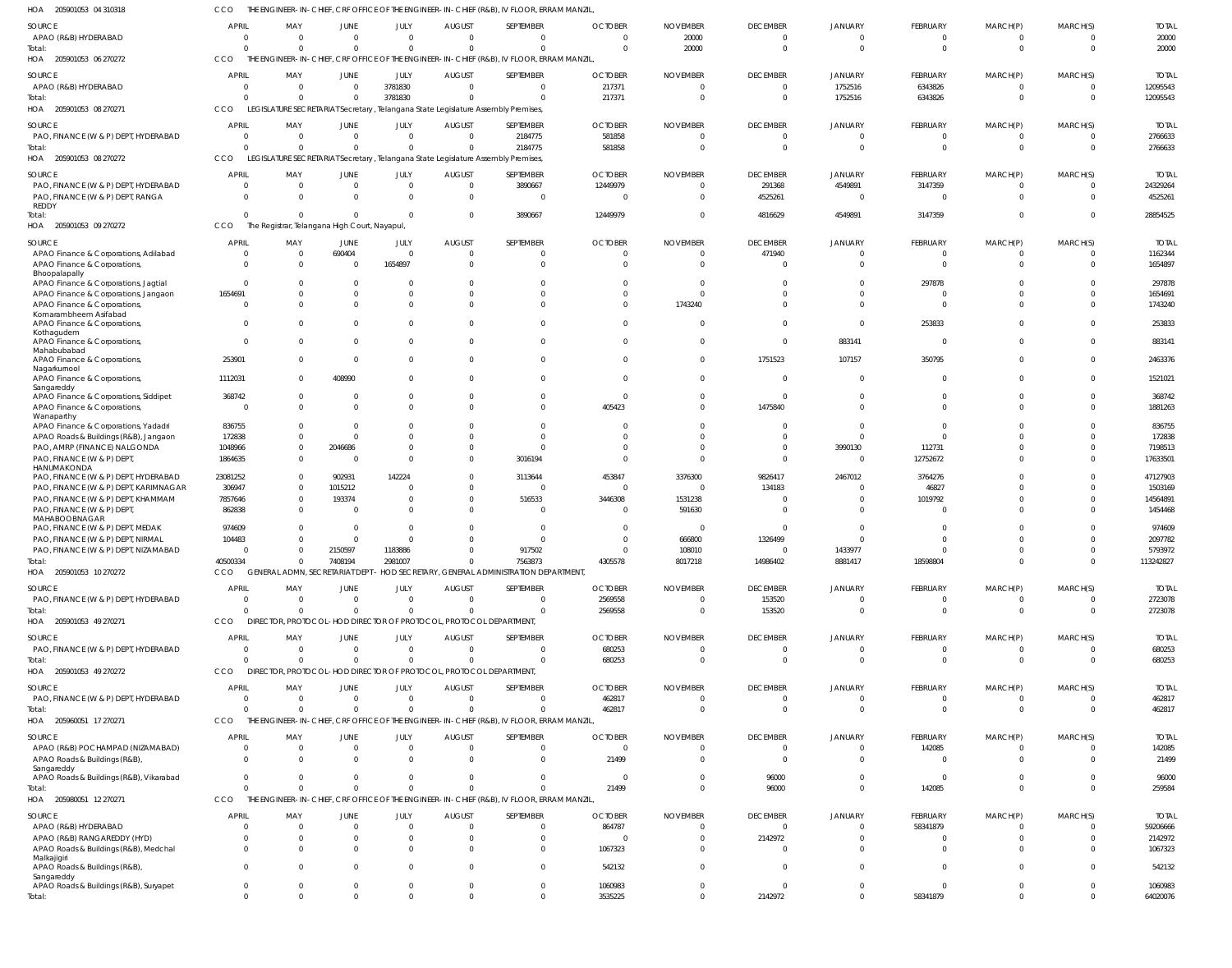206200103 04 270272 HOA 207000003 05 270272 HOA 207101101 04 040041 207101111 04 040041 HOA 207101115 04 040041 HOA HOA LOK AYUKTA & UPA LOK AYUKTA -HOD LOKAYUKTA, 5-9-49, BASHEER BAGH, MCR HRD INSTITUTE - HOD DIRECTOR GENERAL,MCR HRD INSTITUTE, ROAD NO.25,JUBILEE HILLS, CCO CCO FINANCE - HOD SECRETARY, FINANCE Telangana SECRETARIAT, LEGISLATURE SECRETARIAT Secretary , Telangana State Legislature Assembly Premises, CCO FINANCE - HOD SECRETARY, FINANCE Telangana SECRETARIAT, CCO CCO 0 0 0  $\Omega$ 0 0 0 0 0 0 593787 236309 0 0 0 0 0 0 0  $\Omega$ 0 0 0  $\Omega$ 0 52728 0  $\Omega$ 0 0 27522  $\Omega$ 696689 0 4452  $\Omega$ 0 0 13248  $\Omega$ 0 0 0  $\Omega$ 0 0 0  $\Omega$ 0 0 0  $\Omega$ 696689 52728 639009 236309 PAO, FINANCE (W & P) DEPT, HYDERABAD PAO, FINANCE (W & P) DEPT, HYDERABAD APAO Irrigation, Mahabubabad PAO IRRIGATION DIVISION HYDERABAD APAO Irrigation, Sangareddy APAO (PR) Pochampad, Nizamabad APAO (PR) Tekulapapalli APAO (R&B) HYDERABAD APAO (R&B) POCHAMPAD (NIZAMABAD) APAO (R&B) TEKULAPALLY APAO Finance & Corporations, Sangareddy APAO Finance & Corporations, Yadadri APAO Irrigation, Adilabad APAO Irrigation, Bhoopalapally APAO Irrigation, Jagtial APAO Irrigation, Jangaon APAO Irrigation, Kamareddy APAO Irrigation, Kothagudem APAO Irrigation, Mancherial APAO Irrigation, Nagarkurnool APAO Irrigation, Peddapalli APAO Irrigation, Sangareddy APAO Irrigation, Siddipet APAO Irrigation, Siricilla APAO Irrigation, Suryapet APAO Irrigation, Wanaparthy APAO Irrigation, Waranagal APAO Irrigation, Yadadri APAO Panchayat Raj (PR), Kamareddy APAO Panchayat Raj (PR), Medchal Malkaijgiri APAO Panchayat Raj (PR), Peddapalli APAO Panchayat Raj (PR), Siricilla APAO Panchayat Raj (PR), Wanaparthy APAO Panchayat Raj (PR), Yadadri APAO Public Health (PH), Adilabad APAO Roads & Buildings (R&B), Kamareddy APAO Roads & Buildings (R&B), Nagarkurnool APAO Roads & Buildings (R&B), Siddipet APAO Roads & Buildings (R&B), Vikarabad APAO Roads & Buildings (R&B), Wanaparthy APAO, SRSP (FINANCE), WARANGAL PAO (PH) KHAMMAM PAO (PH), HANUMAKONDA PAO (PR) (IW), LMD Colony, Karimnagar PAO (PR) MAHABOOBNAGAR PAO (R&B) LMD PAO (R&B) MAHABOOBNAGAR PAO (R&B) NALGONDA PAO - IRRIGATION DIVISION HANUMAKONDA PAO IRRIGATION KARIMNAGAR PAO IRRIGATION DIVISION HYDERABAD PAO IRRIGATION DIVISION KHAMMAM PAO IRRIGATION DIVISION NALGONDA PAO IRRIGATION DIVISION, MAHABOOBNAGAR PAO IRRIGATION NIZAMABAD PAO IRRIGATION RANGA REDDY DISTRICT PAO Irrigation Nirmal PAO MEDAK(I W), MEDAK PAO, FINANCE (W & P) DEPT, HANUMAKONDA PAO, FINANCE (W & P) DEPT, HYDERABAD PAO, FINANCE (W & P) DEPT, MEDAK PAO, FINANCE (W & P) DEPT, RANGA REDDY PAO, PJP, Jogulamba Gadwal **SOURCE** SOURCE SOURCE SOURCE SOURCE 0 0 0 0 0  $\Omega$ 0 0  $\Omega$ 0 506862 0 35630 0 0 0 0 0 0  $\Omega$ 0 0 0 0  $\Omega$ 687749 0 0 0  $\Omega$  $\Omega$  $\Omega$ 0 305420 0 0 0 0 0 0  $\,$  0  $\,$ 0 0 0  $\Omega$ 0 0 0 0  $\,$  0  $\,$ 0 0 0  $\Omega$ 0  $\Omega$ 0 0  $\,$  0  $\,$  $\Omega$  $\,$  0  $\,$ 0 0 APRIL APRIL APRIL APRIL APRIL 0 0 0  $\,$  0  $\,$  $\,$  0  $\,$  $\Omega$ 0 0  $\sqrt{0}$ 172421  $\Omega$ 0  $\Omega$ 67969 174788 30980 0 0 0 1505805 759820 0 0 574068 786097 0 0 0 0 337754  $\sqrt{0}$  $\Omega$ 0  $\Omega$ 0 300180 0 0 0 0 425376 351917 0 0 324458 0  $\Omega$ 331869 1563005 0 1927141 2555262 0 1754668 0 1400216 303865 0 0 568914  $\Omega$ 307680 1077760 MAY MAY MAY MAY MAY 0 0 0 593787 236309 323089 0  $\Omega$  $\Omega$ 0  $\Omega$ 14840  $\Omega$ 0 1049951 545786  $\Omega$ 432520 0 279408 0 1210464 29800 0  $\Omega$ 721068 0 147106  $\mathbf{C}$  $\Omega$  $\Omega$  $\Omega$ 292809  $\Omega$ 0 0 0 0 0 0 0 0 0 0 353123 241208 332480 0 0 942666 0 31178 1710836  $\Omega$ 17947  $\Omega$ 0 0 0  $\Omega$ 0 0 588283 JUNE JUNE JUNE JUNE JUNE 0 0 0  $\Omega$ 0  $\Omega$ 0  $\Omega$  $\Omega$ 0  $\Omega$ 0 277878 0  $\Omega$  $\bigcap$  $\Omega$  $\Omega$ 0  $\Omega$ 0 303690  $\Omega$ 0  $\Omega$ 0 274702  $\Omega$ 0  $\bigcap$ 0  $\Omega$ 0  $\Omega$ 0  $\Omega$ 0  $\Omega$  $\bigcap$ 194081 0  $\Omega$  $\Omega$ 0  $\Omega$ 0  $\Omega$  $\bigcap$ 0 484003  $\Omega$  $\Omega$ 853483 523228 1624989  $\Omega$ 0 0 0  $\Omega$ 0 0 366961 JULY JULY JULY JULY JULY 0 0 0 0 0  $\Omega$ 351444 146018  $\Omega$ 14741  $\Omega$ 0  $\Omega$ 0 128797 0 0  $\Omega$ 13331 16940 0 0  $\mathbf{0}$ 0  $\Omega$ 188627 0 0 0  $\Omega$ 0 0 0  $\Omega$ 17593 0 325762 0 0 0 0 0  $\Omega$ 347272  $\Omega$ 0 0  $\Omega$ 0  $\,$  0  $\,$  $\Omega$ 446932 1665469 208858 0  $\Omega$ 248362 0  $\,$  0  $\,$  $\Omega$  $\,$  0  $\,$ 0 0 AUGUST AUGUST AUGUST **AUGUST** AUGUST  $\Omega$ 0  $\Omega$  $\bigcap$ 0  $\Omega$ 0  $\Omega$  $\Omega$ 0 0 0 358769 0 721200 0  $\Omega$  $\Omega$ 0  $\Omega$ 0  $\Omega$  $\Omega$ 0  $\Omega$ 0  $\Omega$  $\Omega$ 0  $\Omega$  $\Omega$  $\Omega$ 0  $\Omega$ 0  $\Omega$ 0  $\Omega$  $\Omega$ 0  $\Omega$  $\Omega$  $\Omega$ 0  $\Omega$ 0  $\Omega$  $\bigcap$ 0 346834  $\Omega$ 433831 0  $\Omega$ 0  $\Omega$ 0 431549  $\bigcap$ 0 556241  $\Omega$ 1152763 SEPTEMBER SEPTEMBER SEPTEMBER SEPTEMBER SEPTEMBER  $\Omega$ 52728  $\Omega$ 0 0  $\Omega$ 0  $\Omega$ 266390 0  $\Omega$ 0  $\Omega$ 0 0 0  $\Omega$  $\Omega$ 0  $\Omega$  $\Omega$ 0  $\Omega$ 0  $\Omega$ 0  $\Omega$  $\Omega$ 0  $\Omega$  $\Omega$  $\Omega$ 0  $\Omega$ 0  $\Omega$  $\Omega$  $\Omega$ 0 0  $\Omega$  $\Omega$  $\Omega$ 0  $\Omega$ 0 0 0 0 0 0 0 1667860  $\Omega$ 0  $\Omega$ 0  $\Omega$  $\Omega$  $\Omega$ 0  $\Omega$  $\Omega$ OCTOBER **OCTOBER** OCTOBER **OCTOBER** OCTOBER  $\Omega$ 0  $\Omega$ 27522 0  $\Omega$ 0  $\Omega$  $\Omega$ 0  $\Omega$ 0  $\Omega$ 0 688911 0  $\Omega$  $\Omega$ 0  $\Omega$ 0 0  $\bigcap$ 386838  $\Omega$ 0 0  $\bigcap$ 0  $\Omega$ 13833 19604 0  $\Omega$ 0  $\Omega$ 0 0 0 0  $\bigcap$ 0 314087 0 11411 33085  $\Omega$  $\bigcap$ 0 467940 842202 909573 412926  $\Omega$ 256619  $\Omega$ 0 0 0  $\Omega$ 0  $\Omega$ 805791 NOVEMBER NOVEMBER NOVEMBER NOVEMBER NOVEMBER 696689 0  $\Omega$ 4452 0  $\Omega$ 0  $\Omega$ 849426 0  $\Omega$ 0  $\Omega$ 0 482860 276984  $\Omega$  $\Omega$ 0  $\Omega$ 745992  $\Omega$  $\Omega$ 0  $\Omega$ 0 801102  $\Omega$ 0  $\Omega$  $\Omega$  $\Omega$ 0  $\Omega$ 0 0 0 0 261001 0 0 0  $\Omega$ 6681  $\Omega$ 0 0  $\bigcap$ 0  $\bigcap$ 43630  $\Omega$ 0  $\Omega$ 227886  $\Omega$ 0  $\Omega$ 96637  $\Omega$ 0 0 0 DECEMBER DECEMBER DECEMBER **DECEMBER** DECEMBER 0 0 13248  $\Omega$ 0  $\Omega$ 0 0  $\Omega$ 0  $\Omega$ 0  $\Omega$ 0 0 549066 396191 617172 0  $\Omega$ 223130 0  $\Omega$ 0  $\Omega$ 22149 0  $\Omega$ 0  $\Omega$ 0  $\Omega$ 0  $\Omega$ 0 0 0 135092 0 0 0 0 0 0  $\Omega$ 0 0  $\Omega$ 0 22196 87833 1631499 1128179 212113 443252 11450 884986 0 0  $\Omega$ 0 0 350320 JANUARY JANUARY JANUARY JANUARY **JANUARY** 0 0 0 0 0  $\Omega$ 0 0  $\Omega$ 337926 588886 0  $\Omega$ 0  $\Omega$  $\sqrt{2}$  $\Omega$  $\Omega$ 0 23695 311727 858835  $\Omega$ 0  $\Omega$ 0  $\Omega$ 0 448260  $\Omega$  $\Omega$  $\Omega$ 0  $\Omega$ 0  $\Omega$ 0 0  $\Omega$ 0 0 342514 0 0  $\Omega$ 0 0  $\Omega$ 0 0 924042 0 61725  $\Omega$ 0 602873 0 0 0  $\Omega$ 0  $\Omega$ 1285436 FEBRUARY FEBRUARY FEBRUARY FEBRUARY FEBRUARY 0 0  $\Omega$ 0 0  $\Omega$ 0 0  $\Omega$ 0  $\Omega$ 0  $\Omega$ 0 0  $\Omega$  $\Omega$  $\Omega$  $\overline{0}$  $\Omega$ 0  $\Omega$  $\Omega$ 0  $\Omega$ 0  $\Omega$  $\Omega$ 0  $\Omega$  $\theta$  $\Omega$ 0  $\Omega$ 0  $\Omega$ 0 0  $\Omega$ 0 0  $\Omega$  $\Omega$ 0  $\Omega$ 0 0  $\Omega$ 0 0  $\Omega$  $\Omega$ 0  $\Omega$ 0  $\Omega$ 0 0 0  $\Omega$ 0 0 0 MARCH(P) MARCH(P) MARCH(P) MARCH(P) MARCH(P) 0 0  $\Omega$  $\Omega$ 0  $\Omega$ 0  $\Omega$  $\Omega$ 0  $\Omega$ 0  $\Omega$ 0  $\Omega$ 0  $\Omega$  $\Omega$ 0  $\Omega$  $\Omega$ 0  $\Omega$ 0  $\Omega$ 0  $\Omega$  $\bigcap$ 0  $\Omega$  $\Omega$  $\Omega$ 0  $\Omega$ 0  $\Omega$ 0  $\Omega$  $\Omega$ 0  $\Omega$  $\Omega$  $\Omega$ 0  $\Omega$ 0  $\Omega$  $\bigcap$ 0 0  $\Omega$  $\Omega$ 0  $\Omega$ 0  $\Omega$ 0  $\Omega$ 0  $\Omega$ 0  $\Omega$  $\Omega$ MARCH(S) MARCH(S) MARCH(S) MARCH(S) MARCH(S) 696689 52728 13248 625761 236309 323089 351444 146018 1115816 525088 1095748 14840 672277 67969 3246507 1402816 396191 1049692 13331 1825848 2040669 2372989 29800 960906 786097 1619593 1075804 147106 448260 337754 13833 19604 292809 305420 17593 300180 325762 135092 261001 194081 425376 694431 314087 353953 688992 274293 332480 331869 1563005 2263639 3824848 6008275 7500478 2698867 2570693 2014539 1437213 431549 96637 568914 556241 307680 5627314 TOTAL TOTAL TOTAL TOTAL TOTAL Total: Total: Total: Total: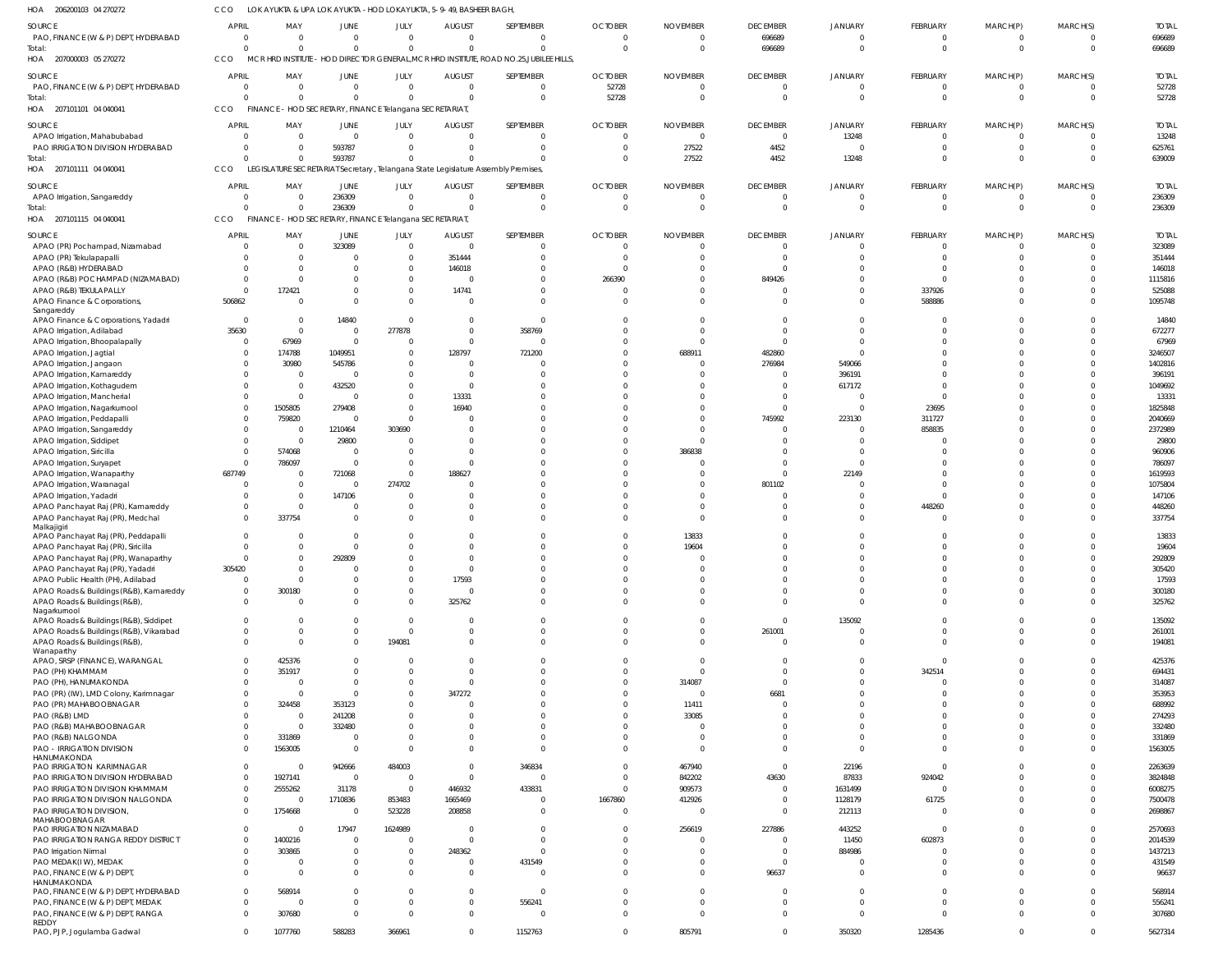| 207101115 04 040041<br>HOA                           | CCO                     | FINANCE - HOD SECRETARY, FINANCE Telangana SECRETARIAT, |                          |                 |                          |                      |                           |                            |                            |                           |                     |                      |                      |                          |
|------------------------------------------------------|-------------------------|---------------------------------------------------------|--------------------------|-----------------|--------------------------|----------------------|---------------------------|----------------------------|----------------------------|---------------------------|---------------------|----------------------|----------------------|--------------------------|
| SOURCE<br>Total:                                     | <b>APRIL</b><br>1535661 | MAY<br>17602013                                         | JUNE<br>9264562          | JULY<br>4903015 | <b>AUGUST</b><br>4120146 | SEPTEMBER<br>4001187 | <b>OCTOBER</b><br>1934250 | <b>NOVEMBER</b><br>5162820 | <b>DECEMBER</b><br>3792199 | <b>JANUARY</b><br>6714628 | FEBRUARY<br>5785919 | MARCH(P)<br>$\Omega$ | MARCH(S)<br>$\Omega$ | <b>TOTAL</b><br>64816400 |
| HOA 207101117 04 320                                 | <b>CCO</b>              | FINANCE - HOD SECRETARY, FINANCE Telangana SECRETARIAT, |                          |                 |                          |                      |                           |                            |                            |                           |                     |                      |                      |                          |
| SOURCE                                               | <b>APRIL</b>            | MAY                                                     | JUNE                     | JULY            | <b>AUGUST</b>            | SEPTEMBER            | <b>OCTOBER</b>            | <b>NOVEMBER</b>            | <b>DECEMBER</b>            | JANUARY                   | <b>FEBRUARY</b>     | MARCH(P)             | MARCH(S)             | <b>TOTAL</b>             |
| APAO (R&B) POCHAMPAD (NIZAMABAD)                     | 6695                    | 6695                                                    | 6695                     | 6695            | 6695                     | 10351                | 8582                      | 8582                       | 8582                       | 5789                      | 4172                | $\Omega$             | $\mathbf{0}$         | 79533                    |
| APAO (R&B) RANGAREDDY (HYD)                          | 16316                   | 10079                                                   | 10079                    | 18291           | 10370                    | 15852                | 13111                     | 13239                      | 13358                      | 13358                     | 13358               | $\Omega$             | $\Omega$             | 147411                   |
| APAO (R&B) TEKULAPALLY                               | $\Omega$                | $\overline{0}$                                          | $\overline{\mathbf{0}}$  | 80669           | 25445                    | 28329                | 27094                     | 27195                      | 27323                      | 27561                     | 27561               | $\Omega$             | $\Omega$             | 271177                   |
| APAO Finance & Corporations, Adilabad                | 13312                   | 13388                                                   | 13388                    | 13388           | 13388                    | 20450                | 16983                     | 16983                      | 16983                      | 16983                     | 17110               | $\Omega$             | $\Omega$             | 172356                   |
| APAO Finance & Corporations,                         | $\mathbf 0$             | 37684                                                   | 18843                    | 16941           | 20743                    | 33346                | 20175                     | 20175                      | 16216                      | 16216                     | 17118               | $\Omega$             | $\Omega$             | 217457                   |
| Bhoopalapally                                        |                         |                                                         |                          |                 |                          |                      |                           |                            |                            |                           |                     |                      |                      |                          |
| APAO Finance & Corporations, Jagtial                 | $\mathbf{0}$            | 18520                                                   | 36756                    | 18378           | 18521                    | 26755                | 22756                     | 22756                      | 22756                      | 22866                     | 23093               | $\Omega$             | $\Omega$             | 233157                   |
| APAO Finance & Corporations, Jangaon                 | 10959                   | 7602                                                    | $\overline{0}$           | 15204           | 7602                     | 13767                | 13263                     | 13263                      | 13263                      | 13263                     | 13263               | $\Omega$             | $\Omega$             | 121449                   |
| APAO Finance & Corporations, Kamareddy               | 6063                    | $\overline{0}$                                          | 8260                     | 4130            | 4130                     | 6430                 | 5355                      | 5355                       | 5355                       | 5355                      | 5355                | $\Omega$             | $\mathbf 0$          | 55788                    |
| APAO Finance & Corporations<br>Komarambheem Asifabad | $\Omega$                | 6978                                                    | 3489                     | 3489            | 3489                     | 5332                 | 10216                     | 8829                       | 8829                       | 8829                      | 8829                | $\Omega$             | $\Omega$             | 68309                    |
| APAO Finance & Corporations                          | 13970                   | 17974                                                   | 13970                    | 14046           | 16871                    | 18903                | 13692                     | 22768                      | 18230                      | 18410                     | 18230               | $\Omega$             | $\Omega$             | 187064                   |
| Kothagudem                                           |                         |                                                         |                          |                 |                          |                      |                           |                            |                            |                           |                     |                      |                      |                          |
| APAO Finance & Corporations,                         | 13388                   | 13388                                                   | 13388                    | 13388           | 13388                    | 20717                | 17161                     | 17161                      | 17161                      | 17161                     | 17161               | $\Omega$             | $\mathbf{0}$         | 173462                   |
| Mahabubabac                                          |                         |                                                         |                          |                 |                          |                      |                           |                            |                            |                           |                     |                      |                      |                          |
| APAO Finance & Corporations, Manchirial              | 10631                   | 10728                                                   | 10728                    | 10728           | 13117                    | 13218                | 13368                     | 13368                      | 13368                      | 13368                     | 13368               | $\Omega$             | $\Omega$             | 135990                   |
| APAO Finance & Corporations, Medchal                 | 7247                    | $\overline{0}$                                          | 21275                    | 12210           | 14965                    | 15115                | 15115                     | 15115                      | 9760                       | 20470                     | 15115               | $\Omega$             | $\mathbf 0$          | 146387                   |
| APAO Finance & Corporations                          | 3586                    | $\overline{0}$                                          | 9448                     | 5862            | 6814                     | 6814                 | 7801                      | 7143                       | 7143                       | 7143                      | 7143                | $\Omega$             | $\Omega$             | 68897                    |
| Nagarkurnool                                         | 20754                   | $\overline{0}$                                          |                          |                 |                          | 23942                | 22797                     | 22797                      | 22916                      | 22916                     |                     | $\Omega$             | $\mathbf 0$          |                          |
| APAO Finance & Corporations, Peddapalli              | 7247                    | 7247                                                    | 41613                    | 20859           | 27022                    | 10087                |                           | 8976                       |                            |                           | 22916<br>8976       | $\Omega$             | $\Omega$             | 248532<br>91998          |
| APAO Finance & Corporations,<br>Sangareddy           |                         |                                                         | 7336                     | 7336            | 7865                     |                      | 8976                      |                            | 8976                       | 8976                      |                     |                      |                      |                          |
| APAO Finance & Corporations, Siddipet                | 7716                    | $\overline{0}$                                          | 15660                    | 7830            | $\overline{0}$           | 19787                | 9893                      | 9893                       | 9893                       | 9893                      | 9893                | $\Omega$             | $\Omega$             | 100458                   |
| APAO Finance & Corporations, Siricilla               | 4498                    | $\overline{0}$                                          | 20579                    | 7704            | 7764                     | 10526                | 9234                      | 9234                       | 9311                       | 9311                      | 9709                | $\Omega$             | $\Omega$             | 97870                    |
| APAO Finance & Corporations, Suryapet                | 8618                    | 8618                                                    | 8618                     | 8618            | 10861                    | 10861                | 11011                     | 11011                      | 11011                      | 11011                     | 11172               | $\Omega$             | $\Omega$             | 111410                   |
| APAO Finance & Corporations, Vikarabad               | 7619                    | 7716                                                    | 15325                    | 10735           | 17694                    | 18312                | 16285                     | 16285                      | 16285                      | 16285                     | 17922               | $\Omega$             | $\Omega$             | 160463                   |
| APAO Finance & Corporations,                         | 3586                    | $\overline{0}$                                          | 7172                     | 3586            | 4538                     | 4538                 | 4538                      | 4538                       | 4538                       | 4538                      | 4538                | $\Omega$             | $\Omega$             | 46110                    |
| Wanaparthy                                           |                         |                                                         |                          |                 |                          |                      |                           |                            |                            |                           |                     |                      |                      |                          |
| APAO Finance & Corporations, Yadadri                 | 24007                   | 18037                                                   | 16355                    | 16355           | 16355                    | 18892                | 20120                     | 19290                      | 22221                      | 19379                     | 19379               | $\Omega$             | $\Omega$             | 210390                   |
| APAO Irrigation, Adilabad                            | 145677                  | 381295                                                  | 360648                   | 350112          | 415251                   | 527382               | 518489                    | 632830                     | 450354                     | 457870                    | 453425              | $\Omega$             | $\Omega$             | 4693333                  |
| APAO Irrigation, Bhoopalapally                       | $\overline{0}$          | 233650                                                  | 1642854                  | 760343          | 766255                   | 1017945              | 919442                    | 868300                     | 883016                     | 893829                    | 856965              | $\Omega$             | $\Omega$             | 8842599                  |
| APAO Irrigation, Jagtial                             | $\mathbf 0$             | 116127                                                  | 1018292                  | 411510          | 464820                   | 557088               | 575461                    | 508555                     | 498612                     | 518072                    | 498120              | $\Omega$             | $\Omega$             | 5166657                  |
| APAO Irrigation, Jangaon                             | 193952                  | 231039                                                  | $\overline{\phantom{0}}$ | 1513213         | 520057                   | 563245               | 771902                    | 629926                     | 614251                     | 605234                    | 676872              | $\Omega$             | $\Omega$             | 6319691                  |
| APAO Irrigation, Kamareddy                           | 200368                  | $\overline{0}$                                          | 748661                   | 357895          | $\overline{0}$           | 979679               | 537715                    | 509478                     | 517153                     | 552024                    | 543853              | $\Omega$             | $\Omega$             | 4946826                  |
| APAO Irrigation, Komarambheem Asifabad               | $\overline{0}$          | 91820                                                   | 364758                   | 159420          | 176927                   | 215149               | 239001                    | 238300                     | 206212                     | 224546                    | 227367              | $\Omega$             | $\Omega$             | 2143500                  |
| APAO Irrigation, Kothagudem                          | 759364                  | $\overline{0}$                                          | 1694117                  | 895890          | 991198                   | 1137400              | 1208813                   | 1096086                    | 1119835                    | 1122899                   | 1112354             | $\Omega$             | $\Omega$             | 11137956                 |
| APAO Irrigation, Mahabubabad                         | 182312                  | $\overline{0}$                                          | 494810                   | 276412          | 249756                   | 402981               | 322689                    | 318120                     | 357067                     | 324949                    | 334662              | $\Omega$             | $\Omega$             | 3263758                  |
| APAO Irrigation, Mancherial                          | 118910                  | 298237                                                  | 318034                   | 285974          | 316732                   | 385727               | 345259                    | 336591                     | 311392                     | 499716                    | 366302              | $\Omega$             | $\Omega$             | 3582874                  |
| APAO Irrigation, Medchal Malkajigiri                 | 14482                   | $\overline{0}$                                          | 144478                   | 98876           | 123867                   | 190858               | 154763                    | 154337                     | 166352                     | 176965                    | 173308              | $\Omega$             | $\Omega$             | 1398286                  |
| APAO Irrigation, Nagarkurnool                        | 751319                  | $\overline{0}$                                          | 1533340                  | 761563          | 961010                   | 1008671              | 965964                    | 935323                     | 965923                     | 959599                    | 951488              | $\Omega$             | $\Omega$             | 9794200                  |
| APAO Irrigation, Peddapalli                          | 130151                  | $\overline{0}$                                          | 1704669                  | 891798          | 867396                   | 1026971              | 1213660                   | 1038098                    | 1047106                    | 1139567                   | 1112929             | $\Omega$             | $\Omega$             | 10172345                 |
| APAO Irrigation, Sangareddy                          | 288645                  | 513198                                                  | $\overline{\mathbf{0}}$  | 1201538         | 661462                   | 867830               | 757005                    | 767663                     | 750457                     | 848154                    | 778047              | $\Omega$             | $\Omega$             | 7433999                  |
| APAO Irrigation, Siddipet                            | 807441                  | $\overline{0}$                                          | 2675490                  | $\mathsf{C}$    | $\overline{0}$           | 4728062              | 1755978                   | 1758970                    | 1758241                    | 1741693                   | 1749967             | $\Omega$             | $\Omega$             | 16975842                 |
| APAO Irrigation, Siricilla                           | 147487                  | $\overline{0}$                                          | 819838                   | 458994          | 449506                   | 563492               | 628630                    | 541512                     | 644822                     | 559372                    | 577515              | $\Omega$             | $\Omega$             | 5391168                  |
| APAO Irrigation, Suryapet                            | 132277                  | 553067                                                  | 490560                   | 486673          | 520027                   | 677723               | 605800                    | 588050                     | 608452                     | 634331                    | 632351              | $\Omega$             | $\Omega$             | 5929311                  |
| APAO Irrigation, Vikarabad                           | 150641                  | $\Omega$                                                | 284756                   | 161156          | 195422                   | 221181               | 231363                    | 219828                     | 208556                     | 212136                    | 209822              |                      | - ( )                | 2094861                  |
| APAO Irrigation, Wanaparthy                          | 134927                  | $\overline{0}$                                          | 670901                   | 322259          | 332876                   | 440381               | 382722                    | 396152                     | 411294                     | 403915                    | 405038              | $\Omega$             | $\Omega$             | 3900465                  |
| APAO Irrigation, Waranagal                           | 14879                   | $\Omega$                                                | 875348                   | 455207          | 512194                   | 534642               | 675738                    | 573030                     | 553508                     | 563419                    | 586632              | $\Omega$             | $\Omega$             | 5344597                  |
| APAO Irrigation, Yadadri                             | 313618                  | 319767                                                  | 549289                   | 511279          | 524763                   | 622485               | 689495                    | 622578                     | 603184                     | 632994                    | 622924              | $\Omega$             | $\Omega$             | 6012376                  |
| APAO Projects, Adilabad                              | 242080                  | $\overline{0}$                                          | $\overline{\mathbf{0}}$  |                 | O                        |                      | -0                        |                            | $\mathbf 0$                | $\Omega$                  | $\Omega$            | $\Omega$             | $\Omega$             | 242080                   |
| APAO Projects, Bhoopalapally                         | $\Omega$                | 353154                                                  | $\overline{0}$           | -C              | $\overline{0}$           |                      | $^{\circ}$                |                            | $\mathbf 0$                | $\mathbf 0$               | $\Omega$            | $\Omega$             | $\Omega$             | 353154                   |
| APAO Projects, Jagtial                               | 3816947                 | $\overline{0}$                                          | 480436                   |                 | $\Omega$                 |                      | $\Omega$                  |                            | $\Omega$                   | $\Omega$                  | $\Omega$            | $\Omega$             | $\Omega$             | 4297383                  |
| APAO Projects, Jangaon                               | 176688                  | $\overline{0}$                                          | $\circ$                  |                 | $\Omega$                 |                      | $\Omega$                  |                            | $\Omega$                   | $\mathbf 0$               | $\Omega$            | $\Omega$             | $\Omega$             | 176688                   |
| APAO Projects, Mahabubabad                           | 218957                  | $\Omega$                                                | $\Omega$                 |                 | $\cup$                   |                      | $\Omega$                  |                            | $\Omega$                   | $\Omega$                  | $\Omega$            | $\Omega$             | $\Omega$             | 218957                   |
| APAO Projects, Mancherial                            | 266524                  | $\Omega$                                                | $\Omega$                 |                 | $\cup$                   |                      | $\Omega$                  | 924712                     | $\Omega$                   | $\mathbf 0$               | $\Omega$            | $\Omega$             | $\Omega$             | 1191236                  |
| APAO Projects, Peddapalli                            | 579780                  | $\Omega$                                                | $\Omega$                 |                 | $\Omega$                 |                      | $\Omega$                  |                            | $\Omega$                   | $\Omega$                  | $\Omega$            | $\Omega$             | $\Omega$             | 579780                   |
| APAO Projects, Siddipet                              | 85653                   | $\Omega$                                                | $\overline{0}$           |                 | $\Omega$                 |                      | $\Omega$                  |                            | $\Omega$                   | $\overline{0}$            | $\Omega$            | $\Omega$             | $\Omega$             | 85653                    |
| APAO Projects, Siricilla                             | 118865                  | $\overline{0}$                                          | $\Omega$                 |                 | $\Omega$                 | $\Omega$             | $\Omega$                  |                            | $\Omega$                   | $\Omega$                  | $\Omega$            | $\Omega$             | $\Omega$             | 118865                   |
| APAO Roads & Buildings (R&B), Adilabad               | 19169                   | 19169                                                   | 19169                    | 19169           | 19266                    | 29617                | 24499                     | 24737                      | 24856                      | 24957                     | 24957               | $\Omega$             | $\Omega$             | 249565                   |
| APAO Roads & Buildings (R&B), Kamareddy              | 8491                    | $\overline{0}$                                          | 6784                     | 3392            | 3392                     | 5331                 | 4410                      | 9307                       | 4410                       | 4538                      | 4538                | $\Omega$             | $\Omega$             | 54593                    |
| APAO Roads & Buildings (R&B)                         | 6509                    | 6509                                                    | 6509                     | 6509            | 6509                     | 6509                 | 11684                     | 8234                       | 8353                       | 8463                      | 8463                | $\Omega$             | $\mathbf 0$          | 84251                    |
| Mahabubabad                                          |                         |                                                         |                          |                 |                          |                      |                           |                            |                            |                           |                     |                      |                      |                          |
| APAO Roads & Buildings (R&B), Mancherial             | 3028                    | 3028                                                    | 3028                     | 3028            | 3028                     | 3028                 | 3028                      | 3028                       | 7989                       | 6056                      | 4172                | $\Omega$             | $\Omega$             | 42441                    |
| APAO Roads & Buildings (R&B), Siricilla              | $\mathbf 0$             | $\overline{0}$                                          | 8349                     | 2783            | 2783                     | 737                  | 7040                      | 3520                       | 3520                       | 3621                      | 3621                | $\Omega$             | $\Omega$             | 35974                    |
| APAO Roads & Buildings (R&B), Suryapet               | 2211                    | 2276                                                    | 2276                     | 2276            | 2276                     | 3390                 | 2833                      | 2833                       | 2833                       | 2833                      | 2833                | $\Omega$             | $\Omega$             | 28870                    |
| APAO, PJP (FINANCE), Jogulamba Gadwal                | 3489                    | 3489                                                    | 3489                     | 3586            | 4538                     | 4538                 | 4538                      | 4538                       | 4538                       | 4538                      | 4538                | $\Omega$             | $\Omega$             | 45819                    |
| APAO, SRSP (FINANCE), WARANGAL                       | 12719                   | 12719                                                   | 12719                    | 12719           | 11475                    | 15353                | 18981                     | 16512                      | 17957                      | 33794                     | 26787               | $\Omega$             | $\Omega$             | 191735                   |
| APAO, SRSP SSP, KARIMNAGAR                           | $\Omega$                | 1720482                                                 | 1896450                  | $\overline{0}$  | $\overline{0}$           | $\overline{0}$       | $\overline{0}$            | $\Omega$                   | $\overline{0}$             | $\overline{0}$            | $\Omega$            | $\Omega$             | $\Omega$             | 3616932                  |
| APAO, SRSP, NIZAMABAD                                | 316685                  | $\overline{0}$                                          | $\overline{\phantom{0}}$ | $\mathsf{C}$    | $\overline{0}$           | $\Omega$             | $\overline{0}$            | - 0                        | $\overline{0}$             | $\overline{0}$            | $\Omega$            | $\Omega$             | $\Omega$             | 316685                   |
| PAO (R&B) (NIRMAL)                                   | 3295                    | 3295                                                    | 3295                     | 3295            | 3295                     | 5049                 | 4172                      | 4172                       | 4172                       | 4291                      | 4291                | $\Omega$             | $\Omega$             | 42622                    |
| PAO (R&B), HANUMAKONDA                               | 4324                    | 2946                                                    | 3028                     | 3028            | 3832                     | 3832                 | 3832                      | 3832                       | 3832                       | 3832                      | 3832                | $\Omega$             | $\Omega$             | 40150                    |
| PAO (R&B) LMD                                        | - 0                     | $\overline{0}$                                          | 15188                    | 3797            | 3797                     | 3797                 | 6785                      | 4793                       | 4931                       | 4931                      | 4931                | $\Omega$             | $\Omega$             | 52950                    |
| PAO (W&P) NSP, TEKULAPALLY                           | 3885426                 | $\overline{0}$                                          | $\overline{0}$           | - 0             | $\overline{0}$           | $\Omega$             | $\overline{0}$            | $\Omega$                   | $\overline{0}$             | $\Omega$                  | $\Omega$            | $\Omega$             | $\Omega$             | 3885426                  |
| PAO (W&P), HANUMAKONDA                               | 1595112                 | 175660                                                  | $\overline{\mathbf{0}}$  | $\Omega$        | $\overline{0}$           | $\Omega$             | $\overline{0}$            | $\Omega$                   | $\overline{0}$             | $\overline{0}$            | $\Omega$            | $\Omega$             | $\Omega$             | 1770772                  |
| PAO - IRRIGATION DIVISION                            | 361005                  | 638531                                                  | 664882                   | 671181          | 767188                   | 965524               | 993308                    | 851734                     | 924432                     | 998314                    | 928362              | $\Omega$             | $\Omega$             | 8764461                  |
| HANUMAKONDA                                          |                         |                                                         |                          |                 |                          |                      |                           |                            |                            |                           |                     |                      |                      |                          |
| PAO A M R P (SLBC), NALGONDA                         | 1512224                 | $\overline{0}$                                          | $\overline{\mathbf{0}}$  | - 0             | $\overline{0}$           | $\Omega$             | $\overline{0}$            | - 0                        | $\overline{0}$             | 0                         | $\Omega$            | $\Omega$             | $\Omega$             | 1512224                  |
| PAO IRRIGATION KARIMNAGAR                            | $\Omega$                | 169539                                                  | 2601160                  | 1340332         | 1325049                  | 1897336              | 1702632                   | 1588572                    | 1611502                    | 1690933                   | 1677544             | $\Omega$             | $\Omega$             | 15604599                 |
| PAO IRRIGATION DIVISION HYDERABAD                    | 880539                  | $\overline{0}$                                          | 1947809                  | 1023822         | 1073566                  | 1263462              | 1448417                   | 1249459                    | 1253441                    | 1314311                   | 1276148             | $\Omega$             | $\Omega$             | 12730974                 |
| PAO IRRIGATION DIVISION KHAMMAM                      | 745055                  | $\Omega$                                                | 1991208                  | 1069681         | 1065615                  | 1365255              | 1411549                   | 1283579                    | 1290097                    | 1329953                   | 1375220             | $\Omega$             | $^{\circ}$           | 12927212                 |
| PAO IRRIGATION DIVISION NALGONDA                     | 413193                  | $\Omega$                                                | 3050805                  | $\Omega$        | $\overline{0}$           | 5177823              | 1882025                   | 1835022                    | 1837264                    | 1893623                   | 1857829             | $\Omega$             | $\Omega$             | 17947584                 |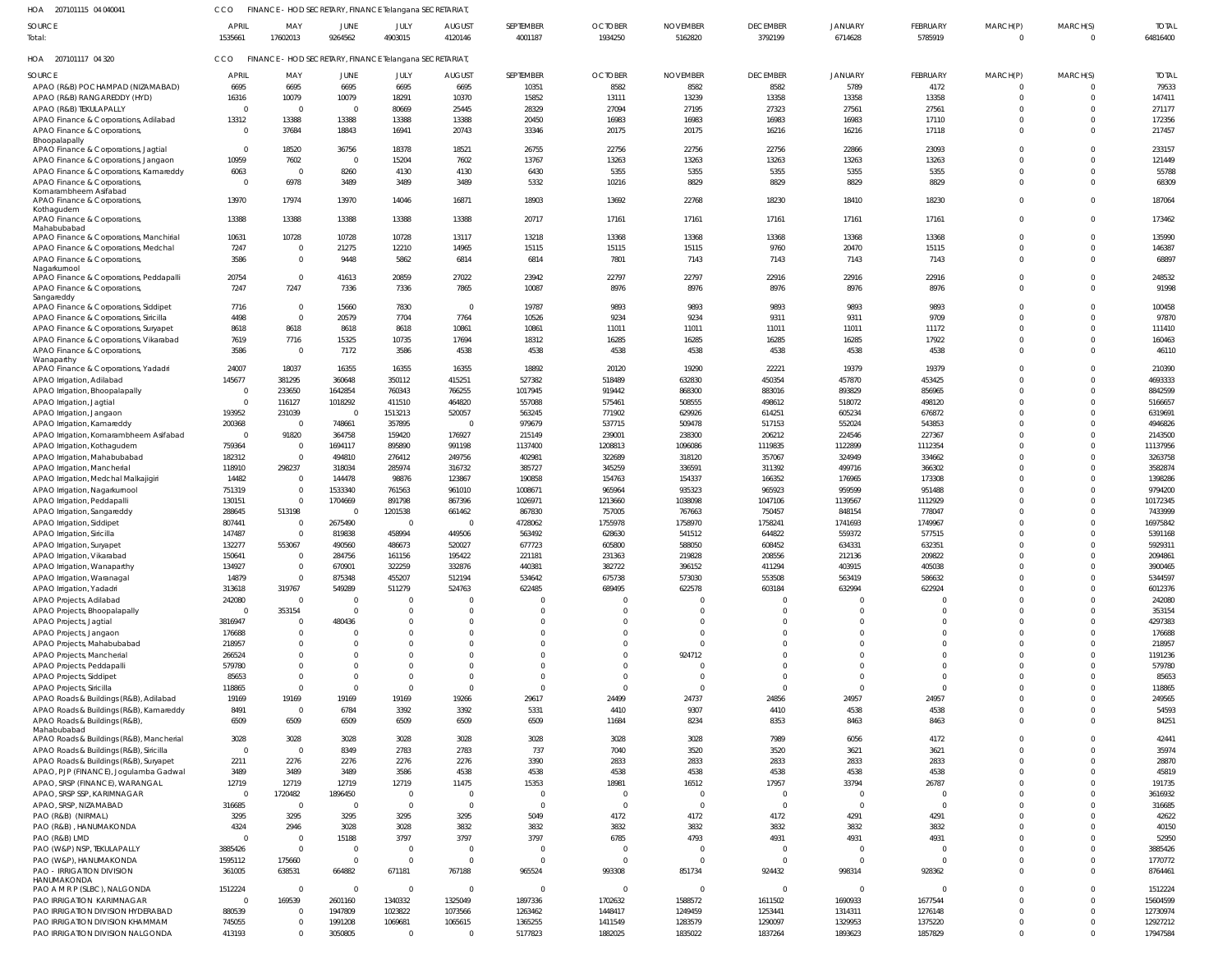| HOA 207101117 04 320                                                              |                        | FINANCE - HOD SECRETARY, FINANCE Telangana SECRETARIAT  |                                  |                      |                                     |                      |                            |                            |                            |                            |                      |                            |                            |                          |
|-----------------------------------------------------------------------------------|------------------------|---------------------------------------------------------|----------------------------------|----------------------|-------------------------------------|----------------------|----------------------------|----------------------------|----------------------------|----------------------------|----------------------|----------------------------|----------------------------|--------------------------|
| SOURCE<br>PAO IRRIGATION DIVISION                                                 | <b>APRIL</b><br>911626 | MAY<br>$\overline{0}$                                   | JUNE<br>2002176                  | JULY<br>1025650      | <b>AUGUST</b><br>1098048            | SEPTEMBER<br>1368548 | <b>OCTOBER</b><br>1367648  | <b>NOVEMBER</b><br>1283851 | <b>DECEMBER</b><br>1292173 | <b>JANUARY</b><br>1279487  | FEBRUARY<br>1314224  | MARCH(P)<br>$\overline{0}$ | MARCH(S)<br>$\mathbf 0$    | <b>TOTAL</b><br>12943431 |
| MAHABOOBNAGAR<br>PAO IRRIGATION NIZAMABAD                                         | 496226                 | $\overline{\mathbf{0}}$                                 | 1566311                          | 792377               | 809468                              | 1048132              | 968835                     | 941840                     | 922433                     | 964154                     | 976871               | $\Omega$                   | $\mathbf 0$                | 9486647                  |
| PAO IRRIGATION RANGA REDDY DISTRICT                                               | 2305274                | $\overline{0}$                                          | 3980198                          | 2060433              | 2091978                             | 2924426              | 2552758                    | 2471274                    | 2562318                    | 2678136                    | 2568369              | $\Omega$                   | $\mathbf 0$                | 26195164                 |
| PAO Irrigation Nirmal                                                             | 258046                 | 466915                                                  | 435248                           | 397832               | 454459                              | 518331               | 537305                     | 537559                     | 508598                     | 535185                     | 513995               | $\Omega$                   | $\Omega$                   | 5163473                  |
| PAO MEDAK(IW), MEDAK                                                              | 257142                 | 77630                                                   | 125809                           | 118457               | 123663                              | 168164               | 183685                     | 165507                     | 166939                     | 163971                     | 171538               | $\Omega$                   | $\Omega$                   | 1722505                  |
| PAO, AMRP (FINANCE) NALGONDA                                                      | 27766                  | $\overline{0}$                                          | 54912                            | 27632                | 27697                               | 38983                | 33519                      | 33395                      | 33395                      | 33570                      | 33570                | $\Omega$                   | $\Omega$                   | 344439                   |
| PAO, FINANCE (W & P) DEPT,<br>HANUMAKONDA                                         | 24699                  | 24796                                                   | 24796                            | 25104                | 24910                               | 37339                | 37089                      | 34932                      | 34932                      | 34932                      | 34665                | $\Omega$                   | $\Omega$                   | 338194                   |
| PAO, FINANCE (W & P) DEPT, HYDERABAD                                              | 39612                  | $\overline{\mathbf{0}}$                                 | 59806                            | 24353                | 24353                               | 44400                | 73521                      | 29761                      | 55268                      | 40702                      | 35132                | $\Omega$                   | $\Omega$                   | 426908                   |
| PAO, FINANCE (W & P) DEPT, KARIMNAGAR                                             | $\Omega$               | 72904                                                   | 143085                           | 71600                | 67646                               | 94678                | 86146                      | 86407                      | 81997                      | 89459                      | 82825                | $\Omega$                   | $\Omega$                   | 876747                   |
| PAO, FINANCE (W & P) DEPT, KHAMMAM<br>PAO, FINANCE (W & P) DEPT,<br>MAHABOOBNAGAR | 22550<br>13239         | 22550<br>$\overline{0}$                                 | 22621<br>21908                   | 22621<br>11011       | 24757<br>11191                      | 33803<br>14120       | 27412<br>15653             | 26558<br>13703             | 26635<br>13703             | 26635<br>13703             | 26706<br>13830       | $\Omega$<br>$\Omega$       | $\Omega$<br>$\Omega$       | 282848<br>142061         |
| PAO, FINANCE (W & P) DEPT, MEDAK                                                  | 6323                   | 6323                                                    | 6323                             | 6507                 | 9096                                | 9174                 | 7793                       | 7793                       | 7793                       | 7793                       | 7912                 | $\Omega$                   | $\Omega$                   | 82830                    |
| PAO, FINANCE (W & P) DEPT, NIRMAL                                                 | 10596                  | 10499                                                   | 10499                            | 10580                | 10499                               | 16229                | 13679                      | 13364                      | 13364                      | 13364                      | 13364                | $\Omega$                   | $\Omega$                   | 136037                   |
| PAO, FINANCE (W & P) DEPT, NIZAMABAD                                              | 9571                   | 11713                                                   | 14313                            | 14643                | 14378                               | 21204                | 17921                      | 17921                      | 17921                      | 17921                      | 17921                | $\Omega$                   | $\mathbf 0$                | 175427                   |
| PAO, FINANCE (W & P) DEPT, RANGA<br>REDDY                                         | 12277                  | 12277                                                   | 12366                            | 12366                | 12366                               | 16152                | 14409                      | 14282                      | 14409                      | 14319                      | 14449                | $\Omega$                   | $\Omega$                   | 149672                   |
| PAO, PJP, Jogulamba Gadwal                                                        | 937975                 | 505204                                                  | 490939                           | 554234               | 538741                              | 710977               | 617096                     | 613346                     | 601165                     | 618047                     | 618868               | $\Omega$                   | $\Omega$                   | 6806592                  |
| PAO, S R S P, R R DISTRICT                                                        | 150470                 | $\Omega$                                                | $\overline{\mathbf{0}}$          | $\circ$              | $\overline{\mathbf{0}}$             |                      | $\Omega$                   | $\Omega$                   |                            | $\Omega$                   |                      | <sup>0</sup>               | $\mathbf 0$                | 150470                   |
| PAO, SRSP, SSP, NIRMAL                                                            | 201095                 | $\overline{0}$                                          | $\overline{0}$                   | $\overline{0}$       | $\overline{0}$                      | $\Omega$             | $\overline{0}$             | $\Omega$                   | $\Omega$                   | $\Omega$                   | $\Omega$             | $\Omega$                   | $\mathbf 0$                | 201095                   |
| PAO, NSP (W&P), HYDERABAD<br>Total:                                               | 245794<br>2588091      | $\Omega$<br>7244462                                     | $\overline{0}$<br>38377714       | $\Omega$<br>20020552 | $\overline{\mathbf{0}}$<br>18956015 | $\Omega$<br>34836457 | $\overline{0}$<br>27891617 | $\Omega$<br>27157760       | $\Omega$<br>26336435       | $\Omega$<br>27240731       | $\Omega$<br>26827627 | $\Omega$<br>$\Omega$       | $\mathbf 0$<br>$\Omega$    | 245794<br>280770281      |
| HOA 207101800 06 040043                                                           | CCO                    | FINANCE - HOD SECRETARY, FINANCE Telangana SECRETARIAT, |                                  |                      |                                     |                      |                            |                            |                            |                            |                      |                            |                            |                          |
| SOURCE                                                                            | APRIL                  | MAY                                                     | JUNE                             | JULY                 | <b>AUGUST</b>                       | SEPTEMBER            | <b>OCTOBER</b>             | <b>NOVEMBER</b>            | <b>DECEMBER</b>            | JANUARY                    | FEBRUARY             | MARCH(P)                   | MARCH(S)                   | <b>TOTAL</b>             |
| APAO (PR) Medak                                                                   | $\Omega$               | $\overline{0}$                                          | $\overline{0}$                   | $\overline{0}$       | $\overline{0}$                      |                      | $\overline{0}$             | $\overline{0}$             | 70000                      | 100000                     | $\overline{0}$       | $\overline{0}$             | $\mathbf 0$                | 170000                   |
| APAO (PR) Ranga Reddy Dist                                                        | $\Omega$               | 150147                                                  | 108000                           | $\overline{0}$       | $\overline{\mathbf{0}}$             |                      | 0                          | $\overline{0}$             | $\Omega$                   | $\Omega$                   | $\Omega$             | $\Omega$                   | $\mathbf 0$                | 258147                   |
| APAO (PR) Tekulapapalli                                                           | $\Omega$               | $\overline{0}$                                          | $\overline{0}$                   | $\Omega$             | 134268                              |                      | 0                          | $\overline{0}$             | 249350                     | $\Omega$                   | $\Omega$             | $\Omega$                   | $\mathbf 0$                | 383618                   |
| APAO (R&B) HYDERABAD                                                              | $\Omega$               | 476169                                                  | $\overline{0}$                   | $\overline{0}$       | 100000                              | $\Omega$             | $\overline{0}$             | 177068                     | 10500                      | $\mathbf 0$                | 186927               | $\Omega$                   | $\mathbf 0$                | 950664                   |
| APAO (R&B) MEDAK (HYD)                                                            | $\Omega$               | - 0                                                     | $\overline{0}$                   | $\Omega$             | $\overline{\mathbf{0}}$             | 9500                 | $\overline{0}$             | 63000                      | -C                         | $\mathbf 0$                | $\Omega$             | <sup>0</sup>               | $\mathbf 0$                | 72500                    |
| APAO (R&B) POCHAMPAD (NIZAMABAD)                                                  | $\Omega$               | 116019                                                  | $\overline{0}$                   | $\circ$              | 10000                               | 100000               | $\Omega$                   | $\Omega$                   | $\Omega$                   | $\mathbf 0$                | $\Omega$             | $\Omega$                   | $\mathbf 0$                | 226019                   |
| APAO (R&B) RANGAREDDY (HYD)<br>APAO (R&B) TEKULAPALLY                             | $\Omega$<br>$\Omega$   | 51100<br>$\overline{\mathbf{0}}$                        | 57688<br>7200                    | 94429<br>36986       | 2100<br>$\overline{0}$              | 104435<br>42400      | $\overline{0}$<br>44805    | 110000<br>$\Omega$         | 104300<br>41800            | 4275<br>$\Omega$           | 200000               | <sup>0</sup><br>$\Omega$   | $\mathbf 0$<br>$\mathbf 0$ | 728327<br>173191         |
| APAO Finance & Corporations, Jagtial                                              | $\Omega$               | $\overline{0}$                                          | $\overline{0}$                   | $\Omega$             | $\overline{0}$                      |                      | $\overline{0}$             | $\Omega$                   |                            | 30000                      |                      | <sup>0</sup>               | $\mathbf 0$                | 30000                    |
| APAO Finance & Corporations, Medchal                                              | $\Omega$               | $\overline{\mathbf{0}}$                                 | 100000                           | $\circ$              | $\overline{0}$                      |                      | $\overline{0}$             | $\Omega$                   | $\Omega$                   | $\Omega$                   | $\Omega$             | $\Omega$                   | $\mathbf 0$                | 100000                   |
| APAO Irrigation, Adilabad                                                         | $\Omega$               | $\overline{0}$                                          | 127458                           | $\circ$              | $\overline{0}$                      |                      | $\overline{0}$             | $\Omega$                   | $\Omega$                   | $\mathbf 0$                | $\Omega$             | $\Omega$                   | $\mathbf 0$                | 127458                   |
| APAO Irrigation, Bhoopalapally                                                    | $\Omega$               | $\Omega$                                                | 140500                           | 219105               | 200000                              | 79500                | 53985                      | $\Omega$                   | $\Omega$                   | $\Omega$                   | $\Omega$             | <sup>0</sup>               | $\Omega$                   | 693090                   |
| APAO Irrigation, Jagtial                                                          | $\Omega$               | 425301                                                  | 135000                           | 908181               | 381659                              | 205372               | 243054                     | 282703                     | 94060                      | 61000                      | 70706                | $\Omega$                   | $\mathbf 0$                | 2807036                  |
| APAO Irrigation, Jangaon                                                          | $\Omega$               | 348728                                                  | 459576                           | $\overline{0}$       | 108000                              | 587952               | 20801                      | $\overline{0}$             | $\Omega$                   | 33992                      | 62522                | <sup>0</sup>               | $\Omega$                   | 1621571                  |
| APAO Irrigation, Kamareddy                                                        | $\Omega$               | 26200                                                   | $\overline{0}$                   | 7100                 | 138291                              | $\Omega$             | $\overline{0}$             | 166479                     | 200000                     | $\Omega$                   | 43000                | <sup>0</sup><br>$\Omega$   | $\mathbf 0$                | 581070                   |
| APAO Irrigation, Komarambheem Asifabad<br>APAO Irrigation, Kothagudem             | $\Omega$<br>$\Omega$   | $\overline{0}$<br>68834                                 | $\overline{0}$<br>$\overline{0}$ | $\circ$<br>480617    | 19677<br>227773                     | 457205               | $\overline{0}$<br>96378    | $\overline{0}$<br>260905   | $\Omega$<br>159740         | $\Omega$<br>$\mathbf 0$    | $\Omega$<br>169872   |                            | $\mathbf 0$<br>$\mathbf 0$ | 19677<br>1921324         |
| APAO Irrigation, Mahabubabad                                                      | $\Omega$               | $\overline{\mathbf{0}}$                                 | 219627                           | $\circ$              | 233910                              | 151185               | 308000                     | $\Omega$                   | 269332                     | $\mathbf{0}$               | 100000               | <sup>0</sup>               | $\mathbf 0$                | 1282054                  |
| APAO Irrigation, Mancherial                                                       | $\Omega$               | 200000                                                  | $\overline{\mathbf{0}}$          | $\overline{0}$       | 16000                               | 199002               | $\overline{0}$             | $\overline{0}$             | 18870                      | $\Omega$                   | $\Omega$             |                            | $\Omega$                   | 433872                   |
| APAO Irrigation, Nagarkurnool                                                     | $\Omega$               | 509895                                                  | 100000                           | $\overline{0}$       | $\overline{0}$                      | 100000               | 132980                     | 337760                     | 451692                     | 35980                      |                      |                            | $\Omega$                   | 1668307                  |
| APAO Irrigation, Peddapall                                                        | $\Omega$               | 100000                                                  | 100000                           | 31837                | 108000                              | 58969                | 146083                     | $\Omega$                   | 188823                     | 95147                      | 400000               |                            | $\Omega$                   | 1228859                  |
| APAO Irrigation, Sangareddy                                                       | 238664                 | 140000                                                  | 100000                           | 100000               | 200000                              | 14500                | $\overline{0}$             | 300000                     | $\Omega$                   | $\Omega$                   | 367000               | $\Omega$                   | $\mathbf 0$                | 1460164                  |
| APAO Irrigation, Siddipet                                                         |                        | 425025                                                  | 64750                            | 24076                | 93273                               | 259448               | $\cap$                     | 188106                     | 360391                     | 19463                      | 42096                |                            | $\cap$                     | 1476628                  |
| APAO Irrigation, Siricilla                                                        | $\Omega$               | 100000                                                  | $\overline{0}$                   | $\circ$              | 9952                                | 46635                | $\overline{0}$             | 246037<br>$\overline{0}$   | $\Omega$                   | 348220                     | 33966                | $\Omega$                   | $\mathbf 0$<br>$\mathbf 0$ | 784810                   |
| APAO Irrigation, Suryapet<br>APAO Irrigation, Vikarabad                           | $\Omega$               | $\overline{\mathbf{0}}$<br>$\overline{\mathbf{0}}$      | 71978<br>81745                   | 59640<br>$\circ$     | $\overline{\mathbf{0}}$<br>12214    | $\Omega$             | 29103<br>$\overline{0}$    | 100000                     | 100000<br>$\Omega$         | $\mathbf 0$<br>$\mathbf 0$ | 201426<br>$\Omega$   | $\Omega$                   | $\Omega$                   | 462147<br>193959         |
| APAO Irrigation, Wanaparthy                                                       | $\Omega$               | 82000                                                   | $\overline{0}$                   | 178050               | 400000                              | 277686               | 316619                     | 144000                     | $\mathbf 0$                | 183074                     | 139319               |                            | $\mathbf 0$                | 1720748                  |
| APAO Irrigation, Waranagal                                                        | $\Omega$               | $\overline{\mathbf{0}}$                                 | $\overline{0}$                   | $\circ$              | $\overline{0}$                      |                      | $\overline{0}$             | 13151                      | 225989                     | -0                         |                      |                            | $\Omega$                   | 239140                   |
| APAO Irrigation, Yadadri                                                          | $\Omega$               | 104267                                                  | $\Omega$                         |                      | 192535                              |                      | $\overline{0}$             | 407249                     | 45775                      | $\mathbf 0$                | $\Omega$             |                            | $\mathbf 0$                | 749826                   |
| APAO Panchayat Raj (PR), Kamareddy                                                | $\Omega$               | $\Omega$                                                | $\overline{0}$                   | - 0                  | 73995                               | 22500                | 0                          | $\Omega$                   |                            | $\mathbf 0$                | 14000                | <sup>0</sup>               | $\mathbf 0$                | 110495                   |
| APAO Panchayat Raj (PR), Kothagudem                                               | $\Omega$               | $\overline{0}$                                          | $\Omega$                         |                      | 32285                               | $\Omega$             | $\overline{0}$             | $\overline{0}$             | $\Omega$                   | $\mathbf 0$                | 36452                | $\Omega$                   | $\mathbf 0$                | 68737                    |
| APAO Panchayat Raj (PR), Medchal<br>Malkajigiri                                   | $\Omega$               | $\Omega$                                                | $\overline{0}$                   | $\Omega$             | $\overline{0}$                      | 25400                | $\overline{0}$             | $\Omega$                   | $\Omega$                   | $\mathbf{0}$               | $\Omega$             | $\Omega$                   | $\mathbf 0$                | 25400                    |
| APAO Panchayat Raj (PR), Peddapalli                                               | $\Omega$               | $\Omega$                                                | 20000                            | $\Omega$             | $\overline{0}$                      | $\Omega$             | $\Omega$                   | $\Omega$                   | $\Omega$                   | $\mathbf 0$                | $\Omega$             | $\Omega$                   | $\mathbf 0$                | 20000                    |
| APAO Panchayat Raj (PR), Sangareddy                                               | $\cap$                 | $\Omega$                                                | $\overline{0}$                   | 7800                 | $\overline{0}$                      | 25000                | $\Omega$                   | $\Omega$                   | $\Omega$                   | $\Omega$                   | $\Omega$             | $\Omega$                   | $\Omega$                   | 32800                    |
| APAO Panchayat Raj (PR), Siricilla<br>APAO Panchayat Raj (PR), Vikarabad          | $\Omega$<br>$\Omega$   | $\overline{0}$<br>$\overline{0}$                        | $\overline{0}$<br>100000         |                      | $\overline{0}$<br>$\Omega$          |                      | 0<br>$\Omega$              | 100000<br>$\mathbf 0$      | $\Omega$<br>$\Omega$       | 100000<br>$\Omega$         | $\Omega$<br>$\Omega$ | $\Omega$<br>$\Omega$       | $\mathbf 0$<br>$\mathbf 0$ | 200000<br>100000         |
| APAO Panchayat Raj (PR), Waranagal                                                | $\Omega$               | $\overline{0}$                                          | 90615                            |                      | $\Omega$                            |                      | $\Omega$                   | $\Omega$                   | 200000                     | $\Omega$                   | $\Omega$             |                            | $\mathbf 0$                | 290615                   |
| APAO Public Health (PH), Adilabad                                                 | $\Omega$               | 100000                                                  | - 0                              |                      | $\overline{0}$                      |                      | $\overline{0}$             | $\Omega$                   |                            | $\Omega$                   | $\Omega$             | <sup>0</sup>               | $\mathbf 0$                | 100000                   |
| APAO Roads & Buildings (R&B), Jagtial                                             | $\Omega$               | $\overline{0}$                                          | $\overline{0}$                   | - 0                  | $\overline{0}$                      |                      | 84550                      | $\overline{0}$             | $\Omega$                   | $\mathbf 0$                | $\Omega$             | $\Omega$                   | $\mathbf 0$                | 84550                    |
| APAO Roads & Buildings (R&B), Jogulamba                                           | $\Omega$               | $\Omega$                                                | $\overline{0}$                   | 68098                | 81000                               | $\Omega$             | $\overline{0}$             | 40100                      | $\Omega$                   | $\Omega$                   | $\Omega$             | $\Omega$                   | $\mathbf{0}$               | 189198                   |
| Gadwal<br>APAO Roads & Buildings (R&B),                                           | $\Omega$               | $\overline{0}$                                          | $\overline{0}$                   | $\overline{0}$       | 14569                               | 13187                | $\overline{0}$             | $\overline{0}$             | $\Omega$                   | $\mathbf 0$                | $\mathbf 0$          | $\mathbf{0}$               | $\mathbf 0$                | 27756                    |
| Kothagudem                                                                        |                        |                                                         |                                  |                      |                                     |                      |                            |                            |                            |                            |                      |                            |                            |                          |
| APAO Roads & Buildings (R&B), Medchal<br>Malkajigiri                              | $\Omega$               | $\Omega$                                                | $\Omega$                         | $\Omega$             | $\overline{\mathbf{0}}$             | $\Omega$             | $\overline{0}$             | $\overline{0}$             | 41900                      | $\mathbf{0}$               | $\mathbf 0$          | $\mathbf{0}$               | $\mathbf{0}$               | 41900                    |
| APAO Roads & Buildings (R&B), Peddapalli                                          | 10000                  | $\overline{0}$                                          | $\overline{0}$                   | - 0                  | $\overline{\mathbf{0}}$             | $\Omega$             | 100000                     | $\overline{0}$             | 100000                     | $\mathbf{0}$               | $\overline{0}$       | $\mathbf 0$                | $\mathbf{0}$               | 210000                   |
| APAO Roads & Buildings (R&B),                                                     | $\Omega$               | $\Omega$                                                | $\Omega$                         | $\Omega$             | 8000                                | $\Omega$             | 7100                       | 42866                      | $\Omega$                   | $\mathbf{0}$               | 7000                 | $\Omega$                   | $\mathbf{0}$               | 64966                    |
| Sangareddy<br>APAO Roads & Buildings (R&B), Siddipet                              | $\Omega$               | 100000                                                  | $\overline{0}$                   | $\Omega$             | $\overline{0}$                      |                      | $\overline{0}$             | $\overline{0}$             | $\Omega$                   | $\mathbf 0$                | $\Omega$             | $\Omega$                   | $\mathbf 0$                | 100000                   |
| APAO Roads & Buildings (R&B), Suryapet                                            | $\overline{0}$         | $\overline{\mathbf{0}}$                                 | $\overline{0}$                   | $\Omega$             | $\overline{0}$                      | $\Omega$             | 77292                      | $\overline{0}$             | $\Omega$                   | $\mathbf{0}$               | $\Omega$             | <sup>0</sup>               | $\mathbf 0$                | 77292                    |
| APAO Roads & Buildings (R&B), Vikarabad                                           | $\Omega$               | 254543                                                  | $\overline{0}$                   | 100000               | $\overline{0}$                      |                      | $\overline{0}$             | $\overline{0}$             | 168313                     | $\mathbf 0$                | $\Omega$             | $\Omega$                   | $\mathbf 0$                | 522856                   |
| APAO Roads & Buildings (R&B),                                                     | $\Omega$               | 134755                                                  | 54722                            | 23349                | $\overline{0}$                      | 25362                | $\overline{0}$             | 10293                      |                            | 91131                      | $\Omega$             | $\Omega$                   | $\Omega$                   | 339612                   |
| Wanaparthy<br>APAO Roads & Buildings (R&B), Waranagal                             | $\Omega$               | $\overline{\mathbf{0}}$                                 | 10000                            | - 0                  | $\overline{0}$                      |                      | $\overline{0}$             | $\mathbf 0$                | $\Omega$                   | $\mathbf 0$                | $\Omega$             | $\Omega$                   | $\mathbf 0$                | 10000                    |
| APAO Roads & Buildings (R&B), Yadadri                                             | $\Omega$               | $\overline{0}$                                          | $\overline{0}$                   | $\circ$              | $\overline{0}$                      |                      | $\Omega$                   | $\overline{0}$             | $\Omega$                   | $\overline{0}$             | 99419                | <sup>0</sup>               | $\mathbf 0$                | 99419                    |
| PAO (PR) (IW), LMD Colony, Karimnagar                                             | $\Omega$               | $\Omega$                                                | $\overline{0}$                   | 10200                | $\overline{0}$                      | 7262                 | $\overline{0}$             | $\overline{0}$             | $\Omega$                   | 46986                      | 100000               | <sup>0</sup>               | $\mathbf 0$                | 164448                   |
| PAO (PR) KCC, HANUMAKONDA                                                         | $\Omega$               | $\Omega$                                                | $\overline{0}$                   | - 0                  | $\overline{\mathbf{0}}$             |                      | $\overline{0}$             | 108000                     | $\Omega$                   | $\mathbf 0$                | $\Omega$             | 0                          | $\mathbf 0$                | 108000                   |
| PAO (PR) MAHABOOBNAGAR                                                            | $\Omega$               | 300000                                                  | $\overline{0}$                   | 203025               | 10781                               | $\Omega$             | $\overline{0}$             | $\overline{0}$             | $\Omega$                   | $\mathbf 0$                | $\mathbf 0$          | $\mathbf 0$                | $\mathbf 0$                | 513806                   |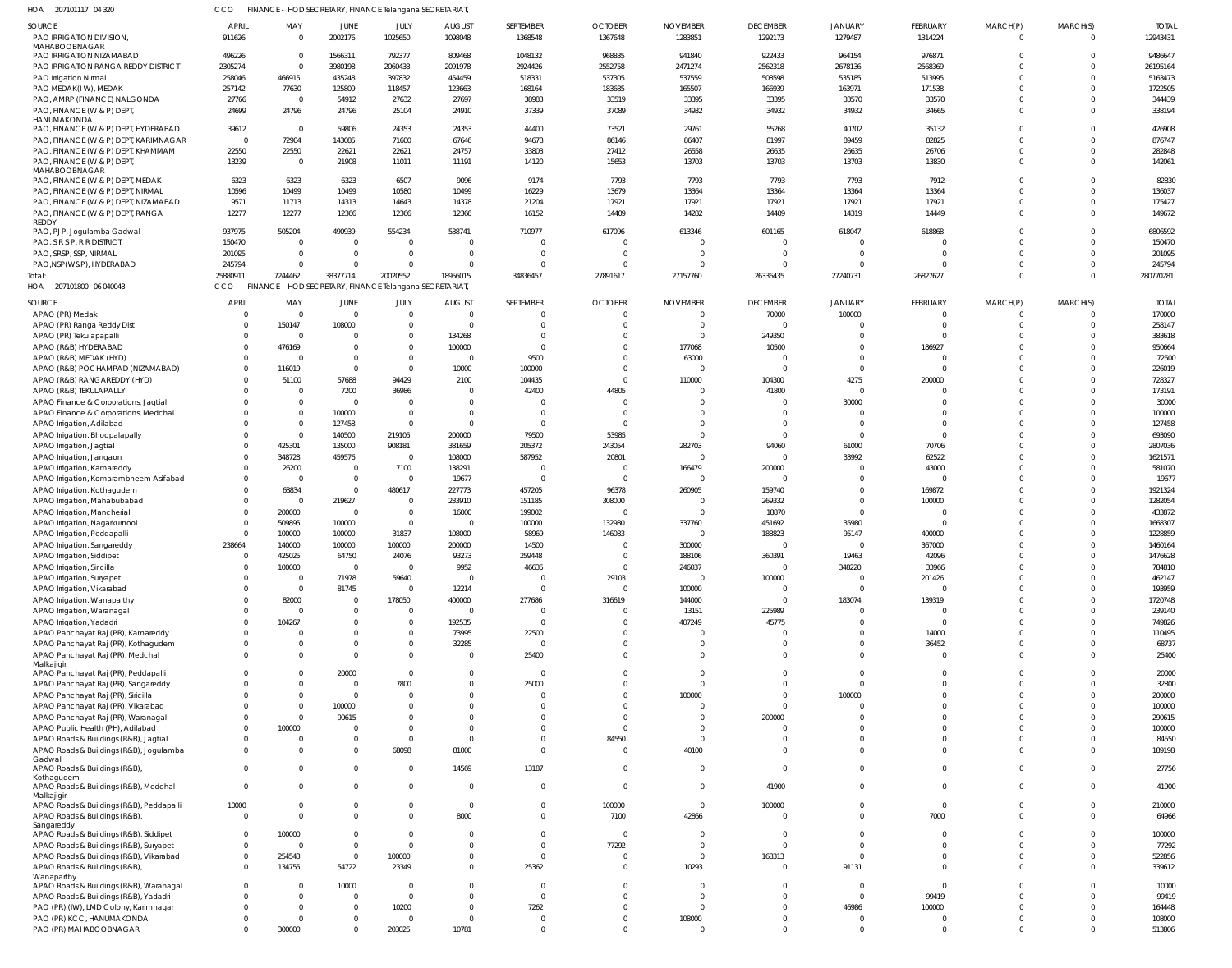| HOA 207101800 06 040043                                                       | CCO                  | FINANCE - HOD SECRETARY, FINANCE Telangana SECRETARIAT |                |                        |                           |                                                                                                      |                           |                 |                                   |                   |                            |                          |                            |                         |
|-------------------------------------------------------------------------------|----------------------|--------------------------------------------------------|----------------|------------------------|---------------------------|------------------------------------------------------------------------------------------------------|---------------------------|-----------------|-----------------------------------|-------------------|----------------------------|--------------------------|----------------------------|-------------------------|
| SOURCE                                                                        | <b>APRIL</b>         | MAY                                                    | JUNE           | JULY                   | <b>AUGUST</b>             | SEPTEMBER                                                                                            | <b>OCTOBER</b>            | <b>NOVEMBER</b> | <b>DECEMBER</b>                   | JANUARY           | FEBRUARY                   | MARCH(P)                 | MARCH(S)                   | <b>TOTAL</b>            |
| PAO (PR) Nalgonda                                                             | 0                    | $\Omega$                                               | 108781         | 266434                 | $\Omega$                  | $\overline{0}$                                                                                       | 95656                     | 26000           | $\overline{0}$                    | $\Omega$          | $\overline{0}$             | $\mathbf 0$              | $\overline{\mathbf{0}}$    | 496871                  |
| PAO (R&B) (NIRMAL)                                                            | $\Omega$             | $\Omega$                                               | 364539         | 18278                  | $\Omega$                  | 26617                                                                                                |                           | 22500           | $\overline{0}$                    | 0                 | $\mathbf{0}$               | $\mathbf 0$              | $\Omega$                   | 431934                  |
| PAO (R&B), HANUMAKONDA                                                        | $\mathbf{0}$         | $\Omega$                                               | $\overline{0}$ | $\mathbf{0}$           | $\Omega$                  | 100000                                                                                               |                           | 148032          | $\overline{0}$                    |                   | $\mathbf 0$                | $\mathbf 0$              | $\Omega$                   | 248032                  |
| PAO (R&B) LMD                                                                 | $\Omega$             | 208658                                                 | $\overline{0}$ | $\mathbf{0}$           | 32000                     | 0                                                                                                    |                           |                 | 200000                            | $\Omega$          | $\Omega$                   | $\Omega$                 | $\Omega$                   | 440658                  |
| PAO (R&B) MAHABOOBNAGAR<br>PAO (R&B) NALGONDA                                 | $\Omega$<br>$\Omega$ | $\Omega$<br>$\Omega$                                   | 99165<br>49450 | 100000<br>$\mathbf{0}$ | $\Omega$                  | $\mathbf{0}$<br>$\mathbf{0}$                                                                         |                           |                 | 10781<br>$\Omega$                 | 35915<br>$\Omega$ | $\mathbf 0$<br>$\Omega$    | $\Omega$<br>$\Omega$     | $\Omega$<br>$\Omega$       | 245861<br>49450         |
| <b>PAO - IRRIGATION DIVISION</b>                                              | $\Omega$             | 465289                                                 | 100000         | 752136                 | 490986                    | 712730                                                                                               | 193727                    | 271115          | 118317                            | 100000            | 804538                     | $\mathbf 0$              | $\Omega$                   | 4008838                 |
| HANUMAKONDA                                                                   |                      |                                                        |                |                        |                           |                                                                                                      |                           |                 |                                   |                   |                            |                          |                            |                         |
| PAO IRRIGATION KARIMNAGAR                                                     | $\mathbf 0$          | 1839403                                                | 697547         | 132545                 | 403387                    | 380578                                                                                               | 631516                    | 447202          | 469328                            | 334420            | 514401                     | $\mathbf 0$              | $\Omega$                   | 5850327                 |
| PAO IRRIGATION DIVISION HYDERABAD                                             | $\mathbf{0}$         | 3084402                                                | 1667732        | 951913                 | 548336                    | 325615                                                                                               | 308270                    | 940509          | 1119824                           | 1792408           | 1413891                    | $\Omega$                 | $\Omega$                   | 12152900                |
| PAO IRRIGATION DIVISION KHAMMAM                                               | $\mathbf 0$          | 19104                                                  | 152611         | 76956                  | 49000                     | 440280                                                                                               | 543491                    | 318565          | 948313                            | 731399            | 761737                     | $\Omega$                 | $\Omega$                   | 4041456                 |
| PAO IRRIGATION DIVISION NALGONDA                                              | $\mathbf 0$          | 1940273                                                | 1014195        | 200000                 | 668107                    | 1564673                                                                                              | 668126                    | 741290          | 1121809                           | 2423308           | 1517824                    | $\Omega$                 | $\Omega$                   | 11859605                |
| PAO IRRIGATION DIVISION,<br>MAHABOOBNAGAR                                     | $\mathbf 0$          | 741152                                                 | 156310         | 193724                 | 40511                     | 110781                                                                                               | 82128                     | 10781           | 306595                            | 161187            | 725550                     | $\mathbf{0}$             | $\Omega$                   | 2528719                 |
| PAO IRRIGATION NIZAMABAD                                                      | $\mathbf 0$          | 727522                                                 | 96686          | 334296                 | 762928                    | 956218                                                                                               | 248000                    | 427392          | 341840                            | 285220            | 195691                     | $\Omega$                 | $\Omega$                   | 4375793                 |
| PAO IRRIGATION RANGA REDDY DISTRICT                                           | $\mathbf 0$          | 4174523                                                | 3283351        | 3618549                | 1498771                   | 2601854                                                                                              | 491930                    | 3060627         | 799347                            | 2061051           | 2573907                    | $\Omega$                 | $\Omega$                   | 24163910                |
| PAO Irrigation Nirmal                                                         | $\Omega$             | 262313                                                 | 307984         | 28694                  | 42000                     | 156000                                                                                               | 192168                    | 385000          | 128573                            | 130000            | 416089                     | $\Omega$                 | $\Omega$                   | 2048821                 |
| PAO MEDAK(IW), MEDAK                                                          | $\mathbf 0$          | - 0                                                    | $\overline{0}$ | $\mathbf{0}$           | $\Omega$                  | $\mathbf{0}$                                                                                         | - 0                       |                 | 200000                            | $\Omega$          | $\Omega$                   | $\Omega$                 | $\Omega$                   | 200000                  |
| PAO, AMRP (FINANCE) NALGONDA                                                  | $\mathbf{0}$         | - 0                                                    | $\overline{0}$ | 97767                  | $\Omega$                  | $\overline{0}$                                                                                       | - 0                       |                 | $\overline{0}$                    | $\Omega$          | $\mathbf 0$                | $\Omega$                 | $\Omega$                   | 97767                   |
| PAO, FINANCE (W & P) DEPT<br>HANUMAKONDA                                      | $\mathbf 0$          | $\Omega$                                               | $\overline{0}$ | $\mathbf{0}$           | $\Omega$                  | $\mathbf{0}$                                                                                         | 190396                    |                 | 110753                            | 15152             | $\overline{0}$             | $\mathbf 0$              | $\Omega$                   | 316301                  |
| PAO, FINANCE (W & P) DEPT, HYDERABAD                                          | $\mathbf 0$          | 430260                                                 | 83692          | 349562                 | 300000                    | 224092                                                                                               | 29675                     | 100000          | $\Omega$                          | 200000            | 300000                     | $\Omega$                 | $\Omega$                   | 2017281                 |
| PAO, FINANCE (W & P) DEPT, KARIMNAGAR                                         | $\mathbf 0$          | 12000                                                  | 70549          | $\mathbf{0}$           | 12928                     | $\overline{0}$                                                                                       |                           |                 | $\Omega$                          | $\Omega$          | 33760                      | $\Omega$                 | $\Omega$                   | 129237                  |
| PAO, FINANCE (W & P) DEPT, KHAMMAM                                            | $\mathbf{0}$         | 200000                                                 | $\overline{0}$ | 100000                 | 23000                     | $\mathbf 0$                                                                                          |                           |                 | $\Omega$                          | $\Omega$          | 19000                      | $\Omega$                 | $\Omega$                   | 342000                  |
| PAO, FINANCE (W & P) DEPT, MEDAK                                              | $\mathbf 0$          | - 0                                                    | $\overline{0}$ | $\overline{0}$         | $\Omega$                  | $\Omega$                                                                                             |                           |                 | $\Omega$                          | 300000            | $\overline{0}$             | $\Omega$                 | $\Omega$                   | 300000                  |
| PAO, FINANCE (W & P) DEPT, NIZAMABAD                                          | $\mathbf 0$          | $\Omega$                                               | $\overline{0}$ | $\overline{0}$         | 91050                     | 31494                                                                                                |                           |                 | $\Omega$                          | $\mathbf 0$       | $\overline{0}$             | $\Omega$                 | $\Omega$                   | 122544                  |
| PAO, FINANCE (W & P) DEPT, RANGA                                              | $\Omega$             | $\Omega$                                               | $\Omega$       | 15628                  | $\Omega$                  | $\overline{0}$                                                                                       |                           | 7697            | $\Omega$                          |                   | 100000                     | $\Omega$                 | $\Omega$                   | 123325                  |
| REDDY<br>PAO, PJP, Jogulamba Gadwal                                           | $\overline{0}$       | 257551                                                 | 115604         | 10590                  | 100000                    | 270000                                                                                               |                           | 193577          | 128850                            | 40620             | 262160                     | $\mathbf 0$              | $\Omega$                   | 1378952                 |
| Total:                                                                        | 248664               | 18575433                                               | 10517055       | 9799565                | 7871286                   | 10713432                                                                                             | 5335833                   | 10198004        | 9105165                           | 9759948           | 11912253                   | $\overline{0}$           | $\Omega$                   | 104036638               |
| HOA 22020211025 14 310312                                                     | CCO                  |                                                        |                |                        |                           | Secretary, Telangana Residential Educational Inst. Society Secretary, TREIS, Owaisipura, Masab Tank, |                           |                 |                                   |                   |                            |                          |                            |                         |
| SOURCE                                                                        | <b>APRIL</b>         | MAY                                                    | JUNE           | JULY                   | <b>AUGUST</b>             | SEPTEMBER                                                                                            | <b>OCTOBER</b>            | <b>NOVEMBER</b> | <b>DECEMBER</b>                   | JANUARY           | FEBRUARY                   | MARCH(P)                 | MARCH(S)                   | <b>TOTAL</b>            |
| PAO, FINANCE (W & P) DEPT, KARIMNAGAR                                         | $\overline{0}$       | $\Omega$                                               | $\overline{0}$ | $\mathbf{0}$           | $\Omega$                  | $\Omega$                                                                                             | 109144                    | - 0             | $\overline{0}$                    |                   | $^{\circ}$                 | $^{\circ}$               | $\overline{\mathbf{0}}$    | 109144                  |
| Total:                                                                        | $\Omega$             | $\Omega$                                               | $\mathbf{0}$   | $\mathbf{0}$           | $\Omega$                  | $\Omega$                                                                                             | 109144                    | $\Omega$        | $\overline{0}$                    | $\Omega$          | $\overline{0}$             | $\overline{0}$           | $\overline{0}$             | 109144                  |
| HOA 220203001 01 270271                                                       | <b>CCO</b>           |                                                        |                |                        |                           | COLLEGIATE EDUCATION - HOD DIRECTOR OF COLLEGIATE EDUCATION, OPP. LATA TALKIES, NAMPALLY,            |                           |                 |                                   |                   |                            |                          |                            |                         |
|                                                                               | APRIL                | MAY                                                    | <b>JUNE</b>    |                        |                           | SEPTEMBER                                                                                            |                           | <b>NOVEMBER</b> |                                   |                   |                            |                          |                            |                         |
| SOURCE<br>APAO Finance & Corporations, Adilabad                               | 0                    | - 0                                                    | $\overline{0}$ | JULY<br>$\mathbf{0}$   | <b>AUGUST</b><br>$\Omega$ | $\overline{0}$                                                                                       | <b>OCTOBER</b><br>3980721 |                 | <b>DECEMBER</b><br>$\overline{0}$ | JANUARY<br>0      | FEBRUARY<br>$\overline{0}$ | MARCH(P)<br>$\mathbf{0}$ | MARCH(S)<br>$\overline{0}$ | <b>TOTAL</b><br>3980721 |
| APAO Finance & Corporations,                                                  | $\mathbf{0}$         | $\Omega$                                               | $\Omega$       | $\Omega$               | $\Omega$                  | $\overline{0}$                                                                                       | 1962153                   |                 | $\overline{0}$                    | $\Omega$          | $\overline{0}$             | $\mathbf 0$              | $\Omega$                   | 1962153                 |
| Sangareddy                                                                    |                      |                                                        |                |                        |                           |                                                                                                      |                           |                 |                                   |                   |                            |                          |                            |                         |
| APAO, PJP (FINANCE), Jogulamba Gadwal                                         | $\mathbf 0$          | $\Omega$                                               | $\overline{0}$ | $\mathbf{0}$           | $\Omega$                  | $\overline{0}$                                                                                       | - 0                       |                 | 249000                            | $\Omega$          | $\overline{0}$             | $\overline{0}$           | $\overline{0}$             | 249000                  |
| PAO, FINANCE (W & P) DEPT                                                     | $\mathbf 0$          | $\cap$                                                 | $\Omega$       | $\Omega$               | $\Omega$                  | $\overline{0}$                                                                                       | 4229728                   |                 | 78540                             | $\Omega$          | $\mathbf 0$                | $\mathbf 0$              | $\Omega$                   | 4308268                 |
| HANUMAKONDA<br>PAO, FINANCE (W & P) DEPT, HYDERABAD                           | $\Omega$             |                                                        | $\Omega$       | $\Omega$               | <sup>0</sup>              | $\overline{0}$                                                                                       | 7301731                   |                 | $\overline{0}$                    | <sup>0</sup>      | $\mathbf 0$                | $\mathbf 0$              | $\Omega$                   | 7301731                 |
| PAO, FINANCE (W & P) DEPT, KARIMNAGAR                                         | $\Omega$             |                                                        | $\Omega$       | $\Omega$               | $\Omega$                  | $\overline{0}$                                                                                       | 1201000                   |                 | $\Omega$                          |                   | $\mathbf 0$                | $\Omega$                 | $\Omega$                   | 1201000                 |
| PAO, FINANCE (W & P) DEPT, KHAMMAM                                            | $\Omega$             |                                                        | $\Omega$       | $\Omega$               | <sup>0</sup>              | $\overline{0}$                                                                                       |                           |                 | 829703                            |                   | $\mathbf 0$                | $\mathbf 0$              | $\Omega$                   | 829703                  |
| PAO, FINANCE (W & P) DEPT                                                     | $\Omega$             |                                                        | $\Omega$       | $\Omega$               | $\Omega$                  | $\mathbf 0$                                                                                          |                           |                 | 1049198                           |                   | $\mathbf 0$                | $\Omega$                 | $\Omega$                   | 1049198                 |
| MAHABOOBNAGAR<br>PAO, FINANCE (W & P) DEPT, MEDAK                             | $\Omega$             | $\Omega$                                               | $\overline{0}$ | $\mathbf 0$            | $\Omega$                  | $\mathbf{0}$                                                                                         | 5091627                   | $\Omega$        | $\overline{0}$                    | $\Omega$          | $\mathbf{0}$               | $\mathbf{0}$             | $\mathbf{0}$               | 5091627                 |
| PAO, FINANCE (W & P) DEPT, NIRMAL                                             |                      |                                                        |                |                        |                           | $\cap$                                                                                               | 636000                    |                 |                                   |                   | $\cap$                     | $\cap$                   | $\sqrt{ }$                 | 636000                  |
| PAO, FINANCE (W & P) DEPT, NIZAMABAD                                          | 0                    |                                                        | $\Omega$       |                        |                           | $\mathbf 0$                                                                                          | - 0                       |                 | 1491838                           |                   | $\mathbf{0}$               | $\mathbf 0$              | $\Omega$                   | 1491838                 |
| Total:                                                                        | $\Omega$             |                                                        | $\Omega$       | $\Omega$               |                           | $\mathbf 0$                                                                                          | 24402960                  |                 | 3698279                           | $\Omega$          | $\overline{0}$             | $\overline{0}$           | $\Omega$                   | 28101239                |
| HOA 220203001 01 270272                                                       | <b>CCO</b>           |                                                        |                |                        |                           | COLLEGIATE EDUCATION - HOD DIRECTOR OF COLLEGIATE EDUCATION, OPP. LATA TALKIES, NAMPALLY,            |                           |                 |                                   |                   |                            |                          |                            |                         |
| SOURCE                                                                        | <b>APRIL</b>         | MAY                                                    | JUNE           | JULY                   | AUGUST                    | SEPTEMBER                                                                                            | <b>OCTOBER</b>            | <b>NOVEMBER</b> | <b>DECEMBER</b>                   | JANUARY           | FEBRUARY                   | MARCH(P)                 | MARCH(S)                   | <b>TOTAL</b>            |
| APAO Finance & Corporations,                                                  | $\Omega$             | $\Omega$                                               | $\overline{0}$ | $\Omega$               | $\Omega$                  | $\overline{0}$                                                                                       | 912574                    | $\Omega$        | $\overline{0}$                    | $\Omega$          | $\overline{0}$             | $\overline{0}$           | - 0                        | 912574                  |
| Sangareddy                                                                    |                      |                                                        |                |                        |                           |                                                                                                      |                           |                 |                                   |                   |                            |                          |                            |                         |
| PAO, FINANCE (W & P) DEPT<br>HANUMAKONDA                                      | $\Omega$             |                                                        | $\Omega$       | $\Omega$               | $\Omega$                  | $\overline{0}$                                                                                       | 143000                    |                 | $\overline{0}$                    | $\Omega$          | $\mathbf 0$                | $\Omega$                 | $\Omega$                   | 143000                  |
| PAO, FINANCE (W & P) DEPT, HYDERABAD                                          | $\Omega$             |                                                        | <sup>0</sup>   | $\Omega$               |                           | $\Omega$                                                                                             | 143345                    |                 | 7351                              |                   | $\Omega$                   | $\Omega$                 | $\Omega$                   | 150696                  |
| PAO, FINANCE (W & P) DEPT, KHAMMAM                                            | $\Omega$             |                                                        | $\Omega$       | $\Omega$               | <sup>0</sup>              | $\Omega$                                                                                             |                           |                 | 132000                            |                   | $\Omega$                   | $\Omega$                 | $\Omega$                   | 132000                  |
| PAO, FINANCE (W & P) DEPT, NIZAMABAD                                          | $\Omega$             |                                                        | <sup>0</sup>   | $\Omega$               |                           | $\Omega$                                                                                             | 283959                    |                 | $\mathbf{0}$                      |                   | $\Omega$                   | $\Omega$                 | $\Omega$                   | 283959                  |
| Total:                                                                        | $\Omega$             |                                                        | $\Omega$       | $\Omega$               |                           | $\Omega$                                                                                             | 1482878                   |                 | 139351                            |                   | $\Omega$                   | $\Omega$                 | $\Omega$                   | 1622229                 |
| HOA 220203001 03 270272                                                       | CCO                  |                                                        |                |                        |                           | INTERMEDIATE EDUCATION - HOD DIRECTOR, INTERMEDIATE EDUCATION, OPP. LATA TALKIES, NAMPALLY,          |                           |                 |                                   |                   |                            |                          |                            |                         |
| SOURCE                                                                        | <b>APRIL</b>         | MAY                                                    | JUNE           | JULY                   | <b>AUGUST</b>             | SEPTEMBER                                                                                            | <b>OCTOBER</b>            | <b>NOVEMBER</b> | <b>DECEMBER</b>                   | JANUARY           | FEBRUARY                   | MARCH(P)                 | MARCH(S)                   | <b>TOTAL</b>            |
| PAO, FINANCE (W & P) DEPT, HYDERABAD                                          | $\Omega$             | $\Omega$                                               | $\overline{0}$ | $\mathbf{0}$           | $\Omega$                  | $\overline{0}$                                                                                       | - 0                       | 6667            | $\overline{0}$                    | $\mathbf 0$       | $\overline{0}$             | $\mathbf 0$              | $\Omega$                   | 6667                    |
| Total:                                                                        | $\Omega$             |                                                        | $\Omega$       | $\Omega$               |                           | $\Omega$                                                                                             | $\Omega$                  | 6667            | $\Omega$                          | $\Omega$          | $\overline{0}$             | $\mathbf{0}$             | $\Omega$                   | 6667                    |
| HOA 220203103 04 270272                                                       | CCO                  |                                                        |                |                        |                           | INTERMEDIATE EDUCATION - HOD DIRECTOR, INTERMEDIATE EDUCATION, OPP. LATA TALKIES, NAMPALLY,          |                           |                 |                                   |                   |                            |                          |                            |                         |
| SOURCE                                                                        | <b>APRII</b>         | MAY                                                    | JUNE           | JULY                   | <b>AUGUST</b>             | SEPTEMBER                                                                                            | <b>OCTOBER</b>            | <b>NOVEMBER</b> | <b>DECEMBER</b>                   | JANUARY           | FEBRUARY                   | MARCH(P)                 | MARCH(S)                   | <b>TOTAL</b>            |
| APAO Finance & Corporations, Adilabad                                         | $\Omega$             | $\Omega$                                               | $\Omega$       | $\Omega$               | $\Omega$                  | $\Omega$                                                                                             | 293224                    | - 0             | 330720                            | 0                 | $\Omega$                   | 0                        | - 0                        | 623944                  |
| PAO, AMRP (FINANCE) NALGONDA                                                  | $\Omega$             | $\Omega$                                               | $\Omega$       | $\Omega$               | <sup>0</sup>              | $\Omega$                                                                                             | 571476                    | $\Omega$        | $\Omega$                          | $\Omega$          | $\mathbf 0$                | $\Omega$                 | $\Omega$                   | 571476                  |
| PAO, FINANCE (W & P) DEPT                                                     | $\Omega$             |                                                        | $\Omega$       | $\Omega$               | $\Omega$                  | $\Omega$                                                                                             | 1534237                   |                 | $\Omega$                          |                   | $\Omega$                   | $\Omega$                 | $\Omega$                   | 1534237                 |
| HANUMAKONDA                                                                   | $\Omega$             |                                                        |                |                        |                           | $\Omega$                                                                                             | 603564                    |                 |                                   |                   | $\Omega$                   | $\Omega$                 |                            | 666844                  |
| PAO, FINANCE (W & P) DEPT, HYDERABAD<br>PAO, FINANCE (W & P) DEPT, KARIMNAGAR | $\Omega$             |                                                        | $\Omega$       | $\Omega$               | <sup>0</sup>              | $\Omega$                                                                                             | 137965                    |                 | 63280<br>$\Omega$                 |                   | $\Omega$                   | $\Omega$                 | $\Omega$                   | 137965                  |
| PAO, FINANCE (W & P) DEPT, KHAMMAM                                            | $\Omega$             |                                                        | <sup>0</sup>   | $\Omega$               |                           | $\Omega$                                                                                             | - 0                       |                 | 653017                            |                   | $\Omega$                   | $\Omega$                 | $\Omega$                   | 653017                  |
| PAO, FINANCE (W & P) DEPT,                                                    | $\Omega$             |                                                        | $\Omega$       | $\Omega$               |                           | $\Omega$                                                                                             | $\Omega$                  |                 | 1062645                           |                   | $\Omega$                   | $\Omega$                 | $\Omega$                   | 1062645                 |
| MAHABOOBNAGAR                                                                 |                      |                                                        |                |                        |                           |                                                                                                      |                           |                 |                                   |                   |                            |                          |                            |                         |
| PAO, FINANCE (W & P) DEPT, NIZAMABAD                                          | $\Omega$             |                                                        | $\Omega$       | $\Omega$               | <sup>0</sup>              | $\Omega$                                                                                             | 499779                    |                 | 265580                            |                   | $\Omega$                   | $\Omega$                 | $\Omega$                   | 765359                  |
| PAO, FINANCE (W & P) DEPT, RANGA<br>REDDY                                     | $\Omega$             | $\cap$                                                 | $\Omega$       | $\Omega$               | $\Omega$                  | $\Omega$                                                                                             | 1653319                   |                 | $\Omega$                          | $\Omega$          | $\Omega$                   | $\Omega$                 | $\Omega$                   | 1653319                 |
| Total:                                                                        | $\mathbf 0$          | $\Omega$                                               | $\mathbf 0$    | $\mathbf{0}$           | $\Omega$                  | $\Omega$                                                                                             | 5293564                   | $\Omega$        | 2375242                           | $\mathbf 0$       | $\mathbf 0$                | $\mathbf 0$              | $\mathbf{0}$               | 7668806                 |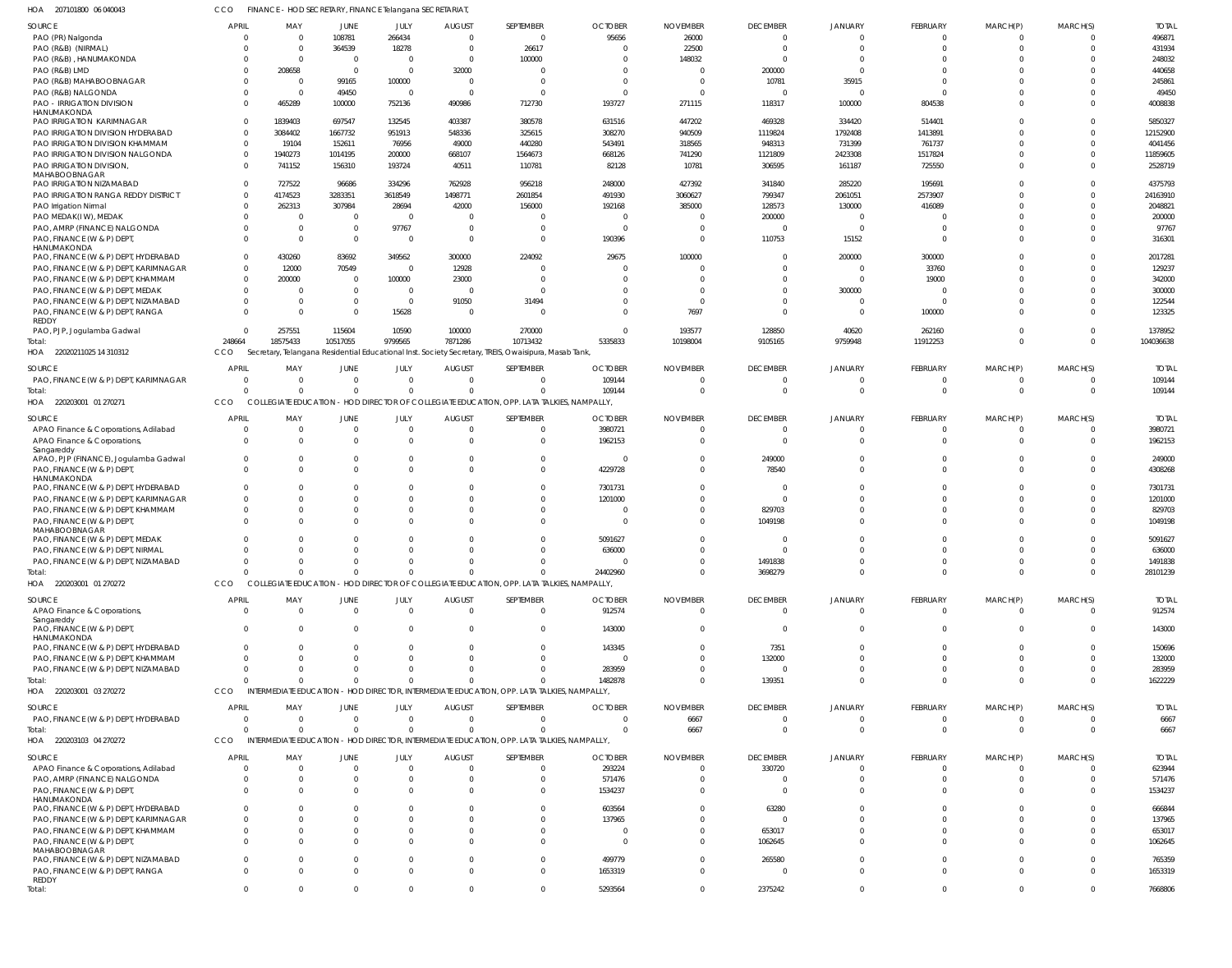220203103 46 270271 HOA COLLEGIATE EDUCATION - HOD DIRECTOR OF COLLEGIATE EDUCATION, OPP. LATA TALKIES, NAMPALLY, CCO

| SOURCE                                    | <b>APRIL</b> | MAY                         | JUNE                           | JULY           | <b>AUGUST</b>                               | SEPTEMBER                                                                     | <b>OCTOBER</b> | <b>NOVEMBER</b> | <b>DECEMBER</b> | JANUARY        | FEBRUARY        | MARCH(P)       | MARCH(S)       | <b>TOTAI</b> |
|-------------------------------------------|--------------|-----------------------------|--------------------------------|----------------|---------------------------------------------|-------------------------------------------------------------------------------|----------------|-----------------|-----------------|----------------|-----------------|----------------|----------------|--------------|
| APAO Finance & Corporations, Adilabad     |              |                             | $\overline{0}$                 | $\mathbf 0$    | 0                                           |                                                                               | 1966622        |                 | $\Omega$        | $\Omega$       | $\mathbf 0$     | $\Omega$       |                | 1966622      |
| APAO Finance & Corporations,              |              |                             | $\Omega$                       | $\Omega$       | $\Omega$                                    | $\Omega$                                                                      | 2606170        |                 | $\Omega$        | $\Omega$       | $\Omega$        | $\Omega$       | $\Omega$       | 2606170      |
| Sangareddy                                |              |                             |                                |                |                                             |                                                                               |                |                 |                 |                |                 |                |                |              |
| PAO, AMRP (FINANCE) NALGONDA              |              |                             | $\Omega$                       | $\Omega$       |                                             |                                                                               | 920003         |                 |                 |                | C               |                |                | 920003       |
| PAO, FINANCE (W & P) DEPT,                |              |                             | $\Omega$                       | $\Omega$       | $\Omega$                                    | $\Omega$                                                                      | 1363631        |                 | $\Omega$        |                | $\Omega$        | $\Omega$       | $\Omega$       | 1363631      |
| HANUMAKONDA                               |              |                             |                                |                |                                             |                                                                               |                |                 |                 |                |                 |                |                |              |
| PAO, FINANCE (W & P) DEPT, HYDERABAD      |              |                             |                                | $\Omega$       |                                             |                                                                               | 2604952        |                 | 109225          |                | C               |                |                | 2714177      |
| PAO, FINANCE (W & P) DEPT, KARIMNAGAR     |              |                             |                                | $\Omega$       |                                             |                                                                               | 1299000        |                 | $\Omega$        |                | $\Omega$        |                |                | 1299000      |
| PAO, FINANCE (W & P) DEPT, KHAMMAM        |              |                             | $\Omega$                       | $\Omega$       |                                             | $\Omega$                                                                      |                |                 | 2843023         |                | $\Omega$        |                |                | 2843023      |
|                                           |              |                             |                                |                |                                             |                                                                               |                |                 |                 |                |                 |                |                |              |
| PAO, FINANCE (W & P) DEPT,                |              |                             | $\Omega$                       | $\Omega$       |                                             | $\Omega$                                                                      | $\Omega$       |                 | 5564521         |                | $\Omega$        |                |                | 5564521      |
| MAHABOOBNAGAR                             |              |                             |                                |                |                                             |                                                                               |                |                 |                 |                |                 |                |                |              |
| PAO, FINANCE (W & P) DEPT, NIZAMABAD      |              |                             | $\Omega$                       | $\Omega$       | 0                                           | $\Omega$                                                                      | 2601433        |                 | 2990070         | $\Omega$       | $\Omega$        | $\Omega$       | $\Omega$       | 5591503      |
| Total:                                    |              | $\Omega$                    | $\Omega$                       | $\Omega$       | $\Omega$                                    | $\Omega$                                                                      | 13361811       |                 | 11506839        | $\Omega$       | $\Omega$        | $\Omega$       | $\Omega$       | 24868650     |
| HOA 220203103 46 270272                   | CCO          | <b>COLLEGIATE EDUCATION</b> |                                |                |                                             | - HOD DIRECTOR OF COLLEGIATE EDUCATION, OPP. LATA TALKIES, NAMPALLY,          |                |                 |                 |                |                 |                |                |              |
| SOURCE                                    | <b>APRIL</b> | MAY                         | JUNE                           | JULY           | <b>AUGUST</b>                               | SEPTEMBER                                                                     | <b>OCTOBER</b> | <b>NOVEMBER</b> | <b>DECEMBER</b> | <b>JANUARY</b> | FEBRUARY        | MARCH(P)       | MARCH(S)       | <b>TOTAI</b> |
|                                           |              |                             |                                |                |                                             |                                                                               |                |                 |                 |                |                 |                |                |              |
| APAO Finance & Corporations, Adilabad     |              | $\Omega$                    | $\overline{0}$                 | $\overline{0}$ | $\Omega$                                    | $\Omega$                                                                      | 875905         |                 | $\Omega$        | $\Omega$       | $\overline{0}$  | 0              | $\Omega$       | 875905       |
| APAO Finance & Corporations,              | $\Omega$     | $\Omega$                    | $\Omega$                       | $\mathbf 0$    |                                             | $\Omega$                                                                      | 927999         |                 | $\Omega$        | $\Omega$       | $\Omega$        | $\Omega$       | $\Omega$       | 927999       |
| Sangareddy                                |              |                             |                                |                |                                             |                                                                               |                |                 |                 |                |                 |                |                | 355000       |
| PAO, AMRP (FINANCE) NALGONDA              |              |                             | $\Omega$                       | 0              |                                             | $\Omega$                                                                      | 355000         |                 |                 |                | $\Omega$        |                |                |              |
| PAO, FINANCE (W & P) DEPT,                |              | $\Omega$                    | $\Omega$                       | $\Omega$       |                                             | $\Omega$                                                                      | 1221656        |                 | $\Omega$        | $\Omega$       | $\Omega$        | $\Omega$       | $\Omega$       | 1221656      |
| HANUMAKONDA                               |              |                             |                                |                |                                             |                                                                               |                |                 |                 |                |                 |                |                |              |
| PAO, FINANCE (W & P) DEPT, HYDERABAD      |              |                             | $\Omega$                       | $\Omega$       |                                             |                                                                               | $\Omega$       |                 | 12122           |                |                 |                |                | 12122        |
| PAO, FINANCE (W & P) DEPT, KARIMNAGAR     |              |                             | $\Omega$                       | $\Omega$       |                                             | $\Omega$                                                                      | 3323986        |                 | $\Omega$        |                | $\Omega$        |                | $\Omega$       | 3323986      |
| PAO, FINANCE (W & P) DEPT, NIZAMABAD      |              | $\Omega$                    | $\Omega$                       | $\Omega$       |                                             | $\Omega$                                                                      |                |                 | 114830          |                | $\Omega$        | $\Omega$       | $\Omega$       | 114830       |
| Total:                                    |              | $\Omega$                    | $\Omega$                       | $\mathbf 0$    | $\Omega$                                    | $\Omega$                                                                      | 6704546        |                 | 126952          | $\Omega$       | $\Omega$        | $\Omega$       | $\Omega$       | 6831498      |
| HOA 220203103 48 270272                   | CCO          | <b>COLLEGIATE EDUCATION</b> |                                |                |                                             | - HOD DIRECTOR OF COLLEGIATE EDUCATION, OPP. LATA TALKIES, NAMPALLY,          |                |                 |                 |                |                 |                |                |              |
|                                           |              |                             |                                |                |                                             |                                                                               |                |                 |                 |                |                 |                |                |              |
| SOURCE                                    | <b>APRIL</b> | MAY                         | JUNE                           | JULY           | <b>AUGUST</b>                               | SEPTEMBER                                                                     | <b>OCTOBER</b> | <b>NOVEMBER</b> | <b>DECEMBER</b> | <b>JANUARY</b> | FEBRUARY        | MARCH(P)       | MARCH(S)       | <b>TOTAL</b> |
| APAO Finance & Corporations, Adilabad     |              |                             | $\overline{0}$                 | $\mathbf 0$    | $\Omega$                                    | $\Omega$                                                                      | 122912         |                 | $\Omega$        | $\Omega$       | $\overline{0}$  | $\Omega$       | $\Omega$       | 122912       |
| PAO, AMRP (FINANCE) NALGONDA              |              |                             | $\Omega$                       | $\mathbf 0$    | 0                                           | $\Omega$                                                                      | 102760         |                 | 0               | $\Omega$       | $\Omega$        | $\Omega$       | $\Omega$       | 102760       |
| PAO, FINANCE (W & P) DEPT,                |              |                             | $\Omega$                       | $\Omega$       |                                             | $\Omega$                                                                      | 580000         |                 | $\Omega$        |                | $\Omega$        | $\Omega$       | $\Omega$       | 580000       |
| <b>HANUMAKONDA</b>                        |              |                             |                                |                |                                             |                                                                               |                |                 |                 |                |                 |                |                |              |
| PAO, FINANCE (W & P) DEPT, KARIMNAGAR     | $\Omega$     |                             | $\Omega$                       | $\Omega$       | 0                                           | $\Omega$                                                                      | 165718         |                 | $\Omega$        |                | $\Omega$        | $\Omega$       | $\Omega$       | 165718       |
| PAO, FINANCE (W & P) DEPT,                |              |                             | $\Omega$                       | $\Omega$       |                                             | $\Omega$                                                                      | $\Omega$       |                 | 173459          |                | $\Omega$        | $\Omega$       | $\Omega$       | 173459       |
| MAHABOOBNAGAR                             |              |                             |                                |                |                                             |                                                                               |                |                 |                 |                |                 |                |                |              |
| Total:                                    |              | $\Omega$                    | $\Omega$                       | $\mathbf{0}$   | 0                                           | $\Omega$                                                                      | 971390         |                 | 173459          | $\Omega$       | $\Omega$        | $\Omega$       | $\Omega$       | 1144849      |
| 220280001 01 270272<br>HOA                | CCO          | <b>SCHOOL EDUCATION</b>     |                                |                | - HOD DIRECTOR OF SCHOOL EDUCATION SAIFABAD |                                                                               |                |                 |                 |                |                 |                |                |              |
|                                           |              |                             |                                |                |                                             |                                                                               |                |                 |                 |                |                 |                |                |              |
| SOURCE                                    | <b>APRIL</b> | MAY                         | JUNE                           | JULY           | <b>AUGUST</b>                               | SEPTEMBER                                                                     | <b>OCTOBER</b> | <b>NOVEMBER</b> | <b>DECEMBER</b> | <b>JANUARY</b> | FEBRUARY        | MARCH(P)       | MARCH(S)       | <b>TOTAI</b> |
| APAO Finance & Corporations, Adilabad     | $\Omega$     |                             | $\Omega$                       | $\mathbf 0$    | 0                                           | $\Omega$                                                                      | 1720912        |                 | $\Omega$        | $\Omega$       | $\overline{0}$  | $\Omega$       | $\Omega$       | 1720912      |
| APAO, PJP (FINANCE), Jogulamba Gadwal     | $\Omega$     |                             | $\Omega$                       | $\mathbf 0$    | $\Omega$                                    | $\Omega$                                                                      | $\Omega$       |                 | 717061          | $\Omega$       | 30965           | $\Omega$       | $\Omega$       | 748026       |
| PAO, AMRP (FINANCE) NALGONDA              | $\Omega$     | 0                           | $\Omega$                       | $\mathbf 0$    |                                             | $\Omega$                                                                      | 571350         |                 | 0               |                | C               |                | $\Omega$       | 571350       |
|                                           | $\Omega$     |                             | $\Omega$                       | $\Omega$       |                                             | $\Omega$                                                                      | 849581         |                 | $\Omega$        |                | $\Omega$        |                | $\Omega$       | 849581       |
| PAO, FINANCE (W & P) DEPT,<br>HANUMAKONDA |              |                             |                                |                |                                             |                                                                               |                |                 |                 |                |                 |                |                |              |
| PAO, FINANCE (W & P) DEPT, HYDERABAD      |              |                             | $\Omega$                       | $\Omega$       |                                             |                                                                               | 43661          | 38965           | $\Omega$        |                | C               |                |                | 82626        |
|                                           |              |                             |                                |                |                                             |                                                                               |                |                 |                 |                |                 |                |                |              |
| PAO, FINANCE (W & P) DEPT, KARIMNAGAR     |              |                             | $\Omega$                       | $\Omega$       |                                             |                                                                               | $\Omega$       |                 | 79314           |                | $\Omega$        |                | $\Omega$       | 79314        |
| PAO, FINANCE (W & P) DEPT, KHAMMAM        |              |                             | $\Omega$                       | $\mathbf 0$    |                                             |                                                                               | $\Omega$       |                 | 2410072         | $\Omega$       | C               |                | $\Omega$       | 2410072      |
| PAO, FINANCE (W & P) DEPT,                |              |                             | $\Omega$                       | $\Omega$       |                                             |                                                                               | $\Omega$       |                 | 2622570         | 192844         | $\Omega$        |                | $\Omega$       | 2815414      |
| MAHABOOBNAGAR                             |              |                             |                                |                |                                             |                                                                               |                |                 |                 |                |                 |                |                |              |
| PAO, FINANCE (W & P) DEPT, NIZAMABAD      | $\Omega$     |                             | $\overline{0}$                 | $^{\circ}$     | 0                                           | $\Omega$                                                                      | 1585488        |                 | 2419563         | $\Omega$       | $\Omega$        | $\Omega$       | $\Omega$       | 4005051      |
| PAO, FINANCE (W & P) DEPT, RANGA          | $\Omega$     |                             | $\Omega$                       | $\Omega$       | $\Omega$                                    | $\Omega$                                                                      | $\Omega$       |                 | 1169117         | $\Omega$       | $\Omega$        | $\Omega$       | $\Omega$       | 1169117      |
| REDDY                                     |              |                             |                                |                |                                             |                                                                               |                |                 |                 |                |                 |                |                |              |
| Total:                                    | $\mathbf{0}$ | $\Omega$                    | $\overline{0}$                 | $\overline{0}$ | $\Omega$                                    | $\Omega$                                                                      | 4770992        | 38965           | 9417697         | 192844         | 30965           | $\overline{0}$ | $\overline{0}$ | 14451463     |
| HOA<br>220300003 04 270271                | CCO          |                             |                                |                |                                             | DIRECTOR, TECHNICAL EDUCATION, 2ND FLOOR, VIDYA BHAVAN, OPP. TO LATA TALKIES, |                |                 |                 |                |                 |                |                |              |
|                                           |              |                             |                                |                |                                             |                                                                               |                | <b>NOVEMBER</b> |                 |                |                 |                |                |              |
| SOURCE                                    | <b>APRIL</b> | MAY                         | <b>JUNE</b>                    | JULY           | <b>AUGUST</b>                               | SEPTEMBER                                                                     | <b>OCTOBER</b> |                 | <b>DECEMBER</b> | <b>JANUARY</b> | FEBRUARY        | MARCH(P)       | MARCH(S)       | <b>TOTAL</b> |
| APAO Finance & Corporations,              | $\Omega$     | $\Omega$                    | $\overline{0}$                 | $\overline{0}$ | $\mathbf 0$                                 | $\mathbf{0}$                                                                  | 2004939        | $\Omega$        | $\overline{0}$  | $\overline{0}$ | $\mathbf 0$     | $\overline{0}$ | $\Omega$       | 2004939      |
| Sangareddy                                |              |                             |                                |                |                                             |                                                                               |                |                 |                 |                |                 |                |                |              |
| PAO, FINANCE (W & P) DEPT, HYDERABAD      | $\Omega$     | $\Omega$                    | $\overline{0}$                 | $\mathbf 0$    | 0                                           | $\mathbf{0}$                                                                  | 2165344        |                 | 66442           | $\Omega$       | $\overline{0}$  | $\mathbf 0$    | $\Omega$       | 2231786      |
| PAO, FINANCE (W & P) DEPT,                | $\Omega$     | $\Omega$                    | $\overline{0}$                 | $\overline{0}$ | $\mathbf 0$                                 | $\mathbf 0$                                                                   | $\overline{0}$ |                 | 67894           | $\Omega$       | $\mathbf 0$     | $\mathbf 0$    | $\Omega$       | 67894        |
| MAHABOOBNAGAR                             | $\Omega$     | $\Omega$                    | $\overline{0}$                 |                |                                             | $\Omega$                                                                      |                |                 |                 | $\overline{0}$ | $\mathbf 0$     | $\mathbf 0$    | $\Omega$       |              |
| Total:                                    |              |                             |                                | $\overline{0}$ | $\mathbf 0$                                 |                                                                               | 4170283        |                 | 134336          |                |                 |                |                | 4304619      |
| HOA 220300105 04 270271                   | <b>CCO</b>   |                             | DIRECTOR, TECHNICAL EDUCATION, |                |                                             | 2ND FLOOR, VIDYA BHAVAN, OPP. TO LATA TALKIES,                                |                |                 |                 |                |                 |                |                |              |
| SOURCE                                    | <b>APRIL</b> | MAY                         | JUNE                           | JULY           | <b>AUGUST</b>                               | SEPTEMBER                                                                     | <b>OCTOBER</b> | <b>NOVEMBER</b> | <b>DECEMBER</b> | <b>JANUARY</b> | <b>FEBRUARY</b> | MARCH(P)       | MARCH(S)       | <b>TOTAL</b> |
|                                           | $\Omega$     | $\Omega$                    | $\overline{0}$                 | $\overline{0}$ | $\mathbf 0$                                 | $\Omega$                                                                      |                | $\Omega$        | $\mathbf{0}$    | $\Omega$       |                 |                | $\Omega$       |              |
| APAO Finance & Corporations, Adilabad     |              |                             |                                |                |                                             |                                                                               | 329670         |                 |                 |                | $\overline{0}$  | 0              |                | 329670       |
| PAO, FINANCE (W & P) DEPT,                | $\Omega$     | $\Omega$                    | $\overline{0}$                 | $\mathbf 0$    | $\Omega$                                    | $\mathbf 0$                                                                   | 400000         | $\Omega$        | 199996          | $\Omega$       | $\overline{0}$  | $\mathbf 0$    | $\Omega$       | 599996       |
| HANUMAKONDA                               |              |                             |                                |                |                                             |                                                                               |                |                 |                 |                |                 |                |                |              |
| PAO, FINANCE (W & P) DEPT, HYDERABAD      | $\Omega$     |                             | $\Omega$                       | $^{\circ}$     |                                             | $\Omega$                                                                      | $\Omega$       | 63151           | 42461           | $\Omega$       | $\Omega$        | $\Omega$       | $\Omega$       | 105612       |
| PAO, FINANCE (W & P) DEPT, KARIMNAGAR     | $\Omega$     | $\Omega$                    | $\Omega$                       | $\mathbf 0$    | $\Omega$                                    | $\Omega$                                                                      | 11232          | $\Omega$        | $\mathbf 0$     | $\Omega$       | $\Omega$        | $\Omega$       | $\Omega$       | 11232        |
| PAO, FINANCE (W & P) DEPT,                | $\Omega$     |                             | $\Omega$                       | $\mathbf 0$    | $\Omega$                                    | $\Omega$                                                                      | $\Omega$       | $\overline{0}$  | 173290          | $\Omega$       | $\Omega$        | $\Omega$       | $\Omega$       | 173290       |
| MAHABOOBNAGAR                             |              |                             |                                |                |                                             |                                                                               |                |                 |                 |                |                 |                |                |              |
| Total:                                    | $\Omega$     | $\Omega$                    | $\overline{0}$                 | $\overline{0}$ | $\Omega$                                    | $\Omega$                                                                      | 740902         | 63151           | 415747          | $\Omega$       | $\Omega$        | $\mathbf 0$    | $\Omega$       | 1219800      |
| HOA 220300105 04 270272                   | CCO          |                             |                                |                |                                             | DIRECTOR, TECHNICAL EDUCATION, 2ND FLOOR, VIDYA BHAVAN, OPP. TO LATA TALKIES, |                |                 |                 |                |                 |                |                |              |
|                                           |              |                             |                                |                |                                             |                                                                               |                |                 |                 |                |                 |                |                |              |
| SOURCE                                    | <b>APRIL</b> | MAY                         | <b>JUNE</b>                    | JULY           | <b>AUGUST</b>                               | SEPTEMBER                                                                     | <b>OCTOBER</b> | <b>NOVEMBER</b> | <b>DECEMBER</b> | <b>JANUARY</b> | FEBRUARY        | MARCH(P)       | MARCH(S)       | <b>TOTAL</b> |
| PAO, FINANCE (W & P) DEPT, HYDERABAD      |              | 0                           | $\overline{0}$                 | $\overline{0}$ | $\mathbf 0$                                 | $\mathbf 0$                                                                   | 900922         |                 | 105324          | $\Omega$       | $\overline{0}$  | 0              | $\Omega$       | 1006246      |
| Total:                                    |              | $\Omega$                    | $\overline{0}$                 | $\overline{0}$ | $\mathbf 0$                                 | $\mathbf 0$                                                                   | 900922         | $\Omega$        | 105324          | $\Omega$       | $\mathbf 0$     | $\mathbf 0$    | $\Omega$       | 1006246      |
| HOA 220300105 09 270272                   | CCO          |                             |                                |                |                                             | DIRECTOR, TECHNICAL EDUCATION, 2ND FLOOR, VIDYA BHAVAN, OPP. TO LATA TALKIES, |                |                 |                 |                |                 |                |                |              |
|                                           |              |                             |                                |                |                                             |                                                                               |                |                 |                 |                |                 |                |                |              |
| SOURCE                                    | <b>APRIL</b> | MAY                         | <b>JUNE</b>                    | JULY           | <b>AUGUST</b>                               | SEPTEMBER                                                                     | <b>OCTOBER</b> | <b>NOVEMBER</b> | <b>DECEMBER</b> | <b>JANUARY</b> | FEBRUARY        | MARCH(P)       | MARCH(S)       | <b>TOTAL</b> |
| APAO Finance & Corporations,              | $\Omega$     | $\Omega$                    | $\overline{0}$                 | $\overline{0}$ | $\Omega$                                    | $\Omega$                                                                      | 3038151        | $\cap$          | $\mathbf{0}$    | $\Omega$       | $\overline{0}$  | $\overline{0}$ | $\Omega$       | 3038151      |
| Sangareddy                                |              |                             |                                |                |                                             |                                                                               |                |                 |                 |                |                 |                |                |              |
| PAO, AMRP (FINANCE) NALGONDA              | $\Omega$     | $\Omega$                    | $\Omega$                       | $^{\circ}$     | 0                                           | $\Omega$                                                                      | 1215267        |                 | $\mathbf{0}$    | $\Omega$       | $\overline{0}$  | $\Omega$       | $\Omega$       | 1215267      |
| PAO, FINANCE (W & P) DEPT, HYDERABAD      | $\mathbf 0$  | $\mathbf 0$                 | $\overline{0}$                 | $\overline{0}$ | 0                                           | $\mathbf 0$                                                                   | 263249         | $\Omega$        | 39528           | $\overline{0}$ | $\overline{0}$  | $\mathbf 0$    | $\Omega$       | 302777       |
| Total:                                    | $\Omega$     | $\Omega$                    | $\overline{0}$                 | $\mathbf 0$    | $\Omega$                                    | $\Omega$                                                                      | 4516667        | $\Omega$        | 39528           | $\overline{0}$ | $\overline{0}$  | $\Omega$       | $\Omega$       | 4556195      |
|                                           |              |                             |                                |                |                                             |                                                                               |                |                 |                 |                |                 |                |                |              |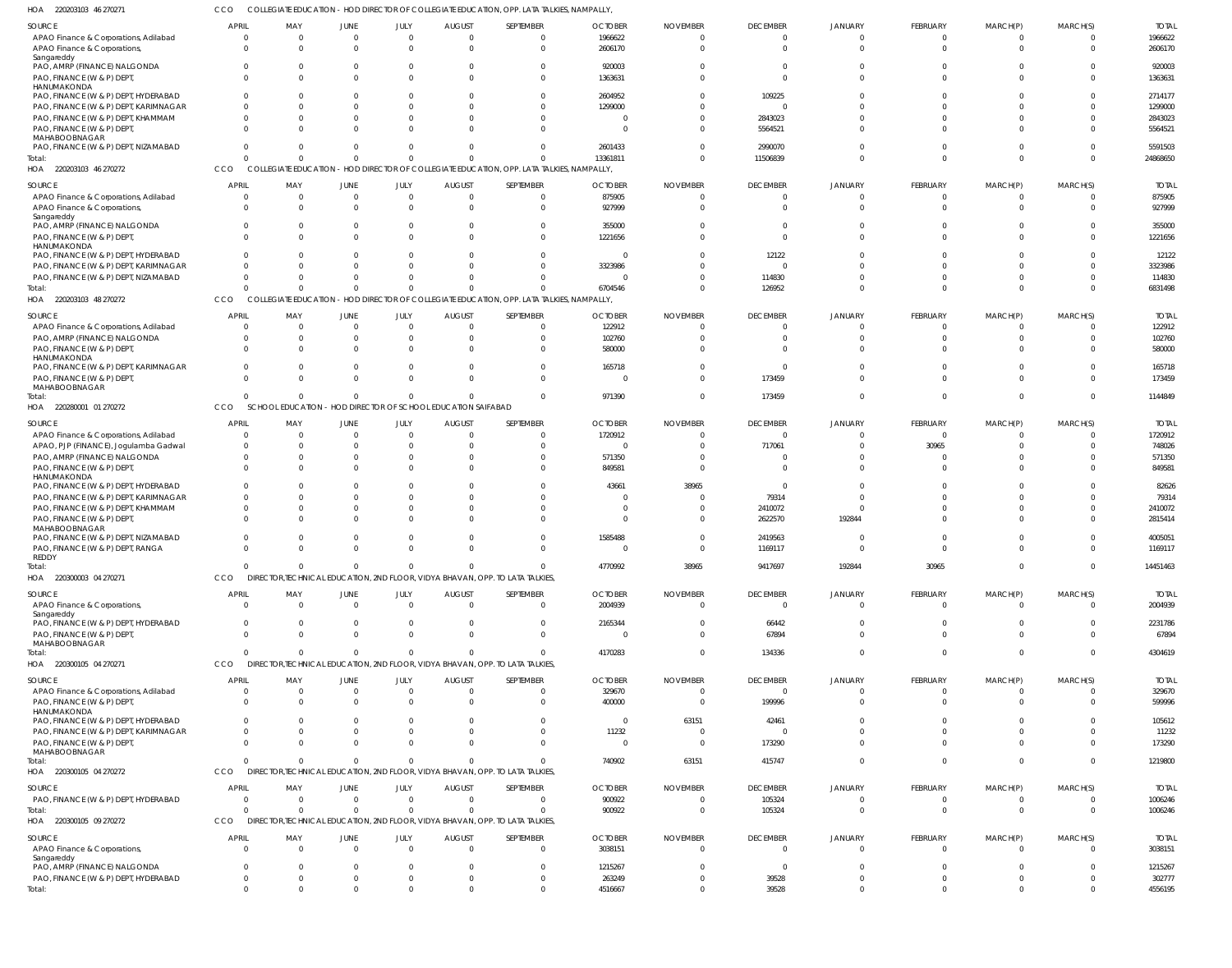220500103 05 270271 HOA ARCHAEOLOGY &MUSEUM- HOD DIRECTOR OF ARCHAEOLOGY & MUSEUMS 5-9-143 GUNFOUNDRY CCO

| SOURCE                                                                             | <b>APRIL</b>             | MAY                      | JUNE                                                                   | JULY                       | <b>AUGUST</b>                                                              | SEPTEMBER                                                                                               | <b>OCTOBER</b>             | <b>NOVEMBER</b>                   | <b>DECEMBER</b>                            | <b>JANUARY</b>                             | <b>FEBRUARY</b>            | MARCH(P)                         | MARCH(S)                   | <b>TOTAL</b>            |
|------------------------------------------------------------------------------------|--------------------------|--------------------------|------------------------------------------------------------------------|----------------------------|----------------------------------------------------------------------------|---------------------------------------------------------------------------------------------------------|----------------------------|-----------------------------------|--------------------------------------------|--------------------------------------------|----------------------------|----------------------------------|----------------------------|-------------------------|
| PAO, FINANCE (W & P) DEPT, HYDERABAD                                               |                          | $^{\circ}$               | $\overline{0}$                                                         | $\overline{0}$             | $\overline{0}$                                                             | $\Omega$                                                                                                | 1190276                    | $\Omega$                          | $\overline{0}$                             | $\overline{0}$                             | 5162959                    | $^{\circ}$                       | $\Omega$                   | 6353235                 |
| Total:<br>HOA 221001110 29 270272                                                  | CCO                      | $\Omega$                 | $\overline{0}$<br>The Director, Medical Education, DMS Compound, Koti, | $\mathbf 0$                | $\Omega$                                                                   | $\Omega$                                                                                                | 1190276                    | $\overline{0}$                    | $\overline{0}$                             | $\overline{0}$                             | 5162959                    | $\mathbf 0$                      | $\Omega$                   | 6353235                 |
| SOURCE                                                                             | <b>APRIL</b>             | MAY                      | JUNE                                                                   | JULY                       | <b>AUGUST</b>                                                              | SEPTEMBER                                                                                               | <b>OCTOBER</b>             | <b>NOVEMBER</b>                   | <b>DECEMBER</b>                            | <b>JANUARY</b>                             | FEBRUARY                   | MARCH(P)                         | MARCH(S)                   | <b>TOTAL</b>            |
| APAO Finance & Corporations, Adilabad<br>PAO, FINANCE (W & P) DEPT,<br>HANUMAKONDA | $\Omega$                 | $\Omega$<br>$\Omega$     | $\overline{0}$<br>$\Omega$                                             | $\mathbf 0$<br>$\Omega$    | $\overline{0}$<br>$\Omega$                                                 | $\Omega$<br>$\Omega$                                                                                    | 7859707<br>15619409        | $\Omega$<br>$\Omega$              | 448611<br>1137934                          | $\mathbf 0$<br>$\Omega$                    | 0<br>$\Omega$              | $^{\circ}$<br>$\mathbf 0$        | $\Omega$                   | 8308318<br>16757343     |
| PAO, FINANCE (W & P) DEPT, HYDERABAD<br>PAO, FINANCE (W & P) DEPT                  | $\Omega$                 |                          | $^{\circ}$<br>$\Omega$                                                 | -0<br>$\Omega$             | $\Omega$                                                                   | $\Omega$<br>$\Omega$                                                                                    | 42771849<br>$\Omega$       | <sup>0</sup>                      | 17407817<br>9815781                        | n<br>$\Omega$                              | $\Omega$                   | -0<br>$\Omega$                   | $\Omega$                   | 60179666<br>9815781     |
| MAHABOOBNAGAR<br>PAO, FINANCE (W & P) DEPT, NIZAMABAD                              |                          |                          | $^{\circ}$                                                             | $\Omega$                   | $\Omega$                                                                   | $\Omega$                                                                                                | - 0                        |                                   | 14181069                                   | $\Omega$                                   | -0                         | $^{\circ}$                       | $\Omega$                   | 14181069                |
| Total:<br>HOA 22100111025 53 500503                                                | CCO                      |                          | $\Omega$<br>The Director, Medical Education, DMS Compound, Koti,       | $\Omega$                   | $\Omega$                                                                   | $\Omega$                                                                                                | 66250965                   | $\Omega$                          | 42991212                                   | $\Omega$                                   |                            | $\Omega$                         | $\Omega$                   | 109242177               |
| SOURCE<br>PAO, FINANCE (W & P) DEPT, NIZAMABAD                                     | <b>APRIL</b>             | MAY<br>$\Omega$          | JUNE<br>$\overline{0}$                                                 | JULY<br>$\overline{0}$     | <b>AUGUST</b><br>$\mathbf{0}$                                              | SEPTEMBER<br>$\Omega$                                                                                   | <b>OCTOBER</b><br>$\Omega$ | <b>NOVEMBER</b><br>$\Omega$       | <b>DECEMBER</b><br>5488383                 | <b>JANUARY</b><br>$\overline{0}$           | FEBRUARY<br>$\mathbf 0$    | MARCH(P)<br>$\overline{0}$       | MARCH(S)<br>$\Omega$       | <b>TOTAL</b><br>5488383 |
| Total:                                                                             |                          |                          | $\Omega$                                                               | $\mathbf 0$                | $\Omega$                                                                   | $\Omega$                                                                                                |                            | $\Omega$                          | 5488383                                    | $\overline{0}$                             | $\Omega$                   | $\overline{0}$                   | $\Omega$                   | 5488383                 |
| HOA 221002001 01 270272                                                            | CCO                      |                          |                                                                        |                            |                                                                            | The Commissioner, Olo The Commissioner, Dept of AYUSH 5th Floor, APGLI Building, Abids                  |                            |                                   |                                            |                                            |                            |                                  |                            |                         |
| SOURCE<br>PAO, FINANCE (W & P) DEPT, KHAMMAM                                       | <b>APRIL</b><br>$\Omega$ | MAY<br>$\Omega$          | JUNE<br>$\overline{0}$                                                 | JULY<br>$\mathbf 0$        | <b>AUGUST</b><br>$\Omega$                                                  | SEPTEMBER<br>$\Omega$                                                                                   | <b>OCTOBER</b><br>$\Omega$ | <b>NOVEMBER</b><br>$\Omega$       | <b>DECEMBER</b><br>21621                   | <b>JANUARY</b><br>$\Omega$                 | FEBRUARY<br>-0             | MARCH(P)<br>$^{\circ}$           | MARCH(S)<br>$\Omega$       | <b>TOTAL</b><br>21621   |
| Total:                                                                             | $\Omega$                 | $\Omega$                 | $\overline{0}$                                                         | $\Omega$                   | $\Omega$                                                                   | $\Omega$                                                                                                | $\Omega$                   | $\Omega$                          | 21621                                      | $\Omega$                                   | $\Omega$                   | $\mathbf{0}$                     | $\Omega$                   | 21621                   |
| HOA 221005105 18 270272                                                            | CCO                      |                          | The Director, Medical Education, DMS Compound, Koti,                   |                            |                                                                            |                                                                                                         |                            |                                   |                                            |                                            |                            |                                  |                            |                         |
| SOURCE<br>PAO, FINANCE (W & P) DEPT, HYDERABAD                                     | <b>APRIL</b>             | MAY<br>$^{\circ}$        | JUNE<br>$\overline{0}$                                                 | JULY<br>$\overline{0}$     | <b>AUGUST</b><br>$\mathbf{0}$                                              | SEPTEMBER<br>$\Omega$                                                                                   | <b>OCTOBER</b><br>138812   | <b>NOVEMBER</b><br>$\Omega$       | <b>DECEMBER</b><br>$\overline{0}$          | JANUARY<br>0                               | FEBRUARY<br>$^{\circ}$     | MARCH(P)<br>$\overline{0}$       | MARCH(S)<br>$\Omega$       | <b>TOTAL</b><br>138812  |
| Total:<br>HOA 221005105 28 270272                                                  | CCO                      | $\Omega$                 | $\Omega$                                                               | $\mathbf 0$                | $\Omega$                                                                   | $\Omega$<br>The Deputy Secretary to Government, Health, Medical and Welfare Department, Secretariat     | 138812                     | $\Omega$                          | $\overline{0}$                             | $\Omega$                                   | $\Omega$                   | $\mathbf 0$                      | $\Omega$                   | 138812                  |
| SOURCE                                                                             | <b>APRIL</b>             | MAY                      | JUNE                                                                   | JULY                       | <b>AUGUST</b>                                                              | SEPTEMBER                                                                                               | <b>OCTOBER</b>             | <b>NOVEMBER</b>                   | <b>DECEMBER</b>                            | <b>JANUARY</b>                             | <b>FEBRUARY</b>            | MARCH(P)                         | MARCH(S)                   | <b>TOTAL</b>            |
| APAO Finance & Corporations, Adilabad<br>Total:                                    | $\Omega$                 | $\Omega$<br>$\Omega$     | $\overline{0}$<br>$\Omega$                                             | $\mathbf 0$<br>$\Omega$    | $\mathbf{0}$<br>$\Omega$                                                   | $\Omega$<br>$\Omega$                                                                                    | 200000<br>200000           | $\Omega$<br>$\Omega$              | $\mathbf{0}$<br>$\overline{0}$             | $\Omega$<br>$\Omega$                       | -0<br>$\Omega$             | $^{\circ}$<br>$\mathbf 0$        | $\Omega$<br>$\Omega$       | 200000<br>200000        |
| HOA 221006001 03 270272                                                            | CCO                      |                          | The Director of Health, Govt. of TS, Sultan Bazar,                     |                            |                                                                            |                                                                                                         |                            |                                   |                                            |                                            |                            |                                  |                            |                         |
| SOURCE                                                                             | <b>APRIL</b>             | MAY                      | JUNE                                                                   | JULY                       | <b>AUGUST</b>                                                              | SEPTEMBER                                                                                               | <b>OCTOBER</b>             | <b>NOVEMBER</b>                   | <b>DECEMBER</b>                            | JANUARY                                    | FEBRUARY                   | MARCH(P)                         | MARCH(S)                   | <b>TOTAL</b>            |
| PAO, FINANCE (W & P) DEPT, HYDERABAD<br>PAO, FINANCE (W & P) DEPT, KHAMMAM         |                          | $\Omega$                 | $\Omega$<br>$\overline{0}$                                             | $\mathbf 0$<br>$\mathbf 0$ | $\Omega$<br>$\Omega$                                                       | $\Omega$<br>$\Omega$                                                                                    | 269044                     | $\Omega$<br>$\Omega$              | $\overline{0}$<br>19808                    | $\mathbf 0$<br>$\Omega$                    | 0<br>$\mathbf 0$           | $\overline{0}$<br>$\overline{0}$ | $\Omega$<br>$\Omega$       | 269044<br>19808         |
| Total:                                                                             |                          | <sup>0</sup>             | $\Omega$                                                               | $\Omega$                   | $\Omega$                                                                   | $\Omega$                                                                                                | 269044                     | <sup>0</sup>                      | 19808                                      | $\Omega$                                   | $\Omega$                   | $\Omega$                         | $\Omega$                   | 288852                  |
| HOA 221006104 04 270272                                                            | CCO                      |                          | The Director, Drugs Control Administration, Vengalrao Nagar            |                            |                                                                            |                                                                                                         |                            |                                   |                                            |                                            |                            |                                  |                            |                         |
| SOURCE<br>PAO, FINANCE (W & P) DEPT, HYDERABAD                                     | APRIL<br>$\Omega$        | MAY<br>$\Omega$          | JUNE<br>$\overline{0}$                                                 | JULY<br>$\mathbf 0$        | <b>AUGUST</b><br>$\Omega$                                                  | SEPTEMBER<br>$\Omega$                                                                                   | <b>OCTOBER</b><br>180384   | <b>NOVEMBER</b><br>$\Omega$       | <b>DECEMBER</b><br>$\mathbf{0}$            | <b>JANUARY</b><br>$\Omega$                 | FEBRUARY<br>0              | MARCH(P)<br>$^{\circ}$           | MARCH(S)<br>$\Omega$       | <b>TOTAL</b><br>180384  |
| Total:                                                                             | $\Omega$                 | $\Omega$                 | $\overline{0}$                                                         | $\mathbf 0$                | $\Omega$                                                                   | $\Omega$                                                                                                | 180384                     | $\Omega$                          | $\Omega$                                   | $\Omega$                                   | $\Omega$                   | $\mathbf 0$                      | $\Omega$                   | 180384                  |
| HOA 221006106 04 270272                                                            | CCO                      |                          |                                                                        |                            |                                                                            | The Director, Institute of Preventive Medicine, Institute of Preventive Medicine, PH Labs, Narayanguda, |                            |                                   |                                            |                                            |                            |                                  |                            |                         |
| SOURCE<br>PAO, FINANCE (W & P) DEPT,<br>HANUMAKONDA                                | APRIL<br>- 0             | MAY<br>$\mathbf{0}$      | JUNE<br>$\overline{0}$                                                 | JULY<br>$\overline{0}$     | <b>AUGUST</b><br>$\overline{0}$                                            | SEPTEMBER<br>$\Omega$                                                                                   | <b>OCTOBER</b><br>204271   | <b>NOVEMBER</b><br>$\Omega$       | <b>DECEMBER</b><br>$\overline{0}$          | <b>JANUARY</b><br>$\overline{\mathbf{0}}$  | FEBRUARY<br>$\mathbf 0$    | MARCH(P)<br>$\overline{0}$       | MARCH(S)<br>$\Omega$       | <b>TOTAL</b><br>204271  |
| Total:                                                                             |                          | $\Omega$                 | $\overline{0}$                                                         | $\mathbf{0}$               | $\Omega$                                                                   | $\Omega$                                                                                                | 204271                     | $\Omega$                          | $\Omega$                                   | $\Omega$                                   | $\Omega$                   | $\overline{0}$                   | $\Omega$                   | 204271                  |
| HOA 221100001 01 270272                                                            | CCO                      |                          | The Director, Family Welfare, Govt. of TS, DMS Compound, Koti,         |                            |                                                                            |                                                                                                         |                            |                                   |                                            |                                            |                            |                                  |                            |                         |
| SOURCE<br>PAO, FINANCE (W & P) DEPT, HYDERABAD                                     | <b>APRIL</b>             | MAY<br>$\overline{0}$    | JUNE<br>$\overline{0}$                                                 | JULY<br>$\overline{0}$     | <b>AUGUST</b><br>$\overline{0}$                                            | SEPTEMBER<br>$\cap$                                                                                     | <b>OCTOBER</b><br>1181926  | <b>NOVEMBER</b><br>$\overline{0}$ | <b>DECEMBER</b><br>$\overline{0}$          | JANUARY<br>$\Omega$                        | FEBRUARY<br>$\Omega$       | MARCH(P)<br>$^{\circ}$           | MARCH(S)<br>$\overline{0}$ | <b>TOTAL</b><br>1181926 |
| PAO, FINANCE (W & P) DEPT, KHAMMAM                                                 | $\Omega$                 |                          | $\Omega$                                                               | $\Omega$                   | $\Omega$                                                                   | $\Omega$                                                                                                | $\Omega$                   | $\Omega$                          | 255380                                     | $\Omega$                                   | $\mathbf 0$                | $\mathbf 0$                      | $\Omega$                   | 255380                  |
| Total:<br>HOA 221501001 01 270272                                                  | $\Omega$<br>CCO          | $\Omega$                 | $\Omega$                                                               | $\mathbf 0$                | $\Omega$<br>ENGINEER-IN-CHIEF, PUBLIC HEALTH KASANA BUILDING, AC GUARDS    | $\Omega$                                                                                                | 1181926                    | $\mathbf{0}$                      | 255380                                     | $\overline{0}$                             | $\mathbf 0$                | $\mathbf 0$                      | $\overline{0}$             | 1437306                 |
| SOURCE                                                                             | APRIL                    | MAY                      | <b>JUNE</b>                                                            | JULY                       | <b>AUGUST</b>                                                              | SEPTEMBER                                                                                               | <b>OCTOBER</b>             | <b>NOVEMBER</b>                   | <b>DECEMBER</b>                            | <b>JANUARY</b>                             | FEBRUARY                   | MARCH(P)                         | MARCH(S)                   | <b>TOTAL</b>            |
| PAO Public Health (PH), Ranga Reddy                                                | $\Omega$                 | $\mathbf 0$              | $\overline{0}$                                                         | $\mathbf 0$                | $\mathbf 0$                                                                | $\Omega$                                                                                                | 86806                      | $\overline{0}$                    | 93892                                      | $\overline{0}$                             | $\overline{0}$             | $\overline{0}$                   | $\overline{0}$             | 180698                  |
| Total:<br>HOA 221501001 03 270272                                                  | CCO                      | $\Omega$                 | $\overline{0}$                                                         | $\mathbf 0$                | $\mathbf 0$<br>ENGINEER-IN-CHIEF, PUBLIC HEALTH KASANA BUILDING, AC GUARDS | $\Omega$                                                                                                | 86806                      | $\overline{0}$                    | 93892                                      | $\overline{0}$                             | $\mathbf 0$                | $\mathbf 0$                      | $\Omega$                   | 180698                  |
| SOURCE                                                                             | <b>APRIL</b>             | MAY                      | <b>JUNE</b>                                                            | JULY                       | <b>AUGUST</b>                                                              | SEPTEMBER                                                                                               | <b>OCTOBER</b>             | <b>NOVEMBER</b>                   | <b>DECEMBER</b>                            | <b>JANUARY</b>                             | FEBRUARY                   | MARCH(P)                         | MARCH(S)                   | <b>TOTAL</b>            |
| PAO (PH) LMD (KARIMNAGAR)                                                          |                          | $\Omega$                 | $\overline{0}$                                                         | $\mathbf 0$                | $\Omega$                                                                   | $\Omega$                                                                                                |                            | $\overline{0}$                    | 43372                                      | $\Omega$                                   | 0                          | $^{\circ}$                       |                            | 43372                   |
| PAO (PH), HANUMAKONDA<br>PAO Public Health (PH), Ranga Reddy                       |                          | $\Omega$                 | $\mathbf{0}$<br>$\Omega$                                               | $\Omega$<br>$\Omega$       | $\Omega$<br>$\Omega$                                                       | $\Omega$<br>$\Omega$                                                                                    | $\Omega$                   | $\Omega$<br>862663                | 469975<br>$\overline{0}$                   | $\mathbf 0$<br>$\mathbf 0$                 | $\Omega$<br>2563704        | $^{\circ}$<br>$\Omega$           |                            | 469975<br>3426367       |
| PAO(PH), NALGONDA                                                                  |                          |                          | $\Omega$                                                               | $\Omega$                   | $\Omega$                                                                   | $\Omega$                                                                                                |                            | $\overline{0}$                    | 378175                                     | $\overline{0}$                             | 0                          | $\mathbf 0$                      | $\Omega$                   | 378175                  |
| Total:<br>HOA 221501101 10 290291                                                  | CCO                      |                          | $\Omega$                                                               | $\Omega$                   | $\Omega$<br>ENGINEER-IN-CHIEF, PUBLIC HEALTH KASANA BUILDING, AC GUARDS    | $\Omega$                                                                                                | $\Omega$                   | 862663                            | 891522                                     | $\overline{0}$                             | 2563704                    | $\mathbf 0$                      | $\Omega$                   | 4317889                 |
| SOURCE                                                                             | APRIL                    | MAY                      | JUNE                                                                   | JULY                       | <b>AUGUST</b>                                                              | SEPTEMBER                                                                                               | <b>OCTOBER</b>             | <b>NOVEMBER</b>                   | <b>DECEMBER</b>                            | <b>JANUARY</b>                             | FEBRUARY                   | MARCH(P)                         | MARCH(S)                   | <b>TOTAL</b>            |
| PAO (PH) KHAMMAM                                                                   | 156415                   | 157525                   | 157525                                                                 | 157525                     | 158635                                                                     | 331992                                                                                                  | 260245                     | 192480                            | 192480                                     | 192480                                     | 192480                     | $\overline{0}$                   | $\Omega$                   | 2149782                 |
| PAO (PH), HANUMAKONDA<br>Total:                                                    | 146263<br>302678         | 257830<br>415355         | 128915<br>286440                                                       | 142527<br>300052           | 239256<br>397891                                                           | 208815<br>540807                                                                                        | 210665<br>470910           | 210665<br>403145                  | 212515<br>404995                           | 212515<br>404995                           | 212515<br>404995           | $\mathbf 0$<br>$\mathbf 0$       | $\overline{0}$<br>$\Omega$ | 2182481<br>4332263      |
| HOA 221501101 10 290292                                                            | <b>CCO</b>               | <b>ENGINEER-IN-CHIEF</b> |                                                                        |                            | PUBLIC HEALTH KASANA BUILDING, AC GUARDS                                   |                                                                                                         |                            |                                   |                                            |                                            |                            |                                  |                            |                         |
| SOURCE                                                                             | APRIL                    | MAY                      | <b>JUNE</b>                                                            | JULY                       | <b>AUGUST</b>                                                              | SEPTEMBER                                                                                               | <b>OCTOBER</b>             | <b>NOVEMBER</b>                   | <b>DECEMBER</b>                            | <b>JANUARY</b>                             | FEBRUARY                   | MARCH(P)                         | MARCH(S)                   | <b>TOTAL</b>            |
| PAO (PH) KHAMMAM<br>PAO (PH), HANUMAKONDA                                          | 2200<br>1500             | 2200<br>3000             | 2200<br>1500                                                           | 2200<br>1500               | 2200<br>2700                                                               | 2200<br>2100                                                                                            | 2200<br>2100               | 1625<br>2100                      | 1625<br>2100                               | 1625<br>2100                               | 1625<br>2100               | $\mathbf 0$<br>$\mathbf 0$       | $\Omega$<br>$\Omega$       | 21900<br>22800          |
| Total:                                                                             | 3700                     | 5200                     | 3700                                                                   | 3700                       | 4900                                                                       | 4300                                                                                                    | 4300                       | 3725                              | 3725                                       | 3725                                       | 3725                       | $\mathbf 0$                      | $\Omega$                   | 44700                   |
| HOA 221501101 10 290293                                                            | <b>CCO</b>               |                          |                                                                        |                            | ENGINEER-IN-CHIEF, PUBLIC HEALTH KASANA BUILDING, AC GUARDS                |                                                                                                         |                            |                                   |                                            |                                            |                            |                                  |                            |                         |
| SOURCE<br>APAO Public Health (PH), Adilabad                                        | APRIL<br>$\Omega$        | MAY<br>$\overline{0}$    | <b>JUNE</b><br>$\overline{0}$                                          | JULY<br>$\overline{0}$     | <b>AUGUST</b><br>$\overline{0}$                                            | SEPTEMBER<br>$\overline{0}$                                                                             | <b>OCTOBER</b><br>11135    | <b>NOVEMBER</b><br>$\overline{0}$ | <b>DECEMBER</b><br>$\overline{\mathbf{0}}$ | <b>JANUARY</b><br>$\overline{\phantom{0}}$ | FEBRUARY<br>$\overline{0}$ | MARCH(P)<br>$^{\circ}$           | MARCH(S)<br>$\Omega$       | <b>TOTAL</b><br>11135   |
| PAO (PH) KHAMMAM                                                                   | 59905                    | 60336                    | 60336                                                                  | 60336                      | 60767                                                                      | 55578                                                                                                   | 18805                      | 13906                             | 13906                                      | 13906                                      | 33027                      | $\mathbf{0}$                     | $\Omega$                   | 450808                  |
| PAO (PH), HANUMAKONDA                                                              | 49459                    | 122485                   | 49459                                                                  | 49459                      | 30204                                                                      | 15102                                                                                                   | 15236                      | 15236                             | 15371                                      | 15371                                      | 36508                      | $\mathbf 0$                      | $\Omega$                   | 413890                  |
| Total:                                                                             | 109364                   | 182821                   | 109795                                                                 | 109795                     | 90971                                                                      | 70680                                                                                                   | 45176                      | 29142                             | 29277                                      | 29277                                      | 69535                      | $\mathbf 0$                      | $\Omega$                   | 875833                  |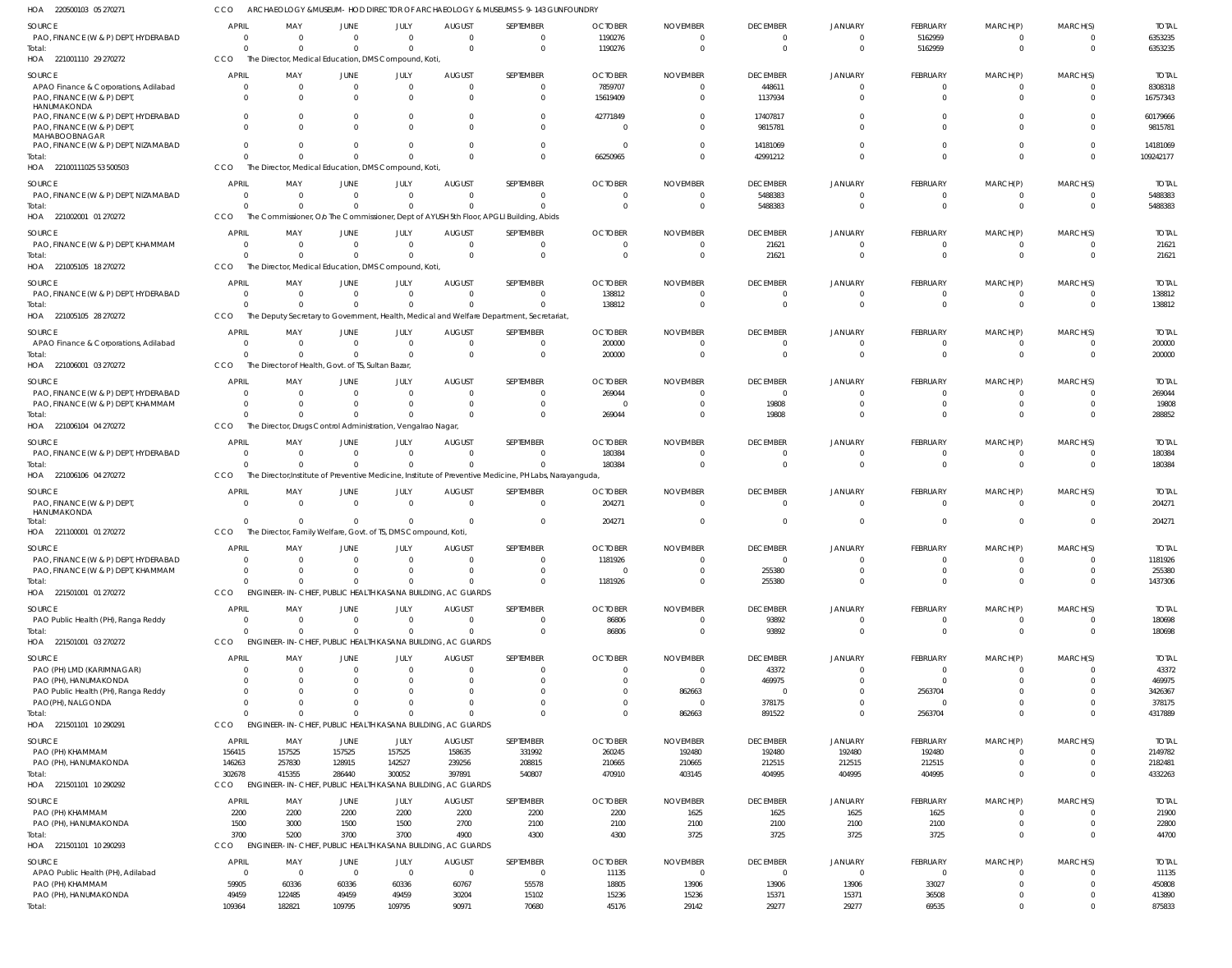| HOA<br>221501101 10 290294                                              |                  |                               |                                               |                      | ENGINEER-IN-CHIEF, PUBLIC HEALTH KASANA BUILDING, AC GUARDS |                                  |                         |                      |                                  |                            |                       |                          |                                  |                         |
|-------------------------------------------------------------------------|------------------|-------------------------------|-----------------------------------------------|----------------------|-------------------------------------------------------------|----------------------------------|-------------------------|----------------------|----------------------------------|----------------------------|-----------------------|--------------------------|----------------------------------|-------------------------|
| SOURCE                                                                  | <b>APRIL</b>     | MAY                           | JUNE                                          | JULY                 | <b>AUGUST</b>                                               | SEPTEMBER                        | <b>OCTOBER</b>          | <b>NOVEMBER</b>      | <b>DECEMBER</b>                  | <b>JANUARY</b>             | FEBRUARY              | MARCH(P)                 | MARCH(S)                         | <b>TOTA</b>             |
| PAO (PH) KHAMMAM                                                        | 26538            | 26672                         | 26672                                         | 26672                | 26806                                                       | 54506                            | 36415                   | 27012                | 27012                            | 27012                      | 27012                 | $\Omega$                 | $\overline{0}$                   | 332329                  |
| PAO (PH), HANUMAKONDA<br>Total:                                         | 25510<br>52048   | 51020<br>77692                | 25510<br>52182                                | 25510<br>52182       | 45024<br>71830                                              | 35267<br>89773                   | 35582<br>71997          | 35582<br>62594       | 35897<br>62909                   | 35897<br>62909             | 35897<br>62909        | $\Omega$<br>$\Omega$     | $\overline{0}$<br>$\Omega$       | 386696<br>719025        |
| HOA 221501101 10 290296                                                 | CCO              |                               |                                               |                      | ENGINEER-IN-CHIEF, PUBLIC HEALTH KASANA BUILDING, AC GUARDS |                                  |                         |                      |                                  |                            |                       |                          |                                  |                         |
| SOURCE                                                                  | <b>APRIL</b>     | MAY                           | <b>JUNE</b>                                   | JULY                 | <b>AUGUST</b>                                               | SEPTEMBER                        | <b>OCTOBER</b>          | <b>NOVEMBER</b>      | <b>DECEMBER</b>                  | <b>JANUARY</b>             | FEBRUARY              | MARCH(P)                 | MARCH(S)                         | <b>TOTAI</b>            |
| PAO (PH) KHAMMAM                                                        |                  | $\overline{0}$                | $\mathbf 0$                                   | $\Omega$             | $\mathbf 0$                                                 | $\overline{0}$                   | $\Omega$                | 0                    | $\mathbf 0$                      | 115968                     | $\overline{0}$        | $\Omega$                 | $\overline{0}$                   | 115968                  |
| PAO (PH), HANUMAKONDA                                                   | $\Omega$         | $\Omega$                      | $\Omega$                                      | $\Omega$             | $\mathbf 0$                                                 | $\overline{0}$                   | $\mathbf 0$             | $\Omega$             | $\overline{0}$                   | $\overline{0}$             | 131119                | $\Omega$                 | $\overline{0}$                   | 131119                  |
| Total:                                                                  | $\Omega$         | $\Omega$                      | $\Omega$                                      | $\Omega$             | $\mathbf 0$                                                 | $\Omega$                         | $\Omega$                | $\Omega$             | $\overline{0}$                   | 115968                     | 131119                | $\Omega$                 | $\Omega$                         | 247087                  |
| HOA 22150110125 12 310319                                               | CCO              |                               |                                               |                      | ENGINEER-IN-CHIEF, PUBLIC HEALTH KASANA BUILDING, AC GUARDS |                                  |                         |                      |                                  |                            |                       |                          |                                  |                         |
| SOURCE                                                                  | <b>APRIL</b>     | MAY                           | JUNE                                          | JULY                 | <b>AUGUST</b>                                               | SEPTEMBER                        | <b>OCTOBER</b>          | <b>NOVEMBER</b>      | <b>DECEMBER</b>                  | <b>JANUARY</b>             | FEBRUARY              | MARCH(P)                 | MARCH(S)                         | <b>TOTAI</b>            |
| PAO (PH) LMD (KARIMNAGAR)<br>PAO (PH), HANUMAKONDA                      |                  | $\mathbf 0$<br>$\Omega$       | $\mathbf{0}$<br>$\Omega$                      | $\Omega$<br>$\Omega$ | 456021388<br>$\Omega$                                       | 285349236<br>$\Omega$            | 5529017<br>$\Omega$     | $\Omega$<br>$\Omega$ | $\mathbf 0$<br>56937022          | 1222203581<br>$\mathbf{0}$ | 21300000<br>566227001 | $\Omega$<br>$\Omega$     | $\overline{0}$<br>$\mathbf{0}$   | 1990403222<br>623164023 |
| PAO Public Health (PH), Ranga Reddy                                     |                  | $\Omega$                      | $\Omega$                                      | $\Omega$             | 887416698                                                   | $\Omega$                         | $\mathbf 0$             | $\Omega$             | 250000000                        | 1644451527                 | - 0                   | $\Omega$                 | $\Omega$                         | 2781868225              |
| PAO(PH), NALGONDA                                                       |                  | $\Omega$                      | $\Omega$                                      | $\overline{0}$       | 38269930                                                    | $\Omega$                         | $\mathbf 0$             | 250129070            | $\overline{0}$                   | $\mathbf{0}$               | $\Omega$              | $\Omega$                 | $\mathbf{0}$                     | 288399000               |
| Total:                                                                  |                  | $\Omega$                      | $\Omega$                                      | $\overline{0}$       | 1381708016                                                  | 285349236                        | 5529017                 | 250129070            | 306937022                        | 2866655108                 | 587527001             | $\Omega$                 | $\Omega$                         | 5683834470              |
| HOA 221501102 03 010017                                                 | CCO              |                               | CHIEF ENGINEER RURAL WATER SUPPLY ERRA MANJIL |                      |                                                             |                                  |                         |                      |                                  |                            |                       |                          |                                  |                         |
| SOURCE                                                                  | <b>APRIL</b>     | MAY                           | <b>JUNE</b><br>$\Omega$                       | JULY<br>$\Omega$     | <b>AUGUST</b>                                               | SEPTEMBER                        | <b>OCTOBER</b>          | <b>NOVEMBER</b>      | <b>DECEMBER</b>                  | <b>JANUARY</b>             | FEBRUARY              | MARCH(P)                 | MARCH(S)                         | <b>TOTAI</b>            |
| APAO (PR) Medak<br>APAO Panchayat Raj (PR), Kamareddy                   | 0<br>0           | $\overline{0}$<br>$\mathbf 0$ | $\mathbf 0$                                   | $\Omega$             | 14000<br>54686                                              | $\overline{0}$<br>$\overline{0}$ | $\mathbf 0$<br>$\Omega$ | $\Omega$<br>$\Omega$ | $\overline{0}$<br>$\overline{0}$ | $\overline{0}$<br>0        | $\Omega$<br>$\Omega$  | $\Omega$<br>$\Omega$     | $\overline{0}$<br>$\overline{0}$ | 14000<br>54686          |
| APAO Panchayat Raj (PR), Sangareddy                                     | 0                | $\mathbf 0$                   | $\Omega$                                      | $\Omega$             | $\overline{0}$                                              | 37000                            | $\mathbf 0$             | $\Omega$             | $\overline{0}$                   | $\mathbf{0}$               | $\Omega$              | $\Omega$                 | $\overline{0}$                   | 37000                   |
| Total:                                                                  |                  | $\Omega$                      | $\Omega$                                      | $\Omega$             | 68686                                                       | 37000                            | $\Omega$                | $\Omega$             | $\Omega$                         | $\mathbf{0}$               | $\Omega$              | $\Omega$                 | $\Omega$                         | 105686                  |
| 221501102 03 290291<br>HOA                                              | CCO              |                               | CHIEF ENGINEER RURAL WATER SUPPLY ERRA MANJIL |                      |                                                             |                                  |                         |                      |                                  |                            |                       |                          |                                  |                         |
| SOURCE                                                                  | <b>APRIL</b>     | MAY                           | JUNE                                          | JULY                 | <b>AUGUST</b>                                               | SEPTEMBER                        | <b>OCTOBER</b>          | <b>NOVEMBER</b>      | <b>DECEMBER</b>                  | <b>JANUARY</b>             | FEBRUARY              | MARCH(P)                 | MARCH(S)                         | <b>TOTAI</b>            |
| APAO (PR) Medak                                                         | 109730           | 109730                        | 122690                                        | 130496               | 164370                                                      | 166220                           | 166220                  | 166220               | 172414                           | 166220                     | 168245                |                          | $\Omega$                         | 1642555                 |
| APAO (PR) Pochampad, Nizamabad                                          | 31790            | 31790                         | 31790                                         | 39451                | 51650                                                       | 51650                            | 51650                   | 51650                | 53050                            | 53050                      | 53050                 | $\Omega$<br>$\Omega$     | $\Omega$<br>$\Omega$             | 500571                  |
| APAO (PR) Tekulapapalli<br>APAO (PR), PJP, Jogulamba Gadwal             | 185595<br>44870  | 1068098<br>75790              | 186785<br>74618                               | 186785<br>60330      | 186785<br>165702                                            | 210945<br>90300                  | 251105<br>91490         | 251105<br>90300      | 251105<br>90300                  | 299425<br>90300            | 492180<br>90300       | $\Omega$                 | $\Omega$                         | 3569913<br>964300       |
| APAO Panchayat Raj (PR), Jagtial                                        | 160620           | 100410                        | 100410                                        | 113538               | 138010                                                      | 138010                           | 138010                  | 138010               | 138010                           | 138010                     | 142060                |                          | $\Omega$                         | 1445098                 |
| APAO Panchayat Raj (PR), Jangaon                                        | 49654            | 24827                         | 24827                                         | 24827                | 24827                                                       | 24827                            | 24827                   | 24827                | 41693                            | 24827                      | 24827                 | $\Omega$                 | $\Omega$                         | 314790                  |
| APAO Panchayat Raj (PR), Kamareddy                                      | 33580            | 33580                         | 33580                                         | 41699                | 33580                                                       | 57580                            | 56080                   |                      | 112160                           | 56080                      | 56080                 | $\Omega$                 | $\Omega$                         | 513999                  |
| APAO Panchayat Raj (PR)<br>Komarambheem Asifabad                        | $\overline{0}$   | $\overline{0}$                | 85820                                         | $\Omega$             | $\mathbf 0$                                                 | 42910                            | 21455                   | 13772                | 21455                            | $\overline{0}$             | 85820                 | $\Omega$                 | $\Omega$                         | 271232                  |
| APAO Panchayat Raj (PR), Kothagudem                                     | 396090           | 952390                        | 396090                                        | 396090               | 396090                                                      | 649494                           | 117940                  |                      | 1001250                          | 353620                     | 353620                | $\Omega$                 | $\Omega$                         | 5012674                 |
| APAO Panchayat Raj (PR), Mahabubabad                                    | 133880           | 215902                        | 116594                                        | 117624               | 177855                                                      | 97194                            | 174280                  | 161424               | 161424                           | 255916                     | 166112                | $\Omega$                 | $\mathbf{0}$                     | 1778205                 |
| APAO Panchayat Raj (PR), Medchal                                        | 126500           | 83590                         | 170350                                        | 127860               | 237133                                                      | 207030                           | 184648                  | 208430               | 230812                           | 208430                     | 208430                | $\Omega$                 | $\Omega$                         | 1993213                 |
| Malkajigiri<br>APAO Panchayat Raj (PR), Nagarkurnool                    | 468648           | 804767                        | 342483                                        | 313638               | 317113                                                      | 467221                           | 486347                  | 403611               | 401851                           | 401851                     | 401851                |                          | $\Omega$                         | 4809381                 |
| APAO Panchayat Raj (PR), Peddapalli                                     | 53120            | 53120                         | 53120                                         | 53120                | 98028                                                       | 85770                            | 88040                   |                      | 176080                           | 88040                      | 88040                 |                          | $\Omega$                         | 836478                  |
| APAO Panchayat Raj (PR), Sangareddy                                     | 1023843          | 1024458                       | 1024458                                       | 1045936              | 1361197                                                     | 1079758                          | 1659662                 | 1063567              | 1063567                          | 1063567                    | 1148884               | $\Omega$                 | $\Omega$                         | 12558897                |
| APAO Panchayat Raj (PR), Siddipet                                       | 37490            | 37490                         | 37490                                         | 46484                | 60870                                                       | 60870                            | 60870                   | 60870                | 60870                            | 62500                      | 64230                 |                          | $\Omega$                         | 590034                  |
| APAO Panchayat Raj (PR), Siricilla<br>APAO Panchayat Raj (PR), Suryapet | 150200<br>386830 | 150200<br>193415              | 150200<br>194445                              | 150200<br>194445     | 150200<br>302245                                            | 106925<br>130220                 | 149835<br>521190        | 325705               | 362510<br>325705                 | 286120<br>325705           | 181255<br>325705      | $\Omega$                 | $\Omega$<br>$\Omega$             | 1837645<br>3225610      |
| APAO Panchayat Raj (PR), Waranagal                                      | $\overline{0}$   | $\overline{0}$                | 36082                                         | 18041                | 36082                                                       | 18041                            | 18041                   | 18041                | 18041                            | 18041                      | - 0                   |                          | $\Omega$                         | 180410                  |
| APAO Panchayat Raj (PR), Yadadri                                        | 41800            | 59296                         | 41800                                         | 41800                | 77594                                                       | 67720                            | 67720                   | 67720                | 67720                            | 67720                      | 69570                 |                          | $\Omega$                         | 670460                  |
| PAO (PR) (IW), LMD Colony, Karimnagar                                   | 98360            | $\Omega$                      | 196720                                        | 98360                | 22925                                                       | 317739                           | 164980                  | 161000               | 161000                           | 163140                     | 165280                |                          |                                  | 1549504                 |
| PAO (PR) KCC, HANUMAKONDA                                               | 168508           | 168508                        | 125640                                        | 211376               | 236722                                                      | 294686                           | 251818                  | 251668               | 233627                           | 233627                     | 233627                |                          | $\Omega$                         | 2409807                 |
| PAO (PR) MAHABOOBNAGAR<br>PAO (PR) Nalgonda                             | 242205<br>769250 | 243475<br>517142              | 24/064<br>421261                              | 255719<br>421261     | 443120<br>636048                                            | 397165<br>872042                 | 402375<br>626211        | 403775<br>629911     | 405625<br>629881                 | 369269<br>688457           | 352575<br>631731      | $\Omega$                 | $\Omega$                         | 3762367<br>6843195      |
| Total:                                                                  | 4712563          | 5947978                       | 4214317                                       | 4089080              | 5318146                                                     | 5634317                          | 5774794                 | 4491606              | 6180150                          | 5413915                    | 5503472               | $\Omega$                 | $\overline{0}$                   | 57280338                |
| HOA 221501102 03 290292                                                 | CCO              |                               | CHIEF ENGINEER RURAL WATER SUPPLY ERRA MANJIL |                      |                                                             |                                  |                         |                      |                                  |                            |                       |                          |                                  |                         |
| SOURCE                                                                  | <b>APRIL</b>     | MAY                           | JUNE                                          | JULY                 | <b>AUGUST</b>                                               | SEPTEMBER                        | <b>OCTOBER</b>          | <b>NOVEMBER</b>      | <b>DECEMBER</b>                  | <b>JANUARY</b>             | FEBRUARY              | MARCH(P)                 | MARCH(S)                         | <b>TOTAL</b>            |
| APAO (PR) Pochampad, Nizamabad                                          | 350              | 350                           | 350                                           | 550                  | 550                                                         | 550                              | 550                     | 550                  | 550                              | 550                        | 550                   | $\Omega$                 | $\Omega$                         | 5450                    |
| APAO (PR) Tekulapapalli                                                 | 500              | 500                           | 500                                           | 500                  | 500                                                         | 700                              | 700                     | 700                  | 700                              | 1100                       | 700                   | $\Omega$                 | $\mathbf 0$                      | 7100                    |
| APAO (PR), PJP, Jogulamba Gadwal                                        | 490              | 490<br>$\overline{0}$         | 490<br>$\mathbf 0$                            | 490<br>$\Omega$      | 490<br>$\overline{0}$                                       | 490<br>$\overline{0}$            | 490<br>$\mathbf 0$      | 490<br>$\mathbf 0$   | 490<br>$\overline{0}$            | 490<br>$\overline{0}$      | 490<br>$\mathbf{0}$   | $\Omega$<br>$\Omega$     | $\Omega$<br>$\mathbf 0$          | 5390                    |
| APAO Panchayat Raj (PR), Jagtial<br>APAO Panchayat Raj (PR), Kothagudem | 200<br>7550      | 18850                         | 4700                                          | 4700                 | 4700                                                        | 9400                             | $\Omega$                | $\Omega$             | 16300                            | 5800                       | 5800                  | $\Omega$                 | $\Omega$                         | 200<br>77800            |
| APAO Panchayat Raj (PR), Nagarkurnool                                   | 725              | 2175                          | 725                                           | 725                  | 725                                                         | 725                              | 725                     | 725                  | 725                              | 725                        | 725                   | $\Omega$                 | $\Omega$                         | 9425                    |
| APAO Panchayat Raj (PR), Siricilla                                      | 5738             | 5738                          | 5738                                          | 5738                 | 5738                                                        | $\overline{0}$                   | $\Omega$                | $\Omega$             | $\overline{0}$                   | $\overline{0}$             | $\overline{0}$        | $\Omega$                 | $\Omega$                         | 28690                   |
| PAO (PR) (IW), LMD Colony, Karimnagar                                   | 200              | $\overline{0}$                | 400                                           | 200                  | $\overline{0}$                                              | 303                              | 200                     | 200                  | 200                              | 200                        | 200                   | $\Omega$                 | $\Omega$                         | 2103                    |
| PAO (PR) KCC, HANUMAKONDA<br>PAO (PR) Nalgonda                          | 1500<br>4000     | 1500<br>2000                  | 1500<br>2000                                  | 1500<br>2000         | 2700<br>2000                                                | 2100<br>2000                     | 2100<br>2000            | 2100<br>2000         | 2100<br>2000                     | 2100<br>2000               | 2100<br>2000          | $\Omega$<br>$\Omega$     | $\Omega$<br>$\mathbf 0$          | 21300<br>24000          |
| Total:                                                                  | 21253            | 31603                         | 16403                                         | 16403                | 17403                                                       | 16268                            | 6765                    | 6765                 | 23065                            | 12965                      | 12565                 | $\Omega$                 | $\Omega$                         | 181458                  |
| HOA 221501102 03 290293                                                 | CCO              |                               | CHIEF ENGINEER RURAL WATER SUPPLY ERRA MANJIL |                      |                                                             |                                  |                         |                      |                                  |                            |                       |                          |                                  |                         |
| SOURCE                                                                  | <b>APRIL</b>     | MAY                           | JUNE                                          | JULY                 | <b>AUGUST</b>                                               | SEPTEMBER                        | <b>OCTOBER</b>          | <b>NOVEMBER</b>      | <b>DECEMBER</b>                  | <b>JANUARY</b>             | FEBRUARY              | MARCH(P)                 | MARCH(S)                         | <b>TOTAL</b>            |
| APAO (PR) Medak                                                         | 33874            | 33874                         | 109254                                        | 44212                | 10338                                                       | 10472                            | 10472                   | 10472                | 10472                            | 10472                      | 24872                 |                          | $\Omega$                         | 308784                  |
| APAO (PR) Pochampad, Nizamabad                                          | 12199            | 12199                         | 12199                                         | 15935                | 3736                                                        | 3736                             | 3736                    | 3736                 | 3838                             | 3838                       | 9115                  | $\Omega$                 | $\Omega$                         | 84267                   |
| APAO (PR) Tekulapapalli                                                 | 39699            | 290217                        | 166102                                        | 40160                | 40160                                                       | 52383                            | 12223                   | 12223                | 12223                            | 36669                      | 119500                | $\Omega$                 | $\Omega$                         | 821559                  |
| APAO (PR), PJP, Jogulamba Gadwal<br>APAO Panchayat Raj (PR), Jagtial    | 17399<br>40405   | 29389<br>22052                | 99534<br>22052                                | 23394<br>28753       | 16891<br>6877                                               | 11443<br>6877                    | 11904<br>6877           | 11443<br>6877        | 11443<br>6877                    | 11443<br>6877              | 18935<br>16334        | $\Omega$<br>$\Omega$     | $\Omega$<br>$\Omega$             | 263218<br>170858        |
| APAO Panchayat Raj (PR), Kamareddy                                      | 12881            | 12881                         | 12881                                         | 16828                | 12881                                                       | 4165                             | 4056                    | $\Omega$             | 8112                             | 4056                       | 9634                  | $\Omega$                 | $\Omega$                         | 98375                   |
| APAO Panchayat Raj (PR), Kothagudem                                     | 152674           | 465404                        | 152674                                        | 152674               | 152674                                                      | 300139                           | 45733                   | $\Omega$             | 385500                           | 136205                     | 182220                | $\Omega$                 | $\Omega$                         | 2125897                 |
| APAO Panchayat Raj (PR), Mahabubabad                                    | 51378            | 25689                         | 25689                                         | 26089                | 16081                                                       | 3439                             | 6847                    | 8087                 | 8087                             | 13974                      | 19206                 | $\Omega$                 | $\mathbf 0$                      | 204566                  |
| APAO Panchayat Raj (PR), Medchal                                        | 48540            | 32064                         | 65543                                         | 49067                | 29950                                                       | 14975                            | 163847                  | 15077                | 16696                            | 15077                      | 35809                 | $\Omega$                 | $\Omega$                         | 486645                  |
| Malkajigiri<br>APAO Panchayat Raj (PR), Nagarkurnool                    | 63788            | 191364                        | 76802                                         | 63788                | 67978                                                       | 60465                            | 168045                  | 27744                | 27062                            | 27062                      | 50497                 | $\Omega$                 | $\Omega$                         | 824595                  |
| APAO Panchayat Raj (PR), Peddapalli                                     | 20392            | 20392                         | 20392                                         | 20392                | 12410                                                       | 6205                             | 6371                    | $\Omega$             | 12742                            | 6371                       | 15130                 | $\Omega$                 | $\Omega$                         | 140797                  |
| APAO Panchayat Raj (PR), Sangareddy                                     | 32522            | 32522                         | 32522                                         | 43020                | 10068                                                       | 10068                            | 10203                   | 10203                | 10203                            | 10203                      | 24232                 | $\Omega$                 | $\Omega$                         | 225766                  |
| APAO Panchayat Raj (PR), Siddipet                                       | 14386            | 14386                         | 14386                                         | 18789                | 4403                                                        | 4403                             | 4403                    | 4403                 | 4403                             | 4522                       | 11038                 | $\Omega$                 | $\Omega$                         | 99522                   |
| APAO Panchayat Raj (PR), Siricilla<br>APAO Panchayat Raj (PR), Suryapet | 67892<br>148350  | 67892<br>74175                | 67892<br>82362                                | 67892<br>74574       | 67892<br>78137                                              | 40971<br>9421                    | 40971<br>37691          | $\Omega$<br>23556    | 26208<br>23556                   | 37124<br>23556             | 31120<br>55947        | $\mathbf{0}$<br>$\Omega$ | $\mathbf{0}$<br>$\Omega$         | 515854<br>631325        |
|                                                                         |                  |                               |                                               |                      |                                                             |                                  |                         |                      |                                  |                            |                       |                          |                                  |                         |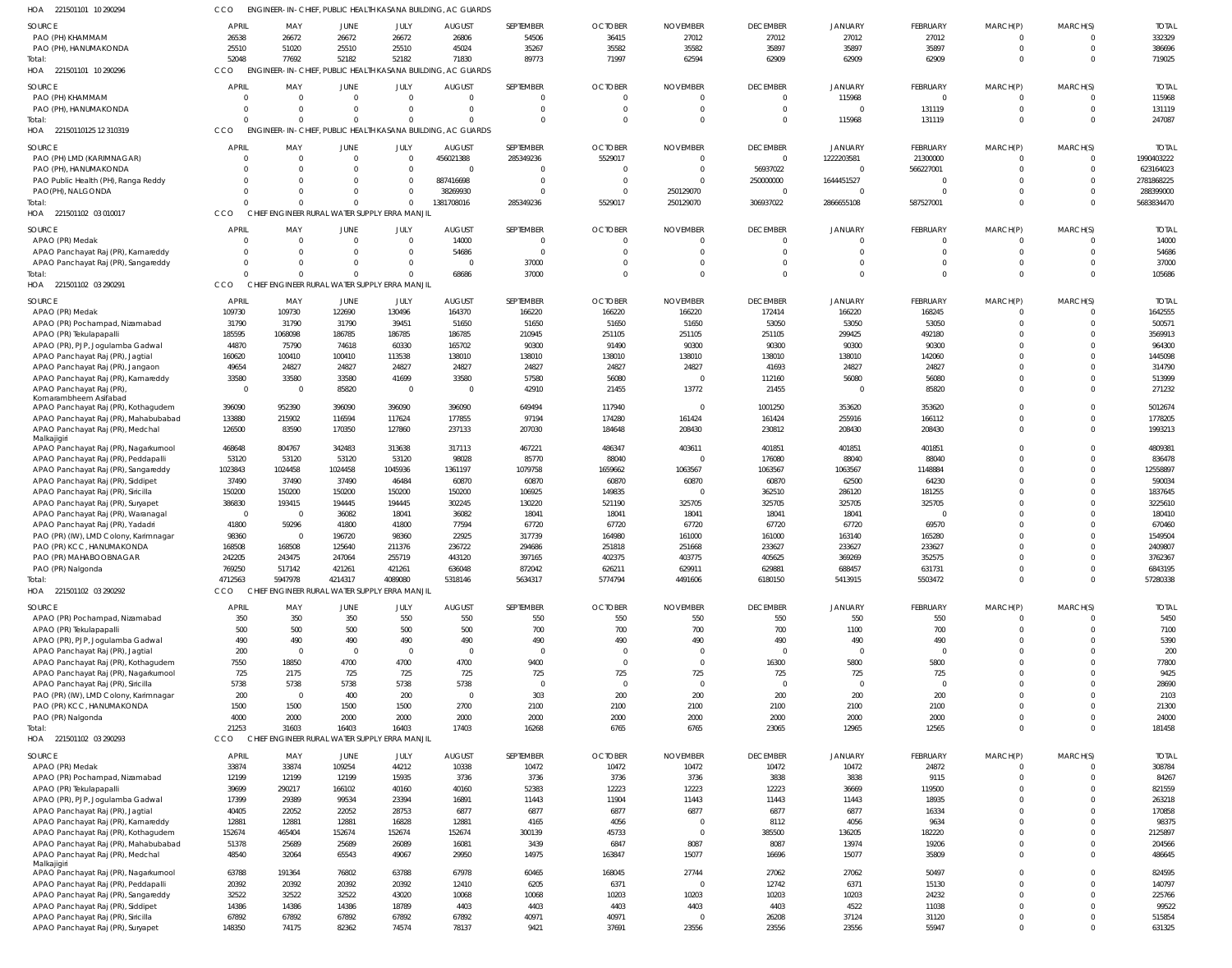| HOA 221501102 03 290293                                                   |                   |                         | CHIEF ENGINEER RURAL WATER SUPPLY ERRA MANJII |                      |                                 |                           |                            |                             |                                   |                                  |                      |                      |                            |                        |
|---------------------------------------------------------------------------|-------------------|-------------------------|-----------------------------------------------|----------------------|---------------------------------|---------------------------|----------------------------|-----------------------------|-----------------------------------|----------------------------------|----------------------|----------------------|----------------------------|------------------------|
| SOURCE                                                                    | <b>APRIL</b>      | MAY                     | JUNE                                          | JULY                 | <b>AUGUST</b>                   | SEPTEMBER                 | <b>OCTOBER</b>             | <b>NOVEMBER</b>             | <b>DECEMBER</b>                   | <b>JANUARY</b>                   | FEBRUARY             | MARCH(P)             | MARCH(S)                   | <b>TOTAL</b>           |
| APAO Panchayat Raj (PR), Yadadri                                          | 16046             | 16046                   | 16046                                         | 16046                | 9798                            | 4899                      | 4899                       | 4899                        | 4899                              | 4899                             | 11956                | $\Omega$             | $\Omega$                   | 110433                 |
| PAO (PR) (IW), LMD Colony, Karimnagar                                     | 37725             | $\Omega$                | 179703                                        | 37725                | 11498                           | 22996                     | 11933                      | 11643                       | 11643                             | 11798                            | 28177                | $\Omega$             | $\overline{0}$             | 364841                 |
| PAO (PR) KCC, HANUMAKONDA                                                 | 48138             | 48138                   | 48138                                         | 48138                | 29664                           | 15102                     | 15102                      | 15102                       | 15102                             | 15102                            | 35868                | $\Omega$             | $\Omega$                   | 333594                 |
| PAO (PR) MAHABOOBNAGAR                                                    | 92369             | 92862                   | 94252                                         | 98694                | 51974                           | 28623                     | 29003                      | 29105                       | 29240                             | 26614                            | 60327                | $\Omega$             | $\Omega$                   | 633063                 |
| PAO (PR) Nalgonda                                                         | 247208<br>1197865 | 124004<br>1605550       | 124434<br>1422857                             | 124434<br>1010604    | 44049<br>677459                 | 38125<br>648907           | 38281<br>632597            | 67229<br>261799             | 38551<br>666857                   | 38551<br>444413                  | 91879<br>851796      | $\Omega$<br>$\Omega$ | $\Omega$<br>$\Omega$       | 976745<br>9420704      |
| Total:<br>HOA 221501102 03 290294                                         | CCO               |                         | CHIEF ENGINEER RURAL WATER SUPPLY ERRA MANJIL |                      |                                 |                           |                            |                             |                                   |                                  |                      |                      |                            |                        |
|                                                                           |                   |                         |                                               |                      |                                 |                           |                            |                             |                                   |                                  |                      |                      |                            |                        |
| SOURCE                                                                    | <b>APRIL</b>      | MAY                     | JUNE                                          | JULY                 | <b>AUGUST</b>                   | SEPTEMBER                 | <b>OCTOBER</b>             | <b>NOVEMBER</b>             | <b>DECEMBER</b>                   | <b>JANUARY</b>                   | FEBRUARY             | MARCH(P)             | MARCH(S)                   | <b>TOTAL</b>           |
| APAO (PR) Medak                                                           | 10484             | 10484                   | 10484                                         | 17040                | 17040                           | 17281                     | 17281                      | 17281                       | 17281                             | 17281                            | 17281                | $\Omega$             | $\overline{0}$             | 169218                 |
| APAO (PR) Pochampad, Nizamabad                                            | 6292              | 6292                    | 6292                                          | 8724                 | 8724                            | 8724                      | 8724                       | 8724                        | 8962                              | 8962                             | 8962                 | $\Omega$             | $\overline{0}$             | 89382                  |
| APAO (PR) Tekulapapalli                                                   | 15685             | 114659                  | 15923                                         | 15923                | 15923                           | 22728                     | 22728                      | 22728                       | 22728                             | 36338                            | 50728                | $\Omega$             | $\Omega$                   | 356091                 |
| APAO (PR), PJP, Jogulamba Gadwal                                          | 6506<br>15109     | 6506<br>8246            | 6506                                          | 6506<br>11967        | 23285<br>12281                  | 9729<br>12281             | 9902<br>12281              | 9729<br>12281               | 9729<br>12281                     | 9729<br>12281                    | 9729<br>12281        | $\Omega$<br>$\Omega$ | $\overline{0}$<br>$\Omega$ | 107856<br>129535       |
| APAO Panchayat Raj (PR), Jagtial<br>APAO Panchayat Raj (PR), Kamareddy    | 4817              | 4817                    | 8246<br>4817                                  | 7049                 | 4817                            | 7439                      | 7244                       |                             | 14488                             | 7244                             | 7244                 | $\Omega$             | $\Omega$                   | 69976                  |
| APAO Panchayat Raj (PR), Kothagudem                                       | 41094             | 115282                  | 35094                                         | 35094                | 35094                           | 87180                     | $\Omega$                   | $\Omega$                    | 105000                            | 34000                            | 34000                | $\Omega$             | $\Omega$                   | 521838                 |
| APAO Panchayat Raj (PR), Mahabubabad                                      | 15900             | 7950                    | 7950                                          | 8073                 | 20641                           | 6141                      | 12227                      | 14440                       | 14440                             | 24952                            | 14440                | $\Omega$             | $\overline{0}$             | 147154                 |
| APAO Panchayat Raj (PR), Medchal                                          | 37554             | 24807                   | 50709                                         | 37962                | 60780                           | 49371                     | 44034                      | 49707                       | 55044                             | 49707                            | 49707                | $\Omega$             | $\overline{0}$             | 509382                 |
| Malkajigiri                                                               |                   |                         |                                               |                      |                                 |                           |                            |                             |                                   |                                  |                      |                      |                            |                        |
| APAO Panchayat Raj (PR), Nagarkurnool                                     | 21740             | 65220                   | 21740                                         | 21740                | 23039                           | 51131                     | 32164                      | 32374                       | 32164                             | 32164                            | 32164                | $\Omega$             | $\overline{0}$             | 365640                 |
| APAO Panchayat Raj (PR), Peddapalli                                       | 10518             | 10518                   | 10518                                         | 10518                | 15851                           | 11081                     | 11376                      |                             | 22752                             | 11376                            | 14877                | $\Omega$             | $\Omega$                   | 129385                 |
| APAO Panchayat Raj (PR), Sangareddy                                       | 10065             | 10065                   | 10065                                         | 15214                | 15214                           | 15214                     | 15417                      | 15417                       | 15417                             | 15417                            | 15417                | $\Omega$             | $\overline{0}$             | 152922                 |
| APAO Panchayat Raj (PR), Siddipet                                         | 5380              | 5380                    | 5380                                          | 7862                 | 7862                            | 7862                      | 7862                       | 7862                        | 7862                              | 8074                             | 8299                 | $\Omega$             | $\Omega$                   | 79685                  |
| APAO Panchayat Raj (PR), Siricilla                                        | 15761             | 15761                   | 15761                                         | 15761                | 15761                           | 12680                     | 12680                      | $\Omega$                    | 39598                             | 27218                            | 19799                | $\Omega$             | $\overline{0}$             | 190780                 |
| APAO Panchayat Raj (PR), Suryapet                                         | 53766             | 26883                   | 27032                                         | 27032                | 42949                           | 16823                     | 64953                      | 40888                       | 40888                             | 40888                            | 40888                | $\Omega$             | $\Omega$                   | 422990                 |
| APAO Panchayat Raj (PR), Yadadri                                          | 4966              | 4966                    | 4966                                          | 4966                 | 9840                            | 7403                      | 7403                       | 7403<br>17592               | 7403                              | 7403                             | 7607                 | $\Omega$<br>$\Omega$ | $\Omega$<br>$\Omega$       | 74326                  |
| PAO (PR) (IW), LMD Colony, Karimnagar<br>PAO (PR) KCC, HANUMAKONDA        | 11675<br>24828    | $\overline{0}$<br>24828 | 23350<br>24828                                | 11675<br>24828       | 5698<br>44448                   | 34746<br>35268            | 18030<br>35268             | 35268                       | 17592<br>35268                    | 17827<br>35268                   | 18062<br>35268       | $\Omega$             | $\Omega$                   | 176247<br>355368       |
| PAO (PR) MAHABOOBNAGAR                                                    | 45125             | 45379                   | 46096                                         | 49049                | 81204                           | 63761                     | 64646                      | 64800                       | 65114                             | 61530                            | 59315                | $\Omega$             | $\Omega$                   | 646019                 |
| PAO (PR) Nalgonda                                                         | 86848             | 43547                   | 43708                                         | 43708                | 84877                           | 64375                     | 64653                      | 65135                       | 65135                             | 65135                            | 65339                | $\Omega$             | $\overline{0}$             | 692460                 |
| Total:                                                                    | 444113            | 551590                  | 379465                                        | 380691               | 545328                          | 541218                    | 468873                     | 421629                      | 609146                            | 522794                           | 521407               | $\Omega$             | $\overline{0}$             | 5386254                |
| HOA 221501102 03 290295                                                   | CCO               |                         | CHIEF ENGINEER RURAL WATER SUPPLY ERRA MANJIL |                      |                                 |                           |                            |                             |                                   |                                  |                      |                      |                            |                        |
|                                                                           | <b>APRIL</b>      |                         |                                               |                      |                                 |                           |                            |                             |                                   |                                  |                      |                      |                            |                        |
| SOURCE                                                                    |                   | MAY<br>- 0              | JUNE                                          | JULY<br>$\mathbf 0$  | <b>AUGUST</b><br>$\overline{0}$ | SEPTEMBER                 | <b>OCTOBER</b><br>$\Omega$ | <b>NOVEMBER</b><br>$\Omega$ | <b>DECEMBER</b><br>$\overline{0}$ | <b>JANUARY</b><br>$\overline{0}$ | FEBRUARY<br>$\Omega$ | MARCH(P)<br>$\Omega$ | MARCH(S)<br>$\Omega$       | <b>TOTAL</b><br>100000 |
| APAO Panchayat Raj (PR), Jangaon<br>APAO Panchayat Raj (PR), Nagarkurnool | 0<br>$\Omega$     | $\Omega$                | 100000<br>$\Omega$                            | $\mathbf 0$          | 100000                          | $^{\circ}$<br>$\mathbf 0$ | $\Omega$                   | $\Omega$                    | $\overline{0}$                    | $\overline{0}$                   | $\Omega$             | $\Omega$             | $\overline{0}$             | 100000                 |
| PAO (PR) Nalgonda                                                         | $\Omega$          | $\Omega$                | $\overline{0}$                                | $\mathbf 0$          | $\Omega$                        | $\mathbf 0$               | $\Omega$                   | $\Omega$                    | $\overline{0}$                    | $\overline{0}$                   | 200000               | $\Omega$             | $\overline{0}$             | 200000                 |
| Total:                                                                    | $\Omega$          |                         | 100000                                        | $\mathbf 0$          | 100000                          | $\mathbf 0$               | $\Omega$                   | $\Omega$                    | $\Omega$                          | $\Omega$                         | 200000               | $\Omega$             | $\Omega$                   | 400000                 |
| HOA 221501102 03 290296                                                   | CCO               |                         | CHIEF ENGINEER RURAL WATER SUPPLY ERRA MANJIL |                      |                                 |                           |                            |                             |                                   |                                  |                      |                      |                            |                        |
| SOURCE                                                                    | <b>APRIL</b>      | MAY                     | <b>JUNE</b>                                   | JULY                 | <b>AUGUST</b>                   | SEPTEMBER                 | <b>OCTOBER</b>             | <b>NOVEMBER</b>             | <b>DECEMBER</b>                   | <b>JANUARY</b>                   | FEBRUARY             | MARCH(P)             | MARCH(S)                   | <b>TOTAL</b>           |
| APAO (PR) Medak                                                           | 0                 | $\Omega$                | $\overline{0}$                                | $\mathbf 0$          | $\Omega$                        | $\mathbf 0$               | $\Omega$                   | $\Omega$                    | $\overline{0}$                    | 85803                            | $\overline{0}$       | $\Omega$             | $\overline{0}$             | 85803                  |
| APAO (PR) Pochampad, Nizamabad                                            | $\Omega$          | $\Omega$                | $\mathbf{0}$                                  | $\mathbf 0$          | $\Omega$                        | $\mathbf 0$               | <sup>0</sup>               |                             | $\mathbf 0$                       | C                                | 32760                | $\Omega$             | $\overline{0}$             | 32760                  |
| APAO (PR) Tekulapapalli                                                   | $\Omega$          |                         | $\Omega$                                      | $\Omega$             | $\Omega$                        | $\mathbf{0}$              | $\Omega$                   | <sup>0</sup>                | $\Omega$                          | $\overline{0}$                   | 101420               | $\Omega$             | $\overline{0}$             | 101420                 |
| APAO (PR), PJP, Jogulamba Gadwal                                          | $\Omega$          |                         | $\Omega$                                      | $\Omega$             | $\Omega$                        | $\mathbf 0$               | <sup>0</sup>               | <sup>0</sup>                | $\Omega$                          | $\overline{0}$                   | 45009                | $\Omega$             | $\overline{0}$             | 45009                  |
| APAO Panchayat Raj (PR), Jagtial                                          | $\Omega$          |                         | <sup>0</sup>                                  | $\Omega$             | <sup>0</sup>                    | $\Omega$                  | <sup>0</sup>               | <sup>0</sup>                | $\Omega$                          | $\overline{0}$                   | 56815                | $\Omega$             | $\Omega$                   | 56815                  |
| APAO Panchayat Raj (PR), Kamareddy                                        | $\Omega$          |                         | $\Omega$                                      | $\Omega$             | <sup>0</sup>                    | $\mathbf 0$               | <sup>0</sup>               |                             | $\Omega$                          | $\overline{0}$                   | 33510                | $\Omega$             | $\Omega$                   | 33510                  |
| APAO Panchayat Raj (PR), Kothagudem                                       | 0                 |                         | <sup>0</sup>                                  | $\Omega$             | <sup>0</sup>                    | $\Omega$                  |                            |                             | $\overline{0}$                    | 175896                           | $\Omega$             |                      | $\Omega$                   | 175896                 |
| APAO Panchayat Raj (PR), Mahabubabad                                      | $\Omega$          | $\Omega$                | $\Omega$                                      | $\Omega$             | $\Omega$                        | $\mathbf 0$               | $\Omega$                   | $\Omega$                    | 85902                             | $\Omega$                         | $\Omega$             | $\Omega$             | $\Omega$                   | 85902                  |
| APAO Panchayat Raj (PR), Medchal                                          | $\cap$            |                         |                                               |                      |                                 |                           |                            |                             |                                   |                                  |                      | $\cap$               | $\cap$                     | 86464                  |
| Malkajigiri<br>APAO Panchayat Raj (PR), Peddapalli                        | $\mathbf{0}$      |                         | $\mathbf{0}$                                  | $\mathbf 0$          | 0                               | $\mathbf 0$               | 0                          | $\mathbf{0}$                | $\overline{0}$                    | 52629                            | $\mathbf{0}$         | $\Omega$             | $\overline{0}$             | 52629                  |
| APAO Panchayat Raj (PR), Sangareddy                                       | $\Omega$          |                         | $\Omega$                                      | $\Omega$             | $\Omega$                        | 40896                     | $\Omega$                   | 40896                       | $\Omega$                          | $\Omega$                         | $\Omega$             | $\Omega$             | $\Omega$                   | 81792                  |
| APAO Panchayat Raj (PR), Siddipet                                         | $\Omega$          |                         | 0                                             | $\Omega$             | $\Omega$                        | $\mathbf 0$               | <sup>0</sup>               |                             | $\Omega$                          | C                                | 37353                | $\Omega$             | $\Omega$                   | 37353                  |
| APAO Panchayat Raj (PR), Siricilla                                        | 0                 |                         |                                               | $\Omega$             | <sup>0</sup>                    | $\Omega$                  |                            |                             | $\overline{0}$                    | $^{\circ}$                       | 212893               | $\Omega$             | $\Omega$                   | 212893                 |
| APAO Panchayat Raj (PR), Suryapet                                         | 0                 |                         |                                               | $\Omega$             | $\Omega$                        | $\Omega$                  |                            |                             | 77828                             | 0                                | $\Omega$             | $\cap$               | $\Omega$                   | 77828                  |
| APAO Panchayat Raj (PR), Yadadri                                          | $\Omega$          |                         |                                               | $\Omega$             | $\Omega$                        | $\Omega$                  |                            |                             | $\overline{0}$                    | $\Omega$                         | 39802                | $\cap$               | $\Omega$                   | 39802                  |
| PAO (PR) (IW), LMD Colony, Karimnagar                                     | 0                 |                         | 0                                             | $\Omega$             | 38622                           | $\Omega$                  |                            | $\Omega$                    | 45438                             | $\Omega$                         | $\Omega$             | $\Omega$             | $\Omega$                   | 84060                  |
| PAO (PR) KCC, HANUMAKONDA                                                 | 0                 |                         | $\Omega$                                      | $\Omega$             | $\Omega$                        | $\Omega$                  |                            | 128811                      | C                                 | $\Omega$                         | $\Omega$             | $\Omega$             | $\Omega$                   | 128811                 |
| PAO (PR) MAHABOOBNAGAR                                                    | $\Omega$          |                         | 16529                                         | $\mathbf 0$          | 31970                           | $\Omega$                  | 0                          | $\Omega$                    | - 0                               | $\overline{0}$                   | 172696               | $\Omega$             | $\Omega$                   | 221195                 |
| PAO (PR) Nalgonda                                                         | 0                 |                         | $\overline{0}$                                | $\mathbf 0$          | $\Omega$                        | $\mathbf 0$               | $\Omega$                   | 49977                       | $\overline{0}$                    | $\overline{0}$                   | 268497               | $\Omega$             | $\overline{0}$             | 318474                 |
| Total:                                                                    | $\Omega$          |                         | 102993                                        | $\mathbf 0$          | 70592                           | 40896                     | $\Omega$                   | 219684                      | 209168                            | 314328                           | 1000755              | $\Omega$             | $\Omega$                   | 1958416                |
| HOA 221501102 03 310318                                                   | CCO               |                         | CHIEF ENGINEER RURAL WATER SUPPLY ERRA MANJIL |                      |                                 |                           |                            |                             |                                   |                                  |                      |                      |                            |                        |
| SOURCE                                                                    | <b>APRIL</b>      | MAY                     | JUNE                                          | JULY                 | <b>AUGUST</b>                   | SEPTEMBER                 | <b>OCTOBER</b>             | <b>NOVEMBER</b>             | <b>DECEMBER</b>                   | <b>JANUARY</b>                   | FEBRUARY             | MARCH(P)             | MARCH(S)                   | <b>TOTAL</b>           |
| PAO (PR) MAHABOOBNAGAR                                                    | $\overline{0}$    | $\Omega$                | $\mathbf{0}$                                  | $\mathbf 0$          | $\overline{0}$                  | $\mathbf 0$               | $\overline{0}$             | $\overline{0}$              | $\overline{0}$                    | 20000                            | $\Omega$             | - 0                  | $\overline{0}$             | 20000                  |
| Total:                                                                    | $\Omega$          | $\Omega$                | $\mathbf{0}$                                  | $\mathbf 0$          | $\overline{0}$                  | $\mathbf 0$               | $\overline{0}$             | $\Omega$                    | $\overline{0}$                    | 20000                            | $\Omega$             | $\overline{0}$       | $\overline{0}$             | 20000                  |
| HOA 221501196 05 270272                                                   | CCO               |                         | CHIEF ENGINEER RURAL WATER SUPPLY ERRA MANJIL |                      |                                 |                           |                            |                             |                                   |                                  |                      |                      |                            |                        |
| SOURCE                                                                    | <b>APRIL</b>      | MAY                     | JUNE                                          | JULY                 | <b>AUGUST</b>                   | SEPTEMBER                 | <b>OCTOBER</b>             | <b>NOVEMBER</b>             | <b>DECEMBER</b>                   | JANUARY                          | FEBRUARY             | MARCH(P)             | MARCH(S)                   | <b>TOTAL</b>           |
| APAO (PR) Medak                                                           | 0                 | - 0                     | $\overline{0}$                                | $\mathbf 0$          | $\Omega$                        | $\mathbf 0$               | 802343                     | 91051204                    | 239687                            | 25377337                         | $\overline{0}$       | $\Omega$             | $\overline{0}$             | 117470571              |
| APAO (PR) Pochampad, Nizamabad                                            | $\Omega$          |                         | $\Omega$                                      | $\Omega$             | $\Omega$                        | $\overline{0}$            | 96516                      |                             | $\overline{0}$                    | 155175825                        | $\mathbf{0}$         | $\Omega$             | $\overline{0}$             | 155272341              |
| APAO (PR) Ranga Reddy Dist                                                | $\Omega$          |                         | $\Omega$                                      | $\Omega$             | $\Omega$                        | $\mathbf{0}$              |                            |                             | 14062413                          | 207294234                        | 402701               | $\Omega$             | $\Omega$                   | 221759348              |
| APAO (PR) Tekulapapalli                                                   |                   |                         |                                               | $\Omega$             | $\Omega$                        | 95657497                  | $\Omega$                   |                             | 4093904                           | 31664283                         | 405625               | $\Omega$             | $\Omega$                   | 131821309              |
| APAO (PR), PJP, Jogulamba Gadwal                                          | $\Omega$          |                         | <sup>0</sup>                                  | $\Omega$             | <sup>0</sup>                    | $\overline{0}$            |                            |                             | 1547110                           | $\overline{0}$                   | 48273                | $\cap$               | $\Omega$                   | 1595383                |
| APAO Panchayat Raj (PR), Jagtial                                          | 0                 |                         |                                               |                      |                                 | $\Omega$                  |                            | <sup>0</sup>                | 138504                            | $\overline{0}$                   | $\Omega$             |                      | $\Omega$                   | 138504                 |
| APAO Panchayat Raj (PR), Jangaon                                          | $\Omega$          |                         |                                               | $\Omega$             |                                 | $\Omega$                  | 0                          | <sup>0</sup>                | $\overline{0}$                    | 0                                | 63574673             |                      | $\Omega$                   | 63574673               |
| APAO Panchayat Raj (PR), Kamareddy                                        | $\Omega$          |                         |                                               | $\Omega$             |                                 | $\Omega$                  | $\Omega$                   | $\Omega$                    | 1026093                           | 64630707                         | 3985239              | $\cap$               | $\Omega$                   | 69642039               |
| APAO Panchayat Raj (PR), Kothagudem                                       | $\Omega$          |                         |                                               | $\Omega$             |                                 | $\Omega$                  | <sup>0</sup>               |                             | 222800                            | $\overline{0}$                   | - 0                  | $\Omega$             | $\Omega$                   | 222800                 |
| APAO Panchayat Raj (PR), Mancherial                                       | $\Omega$          |                         |                                               | $\Omega$             |                                 | $\Omega$                  | 2905026                    |                             | 3791188                           | 100009425                        | $\Omega$             | $\cap$               | $\Omega$                   | 106705639              |
| APAO Panchayat Raj (PR), Nagarkurnool                                     | $\mathbf{0}$<br>0 |                         |                                               | $\Omega$<br>$\Omega$ |                                 | $\mathbf 0$<br>$\Omega$   | 6254607<br>10138554        | 40943230                    | $\overline{0}$<br>377040          | $\overline{0}$<br>38159725       | $\Omega$<br>62829561 | $\cap$<br>$\cap$     | $\Omega$<br>$\Omega$       | 6254607<br>152448110   |
| APAO Panchayat Raj (PR), Sangareddy<br>APAO Panchayat Raj (PR), Siddipet  | $\Omega$          |                         |                                               | $\Omega$             | <sup>0</sup>                    | $\mathbf{0}$              | $\overline{0}$             | 157808616                   | 19469587                          | 49491087                         | $\Omega$             |                      | $\Omega$                   | 226769290              |
| APAO Panchayat Raj (PR), Siricilla                                        | 0                 |                         |                                               | $\Omega$             | $\Omega$                        | $\mathbf{0}$              | 949630                     | $\Omega$                    | $\overline{0}$                    | $\overline{0}$                   | 6880519              | $\Omega$             | $\Omega$                   | 7830149                |
| APAO Panchayat Raj (PR), Vikarabad                                        | $\mathbf 0$       |                         | $\Omega$                                      | $\Omega$             | $\Omega$                        | $\Omega$                  | $\mathbf{0}$               | $\Omega$                    | 569322                            | $\overline{0}$                   | $\Omega$             | $\Omega$             | $\Omega$                   | 569322                 |
|                                                                           |                   |                         |                                               |                      |                                 |                           |                            |                             |                                   |                                  |                      |                      |                            |                        |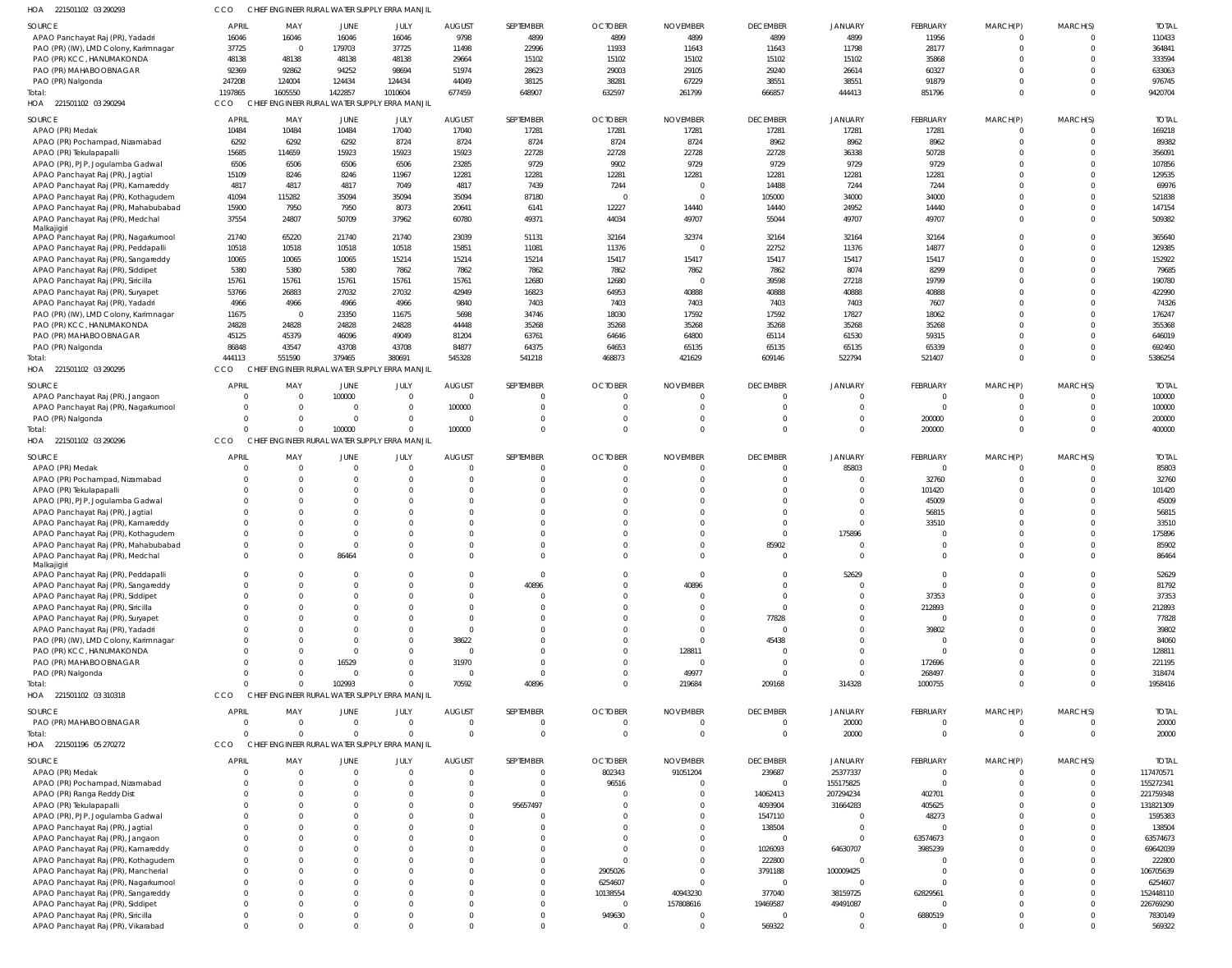| HOA<br>221501196 05 270272                                 | ссо                        | CHIEF ENGINEER RURAL WATER SUPPLY ERRA MANJIL               |                            |                               |                           |                                                                                           |                         |                             |                                   |                                  |                            |                            |                            |                       |
|------------------------------------------------------------|----------------------------|-------------------------------------------------------------|----------------------------|-------------------------------|---------------------------|-------------------------------------------------------------------------------------------|-------------------------|-----------------------------|-----------------------------------|----------------------------------|----------------------------|----------------------------|----------------------------|-----------------------|
| SOURCE                                                     | <b>APRIL</b>               | MAY                                                         | <b>JUNE</b>                | JULY                          | <b>AUGUST</b>             | SEPTEMBER                                                                                 | <b>OCTOBER</b>          | <b>NOVEMBER</b>             | <b>DECEMBER</b>                   | <b>JANUARY</b>                   | FEBRUARY                   | MARCH(P)                   | MARCH(S)                   | <b>TOTAL</b>          |
| APAO Panchayat Raj (PR), Wanaparthy                        | $\Omega$                   | $\Omega$                                                    | $\Omega$                   | $\overline{0}$                | $\Omega$                  |                                                                                           | $\Omega$                | $\Omega$                    | 2306850                           | $\mathbf 0$                      | $\Omega$                   | $\Omega$                   | $\Omega$                   | 2306850               |
| APAO Panchayat Raj (PR), Waranagal                         | $\Omega$                   |                                                             |                            | $\Omega$                      | $\Omega$                  | $\Omega$                                                                                  | 339676                  | 43621233                    | $\overline{0}$                    | 76405479                         | $\Omega$                   | $\Omega$                   | $\Omega$                   | 120366388             |
| APAO Panchayat Raj (PR), Yadadri<br>PAO (PR) MAHABOOBNAGAR | 0<br>0                     |                                                             |                            | $\Omega$<br>$\Omega$          |                           |                                                                                           |                         |                             | 0<br>1452298                      | 21043080<br>$\overline{0}$       | 144213042<br>$\Omega$      | $\Omega$                   |                            | 165256122<br>1452298  |
| PAO (PR) Nalgonda                                          | 0                          |                                                             |                            | $\Omega$                      | $\Omega$                  |                                                                                           |                         |                             | 99995                             | $\Omega$                         | $\cap$                     | $\Omega$                   | $\Omega$                   | 99995                 |
| Total:                                                     | $\Omega$                   |                                                             | $\Omega$                   | $\Omega$                      | $\Omega$                  | 95657497                                                                                  | 21486352                | 333424283                   | 49396791                          | 769251182                        | 282339633                  | $\Omega$                   | $\Omega$                   | 1551555738            |
| HOA 221501196 18 310312                                    | CCO                        | CHIEF ENGINEER RURAL WATER SUPPLY ERRA MANJIL               |                            |                               |                           |                                                                                           |                         |                             |                                   |                                  |                            |                            |                            |                       |
| SOURCE                                                     | APRIL                      | MAY                                                         | <b>JUNE</b>                | JULY                          | <b>AUGUST</b>             | SEPTEMBER                                                                                 | <b>OCTOBER</b>          | <b>NOVEMBER</b>             | <b>DECEMBER</b>                   | <b>JANUARY</b>                   | <b>FEBRUARY</b>            | MARCH(P)                   | MARCH(S)                   | <b>TOTAL</b>          |
| APAO (PR) Medak                                            | 0                          | - 0                                                         | $\overline{0}$             | $\overline{0}$                | $\overline{0}$            | $\Omega$                                                                                  | 258974                  | $\mathbf 0$                 | $\overline{0}$                    | $\circ$                          | $\overline{0}$             | $\overline{0}$             | $\overline{0}$             | 258974                |
| Total:                                                     | $\Omega$                   |                                                             | $\Omega$                   | $\overline{0}$                | $\Omega$                  | $\Omega$                                                                                  | 258974                  | $\Omega$                    | $\Omega$                          | $\Omega$                         | $\Omega$                   | $\Omega$                   | $\Omega$                   | 258974                |
| HOA 22150119625 18 310312                                  | CCO                        | CHIEF ENGINEER RURAL WATER SUPPLY ERRA MANJIL               |                            |                               |                           |                                                                                           |                         |                             |                                   |                                  |                            |                            |                            |                       |
| SOURCE                                                     | APRIL                      | MAY                                                         | JUNE                       | JULY                          | <b>AUGUST</b>             | SEPTEMBER                                                                                 | <b>OCTOBER</b>          | <b>NOVEMBER</b>             | <b>DECEMBER</b>                   | <b>JANUARY</b>                   | <b>FEBRUARY</b>            | MARCH(P)                   | MARCH(S)                   | <b>TOTAL</b>          |
| APAO (PR), PJP, Jogulamba Gadwal                           | $\Omega$                   | $\Omega$                                                    | $\Omega$                   | $\overline{0}$                | $\Omega$                  |                                                                                           | $\Omega$                | $\Omega$                    | 2062764                           | $\Omega$                         | $\Omega$                   | $\Omega$                   | $\Omega$                   | 2062764               |
| APAO Panchayat Raj (PR), Sangareddy<br>Total:              | 0<br>$\Omega$              | - 0<br>$\cap$                                               | $\Omega$<br>$\Omega$       | $\overline{0}$<br>$\Omega$    | $\Omega$                  | 0<br>$\Omega$                                                                             | 272380<br>272380        | $\Omega$                    | $\mathbf 0$<br>2062764            | - 0<br>$\Omega$                  | $\overline{0}$<br>$\Omega$ | $\overline{0}$<br>$\Omega$ | $\overline{0}$<br>$\Omega$ | 272380<br>2335144     |
| HOA 22150210525 08 310319                                  | CCO                        | ENGINEER-IN-CHIEF, PUBLIC HEALTH KASANA BUILDING, AC GUARDS |                            |                               |                           |                                                                                           |                         |                             |                                   |                                  |                            |                            |                            |                       |
|                                                            |                            |                                                             |                            |                               |                           |                                                                                           |                         |                             |                                   |                                  |                            |                            |                            |                       |
| SOURCE<br>APAO (PH) CHANDRAVIHAR (HYD)                     | <b>APRIL</b><br>$\Omega$   | MAY<br>$\Omega$                                             | <b>JUNE</b><br>$\Omega$    | JULY<br>$\overline{0}$        | <b>AUGUST</b><br>$\Omega$ | SEPTEMBER<br>$\Omega$                                                                     | <b>OCTOBER</b><br>50000 | <b>NOVEMBER</b><br>$\Omega$ | <b>DECEMBER</b><br>$\mathbf 0$    | <b>JANUARY</b><br>- 0            | FEBRUARY<br>$\Omega$       | MARCH(P)<br>$\Omega$       | MARCH(S)<br>- 0            | <b>TOTAL</b><br>50000 |
| APAO Public Health (PH), Sangareddy                        | 0                          |                                                             |                            | $\Omega$                      | $\Omega$                  | $\Omega$                                                                                  | 50000                   |                             | $\Omega$                          | $\Omega$                         | $\Omega$                   | $\Omega$                   | $\Omega$                   | 50000                 |
| APAO, (PH) POCHAMPAD (NZM)                                 | $\Omega$                   |                                                             |                            | $\Omega$                      |                           |                                                                                           | 49900                   |                             | -0                                | -0                               | $\Omega$                   | $\Omega$                   |                            | 49900                 |
| PAO (PH) LMD (KARIMNAGAR)                                  | $\Omega$                   |                                                             |                            | $\Omega$                      |                           | $\Omega$                                                                                  | 19800                   |                             | $\Omega$                          | - 0                              | $\Omega$                   | $\Omega$                   | - 0                        | 19800                 |
| PAO (PH) MAHABOOBNAGAR                                     | $\Omega$                   |                                                             |                            | $\Omega$                      |                           |                                                                                           | 66620                   |                             | -0                                |                                  | $\Omega$                   | $\Omega$                   |                            | 66620                 |
| PAO (PH), HANUMAKONDA                                      | $\Omega$                   |                                                             |                            | $\Omega$                      | $\Omega$                  |                                                                                           | 198400                  |                             | $\Omega$                          | - 0                              | $\Omega$                   | $\Omega$                   | -0                         | 198400                |
| PAO Public Health (PH), Ranga Reddy                        | $\Omega$                   |                                                             |                            | $\Omega$                      |                           |                                                                                           | 3698136                 |                             | $\Omega$                          | $\Omega$                         | 120586                     | $\Omega$                   |                            | 3818722               |
| Total:<br>HOA 22150219125 05 310319                        | $\cap$<br>CCO              | CHIEF ENGINEER RURAL WATER SUPPLY ERRA MANJIL               |                            | $\Omega$                      |                           | $\Omega$                                                                                  | 4132856                 |                             | $\Omega$                          | $\Omega$                         | 120586                     | $\Omega$                   | $\Omega$                   | 4253442               |
|                                                            |                            |                                                             |                            |                               |                           |                                                                                           |                         |                             |                                   |                                  |                            |                            |                            |                       |
| SOURCE                                                     | <b>APRIL</b>               | MAY                                                         | JUNE                       | JULY                          | <b>AUGUST</b>             | SEPTEMBER                                                                                 | <b>OCTOBER</b>          | <b>NOVEMBER</b>             | <b>DECEMBER</b>                   | <b>JANUARY</b>                   | FEBRUARY                   | MARCH(P)                   | MARCH(S)                   | <b>TOTAL</b>          |
| APAO Panchayat Raj (PR), Bhoopalapally                     | $\overline{0}$<br>$\Omega$ | $\Omega$<br>$\cap$                                          | $\Omega$<br>$\Omega$       | $\overline{0}$<br>$\mathbf 0$ | $\Omega$<br>$\Omega$      | $\Omega$                                                                                  | $\Omega$                | $\Omega$<br>$\Omega$        | 349800<br>349800                  | $\Omega$<br>$\Omega$             | $\Omega$<br>$\overline{0}$ | $\Omega$<br>$\Omega$       | $\Omega$<br>$\mathbf 0$    | 349800<br>349800      |
| Total:<br>HOA 221605053 04 270271                          | CCO                        |                                                             |                            |                               |                           | THE ENGINEER-IN-CHIEF, CRF OFFICE OF THE ENGINEER-IN-CHIEF (R&B), IV FLOOR, ERRAM MANZIL, |                         |                             |                                   |                                  |                            |                            |                            |                       |
|                                                            | APRIL                      | MAY                                                         | <b>JUNE</b>                |                               |                           | SEPTEMBER                                                                                 | <b>OCTOBER</b>          | <b>NOVEMBER</b>             |                                   |                                  | <b>FEBRUARY</b>            |                            |                            |                       |
| SOURCE<br>APAO Roads & Buildings (R&B),                    | $\Omega$                   | $\Omega$                                                    | $\overline{0}$             | JULY<br>$\overline{0}$        | <b>AUGUST</b><br>$\Omega$ | $\Omega$                                                                                  | 12000                   | $\Omega$                    | <b>DECEMBER</b><br>$\overline{0}$ | <b>JANUARY</b><br>$\overline{0}$ | $\Omega$                   | MARCH(P)<br>$\overline{0}$ | MARCH(S)<br>$\mathbf{0}$   | <b>TOTAL</b><br>12000 |
| Sangareddy                                                 |                            |                                                             |                            |                               |                           |                                                                                           |                         |                             |                                   |                                  |                            |                            |                            |                       |
| Total:                                                     | $\Omega$                   | $\Omega$                                                    | $\overline{0}$             | $\mathbf 0$                   | $\Omega$                  | $\Omega$                                                                                  | 12000                   | $\Omega$                    | $\mathbf 0$                       | $\overline{0}$                   | $\Omega$                   | $\Omega$                   | $\mathbf 0$                | 12000                 |
| HOA 221605053 05 270272                                    | <b>CCO</b>                 |                                                             |                            |                               |                           | THE ENGINEER-IN-CHIEF, CRF OFFICE OF THE ENGINEER-IN-CHIEF (R&B), IV FLOOR, ERRAM MANZIL  |                         |                             |                                   |                                  |                            |                            |                            |                       |
| SOURCE                                                     | <b>APRIL</b>               | MAY                                                         | JUNE                       | JULY                          | <b>AUGUST</b>             | SEPTEMBER                                                                                 | <b>OCTOBER</b>          | <b>NOVEMBER</b>             | <b>DECEMBER</b>                   | <b>JANUARY</b>                   | FEBRUARY                   | MARCH(P)                   | MARCH(S)                   | <b>TOTAL</b>          |
| APAO (R&B) HYDERABAD                                       | $\Omega$                   | - 0                                                         | $\overline{0}$             | 257238                        | 3588334                   | 205795                                                                                    | 2495085                 |                             | $\overline{0}$                    | $\overline{0}$                   | 4536425                    | $\overline{0}$             | $\mathbf{0}$               | 11082877              |
| APAO Roads & Buildings (R&B),<br>Sangareddy                | $\Omega$                   | $\Omega$                                                    | $\overline{0}$             | $\overline{0}$                | $\Omega$                  | $\Omega$                                                                                  | 98125                   | $\Omega$                    | 79187                             | $\mathbf 0$                      | $\Omega$                   | $\Omega$                   | $\Omega$                   | 177312                |
| Total:                                                     | $\Omega$                   |                                                             | $\Omega$                   | 257238                        | 3588334                   | 205795                                                                                    | 2593210                 | $\Omega$                    | 79187                             | $\overline{0}$                   | 4536425                    | $\Omega$                   | $\Omega$                   | 11260189              |
| HOA 221605053 05 290291                                    | CCO                        |                                                             |                            |                               |                           | THE ENGINEER-IN-CHIEF, CRF OFFICE OF THE ENGINEER-IN-CHIEF (R&B), IV FLOOR, ERRAM MANZIL  |                         |                             |                                   |                                  |                            |                            |                            |                       |
| SOURCE                                                     | <b>APRIL</b>               | MAY                                                         | <b>JUNE</b>                | JULY                          | <b>AUGUST</b>             | SEPTEMBER                                                                                 | <b>OCTOBER</b>          | <b>NOVEMBER</b>             | <b>DECEMBER</b>                   | <b>JANUARY</b>                   | FEBRUARY                   | MARCH(P)                   | MARCH(S)                   | <b>TOTAL</b>          |
| APAO (R&B) HYDERABAD                                       | 391710                     | 422620                                                      | 383959                     | 420743                        | 712827                    | 643487                                                                                    | 715047                  | 663335                      | 591466                            | 714757                           | 662652                     | $\Omega$                   | -0                         | 6322603               |
| Total:                                                     | 391710                     | 422620                                                      | 383959                     | 420743                        | 712827                    | 643487                                                                                    | 715047                  | 663335                      | 591466                            | 714757                           | 662652                     | $\Omega$                   | $\Omega$                   | 6322603               |
| HOA 221605053 05 290292                                    | CCO                        |                                                             |                            |                               |                           | THE ENGINEER-IN-CHIEF, CRF OFFICE OF THE ENGINEER-IN-CHIEF (R&B), IV FLOOR, ERRAM MANZIL  |                         |                             |                                   |                                  |                            |                            |                            |                       |
| SOURCE                                                     | <b>APRIL</b>               | MAY                                                         | <b>JUNE</b>                | JULY                          | <b>AUGUST</b>             | SEPTEMBER                                                                                 | <b>OCTOBER</b>          | <b>NOVEMBER</b>             | <b>DECEMBER</b>                   | <b>JANUARY</b>                   | FEBRUARY                   | MARCH(P)                   | MARCH(S)                   | <b>TOTAL</b>          |
| APAO (R&B) HYDERABAD                                       | 9500                       | 10200                                                       | 9274                       | 10226                         | 14650                     | 12450                                                                                     | 12450                   | 12700                       | 11325                             | 13700                            | 12450                      | $\overline{0}$             | $\overline{0}$             | 128925                |
| Total:                                                     | 9500                       | 10200                                                       | 9274                       | 10226                         | 14650                     | 12450                                                                                     | 12450                   | 12700                       | 11325                             | 13700                            | 12450                      | $\Omega$                   | $\mathbf 0$                | 128925                |
| HOA 221605053 05 290293                                    | CCO                        |                                                             |                            |                               |                           | THE ENGINEER-IN-CHIEF, CRF OFFICE OF THE ENGINEER-IN-CHIEF (R&B), IV FLOOR, ERRAM MANZIL  |                         |                             |                                   |                                  |                            |                            |                            |                       |
| SOURCE                                                     | <b>APRIL</b>               | MAY                                                         | <b>JUNE</b>                | JULY                          | <b>AUGUST</b>             | SEPTEMBER                                                                                 | <b>OCTOBER</b>          | <b>NOVEMBER</b>             | <b>DECEMBER</b>                   | JANUARY                          | FEBRUARY                   | MARCH(P)                   | MARCH(S)                   | <b>TOTAL</b>          |
| APAO (R&B) HYDERABAD                                       | 150294                     | 162152                                                      | 147330                     | 163040                        | 75874                     | 46470                                                                                     | 46698                   | 46807                       | 42159                             | 51629                            | 112468                     | $\overline{0}$             | $\overline{0}$             | 1044921               |
| Total:                                                     | 150294                     | 162152                                                      | 147330                     | 163040                        | 75874                     | 46470                                                                                     | 46698                   | 46807                       | 42159                             | 51629                            | 112468                     | $\overline{0}$             | $\overline{0}$             | 1044921               |
| HOA 221605053 05 290294                                    | CCO                        |                                                             |                            |                               |                           | THE ENGINEER-IN-CHIEF, CRF OFFICE OF THE ENGINEER-IN-CHIEF (R&B), IV FLOOR, ERRAM MANZIL  |                         |                             |                                   |                                  |                            |                            |                            |                       |
| SOURCE                                                     | <b>APRIL</b>               | MAY                                                         | JUNE                       | JULY                          | <b>AUGUST</b>             | SEPTEMBER                                                                                 | <b>OCTOBER</b>          | <b>NOVEMBER</b>             | <b>DECEMBER</b>                   | <b>JANUARY</b>                   | FEBRUARY                   | MARCH(P)                   | MARCH(S)                   | <b>TOTAL</b>          |
| APAO (R&B) HYDERABAD                                       | 116277                     | 125451                                                      | 113984                     | 126116                        | 178058                    | 153204                                                                                    | 153955                  | 158164                      | 140917                            | 170207                           | 157797                     | $\Omega$                   | $\overline{0}$             | 1594130               |
| Total:                                                     | 116277                     | 125451                                                      | 113984                     | 126116                        | 178058                    | 153204                                                                                    | 153955                  | 158164                      | 140917                            | 170207                           | 157797                     | $\overline{0}$             | $\overline{0}$             | 1594130               |
| HOA 221605053 05 290295                                    | CCO                        |                                                             |                            |                               |                           | THE ENGINEER-IN-CHIEF, CRF OFFICE OF THE ENGINEER-IN-CHIEF (R&B), IV FLOOR, ERRAM MANZIL  |                         |                             |                                   |                                  |                            |                            |                            |                       |
| SOURCE                                                     | <b>APRIL</b>               | MAY                                                         | <b>JUNE</b>                | JULY                          | <b>AUGUST</b>             | SEPTEMBER                                                                                 | <b>OCTOBER</b>          | <b>NOVEMBER</b>             | <b>DECEMBER</b>                   | <b>JANUARY</b>                   | <b>FEBRUARY</b>            | MARCH(P)                   | MARCH(S)                   | <b>TOTAL</b>          |
| APAO (R&B) HYDERABAD                                       | $\overline{0}$             | $\Omega$                                                    | $\overline{0}$             | 51369                         | $\overline{0}$            | $\Omega$                                                                                  | $\Omega$                | $^{\circ}$                  | $\overline{0}$                    | $\overline{0}$                   | $\overline{0}$             | $\overline{0}$             | $\overline{0}$             | 51369                 |
| Total:                                                     | $\Omega$                   | $\Omega$                                                    | $\Omega$                   | 51369                         | $\Omega$                  | $\Omega$                                                                                  | $\Omega$                | $\mathbf 0$                 | $\overline{0}$                    | $\overline{0}$                   | $\overline{0}$             | $\overline{0}$             | $\overline{0}$             | 51369                 |
| HOA 221605053 05 290296                                    | CCO                        |                                                             |                            |                               |                           | THE ENGINEER-IN-CHIEF, CRF OFFICE OF THE ENGINEER-IN-CHIEF (R&B), IV FLOOR, ERRAM MANZIL, |                         |                             |                                   |                                  |                            |                            |                            |                       |
| SOURCE                                                     | APRIL                      | MAY                                                         | <b>JUNE</b>                | JULY                          | <b>AUGUST</b>             | SEPTEMBER                                                                                 | <b>OCTOBER</b>          | <b>NOVEMBER</b>             | <b>DECEMBER</b>                   | <b>JANUARY</b>                   | FEBRUARY                   | MARCH(P)                   | MARCH(S)                   | <b>TOTAL</b>          |
| APAO (R&B) HYDERABAD                                       | $\overline{0}$             | $\Omega$                                                    | $\overline{0}$             | $\mathbf 0$                   | 143757                    | $\Omega$                                                                                  | 34162                   | 126368                      | $\overline{0}$                    | 95407                            | 36065                      | $\overline{0}$             | $\overline{0}$             | 435759                |
| Total:                                                     | $\Omega$                   | $\Omega$                                                    | $\Omega$                   | $\mathbf 0$                   | 143757                    | $\Omega$                                                                                  | 34162                   | 126368                      | $\overline{0}$                    | 95407                            | 36065                      | $\Omega$                   | $\mathbf 0$                | 435759                |
| HOA 221605053 07 270272                                    | CCO                        |                                                             |                            |                               |                           | THE ENGINEER-IN-CHIEF, CRF OFFICE OF THE ENGINEER-IN-CHIEF (R&B), IV FLOOR, ERRAM MANZIL  |                         |                             |                                   |                                  |                            |                            |                            |                       |
| SOURCE                                                     | <b>APRIL</b>               | MAY                                                         | JUNE                       | JULY                          | <b>AUGUST</b>             | SEPTEMBER                                                                                 | <b>OCTOBER</b>          | <b>NOVEMBER</b>             | <b>DECEMBER</b>                   | JANUARY                          | <b>FEBRUARY</b>            | MARCH(P)                   | MARCH(S)                   | <b>TOTAL</b>          |
| APAO (R&B) HYDERABAD                                       | $\overline{0}$             | - 0                                                         | $\overline{0}$             | 175831                        | 2852568                   | 1606937                                                                                   | 1602844                 | 1211094                     | $\overline{0}$                    | $\overline{0}$                   | 2202768                    | $\overline{0}$             | $\overline{0}$             | 9652042               |
| Total:                                                     | $\Omega$                   | $\cap$                                                      | $\Omega$                   | 175831                        | 2852568                   | 1606937                                                                                   | 1602844                 | 1211094                     | $\overline{0}$                    | $\overline{0}$                   | 2202768                    | $\overline{0}$             | $\overline{0}$             | 9652042               |
| HOA 22178019125 92 310319                                  | CCO                        | ENGINEER-IN-CHIEF, PUBLIC HEALTH KASANA BUILDING, AC GUARDS |                            |                               |                           |                                                                                           |                         |                             |                                   |                                  |                            |                            |                            |                       |
| SOURCE                                                     | <b>APRIL</b>               | MAY                                                         | <b>JUNE</b>                | JULY                          | <b>AUGUST</b>             | SEPTEMBER                                                                                 | <b>OCTOBER</b>          | <b>NOVEMBER</b>             | <b>DECEMBER</b>                   | <b>JANUARY</b>                   | FEBRUARY                   | MARCH(P)                   | MARCH(S)                   | <b>TOTAL</b>          |
| PAO (PH) LMD (KARIMNAGAR)                                  | $\mathbf 0$<br>$\Omega$    | $\Omega$<br>$\Omega$                                        | $\overline{0}$<br>$\Omega$ | $\mathbf 0$<br>$\Omega$       | $\mathbf{0}$<br>$\Omega$  | 1081357                                                                                   | $\mathbf 0$<br>$\Omega$ | $\Omega$                    | $\overline{0}$<br>$\Omega$        | $\overline{0}$<br>$\Omega$       | $\overline{0}$<br>$\Omega$ | $\mathbf{0}$<br>$\Omega$   | $\mathbf 0$                | 1081357               |
| Total:                                                     |                            |                                                             |                            |                               |                           | 1081357                                                                                   |                         |                             |                                   |                                  |                            |                            | $\Omega$                   | 1081357               |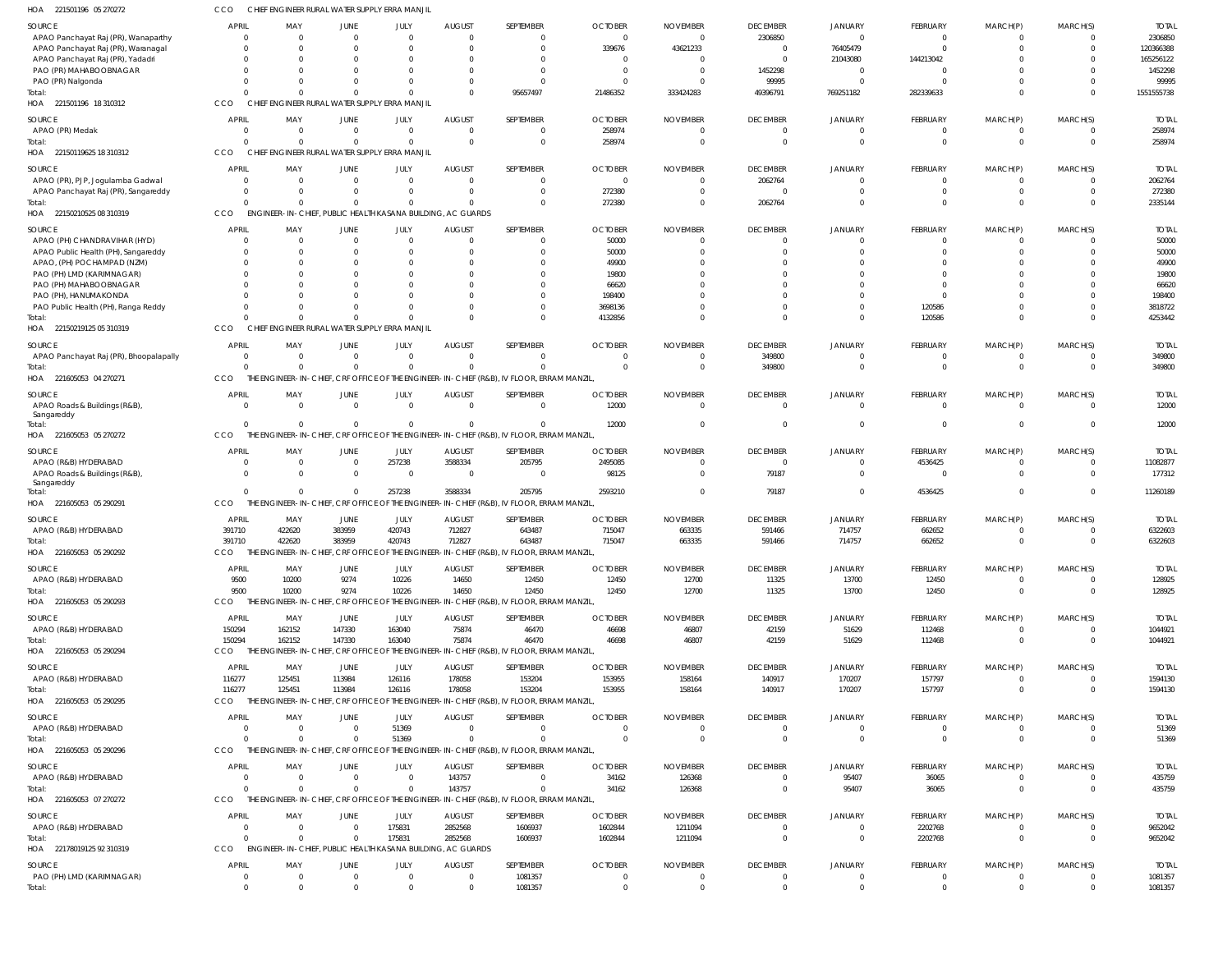222060800 06 270272 HOA CCO THE SECRETARY, TELANGANA STATE INFORMATION COMMISSION, D NO. 5-4-399, SAMACHARA HAKKU BHAVAN, BEHIND MOZAM JAHI MARKET,

| <b>SOURCE</b><br>PAO, FINANCE (W & P) DEPT, RANGA<br>REDDY                                | <b>APRIL</b><br>$\overline{\mathbf{0}}$ | MAY<br>$\overline{0}$             | JUNE<br>$\Omega$             | JULY<br>$\overline{0}$             | <b>AUGUST</b><br>$\Omega$                                           | SEPTEMBER<br>851171                                                                              | <b>OCTOBER</b><br>$\Omega$          | <b>NOVEMBER</b><br>$\Omega$ | <b>DECEMBER</b><br>$\overline{0}$       | JANUARY<br>$\overline{0}$ | FEBRUARY<br>$\mathbf{0}$          | MARCH(P)<br>$\mathbf{0}$    | MARCH(S)<br>$\overline{0}$             | <b>TOTAL</b><br>851171            |
|-------------------------------------------------------------------------------------------|-----------------------------------------|-----------------------------------|------------------------------|------------------------------------|---------------------------------------------------------------------|--------------------------------------------------------------------------------------------------|-------------------------------------|-----------------------------|-----------------------------------------|---------------------------|-----------------------------------|-----------------------------|----------------------------------------|-----------------------------------|
| Total:<br>HOA 222501277 07 270272                                                         | $\Omega$<br>CCO                         | $\Omega$                          | $\Omega$                     | $\Omega$                           | The Commissioner Social Welfare, D.S. Samkshema Bhavan, Masab Tank, | 851171                                                                                           |                                     |                             | $\Omega$                                | $\Omega$                  | $\overline{0}$                    | $\overline{0}$              | $\Omega$                               | 851171                            |
| <b>SOURCE</b><br>APAO Finance & Corporations, Adilabad<br>APAO Finance & Corporations,    | <b>APRIL</b><br>$\Omega$<br>$\Omega$    | MAY<br>$\overline{0}$<br>$\Omega$ | JUNE<br>$\Omega$<br>$\Omega$ | JULY<br>$\overline{0}$<br>$\Omega$ | <b>AUGUST</b><br>$\Omega$<br>$\Omega$                               | SEPTEMBER<br>$\overline{0}$<br>$\Omega$                                                          | <b>OCTOBER</b><br>1000000<br>574309 | <b>NOVEMBER</b><br>$\Omega$ | <b>DECEMBER</b><br>$\Omega$<br>$\Omega$ | <b>JANUARY</b>            | <b>FEBRUARY</b><br>0<br>$\Omega$  | MARCH(P)<br>0<br>$\Omega$   | MARCH(S)<br>$\overline{0}$<br>$\Omega$ | <b>TOTAL</b><br>1000000<br>574309 |
| Sangareddy<br>APAO, PJP (FINANCE), Jogulamba Gadwal<br>PAO, FINANCE (W & P) DEPT,         | $\overline{0}$<br>$\Omega$              | $\Omega$<br>$\Omega$              |                              | $\Omega$                           | - 0                                                                 | $\overline{0}$<br>$\Omega$                                                                       | - 0<br>47722                        |                             | 338932                                  |                           | $\Omega$<br>$\Omega$              | $\Omega$<br>$\Omega$        | $\Omega$<br>$\Omega$                   | 338932<br>47722                   |
| HANUMAKONDA<br>PAO, FINANCE (W & P) DEPT, HYDERABAD<br>PAO, FINANCE (W & P) DEPT          | $\Omega$<br>$\Omega$                    | $\Omega$<br>$\Omega$              |                              |                                    |                                                                     | $\Omega$<br>$\Omega$                                                                             | 255775<br>$\Omega$                  |                             | $\Omega$<br>595706                      |                           | $\Omega$<br>$\Omega$              | $\Omega$<br>$\Omega$        | $\Omega$<br>$\Omega$                   | 255775<br>595706                  |
| MAHABOOBNAGAR<br>PAO, FINANCE (W & P) DEPT, NIZAMABAD<br>PAO, FINANCE (W & P) DEPT, RANGA | $\Omega$<br>$\Omega$                    | $\Omega$<br>$\Omega$              |                              |                                    |                                                                     | $\Omega$<br>$\Omega$                                                                             | $\Omega$<br>944596                  |                             | 38117<br>$\Omega$                       |                           | $\Omega$<br>$\Omega$              | $\Omega$<br>$\Omega$        | $\Omega$<br>$\Omega$                   | 38117<br>944596                   |
| REDDY<br>Total:                                                                           | $\Omega$<br>CCO                         | $\Omega$                          | $\Omega$                     |                                    | SOCIAL WELFARE RESIDENTIAL EDUCATIONAL INSTITUTIONS SOCIETY XXX     | $\Omega$                                                                                         | 2822402                             |                             | 972755                                  |                           | $\Omega$                          | $\Omega$                    | $\Omega$                               | 3795157                           |
| HOA 222501277 31 270272<br>SOURCE                                                         | <b>APRIL</b>                            | MAY                               | JUNE                         | JULY                               | <b>AUGUST</b>                                                       | SEPTEMBER                                                                                        | <b>OCTOBER</b>                      | <b>NOVEMBER</b>             | <b>DECEMBER</b>                         | JANUARY                   | FEBRUARY                          | MARCH(P)                    | MARCH(S)                               | <b>TOTAL</b>                      |
| APAO Finance & Corporations, Adilabad                                                     | 0                                       | $\overline{0}$                    | $\Omega$                     | $\Omega$                           | $\Omega$                                                            | $\Omega$                                                                                         | 2328062                             |                             | $\Omega$                                | $\Omega$                  | $\mathbf 0$                       | 0                           | $\overline{0}$                         | 2328062                           |
| APAO Finance & Corporations,<br>Sangareddy<br>PAO, FINANCE (W & P) DEPT                   | $\Omega$<br>$\Omega$                    | $\Omega$<br>$\Omega$              |                              | $\Omega$                           | $\Omega$                                                            | $\overline{0}$<br>$\Omega$                                                                       | 837576<br>2129299                   |                             | $\Omega$<br>278147                      | $\Omega$<br>172746        | $\mathbf{0}$<br>$\Omega$          | $\mathbf 0$<br>$\Omega$     | $\Omega$<br>$\Omega$                   | 837576<br>2580192                 |
| HANUMAKONDA<br>PAO, FINANCE (W & P) DEPT, KARIMNAGAR                                      | $\Omega$                                | $\Omega$                          |                              |                                    |                                                                     | $\Omega$                                                                                         | 18597                               |                             | $\Omega$                                |                           | $\overline{0}$                    | $\Omega$                    | $\Omega$                               | 18597                             |
| PAO, FINANCE (W & P) DEPT, KHAMMAM                                                        | $\Omega$<br>$\Omega$                    | $\Omega$                          |                              |                                    |                                                                     | $\Omega$                                                                                         |                                     |                             | 4428628                                 | $\Omega$                  | $\Omega$                          | $\Omega$                    | $\Omega$                               | 4428628                           |
| PAO, FINANCE (W & P) DEPT,<br>MAHABOOBNAGAR<br>PAO, FINANCE (W & P) DEPT, NIZAMABAD       | $\Omega$                                | $\Omega$<br>$\Omega$              |                              |                                    |                                                                     | $\Omega$<br>$\Omega$                                                                             | - 0                                 |                             | 7493937<br>8084237                      | 1002287<br>$\Omega$       | 596257<br>$\overline{0}$          | $\Omega$<br>$\Omega$        | $\Omega$                               | 9092481<br>8084237                |
| PAO, FINANCE (W & P) DEPT, RANGA<br>REDDY                                                 | $\Omega$                                | $\Omega$                          |                              | $\Omega$                           |                                                                     | $\Omega$                                                                                         | 70377                               |                             | 340834                                  | $\Omega$                  | $\mathbf 0$                       | $\Omega$                    | $\Omega$                               | 411211                            |
| Total:<br>HOA 22250127725 07 270272                                                       | $\Omega$<br>CCO                         | $\Omega$                          | $\Omega$                     | $\Omega$                           | The Commissioner Social Welfare, D.S. Samkshema Bhavan, Masab Tank, | $\Omega$                                                                                         | 5383911                             |                             | 20625783                                | 1175033                   | 596257                            | $\mathbf 0$                 | $\overline{0}$                         | 27780984                          |
| <b>SOURCE</b>                                                                             | <b>APRIL</b>                            | MAY                               | JUNE                         | JULY                               | <b>AUGUST</b>                                                       | SEPTEMBER                                                                                        | <b>OCTOBER</b>                      | <b>NOVEMBER</b>             | <b>DECEMBER</b>                         | JANUARY                   | FEBRUARY                          | MARCH(P)                    | MARCH(S)                               | <b>TOTAL</b>                      |
| PAO, AMRP (FINANCE) NALGONDA                                                              | - 0                                     | $\Omega$                          | $\Omega$                     | $\Omega$                           | $\cap$                                                              | $\mathbf{0}$                                                                                     | 4950                                |                             | $\Omega$                                |                           | $\Omega$                          | $\Omega$                    | - 0                                    | 4950                              |
| PAO, FINANCE (W & P) DEPT, KARIMNAGAR                                                     | $\Omega$                                | $\Omega$                          |                              |                                    | - 0                                                                 | $\Omega$                                                                                         | 1022876                             |                             |                                         |                           | $\Omega$                          | $\Omega$                    | $\Omega$                               | 1022876                           |
| PAO, FINANCE (W & P) DEPT, KHAMMAM<br>Total:                                              | $\overline{0}$<br>$\cap$                | $\Omega$<br>$\Omega$              | $\Omega$<br>$\Omega$         | $\Omega$                           |                                                                     | $\Omega$<br>$\Omega$                                                                             | 1027826                             |                             | 1058097<br>1058097                      |                           | $\mathbf 0$<br>$\Omega$           | $\Omega$<br>$\Omega$        | $\Omega$<br>$\Omega$                   | 1058097<br>2085923                |
| HOA 222502001 01 270272                                                                   | CCO                                     |                                   |                              |                                    |                                                                     | The Accounts Officer, ONo The Commissioner of Tribal Welfare D.S. Samkshema Bhavan, Masab Tank,  |                                     |                             |                                         |                           |                                   |                             |                                        |                                   |
| <b>SOURCE</b>                                                                             | <b>APRIL</b>                            | MAY                               | JUNE                         | JULY                               | <b>AUGUST</b>                                                       | SEPTEMBER                                                                                        | <b>OCTOBER</b>                      | <b>NOVEMBER</b>             | <b>DECEMBER</b>                         | JANUARY                   | FEBRUARY                          | MARCH(P)                    | MARCH(S)                               | <b>TOTAL</b>                      |
| PAO, FINANCE (W & P) DEPT, HYDERABAD                                                      | $\overline{\mathbf{0}}$                 | $\overline{0}$                    | $\Omega$                     | $\mathbf 0$                        | $\Omega$                                                            | $\overline{0}$                                                                                   | 5689384                             |                             | $\Omega$                                | $\Omega$                  | $\overline{0}$                    | $\overline{0}$              | $\overline{\mathbf{0}}$                | 5689384                           |
| Total:                                                                                    | $\Omega$<br>CCO                         | $\Omega$                          | $\Omega$                     | $\Omega$                           |                                                                     | $\Omega$                                                                                         | 5689384                             |                             | $\Omega$                                | $\Omega$                  | $\mathbf 0$                       | $\mathbf 0$                 | $\Omega$                               | 5689384                           |
| HOA 222502277 05 270272                                                                   |                                         |                                   |                              |                                    |                                                                     | The Accounts Officer, O \o The Commissioner of Tribal Welfare D.S. Samkshema Bhavan, Masab Tank, |                                     |                             |                                         |                           |                                   |                             |                                        |                                   |
| SOURCE<br>APAO Finance & Corporations,<br>Sangareddy                                      | APRIL<br>$\Omega$                       | MAY<br>$\Omega$                   | JUNE<br>$\Omega$             | JULY<br>$\Omega$                   | <b>AUGUST</b><br>$\cap$                                             | SEPTEMBER<br>$\overline{0}$                                                                      | <b>OCTOBER</b><br>47000             | <b>NOVEMBER</b>             | <b>DECEMBER</b><br>$\Omega$             | JANUARY<br>$\Omega$       | FEBRUARY<br>$\Omega$              | MARCH(P)<br>$\Omega$        | MARCH(S)<br>$\Omega$                   | <b>TOTAL</b><br>47000             |
| APAO Finance & Corporations, Siddipet<br>PAO, FINANCE (W & P) DEPT, HYDERABAD             | $\Omega$<br>$\Omega$                    | $\Omega$<br>$\Omega$              | $\Omega$                     |                                    | $\Omega$<br>$\cap$                                                  | $\Omega$<br>$\Omega$                                                                             | 126743                              |                             | 14000<br>$\Omega$                       |                           | $\Omega$<br>$\Omega$              | $\Omega$                    | $\Omega$<br>$\overline{0}$             | 14000<br>126743                   |
| lotal:                                                                                    |                                         |                                   |                              |                                    |                                                                     |                                                                                                  | 173743                              |                             | 14000                                   |                           |                                   |                             |                                        | 187743                            |
| HOA 22250227725 05 270272                                                                 | CCO                                     |                                   |                              |                                    |                                                                     | The Accounts Officer, O \o The Commissioner of Tribal Welfare D.S. Samkshema Bhavan, Masab Tank, |                                     |                             |                                         |                           |                                   |                             |                                        |                                   |
| SOURCE<br>APAO Finance & Corporations,                                                    | APRIL<br>$\overline{0}$                 | MAY<br>$\overline{0}$             | JUNE<br>$\Omega$             | JULY<br>$\overline{0}$             | <b>AUGUST</b><br>$\overline{0}$                                     | SEPTEMBER<br>$\overline{0}$                                                                      | <b>OCTOBER</b><br>153000            | <b>NOVEMBER</b><br>$\Omega$ | <b>DECEMBER</b><br>$\mathbf 0$          | JANUARY<br>$\overline{0}$ | <b>FEBRUARY</b><br>$\mathbf{0}$   | MARCH(P)<br>$\mathbf{0}$    | MARCH(S)<br>$\overline{0}$             | <b>TOTAL</b><br>153000            |
| Sangareddy<br>Total:                                                                      | $\overline{0}$                          | $\overline{0}$                    | $\Omega$                     | $\mathbf 0$                        | - 0                                                                 | $\overline{0}$                                                                                   | 153000                              |                             | $\overline{0}$                          | $\Omega$                  | $\mathbf 0$                       | $\mathbf 0$                 | $\overline{0}$                         | 153000                            |
| HOA 222503277 07 270272                                                                   | CCO                                     |                                   |                              |                                    |                                                                     | The Commissioner, Backward Classes Welfare, D.S. Samkshema Bhavan, Masab Tank,                   |                                     |                             |                                         |                           |                                   |                             |                                        |                                   |
| SOURCE<br>APAO Finance & Corporations, Adilabad                                           | <b>APRIL</b><br>$\overline{0}$          | MAY<br>$\overline{0}$             | JUNE<br>$\Omega$             | JULY<br>$\overline{0}$             | <b>AUGUST</b><br>$\Omega$                                           | SEPTEMBER<br>$\overline{0}$                                                                      | <b>OCTOBER</b><br>920302            | <b>NOVEMBER</b>             | <b>DECEMBER</b><br>$\overline{0}$       | JANUARY                   | <b>FEBRUARY</b><br>$\overline{0}$ | MARCH(P)<br>0               | MARCH(S)<br>$\overline{0}$             | <b>TOTAL</b><br>920302            |
| APAO Finance & Corporations, Kamareddy                                                    | $\overline{0}$                          | $\overline{0}$                    |                              | $\Omega$                           | - 0                                                                 | $\overline{0}$                                                                                   |                                     |                             | 145251                                  | $\Omega$                  | $\overline{0}$                    | $\Omega$                    | $\overline{0}$                         | 145251                            |
| APAO Finance & Corporations,<br>Sangareddy                                                | $\mathbf 0$                             | $\Omega$                          |                              |                                    |                                                                     | $\overline{0}$                                                                                   | 706384                              |                             | $\Omega$                                |                           | $\mathbf 0$                       | $\Omega$                    | $\Omega$                               | 706384                            |
| APAO Finance & Corporations, Vikarabad<br>PAO, AMRP (FINANCE) NALGONDA                    | $\Omega$<br>$\mathbf 0$                 | $\Omega$<br>$^{\circ}$            |                              |                                    |                                                                     | $\overline{0}$<br>$\overline{0}$                                                                 | - 0<br>1625637                      |                             | 1206697                                 |                           | $\Omega$<br>$\Omega$              | $\Omega$<br>$\Omega$        | $\Omega$<br>$\overline{0}$             | 1206697<br>1625637                |
| PAO, FINANCE (W & P) DEPT                                                                 | $\Omega$                                | $\Omega$                          |                              |                                    |                                                                     | $\overline{0}$                                                                                   | 1827921                             |                             | $\Omega$                                | $\Omega$                  | $\Omega$                          | $\Omega$                    | $\Omega$                               | 1827921                           |
| HANUMAKONDA<br>PAO, FINANCE (W & P) DEPT, HYDERABAD                                       | $\Omega$                                | $\Omega$                          |                              |                                    |                                                                     | $\overline{0}$                                                                                   | - 0                                 |                             | 60519                                   |                           | $\Omega$                          | $\Omega$                    | $\overline{0}$                         | 60519                             |
| PAO, FINANCE (W & P) DEPT, KARIMNAGAR                                                     | $\Omega$                                | $\Omega$                          |                              | $\Omega$                           |                                                                     | $\overline{0}$                                                                                   | 322907                              |                             | $\Omega$                                |                           | $\Omega$                          | $\Omega$                    | $\overline{0}$                         | 322907                            |
| PAO, FINANCE (W & P) DEPT<br>MAHABOOBNAGAR                                                | $\Omega$                                | $\Omega$                          |                              |                                    |                                                                     | $\overline{0}$                                                                                   | - 0                                 |                             | 34250                                   |                           | $\Omega$                          | $\Omega$                    | $\Omega$                               | 34250                             |
| PAO, FINANCE (W & P) DEPT, NIZAMABAD<br>Total:                                            | $\overline{0}$<br>$\Omega$              | $\Omega$<br>$\Omega$              | $\Omega$<br>$\Omega$         | $\Omega$                           |                                                                     | $\overline{0}$<br>$\Omega$                                                                       | - 0<br>5403151                      |                             | 229943<br>1676660                       | $\Omega$<br>$\Omega$      | $\mathbf{0}$<br>$\mathbf 0$       | $\mathbf{0}$<br>$\mathbf 0$ | $\mathbf{0}$<br>$\mathbf{0}$           | 229943<br>7079811                 |
| HOA 223003101 04 270272                                                                   | CCO                                     |                                   |                              |                                    |                                                                     | The Commissioner, Employment & Training Department, BRKR Offices Complex, Tank Bund,             |                                     |                             |                                         |                           |                                   |                             |                                        |                                   |
| SOURCE                                                                                    | <b>APRIL</b>                            | MAY                               | JUNE                         | JULY                               | <b>AUGUST</b>                                                       | SEPTEMBER                                                                                        | <b>OCTOBER</b>                      | <b>NOVEMBER</b>             | <b>DECEMBER</b>                         | JANUARY                   | <b>FEBRUARY</b>                   | MARCH(P)                    | MARCH(S)                               | <b>TOTAL</b>                      |
| APAO Finance & Corporations,<br>Sangareddy                                                | $\overline{0}$                          | $\overline{0}$                    | $\Omega$                     | $\overline{0}$                     | $\Omega$                                                            | $\overline{0}$                                                                                   | 3608671                             | - 0                         | $\overline{0}$                          | $\mathbf{0}$              | $\mathbf{0}$                      | $\mathbf{0}$                | $\overline{0}$                         | 3608671                           |
| PAO, FINANCE (W & P) DEPT<br>HANUMAKONDA                                                  | $\overline{0}$                          | $\overline{0}$                    | $\Omega$<br>$\Omega$         | $\mathbf 0$                        | $\overline{0}$<br>$\Omega$                                          | $\overline{0}$                                                                                   | 390283                              |                             | $\Omega$                                | $\Omega$                  | $\mathbf 0$                       | $\mathbf{0}$                | $\overline{0}$                         | 390283                            |
| Total:<br>HOA 22350210212 06 270272                                                       | $\overline{0}$<br>CCO                   | $\Omega$                          |                              | $\mathbf 0$                        |                                                                     | $\overline{0}$<br>The Commissioner, Women and Child Welfare, Door No.8-3-222, Vengal Rao Nagar,  | 3998954                             |                             | $\Omega$                                | $\Omega$                  | $\mathbf 0$                       | $\mathbf 0$                 | $\overline{0}$                         | 3998954                           |
| SOURCE                                                                                    | APRIL                                   | MAY                               | JUNE                         | JULY                               | <b>AUGUST</b>                                                       | SEPTEMBER                                                                                        | <b>OCTOBER</b>                      | <b>NOVEMBER</b>             | <b>DECEMBER</b>                         | JANUARY                   | FEBRUARY                          | MARCH(P)                    | MARCH(S)                               | <b>TOTAL</b>                      |
| APAO Finance & Corporations,<br>Nagarkurnool                                              | $\overline{0}$                          | $\Omega$                          | $\Omega$                     | $\overline{0}$                     | $\Omega$                                                            | $\overline{0}$                                                                                   | 495466                              | $\Omega$                    | $\Omega$                                | $\Omega$                  | $\mathbf{0}$                      | $\mathbf{0}$                | $\Omega$                               | 495466                            |
| Total:                                                                                    | $\overline{0}$                          | $\Omega$                          | $\Omega$                     | $\Omega$                           | $\Omega$                                                            | $\overline{0}$                                                                                   | 495466                              |                             |                                         | $\Omega$                  | $\mathbf 0$                       | $\Omega$                    | $\overline{0}$                         | 495466                            |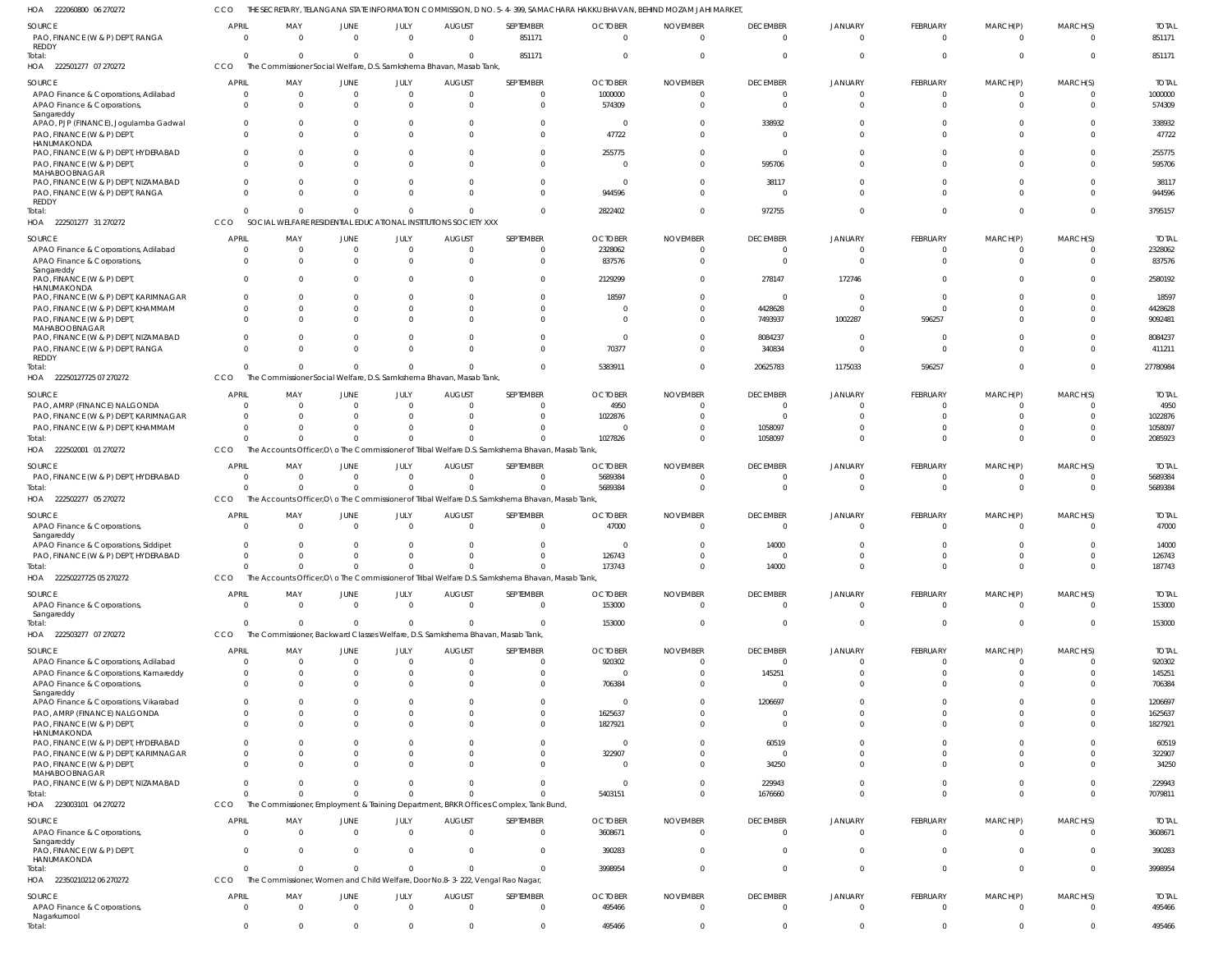CCO The Commissioner, Women and Child Welfare, Door No.8-3-222, Vengal Rao Nagar,

| HOA<br>223502103 01 270272                    | CCO              | The Commissioner, Women and Child Welfare, Door No.8-3-222, Vengal Rao Nagar |                  |                  |                   |                                                                                    |                  |                  |                  |                  |                  |                          |                                |                    |
|-----------------------------------------------|------------------|------------------------------------------------------------------------------|------------------|------------------|-------------------|------------------------------------------------------------------------------------|------------------|------------------|------------------|------------------|------------------|--------------------------|--------------------------------|--------------------|
| SOURCE                                        | <b>APRIL</b>     | MAY                                                                          | JUNE             | JULY             | <b>AUGUST</b>     | SEPTEMBER                                                                          | <b>OCTOBER</b>   | <b>NOVEMBER</b>  | <b>DECEMBER</b>  | <b>JANUARY</b>   | FEBRUARY         | MARCH(P)                 | MARCH(S)                       | <b>TOTAL</b>       |
| PAO, FINANCE (W & P) DEPT, KHAMMAM            |                  | $\Omega$                                                                     | $\Omega$         | $\overline{0}$   | $\Omega$          |                                                                                    | $\overline{0}$   | 0                | 46971            | $\overline{0}$   | $\mathbf{0}$     | $\Omega$                 | $\Omega$                       | 46971              |
| PAO, FINANCE (W & P) DEPT,                    |                  | $\Omega$                                                                     | $\Omega$         | $\Omega$         | $\Omega$          | $\Omega$                                                                           | $\overline{0}$   | $\Omega$         | 643171           | $\Omega$         | $\mathbf 0$      | $\Omega$                 | $\Omega$                       | 643171             |
| MAHABOOBNAGAR                                 |                  |                                                                              |                  |                  |                   |                                                                                    |                  |                  |                  |                  |                  |                          |                                |                    |
| Total:                                        |                  | $\Omega$                                                                     | $\Omega$         | $\Omega$         | $\Omega$          |                                                                                    | $\Omega$         | $\Omega$         | 690142           | $\Omega$         | $\Omega$         | $\Omega$                 | $\Omega$                       | 690142             |
| HOA 22356010425 04 500503                     | CCO              | THE COMMISSIONER, PANCHAYAT RAJ URDU HALL LANE, HIMAYATNAGAR                 |                  |                  |                   |                                                                                    |                  |                  |                  |                  |                  |                          |                                |                    |
| SOURCE                                        | <b>APRIL</b>     | MAY                                                                          | JUNE             | JULY             | <b>AUGUST</b>     | SEPTEMBER                                                                          | <b>OCTOBER</b>   | <b>NOVEMBER</b>  | <b>DECEMBER</b>  | <b>JANUARY</b>   | FEBRUARY         | MARCH(P)                 | MARCH(S)                       | <b>TOTAL</b>       |
| APAO (R&B) HYDERABAD                          |                  | $\overline{0}$                                                               | $\overline{0}$   | $\overline{0}$   | 20000             | $\overline{0}$                                                                     | $\overline{0}$   |                  | $\overline{0}$   | $\Omega$         | $\overline{0}$   |                          |                                | 20000              |
| APAO (R&B) POCHAMPAD (NIZAMABAD)              |                  | $\Omega$                                                                     | $\Omega$         | $\overline{0}$   | $\Omega$          | 20000                                                                              | 20000            | $\Omega$         | 40000            | $\Omega$         | $\mathbf 0$      | $\Omega$                 | $\Omega$                       | 80000              |
| APAO (R&B) TEKULAPALLY                        |                  | $\cap$                                                                       | $\Omega$         | 20000            | $\Omega$          |                                                                                    | 20000            |                  | C                | $\Omega$         | 20000            |                          | $\Omega$                       | 60000              |
| APAO Irrigation, Kamareddy                    |                  |                                                                              | $\Omega$         | $\overline{0}$   |                   |                                                                                    | $\Omega$         |                  | C                | $\Omega$         | 40000            |                          | $\Omega$                       | 40000              |
| APAO Irrigation, Kothagudem                   |                  | $\cap$                                                                       | $\Omega$         | 20000            |                   |                                                                                    |                  |                  | -C               | 20000            | $\Omega$         |                          | $\Omega$                       | 40000              |
| APAO Irrigation, Sangareddy                   |                  |                                                                              |                  | $\Omega$         |                   |                                                                                    |                  |                  | -C               | $\Omega$         | 40000            |                          | $\cap$                         | 40000              |
| APAO Irrigation, Siricilla                    |                  | $\cap$                                                                       |                  |                  |                   |                                                                                    |                  | 20000            | C                |                  | $\Omega$         |                          | $\Omega$                       | 20000              |
| APAO Irrigation, Waranagal                    |                  |                                                                              |                  | $\Omega$         |                   |                                                                                    |                  |                  | 20000            | $\Omega$         | $\mathbf{0}$     |                          | $\Omega$                       | 20000              |
| APAO Irrigation, Yadadri                      |                  | $\cap$                                                                       | $\Omega$         | $\overline{0}$   |                   |                                                                                    |                  |                  | C                | $\Omega$         | 20000            |                          | $\cap$                         | 20000              |
| APAO Roads & Buildings (R&B),                 |                  | $\cap$                                                                       | $\Omega$         | 40000            | $\Omega$          |                                                                                    | $\Omega$         |                  | $\Omega$         | $\Omega$         | 0                |                          | $\Omega$                       | 40000              |
| Bhoopalapally                                 |                  |                                                                              |                  |                  |                   |                                                                                    |                  |                  |                  |                  |                  |                          |                                |                    |
| APAO Roads & Buildings (R&B),                 |                  | $\Omega$                                                                     | $\Omega$         | $\overline{0}$   | 20000             | $\Omega$                                                                           | $\Omega$         | $\mathbf 0$      | $\Omega$         | $\Omega$         | 60000            | $\Omega$                 | $\Omega$                       | 80000              |
| Kothagudem                                    |                  |                                                                              |                  |                  |                   |                                                                                    |                  |                  |                  |                  |                  |                          |                                |                    |
| APAO Roads & Buildings (R&B), Vikarabad       |                  | $\cap$                                                                       | $\Omega$         | 40000            | $\Omega$          |                                                                                    | $\Omega$         | 20000            | C                | $\Omega$         | $\Omega$         |                          | $\cap$                         | 60000              |
| PAO IRRIGATION KARIMNAGAR                     |                  | $\Omega$                                                                     | $\Omega$         | $\overline{0}$   | $\Omega$          |                                                                                    |                  | 40000            |                  | $\Omega$         | $\Omega$         |                          | $\Omega$                       | 40000              |
| PAO IRRIGATION DIVISION HYDERABAD             |                  | $\cap$                                                                       | $\Omega$         | $\overline{0}$   | 20000             | $\Omega$                                                                           | $\Omega$         | 40000            | - 0              | - 0              | $\Omega$         |                          | $\Omega$                       | 60000              |
| PAO IRRIGATION DIVISION KHAMMAM               |                  | $\cap$                                                                       | $\Omega$         | $\overline{0}$   | $\Omega$          | 20000                                                                              |                  |                  | 40000            | 20000            | $\Omega$         |                          | $\Omega$                       | 80000              |
| PAO IRRIGATION DIVISION NALGONDA              |                  |                                                                              | $\Omega$         | 20000            | $\Omega$          | $\Omega$                                                                           |                  |                  | 20000            | 20000            | 60000            |                          | $\Omega$                       | 120000             |
| PAO IRRIGATION DIVISION,                      |                  | $\cap$                                                                       | $\Omega$         | $\Omega$         | $\Omega$          |                                                                                    | $\Omega$         |                  | $\Omega$         | 20000            | $\Omega$         |                          | $\Omega$                       | 20000              |
| MAHABOOBNAGAR<br><b>PAO Irrigation Nirmal</b> |                  |                                                                              |                  | $\Omega$         |                   |                                                                                    | $\Omega$         | $\Omega$         | $\Omega$         | $\overline{0}$   | 20000            |                          | $\Omega$                       | 20000              |
| PAO MEDAK(IW), MEDAK                          |                  | $\cap$                                                                       | $\Omega$         | $\Omega$         |                   |                                                                                    | $\Omega$         | 20000            | - 0              | - 0              | $\Omega$         |                          | $\Omega$                       | 20000              |
| PAO, PJP, Jogulamba Gadwal                    |                  | $\cap$                                                                       | $\Omega$         | $\Omega$         | $\Omega$          | $\Omega$                                                                           | $\overline{0}$   | 0                | 140000           | 40000            | $\overline{0}$   | $\Omega$                 | $\Omega$                       | 180000             |
| Total:                                        |                  | $\cap$                                                                       | $\Omega$         | 140000           | 60000             | 40000                                                                              | 40000            | 140000           | 260000           | 120000           | 260000           | $\Omega$                 | $\Omega$                       | 1060000            |
| HOA 240300001 01 270272                       | CCO.             | THE DIRECTOR, ANIMAL HUSBANDRY & FISHERIES SHANTHI NAGAR, HYDERABAD          |                  |                  |                   |                                                                                    |                  |                  |                  |                  |                  |                          |                                |                    |
|                                               |                  |                                                                              |                  |                  |                   |                                                                                    |                  |                  |                  |                  |                  |                          |                                |                    |
| SOURCE                                        | <b>APRIL</b>     | MAY                                                                          | <b>JUNE</b>      | JULY             | <b>AUGUST</b>     | SEPTEMBER                                                                          | <b>OCTOBER</b>   | <b>NOVEMBER</b>  | <b>DECEMBER</b>  | <b>JANUARY</b>   | FEBRUARY         | MARCH(P)                 | MARCH(S)                       | <b>TOTAL</b>       |
| APAO Finance & Corporations, Adilabad         |                  | $\Omega$                                                                     | $\Omega$         | $\overline{0}$   | - 0               |                                                                                    | 140656           |                  | $\Omega$         | $\Omega$         | $\Omega$         | n                        |                                | 140656             |
| PAO, FINANCE (W & P) DEPT, HYDERABAD          |                  | $\Omega$                                                                     | $\Omega$         | $\overline{0}$   | $\Omega$          |                                                                                    | $\circ$          |                  | 788493           | $\overline{0}$   | $\mathbf{0}$     | $\Omega$                 | $\Omega$                       | 788493             |
| Total:                                        |                  | $\cap$                                                                       | $\Omega$         | $\Omega$         |                   |                                                                                    | 140656           | $\Omega$         | 788493           | $\Omega$         | $\Omega$         | $\Omega$                 | $\Omega$                       | 929149             |
| HOA 24060211225 05 520522                     | CCO              |                                                                              |                  |                  |                   | HORTICULTURE - HOD DIRECTOR OF HORTICULTURE, Govt. of TS, PUBLIC GARDENS, NAMPALLY |                  |                  |                  |                  |                  |                          |                                |                    |
| SOURCE                                        | <b>APRIL</b>     | MAY                                                                          | JUNE             | JULY             | <b>AUGUST</b>     | SEPTEMBER                                                                          | <b>OCTOBER</b>   | <b>NOVEMBER</b>  | <b>DECEMBER</b>  | <b>JANUARY</b>   | FEBRUARY         | MARCH(P)                 | MARCH(S)                       | <b>TOTAL</b>       |
| PAO, FINANCE (W & P) DEPT, HYDERABAD          | $\Omega$         | $\Omega$                                                                     | $\Omega$         | $\overline{0}$   | $\Omega$          | $\Omega$                                                                           | 289107           |                  | $\Omega$         | $\overline{0}$   | $\mathbf{0}$     | $\Omega$                 | $\Omega$                       | 289107             |
| Total:                                        |                  | $\Omega$                                                                     | $\Omega$         | $\Omega$         | $\Omega$          |                                                                                    | 289107           | 0                | $\Omega$         | $\overline{0}$   | $\mathbf 0$      | $\Omega$                 | $\Omega$                       | 289107             |
| HOA 251500001 05 270272                       | CCO              |                                                                              |                  |                  |                   | ENGINEER-IN-CHIEF, (GENL.&PR) ERRAMANZIL COLONY HYDERABAD ERRA MANJIL Telangana,   |                  |                  |                  |                  |                  |                          |                                |                    |
|                                               |                  |                                                                              |                  |                  |                   |                                                                                    |                  |                  |                  |                  |                  |                          |                                |                    |
| SOURCE                                        | <b>APRIL</b>     | MAY                                                                          | <b>JUNE</b>      | JULY             | <b>AUGUST</b>     | SEPTEMBER                                                                          | <b>OCTOBER</b>   | <b>NOVEMBER</b>  | <b>DECEMBER</b>  | <b>JANUARY</b>   | FEBRUARY         | MARCH(P)                 | MARCH(S)                       | <b>TOTAL</b>       |
|                                               |                  |                                                                              |                  | $\overline{0}$   | - 0               |                                                                                    | - 0              | 297016           | 5373032          | 1269083          | 3254167          | 0                        | $\Omega$                       | 10193298           |
| APAO (PR) Ranga Reddy Dist                    |                  | $\Omega$                                                                     | $\overline{0}$   |                  |                   |                                                                                    |                  |                  |                  |                  |                  |                          |                                |                    |
| Total:                                        |                  | $\Omega$                                                                     | $\Omega$         | $\Omega$         |                   |                                                                                    | $\overline{0}$   | 297016           | 5373032          | 1269083          | 3254167          | $\Omega$                 | $\overline{0}$                 | 10193298           |
| HOA 251500001 06 010017                       | CCO              |                                                                              |                  |                  |                   | ENGINEER-IN-CHIEF, (GENL.&PR) ERRAMANZIL COLONY HYDERABAD ERRA MANJIL Telangana,   |                  |                  |                  |                  |                  |                          |                                |                    |
|                                               |                  |                                                                              |                  |                  |                   |                                                                                    |                  |                  |                  |                  |                  |                          |                                |                    |
| SOURCE                                        | <b>APRIL</b>     | MAY                                                                          | JUNE             | JULY             | <b>AUGUST</b>     | SEPTEMBER                                                                          | <b>OCTOBER</b>   | <b>NOVEMBER</b>  | <b>DECEMBER</b>  | <b>JANUARY</b>   | FEBRUARY         | MARCH(P)                 | MARCH(S)                       | <b>TOTAL</b>       |
| APAO Panchayat Raj (PR), Sangareddy           | $\Omega$         | $\Omega$                                                                     | $\overline{0}$   | 52994            | $\Omega$          | $\Omega$                                                                           | $\Omega$         | $\Omega$         | C                | $\Omega$         | $\Omega$         | 0                        |                                | 52994              |
| APAO Panchayat Raj (PR), Yadadri              |                  | $\cap$                                                                       |                  |                  | 100000            |                                                                                    |                  |                  |                  |                  | $\cap$           |                          |                                | 100000             |
| Total:                                        | $\Omega$         | $\Omega$                                                                     | $\Omega$         | 52994            | 100000            | $\Omega$                                                                           | $\overline{0}$   | $\mathbf 0$      | $\overline{0}$   | $\overline{0}$   | $\mathbf 0$      | $\Omega$                 | $\mathbf{0}$                   | 152994             |
| HOA 251500001 06 290291                       | <b>CCO</b>       |                                                                              |                  |                  |                   | ENGINEER-IN-CHIEF, (GENL.&PR) ERRAMANZIL COLONY HYDERABAD ERRA MANJIL Telangana,   |                  |                  |                  |                  |                  |                          |                                |                    |
| SOURCE                                        | <b>APRIL</b>     | MAY                                                                          | JUNE             | JULY             | <b>AUGUST</b>     | SEPTEMBER                                                                          | <b>OCTOBER</b>   | <b>NOVEMBER</b>  | <b>DECEMBER</b>  | <b>JANUARY</b>   | FEBRUARY         | MARCH(P)                 | MARCH(S)                       | <b>TOTAL</b>       |
| APAO (PR) Medak                               | 200630           | 201740                                                                       | 201740           | 202690           | 203800            | 428610                                                                             | 330420           | 330420           | 330420           | 330420           | 332270           | $\Omega$                 | $\Omega$                       | 3093160            |
| APAO (PR) Pochampad, Nizamabad                | 277340           | 392040                                                                       | 314860           | 290735           | 307953            | 268700                                                                             | 479670           | 316060           | 393160           | 441020           | 390241           | $\Omega$                 | $\overline{0}$                 | 3871779            |
| APAO (PR) Ranga Reddy Dist                    | 726398           | 650408                                                                       | 650408           | 652468           | 652468            | 1252751                                                                            | 986428           | 986428           | 986428           | 988278           | 958245           | $\Omega$                 | $\Omega$                       | 9490708            |
| APAO (PR) Tekulapapalli                       | 1148835          | 642970                                                                       | 707750           | 734753           | 613030            | 1360570                                                                            | 1012210          | 912020           | 1141060          | 997870           | 1022830          | $\Omega$                 | $\overline{0}$                 | 10293898           |
| APAO (PR), PJP, Jogulamba Gadwal              | 235640           | 117820                                                                       | 117820           | 122020           | 223104            | 194540                                                                             | 194540           | 194540           | 196270           | 196270           | 196270           | $\Omega$                 | $\Omega$                       | 1988834            |
| APAO Panchayat Raj (PR), Adilabad             | 294889           | 235389                                                                       | 235389           | 235389           | 235389            | 284069                                                                             | 320669           | 322939           | 322939           | 325209           | 328501           | $\Omega$                 | $\Omega$                       | 3140771            |
| APAO Panchayat Raj (PR), Bhoopalapally        | - 0              | 252068                                                                       | 152252           | 116417           | $\Omega$          | 253720                                                                             | 189434           | 147718           | 128490           | 128490           | $\overline{0}$   | $\Omega$                 | $\Omega$                       | 1368589            |
| APAO Panchayat Raj (PR), Jagtial              | 152710           | 152710                                                                       | 152710           | 152710           | 156840            | 168310                                                                             | 199820           | 308980           | 254400           | 254400           | 255900           | $\Omega$                 | $\Omega$                       | 2209490            |
| APAO Panchayat Raj (PR), Jangaon              | 117790           | $\overline{0}$                                                               | 382610           | 171997           | 746560            | $\overline{0}$                                                                     | $\Omega$         | $\mathbf 0$      | 1338120          | 198850           | 0                | $\Omega$                 | $\Omega$                       | 2955927            |
| APAO Panchayat Raj (PR), Kamareddy            | 444580           | 445690                                                                       | 446720           | 465110           | 812500            | 733410                                                                             | 733410           | 733410           | 735140           | 716493           | 670910           | $\Omega$                 | $\Omega$                       | 6937373            |
| APAO Panchayat Raj (PR), Kothagudem           | 339775           | 339775                                                                       | 339775           | 833960           | 339775            | 231349                                                                             | 923135           | 563355           | 569175           | 570905           | 570905           | $\Omega$                 | $\Omega$                       | 5621884            |
| APAO Panchayat Raj (PR), Mahabubabad          | 439532           | 292367                                                                       | 293187           | 293187           | 416507            | 384517                                                                             | 403635           | 403635           | 356095           | 403635           | 418968           | $\Omega$                 | $\overline{0}$                 | 4105265            |
| APAO Panchayat Raj (PR), Mancherial           | 111900           | 111900                                                                       | 111900           | 111900           | 113960            | 240383                                                                             | 186450           | 186450           | 186450           | 186450           | 186450           | $\Omega$                 | $\Omega$                       | 1734193            |
| APAO Panchayat Raj (PR), Medchal              | 603451           | 761846                                                                       | 618075           | 664691           | 609791            | 609791                                                                             | 854691           | 854691           | 861211           | 861211           | 880771           | $\Omega$                 | $\mathbf{0}$                   | 8180220            |
| Malkajigiri                                   |                  |                                                                              |                  |                  |                   |                                                                                    |                  |                  |                  |                  |                  |                          |                                |                    |
| APAO Panchayat Raj (PR), Mulugu               | - 0              | $\overline{\mathbf{0}}$                                                      | $\overline{0}$   | - 0              | - 0               | $\Omega$                                                                           | $\Omega$         | $\Omega$         | $\overline{0}$   | - 0              | 128490           | $\Omega$                 | $\Omega$                       | 128490             |
| APAO Panchayat Raj (PR), Nagarkurnool         | 347240           | 347240                                                                       | 309720           | 311940           | 699938            | 595535                                                                             | 514960           | 569798           | 729065           | 584340           | 584340           | $\Omega$                 | $\Omega$                       | 5594116            |
| APAO Panchayat Raj (PR), Peddapalli           | 112115           | 112115                                                                       | 112115           | 138805           | 181625            | 181625                                                                             | 181625           | 120615           | 249095           | 186585           | 186585           | $\Omega$                 | $\Omega$                       | 1762905            |
| APAO Panchayat Raj (PR), Sangareddy           | 120150           | 116988                                                                       | 136890           | 143868           | 278231            | 216478                                                                             | 216478           | 215890           | 216478           | 215890           | 216478           | $\Omega$                 | $\Omega$                       | 2093819            |
| APAO Panchayat Raj (PR), Siddipet             | 207945           | 339515                                                                       | 266120           | 350875           | 466145            | 533450                                                                             | 470980           | 1522225          | 474680           | 480110           | 480110           | $\Omega$                 | $\Omega$                       | 5592155            |
| APAO Panchayat Raj (PR), Siricilla            | $\overline{0}$   | 431228                                                                       | 117114           | 157819           | 157819            | 38899                                                                              | 38899            | 38899            | 829282           | 174497           | 178625           | $\Omega$                 | $\overline{0}$                 | 2163081            |
| APAO Panchayat Raj (PR), Suryapet             | 67400            | 67400                                                                        | 67400            | 67400            | 277040            | 116240                                                                             | 117640           | 117640           | 119370           | 121100           | 119370           | $\Omega$                 | $\Omega$                       | 1258000            |
| APAO Panchayat Raj (PR), Vikarabad            | 72920            | 173410                                                                       | 104935           | 61995            | 122340            | 130470                                                                             | $\overline{0}$   | 209870           | 207075           | 157855           | 179242           | $\Omega$                 | $\Omega$                       | 1420112            |
| APAO Panchayat Raj (PR), Wanaparthy           | 200280           | 405039                                                                       | 200280           | 201310           | 374424            | 326490                                                                             | 326490           | 326490           | 328340           | 328340           | 339440           | $\Omega$                 | $\Omega$                       | 3356923            |
| APAO Panchayat Raj (PR), Waranagal            | 200370           | 281970                                                                       | 241170           | 241170           | 244210            | 467944                                                                             | 346253           | 317960           | 317960           | 323591           | 327923           | $\Omega$                 | $\Omega$                       | 3310521            |
| APAO Panchayat Raj (PR), Yadadri              | 398760           | 199380                                                                       | 200490           | 200490           | 248090            | 326660                                                                             | 328390           | 379570           | 331970           | 338890           | 331970           | $\Omega$                 | $\Omega$                       | 3284660            |
| PAO (PR) (IW), LMD Colony, Karimnagar         | 192520           | 193550                                                                       | 172346           | 153970           | $\overline{0}$    | 535904                                                                             | 249650           | 249650           | 251050           | 256650           | 198000           | $\Omega$                 | $\Omega$                       | 2453290            |
| PAO (PR) KCC, HANUMAKONDA                     | 350275           | 438661                                                                       | 379737           | 379737           | 568015            | 680850                                                                             | 599207           | 628669           | 603045           | 606175           | 613932           | $\Omega$                 | $\Omega$                       | 5848303            |
| PAO (PR) MAHABOOBNAGAR                        | 1037415          | 1188950                                                                      | 683795           | 683795           | 1336209           | 1128311                                                                            | 1048225          | 1051485          | 1242685          | 1129635          | 1123115          | $\Omega$                 | $\overline{0}$                 | 11653620           |
| PAO (PR) Nalgonda<br>PAO (PR), Nirmal         | 630530<br>314940 | 632750<br>157470                                                             | 719545<br>157470 | 638220<br>186085 | 1153449<br>267284 | 1060548<br>258830                                                                  | 970480<br>258830 | 972210<br>258830 | 975250<br>260680 | 975250<br>262410 | 980330<br>262410 | $\Omega$<br>$\mathbf{0}$ | $\overline{0}$<br>$\mathbf{0}$ | 9708562<br>2645239 |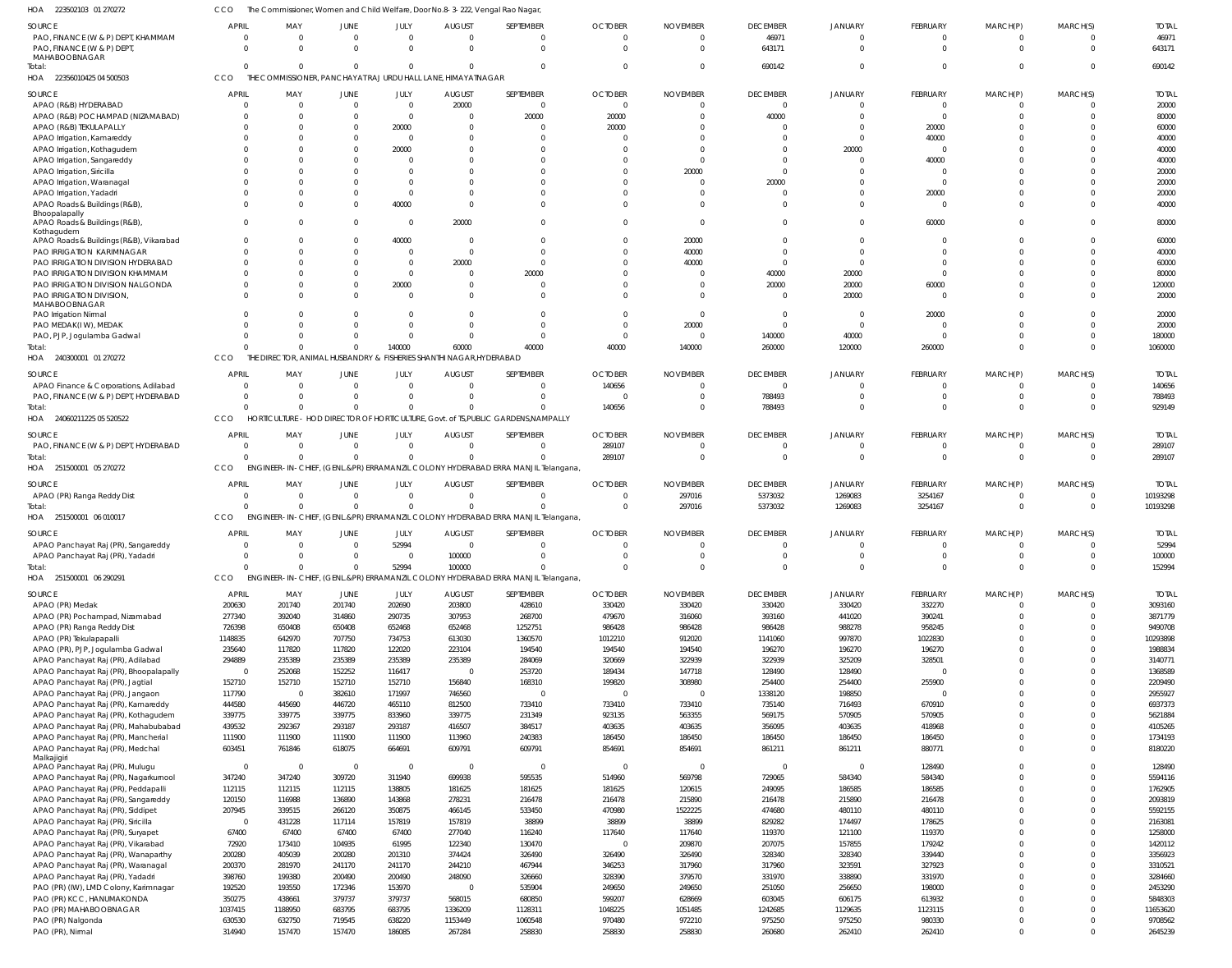251500001 06 290291 HOA CCO ENGINEER-IN-CHIEF, (GENL.&PR) ERRAMANZIL COLONY HYDERABAD ERRA MANJIL Telangana,

APAO Panchayat Raj (PR), Kothagudem APAO Panchayat Raj (PR), Mahabubabad APAO Panchayat Raj (PR), Mancherial APAO Panchayat Raj (PR), Medchal Malkajigiri

 $\,$  0  $\,$  $\mathbf{0}$  

 $\mathbf 0$  $\mathbf 0$   $\mathbf 0$ 

| SOURCE<br>Total:                                                       | <b>APRIL</b><br>9346330  | MAY<br>9682389          | JUNE<br>8594323 | JULY<br>8965506                   | <b>AUGUST</b><br>11806496 | SEPTEMBER<br>13008954                                                                     | <b>OCTOBER</b><br>12482619 | <b>NOVEMBER</b><br>13240447 | <b>DECEMBER</b><br>14935383 | <b>JANUARY</b><br>12740819 | FEBRUARY<br>12462621 | MARCH(P)<br>$\mathbf{0}$   | MARCH(S)<br>$\overline{0}$       | <b>TOTAL</b><br>127265887 |
|------------------------------------------------------------------------|--------------------------|-------------------------|-----------------|-----------------------------------|---------------------------|-------------------------------------------------------------------------------------------|----------------------------|-----------------------------|-----------------------------|----------------------------|----------------------|----------------------------|----------------------------------|---------------------------|
| HOA 251500001 06 290292                                                | CCO                      |                         |                 |                                   |                           | ENGINEER-IN-CHIEF, (GENL.&PR) ERRAMANZIL COLONY HYDERABAD ERRA MANJIL Telangana,          |                            |                             |                             |                            |                      |                            |                                  |                           |
|                                                                        | APRIL                    |                         |                 |                                   | <b>AUGUST</b>             | SEPTEMBER                                                                                 | <b>OCTOBER</b>             | <b>NOVEMBER</b>             | <b>DECEMBER</b>             | JANUARY                    | FEBRUARY             | MARCH(P)                   |                                  | <b>TOTAL</b>              |
| SOURCE<br>APAO (PR) Medak                                              | 800                      | MAY<br>800              | JUNE<br>800     | JULY<br>800                       | 800                       | 800                                                                                       | 800                        | 800                         | 800                         | 800                        | 800                  | $\mathbf{0}$               | MARCH(S)<br>$\Omega$             | 8800                      |
| APAO (PR) Pochampad, Nizamabad                                         | 1000                     | 1600                    | 1200            | 1000                              | 800                       | 800                                                                                       | 1400                       | 800                         | 1200                        | 1000                       | 903                  | $\mathbf 0$                | $\Omega$                         | 11703                     |
| APAO (PR) Ranga Reddy Dist                                             | 8800                     | 6800                    | 6800            | 7100                              | 7100                      | 14300                                                                                     | 9500                       | 9500                        | 9500                        | 9500                       | 8724                 | $\Omega$                   | $\Omega$                         | 97624                     |
| APAO (PR) Tekulapapalli                                                | 9600                     | 5250                    | 4950            | 4950                              | 4950                      | 16050                                                                                     | 8650                       | 8650                        | 8650                        | 10010                      | 10010                | $\Omega$                   | $\Omega$                         | 91720                     |
| APAO (PR), PJP, Jogulamba Gadwal                                       | 1200                     | 600                     | 600             | 600                               | 600                       | 600                                                                                       | 600                        | 600                         | 600                         | 600                        | 600                  | $\Omega$                   | $\Omega$                         | 7200                      |
| APAO Panchayat Raj (PR), Adilabad                                      | 1825                     | 1825                    | 1825            | 1825                              | 1825                      | 1825                                                                                      | 1825                       | 1825                        | 1825                        | 1825                       | 1825                 | $\Omega$                   | $\Omega$                         | 20075                     |
| APAO Panchayat Raj (PR), Bhoopalapally                                 | $\overline{0}$           | 1200                    | 400             | 400                               | $\overline{0}$            | 800                                                                                       | 400                        | 400                         | 400                         | 400                        | $\Omega$             | $\Omega$                   | $\Omega$                         | 4400                      |
| APAO Panchayat Raj (PR), Jagtial                                       | 520                      | 520                     | 520             | 520                               | 520                       | 520                                                                                       | 390                        | 650                         | 520                         | 520                        | 520                  | $\Omega$                   | $\Omega$                         | 5720                      |
| APAO Panchayat Raj (PR), Jangaon                                       | 400                      | $\overline{0}$          | 1400            | $\overline{0}$                    | 3200                      | $\Omega$                                                                                  | $\Omega$                   | $\Omega$                    | 5400                        | 800                        | $\Omega$             | $\Omega$                   | $\Omega$                         | 11200                     |
| APAO Panchayat Raj (PR), Kamareddy                                     | 1400                     | 1400                    | 1400            | 1400                              | 1400                      | 1400                                                                                      | 1400                       | 1400                        | 1400                        | 1400                       | 1400                 | $\Omega$                   | $\Omega$                         | 15400                     |
| APAO Panchayat Raj (PR), Mahabubabad                                   | 1200                     | 600                     | 600             | 600                               | 600                       | 600                                                                                       | 600                        | 600                         | 600                         | 600                        | 600                  | $\Omega$                   | $\Omega$                         | 7200                      |
| APAO Panchayat Raj (PR), Mancherial                                    | 600                      | 600                     | 600             | 600                               | 600                       | 600                                                                                       | 600                        | 600                         | 600                         | 600                        | 600                  | $\Omega$                   | $\Omega$                         | 6600                      |
| APAO Panchayat Raj (PR), Medchal<br>Malkajigiri                        | 1329                     | 1329                    | 1329            | 1329                              | 1329                      | 1329                                                                                      | 1329                       | 1329                        | 1329                        | 1329                       | 1329                 | $\mathbf 0$                | $\Omega$                         | 14619                     |
| APAO Panchayat Raj (PR), Mulugu                                        | $\Omega$                 | $\overline{0}$          | $\overline{0}$  | $\overline{0}$                    | $\overline{0}$            | $\Omega$                                                                                  | $\overline{0}$             | $\overline{0}$              | - 0                         | $\Omega$                   | 400                  | $\Omega$                   | $\Omega$                         | 400                       |
| APAO Panchayat Raj (PR), Peddapalli                                    | 400                      | 400                     | 400             | 400                               | 400                       | 400                                                                                       | 400                        | 200                         | 600                         | 400                        | 400                  | $\Omega$                   | $\Omega$                         | 4400                      |
| APAO Panchayat Raj (PR), Sangareddy                                    | 600                      | 420                     | 600             | 600                               | 753                       | 600                                                                                       | 600                        | 600                         | 600                         | 600                        | 600                  | $\Omega$                   | $\Omega$                         | 6573                      |
| APAO Panchayat Raj (PR), Siddipet                                      | 700                      | 1325                    | 950             | 1200                              | 825                       | 1075                                                                                      | 950                        | 950                         | 950                         | 950                        | 950                  | $\Omega$                   | $\Omega$                         | 10825                     |
| APAO Panchayat Raj (PR), Siricilla                                     | $\overline{0}$           | 7575                    | 325             | 2525                              | 2525                      | $\Omega$                                                                                  | $\Omega$                   | $\Omega$                    | 10100                       | 325                        | 325                  | $\Omega$                   | $\Omega$                         | 23700                     |
| APAO Panchayat Raj (PR), Suryapet                                      | 200                      | 200                     | 200             | 200                               | 200                       | 200                                                                                       | 200                        | 200                         | 200                         | 200                        | 200                  | $\Omega$                   | $\Omega$                         | 2200                      |
| APAO Panchayat Raj (PR), Wanaparthy                                    | $\overline{0}$           | 1062                    | $\overline{0}$  | $\overline{0}$                    | $\overline{0}$            | $\Omega$                                                                                  | $\mathbf{0}$               | $\mathbf{0}$                | $\Omega$                    | $\Omega$                   | $\Omega$             | $\Omega$                   | $\Omega$                         | 1062                      |
| APAO Panchayat Raj (PR), Waranagal                                     | 1350                     | 1350                    | 1350            | 1350                              | 1350                      | 1350                                                                                      | 1257                       | 1150                        | 1150                        | 1150                       | 8650                 | $\Omega$                   | $\Omega$                         | 21457                     |
| APAO Panchayat Raj (PR), Yadadri                                       | 2000                     | 1000                    | 1000            | 1000                              | 1000                      | 1000                                                                                      | 1000                       | 1000                        | 1000                        | 1000                       | 1000                 | $\Omega$                   | $\Omega$                         | 12000                     |
| PAO (PR) (IW), LMD Colony, Karimnagar                                  | 1655                     | 1805                    | 1456            | 1170                              | $\overline{0}$            | 3540                                                                                      | 1570                       | 1570                        | 1570                        | 1570                       | 1020                 | $\Omega$                   | $\Omega$                         | 16926                     |
| PAO (PR) KCC, HANUMAKONDA                                              | 4330                     | 4330                    | 4330            | 4330                              | 5530                      | 6730                                                                                      | 5530                       | 5530                        | 5530                        | 5530                       | 5530                 | $\Omega$                   | $\Omega$                         | 57230                     |
| PAO (PR) Nalgonda                                                      | 4475                     | 4475                    | 4075            | 4475                              | 2475                      | 2475                                                                                      | 2275                       | 2275                        | 2275                        | 2275                       | 4275                 | $\mathbf{0}$               | $\overline{0}$                   | 35825                     |
| Total:<br>HOA 251500001 06 290293                                      | 44384<br>CCO             | 46466                   | 37110           | 38374                             | 38782                     | 56994<br>ENGINEER-IN-CHIEF, (GENL.&PR) ERRAMANZIL COLONY HYDERABAD ERRA MANJIL Telangana, | 41276                      | 40629                       | 56799                       | 43384                      | 50661                | $\Omega$                   | $\Omega$                         | 494859                    |
| SOURCE                                                                 | APRIL                    | MAY                     | JUNE            | JULY                              | <b>AUGUST</b>             | SEPTEMBER                                                                                 | <b>OCTOBER</b>             | <b>NOVEMBER</b>             | <b>DECEMBER</b>             | JANUARY                    | FEBRUARY             | MARCH(P)                   | MARCH(S)                         | <b>TOTAL</b>              |
| APAO (PR) Medak                                                        | 76971                    | 77401                   | 77401           | 77770                             | 78200                     | 71569                                                                                     | 23898                      | 23898                       | 23898                       | 23898                      | 57081                | $\Omega$                   | $\Omega$                         | 611985                    |
| APAO (PR) Pochampad, Nizamabad                                         | 106740                   | 150728                  | 121126          | 112890                            | 93088                     | 83446                                                                                     | 263060                     | 74200                       | 92770                       | 66914                      | 100290               | $\Omega$                   | $\Omega$                         | 1265252                   |
| APAO (PR) Ranga Reddy Dist                                             | 232096                   | 202956                  | 202956          | 203754                            | 203754                    | 193156                                                                                    | 62566                      | 62566                       | 62566                       | 62701                      | 149231               | $\Omega$                   | $\Omega$                         | 1638302                   |
| APAO (PR) Tekulapapalli                                                | 403956                   | 247294                  | 272126          | 272126                            | 218477                    | 469251                                                                                    | 223352                     | 88931                       | 92823                       | 82468                      | 274199               | $\Omega$                   | $\Omega$                         | 2645003                   |
| APAO (PR), PJP, Jogulamba Gadwal                                       | 90372                    | 45186                   | 45186           | 46814                             | 28138                     | 14069                                                                                     | 14069                      | 14069                       | 14194                       | 14194                      | 33712                | $\Omega$                   | $\Omega$                         | 360003                    |
| APAO Panchayat Raj (PR), Adilabad                                      | 90558                    | 67765                   | 67765           | 67765                             | 67765                     | 61424                                                                                     | 27120                      | 27285                       | 27285                       | 27450                      | 54346                | $\Omega$                   | $\Omega$                         | 586528                    |
| APAO Panchayat Raj (PR), Bhoopalapally                                 | $\Omega$                 | 88713                   | 93808           | 38622                             | $\Omega$                  | 18352                                                                                     | 9176                       | 9176                        | 9295                        | 9295                       |                      | $\Omega$                   | $\Omega$                         | 276437                    |
| APAO Panchayat Raj (PR), Jagtial                                       | 58587                    | 58587                   | 58587           | 58587                             | 60188                     | 64633                                                                                     | 14455                      | 22349                       | 18402                       | 18402                      | 43965                | $\Omega$                   | $\Omega$                         | 476742                    |
| APAO Panchayat Raj (PR), Jangaon                                       | 45186                    | $\overline{0}$          | 146780          | $\overline{0}$                    | 286372                    | $\Omega$                                                                                  |                            | $\Omega$                    | 454526                      | 76334                      |                      | $\Omega$                   | $\Omega$                         | 1009198                   |
| APAO Panchayat Raj (PR), Kamareddy                                     | 170600                   | 171030                  | 171430          | 180474                            | 95776                     | 53057                                                                                     | 53057                      | 53057                       | 53182                       | 51833                      | 115269               | $\Omega$                   | $\Omega$                         | 1168765                   |
| APAO Panchayat Raj (PR), Kothagudem                                    | 130706                   | 130706                  | 130706          | 287308                            | 130706                    | 98522                                                                                     | 343216                     | 40816                       | 41238                       | 41364                      | 98243                | $\Omega$                   | $\Omega$                         | 1473531                   |
| APAO Panchayat Raj (PR), Mahabubabad                                   | 112924                   | 56462                   | 56780           | 56780                             | 34430                     | 17308                                                                                     | 17308                      | 17308                       | 13869                       | 17308                      | 41109                | $\Omega$                   | $\Omega$                         | 441586                    |
| APAO Panchayat Raj (PR), Mancherial                                    | 42914                    | 42914                   | 42914           | 42914                             | 43713                     | 39979                                                                                     | 13484                      | 13484                       | 13484                       | 13484                      | 32024                | $\Omega$                   | $\Omega$                         | 341308                    |
| APAO Panchayat Raj (PR), Medchal<br>Malkajigiri                        | 161834                   | 552304                  | 167480          | 166420                            | 164296                    | 164296                                                                                    | 59583                      | 59583                       | 60059                       | 60059                      | 125598               | $\Omega$                   | $\Omega$                         | 1741512                   |
| APAO Panchayat Raj (PR), Mulugu                                        | $\overline{0}$           | $\Omega$                | $\Omega$        | $\Omega$                          | $\Omega$                  | $\mathbf{0}$                                                                              |                            | $\mathbf{0}$                |                             | $\Omega$                   | 22076                | $^{\circ}$                 | $\Omega$                         | 22076                     |
| APAO Panchayat Raj (PR), Nagarkurnool                                  | 133162                   | 133162                  | 410561          | 119637                            | 132993                    | 104244                                                                                    | 37244                      | 42143                       | 52731                       | 42261                      | 100370               | $\Omega$                   | $\Omega$                         | 1308508                   |
| APAO Panchayat Raj (PR), Peddapalli                                    | 42820                    | 42820                   | 42820           | 55920                             | 13100                     | 13100                                                                                     | 13100                      | 98225                       | 17984                       | 13462                      | 31969                | $\Omega$                   | $\Omega$                         | 385320                    |
| APAO Panchayat Raj (PR), Sangareddy                                    | 46078                    | 32242                   | 46078           | 48568                             | 40643                     | 14336                                                                                     | 37152                      | 14336                       | 14336                       | 14336                      | 34049                | $\Omega$                   | $\Omega$                         | 342154                    |
| APAO Panchayat Raj (PR), Siddipet                                      | 79799                    | 169229                  | 115101          | 147623                            | 58826                     | 38592                                                                                     | 34070                      | 34070                       | 34340                       | 34735                      | 82496                | $\Omega$                   | $\Omega$                         | 828881                    |
| APAO Panchayat Raj (PR), Siricilla                                     | $\overline{0}$           | 135558                  | 30001           | 45617                             | 45617                     | $\overline{0}$                                                                            | $\overline{0}$             | $\overline{0}$              | 56776                       | 9421                       | 22375                | $\Omega$                   | $\Omega$                         | 345365                    |
| APAO Panchayat Raj (PR), Suryapet                                      | 25845                    | 25845                   | 25845           | 25845                             | 27643                     | 8407                                                                                      | 8509                       | 8509                        | 8635                        | 8761                       | 20509                | $\Omega$                   | $\Omega$                         | 194353                    |
| APAO Panchayat Raj (PR), Vikarabad                                     | 27974                    | 46939                   | 30463           | 13987                             | 46939                     | 30463                                                                                     | $\overline{0}$             | 39900                       | 9437                        | 9572                       | 32051                | $\Omega$                   | $\Omega$                         | 287725                    |
| APAO Panchayat Raj (PR), Wanaparthy                                    | 76846                    | 140492                  | 76846           | 77246                             | 47230                     | 23615                                                                                     | 23615                      | 23615                       | 23750                       | 23750                      | 57217                | $\Omega$                   | $\Omega$                         | 594222                    |
| APAO Panchayat Raj (PR), Waranagal                                     | 76894                    | 76894                   | 76894           | 76894                             | 78072                     | 71318                                                                                     | 229858                     | 20049                       | 20049                       | 20049                      | 47620                | $\Omega$                   | $\Omega$                         | 794591                    |
| APAO Panchayat Raj (PR), Yadadri                                       | 153018                   | 76509                   | 76940           | 76940                             | 89264                     | 23628                                                                                     | 23754                      | 36339                       | 24015                       | 24519                      | 57039                | $\Omega$<br>$\Omega$       | $\Omega$<br>$\Omega$             | 661965                    |
| PAO (PR) (IW), LMD Colony, Karimnagar                                  | 73862                    | 74261<br>134367         | 66128<br>134367 | 59076<br>134367                   | $\overline{0}$<br>41076   | 54168                                                                                     | 18056<br>41202             | 18056<br>41202              | 18158<br>41202              | 18566<br>41430             | 438438<br>449788     | $\Omega$                   | $\Omega$                         | 838769<br>1275520         |
| PAO (PR) KCC, HANUMAKONDA<br>PAO (PR) MAHABOOBNAGAR                    | 134367<br>397948         | 369238                  | 262327          | 262327                            | 71767                     | 82152<br>88897                                                                            | 75807                      | 76045                       | 327716                      | 81708                      | 192927               | $\Omega$                   | $\Omega$                         | 2206707                   |
| PAO (PR) Nalgonda                                                      | 241824                   | 242685                  | 275637          | 244807                            | 156340                    | 85289                                                                                     | 70187                      | 216305                      | 70534                       | 70534                      | 168403               | $\Omega$                   | $\Omega$                         | 1842545                   |
| PAO (PR), Nirmal                                                       | 120864                   | 60432                   | 60432           | 74397                             | 23634                     | 18726                                                                                     | 18726                      | 18726                       | 18861                       | 18987                      | 45091                | $\mathbf{0}$               | $\overline{0}$                   | 478876                    |
| Total:                                                                 | 3354745                  | 3652719                 | 3385485         | 3075475                           | 2378047                   | 2005997                                                                                   | 1755624                    | 1194242                     | 1716115                     | 997795                     | 2927485              | $\Omega$                   | $\Omega$                         | 26443729                  |
| HOA 251500001 06 290294                                                | <b>CCO</b>               |                         |                 |                                   |                           | ENGINEER-IN-CHIEF, (GENL.&PR) ERRAMANZIL COLONY HYDERABAD ERRA MANJIL Telangana,          |                            |                             |                             |                            |                      |                            |                                  |                           |
| SOURCE                                                                 | <b>APRIL</b>             | MAY                     | JUNE            | JULY                              | <b>AUGUST</b>             | SEPTEMBER                                                                                 | <b>OCTOBER</b>             | <b>NOVEMBER</b>             | <b>DECEMBER</b>             | JANUARY                    | FEBRUARY             | MARCH(P)                   | MARCH(S)                         | <b>TOTAL</b>              |
| APAO (PR) Medak                                                        | 23820                    | 23953                   | 23953           | 24067                             | 24200                     | 67583                                                                                     | 38636                      | 38636                       | 38636                       | 38636                      | 38840                | $\mathbf{0}$               | $\Omega$                         | 380960                    |
| APAO (PR) Pochampad, Nizamabad                                         | 29422                    | 48888                   | 34802           | 32373                             | 31014                     | 27034                                                                                     | 54118                      | 30344                       | 45596                       | 48599                      | 41525                | $\mathbf 0$                | $\overline{0}$                   | 423715                    |
| APAO (PR) Ranga Reddy Dist                                             | 115298                   | 106479                  | 106479          | 107097                            | 107097                    | 233873                                                                                    | 152060                     | 152060                      | 152060                      | 152301                     | 143789               | $\mathbf 0$                | $\Omega$                         | 1528593                   |
| APAO (PR) Tekulapapalli                                                | 188377                   | 113236                  | 112403          | 112403                            | 106055                    | 231427                                                                                    | 149285                     | 142991                      | 158330                      | 147613                     | 142270               | $\mathbf 0$                | $\Omega$                         | 1604390                   |
| APAO (PR), PJP, Jogulamba Gadwal                                       | 31836                    | 15918                   | 15918           | 16526                             | 31462                     | 23845                                                                                     | 23845                      | 23845                       | 24036                       | 24036                      | 24036                | $\mathbf 0$                | $\Omega$                         | 255303                    |
| APAO Panchayat Raj (PR), Adilabad                                      | 35669                    | 27118                   | 27118           | 27118                             | 27118                     | 35029                                                                                     | 35265                      | 35560                       | 35560                       | 35855                      | 35560                | $\mathbf 0$                | $\Omega$                         | 356970                    |
| APAO Panchayat Raj (PR), Bhoopalapally                                 | $\overline{\phantom{0}}$ | 27453                   | 9151            | 16161                             | $\overline{\phantom{0}}$  | 32772                                                                                     | 16386                      | 16386                       | 16598                       | 16598                      |                      | $\mathbf 0$                | $\Omega$                         | 151505                    |
| APAO Panchayat Raj (PR), Jagtial                                       | 20901                    | 20901                   | 20901           | 20901                             | 21473                     | 23111                                                                                     | 24467<br>$\Omega$          | 38565<br>$\overline{0}$     | 31516                       | 31516                      | 31711<br>$\Omega$    | $\mathbf 0$<br>$\mathbf 0$ | $\overline{0}$<br>$\overline{0}$ | 285963                    |
| APAO Panchayat Raj (PR), Jangaon<br>APAO Panchayat Raj (PR), Kamareddy | 14911<br>60854           | $\overline{0}$<br>60987 | 48206<br>61136  | $\overline{\phantom{0}}$<br>65648 | 92332<br>113790           | $\overline{0}$<br>90806                                                                   | 90806                      | 90806                       | 145300<br>91031             | 24557<br>88622             | 82732                | $\mathbf 0$                | $\Omega$                         | 325306<br>897218          |
|                                                                        |                          |                         |                 |                                   |                           |                                                                                           |                            |                             |                             |                            |                      |                            |                                  |                           |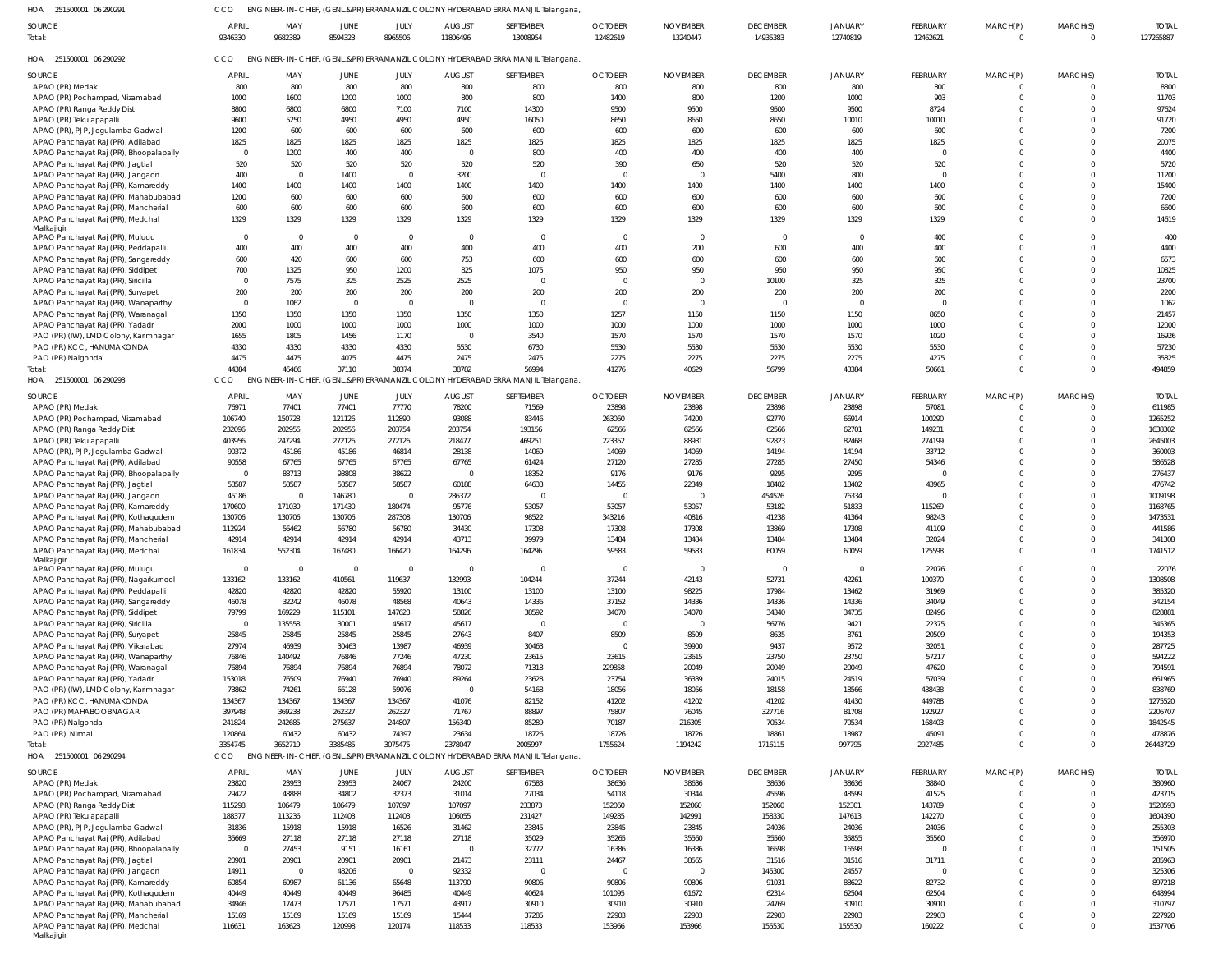| 251500001 06 290294<br>HOA               | CCO                    |                  |                         |                  |                         | ENGINEER-IN-CHIEF, (GENL.&PR) ERRAMANZIL COLONY HYDERABAD ERRA MANJIL Telangana, |                  |                    |                 |                  |                  |          |                      |                    |
|------------------------------------------|------------------------|------------------|-------------------------|------------------|-------------------------|----------------------------------------------------------------------------------|------------------|--------------------|-----------------|------------------|------------------|----------|----------------------|--------------------|
| SOURCE                                   | <b>APRIL</b>           | MAY              | JUNE                    | JULY             | <b>AUGUST</b>           | SEPTEMBER                                                                        | <b>OCTOBER</b>   | <b>NOVEMBER</b>    | <b>DECEMBER</b> | JANUARY          | FEBRUARY         | MARCH(P) | MARCH(S)             | <b>TOTAL</b>       |
| APAO Panchayat Raj (PR), Mulugu          | $\mathbf 0$            | $\overline{0}$   | $\overline{0}$          | $\overline{0}$   | $\overline{0}$          | $\overline{\mathbf{0}}$                                                          | $\overline{0}$   | - 0                | $\overline{0}$  | $\mathbf 0$      | 16598            | $\Omega$ | 0                    | 16598              |
| APAO Panchayat Raj (PR), Nagarkurnool    | 41209                  | 41209            | 36757                   | 37024            | 94841                   | 70962                                                                            | 60080            | 67483              | 83483           | 67695            | 67695            | $\Omega$ | $\Omega$             | 668438             |
| APAO Panchayat Raj (PR), Peddapalli      | 13252                  | 13252            | 13252                   | 23392            | 23392                   | 23392                                                                            | 23392            | 15513              | 32111           | 24037            | 24037            | $\Omega$ | $\Omega$             | 229022             |
| APAO Panchayat Raj (PR), Sangareddy      | 17230                  | 12056            | 17230                   | 18163            | 38449                   | 25601                                                                            | 25601            | 25601              | 25601           | 25601            | 25601            | $\Omega$ | $\Omega$             | 256734             |
| APAO Panchayat Raj (PR), Siddipet        | 26764                  | 42311            | 33646                   | 43711            | 62411                   | 61005<br>$\Omega$                                                                | 54173            | 246497<br>$\Omega$ | 54655           | 55252            | 55252            | $\Omega$ | $\Omega$<br>$\Omega$ | 735677             |
| APAO Panchayat Raj (PR), Siricilla       | $\overline{0}$<br>8762 | 47907<br>8762    | 10291<br>8762           | 16130<br>8762    | 16130<br>32096          | 13703                                                                            | 0<br>13885       | 13885              | 96420<br>14075  | 15581<br>14265   | 15581<br>14075   | $\Omega$ | $\Omega$             | 218040<br>151032   |
| APAO Panchayat Raj (PR), Suryapet        | 10460                  | 15428            | 10329                   | 5230             | 15428                   | 10329                                                                            | 0                | 25798              | 15469           | 15672            | 20601            | $\Omega$ | $\Omega$             | 144744             |
| APAO Panchayat Raj (PR), Vikarabad       |                        | 48192            | 23782                   | 23905            | 47461                   | 35683                                                                            | 35683            | 35683              | 35887           | 35887            | 37111            | $\Omega$ | $\Omega$             | 383056             |
| APAO Panchayat Raj (PR), Wanaparthy      | 23782                  |                  |                         |                  |                         |                                                                                  |                  |                    |                 |                  |                  |          | $\Omega$             |                    |
| APAO Panchayat Raj (PR), Waranagal       | 23795                  | 23795            | 23795                   | 23795            | 24160                   | 59808                                                                            | 33389            | 30296              | 30296           | 30296            | 30296            | $\Omega$ | $\Omega$             | 333721             |
| APAO Panchayat Raj (PR), Yadadri         | 51380                  | 25690            | 25824                   | 25824            | 49334                   | 38328                                                                            | 38553            | 62492              | 38982           | 39882            | 38982            | $\Omega$ |                      | 435271             |
| PAO (PR) (IW), LMD Colony, Karimnagar    | 31476                  | 31682<br>59550   | 27487<br>59550          | 23850            | $\overline{0}$<br>84018 | 78417                                                                            | 34089            | 34089              | 34327           | 35279            | 25365            | $\Omega$ | $\Omega$<br>$\Omega$ | 356061<br>853280   |
| PAO (PR) KCC, HANUMAKONDA                | 59550                  |                  |                         | 59550            |                         | 108486                                                                           | 84208            | 84208              | 84208           | 84636            | 85316            |          | $\Omega$             |                    |
| PAO (PR) MAHABOOBNAGAR                   | 124105                 | 115219           | 82135                   | 82135            | 174270                  | 138284                                                                           | 123564           | 123987             | 148653          | 133987           | 133141           | $\Omega$ | $\Omega$             | 1379480            |
| PAO (PR) Nalgonda                        | 78261                  | 78528            | 88726                   | 79185            | 153835                  | 123145                                                                           | 110522           | 110712             | 111108          | 111108           | 111731           | $\Omega$ | $\Omega$             | 1156861            |
| PAO (PR), Nirmal<br>otal                 | 45198<br>1283507       | 22599<br>1267827 | 22599<br>1138419        | 30383<br>1172732 | 36041<br>1624750        | 33437<br>1813412                                                                 | 33437<br>1564318 | 33437<br>1748325   | 33677           | 33902<br>1603260 | 33902<br>1552286 | $\Omega$ | $\Omega$             | 358612<br>16611967 |
|                                          | CCO                    |                  |                         |                  |                         |                                                                                  |                  |                    | 1843131         |                  |                  |          |                      |                    |
| HOA 251500001 06 290295                  |                        |                  |                         |                  |                         | ENGINEER-IN-CHIEF, (GENL.&PR) ERRAMANZIL COLONY HYDERABAD ERRA MANJIL Telangana, |                  |                    |                 |                  |                  |          |                      |                    |
| SOURCE                                   | APRIL                  | MAY              | JUNE                    | JULY             | <b>AUGUST</b>           | SEPTEMBER                                                                        | <b>OCTOBER</b>   | <b>NOVEMBER</b>    | <b>DECEMBER</b> | JANUARY          | FEBRUARY         | MARCH(P) | MARCH(S)             | <b>TOTAL</b>       |
| APAO Panchayat Raj (PR), Jagtial         |                        | $\overline{0}$   | $\overline{0}$          | $\Omega$         | $\Omega$                | 141721                                                                           | $\Omega$         |                    | $\Omega$        |                  |                  | $\Omega$ | $\Omega$             | 141721             |
| APAO Panchayat Raj (PR), Mahabubabad     | $\Omega$               | $\Omega$         | $\Omega$                | 31850            | $\Omega$                | $\Omega$                                                                         | 100000           | 100000             | $\Omega$        |                  | - 0              | $\Omega$ | $\Omega$             | 231850             |
| APAO Panchayat Raj (PR), Peddapalli      | $\Omega$               | 55382            | $\Omega$                | $\Omega$         | C                       | $\Omega$                                                                         | $\Omega$         |                    | $\Omega$        |                  | - 0              | $\Omega$ | $\Omega$             | 55382              |
| APAO Panchayat Raj (PR), Sangareddy      | 21000                  | $\Omega$         | $\Omega$                | - 0              | $\sqrt{2}$              | $\Omega$                                                                         | $\Omega$         |                    |                 |                  | 200000           |          | $\Omega$             | 221000             |
| PAO (PR) MAHABOOBNAGAR                   | $\Omega$               | 5000             | $\Omega$                | 157990           | C                       | $\Omega$                                                                         | $\Omega$         |                    | 10781           | 0                |                  |          | $\Omega$             | 173771             |
| PAO (PR), Nirmal                         | $\Omega$               | $\Omega$         | $\Omega$                |                  | C                       | $\Omega$                                                                         | $\Omega$         | $\Omega$           | $\Omega$        | 0                | 38000            | $\Omega$ | $\Omega$             | 38000              |
| Total:                                   | 21000                  | 60382            | $\mathbf 0$             | 189840           | $\sqrt{ }$              | 141721                                                                           | 100000           | 100000             | 10781           | $\Omega$         | 238000           | $\Omega$ | $\Omega$             | 861724             |
| HOA<br>251500001 06 290296               | CCO                    |                  |                         |                  |                         | ENGINEER-IN-CHIEF, (GENL.&PR) ERRAMANZIL COLONY HYDERABAD ERRA MANJIL Telangana, |                  |                    |                 |                  |                  |          |                      |                    |
| SOURCE                                   | <b>APRIL</b>           | MAY              | JUNE                    | JULY             | <b>AUGUST</b>           | SEPTEMBER                                                                        | <b>OCTOBER</b>   | <b>NOVEMBER</b>    | <b>DECEMBER</b> | JANUARY          | FEBRUARY         | MARCH(P) | MARCH(S)             | <b>TOTAL</b>       |
| APAO (PR) Medak                          | $\Omega$               | $\Omega$         | $\Omega$                | $\Omega$         | $\Omega$                | $\Omega$                                                                         | $\Omega$         | $\Omega$           | $\overline{0}$  | 119545           | $\Omega$         | $\Omega$ | $\Omega$             | 119545             |
| APAO (PR) Ranga Reddy Dist               |                        | $\Omega$         | $\Omega$                | $\Omega$         | $\mathsf{C}$            | $\Omega$                                                                         | $\Omega$         |                    | $\Omega$        | $\Omega$         | 580592           | $\Omega$ | $\Omega$             | 580592             |
| APAO (PR), PJP, Jogulamba Gadwal         |                        | $\Omega$         | $\Omega$                | $\Omega$         | C                       | $\Omega$                                                                         | $\Omega$         | $\Omega$           | 116606          | $\Omega$         |                  |          | $\Omega$             | 116606             |
| APAO Panchayat Raj (PR), Adilabad        |                        | $\Omega$         | $\Omega$                | $\Omega$         | C                       | $\Omega$                                                                         | $\Omega$         |                    | $\Omega$        | 86658            |                  |          | $\Omega$             | 86658              |
| APAO Panchayat Raj (PR), Jangaon         |                        | $\Omega$         | 30359                   |                  | C                       | $\Omega$                                                                         | $\Omega$         |                    | $\Omega$        | $\Omega$         |                  |          | $\Omega$             | 30359              |
| APAO Panchayat Raj (PR), Kamareddy       |                        | $\Omega$         | $\Omega$                |                  | $\mathsf{C}$            | $-390$                                                                           | $\Omega$         | 436713             | $\Omega$        | $\Omega$         | $\Omega$         | $\Omega$ | $\Omega$             | 436323             |
| APAO Panchayat Raj (PR), Mahabubabad     |                        | $\Omega$         | $\Omega$                |                  | C                       | $\Omega$                                                                         | $\Omega$         |                    | $\Omega$        | 28411            | 114580           |          | $\Omega$             | 142991             |
| APAO Panchayat Raj (PR), Mancherial      |                        | $\Omega$         | $\Omega$                |                  | $\mathsf{C}$            | $\Omega$                                                                         | $\Omega$         |                    | 110804          | $\Omega$         | - 0              | $\Omega$ | $\Omega$             | 110804             |
| APAO Panchayat Raj (PR), Nagarkurnool    |                        | $\Omega$         | $\Omega$                |                  | C                       |                                                                                  | $\Omega$         |                    | $\Omega$        | $\Omega$         | 229859           |          | $\Omega$             | 229859             |
| APAO Panchayat Raj (PR), Sangareddy      |                        | $\Omega$         | $\Omega$                |                  | C                       | $\Omega$                                                                         | $\Omega$         | $\Omega$           | $\Omega$        | 154807           | $\sqrt{ }$       | $\Omega$ | $\Omega$             | 154807             |
| APAO Panchayat Raj (PR), Siddipet        |                        | $\Omega$         | $\Omega$                |                  | C                       |                                                                                  | $\Omega$         | 40895              | 36732           | 163582           | 83174            |          | $\Omega$             | 324383             |
| APAO Panchayat Raj (PR), Suryapet        |                        | $\Omega$         | $\Omega$                |                  | $\mathsf{C}$            | $\Omega$                                                                         | $\Omega$         | $\sqrt{ }$         | $\Omega$        |                  | 110466           |          | $\Omega$             | 110466             |
| APAO Panchayat Raj (PR), Wanaparthy      |                        | $\Omega$         | $\Omega$                |                  | C                       |                                                                                  | $\Omega$         | 113266             | $\Omega$        |                  |                  |          | $\Omega$             | 113266             |
| APAO Panchayat Raj (PR), Waranagal       |                        | $\Omega$         | $\Omega$                | $\Omega$         | $\mathsf{C}$            | $\Omega$                                                                         | $\Omega$         |                    |                 | 106253           |                  |          | $\Omega$             | 106253             |
| APAO Panchayat Raj (PR), Yadadri         |                        | $\Omega$         | $\Omega$                | $\Omega$         | $\mathsf{C}$            |                                                                                  | $\Omega$         |                    |                 | 195358           |                  |          | $\Omega$             | 195358             |
| PAO (PR) KCC, HANUMAKONDA                |                        | $\Omega$         | $\Omega$                | $\Omega$         | 269130                  |                                                                                  |                  |                    |                 |                  | $\Omega$         |          | C                    | 269130             |
| PAO (PR) MAHABOOBNAGAR                   |                        |                  | $\Omega$                |                  | $\mathsf{C}$            |                                                                                  |                  |                    |                 |                  | 622320           |          |                      | 622320             |
| PAO (PR) Nalgonda                        |                        | $\Omega$         | $\Omega$                |                  | $\Omega$                | $\Omega$                                                                         | $\Omega$         | 439279             | $\Omega$        |                  |                  |          | $\Omega$             | 439279             |
| PAO (PR), Nirmal                         | $\Omega$               | $\Omega$         | $\Omega$                |                  |                         |                                                                                  |                  |                    | 154456          | $\Omega$         |                  |          | $\Omega$             | 154456             |
| Total:                                   | $\Omega$               | $\Omega$         | 30359                   | $\Omega$         | 269130                  | $-390$                                                                           | $\Omega$         | 1030153            | 418598          | 854614           | 1740991          | $\Omega$ | $\overline{0}$       | 4343455            |
| HOA 251500001 06 310318                  | CCO                    |                  |                         |                  |                         | ENGINEER-IN-CHIEF, (GENL.&PR) ERRAMANZIL COLONY HYDERABAD ERRA MANJIL Telangana, |                  |                    |                 |                  |                  |          |                      |                    |
|                                          |                        |                  |                         |                  |                         |                                                                                  |                  |                    |                 |                  |                  |          |                      |                    |
| SOURCE                                   | APRIL                  | MAY              | JUNE                    | JULY             | <b>AUGUST</b>           | SEPTEMBER                                                                        | <b>OCTOBER</b>   | <b>NOVEMBER</b>    | <b>DECEMBER</b> | <b>JANUARY</b>   | FEBRUARY         | MARCH(P) | MARCH(S)             | <b>TOTAL</b>       |
| APAO Panchayat Raj (PR), Kamareddy       |                        | $\Omega$         | $\Omega$                |                  | C                       | 0                                                                                | -0               | $\Omega$           | 20000           |                  |                  |          |                      | 20000              |
| APAO Panchayat Raj (PR), Waranagal       |                        | $\Omega$         | $\Omega$                |                  |                         |                                                                                  | -0               | 20000              |                 |                  |                  |          |                      | 20000              |
| PAO (PR) (IW), LMD Colony, Karimnagar    |                        | 20000            |                         |                  |                         |                                                                                  |                  |                    |                 |                  |                  |          |                      | 20000              |
| PAO (PR) Nalgonda                        |                        | $\Omega$         | $\Omega$                |                  |                         |                                                                                  |                  | $\Omega$           |                 | 20000            |                  |          |                      | 20000              |
| Total:                                   | CCO                    | 20000            | $\Omega$                |                  |                         | ENGINEER-IN-CHIEF, (GENL.&PR) ERRAMANZIL COLONY HYDERABAD ERRA MANJIL Telangana, |                  | 20000              | 20000           | 20000            |                  | $\Omega$ | $\Omega$             | 80000              |
| HOA 251500196 39 270272                  |                        |                  |                         |                  |                         |                                                                                  |                  |                    |                 |                  |                  |          |                      |                    |
| SOURCE                                   | <b>APRIL</b>           | MAY              | JUNE                    | JULY             | <b>AUGUST</b>           | SEPTEMBER                                                                        | <b>OCTOBER</b>   | <b>NOVEMBER</b>    | <b>DECEMBER</b> | JANUARY          | FEBRUARY         | MARCH(P) | MARCH(S)             | <b>TOTAL</b>       |
| APAO Panchayat Raj (PR), Siricilla       | $\Omega$               | $\Omega$         | $\Omega$                | $\Omega$         | $\Omega$                | $\Omega$                                                                         | 1693283          | $\Omega$           | $\Omega$        | $\Omega$         | $\Omega$         | $\Omega$ | $\Omega$             | 1693283            |
| Total:                                   |                        | $\Omega$         | $\Omega$                | $\Omega$         | $\Omega$                |                                                                                  | 1693283          | $\Omega$           | $\Omega$        | $\Omega$         | $\Omega$         | $\Omega$ | $\Omega$             | 1693283            |
| HOA 251500196 41 270272                  | <b>CCO</b>             |                  |                         |                  |                         | ENGINEER-IN-CHIEF, (GENL.&PR) ERRAMANZIL COLONY HYDERABAD ERRA MANJIL Telangana, |                  |                    |                 |                  |                  |          |                      |                    |
| SOURCE                                   | APRIL                  | MAY              | JUNE                    | JULY             | <b>AUGUST</b>           | SEPTEMBER                                                                        | <b>OCTOBER</b>   | <b>NOVEMBER</b>    | <b>DECEMBER</b> | JANUARY          | FEBRUARY         | MARCH(P) | MARCH(S)             | <b>TOTAL</b>       |
|                                          | $\Omega$               | $\Omega$         | $\Omega$                | $\Omega$         | $\Omega$                | $\Omega$                                                                         | $\Omega$         |                    | 2030870         |                  |                  | $\Omega$ | $\Omega$             | 2030870            |
| APAO (PR) Pochampad, Nizamabad<br>Total: |                        | $\Omega$         | $\Omega$                | $\Omega$         | $\Omega$                |                                                                                  | $\Omega$         | $\Omega$           |                 | $\Omega$         | $\Omega$         | $\Omega$ | 0                    | 2030870            |
| HOA 25150019625 46 310312                | CCO                    |                  |                         |                  |                         | THE SECRETARY TO GOVT. PANCHAYATI RAJ DEPT. SECRETARIAT, HYDERABAD Telangana     |                  |                    | 2030870         |                  |                  |          |                      |                    |
|                                          |                        |                  |                         |                  |                         |                                                                                  |                  |                    |                 |                  |                  |          |                      |                    |
| SOURCE                                   | APRIL                  | MAY              | JUNE                    | JULY             | <b>AUGUST</b>           | SEPTEMBER                                                                        | <b>OCTOBER</b>   | <b>NOVEMBER</b>    | <b>DECEMBER</b> | JANUARY          | <b>FEBRUARY</b>  | MARCH(P) | MARCH(S)             | <b>TOTAL</b>       |
| PAO (PR) MAHABOOBNAGAR                   | $\Omega$               | $\overline{0}$   | $\overline{\mathbf{0}}$ | $\Omega$         | $\overline{0}$          | 0                                                                                | $\Omega$         |                    | 36936           |                  | $\Omega$         | $\Omega$ | C                    | 36936              |
| Total:                                   | $\Omega$               | $\Omega$         | $\Omega$                | $\Omega$         | $\Omega$                | $\Omega$                                                                         | $\Omega$         | $\Omega$           | 36936           | $\Omega$         | $\Omega$         | $\Omega$ | $\Omega$             | 36936              |
| HOA 251500800 14310319                   | <b>CCO</b>             |                  |                         |                  |                         | ENGINEER-IN-CHIEF, (GENL.&PR) ERRAMANZIL COLONY HYDERABAD ERRA MANJIL Telangana, |                  |                    |                 |                  |                  |          |                      |                    |
| SOURCE                                   | <b>APRIL</b>           | MAY              | JUNE                    | JULY             | <b>AUGUST</b>           | SEPTEMBER                                                                        | <b>OCTOBER</b>   | <b>NOVEMBER</b>    | <b>DECEMBER</b> | JANUARY          | FEBRUARY         | MARCH(P) | MARCH(S)             | <b>TOTAL</b>       |
|                                          | $\Omega$               | $\Omega$         | $\Omega$                | $\Omega$         | $\Omega$                | $\Omega$                                                                         | $\Omega$         | -0                 | 57529           | 0                |                  | $\Omega$ | $\Omega$             | 57529              |
| APAO Panchayat Raj (PR), Jagtial         |                        | $\Omega$         | $\Omega$                | $\Omega$         | $\Omega$                |                                                                                  | $\Omega$         | $\Omega$           | 57529           | $\Omega$         | $\Omega$         | $\Omega$ | $\Omega$             | 57529              |
| Total:<br>HOA 25150080025 14 310319      | CCO                    |                  |                         |                  |                         | ENGINEER-IN-CHIEF, (GENL.&PR) ERRAMANZIL COLONY HYDERABAD ERRA MANJIL Telangana, |                  |                    |                 |                  |                  |          |                      |                    |
|                                          |                        |                  |                         |                  |                         |                                                                                  |                  |                    |                 |                  |                  |          |                      |                    |
| SOURCE                                   | <b>APRIL</b>           | MAY              | JUNE                    | JULY             | <b>AUGUST</b>           | SEPTEMBER                                                                        | <b>OCTOBER</b>   | <b>NOVEMBER</b>    | <b>DECEMBER</b> | JANUARY          | FEBRUARY         | MARCH(P) | MARCH(S)             | <b>TOTAL</b>       |
| APAO Panchayat Raj (PR), Sangareddy      | - 0                    | $\Omega$         | $\Omega$                | $\Omega$         | $\Omega$                | $\Omega$                                                                         | 1597016          | $\Omega$           |                 | 0                | $\Omega$         | $\Omega$ | $\Omega$             | 1597016            |
| APAO Panchayat Raj (PR), Vikarabad       | $\Omega$               | $\Omega$         | $\Omega$                | $\Omega$         | - 0                     | 0                                                                                | 690669           |                    |                 |                  | $\Omega$         | $\Omega$ |                      | 690669             |
| Total:                                   | $\Omega$               | $\Omega$         | $\Omega$                | $\Omega$         | $\Omega$                | $\Omega$                                                                         | 2287685          | $\Omega$           |                 | $\Omega$         |                  | $\Omega$ | $\Omega$             | 2287685            |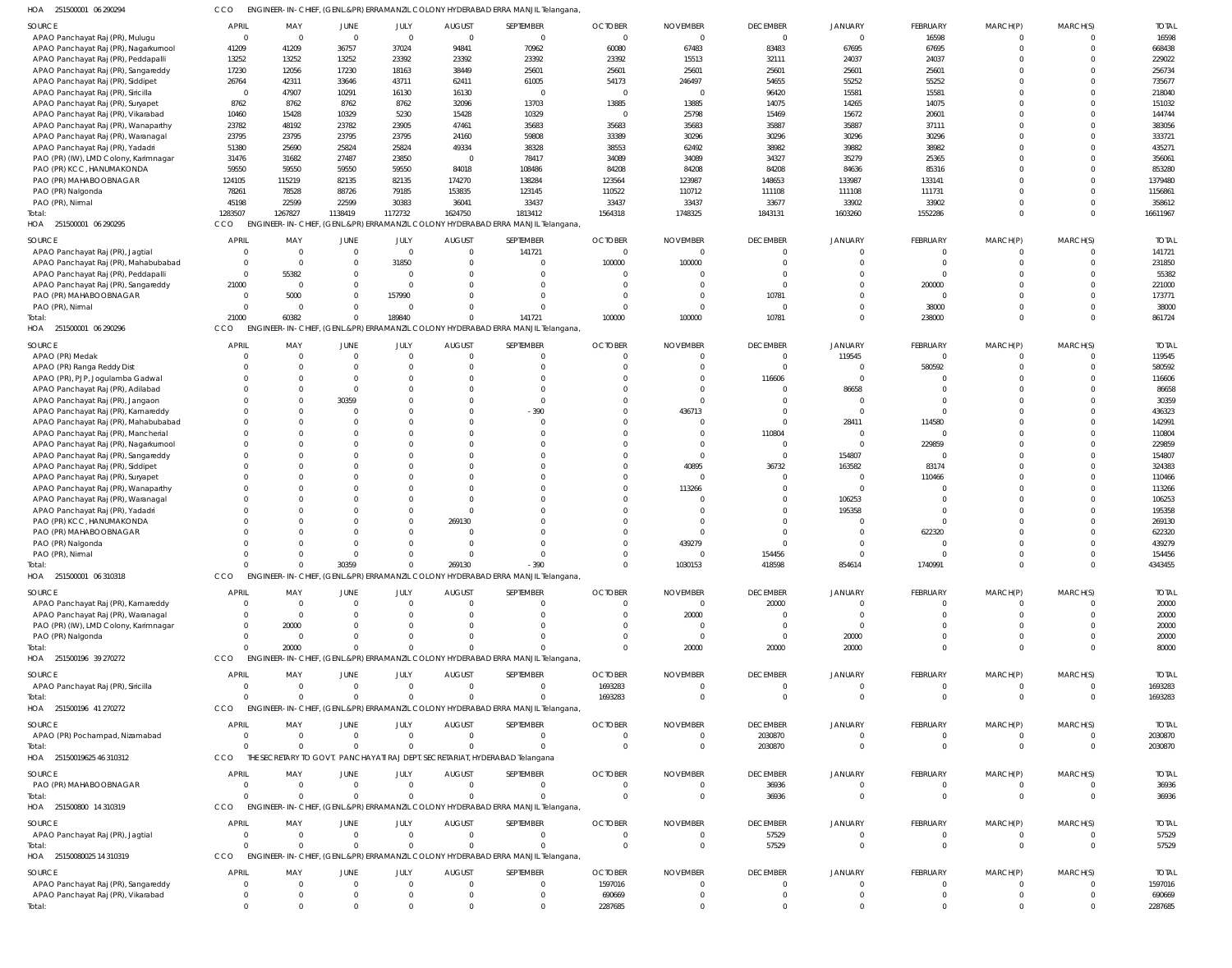| HOA 270001101 25 010011                                      | CCO                          |                     | CHIEF ENGINEER, IRRIGATION, SURYAPET           |                         |                        |                               |                         |                         |                               |                               |                      |                                |                                  |                        |
|--------------------------------------------------------------|------------------------------|---------------------|------------------------------------------------|-------------------------|------------------------|-------------------------------|-------------------------|-------------------------|-------------------------------|-------------------------------|----------------------|--------------------------------|----------------------------------|------------------------|
| SOURCE                                                       | APRIL                        | MAY                 | JUNE                                           | JULY                    | <b>AUGUST</b>          | SEPTEMBER                     | <b>OCTOBER</b>          | <b>NOVEMBER</b>         | <b>DECEMBER</b>               | <b>JANUARY</b>                | FEBRUARY             | MARCH(P)                       | MARCH(S)                         | <b>TOTAI</b>           |
| APAO Irrigation, Suryapet                                    | 5943505                      | 9400769             | 7531824                                        | 8159212                 | 12977662               | 12145544                      | 11889772                | 12105380                | 12937425                      | 13165963                      | 13966267             | $\Omega$                       | $\overline{0}$                   | 120223323              |
| PAO IRRIGATION DIVISION NALGONDA<br>Total:                   | 723593<br>6667098            | $\Omega$<br>9400769 | $\Omega$<br>7531824                            | $\Omega$<br>8159212     | 104871<br>13082533     | $-104871$<br>12040673         | - 0<br>11889772         | $\Omega$<br>12105380    | $\mathbf 0$<br>12937425       | $\Omega$<br>13165963          | $\Omega$<br>13966267 | $\mathbf 0$<br>$\Omega$        | $\overline{0}$<br>$\Omega$       | 723593<br>120946916    |
| HOA 270001101 25 010012                                      | <b>CCO</b>                   |                     | CHIEF ENGINEER, IRRIGATION, SURYAPET           |                         |                        |                               |                         |                         |                               |                               |                      |                                |                                  |                        |
| SOURCE                                                       | <b>APRIL</b>                 | MAY                 | JUNE                                           | JULY                    | <b>AUGUST</b>          | SEPTEMBER                     | <b>OCTOBER</b>          | <b>NOVEMBER</b>         | <b>DECEMBER</b>               | <b>JANUARY</b>                | FEBRUARY             | MARCH(P)                       | MARCH(S)                         | <b>TOTAL</b>           |
| APAO Irrigation, Suryapet                                    | 10833                        | 24691               | 16418                                          | 18993                   | 17793                  | 18393                         | 18393                   | 20293                   | 18393                         | 48393                         | 70343                | $\overline{0}$                 | $\overline{0}$                   | 282936                 |
| Total:                                                       | 10833                        | 24691               | 16418                                          | 18993                   | 17793                  | 18393                         | 18393                   | 20293                   | 18393                         | 48393                         | 70343                | $\mathbf 0$                    | $\overline{0}$                   | 282936                 |
| HOA 270001101 25 010013                                      | CCO                          |                     | CHIEF ENGINEER, IRRIGATION, SURYAPET           |                         |                        |                               |                         |                         |                               |                               |                      |                                |                                  |                        |
| SOURCE                                                       | APRIL                        | MAY                 | <b>JUNE</b>                                    | JULY                    | <b>AUGUST</b>          | SEPTEMBER                     | <b>OCTOBER</b>          | <b>NOVEMBER</b>         | <b>DECEMBER</b>               | <b>JANUARY</b>                | FEBRUARY             | MARCH(P)                       | MARCH(S)                         | <b>TOTAL</b>           |
| APAO Irrigation, Suryapet                                    | 2284153                      | 3664958             | 2891632                                        | 3170340                 | 1902402                | 1880128                       | 1310384                 | 1257275                 | 1307488                       | 1297530                       | 3065315              | $\Omega$                       | $\Omega$                         | 24031605               |
| <b>PAO IRRIGATION DIVISION KHAMMAM</b>                       | $\overline{0}$               | - 0                 | $\Omega$                                       | $\mathbf 0$             | $\Omega$               | 287300                        | $\Omega$                | $\Omega$                | $\mathbf 0$                   | $\Omega$                      | $\overline{0}$       | $\mathbf 0$                    | $\Omega$                         | 287300                 |
| PAO IRRIGATION DIVISION NALGONDA<br>Total:                   | 277412<br>2561565            | -C<br>3664958       | $\Omega$<br>2891632                            | $\Omega$<br>3170340     | 1902402                | $\Omega$<br>2167428           | 1310384                 | $\sqrt{ }$<br>1257275   | 0<br>1307488                  | 1297530                       | $\Omega$<br>3065315  | $\mathbf 0$<br>$\mathbf 0$     | $\Omega$<br>$\Omega$             | 277412<br>24596317     |
| HOA 270001101 25 010016                                      | CCO                          |                     | CHIEF ENGINEER, IRRIGATION, SURYAPET           |                         |                        |                               |                         |                         |                               |                               |                      |                                |                                  |                        |
| SOURCE                                                       | APRIL                        | MAY                 | JUNE                                           | JULY                    | <b>AUGUST</b>          | SEPTEMBER                     | <b>OCTOBER</b>          | <b>NOVEMBER</b>         | <b>DECEMBER</b>               | <b>JANUARY</b>                | FEBRUARY             | MARCH(P)                       | MARCH(S)                         | <b>TOTAL</b>           |
| APAO Irrigation, Suryapet                                    | 874585                       | 1250683             | 957611                                         | 1078669                 | 1673971                | 1461343                       | 1384583                 | 1403699                 | 1486748                       | 1550891                       | 1649606              | 0                              | $\Omega$                         | 14772389               |
| PAO IRRIGATION DIVISION NALGONDA                             | 42970                        | $\Omega$            | $\Omega$                                       | $\Omega$                | $\Omega$               | $\overline{0}$                | - 0                     | - 0                     | $\mathbf 0$                   | $\Omega$                      | $\Omega$             | $\mathbf 0$                    | $\overline{0}$                   | 42970                  |
| Total:                                                       | 917555                       | 1250683             | 957611                                         | 1078669                 | 1673971                | 1461343                       | 1384583                 | 1403699                 | 1486748                       | 1550891                       | 1649606              | $\mathbf 0$                    | $\Omega$                         | 14815359               |
| HOA 270001101 25 010017                                      | CCO                          |                     | CHIEF ENGINEER, IRRIGATION, SURYAPET           |                         |                        |                               |                         |                         |                               |                               |                      |                                |                                  |                        |
| SOURCE                                                       | APRIL                        | MAY                 | JUNE                                           | JULY                    | <b>AUGUST</b>          | SEPTEMBER                     | <b>OCTOBER</b>          | <b>NOVEMBER</b>         | <b>DECEMBER</b>               | <b>JANUARY</b>                | FEBRUARY             | MARCH(P)                       | MARCH(S)                         | <b>TOTAL</b>           |
| APAO Irrigation, Jagtial                                     | $\Omega$                     | - 0                 | $\Omega$                                       | $\Omega$                | $\Omega$               | $\Omega$                      | 10000                   | $\Omega$                | $\mathbf 0$                   | $\Omega$                      | $\Omega$             | $\Omega$                       | $\Omega$                         | 10000                  |
| APAO Irrigation, Suryapet<br>PAO IRRIGATION DIVISION KHAMMAM | $\Omega$<br>$\Omega$         | 25267<br>$\Omega$   | $\Omega$<br>$\Omega$                           | 271496<br>$\Omega$      | 98413<br>$\Omega$      | 50070<br>$\Omega$             | 66308<br>$\Omega$       | 400940<br>$\Omega$      | 11000<br>18648                | 173667<br>$\Omega$            | 265158<br>$\Omega$   | $\Omega$<br>$\Omega$           | $\Omega$<br>$\Omega$             | 1362319<br>18648       |
| Total:                                                       | $\Omega$                     | 25267               | $\Omega$                                       | 271496                  | 98413                  | 50070                         | 76308                   | 400940                  | 29648                         | 173667                        | 265158               | $\mathbf 0$                    | $\Omega$                         | 1390967                |
| HOA 270001101 25 010018                                      | CCO                          |                     | CHIEF ENGINEER, IRRIGATION, SURYAPE            |                         |                        |                               |                         |                         |                               |                               |                      |                                |                                  |                        |
| SOURCE                                                       | APRIL                        | MAY                 | <b>JUNE</b>                                    | JULY                    | <b>AUGUST</b>          | SEPTEMBER                     | <b>OCTOBER</b>          | <b>NOVEMBER</b>         | <b>DECEMBER</b>               | <b>JANUARY</b>                | FEBRUARY             | MARCH(P)                       | MARCH(S)                         | <b>TOTAL</b>           |
| APAO Irrigation, Suryapet                                    | $\overline{0}$               | 78523               | $\mathbf{0}$                                   | $\mathbf 0$             | $\Omega$               | 2183545                       | $\Omega$                | 534735                  | 453323                        | 213439                        | 878020               | $\mathbf 0$                    | $\overline{0}$                   | 4341585                |
| Total:                                                       | $\sqrt{2}$                   | 78523               | $\Omega$                                       | $\Omega$                | $\Omega$               | 2183545                       | $\Omega$                | 534735                  | 453323                        | 213439                        | 878020               | $\mathbf{0}$                   | $\Omega$                         | 4341585                |
| HOA 270001101 25 110111                                      | CCO                          |                     | CHIEF ENGINEER, IRRIGATION, SURYAPET           |                         |                        |                               |                         |                         |                               |                               |                      |                                |                                  |                        |
| SOURCE                                                       | <b>APRIL</b>                 | MAY                 | JUNE                                           | JULY                    | <b>AUGUST</b>          | SEPTEMBER                     | <b>OCTOBER</b>          | <b>NOVEMBER</b>         | <b>DECEMBER</b>               | JANUARY                       | FEBRUARY             | MARCH(P)                       | MARCH(S)                         | <b>TOTAL</b>           |
| APAO Irrigation, Suryapet                                    | $\Omega$                     |                     | 114879                                         | $\Omega$                | $\Omega$               | 7710                          | 111537                  | 193267                  | 48925                         | 35092                         | 1488943              | $\overline{0}$                 | $\overline{0}$                   | 2000353                |
| Total:                                                       | $\sqrt{2}$                   |                     | 114879                                         | $\Omega$                | $\Omega$               | 7710                          | 111537                  | 193267                  | 48925                         | 35092                         | 1488943              | $\mathbf{0}$                   | $\overline{0}$                   | 2000353                |
| HOA 270001101 25 110116                                      | CCO                          |                     | CHIEF ENGINEER, IRRIGATION, SURYAPET           |                         |                        |                               |                         |                         |                               |                               |                      |                                |                                  |                        |
| SOURCE                                                       | <b>APRIL</b>                 | MAY                 | JUNE                                           | JULY                    | <b>AUGUST</b>          | SEPTEMBER                     | <b>OCTOBER</b>          | <b>NOVEMBER</b>         | <b>DECEMBER</b>               | <b>JANUARY</b>                | FEBRUARY             | MARCH(P)                       | MARCH(S)                         | <b>TOTAL</b>           |
| APAO Irrigation, Suryapet                                    | $\overline{0}$<br>$\sqrt{2}$ | $\Omega$            | $\Omega$<br>$\Omega$                           | $\mathbf 0$<br>$\Omega$ | $\Omega$<br>$\Omega$   | $\overline{0}$<br>$\mathbf 0$ | $\Omega$<br>$\Omega$    | $\Omega$<br>$\Omega$    | $\mathbf 0$<br>$\overline{0}$ | $\mathbf 0$<br>$\overline{0}$ | 123370<br>123370     | $\overline{0}$<br>$\mathbf{0}$ | $\overline{0}$<br>$\overline{0}$ | 123370<br>123370       |
| Total:<br>HOA 270001101 25 130131                            | CCO                          |                     | CHIEF ENGINEER, IRRIGATION, SURYAPET           |                         |                        |                               |                         |                         |                               |                               |                      |                                |                                  |                        |
|                                                              |                              |                     |                                                |                         |                        |                               |                         |                         |                               |                               |                      |                                |                                  |                        |
| SOURCE<br>APAO Irrigation, Suryapet                          | APRIL<br>- 0                 | MAY<br>44052        | JUNE<br>43076                                  | JULY<br>6967            | <b>AUGUST</b><br>17578 | SEPTEMBER<br>3060             | <b>OCTOBER</b><br>15306 | <b>NOVEMBER</b><br>6350 | <b>DECEMBER</b><br>15146      | <b>JANUARY</b><br>6123        | FEBRUARY<br>16922    | MARCH(P)<br>$\Omega$           | MARCH(S)<br>$\Omega$             | <b>TOTAL</b><br>174580 |
| Total:                                                       | $\mathsf{C}$                 | 44052               | 43076                                          | 6967                    | 17578                  | 3060                          | 15306                   | 6350                    | 15146                         | 6123                          | 16922                | $\mathbf 0$                    | $\overline{0}$                   | 174580                 |
| HOA 270001101 25 130132                                      | CCO                          |                     | CHIEF ENGINEER, IRRIGATION, SURYAPET           |                         |                        |                               |                         |                         |                               |                               |                      |                                |                                  |                        |
| SOURCE                                                       | APRIL                        | MAY                 | JUNE                                           | JULY                    | <b>AUGUST</b>          | SEPTEMBER                     | <b>OCTOBER</b>          | <b>NOVEMBER</b>         | <b>DECEMBER</b>               | <b>JANUARY</b>                | FEBRUARY             | MARCH(P)                       | MARCH(S)                         | <b>TOTAL</b>           |
| APAO Irrigation, Suryapet                                    | $\Omega$                     | $\Omega$            | 301234                                         | 4275                    | 131250                 | 300407                        | 394639                  | 324376                  | 28475                         | 1370610                       | 121640               | $\Omega$                       | $\Omega$                         | 2976906                |
| Total:                                                       | $\Omega$                     | $\Omega$            | 301234                                         | 4275                    | 131250                 | 300407                        | 394639                  | 324376                  | 28475                         | 1370610                       | 121640               | $\overline{0}$                 | $\overline{0}$                   | 2976906                |
| HOA 270001101 25 130134                                      | CCO                          |                     | CHIEF ENGINEER, IRRIGATION, SURYAPET           |                         |                        |                               |                         |                         |                               |                               |                      |                                |                                  |                        |
| SOURCE                                                       | APRIL                        | MAY                 | JUNE                                           | JULY                    | <b>AUGUST</b>          | SEPTEMBER                     | <b>OCTOBER</b>          | <b>NOVEMBER</b>         | <b>DECEMBER</b>               | <b>JANUARY</b>                | FEBRUARY             | MARCH(P)                       | MARCH(S)                         | <b>TOTAL</b>           |
| APAO Irrigation, Suryapet                                    | $\overline{0}$               |                     | 377144                                         | 345719                  | 408576                 | 357534                        | 909188                  | 627236                  | 896233                        | 1318752                       | 675846               | $\mathbf 0$                    | $\overline{0}$                   | 5916228                |
| Total:                                                       | $\Omega$<br>CCO              |                     | 377144<br>CHIEF ENGINEER, IRRIGATION, SURYAPET | 345719                  | 408576                 | 357534                        | 909188                  | 627236                  | 896233                        | 1318752                       | 675846               | $\mathbf{0}$                   | $\Omega$                         | 5916228                |
| HOA 270001101 25 130135                                      |                              |                     |                                                |                         |                        |                               |                         |                         |                               |                               |                      |                                |                                  |                        |
| SOURCE                                                       | <b>APRIL</b>                 | MAY                 | JUNE                                           | JULY                    | <b>AUGUST</b>          | SEPTEMBER                     | <b>OCTOBER</b>          | <b>NOVEMBER</b>         | <b>DECEMBER</b>               | <b>JANUARY</b>                | FEBRUARY             | MARCH(P)                       | MARCH(S)                         | <b>TOTAL</b>           |
| APAO Irrigation, Suryapet<br>Total:                          | $\overline{0}$<br>$\Omega$   | 45926<br>45926      | 16027<br>16027                                 | 12727<br>12727          | 36108<br>36108         | 19075<br>19075                | 26542<br>26542          | 40334<br>40334          | 120369<br>120369              | 2210<br>2210                  | 20098<br>20098       | $\mathbf 0$<br>$\mathbf 0$     | $\overline{0}$<br>$\overline{0}$ | 339416<br>339416       |
| HOA 270001101 25 140                                         | CCO                          |                     | CHIEF ENGINEER, IRRIGATION, SURYAPET           |                         |                        |                               |                         |                         |                               |                               |                      |                                |                                  |                        |
| SOURCE                                                       | APRIL                        | MAY                 | <b>JUNE</b>                                    | JULY                    | <b>AUGUST</b>          | SEPTEMBER                     | <b>OCTOBER</b>          | <b>NOVEMBER</b>         | <b>DECEMBER</b>               | <b>JANUARY</b>                | FEBRUARY             | MARCH(P)                       | MARCH(S)                         | <b>TOTAL</b>           |
| APAO Irrigation, Suryapet                                    | $\Omega$                     | $\Omega$            | $\Omega$                                       | $\Omega$                | $\Omega$               | $\mathbf 0$                   | $\Omega$                |                         | 530820                        | $\Omega$                      | $\Omega$             | 0                              | $\overline{0}$                   | 530820                 |
| Total:                                                       | $\Omega$                     |                     | $\Omega$                                       | $\Omega$                | $\Omega$               | $\mathbf{0}$                  | $\Omega$                | $\Omega$                | 530820                        | $\Omega$                      | $\mathbf 0$          | $\mathbf 0$                    | $\overline{0}$                   | 530820                 |
| HOA 270001101 25 240                                         | CCO                          |                     | CHIEF ENGINEER, IRRIGATION, SURYAPET           |                         |                        |                               |                         |                         |                               |                               |                      |                                |                                  |                        |
| SOURCE                                                       | <b>APRIL</b>                 | MAY                 | JUNE                                           | JULY                    | <b>AUGUST</b>          | SEPTEMBER                     | <b>OCTOBER</b>          | <b>NOVEMBER</b>         | <b>DECEMBER</b>               | <b>JANUARY</b>                | FEBRUARY             | MARCH(P)                       | MARCH(S)                         | <b>TOTAL</b>           |
| APAO Irrigation, Suryapet                                    | $\Omega$                     | $\Omega$            | 48948                                          | 79089                   | $\Omega$               | 145220                        | $\Omega$                | $\Omega$                | 55281                         | 118617                        | 116937               | $\mathbf 0$                    | $^{\circ}$                       | 564092                 |
| Total:                                                       | $\mathsf{C}$                 |                     | 48948                                          | 79089                   | $\Omega$               | 145220                        | $\Omega$                | $\Omega$                | 55281                         | 118617                        | 116937               | $\mathbf{0}$                   | $\overline{0}$                   | 564092                 |
| HOA 270001101 25 290291                                      | CCO                          |                     | CHIEF ENGINEER, IRRIGATION, SURYAPET           |                         |                        |                               |                         |                         |                               |                               |                      |                                |                                  |                        |
| SOURCE                                                       | APRIL                        | MAY                 | JUNE                                           | JULY                    | <b>AUGUST</b>          | SEPTEMBER                     | <b>OCTOBER</b>          | <b>NOVEMBER</b>         | <b>DECEMBER</b>               | <b>JANUARY</b>                | FEBRUARY             | MARCH(P)                       | MARCH(S)                         | <b>TOTAL</b>           |
| APAO Irrigation, Suryapet<br>PAO IRRIGATION DIVISION KHAMMAM | $\overline{0}$               | 1272050<br>- 0      | 591610<br>$\Omega$                             | 738685<br>$\mathbf 0$   | 1258510                | 1072760<br>$\overline{0}$     | 1072760                 | 1077390                 | 1083970<br>0                  | 1092900<br>$\Omega$           | 1108474<br>0         | $\Omega$<br>$\Omega$           | $\Omega$<br>$\Omega$             | 10369109               |
| PAO IRRIGATION DIVISION NALGONDA                             | 224323<br>$\overline{0}$     | $\Omega$            | 17165                                          | $\Omega$                |                        | $\overline{0}$                | $\Omega$                | $\Omega$                | $\Omega$                      | $\Omega$                      | $\Omega$             | $\Omega$                       | $\Omega$                         | 224323<br>17165        |
| Total:                                                       | 224323                       | 1272050             | 608775                                         | 738685                  | 1258510                | 1072760                       | 1072760                 | 1077390                 | 1083970                       | 1092900                       | 1108474              | $\Omega$                       | $\Omega$                         | 10610597               |
| HOA 270001101 25 290292                                      | CCO                          |                     | CHIEF ENGINEER, IRRIGATION, SURYAPE            |                         |                        |                               |                         |                         |                               |                               |                      |                                |                                  |                        |
| SOURCE                                                       | <b>APRIL</b>                 | MAY                 | JUNE                                           | JULY                    | <b>AUGUST</b>          | SEPTEMBER                     | <b>OCTOBER</b>          | <b>NOVEMBER</b>         | <b>DECEMBER</b>               | <b>JANUARY</b>                | FEBRUARY             | MARCH(P)                       | MARCH(S)                         | <b>TOTAL</b>           |
| APAO Irrigation, Suryapet                                    | $\overline{0}$               | 4000                | 2000                                           | 2000                    | 2000                   | $\overline{0}$                | $\Omega$                | $\Omega$                | $\mathbf 0$                   | $\mathbf 0$                   | $\mathbf 0$          | 0                              | $\overline{0}$                   | 10000                  |
| Total:                                                       | $\Omega$                     | 4000                | 2000                                           | 2000                    | 2000                   | $\mathbf 0$                   | $\Omega$                | $\Omega$                | $\mathbf{0}$                  | $\overline{0}$                | $\mathbf{0}$         | $\mathbf{0}$                   | $\overline{0}$                   | 10000                  |
| HOA 270001101 25 290293                                      | CCO                          |                     | CHIEF ENGINEER, IRRIGATION, SURYAPET           |                         |                        |                               |                         |                         |                               |                               |                      |                                |                                  |                        |
| SOURCE                                                       | <b>APRIL</b>                 | MAY                 | JUNE                                           | JULY                    | <b>AUGUST</b>          | SEPTEMBER                     | <b>OCTOBER</b>          | <b>NOVEMBER</b>         | <b>DECEMBER</b>               | <b>JANUARY</b>                | FEBRUARY             | MARCH(P)                       | MARCH(S)                         | <b>TOTAL</b>           |
| APAO Irrigation, Suryapet                                    | $\overline{0}$               | 488048              | 226988                                         | 283378                  | 167475                 | 77588                         | 77588                   | 77924                   | 78402                         | 79052                         | 189066               | 0                              | $\overline{0}$                   | 1745509                |
| PAO IRRIGATION DIVISION NALGONDA                             | $\overline{0}$               | 32514               | 46520                                          | $\mathbf 0$             | $\overline{0}$         | $\mathbf 0$                   | $\Omega$                | $\Omega$                | $\mathbf 0$                   | $\overline{0}$                | $\overline{0}$       | $\mathbf 0$                    | $\overline{0}$                   | 79034                  |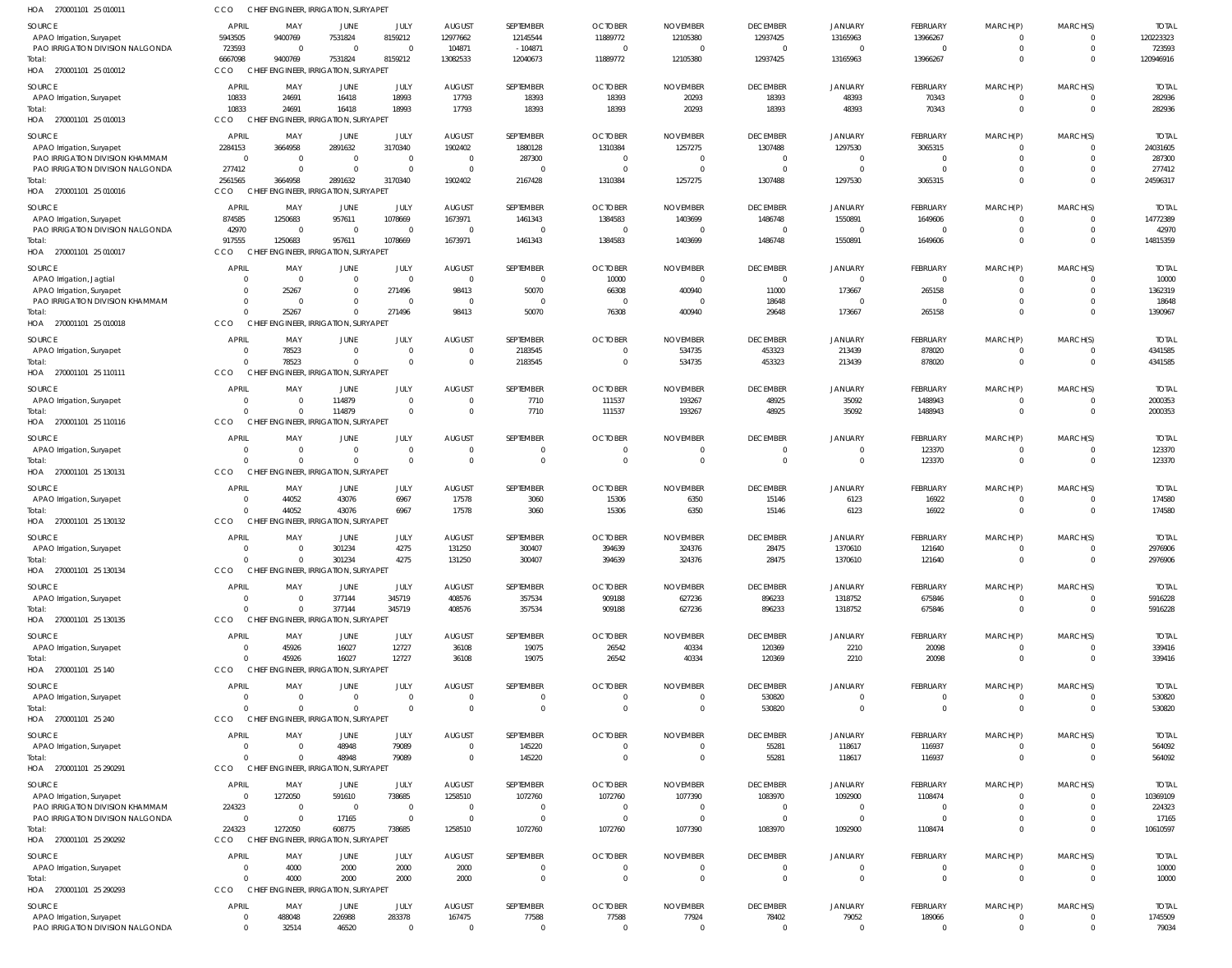| HOA 270001101 25 290293                                         | CCO                                  |                                           | CHIEF ENGINEER, IRRIGATION, SURYAPET                               |                            |                                                |                                |                                    |                                     |                                                     |                                       |                                         |                                        |                                              |                                    |
|-----------------------------------------------------------------|--------------------------------------|-------------------------------------------|--------------------------------------------------------------------|----------------------------|------------------------------------------------|--------------------------------|------------------------------------|-------------------------------------|-----------------------------------------------------|---------------------------------------|-----------------------------------------|----------------------------------------|----------------------------------------------|------------------------------------|
| SOURCE<br>Total:                                                | APRIL<br>$\Omega$                    | MAY<br>520562                             | JUNE<br>273508                                                     | JULY<br>283378             | <b>AUGUST</b><br>167475                        | SEPTEMBER<br>77588             | <b>OCTOBER</b><br>77588            | <b>NOVEMBER</b><br>77924            | <b>DECEMBER</b><br>78402                            | JANUARY<br>79052                      | FEBRUARY<br>189066                      | MARCH(P)<br>$\Omega$                   | MARCH(S)<br>$\overline{\mathbf{0}}$          | <b>TOTAL</b><br>1824543            |
| HOA 270001101 25 290294                                         | CCO                                  |                                           | CHIEF ENGINEER, IRRIGATION, SURYAPET                               |                            |                                                |                                |                                    |                                     |                                                     |                                       |                                         |                                        |                                              |                                    |
| SOURCE<br>APAO Irrigation, Suryapet<br>Total:                   | APRIL<br>$\Omega$<br>$\Omega$        | MAY<br>159744<br>159744                   | JUNE<br>74332<br>74332                                             | JULY<br>94588<br>94588     | <b>AUGUST</b><br>167113<br>167113              | SEPTEMBER<br>123625<br>123625  | <b>OCTOBER</b><br>123625<br>123625 | <b>NOVEMBER</b><br>124227<br>124227 | <b>DECEMBER</b><br>125011<br>125011                 | JANUARY<br>126052<br>126052           | FEBRUARY<br>127936<br>127936            | MARCH(P)<br>$\Omega$<br>$\overline{0}$ | MARCH(S)<br>$\overline{0}$<br>$\overline{0}$ | <b>TOTAL</b><br>1246253<br>1246253 |
| HOA 270001101 25 290295                                         | <b>CCO</b>                           |                                           | CHIEF ENGINEER, IRRIGATION, SURYAPE                                |                            |                                                |                                | <b>OCTOBER</b>                     |                                     |                                                     |                                       |                                         |                                        |                                              |                                    |
| SOURCE<br>APAO Irrigation, Suryapet<br>Total:                   | <b>APRIL</b><br>$\Omega$<br>$\Omega$ | MAY<br>$\overline{0}$<br>$\Omega$         | JUNE<br>$\mathbf{0}$<br>$\Omega$                                   | JULY<br>27500<br>27500     | <b>AUGUST</b><br>$\mathbf 0$<br>$\overline{0}$ | SEPTEMBER<br>0<br>$\mathbf{0}$ | $\overline{0}$<br>$\Omega$         | <b>NOVEMBER</b><br>- 0<br>- 0       | <b>DECEMBER</b><br>$\overline{0}$<br>$\overline{0}$ | JANUARY<br>$\mathbf 0$<br>$\mathbf 0$ | FEBRUARY<br>$\mathbf 0$<br>$\mathbf{0}$ | MARCH(P)<br>$\overline{0}$<br>$\Omega$ | MARCH(S)<br>$\overline{0}$<br>$\overline{0}$ | <b>TOTAL</b><br>27500<br>27500     |
| HOA 270001101 25 290296                                         | CCO                                  |                                           | CHIEF ENGINEER, IRRIGATION, SURYAPET                               |                            |                                                |                                |                                    |                                     |                                                     |                                       |                                         |                                        |                                              |                                    |
| SOURCE<br>APAO Irrigation, Suryapet                             | APRIL<br>$\Omega$                    | MAY<br>$\Omega$                           | JUNE<br>$\mathbf{0}$                                               | JULY<br>$\Omega$           | <b>AUGUST</b><br>$\overline{0}$                | SEPTEMBER<br>365989            | <b>OCTOBER</b><br>$\overline{0}$   | <b>NOVEMBER</b><br>$\Omega$         | <b>DECEMBER</b><br>106450                           | JANUARY<br>$\mathbf 0$                | FEBRUARY<br>153559                      | MARCH(P)                               | MARCH(S)<br>$\overline{0}$                   | <b>TOTAL</b><br>625998             |
| Total:<br>HOA 270001101 25 300301                               | $\Omega$<br>CCO                      | $\overline{0}$                            | $\mathbf{0}$<br>CHIEF ENGINEER, IRRIGATION, SURYAPET               | $\overline{0}$             | $\overline{0}$                                 | 365989                         | $\overline{0}$                     | $\mathbf 0$                         | 106450                                              | $\mathbf 0$                           | 153559                                  | $\overline{0}$                         | $\overline{0}$                               | 625998                             |
| SOURCE                                                          | APRIL                                | MAY                                       | JUNE                                                               | JULY                       | <b>AUGUST</b>                                  | SEPTEMBER                      | <b>OCTOBER</b>                     | <b>NOVEMBER</b>                     | <b>DECEMBER</b>                                     | JANUARY                               | FEBRUARY                                | MARCH(P)                               | MARCH(S)                                     | <b>TOTAL</b>                       |
| APAO Irrigation, Suryapet<br>Total:                             | $\Omega$<br>$\Omega$                 | $\overline{0}$<br>$\Omega$                | $\overline{0}$<br>$\mathbf{0}$                                     | $\Omega$<br>$\Omega$       | $\overline{0}$<br>$\overline{0}$               | 0<br>$\mathbf 0$               | - 0<br>$\overline{0}$              | $\Omega$<br>$\overline{0}$          | 218400<br>218400                                    | 56000<br>56000                        | $\mathbf 0$<br>$\mathbf 0$              | $\overline{0}$<br>$\mathbf{0}$         | $\overline{0}$<br>$\overline{0}$             | 274400<br>274400                   |
| HOA 270001101 25 300302                                         | CCO<br>APRIL                         | MAY                                       | CHIEF ENGINEER, IRRIGATION, SURYAPET<br>JUNE                       | JULY                       | <b>AUGUST</b>                                  | SEPTEMBER                      | <b>OCTOBER</b>                     | <b>NOVEMBER</b>                     | <b>DECEMBER</b>                                     | JANUARY                               | FEBRUARY                                |                                        | MARCH(S)                                     | <b>TOTAL</b>                       |
| SOURCE<br>APAO Irrigation, Suryapet                             | $\Omega$                             | 42993                                     | 97093                                                              | $\Omega$                   | 323694                                         | 0                              | 21780                              | 310610                              | 3253989                                             | 1288576                               | 1032801                                 | MARCH(P)<br>$\Omega$                   | $\overline{0}$                               | 6371536                            |
| Total:<br>HOA 270001101 25 310318                               | $\Omega$<br>CCO<br>CHIEI             | 42993                                     | 97093<br>ENGINEER, IRRIGATION, SURYAPET                            | $\overline{0}$             | 323694                                         | $\mathbf 0$                    | 21780                              | 310610                              | 3253989                                             | 1288576                               | 1032801                                 | $\Omega$                               | $\overline{0}$                               | 6371536                            |
| SOURCE                                                          | APRIL                                | MAY                                       | JUNE                                                               | JULY                       | <b>AUGUST</b>                                  | SEPTEMBER                      | <b>OCTOBER</b>                     | <b>NOVEMBER</b>                     | <b>DECEMBER</b>                                     | JANUARY                               | FEBRUARY                                | MARCH(P)                               | MARCH(S)                                     | <b>TOTAL</b>                       |
| APAO Irrigation, Suryapet<br>Total:                             | $\Omega$<br>$\Omega$                 | $\overline{0}$<br>$\overline{0}$          | $\mathbf{0}$<br>$\mathbf{0}$                                       | $\Omega$<br>$\overline{0}$ | 20000<br>20000                                 | $\mathbf{0}$<br>$\mathbf 0$    | $\overline{0}$<br>$\overline{0}$   | $\overline{0}$<br>$\Omega$          | $\overline{0}$<br>$\overline{0}$                    | $\mathbf 0$<br>$\mathbf 0$            | $\mathbf 0$<br>$\mathbf{0}$             | $\mathbf{0}$<br>$\mathbf{0}$           | $\overline{0}$<br>$\overline{0}$             | 20000<br>20000                     |
| HOA 270001101 25 510511                                         | <b>CCO</b>                           |                                           | CHIEF ENGINEER, IRRIGATION, SURYAPET                               |                            |                                                |                                |                                    |                                     |                                                     |                                       |                                         |                                        |                                              |                                    |
| SOURCE<br>APAO Irrigation, Suryapet                             | APRIL<br>$\Omega$                    | MAY<br>$\overline{0}$                     | JUNE<br>5700                                                       | JULY<br>19300              | <b>AUGUST</b><br>0                             | SEPTEMBER<br>$\Omega$          | <b>OCTOBER</b><br>$\overline{0}$   | <b>NOVEMBER</b><br>0                | <b>DECEMBER</b><br>0                                | JANUARY<br>0                          | FEBRUARY<br>33531                       | MARCH(P)                               | MARCH(S)<br>$\Omega$                         | <b>TOTAL</b><br>58531              |
| Total:<br>HOA 270001101 27 270272                               | $\cap$<br>CCO                        | $\Omega$                                  | 5700<br>CHIEF ENGINEER, IRRIGATION, SURYAPET                       | 19300                      | $\overline{0}$                                 | $\Omega$                       | $\overline{0}$                     | $\Omega$                            | $\overline{0}$                                      | $\mathbf 0$                           | 33531                                   | $\overline{0}$                         | $\overline{0}$                               | 58531                              |
| SOURCE                                                          | <b>APRIL</b>                         | MAY                                       | JUNE                                                               | JULY                       | <b>AUGUST</b>                                  | SEPTEMBER                      | <b>OCTOBER</b>                     | <b>NOVEMBER</b>                     | <b>DECEMBER</b>                                     | JANUARY                               | FEBRUARY                                | MARCH(P)                               | MARCH(S)                                     | <b>TOTAL</b>                       |
| PAO (W&P) NSP, TEKULAPALLY<br>Total:                            | $\Omega$<br>$\Omega$                 | $\overline{\mathbf{0}}$<br>$\overline{0}$ | $\mathbf{0}$<br>$\mathbf{0}$                                       | $\Omega$<br>$\Omega$       | $\overline{0}$<br>$\overline{0}$               | 0<br>$\mathbf 0$               | $\overline{0}$<br>$\overline{0}$   | $\Omega$<br>$\mathbf 0$             | 430982<br>430982                                    | $\mathbf 0$<br>$\mathbf 0$            | $\mathbf 0$<br>$\mathbf{0}$             | $\overline{0}$<br>$\mathbf{0}$         | $\overline{0}$<br>$\overline{0}$             | 430982<br>430982                   |
| HOA 270001110 27 270272                                         | CCO                                  |                                           | CHIEF ENGINEER, IRRIGATION, WANAPARTHY                             |                            |                                                |                                |                                    |                                     |                                                     |                                       |                                         |                                        |                                              |                                    |
| SOURCE                                                          | APRIL                                | MAY                                       | JUNE                                                               | JULY                       | <b>AUGUST</b>                                  | SEPTEMBER                      | <b>OCTOBER</b>                     | <b>NOVEMBER</b>                     | <b>DECEMBER</b>                                     | <b>JANUARY</b>                        | FEBRUARY                                | MARCH(P)                               | MARCH(S)                                     | <b>TOTAL</b>                       |
| PAO, PJP, Jogulamba Gadwal<br>Total:                            | $\Omega$<br>$\Omega$                 | $\overline{0}$<br>$\Omega$                | $\mathbf{0}$<br>$\Omega$                                           | $\Omega$<br>$\Omega$       | $\overline{0}$<br>$\Omega$                     | 0<br>$\mathbf 0$               | 1083969<br>1083969                 | $\mathbf 0$<br>$\Omega$             | 0<br>$\overline{0}$                                 | $\mathbf 0$<br>$\mathbf 0$            | $^{\circ}$<br>$\Omega$                  | $\overline{0}$<br>$\Omega$             | $\overline{0}$<br>$\overline{0}$             | 1083969<br>1083969                 |
| HOA 270001110 27 290291                                         | <b>CCO</b>                           |                                           | CHIEF ENGINEER, IRRIGATION, WANAPARTHY                             |                            |                                                |                                |                                    |                                     |                                                     |                                       |                                         |                                        |                                              |                                    |
| SOURCE<br>PAO, PJP, Jogulamba Gadwal                            | <b>APRIL</b><br>1488990              | MAY<br>$\overline{0}$                     | JUNE<br>$\mathbf{0}$                                               | JULY<br>$\Omega$           | <b>AUGUST</b><br>$\overline{0}$                | SEPTEMBER<br>$\Omega$          | <b>OCTOBER</b><br>$\Omega$         | <b>NOVEMBER</b><br>$\Omega$         | <b>DECEMBER</b><br>$\overline{0}$                   | JANUARY<br>$\mathbf 0$                | FEBRUARY<br>$\mathbf 0$                 | MARCH(P)<br>$\Omega$                   | MARCH(S)<br>$\overline{0}$                   | <b>TOTAL</b><br>1488990            |
| Total:<br>HOA 270001110 27 290292                               | 1488990<br>CCO                       | $\Omega$                                  | $\Omega$<br>CHIEF ENGINEER, IRRIGATION, WANAPARTHY                 | $\Omega$                   | $\Omega$                                       | $\Omega$                       | $\cap$                             |                                     | $\Omega$                                            | $\Omega$                              | $\Omega$                                | $\Omega$                               | $\Omega$                                     | 1488990                            |
| SOURCE                                                          | APRIL                                | MAY                                       | JUNE                                                               | JULY                       | <b>AUGUST</b>                                  | SEPTEMBER                      | <b>OCTOBER</b>                     | <b>NOVEMBER</b>                     | <b>DECEMBER</b>                                     | JANUARY                               | FEBRUARY                                | MARCH(P)                               | MARCH(S)                                     | <b>TOTAL</b>                       |
| PAO, PJP, Jogulamba Gadwal<br>Total:                            | 500<br>500                           | $\overline{0}$<br>$\Omega$                | $\mathbf{0}$<br>$\Omega$                                           | $\overline{0}$<br>$\Omega$ | $\overline{0}$<br>$\mathbf{0}$                 | 0<br>$\mathbf 0$               | $\overline{0}$<br>$\overline{0}$   | $^{\circ}$<br>$\Omega$              | 0<br>$\overline{0}$                                 | 0<br>$\mathbf{0}$                     | 0<br>$\mathbf 0$                        | $\overline{0}$                         | $\mathbf 0$<br>$\overline{0}$                | 500<br>500                         |
| HOA 270001110 27 290293                                         | CCO                                  |                                           | CHIEF ENGINEER, IRRIGATION, WANAPARTHY                             |                            |                                                |                                |                                    |                                     |                                                     |                                       |                                         |                                        |                                              |                                    |
| SOURCE                                                          | <b>APRIL</b>                         | MAY                                       | JUNE                                                               | JULY<br>$\Omega$           | <b>AUGUST</b>                                  | SEPTEMBER                      | <b>OCTOBER</b>                     | <b>NOVEMBER</b>                     | <b>DECEMBER</b>                                     | JANUARY                               | FEBRUARY                                | MARCH(P)                               | MARCH(S)                                     | <b>TOTAL</b>                       |
| PAO, PJP, Jogulamba Gadwal<br>Total:<br>HOA 270001110 27 290294 | 572189<br>572189<br>CCO              | $\overline{\mathbf{0}}$<br>$\overline{0}$ | $\mathbf{0}$<br>$\Omega$<br>CHIEF ENGINEER, IRRIGATION, WANAPARTHY | $\Omega$                   | $\overline{0}$<br>$\overline{0}$               | 0<br>$\mathbf 0$               | $\overline{0}$<br>$\overline{0}$   | 0<br>$\mathsf{C}$                   | $\overline{0}$<br>$\overline{0}$                    | $\mathbf 0$<br>$\mathbf 0$            | 0<br>$\mathbf 0$                        | $\overline{0}$<br>$\mathbf{0}$         | $\overline{0}$<br>$\overline{0}$             | 572189<br>572189                   |
| SOURCE                                                          | <b>APRIL</b>                         | MAY                                       | JUNE                                                               | JULY                       | <b>AUGUST</b>                                  | SEPTEMBER                      | <b>OCTOBER</b>                     | <b>NOVEMBER</b>                     | <b>DECEMBER</b>                                     | JANUARY                               | FEBRUARY                                | MARCH(P)                               | MARCH(S)                                     | <b>TOTAL</b>                       |
| PAO, PJP, Jogulamba Gadwal                                      | 265053                               | $\overline{0}$                            | $\mathbf{0}$                                                       | $\Omega$                   | $\overline{0}$                                 | $\mathbf{0}$                   | $\overline{0}$                     | $\overline{0}$                      | $\overline{0}$                                      | $\mathbf 0$                           | $^{\circ}$                              | $\overline{0}$                         | $\overline{0}$                               | 265053                             |
| Total:<br>HOA 270001110 27 290296                               | 265053<br>CCO                        | $\Omega$                                  | $\Omega$<br>CHIEF ENGINEER, IRRIGATION, WANAPARTHY                 | $\Omega$                   | $\overline{0}$                                 | $\mathbf 0$                    | $\overline{0}$                     | $\Omega$                            | $\mathbf 0$                                         | $\mathbf 0$                           | $\Omega$                                | $\Omega$                               | $\overline{0}$                               | 265053                             |
| SOURCE                                                          | <b>APRIL</b>                         | MAY                                       | JUNE                                                               | JULY                       | <b>AUGUST</b>                                  | SEPTEMBER                      | <b>OCTOBER</b>                     | <b>NOVEMBER</b>                     | <b>DECEMBER</b>                                     | JANUARY                               | FEBRUARY                                | MARCH(P)                               | MARCH(S)                                     | <b>TOTAL</b>                       |
| PAO, PJP, Jogulamba Gadwal<br>Total:                            | $\Omega$<br>$\Omega$                 | $\overline{0}$<br>$\Omega$                | 18339<br>18339                                                     | $\Omega$<br>$\overline{0}$ | $\mathbf 0$<br>$\overline{0}$                  | $\mathbf{0}$<br>$\mathbf 0$    | $\overline{0}$<br>$\overline{0}$   | - 0<br>- 0                          | $\overline{0}$<br>$\overline{0}$                    | $\mathbf 0$<br>$\overline{0}$         | $\mathbf 0$<br>$\mathbf{0}$             | $\overline{0}$<br>$\mathbf{0}$         | $\overline{0}$<br>$\overline{0}$             | 18339<br>18339                     |
| HOA 270001111 26 270272                                         | CCO                                  |                                           | CHIEF ENGINEER, IRRIGATION, NIZAMABAD                              |                            |                                                |                                |                                    |                                     |                                                     |                                       |                                         |                                        |                                              |                                    |
| SOURCE                                                          | <b>APRIL</b><br>$\Omega$             | MAY<br>$\overline{0}$                     | JUNE<br>$\Omega$                                                   | JULY<br>$\Omega$           | <b>AUGUST</b><br>$\overline{0}$                | SEPTEMBER<br>$\Omega$          | <b>OCTOBER</b>                     | <b>NOVEMBER</b><br>$\Omega$         | <b>DECEMBER</b><br>$\overline{0}$                   | JANUARY<br>$\mathbf 0$                | FEBRUARY<br>$^{\circ}$                  | MARCH(P)                               | MARCH(S)<br>$\overline{0}$                   | <b>TOTAL</b><br>484625             |
| APAO Irrigation, Kamareddy<br>Total:                            | $\Omega$                             | $\overline{0}$                            | $\mathbf{0}$                                                       | $\Omega$                   | $\overline{0}$                                 | $\mathbf 0$                    | 484625<br>484625                   | $\overline{0}$                      | $\overline{0}$                                      | $\mathbf 0$                           | $\mathbf 0$                             | $\overline{0}$                         | $\overline{\mathbf{0}}$                      | 484625                             |
| HOA 270001112 25 010011                                         | CCO                                  |                                           | CHIEF ENGINEER, IRRIGATION, ADILABAD                               |                            |                                                |                                |                                    |                                     |                                                     |                                       |                                         |                                        |                                              |                                    |
| SOURCE<br>PAO Irrigation Nirmal                                 | APRIL<br>5065266                     | MAY<br>1477137                            | JUNE<br>1382967                                                    | JULY<br>1397346            | <b>AUGUST</b><br>1986363                       | SEPTEMBER<br>2094707           | <b>OCTOBER</b><br>2379379          | <b>NOVEMBER</b><br>2165791          | <b>DECEMBER</b><br>2219120                          | JANUARY<br>2222111                    | FEBRUARY<br>2693994                     | MARCH(P)<br>$\overline{0}$             | MARCH(S)<br>$\overline{0}$                   | <b>TOTAL</b><br>25084181           |
| Total:                                                          | 5065266                              | 1477137                                   | 1382967                                                            | 1397346                    | 1986363                                        | 2094707                        | 2379379                            | 2165791                             | 2219120                                             | 2222111                               | 2693994                                 | $\mathbf{0}$                           | $\overline{0}$                               | 25084181                           |
| HOA 270001112 25 010012                                         | CCO                                  |                                           | CHIEF ENGINEER, IRRIGATION, ADILABAD                               |                            |                                                |                                |                                    |                                     |                                                     |                                       |                                         |                                        |                                              |                                    |
| SOURCE<br>PAO Irrigation Nirmal                                 | <b>APRIL</b><br>26000                | MAY<br>4000                               | JUNE<br>4000                                                       | JULY<br>6000               | <b>AUGUST</b><br>6000                          | SEPTEMBER<br>6000              | <b>OCTOBER</b><br>6000             | <b>NOVEMBER</b><br>9467             | <b>DECEMBER</b><br>8000                             | JANUARY<br>8000                       | FEBRUARY<br>6323                        | MARCH(P)<br>$\overline{0}$             | MARCH(S)<br>$\overline{0}$                   | <b>TOTAL</b><br>89790              |
| Total:                                                          | 26000                                | 4000                                      | 4000                                                               | 6000                       | 6000                                           | 6000                           | 6000                               | 9467                                | 8000                                                | 8000                                  | 6323                                    | $\overline{0}$                         | $\overline{0}$                               | 89790                              |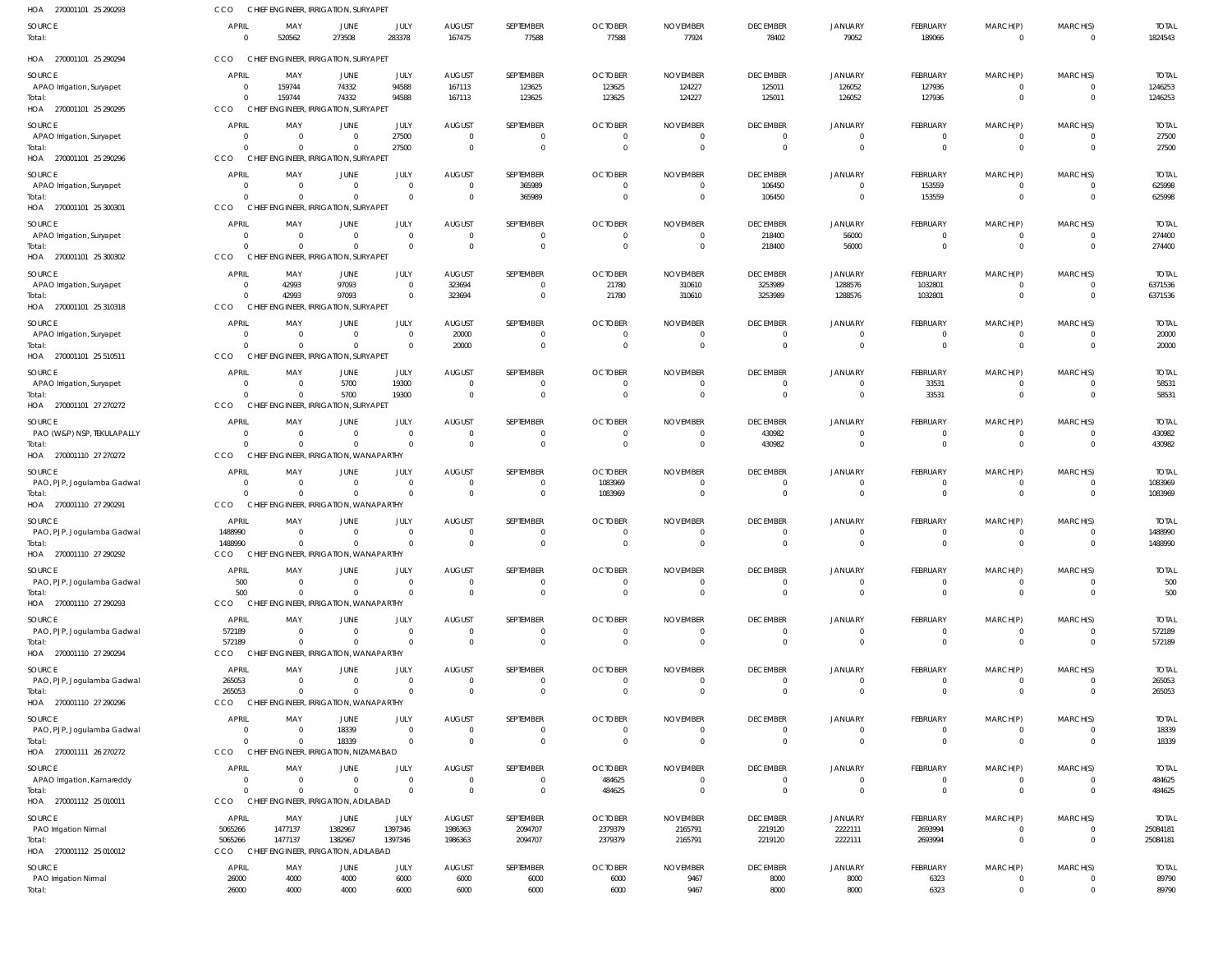| SOURCE                                                  | <b>APRIL</b>               | MAY                                              | JUNE                                      | JULY                             | <b>AUGUST</b>                                      | SEPTEMBER                   | <b>OCTOBER</b>                   | <b>NOVEMBER</b>                  | <b>DECEMBER</b>                   | <b>JANUARY</b>                   | FEBRUARY                         | MARCH(P)                   | MARCH(S)                       | <b>TOTAL</b>            |
|---------------------------------------------------------|----------------------------|--------------------------------------------------|-------------------------------------------|----------------------------------|----------------------------------------------------|-----------------------------|----------------------------------|----------------------------------|-----------------------------------|----------------------------------|----------------------------------|----------------------------|--------------------------------|-------------------------|
| PAO Irrigation Nirmal                                   | 1926892                    | 630596                                           | 1161814                                   | 533757                           | 798289                                             | 199330                      | 263691                           | 203674                           | 231321                            | 212565                           | 482176                           | $\mathbf 0$                | $\overline{0}$                 | 6644105                 |
| Total:<br>HOA 270001112 25 010016                       | 1926892<br>CCO.            | 630596<br>CHIEF ENGINEER, IRRIGATION, ADILABAD   | 1161814                                   | 533757                           | 798289                                             | 199330                      | 263691                           | 203674                           | 231321                            | 212565                           | 482176                           | $\mathbf 0$                | $\overline{0}$                 | 6644105                 |
|                                                         |                            |                                                  |                                           |                                  |                                                    |                             |                                  |                                  |                                   |                                  |                                  |                            |                                |                         |
| SOURCE<br>PAO Irrigation Nirmal                         | <b>APRIL</b><br>701434     | MAY<br>248443                                    | JUNE<br>232081                            | JULY<br>231420                   | <b>AUGUST</b><br>377441                            | SEPTEMBER<br>233100         | <b>OCTOBER</b><br>267700         | <b>NOVEMBER</b><br>245328        | <b>DECEMBER</b><br>246233         | <b>JANUARY</b><br>245912         | FEBRUARY<br>297502               | MARCH(P)<br>$\mathbf 0$    | MARCH(S)<br>$\overline{0}$     | <b>TOTAL</b><br>3326594 |
| Total:                                                  | 701434                     | 248443                                           | 232081                                    | 231420                           | 377441                                             | 233100                      | 267700                           | 245328                           | 246233                            | 245912                           | 297502                           | $\mathbf 0$                | $\overline{0}$                 | 3326594                 |
| HOA 270001112 25 010017                                 | <b>CCO</b>                 | CHIEF ENGINEER, IRRIGATION, ADILABAD             |                                           |                                  |                                                    |                             |                                  |                                  |                                   |                                  |                                  |                            |                                |                         |
| SOURCE                                                  | APRIL                      | MAY                                              | JUNE                                      | JULY                             | <b>AUGUST</b>                                      | SEPTEMBER                   | <b>OCTOBER</b>                   | <b>NOVEMBER</b>                  | <b>DECEMBER</b>                   | <b>JANUARY</b>                   | FEBRUARY                         | MARCH(P)                   | MARCH(S)                       | <b>TOTAL</b>            |
| PAO Irrigation Nirmal                                   | $\Omega$                   | 115499                                           | $\overline{0}$                            | 7810                             | $\overline{\mathbf{0}}$                            | $\overline{0}$              | 0                                | 30000                            | $\overline{0}$                    | 2500                             | 18000                            | $^{\circ}$                 | $\mathbf{0}$                   | 173809                  |
| Total:<br>HOA 270001112 25 010018                       | $\Omega$<br>CCO            | 115499<br>CHIEF ENGINEER, IRRIGATION, ADILABAD   | $\overline{0}$                            | 7810                             | $\overline{\mathbf{0}}$                            | $\mathbf{0}$                | $\overline{\mathbf{0}}$          | 30000                            | $\overline{0}$                    | 2500                             | 18000                            | $\mathbf 0$                | $\overline{0}$                 | 173809                  |
|                                                         |                            |                                                  |                                           |                                  |                                                    |                             |                                  |                                  |                                   |                                  |                                  |                            |                                |                         |
| SOURCE<br>PAO Irrigation Nirmal                         | <b>APRIL</b><br>$\Omega$   | MAY<br>465889                                    | <b>JUNE</b><br>$\overline{\mathbf{0}}$    | JULY<br>$\overline{0}$           | <b>AUGUST</b><br>$\overline{\mathbf{0}}$           | SEPTEMBER<br>272108         | <b>OCTOBER</b><br>$\overline{0}$ | <b>NOVEMBER</b><br>211611        | <b>DECEMBER</b><br>$\overline{0}$ | <b>JANUARY</b><br>51038          | FEBRUARY<br>$\overline{0}$       | MARCH(P)<br>0              | MARCH(S)<br>$\mathbf{0}$       | <b>TOTAL</b><br>1000646 |
| Total:                                                  | $\Omega$                   | 465889                                           | $\overline{0}$                            | $\Omega$                         | $\overline{0}$                                     | 272108                      | $\overline{0}$                   | 211611                           | $\Omega$                          | 51038                            | $\overline{0}$                   | $\mathbf 0$                | $\overline{0}$                 | 1000646                 |
| HOA 270001112 25 020021                                 | CCO                        | CHIEF ENGINEER, IRRIGATION, ADILABAD             |                                           |                                  |                                                    |                             |                                  |                                  |                                   |                                  |                                  |                            |                                |                         |
| SOURCE                                                  | <b>APRIL</b>               | MAY                                              | <b>JUNE</b>                               | JULY                             | <b>AUGUST</b>                                      | SEPTEMBER                   | <b>OCTOBER</b>                   | <b>NOVEMBER</b>                  | <b>DECEMBER</b>                   | <b>JANUARY</b>                   | <b>FEBRUARY</b>                  | MARCH(P)                   | MARCH(S)                       | <b>TOTAL</b>            |
| PAO Irrigation Nirmal                                   | 33969                      | $\overline{0}$                                   | $\overline{0}$                            | 34400                            | 10400                                              | $\overline{0}$              | $\overline{0}$                   | $\mathbf 0$                      | $\Omega$                          | $\Omega$                         | $\overline{0}$                   | $\mathbf 0$                | $\overline{0}$                 | 78769                   |
| Total:                                                  | 33969                      | $\Omega$                                         | $\Omega$                                  | 34400                            | 10400                                              | $\mathbf{0}$                | $\overline{0}$                   | $\overline{0}$                   | $\Omega$                          | $\Omega$                         | $\overline{0}$                   | $\mathbf{0}$               | $\overline{0}$                 | 78769                   |
| HOA 270001112 25 110111                                 | CCO                        | CHIEF ENGINEER, IRRIGATION, ADILABAD             |                                           |                                  |                                                    |                             |                                  |                                  |                                   |                                  |                                  |                            |                                |                         |
| SOURCE                                                  | <b>APRIL</b><br>$\Omega$   | MAY<br>$\overline{0}$                            | JUNE<br>$\overline{0}$                    | JULY<br>$\overline{0}$           | <b>AUGUST</b><br>$\overline{\mathbf{0}}$           | SEPTEMBER<br>$\overline{0}$ | <b>OCTOBER</b><br>149060         | <b>NOVEMBER</b><br>140552        | <b>DECEMBER</b><br>$\overline{0}$ | <b>JANUARY</b><br>$\overline{0}$ | FEBRUARY<br>163983               | MARCH(P)<br>$\mathbf 0$    | MARCH(S)<br>$\overline{0}$     | <b>TOTAL</b>            |
| PAO Irrigation Nirmal<br>Total:                         | $\cap$                     | $\Omega$                                         | $\Omega$                                  | $\Omega$                         | $\overline{\mathbf{0}}$                            | $\mathbf{0}$                | 149060                           | 140552                           | $\Omega$                          | $\overline{0}$                   | 163983                           | $\mathbf 0$                | $\overline{0}$                 | 453595<br>453595        |
| HOA 270001112 25 130131                                 | <b>CCO</b><br><b>CHIEF</b> |                                                  | ENGINEER, IRRIGATION, ADILABAD            |                                  |                                                    |                             |                                  |                                  |                                   |                                  |                                  |                            |                                |                         |
| SOURCE                                                  | APRIL                      | MAY                                              | JUNE                                      | JULY                             | <b>AUGUST</b>                                      | SEPTEMBER                   | <b>OCTOBER</b>                   | <b>NOVEMBER</b>                  | <b>DECEMBER</b>                   | <b>JANUARY</b>                   | FEBRUARY                         | MARCH(P)                   | MARCH(S)                       | <b>TOTAL</b>            |
| PAO Irrigation Nirmal                                   | $\Omega$                   | $\overline{0}$                                   | $\overline{0}$                            | $\overline{0}$                   | 7060                                               | 70577                       | 33533                            | 33529                            | 33530                             | $\Omega$                         | 67070                            | $^{\circ}$                 | $\Omega$                       | 245299                  |
| Total:                                                  | $\cap$                     | $\overline{0}$                                   | $\Omega$                                  | $\overline{0}$                   | 7060                                               | 70577                       | 33533                            | 33529                            | 33530                             | $\overline{0}$                   | 67070                            | $\mathbf 0$                | $\overline{0}$                 | 245299                  |
| HOA 270001112 25 130132                                 | CCO                        | CHIEF ENGINEER, IRRIGATION, ADILABAD             |                                           |                                  |                                                    |                             |                                  |                                  |                                   |                                  |                                  |                            |                                |                         |
| SOURCE                                                  | APRIL                      | MAY                                              | JUNE                                      | JULY                             | <b>AUGUST</b>                                      | SEPTEMBER                   | <b>OCTOBER</b>                   | <b>NOVEMBER</b>                  | <b>DECEMBER</b>                   | <b>JANUARY</b>                   | FEBRUARY                         | MARCH(P)                   | MARCH(S)                       | <b>TOTAL</b>            |
| PAO Irrigation Nirmal<br>Total:                         | $\Omega$<br>$\cap$         | $\overline{0}$<br>$\Omega$                       | $\overline{\mathbf{0}}$<br>$\overline{0}$ | $\overline{0}$<br>$\Omega$       | 50323<br>50323                                     | 10400<br>10400              | 19500<br>19500                   | 10400<br>10400                   | 55906<br>55906                    | 20495<br>20495                   | 10400<br>10400                   | 0<br>$\mathbf 0$           | $\mathbf{0}$<br>$\overline{0}$ | 177424<br>177424        |
| HOA 270001112 25 130134                                 | CCO                        | CHIEF ENGINEER, IRRIGATION, ADILABAD             |                                           |                                  |                                                    |                             |                                  |                                  |                                   |                                  |                                  |                            |                                |                         |
| SOURCE                                                  | <b>APRIL</b>               | MAY                                              | JUNE                                      | JULY                             | <b>AUGUST</b>                                      | SEPTEMBER                   | <b>OCTOBER</b>                   | <b>NOVEMBER</b>                  | <b>DECEMBER</b>                   | <b>JANUARY</b>                   | FEBRUARY                         | MARCH(P)                   | MARCH(S)                       | <b>TOTAL</b>            |
| PAO Irrigation Nirmal                                   | $\Omega$                   | $\overline{0}$                                   | $\overline{0}$                            | $\Omega$                         | 630151                                             | 188574                      | $\overline{0}$                   | $\mathbf 0$                      | 440006                            | $\Omega$                         | 31429                            | $\mathbf 0$                | $\overline{0}$                 | 1290160                 |
| Total:                                                  |                            | $\Omega$                                         | $\Omega$                                  | $\Omega$                         | 630151                                             | 188574                      | $\overline{0}$                   | $\overline{0}$                   | 440006                            | $\Omega$                         | 31429                            | $\mathbf 0$                | $\overline{0}$                 | 1290160                 |
| HOA 270001112 25 130135                                 | CCO<br><b>CHIEF</b>        |                                                  | <b>ENGINEER, IRRIGATION, ADILABAD</b>     |                                  |                                                    |                             |                                  |                                  |                                   |                                  |                                  |                            |                                |                         |
| SOURCE                                                  | APRIL                      | MAY                                              | JUNE                                      | JULY                             | <b>AUGUST</b>                                      | SEPTEMBER                   | <b>OCTOBER</b>                   | <b>NOVEMBER</b>                  | <b>DECEMBER</b>                   | <b>JANUARY</b>                   | FEBRUARY                         | MARCH(P)                   | MARCH(S)                       | <b>TOTAL</b>            |
| PAO Irrigation Nirmal                                   | $\Omega$<br>$\cap$         | $\overline{0}$<br>$\Omega$                       | $\overline{0}$<br>$\Omega$                | $\overline{0}$<br>$\overline{0}$ | $\overline{\mathbf{0}}$<br>$\overline{\mathbf{0}}$ | 16228                       | $\overline{0}$<br>$\overline{0}$ | $\overline{0}$<br>$\overline{0}$ | $\Omega$<br>$\Omega$              | $\Omega$<br>$\Omega$             | $\overline{0}$<br>$\overline{0}$ | $\mathbf 0$<br>$\mathbf 0$ | $\overline{0}$<br>$\Omega$     | 16228<br>16228          |
| Total:<br>HOA 270001112 25 290291                       | <b>CCO</b>                 | CHIEF ENGINEER, IRRIGATION, ADILABAD             |                                           |                                  |                                                    | 16228                       |                                  |                                  |                                   |                                  |                                  |                            |                                |                         |
| SOURCE                                                  | APRIL                      | MAY                                              | JUNE                                      | JULY                             | <b>AUGUST</b>                                      | SEPTEMBER                   | <b>OCTOBER</b>                   | <b>NOVEMBER</b>                  | <b>DECEMBER</b>                   | <b>JANUARY</b>                   | FEBRUARY                         | MARCH(P)                   | MARCH(S)                       | <b>TOTAL</b>            |
| PAO Irrigation Nirmal                                   | 1599299                    | 1353849                                          | 1204621                                   | 1188835                          | 1846806                                            | 1961442                     | 1932265                          | 1963335                          | 1939215                           | 1981135                          | 1902165                          | $^{\circ}$                 | $\Omega$                       | 18872967                |
| Total:                                                  | 1599299                    | 1353849                                          | 1204621                                   | 1188835                          | 1846806                                            | 1961442                     | 1932265                          | 1963335                          | 1939215                           | 1981135                          | 1902165                          | $\overline{0}$             | $\overline{0}$                 | 18872967                |
| HOA 270001112 25 290293                                 | CCO                        | CHIEF ENGINEER, IRRIGATION, ADILABAD             |                                           |                                  |                                                    |                             |                                  |                                  |                                   |                                  |                                  |                            |                                |                         |
| SOURCE                                                  | APRIL                      | MAY                                              | JUNE                                      | JULY                             | <b>AUGUST</b>                                      | SEPTEMBER                   | <b>OCTOBER</b>                   | <b>NOVEMBER</b>                  | <b>DECEMBER</b>                   | <b>JANUARY</b>                   | FEBRUARY                         | MARCH(P)                   | MARCH(S)                       | <b>TOTAL</b>            |
| PAO Irrigation Nirmal                                   | 554527                     | 469708                                           | 462140                                    | 456091                           | 766820                                             | 160719                      | 139749                           | 140121                           | 140256                            | 140525                           | 334880                           | $\mathbf 0$                | $\overline{0}$                 | 3765536                 |
| Total:<br>HOA 270001112 25 290294                       | 554527<br>CCO              | 469708<br>CHIEF ENGINEER, IRRIGATION, ADILABAD   | 462140                                    | 456091                           | 766820                                             | 160719                      | 139749                           | 140121                           | 140256                            | 140525                           | 334880                           | $\mathbf 0$                | $\overline{0}$                 | 3765536                 |
|                                                         |                            |                                                  |                                           |                                  |                                                    |                             |                                  |                                  |                                   |                                  |                                  |                            |                                |                         |
| SOURCE<br>PAO Irrigation Nirmal                         | <b>APRIL</b><br>231614     | MAY<br>205365                                    | JUNE<br>201861                            | JULY<br>199150                   | <b>AUGUST</b><br>350300                            | SEPTEMBER<br>212288         | <b>OCTOBER</b><br>211164         | <b>NOVEMBER</b><br>211724        | <b>DECEMBER</b><br>211927         | <b>JANUARY</b><br>212335         | <b>FEBRUARY</b><br>211330        | MARCH(P)<br>$\mathbf 0$    | MARCH(S)<br>$\mathbf{0}$       | <b>TOTAL</b><br>2459058 |
| Total:                                                  | 231614                     | 205365                                           | 201861                                    | 199150                           | 350300                                             | 212288                      | 211164                           | 211724                           | 211927                            | 212335                           | 211330                           | $\overline{0}$             | $\overline{0}$                 | 2459058                 |
| HOA 270001112 25 290296                                 | CCO                        | CHIEF ENGINEER, IRRIGATION, ADILABAD             |                                           |                                  |                                                    |                             |                                  |                                  |                                   |                                  |                                  |                            |                                |                         |
| SOURCE                                                  | <b>APRIL</b>               | MAY                                              | JUNE                                      | JULY                             | <b>AUGUST</b>                                      | SEPTEMBER                   | <b>OCTOBER</b>                   | <b>NOVEMBER</b>                  | <b>DECEMBER</b>                   | <b>JANUARY</b>                   | <b>FEBRUARY</b>                  | MARCH(P)                   | MARCH(S)                       | <b>TOTAL</b>            |
| PAO Irrigation Nirmal                                   | $\Omega$                   | $\overline{0}$                                   | $\overline{0}$                            | $\overline{0}$                   | $\overline{\mathbf{0}}$                            | 1151095                     | $\overline{0}$                   | $\overline{0}$                   | $\overline{0}$                    | $\overline{0}$                   | $\overline{0}$                   | $\mathbf 0$                | $\overline{0}$                 | 1151095                 |
| Total:<br>HOA 270001112 25 300302                       | $\cap$<br>CCO              | $\Omega$<br>CHIEF ENGINEER, IRRIGATION, ADILABAD | $\Omega$                                  | $\Omega$                         | $\overline{\mathbf{0}}$                            | 1151095                     | $\overline{0}$                   | $\overline{0}$                   | $\Omega$                          | $\Omega$                         | $\overline{0}$                   | $\overline{0}$             | $\overline{0}$                 | 1151095                 |
|                                                         |                            |                                                  |                                           |                                  |                                                    |                             |                                  |                                  |                                   |                                  |                                  |                            |                                |                         |
| SOURCE<br>PAO Irrigation Nirmal                         | APRIL<br>126530            | MAY<br>$\overline{0}$                            | JUNE<br>$\overline{0}$                    | JULY<br>$\overline{0}$           | <b>AUGUST</b><br>$\overline{0}$                    | SEPTEMBER<br>126999         | <b>OCTOBER</b><br>$\overline{0}$ | <b>NOVEMBER</b><br>98182         | <b>DECEMBER</b><br>$\Omega$       | <b>JANUARY</b><br>$\Omega$       | FEBRUARY<br>193165               | MARCH(P)<br>-0             | MARCH(S)<br>$\Omega$           | <b>TOTAL</b><br>544876  |
| Total:                                                  | 126530                     | $\overline{0}$                                   | $\overline{0}$                            | $\mathbf 0$                      | $\overline{\mathbf{0}}$                            | 126999                      | $\overline{0}$                   | 98182                            | $\overline{0}$                    | $\overline{0}$                   | 193165                           | $\overline{0}$             | $\overline{0}$                 | 544876                  |
| HOA 270001112 25 310318                                 | CCO                        | CHIEF ENGINEER, IRRIGATION, ADILABAD             |                                           |                                  |                                                    |                             |                                  |                                  |                                   |                                  |                                  |                            |                                |                         |
| SOURCE                                                  | APRIL                      | MAY                                              | <b>JUNE</b>                               | JULY                             | <b>AUGUST</b>                                      | SEPTEMBER                   | <b>OCTOBER</b>                   | <b>NOVEMBER</b>                  | <b>DECEMBER</b>                   | <b>JANUARY</b>                   | <b>FEBRUARY</b>                  | MARCH(P)                   | MARCH(S)                       | <b>TOTAL</b>            |
| PAO Irrigation Nirmal                                   | $\Omega$                   | 40000                                            | $\overline{0}$                            | $\circ$                          | $\overline{0}$                                     | $\overline{0}$              | $\overline{0}$                   | $\mathbf 0$                      | $\overline{0}$                    | 20000                            | 0                                | 0                          | $\overline{0}$                 | 60000                   |
| Total:                                                  | $\Omega$<br>CCO            | 40000                                            | $\overline{0}$                            | $\Omega$                         | $\overline{0}$                                     | $\overline{0}$              | $\overline{0}$                   | $\overline{0}$                   | $\overline{0}$                    | 20000                            | $\overline{0}$                   | $\mathbf 0$                | $\overline{0}$                 | 60000                   |
| HOA 27000111225 25 260                                  |                            | CHIEF ENGINEER, IRRIGATION, ADILABAD             |                                           |                                  |                                                    |                             |                                  |                                  |                                   |                                  |                                  |                            |                                |                         |
| SOURCE                                                  | <b>APRIL</b><br>$\Omega$   | MAY<br>$\overline{0}$                            | JUNE<br>$\overline{0}$                    | JULY<br>$\Omega$                 | <b>AUGUST</b><br>89616                             | SEPTEMBER<br>$\mathbf{0}$   | <b>OCTOBER</b><br>$\overline{0}$ | <b>NOVEMBER</b><br>$\mathbf 0$   | <b>DECEMBER</b><br>$\Omega$       | <b>JANUARY</b><br>$\Omega$       | <b>FEBRUARY</b>                  | MARCH(P)<br>$\mathbf 0$    | MARCH(S)<br>$\mathbf{0}$       | <b>TOTAL</b>            |
| PAO Irrigation Nirmal<br>Total:                         |                            | $\Omega$                                         | $\overline{0}$                            | $\Omega$                         | 89616                                              | $\mathbf{0}$                | $\overline{0}$                   | $\overline{0}$                   | $\overline{0}$                    | $\overline{0}$                   | 36000<br>36000                   | $\mathbf 0$                | $\overline{0}$                 | 125616<br>125616        |
| HOA 270001116 25 010011                                 | <b>CCO</b>                 | CHIEF ENGINEER, IRRIGATION, JAGITIYAL            |                                           |                                  |                                                    |                             |                                  |                                  |                                   |                                  |                                  |                            |                                |                         |
| SOURCE                                                  | <b>APRIL</b>               | MAY                                              | JUNE                                      | JULY                             | <b>AUGUST</b>                                      | SEPTEMBER                   | <b>OCTOBER</b>                   | <b>NOVEMBER</b>                  | <b>DECEMBER</b>                   | <b>JANUARY</b>                   | <b>FEBRUARY</b>                  | MARCH(P)                   | MARCH(S)                       | <b>TOTAL</b>            |
| APAO Irrigation, Jagtial                                | 5985205                    | 7028046                                          | 6052868                                   | 6711605                          | 9961542                                            | 10261900                    | 9687947                          | 10233702                         | 10950712                          | 10393257                         | 10437647                         | -0                         | $\Omega$                       | 97704431                |
| APAO Irrigation, Mahabubabad                            | $\Omega$                   | $\overline{0}$                                   | $\overline{\mathbf{0}}$                   | $\overline{0}$                   | $\overline{0}$                                     | $\overline{0}$              | 15829                            | 0                                | $-15846$                          |                                  | $\overline{0}$                   | $\Omega$                   |                                | $-17$                   |
| APAO Irrigation, Peddapalli                             | 1301180                    | $\overline{0}$<br>1540914                        | $-1301180$<br>1525571                     | $\overline{0}$<br>1465422        | $\overline{\mathbf{0}}$<br>2414203                 | $\overline{0}$<br>2177115   | $\overline{0}$<br>2065145        | $\overline{0}$<br>3126353        | $\Omega$                          | $\Omega$<br>2290590              | $\Omega$                         | $\Omega$                   | $\Omega$<br>$\Omega$           | 22642226                |
| APAO Irrigation, Siricilla<br>PAO IRRIGATION KARIMNAGAR | 1491280<br>3615385         | 2834179                                          | 3093487                                   | 3167618                          | 6551633                                            | 5273500                     | 4723783                          | 5605975                          | 2226903<br>5379968                | 4994943                          | 2318730<br>5831333               | $\Omega$                   |                                | 51071804                |
| PAO IRRIGATION NIZAMABAD                                | 2799328                    | 3093074                                          | 2718491                                   | 2310441                          | 4082858                                            | 3552510                     | 3545058                          | 3653627                          | 3945707                           | 3865474                          | 3659095                          | $\mathbf 0$                | $\Omega$                       | 37225663                |

270001112 25 010013 HOA

CCO CHIEF ENGINEER, IRRIGATION, ADILABAD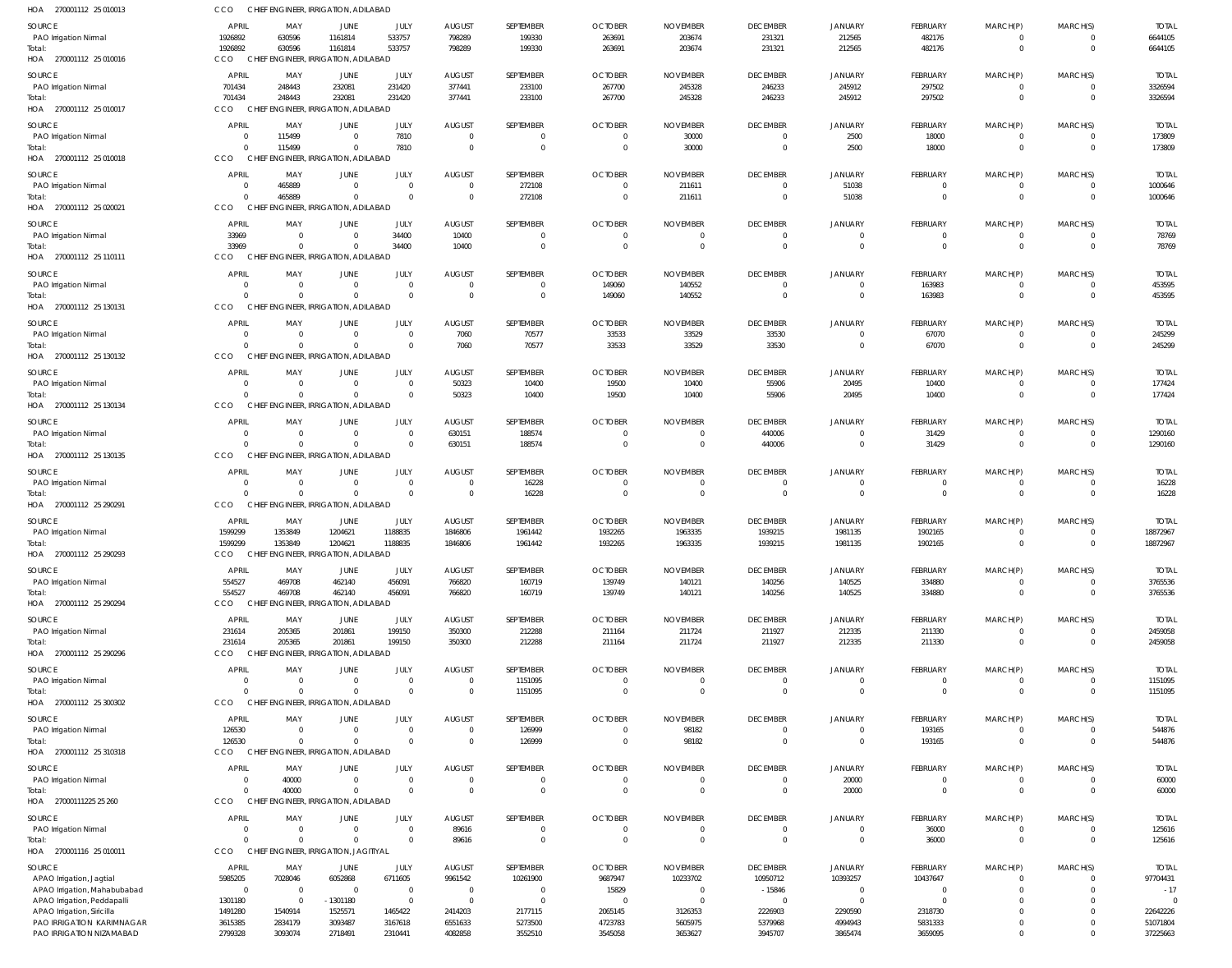| HOA<br>270001116 25 01001           | cco             |                | CHIEF ENGINEER, IRRIGATION, JAGITIYAL |                         |               |                            |                       |                 |                 |                            |                               |                               |                                  |              |
|-------------------------------------|-----------------|----------------|---------------------------------------|-------------------------|---------------|----------------------------|-----------------------|-----------------|-----------------|----------------------------|-------------------------------|-------------------------------|----------------------------------|--------------|
| SOURCE                              | APRIL           | MAY            | JUNE                                  | JULY                    | <b>AUGUST</b> | SEPTEMBER                  | <b>OCTOBER</b>        | <b>NOVEMBER</b> | <b>DECEMBER</b> | <b>JANUARY</b>             | FEBRUARY                      | MARCH(P)                      | MARCH(S)                         | <b>TOTAL</b> |
| PAO IRRIGATION RANGA REDDY DISTRICT | 499720          | 499720         | 499720                                | 759585                  | 501710        | 1006352                    | 845900                | 793890          | 796310          | 805070                     | 806030                        | 0                             | $\overline{0}$                   | 7814007      |
| PAO Irrigation Nirmal               | 107710          | 191507         | 213171                                | 210542                  | 310451        | 307445                     | 327280                | 296940          | 296940          | 301140                     | 299970                        | $\mathbf 0$                   | $\overline{0}$                   | 2863096      |
| Total:                              | 15799808        | 15187440       | 12802128                              | 14625213                | 23822397      | 22578822                   | 21210942              | 23710487        | 23580694        | 22650474                   | 23352805                      | $\mathbf 0$                   | $\overline{0}$                   | 219321210    |
| HOA 270001116 25 010012             | <b>CCO</b>      |                | CHIEF ENGINEER, IRRIGATION, JAGITIYAL |                         |               |                            |                       |                 |                 |                            |                               |                               |                                  |              |
| SOURCE                              | <b>APRIL</b>    | MAY            | JUNE                                  | JULY                    | <b>AUGUST</b> | SEPTEMBER                  | <b>OCTOBER</b>        | <b>NOVEMBER</b> | <b>DECEMBER</b> | <b>JANUARY</b>             | FEBRUARY                      | MARCH(P)                      | MARCH(S)                         | <b>TOTAL</b> |
| APAO Irrigation, Jagtial            | 30060           | 31656          | 39438                                 | 28346                   | 29931         | 31581                      | 29081                 | 37211           | 89174           | 29561                      | 81230                         | 0                             | $\Omega$                         | 457269       |
| APAO Irrigation, Mahabubabad        | $\overline{0}$  | C              | $\overline{0}$                        | $\mathbf 0$             | $\Omega$      | $\overline{0}$             | 17                    | $\Omega$        | $\mathbf 0$     | $\Omega$                   | $\overline{0}$                | $\mathbf 0$                   | $\overline{0}$                   | 17           |
| APAO Irrigation, Peddapalli         | 9000            | $\overline{0}$ | $-9000$                               | $\mathbf 0$             | $\Omega$      | $\overline{0}$             | $\Omega$              | $\Omega$        | $\Omega$        | $\Omega$                   | $\overline{0}$                | $\mathbf 0$                   | $\Omega$                         |              |
| APAO Irrigation, Siricilla          | 6270            | 2420           | 3165                                  | 400                     | 420           | 420                        | 420                   | 420             | 420             | 420                        | 12920                         | $\mathbf 0$                   | $\Omega$                         | 27695        |
| PAO IRRIGATION KARIMNAGAR           | 38610           | 21581          | 28922                                 | 23618                   | 57895         | 39145                      | 50184                 | 68395           | 42663           | 44820                      | 77294                         | $\mathbf 0$                   | $\Omega$                         | 493127       |
| PAO IRRIGATION NIZAMABAD            | 12610           | 11560          | 11610                                 | 560                     | 560           | 560                        | 560                   | 560             | 32366           | 2560                       | 2560                          | $\Omega$                      | $\Omega$                         | 76066        |
| PAO IRRIGATION RANGA REDDY DISTRICT | 10800           | 10800          | 10800                                 | 10900                   | 10800         | 19950                      | 13850                 | 13850           | 13850           | 13850                      | 13850                         | $\mathbf 0$                   | $\Omega$                         | 143300       |
| Total:                              | 107350          | 78017          | 84935                                 | 63824                   | 99606         | 91656                      | 94112                 | 120436          | 178473          | 91211                      | 187854                        | $\mathbf 0$                   | $\Omega$                         | 1197474      |
| HOA 270001116 25 010013             | CCO             |                | CHIEF ENGINEER, IRRIGATION, JAGITIYAI |                         |               |                            |                       |                 |                 |                            |                               |                               |                                  |              |
| SOURCE                              | APRIL           | MAY            | JUNE                                  | JULY                    | <b>AUGUST</b> | SEPTEMBER                  | <b>OCTOBER</b>        | <b>NOVEMBER</b> | <b>DECEMBER</b> | <b>JANUARY</b>             | FEBRUARY                      | MARCH(P)                      | MARCH(S)                         | <b>TOTAL</b> |
| APAO Irrigation, Jagtial            | 2300500         | 2702060        | 2674949                               | 2672300                 | 1682514       | 1598695                    | 1025902               | 876056          | 922976          | 812931                     | 1841615                       | 0                             | $\overline{0}$                   | 19110498     |
| APAO Irrigation, Mahabubabad        | $\overline{0}$  | $\Omega$       | 20609                                 | $\mathbf 0$             | $\Omega$      | 0                          | 4268                  |                 | $-4268$         | $\Omega$                   | 0                             | $\mathbf 0$                   | $\overline{0}$                   | 20609        |
| APAO Irrigation, Peddapalli         | 499851          | $\Omega$       | $-499851$                             | $\mathbf 0$             | $\Omega$      | $\overline{0}$             | - 0                   |                 | $\mathbf 0$     | $\Omega$                   | $\mathbf 0$                   | $\mathbf 0$                   | $\Omega$                         |              |
| APAO Irrigation, Siricilla          | 573419          | 1032486        | 586606                                | 563902                  | 338723        | 211825                     | 266844                | 218259          | 179817          | 173621                     | 412720                        | $\Omega$                      | $\Omega$                         | 4558222      |
| PAO IRRIGATION KARIMNAGAR           | 1388712         | 1089091        | 1494494                               | 1216857                 | 614707        | 624577                     | 619334                | 546664          | 463565          | 383752                     | 1028722                       | $\Omega$                      | $\Omega$                         | 9470475      |
| PAO IRRIGATION NIZAMABAD            | 1075652         | 1017181        | 1320319                               | 899412                  | 342032        | 451113                     | 614040                | 485488          | 443726          | 397452                     | 729200                        | $\Omega$                      | $\Omega$                         | 7775615      |
| PAO IRRIGATION RANGA REDDY DISTRICT | 191389          | 191389         | 191389                                | 195212                  | 192160        | 177744                     | 70874                 | 70729           | 70905           | 71542                      | 147428                        | $\Omega$                      | $\Omega$                         | 1570761      |
| PAO Irrigation Nirmal               | 41358           | 73530          | 89994                                 | 76910                   | 28688         | 27429                      | 33659                 | 21489           | 21489           | 21795                      | 51558                         | $\Omega$                      | $\Omega$                         | 487899       |
| Total:                              | 6070881         | 6105737        | 5878509                               | 5624593                 | 3198824       | 3091383                    | 2634921               | 2218685         | 2098210         | 1861093                    | 4211243                       | $\mathbf 0$                   | $\overline{0}$                   | 42994079     |
| HOA 270001116 25 010015             | <b>CCO</b>      |                | CHIEF ENGINEER, IRRIGATION, JAGITIYAL |                         |               |                            |                       |                 |                 |                            |                               |                               |                                  |              |
|                                     |                 |                |                                       |                         |               |                            |                       |                 |                 |                            |                               |                               |                                  |              |
| SOURCE                              | <b>APRIL</b>    | MAY<br>-C      | JUNE                                  | JULY                    | <b>AUGUST</b> | SEPTEMBER                  | <b>OCTOBER</b><br>- 0 | <b>NOVEMBER</b> | <b>DECEMBER</b> | <b>JANUARY</b><br>$\Omega$ | FEBRUARY                      | MARCH(P)                      | MARCH(S)                         | <b>TOTAL</b> |
| APAO Irrigation, Jagtial            | C<br>$\sqrt{2}$ |                | $\Omega$<br>$\Omega$                  | $\mathbf 0$<br>$\Omega$ | $\Omega$      | $\mathbf 0$<br>$\mathbf 0$ | $\Omega$              | - 0             | 3360            | $\Omega$                   | $\mathbf 0$<br>$\overline{0}$ | $\mathbf 0$<br>$\overline{0}$ | $\overline{0}$<br>$\overline{0}$ | 3360         |
| Total:                              | CCO             |                | CHIEF ENGINEER, IRRIGATION, JAGITIYAL |                         |               |                            |                       |                 | 3360            |                            |                               |                               |                                  | 3360         |
| HOA 270001116 25 010016             |                 |                |                                       |                         |               |                            |                       |                 |                 |                            |                               |                               |                                  |              |
| SOURCE                              | APRIL           | MAY            | JUNE                                  | JULY                    | <b>AUGUST</b> | SEPTEMBER                  | <b>OCTOBER</b>        | <b>NOVEMBER</b> | <b>DECEMBER</b> | <b>JANUARY</b>             | FEBRUARY                      | MARCH(P)                      | MARCH(S)                         | <b>TOTAL</b> |
| APAO Irrigation, Jagtial            | 1059482         | 1279782        | 1120034                               | 1221670                 | 1716851       | 1353352                    | 1200925               | 1274649         | 1319559         | 1283777                    | 1290010                       | 0                             | $\overline{0}$                   | 14120091     |
| APAO Irrigation, Mahabubabad        | $\overline{0}$  | $\Omega$       | $\Omega$                              | $\overline{0}$          | $\Omega$      | $\overline{0}$             | 2461                  | - 0             | $-2461$         | $\Omega$                   | 0                             | $\mathbf 0$                   | $\Omega$                         | $\Omega$     |
| APAO Irrigation, Peddapalli         | 227439          | $\overline{0}$ | $-227439$                             | $\mathbf 0$             | $\Omega$      | $\overline{0}$             | - 0                   | $\Omega$        | $\mathbf 0$     | $\Omega$                   | $\mathbf 0$                   | $\mathbf 0$                   | $\Omega$                         |              |
| APAO Irrigation, Siricilla          | 207248          | 183361         | 186525                                | 174420                  | 305699        | 239958                     | 226915                | 245461          | 243929          | 250956                     | 256442                        | $\Omega$                      | $\Omega$                         | 2520914      |
| PAO IRRIGATION KARIMNAGAR           | 649772          | 480053         | 508725                                | 506902                  | 1009288       | 806820                     | 680733                | 811375          | 790525          | 721722                     | 861963                        | $\Omega$                      | $\Omega$                         | 7827878      |
| PAO IRRIGATION NIZAMABAD            | 451827          | 413687         | 423764                                | 351525                  | 562451        | 368143                     | 367030                | 357971          | 388716          | 397623                     | 374276                        | $\Omega$                      | $\Omega$                         | 4457013      |
| PAO IRRIGATION RANGA REDDY DISTRICT | 148071          | 148071         | 148071                                | 151031                  | 148668        | 272562                     | 192091                | 191609          | 192190          | 194293                     | 194522                        | $\Omega$                      | $\Omega$                         | 1981179      |
| PAO Irrigation Nirmal               | 15466           | 27496          | 30610                                 | 30292                   | 42308         | 41553                      | 42791                 | 38373           | 38373           | 38919                      | 38766                         | $\mathbf 0$                   | $\overline{0}$                   | 384947       |
| Total:                              | 2759305         | 2532450        | 2190290                               | 2435840                 | 3785265       | 3082388                    | 2712946               | 2919438         | 2970831         | 2887290                    | 3015979                       | $\mathbf 0$                   | $\overline{0}$                   | 31292022     |
| HOA 270001116 25 010017             | CCO             |                | CHIEF ENGINEER, IRRIGATION, JAGITIYAL |                         |               |                            |                       |                 |                 |                            |                               |                               |                                  |              |
| SOURCE                              | <b>APRIL</b>    | MAY            | JUNE                                  | JULY                    | <b>AUGUST</b> | SEPTEMBER                  | <b>OCTOBER</b>        | <b>NOVEMBER</b> | <b>DECEMBER</b> | <b>JANUARY</b>             | FEBRUARY                      | MARCH(P)                      | MARCH(S)                         | <b>TOTAL</b> |
| APAO Irrigation, Jagtial            | C               | 48970          | 202870                                | $\mathbf 0$             | 67752         | 41000                      | 60986                 | 84265           | 30000           | 18058                      | 163162                        | 0                             | $\Omega$                         | 717063       |
| APAO Irrigation, Siricilla          | - 0             |                | 17013                                 | $\mathbf 0$             | 16859         | $\overline{0}$             | - 0                   |                 | 6105            | $\Omega$                   | $\overline{0}$                | $\mathbf 0$                   | $\Omega$                         | 39977        |
| PAO IRRIGATION KARIMNAGAR           | $\Omega$        |                | 38737                                 | 45900                   | $\Omega$      | $\mathbf 0$                | 77963                 |                 | 97462           | 25000                      | $\mathbf 0$                   | $\mathbf 0$                   | $\Omega$                         | 285062       |
| PAO IRRIGATION NIZAMABAD            | $\Omega$        |                | 125000                                | $\mathbf 0$             | 57719         | $\Omega$                   | - 0                   |                 | $\Omega$        | $\Omega$                   | 13325                         | $\mathbf 0$                   | $\Omega$                         | 196044       |
| PAO IRRIGATION RANGA REDDY DISTRICT | C               |                |                                       | 172300                  |               | 100000                     | 200000                |                 |                 | $\Omega$                   | $\mathbf 0$                   | 0                             | $\Omega$                         | 472300       |
| Total:                              | $\Omega$        | 48970          | 383620                                | 218200                  | 142330        | 141000                     | 338949                | 84265           | 133567          | 43058                      | 176487                        | $\overline{0}$                | $\overline{0}$                   | 1710446      |
| HOA 270001116 25 010018             | CCO             |                | CHIEF ENGINEER, IRRIGATION, JAGITIYAL |                         |               |                            |                       |                 |                 |                            |                               |                               |                                  |              |
| SOURCE                              | <b>APRIL</b>    | MAY            | JUNE                                  | JULY                    | <b>AUGUST</b> | SEPTEMBER                  | <b>OCTOBER</b>        | <b>NOVEMBER</b> | <b>DECEMBER</b> | <b>JANUARY</b>             | FEBRUARY                      | MARCH(P)                      | MARCH(S)                         | <b>TOTAL</b> |
| APAO Irrigation, Jagtial            | $\overline{0}$  | $\Omega$       | 214966                                | $\Omega$                | 364238        | 1185461                    | $\Omega$              | 365392          | 274585          | 922793                     | 857935                        | 0                             | $\overline{0}$                   | 4185370      |
| APAO Irrigation, Siricilla          | $\Omega$        | $\Omega$       | $\Omega$                              | $\mathbf 0$             | 77243         | $\overline{0}$             | - 0                   | 470850          | $\mathbf 0$     | 281402                     | 146414                        | $\mathbf 0$                   | $\Omega$                         | 975909       |
| PAO IRRIGATION KARIMNAGAR           | $\Omega$        |                | 198171                                | 0                       | 130665        | 846351                     |                       | 314633          | 172607          | 82778                      | 282649                        | $\Omega$                      | $\Omega$                         | 2027854      |
| PAO IRRIGATION NIZAMABAD            | $\Omega$        |                | 26044                                 | $\Omega$                | 287173        | 370901                     |                       | 76011           | 234833          | 379420                     | 75168                         | $\Omega$                      | $\Omega$                         | 1449550      |
| PAO IRRIGATION RANGA REDDY DISTRICT | $\Omega$        |                | $\Omega$                              | $\Omega$                | $\Omega$      | $\overline{0}$             |                       | 424673          | $\overline{0}$  | $\overline{0}$             | 67493                         | $\Omega$                      | $\Omega$                         | 492166       |
| PAO Irrigation Nirmal               | $\Omega$        |                | $\Omega$                              | $\Omega$                | $\Omega$      | $\Omega$                   | - 0                   |                 | $\Omega$        | 85795                      | 61728                         | $\Omega$                      | $\Omega$                         | 147523       |
| Total:                              | $\Omega$        |                | 439181                                | $\Omega$                | 859319        | 2402713                    | $\Omega$              | 1651559         | 682025          | 1752188                    | 1491387                       | $\mathbf 0$                   | $\overline{0}$                   | 9278372      |
| HOA 270001116 25 020021             | CCO             |                | CHIEF ENGINEER, IRRIGATION, JAGITIYAL |                         |               |                            |                       |                 |                 |                            |                               |                               |                                  |              |
|                                     |                 |                |                                       |                         |               |                            |                       |                 |                 |                            |                               |                               |                                  |              |
| SOURCE                              | <b>APRIL</b>    | MAY            | JUNE                                  | JULY                    | <b>AUGUST</b> | SEPTEMBER                  | <b>OCTOBER</b>        | <b>NOVEMBER</b> | <b>DECEMBER</b> | <b>JANUARY</b>             | FEBRUARY                      | MARCH(P)                      | MARCH(S)                         | <b>TOTAL</b> |
| APAO Irrigation, Jagtial            | C               | - 0            | $^{\circ}$                            | 8400                    | $\Omega$      | $\overline{0}$             | $\Omega$              | 11361           | $\mathbf{0}$    | $\Omega$                   | 4869                          | 0                             | $\Omega$                         | 24630        |
| PAO IRRIGATION KARIMNAGAR           | - 0<br>$\Omega$ |                | $\Omega$                              | $\mathbf 0$             | 48017         | 4869                       | 18233                 | 19223           | 10400           | $\Omega$                   | 15269                         | $\mathbf 0$                   | $\overline{0}$<br>$\Omega$       | 116011       |
| Total:<br>HOA 270001116 25 020022   | CCO             |                | $\Omega$                              | 8400                    | 48017         | 4869                       | 18233                 | 30584           | 10400           | $\mathbf{0}$               | 20138                         | $\overline{0}$                |                                  | 140641       |
|                                     |                 |                | CHIEF ENGINEER, IRRIGATION, JAGITIYAL |                         |               |                            |                       |                 |                 |                            |                               |                               |                                  |              |
| SOURCE                              | <b>APRIL</b>    | MAY            | JUNE                                  | JULY                    | <b>AUGUST</b> | SEPTEMBER                  | <b>OCTOBER</b>        | <b>NOVEMBER</b> | <b>DECEMBER</b> | <b>JANUARY</b>             | FEBRUARY                      | MARCH(P)                      | MARCH(S)                         | <b>TOTAL</b> |
| APAO Irrigation, Jagtial            | $\Omega$        | $\Omega$       | $\overline{0}$                        | 154184                  | 24696         | 38546                      | $\Omega$              | $\Omega$        | $\mathbf{0}$    | 60696                      | 287033                        | 0                             | $\Omega$                         | 565155       |
| PAO IRRIGATION NIZAMABAD            | $\Omega$        |                | $\mathbf{0}$                          | 155864                  | 36674         | 35602                      | 35602                 | 35602           | 35602           | 35602                      | 36862                         | $\mathbf 0$                   | $\overline{0}$                   | 407410       |
| Total:                              | $\sqrt{2}$      |                | $\Omega$                              | 310048                  | 61370         | 74148                      | 35602                 | 35602           | 35602           | 96298                      | 323895                        | $\mathbf 0$                   | $\Omega$                         | 972565       |
| HOA 270001116 25 110111             | CCO             |                | CHIEF ENGINEER, IRRIGATION, JAGITIYAL |                         |               |                            |                       |                 |                 |                            |                               |                               |                                  |              |
| SOURCE                              | <b>APRIL</b>    | MAY            | JUNE                                  | JULY                    | <b>AUGUST</b> | SEPTEMBER                  | <b>OCTOBER</b>        | <b>NOVEMBER</b> | <b>DECEMBER</b> | <b>JANUARY</b>             | FEBRUARY                      | MARCH(P)                      | MARCH(S)                         | <b>TOTAL</b> |
| APAO Irrigation, Jagtial            | $\overline{0}$  |                | $\Omega$                              | $\mathbf 0$             |               | $\overline{0}$             | 21190                 | 199267          | $\overline{0}$  | 61343                      | 65770                         | $\mathbf 0$                   | $\overline{0}$                   | 347570       |
| APAO Irrigation, Siricilla          | $\mathsf{C}$    |                | $\overline{0}$                        | 0                       |               | 31200                      |                       | 73490           | $\overline{0}$  | $\overline{0}$             | 1004864                       | $\mathbf 0$                   | $\Omega$                         | 1109554      |
| PAO IRRIGATION KARIMNAGAR           | $\Omega$        |                | 27390                                 | 0                       |               | 56265                      | $\Omega$              | 58530           | 86040           | $\overline{0}$             | 85850                         | $\mathbf 0$                   | $\Omega$                         | 314075       |
| PAO IRRIGATION NIZAMABAD            | $\Omega$        |                | 0                                     | $\Omega$                |               | $\overline{0}$             | $\Omega$              | $\Omega$        | $\mathbf 0$     | 59759                      | 79275                         | $\mathbf 0$                   | $\Omega$                         | 139034       |
| Total:                              | $\sqrt{2}$      |                | 27390                                 | $\Omega$                |               | 87465                      | 21190                 | 331287          | 86040           | 121102                     | 1235759                       | $\mathbf 0$                   | $\Omega$                         | 1910233      |
| HOA 270001116 25 130131             | CCO             |                | CHIEF ENGINEER, IRRIGATION, JAGITIYAL |                         |               |                            |                       |                 |                 |                            |                               |                               |                                  |              |
|                                     |                 |                |                                       |                         |               |                            |                       |                 |                 |                            |                               |                               |                                  |              |
| SOURCE                              | <b>APRIL</b>    | MAY            | JUNE                                  | JULY                    | <b>AUGUST</b> | SEPTEMBER                  | <b>OCTOBER</b>        | <b>NOVEMBER</b> | <b>DECEMBER</b> | <b>JANUARY</b>             | FEBRUARY                      | MARCH(P)                      | MARCH(S)                         | <b>TOTAL</b> |
| APAO Irrigation, Jagtial            | $\overline{0}$  | 0              | $\mathbf{0}$                          | $\mathbf 0$             | 17254         | 10661                      | 13000                 | 26600           | 471             | 43523                      | 8465                          | $\mathbf 0$                   | $\overline{0}$                   | 119974       |
| PAO IRRIGATION KARIMNAGAR           | $\Omega$        | $\Omega$       | $\Omega$                              | 1787                    | 2707          | 16516                      | 589                   | $\Omega$        | 1178            | $\Omega$                   | 589                           | $\mathbf 0$                   | $\overline{0}$                   | 23366        |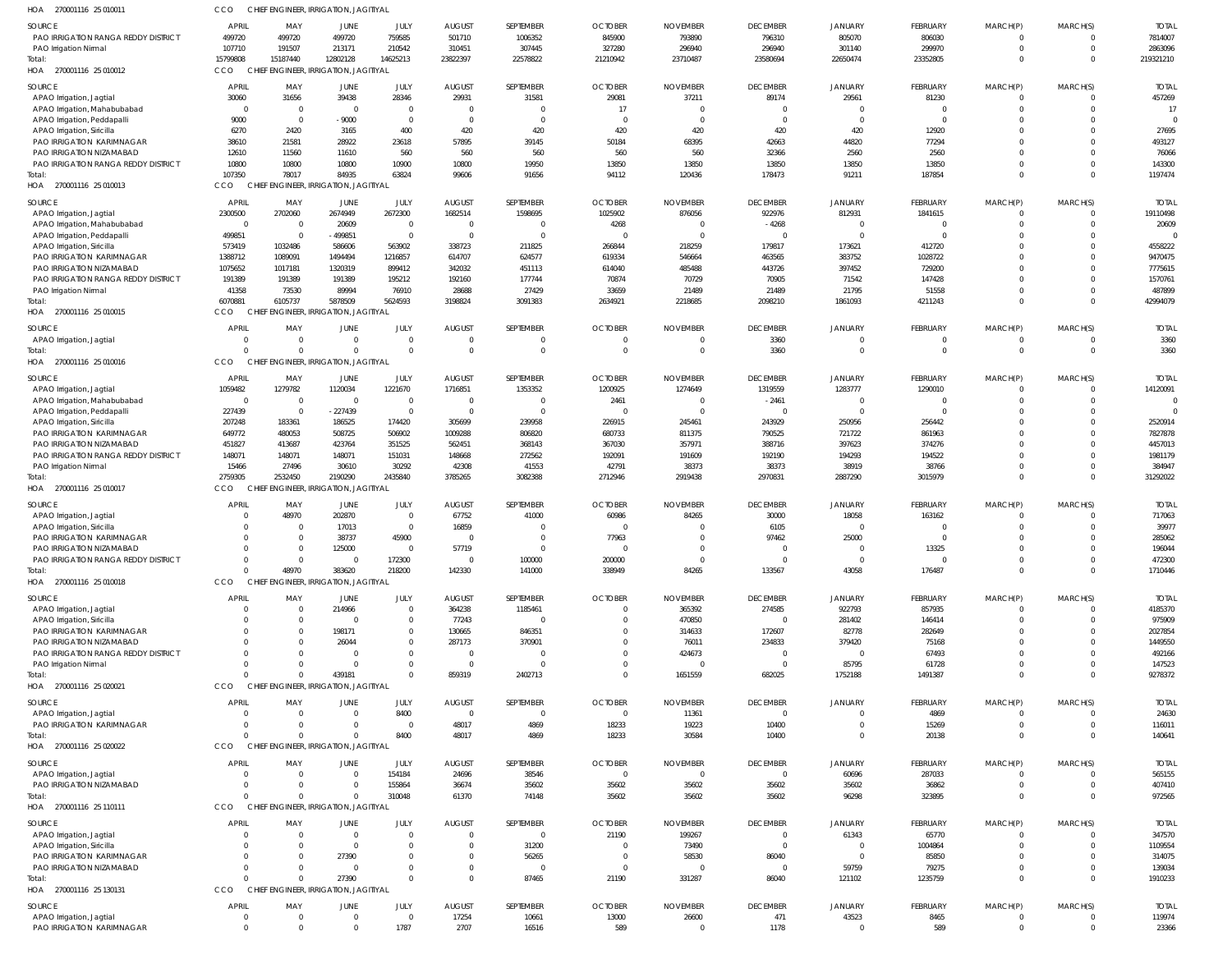270001116 25 130131 HOA 270001116 25 130132 HOA 270001116 25 130134 HOA 270001116 25 130135 HOA 270001116 25 140 HOA 270001116 25 240 HOA 270001116 25 280281 HOA 270001116 25 300301 270001116 25 300302 HOA 270001116 25 310318 270001116 25 510511 HOA 270001116 26 270272 HOA 270001116 27 270272 HOA 27000111625 25 280284 HOA HOA HOA CHIEF ENGINEER, IRRIGATION, JAGITIYAL CCO CHIEF ENGINEER, IRRIGATION, JAGITIYAL CHIEF ENGINEER, IRRIGATION, JAGITIYAL CHIEF ENGINEER, IRRIGATION, JAGITIYAL CHIEF ENGINEER, IRRIGATION, JAGITIYAL CHIEF ENGINEER, IRRIGATION, JAGITIYAL CHIEF ENGINEER, IRRIGATION, JAGITIYAL CHIEF ENGINEER, IRRIGATION, JAGITIYAL CHIEF ENGINEER, IRRIGATION, JAGITIYAL CHIEF ENGINEER, IRRIGATION, JAGITIYAL CHIEF ENGINEER, IRRIGATION, JAGITIYAL CHIEF ENGINEER, IRRIGATION, JAGITIYAL CHIEF ENGINEER, IRRIGATION, JAGITIYAL CHIEF ENGINEER, IRRIGATION, JAGITIYAL CCO **CCO CCO** CCO CCO **CCO CCO CCO CCO** CCO **CCO CCO** CCO 0  $\Omega$  $\Omega$  $\Omega$ 0 0  $\Omega$  $\Omega$  $\Omega$  $\Omega$  $\Omega$  $\Omega$  $\Omega$ 0 0 0  $\Omega$  $\bigcap$ 0 0 0 0 0 40000  $\Omega$ 0  $\Omega$ 0 0 66227 381150  $\Omega$ 0 0  $\Omega$ 0 108004 20000  $\Omega$  $\Omega$  $\Omega$ 0 1787 5130 282624 147194 0 15554  $\Omega$  $\Omega$ 1210161  $\Omega$ 0  $\Omega$  $\Omega$ 0 19961 227418 877879 105399 0 0 0 0 454323  $\Omega$ 0  $\Omega$ 0 0 71350 287410 659535 164750 0 143141 0 0 922779  $\Omega$  $\Omega$  $\Omega$ 0 0 32184 393886 250800 207923 0 119275 4402267 0 924132  $\Omega$  $\Omega$  $\Omega$ 409039 0 30600 247410 1103278 27688 0 0  $\Omega$ 0 2486997  $\Omega$ 62921  $\Omega$  $\Omega$ 0 1649 166645 844523 2491 0 105267  $\Omega$ 1097600 1343252  $\Omega$ 31059 44993 85767 0 64393 5695 0 31772 0 0  $\Omega$ 898800 378300  $\Omega$  $\Omega$  $\Omega$ 0 0 14274 493679 4972004 135781 201124 69465 11000 210000 3365746 40000  $\Omega$  $\Omega$  $\Omega$ 460000 0 0 0 0 0 0  $\Omega$ 0 0  $\Omega$  $\Omega$  $\Omega$ 0 0 0  $\Omega$  $\Omega$ 0 0 0  $\Omega$  $\Omega$ 0  $\Omega$  $^{\circ}$  $\Omega$ 0 0 236198 1893500 9371793 822998 201124 452702 4413267 2206400 11193694 100000 93980 44993 494806 460000 PAO IRRIGATION NIZAMABAD APAO Irrigation, Jagtial APAO Irrigation, Siricilla PAO IRRIGATION KARIMNAGAR PAO IRRIGATION NIZAMABAD APAO Irrigation, Jagtial APAO Irrigation, Siricilla PAO IRRIGATION KARIMNAGAR PAO IRRIGATION NIZAMABAD APAO Irrigation, Jagtial APAO Irrigation, Siricilla PAO IRRIGATION KARIMNAGAR PAO IRRIGATION NIZAMABAD APAO Irrigation, Siricilla APAO Irrigation, Jagtial PAO IRRIGATION NIZAMABAD APAO Irrigation, Jagtial PAO IRRIGATION NIZAMABAD APAO Irrigation, Jagtial PAO IRRIGATION KARIMNAGAR APAO Irrigation, Jagtial APAO Irrigation, Siricilla PAO IRRIGATION KARIMNAGAR PAO IRRIGATION NIZAMABAD PAO Irrigation Nirmal APAO Irrigation, Jagtial APAO Irrigation, Siricilla PAO IRRIGATION RANGA REDDY DISTRICT APAO Irrigation, Jagtial PAO IRRIGATION NIZAMABAD APAO Projects, Jagtial APAO Projects, Jagtial APAO, SRSP, NIZAMABAD PAO, SRSP, SSP, NIRMAL APAO Irrigation, Jagtial **SOURCE** SOURCE SOURCE **SOURCE SOURCE** SOURCE SOURCE SOURCE SOURCE SOURCE SOURCE **SOURCE** SOURCE SOURCE 0 0 0 0  $\Omega$  $\Omega$ 0 0  $\Omega$ 0  $\Omega$  $\mathfrak{c}$  $\Omega$ 0 0  $\Omega$ 0  $\Omega$  $\Omega$ 0 0  $\Omega$ 0  $\Omega$ 0 0  $\Omega$ 0  $\Omega$ 0 0  $\Omega$ 0 0 0 APRIL **APRIL** APRIL **APRIL** APRIL **APRIL** APRIL APRIL APRIL APRIL APRIL APRIL APRIL APRIL 0 0 0 0  $\Omega$ 0 0 0 0 0  $\Omega$ 0 0 0 0 0 0  $\Omega$  $\Omega$ 0 0  $\Omega$ 0  $\Omega$ 0 20000 20000 0 0 0 0  $\Omega$ 0 0 0 MAY MAY MAY MAY MAY MAY MAY MAY MAY MAY MAY MAY MAY MAY 0 26735 39492 0  $\Omega$  $\Omega$ 188100 0 193050 0  $\Omega$ 0 0 0 0  $\Omega$ 0  $\Omega$  $\Omega$ 0 108004  $\Omega$ 0  $\Omega$ 0  $\Omega$ 20000 0 0 0 0  $\Omega$ 0 0  $\Omega$ JUNE **JUNE** JUNE JUNE JUNE JUNE JUNE JUNE JUNE JUNE JUNE JUNE JUNE JUNE  $\Omega$ 0 2400 2730  $\Omega$ 188574 0 94050  $\sqrt{2}$ 91132 5011 51051  $\Omega$  $\Omega$ 15554  $\sqrt{2}$ 0  $\Omega$  $\Omega$ 0 426808  $\bigcap$ 516060  $\Omega$ 267293  $\Omega$  $\Omega$ 0  $\Omega$ 0  $\Omega$  $\sqrt{2}$ 0  $\Omega$  $\Omega$ JULY JULY JULY JULY JULY JULY JULY JULY JULY JULY JULY JULY JULY JULY  $\Omega$ 101834 45750 40923 38911 94129 156750 470250 156750 88962  $\Omega$ 16437 0 0 0  $\Omega$ 0 0  $\Omega$ 0 96740  $\Omega$ 0 21791 335792 0 0 0  $\Omega$ 0 0  $\Omega$ 0 0 0 AUGUST **AUGUST** AUGUST AUGUST AUGUST AUGUST AUGUST AUGUST AUGUST AUGUST AUGUST AUGUST AUGUST AUGUST 44173 181530 49275 55895 710 565485 0 94050 0 72344 905 2275 89226  $\Omega$ 143141  $\bigcap$ 0  $\Omega$  $\Omega$ 0 374315  $\sqrt{2}$ 380568  $\Omega$ 167896  $\Omega$  $\Omega$ 0  $\Omega$ 0  $\Omega$  $\Omega$ 0 0  $\Omega$ SEPTEMBER **SEPTEMBER** SEPTEMBER SEPTEMBER SEPTEMBER **SEPTEMBER** SEPTEMBER SEPTEMBER SEPTEMBER SEPTEMBER SEPTEMBER SEPTEMBER SEPTEMBER SEPTEMBER 18595 184964 25570 20354 162998 94050 156750 0 0 8399 2942 21010 175572  $\Omega$ 0 119275 4402267  $\Omega$  $\Omega$ 0 674495  $\sqrt{2}$ 206055 43582 0  $\Omega$  $\Omega$ 0  $\Omega$ 0  $\Omega$  $\Omega$ 409039  $\Omega$  $\Omega$ OCTOBER OCTOBER OCTOBER **OCTOBER** OCTOBER **OCTOBER OCTOBER** OCTOBER OCTOBER OCTOBER OCTOBER **OCTOBER OCTOBER** OCTOBER 4000 63588 42500 32972 108350 634784 31350 282150 154994 0 840 1902 24946  $\Omega$ 0  $\Omega$  $\Omega$  $\Omega$  $\Omega$ 0 1825022 495313 26749 139913 0  $\Omega$  $\Omega$ 0 62921  $\Omega$  $\Omega$  $\Omega$ 0 0  $\Omega$ NOVEMBER NOVEMBER NOVEMBER NOVEMBER NOVEMBER NOVEMBER NOVEMBER NOVEMBER NOVEMBER NOVEMBER NOVEMBER NOVEMBER NOVEMBER NOVEMBER 0 156699 9641 305  $\Omega$ 660009 31350 125400 27764 0  $\cap$ 2491  $\Omega$ 0 47267 58000  $\Omega$  $\Omega$ 1097600 0 305752  $\bigcap$ 514208 523292 0 0  $\Omega$ 0  $\Omega$ 31059 44993 19950 0 65817  $\Omega$ DECEMBER **DECEMBER** DECEMBER DECEMBER DECEMBER DECEMBER DECEMBER DECEMBER DECEMBER DECEMBER DECEMBER DECEMBER DECEMBER DECEMBER 20870 0 0 5445 250  $\Omega$ 0 0 0 31063 709  $\mathbf{0}$  $\Omega$ 0 0  $\Omega$ 0  $\Omega$ 568400 330400 142540  $\Omega$ 207777 27983  $\mathbf{0}$ 0  $\Omega$ 0  $\Omega$ 0  $\Omega$  $\Omega$ 0 0  $\Omega$ JANUARY JANUARY JANUARY JANUARY JANUARY JANUARY JANUARY JANUARY JANUARY JANUARY JANUARY JANUARY JANUARY JANUARY 5220 264704 170525 58450 0 2288550 1459154 94050 1130250 36994 1945 9425 87417 201124 54150 15315  $\Omega$ 11000 173600 36400 1979346 436548 572664 377188 0 0  $\Omega$ 40000  $\Omega$ 0  $\Omega$  $\Omega$ 0 0 460000 FEBRUARY **FEBRUARY** FEBRUARY FEBRUARY FEBRUARY **FEBRUARY** FEBRUARY FEBRUARY FEBRUARY FEBRUARY FEBRUARY FEBRUARY FEBRUARY FEBRUARY  $\Omega$ 0 0 0  $\Omega$  $\Omega$ 0 0 0 0  $\Omega$ 0 0  $\Omega$ 0  $\Omega$ 0  $\Omega$  $\Omega$ 0  $\Omega$  $\Omega$ 0  $\Omega$ 0  $\Omega$  $\Omega$ 0  $\Omega$ 0  $\Omega$  $\Omega$ 0 0  $\Omega$ MARCH(P) MARCH(P) MARCH(P) MARCH(P) MARCH(P) MARCH(P) MARCH(P) MARCH(P) MARCH(P) MARCH(P) MARCH(P) MARCH(P) MARCH(P) MARCH(P)  $\Omega$ 0 0 0  $\Omega$  $\Omega$ 0 0  $\Omega$ 0  $\Omega$ 0 0 0 0  $\Omega$ 0  $\Omega$  $\Omega$ 0  $\Omega$  $\bigcap$ 0  $\Omega$ 0  $\Omega$  $\Omega$ 0  $\Omega$ 0  $\Omega$  $\cap$ 0 0 0 MARCH(S) MARCH(S) MARCH(S) MARCH(S) MARCH(S) MARCH(S) MARCH(S) MARCH(S) MARCH(S) MARCH(S) MARCH(S) MARCH(S) MARCH(S) MARCH(S) 92858 980054 385153 217074 311219 4525581 2023454 1159950 1662808 328894 12352 104591 377161 201124 260112 192590 4402267 11000 1839600 366800 5933022 931861 2424081 1133749 770981 20000 40000 40000 62921 31059 44993 19950 409039 65817 460000 TOTAL TOTAL TOTAL TOTAL TOTAL TOTAL TOTAL TOTAL TOTAL TOTAL TOTAL TOTAL TOTAL TOTAL Total: Total: Total: Total: Total: Total: Total: Total: Total: Total: Total: Total: Total: Total: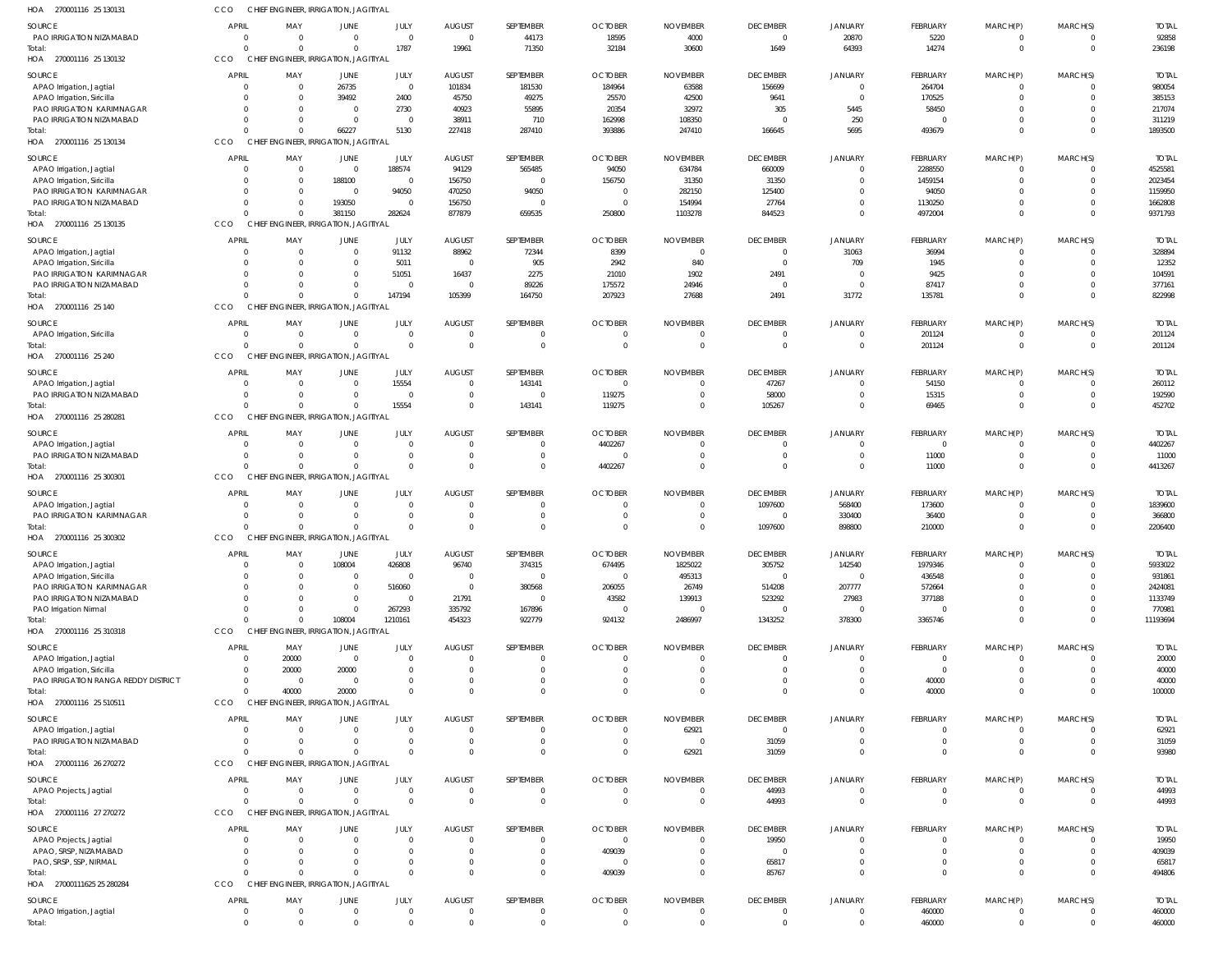| HOA 270001124 26 270272                                          | <b>CCO</b>               | CHIEF ENGINEER, IRRIGATION, WANAPARTHY             |                                                   |                      |                           |                             |                            |                             |                                   |                            |                          |                            |                                  |                        |
|------------------------------------------------------------------|--------------------------|----------------------------------------------------|---------------------------------------------------|----------------------|---------------------------|-----------------------------|----------------------------|-----------------------------|-----------------------------------|----------------------------|--------------------------|----------------------------|----------------------------------|------------------------|
| SOURCE                                                           | <b>APRIL</b>             | MAY                                                | JUNE                                              | JULY                 | <b>AUGUST</b>             | SEPTEMBER                   | <b>OCTOBER</b>             | <b>NOVEMBER</b>             | <b>DECEMBER</b>                   | JANUARY                    | FEBRUARY                 | MARCH(P)                   | MARCH(S)                         | <b>TOTAL</b>           |
| PAO, PJP, Jogulamba Gadwal                                       | $\Omega$                 | $\Omega$                                           | $\Omega$                                          | $\Omega$             | $\Omega$                  | $\overline{0}$              | $\Omega$                   | $\Omega$                    | $\mathbf{0}$                      | 412793                     | $\mathbf 0$              | $\mathbf 0$                | $\overline{0}$                   | 412793                 |
| Total:<br>HOA 270001127 26 270272                                | $\Omega$<br>CCO          | $\Omega$<br><b>CHIEF</b>                           | $\Omega$<br><b>ENGINEER, IRRIGATION, NALGONDA</b> | $\Omega$             | $\Omega$                  | $\Omega$                    |                            |                             | $\Omega$                          | 412793                     | $\mathbf 0$              | $\mathbf 0$                | $\Omega$                         | 412793                 |
|                                                                  |                          |                                                    |                                                   |                      |                           |                             |                            |                             |                                   |                            |                          |                            |                                  |                        |
| SOURCE<br>PAO A M R P (SLBC), NALGONDA                           | <b>APRIL</b><br>$\Omega$ | MAY<br>$\Omega$                                    | JUNE<br>$\Omega$                                  | JULY<br>$\Omega$     | <b>AUGUST</b><br>$\Omega$ | SEPTEMBER<br>$\overline{0}$ | <b>OCTOBER</b><br>$\Omega$ | <b>NOVEMBER</b><br>$\Omega$ | <b>DECEMBER</b><br>$\overline{0}$ | <b>JANUARY</b><br>37600    | FEBRUARY<br>$\mathbf 0$  | MARCH(P)<br>0              | MARCH(S)<br>$\overline{0}$       | <b>TOTAL</b><br>37600  |
| Total:                                                           | $\Omega$                 | $\Omega$                                           | $\Omega$                                          | $\Omega$             | $\Omega$                  | $\overline{0}$              | $\Omega$                   | $\Omega$                    | $\overline{0}$                    | 37600                      | $\mathbf 0$              | $\mathbf{0}$               | $\overline{0}$                   | 37600                  |
| HOA 270001127 26 290291                                          | CCO                      | CHIEF ENGINEER, IRRIGATION, NALGONDA               |                                                   |                      |                           |                             |                            |                             |                                   |                            |                          |                            |                                  |                        |
| SOURCE                                                           | <b>APRIL</b>             | MAY                                                | JUNE                                              | JULY                 | <b>AUGUST</b>             | SEPTEMBER                   | <b>OCTOBER</b>             | <b>NOVEMBER</b>             | <b>DECEMBER</b>                   | JANUARY                    | FEBRUARY                 | MARCH(P)                   | MARCH(S)                         | <b>TOTAL</b>           |
| APAO Irrigation, Yadadri                                         | $\Omega$<br>7678095      | $\Omega$<br>15566182                               | 250200<br>12053004                                | 83400<br>12645610    | 83400<br>16971834         | 169758<br>17762824          | 133500<br>18142206         | 133500<br>17976894          | 133500<br>16933188                | 133500                     | 133500                   | $\Omega$<br>$\Omega$       | - 0<br>$\overline{0}$            | 1254258<br>173994667   |
| PAO IRRIGATION DIVISION NALGONDA<br>Total:                       | 7678095                  | 15566182                                           | 12303204                                          | 12729010             | 17055234                  | 17932582                    | 18275706                   | 18110394                    | 17066688                          | 19512029<br>19645529       | 18752801<br>18886301     | $\Omega$                   | $\Omega$                         | 175248925              |
| HOA 270001127 26 290292                                          | CCO                      | CHIEF ENGINEER, IRRIGATION, NALGONDA               |                                                   |                      |                           |                             |                            |                             |                                   |                            |                          |                            |                                  |                        |
| <b>SOURCE</b>                                                    | <b>APRIL</b>             | MAY                                                | JUNE                                              | JULY                 | <b>AUGUST</b>             | SEPTEMBER                   | <b>OCTOBER</b>             | <b>NOVEMBER</b>             | <b>DECEMBER</b>                   | <b>JANUARY</b>             | FEBRUARY                 | MARCH(P)                   | MARCH(S)                         | <b>TOTAL</b>           |
| PAO IRRIGATION DIVISION NALGONDA                                 | 30088                    | 40127                                              | 30588                                             | 31746                | 30795                     | 30588                       | 30588                      | 39295                       | 22213                             | 23213                      | 27335                    | 0                          | $\overline{0}$                   | 336576                 |
| Total:<br>HOA 270001127 26 290293                                | 30088<br>CCO             | 40127<br>CHIEF ENGINEER, IRRIGATION, NALGONDA      | 30588                                             | 31746                | 30795                     | 30588                       | 30588                      | 39295                       | 22213                             | 23213                      | 27335                    | $\mathbf 0$                | $\Omega$                         | 336576                 |
|                                                                  |                          |                                                    |                                                   |                      |                           |                             |                            |                             |                                   |                            |                          |                            |                                  |                        |
| SOURCE<br>APAO Irrigation, Yadadri                               | <b>APRIL</b><br>$\Omega$ | MAY<br>$\Omega$                                    | JUNE<br>95913                                     | JULY<br>31971        | <b>AUGUST</b><br>31971    | SEPTEMBER<br>28947          | <b>OCTOBER</b><br>9649     | <b>NOVEMBER</b><br>9649     | <b>DECEMBER</b><br>9649           | <b>JANUARY</b><br>9649     | FEBRUARY<br>22918        | MARCH(P)<br>$\Omega$       | MARCH(S)<br>$\Omega$             | <b>TOTAL</b><br>250316 |
| PAO IRRIGATION DIVISION NALGONDA                                 | 2951348                  | 3281144                                            | 4343912                                           | 3923731              | 2367778                   | 2177185                     | 1126193                    | 1010722                     | 1027139                           | 1082293                    | 2902319                  | $\mathbf 0$                | $\Omega$                         | 26193764               |
| Total:                                                           | 2951348                  | 3281144                                            | 4439825                                           | 3955702              | 2399749                   | 2206132                     | 1135842                    | 1020371                     | 1036788                           | 1091942                    | 2925237                  | $\Omega$                   | $\Omega$                         | 26444080               |
| HOA 270001127 26 290294                                          | CCO                      | CHIEF ENGINEER, IRRIGATION, NALGONDA               |                                                   |                      |                           |                             |                            |                             |                                   |                            |                          |                            |                                  |                        |
| SOURCE                                                           | APRIL<br>$\Omega$        | MAY                                                | JUNE                                              | JULY                 | <b>AUGUST</b>             | SEPTEMBER                   | <b>OCTOBER</b>             | <b>NOVEMBER</b>             | <b>DECEMBER</b>                   | <b>JANUARY</b>             | FEBRUARY                 | MARCH(P)                   | MARCH(S)                         | <b>TOTAL</b>           |
| APAO Irrigation, Yadadri<br>PAO IRRIGATION DIVISION NALGONDA     | 640865                   | $\overline{0}$<br>756705                           | 29682<br>575377                                   | 9894<br>653280       | 9894<br>1026962           | 23952<br>875486             | 14580<br>969879            | 14580<br>843892             | 14580<br>849792                   | 14580<br>904459            | 14580<br>905234          | 0<br>$\mathbf 0$           | $\overline{0}$<br>$\overline{0}$ | 146322<br>9001931      |
| Total:                                                           | 640865                   | 756705                                             | 605059                                            | 663174               | 1036856                   | 899438                      | 984459                     | 858472                      | 864372                            | 919039                     | 919814                   | $\mathbf 0$                | $\Omega$                         | 9148253                |
| HOA 270001127 26 290295                                          | CCO                      | CHIEF ENGINEER, IRRIGATION, NALGONDA               |                                                   |                      |                           |                             |                            |                             |                                   |                            |                          |                            |                                  |                        |
| <b>SOURCE</b>                                                    | APRIL                    | MAY                                                | JUNE                                              | JULY                 | <b>AUGUST</b>             | SEPTEMBER                   | <b>OCTOBER</b>             | <b>NOVEMBER</b>             | <b>DECEMBER</b>                   | JANUARY                    | FEBRUARY                 | MARCH(P)                   | MARCH(S)                         | <b>TOTAL</b>           |
| APAO Irrigation, Yadadri<br>PAO IRRIGATION DIVISION NALGONDA     | $\Omega$<br>$\Omega$     | $\overline{0}$                                     | 213885                                            | $\Omega$<br>$\Omega$ | $\Omega$<br>$\Omega$      | 110258<br>$\Omega$          | $\Omega$                   | 249062                      | 198315<br>$\Omega$                | $\overline{0}$             | 87015                    | 0<br>$\mathbf 0$           | 0<br>$\Omega$                    | 858535<br>487034       |
| Total:                                                           | $\Omega$                 | 67300<br>67300                                     | 100000<br>313885                                  | $\Omega$             | $\Omega$                  | 110258                      | 100000<br>100000           | 100000<br>349062            | 198315                            | 100000<br>100000           | 19734<br>106749          | $\mathbf 0$                | $\Omega$                         | 1345569                |
| HOA 270001127 26 290296                                          | CCO                      | CHIEF ENGINEER, IRRIGATION, NALGONDA               |                                                   |                      |                           |                             |                            |                             |                                   |                            |                          |                            |                                  |                        |
| SOURCE                                                           | <b>APRIL</b>             | MAY                                                | JUNE                                              | JULY                 | <b>AUGUST</b>             | SEPTEMBER                   | <b>OCTOBER</b>             | <b>NOVEMBER</b>             | <b>DECEMBER</b>                   | JANUARY                    | FEBRUARY                 | MARCH(P)                   | MARCH(S)                         | <b>TOTAL</b>           |
| APAO Irrigation, Yadadri                                         | $\Omega$                 | $\Omega$                                           | $\Omega$                                          | $\overline{0}$       | $\Omega$                  | $\overline{0}$              |                            | - 0                         | $\overline{0}$                    | $\Omega$                   | 123827                   | 0                          | 0                                | 123827                 |
| PAO IRRIGATION DIVISION NALGONDA<br>Total:                       | $\Omega$<br>$\Omega$     | $\Omega$<br>$\Omega$                               | $\Omega$<br>$\Omega$                              | $\Omega$<br>$\Omega$ | 398274<br>398274          | 3617462<br>3617462          | $\Omega$<br>$\Omega$       | 1260884<br>1260884          | 116642<br>116642                  | 1611568<br>1611568         | 363524<br>487351         | $\mathbf 0$<br>$\mathbf 0$ | $\Omega$<br>$\Omega$             | 7368354<br>7492181     |
| HOA 270001800 05 270272                                          | CCO                      | ENGINEER-IN-CHIEF, IRRIGATION (GENERAL), HYDERABAD |                                                   |                      |                           |                             |                            |                             |                                   |                            |                          |                            |                                  |                        |
| SOURCE                                                           | <b>APRIL</b>             | MAY                                                | JUNE                                              | JULY                 | <b>AUGUST</b>             | SEPTEMBER                   | <b>OCTOBER</b>             | <b>NOVEMBER</b>             | <b>DECEMBER</b>                   | <b>JANUARY</b>             | FEBRUARY                 | MARCH(P)                   | MARCH(S)                         | <b>TOTAL</b>           |
| APAO Irrigation, Bhoopalapally                                   | $\Omega$                 | $\Omega$                                           | $\Omega$                                          | $\Omega$             | - 0                       | $\Omega$                    | 3147599                    |                             |                                   |                            | $\Omega$                 | -0                         | $\Omega$                         | 3147599                |
| APAO Irrigation, Kamareddy                                       | $\Omega$                 | $\Omega$                                           |                                                   |                      |                           | $\Omega$                    | 3551911                    |                             |                                   | 1291000                    | $\Omega$                 | $\Omega$                   | $\Omega$                         | 4842911                |
| APAO Irrigation, Kothagudem<br>APAO Irrigation, Peddapall        | $\Omega$<br>$\Omega$     | $\Omega$<br>$\Omega$                               |                                                   |                      |                           | $\Omega$<br>$\Omega$        | 1529397<br>318944          |                             |                                   | 922749                     | $\Omega$<br>$\Omega$     | $\Omega$<br>$\Omega$       | $\Omega$                         | 2452146<br>318944      |
| APAO Irrigation, Suryapet                                        | $\Omega$                 | $\Omega$                                           |                                                   |                      |                           | $\Omega$                    | 9174038                    |                             | 1820487                           |                            | $\Omega$                 | $\Omega$                   | $\Omega$                         | 10994525               |
| APAO Projects, Jagtial                                           | $\Omega$                 | $\Omega$                                           |                                                   |                      |                           | $\Omega$                    | 8480206                    |                             | $\Omega$                          | $\Omega$                   | $\Omega$                 | $\Omega$                   | $\Omega$                         | 8480206                |
| APAO Projects, Peddapalli<br>APAO, SRSP SSP, KARIMNAGAR          | $\Omega$<br>$\Omega$     | $\Omega$<br>$\Omega$                               |                                                   |                      |                           | $\Omega$<br>$\Omega$        | 1556678<br>2501014         |                             |                                   | $\Omega$<br>$\Omega$       | $\Omega$<br>$\Omega$     | $\Omega$<br>$\Omega$       | $\Omega$<br>$\Omega$             | 1556678<br>2501014     |
| APAO, SRSP, NIZAMABAD                                            | $\Omega$                 | $\Omega$                                           |                                                   |                      | 1822257                   | $\Omega$                    | 6647905                    |                             | $\Omega$                          | $\Omega$                   | $\Omega$                 | $\Omega$                   | $\Omega$                         | 8470162                |
| PAO (W&P) NSP, TEKULAPALLY                                       |                          | $\Omega$                                           |                                                   |                      |                           | $\Omega$                    | 634880                     |                             | $\Omega$                          | $\Omega$                   | $\Omega$                 | $\Omega$                   | $\Omega$                         | 634880                 |
| PAO A M R P (SLBC), NALGONDA<br>PAO IRRIGATION DIVISION NALGONDA | $\Omega$                 | $\Omega$<br>$\Omega$                               |                                                   |                      |                           | $\Omega$<br>5198764         | 3238334<br>1976059         |                             | 2343678<br>$\Omega$               | 1160104<br>5149542         | 2341940<br>853236        | $\Omega$<br>$\Omega$       | $\Omega$<br>$\Omega$             | 9084056<br>13177601    |
| PAO Irrigation Nirmal                                            | $\Omega$                 | $\Omega$                                           |                                                   |                      |                           | $\Omega$                    | 737712                     |                             | 1909257                           |                            | $\sqrt{ }$               | $\Omega$                   | $\Omega$                         | 2646969                |
| PAO MEDAK(IW), MEDAK                                             |                          |                                                    |                                                   |                      |                           | $\Omega$                    | 1802945                    |                             | $\Omega$                          |                            | $\Omega$                 | $\Omega$                   |                                  | 1802945                |
| PAO, PJP, Jogulamba Gadwal<br>Total:                             | $\Omega$<br>$\Omega$     | $\Omega$<br>$\Omega$                               | $\Omega$                                          |                      | 1822257                   | $\Omega$<br>5198764         | 1563209<br>46860831        |                             | 6073422                           | 8523395                    | $\Omega$<br>3195176      | $\Omega$<br>$\Omega$       | $\Omega$<br>$\Omega$             | 1563209<br>71673845    |
| HOA 270001800 09 010011                                          | CCO                      | CHIEF ENGINEER, IRRIGATION, NALGONDA               |                                                   |                      |                           |                             |                            |                             |                                   |                            |                          |                            |                                  |                        |
| <b>SOURCE</b>                                                    | APRIL                    | MAY                                                | JUNE                                              | JULY                 | <b>AUGUST</b>             | SEPTEMBER                   | <b>OCTOBER</b>             | <b>NOVEMBER</b>             | <b>DECEMBER</b>                   | JANUARY                    | FEBRUARY                 | MARCH(P)                   | MARCH(S)                         | <b>TOTAL</b>           |
| APAO Irrigation, Yadadri                                         | $\overline{0}$           | 3072520                                            | 1492895                                           | 1470010              | 1368214                   | 2871592                     | 2183980                    | 2300123                     | 2312100                           | 2296345                    | 2501869                  | 0                          | - 0                              | 21869648               |
| PAO IRRIGATION DIVISION NALGONDA<br>Total:                       | 20100847<br>20100847     | 20470687<br>23543207                               | 21647865<br>23140760                              | 25259288<br>26729298 | 38405978<br>39774192      | 36331072<br>39202664        | 34144473<br>36328453       | 34831700<br>37131823        | 36453282<br>38765382              | 35207912<br>37504257       | 36884242<br>39386111     | $\mathbf 0$<br>$\mathbf 0$ | $\overline{0}$<br>$\Omega$       | 339737346<br>361606994 |
| HOA 270001800 09 010012                                          | CCO                      | CHIEF ENGINEER, IRRIGATION, NALGONDA               |                                                   |                      |                           |                             |                            |                             |                                   |                            |                          |                            |                                  |                        |
| SOURCE                                                           | APRIL                    | MAY                                                | JUNE                                              | JULY                 | <b>AUGUST</b>             | SEPTEMBER                   | <b>OCTOBER</b>             | <b>NOVEMBER</b>             | <b>DECEMBER</b>                   | JANUARY                    | FEBRUARY                 | MARCH(P)                   | MARCH(S)                         | <b>TOTAL</b>           |
| APAO Irrigation, Yadadri                                         | $\overline{0}$           | 10600                                              | 4000                                              | 4000                 | 4000                      | 4400                        | 4000                       | 6000                        | 6933                              | 6000                       | 31000                    | $\Omega$                   | $\Omega$                         | 80933                  |
| PAO IRRIGATION DIVISION NALGONDA                                 | 30163                    | 37464                                              | 76837                                             | 47350                | 46019                     | 40509                       | 42213                      | 53008                       | 49388                             | 66955                      | 53649                    | $\mathbf 0$                | $\Omega$                         | 543555                 |
| Total:<br>HOA 270001800 09 010013                                | 30163<br><b>CCO</b>      | 48064<br><b>CHIEF</b>                              | 80837<br><b>IGINEER, IRRIGATION, NALGONDA</b>     | 51350                | 50019                     | 44909                       | 46213                      | 59008                       | 56321                             | 72955                      | 84649                    | $\Omega$                   | $\Omega$                         | 624488                 |
| SOURCE                                                           | APRIL                    | MAY                                                | JUNE                                              | JULY                 | <b>AUGUST</b>             | SEPTEMBER                   | <b>OCTOBER</b>             | <b>NOVEMBER</b>             | <b>DECEMBER</b>                   | JANUARY                    | FEBRUARY                 | MARCH(P)                   | MARCH(S)                         | <b>TOTAL</b>           |
| APAO Irrigation, Yadadri                                         | $\Omega$                 | 1180532                                            | 573555                                            | 570029               | 525470                    | 593572                      | 417135                     | 262230                      | 197852                            | 198084                     | 672895                   | $\mathbf 0$                | $\Omega$                         | 5191354                |
| PAO IRRIGATION DIVISION NALGONDA                                 | 7728897                  | 7922955                                            | 10611116                                          | 9955066              | 5309230                   | 4724143                     | 4344506                    | 3377139                     | 3365549                           | 3192250                    | 7056476                  | $\mathbf 0$                | $\overline{0}$                   | 67587327               |
| Total:<br>HOA 270001800 09 010015                                | 7728897<br>CCO           | 9103487<br>CHIEF ENGINEER, IRRIGATION, NALGONDA    | 11184671                                          | 10525095             | 5834700                   | 5317715                     | 4761641                    | 3639369                     | 3563401                           | 3390334                    | 7729371                  | $\Omega$                   | $\Omega$                         | 72778681               |
|                                                                  |                          |                                                    |                                                   |                      |                           |                             |                            |                             |                                   |                            |                          |                            |                                  |                        |
| SOURCE<br>PAO IRRIGATION DIVISION NALGONDA                       | APRIL<br>293             | MAY<br>293                                         | JUNE<br>$\Omega$                                  | JULY<br>293          | <b>AUGUST</b><br>293      | SEPTEMBER<br>293            | <b>OCTOBER</b><br>$\Omega$ | <b>NOVEMBER</b>             | <b>DECEMBER</b><br>$\Omega$       | <b>JANUARY</b><br>$\Omega$ | <b>FEBRUARY</b><br>33682 | MARCH(P)<br>$\mathbf 0$    | MARCH(S)<br>$\overline{0}$       | <b>TOTAL</b><br>35147  |
| Total:                                                           | 293                      | 293                                                | $\Omega$                                          | 293                  | 293                       | 293                         | $\Omega$                   |                             | $\Omega$                          | $\Omega$                   | 33682                    | $\mathbf 0$                | $\Omega$                         | 35147                  |
| HOA 270001800 09 010016                                          | CCO                      | CHIEF ENGINEER, IRRIGATION, NALGONDA               |                                                   |                      |                           |                             |                            |                             |                                   |                            |                          |                            |                                  |                        |
| <b>SOURCE</b>                                                    | APRIL                    | MAY                                                | JUNE                                              | JULY                 | <b>AUGUST</b>             | SEPTEMBER                   | <b>OCTOBER</b>             | <b>NOVEMBER</b>             | <b>DECEMBER</b>                   | JANUARY                    | FEBRUARY                 | MARCH(P)                   | MARCH(S)                         | <b>TOTAL</b>           |
| APAO Irrigation, Yadadri<br>PAO IRRIGATION DIVISION NALGONDA     | 0<br>2550336             | 397722<br>2629624                                  | 177498<br>2525432                                 | 174820<br>3189785    | 162616<br>4334296         | 398853<br>3927537           | 240632<br>3668557          | 254236<br>3675317           | 253861<br>3908182                 | 252034<br>3609287          | 276121<br>4186169        | $\mathbf 0$<br>$\mathbf 0$ | $\overline{0}$<br>$\overline{0}$ | 2588393<br>38204522    |
|                                                                  |                          |                                                    |                                                   |                      |                           |                             |                            |                             |                                   |                            |                          |                            |                                  |                        |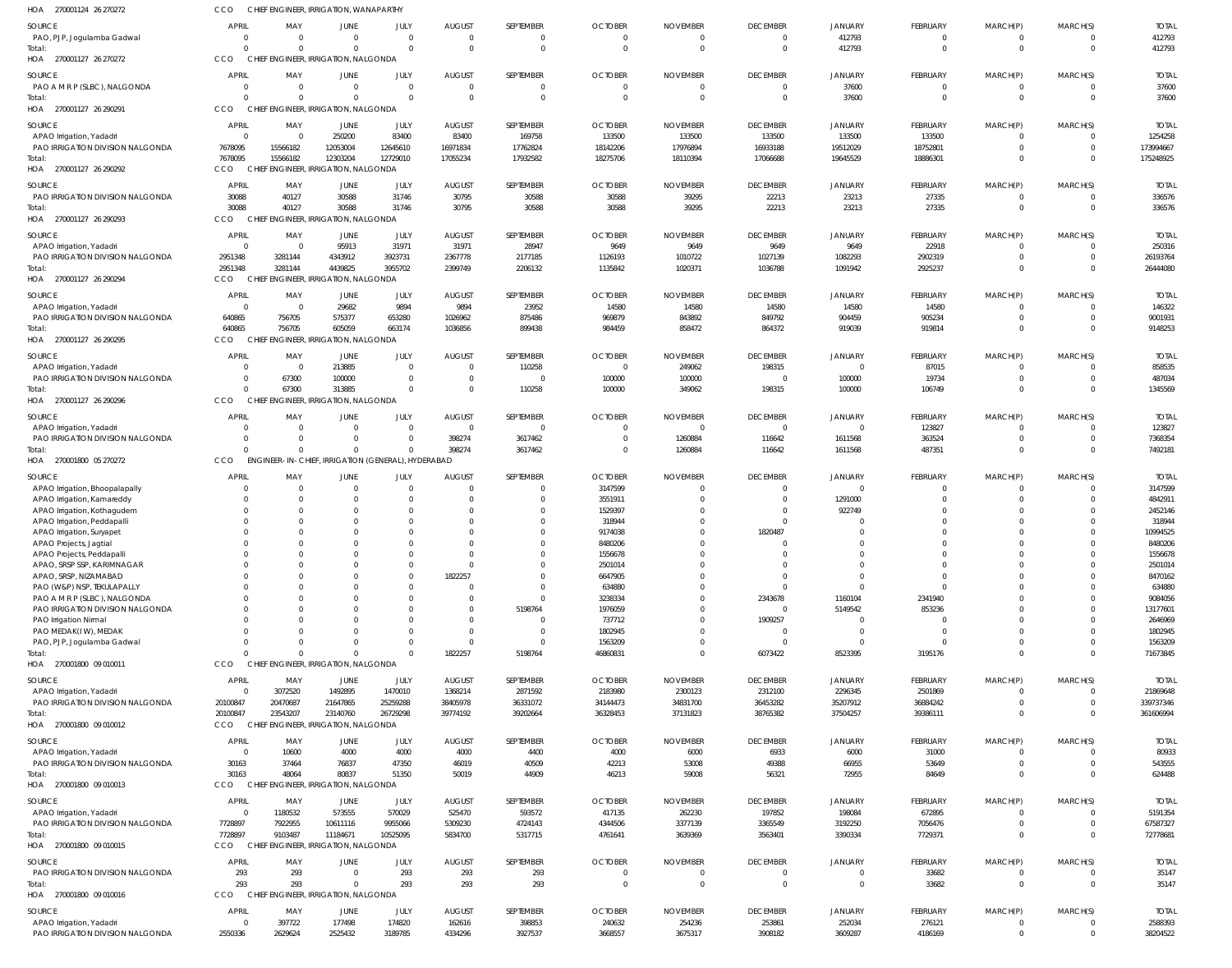| HOA 270001800 09 010016                                      | CCO                     |                            | CHIEF ENGINEER, IRRIGATION, NALGONDA             |                   |                                  |                      |                            |                            |                            |                               |                      |                            |                                     |                          |
|--------------------------------------------------------------|-------------------------|----------------------------|--------------------------------------------------|-------------------|----------------------------------|----------------------|----------------------------|----------------------------|----------------------------|-------------------------------|----------------------|----------------------------|-------------------------------------|--------------------------|
| SOURCE<br>Total:                                             | <b>APRIL</b><br>2550336 | MAY<br>3027346             | JUNE<br>2702930                                  | JULY<br>3364605   | <b>AUGUST</b><br>4496912         | SEPTEMBER<br>4326390 | <b>OCTOBER</b><br>3909189  | <b>NOVEMBER</b><br>3929553 | <b>DECEMBER</b><br>4162043 | JANUARY<br>3861321            | FEBRUARY<br>4462290  | MARCH(P)<br>$\Omega$       | MARCH(S)<br>$\overline{\mathbf{0}}$ | <b>TOTAL</b><br>40792915 |
| HOA 270001800 09 010017                                      | CCO                     |                            | CHIEF ENGINEER, IRRIGATION, NALGONDA             |                   |                                  |                      |                            |                            |                            |                               |                      |                            |                                     |                          |
| SOURCE                                                       | <b>APRIL</b>            | MAY                        | <b>JUNE</b>                                      | JULY              | <b>AUGUST</b>                    | SEPTEMBER            | <b>OCTOBER</b>             | <b>NOVEMBER</b>            | <b>DECEMBER</b>            | JANUARY                       | FEBRUARY             | MARCH(P)                   | MARCH(S)                            | <b>TOTAL</b>             |
| APAO Irrigation, Yadadri                                     |                         | $\Omega$                   | $\overline{0}$                                   | $\Omega$          | $\overline{0}$                   | 0                    | $\Omega$                   | - 0                        | $\overline{0}$             | $\overline{0}$                | 30581                | $\Omega$                   | - 0                                 | 30581                    |
| PAO IRRIGATION DIVISION NALGONDA                             |                         | - 0                        | $\overline{0}$                                   | $\Omega$          | $\overline{0}$                   | $\mathbf 0$          | $\Omega$                   | 1644279                    | 712618                     | 289961                        | 114542               | $\overline{0}$             | $\overline{\mathbf{0}}$             | 2761400                  |
| Total:<br>HOA 270001800 09 010018                            | CCO                     | $\Omega$                   | $\Omega$<br>CHIEF ENGINEER, IRRIGATION, NALGONDA | $\Omega$          | $\Omega$                         | $\Omega$             | $\Omega$                   | 1644279                    | 712618                     | 289961                        | 145123               | $\Omega$                   | $\Omega$                            | 2791981                  |
| SOURCE                                                       | <b>APRIL</b>            | MAY                        | JUNE                                             | JULY              | <b>AUGUST</b>                    | SEPTEMBER            | <b>OCTOBER</b>             | <b>NOVEMBER</b>            | <b>DECEMBER</b>            | JANUARY                       | FEBRUARY             | MARCH(P)                   | MARCH(S)                            | <b>TOTAL</b>             |
| APAO Irrigation, Yadadri                                     |                         | $\overline{0}$             | $\overline{0}$                                   | - 0               | $\overline{0}$                   | $\mathbf 0$          | $\mathsf{C}$               | - 0                        | 78412                      | 45438                         | 379775               | $\Omega$                   | $\overline{0}$                      | 503625                   |
| PAO IRRIGATION DIVISION NALGONDA                             |                         | 527715                     | 941959                                           | 64179             | 2674177                          | 4393781              | 200672                     | 773924                     | 852419                     | 1749611                       | 2942463              | $\Omega$                   | $\overline{0}$                      | 15120900                 |
| Total:                                                       | $\Omega$                | 527715                     | 941959                                           | 64179             | 2674177                          | 4393781              | 200672                     | 773924                     | 930831                     | 1795049                       | 3322238              | $\Omega$                   | $\Omega$                            | 15624525                 |
| HOA 270001800 09 020021                                      | <b>CCO</b>              |                            | CHIEF ENGINEER, IRRIGATION, NALGONDA             |                   |                                  |                      |                            |                            |                            |                               |                      |                            |                                     |                          |
| SOURCE                                                       | APRIL                   | MAY                        | JUNE                                             | JULY              | <b>AUGUST</b>                    | SEPTEMBER            | <b>OCTOBER</b>             | <b>NOVEMBER</b>            | <b>DECEMBER</b>            | JANUARY                       | FEBRUARY             | MARCH(P)                   | MARCH(S)                            | <b>TOTAL</b>             |
| PAO IRRIGATION DIVISION NALGONDA<br>Total:                   | 4000<br>4000            | $\overline{0}$<br>- 0      | 24000<br>24000                                   | 24000<br>24000    | 54700<br>54700                   | 12800<br>12800       | 10400<br>10400             | 65880<br>65880             | 10400<br>10400             | 5200<br>5200                  | 26000<br>26000       | $\Omega$<br>$\mathbf{0}$   | - 0<br>$\overline{0}$               | 237380<br>237380         |
| HOA 270001800 09 020022                                      | <b>CCO</b>              |                            | CHIEF ENGINEER, IRRIGATION, NALGONDA             |                   |                                  |                      |                            |                            |                            |                               |                      |                            |                                     |                          |
| SOURCE                                                       | <b>APRIL</b>            | MAY                        | <b>JUNE</b>                                      | JULY              | <b>AUGUST</b>                    | SEPTEMBER            | <b>OCTOBER</b>             | <b>NOVEMBER</b>            | <b>DECEMBER</b>            | JANUARY                       | FEBRUARY             | MARCH(P)                   | MARCH(S)                            | <b>TOTAL</b>             |
| PAO IRRIGATION DIVISION NALGONDA                             |                         | $\Omega$                   | $\overline{0}$                                   | $\Omega$          | $\overline{0}$                   | 0                    | - 0                        |                            | $\mathbf 0$                | $\overline{0}$                | 10400                | $\Omega$                   | $\overline{0}$                      | 10400                    |
| Total:                                                       | $\Omega$                | $\Omega$                   | $\Omega$                                         | $\Omega$          | $\Omega$                         | $\Omega$             |                            |                            | $\Omega$                   | $\mathbf 0$                   | 10400                | $\Omega$                   | $\Omega$                            | 10400                    |
| HOA 270001800 09 110111                                      | CCO                     |                            | CHIEF ENGINEER, IRRIGATION, NALGONDA             |                   |                                  |                      |                            |                            |                            |                               |                      |                            |                                     |                          |
| SOURCE                                                       | APRIL                   | MAY                        | <b>JUNE</b>                                      | JULY              | <b>AUGUST</b>                    | SEPTEMBER            | <b>OCTOBER</b>             | <b>NOVEMBER</b>            | <b>DECEMBER</b>            | JANUARY                       | FEBRUARY             | MARCH(P)                   | MARCH(S)                            | <b>TOTAL</b>             |
| APAO Irrigation, Yadadri                                     |                         | $\Omega$                   | $\overline{0}$                                   | - 0               | $\overline{0}$                   | $\overline{0}$       | $\Omega$                   | - 0                        | $\overline{0}$             | $\overline{0}$                | 10405                | $\Omega$                   | - 0                                 | 10405                    |
| PAO IRRIGATION DIVISION NALGONDA<br>Total:                   | $\Omega$                | $\Omega$<br>$\Omega$       | $\overline{0}$<br>$\mathbf 0$                    | 20700<br>20700    | $\overline{0}$<br>$\overline{0}$ | 99185<br>99185       | 70309<br>70309             | 246257<br>246257           | 80593<br>80593             | 65118<br>65118                | 451184<br>461589     | $\overline{0}$<br>$\Omega$ | $\overline{0}$<br>$\Omega$          | 1033346<br>1043751       |
| HOA 270001800 09 130131                                      | CCO                     |                            | CHIEF ENGINEER. IRRIGATION. NALGONDA             |                   |                                  |                      |                            |                            |                            |                               |                      |                            |                                     |                          |
| <b>SOURCE</b>                                                | <b>APRIL</b>            | MAY                        | JUNE                                             | JULY              | <b>AUGUST</b>                    | SEPTEMBER            | <b>OCTOBER</b>             | <b>NOVEMBER</b>            | <b>DECEMBER</b>            | JANUARY                       | FEBRUARY             | MARCH(P)                   | MARCH(S)                            | <b>TOTAL</b>             |
| PAO IRRIGATION DIVISION NALGONDA                             | $\Omega$                | 0                          | 38009                                            | 35048             | 67063                            | 4324                 | 5717                       | 52721                      | 46940                      | 3158                          | 35361                | $\Omega$                   | $\overline{0}$                      | 288341                   |
| Total:                                                       | $\Omega$                | $\Omega$                   | 38009                                            | 35048             | 67063                            | 4324                 | 5717                       | 52721                      | 46940                      | 3158                          | 35361                | $\Omega$                   | $\overline{0}$                      | 288341                   |
| HOA 270001800 09 130132                                      | CCO                     |                            | CHIEF ENGINEER, IRRIGATION, NALGONDA             |                   |                                  |                      |                            |                            |                            |                               |                      |                            |                                     |                          |
| SOURCE                                                       | <b>APRIL</b>            | MAY                        | JUNE                                             | JULY              | <b>AUGUST</b>                    | SEPTEMBER            | <b>OCTOBER</b>             | <b>NOVEMBER</b>            | <b>DECEMBER</b>            | JANUARY                       | FEBRUARY             | MARCH(P)                   | MARCH(S)                            | <b>TOTAL</b>             |
| APAO Irrigation, Yadadri                                     |                         | $\overline{0}$             | $\overline{0}$                                   | $\overline{0}$    | 14250                            | $\mathbf 0$          | 22066                      | - 0                        | 9500                       | $\overline{0}$                | $\Omega$             | $\Omega$                   | - 0                                 | 45816                    |
| PAO IRRIGATION DIVISION NALGONDA<br>Total:                   | $\Omega$<br>$\Omega$    | 0<br>$\Omega$              | 24700<br>24700                                   | 26170<br>26170    | 227620<br>241870                 | 489020<br>489020     | 350627<br>372693           | 86315<br>86315             | 541276<br>550776           | $\overline{0}$<br>$\mathbf 0$ | 1583590<br>1583590   | $\overline{0}$<br>$\Omega$ | $\overline{0}$<br>$\Omega$          | 3329318<br>3375134       |
| HOA 270001800 09 130134                                      | <b>CCO</b>              |                            | CHIEF ENGINEER, IRRIGATION, NALGONDA             |                   |                                  |                      |                            |                            |                            |                               |                      |                            |                                     |                          |
| SOURCE                                                       | APRIL                   | MAY                        | JUNE                                             | JULY              | <b>AUGUST</b>                    | SEPTEMBER            | <b>OCTOBER</b>             | <b>NOVEMBER</b>            | <b>DECEMBER</b>            | JANUARY                       | FEBRUARY             | MARCH(P)                   | MARCH(S)                            | <b>TOTAL</b>             |
| APAO Irrigation, Yadadri                                     |                         | $\overline{0}$             | $\overline{0}$                                   | $\Omega$          | $\overline{0}$                   | $\mathbf 0$          | 31429                      | - 0                        | $\mathbf 0$                | $\overline{0}$                | 62858                | $\Omega$                   | $\overline{0}$                      | 94287                    |
| PAO IRRIGATION DIVISION NALGONDA                             |                         | - 0                        | 535516                                           | 219968            | 820929                           | 638926               | 62857                      | 125716                     | 1261904                    | 408573                        | 1135901              | $\Omega$                   | $\overline{0}$                      | 5210290                  |
| Total:                                                       | $\Omega$                | $\Omega$                   | 535516                                           | 219968            | 820929                           | 638926               | 94286                      | 125716                     | 1261904                    | 408573                        | 1198759              | $\Omega$                   | $\overline{0}$                      | 5304577                  |
| HOA 270001800 09 130135                                      | <b>CCO</b>              |                            | CHIEF ENGINEER, IRRIGATION, NALGONDA             |                   |                                  |                      |                            |                            |                            |                               |                      |                            |                                     |                          |
| SOURCE                                                       | APRIL                   | MAY                        | <b>JUNE</b>                                      | JULY              | <b>AUGUST</b>                    | SEPTEMBER            | <b>OCTOBER</b>             | <b>NOVEMBER</b>            | <b>DECEMBER</b>            | JANUARY                       | FEBRUARY             | MARCH(P)                   | MARCH(S)                            | <b>TOTAL</b>             |
| APAO Irrigation, Yadadri<br>PAO IRRIGATION DIVISION NALGONDA | $\Omega$<br>$\Omega$    | $\overline{0}$<br>$\Omega$ | $\Omega$<br>251145                               | $\Omega$<br>78018 | $\Omega$<br>362379               | $\Omega$<br>47608    | 97<br>25751                | 4375<br>589819             | 622<br>100899              | $\Omega$<br>18406             | $\Omega$<br>412992   | $\Omega$<br>$\Omega$       | $\Omega$<br>- 0                     | 5094<br>1887017          |
| Total:                                                       | $\Omega$                | $\Omega$                   | 251145                                           | 78018             | 362379                           | 47608                | 25848                      | 594194                     | 101521                     | 18406                         | 412992               | $\Omega$                   | $\Omega$                            | 1892111                  |
| HOA 270001800 09 140                                         | <b>CCO</b>              |                            | CHIEF ENGINEER, IRRIGATION, NALGONDA             |                   |                                  |                      |                            |                            |                            |                               |                      |                            |                                     |                          |
| SOURCE                                                       | APRIL                   | MAY                        | <b>JUNE</b>                                      | JULY              | <b>AUGUST</b>                    | SEPTEMBER            | <b>OCTOBER</b>             | <b>NOVEMBER</b>            | <b>DECEMBER</b>            | JANUARY                       | FEBRUARY             | MARCH(P)                   | MARCH(S)                            | <b>TOTAL</b>             |
| APAO Irrigation, Yadadri                                     |                         | $\Omega$                   | $\overline{0}$                                   | $\Omega$          | $\overline{0}$                   | 0                    | - 0                        |                            | 17600                      | $\mathbf{0}$                  | 110340               |                            | $\Omega$                            | 127940                   |
| PAO IRRIGATION DIVISION NALGONDA                             |                         | $\Omega$                   | $\overline{0}$                                   | 381610            | 15542                            | 0                    | 295000                     | 19440                      | 37960                      | 924229                        | 263844               | $\Omega$                   | $\overline{0}$                      | 1937625                  |
| Total:<br>HOA 270001800 09 240                               | $\Omega$<br>CCO         | $\Omega$                   | $\Omega$<br>CHIEF ENGINEER, IRRIGATION, NALGONDA | 381610            | 15542                            | $\Omega$             | 295000                     | 19440                      | 55560                      | 924229                        | 374184               | $\Omega$                   | $\Omega$                            | 2065565                  |
|                                                              |                         |                            |                                                  |                   |                                  |                      |                            |                            |                            |                               |                      |                            |                                     |                          |
| <b>SOURCE</b><br>PAO IRRIGATION DIVISION NALGONDA            | <b>APRIL</b>            | MAY<br>- 0                 | JUNE<br>211480                                   | JULY<br>- 0       | <b>AUGUST</b><br>322399          | SEPTEMBER<br>118385  | <b>OCTOBER</b><br>180248   | <b>NOVEMBER</b><br>97928   | <b>DECEMBER</b><br>15540   | <b>JANUARY</b><br>60239       | FEBRUARY<br>846677   | MARCH(P)<br>$\Omega$       | MARCH(S)<br>$\overline{0}$          | <b>TOTAL</b><br>1852896  |
| Total:                                                       | $\Omega$                | - 0                        | 211480                                           | $\Omega$          | 322399                           | 118385               | 180248                     | 97928                      | 15540                      | 60239                         | 846677               | $\overline{0}$             | $\overline{\mathbf{0}}$             | 1852896                  |
| HOA 270001800 09 280281                                      | <b>CCO</b>              |                            | CHIEF ENGINEER, IRRIGATION, NALGONDA             |                   |                                  |                      |                            |                            |                            |                               |                      |                            |                                     |                          |
| <b>SOURCE</b>                                                | <b>APRIL</b>            | MAY                        | <b>JUNE</b>                                      | JULY              | <b>AUGUST</b>                    | SEPTEMBER            | <b>OCTOBER</b>             | <b>NOVEMBER</b>            | <b>DECEMBER</b>            | <b>JANUARY</b>                | FEBRUARY             | MARCH(P)                   | MARCH(S)                            | <b>TOTAL</b>             |
| PAO IRRIGATION DIVISION NALGONDA                             |                         | - 0                        | 15000                                            | 11000             | 71000                            | 0                    |                            |                            | 0                          | 0                             | 5500                 |                            | - 0                                 | 102500                   |
| Total:                                                       | $\Omega$                | - 0                        | 15000                                            | 11000             | 71000                            | 0                    |                            |                            | $\Omega$                   | $\overline{0}$                | 5500                 | $\Omega$                   | $\overline{0}$                      | 102500                   |
| HOA 270001800 09 300301                                      | <b>CCO</b>              |                            | CHIEF ENGINEER, IRRIGATION, NALGONDA             |                   |                                  |                      |                            |                            |                            |                               |                      |                            |                                     |                          |
| SOURCE                                                       | <b>APRIL</b>            | MAY                        | <b>JUNE</b>                                      | JULY              | <b>AUGUST</b>                    | SEPTEMBER            | <b>OCTOBER</b>             | <b>NOVEMBER</b>            | <b>DECEMBER</b>            | <b>JANUARY</b>                | FEBRUARY             | MARCH(P)                   | MARCH(S)                            | <b>TOTAL</b>             |
| PAO IRRIGATION DIVISION NALGONDA<br>Total:                   | $\Omega$<br>$\Omega$    | $\overline{0}$<br>$\Omega$ | $\overline{0}$<br>$\Omega$                       | 184934<br>184934  | 27240<br>27240                   | 0<br>$\mathbf 0$     | $\Omega$<br>$\overline{0}$ | 34917<br>34917             | $\Omega$<br>$\mathbf 0$    | 0<br>$\overline{0}$           | 168000<br>168000     | $\Omega$<br>$\mathbf{0}$   | - 0<br>$\overline{0}$               | 415091<br>415091         |
| HOA 270001800 09 300302                                      | <b>CCO</b>              |                            | CHIEF ENGINEER, IRRIGATION, NALGONDA             |                   |                                  |                      |                            |                            |                            |                               |                      |                            |                                     |                          |
| SOURCE                                                       | APRIL                   | MAY                        | JUNE                                             | JULY              | <b>AUGUST</b>                    | SEPTEMBER            | <b>OCTOBER</b>             | <b>NOVEMBER</b>            | <b>DECEMBER</b>            | JANUARY                       | FEBRUARY             | MARCH(P)                   | MARCH(S)                            | <b>TOTAL</b>             |
| APAO Irrigation, Yadadri                                     | $\Omega$                | $\overline{0}$             | $\overline{0}$                                   | $\Omega$          | 142713                           | 34904                | $\Omega$                   | 185706                     | $\overline{0}$             | $\overline{0}$                | $\Omega$             | $\Omega$                   | - 0                                 | 363323                   |
| PAO IRRIGATION DIVISION NALGONDA                             | 403149                  | 41977                      | 582181                                           | 530796            | 475848                           | 1033816              | 251232                     | 1759222                    | 636078                     | 5489424                       | 7121974              | $\Omega$                   | $\Omega$                            | 18325697                 |
| Total:                                                       | 403149                  | 41977                      | 582181                                           | 530796            | 618561                           | 1068720              | 251232                     | 1944928                    | 636078                     | 5489424                       | 7121974              | $\Omega$                   | $\overline{0}$                      | 18689020                 |
| HOA 270001800 09 310318                                      | <b>CCO</b>              |                            | CHIEF ENGINEER, IRRIGATION, NALGONDA             |                   |                                  |                      |                            |                            |                            |                               |                      |                            |                                     |                          |
| SOURCE                                                       | APRIL                   | MAY                        | <b>JUNE</b>                                      | JULY              | <b>AUGUST</b>                    | SEPTEMBER            | <b>OCTOBER</b>             | <b>NOVEMBER</b>            | <b>DECEMBER</b>            | <b>JANUARY</b>                | FEBRUARY             | MARCH(P)                   | MARCH(S)                            | <b>TOTAL</b>             |
| PAO IRRIGATION DIVISION NALGONDA<br>Total:                   | $\Omega$                | - 0<br>- 0                 | 80000<br>80000                                   | 20000<br>20000    | 40000<br>40000                   | 20000<br>20000       | 20000<br>20000             | - 0<br>- 0                 | 0<br>$\overline{0}$        | 20000<br>20000                | $\Omega$<br>$\Omega$ | $\Omega$<br>$\Omega$       | - 0<br>$\overline{\mathbf{0}}$      | 200000<br>200000         |
| HOA 270001800 09 510511                                      | CCO                     |                            | CHIEF ENGINEER, IRRIGATION, NALGONDA             |                   |                                  |                      |                            |                            |                            |                               |                      |                            |                                     |                          |
| <b>SOURCE</b>                                                | <b>APRIL</b>            | MAY                        | <b>JUNE</b>                                      | JULY              | <b>AUGUST</b>                    | SEPTEMBER            | <b>OCTOBER</b>             | <b>NOVEMBER</b>            | <b>DECEMBER</b>            | <b>JANUARY</b>                | FEBRUARY             | MARCH(P)                   | MARCH(S)                            | <b>TOTAL</b>             |
| PAO IRRIGATION DIVISION NALGONDA                             | $\overline{0}$          | $\mathbf 0$                | $\overline{0}$                                   | $\Omega$          | 88743                            | 0                    | $\Omega$                   | 27770                      | 4980                       | $\overline{0}$                | 57372                | $\Omega$                   | $\overline{0}$                      | 178865                   |
| Total:                                                       | $\Omega$                | $\Omega$                   | $\Omega$                                         | $\Omega$          | 88743                            | $\mathbf 0$          | $\Omega$                   | 27770                      | 4980                       | $\overline{0}$                | 57372                | $\Omega$                   | $\overline{0}$                      | 178865                   |
|                                                              |                         |                            |                                                  |                   |                                  |                      |                            |                            |                            |                               |                      |                            |                                     |                          |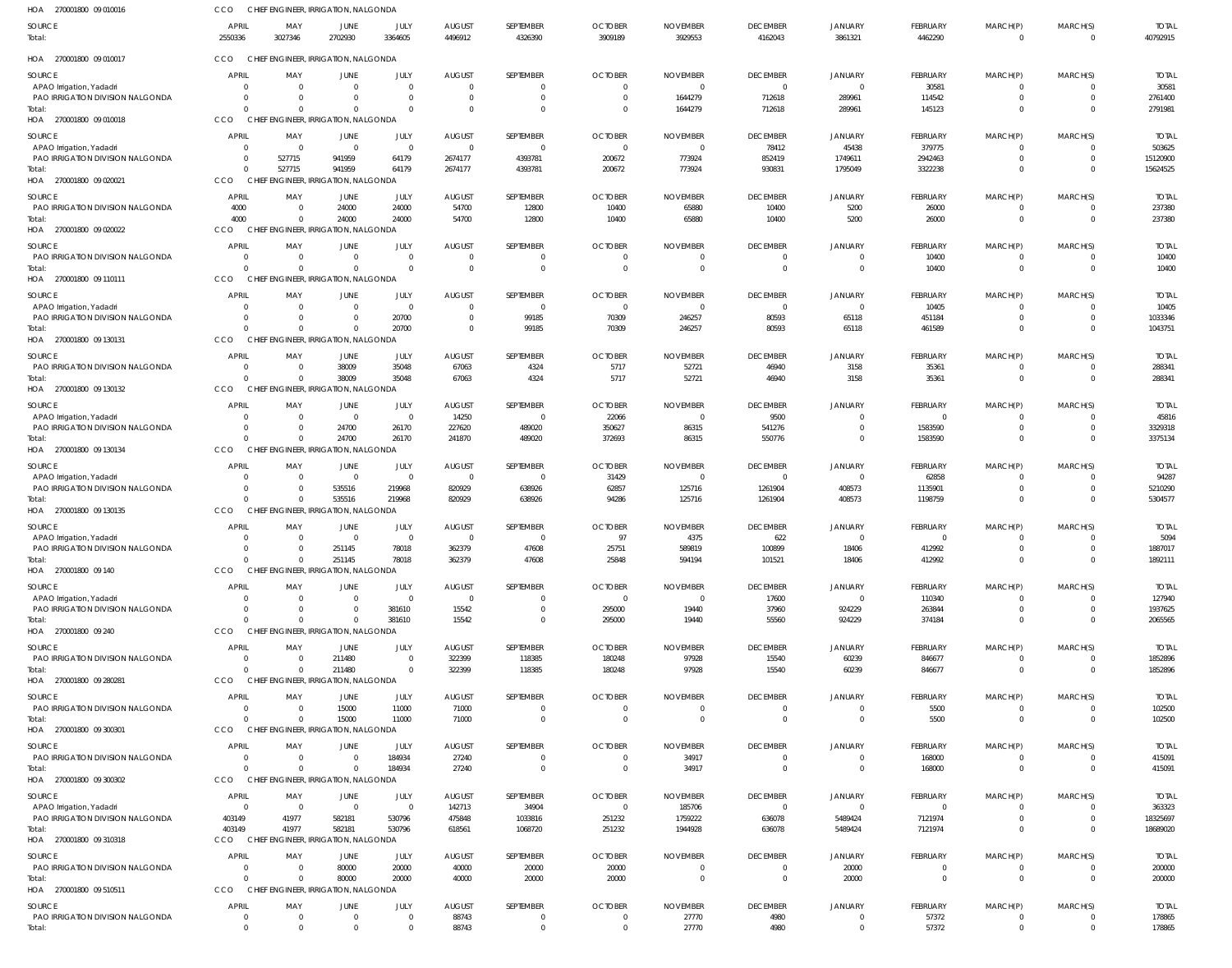| SOURCE<br>PAO IRRIGATION DIVISION HYDERABAD<br>PAO IRRIGATION RANGA REDDY DISTRICT | APRIL<br>4266872<br>450 | MAY<br>5175147<br>- 0                | JUNE<br>5440186<br>$\Omega$ | JULY<br>6385297<br>$\Omega$                                        | <b>AUGUST</b><br>8361188 | SEPTEMBER<br>8099776<br>$\Omega$ | <b>OCTOBER</b><br>8142648<br>$\Omega$ | <b>NOVEMBER</b><br>8055816<br>$\Omega$ | <b>DECEMBER</b><br>8168129<br>$\Omega$ | <b>JANUARY</b><br>7861872 | FEBRUARY<br>8294370<br>$\Omega$ | MARCH(P)<br>$\Omega$<br>$\Omega$ | MARCH(S)<br>$\Omega$<br>$\Omega$ | <b>TOTAL</b><br>78251301<br>450 |
|------------------------------------------------------------------------------------|-------------------------|--------------------------------------|-----------------------------|--------------------------------------------------------------------|--------------------------|----------------------------------|---------------------------------------|----------------------------------------|----------------------------------------|---------------------------|---------------------------------|----------------------------------|----------------------------------|---------------------------------|
| Total:<br>HOA 270001800 14 010012                                                  | 4267322<br>CCO          | 5175147                              | 5440186                     | 6385297<br>ENGINEER-IN-CHIEF, IRRIGATION (O & M), HYDERABAD        | 8361188                  | 8099776                          | 8142648                               | 8055816                                | 8168129                                | 7861872                   | 8294370                         | $\Omega$                         | $\Omega$                         | 78251751                        |
| SOURCE                                                                             | <b>APRIL</b>            | MAY                                  | JUNE                        | JULY                                                               | <b>AUGUST</b>            | SEPTEMBER                        | <b>OCTOBER</b>                        | <b>NOVEMBER</b>                        | <b>DECEMBER</b>                        | <b>JANUARY</b>            | <b>FEBRUARY</b>                 | MARCH(P)                         | MARCH(S)                         | <b>TOTAL</b>                    |
| PAO IRRIGATION DIVISION HYDERABAD                                                  | 98320                   | 109557                               | 115765                      | 148982                                                             | 156042                   | 148632                           | 144140                                | 140871                                 | 145963                                 | 156743                    | 173640                          | $\overline{0}$                   | 0                                | 1538655                         |
| Total:<br>HOA 270001800 14 010013                                                  | 98320<br><b>CCO</b>     | 109557                               | 115765                      | 148982<br>ENGINEER-IN-CHIEF, IRRIGATION (O & M), HYDERABAD         | 156042                   | 148632                           | 144140                                | 140871                                 | 145963                                 | 156743                    | 173640                          | $\Omega$                         | $\overline{0}$                   | 1538655                         |
| <b>SOURCE</b>                                                                      | APRIL                   | MAY                                  | JUNE                        | JULY                                                               | <b>AUGUST</b>            | SEPTEMBER                        | <b>OCTOBER</b>                        | <b>NOVEMBER</b>                        | <b>DECEMBER</b>                        | <b>JANUARY</b>            | <b>FEBRUARY</b>                 | MARCH(P)                         | MARCH(S)                         | <b>TOTAL</b>                    |
| PAO IRRIGATION DIVISION HYDERABAD                                                  | 1686915                 | 1986797                              | 2498406                     | 2554975                                                            | 1078052                  | 947171                           | 705116                                | 653383                                 | 659482                                 | 622736                    | 1494418                         | $\Omega$                         | $\Omega$                         | 14887451                        |
| Total:<br>HOA 270001800 14 010016                                                  | 1686915<br><b>CCO</b>   | 1986797<br><b>ENGINEER-IN-CHIEF</b>  | 2498406                     | 2554975<br>IRRIGATION (O & M), HYDERABAD                           | 1078052                  | 947171                           | 705116                                | 653383                                 | 659482                                 | 622736                    | 1494418                         | $\Omega$                         | $\Omega$                         | 14887451                        |
| SOURCE                                                                             | <b>APRIL</b>            | MAY                                  | JUNE                        | JULY                                                               | <b>AUGUST</b>            | SEPTEMBER                        | <b>OCTOBER</b>                        | <b>NOVEMBER</b>                        | <b>DECEMBER</b>                        | <b>JANUARY</b>            | <b>FEBRUARY</b>                 | MARCH(P)                         | MARCH(S)                         | <b>TOTAL</b>                    |
| PAO IRRIGATION DIVISION HYDERABAD                                                  | 1172580                 | 1465195                              | 1541288                     | 1922761                                                            | 2085541                  | 1996521                          | 1935977                               | 1903218                                | 1937319                                | 1875225                   | 1990343                         | $\overline{0}$                   | $\mathbf 0$                      | 19825968                        |
| Total:<br>HOA 270001800 14 010017                                                  | 1172580<br><b>CCO</b>   | 1465195                              | 1541288                     | 1922761<br>ENGINEER-IN-CHIEF, IRRIGATION (O & M), HYDERABAD        | 2085541                  | 1996521                          | 1935977                               | 1903218                                | 1937319                                | 1875225                   | 1990343                         | $\mathbf{0}$                     | $\Omega$                         | 19825968                        |
| SOURCE                                                                             | <b>APRIL</b>            | MAY                                  | JUNE                        | JULY                                                               | <b>AUGUST</b>            | SEPTEMBER                        | <b>OCTOBER</b>                        | <b>NOVEMBER</b>                        | <b>DECEMBER</b>                        | <b>JANUARY</b>            | FEBRUARY                        | MARCH(P)                         | MARCH(S)                         | <b>TOTAL</b>                    |
| PAO IRRIGATION DIVISION HYDERABAD                                                  | $\Omega$                | - 0                                  | 250767                      | 200000                                                             | 10000                    | 42450                            | $\Omega$                              | $\Omega$                               | 29685                                  | 212879                    | $\Omega$                        | $\Omega$                         | $\Omega$                         | 745781                          |
| Total:<br>HOA 270001800 14 010018                                                  | $\Omega$<br>CCO         | $\Omega$<br><b>ENGINEER-IN-CHIEF</b> | 250767                      | 200000<br>IRRIGATION (O & M), HYDERABAD                            | 10000                    | 42450                            | $\overline{0}$                        | 0                                      | 29685                                  | 212879                    | $\Omega$                        | $\Omega$                         | $\Omega$                         | 745781                          |
| SOURCE                                                                             | APRIL                   | MAY                                  | JUNE                        | JULY                                                               | <b>AUGUST</b>            | SEPTEMBER                        | <b>OCTOBER</b>                        | <b>NOVEMBER</b>                        | <b>DECEMBER</b>                        | <b>JANUARY</b>            | <b>FEBRUARY</b>                 | MARCH(P)                         | MARCH(S)                         | <b>TOTAL</b>                    |
| PAO IRRIGATION DIVISION HYDERABAD<br>Total:                                        | $\Omega$<br>$\Omega$    | $\Omega$                             | 233223<br>233223            | $\Omega$<br>$\Omega$                                               | 605929<br>605929         | 700522<br>700522                 | 281393<br>281393                      | 438533<br>438533                       | 628273<br>628273                       | 103907<br>103907          | 445845<br>445845                | $\overline{0}$<br>$\mathbf{0}$   | $\Omega$<br>$\overline{0}$       | 3437625<br>3437625              |
| HOA 270001800 14 020023                                                            | <b>CCO</b>              |                                      |                             | ENGINEER-IN-CHIEF, IRRIGATION (O & M), HYDERABAD                   |                          |                                  |                                       |                                        |                                        |                           |                                 |                                  |                                  |                                 |
| <b>SOURCE</b>                                                                      | <b>APRIL</b>            | MAY                                  | JUNE                        | JULY                                                               | <b>AUGUST</b>            | SEPTEMBER                        | <b>OCTOBER</b>                        | <b>NOVEMBER</b>                        | <b>DECEMBER</b>                        | <b>JANUARY</b>            | FEBRUARY                        | MARCH(P)                         | MARCH(S)                         | <b>TOTAL</b>                    |
| PAO IRRIGATION DIVISION HYDERABAD<br>Total:                                        | $\Omega$<br>$\Omega$    | -0                                   | 32000<br>32000              | $\Omega$<br>$\Omega$                                               | $\Omega$                 | 31200<br>31200                   | 10400<br>10400                        | 10400<br>10400                         | 10400<br>10400                         | 10400<br>10400            | 10400<br>10400                  | $\Omega$<br>$\mathbf{0}$         | $\Omega$<br>$\Omega$             | 115200<br>115200                |
| HOA 270001800 14 110111                                                            | <b>CCO</b>              |                                      |                             | ENGINEER-IN-CHIEF, IRRIGATION (O & M), HYDERABAD                   |                          |                                  |                                       |                                        |                                        |                           |                                 |                                  |                                  |                                 |
| SOURCE                                                                             | <b>APRIL</b>            | MAY                                  | JUNE                        | JULY                                                               | <b>AUGUST</b>            | SEPTEMBER                        | <b>OCTOBER</b>                        | <b>NOVEMBER</b>                        | <b>DECEMBER</b>                        | <b>JANUARY</b>            | FEBRUARY                        | MARCH(P)                         | MARCH(S)                         | <b>TOTAL</b>                    |
| PAO IRRIGATION DIVISION HYDERABAD<br>Total:                                        | $\Omega$<br>$\Omega$    | $\Omega$<br>$\Omega$                 | $\Omega$<br>$\Omega$        | $\Omega$<br>$\Omega$                                               | $\bigcap$<br>$\Omega$    | $\Omega$<br>$\Omega$             | $\Omega$<br>$\Omega$                  | $\Omega$<br>$\Omega$                   | $\Omega$<br>$\Omega$                   | 53600<br>53600            | 60986<br>60986                  | $\overline{0}$<br>$\Omega$       | $\overline{0}$<br>$\Omega$       | 114586<br>114586                |
| HOA 270001800 14 130131                                                            | CCO                     |                                      |                             | ENGINEER-IN-CHIEF, IRRIGATION (O & M), HYDERABAD                   |                          |                                  |                                       |                                        |                                        |                           |                                 |                                  |                                  |                                 |
| SOURCE                                                                             | <b>APRIL</b>            | MAY                                  | JUNE                        | JULY                                                               | <b>AUGUST</b>            | SEPTEMBER                        | <b>OCTOBER</b>                        | <b>NOVEMBER</b>                        | <b>DECEMBER</b>                        | <b>JANUARY</b>            | FEBRUARY                        | MARCH(P)                         | MARCH(S)                         | <b>TOTAL</b>                    |
| PAO IRRIGATION DIVISION HYDERABAD                                                  | $\Omega$<br>$\Omega$    | $\Omega$                             | 19885<br>19885              | 6968<br>6968                                                       | 28683<br>28683           | 3440                             | 46218                                 | 25666                                  | 28330                                  | 31933                     | 20806                           | 0<br>$\Omega$                    | $\Omega$<br>$\Omega$             | 211929                          |
| Total:<br>HOA 270001800 14 130132                                                  | CCO                     |                                      |                             | ENGINEER-IN-CHIEF, IRRIGATION (O & M), HYDERABAD                   |                          | 3440                             | 46218                                 | 25666                                  | 28330                                  | 31933                     | 20806                           |                                  |                                  | 211929                          |
| <b>SOURCE</b>                                                                      | <b>APRIL</b>            | MAY                                  | JUNE                        | JULY                                                               | <b>AUGUST</b>            | SEPTEMBER                        | <b>OCTOBER</b>                        | <b>NOVEMBER</b>                        | <b>DECEMBER</b>                        | <b>JANUARY</b>            | <b>FEBRUARY</b>                 | MARCH(P)                         | MARCH(S)                         | TOTAL                           |
| PAO IRRIGATION DIVISION HYDERABAD                                                  | $\Omega$                | - 0                                  | 40798                       | 44629                                                              | 401091                   | 177444                           | 35230                                 | 92493                                  | 769348                                 | 364679                    | 1988147                         | $\Omega$                         | $\Omega$                         | 3913859                         |
| Total:<br>HOA 270001800 14 130133                                                  | $\Omega$<br>CCO         | $\Omega$                             | 40798                       | 44629<br>ENGINEER-IN-CHIEF, IRRIGATION (O & M), HYDERABAD          | 401091                   | 177444                           | 35230                                 | 92493                                  | 769348                                 | 364679                    | 1988147                         | $\Omega$                         | $\mathbf 0$                      | 3913859                         |
| <b>SOURCE</b>                                                                      | APRIL                   | MAY                                  | JUNE                        | JULY                                                               | <b>AUGUST</b>            | SEPTEMBER                        | <b>OCTOBER</b>                        | <b>NOVEMBER</b>                        | <b>DECEMBER</b>                        | <b>JANUARY</b>            | FEBRUARY                        | MARCH(P)                         | MARCH(S)                         | <b>TOTAL</b>                    |
| PAO IRRIGATION DIVISION HYDERABAD                                                  | $\Omega$                |                                      | 9728                        | $\Omega$                                                           |                          | $\Omega$                         | - 0                                   | $\Omega$                               | $\Omega$                               |                           | $\Omega$                        | $\Omega$                         | $\Omega$                         | 9728                            |
| Total:<br>HOA 270001800 14 130134                                                  | $\Omega$<br>CCO         | $\Omega$                             | 9728                        | $\overline{0}$<br>ENGINEER-IN-CHIEF, IRRIGATION (O & M), HYDERABAD | $\Omega$                 | $\Omega$                         | $\Omega$                              | $\Omega$                               | $\Omega$                               | $\Omega$                  | $\Omega$                        | $\Omega$                         | $\Omega$                         | 9728                            |
| SOURCE                                                                             | <b>APRIL</b>            | MAY                                  | JUNE                        | JULY                                                               | <b>AUGUST</b>            | SEPTEMBER                        | <b>OCTOBER</b>                        | <b>NOVEMBER</b>                        | <b>DECEMBER</b>                        | JANUARY                   | <b>FEBRUARY</b>                 | MARCH(P)                         | MARCH(S)                         | <b>TOTAL</b>                    |
| PAO IRRIGATION DIVISION HYDERABAD                                                  | $\overline{0}$          | $\Omega$                             | 254600                      | 254822                                                             | 354593                   | $\mathbf{0}$                     | 388572                                | 97143                                  | 848299                                 | 194286                    | 554281                          | $\overline{0}$                   | 0                                | 2946596                         |
| Total:<br>HOA 270001800 14 130135                                                  | $\Omega$<br>CCO         | $\Omega$                             | 254600                      | 254822<br>ENGINEER-IN-CHIEF, IRRIGATION (O & M), HYDERABAD         | 354593                   | $\mathbf 0$                      | 388572                                | 97143                                  | 848299                                 | 194286                    | 554281                          | $\overline{0}$                   | $\mathbf{0}$                     | 2946596                         |
| SOURCE                                                                             | APRIL                   | MAY                                  | JUNE                        | JULY                                                               | <b>AUGUST</b>            | SEPTEMBER                        | <b>OCTOBER</b>                        | <b>NOVEMBER</b>                        | <b>DECEMBER</b>                        | <b>JANUARY</b>            | <b>FEBRUARY</b>                 | MARCH(P)                         | MARCH(S)                         | <b>TOTAL</b>                    |
| PAO IRRIGATION DIVISION HYDERABAD                                                  | $\Omega$                | $\Omega$                             | 65111                       | $\Omega$                                                           | 15055                    | 49431                            | 24781                                 | 17155                                  | 23967                                  | 10045                     | 45771                           | 0                                | $\Omega$                         | 251316                          |
| Total:<br>HOA 270001800 14 200                                                     | $\Omega$<br>CCO         | $\Omega$                             | 65111                       | $\Omega$<br>ENGINEER-IN-CHIEF, IRRIGATION (O & M), HYDERABAD       | 15055                    | 49431                            | 24781                                 | 17155                                  | 23967                                  | 10045                     | 45771                           | $\overline{0}$                   | $\mathbf 0$                      | 251316                          |
| SOURCE                                                                             | <b>APRIL</b>            | MAY                                  | JUNE                        | JULY                                                               | <b>AUGUST</b>            | SEPTEMBER                        | <b>OCTOBER</b>                        | <b>NOVEMBER</b>                        | <b>DECEMBER</b>                        | <b>JANUARY</b>            | <b>FEBRUARY</b>                 | MARCH(P)                         | MARCH(S)                         | <b>TOTAL</b>                    |
| PAO IRRIGATION DIVISION HYDERABAD                                                  | $\Omega$                | $\Omega$                             | $\Omega$                    | $\overline{0}$                                                     | $\Omega$                 | $\mathbf{0}$                     | $\overline{0}$                        | $\overline{0}$                         | $\Omega$                               | $\Omega$                  | 39543                           | $\overline{0}$                   | $\Omega$                         | 39543                           |
| Total:<br>HOA 270001800 14 240                                                     | $\Omega$<br><b>CCO</b>  | $\Omega$                             | $\Omega$                    | $\Omega$<br>ENGINEER-IN-CHIEF, IRRIGATION (O & M), HYDERABAD       | $\Omega$                 | $\mathbf 0$                      | $\overline{0}$                        | $\overline{0}$                         | $\Omega$                               | $\Omega$                  | 39543                           | $\mathbf 0$                      | $\mathbf 0$                      | 39543                           |
| SOURCE                                                                             | APRIL                   | MAY                                  | JUNE                        | JULY                                                               | <b>AUGUST</b>            | SEPTEMBER                        | <b>OCTOBER</b>                        | <b>NOVEMBER</b>                        | <b>DECEMBER</b>                        | JANUARY                   | <b>FEBRUARY</b>                 | MARCH(P)                         | MARCH(S)                         | <b>TOTAL</b>                    |
| PAO IRRIGATION DIVISION HYDERABAD                                                  | $\Omega$                | $\Omega$                             | 53624                       | $\Omega$                                                           | 45889                    | 64785                            | 55512                                 | $\Omega$                               | 461259                                 | 62074                     | 147837                          | $\overline{0}$                   | $\Omega$                         | 890980                          |
| Total:<br>HOA 270001800 14 290291                                                  | $\Omega$<br>CCO         |                                      | 53624                       | $\Omega$<br>ENGINEER-IN-CHIEF, IRRIGATION (O & M), HYDERABAD       | 45889                    | 64785                            | 55512                                 | $\Omega$                               | 461259                                 | 62074                     | 147837                          | $\mathbf 0$                      | $\Omega$                         | 890980                          |
| SOURCE                                                                             | APRIL                   | MAY                                  | JUNE                        | JULY                                                               | <b>AUGUST</b>            | SEPTEMBER                        | <b>OCTOBER</b>                        | <b>NOVEMBER</b>                        | <b>DECEMBER</b>                        | <b>JANUARY</b>            | <b>FEBRUARY</b>                 | MARCH(P)                         | MARCH(S)                         | TOTAL                           |
| PAO IRRIGATION DIVISION HYDERABAD                                                  | 2344740                 | 2274038                              | 2251757                     | 2405135                                                            | 3098306                  | 3877126                          | 3663548                               | 3647803                                | 3595010                                | 3754376                   | 3601782                         | $\overline{0}$                   | $\mathbf{0}$                     | 34513621                        |
| Total:<br>HOA 270001800 14 290292                                                  | 2344740<br>CCO          | 2274038                              | 2251757                     | 2405135<br>ENGINEER-IN-CHIEF, IRRIGATION (O & M), HYDERABAD        | 3098306                  | 3877126                          | 3663548                               | 3647803                                | 3595010                                | 3754376                   | 3601782                         | $\overline{0}$                   | $\mathbf 0$                      | 34513621                        |
| SOURCE                                                                             | APRIL                   | MAY                                  | JUNE                        | JULY                                                               | <b>AUGUST</b>            | SEPTEMBER                        | <b>OCTOBER</b>                        | <b>NOVEMBER</b>                        | <b>DECEMBER</b>                        | <b>JANUARY</b>            | <b>FEBRUARY</b>                 | MARCH(P)                         | MARCH(S)                         | <b>TOTAL</b>                    |
| PAO IRRIGATION DIVISION HYDERABAD                                                  | 54209                   | 52609                                | 51509                       | 56392                                                              | 63609                    | 76293                            | 66409                                 | 71959                                  | 65992                                  | 69019                     | 65759                           | 0                                | $\Omega$                         | 693759                          |
| Total:                                                                             | 54209<br>CCO            | 52609                                | 51509                       | 56392                                                              | 63609                    | 76293                            | 66409                                 | 71959                                  | 65992                                  | 69019                     | 65759                           | $\overline{0}$                   | $\Omega$                         | 693759                          |
| HOA 270001800 14 290293                                                            |                         |                                      |                             | ENGINEER-IN-CHIEF, IRRIGATION (O & M), HYDERABAD                   |                          |                                  |                                       |                                        |                                        |                           |                                 |                                  |                                  |                                 |
| SOURCE<br>PAO IRRIGATION DIVISION HYDERABAD                                        | APRIL<br>902116         | MAY<br>874993                        | JUNE<br>907091              | JULY<br>934682                                                     | <b>AUGUST</b><br>621643  | SEPTEMBER<br>586475              | <b>OCTOBER</b><br>280753              | <b>NOVEMBER</b><br>423871              | <b>DECEMBER</b>                        | JANUARY<br>302656         | <b>FEBRUARY</b><br>619705       | MARCH(P)<br>0                    | MARCH(S)<br>0                    | Total<br>6718289                |
| Total:                                                                             | 902116                  | 874993                               | 907091                      | 934682                                                             | 621643                   | 586475                           | 280753                                | 423871                                 | 264304<br>264304                       | 302656                    | 619705                          | $\mathbf{0}$                     | $\mathbf 0$                      | 6718289                         |
|                                                                                    |                         |                                      |                             |                                                                    |                          |                                  |                                       |                                        |                                        |                           |                                 |                                  |                                  |                                 |

270001800 14 010011 HOA

CCO ENGINEER-IN-CHIEF, IRRIGATION (O & M), HYDERABAD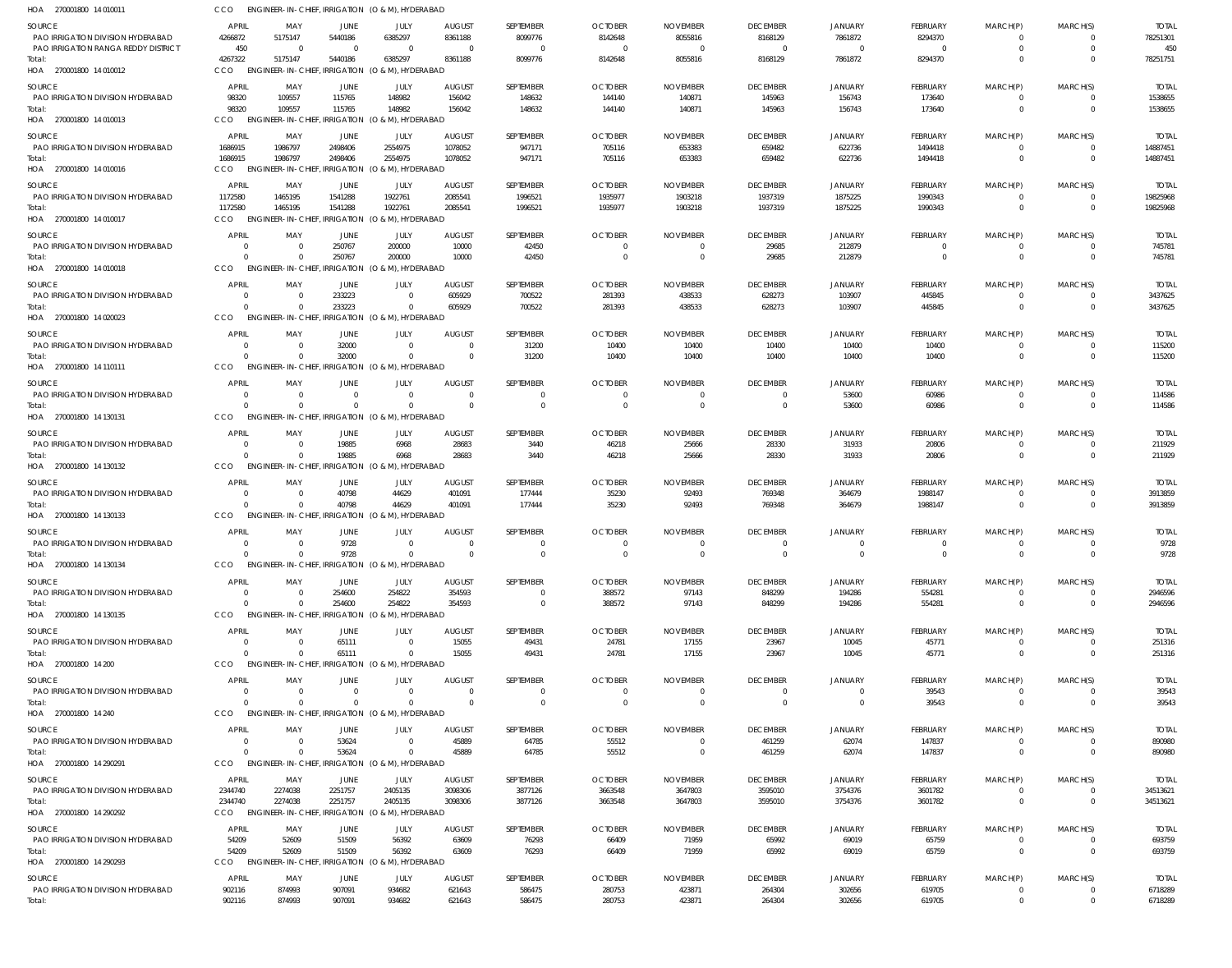| HOA 270001800 14 290294                                          | ссо                        |                                      |                      | ENGINEER-IN-CHIEF, IRRIGATION (O & M), HYDERABAD             |                          |                         |                                  |                                   |                             |                            |                             |                  |                      |                          |
|------------------------------------------------------------------|----------------------------|--------------------------------------|----------------------|--------------------------------------------------------------|--------------------------|-------------------------|----------------------------------|-----------------------------------|-----------------------------|----------------------------|-----------------------------|------------------|----------------------|--------------------------|
| <b>SOURCE</b>                                                    | <b>APRIL</b>               | MAY                                  | <b>JUNE</b>          | JULY                                                         | <b>AUGUST</b>            | SEPTEMBER               | <b>OCTOBER</b>                   | <b>NOVEMBER</b>                   | <b>DECEMBER</b>             | <b>JANUARY</b>             | FEBRUARY                    | MARCH(P)         | MARCH(S)             | <b>TOTAI</b>             |
| PAO IRRIGATION DIVISION HYDERABAD                                | 685113                     | 664128                               | 655751               | 709923                                                       | 803012                   | 966866                  | 861247                           | 941567                            | 841308                      | 884386                     | 840368                      | $\Omega$         |                      | 8853669                  |
| Total:                                                           | 685113                     | 664128                               | 655751               | 709923                                                       | 803012                   | 966866                  | 861247                           | 941567                            | 841308                      | 884386                     | 840368                      | $\mathbf 0$      | $\Omega$             | 8853669                  |
| HOA 270001800 14 290295                                          | CCO                        |                                      |                      | ENGINEER-IN-CHIEF, IRRIGATION (O & M), HYDERABAD             |                          |                         |                                  |                                   |                             |                            |                             |                  |                      |                          |
| <b>SOURCE</b>                                                    | <b>APRIL</b>               | MAY                                  | JUNE                 | JULY                                                         | <b>AUGUST</b>            | SEPTEMBER               | <b>OCTOBER</b>                   | <b>NOVEMBER</b>                   | <b>DECEMBER</b>             | <b>JANUARY</b>             | FEBRUARY                    | MARCH(P)         | MARCH(S)             | <b>TOTAL</b>             |
| PAO IRRIGATION DIVISION HYDERABAD                                | $\overline{0}$             | 0                                    | 100000               | $\overline{0}$                                               | 0                        | 0                       | $\overline{0}$                   | 0                                 | 22000                       | 90000                      | $\mathbf 0$                 | 0                | $\Omega$             | 212000                   |
| Total:                                                           | $\Omega$                   | $\Omega$                             | 100000               | $\Omega$                                                     |                          | $\Omega$                | $\Omega$                         | $\overline{0}$                    | 22000                       | 90000                      | $\mathbf{0}$                | $\mathbf 0$      | $\Omega$             | 212000                   |
| HOA 270001800 14 290296                                          | CCO                        | <b>ENGINEER-IN-CHIEF, IRRIGATION</b> |                      | (O & M), HYDERABAD                                           |                          |                         |                                  |                                   |                             |                            |                             |                  |                      |                          |
| SOURCE                                                           | <b>APRIL</b>               | MAY                                  | JUNE                 | JULY                                                         | <b>AUGUST</b>            | SEPTEMBER               | <b>OCTOBER</b>                   | <b>NOVEMBER</b>                   | <b>DECEMBER</b>             | <b>JANUARY</b>             | FEBRUARY                    | MARCH(P)         | MARCH(S)             | <b>TOTAI</b>             |
| PAO IRRIGATION DIVISION HYDERABAD                                | $\overline{0}$             | $\Omega$                             | $\Omega$             | $\Omega$                                                     | $\Omega$                 | 222306                  | $\overline{0}$                   | 1166506                           | 30643                       | 96887                      | 491190                      |                  |                      | 2007532                  |
| Total:                                                           | $\Omega$                   | $\Omega$                             | $\Omega$             | $\Omega$                                                     | $\Omega$                 | 222306                  | $\overline{0}$                   | 1166506                           | 30643                       | 96887                      | 491190                      | $\mathbf 0$      | $\Omega$             | 2007532                  |
| HOA 270001800 14 300301                                          | CCO                        |                                      |                      | ENGINEER-IN-CHIEF, IRRIGATION (O & M), HYDERABAD             |                          |                         |                                  |                                   |                             |                            |                             |                  |                      |                          |
| <b>SOURCE</b>                                                    | <b>APRIL</b>               | MAY                                  | JUNE                 | JULY                                                         | <b>AUGUST</b>            | SEPTEMBER               | <b>OCTOBER</b>                   | <b>NOVEMBER</b>                   | <b>DECEMBER</b>             | <b>JANUARY</b>             | FEBRUARY                    | MARCH(P)         | MARCH(S)             | <b>TOTAL</b>             |
| PAO IRRIGATION DIVISION HYDERABAD                                | $\overline{0}$             | 0                                    | $\Omega$             | $\Omega$                                                     | $\Omega$                 | 0                       | 165200                           | 0                                 | $\Omega$                    | 145600                     | 36400                       |                  |                      | 347200                   |
| Total:<br>HOA 270001800 14 300302                                | $\Omega$<br>CCO            | $\Omega$                             | $\cap$               | $\Omega$<br>ENGINEER-IN-CHIEF, IRRIGATION (O & M), HYDERABAD |                          | $\mathbf 0$             | 165200                           | 0                                 | $\overline{0}$              | 145600                     | 36400                       | $\mathbf 0$      | $\Omega$             | 347200                   |
|                                                                  |                            |                                      |                      |                                                              |                          |                         |                                  |                                   |                             |                            |                             |                  |                      |                          |
| <b>SOURCE</b>                                                    | <b>APRIL</b>               | MAY                                  | <b>JUNE</b>          | JULY                                                         | <b>AUGUST</b>            | SEPTEMBER               | <b>OCTOBER</b>                   | <b>NOVEMBER</b>                   | <b>DECEMBER</b>             | <b>JANUARY</b>             | FEBRUARY                    | MARCH(P)         | MARCH(S)             | <b>TOTAI</b>             |
| PAO IRRIGATION DIVISION HYDERABAD                                | 81318<br>81318             | $\Omega$<br>$\Omega$                 | $\Omega$<br>$\Omega$ | $\overline{0}$<br>$\Omega$                                   | 270020<br>270020         | 74894<br>74894          | 381837<br>381837                 | 158079<br>158079                  | 350849<br>350849            | 184362<br>184362           | 184362<br>184362            | $\Omega$         | $\Omega$             | 1685721<br>1685721       |
| Total:<br>HOA 270001800 14 310318                                | CCO                        | <b>ENGINEER-IN-CHIEF, IRRIGATION</b> |                      | (O & M), HYDERABAD                                           |                          |                         |                                  |                                   |                             |                            |                             |                  |                      |                          |
|                                                                  |                            |                                      |                      |                                                              |                          |                         |                                  |                                   |                             |                            |                             |                  |                      |                          |
| SOURCE                                                           | <b>APRIL</b>               | MAY                                  | JUNE                 | JULY                                                         | <b>AUGUST</b>            | SEPTEMBER               | <b>OCTOBER</b>                   | <b>NOVEMBER</b>                   | <b>DECEMBER</b>             | <b>JANUARY</b>             | FEBRUARY                    | MARCH(P)         | MARCH(S)             | <b>TOTAI</b>             |
| PAO IRRIGATION DIVISION HYDERABAD<br>Total:                      | $\overline{0}$<br>$\Omega$ | $\Omega$<br>$\Omega$                 | $\Omega$<br>$\Omega$ | $\overline{0}$<br>$\Omega$                                   | $\Omega$<br>$\mathsf{C}$ | 0<br>$\mathbf 0$        | 20000<br>20000                   | $\overline{0}$<br>0               | $\Omega$<br>$\Omega$        | $\Omega$<br>$\Omega$       | $\mathbf 0$<br>$\mathbf{0}$ | 0<br>$\mathbf 0$ | $\Omega$<br>$\Omega$ | 20000<br>20000           |
| HOA 270001800 14 510511                                          | CCO                        |                                      |                      | ENGINEER-IN-CHIEF, IRRIGATION (O & M), HYDERABAD             |                          |                         |                                  |                                   |                             |                            |                             |                  |                      |                          |
|                                                                  |                            |                                      |                      |                                                              |                          |                         |                                  |                                   |                             |                            |                             |                  |                      |                          |
| SOURCE                                                           | <b>APRIL</b>               | MAY                                  | JUNE                 | JULY                                                         | <b>AUGUST</b>            | SEPTEMBER               | <b>OCTOBER</b>                   | <b>NOVEMBER</b>                   | <b>DECEMBER</b>             | <b>JANUARY</b>             | FEBRUARY                    | MARCH(P)         | MARCH(S)             | <b>TOTAI</b>             |
| PAO IRRIGATION DIVISION HYDERABAD<br>Total:                      | $\Omega$<br>$\Omega$       | - 0<br>$\Omega$                      | 18390<br>18390       | $\Omega$<br>$\Omega$                                         | 19418<br>19418           | 72868<br>72868          | 13582<br>13582                   | 11367<br>11367                    | $\Omega$<br>$\overline{0}$  | 8017<br>8017               | 46760<br>46760              | $\mathbf 0$      | $\Omega$             | 190402<br>190402         |
| HOA 270001800 26 270272                                          | CCO                        |                                      |                      | ENGINEER-IN-CHIEF, IRRIGATION (O & M), HYDERABAD             |                          |                         |                                  |                                   |                             |                            |                             |                  |                      |                          |
|                                                                  |                            |                                      |                      |                                                              |                          |                         |                                  |                                   |                             |                            |                             |                  |                      |                          |
| <b>SOURCE</b>                                                    | <b>APRIL</b><br>0          | MAY<br>$\overline{0}$                | JUNE<br>$\Omega$     | JULY<br>2581000                                              | <b>AUGUST</b><br>- 0     | SEPTEMBER<br>0          | <b>OCTOBER</b><br>8305500        | <b>NOVEMBER</b><br>$\Omega$       | <b>DECEMBER</b><br>$\Omega$ | <b>JANUARY</b>             | FEBRUARY<br>$\mathbf 0$     | MARCH(P)         | MARCH(S)             | <b>TOTAI</b><br>10886500 |
| APAO Irrigation, Nagarkurnool<br>PAO IRRIGATION DIVISION KHAMMAM | $\Omega$                   | $\Omega$                             |                      | $\overline{0}$                                               |                          | 0                       | - 0                              | 0                                 | $\Omega$                    | $\Omega$                   | 3086297                     |                  | $\Omega$             | 3086297                  |
| PAO IRRIGATION DIVISION NALGONDA                                 | $\overline{0}$             | 0                                    |                      | $\Omega$                                                     |                          | 0                       | $\Omega$                         | $\Omega$                          | $\Omega$                    | 2917154                    | 0                           |                  |                      | 2917154                  |
| PAO IRRIGATION DIVISION,                                         | $\Omega$                   | $\Omega$                             |                      | $\Omega$                                                     |                          | $\Omega$                | -0                               | $\Omega$                          | $\Omega$                    | $\Omega$                   | 1373704                     |                  |                      | 1373704                  |
| MAHABOOBNAGAR                                                    |                            |                                      |                      |                                                              |                          |                         |                                  |                                   |                             |                            |                             |                  |                      |                          |
| PAO IRRIGATION NIZAMABAD<br>PAO, PJP, Jogulamba Gadwal           | $\Omega$<br>$\overline{0}$ | $\Omega$<br>$\Omega$                 | - 0<br>$\Omega$      | $\Omega$<br>$\Omega$                                         |                          | $\mathbf 0$<br>$\Omega$ | - 0<br>$\overline{0}$            | $\Omega$<br>0                     | 38581066<br>$\Omega$        | $\Omega$<br>1180795        | 0                           |                  | $\Omega$<br>$\Omega$ | 38581066<br>1180795      |
| Total:                                                           | $\Omega$                   | $\Omega$                             | $\Omega$             | 2581000                                                      |                          | $\mathbf 0$             | 8305500                          | $\Omega$                          | 38581066                    | 4097949                    | 4460001                     | $\Omega$         | $\Omega$             | 58025516                 |
| HOA 270001800 27 270272                                          | CCO                        | <b>ENGINEER-IN-CHIEF, IRRIGATION</b> |                      | (O & M), HYDERABAD                                           |                          |                         |                                  |                                   |                             |                            |                             |                  |                      |                          |
|                                                                  | <b>APRIL</b>               | MAY                                  | JUNE                 | JULY                                                         | <b>AUGUST</b>            | SEPTEMBER               | <b>OCTOBER</b>                   | <b>NOVEMBER</b>                   | <b>DECEMBER</b>             | JANUARY                    | FEBRUARY                    | MARCH(P)         | MARCH(S)             | <b>TOTAI</b>             |
| SOURCE<br>APAO Irrigation, Adilabad                              | 0                          | $\Omega$                             | $\Omega$             | $\overline{0}$                                               | $\Omega$                 |                         | -0                               | $\Omega$                          | - 0                         |                            | 582018                      |                  |                      | 582018                   |
| APAO Irrigation, Suryapet                                        |                            | 0                                    |                      | $\Omega$                                                     | -0                       |                         | - 0                              | 857137                            | $\Omega$                    |                            | 1383456                     |                  |                      | 2240593                  |
| PAO (W&P) NSP, TEKULAPALLY                                       |                            | 0                                    |                      | $\Omega$                                                     |                          |                         | -0                               | $\mathcal{L}$                     | $\cap$                      |                            | 1483274                     |                  |                      | 1483274                  |
| PAO A M R P (SLBC), NALGONDA                                     |                            | 0                                    |                      |                                                              |                          |                         | 6714448                          | 2124296                           | 17616                       | 3038304                    | 883841                      |                  |                      | 12778505                 |
| PAO IRRIGATION DIVISION KHAMMAM                                  |                            | $\Omega$                             |                      |                                                              |                          |                         | $\Omega$                         | ſ                                 |                             | 5557309                    |                             |                  |                      | 5557309                  |
| PAO IRRIGATION DIVISION NALGONDA                                 | $\Omega$                   | $\Omega$                             |                      | $\Omega$                                                     |                          |                         | 1602732                          | 7603386                           | $\Omega$                    |                            | 2244471                     |                  |                      | 11450589                 |
| PAO IRRIGATION NIZAMABAD<br>PAO Irrigation Nirmal                | $\Omega$<br>$\Omega$       | $\Omega$<br>$\Omega$                 |                      | $\Omega$<br>$\Omega$                                         | $\Omega$                 | 0<br>$\Omega$           | $\overline{0}$<br>$\overline{0}$ | $\overline{0}$<br>$\overline{0}$  | 25932702<br>$\Omega$        | $\Omega$<br>$\Omega$       | $\Omega$<br>839102          |                  |                      | 25932702<br>839102       |
| Total:                                                           | $\Omega$                   | $\Omega$                             | $\Omega$             | $\Omega$                                                     | $\Omega$                 | $\mathbf 0$             | 8317180                          | 10584819                          | 25950318                    | 8595613                    | 7416162                     | $\Omega$         | $\Omega$             | 60864092                 |
| HOA 27000180025 09 260                                           | CCO                        | CHIEF ENGINEER, IRRIGATION, NALGONDA |                      |                                                              |                          |                         |                                  |                                   |                             |                            |                             |                  |                      |                          |
|                                                                  | <b>APRIL</b>               |                                      | <b>JUNE</b>          | JULY                                                         | <b>AUGUST</b>            | SEPTEMBER               | <b>OCTOBER</b>                   |                                   |                             |                            |                             |                  | MARCH(S)             |                          |
| SOURCE<br>APAO Irrigation, Yadadri                               | $\overline{0}$             | MAY<br>- 0                           | $\Omega$             | $\overline{0}$                                               | $\overline{0}$           | $\mathbf 0$             | $\overline{0}$                   | <b>NOVEMBER</b><br>$\overline{0}$ | <b>DECEMBER</b><br>17616    | <b>JANUARY</b><br>$\Omega$ | FEBRUARY<br>11304           | MARCH(P)<br>0    |                      | <b>TOTAL</b><br>28920    |
| PAO IRRIGATION DIVISION NALGONDA                                 | $\overline{0}$             | 0                                    | $\Omega$             | 17616                                                        | 6492750                  | 4999912                 | 264324                           | 2250336                           | 9380604                     | 495000                     | 11638314                    | $\mathbf 0$      | $\Omega$             | 35538856                 |
| Total:                                                           | $\Omega$                   | $\Omega$                             | $\Omega$             | 17616                                                        | 6492750                  | 4999912                 | 264324                           | 2250336                           | 9398220                     | 495000                     | 11649618                    | $\Omega$         | $\Omega$             | 35567776                 |
| HOA 270080001 01 010011                                          | CCO                        |                                      |                      | ENGINEER-IN-CHIEF, IRRIGATION (ADMINISTRATION), HYDERABAD    |                          |                         |                                  |                                   |                             |                            |                             |                  |                      |                          |
| SOURCE                                                           | APRIL                      | MAY                                  | JUNE                 | JULY                                                         | <b>AUGUST</b>            | SEPTEMBER               | <b>OCTOBER</b>                   | <b>NOVEMBER</b>                   | <b>DECEMBER</b>             | <b>JANUARY</b>             | FEBRUARY                    | MARCH(P)         | MARCH(S)             | <b>TOTAL</b>             |
| PAO IRRIGATION RANGA REDDY DISTRICT                              | 4176476                    | 4252900                              | 4734605              | 4429202                                                      | 7640148                  | 6995487                 | 6705795                          | 7149250                           | 7401336                     | 7023114                    | 6857651                     | $\Omega$         |                      | 67365964                 |
| Total:                                                           | 4176476                    | 4252900                              | 4734605              | 4429202                                                      | 7640148                  | 6995487                 | 6705795                          | 7149250                           | 7401336                     | 7023114                    | 6857651                     | $\mathbf 0$      | $\Omega$             | 67365964                 |
| HOA 270080001 01 010012                                          | CCO                        |                                      |                      | ENGINEER-IN-CHIEF, IRRIGATION (ADMINISTRATION), HYDERABAD    |                          |                         |                                  |                                   |                             |                            |                             |                  |                      |                          |
| SOURCE                                                           | <b>APRIL</b>               | MAY                                  | JUNE                 | JULY                                                         | <b>AUGUST</b>            | <b>SEPTEMBER</b>        | <b>OCTOBER</b>                   | <b>NOVEMBER</b>                   | <b>DECEMBER</b>             | <b>JANUARY</b>             | FEBRUARY                    | MARCH(P)         | MARCH(S)             | <b>TOTAL</b>             |
| PAO IRRIGATION RANGA REDDY DISTRICT                              | 90169                      | 93244                                | 96079                | 95540                                                        | 143167                   | 123312                  | 116928                           | 123630                            | 128245                      | 119149                     | 169616                      | 0                | $\Omega$             | 1299079                  |
| Total:                                                           | 90169                      | 93244                                | 96079                | 95540                                                        | 143167                   | 123312                  | 116928                           | 123630                            | 128245                      | 119149                     | 169616                      | $\mathbf 0$      | $\Omega$             | 1299079                  |
| HOA 270080001 01 010013                                          | <b>CCO</b>                 |                                      |                      | ENGINEER-IN-CHIEF, IRRIGATION (ADMINISTRATION), HYDERABAD    |                          |                         |                                  |                                   |                             |                            |                             |                  |                      |                          |
| SOURCE                                                           | <b>APRIL</b>               | MAY                                  | JUNE                 | JULY                                                         | <b>AUGUST</b>            | <b>SEPTEMBER</b>        | <b>OCTOBER</b>                   | <b>NOVEMBER</b>                   | <b>DECEMBER</b>             | <b>JANUARY</b>             | FEBRUARY                    | MARCH(P)         | MARCH(S)             | <b>TOTAL</b>             |
| PAO IRRIGATION RANGA REDDY DISTRICT                              | 1602498                    | 1732444                              | 2310990              | 1709002                                                      | 1056440                  | 667463                  | 613621                           | 596936                            | 1021736                     | 553986                     | 1246454                     |                  |                      | 13111570                 |
| Total:                                                           | 1602498                    | 1732444                              | 2310990              | 1709002                                                      | 1056440                  | 667463                  | 613621                           | 596936                            | 1021736                     | 553986                     | 1246454                     | $\mathbf 0$      | $\Omega$             | 13111570                 |
| HOA 270080001 01 010016                                          | CCO                        |                                      |                      | ENGINEER-IN-CHIEF, IRRIGATION (ADMINISTRATION), HYDERABAD    |                          |                         |                                  |                                   |                             |                            |                             |                  |                      |                          |
| SOURCE                                                           | <b>APRIL</b>               | MAY                                  | JUNE                 | JULY                                                         | <b>AUGUST</b>            | <b>SEPTEMBER</b>        | <b>OCTOBER</b>                   | <b>NOVEMBER</b>                   | <b>DECEMBER</b>             | <b>JANUARY</b>             | FEBRUARY                    | MARCH(P)         | MARCH(S)             | <b>TOTAL</b>             |
| PAO IRRIGATION RANGA REDDY DISTRICT                              | 1174197                    | 1203001                              | 1296692              | 1253570                                                      | 1915985                  | 1633457                 | 1566090                          | 1679234                           | 1742820                     | 1636231                    | 1609889                     |                  |                      | 16711166                 |
| Total:                                                           | 1174197                    | 1203001                              | 1296692              | 1253570                                                      | 1915985                  | 1633457                 | 1566090                          | 1679234                           | 1742820                     | 1636231                    | 1609889                     | $\mathbf 0$      | $\Omega$             | 16711166                 |
| HOA 270080001 01 010017                                          | <b>CCO</b>                 |                                      |                      | ENGINEER-IN-CHIEF, IRRIGATION (ADMINISTRATION), HYDERABAD    |                          |                         |                                  |                                   |                             |                            |                             |                  |                      |                          |
| <b>SOURCE</b>                                                    | <b>APRIL</b>               | MAY                                  | JUNE                 | JULY                                                         | <b>AUGUST</b>            | <b>SEPTEMBER</b>        | <b>OCTOBER</b>                   | <b>NOVEMBER</b>                   | <b>DECEMBER</b>             | <b>JANUARY</b>             | FEBRUARY                    | MARCH(P)         | MARCH(S)             | <b>TOTAL</b>             |
| PAO IRRIGATION RANGA REDDY DISTRICT                              | $\overline{0}$             | $\Omega$                             | 100000               | 4378                                                         | $\mathbf 0$              | 49860                   | 24528                            | 35500                             | $\overline{0}$              | $\Omega$                   | 371023                      | 0                |                      | 585289                   |
| Total:                                                           | $\overline{0}$             | $\mathbf{0}$                         | 100000               | 4378                                                         | $\mathbf{0}$             | 49860                   | 24528                            | 35500                             | $\overline{0}$              | $\overline{0}$             | 371023                      | $\mathbf 0$      | $\mathbf{0}$         | 585289                   |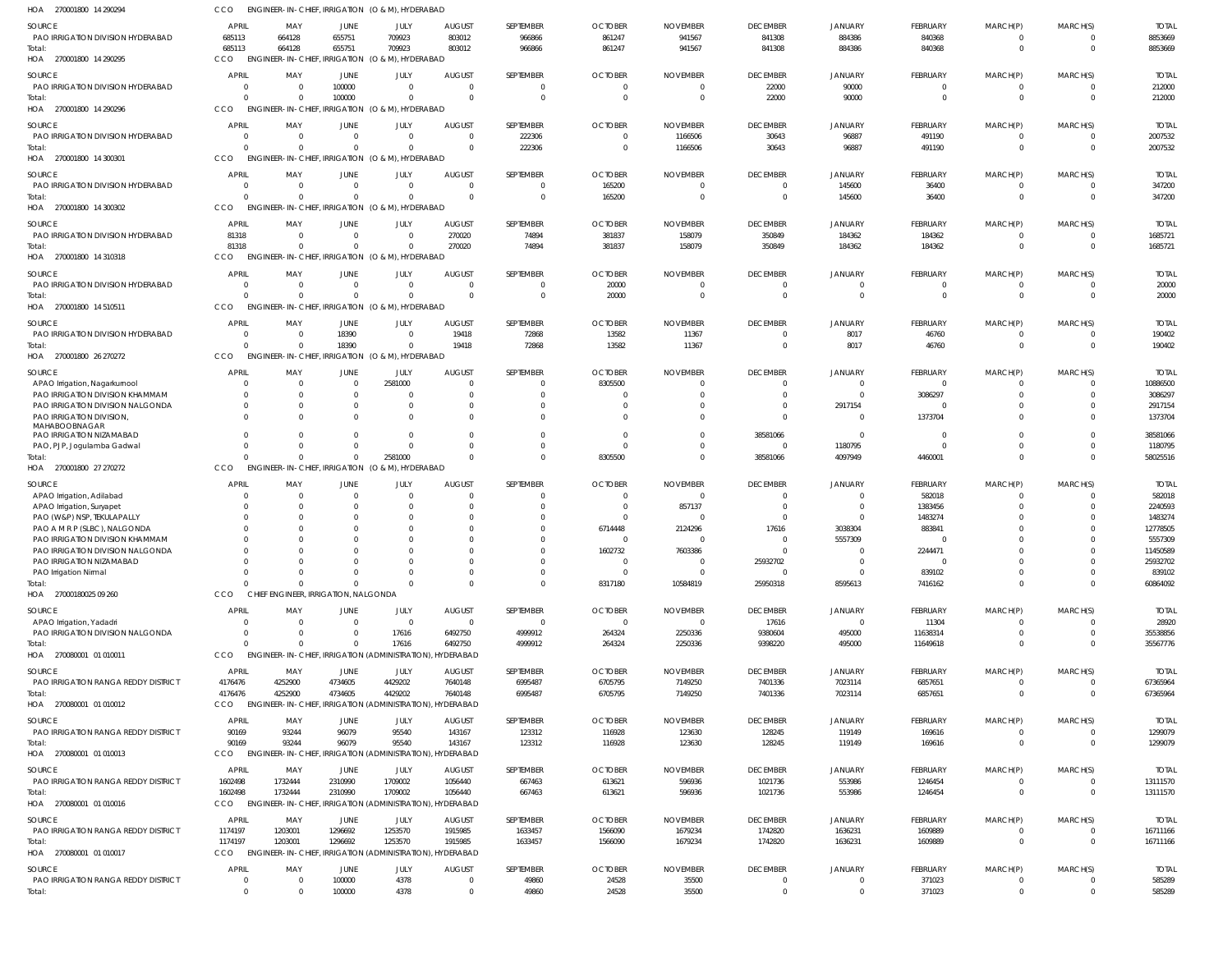| HOA 270080001 01 010018                              |                            | ENGINEER-IN-CHIEF, IRRIGATION (ADMINISTRATION), HYDERABAD           |                               |                               |                                        |                             |                            |                             |                                   |                            |                                   |                         |                            |                        |
|------------------------------------------------------|----------------------------|---------------------------------------------------------------------|-------------------------------|-------------------------------|----------------------------------------|-----------------------------|----------------------------|-----------------------------|-----------------------------------|----------------------------|-----------------------------------|-------------------------|----------------------------|------------------------|
| SOURCE                                               | <b>APRIL</b>               | MAY                                                                 | <b>JUNE</b>                   | JULY                          | <b>AUGUST</b>                          | SEPTEMBER                   | <b>OCTOBER</b>             | <b>NOVEMBER</b>             | <b>DECEMBER</b>                   | <b>JANUARY</b>             | <b>FEBRUARY</b>                   | MARCH(P)                | MARCH(S)                   | <b>TOTAL</b>           |
| PAO IRRIGATION RANGA REDDY DISTRICT<br>Total:        | $\Omega$<br>$\Omega$       | $\cap$                                                              | 203698<br>203698              | $\mathbf{0}$<br>$\Omega$      | $\Omega$<br>$\Omega$                   | 809544<br>809544            | $\Omega$<br>$\Omega$       | 379746<br>379746            | 135355<br>135355                  | 374488<br>374488           | 248547<br>248547                  | 0<br>$\mathbf 0$        | $\Omega$<br>$\Omega$       | 2151378<br>2151378     |
| HOA 270080001 01 130131                              | CCO                        | ENGINEER-IN-CHIEF, IRRIGATION (ADMINISTRATION), HYDERABAD           |                               |                               |                                        |                             |                            |                             |                                   |                            |                                   |                         |                            |                        |
| <b>SOURCE</b>                                        | <b>APRIL</b>               | MAY                                                                 | JUNE                          | JULY                          | <b>AUGUST</b>                          | SEPTEMBER                   | <b>OCTOBER</b>             | <b>NOVEMBER</b>             | <b>DECEMBER</b>                   | JANUARY                    | <b>FEBRUARY</b>                   | MARCH(P)                | MARCH(S)                   | <b>TOTAL</b>           |
| PAO IRRIGATION RANGA REDDY DISTRICT                  | 0                          | 53474                                                               | 2408                          | 28259                         | 2400                                   | 10320                       | 13074                      | 3342                        | 25542                             | 2400                       | 24146                             | $\mathbf 0$             | $\Omega$                   | 165365                 |
| Total:                                               | $\Omega$<br>CCO            | 53474                                                               | 2408                          | 28259                         | 2400                                   | 10320                       | 13074                      | 3342                        | 25542                             | 2400                       | 24146                             | $\overline{0}$          | $\Omega$                   | 165365                 |
| HOA 270080001 01 130132                              |                            | ENGINEER-IN-CHIEF, IRRIGATION (ADMINISTRATION), HYDERABAD           |                               |                               |                                        |                             |                            |                             |                                   |                            |                                   |                         |                            |                        |
| SOURCE<br>PAO IRRIGATION RANGA REDDY DISTRICT        | <b>APRIL</b><br>$\Omega$   | MAY<br>$\Omega$                                                     | JUNE<br>218154                | JULY<br>4720                  | <b>AUGUST</b><br>24640                 | SEPTEMBER<br>100294         | <b>OCTOBER</b><br>52526    | <b>NOVEMBER</b><br>168172   | <b>DECEMBER</b><br>9720           | JANUARY<br>92690           | FEBRUARY<br>53678                 | MARCH(P)<br>0           | MARCH(S)<br>$\Omega$       | <b>TOTAL</b><br>724594 |
| Total:                                               | $\Omega$                   | $\Omega$                                                            | 218154                        | 4720                          | 24640                                  | 100294                      | 52526                      | 168172                      | 9720                              | 92690                      | 53678                             | $\mathbf 0$             | $\Omega$                   | 724594                 |
| HOA 270080001 01 130134                              | CCO                        | <b>ENGINEER-IN-CHIEF,</b>                                           |                               |                               | IRRIGATION (ADMINISTRATION), HYDERABAD |                             |                            |                             |                                   |                            |                                   |                         |                            |                        |
| SOURCE                                               | APRIL                      | MAY                                                                 | <b>JUNE</b>                   | JULY                          | <b>AUGUST</b>                          | SEPTEMBER                   | <b>OCTOBER</b>             | <b>NOVEMBER</b>             | <b>DECEMBER</b>                   | JANUARY                    | <b>FEBRUARY</b>                   | MARCH(P)                | MARCH(S)                   | <b>TOTAL</b>           |
| PAO IRRIGATION RANGA REDDY DISTRICT<br>Total:        | - 0<br>$\Omega$            | 463048<br>463048                                                    | 68000<br>68000                | 422572<br>422572              | 195905<br>195905                       | 239079<br>239079            | 64762<br>64762             | 163524<br>163524            | 391810<br>391810                  | $\overline{0}$<br>$\Omega$ | 180524<br>180524                  | 0<br>$\overline{0}$     | $\Omega$<br>$\overline{0}$ | 2189224<br>2189224     |
| HOA 270080001 01 240                                 | CCO                        | ENGINEER-IN-CHIEF, IRRIGATION (ADMINISTRATION), HYDERABAD           |                               |                               |                                        |                             |                            |                             |                                   |                            |                                   |                         |                            |                        |
| <b>SOURCE</b>                                        | APRIL                      | MAY                                                                 | <b>JUNE</b>                   | JULY                          | <b>AUGUST</b>                          | SEPTEMBER                   | <b>OCTOBER</b>             | <b>NOVEMBER</b>             | <b>DECEMBER</b>                   | JANUARY                    | <b>FEBRUARY</b>                   | MARCH(P)                | MARCH(S)                   | <b>TOTAL</b>           |
| PAO IRRIGATION RANGA REDDY DISTRICT                  | - 0                        | 98369                                                               | $\overline{0}$                | 57456                         | 35149                                  | 0                           | 46448                      | 24445                       | $\Omega$                          | $\Omega$                   | 0                                 | 0                       | $\Omega$                   | 261867                 |
| Total:<br>HOA 270080001 01 280281                    | $\Omega$<br>CCO            | 98369<br>ENGINEER-IN-CHIEF, IRRIGATION (ADMINISTRATION), HYDERABAD  | $\Omega$                      | 57456                         | 35149                                  | $\mathbf 0$                 | 46448                      | 24445                       | $\Omega$                          | $\Omega$                   | $\mathbf{0}$                      | $\overline{0}$          | $\Omega$                   | 261867                 |
| SOURCE                                               | <b>APRIL</b>               | MAY                                                                 | <b>JUNE</b>                   | JULY                          | <b>AUGUST</b>                          | SEPTEMBER                   | <b>OCTOBER</b>             | <b>NOVEMBER</b>             | <b>DECEMBER</b>                   | JANUARY                    | <b>FEBRUARY</b>                   | MARCH(P)                | MARCH(S)                   | <b>TOTAL</b>           |
| PAO IRRIGATION RANGA REDDY DISTRICT                  | 0                          | - 0                                                                 | $\overline{0}$                | $\mathbf 0$                   | 10500                                  | $\mathbf{0}$                | $\Omega$                   | $\Omega$                    | 22000                             | $\overline{0}$             | $\mathbf{0}$                      | $\mathbf 0$             | $\Omega$                   | 32500                  |
| Total:                                               | $\Omega$                   |                                                                     | $\Omega$                      | $\mathbf{0}$                  | 10500                                  | $\mathbf 0$                 | $\Omega$                   | $\Omega$                    | 22000                             | $\Omega$                   | $\mathbf{0}$                      | $\overline{0}$          | $\Omega$                   | 32500                  |
| HOA 270080001 01 300301                              | CCO                        | ENGINEER-IN-CHIEF, IRRIGATION (ADMINISTRATION), HYDERABAD           |                               |                               |                                        |                             |                            |                             |                                   |                            |                                   |                         |                            |                        |
| SOURCE<br><b>PAO IRRIGATION RANGA REDDY DISTRICT</b> | <b>APRIL</b><br>- 0        | MAY<br>$\Omega$                                                     | <b>JUNE</b><br>$\Omega$       | JULY<br>$\mathbf{0}$          | <b>AUGUST</b><br>$\Omega$              | SEPTEMBER<br>$\mathbf{0}$   | <b>OCTOBER</b><br>208800   | <b>NOVEMBER</b><br>$\Omega$ | <b>DECEMBER</b><br>49294          | JANUARY<br>37700           | FEBRUARY<br>23877                 | MARCH(P)<br>$\mathbf 0$ | MARCH(S)<br>$\Omega$       | <b>TOTAL</b><br>319671 |
| Total:                                               | $\Omega$                   |                                                                     | $\Omega$                      | $\Omega$                      | $\Omega$                               | $\mathbf 0$                 | 208800                     | $\Omega$                    | 49294                             | 37700                      | 23877                             | $\mathbf 0$             | $\overline{0}$             | 319671                 |
| HOA 270080001 01 300302                              | CCO                        | ENGINEER-IN-CHIEF, IRRIGATION (ADMINISTRATION), HYDERABAD           |                               |                               |                                        |                             |                            |                             |                                   |                            |                                   |                         |                            |                        |
| SOURCE                                               | APRIL                      | MAY                                                                 | <b>JUNE</b>                   | JULY                          | <b>AUGUST</b>                          | SEPTEMBER                   | <b>OCTOBER</b>             | <b>NOVEMBER</b>             | <b>DECEMBER</b>                   | JANUARY                    | <b>FEBRUARY</b>                   | MARCH(P)                | MARCH(S)                   | <b>TOTAL</b>           |
| PAO IRRIGATION RANGA REDDY DISTRICT                  | 248106<br>248106           | $\Omega$<br>$\Omega$                                                | $\overline{0}$<br>$\Omega$    | $\overline{0}$<br>$\mathbf 0$ | 1274409<br>1274409                     | 362428<br>362428            | 591844<br>591844           | 406316<br>406316            | 406316<br>406316                  | 406316<br>406316           | 394699<br>394699                  | 0<br>$\overline{0}$     | $\Omega$<br>$\Omega$       | 4090434<br>4090434     |
| Total:<br>HOA 270080001 01 510511                    | CCO                        | ENGINEER-IN-CHIEF, IRRIGATION (ADMINISTRATION),                     |                               |                               | HYDERABAD                              |                             |                            |                             |                                   |                            |                                   |                         |                            |                        |
| SOURCE                                               | <b>APRIL</b>               | MAY                                                                 | JUNE                          | JULY                          | <b>AUGUST</b>                          | SEPTEMBER                   | <b>OCTOBER</b>             | <b>NOVEMBER</b>             | <b>DECEMBER</b>                   | <b>JANUARY</b>             | <b>FEBRUARY</b>                   | MARCH(P)                | MARCH(S)                   | <b>TOTAL</b>           |
| PAO IRRIGATION RANGA REDDY DISTRICT                  | - 0                        |                                                                     | $\Omega$                      | 68839                         | 13202                                  | 0                           | - 0                        | 19772                       | $\overline{0}$                    | $\overline{0}$             | 0                                 | 0                       | $\Omega$                   | 101813                 |
| Total:<br>HOA 270080001 02 010011                    | $\Omega$<br>CCO            | $\cap$<br>ENGINEER-IN-CHIEF, IRRIGATION (ADMINISTRATION), HYDERABAD | $\Omega$                      | 68839                         | 13202                                  | $\mathbf 0$                 | $\overline{0}$             | 19772                       | $\Omega$                          | $\Omega$                   | $\mathbf{0}$                      | $\overline{0}$          | $\Omega$                   | 101813                 |
|                                                      |                            |                                                                     |                               |                               |                                        |                             |                            |                             |                                   |                            |                                   |                         |                            |                        |
| SOURCE<br>PAO MEDAK(IW), MEDAK                       | <b>APRIL</b><br>286030     | MAY<br>$\Omega$                                                     | <b>JUNE</b><br>$\overline{0}$ | JULY<br>$\mathbf 0$           | <b>AUGUST</b><br>$\Omega$              | SEPTEMBER<br>$\mathbf{0}$   | <b>OCTOBER</b><br>$\Omega$ | <b>NOVEMBER</b><br>- 0      | <b>DECEMBER</b><br>$\overline{0}$ | JANUARY<br>$\overline{0}$  | <b>FEBRUARY</b><br>$\overline{0}$ | MARCH(P)<br>$\mathbf 0$ | MARCH(S)<br>$\Omega$       | <b>TOTAL</b><br>286030 |
| Total:                                               | 286030                     | $\Omega$                                                            | $\Omega$                      | $\mathbf{0}$                  |                                        | $\mathbf 0$                 | $\Omega$                   |                             | $\Omega$                          | $\Omega$                   | $\overline{0}$                    | $\mathbf 0$             | $\Omega$                   | 286030                 |
| HOA 270080001 02 010012                              | CCO                        | ENGINEER-IN-CHIEF, IRRIGATION (ADMINISTRATION), HYDERABAD           |                               |                               |                                        |                             |                            |                             |                                   |                            |                                   |                         |                            |                        |
| SOURCE                                               | <b>APRIL</b>               | MAY                                                                 | <b>JUNE</b>                   | JULY                          | <b>AUGUST</b>                          | SEPTEMBER                   | <b>OCTOBER</b>             | <b>NOVEMBER</b>             | <b>DECEMBER</b>                   | <b>JANUARY</b>             | <b>FEBRUARY</b>                   | MARCH(P)                | MARCH(S)                   | <b>TOTAL</b>           |
| PAO MEDAK(IW), MEDAK<br>Total:                       | 2000<br>2000               | $\Omega$                                                            | $\Omega$<br>$\Omega$          | $\Omega$<br>$\Omega$          | $\cap$<br>$\Omega$                     | $\Omega$<br>$\mathbf 0$     | $\Omega$                   | - 0<br>$\Omega$             | $\Omega$<br>$\Omega$              | $\Omega$<br>$\Omega$       | $\Omega$<br>$\mathbf{0}$          | O<br>$\Omega$           | $\Omega$<br>$\Omega$       | 2000<br>2000           |
| HOA 270080001 02 010013                              | CCO                        | ENGINEER-IN-CHIEF, IRRIGATION (ADMINISTRATION), HYDERABAD           |                               |                               |                                        |                             |                            |                             |                                   |                            |                                   |                         |                            |                        |
| SOURCE                                               | <b>APRIL</b>               | MAY                                                                 | <b>JUNE</b>                   | JULY                          | <b>AUGUST</b>                          | SEPTEMBER                   | <b>OCTOBER</b>             | <b>NOVEMBER</b>             | <b>DECEMBER</b>                   | JANUARY                    | <b>FEBRUARY</b>                   | MARCH(P)                | MARCH(S)                   | <b>TOTAL</b>           |
| PAO MEDAK(IW), MEDAK                                 | 109768                     | - 0<br>$\Omega$                                                     | $\overline{0}$<br>$\Omega$    | $\mathbf{0}$<br>$\Omega$      | $\Omega$                               | $\overline{0}$              | $\Omega$<br>$\Omega$       |                             | $\overline{0}$<br>$\Omega$        | $\overline{0}$<br>$\Omega$ | $\overline{0}$                    | 0                       | $\Omega$                   | 109768                 |
| Total:<br>HOA 270080001 02 010016                    | 109768<br>CCO              | ENGINEER-IN-CHIEF, IRRIGATION (ADMINISTRATION), HYDERABAD           |                               |                               |                                        | $\mathbf 0$                 |                            | $\Omega$                    |                                   |                            | $\mathbf{0}$                      | $\mathbf 0$             | $\overline{0}$             | 109768                 |
| SOURCE                                               | <b>APRIL</b>               | MAY                                                                 | JUNE                          | JULY                          | <b>AUGUST</b>                          | SEPTEMBER                   | <b>OCTOBER</b>             | <b>NOVEMBER</b>             | <b>DECEMBER</b>                   | JANUARY                    | <b>FEBRUARY</b>                   | MARCH(P)                | MARCH(S)                   | <b>TOTAL</b>           |
| PAO MEDAK(I W), MEDAK                                | 33971                      | $\Omega$                                                            | $\overline{0}$                | $\mathbf 0$                   | $\Omega$                               | $\overline{0}$              | $\Omega$                   | $\Omega$                    | $\overline{0}$                    | $\overline{0}$             | $\overline{0}$                    | $\mathbf 0$             | $\Omega$                   | 33971                  |
| Total:                                               | 33971                      | $\Omega$                                                            | $\Omega$                      | $\Omega$                      | $\Omega$                               | $\mathbf 0$                 | $\Omega$                   | $\Omega$                    | $\Omega$                          | $\Omega$                   | $\mathbf{0}$                      | $\overline{0}$          | $\Omega$                   | 33971                  |
| HOA 270080001 02 240                                 | CCO                        | ENGINEER-IN-CHIEF, IRRIGATION (ADMINISTRATION), HYDERABAD           |                               |                               |                                        |                             |                            |                             |                                   |                            |                                   |                         |                            |                        |
| SOURCE<br>PAO IRRIGATION DIVISION HYDERABAD          | <b>APRIL</b><br>0          | MAY<br>- 0                                                          | JUNE<br>$\overline{0}$        | JULY<br>$\mathbf{0}$          | <b>AUGUST</b><br>219779                | SEPTEMBER<br>$\mathbf{0}$   | <b>OCTOBER</b><br>41142    | <b>NOVEMBER</b><br>36805    | <b>DECEMBER</b><br>19539          | JANUARY<br>$\overline{0}$  | <b>FEBRUARY</b><br>92935          | MARCH(P)<br>$\mathbf 0$ | MARCH(S)<br>$\Omega$       | <b>TOTAL</b><br>410200 |
| Total:                                               | $\Omega$                   |                                                                     | $\Omega$                      | $\mathbf{0}$                  | 219779                                 | $\mathbf 0$                 | 41142                      | 36805                       | 19539                             | $\overline{0}$             | 92935                             | $\overline{0}$          | $\Omega$                   | 410200                 |
| HOA 270080001 02 510511                              | CCO                        | ENGINEER-IN-CHIEF. IRRIGATION (ADMINISTRATION).                     |                               |                               | <b>HYDERABAD</b>                       |                             |                            |                             |                                   |                            |                                   |                         |                            |                        |
| SOURCE                                               | <b>APRIL</b>               | MAY                                                                 | <b>JUNE</b>                   | JULY                          | <b>AUGUST</b>                          | SEPTEMBER                   | <b>OCTOBER</b>             | <b>NOVEMBER</b>             | <b>DECEMBER</b>                   | <b>JANUARY</b>             | FEBRUARY                          | MARCH(P)                | MARCH(S)                   | <b>TOTAL</b>           |
| PAO IRRIGATION DIVISION HYDERABAD<br>Total:          | $\overline{0}$<br>$\Omega$ | $\Omega$<br>$\Omega$                                                | $\overline{0}$<br>$\Omega$    | $\mathbf{0}$<br>$\Omega$      | $\Omega$<br>$\Omega$                   | $\mathbf{0}$<br>$\mathbf 0$ | - 0<br>$\Omega$            | 29635<br>29635              | $\overline{0}$<br>$\Omega$        | $\overline{0}$<br>$\Omega$ | 61718<br>61718                    | 0<br>$\overline{0}$     | $\Omega$<br>$\Omega$       | 91353<br>91353         |
| HOA 270080001 06 010011                              | CCO                        | <b>DIRECTOR GENERAL, WALAMTARI</b>                                  |                               |                               |                                        |                             |                            |                             |                                   |                            |                                   |                         |                            |                        |
|                                                      | <b>APRIL</b>               | MAY                                                                 | JUNE                          | JULY                          | <b>AUGUST</b>                          | SEPTEMBER                   | <b>OCTOBER</b>             | <b>NOVEMBER</b>             | <b>DECEMBER</b>                   | JANUARY                    | <b>FEBRUARY</b>                   | MARCH(P)                | MARCH(S)                   | <b>TOTAL</b>           |
| SOURCE                                               |                            | 294890                                                              | 298245                        | 285272                        | 347730                                 | 559000                      | 431300                     | 433860                      | 478460                            | 514260                     | 479740                            | $\mathbf 0$             | $\Omega$                   | 4399627                |
| <b>PAO - IRRIGATION DIVISION</b>                     | 276870                     |                                                                     |                               |                               |                                        | 11102368                    | 8359364                    | 8383055                     | 8221610                           | 8223864                    | 9065558                           | $\mathbf 0$             | $\Omega$                   | 81332189               |
| HANUMAKONDA<br>PAO IRRIGATION DIVISION HYDERABAD     | 5582481                    | 5412970                                                             | 6297799                       | 5454482                       | 5228638                                |                             |                            |                             |                                   |                            |                                   |                         |                            |                        |
| Total:                                               | 5859351                    | 5707860                                                             | 6596044                       | 5739754                       | 5576368                                | 11661368                    | 8790664                    | 8816915                     | 8700070                           | 8738124                    | 9545298                           | $\overline{0}$          | $\Omega$                   | 85731816               |
| HOA 270080001 06 010012                              | CCO                        | DIRECTOR GENERAL, WALAMTARI                                         |                               |                               |                                        |                             |                            |                             |                                   |                            |                                   |                         |                            |                        |
| SOURCE                                               | <b>APRIL</b>               | MAY                                                                 | JUNE                          | JULY                          | <b>AUGUST</b>                          | SEPTEMBER                   | <b>OCTOBER</b>             | <b>NOVEMBER</b>             | <b>DECEMBER</b>                   | JANUARY                    | <b>FEBRUARY</b>                   | MARCH(P)                | MARCH(S)                   | <b>TOTAL</b>           |
| <b>PAO - IRRIGATION DIVISION</b><br>HANUMAKONDA      | 6120                       | 6320                                                                | 6320                          | 6120                          | 6920                                   | 9920                        | 7320                       | 7320                        | 7820                              | 8220                       | 7820                              | $\Omega$                | $\Omega$                   | 80220                  |
| PAO IRRIGATION DIVISION HYDERABAD                    | 146760                     | 143210                                                              | 150288                        | 141780                        | 136881                                 | 251682                      | 172328                     | 172560                      | 168710                            | 169110                     | 194177                            | $\mathbf 0$             | $\Omega$<br>$\Omega$       | 1847486                |
| Total:<br>HOA 270080001 06 010013                    | 152880<br>CCO              | 149530<br>DIRECTOR GENERAL, WALAMTARI                               | 156608                        | 147900                        | 143801                                 | 261602                      | 179648                     | 179880                      | 176530                            | 177330                     | 201997                            | $\mathbf 0$             |                            | 1927706                |
| SOURCE                                               | <b>APRIL</b>               | MAY                                                                 | JUNE                          | JULY                          | <b>AUGUST</b>                          | SEPTEMBER                   | <b>OCTOBER</b>             | <b>NOVEMBER</b>             | <b>DECEMBER</b>                   | JANUARY                    | <b>FEBRUARY</b>                   | MARCH(P)                | MARCH(S)                   | <b>TOTAL</b>           |
| PAO - IRRIGATION DIVISION<br>HANUMAKONDA             | 106262                     | 113164                                                              | 114466                        | 109522                        | 133397                                 | 106174                      | 43129                      | 43315                       | 39774                             | 52678                      | 85942                             | $\mathbf 0$             | $\Omega$                   | 947823                 |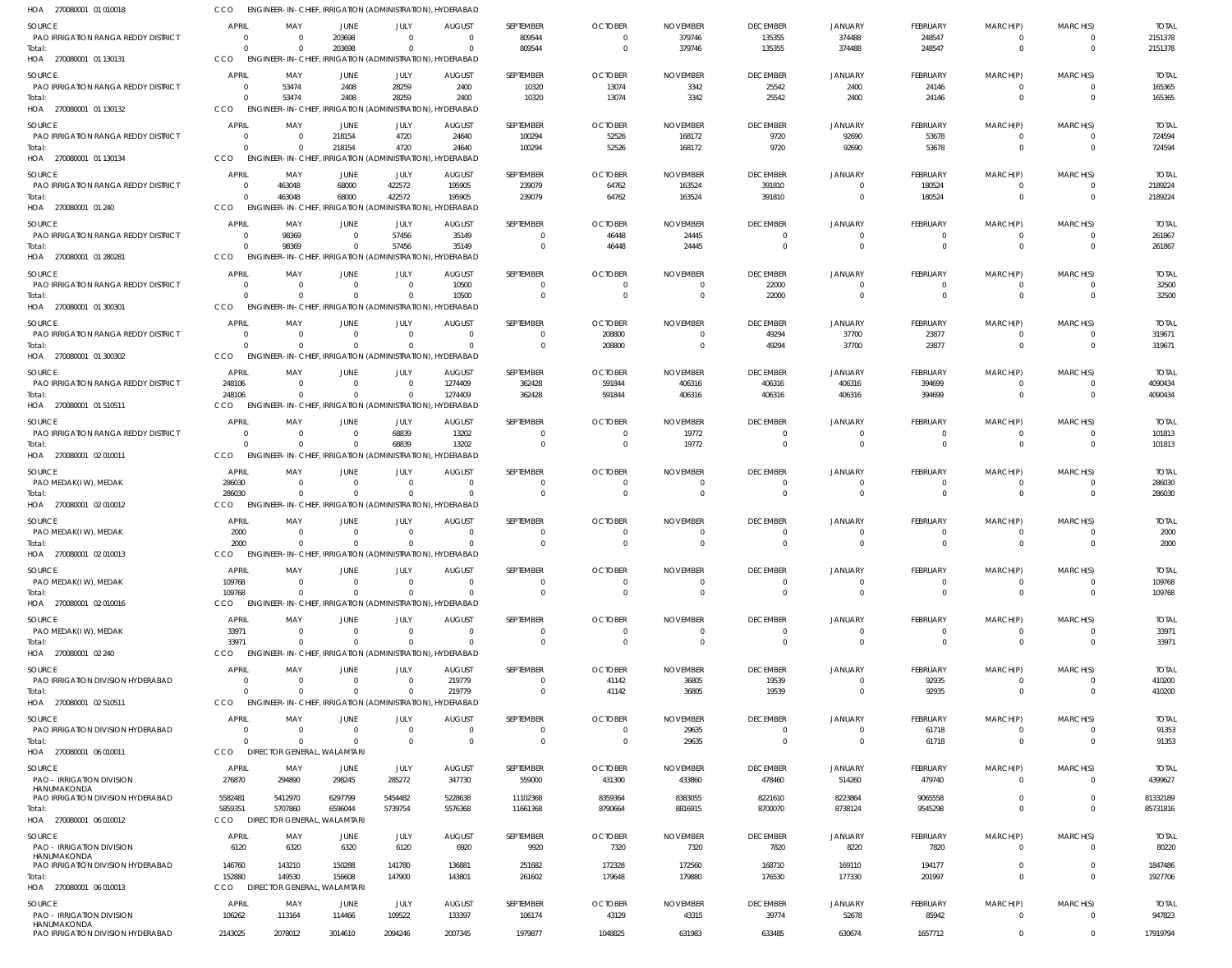| HOA 270080001 06 010013                                                       | CCO                                    | DIRECTOR GENERAL, WALAMTARI                    |                                  |                                  |                                  |                             |                                  |                                  |                                            |                                  |                               |                                  |                                  |                          |
|-------------------------------------------------------------------------------|----------------------------------------|------------------------------------------------|----------------------------------|----------------------------------|----------------------------------|-----------------------------|----------------------------------|----------------------------------|--------------------------------------------|----------------------------------|-------------------------------|----------------------------------|----------------------------------|--------------------------|
| SOURCE<br>Total:                                                              | APRIL<br>2249287                       | MAY<br>2191176                                 | <b>JUNE</b><br>3129076           | JULY<br>2203768                  | <b>AUGUST</b><br>2140742         | SEPTEMBER<br>2086051        | <b>OCTOBER</b><br>1091954        | <b>NOVEMBER</b><br>675298        | <b>DECEMBER</b><br>673259                  | <b>JANUARY</b><br>683352         | FEBRUARY<br>1743654           | MARCH(P)<br>$\Omega$             | MARCH(S)<br>$\overline{0}$       | <b>TOTAL</b><br>18867617 |
| HOA 270080001 06 010016                                                       | CCO                                    | DIRECTOR GENERAL, WALAMTARI                    |                                  |                                  |                                  |                             |                                  |                                  |                                            |                                  |                               |                                  |                                  |                          |
| SOURCE<br><b>PAO - IRRIGATION DIVISION</b>                                    | <b>APRIL</b><br>51950                  | MAY<br>55510                                   | JUNE<br>55749                    | JULY<br>53198                    | <b>AUGUST</b><br>65514           | SEPTEMBER<br>120000         | <b>OCTOBER</b><br>73977          | <b>NOVEMBER</b><br>74412         | <b>DECEMBER</b><br>81312                   | <b>JANUARY</b><br>88307          | FEBRUARY<br>81529             | MARCH(P)<br>$\mathbf{0}$         | MARCH(S)<br>$\Omega$             | <b>TOTAL</b><br>801458   |
| HANUMAKONDA<br>PAO IRRIGATION DIVISION HYDERABAD                              |                                        | 1843599                                        |                                  |                                  |                                  | 3093969                     | 2007908                          | 1986774                          | 1968572                                    | 1968565                          |                               | $\mathbf{0}$                     | $\Omega$                         | 21880559                 |
| Total:<br>HOA 270080001 06 010017                                             | 1902133<br>1954083<br><b>CCO</b>       | 1899109<br><b>DIRECTOR GENERAL, WALAMTARI</b>  | 1882064<br>1937813               | 1593734<br>1646932               | 1517113<br>1582627               | 3213969                     | 2081885                          | 2061186                          | 2049884                                    | 2056872                          | 2116128<br>2197657            | $\overline{0}$                   | $\Omega$                         | 22682017                 |
| SOURCE                                                                        | <b>APRIL</b>                           | MAY                                            | <b>JUNE</b>                      | <b>JULY</b>                      | <b>AUGUST</b>                    | SEPTEMBER                   | <b>OCTOBER</b>                   | <b>NOVEMBER</b>                  | <b>DECEMBER</b>                            | <b>JANUARY</b>                   | FEBRUARY                      | MARCH(P)                         | MARCH(S)                         | <b>TOTAL</b>             |
| PAO - IRRIGATION DIVISION<br>HANUMAKONDA                                      | $\Omega$                               | $\overline{0}$                                 | $\overline{0}$                   | $\overline{0}$                   | 28439                            | 0                           | $\Omega$                         | $\Omega$                         | 44049                                      | $\Omega$                         | $\mathbf{0}$                  | $\Omega$                         | $\Omega$                         | 72488                    |
| PAO IRRIGATION DIVISION HYDERABAD<br>Total:                                   | $\Omega$<br>$\Omega$                   | 26643<br>26643                                 | 384884<br>384884                 | 95536<br>95536                   | 100000<br>128439                 | $\Omega$<br>$\Omega$        | 32911<br>32911                   | $^{\circ}$<br>$\Omega$           | 107342<br>151391                           | 32900<br>32900                   | 24986<br>24986                | $\mathbf 0$<br>$\overline{0}$    | $\Omega$<br>$\Omega$             | 805202<br>877690         |
| HOA 270080001 06 010018                                                       | CCO                                    | DIRECTOR GENERAL, WALAMTARI                    |                                  |                                  |                                  |                             |                                  |                                  |                                            |                                  |                               |                                  |                                  |                          |
| SOURCE<br>PAO - IRRIGATION DIVISION                                           | APRIL<br>$\Omega$                      | MAY<br>$\Omega$                                | JUNE<br>$\overline{0}$           | JULY<br>$\Omega$                 | <b>AUGUST</b><br>$\overline{0}$  | SEPTEMBER<br>$\overline{0}$ | <b>OCTOBER</b><br>$\overline{0}$ | <b>NOVEMBER</b><br>115706        | <b>DECEMBER</b><br>18773                   | <b>JANUARY</b><br>30150          | FEBRUARY<br>$\mathbf 0$       | MARCH(P)<br>$\mathbf{0}$         | MARCH(S)<br>$\Omega$             | <b>TOTAL</b><br>164629   |
| HANUMAKONDA<br>PAO IRRIGATION DIVISION HYDERABAD                              | $\Omega$                               | $\overline{0}$                                 | $\Omega$                         | $\Omega$                         | 1708703                          | 90259                       | - 0                              | 121999                           | 1143304                                    | 185255                           | 296270                        | $\mathbf 0$                      | $\Omega$                         | 3545790                  |
| Total:<br>HOA 270080001 06 110111                                             | $\Omega$<br>CCO                        | $\Omega$<br><b>DIRECTOR GENERAL, WALAMTARI</b> | $\Omega$                         | $\Omega$                         | 1708703                          | 90259                       | $\overline{0}$                   | 237705                           | 1162077                                    | 215405                           | 296270                        | $\overline{0}$                   | $\Omega$                         | 3710419                  |
| SOURCE                                                                        | <b>APRIL</b>                           | MAY                                            | JUNE                             | <b>JULY</b>                      | <b>AUGUST</b>                    | SEPTEMBER                   | <b>OCTOBER</b>                   | <b>NOVEMBER</b>                  | <b>DECEMBER</b>                            | <b>JANUARY</b>                   | FEBRUARY                      | MARCH(P)                         | MARCH(S)                         | <b>TOTAL</b>             |
| PAO - IRRIGATION DIVISION<br>HANUMAKONDA<br>PAO IRRIGATION DIVISION HYDERABAD | $\Omega$<br>$\Omega$                   | $\Omega$<br>$\Omega$                           | $\Omega$<br>$\Omega$             | $\Omega$<br>$\Omega$             | $\Omega$<br>- 0                  | $\overline{0}$<br>14605     | $\Omega$<br>27716                | $\Omega$<br>$\Omega$             | $\overline{\mathbf{0}}$<br>$\overline{0}$  | $\overline{0}$<br>$\overline{0}$ | 1480<br>$\overline{0}$        | $\overline{0}$<br>$\overline{0}$ | $\Omega$<br>$\Omega$             | 1480<br>42321            |
| Total:                                                                        | $\Omega$                               | $\Omega$                                       | $\Omega$                         | $\Omega$                         | $\Omega$                         | 14605                       | 27716                            | $\Omega$                         | $\Omega$                                   | $\Omega$                         | 1480                          | $\mathbf 0$                      | $\Omega$                         | 43801                    |
| HOA 270080001 06 130131                                                       | CCO                                    | DIRECTOR GENERAL, WALAMTARI                    |                                  |                                  |                                  |                             |                                  |                                  |                                            |                                  |                               |                                  |                                  |                          |
| SOURCE<br>PAO - IRRIGATION DIVISION                                           | <b>APRIL</b><br>$\Omega$               | MAY<br>$\overline{0}$                          | JUNE<br>$\overline{0}$           | JULY<br>2869                     | <b>AUGUST</b><br>2853            | SEPTEMBER<br>0              | <b>OCTOBER</b><br>- 0            | <b>NOVEMBER</b><br>1806          | <b>DECEMBER</b><br>904                     | <b>JANUARY</b><br>$\Omega$       | FEBRUARY<br>$\overline{0}$    | MARCH(P)<br>$\overline{0}$       | MARCH(S)<br>$\Omega$             | <b>TOTAL</b><br>8432     |
| HANUMAKONDA<br>PAO IRRIGATION DIVISION HYDERABAD                              | $\Omega$                               | $\Omega$                                       | 38572                            |                                  | 4931                             | $\mathbf{0}$                | 21431                            | 4602                             | $\overline{\mathbf{0}}$                    | $\Omega$                         | $\overline{0}$                | $\mathbf{0}$                     | $\Omega$                         |                          |
| lotal:                                                                        | $\Omega$                               | $\Omega$                                       | 38572                            | 2959<br>5828                     | 7784                             | $\mathbf 0$                 | 21431                            | 6408                             | 904                                        | $\overline{0}$                   | $\mathbf{0}$                  | $\overline{0}$                   | $\Omega$                         | 72495<br>80927           |
| HOA 270080001 06 130132                                                       | CCO                                    | DIRECTOR GENERAL, WALAMTARI                    |                                  |                                  |                                  |                             |                                  |                                  |                                            |                                  |                               |                                  |                                  |                          |
| SOURCE<br>PAO - IRRIGATION DIVISION                                           | <b>APRIL</b><br>$\Omega$               | MAY<br>$\Omega$                                | JUNE<br>$\Omega$                 | <b>JULY</b><br>$\Omega$          | <b>AUGUST</b><br>2250            | SEPTEMBER<br>1900           | <b>OCTOBER</b><br>$\Omega$       | <b>NOVEMBER</b><br>$\Omega$      | <b>DECEMBER</b><br>$\overline{\mathbf{0}}$ | JANUARY<br>4145                  | FEBRUARY<br>$\mathbf{0}$      | MARCH(P)<br>$\Omega$             | MARCH(S)<br>$\Omega$             | <b>TOTAI</b><br>8295     |
| HANUMAKONDA<br>PAO IRRIGATION DIVISION HYDERABAD                              | $\Omega$                               | $\Omega$                                       | 20873                            | $\Omega$                         | 10622                            | 10485                       | 16479                            | 96329                            | 16769                                      | 49399                            | 4825                          | $\mathbf 0$                      | $\Omega$                         | 225781                   |
| Total:                                                                        | $\Omega$                               | $\Omega$                                       | 20873                            | $\Omega$                         | 12872                            | 12385                       | 16479                            | 96329                            | 16769                                      | 53544                            | 4825                          | $\overline{0}$                   | $\Omega$                         | 234076                   |
| HOA 270080001 06 130134                                                       | <b>CCO</b>                             | DIRECTOR GENERAL, WALAMTARI                    |                                  |                                  |                                  |                             |                                  |                                  |                                            |                                  |                               |                                  |                                  |                          |
| SOURCE<br>PAO IRRIGATION DIVISION HYDERABAD                                   | <b>APRIL</b><br>$\Omega$               | MAY<br>$\overline{0}$                          | JUNE<br>437467                   | JULY<br>$\Omega$                 | <b>AUGUST</b><br>$\overline{0}$  | SEPTEMBER<br>191436         | <b>OCTOBER</b><br>$\overline{0}$ | <b>NOVEMBER</b><br>256625        | <b>DECEMBER</b><br>319812                  | <b>JANUARY</b><br>32381          | FEBRUARY<br>32381             | MARCH(P)<br>$\mathbf{0}$         | MARCH(S)<br>$\overline{0}$       | <b>TOTAL</b><br>1270102  |
| Total:                                                                        | $\Omega$                               | $\Omega$                                       | 437467                           | $\Omega$                         | $\overline{0}$                   | 191436                      | $\overline{0}$                   | 256625                           | 319812                                     | 32381                            | 32381                         | $\overline{0}$                   | $\Omega$                         | 1270102                  |
| HOA 270080001 06 130135                                                       | CCO                                    | <b>DIRECTOR GENERAL, WALAMTARI</b>             |                                  |                                  |                                  |                             |                                  |                                  |                                            |                                  |                               |                                  |                                  |                          |
| SOURCE<br>PAO IRRIGATION DIVISION HYDERABAD                                   | <b>APRIL</b><br>$\Omega$               | MAY<br>$\Omega$                                | <b>JUNE</b><br>215700            | JULY<br>70942                    | <b>AUGUST</b><br>75544           | SEPTEMBER<br>71914          | <b>OCTOBER</b><br>$\Omega$       | <b>NOVEMBER</b><br>156076        | <b>DECEMBER</b><br>75957                   | <b>JANUARY</b><br>63189          | FEBRUARY<br>72424             | MARCH(P)<br>$\Omega$             | MARCH(S)<br>$\Omega$             | <b>TOTAL</b><br>801746   |
| Total:                                                                        |                                        |                                                | 215700                           | 70942                            | 75544                            | 71914                       |                                  | 156076                           | 75957                                      | 63189                            | 72424                         |                                  |                                  | 801746                   |
| HOA 270080001 06 290291                                                       | <b>CCO</b>                             | <b>DIRECTOR GENERAL, WALAMTARI</b>             |                                  |                                  |                                  |                             |                                  |                                  |                                            |                                  |                               |                                  |                                  |                          |
| SOURCE                                                                        | <b>APRIL</b>                           | MAY                                            | JUNE                             | JULY                             | <b>AUGUST</b>                    | SEPTEMBER                   | <b>OCTOBER</b>                   | <b>NOVEMBER</b>                  | <b>DECEMBER</b>                            | <b>JANUARY</b>                   | FEBRUARY                      | MARCH(P)                         | MARCH(S)                         | <b>TOTAL</b>             |
| PAO IRRIGATION DIVISION HYDERABAD<br>Total:                                   | 1748365<br>1748365                     | 1783265<br>1783265                             | 2175829<br>2175829               | 1834349<br>1834349               | 1759745<br>1759745               | 3789079<br>3789079          | 2829855<br>2829855               | 2837375<br>2837375               | 2859365<br>2859365                         | 2872715<br>2872715               | 2877215<br>2877215            | $^{\circ}$<br>$\mathbf 0$        | $\overline{0}$<br>$\overline{0}$ | 27367157<br>27367157     |
| HOA 270080001 06 290292                                                       | CCO                                    | <b>DIRECTOR GENERAL, WALAMTARI</b>             |                                  |                                  |                                  |                             |                                  |                                  |                                            |                                  |                               |                                  |                                  |                          |
| SOURCE                                                                        | <b>APRIL</b>                           | MAY                                            | JUNE                             | JULY                             | <b>AUGUST</b>                    | SEPTEMBER                   | <b>OCTOBER</b>                   | <b>NOVEMBER</b>                  | <b>DECEMBER</b>                            | JANUARY                          | FEBRUARY                      | MARCH(P)                         | MARCH(S)                         | <b>TOTAL</b>             |
| PAO IRRIGATION DIVISION HYDERABAD                                             | 39985                                  | 40685                                          | 52502                            | 42485                            | 40085                            | 80284                       | 52385                            | 52385                            | 52935                                      | 52535                            | 53135                         | $\mathbf{0}$                     | $\Omega$                         | 559401                   |
| Total:<br>HOA 270080001 06 290293                                             | 39985<br>CCO                           | 40685<br>DIRECTOR GENERAL, WALAMTARI           | 52502                            | 42485                            | 40085                            | 80284                       | 52385                            | 52385                            | 52935                                      | 52535                            | 53135                         | $\mathbf{0}$                     | $\Omega$                         | 559401                   |
| SOURCE                                                                        | APRIL                                  | MAY                                            | JUNE                             | JULY                             | <b>AUGUST</b>                    | SEPTEMBER                   | <b>OCTOBER</b>                   | <b>NOVEMBER</b>                  | <b>DECEMBER</b>                            | <b>JANUARY</b>                   | FEBRUARY                      | MARCH(P)                         | MARCH(S)                         | <b>TOTAL</b>             |
| PAO IRRIGATION DIVISION HYDERABAD                                             | 670963                                 | 684163                                         | 821409                           | 704134                           | 675206                           | 694137                      | 218763                           | 219312                           | 211538                                     | 207780                           | 494277                        | $\mathbf 0$                      | $\overline{0}$                   | 5601682                  |
| Total:<br>HOA 270080001 06 290294                                             | 670963<br><b>CCO</b>                   | 684163<br>DIRECTOR GENERAL, WALAMTARI          | 821409                           | 704134                           | 675206                           | 694137                      | 218763                           | 219312                           | 211538                                     | 207780                           | 494277                        | $\mathbf 0$                      | $\overline{0}$                   | 5601682                  |
| SOURCE                                                                        | APRIL                                  | MAY                                            | JUNE                             | JULY                             | <b>AUGUST</b>                    | SEPTEMBER                   | <b>OCTOBER</b>                   | <b>NOVEMBER</b>                  | <b>DECEMBER</b>                            | <b>JANUARY</b>                   | FEBRUARY                      | MARCH(P)                         | MARCH(S)                         | <b>TOTAL</b>             |
| PAO IRRIGATION DIVISION HYDERABAD<br>Total:                                   | 605102<br>605102                       | 617314<br>617314                               | 754971<br>754971                 | 549612<br>549612                 | 522384<br>522384                 | 1040370<br>1040370          | 677425<br>677425                 | 679230<br>679230                 | 682722<br>682722                           | 685029<br>685029                 | 686109<br>686109              | 0<br>$\mathbf 0$                 | $\Omega$<br>$\overline{0}$       | 7500268<br>7500268       |
| HOA 270080001 06 290295                                                       | CCO                                    | DIRECTOR GENERAL, WALAMTARI                    |                                  |                                  |                                  |                             |                                  |                                  |                                            |                                  |                               |                                  |                                  |                          |
| SOURCE                                                                        | APRIL                                  | MAY                                            | JUNE                             | JULY                             | <b>AUGUST</b>                    | SEPTEMBER                   | <b>OCTOBER</b>                   | <b>NOVEMBER</b>                  | <b>DECEMBER</b>                            | <b>JANUARY</b>                   | <b>FEBRUARY</b>               | MARCH(P)                         | MARCH(S)                         | <b>TOTAL</b>             |
| PAO IRRIGATION DIVISION HYDERABAD<br>Total:                                   | $\Omega$<br>$\Omega$                   | 86477<br>86477                                 | $\mathbf 0$<br>$\overline{0}$    | $\overline{0}$<br>$\overline{0}$ | $\overline{0}$<br>$\overline{0}$ | 0<br>$\mathbf 0$            | 14650<br>14650                   | 26455<br>26455                   | 0<br>$\overline{0}$                        | 100000<br>100000                 | $\mathbf 0$<br>$\mathbf 0$    | 0<br>$\mathbf 0$                 | $\mathbf{0}$<br>$\overline{0}$   | 227582<br>227582         |
| HOA 270080001 06 290296                                                       | <b>CCO</b>                             | DIRECTOR GENERAL, WALAMTARI                    |                                  |                                  |                                  |                             |                                  |                                  |                                            |                                  |                               |                                  |                                  |                          |
| SOURCE                                                                        | <b>APRIL</b>                           | MAY                                            | JUNE                             | JULY                             | <b>AUGUST</b>                    | SEPTEMBER                   | <b>OCTOBER</b>                   | <b>NOVEMBER</b>                  | <b>DECEMBER</b>                            | <b>JANUARY</b>                   | <b>FEBRUARY</b>               | MARCH(P)                         | MARCH(S)                         | <b>TOTAL</b>             |
| PAO IRRIGATION DIVISION HYDERABAD<br>Total:                                   | $\Omega$<br>$\Omega$                   | $\overline{0}$<br>$\Omega$                     | $\overline{0}$<br>$\overline{0}$ | $\overline{0}$<br>$\Omega$       | 1132716<br>1132716               | $\mathbf{0}$<br>$\mathbf 0$ | $\overline{0}$<br>$\overline{0}$ | $\overline{0}$<br>$\overline{0}$ | $\overline{\mathbf{0}}$<br>$\overline{0}$  | 404036<br>404036                 | $\mathbf 0$<br>$\overline{0}$ | $\mathbf{0}$<br>$\mathbf{0}$     | $\overline{0}$<br>$\Omega$       | 1536752<br>1536752       |
| HOA 270080001 06 310318                                                       | <b>CCO</b>                             | DIRECTOR GENERAL, WALAMTARI                    |                                  |                                  |                                  |                             |                                  |                                  |                                            |                                  |                               |                                  |                                  |                          |
| SOURCE                                                                        | <b>APRIL</b>                           | MAY                                            | JUNE                             | JULY                             | <b>AUGUST</b>                    | SEPTEMBER                   | <b>OCTOBER</b>                   | <b>NOVEMBER</b>                  | <b>DECEMBER</b>                            | <b>JANUARY</b>                   | FEBRUARY                      | MARCH(P)                         | MARCH(S)                         | <b>TOTAL</b>             |
| PAO IRRIGATION DIVISION HYDERABAD<br>Total:                                   | $\overline{\mathbf{0}}$<br>$\mathbf 0$ | $\overline{0}$<br>$\overline{0}$               | 40000<br>40000                   | 20000<br>20000                   | 40000<br>40000                   | 0<br>$\bf 0$                | $\overline{0}$<br>$\overline{0}$ | $\overline{0}$<br>$\overline{0}$ | $\overline{0}$<br>$\overline{0}$           | 20000<br>20000                   | $\mathbf 0$<br>$\mathbf 0$    | $\mathbf 0$<br>$\mathbf 0$       | $\overline{0}$<br>$\overline{0}$ | 120000<br>120000         |
|                                                                               |                                        |                                                |                                  |                                  |                                  |                             |                                  |                                  |                                            |                                  |                               |                                  |                                  |                          |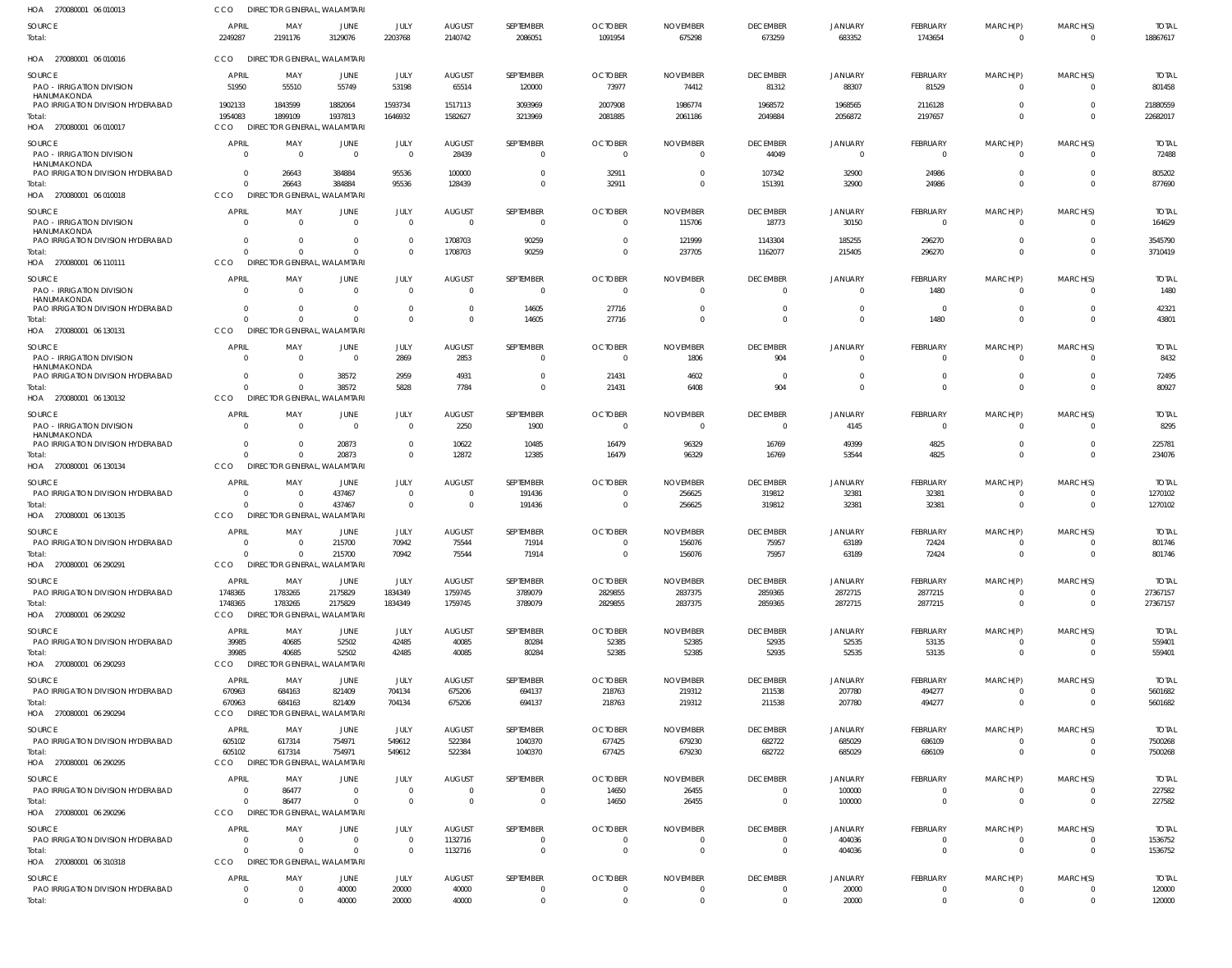| HOA 270080001 13 010011                       | CCO                      | ENGINEER-IN-CHIEF, IRRIGATION (GENERAL), HYDERABAD                    |                         |                        |                      |                    |                            |                             |                             |                            |                     |                            |                                  |                         |
|-----------------------------------------------|--------------------------|-----------------------------------------------------------------------|-------------------------|------------------------|----------------------|--------------------|----------------------------|-----------------------------|-----------------------------|----------------------------|---------------------|----------------------------|----------------------------------|-------------------------|
| <b>SOURCE</b>                                 | APRIL                    | MAY                                                                   | JUNE                    | JULY                   | <b>AUGUST</b>        | SEPTEMBER          | <b>OCTOBER</b>             | <b>NOVEMBER</b>             | <b>DECEMBER</b>             | <b>JANUARY</b>             | <b>FEBRUARY</b>     | MARCH(P)                   | MARCH(S)                         | <b>TOTAL</b>            |
| PAO IRRIGATION DIVISION HYDERABAD             | 672627                   | 606277                                                                | 696403                  | 654450                 | 684644               | 1036377            | 1023660                    | 1025390                     | 1027660                     | 1029800                    | 1029800             | 0<br>$\mathbf 0$           | $\overline{0}$<br>$\overline{0}$ | 9487088                 |
| Total:<br>HOA 270080001 13 010012             | 672627<br>CCO            | 606277<br>ENGINEER-IN-CHIEF, IRRIGATION (GENERAL), HYDERABAD          | 696403                  | 654450                 | 684644               | 1036377            | 1023660                    | 1025390                     | 1027660                     | 1029800                    | 1029800             |                            |                                  | 9487088                 |
| SOURCE                                        | <b>APRIL</b>             | MAY                                                                   | JUNE                    | JULY                   | <b>AUGUST</b>        | SEPTEMBER          | <b>OCTOBER</b>             | <b>NOVEMBER</b>             | <b>DECEMBER</b>             | <b>JANUARY</b>             | FEBRUARY            | MARCH(P)                   | MARCH(S)                         | <b>TOTAL</b>            |
| PAO IRRIGATION DIVISION HYDERABAD<br>Total:   | 13398<br>13398           | 12087<br>12087                                                        | 13753<br>13753          | 12920<br>12920         | 13442<br>13442       | 21520<br>21520     | 16520<br>16520             | 16520<br>16520              | 16520<br>16520              | 16520<br>16520             | 16520<br>16520      | $\mathbf 0$<br>$\mathbf 0$ | $\Omega$<br>$\Omega$             | 169720<br>169720        |
| HOA 270080001 13 010013                       | <b>CCO</b>               | ENGINEER-IN-CHIEF, IRRIGATION (GENERAL), HYDERABAD                    |                         |                        |                      |                    |                            |                             |                             |                            |                     |                            |                                  |                         |
| SOURCE                                        | <b>APRIL</b>             | MAY                                                                   | JUNE                    | JULY                   | <b>AUGUST</b>        | SEPTEMBER          | <b>OCTOBER</b>             | <b>NOVEMBER</b>             | <b>DECEMBER</b>             | <b>JANUARY</b>             | FEBRUARY            | MARCH(P)                   | MARCH(S)                         | <b>TOTAL</b>            |
| PAO IRRIGATION DIVISION HYDERABAD             | 258140                   | 232664                                                                | 288539                  | 251176                 | 262782               | 284177             | 107440                     | 105577                      | 97268                       | 97424                      | 97424               | 0                          | $\overline{0}$                   | 2082611                 |
| Total:<br>HOA 270080001 13010016              | 258140<br><b>CCO</b>     | 232664<br>ENGINEER-IN-CHIEF, IRRIGATION (GENERAL), HYDERABAD          | 288539                  | 251176                 | 262782               | 284177             | 107440                     | 105577                      | 97268                       | 97424                      | 97424               | $\mathbf 0$                | $\overline{0}$                   | 2082611                 |
| SOURCE                                        | APRIL                    | MAY                                                                   | JUNE                    | JULY                   | <b>AUGUST</b>        | SEPTEMBER          | <b>OCTOBER</b>             | <b>NOVEMBER</b>             | <b>DECEMBER</b>             | <b>JANUARY</b>             | FEBRUARY            | MARCH(P)                   | MARCH(S)                         | <b>TOTAL</b>            |
| PAO IRRIGATION DIVISION HYDERABAD             | 181491                   | 161781                                                                | 188557                  | 175454                 | 183898               | 261719             | 233536                     | 233536                      | 234081                      | 234594                     | 234594              | 0                          | $\Omega$                         | 2323241                 |
| Total:<br>HOA 270080001 13 010018             | 181491<br>CCO            | 161781<br>ENGINEER-IN-CHIEF, IRRIGATION (GENERAL), HYDERABAD          | 188557                  | 175454                 | 183898               | 261719             | 233536                     | 233536                      | 234081                      | 234594                     | 234594              | $\mathbf 0$                | $\overline{0}$                   | 2323241                 |
| SOURCE                                        | <b>APRIL</b>             | MAY                                                                   | <b>JUNE</b>             | JULY                   | <b>AUGUST</b>        | SEPTEMBER          | <b>OCTOBER</b>             | <b>NOVEMBER</b>             | <b>DECEMBER</b>             | <b>JANUARY</b>             | FEBRUARY            | MARCH(P)                   | MARCH(S)                         | <b>TOTAL</b>            |
| PAO IRRIGATION DIVISION HYDERABAD             | $\Omega$                 | - 0                                                                   | $\mathbf 0$             | $\Omega$               | 218721               | $\Omega$           | $\overline{0}$             | 41394                       | $\overline{0}$              | 102112                     | 344061              | 0                          | $\overline{0}$                   | 706288                  |
| Total:<br>HOA 270080001 13 130131             | $\Omega$<br>CCO          | $\Omega$<br>ENGINEER-IN-CHIEF, IRRIGATION (GENERAL), HYDERABAD        | $\Omega$                | $\Omega$               | 218721               | $\Omega$           | $\overline{0}$             | 41394                       | $\overline{0}$              | 102112                     | 344061              | $\mathbf 0$                | $\overline{0}$                   | 706288                  |
| SOURCE                                        | <b>APRIL</b>             | MAY                                                                   | <b>JUNE</b>             | JULY                   | <b>AUGUST</b>        | SEPTEMBER          | <b>OCTOBER</b>             | <b>NOVEMBER</b>             | <b>DECEMBER</b>             | <b>JANUARY</b>             | FEBRUARY            | MARCH(P)                   | MARCH(S)                         | <b>TOTAL</b>            |
| PAO IRRIGATION DIVISION HYDERABAD             | $\Omega$                 | $\overline{0}$                                                        | 7661                    | $\Omega$               | 5154                 | 25979              | 2627                       | 5190                        | 2570                        | 2557                       | 26019               | $\mathbf 0$                | $\overline{0}$                   | 77757                   |
| Total:<br>HOA 270080001 13 130132             | $\Omega$<br>CCO          | - 0<br>ENGINEER-IN-CHIEF, IRRIGATION (GENERAL), HYDERABAD             | 7661                    | $\Omega$               | 5154                 | 25979              | 2627                       | 5190                        | 2570                        | 2557                       | 26019               | $\mathbf 0$                | $\Omega$                         | 77757                   |
| SOURCE                                        | <b>APRIL</b>             | MAY                                                                   | <b>JUNE</b>             | JULY                   | <b>AUGUST</b>        | SEPTEMBER          | <b>OCTOBER</b>             | <b>NOVEMBER</b>             | <b>DECEMBER</b>             | <b>JANUARY</b>             | FEBRUARY            | MARCH(P)                   | MARCH(S)                         | <b>TOTAL</b>            |
| PAO IRRIGATION DIVISION HYDERABAD             | $\Omega$                 | $\overline{0}$                                                        | $\mathbf 0$             | 3240                   | 32118                | 22430              | $\overline{0}$             | 46080                       | 5564                        | 8823                       | 16343               | 0                          | $\overline{0}$                   | 134598                  |
| Total:<br>HOA 270080001 13 130134             | $\Omega$<br>CCO          | $\Omega$<br>ENGINEER-IN-CHIEF, IRRIGATION (GENERAL), HYDERABAD        | $\Omega$                | 3240                   | 32118                | 22430              | $\overline{0}$             | 46080                       | 5564                        | 8823                       | 16343               | $\mathbf{0}$               | $\overline{0}$                   | 134598                  |
| SOURCE                                        | <b>APRIL</b>             | MAY                                                                   | <b>JUNE</b>             | <b>JULY</b>            | <b>AUGUST</b>        | SEPTEMBER          | <b>OCTOBER</b>             | <b>NOVEMBER</b>             | <b>DECEMBER</b>             | <b>JANUARY</b>             | <b>FEBRUARY</b>     | MARCH(P)                   | MARCH(S)                         | <b>TOTAL</b>            |
| PAO IRRIGATION DIVISION HYDERABAD             | $\Omega$                 | $\overline{0}$                                                        | 129200                  | $\overline{0}$         | 32300                | 32300              | 32300                      | 64600                       | 32300                       | 32300                      | $\mathbf 0$         | 0                          | $\Omega$                         | 355300                  |
| Total:<br>HOA 27008000125 01 200              | $\Omega$<br><b>CCO</b>   | $\Omega$<br>ENGINEER-IN-CHIEF, IRRIGATION (ADMINISTRATION), HYDERABAD | 129200                  | $\overline{0}$         | 32300                | 32300              | 32300                      | 64600                       | 32300                       | 32300                      | $\mathbf 0$         | $\mathbf 0$                | $\Omega$                         | 355300                  |
| <b>SOURCE</b>                                 | <b>APRIL</b>             | MAY                                                                   | <b>JUNE</b>             | JULY                   | <b>AUGUST</b>        | SEPTEMBER          | <b>OCTOBER</b>             | <b>NOVEMBER</b>             | <b>DECEMBER</b>             | <b>JANUARY</b>             | <b>FEBRUARY</b>     | MARCH(P)                   | MARCH(S)                         | <b>TOTAL</b>            |
| PAO IRRIGATION RANGA REDDY DISTRICT           | $\Omega$                 | $\overline{0}$                                                        | $\mathbf 0$             | $\Omega$               | $\Omega$             | $\Omega$           | $\overline{0}$             | 5033040                     | $\Omega$                    | 55462                      | 3525911             | 0                          | $\overline{0}$                   | 8614413                 |
| Total:<br>HOA 27008000125 01 280284           | $\Omega$<br><b>CCO</b>   | $\Omega$<br>ENGINEER-IN-CHIEF, IRRIGATION (ADMINISTRATION), HYDERABAD | $\Omega$                | $\Omega$               | $\Omega$             | $\overline{0}$     | $\overline{0}$             | 5033040                     | $\overline{0}$              | 55462                      | 3525911             | $\mathbf 0$                | $\overline{0}$                   | 8614413                 |
| SOURCE                                        | <b>APRIL</b>             | MAY                                                                   | JUNE                    | JULY                   | <b>AUGUST</b>        | SEPTEMBER          | <b>OCTOBER</b>             | <b>NOVEMBER</b>             | <b>DECEMBER</b>             | <b>JANUARY</b>             | <b>FEBRUARY</b>     | MARCH(P)                   | MARCH(S)                         | <b>TOTAL</b>            |
| <b>PAO IRRIGATION RANGA REDDY DISTRICT</b>    | $\overline{0}$           | 560000                                                                | 220000                  | 320000                 | 340000               | 220000             | 220000                     | 220000                      | 220000                      | $\overline{0}$             | 100000              | $\mathbf 0$                | $\overline{0}$                   | 2420000                 |
| Total:                                        | $\Omega$                 | 560000                                                                | 220000                  | 320000                 | 340000               | 220000             | 220000                     | 220000                      | 220000                      | $\overline{0}$             | 100000              | $\mathbf{0}$               | $\Omega$                         | 2420000                 |
| HOA 27008000125 06 520521                     | <b>CCO</b>               | <b>DIRECTOR GENERAL, WALAMTARI</b>                                    |                         |                        |                      |                    |                            |                             |                             |                            |                     |                            |                                  |                         |
| SOURCE<br>PAO IRRIGATION DIVISION HYDERABAD   | <b>APRIL</b><br>$\Omega$ | MAY<br>$\Omega$                                                       | <b>JUNE</b><br>$\Omega$ | JULY<br>$\overline{0}$ | <b>AUGUST</b><br>- 0 | SEPTEMBER<br>0     | <b>OCTOBER</b><br>$\Omega$ | <b>NOVEMBER</b><br>$\Omega$ | <b>DECEMBER</b><br>$\Omega$ | <b>JANUARY</b><br>$\Omega$ | FEBRUARY<br>5925038 | MARCH(P)<br>$\Omega$       | MARCH(S)<br>$\Omega$             | <b>TOTAL</b><br>5925038 |
| Total:                                        | $\Omega$                 | $\Omega$                                                              | $\Omega$                | $\Omega$               | $\Omega$             | $\Omega$           | $\Omega$                   | $\Omega$                    | $\overline{0}$              | $\overline{0}$             | 5925038             | $\mathbf{0}$               | $\overline{0}$                   | 5925038                 |
| HOA 270080800 08 010011                       | CCO                      | ENGINEER-IN-CHIEF, IRRIGATION (GENERAL), HYDERABAD                    |                         |                        |                      |                    |                            |                             |                             |                            |                     |                            |                                  |                         |
| SOURCE                                        | <b>APRIL</b>             | MAY                                                                   | JUNE                    | JULY                   | <b>AUGUST</b>        | SEPTEMBER          | <b>OCTOBER</b>             | <b>NOVEMBER</b>             | <b>DECEMBER</b>             | <b>JANUARY</b>             | <b>FEBRUARY</b>     | MARCH(P)                   | MARCH(S)                         | <b>TOTAL</b>            |
| PAO IRRIGATION RANGA REDDY DISTRICT<br>Total: | 1097930<br>1097930       | 1676075<br>1676075                                                    | 1760856<br>1760856      | 1564520<br>1564520     | 2087075<br>2087075   | 3013473<br>3013473 | 2628442<br>2628442         | 2768699<br>2768699          | 3211600<br>3211600          | 2734066<br>2734066         | 2605357<br>2605357  | 0<br>$\mathbf 0$           | $\Omega$<br>$\overline{0}$       | 25148093<br>25148093    |
| HOA 270080800 08 010012                       | CCO                      | ENGINEER-IN-CHIEF, IRRIGATION (GENERAL), HYDERABAD                    |                         |                        |                      |                    |                            |                             |                             |                            |                     |                            |                                  |                         |
| SOURCE                                        | APRIL                    | MAY                                                                   | JUNE                    | JULY                   | <b>AUGUST</b>        | SEPTEMBER          | <b>OCTOBER</b>             | <b>NOVEMBER</b>             | <b>DECEMBER</b>             | <b>JANUARY</b>             | <b>FEBRUARY</b>     | MARCH(P)                   | MARCH(S)                         | <b>TOTAL</b>            |
| PAO IRRIGATION RANGA REDDY DISTRICT           | 278523                   | 261718                                                                | 273481                  | 282293                 | 459284               | 616124             | 428507                     | 433270                      | 445727                      | 421208                     | 383277              | 0                          | $\overline{0}$                   | 4283412                 |
| Total:<br>HOA 270080800 08 010013             | 278523<br>CCO            | 261718<br>ENGINEER-IN-CHIEF, IRRIGATION (GENERAL), HYDERABAD          | 273481                  | 282293                 | 459284               | 616124             | 428507                     | 433270                      | 445727                      | 421208                     | 383277              | $\mathbf 0$                | $\overline{0}$                   | 4283412                 |
| <b>SOURCE</b>                                 | <b>APRIL</b>             | MAY                                                                   | JUNE                    | JULY                   | <b>AUGUST</b>        | SEPTEMBER          | <b>OCTOBER</b>             | <b>NOVEMBER</b>             | <b>DECEMBER</b>             | <b>JANUARY</b>             | <b>FEBRUARY</b>     | MARCH(P)                   | MARCH(S)                         | <b>TOTAL</b>            |
| PAO IRRIGATION RANGA REDDY DISTRICT           | 421271                   | 643157                                                                | 678330                  | 600479                 | 646748               | 560110             | 242900                     | 263133                      | 482250                      | 434290                     | 512165              | $\mathbf 0$                | $\overline{0}$                   | 5484833                 |
| Total:<br>HOA 270080800 08 010016             | 421271<br>CCO            | 643157<br>ENGINEER-IN-CHIEF, IRRIGATION (GENERAL), HYDERABAD          | 678330                  | 600479                 | 646748               | 560110             | 242900                     | 263133                      | 482250                      | 434290                     | 512165              | $\mathbf 0$                | $\overline{0}$                   | 5484833                 |
| SOURCE                                        | <b>APRIL</b>             | MAY                                                                   | JUNE                    | JULY                   | <b>AUGUST</b>        | SEPTEMBER          | <b>OCTOBER</b>             | <b>NOVEMBER</b>             | <b>DECEMBER</b>             | <b>JANUARY</b>             | FEBRUARY            | MARCH(P)                   | MARCH(S)                         | <b>TOTAL</b>            |
| PAO IRRIGATION RANGA REDDY DISTRICT           | 316030                   | 474124                                                                | 512573                  | 446679                 | 607189               | 741138             | 629938                     | 626517                      | 889997                      | 656176                     | 625719              | 0                          | $\overline{0}$                   | 6526080                 |
| Total:<br>HOA 270080800 08 010017             | 316030<br>CCO            | 474124<br>ENGINEER-IN-CHIEF, IRRIGATION (GENERAL), HYDERABAD          | 512573                  | 446679                 | 607189               | 741138             | 629938                     | 626517                      | 889997                      | 656176                     | 625719              | $\mathbf 0$                | $\overline{0}$                   | 6526080                 |
| SOURCE                                        | <b>APRIL</b>             | MAY                                                                   | JUNE                    | JULY                   | <b>AUGUST</b>        | SEPTEMBER          | <b>OCTOBER</b>             | <b>NOVEMBER</b>             | <b>DECEMBER</b>             | <b>JANUARY</b>             | <b>FEBRUARY</b>     | MARCH(P)                   | MARCH(S)                         | <b>TOTAL</b>            |
| PAO IRRIGATION RANGA REDDY DISTRICT           | $\Omega$                 | $\Omega$                                                              | 98276                   | 100000                 | $\overline{0}$       | 79225              | $\overline{0}$             | - 0                         | $\overline{0}$              | $\overline{0}$             | 0                   | 0                          | $\mathbf{0}$                     | 277501                  |
| Total:<br>HOA 270080800 08 010018             | $\Omega$<br><b>CCO</b>   | - 0<br>ENGINEER-IN-CHIEF, IRRIGATION (GENERAL), HYDERABAD             | 98276                   | 100000                 | $\overline{0}$       | 79225              | $\overline{0}$             | $\overline{0}$              | $\overline{0}$              | $\overline{0}$             | $\mathbf 0$         | $\mathbf 0$                | $\overline{0}$                   | 277501                  |
| SOURCE                                        | <b>APRIL</b>             | MAY                                                                   | <b>JUNE</b>             | JULY                   | <b>AUGUST</b>        | SEPTEMBER          | <b>OCTOBER</b>             | <b>NOVEMBER</b>             | <b>DECEMBER</b>             | <b>JANUARY</b>             | <b>FEBRUARY</b>     | MARCH(P)                   | MARCH(S)                         | <b>TOTAL</b>            |
| PAO IRRIGATION RANGA REDDY DISTRICT           | $\Omega$                 | $\overline{0}$                                                        | $\overline{0}$          | $\overline{0}$         | 141900               | 119279             | $\overline{0}$             | $\mathbf{0}$                | 334937                      | $\Omega$                   | 380731              | $\mathbf 0$                | $\overline{0}$                   | 976847                  |
| Total:<br>HOA 270080800 08 110111             | $\Omega$<br><b>CCO</b>   | $\Omega$<br>ENGINEER-IN-CHIEF, IRRIGATION (GENERAL), HYDERABAD        | $\overline{0}$          | $\Omega$               | 141900               | 119279             | $\overline{0}$             | $\overline{0}$              | 334937                      | $\overline{0}$             | 380731              | $\mathbf 0$                | $\overline{0}$                   | 976847                  |
| <b>SOURCE</b>                                 | <b>APRIL</b>             | MAY                                                                   | JUNE                    | JULY                   | <b>AUGUST</b>        | SEPTEMBER          | <b>OCTOBER</b>             | <b>NOVEMBER</b>             | <b>DECEMBER</b>             | <b>JANUARY</b>             | <b>FEBRUARY</b>     | MARCH(P)                   | MARCH(S)                         | <b>TOTAL</b>            |
| PAO IRRIGATION RANGA REDDY DISTRICT           | $\overline{0}$           | $\overline{0}$                                                        | $\overline{0}$          | $\Omega$               | $\mathbf 0$          | 42664              | $\mathbf 0$                | 76636                       | $\overline{0}$              | $\overline{0}$             | $\mathbf 0$         | $\mathbf 0$                | $\overline{0}$                   | 119300                  |
| Total:                                        | $\overline{0}$           | $\overline{0}$                                                        | $\overline{0}$          | $\Omega$               | $\mathbf{0}$         | 42664              | $\overline{0}$             | 76636                       | $\overline{0}$              | $\overline{0}$             | $\mathbf 0$         | $\mathbf 0$                | $\overline{0}$                   | 119300                  |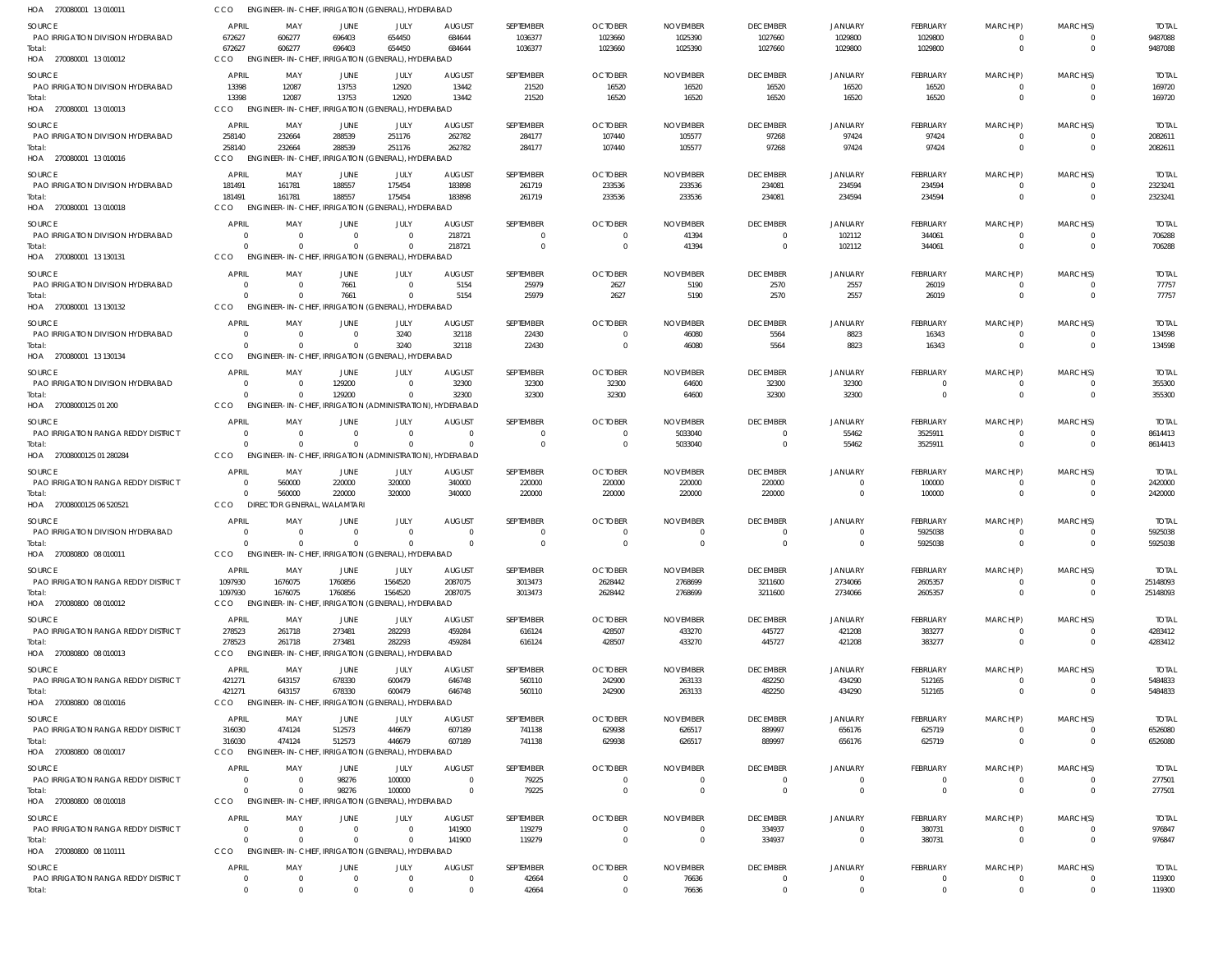| HOA 270080800 08 130131                              | CCO                     | ENGINEER-IN-CHIEF, IRRIGATION (GENERAL), HYDERABAD             |                      |                               |                          |                                  |                           |                            |                                  |                           |                     |                                |                                           |                          |
|------------------------------------------------------|-------------------------|----------------------------------------------------------------|----------------------|-------------------------------|--------------------------|----------------------------------|---------------------------|----------------------------|----------------------------------|---------------------------|---------------------|--------------------------------|-------------------------------------------|--------------------------|
| SOURCE                                               | <b>APRIL</b>            | MAY                                                            | JUNE                 | JULY                          | <b>AUGUST</b>            | SEPTEMBER                        | <b>OCTOBER</b>            | <b>NOVEMBER</b>            | <b>DECEMBER</b>                  | <b>JANUARY</b>            | <b>FEBRUARY</b>     | MARCH(P)                       | MARCH(S)                                  | <b>TOTAL</b>             |
| PAO IRRIGATION RANGA REDDY DISTRICT                  | $\overline{0}$          | - 0                                                            | 23751                | $\Omega$                      | 10589                    | 13280                            | 24767                     | 6305                       | 14817                            | 13367                     | 353                 | $\overline{0}$                 | $\overline{0}$                            | 107229                   |
| Total:                                               | $\Omega$                | $\Omega$                                                       | 23751                | $\Omega$                      | 10589                    | 13280                            | 24767                     | 6305                       | 14817                            | 13367                     | 353                 | $\overline{0}$                 | $\overline{0}$                            | 107229                   |
| HOA 270080800 08 130132                              | CCO                     | ENGINEER-IN-CHIEF, IRRIGATION (GENERAL), HYDERABAD             |                      |                               |                          |                                  |                           |                            |                                  |                           |                     |                                |                                           |                          |
| <b>SOURCE</b>                                        | <b>APRIL</b>            | MAY                                                            | JUNE                 | JULY                          | <b>AUGUST</b>            | SEPTEMBER                        | <b>OCTOBER</b>            | <b>NOVEMBER</b>            | <b>DECEMBER</b>                  | <b>JANUARY</b>            | FEBRUARY            | MARCH(P)                       | MARCH(S)                                  | <b>TOTAL</b>             |
| PAO IRRIGATION RANGA REDDY DISTRICT<br>Total:        | - 0<br>$\Omega$         | $\overline{0}$<br>$\Omega$                                     | 185820<br>185820     | $\Omega$<br>$\Omega$          | 9900<br>9900             | 109840<br>109840                 | 13220<br>13220            | 1800<br>1800               | 122482<br>122482                 | 71531<br>71531            | 48440<br>48440      | $\overline{0}$<br>$\mathbf{0}$ | $\overline{\mathbf{0}}$<br>$\overline{0}$ | 563033<br>563033         |
| HOA 270080800 08 130133                              | CCO                     | ENGINEER-IN-CHIEF, IRRIGATION (GENERAL), HYDERABAD             |                      |                               |                          |                                  |                           |                            |                                  |                           |                     |                                |                                           |                          |
| SOURCE                                               | <b>APRIL</b>            | MAY                                                            | JUNE                 | JULY                          | <b>AUGUST</b>            | SEPTEMBER                        | <b>OCTOBER</b>            | <b>NOVEMBER</b>            | <b>DECEMBER</b>                  | <b>JANUARY</b>            | FEBRUARY            | MARCH(P)                       | MARCH(S)                                  | <b>TOTAL</b>             |
| <b>PAO IRRIGATION RANGA REDDY DISTRICT</b>           | $\overline{0}$          | $\overline{0}$                                                 | 1223                 | $\Omega$                      | $\Omega$                 | $\overline{0}$                   | $\Omega$                  |                            | $\overline{0}$                   | $\overline{0}$            | $\overline{0}$      | $\overline{0}$                 | $\overline{\mathbf{0}}$                   | 1223                     |
| Total:                                               | $\Omega$                | $\Omega$                                                       | 1223                 | $\overline{0}$                | $\Omega$                 | $\overline{0}$                   | $\Omega$                  | $\Omega$                   | $\overline{0}$                   | $\Omega$                  | $\overline{0}$      | $\overline{0}$                 | $\overline{0}$                            | 1223                     |
| HOA 270080800 08 130134                              | CCO                     | ENGINEER-IN-CHIEF, IRRIGATION (GENERAL), HYDERABAD             |                      |                               |                          |                                  |                           |                            |                                  |                           |                     |                                |                                           |                          |
| <b>SOURCE</b>                                        | <b>APRIL</b>            | MAY                                                            | <b>JUNE</b>          | JULY                          | <b>AUGUST</b>            | SEPTEMBER                        | <b>OCTOBER</b>            | <b>NOVEMBER</b>            | <b>DECEMBER</b>                  | <b>JANUARY</b>            | <b>FEBRUARY</b>     | MARCH(P)                       | MARCH(S)                                  | <b>TOTAL</b>             |
| PAO IRRIGATION RANGA REDDY DISTRICT                  | $\Omega$                | $\Omega$                                                       | 361048               | 523429                        | $\Omega$                 | $\overline{0}$                   | 34000                     | 356296                     | 293524                           | $\Omega$                  | 131143              | 0                              | $\overline{\mathbf{0}}$                   | 1699440                  |
| Total:                                               | $\Omega$                | $\Omega$                                                       | 361048               | 523429                        | $\Omega$                 | $\overline{0}$                   | 34000                     | 356296                     | 293524                           | $\Omega$                  | 131143              | $\mathbf{0}$                   | $\overline{0}$                            | 1699440                  |
| HOA 270080800 08 130135                              | CCO                     | ENGINEER-IN-CHIEF, IRRIGATION (GENERAL), HYDERABAD             |                      |                               |                          |                                  |                           |                            |                                  |                           |                     |                                |                                           |                          |
| <b>SOURCE</b>                                        | <b>APRIL</b>            | MAY                                                            | JUNE                 | JULY                          | <b>AUGUST</b>            | SEPTEMBER                        | <b>OCTOBER</b>            | <b>NOVEMBER</b>            | <b>DECEMBER</b>                  | <b>JANUARY</b>            | FEBRUARY            | MARCH(P)                       | MARCH(S)                                  | <b>TOTAL</b>             |
| PAO IRRIGATION RANGA REDDY DISTRICT<br>Total:        | 0<br>$\Omega$           | $\overline{0}$<br>$\Omega$                                     | 5260<br>5260         | $\overline{0}$<br>$\mathbf 0$ | 3420<br>3420             | $\overline{0}$<br>$\overline{0}$ | 14140<br>14140            | 3000<br>3000               | $\overline{0}$<br>$\overline{0}$ | 8460<br>8460              | 1380<br>1380        | 0<br>$\mathbf{0}$              | $\Omega$<br>$\overline{0}$                | 35660<br>35660           |
| HOA 270080800 08 140                                 | CCO                     | ENGINEER-IN-CHIEF, IRRIGATION (GENERAL), HYDERABAD             |                      |                               |                          |                                  |                           |                            |                                  |                           |                     |                                |                                           |                          |
| SOURCE                                               | <b>APRIL</b>            | MAY                                                            | <b>JUNE</b>          | JULY                          | <b>AUGUST</b>            | SEPTEMBER                        | <b>OCTOBER</b>            | <b>NOVEMBER</b>            | <b>DECEMBER</b>                  | <b>JANUARY</b>            | FEBRUARY            | MARCH(P)                       | MARCH(S)                                  | <b>TOTAL</b>             |
| PAO IRRIGATION RANGA REDDY DISTRICT                  | $\Omega$                | $\Omega$                                                       | 240000               | 840000                        | $\cap$                   | $\overline{0}$                   | $\Omega$                  | 480000                     | $\Omega$                         | 240000                    | 0                   | $\overline{0}$                 | $\overline{\mathbf{0}}$                   | 1800000                  |
| Total:                                               | $\Omega$                | $\Omega$                                                       | 240000               | 840000                        | $\Omega$                 | $\overline{0}$                   | $\Omega$                  | 480000                     | $\overline{0}$                   | 240000                    | $\mathbf{0}$        | $\mathbf{0}$                   | $\overline{0}$                            | 1800000                  |
| HOA 270080800 08 240                                 | CCO                     | ENGINEER-IN-CHIEF, IRRIGATION (GENERAL), HYDERABAD             |                      |                               |                          |                                  |                           |                            |                                  |                           |                     |                                |                                           |                          |
| SOURCE                                               | <b>APRIL</b>            | MAY                                                            | JUNE                 | JULY                          | <b>AUGUST</b>            | SEPTEMBER                        | <b>OCTOBER</b>            | <b>NOVEMBER</b>            | <b>DECEMBER</b>                  | <b>JANUARY</b>            | FEBRUARY            | MARCH(P)                       | MARCH(S)                                  | <b>TOTAL</b>             |
| PAO IRRIGATION RANGA REDDY DISTRICT                  | 0                       | - 0                                                            | 9054                 | $\overline{0}$                | 28838                    | $\overline{0}$                   | $\Omega$                  | $\Omega$                   | $\overline{0}$                   | $\overline{0}$            | $\mathbf{0}$        | $\mathbf{0}$                   | $\overline{\mathbf{0}}$                   | 37892                    |
| Total:<br>HOA 270080800 08 280281                    | $\Omega$<br>CCO         | $\Omega$<br>ENGINEER-IN-CHIEF, IRRIGATION (GENERAL), HYDERABAD | 9054                 | $\Omega$                      | 28838                    | $\overline{0}$                   | $\Omega$                  | - 0                        | $\Omega$                         | $\Omega$                  | $\mathbf{0}$        | $\mathbf{0}$                   | $\Omega$                                  | 37892                    |
|                                                      |                         |                                                                |                      |                               |                          |                                  |                           |                            |                                  |                           |                     |                                |                                           |                          |
| SOURCE<br>PAO IRRIGATION RANGA REDDY DISTRICT        | <b>APRIL</b><br>- 0     | MAY<br>$\Omega$                                                | JUNE<br>5613500      | JULY<br>$\Omega$              | <b>AUGUST</b><br>87000   | SEPTEMBER<br>$\Omega$            | <b>OCTOBER</b>            | <b>NOVEMBER</b>            | <b>DECEMBER</b>                  | <b>JANUARY</b>            | FEBRUARY            | MARCH(P)                       | MARCH(S)<br>$\overline{\mathbf{0}}$       | <b>TOTAL</b>             |
| Total:                                               | $\Omega$                | $\Omega$                                                       | 5613500              | $\overline{0}$                | 87000                    | $\overline{0}$                   | 110000<br>110000          | 5055000<br>5055000         | 2000000<br>2000000               | 2431000<br>2431000        | 0<br>$\overline{0}$ | 0<br>$\mathbf{0}$              | $\overline{0}$                            | 15296500<br>15296500     |
| HOA 270080800 08 300302                              | CCO                     | ENGINEER-IN-CHIEF, IRRIGATION (GENERAL), HYDERABAD             |                      |                               |                          |                                  |                           |                            |                                  |                           |                     |                                |                                           |                          |
| <b>SOURCE</b>                                        | <b>APRIL</b>            | MAY                                                            | JUNE                 | <b>JULY</b>                   | <b>AUGUST</b>            | SEPTEMBER                        | <b>OCTOBER</b>            | <b>NOVEMBER</b>            | <b>DECEMBER</b>                  | JANUARY                   | FEBRUARY            | MARCH(P)                       | MARCH(S)                                  | <b>TOTAL</b>             |
| PAO IRRIGATION RANGA REDDY DISTRICT                  | 0                       | - 0                                                            | - 0                  | $\Omega$                      | 8745                     | 655264                           | 317221                    | 174967                     | 174669                           | $\Omega$                  | 349338              | $\overline{0}$                 | $\overline{0}$                            | 1680204                  |
| Total:                                               | $\Omega$                | $\Omega$                                                       | $\Omega$             | $\Omega$                      | 8745                     | 655264                           | 317221                    | 174967                     | 174669                           | $\Omega$                  | 349338              | $\mathbf{0}$                   | $\overline{0}$                            | 1680204                  |
| HOA 270080800 08 510511                              | <b>CCO</b>              | ENGINEER-IN-CHIEF, IRRIGATION (GENERAL), HYDERABAD             |                      |                               |                          |                                  |                           |                            |                                  |                           |                     |                                |                                           |                          |
| SOURCE                                               | <b>APRIL</b>            | MAY                                                            | JUNE                 | JULY                          | <b>AUGUST</b>            | SEPTEMBER                        | <b>OCTOBER</b>            | <b>NOVEMBER</b>            | <b>DECEMBER</b>                  | <b>JANUARY</b>            | FEBRUARY            | MARCH(P)                       | MARCH(S)                                  | <b>TOTAL</b>             |
| PAO IRRIGATION RANGA REDDY DISTRICT                  | - 0                     | $\overline{0}$                                                 | 19334                | $\Omega$                      | $\Omega$                 | $\overline{0}$                   | $\Omega$                  | - 0                        | $\overline{0}$                   | 30873                     | 0                   | $\overline{0}$                 | $\overline{0}$                            | 50207                    |
| Total:<br>HOA 270080800 11 010011                    | $\Omega$<br>CCO         | $\Omega$<br>ENGINEER-IN-CHIEF, IRRIGATION (GENERAL), HYDERABAD | 19334                | $\overline{0}$                | $\Omega$                 | $\overline{0}$                   | $\Omega$                  | $\Omega$                   | $\overline{0}$                   | 30873                     | $\mathbf{0}$        | $\mathbf{0}$                   | $\Omega$                                  | 50207                    |
|                                                      |                         |                                                                |                      |                               |                          |                                  |                           |                            |                                  |                           |                     |                                |                                           |                          |
| SOURCE<br>PAO IRRIGATION RANGA REDDY DISTRICT        | APRIL<br>2665280        | MAY<br>2589325                                                 | JUNE<br>1130020      | JULY<br>1033390               | <b>AUGUST</b><br>1926343 | SEPTEMBER<br>1741287             | <b>OCTOBER</b><br>1665894 | <b>NOVEMBER</b><br>1687470 | <b>DECEMBER</b><br>1705518       | <b>JANUARY</b><br>1794990 | FEBRUARY<br>1784569 | MARCH(P)<br>0                  | MARCH(S)<br>$\overline{0}$                | <b>TOTAL</b><br>19724086 |
| Total:                                               | 2665280                 | 2589325                                                        | 1130020              | 1033390                       | 1926343                  | 1741287                          | 1665894                   | 1687470                    | 1705518                          | 1794990                   | 1784569             | $\overline{0}$                 | $\Omega$                                  | 19724086                 |
| HOA 270080800 11 010012                              | CCO                     | ENGINEER-IN-CHIEF, IRRIGATION (GENERAL), HYDERABAD             |                      |                               |                          |                                  |                           |                            |                                  |                           |                     |                                |                                           |                          |
| <b>SOURCE</b>                                        | <b>APRIL</b>            | MAY                                                            | JUNE                 | JULY                          | <b>AUGUST</b>            | SEPTEMBER                        | <b>OCTOBER</b>            | <b>NOVEMBER</b>            | <b>DECEMBER</b>                  | JANUARY                   | <b>FEBRUARY</b>     | MARCH(P)                       | MARCH(S)                                  | <b>TOTAL</b>             |
| PAO IRRIGATION RANGA REDDY DISTRICT                  | 58220                   | 50320                                                          | 20800                | 18800                         | 30600                    | 24700                            | 25000                     | 25250                      | 25500                            | 25750                     | 26250               | $\Omega$                       | $\overline{0}$                            | 331190                   |
| Total:                                               | 58220                   | 50320                                                          | 20800                | 18800                         | 30600                    | 24700                            | 25000                     | 25250                      | 25500                            | 25750                     | 26250               | $\mathbf{0}$                   | $\overline{0}$                            | 331190                   |
| HOA 270080800 11 010013                              | <b>CCO</b>              | ENGINEER-IN-CHIEF, IRRIGATION (GENERAL), HYDERABAD             |                      |                               |                          |                                  |                           |                            |                                  |                           |                     |                                |                                           |                          |
| SOURCE                                               | <b>APRIL</b>            | MAY                                                            | JUNE                 | JULY                          | <b>AUGUST</b>            | SEPTEMBER                        | <b>OCTOBER</b>            | <b>NOVEMBER</b>            | <b>DECEMBER</b>                  | JANUARY                   | FEBRUARY            | MARCH(P)                       | MARCH(S)                                  | <b>TOTAL</b>             |
| <b>PAO IRRIGATION RANGA REDDY DISTRICT</b><br>Total: | 1022680<br>1022680      | 993819<br>993819                                               | 735901<br>735901     | 396287<br>396287              | 303547<br>303547         | 504374<br>504374                 | 162205<br>162205          | 164444<br>164444           | 165755<br>165755                 | 151558<br>151558          | 322076<br>322076    | 0<br>$\overline{0}$            | 0<br>$\overline{\mathbf{0}}$              | 4922646<br>4922646       |
| HOA 270080800 11 010016                              | CCO                     | ENGINEER-IN-CHIEF, IRRIGATION (GENERAL), HYDERABAD             |                      |                               |                          |                                  |                           |                            |                                  |                           |                     |                                |                                           |                          |
| <b>SOURCE</b>                                        | <b>APRIL</b>            | MAY                                                            | <b>JUNE</b>          | JULY                          | <b>AUGUST</b>            | SEPTEMBER                        | <b>OCTOBER</b>            | <b>NOVEMBER</b>            | <b>DECEMBER</b>                  | <b>JANUARY</b>            | FEBRUARY            | MARCH(P)                       | MARCH(S)                                  | <b>TOTAL</b>             |
| PAO IRRIGATION RANGA REDDY DISTRICT                  | 726113                  | 703784                                                         | 313623               | 282996                        | 524731                   | 430295                           | 404924                    | 410209                     | 416375                           | 432390                    | 431270              | 0                              | $\overline{\mathbf{0}}$                   | 5076710                  |
| Total:                                               | 726113                  | 703784                                                         | 313623               | 282996                        | 524731                   | 430295                           | 404924                    | 410209                     | 416375                           | 432390                    | 431270              | $\mathbf{0}$                   | $\overline{0}$                            | 5076710                  |
| HOA 270080800 11 010017                              | CCO                     | ENGINEER-IN-CHIEF, IRRIGATION (GENERAL), HYDERABAD             |                      |                               |                          |                                  |                           |                            |                                  |                           |                     |                                |                                           |                          |
| SOURCE                                               | <b>APRIL</b>            | MAY                                                            | JUNE                 | JULY                          | <b>AUGUST</b>            | SEPTEMBER                        | <b>OCTOBER</b>            | <b>NOVEMBER</b>            | <b>DECEMBER</b>                  | <b>JANUARY</b>            | FEBRUARY            | MARCH(P)                       | MARCH(S)                                  | <b>TOTAL</b>             |
| <b>PAO IRRIGATION RANGA REDDY DISTRICT</b>           | $\overline{0}$          | $\overline{0}$                                                 | $\Omega$             | $\overline{0}$                | $\Omega$                 | $\overline{0}$                   | $\Omega$                  | 19850                      | $\overline{0}$                   | 100000                    | 100000              | $\mathbf{0}$                   | $\overline{\mathbf{0}}$                   | 219850                   |
| Total:                                               | $\Omega$<br>CCO         | $\Omega$                                                       | $\Omega$             | $\Omega$                      | $\Omega$                 | $\overline{0}$                   | $\Omega$                  | 19850                      | $\overline{0}$                   | 100000                    | 100000              | $\mathbf{0}$                   | $\overline{0}$                            | 219850                   |
| HOA 270080800 11 010018                              |                         | ENGINEER-IN-CHIEF, IRRIGATION (GENERAL), HYDERABAD             |                      |                               |                          |                                  |                           |                            |                                  |                           |                     |                                |                                           |                          |
| SOURCE                                               | <b>APRIL</b>            | MAY                                                            | JUNE                 | JULY                          | <b>AUGUST</b>            | SEPTEMBER                        | <b>OCTOBER</b>            | <b>NOVEMBER</b>            | <b>DECEMBER</b>                  | JANUARY                   | FEBRUARY            | MARCH(P)                       | MARCH(S)                                  | <b>TOTAL</b>             |
| PAO IRRIGATION RANGA REDDY DISTRICT<br>Total:        | $\Omega$<br>- 0         | $\Omega$<br>$\Omega$                                           | $\Omega$<br>$\Omega$ | $\Omega$<br>$\Omega$          | 29186<br>29186           | 127962<br>127962                 | $\Omega$<br>$\mathbf 0$   | 77275<br>77275             | 28191<br>28191                   | 106166<br>106166          | 274921<br>274921    | $\Omega$<br>$\overline{0}$     | $\overline{0}$<br>$\overline{\mathbf{0}}$ | 643701<br>643701         |
| HOA 270080800 11 110111                              | CCO                     | ENGINEER-IN-CHIEF, IRRIGATION (GENERAL), HYDERABAD             |                      |                               |                          |                                  |                           |                            |                                  |                           |                     |                                |                                           |                          |
| <b>SOURCE</b>                                        | <b>APRIL</b>            | MAY                                                            | JUNE                 | JULY                          | <b>AUGUST</b>            | SEPTEMBER                        | <b>OCTOBER</b>            | <b>NOVEMBER</b>            | <b>DECEMBER</b>                  | JANUARY                   | <b>FEBRUARY</b>     | MARCH(P)                       | MARCH(S)                                  | <b>TOTAL</b>             |
| PAO IRRIGATION RANGA REDDY DISTRICT                  | 0                       | $\overline{0}$                                                 | 45998                | $\overline{0}$                | $\Omega$                 | $^{\circ}$                       |                           |                            | 0                                | $\Omega$                  | 0                   | 0                              | $\overline{0}$                            | 45998                    |
| Total:                                               | $\Omega$                | $\Omega$                                                       | 45998                | $\Omega$                      | $\Omega$                 | $\overline{0}$                   | $\Omega$                  | $\Omega$                   | $\overline{0}$                   | $\overline{0}$            | $\mathbf{0}$        | $\mathbf{0}$                   | $\overline{0}$                            | 45998                    |
| HOA 270080800 11 130131                              | CCO                     | ENGINEER-IN-CHIEF, IRRIGATION (GENERAL), HYDERABAD             |                      |                               |                          |                                  |                           |                            |                                  |                           |                     |                                |                                           |                          |
| <b>SOURCE</b>                                        | <b>APRIL</b>            | MAY                                                            | JUNE                 | JULY                          | <b>AUGUST</b>            | SEPTEMBER                        | <b>OCTOBER</b>            | <b>NOVEMBER</b>            | <b>DECEMBER</b>                  | JANUARY                   | FEBRUARY            | MARCH(P)                       | MARCH(S)                                  | <b>TOTAL</b>             |
| PAO IRRIGATION RANGA REDDY DISTRICT                  | $\overline{\mathbf{0}}$ | 22337                                                          | $\Omega$             | 54234                         | 12489                    | 8761                             | 8613                      | 23792                      | 8131                             | $\mathbf{0}$              | 16738               | $\mathbf 0$                    | $\overline{0}$                            | 155095                   |
| Total:                                               | $\overline{0}$          | 22337                                                          | $\overline{0}$       | 54234                         | 12489                    | 8761                             | 8613                      | 23792                      | 8131                             | $\overline{0}$            | 16738               | $\overline{0}$                 | $\overline{0}$                            | 155095                   |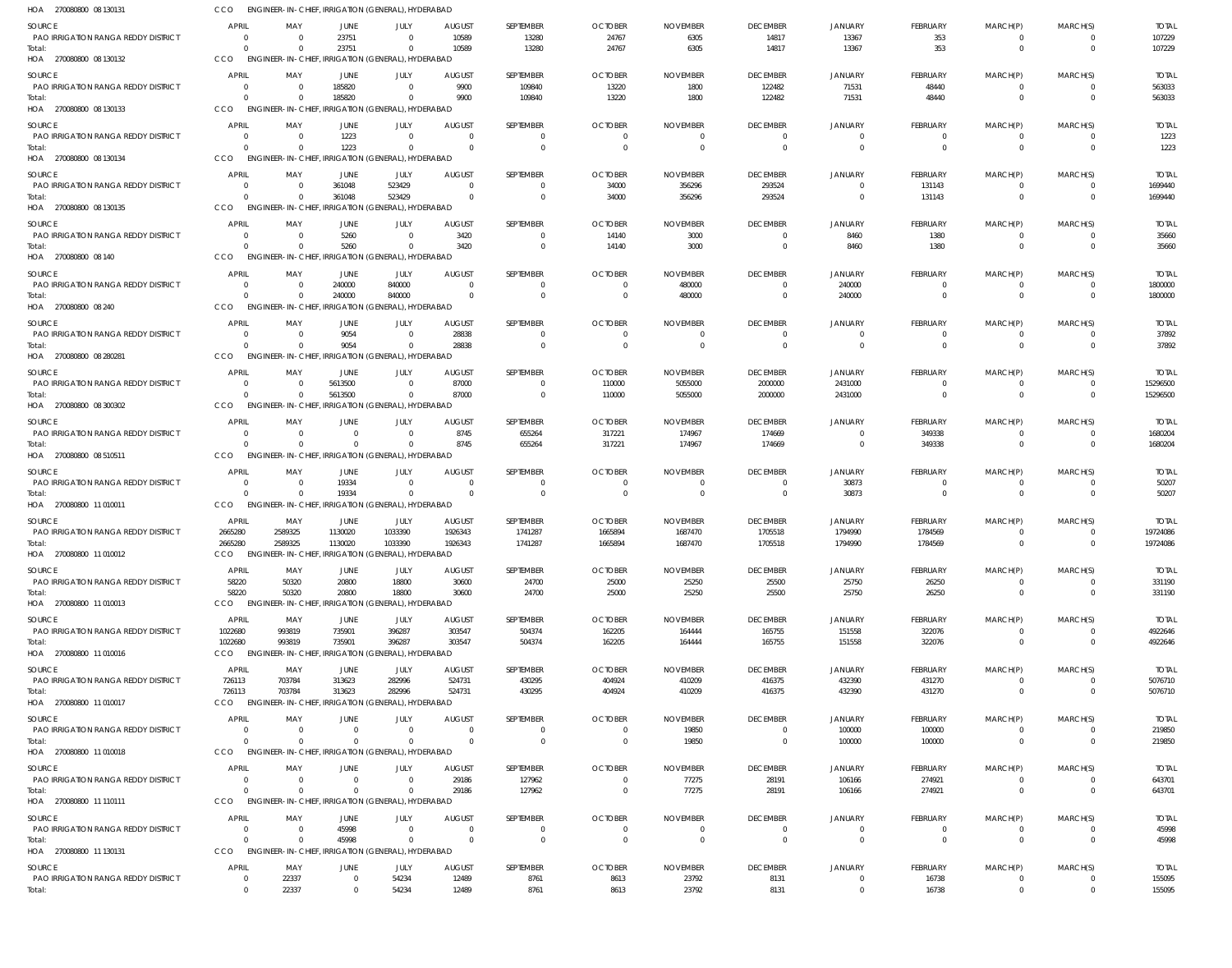| HOA 270080800 11 130132                                               | cco                                |                                  | ENGINEER-IN-CHIEF, IRRIGATION (GENERAL), HYDERABAD                     |                                  |                                  |                       |                                  |                                   |                             |                              |                                   |                                  |                             |                           |
|-----------------------------------------------------------------------|------------------------------------|----------------------------------|------------------------------------------------------------------------|----------------------------------|----------------------------------|-----------------------|----------------------------------|-----------------------------------|-----------------------------|------------------------------|-----------------------------------|----------------------------------|-----------------------------|---------------------------|
| <b>SOURCE</b><br>PAO IRRIGATION RANGA REDDY DISTRICT                  | <b>APRIL</b>                       | MAY<br>$\Omega$                  | <b>JUNE</b><br>14347                                                   | JULY<br>4095                     | <b>AUGUST</b><br>11541           | SEPTEMBER<br>3760     | <b>OCTOBER</b><br>$\overline{0}$ | <b>NOVEMBER</b><br>1600           | <b>DECEMBER</b><br>800      | <b>JANUARY</b><br>1530       | <b>FEBRUARY</b><br>$\overline{0}$ | MARCH(P)<br>$\overline{0}$       | MARCH(S)                    | <b>TOTAL</b><br>37673     |
| Total:<br>HOA 270080800 11 130134                                     | $\Omega$<br><b>CCO</b>             | $\Omega$                         | 14347<br>ENGINEER-IN-CHIEF, IRRIGATION (GENERAL), HYDERABAD            | 4095                             | 11541                            | 3760                  | $\overline{0}$                   | 1600                              | 800                         | 1530                         | $\overline{0}$                    | $\overline{0}$                   | $\Omega$                    | 37673                     |
| SOURCE                                                                | <b>APRIL</b>                       | MAY                              | JUNE                                                                   | JULY                             | <b>AUGUST</b>                    | SEPTEMBER             | <b>OCTOBER</b>                   | <b>NOVEMBER</b>                   | <b>DECEMBER</b>             | <b>JANUARY</b>               | FEBRUARY                          | MARCH(P)                         | MARCH(S)                    | <b>TOTAL</b>              |
| PAO IRRIGATION RANGA REDDY DISTRICT<br>Total:<br>HOA 270080800 11 240 | $\Omega$<br>$\Omega$<br><b>CCO</b> | 64762<br>64762                   | 161905<br>161905<br>ENGINEER-IN-CHIEF, IRRIGATION (GENERAL), HYDERABAD | $\overline{0}$<br>- 0            | 259048<br>259048                 | 64762<br>64762        | 32381<br>32381                   | 32381<br>32381                    | 129524<br>129524            | $\Omega$<br>$\Omega$         | 64762<br>64762                    | $\overline{0}$<br>$\overline{0}$ | $\Omega$<br>$\Omega$        | 809525<br>809525          |
| SOURCE                                                                | <b>APRIL</b>                       | MAY                              | <b>JUNE</b>                                                            | JULY                             | <b>AUGUST</b>                    | SEPTEMBER             | <b>OCTOBER</b>                   | <b>NOVEMBER</b>                   | <b>DECEMBER</b>             | <b>JANUARY</b>               | FEBRUARY                          | MARCH(P)                         | MARCH(S)                    | <b>TOTAL</b>              |
| PAO IRRIGATION RANGA REDDY DISTRICT                                   |                                    | 68872                            | 11469                                                                  | 9001                             | 14477                            | 10405                 | $\mathbf 0$                      | 5223                              | 5739                        | 9462                         | 9746                              | $\overline{0}$                   |                             | 144394                    |
| Total:<br>HOA 270080800 11 300302                                     | $\Omega$<br><b>CCO</b>             | 68872                            | 11469<br>ENGINEER-IN-CHIEF, IRRIGATION (GENERAL), HYDERABAD            | 9001                             | 14477                            | 10405                 | $\overline{0}$                   | 5223                              | 5739                        | 9462                         | 9746                              | $\overline{0}$                   | $\Omega$                    | 144394                    |
| SOURCE                                                                | APRIL                              | MAY                              | <b>JUNE</b>                                                            | JULY                             | <b>AUGUST</b>                    | SEPTEMBER             | <b>OCTOBER</b>                   | <b>NOVEMBER</b>                   | <b>DECEMBER</b>             | <b>JANUARY</b>               | <b>FEBRUARY</b>                   | MARCH(P)                         | MARCH(S)                    | <b>TOTAL</b>              |
| PAO IRRIGATION RANGA REDDY DISTRICT<br>Total:                         | $\Omega$<br>$\Omega$               | 243458<br>243458                 | $\overline{0}$<br>$\Omega$                                             | $\overline{0}$<br>$\overline{0}$ | 449789<br>449789                 | 128054<br>128054      | 128054<br>128054                 | 128054<br>128054                  | 128054<br>128054            | 128054<br>128054             | 128054<br>128054                  | $\overline{0}$<br>$\overline{0}$ | $\Omega$                    | 1461571<br>1461571        |
| HOA 270080800 14 270272                                               | <b>CCO</b>                         | DIRECTOR GENERAL, WALAMTARI      |                                                                        |                                  |                                  |                       |                                  |                                   |                             |                              |                                   |                                  |                             |                           |
| SOURCE<br>PAO (W&P) NSP, TEKULAPALLY                                  | <b>APRIL</b>                       | MAY<br>$\Omega$                  | <b>JUNE</b><br>$\overline{0}$                                          | JULY<br>$\mathbf{0}$             | <b>AUGUST</b><br>$\overline{0}$  | SEPTEMBER<br>- 0      | <b>OCTOBER</b><br>$\overline{0}$ | <b>NOVEMBER</b><br>$\overline{0}$ | <b>DECEMBER</b><br>52035    | <b>JANUARY</b><br>- 0        | <b>FEBRUARY</b><br>$\overline{0}$ | MARCH(P)<br>$\overline{0}$       | MARCH(S)                    | <b>TOTAL</b><br>52035     |
| Total:                                                                | $\Omega$                           | $\Omega$                         | $\overline{0}$                                                         | $\overline{0}$                   | $\overline{0}$                   | $\Omega$              | $\overline{0}$                   | $\overline{0}$                    | 52035                       | $\Omega$                     | $\overline{0}$                    | $\overline{0}$                   | $\Omega$                    | 52035                     |
| HOA 270080800 52 010011                                               | <b>CCO</b>                         |                                  | CHIEF ENGINEER, CDO, HYDERABAD                                         |                                  |                                  |                       |                                  |                                   |                             |                              |                                   |                                  |                             |                           |
| SOURCE<br>PAO IRRIGATION RANGA REDDY DISTRICT                         | <b>APRIL</b><br>7291261            | MAY<br>6312975                   | JUNE<br>6917064                                                        | JULY<br>7146183                  | AUGUST<br>11814778               | SEPTEMBER<br>10661370 | <b>OCTOBER</b><br>10491578       | <b>NOVEMBER</b><br>10810111       | <b>DECEMBER</b><br>10950178 | <b>JANUARY</b><br>10671033   | <b>FEBRUARY</b><br>10627926       | MARCH(P)<br>$\overline{0}$       | MARCH(S)<br>$\Omega$        | <b>TOTAL</b><br>103694457 |
| Total:                                                                | 7291261                            | 6312975                          | 6917064                                                                | 7146183                          | 11814778                         | 10661370              | 10491578                         | 10810111                          | 10950178                    | 10671033                     | 10627926                          | $\overline{0}$                   | $\Omega$                    | 103694457                 |
| HOA 270080800 52 010012                                               | CCO                                |                                  | CHIEF ENGINEER, CDO, HYDERABAD                                         |                                  |                                  |                       |                                  |                                   |                             |                              |                                   |                                  |                             |                           |
| SOURCE<br>PAO IRRIGATION RANGA REDDY DISTRICT                         | <b>APRIL</b><br>185272             | MAY<br>160930                    | JUNE<br>170004                                                         | JULY<br>194976                   | <b>AUGUST</b><br>237626          | SEPTEMBER<br>209186   | <b>OCTOBER</b><br>216122         | <b>NOVEMBER</b><br>214626         | <b>DECEMBER</b><br>251189   | <b>JANUARY</b><br>209759     | <b>FEBRUARY</b><br>209245         | MARCH(P)<br>$\overline{0}$       | MARCH(S)                    | <b>TOTAL</b><br>2258935   |
| Total:                                                                | 185272                             | 160930                           | 170004                                                                 | 194976                           | 237626                           | 209186                | 216122                           | 214626                            | 251189                      | 209759                       | 209245                            | $\overline{0}$                   | $\Omega$                    | 2258935                   |
| HOA 270080800 52 010013                                               | <b>CCO</b>                         |                                  | CHIEF ENGINEER, CDO, HYDERABAD                                         |                                  |                                  |                       |                                  |                                   |                             |                              |                                   |                                  |                             |                           |
| SOURCE<br>PAO IRRIGATION RANGA REDDY DISTRICT                         | <b>APRIL</b><br>2810952            | MAY<br>2418851                   | JUNE<br>3059457                                                        | JULY<br>2609615                  | <b>AUGUST</b><br>3757312         | SEPTEMBER<br>1007359  | <b>OCTOBER</b><br>923523         | <b>NOVEMBER</b><br>981933         | <b>DECEMBER</b><br>925558   | <b>JANUARY</b><br>904697     | <b>FEBRUARY</b><br>1854692        | MARCH(P)<br>$\overline{0}$       | MARCH(S)                    | <b>TOTAL</b><br>21253949  |
| Total:<br>HOA 270080800 52 010016                                     | 2810952<br>CCO                     | 2418851                          | 3059457<br>CHIEF ENGINEER, CDO, HYDERABAD                              | 2609615                          | 3757312                          | 1007359               | 923523                           | 981933                            | 925558                      | 904697                       | 1854692                           | $\overline{0}$                   | $\Omega$                    | 21253949                  |
| <b>SOURCE</b>                                                         | <b>APRIL</b>                       | MAY                              | <b>JUNE</b>                                                            | JULY                             | <b>AUGUST</b>                    | SEPTEMBER             | <b>OCTOBER</b>                   | <b>NOVEMBER</b>                   | <b>DECEMBER</b>             | <b>JANUARY</b>               | <b>FEBRUARY</b>                   | MARCH(P)                         | MARCH(S)                    | <b>TOTAL</b>              |
| PAO IRRIGATION RANGA REDDY DISTRICT                                   | 2155515                            | 1786774                          | 1963052                                                                | 2174760                          | 3136547                          | 2587354               | 2520508                          | 2609802                           | 2625858                     | 2571215                      | 2564120                           | $\overline{0}$                   |                             | 26695505                  |
| Total:<br>HOA 270080800 52 010017                                     | 2155515<br>CCO                     | 1786774                          | 1963052<br>CHIEF ENGINEER, CDO, HYDERABAD                              | 2174760                          | 3136547                          | 2587354               | 2520508                          | 2609802                           | 2625858                     | 2571215                      | 2564120                           | $\overline{0}$                   | $\Omega$                    | 26695505                  |
| SOURCE                                                                | <b>APRIL</b>                       | MAY                              | JUNE                                                                   | JULY                             | <b>AUGUST</b>                    | SEPTEMBER             | <b>OCTOBER</b>                   | <b>NOVEMBER</b>                   | <b>DECEMBER</b>             | <b>JANUARY</b>               | FEBRUARY                          | MARCH(P)                         | MARCH(S)                    | <b>TOTAL</b>              |
| PAO IRRIGATION RANGA REDDY DISTRICT<br>Total:                         | $\Omega$<br>$\Omega$               | 109957<br>109957                 | 197000<br>197000                                                       | 55025<br>55025                   | 54588<br>54588                   | 100000<br>100000      | 15000<br>15000                   | $\overline{0}$<br>$\overline{0}$  | $\mathbf 0$<br>$\Omega$     | 261590<br>261590             | 19675<br>19675                    | $\overline{0}$<br>$\overline{0}$ | $\Omega$<br>$\Omega$        | 812835<br>812835          |
| HOA 270080800 52 010018                                               | <b>CCO</b>                         | <b>CHIEF</b>                     | ENGINEER, CDO, HYDERABAD                                               |                                  |                                  |                       |                                  |                                   |                             |                              |                                   |                                  |                             |                           |
| SOURCE<br><b>PAO IRRIGATION RANGA REDDY DISTRICT</b>                  | <b>APRIL</b><br>$\Omega$           | MAY<br>$\Omega$                  | <b>JUNE</b><br>565423                                                  | JULY<br>124113                   | <b>AUGUST</b><br>971299          | SEPTEMBER<br>676062   | <b>OCTOBER</b><br>5224           | <b>NOVEMBER</b><br>102112         | <b>DECEMBER</b><br>424360   | <b>JANUARY</b><br>344739     | FEBRUARY<br>1312446               | MARCH(P)<br>$\Omega$             | MARCH(S)                    | <b>TOTAL</b><br>4525778   |
| Total:                                                                | $\Omega$                           | $\Omega$                         | 565423                                                                 | 124113                           | 971299                           | 676062                | 5224                             | 102112                            | 424360                      | 344739                       | 1312446                           | $\overline{0}$                   | $\Omega$                    | 4525778                   |
| HOA 270080800 52 020023                                               | CCO                                |                                  | CHIEF ENGINEER, CDO, HYDERABAD                                         |                                  |                                  |                       |                                  |                                   |                             |                              |                                   |                                  |                             |                           |
| SOURCE<br>PAO IRRIGATION RANGA REDDY DISTRICT                         | <b>APRIL</b><br>7200               | MAY<br>8000                      | JUNE<br>8000                                                           | JULY<br>13496                    | <b>AUGUST</b><br>9561            | SEPTEMBER<br>9729     | <b>OCTOBER</b><br>10400          | <b>NOVEMBER</b><br>10400          | <b>DECEMBER</b><br>10400    | JANUARY<br>6586              | FEBRUARY<br>10400                 | MARCH(P)<br>0                    | MARCH(S)                    | <b>TOTAL</b><br>104172    |
| Total:                                                                | 7200                               | 8000                             | 8000                                                                   | 13496                            | 9561                             | 9729                  | 10400                            | 10400                             | 10400                       | 6586                         | 10400                             | $\overline{0}$                   | $\Omega$                    | 104172                    |
| HOA 270080800 52 130131                                               | <b>CCO</b>                         |                                  | CHIEF ENGINEER, CDO, HYDERABAD                                         |                                  |                                  |                       |                                  |                                   |                             |                              |                                   |                                  |                             |                           |
| <b>SOURCE</b><br>PAO IRRIGATION RANGA REDDY DISTRICT                  | <b>APRIL</b>                       | MAY<br>53916                     | JUNE<br>10000                                                          | JULY<br>$\overline{0}$           | <b>AUGUST</b><br>$\overline{0}$  | SEPTEMBER<br>$\Omega$ | <b>OCTOBER</b><br>51980          | <b>NOVEMBER</b><br>$\overline{0}$ | <b>DECEMBER</b><br>234382   | <b>JANUARY</b><br>32865      | FEBRUARY<br>74598                 | MARCH(P)<br>$\overline{0}$       | MARCH(S)                    | <b>TOTAL</b><br>457741    |
| Total:                                                                | $\Omega$                           | 53916                            | 10000                                                                  | $\overline{0}$                   | $\overline{0}$                   | $\Omega$              | 51980                            | $\overline{0}$                    | 234382                      | 32865                        | 74598                             | $\overline{0}$                   | $\Omega$                    | 457741                    |
| HOA 270080800 52 130132                                               | CCO                                |                                  | CHIEF ENGINEER, CDO, HYDERABAD                                         |                                  |                                  |                       |                                  |                                   |                             |                              |                                   |                                  |                             |                           |
| <b>SOURCE</b><br>PAO IRRIGATION RANGA REDDY DISTRICT                  | <b>APRIL</b><br>- 0                | MAY<br>$\Omega$                  | JUNE<br>606913                                                         | JULY<br>6180                     | <b>AUGUST</b><br>37404           | SEPTEMBER<br>265008   | <b>OCTOBER</b><br>1498           | <b>NOVEMBER</b><br>112759         | <b>DECEMBER</b><br>562725   | <b>JANUARY</b><br>$^{\circ}$ | FEBRUARY<br>818256                | MARCH(P)<br>$\overline{0}$       | MARCH(S)<br>$\Omega$        | <b>TOTAL</b><br>2410743   |
| Total:                                                                | $\Omega$                           | $\Omega$                         | 606913                                                                 | 6180                             | 37404                            | 265008                | 1498                             | 112759                            | 562725                      | $\mathbf 0$                  | 818256                            | $\overline{0}$                   | $\Omega$                    | 2410743                   |
| HOA 270080800 52 130134                                               | <b>CCO</b>                         |                                  | CHIEF ENGINEER, CDO, HYDERABAD                                         |                                  |                                  |                       |                                  |                                   |                             |                              |                                   |                                  |                             |                           |
| SOURCE<br>PAO IRRIGATION RANGA REDDY DISTRICT                         | <b>APRIL</b><br>$\Omega$           | MAY<br>$\Omega$                  | JUNE<br>971416                                                         | JULY<br>197524                   | <b>AUGUST</b><br>327048          | SEPTEMBER<br>258108   | <b>OCTOBER</b><br>229905         | <b>NOVEMBER</b><br>492191         | <b>DECEMBER</b><br>129524   | <b>JANUARY</b><br>197524     | <b>FEBRUARY</b><br>197524         | MARCH(P)<br>$\overline{0}$       | MARCH(S)                    | <b>TOTAL</b><br>3000764   |
| Total:                                                                | $\Omega$                           | $\Omega$                         | 971416                                                                 | 197524                           | 327048                           | 258108                | 229905                           | 492191                            | 129524                      | 197524                       | 197524                            | $\overline{0}$                   | $\Omega$                    | 3000764                   |
| HOA 270080800 52 240                                                  | CCO<br>APRIL                       | MAY                              | CHIEF ENGINEER, CDO, HYDERABAD                                         |                                  |                                  |                       |                                  |                                   |                             |                              |                                   |                                  |                             |                           |
| SOURCE<br>PAO IRRIGATION RANGA REDDY DISTRICT                         |                                    | 49066                            | JUNE<br>$\overline{0}$                                                 | JULY<br>30664                    | <b>AUGUST</b><br>25485           | SEPTEMBER<br>25747    | <b>OCTOBER</b><br>38866          | <b>NOVEMBER</b><br>30268          | <b>DECEMBER</b><br>81754    | <b>JANUARY</b><br>45654      | FEBRUARY<br>31450                 | MARCH(P)<br>$\overline{0}$       | MARCH(S)                    | <b>TOTAL</b><br>358954    |
| Total:<br>HOA 270080800 52 300302                                     | $\Omega$<br><b>CCO</b>             | 49066                            | $\overline{0}$<br>CHIEF ENGINEER, CDO, HYDERABAD                       | 30664                            | 25485                            | 25747                 | 38866                            | 30268                             | 81754                       | 45654                        | 31450                             | $\overline{0}$                   | $\mathbf 0$                 | 358954                    |
| <b>SOURCE</b>                                                         | <b>APRIL</b>                       | MAY                              | <b>JUNE</b>                                                            | JULY                             | <b>AUGUST</b>                    | SEPTEMBER             | <b>OCTOBER</b>                   | <b>NOVEMBER</b>                   | <b>DECEMBER</b>             | <b>JANUARY</b>               | <b>FEBRUARY</b>                   | MARCH(P)                         | MARCH(S)                    | <b>TOTAL</b>              |
| <b>PAO IRRIGATION RANGA REDDY DISTRICT</b>                            | 121729                             | $\overline{\mathbf{0}}$          | $\overline{0}$                                                         | 43197                            | 552726                           | 99766                 | 154634                           | 205219                            | 181213                      | 181213                       | 181213                            | $\overline{0}$                   |                             | 1720910                   |
| Total:<br>HOA 270080800 52 310318                                     | 121729<br>CCO                      | $\Omega$                         | $\overline{0}$<br>CHIEF ENGINEER, CDO, HYDERABAD                       | 43197                            | 552726                           | 99766                 | 154634                           | 205219                            | 181213                      | 181213                       | 181213                            | $\overline{0}$                   | $\Omega$                    | 1720910                   |
| SOURCE                                                                | APRIL                              | MAY                              | JUNE                                                                   | JULY                             | <b>AUGUST</b>                    | SEPTEMBER             | <b>OCTOBER</b>                   | <b>NOVEMBER</b>                   | <b>DECEMBER</b>             | <b>JANUARY</b>               | FEBRUARY                          | MARCH(P)                         | MARCH(S)                    | <b>TOTAL</b>              |
| PAO IRRIGATION RANGA REDDY DISTRICT                                   | $\mathbf{0}$<br>$\mathbf{0}$       | $\overline{0}$<br>$\overline{0}$ | $\overline{0}$<br>$\overline{0}$                                       | $\mathbf{0}$                     | $\overline{0}$<br>$\overline{0}$ | $\Omega$<br>$\Omega$  | $\mathbf{0}$<br>$\overline{0}$   | $\overline{0}$<br>$\mathbf{0}$    | 20000                       | $\mathbf 0$<br>$\mathbf{0}$  | $\overline{0}$<br>$\overline{0}$  | $\overline{0}$<br>$\overline{0}$ | $\mathbf 0$<br>$\mathbf{0}$ | 20000                     |
| Total:                                                                |                                    |                                  |                                                                        | $\overline{0}$                   |                                  |                       |                                  |                                   | 20000                       |                              |                                   |                                  |                             | 20000                     |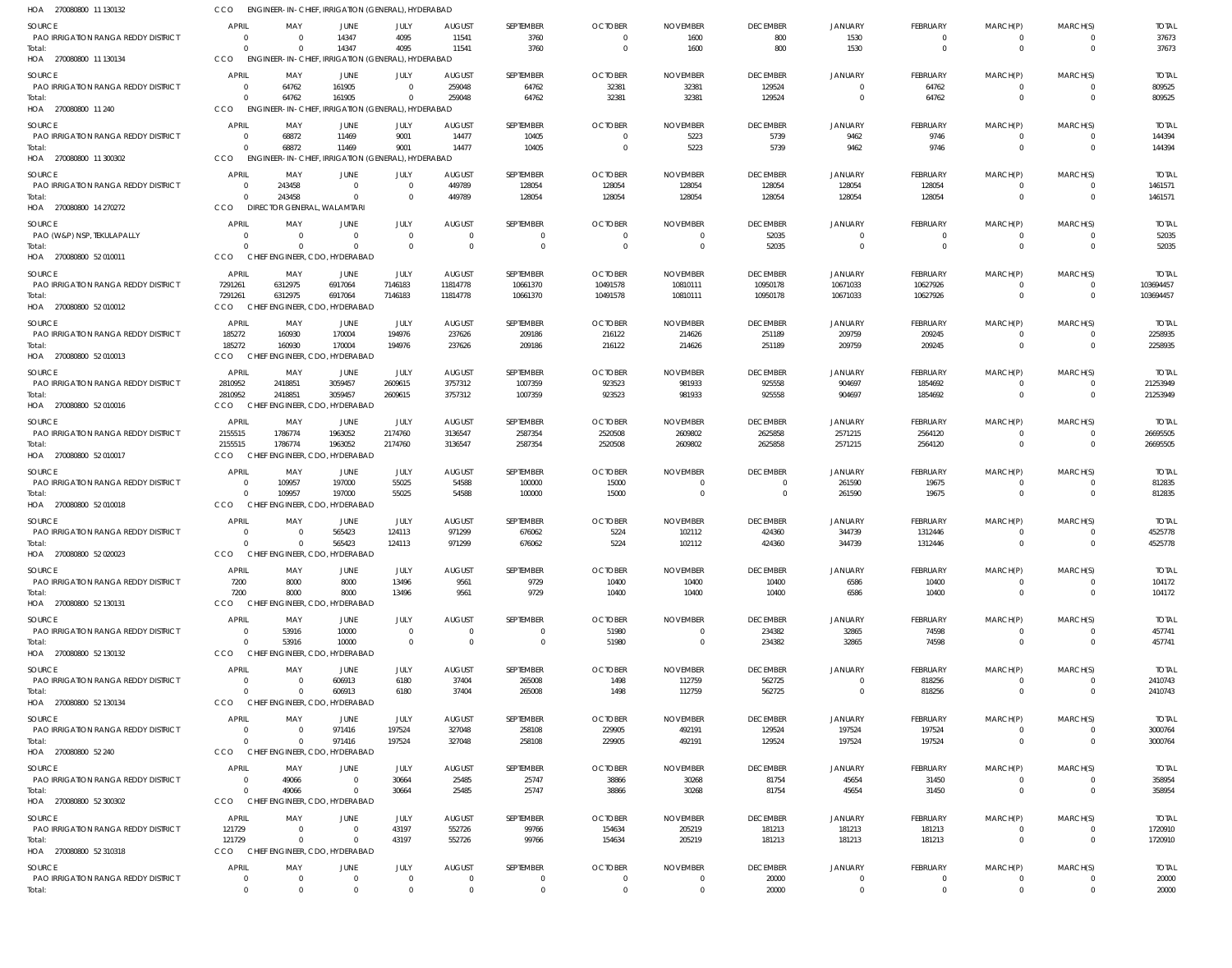| HOA 270080800 52 510511                                                           | CCO                                  | CHIEF ENGINEER, CDO, HYDERABAD                     |                         |                                    |                                       |                                       |                            |                            |                                   |                                  |                                         |                                            |                                              |                                |
|-----------------------------------------------------------------------------------|--------------------------------------|----------------------------------------------------|-------------------------|------------------------------------|---------------------------------------|---------------------------------------|----------------------------|----------------------------|-----------------------------------|----------------------------------|-----------------------------------------|--------------------------------------------|----------------------------------------------|--------------------------------|
| <b>SOURCE</b><br>PAO IRRIGATION RANGA REDDY DISTRICT<br>Total:                    | <b>APRIL</b><br>$\Omega$<br>$\Omega$ | MAY<br>$\Omega$<br>$\Omega$                        | JUNE<br>$\Omega$        | JULY<br>$\Omega$<br>$\Omega$       | <b>AUGUST</b><br>19817<br>19817       | SEPTEMBER<br>$\Omega$<br>$\mathbf{0}$ | <b>OCTOBER</b><br>$\Omega$ | <b>NOVEMBER</b><br>0       | <b>DECEMBER</b><br>10453<br>10453 | JANUARY<br>$\Omega$<br>$\Omega$  | FEBRUARY<br>$\Omega$<br>$\mathbf{0}$    | MARCH(P)<br>0<br>$\overline{0}$            | MARCH(S)<br>$\mathbf{0}$<br>$\overline{0}$   | <b>TOTAL</b><br>30270<br>30270 |
| HOA 270080800 70 270272                                                           | CCO                                  | ENGINEER-IN-CHIEF, IRRIGATION (GENERAL), HYDERABAD |                         |                                    |                                       |                                       |                            |                            |                                   |                                  |                                         |                                            |                                              |                                |
| SOURCE<br><b>PAO IRRIGATION RANGA REDDY DISTRICT</b>                              | APRIL<br>5431251<br>5431251          | MAY<br>$\Omega$<br>$\Omega$                        | <b>JUNE</b><br>$\Omega$ | JULY<br>$\overline{0}$<br>$\Omega$ | <b>AUGUST</b><br>$\Omega$<br>$\Omega$ | SEPTEMBER<br>1751302                  | <b>OCTOBER</b><br>203392   | <b>NOVEMBER</b><br>1798466 | <b>DECEMBER</b><br>6160142        | JANUARY<br>1860527               | FEBRUARY<br>$\mathbf 0$<br>$\mathbf{0}$ | MARCH(P)<br>$\overline{0}$<br>$\mathbf{0}$ | MARCH(S)<br>$\overline{0}$<br>$\overline{0}$ | <b>TOTAL</b><br>17205080       |
| Total:<br>HOA 27008080025 08 280284                                               | CCO                                  | ENGINEER-IN-CHIEF, IRRIGATION (GENERAL), HYDERABAD |                         |                                    |                                       | 1751302                               | 203392                     | 1798466                    | 6160142                           | 1860527                          |                                         |                                            |                                              | 17205080                       |
| SOURCE                                                                            | <b>APRIL</b>                         | MAY                                                | JUNE                    | JULY                               | <b>AUGUST</b>                         | SEPTEMBER                             | <b>OCTOBER</b>             | <b>NOVEMBER</b>            | <b>DECEMBER</b>                   | JANUARY                          | FEBRUARY                                | MARCH(P)                                   | MARCH(S)                                     | <b>TOTAL</b>                   |
| <b>PAO IRRIGATION RANGA REDDY DISTRICT</b><br>Total:<br>HOA 27008080025 13 500503 | $\Omega$<br>$\Omega$<br>CCO          | - 0<br>$\Omega$<br>DIRECTOR GENERAL, WALAMTARI     | 1485352<br>1485352      | $\overline{0}$<br>$\Omega$         | 136246<br>136246                      | 60000<br>60000                        | 214762<br>214762           | 318037<br>318037           | 1267218<br>1267218                | 484981<br>484981                 | 133093<br>133093                        | $\overline{0}$<br>$\mathbf{0}$             | $\overline{0}$<br>$\overline{0}$             | 4099689<br>4099689             |
| SOURCE                                                                            | <b>APRIL</b>                         | MAY                                                | <b>JUNE</b>             | JULY                               | <b>AUGUST</b>                         | SEPTEMBER                             | <b>OCTOBER</b>             | <b>NOVEMBER</b>            | <b>DECEMBER</b>                   | JANUARY                          | <b>FEBRUARY</b>                         | MARCH(P)                                   | MARCH(S)                                     | <b>TOTAL</b>                   |
| APAO Irrigation, Adilabad<br>APAO Irrigation, Suryapet                            | $\Omega$<br>$\Omega$                 | - 0<br>- 0                                         | $\Omega$<br>$\Omega$    | $\overline{0}$<br>$\Omega$         | $\Omega$<br>$\Omega$                  | $\mathbf{0}$<br>$\Omega$              | 293917<br>- 0              | $\Omega$                   | $\overline{0}$<br>784773          | $\Omega$<br>$\Omega$             | $\Omega$<br>$\Omega$                    | 0<br>$\Omega$                              | $\Omega$<br>$\Omega$                         | 293917<br>784773               |
| PAO Irrigation Nirmal                                                             | $\Omega$                             | $\Omega$                                           |                         | $\Omega$                           | $\Omega$                              | $\Omega$                              | $\Omega$                   |                            | 731012                            | $\Omega$                         | $\Omega$                                | $\mathbf 0$                                | $\Omega$                                     | 731012                         |
| Total:<br>HOA 27008080025 52 280284                                               | $\Omega$<br>CCO                      | $\Omega$<br>CHIEF ENGINEER, CDO, HYDERABAD         | $\Omega$                | $\Omega$                           | $\Omega$                              | $\Omega$                              | 293917                     |                            | 1515785                           | $\Omega$                         | $\Omega$                                | $\mathbf 0$                                | $\Omega$                                     | 1809702                        |
| SOURCE                                                                            | <b>APRIL</b>                         | MAY                                                | JUNE                    | JULY                               | <b>AUGUST</b>                         | SEPTEMBER                             | <b>OCTOBER</b>             | <b>NOVEMBER</b>            | <b>DECEMBER</b>                   | JANUARY                          | <b>FEBRUARY</b>                         | MARCH(P)                                   | MARCH(S)                                     | <b>TOTAL</b>                   |
| PAO IRRIGATION RANGA REDDY DISTRICT                                               | $\Omega$<br>$\Omega$                 | - 0<br>$\Omega$                                    | $\Omega$                | $\overline{0}$<br>$\Omega$         | 16000                                 | $\Omega$<br>$\mathbf 0$               | $\Omega$                   |                            | 0<br>$\overline{0}$               | $\Omega$<br>$\Omega$             | 0<br>$\mathbf 0$                        | 0<br>$\mathbf 0$                           | $\overline{0}$<br>$\overline{0}$             | 16000                          |
| Total:<br>HOA 270202001 01 010011                                                 | CCO                                  | DIRECTOR, GROUND WATER DEPARTMENT, HOD             |                         |                                    | 16000                                 |                                       |                            | $\Omega$                   |                                   |                                  |                                         |                                            |                                              | 16000                          |
| SOURCE                                                                            | <b>APRIL</b>                         | MAY                                                | JUNE                    | JULY                               | <b>AUGUST</b>                         | SEPTEMBER                             | <b>OCTOBER</b>             | <b>NOVEMBER</b>            | <b>DECEMBER</b>                   | JANUARY                          | FEBRUARY                                | MARCH(P)                                   | MARCH(S)                                     | <b>TOTAL</b>                   |
| PAO IRRIGATION DIVISION HYDERABAD<br>Total:                                       | 2899297<br>2899297                   | 2681872<br>2681872                                 | 2654183<br>2654183      | 2539510<br>2539510                 | 4388772<br>4388772                    | 4526487<br>4526487                    | 4085329<br>4085329         | 4167424<br>4167424         | 4408085<br>4408085                | 4499787<br>4499787               | 4320830<br>4320830                      | 0<br>$\mathbf 0$                           | $\Omega$<br>$\overline{0}$                   | 41171576<br>41171576           |
| HOA 270202001 01 010012                                                           | CCO                                  | DIRECTOR, GROUND WATER DEPARTMENT, HOD             |                         |                                    |                                       |                                       |                            |                            |                                   |                                  |                                         |                                            |                                              |                                |
| SOURCE                                                                            | <b>APRIL</b>                         | MAY                                                | JUNE                    | JULY                               | <b>AUGUST</b>                         | SEPTEMBER                             | <b>OCTOBER</b>             | <b>NOVEMBER</b>            | <b>DECEMBER</b>                   | <b>JANUARY</b>                   | FEBRUARY                                | MARCH(P)                                   | MARCH(S)                                     | <b>TOTAL</b>                   |
| PAO IRRIGATION DIVISION HYDERABAD<br>Total:                                       | 53820<br>53820                       | 48833<br>48833                                     | 46940<br>46940          | 47690<br>47690                     | 74774<br>74774                        | 93840<br>93840                        | 62689<br>62689             | 69503<br>69503             | 68897<br>68897                    | 73116<br>73116                   | 66290<br>66290                          | 0<br>$\mathbf{0}$                          | $\overline{0}$<br>$\overline{0}$             | 706392<br>706392               |
| HOA 270202001 01 010013                                                           | CCO                                  | DIRECTOR, GROUND WATER DEPARTMENT, HOD             |                         |                                    |                                       |                                       |                            |                            |                                   |                                  |                                         |                                            |                                              |                                |
| SOURCE                                                                            | <b>APRIL</b>                         | MAY                                                | JUNE                    | JULY                               | <b>AUGUST</b>                         | SEPTEMBER                             | <b>OCTOBER</b>             | <b>NOVEMBER</b>            | <b>DECEMBER</b>                   | <b>JANUARY</b>                   | FEBRUARY                                | MARCH(P)                                   | MARCH(S)                                     | <b>TOTAL</b>                   |
| PAO IRRIGATION DIVISION HYDERABAD<br>Total:                                       | 1105911<br>1105911                   | 1005222<br>1005222                                 | 1157375<br>1157375      | 987366<br>987366                   | 591238<br>591238                      | 537636<br>537636                      | 381294<br>381294           | 394925<br>394925           | 471856<br>471856                  | 522648<br>522648                 | 784628<br>784628                        | 0<br>$\overline{0}$                        | $\overline{0}$<br>$\Omega$                   | 7940099<br>7940099             |
| HOA 270202001 01 010016                                                           | <b>CCO</b>                           | DIRECTOR, GROUND WATER DEPARTMENT, HOD             |                         |                                    |                                       |                                       |                            |                            |                                   |                                  |                                         |                                            |                                              |                                |
| SOURCE                                                                            | <b>APRIL</b>                         | MAY                                                | JUNE                    | JULY                               | <b>AUGUST</b>                         | SEPTEMBER                             | <b>OCTOBER</b>             | <b>NOVEMBER</b>            | <b>DECEMBER</b>                   | <b>JANUARY</b>                   | FEBRUARY                                | MARCH(P)                                   | MARCH(S)                                     | <b>TOTAL</b>                   |
| PAO IRRIGATION DIVISION HYDERABAD<br>Total:                                       | 769894<br>769894                     | 704378<br>704378                                   | 677110<br>677110        | 705634<br>705634                   | 1156448<br>1156448                    | 1113727<br>1113727                    | 983097<br>983097           | 1004076<br>1004076         | 1071450<br>1071450                | 1116357<br>1116357               | 1030131<br>1030131                      | $\Omega$<br>$\mathbf{0}$                   | $\Omega$<br>$\overline{0}$                   | 10332302<br>10332302           |
| HOA 270202001 01 010017                                                           | CCO                                  | DIRECTOR, GROUND WATER DEPARTMENT, HOD             |                         |                                    |                                       |                                       |                            |                            |                                   |                                  |                                         |                                            |                                              |                                |
| SOURCE                                                                            | <b>APRIL</b>                         | MAY                                                | <b>JUNE</b>             | JULY                               | <b>AUGUST</b>                         | SEPTEMBER                             | <b>OCTOBER</b>             | <b>NOVEMBER</b>            | <b>DECEMBER</b>                   | JANUARY                          | FEBRUARY                                | MARCH(P)                                   | MARCH(S)                                     | <b>TOTAL</b>                   |
| PAO IRRIGATION DIVISION HYDERABAD<br>Total:                                       | $\Omega$<br>$\Omega$                 | 0<br>$\Omega$                                      | $\Omega$<br>$\Omega$    | 254038<br>254038                   | $\Omega$<br>$\Omega$                  | $\mathbf{0}$<br>$\mathbf 0$           | 148298<br>148298           | $\Omega$                   | $\mathbf{0}$<br>$\overline{0}$    | 0<br>$\overline{0}$              | 49550<br>49550                          | 0<br>$\mathbf 0$                           | $\overline{0}$<br>$\overline{0}$             | 451886<br>451886               |
| HOA 270202001 01 010018                                                           | CCO                                  | DIRECTOR, GROUND WATER DEPARTMENT, HOD             |                         |                                    |                                       |                                       |                            |                            |                                   |                                  |                                         |                                            |                                              |                                |
| SOURCE                                                                            | <b>APRIL</b>                         | MAY                                                | JUNE                    | JULY                               | <b>AUGUST</b>                         | SEPTEMBER                             | <b>OCTOBER</b>             | <b>NOVEMBER</b>            | <b>DECEMBER</b>                   | <b>JANUARY</b>                   | FEBRUARY                                | MARCH(P)                                   | MARCH(S)                                     | <b>TOTAL</b>                   |
| PAO IRRIGATION DIVISION HYDERABAD<br>Total:                                       | $\Omega$                             | $\Omega$                                           | 132703<br>132703        | $\Omega$                           | 68058<br>68058                        | 693256<br>693256                      | 306306<br>306306           | 206040<br>206040           | 797476<br>797476                  | 100835<br>100835                 | $\mathbf{0}$                            | $\mathbf{0}$                               | $\Omega$                                     | 2304674<br>2304674             |
| HOA 270202001 01 110111                                                           | CCO                                  | DIRECTOR, GROUND WATER DEPARTMENT, HOD             |                         |                                    |                                       |                                       |                            |                            |                                   |                                  |                                         |                                            |                                              |                                |
| SOURCE                                                                            | <b>APRIL</b>                         | MAY                                                | <b>JUNE</b>             | JULY                               | <b>AUGUST</b>                         | SEPTEMBER                             | <b>OCTOBER</b>             | <b>NOVEMBER</b>            | <b>DECEMBER</b>                   | JANUARY                          | <b>FEBRUARY</b>                         | MARCH(P)                                   | MARCH(S)                                     | <b>TOTAL</b>                   |
| PAO IRRIGATION DIVISION HYDERABAD<br>Total:                                       | $\Omega$<br>$\Omega$                 | - 0<br>$\Omega$                                    | 33716<br>33716          | $\overline{0}$<br>$\Omega$         | $\Omega$<br>$\Omega$                  | $\mathbf{0}$<br>$\mathbf 0$           | $\Omega$<br>$\Omega$       | $\Omega$<br>$\Omega$       | 1650<br>1650                      | 1230<br>1230                     | 0<br>$\overline{0}$                     | 0<br>$\mathbf{0}$                          | $\overline{0}$<br>$\Omega$                   | 36596<br>36596                 |
| HOA 270202001 01 130131                                                           | CCO                                  | DIRECTOR, GROUND WATER DEPARTMENT, HOD             |                         |                                    |                                       |                                       |                            |                            |                                   |                                  |                                         |                                            |                                              |                                |
| SOURCE                                                                            | <b>APRIL</b>                         | MAY                                                | JUNE                    | JULY                               | <b>AUGUST</b>                         | SEPTEMBER                             | <b>OCTOBER</b>             | <b>NOVEMBER</b>            | <b>DECEMBER</b>                   | JANUARY                          | <b>FEBRUARY</b>                         | MARCH(P)                                   | MARCH(S)                                     | <b>TOTAL</b>                   |
| PAO IRRIGATION DIVISION HYDERABAD<br>Total:                                       | 0<br>$\Omega$                        | 32283<br>32283                                     | 33676<br>33676          | 22039<br>22039                     | 19188<br>19188                        | 22084<br>22084                        | 22258<br>22258             | 22862<br>22862             | 63293<br>63293                    | 22873<br>22873                   | 20138<br>20138                          | $\Omega$<br>$\overline{0}$                 | $\overline{0}$<br>$\overline{0}$             | 280694<br>280694               |
| HOA 270202001 01 130132                                                           | CCO                                  | DIRECTOR, GROUND WATER DEPARTMENT, HOD             |                         |                                    |                                       |                                       |                            |                            |                                   |                                  |                                         |                                            |                                              |                                |
| SOURCE                                                                            | <b>APRIL</b>                         | MAY                                                | JUNE                    | JULY                               | <b>AUGUST</b>                         | SEPTEMBER                             | <b>OCTOBER</b>             | <b>NOVEMBER</b>            | <b>DECEMBER</b>                   | JANUARY                          | FEBRUARY                                | MARCH(P)                                   | MARCH(S)                                     | <b>TOTAL</b>                   |
| PAO IRRIGATION DIVISION HYDERABAD<br>Total:                                       | $\Omega$<br>$\Omega$                 | $\Omega$<br>$\Omega$                               | 157059<br>157059        | 19192<br>19192                     | 36099<br>36099                        | 17183<br>17183                        | 107121<br>107121           | 19662<br>19662             | 57100<br>57100                    | 38253<br>38253                   | 83657<br>83657                          | 0<br>$\mathbf 0$                           | $\overline{0}$<br>$\overline{0}$             | 535326<br>535326               |
| HOA 270202001 01 130133                                                           | CCO                                  | DIRECTOR, GROUND WATER DEPARTMENT, HOD             |                         |                                    |                                       |                                       |                            |                            |                                   |                                  |                                         |                                            |                                              |                                |
| <b>SOURCE</b>                                                                     | <b>APRIL</b><br>$\Omega$             | MAY<br>- 0                                         | <b>JUNE</b><br>$\Omega$ | JULY<br>$\overline{0}$             | <b>AUGUST</b><br>$\Omega$             | SEPTEMBER<br>9319                     | <b>OCTOBER</b><br>- 0      | <b>NOVEMBER</b>            | <b>DECEMBER</b><br>$\overline{0}$ | <b>JANUARY</b><br>$\overline{0}$ | FEBRUARY                                | MARCH(P)                                   | MARCH(S)<br>$\overline{0}$                   | <b>TOTAL</b>                   |
| PAO IRRIGATION DIVISION HYDERABAD<br>Total:                                       | $\Omega$                             | $\Omega$                                           |                         | $\Omega$                           | $\Omega$                              | 9319                                  | $\Omega$                   | $\Omega$                   | $\Omega$                          | $\overline{0}$                   | 0<br>$\mathbf{0}$                       | 0<br>$\mathbf{0}$                          | $\Omega$                                     | 9319<br>9319                   |
| HOA 270202001 01 130134                                                           | CCO                                  | DIRECTOR, GROUND WATER DEPARTMENT, HOD             |                         |                                    |                                       |                                       |                            |                            |                                   |                                  |                                         |                                            |                                              |                                |
| SOURCE<br>PAO IRRIGATION DIVISION HYDERABAD                                       | <b>APRIL</b><br>$\Omega$             | MAY<br>$\Omega$                                    | JUNE<br>102000          | JULY<br>328400                     | <b>AUGUST</b><br>$\Omega$             | SEPTEMBER<br>170000                   | <b>OCTOBER</b><br>68000    | <b>NOVEMBER</b><br>170000  | <b>DECEMBER</b><br>34000          | <b>JANUARY</b><br>134381         | FEBRUARY<br>34000                       | MARCH(P)<br>$\overline{0}$                 | MARCH(S)<br>$\overline{0}$                   | <b>TOTAL</b><br>1040781        |
| Total:                                                                            | $\Omega$                             | $\Omega$                                           | 102000                  | 328400                             | $\Omega$                              | 170000                                | 68000                      | 170000                     | 34000                             | 134381                           | 34000                                   | $\mathbf 0$                                | $\overline{0}$                               | 1040781                        |
| HOA 270202001 01 130135                                                           | CCO                                  | DIRECTOR, GROUND WATER DEPARTMENT, HOD             |                         |                                    |                                       |                                       |                            |                            |                                   |                                  |                                         |                                            |                                              |                                |
| <b>SOURCE</b><br>PAO IRRIGATION DIVISION HYDERABAD                                | <b>APRIL</b><br>$\Omega$             | MAY<br>68743                                       | JUNE<br>48816           | JULY<br>42991                      | <b>AUGUST</b><br>$\Omega$             | SEPTEMBER<br>111971                   | <b>OCTOBER</b><br>55617    | <b>NOVEMBER</b><br>37229   | <b>DECEMBER</b><br>44507          | JANUARY<br>37626                 | FEBRUARY<br>37808                       | MARCH(P)<br>$\Omega$                       | MARCH(S)<br>$\Omega$                         | <b>TOTAL</b><br>485308         |
| Total:                                                                            | $\Omega$                             | 68743                                              | 48816                   | 42991                              | $\Omega$                              | 111971                                | 55617                      | 37229                      | 44507                             | 37626                            | 37808                                   | $\mathbf{0}$                               | $\overline{0}$                               | 485308                         |
| HOA 270202001 01 240                                                              | <b>CCO</b>                           | DIRECTOR, GROUND WATER DEPARTMENT, HOD             |                         |                                    |                                       |                                       |                            |                            |                                   |                                  |                                         |                                            |                                              |                                |
| SOURCE                                                                            | <b>APRIL</b>                         | MAY                                                | <b>JUNE</b>             | JULY                               | <b>AUGUST</b>                         | SEPTEMBER                             | <b>OCTOBER</b>             | <b>NOVEMBER</b>            | <b>DECEMBER</b>                   | JANUARY                          | <b>FEBRUARY</b>                         | MARCH(P)                                   | MARCH(S)                                     | <b>TOTAL</b>                   |
| PAO IRRIGATION DIVISION HYDERABAD<br>Total:                                       | 0<br>$\mathbf 0$                     | 24550<br>24550                                     | 13431<br>13431          | 11524<br>11524                     | 14681<br>14681                        | 14650<br>14650                        | 13568<br>13568             | 12305<br>12305             | 49576<br>49576                    | 15139<br>15139                   | 0<br>$\mathbf{0}$                       | 0<br>$\mathbf 0$                           | $\overline{0}$<br>$\overline{0}$             | 169424<br>169424               |
|                                                                                   |                                      |                                                    |                         |                                    |                                       |                                       |                            |                            |                                   |                                  |                                         |                                            |                                              |                                |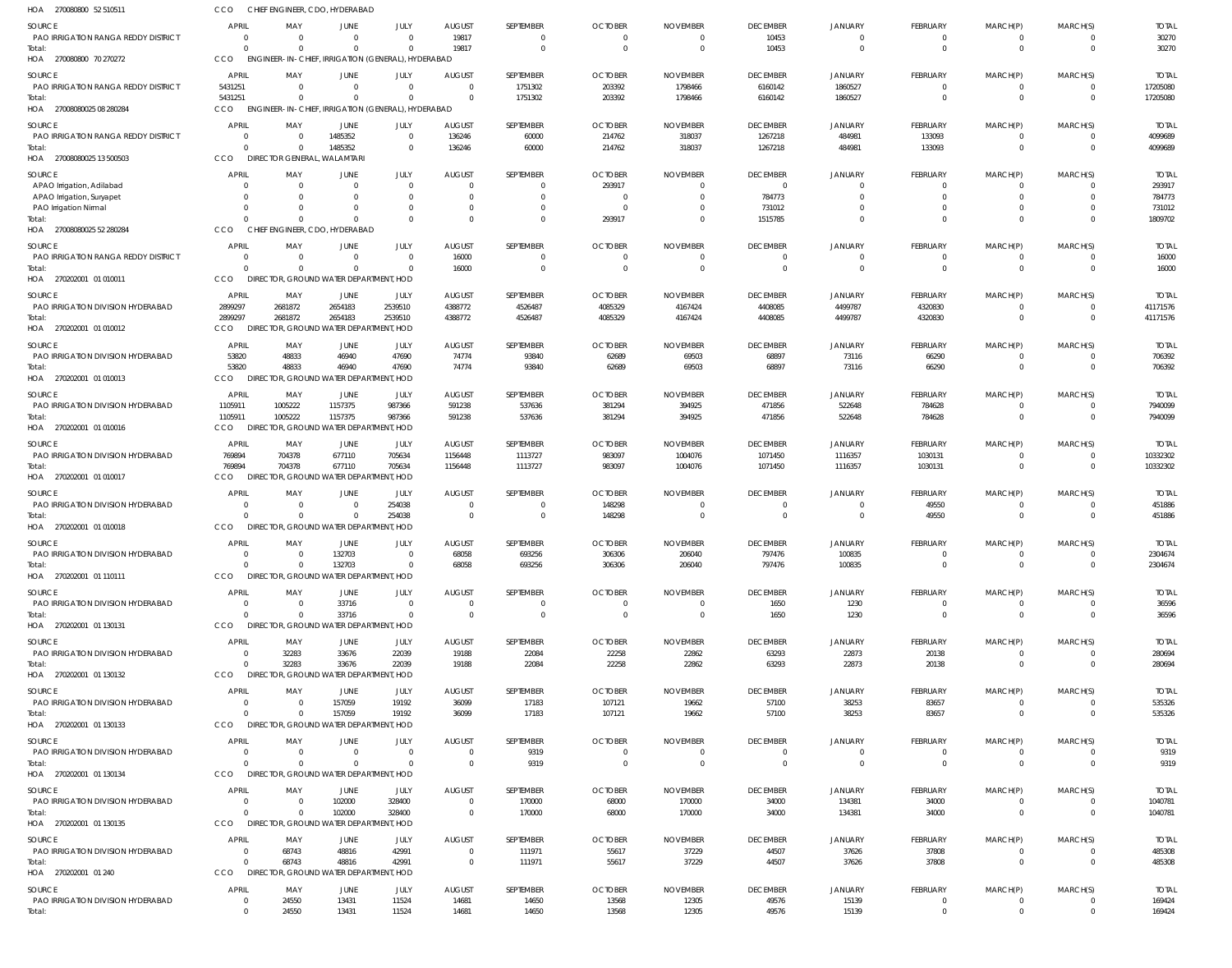| HOA 270202001 01 510511                                             | CCO                      | DIRECTOR, GROUND WATER DEPARTMENT, HOD             |                    |                    |                         |                          |                          |                           |                           |                   |                    |                            |                          |                         |
|---------------------------------------------------------------------|--------------------------|----------------------------------------------------|--------------------|--------------------|-------------------------|--------------------------|--------------------------|---------------------------|---------------------------|-------------------|--------------------|----------------------------|--------------------------|-------------------------|
| <b>SOURCE</b>                                                       | <b>APRIL</b>             | MAY                                                | JUNE               | JULY               | <b>AUGUST</b>           | SEPTEMBER                | <b>OCTOBER</b>           | <b>NOVEMBER</b>           | <b>DECEMBER</b>           | JANUARY           | FEBRUARY           | MARCH(P)                   | MARCH(S)                 | <b>TOTAI</b>            |
| PAO IRRIGATION DIVISION HYDERABAD                                   | $\circ$                  | $\Omega$                                           | 12800              | $\Omega$           | - 0                     | 0                        | 20187                    |                           | $\overline{0}$            | $\Omega$          | $\mathbf 0$        | $^{\circ}$                 |                          | 32987                   |
| Total:<br>HOA 270202005 04 010011                                   | $\Omega$<br>CCO          | $\Omega$<br>DIRECTOR, GROUND WATER DEPARTMENT, HOD | 12800              | $\Omega$           | $\Omega$                | $\mathbf 0$              | 20187                    | $\Omega$                  | $\overline{0}$            | $\mathbf 0$       | $\mathbf 0$        | $\mathbf 0$                | $\Omega$                 | 32987                   |
|                                                                     |                          |                                                    |                    |                    |                         |                          |                          |                           |                           |                   |                    |                            |                          |                         |
| <b>SOURCE</b><br>APAO Irrigation, Adilabad                          | <b>APRIL</b><br>218060   | MAY<br>219170                                      | JUNE<br>219170     | JULY<br>258395     | <b>AUGUST</b><br>386302 | SEPTEMBER<br>361800      | <b>OCTOBER</b><br>361800 | <b>NOVEMBER</b><br>361800 | <b>DECEMBER</b><br>363650 | JANUARY<br>363650 | FEBRUARY<br>337960 | MARCH(P)<br>$^{\circ}$     | MARCH(S)                 | <b>TOTAI</b><br>3451757 |
| APAO Irrigation, Bhoopalapally                                      | 138420                   | 138254                                             | 139180             | 139180             | 139180                  | 149670                   | 227420                   | 227420                    | 235222                    | 87610             | 85370              | $\mathbf 0$                | $\Omega$                 | 1706926                 |
| APAO Irrigation, Jagtial                                            | 122310                   | 122310                                             | 122310             | 141679             | 41380                   | 324188                   | 198830                   | 198830                    | 200680                    | 200680            | 202410             | $^{\circ}$                 |                          | 1875607                 |
| APAO Irrigation, Jangaon                                            | 113290                   | 113290                                             | 113290             | 140306             | 183960                  | 183960                   | 183960                   | 187000                    | 132084                    | 243640            | 107824             | $\Omega$                   |                          | 1702604                 |
| APAO Irrigation, Kamareddy                                          | 205490                   | 190317                                             | 205490             | 220663             | 415735                  | 333970                   | 333970                   | 335700                    | 343100                    | 344830            | 239416             | $\Omega$                   |                          | 3168681                 |
| APAO Irrigation, Komarambheem Asifabad                              | 25400                    | 25400                                              | 25400              | 25400              | 47592                   | 42560                    | 42560                    |                           | $\overline{0}$            | 127550            | 94210              | $\Omega$                   |                          | 456072                  |
| APAO Irrigation, Kothagudem                                         | 309320                   | 309320                                             | 309320             | 311620             | 502285                  | 578923                   | 472290                   | 474664                    | 510900                    | 581160            | 510900             | $\Omega$                   |                          | 4870702                 |
| APAO Irrigation, Mahabubabad                                        | 191950                   | 180507                                             | 203281             | 237789             | 311790                  | $\overline{0}$           | 314750                   | 628160                    | 320300                    | 320300            | 281312             | $\Omega$                   | $\Omega$                 | 2990139                 |
| APAO Irrigation, Mancherial                                         | 143640                   | 143640                                             | 143640             | 143640             | 193851                  | 203015                   | 302030                   | 169280                    | 305730                    | 239180            | 239180             | $\Omega$                   |                          | 2226826                 |
| APAO Irrigation, Medchal Malkajigiri                                | 321770<br>$\overline{0}$ | 309330<br>$\overline{0}$                           | 325656<br>$\Omega$ | 336055<br>$\Omega$ | 458055<br>- 0           | 537618<br>$\overline{0}$ | 527480<br>- 0            | 527480                    | 527480<br>$\overline{0}$  | 524869<br>141660  | 514460<br>142940   | $\Omega$<br>$\Omega$       | $\Omega$                 | 4910253<br>284600       |
| APAO Irrigation, Mulugu<br>APAO Irrigation, Nagarkurnool            | 197260                   | 197260                                             | 197260             | 218054             | 251960                  | 309738                   | 294630                   | 294630                    | 296480                    | 296480            | 376123             | $\Omega$                   | $\Omega$                 | 2929875                 |
| APAO Irrigation, Peddapall                                          | 258120                   | 329700                                             | 197320             | 217650             | 237808                  | 388999                   | 284700                   | 306008                    | 305828                    | 310713            | 294190             | $^{\circ}$                 |                          | 3131036                 |
| APAO Irrigation, Sangareddy                                         | 435380                   | 436840                                             | 442492             | 436670             | 804019                  | 708670                   | 712360                   | 714210                    | 717910                    | 721830            | 734269             | $\Omega$                   |                          | 6864650                 |
| APAO Irrigation, Siddipet                                           | 256860                   | 329863                                             | 269918             | 284025             | 400141                  | 419900                   | 399260                   | 372330                    | 425075                    | 443217            | 418322             | $\mathbf{0}$               |                          | 4018911                 |
| APAO Irrigation, Siricilla                                          | 115250                   | 115250                                             | 115250             | 115250             | 142070                  | 186760                   | 213580                   | 186760                    | 190460                    | 190460            | 190460             | $\Omega$                   |                          | 1761550                 |
| APAO Irrigation, Suryapet                                           | 120310                   | 161690                                             | 120820             | 120820             | 218387                  | 192910                   | 192910                   | 192910                    | 194760                    | 194760            | 224650             | $\Omega$                   |                          | 1934927                 |
| APAO Irrigation, Vikarabad                                          | 257500                   | 258050                                             | 331934             | 259570             | 486192                  | 426170                   | 426170                   | 401162                    | 455063                    | 430810            | 387799             | $\Omega$                   | $\Omega$                 | 4120420                 |
| APAO Irrigation, Wanaparthy                                         | 92900                    | 84200                                              | 93600              | 93600              | 195234                  | 152440                   | 152440                   | 154290                    | 162990                    | 154290            | 153446             | $\Omega$                   |                          | 1489430                 |
| APAO Irrigation, Waranagal                                          | 168260                   | 168260                                             | 168260             | 192341             | 290053                  | 274870                   | 274870                   | 274870                    | 274870                    | 274870            | 277290             | $\Omega$<br>$\mathbf 0$    | $\Omega$<br>$\Omega$     | 2638814<br>2255608      |
| APAO Irrigation, Yadadri<br><b>PAO - IRRIGATION DIVISION</b>        | 151180<br>251250         | 152370<br>251250                                   | 152370<br>251250   | 152370<br>296772   | 248917<br>395440        | 222240<br>395440         | 222240<br>397430         | 224090<br>397430          | 236053<br>409488          | 226310<br>401130  | 267468<br>324640   | $\Omega$                   | $\Omega$                 | 3771520                 |
| HANUMAKONDA                                                         |                          |                                                    |                    |                    |                         |                          |                          |                           |                           |                   |                    |                            |                          |                         |
| PAO IRRIGATION KARIMNAGAR                                           | 126290                   | 252580                                             | 126290             | 126290             | 126290                  | 241542                   | 192620                   | 194470                    | 196320                    | 196320            | 200150             | $\overline{0}$             | $\Omega$                 | 1979162                 |
| PAO IRRIGATION DIVISION HYDERABAD                                   | 428670                   | 479470                                             | 435030             | 457700             | 788691                  | 710668                   | 708750                   | 721887                    | 714290                    | 716280            | 716280             | $\Omega$                   | $\Omega$                 | 6877716                 |
| PAO IRRIGATION DIVISION KHAMMAM                                     | 423815                   | 480615                                             | 373758             | 381420             | 462374                  | 755644                   | 563808                   | 599702                    | 590975                    | 588745            | 608436             | $\mathbf{0}$               | $\Omega$                 | 5829292                 |
| PAO IRRIGATION DIVISION NALGONDA                                    | 416775                   | 370265                                             | 370265             | 428590             | 594600                  | 582764                   | 582764                   | 590024                    | 589384                    | 594804            | 580864             | $\Omega$                   | $\Omega$                 | 5701099                 |
| PAO IRRIGATION DIVISION,<br>MAHABOOBNAGAR                           | 658838                   | 328770                                             | 294980             | 467484             | 541110                  | 541110                   | 541110                   | 541110                    | 546660                    | 546660            | 459194             | $\Omega$                   | $\Omega$                 | 5467026                 |
| PAO IRRIGATION NIZAMABAD                                            | 255950                   | 497494                                             | 257174             | 256500             | 438849                  | 396400                   | 396400                   | 396400                    | 400100                    | 400100            | 418679             | $\Omega$                   | $\Omega$                 | 4114046                 |
| PAO IRRIGATION RANGA REDDY DISTRICT                                 | 360300                   | 360300                                             | 361060             | 362520             | 669943                  | 678155                   | 585410                   | 590840                    | 590840                    | 590840            | 500941             | $\Omega$                   |                          | 5651149                 |
| PAO Irrigation Nirmal                                               | 267807                   | 129150                                             | 182337             | 270825             | 293940                  | 278580                   | 278580                   | 278580                    | 280430                    | 280430            | 316850             | $\Omega$                   | $\Omega$                 | 2857509                 |
| PAO MEDAK(IW), MEDAK                                                | 171720                   | 171720                                             | 171720             | 211818             | 277710                  | 278650                   | 278650                   | 278650                    | 278650                    | 280150            | 260351             | $\mathbf{0}$               | 0                        | 2659789                 |
| PAO, PJP, Jogulamba Gadwal                                          | 84900                    | 64210                                              | 105590             | 84900              | 157162                  | 137360                   | 138470                   | 139300                    | 119086                    | 141150            | 141150             | $\mathbf 0$<br>$\Omega$    | $\Omega$<br>$\Omega$     | 1313278                 |
| Total:<br>HOA 270202005 04 010012                                   | 7288985<br>CCO           | 7370845<br>DIRECTOR, GROUND WATER DEPARTMENT, HOD  | 6825415            | 7389896            | 10701020                | 10994714                 | 10802242                 | 10959987                  | 10914858                  | 11155478          | 10607534           |                            |                          | 105010974               |
|                                                                     |                          |                                                    |                    |                    |                         |                          |                          |                           |                           |                   |                    |                            |                          |                         |
| SOURCE                                                              | <b>APRIL</b>             | MAY                                                | JUNE               | JULY               | <b>AUGUST</b>           | SEPTEMBER                | <b>OCTOBER</b>           | <b>NOVEMBER</b>           | <b>DECEMBER</b>           | JANUARY           | FEBRUARY           | MARCH(P)                   | MARCH(S)                 | <b>TOTAL</b>            |
| APAO Irrigation, Adilabad                                           | 920                      | 920                                                | 920                | 920                | 920                     | 920                      | 920                      | 920                       | 920                       | 920               | 920                | $\overline{0}$             | 0                        | 10120                   |
| APAO Irrigation, Bhoopalapally                                      | 500<br>2000              | 500<br>2000                                        | 500<br>2000        | 500<br>2000        | 500<br>2000             | 500<br>2000              | 500<br>2000              | 500<br>2000               | 500<br>$-581$             | 500<br>2533       | 500<br>387         | $\mathbf 0$<br>$\mathbf 0$ | $\Omega$<br>$\Omega$     | 5500<br>18339           |
| APAO Irrigation, Jangaon<br>APAO Irrigation, Kamareddy              | $\overline{0}$           | $\overline{0}$                                     | 53                 | $\mathbf 0$        | - 0                     | $\overline{0}$           | - 0                      |                           | $\overline{0}$            | $\mathbf 0$       | $\overline{0}$     | $\mathbf 0$                | $\Omega$                 | 53                      |
| APAO Irrigation, Komarambheem Asifabad                              | 2000                     | 2000                                               | 2000               | 2000               | 2000                    | 2000                     | 2000                     |                           | $\Omega$                  | 6000              | 2000               | $\mathbf 0$                | 0                        | 22000                   |
| APAO Irrigation, Kothagudem                                         | 500                      | 500                                                | 500                | 500                | 500                     | 500                      | 500                      | 500                       | 500                       | 500               | 500                | $\Omega$                   | $\Omega$                 | 5500                    |
| APAO Irrigation, Mahabubabad                                        | 200                      | 200                                                | 200                | 200                | 200                     | $\mathbf 0$              | 200                      | 400                       | 200                       | 200               | $\Omega$           |                            |                          | 2000                    |
| APAO Irrigation, Medchal Malkajigiri                                | 2000                     | 2000                                               | 2000               | 2000               | 2000                    | 2000                     | 2000                     | 2000                      | 2000                      | 2000              | 1677               | $\mathbf 0$                | $\Omega$                 | 21677                   |
| APAO Irrigation, Nagarkurnool                                       | $\overline{0}$           | $\overline{0}$                                     | $\Omega$           | $\mathbf 0$        | $\Omega$                | $\overline{0}$           | - 0                      | $\Omega$                  | $\overline{0}$            | $\mathbf 0$       | 1613               | $\mathbf 0$                | $\Omega$                 | 1613                    |
| APAO Irrigation, Sangareddy                                         | 2000                     | 2000                                               | 2000               | 2000               | 2160                    | 2000                     | 2000                     | 2000                      | 2000                      | 2000              | 4500               | $\mathbf 0$                | $\Omega$                 | 24660                   |
| APAO Irrigation, Vikarabad                                          | 1503<br>1700             | 1503<br>1700                                       | 1583<br>1700       | 1503<br>2100       | 1503<br>2542            | 1503<br>2400             | 1503<br>2400             | 1503<br>2400              | 1503<br>2400              | 1503<br>2400      | 1503<br>2400       | $\mathbf 0$<br>$\mathbf 0$ | $\Omega$<br>$\Omega$     | 16613<br>24142          |
| APAO Irrigation, Waranagal<br>APAO Irrigation, Yadadri              | $\overline{\mathbf{0}}$  | $\overline{\mathbf{0}}$                            | $\Omega$           | $\mathbf 0$        | $\Omega$                | $\overline{0}$           | - 0                      | $\Omega$                  | $\overline{0}$            | $\Omega$          | 1640               | $\mathbf 0$                | $\Omega$                 | 1640                    |
| <b>PAO - IRRIGATION DIVISION</b>                                    | 4140                     | 4140                                               | 4140               | 5090               | 5090                    | 5090                     | 5090                     | 5090                      | 5250                      | 5250              | 4550               | $\mathbf 0$                | $\mathbf 0$              | 52920                   |
| HANUMAKONDA                                                         |                          |                                                    |                    |                    |                         |                          |                          |                           |                           |                   |                    |                            |                          |                         |
| PAO IRRIGATION KARIMNAGAR                                           | 1600                     | 3200                                               | 1600               | 1600               | 1600                    | 3250                     | 2150                     | 2150                      | 2150                      | 2150              | 2150               | $\mathbf 0$                | $\Omega$                 | 23600                   |
| PAO IRRIGATION DIVISION HYDERABAD                                   | 12320                    | 17520                                              | 12320              | 13120              | 17220                   | 15570                    | 15170                    | 15299                     | 15170                     | 15170             | 17670              | $\mathbf 0$                | $\Omega$                 | 166549                  |
| PAO IRRIGATION DIVISION KHAMMAM<br>PAO IRRIGATION DIVISION NALGONDA | 8615<br>3018             | 9165<br>3018                                       | 7638<br>3018       | 7178<br>3018       | 9670<br>3018            | 11760<br>3018            | 10083<br>3018            | 10457<br>3018             | 10270<br>3018             | 10247<br>3018     | 10361<br>1378      | $\mathbf 0$<br>$\mathbf 0$ | $\Omega$<br>$\Omega$     | 105444<br>31558         |
| PAO IRRIGATION NIZAMABAD                                            | 2300                     | 4600                                               | 2300               | 2300               | 4200                    | 3250                     | 3250                     | 3250                      | 3250                      | 3250              | 3431               | $\mathbf{0}$               | $\Omega$                 | 35381                   |
| PAO IRRIGATION RANGA REDDY DISTRICT                                 | 7200                     | 7200                                               | 7200               | 7200               | 11400                   | 10550                    | 9300                     | 9300                      | 9300                      | 9300              | 7447               | $\mathbf 0$                | $\Omega$                 | 95397                   |
| PAO Irrigation Nirmal                                               | $\overline{0}$           | $\overline{0}$                                     | $\Omega$           | $\mathbf{0}$       | $\Omega$                | $\overline{0}$           | $\Omega$                 | $\Omega$                  | $\overline{0}$            | $\Omega$          | 181                | $\mathbf{0}$               | $\Omega$                 | 181                     |
| PAO MEDAK(I W), MEDAK                                               | 2000                     | 2000                                               | 2000               | 2000               | 2000                    | 2000                     | 2000                     | 2000                      | 2000                      | 2000              | 9500               | $\mathbf 0$                | $\mathbf 0$              | 29500                   |
| Total:                                                              | 54516                    | 64166                                              | 53672              | 55229              | 68523                   | 68311                    | 64084                    | 62787                     | 59850                     | 68941             | 74308              | $\mathbf 0$                | $\Omega$                 | 694387                  |
| HOA 270202005 04 010013                                             | CCO                      | DIRECTOR, GROUND WATER DEPARTMENT, HOD             |                    |                    |                         |                          |                          |                           |                           |                   |                    |                            |                          |                         |
| SOURCE                                                              | APRIL                    | MAY                                                | <b>JUNE</b>        | JULY               | <b>AUGUST</b>           | SEPTEMBER                | <b>OCTOBER</b>           | <b>NOVEMBER</b>           | <b>DECEMBER</b>           | JANUARY           | FEBRUARY           | MARCH(P)                   | MARCH(S)                 | <b>TOTAL</b>            |
| APAO Irrigation, Adilabad                                           | 102928                   | 84338                                              | 84338              | 103796             | 17510                   | 26216                    | 26216                    | 26216                     | 26351                     | 26351             | 58145              | $\Omega$                   |                          | 582405                  |
|                                                                     |                          | 53348                                              | 94257              | 53644              | 53644                   | 58661                    | 16495                    | 16495                     | 16630                     | 6339              | 14670              | $\mathbf 0$                |                          | 437532                  |
| APAO Irrigation, Bhoopalapally                                      | 53349                    |                                                    |                    |                    | 16046                   | 44938                    | 14446                    | 14446                     | 14581                     | 14581             | 34929              | $\Omega$                   |                          | 382667                  |
| APAO Irrigation, Jagtial                                            | 47277                    | 62299                                              | 62300              | 56824              |                         |                          |                          |                           |                           | 17679             |                    |                            |                          | 308617                  |
| APAO Irrigation, Jangaon                                            | 43654                    | 43654                                              | 64909              | 56995              | 13340                   | 13340                    | 13340                    | 13561                     | 9588                      |                   | 18557              | $\mathbf 0$                |                          |                         |
| APAO Irrigation, Kamareddy                                          | 79368                    | 73485                                              | 79368              | 85252              | 17230                   | 24253                    | 39508                    | 47691                     | 48248                     | 25043             | 41315              | $\Omega$                   |                          | 560761                  |
| APAO Irrigation, Komarambheem Asifabad                              | 9748                     | 9748                                               | 24596              | 9748               | 5986                    | 3079                     | 3079                     | $\mathfrak{g}$            | $\overline{0}$            | 9237              | 16187              | $\Omega$                   |                          | 91408                   |
| APAO Irrigation, Kothagudem                                         | 119105                   | 119105                                             | 119105             | 119996             | 67473                   | 41967                    | 171074                   | 34386                     | 37036                     | 42151             | 87961              | $\Omega$                   | $\Omega$                 | 959359                  |
| APAO Irrigation, Mahabubabad                                        | 74001                    | 69607                                              | 143153             | 96617              | 22616                   | $\overline{0}$           | 22832                    | 45583                     | 23237                     | 23237             | 48464              | $\Omega$<br>$\Omega$       | $\Omega$                 | 569347                  |
| APAO Irrigation, Mancherial<br>APAO Irrigation, Medchal Malkajigiri | 55505<br>123722          | 55505<br>118899                                    | 55505<br>143857    | 55505<br>129261    | 55945<br>193374         | 29203<br>38943           | 40304<br>38205           | 12287<br>38205            | 22220<br>38205            | 17376<br>38014    | 41268<br>88497     | $\mathbf 0$                |                          | 440623<br>989182        |
| APAO Irrigation, Mulugu                                             | $\overline{0}$           | $\overline{\mathbf{0}}$                            | $\Omega$           | $\Omega$           | $\Omega$                | $\overline{0}$           | $\Omega$                 | $\Omega$                  | $\overline{0}$            | 10291             | 24662              | $\Omega$                   |                          | 34953                   |
| APAO Irrigation, Nagarkurnool                                       | 75912                    | 75912                                              | 125328             | 86259              | 52353                   | 43326                    | 21340                    | 21340                     | 21475                     | 21475             | 57590              | $\Omega$                   |                          | 602310                  |
| APAO Irrigation, Peddapalli                                         | 99609                    | 92638                                              | 114673             | 84649              | 95657                   | 80009                    | 39989                    | 50392                     | 47775                     | 48912             | 73548              | $\Omega$                   | $\Omega$                 | 827851                  |
| APAO Irrigation, Sangareddy<br>APAO Irrigation, Siddipet            | 167755<br>99104          | 168321<br>127019                                   | 201541<br>156271   | 168256<br>112341   | 102184<br>41756         | 51389<br>43475           | 51657<br>35472           | 51792<br>24813            | 52062<br>34051            | 52347<br>32172    | 126319<br>72319    | $\mathbf 0$<br>$\mathbf 0$ | $\mathbf{0}$<br>$\Omega$ | 1193623<br>778793       |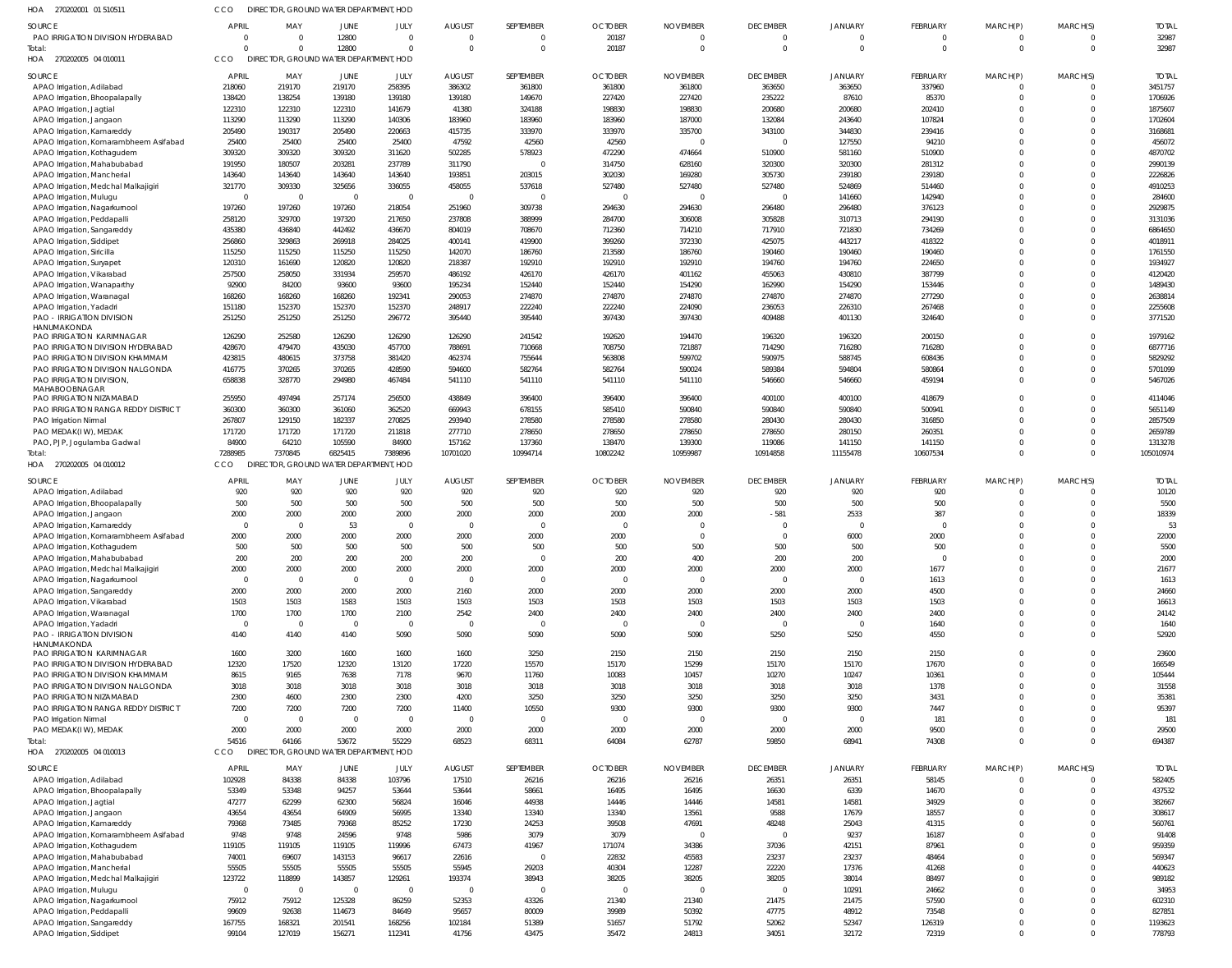| HOA<br>270202005 04 010013                                  |                      |                | DIRECTOR, GROUND WATER DEPARTMENT, HOD |                      |                |                         |                      |                      |                 |                         |                 |                      |                            |                  |
|-------------------------------------------------------------|----------------------|----------------|----------------------------------------|----------------------|----------------|-------------------------|----------------------|----------------------|-----------------|-------------------------|-----------------|----------------------|----------------------------|------------------|
| <b>SOURCE</b>                                               | <b>APRIL</b>         | MAY            | <b>JUNE</b>                            | JULY                 | <b>AUGUST</b>  | SEPTEMBER               | <b>OCTOBER</b>       | <b>NOVEMBER</b>      | <b>DECEMBER</b> | <b>JANUARY</b>          | FEBRUARY        | MARCH(P)             | MARCH(S)                   | <b>TOTAI</b>     |
| APAO Irrigation, Siricilla                                  | 44690                | 66017          | 44690                                  | 44690                | 58286          | 13596                   | 27192                | 13596                | 13866           | 13866                   | 32930           | $\Omega$             | $\Omega$                   | 373419           |
| APAO Irrigation, Suryapet                                   | 46416                | 62462          | 57275                                  | 46613                | 27998          | 13999                   | 13999                | 13999                | 14134           | 14134                   | 38702           | $\Omega$             | $\overline{0}$             | 349731           |
| APAO Irrigation, Vikarabad                                  | 99365                | 99578          | 176211                                 | 100168               | 61401          | 30933                   | 30933                | 29123                | 33026           | 31271                   | 66950           | $\Omega$             | $\Omega$                   | 758959           |
| APAO Irrigation, Wanaparthy                                 | 84703                | 32474          | 36086                                  | 36086                | 2074           | 11057                   | 11057                | 11192                | 14532           | 11192                   | 26437           | $\Omega$             | $\Omega$                   | 276890           |
| APAO Irrigation, Waranagal<br>APAO Irrigation, Yadadri      | 64795<br>58346       | 64795<br>58808 | 64795<br>58808                         | 76915<br>58808       | 27693<br>42005 | 39174<br>90466          | 19926<br>28810       | 19926<br>28945       | 19926<br>33584  | 19926<br>29806          | 47743<br>46371  | $\Omega$<br>$\Omega$ | $\Omega$<br>$\Omega$       | 465614<br>534757 |
| <b>PAO - IRRIGATION DIVISION</b>                            | 96678                | 152539         | 96678                                  | 125179               | 28646          | 28646                   | 28791                | 28791                | 29670           | 29061                   | 55881           | $\Omega$             | $\Omega$                   | 700560           |
| HANUMAKONDA                                                 |                      |                |                                        |                      |                |                         |                      |                      |                 |                         |                 |                      |                            |                  |
| PAO IRRIGATION KARIMNAGAR                                   | 48785                | 97570          | 48785                                  | 48785                | 48785          | 45430                   | 20859                | 20994                | 21129           | 21129                   | 39345           | $\Omega$             | $\Omega$                   | 461596           |
| PAO IRRIGATION DIVISION HYDERABAD                           | 164935               | 181797         | 201279                                 | 176191               | 104545         | 54119                   | 51353                | 55714                | 51757           | 51902                   | 123271          | $\Omega$             | $\mathbf 0$                | 1216863          |
| PAO IRRIGATION DIVISION KHAMMAM                             | 163047               | 220626         | 143889                                 | 146716               | 184630         | 93480                   | 40870                | 43482                | 42848           | 42686                   | 105894          | $\Omega$             | $\Omega$                   | 1228168          |
| PAO IRRIGATION DIVISION NALGONDA                            | 160198               | 142338         | 171815                                 | 172470               | 52654          | 41393                   | 41931                | 42192                | 42145           | 42539                   | 98645           | $\Omega$             | $\mathbf 0$                | 1008320          |
| PAO IRRIGATION DIVISION,<br>MAHABOOBNAGAR                   | 253879               | 126691         | 231066                                 | 188573               | 39241          | 39241                   | 39241                | 39241                | 39646           | 39646                   | 78905           | $\Omega$             | $\overline{0}$             | 1115370          |
| PAO IRRIGATION NIZAMABAD                                    | 98682                | 191778         | 137909                                 | 98896                | 57968          | 28751                   | 28751                | 28751                | 29021           | 29021                   | 38719           | $\Omega$             | $\mathbf 0$                | 768247           |
| PAO IRRIGATION RANGA REDDY DISTRICT                         | 138552               | 138552         | 138846                                 | 139411               | 84800          | 132454                  | 42400                | 42796                | 42796           | 42796                   | 86195           | $\Omega$             | $\Omega$                   | 1029598          |
| PAO Irrigation Nirmal                                       | 102749               | 49467          | 77631                                  | 106240               | 30994          | 20165                   | 20165                | 20165                | 20300           | 20300                   | 54470           | $\Omega$             | $\mathbf 0$                | 522646           |
| PAO MEDAK(IW), MEDAK                                        | 65892                | 65892          | 65892                                  | 85980                | 20088          | 20156                   | 20156                | 20156                | 20156           | 20265                   | 44778           | $\Omega$             | $\Omega$                   | 449411           |
| PAO, PJP, Jogulamba Gadwal                                  | 32658                | 24635          | 56627                                  | 32658                | 19900          | 9950                    | 10031                | 10091                | 8630            | 10226                   | 24287           | $\Omega$             | $\overline{0}$             | 239693           |
| Total:                                                      | 2875407              | 2929897        | 3277483                                | 2903522              | 1646822        | 1211809                 | 1010422              | 866361               | 868625          | 854971                  | 1813954         | $\Omega$             | $\Omega$                   | 20259273         |
| HOA 270202005 04 010016                                     | CCO                  |                | DIRECTOR, GROUND WATER DEPARTMENT, HOD |                      |                |                         |                      |                      |                 |                         |                 |                      |                            |                  |
| <b>SOURCE</b>                                               | <b>APRIL</b>         | MAY            | JUNE                                   | JULY                 | <b>AUGUST</b>  | SEPTEMBER               | <b>OCTOBER</b>       | <b>NOVEMBER</b>      | <b>DECEMBER</b> | <b>JANUARY</b>          | FEBRUARY        | MARCH(P)             | MARCH(S)                   | <b>TOTAL</b>     |
| APAO Irrigation, Adilabad                                   | 31376                | 31537          | 31537                                  | 42456                | 49962          | 46817                   | 46817                | 46817                | 47058           | 47058                   | 43718           | $\Omega$             | $\overline{0}$             | 465153           |
| APAO Irrigation, Bhoopalapally                              | 16510                | 16510          | 16601                                  | 16601                | 16601          | 18155                   | 29455                | 29455                | 29696           | 11319                   | 11031           | $\Omega$             | $\overline{0}$             | 211934           |
| APAO Irrigation, Jagtial                                    | 17678                | 17678          | 17678                                  | 23048                | 6000           | 45594                   | 25797                | 25797                | 26038           | 26038                   | 26263           | $\Omega$             | $\overline{0}$             | 257609           |
| APAO Irrigation, Jangaon                                    | 16324                | 16324          | 16324                                  | 23822                | 23822          | 23822                   | 23822                | 24218                | 17123           | 31573                   | 13952           | $\Omega$             | $\overline{0}$             | 231126           |
| APAO Irrigation, Kamareddy                                  | 29678                | 27478          | 29922                                  | 31878                | 57088          | 43311                   | 43311                | 43536                | 44499           | 44724                   | 31065           | $\Omega$             | $\Omega$                   | 426490           |
| APAO Irrigation, Komarambheem Asifabad                      | 3017                 | 3017           | 3017                                   | 3017                 | 7671           | 5499                    | 5499                 |                      | $\overline{0}$  | 16497                   | 12171           | $\Omega$             | $\overline{0}$             | 59405            |
| APAO Irrigation, Kothagudem<br>APAO Irrigation, Mahabubabad | 44538                | 44538          | 44538                                  | 44871                | 75950          | 74943<br>$\overline{0}$ | 61145                | 61406                | 66137           | 75271                   | 66137<br>36440  | $\Omega$<br>$\Omega$ | $\Omega$<br>$\overline{0}$ | 659474           |
| APAO Irrigation, Mancherial                                 | 22902<br>20755       | 21542<br>20755 | 24262<br>20755                         | 40389<br>20755       | 40389<br>30210 | 31396                   | 40774<br>39199       | 81404<br>21942       | 41496<br>39681  | 41496<br>31029          | 31029           | $\Omega$             | $\Omega$                   | 391094<br>307506 |
| APAO Irrigation, Medchal Malkajigiri                        | 95721                | 91989          | 96887                                  | 100007               | 148492         | 128379                  | 125946               | 125946               | 125946          | 125320                  | 122840          | $\Omega$             | $\overline{0}$             | 1287473          |
| APAO Irrigation, Mulugu                                     | $\overline{0}$       | - C            | $\overline{0}$                         | $\mathbf{0}$         |                | $\mathbf{0}$            |                      |                      | $\overline{0}$  | 18377                   | 18544           | $\Omega$             | $\Omega$                   | 3692'            |
| APAO Irrigation, Nagarkurnool                               | 23493                | 23493          | 23493                                  | 31478                | 31478          | 51368                   | 38108                | 38108                | 38349           | 38349                   | 43302           | $\Omega$             | $\Omega$                   | 381019           |
| APAO Irrigation, Peddapalli                                 | 31100                | 30091          | 23452                                  | 27848                | 36375          | 51200                   | 36236                | 43989                | 38785           | 39608                   | 37519           | $\Omega$             | $\overline{0}$             | 396203           |
| APAO Irrigation, Sangareddy                                 | 62729                | 62941          | 63761                                  | 62916                | 119537         | 91769                   | 92249                | 92490                | 92972           | 93481                   | 95096           | $\Omega$             | $\Omega$                   | 929941           |
| APAO Irrigation, Siddipet                                   | 37059                | 47499          | 38957                                  | 44440                | 56309          | 55040                   | 52047                | 48130                | 55247           | 57453                   | 54258           | $\Omega$             | $\Omega$                   | 546439           |
| APAO Irrigation, Siricilla                                  | 16711                | 16711          | 16711                                  | 16711                | 24278          | 24278                   | 31845                | 24278                | 24760           | 24760                   | 24760           | $\Omega$             | $\Omega$                   | 245803           |
| APAO Irrigation, Suryapet                                   | 17356                | 23356          | 17430                                  | 17430                | 32568          | 24999                   | 24999                | 24999                | 25240           | 25240                   | 29100           | $\Omega$             | $\Omega$                   | 262717           |
| APAO Irrigation, Vikarabad                                  | 37155                | 37235          | 49722                                  | 37456                | 72190          | 55240                   | 55240                | 52010                | 58976           | 55844                   | 50236           | $\Omega$             | $\overline{0}$             | 561304           |
| APAO Irrigation, Wanaparthy                                 | 13392                | 12143          | 13494                                  | 13494                | 26000          | 19747                   | 19747                | 19988                | 21237           | 19988                   | 19878           | $\Omega$             | $\Omega$                   | 199108           |
| APAO Irrigation, Waranagal                                  | 33420                | 33420          | 33420                                  | 41164                | 51502          | 46531                   | 46531                | 46531                | 46531           | 46531                   | 46943           | $\Omega$             | $\overline{0}$             | 472524           |
| APAO Irrigation, Yadadri                                    | 21818                | 21990          | 21990                                  | 21990                | 36816          | 29403                   | 29403                | 29644                | 31379           | 29966                   | 35739           | $\Omega$             | $\overline{0}$             | 310138           |
| <b>PAO - IRRIGATION DIVISION</b><br>HANUMAKONDA             | 44206                | 44206          | 44206                                  | 66559                | 66897          | 66897                   | 67235                | 67235                | 69285           | 67865                   | 54945           | $\Omega$             | $\Omega$                   | 659536           |
| PAO IRRIGATION KARIMNAGAR                                   | 25162                | 50324          | 25162                                  | 25162                | 25162          | 49105                   | 33318                | 33633                | 33948           | 33948                   | 34615           | $\Omega$             | $\Omega$                   | 369539           |
| PAO IRRIGATION DIVISION HYDERABAD                           | 116221               | 131305         | 117601                                 | 124402               | 215344         | 170624                  | 169304               | 171885               | 170633          | 171111                  | 171111          | $\Omega$             | $\overline{0}$             | 1729541          |
| PAO IRRIGATION DIVISION KHAMMAM                             | 77430                | 88676          | 67045                                  | 68503                | 91260          | 138297                  | 95440                | 101542               | 100059          | 99680                   | 102485          | $\Omega$             | $\overline{0}$             | 1030417          |
| PAO IRRIGATION DIVISION NALGONDA                            | 58832                | 52153          | 52153                                  | 68808                | 79028          | 73918                   | 74876                | 75343                | 75259           | 75965                   | 74170           |                      | $\Omega$                   | 760505           |
| PAO IRRIGATION DIVISION,                                    | 106248               | 53163          | 49184                                  | 89476                | 87637          | 84723                   | 14773                | 84723                | 85594           | 85594                   | 73989           | $\Omega$             | $\Omega$                   | 815104           |
| MAHABOOBNAGAR<br>PAO IRRIGATION NIZAMABAD                   | 43728                | 87346          | 43972                                  | 43838                | 90194          | 67141                   | 67141                | 67141                | 67771           | 67771                   | 70862           | $\Omega$             | $\mathbf 0$                | 716905           |
| PAO IRRIGATION RANGA REDDY DISTRICT                         | 99059                | 99059          | 99287                                  | 99725                | 180063         | 220980                  | 139780               | 141084               | 141084          | 141084                  | 119646          | $\Omega$             | $\overline{0}$             | 1480851          |
| PAO Irrigation Nirmal                                       | 38422                | 18498          | 26211                                  | 41357                | 41411          | 36010                   | 36010                | 36010                | 36251           | 36251                   | 41859           | $\Omega$             | $\Omega$                   | 388290           |
| PAO MEDAK(IW), MEDAK                                        | 20392                | 20392          | 20392                                  | 35869                | 35869          | 35992                   | 35992                | 35992                | 35992           | 36187                   | 33668           | $\Omega$             | $\Omega$                   | 346737           |
| PAO, PJP, Jogulamba Gadwal                                  | 12212                | 9212           | 15212                                  | 12212                | 23324          | 17768                   | 17912                | 18020                | 15411           | 18261                   | 18261           | $\Omega$             | $\overline{0}$             | 177805           |
| Total:                                                      | 1234644              | 1254581        | 1164376                                | 1337682              | 1879427        | 1828946                 | 1619951              | 1713296              | 1702437         | 1733639                 | 1645632         | $\Omega$             | $\overline{0}$             | 17114611         |
| HOA 270202005 04 010017                                     | CCO                  |                | DIRECTOR, GROUND WATER DEPARTMENT, HOD |                      |                |                         |                      |                      |                 |                         |                 |                      |                            |                  |
| <b>SOURCE</b>                                               | <b>APRIL</b>         | MAY            | JUNE                                   | JULY                 | <b>AUGUST</b>  | SEPTEMBER               | <b>OCTOBER</b>       | <b>NOVEMBER</b>      | <b>DECEMBER</b> | JANUARY                 | FEBRUARY        | MARCH(P)             | MARCH(S)                   | <b>TOTAL</b>     |
| APAO Irrigation, Adilabad                                   | $\overline{0}$       | - 0            | 14000                                  | $\Omega$             | $\Omega$       | $\overline{0}$          | $\Omega$             |                      | $\overline{0}$  | $\Omega$                | $\Omega$        | $\Omega$             | $\Omega$                   | 14000            |
| APAO Irrigation, Bhoopalapally                              | $\overline{0}$       | $\mathsf{C}$   | $\Omega$                               | $\Omega$             | $\Omega$       | 23706                   | $\Omega$             |                      | $\mathbf 0$     | $\Omega$                | $\Omega$        | $\Omega$             | $\overline{0}$             | 23706            |
| APAO Irrigation, Jagtial                                    | $\overline{0}$       | 14050          | <sup>0</sup>                           | $\Omega$             |                | 0                       | $\Omega$             |                      | $\Omega$        | $\Omega$                | $\Omega$        | $\Omega$             | $\Omega$                   | 14050            |
| APAO Irrigation, Komarambheem Asifabad                      | $\overline{0}$       | 100000         |                                        | $\Omega$             | $\Omega$       | $\mathbf 0$             | $\Omega$             |                      | $\Omega$        | $\Omega$                | $\Omega$        | $\Omega$             | $\Omega$                   | 100000           |
| APAO Irrigation, Sangareddy                                 | $\overline{0}$       | - 0            | 0                                      | $\Omega$             | $\Omega$       | 10000                   | $\Omega$             |                      | $\Omega$        | $\mathbf 0$             | 28000           | $\Omega$             | $\Omega$                   | 38000            |
| APAO Irrigation, Siddipet                                   | $\overline{0}$       | 9663           | $\Omega$                               | $\Omega$             | 9000           | $\Omega$                | 12500                |                      | $\Omega$        | $\mathbf 0$             | $\Omega$        | $\Omega$             | $\Omega$                   | 31163            |
| APAO Irrigation, Siricilla                                  | $\overline{0}$       | $-9000$        | 7291                                   |                      |                | $\mathbf 0$             | $\Omega$             |                      | $\Omega$        | $\mathbf 0$             | $\Omega$        | $\Omega$             | $\Omega$                   | $-1709$          |
| APAO Irrigation, Vikarabad                                  | $\Omega$             | - 0            | $\Omega$                               | $\Omega$             |                | $\Omega$                | 100000               |                      | $\Omega$        | $\overline{0}$          | 99686           | $\Omega$             | $\Omega$                   | 199686           |
| APAO Irrigation, Waranagal                                  | $\overline{0}$       | - 0            | 0                                      | $\Omega$             |                | $\mathbf 0$             |                      |                      | 100000          | $\overline{0}$          | $\Omega$        | $\Omega$             | $\mathbf 0$                | 100000           |
| APAO Irrigation, Yadadri                                    | $\Omega$<br>$\Omega$ |                | 0<br>$\Omega$                          | $\Omega$<br>$\Omega$ |                | $\Omega$<br>$\Omega$    | $\Omega$<br>$\Omega$ | $\Omega$<br>$\Omega$ | $\overline{0}$  | 10000<br>$\overline{0}$ | $\Omega$        | $\Omega$<br>$\Omega$ | $\Omega$<br>$\Omega$       | 10000            |
| <b>PAO - IRRIGATION DIVISION</b><br>HANUMAKONDA             |                      |                |                                        |                      |                |                         |                      |                      | 18000           |                         | 9000            |                      |                            | 27000            |
| PAO IRRIGATION DIVISION HYDERABAD                           | $\Omega$             |                | $\Omega$                               | 83239                |                | $\mathbf 0$             | $\Omega$             | $\Omega$             | $\overline{0}$  | $\overline{0}$          | $\Omega$        | $\Omega$             | $\mathbf 0$                | 83239            |
| PAO IRRIGATION DIVISION NALGONDA                            | $\Omega$             |                | $\mathbf 0$                            | $\Omega$             |                | $\mathbf 0$             | 57817                | 36003                | $^{\circ}$      | 72865                   | 200272          | $\Omega$             | $\mathbf 0$                | 366957           |
| PAO IRRIGATION NIZAMABAD                                    | $\Omega$             |                | 13325                                  | $\Omega$             |                | $\Omega$                | $\Omega$             | 23325                | $\Omega$        | $\mathbf 0$             | - 0             | $\Omega$             | $\Omega$                   | 36650            |
| PAO IRRIGATION RANGA REDDY DISTRICT                         | $\Omega$             | $\Omega$       | $\overline{0}$                         | 100000               |                | $\mathbf 0$             | $\Omega$             |                      | $\overline{0}$  | $\overline{0}$          | $\Omega$        | $\Omega$             | $\mathbf 0$                | 100000           |
| PAO, PJP, Jogulamba Gadwal                                  | $\Omega$             |                | 108000                                 | $\Omega$             | $\Omega$       | $\mathbf 0$             | $\Omega$             | $\Omega$             | $\mathbf 0$     | $\mathbf 0$             | $\Omega$        | $\Omega$             | $\Omega$                   | 108000           |
| Total:                                                      | $\Omega$             | 114713         | 142616                                 | 183239               | 9000           | 33706                   | 170317               | 59328                | 118000          | 82865                   | 336958          | $\Omega$             | $\overline{0}$             | 1250742          |
| HOA 270202005 04 010018                                     | <b>CCO</b>           |                | DIRECTOR, GROUND WATER DEPARTMENT, HOD |                      |                |                         |                      |                      |                 |                         |                 |                      |                            |                  |
| <b>SOURCE</b>                                               | <b>APRIL</b>         | MAY            | <b>JUNE</b>                            | JULY                 | <b>AUGUST</b>  | SEPTEMBER               | <b>OCTOBER</b>       | <b>NOVEMBER</b>      | <b>DECEMBER</b> | <b>JANUARY</b>          | <b>FEBRUARY</b> | MARCH(P)             | MARCH(S)                   | <b>TOTAL</b>     |
| APAO Irrigation, Adilabad                                   | $\circ$              |                | $\overline{\mathbf{0}}$                | $\mathbf{0}$         | $\Omega$       | 76787                   |                      |                      | $\overline{0}$  | 48059                   | $\Omega$        | $\Omega$             | $^{\circ}$                 | 124846           |
| APAO Irrigation, Bhoopalapally                              | $\overline{0}$       |                | 31196                                  | $\mathbf{0}$         | $\Omega$       | $\mathbf 0$             |                      |                      | $\overline{0}$  | 80776                   | $\mathbf{0}$    | $\mathbf{0}$         | $\overline{0}$             | 111972           |
| APAO Irrigation, Jagtial                                    | $\Omega$             |                | 0                                      | $\mathbf 0$          | $\Omega$       | $\mathbf 0$             |                      |                      | $\overline{0}$  | $^{\circ}$              | 38589           | $\Omega$             | $\overline{0}$             | 38589            |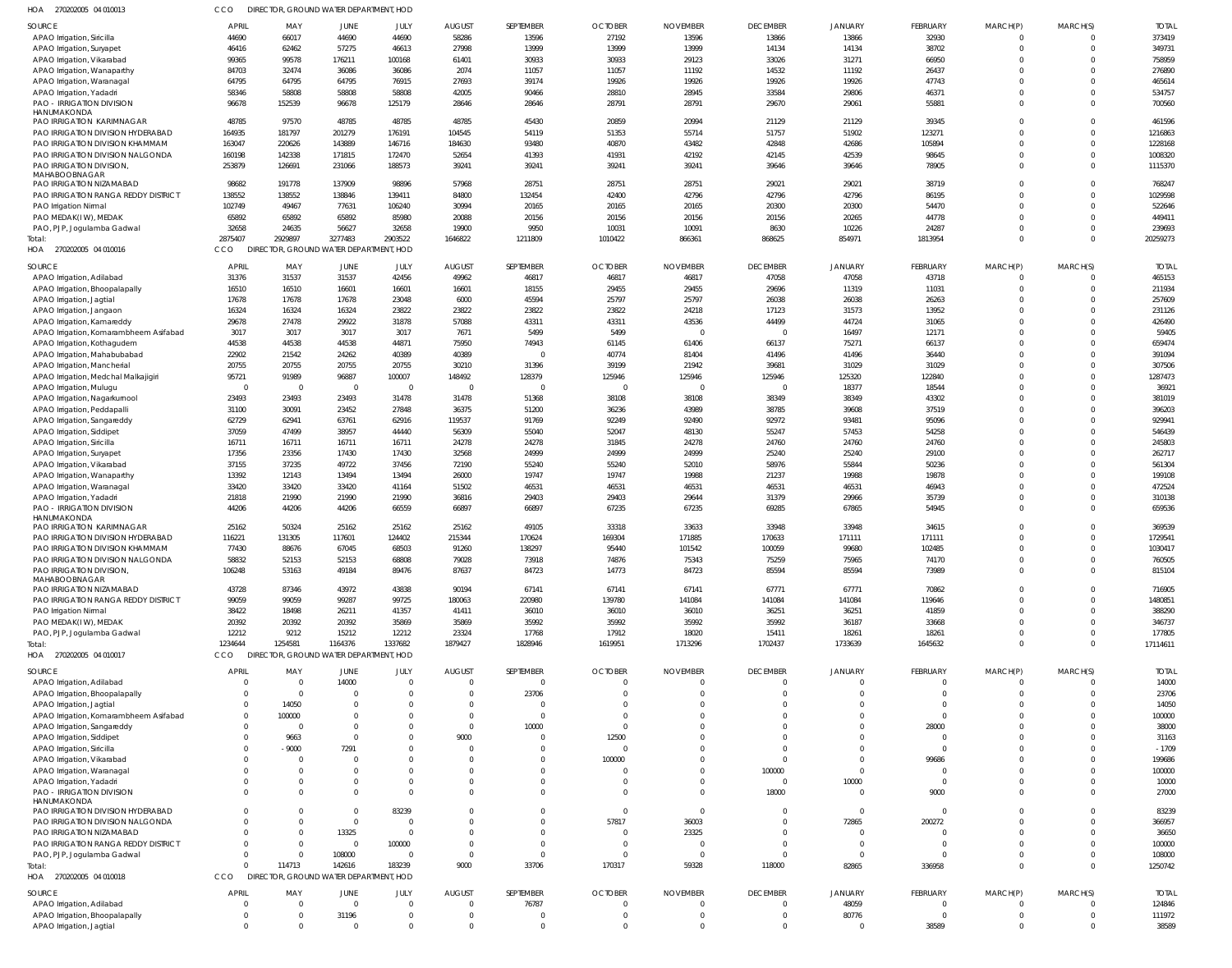| 1OA<br>270202005 04 010018                                           | CCO            | DIRECTOR, GROUND WATER DEPARTMENT, HOD |                      |                      |                                  |                          |                   |                     |                            |                                  |                 |                      |                           |                  |
|----------------------------------------------------------------------|----------------|----------------------------------------|----------------------|----------------------|----------------------------------|--------------------------|-------------------|---------------------|----------------------------|----------------------------------|-----------------|----------------------|---------------------------|------------------|
| SOURCE                                                               | APRIL          | MAY                                    | JUNE                 | JULY                 | <b>AUGUST</b>                    | SEPTEMBER                | <b>OCTOBER</b>    | <b>NOVEMBER</b>     | <b>DECEMBER</b>            | <b>JANUARY</b>                   | FEBRUARY        | MARCH(P)             | MARCH(S)                  | <b>TOTAL</b>     |
| APAO Irrigation, Jangaon                                             | $\Omega$       | $\overline{0}$                         | $\mathbf 0$          | $\Omega$             | $\overline{0}$                   | $\mathbf{0}$             | $\Omega$          | $\Omega$            | $\overline{0}$             | $\overline{0}$                   | 41587           | $\Omega$             | $\mathbf 0$               | 41587            |
| APAO Irrigation, Kothagudem                                          |                | $\mathbf 0$                            | $\Omega$             | $\Omega$             | $\overline{0}$                   | 37353                    | $\Omega$          | 178327              | $\overline{0}$             | $\overline{0}$                   | 23389           | $\Omega$             | $\mathbf 0$               | 239069           |
| APAO Irrigation, Mahabubabad                                         |                | $\Omega$                               | $\Omega$             | - 0                  | $^{\circ}$                       | 83174                    |                   |                     | 0                          | 23389                            | 166348          | - 0                  | $\Omega$                  | 272911           |
| APAO Irrigation, Mancherial<br>APAO Irrigation, Medchal Malkajigiri  |                | 0                                      | 0<br>0               |                      | $^{\circ}$<br>$\Omega$           | $\Omega$<br>$\Omega$     |                   | $\sqrt{ }$<br>26985 | $\Omega$<br>$\overline{0}$ | $\overline{0}$<br>92841          | 83174<br>27765  | $\Omega$             | $\Omega$<br>$\Omega$      | 83174<br>147591  |
| APAO Irrigation, Peddapalli                                          |                |                                        | $\Omega$             |                      | -0                               |                          |                   | $\Omega$            | 23519                      | 29180                            |                 |                      | $\Omega$                  | 52699            |
| APAO Irrigation, Sangareddy                                          |                |                                        | $\overline{0}$       |                      | -0                               | 55360                    |                   | 97333               | $\overline{0}$             | 45009                            | $\Omega$        | $\Omega$             | $\Omega$                  | 197702           |
| APAO Irrigation, Siddipet                                            |                | $\Omega$                               | 67765                |                      | - 0                              | $\Omega$                 |                   | - 0                 | $\Omega$                   | 46583                            | $\cap$          |                      | $\Omega$                  | 114348           |
| APAO Irrigation, Suryapet                                            |                | 0                                      | $\overline{0}$       |                      | $\overline{0}$                   | $\Omega$                 | 60030             | $\Omega$            | 80948                      | $\Omega$                         | $\Omega$        | $\Omega$             | 0                         | 140978           |
| APAO Irrigation, Vikarabad                                           |                | $\Omega$                               | 63426                | $\Omega$             | 31713                            | $\Omega$                 | $\Omega$          | 54416               | $\Omega$                   | $\Omega$                         | $\cap$          |                      | $^{\circ}$                | 149555           |
| APAO Irrigation, Wanaparthy                                          |                | 0                                      | $\Omega$             | $\Omega$             | $\overline{0}$                   | $\Omega$                 |                   | 76318               | $\Omega$                   | $\Omega$                         | $\Omega$        | $\Omega$             | $^{\circ}$                | 76318            |
| APAO Irrigation, Waranagal                                           |                | $\Omega$                               | $\Omega$             | $\Omega$             | $\overline{0}$                   | 60557                    |                   |                     | $\Omega$                   | $\overline{0}$                   | $\Omega$        | $\Omega$             | $\Omega$                  | 60557            |
| APAO Irrigation, Yadadri                                             |                | $\Omega$                               | 0                    | $\Omega$             | 34388                            | $\overline{0}$           |                   | $\Omega$            | $\Omega$                   | $\overline{0}$                   | 24724           | $\Omega$             | 0                         | 59112            |
| <b>PAO - IRRIGATION DIVISION</b>                                     | $\Omega$       | $\Omega$                               | $\Omega$             | $\Omega$             | $\overline{0}$                   | 96545                    | $\Omega$          | 36964               | $\Omega$                   | 48093                            | $\Omega$        | $\Omega$             | $\Omega$                  | 181602           |
| HANUMAKONDA                                                          |                |                                        |                      |                      |                                  |                          |                   |                     |                            |                                  |                 |                      |                           |                  |
| PAO IRRIGATION DIVISION HYDERABAD<br>PAO IRRIGATION DIVISION KHAMMAM | $\Omega$       | 0<br>$\Omega$                          | $\Omega$<br>$\Omega$ | - 0<br>$\Omega$      | $\overline{0}$<br>$\overline{0}$ | 229022<br>$\overline{0}$ | $\Omega$<br>55789 | $\Omega$            | $\overline{0}$<br>60644    | 261292<br>119470                 | 46015<br>- 0    | $\Omega$<br>$\Omega$ | 0<br>$\mathbf 0$          | 536329<br>235903 |
| PAO IRRIGATION DIVISION NALGONDA                                     | $\Omega$       | 0                                      | $\Omega$             | $\Omega$             | 84417                            | 61514                    | $\mathbf{0}$      | - 0                 | $\overline{0}$             | $\overline{0}$                   | 105134          | $\Omega$             | $^{\circ}$                | 251065           |
| PAO IRRIGATION DIVISION,                                             | $\Omega$       | $\Omega$                               | $\Omega$             | $\Omega$             | 74189                            | 67020                    | 21935             | 47763               | $\Omega$                   | $\Omega$                         | 42970           | $\Omega$             | $\Omega$                  | 253877           |
| MAHABOOBNAGAR                                                        |                |                                        |                      |                      |                                  |                          |                   |                     |                            |                                  |                 |                      |                           |                  |
| PAO IRRIGATION NIZAMABAD                                             |                | 0                                      | $\Omega$             |                      | $\overline{0}$                   | $\mathbf{0}$             | - 0               |                     | $\Omega$                   | 126717                           | - 0             | $\Omega$             | $\mathbf 0$               | 126717           |
| PAO IRRIGATION RANGA REDDY DISTRICT                                  | $\Omega$       | $\Omega$                               | $\Omega$             | $\Omega$             | $\overline{0}$                   | 99742                    |                   |                     | $\Omega$                   | 344541                           | $\Omega$        | $\Omega$             | $\mathbf 0$               | 444283           |
| PAO Irrigation Nirmal                                                | $\Omega$       |                                        | $\Omega$             |                      | $\mathbf 0$                      | 95250                    |                   | $\Omega$            | $\Omega$                   | $\overline{0}$                   | $\Omega$        | $\Omega$             | $\mathbf 0$               | 95250            |
| PAO MEDAK(IW), MEDAK                                                 |                |                                        | $\Omega$             | $\Omega$             | $\overline{0}$                   | $\Omega$                 | - 0               | 69059               | $\Omega$                   | 40595                            | $\Omega$        | $\Omega$             | $\Omega$                  | 109654           |
| PAO, PJP, Jogulamba Gadwal                                           |                | 0                                      | $\overline{0}$       | $\Omega$             | $\overline{0}$                   | $\Omega$                 | $\Omega$          | $\Omega$            | $\mathbf{0}$               | $\overline{0}$                   | 49447           | $\Omega$             | $\mathbf 0$               | 49447            |
| Total:                                                               | $\cap$         | $\Omega$                               | 162387               |                      | 224707                           | 962324                   | 137754            | 587165              | 165111                     | 1306545                          | 649142          | $\Omega$             | $\Omega$                  | 4195135          |
| HOA 270202005 04 020021                                              | CCO            | DIRECTOR, GROUND WATER DEPARTMENT, HOD |                      |                      |                                  |                          |                   |                     |                            |                                  |                 |                      |                           |                  |
| SOURCE                                                               | <b>APRIL</b>   | MAY                                    | JUNE                 | JULY                 | <b>AUGUST</b>                    | SEPTEMBER                | <b>OCTOBER</b>    | <b>NOVEMBER</b>     | <b>DECEMBER</b>            | <b>JANUARY</b>                   | FEBRUARY        | MARCH(P)             | MARCH(S)                  | <b>TOTAL</b>     |
| APAO Irrigation, Adilabad                                            | $\Omega$       | $\overline{0}$                         | 4869                 | $\Omega$             | $\overline{0}$                   | 4869                     |                   | 3246                | $\overline{0}$             | $\overline{0}$                   | 4869            | $\Omega$             | $\overline{0}$            | 17853            |
| APAO Irrigation, Jagtial                                             | $\Omega$       | $\overline{0}$                         | 1623                 | $\Omega$             | $\overline{0}$                   | $\mathbf 0$              |                   |                     | 15600                      | $\overline{0}$                   | $\Omega$        | $\Omega$             | 0                         | 17223            |
| APAO Irrigation, Komarambheem Asifabad                               | $\Omega$       | 4869                                   | $\overline{0}$       | $\Omega$             | $\overline{0}$                   | 4746                     |                   | - C                 | $\overline{0}$             | $\overline{0}$                   | $\Omega$        | $\Omega$             | 0                         | 9615             |
| APAO Irrigation, Mahabubabad                                         | $\Omega$       | $\overline{0}$                         | 0                    | 4869                 | 4869                             | $\mathbf{0}$             |                   | 4869                | $\Omega$                   | $\overline{0}$                   | 4869            |                      | 0                         | 19476            |
| APAO Irrigation, Mancherial                                          | $\cap$         | $\overline{0}$                         | $\Omega$             | 4869                 | $\overline{0}$                   | 4869                     |                   |                     | 4869                       | $\overline{0}$                   | 3246            |                      | 0                         | 17853            |
| APAO Irrigation, Medchal Malkajigiri                                 | $\Omega$       | 3240                                   | 0                    | 3240                 | 1620                             | 1620                     |                   |                     | $\Omega$                   | $\overline{0}$                   | 1620            |                      | 0                         | 11340            |
| APAO Irrigation, Mulugu                                              | $\cap$         | $\mathbf 0$                            | 0                    | - 0                  | $\overline{0}$                   | $\overline{0}$           |                   |                     | $\Omega$                   | 4869                             | $\Omega$        |                      | 0                         | 4869             |
| APAO Irrigation, Nagarkurnool                                        | $\Omega$       | $\mathbf 0$                            | 4869                 | $\Omega$             | 3246                             | $\Omega$                 | 1623              | 5200                | $\Omega$                   | $\overline{0}$                   | 20800           | $\Omega$             | 0                         | 35738            |
| APAO Irrigation, Peddapalli                                          |                | $\Omega$<br>0                          | 6492                 | $\Omega$<br>$\Omega$ | $\overline{0}$<br>1623           | $\Omega$<br>$\Omega$     |                   |                     | $\Omega$<br>$\overline{0}$ | $\overline{0}$                   | $\Omega$        | $\Omega$             | 0                         | 6492<br>26092    |
| APAO Irrigation, Siricilla<br><b>PAO - IRRIGATION DIVISION</b>       | $\Omega$       | 0                                      | 4869<br>5623         | 9200                 | $\overline{0}$                   | $\Omega$                 |                   | $\Omega$            | 10400                      | 9200<br>$\overline{0}$           | 10400<br>15600  | $\Omega$             | $^{\circ}$<br>$^{\circ}$  | 40823            |
| HANUMAKONDA                                                          |                |                                        |                      |                      |                                  |                          |                   |                     |                            |                                  |                 |                      |                           |                  |
| PAO IRRIGATION KARIMNAGAR                                            | $\Omega$       | $\Omega$                               | $\overline{0}$       | 14607                | - 0                              | $\mathbf 0$              |                   | 8115                | $\overline{0}$             | $\overline{0}$                   | 9738            | $\Omega$             | 0                         | 32460            |
| PAO IRRIGATION DIVISION KHAMMAM                                      | $\Omega$       | $\Omega$                               | 4746                 | 4746                 | $\overline{0}$                   | $\Omega$                 |                   | 4746                | $\Omega$                   | $\overline{0}$                   | 7119            | $\Omega$             | $\mathbf 0$               | 21357            |
| PAO Irrigation Nirmal                                                | 4000           | $\Omega$                               | 4000                 | 8000                 | $\overline{0}$                   | $\Omega$                 |                   | $\mathcal{C}$       | $\overline{0}$             | $\overline{0}$                   | $\Omega$        | $\Omega$             | $\mathbf 0$               | 16000            |
| PAO, PJP, Jogulamba Gadwal                                           | $\Omega$       | $\mathbf{0}$                           | $\overline{0}$       | - 0                  | 6492                             | $\Omega$                 | - 0               | 9738                | $\overline{0}$             | $\overline{0}$                   | 6492            | $\Omega$             | 0                         | 22722            |
|                                                                      | 4000           | 8109                                   | 37091                | 49531                | 17850                            | 16104                    | 1623              | 35914               | 30869                      | 14069                            | 84753           | $\Omega$             | $\Omega$                  | 299913           |
| HOA 270202005 04 110111                                              | CCO            | DIRECTOR, GROUND WATER DEPARTMENT, HOD |                      |                      |                                  |                          |                   |                     |                            |                                  |                 |                      |                           |                  |
| SOURCE                                                               | APRIL          | MAY                                    | JUNE                 | JULY                 | <b>AUGUST</b>                    | SEPTEMBER                | <b>OCTOBER</b>    | <b>NOVEMBER</b>     | <b>DECEMBER</b>            | <b>JANUARY</b>                   | <b>FEBRUARY</b> | MARCH(P)             | MARCH(S)                  | <b>TOTAL</b>     |
| APAO Irrigation, Adilabad                                            | $\Omega$       | $\overline{0}$                         | 49942                | $\overline{0}$       | $\overline{0}$                   | $\Omega$                 | $\cap$            | $\Omega$            | 32315                      | $\Omega$                         | 77532           |                      | $\overline{0}$            | 159789           |
| APAO Irrigation, Bhoopalapally                                       |                |                                        | $\overline{0}$       |                      | $\Omega$                         | $\Omega$                 | $\Omega$          | $\Omega$            | 30534                      | $\overline{0}$                   | 84155           | $\Omega$             | $\mathbf 0$               | 114689           |
| APAO Irrigation, Jagtial                                             | $\Omega$       | $\Omega$                               | 16254                |                      | $^{\circ}$                       | $\Omega$                 | $\Omega$          | 41644               | 0                          | $\overline{0}$                   | 18000           | $\Omega$             | $\mathbf 0$               | 75898            |
| APAO Irrigation, Jangaon                                             | $\Omega$       | $\Omega$                               | $\Omega$             |                      | -0                               | $\mathbf 0$              | 34520             | 44350               | $\overline{0}$             | $\overline{0}$                   | 44150           | $\Omega$             | $^{\circ}$                | 123020           |
| APAO Irrigation, Kamareddy                                           |                |                                        | $\Omega$             |                      | $\Omega$                         | $\Omega$                 | 17400             | 97000               | 5250                       | $\overline{0}$                   | 35840           | $\Omega$             | $\Omega$                  | 155490           |
| APAO Irrigation, Kothagudem                                          |                |                                        | $\overline{0}$       |                      | $\Omega$                         | $\Omega$                 | - 0               | 48812               | $\overline{0}$             | $\overline{0}$                   | 44460           | - 0                  | $^{\circ}$                | 93272            |
| APAO Irrigation, Mahabubabad                                         |                | $\Omega$                               | 39600                |                      | $\Omega$                         | $\Omega$                 | $\overline{0}$    | 30300               | 0                          | $\overline{0}$                   | $\Omega$        |                      | $\mathbf 0$               | 69900            |
| APAO Irrigation, Mancherial                                          |                |                                        | $\overline{0}$       |                      | $\Omega$                         | $\Omega$                 | 4800              | 8970                | 18300                      | 3600                             | 7200            | $\Omega$             | $^{\circ}$                | 42870            |
| APAO Irrigation, Medchal Malkajigiri                                 |                |                                        | 8850                 |                      | $\Omega$                         | $\Omega$                 | $\overline{0}$    | 14100               | $\overline{0}$             | 7500                             | 14400           | $\Omega$             | $\mathbf 0$               | 44850            |
| APAO Irrigation, Nagarkurnool                                        |                |                                        | 34440                |                      | $\Omega$                         | $\Omega$                 | $\overline{0}$    | 29110               | $\Omega$                   | 5100                             | $\overline{0}$  | $\Omega$             | $\mathbf 0$               | 68650            |
| APAO Irrigation, Peddapalli<br>APAO Irrigation, Sangareddy           | $\Omega$       | 0                                      | 0<br>27277           |                      | $\Omega$<br>$\Omega$             | $\Omega$<br>$\Omega$     | 38550<br>$\Omega$ | 4500<br>30815       | $\Omega$<br>$\Omega$       | $\overline{0}$<br>$\overline{0}$ | 19402<br>9600   | $\Omega$             | $\mathbf 0$<br>$^{\circ}$ | 62452<br>67692   |
|                                                                      |                |                                        | 14660                |                      | $\Omega$                         | $\Omega$                 | $\Omega$          | $\Omega$            | $\Omega$                   | $\overline{0}$                   | 16040           | $\Omega$             | $\mathbf 0$               | 30700            |
| APAO Irrigation, Siddipet<br>APAO Irrigation, Siricilla              |                |                                        | 39000                |                      | $\Omega$                         | $\Omega$                 | 1749              | 26700               | $\Omega$                   | $\overline{0}$                   | 41550           | $\Omega$             | $^{\circ}$                | 108999           |
| APAO Irrigation, Suryapet                                            | $\Omega$       |                                        | 9770                 |                      | $\Omega$                         | $\Omega$                 | 0                 | 24430               | $\Omega$                   | $\overline{0}$                   | 10200           | $\Omega$             | $\Omega$                  | 44400            |
| APAO Irrigation, Vikarabad                                           |                |                                        | 0                    |                      | $\Omega$                         | $\Omega$                 | $\Omega$          | $\Omega$            | $\Omega$                   | $\overline{0}$                   | 58276           | $\Omega$             | $\mathbf 0$               | 58276            |
| APAO Irrigation, Wanaparthy                                          | $\Omega$       | $\Omega$                               | 17340                |                      | $\Omega$                         | $\Omega$                 | $\Omega$          | 6000                | $\Omega$                   | $\overline{0}$                   | 20175           | $\Omega$             | $\mathbf 0$               | 43515            |
| APAO Irrigation, Yadadri                                             | $\Omega$       | 0                                      | 0                    |                      | $^{\circ}$                       | $\mathbf 0$              | 37950             | 3150                | $\overline{0}$             | 28800                            | $\Omega$        | $\Omega$             | $\mathbf 0$               | 69900            |
| PAO - IRRIGATION DIVISION                                            | $\Omega$       | $\Omega$                               | $\Omega$             | $\Omega$             | $\Omega$                         | $\Omega$                 | 13850             | 4350                | 10080                      | $\Omega$                         | $\Omega$        | $\Omega$             | $\mathbf 0$               | 28280            |
| HANUMAKONDA                                                          |                |                                        |                      |                      |                                  |                          |                   |                     |                            |                                  |                 |                      |                           |                  |
| PAO IRRIGATION KARIMNAGAR                                            |                |                                        | $\overline{0}$       |                      | -0                               | $\mathbf 0$              | $\overline{0}$    | 59040               | $\overline{0}$             | $\overline{0}$                   | $\overline{0}$  | $\Omega$             | $\mathbf 0$               | 59040            |
| PAO IRRIGATION DIVISION KHAMMAM                                      | $\Omega$       | $\Omega$                               | 13850                |                      | $\Omega$                         | $\mathbf 0$              | 14515             | - C                 | $\overline{0}$             | 31200                            | 10200           | $\Omega$             | $\mathbf 0$               | 69765            |
| PAO IRRIGATION DIVISION NALGONDA                                     | $\Omega$       | 0                                      | $\mathbf{0}$         | - 0                  | $\mathbf 0$                      | $\mathbf{0}$             | - 0               | 67720               | $\overline{0}$             | $\overline{0}$                   | 48115           | $\Omega$             | $\mathbf 0$               | 115835           |
| PAO IRRIGATION DIVISION,<br>MAHABOOBNAGAR                            | $\Omega$       | $\Omega$                               | $\Omega$             | $\cap$               | $\Omega$                         | $\mathbf 0$              | $\Omega$          | 15240               | 52900                      | $\overline{0}$                   | 2030            | $\Omega$             | $\mathbf 0$               | 70170            |
| PAO IRRIGATION NIZAMABAD                                             |                |                                        | $\overline{0}$       |                      | -0                               | $\Omega$                 | 29460             | - 0                 | 0                          | $\overline{0}$                   | 23550           | $\Omega$             | $\mathbf 0$               | 53010            |
| PAO IRRIGATION RANGA REDDY DISTRICT                                  |                | 0                                      | 64350                |                      | $\Omega$                         | $\Omega$                 | - 0               | $\Omega$            | $\overline{0}$             | 39900                            | - 0             | $\Omega$             | $\mathbf 0$               | 104250           |
| PAO Irrigation Nirmal                                                |                |                                        | $\mathbf{0}$         |                      | $^{\circ}$                       | $\mathbf 0$              | $\Omega$          | 20883               | $\overline{0}$             | $\overline{0}$                   | 21776           | $\Omega$             | $\mathbf 0$               | 42659            |
| PAO MEDAK(IW), MEDAK                                                 | $\cap$         |                                        | $\Omega$             |                      | $\overline{0}$                   | 17325                    | $\Omega$          | 28612               | $\Omega$                   | $\overline{0}$                   | - 0             | $\Omega$             | $^{\circ}$                | 45937            |
| PAO, PJP, Jogulamba Gadwal                                           | $\Omega$       | $\Omega$                               | $\overline{0}$       |                      | $\mathbf 0$                      | $\mathbf 0$              | $\Omega$          | $\Omega$            | $\overline{0}$             | $\overline{0}$                   | 30950           | $\Omega$             | $\mathbf 0$               | 30950            |
| Total:                                                               | $\Omega$       | $\Omega$                               | 335333               | $\Omega$             | $\Omega$                         | 17325                    | 192794            | 605726              | 149379                     | 116100                           | 637601          | $\Omega$             | $\Omega$                  | 2054258          |
| HOA 270202005 04 130131                                              | CCO            | DIRECTOR, GROUND WATER DEPARTMENT, HOD |                      |                      |                                  |                          |                   |                     |                            |                                  |                 |                      |                           |                  |
| SOURCE                                                               | APRIL          | MAY                                    | JUNE                 | JULY                 | <b>AUGUST</b>                    | SEPTEMBER                | <b>OCTOBER</b>    | <b>NOVEMBER</b>     | <b>DECEMBER</b>            | <b>JANUARY</b>                   | FEBRUARY        | MARCH(P)             | MARCH(S)                  | <b>TOTAL</b>     |
| APAO Irrigation, Adilabad                                            | $\overline{0}$ | $\mathbf{0}$                           | 3081                 | 3186                 | $\overline{0}$                   | 3178                     | 1115              | 2060                | 1110                       | 2058                             | 1115            | $\overline{0}$       | $\overline{0}$            | 16903            |
|                                                                      |                |                                        |                      |                      |                                  |                          |                   |                     |                            |                                  |                 |                      |                           | 13490            |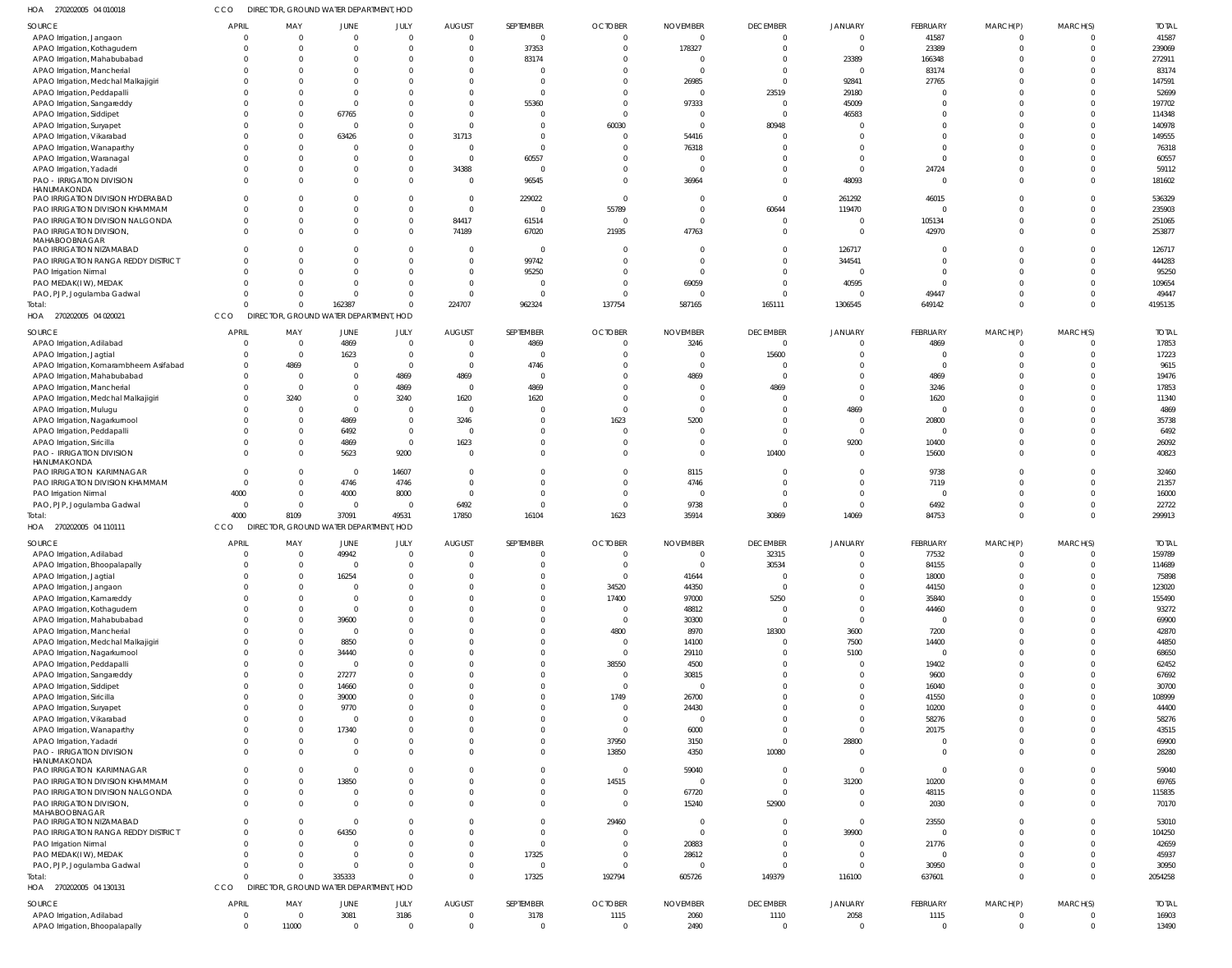| HOA 270202005 04 130131                                               | CCO                  |                            | DIRECTOR, GROUND WATER DEPARTMENT, HOD |                               |                              |                                  |                            |                          |                                   |                            |                            |                             |                            |                        |
|-----------------------------------------------------------------------|----------------------|----------------------------|----------------------------------------|-------------------------------|------------------------------|----------------------------------|----------------------------|--------------------------|-----------------------------------|----------------------------|----------------------------|-----------------------------|----------------------------|------------------------|
| SOURCE                                                                | <b>APRIL</b>         | MAY                        | <b>JUNE</b>                            | JULY                          | <b>AUGUST</b>                | SEPTEMBER                        | <b>OCTOBER</b>             | <b>NOVEMBER</b>          | <b>DECEMBER</b>                   | <b>JANUARY</b>             | FEBRUARY                   | MARCH(P)                    | MARCH(S)                   | <b>TOTAL</b>           |
| APAO Irrigation, Jagtial                                              |                      | $\overline{0}$             | 2205                                   | $\overline{0}$                | $\mathbf 0$                  | $\Omega$                         | 1000                       | 1000                     | $\overline{0}$                    | $\overline{0}$             | 1000                       | $\mathbf 0$                 | $\overline{0}$             | 5205                   |
| APAO Irrigation, Jangaon                                              |                      | $\Omega$                   | $\overline{0}$                         | $\mathbf 0$                   | 7080                         | $\Omega$                         | $\Omega$                   | $\Omega$                 | $\overline{0}$                    | $\Omega$                   | $\mathbf 0$                | $\mathbf 0$                 | $\overline{0}$             | 7080                   |
| APAO Irrigation, Kamareddy                                            | $\Omega$             | 471<br>$\Omega$            | 5000                                   | $\mathbf 0$                   | 8702<br>$\Omega$             | 676                              | $\Omega$                   | 471                      | $\overline{0}$<br>$\Omega$        | 1412                       | 471                        | $\mathbf 0$<br>$\Omega$     | $\Omega$<br>$\Omega$       | 17203                  |
| APAO Irrigation, Komarambheem Asifabad<br>APAO Irrigation, Kothagudem | $\Omega$             | $\Omega$                   | $\overline{0}$<br>$\overline{0}$       | $\mathbf 0$<br>1646           | $\Omega$                     | 1919<br>$\Omega$                 | $\Omega$                   | 3000                     | 13154                             | 1424<br>0                  | $\Omega$<br>$\mathbf 0$    | $\Omega$                    | $\Omega$                   | 3343<br>17800          |
| APAO Irrigation, Mahabubabad                                          |                      | $\Omega$                   | 3600                                   | $\overline{0}$                | $\Omega$                     | $\Omega$                         | $\Omega$                   | 3600                     | $\overline{0}$                    | $\overline{0}$             | $\mathbf 0$                | $\Omega$                    | $\Omega$                   | 7200                   |
| APAO Irrigation, Mancherial                                           |                      | 861                        | $\overline{0}$                         | 1720                          | $\Omega$                     | 1738                             | 860                        | $\Omega$                 | 2795                              | $\overline{0}$             | 4704                       | $\Omega$                    | $\Omega$                   | 12678                  |
| APAO Irrigation, Medchal Malkajigiri                                  |                      | 4932                       | $\overline{0}$                         | 1768                          | 471                          | 471                              | 471                        | 471                      | 2173                              | 1322                       | 471                        | $\Omega$                    | $\Omega$                   | 12550                  |
| APAO Irrigation, Mulugu                                               |                      |                            | $\overline{0}$                         | $\circ$                       | $\Omega$                     | $\Omega$                         | $\Omega$                   | $\Omega$                 | 9700                              | $\mathbf 0$                | 4600                       | $\Omega$                    | $\Omega$                   | 14300                  |
| APAO Irrigation, Nagarkurnool<br>APAO Irrigation, Peddapalli          | $\Omega$             | $\Omega$<br>$\overline{0}$ | 4514<br>6917                           | 5241<br>$\overline{0}$        | 2117<br>$\Omega$             | $\Omega$<br>$\Omega$             | 4232<br>$\Omega$           | 2116<br>$\Omega$         | 2116<br>6918                      | $\mathbf 0$<br>$\mathbf 0$ | 4201<br>0                  | $\Omega$<br>$\Omega$        | $\Omega$<br>$\Omega$       | 24537<br>13835         |
| APAO Irrigation, Sangareddy                                           |                      | 1738                       | 1245                                   | 4295                          | 4228                         | 1645                             | 1613                       | 3126                     | 1613                              | $\overline{0}$             | 13503                      | $\Omega$                    | $\Omega$                   | 33006                  |
| APAO Irrigation, Siddipet                                             |                      | $\overline{0}$             | 3389                                   | $\mathbf{0}$                  | $\Omega$                     | $\overline{0}$                   | 1118                       | $\Omega$                 | $\overline{0}$                    | $\overline{0}$             | 3000                       | $\Omega$                    | $\Omega$                   | 7507                   |
| APAO Irrigation, Suryapet                                             | $\Omega$             | 6014                       | $\overline{0}$                         | $\mathbf 0$                   | 471                          | 3420                             | 471                        | $\Omega$                 | $\overline{0}$                    | 942                        | 2949                       | $\Omega$                    | $\Omega$                   | 14267                  |
| APAO Irrigation, Vikarabad                                            | $\Omega$             |                            | $\overline{0}$                         | $\mathbf 0$                   | 942                          | $\Omega$                         | $\Omega$                   | 8006                     | 942                               | 471                        | -0                         | $\Omega$                    | $\Omega$                   | 10361                  |
| APAO Irrigation, Wanaparthy                                           | $\Omega$             | $\Omega$                   | $\overline{0}$                         | $\mathbf 0$                   | $\Omega$                     | $\Omega$                         | $\Omega$                   | 2000                     | $\overline{0}$                    | 1500                       | $\mathbf 0$                | $\Omega$                    | $\Omega$                   | 3500                   |
| APAO Irrigation, Waranagal                                            | $\Omega$             | $\Omega$<br>$\Omega$       | 2260                                   | $\mathbf 0$                   | $\mathbf 0$                  | $\overline{0}$<br>$\Omega$       | 10910<br>$\Omega$          | $\Omega$<br>$\Omega$     | 706<br>$\Omega$                   | $\overline{0}$             | 294<br>$\Omega$            | $\mathbf 0$<br>$\Omega$     | $\Omega$<br>$\Omega$       | 14170                  |
| <b>PAO - IRRIGATION DIVISION</b><br>HANUMAKONDA                       |                      |                            | 5153                                   | $\mathbf{0}$                  | 12071                        |                                  |                            |                          |                                   | $\overline{0}$             |                            |                             |                            | 17224                  |
| PAO IRRIGATION KARIMNAGAR                                             |                      | $\Omega$                   | 1873                                   | $\overline{0}$                | 7491                         | $\Omega$                         | 3745                       | 1873                     | $\overline{0}$                    | 1836                       | 7454                       | $\Omega$                    | $\Omega$                   | 24272                  |
| PAO IRRIGATION DIVISION HYDERABAD                                     | $\Omega$             | 2550                       | $\overline{0}$                         | 2274                          | 2274                         | 1115                             | 1137                       |                          | 1137                              | 6042                       | 1388                       | $\mathbf 0$                 | $\Omega$                   | 17917                  |
| PAO IRRIGATION DIVISION KHAMMAM                                       | $\Omega$             |                            | $\overline{0}$                         | $\mathbf 0$                   | 6490                         | $\overline{0}$                   | $\overline{0}$             | $\Omega$                 | $\overline{0}$                    | 8490                       | 3000                       | $\mathbf 0$                 | $\Omega$                   | 17980                  |
| PAO IRRIGATION DIVISION NALGONDA<br>PAO IRRIGATION DIVISION,          | $\Omega$<br>$\Omega$ | $\Omega$<br>$\Omega$       | 835<br>6357                            | $\mathbf 0$<br>$\mathbf 0$    | $\mathbf 0$<br>6765          | $\Omega$<br>3101                 | $\Omega$<br>5887           | <sup>0</sup><br>$\Omega$ | $\overline{0}$<br>7970            | 10500<br>6908              | - (<br>14997               | $\Omega$<br>$\mathbf{0}$    | $\Omega$<br>$\Omega$       | 11335<br>51985         |
| MAHABOOBNAGAR                                                         |                      |                            |                                        |                               |                              |                                  |                            |                          |                                   |                            |                            |                             |                            |                        |
| PAO IRRIGATION NIZAMABAD                                              | $\Omega$             | $\Omega$                   | $\overline{\mathbf{0}}$                | 1647                          | $\mathbf 0$                  | $\overline{0}$                   | 1800                       | $\Omega$                 | $\overline{0}$                    | 2264                       | 1800                       | $\mathbf 0$                 | $\Omega$                   | 7511                   |
| PAO IRRIGATION RANGA REDDY DISTRICT                                   |                      | $\Omega$                   | 2809                                   | 1868                          | $\Omega$                     | $\overline{0}$                   | 2811                       | $\Omega$                 | 2342                              | $\mathbf 0$                | 3040                       | $\Omega$                    | $\Omega$                   | 12870                  |
| PAO Irrigation Nirmal<br>PAO MEDAK(IW), MEDAK                         | $\Omega$             | $\Omega$<br>$\Omega$       | 5112<br>$\overline{0}$                 | 1704<br>7000                  | 1704<br>$\mathbf 0$          | 1704<br>$\overline{0}$           | 1704<br>$\overline{0}$     | 1704<br>$\Omega$         | 1704<br>$\overline{0}$            | 1704<br>$\overline{0}$     | 0<br>0                     | $\Omega$<br>$\Omega$        | $\Omega$<br>$\Omega$       | 17040<br>7000          |
| PAO, PJP, Jogulamba Gadwal                                            | $\Omega$             | $\Omega$                   | $\overline{0}$                         | $\overline{0}$                | 7665                         | $\Omega$                         | $\overline{0}$             | 9197                     | $\overline{0}$                    | $\Omega$                   | 9197                       | $\mathbf 0$                 | $\Omega$                   | 26059                  |
| Total:                                                                | $\Omega$             | 27566                      | 54350                                  | 32349                         | 68471                        | 18967                            | 38874                      | 41114                    | 54380                             | 46873                      | 77184                      | $\mathbf 0$                 | $\Omega$                   | 460128                 |
| HOA 270202005 04 130132                                               | CCO                  |                            | DIRECTOR, GROUND WATER DEPARTMENT, HOD |                               |                              |                                  |                            |                          |                                   |                            |                            |                             |                            |                        |
| SOURCE                                                                | <b>APRIL</b>         | MAY                        | <b>JUNE</b>                            | JULY                          | <b>AUGUST</b>                | SEPTEMBER                        | <b>OCTOBER</b>             | <b>NOVEMBER</b>          | <b>DECEMBER</b>                   | <b>JANUARY</b>             | FEBRUARY                   | MARCH(P)                    | MARCH(S)                   | <b>TOTAL</b>           |
| APAO Irrigation, Adilabad                                             |                      |                            | 5580                                   | 2400                          | 6270                         | 9105                             | $^{\circ}$                 | 2570                     | 9336                              | $\overline{0}$             | 110000                     | $^{\circ}$                  | $\overline{0}$             | 145261                 |
| APAO Irrigation, Bhoopalapally                                        |                      | $\mathbf 0$                | 17660                                  | $\overline{0}$                | $\Omega$                     | $\Omega$                         | $\overline{0}$             | 21099                    | 12526                             | 67500                      | 4869                       | $\mathbf 0$                 | $\Omega$                   | 123654                 |
| APAO Irrigation, Jagtial                                              |                      | $\mathbf 0$                | 8474                                   | $\overline{0}$                | $\mathbf 0$                  | $\Omega$                         | 7576                       | 13698                    | $\overline{0}$                    | $\mathbf 0$                | 38243                      | $\mathbf 0$                 | $\Omega$                   | 67991                  |
| APAO Irrigation, Jangaon                                              |                      | $\Omega$                   | $\mathbf{0}$                           | $\mathbf 0$                   | 9460                         | 9266                             | $\overline{0}$             | $\Omega$                 | 1480                              | $\overline{0}$             | $\mathbf 0$                | $\mathbf 0$                 | $\Omega$                   | 20206                  |
| APAO Irrigation, Kamareddy                                            |                      | $\Omega$                   | $\overline{0}$                         | 840                           | 9788                         | $\overline{0}$<br>$\Omega$       | 8840                       | 2740                     | 26425                             | 88900                      | $\mathbf{0}$               | $\mathbf 0$                 | $\Omega$                   | 137533                 |
| APAO Irrigation, Komarambheem Asifabad<br>APAO Irrigation, Kothagudem |                      | <sup>0</sup>               | $\Omega$<br>$\overline{0}$             | $\overline{0}$<br>8115        | $\Omega$<br>5500             | 1623                             | 20000<br>4400              | $\Omega$<br>4869         | $\overline{0}$<br>1623            | $\overline{0}$<br>28070    | 93200<br>12046             | $\mathbf 0$<br>$\mathbf 0$  | $\Omega$<br>$\Omega$       | 113200<br>66246        |
| APAO Irrigation, Mahabubabad                                          |                      | 0                          | 9827                                   | $\mathbf 0$                   | $\Omega$                     | $\overline{0}$                   | 10132                      | 2360                     | 31514                             | $\overline{0}$             | 78865                      | $\mathbf 0$                 | $\Omega$                   | 132698                 |
| APAO Irrigation, Mancherial                                           |                      | $\Omega$                   | $\overline{0}$                         | $\mathbf 0$                   | 7000                         | $\Omega$                         | $\Omega$                   | 14400                    | 110000                            | 14000                      | 0                          | $\mathbf 0$                 | $\Omega$                   | 145400                 |
| APAO Irrigation, Medchal Malkajigiri                                  |                      | $\Omega$                   | 3163                                   | $\mathbf 0$                   | 0                            | 15934                            | $\Omega$                   | $\Omega$                 | $\overline{0}$                    | $\overline{0}$             | 109770                     | $\mathbf 0$                 | $\Omega$                   | 128867                 |
| APAO Irrigation, Mulugu                                               |                      | 0                          | $\overline{0}$                         | $\mathbf{0}$                  | $\mathbf 0$                  | $\Omega$                         | $\Omega$                   | $\Omega$                 | $\overline{0}$                    | 30010                      | 90711                      | $\Omega$                    | $\Omega$                   | 120721                 |
| APAO Irrigation, Nagarkurnool                                         |                      | 0                          | 14070                                  | $\overline{0}$                | 5840                         | 39711                            | $\Omega$                   | 14070                    | 12000                             | 3000                       | $\mathbf 0$                | $\Omega$                    | $\Omega$                   | 88691                  |
| APAO Irrigation, Peddapalli                                           |                      | $\Omega$                   | $\overline{0}$<br>8000                 | $\overline{0}$<br>9140        | $\Omega$                     | $\Omega$<br>830                  | 1500<br>$\Omega$           | 4900<br>1900             | 27685<br>110988                   | $\Omega$<br>3250           | 95050<br>1125              | $\Omega$<br>$\Omega$        | $\Omega$<br>$\Omega$       | 129135<br>135233       |
| APAO Irrigation, Sangareddy<br>APAO Irrigation, Siddipet              |                      |                            | 7500                                   | -0                            |                              |                                  | 750                        | 10000                    | $\Omega$                          | $\Omega$                   | 86245                      | 0                           |                            | 104495                 |
| APAO Irrigation, Siricilla                                            |                      |                            | 6570                                   | $\mathbf{0}$                  | 4000                         | $\Omega$                         | $\overline{0}$             | 20300                    | $\overline{0}$                    | 14885                      | 93205                      | $\mathbf 0$                 | $\Omega$                   | 138960                 |
| APAO Irrigation, Suryapet                                             |                      | 0                          | 9994                                   | $\mathbf{0}$                  | 3246                         | 6710                             | 5930                       | 3246                     | $\overline{0}$                    | 9738                       | 106270                     | $\mathbf{0}$                | $\Omega$                   | 145134                 |
| APAO Irrigation, Vikarabad                                            |                      | $\Omega$                   | $\overline{0}$                         | $\mathbf 0$                   | 14659                        | $\Omega$                         | $\overline{0}$             | 6492                     | 1500                              | 5158                       | 2000                       | $\mathbf 0$                 | $\Omega$                   | 29809                  |
| APAO Irrigation, Wanaparthy                                           |                      | 0                          | 8482                                   | $\mathbf{0}$                  | $\mathbf 0$                  | 6492                             | $\Omega$                   | $\Omega$                 | $\overline{0}$                    | $\overline{0}$             | 23984                      | $\mathbf 0$                 | $\Omega$                   | 38958                  |
| APAO Irrigation, Waranagal                                            |                      | 0<br>0                     | 4331<br>$\overline{0}$                 | $\mathbf 0$<br>$\mathbf 0$    | $\mathbf 0$                  | $\overline{0}$<br>$\overline{0}$ | 600                        | $\Omega$                 | 8095                              | 70420                      | $\mathbf 0$<br>$\mathbf 0$ | $\mathbf 0$<br>$\mathbf 0$  | $\Omega$<br>$\Omega$       | 83446                  |
| APAO Irrigation, Yadadri<br>PAO - IRRIGATION DIVISION                 |                      | $\Omega$                   | $\overline{0}$                         | 2887                          | 14580<br>12080               | 12010                            | 7615<br>2990               | 1416<br>$\Omega$         | 3000<br>122624                    | 126560<br>$\overline{0}$   | $\mathbf 0$                | $\mathbf{0}$                | $\Omega$                   | 153171<br>152591       |
| HANUMAKONDA                                                           |                      |                            |                                        |                               |                              |                                  |                            |                          |                                   |                            |                            |                             |                            |                        |
| PAO IRRIGATION KARIMNAGAR                                             |                      | 0                          | $\overline{0}$                         | $\mathbf 0$                   | $\mathbf 0$                  | 4814                             | $\overline{0}$             | $\overline{0}$           | $\overline{\mathbf{0}}$           | $\overline{0}$             | 9865                       | $\mathbf{0}$                | $\Omega$                   | 14679                  |
| PAO IRRIGATION DIVISION HYDERABAD                                     | $\Omega$             | $\Omega$<br>0              | $\overline{0}$<br>7940                 | $\mathbf 0$                   | $\mathbf 0$                  | 8624<br>$\overline{0}$           | 6492<br>$\overline{0}$     | 3000                     | $\overline{0}$                    | 212070<br>107575           | 302537<br>$\mathbf 0$      | $\mathbf 0$<br>$\mathbf{0}$ | $\Omega$<br>$\Omega$       | 532723                 |
| PAO IRRIGATION DIVISION KHAMMAM<br>PAO IRRIGATION DIVISION NALGONDA   |                      | $\Omega$                   | $\overline{0}$                         | 7350<br>$\overline{0}$        | 4670<br>14710                | 10160                            | $\overline{0}$             | 13500<br>$\Omega$        | 400<br>124950                     | $\overline{0}$             | $\overline{0}$             | $\mathbf{0}$                | $\Omega$                   | 141435<br>149820       |
| PAO IRRIGATION DIVISION,                                              | $\Omega$             | $\Omega$                   | $\overline{0}$                         | $\mathbf 0$                   | 2655                         | 21315                            | 4444                       | 10918                    | 15168                             | 5280                       | 214090                     | $\mathbf 0$                 | $\Omega$                   | 273870                 |
| MAHABOOBNAGAR                                                         |                      |                            |                                        |                               |                              |                                  |                            |                          |                                   |                            |                            |                             |                            |                        |
| PAO IRRIGATION NIZAMABAD                                              |                      |                            | $\overline{0}$                         | 8695                          | 20026                        | $\overline{0}$<br>$\Omega$       | $\overline{0}$             | $\overline{0}$           | 12906                             | $\overline{0}$             | 79200                      | $\mathbf 0$<br>$\mathbf 0$  | $\Omega$<br>$\Omega$       | 120827                 |
| PAO IRRIGATION RANGA REDDY DISTRICT<br>PAO Irrigation Nirmal          |                      | 0                          | 14883<br>2200                          | $\overline{0}$<br>$\mathbf 0$ | 9534<br>13000                | 800                              | $\overline{0}$<br>$\Omega$ | 7332<br>$\overline{0}$   | 10298<br>125998                   | 69832<br>$\overline{0}$    | 4869<br>$\overline{0}$     | $\mathbf 0$                 | $\Omega$                   | 116748<br>141998       |
| PAO MEDAK(IW), MEDAK                                                  |                      |                            | $\overline{0}$                         | $\mathbf 0$                   | 8910                         | 5240                             | 3600                       | 1000                     | 98106                             | $\overline{0}$             | 650                        | $\mathbf 0$                 | $\Omega$                   | 117506                 |
| PAO, PJP, Jogulamba Gadwal                                            |                      | $\Omega$                   | $\overline{0}$                         | $\mathbf 0$                   | $\mathbf 0$                  | $\Omega$                         | $\overline{0}$             | 24120                    | $\overline{0}$                    | $\overline{0}$             | $\mathbf 0$                | $\mathbf{0}$                | $\Omega$                   | 24120                  |
| Total:                                                                |                      | $\Omega$                   | 128674                                 | 39427                         | 165928                       | 152634                           | 84869                      | 183930                   | 866622                            | 856248                     | 1556794                    | $\mathbf 0$                 | $\Omega$                   | 4035126                |
| HOA 270202005 04 130133                                               | CCO                  |                            | DIRECTOR, GROUND WATER DEPARTMENT, HOD |                               |                              |                                  |                            |                          |                                   |                            |                            |                             |                            |                        |
| SOURCE                                                                | <b>APRIL</b>         | MAY                        | <b>JUNE</b>                            | JULY                          | <b>AUGUST</b>                | SEPTEMBER                        | <b>OCTOBER</b>             | <b>NOVEMBER</b>          | <b>DECEMBER</b>                   | <b>JANUARY</b>             | FEBRUARY                   | MARCH(P)                    | MARCH(S)                   | <b>TOTAL</b>           |
| APAO Irrigation, Sangareddy                                           |                      | $\Omega$                   | 1300                                   | $\overline{0}$                | 0                            | $\Omega$                         | $\Omega$                   | $\Omega$                 | $\overline{0}$                    | $\mathbf 0$                | -0                         | $^{\circ}$                  | $\Omega$                   | 1300                   |
| APAO Irrigation, Vikarabad                                            |                      | $\Omega$                   | $\overline{0}$                         | $\mathbf 0$                   | $\Omega$                     | $\Omega$                         | $\Omega$                   | 3275                     | $\overline{0}$                    | $\Omega$                   | $\Omega$                   | $\mathbf 0$                 | $\Omega$                   | 3275                   |
| APAO Irrigation, Wanaparthy<br>Total:                                 | $\cap$               | $\Omega$<br>$\Omega$       | 1515<br>2815                           | $\mathbf 0$<br>$\mathbf 0$    | $\Omega$<br>$\Omega$         | $\Omega$<br>$\Omega$             | $\Omega$<br>$\Omega$       | $\Omega$<br>3275         | $\overline{0}$<br>$\Omega$        | $\mathbf 0$<br>$\Omega$    | $\mathbf 0$<br>$\Omega$    | $\mathbf 0$<br>$\mathbf 0$  | $\overline{0}$<br>$\Omega$ | 1515<br>6090           |
| HOA 270202005 04 130134                                               | CCO                  |                            | DIRECTOR, GROUND WATER DEPARTMENT, HOD |                               |                              |                                  |                            |                          |                                   |                            |                            |                             |                            |                        |
|                                                                       |                      |                            |                                        |                               |                              |                                  |                            |                          |                                   |                            |                            |                             |                            |                        |
| SOURCE                                                                | <b>APRIL</b>         | MAY<br>0                   | <b>JUNE</b><br>$\overline{0}$          | JULY<br>94050                 | <b>AUGUST</b><br>$\mathbf 0$ | SEPTEMBER<br>62700               | <b>OCTOBER</b><br>0        | <b>NOVEMBER</b><br>62700 | <b>DECEMBER</b><br>$\overline{0}$ | JANUARY<br>$\overline{0}$  | FEBRUARY<br>$\overline{0}$ | MARCH(P)<br>$^{\circ}$      | MARCH(S)<br>$\Omega$       | <b>TOTAL</b><br>219450 |
| APAO Irrigation, Bhoopalapally<br>APAO Irrigation, Kamareddy          |                      | $\mathbf 0$                | 66000                                  | $\overline{0}$                | 119203                       | 31429                            | $\Omega$                   | 31429                    | 31429                             | 31429                      | 31429                      | $\mathbf{0}$                | $\Omega$                   | 342348                 |
| APAO Irrigation, Mahabubabad                                          |                      | $\overline{0}$             | 99000                                  | $\mathbf 0$                   | $\mathbf 0$                  | 132000                           | <sup>0</sup>               | $\Omega$                 | 132000                            | $\mathbf 0$                | 132000                     | $\mathbf 0$                 | $\Omega$                   | 495000                 |
| APAO Irrigation, Medchal Malkajigiri                                  |                      | 33000                      | $\overline{0}$                         | 66000                         | 33000                        | $\Omega$                         | $\Omega$                   | 99000                    | 33000                             | $\overline{0}$             | 33000                      | $\mathbf 0$                 | $\Omega$                   | 297000                 |
| APAO Irrigation, Mulugu                                               | $\Omega$             | 0                          | $\overline{0}$                         | $\mathbf 0$                   | $\mathbf 0$                  | $\Omega$                         | $\Omega$                   | 0                        | $\circ$                           | $\overline{0}$             | 188100                     | $\mathbf 0$                 | $\Omega$                   | 188100                 |
| APAO Irrigation, Nagarkurnool                                         | $\overline{0}$       | $\Omega$                   | 99000                                  | $\mathbf 0$                   | 95700                        | $\overline{0}$                   | 62700                      | $\overline{0}$           | 62700                             | $\overline{0}$             | 62700                      | $\mathbf{0}$                | $\Omega$                   | 382800                 |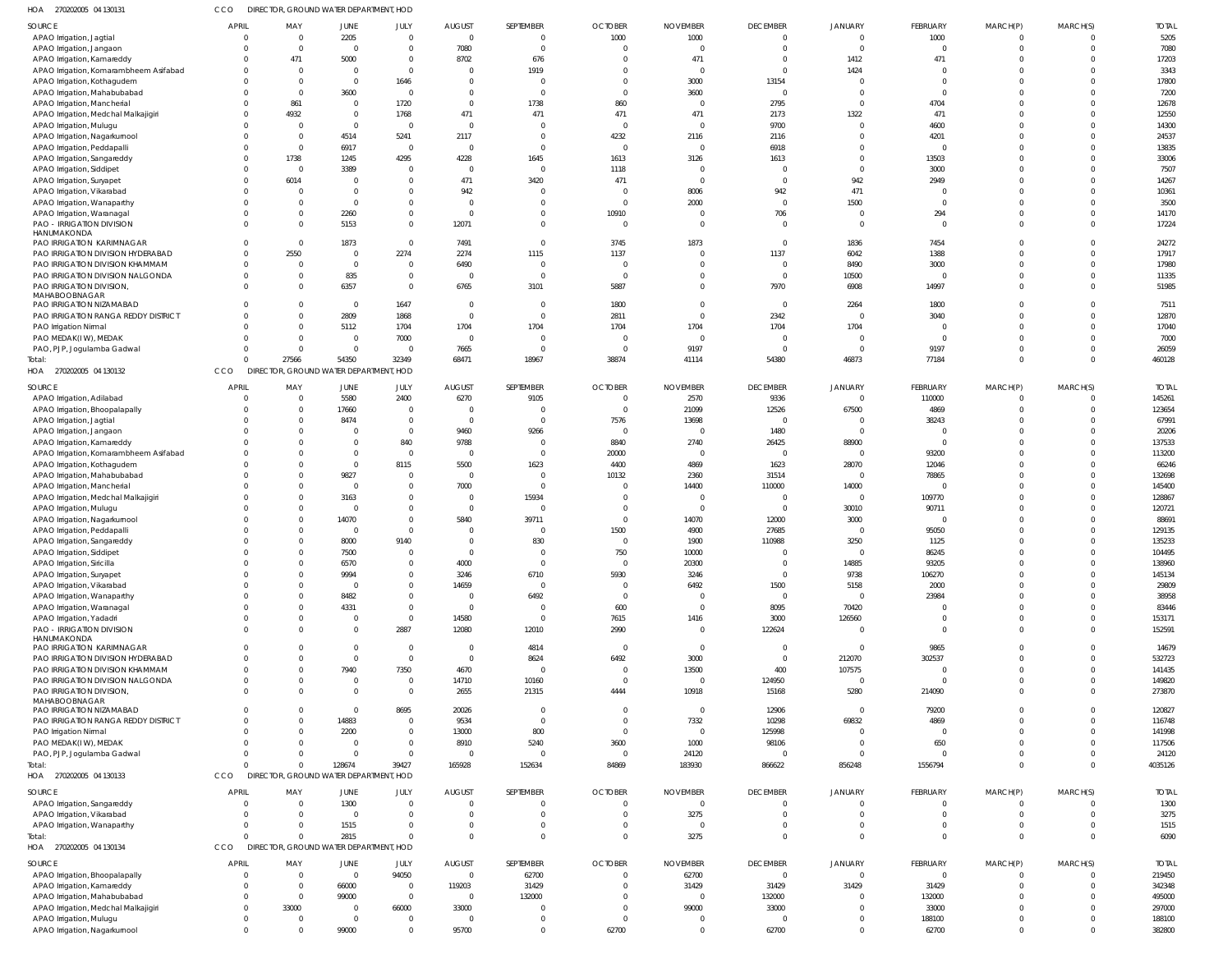| HOA 270202005 04 130134                                             | ссо                        |                      | DIRECTOR, GROUND WATER DEPARTMENT, HOD |                            |                      |                            |                      |                 |                         |                         |                      |                            |                      |                  |
|---------------------------------------------------------------------|----------------------------|----------------------|----------------------------------------|----------------------------|----------------------|----------------------------|----------------------|-----------------|-------------------------|-------------------------|----------------------|----------------------------|----------------------|------------------|
| SOURCE                                                              | <b>APRIL</b>               | MAY                  | JUNE                                   | JULY                       | <b>AUGUST</b>        | SEPTEMBER                  | <b>OCTOBER</b>       | <b>NOVEMBER</b> | <b>DECEMBER</b>         | <b>JANUARY</b>          | FEBRUARY             | MARCH(P)                   | MARCH(S)             | <b>TOTAL</b>     |
| APAO Irrigation, Sangareddy                                         | $\Omega$                   | $\Omega$             | 99000                                  | $\overline{0}$             | 99000                | 33000                      | $\Omega$             | 33000           | 33000                   | $\overline{0}$          | 62700                | $^{\circ}$                 | $\mathbf 0$          | 359700           |
| APAO Irrigation, Siricilla                                          | $\Omega$                   | $\Omega$             | 99000                                  | 66000                      | 66000                | $\mathbf{0}$               | 66000                | 31350           | $\overline{0}$          | $\overline{0}$          | 156750               | $\mathbf 0$                | $\mathbf 0$          | 485100           |
| APAO Irrigation, Yadadri                                            | $\Omega$                   | $\Omega$             | 99000                                  | $\overline{0}$             | 132000               | $\mathbf 0$                | 33000                | 66000           | 99000                   | $\overline{0}$          | 33000                | $\Omega$                   |                      | 462000           |
| PAO IRRIGATION DIVISION NALGONDA<br>PAO IRRIGATION DIVISION,        | $\Omega$<br>$\Omega$       | $\Omega$<br>$\Omega$ | 99000<br>94286                         | $\mathbf 0$<br>125715      | 99000<br>$\Omega$    | $\mathbf 0$<br>$\mathbf 0$ | 33000<br>$\Omega$    | - 0<br>$\Omega$ | 66000<br>157143         | 33000<br>$\Omega$       | $\Omega$<br>$\Omega$ | $\Omega$<br>$\Omega$       | $\Omega$<br>$\Omega$ | 330000<br>377144 |
| MAHABOOBNAGAR                                                       |                            |                      |                                        |                            |                      |                            |                      |                 |                         |                         |                      |                            |                      |                  |
| Total:                                                              | $\Omega$                   | 33000                | 754286                                 | 351765                     | 643903               | 259129                     | 194700               | 323479          | 614272                  | 64429                   | 699679               | $\mathbf 0$                | $\Omega$             | 3938642          |
| HOA 270202005 04 130135                                             | CCO                        |                      | DIRECTOR, GROUND WATER DEPARTMENT, HOD |                            |                      |                            |                      |                 |                         |                         |                      |                            |                      |                  |
| SOURCE                                                              | <b>APRIL</b>               | MAY                  | JUNE                                   | JULY                       | <b>AUGUST</b>        | SEPTEMBER                  | <b>OCTOBER</b>       | <b>NOVEMBER</b> | <b>DECEMBER</b>         | JANUARY                 | FEBRUARY             | MARCH(P)                   | MARCH(S)             | <b>TOTAL</b>     |
| APAO Irrigation, Adilabad                                           | $\overline{0}$             | $\Omega$             | $\mathbf{0}$                           | 4671                       | 1500                 | 3133                       | 1560                 | 1200            | 1420                    | $\overline{0}$          | 3005                 | $\mathbf 0$                | $\mathbf 0$          | 16489            |
| APAO Irrigation, Jagtial                                            | $\Omega$                   | $\Omega$             | 0                                      | $\Omega$                   | $\Omega$             | $\overline{0}$             |                      | 1396            | 10297                   | $\overline{0}$          | 839                  | $\mathbf{0}$               | $\mathbf 0$          | 12532            |
| APAO Irrigation, Jangaon                                            | $\Omega$                   | $\Omega$             | $\Omega$                               | $\mathbf 0$                | 5974                 | $\mathbf{0}$               | $\Omega$             | 2640            | $\overline{0}$          | $\overline{0}$          | $\mathbf 0$          | $\mathbf 0$                | $\Omega$             | 8614             |
| APAO Irrigation, Komarambheem Asifabad                              | $\Omega$                   | $\cap$               | $\Omega$                               | $\mathbf 0$                | $\Omega$             | 8258                       | $\Omega$             | - 0             | $\overline{0}$          | 4952                    | $\mathbf{0}$         | $\Omega$                   | $\Omega$             | 13210            |
| APAO Irrigation, Kothagudem                                         | $\Omega$                   | $\Omega$             | $\Omega$                               | $\Omega$                   | $\Omega$             | 12583                      | 1685                 | 3103            | 1631<br>598             | 1521                    | 1547                 | $\Omega$<br>$\Omega$       | $\Omega$<br>$\Omega$ | 22070            |
| APAO Irrigation, Mahabubabad<br>APAO Irrigation, Mancherial         | $\Omega$<br>$\Omega$       | 2957                 | 3218<br>$\overline{0}$                 | 1634<br>3124               | 3015<br>$\Omega$     | 1458<br>1579               | 2728<br>1291         | 2193<br>2889    | 1296                    | 418<br>$\overline{0}$   | 358<br>1474          | $\Omega$                   | $\Omega$             | 15620<br>14610   |
| APAO Irrigation, Medchal Malkajigiri                                | $\Omega$                   | - 0                  | $\overline{0}$                         | $\mathbf 0$                | $\Omega$             | $\overline{0}$             | $\Omega$             | $\Omega$        | $\overline{0}$          | $\overline{0}$          | 4500                 | $\Omega$                   | $\Omega$             | 4500             |
| APAO Irrigation, Nagarkurnool                                       | $\Omega$                   | $\Omega$             | 9144                                   | 2629                       | 3068                 | $\mathbf 0$                | 3982                 | 2372            | 1865                    | $\overline{0}$          | 4055                 | $\Omega$                   | $\Omega$             | 27115            |
| APAO Irrigation, Peddapalli                                         | $\Omega$                   | $\Omega$             | 4255                                   | $\Omega$                   | $\Omega$             | $\mathbf 0$                | $\Omega$             | 7473            | $\overline{0}$          | 3938                    | $\mathbf{0}$         | $\Omega$                   | $\Omega$             | 15666            |
| APAO Irrigation, Sangareddy                                         | $\Omega$                   | $\Omega$             | 4100                                   | $\Omega$                   | 6596                 | $\mathbf 0$                | 10481                | 2821            | 3109                    | $\overline{0}$          | 2840                 | $\Omega$                   | $\Omega$             | 29947            |
| APAO Irrigation, Siddipet                                           | $\Omega$                   | $\Omega$             | 1779                                   | $\mathbf 0$                |                      | $\mathbf 0$                | 374                  |                 | 1545                    | $\mathbf 0$             | $\mathbf 0$          | $\mathbf 0$                | $\Omega$             | 3698             |
| APAO Irrigation, Siricilla                                          | $\Omega$                   | $\Omega$             | $\overline{0}$                         | $\Omega$                   | $\Omega$             | $\overline{0}$             | $\Omega$             |                 | $\overline{0}$          | $\overline{0}$          | 12212                | $\Omega$                   | $\Omega$             | 12212            |
| APAO Irrigation, Suryapet                                           | $^{\circ}$                 | 3160                 | $\mathbf 0$                            | 1284                       | 1357                 | 2003                       | 693                  | $\cap$          | 895                     | $\overline{0}$          | 2502                 | $\mathbf 0$                | $\Omega$             | 11894            |
| APAO Irrigation, Vikarabad                                          | $\mathbf{0}$               | $\Omega$             | $\Omega$                               | $\Omega$                   | 617                  | $\overline{0}$             |                      | 2168            | $\overline{0}$          | 1784                    | $\overline{0}$       | $\Omega$                   | $\Omega$             | 4569             |
| APAO Irrigation, Wanaparthy                                         | $\Omega$<br>$\Omega$       | $\cap$               | $\Omega$<br>$\Omega$                   | $\Omega$<br>$\Omega$       | $\Omega$<br>$\Omega$ | $\mathbf 0$<br>$\mathbf 0$ |                      | 1583            | $\Omega$<br>9881        | $\Omega$<br>32368       | 5527<br>7731         | $\Omega$<br>$\mathbf 0$    | $\Omega$<br>$\Omega$ | 7110<br>49980    |
| APAO Irrigation, Waranagal<br><b>PAO - IRRIGATION DIVISION</b>      | $\Omega$                   | $\Omega$             | 1894                                   | $\Omega$                   | $\Omega$             | $\mathbf 0$                |                      |                 | $\Omega$                | $\mathbf 0$             | $\overline{0}$       | $\mathbf 0$                | $\Omega$             | 1894             |
| HANUMAKONDA                                                         |                            |                      |                                        |                            |                      |                            |                      |                 |                         |                         |                      |                            |                      |                  |
| PAO IRRIGATION KARIMNAGAR                                           | $\mathbf 0$                | $\Omega$             | 11855                                  | $\mathbf 0$                | 44603                | $\overline{0}$             | 10176                |                 | 15283                   | $\overline{0}$          | 14302                | $\Omega$                   | $\Omega$             | 96219            |
| PAO IRRIGATION DIVISION HYDERABAD                                   | $\mathbf 0$                | 5810                 | $\overline{\mathbf{0}}$                | 5560                       | 11320                | 11630                      | - 0                  |                 | 11040                   | $\overline{0}$          | 5430                 | $\mathbf 0$                | $\Omega$             | 50790            |
| PAO IRRIGATION DIVISION KHAMMAM                                     | $^{\circ}$                 | $\Omega$             | 10156                                  | 2157                       | 1826                 | $\mathbf{0}$               | 1541                 | 1200            | $\overline{0}$          | 3694                    | 1686                 | $\mathbf 0$                | $\Omega$             | 22260            |
| PAO IRRIGATION DIVISION NALGONDA                                    | $\mathbf 0$<br>$\Omega$    | $\Omega$             | 4486<br>5513                           | $\overline{0}$             | 11511                | $\overline{0}$<br>2748     | 3623                 |                 | 6186                    | $\overline{0}$          | 15000                | $\mathbf 0$<br>$\mathbf 0$ | $\Omega$<br>$\Omega$ | 40806            |
| PAO IRRIGATION DIVISION,<br>MAHABOOBNAGAR                           |                            |                      |                                        | 1351                       | 6676                 |                            | 3778                 |                 | 2510                    | 2452                    | 12253                |                            |                      | 37281            |
| PAO IRRIGATION NIZAMABAD                                            | $\mathbf{0}$               | $\Omega$             | 8760                                   | 3565                       | 3462                 | $\mathbf{0}$               | 5805                 | 2662            | $\overline{0}$          | 4741                    | 13645                | $\mathbf{0}$               | $\Omega$             | 42640            |
| PAO IRRIGATION RANGA REDDY DISTRICT                                 | $\Omega$                   | $\Omega$             | $\overline{0}$                         | $\Omega$                   | $\Omega$             | $\mathbf 0$                | 12000                | - 0             | $\overline{0}$          | $\overline{0}$          | $\mathbf 0$          | $\Omega$                   | $\Omega$             | 12000            |
| PAO Irrigation Nirmal                                               | $\mathbf{0}$               | 3863                 | $\mathbf 0$                            | $\mathbf 0$                | $\Omega$             | $\mathbf 0$                | - 0                  | 940             | 2343                    | 1248                    | 2466                 | $\mathbf 0$                | $\Omega$             | 10860            |
| PAO, PJP, Jogulamba Gadwal                                          | $\Omega$                   | $\Omega$             | $\Omega$                               | $\mathbf 0$                | 1211                 | $\overline{0}$             | $\Omega$             | 6000            | $\overline{0}$          | $\overline{0}$          | 0                    | $\mathbf 0$                | $\Omega$             | 7211             |
| Total:                                                              | $\Omega$                   | 15790                | 65160                                  | 25975                      | 102736               | 43392                      | 59717                | 40640           | 69899                   | 57116                   | 111372               | $\mathbf 0$                | $\Omega$             | 591797           |
| HOA 270202005 04 140                                                | CCO                        |                      | DIRECTOR, GROUND WATER DEPARTMENT, HOD |                            |                      |                            |                      |                 |                         |                         |                      |                            |                      |                  |
| SOURCE                                                              | APRIL                      | MAY                  | JUNE                                   | JULY                       | <b>AUGUST</b>        | SEPTEMBER                  | <b>OCTOBER</b>       | <b>NOVEMBER</b> | <b>DECEMBER</b>         | <b>JANUARY</b>          | FEBRUARY             | MARCH(P)                   | MARCH(S)             | <b>TOTAL</b>     |
| APAO Irrigation, Adilabad                                           | $\mathbf{0}$               | $\Omega$             | 24000                                  | $\mathbf 0$                | $\Omega$             | 16000                      |                      | 24000           | $\overline{0}$          | $\overline{0}$          | 24000                | $\Omega$                   | $\Omega$             | 88000            |
| APAO Irrigation, Jagtial                                            | $\Omega$                   | $\overline{0}$       | $\overline{0}$                         | $\mathbf 0$                | $\Omega$             | 38286                      | $\Omega$             | 25524           | $\overline{0}$          | $\overline{0}$          | 0                    | $\mathbf 0$                | $\Omega$             | 63810            |
| APAO Irrigation, Kothagudem                                         | $\Omega$<br>$\Omega$       | $\Omega$<br>5462     | $\Omega$<br>$\Omega$                   | $\Omega$<br>5462           | $\Omega$<br>$\Omega$ | $\mathbf 0$<br>10924       | 49164                | 25397           | $\Omega$<br>8193        | $\Omega$<br>$\Omega$    | 27039<br>5462        | $\Omega$<br>$\Omega$       |                      | 101600<br>35503  |
| APAO Irrigation, Mancherial<br>APAO Irrigation, Medchal Malkajigiri | 0                          |                      | $\Omega$                               | $\Omega$                   | $\Omega$             | $\Omega$                   |                      | $\cap$          | $\Omega$                | $\Omega$                | 33000                | $\Omega$                   |                      | 33000            |
| APAO Irrigation, Peddapalli                                         | $\Omega$                   | $\Omega$             | $\Omega$                               | $\mathbf 0$                | 40000                | $\mathbf 0$                | $\Omega$             | 24000           | $\Omega$                | $\Omega$                | $\cup$               | $\Omega$                   |                      | 64000            |
| APAO Irrigation, Sangareddy                                         | $\Omega$                   | $\Omega$             | 49768                                  | $\mathbf 0$                | 49768                | $\Omega$                   | $\overline{0}$       | 49768           | $\Omega$                | $\Omega$                | 55780                | $\cap$                     | $\mathbf 0$          | 205084           |
| APAO Irrigation, Siddipet                                           | $\mathbf{0}$               |                      | 24750                                  | $\Omega$                   | 16500                | $\mathbf 0$                | $\Omega$             | 8250            | $\overline{0}$          | $\overline{0}$          | $\mathbf 0$          | $\mathbf 0$                |                      | 49500            |
| APAO Irrigation, Suryapet                                           | $\mathbf{0}$               | $\Omega$             | $\overline{0}$                         | $\mathbf 0$                | $\Omega$             | $\mathbf 0$                | 40618                | $\Omega$        | 22746                   | $\mathbf 0$             | 45492                | $\mathbf 0$                | $\Omega$             | 108856           |
| APAO Irrigation, Vikarabad                                          | $\Omega$                   | $\Omega$             | $\overline{0}$                         | $\mathbf 0$                | 24012                | $\mathbf 0$                | $\Omega$             | 24012           | $\overline{\mathbf{0}}$ | $\mathbf{0}$            | 24012                | $\mathbf 0$                | $\Omega$             | 72036            |
| APAO Irrigation, Wanaparthy                                         | $\Omega$                   | $\Omega$             | 8652                                   | $\mathbf 0$                | $\Omega$             | $\mathbf 0$                | $\Omega$             | 30282           | 0                       | $\overline{0}$          | $\Omega$             | $\Omega$                   | $\Omega$             | 38934            |
| APAO Irrigation, Waranagal                                          | $^{\circ}$                 | $\Omega$             | 7116                                   | $\mathbf 0$                | 21348                | $\overline{0}$             | 21348                |                 | 7116                    | $\overline{0}$          | $\mathbf 0$          | $\Omega$                   |                      | 56928            |
| APAO Irrigation, Yadadri<br><b>PAO - IRRIGATION DIVISION</b>        | $\mathbf 0$<br>$\mathbf 0$ | $\Omega$<br>$\Omega$ | 18040<br>61542                         | $\mathbf 0$<br>$\mathbf 0$ | $\Omega$<br>61542    | 22550<br>$\overline{0}$    | $\Omega$<br>$\Omega$ |                 | $\overline{0}$<br>82056 | 18040<br>$\overline{0}$ | $\mathbf 0$<br>61542 | $\mathbf 0$<br>$\Omega$    | $\Omega$<br>$\Omega$ | 58630<br>266682  |
| HANUMAKONDA                                                         |                            |                      |                                        |                            |                      |                            |                      |                 |                         |                         |                      |                            |                      |                  |
| PAO IRRIGATION KARIMNAGAR                                           | $\mathbf 0$                | $\Omega$             | $\overline{0}$                         | $\mathbf 0$                | 236050               | $\mathbf 0$                | $\Omega$             |                 | 0                       | $\mathbf 0$             | 258081               | $\Omega$                   | $\Omega$             | 494131           |
| PAO IRRIGATION DIVISION HYDERABAD                                   | $\mathbf 0$                | 61114                | $\overline{0}$                         | 183342                     | 61114                | $\mathbf 0$                | $\Omega$             | $\Omega$        | 183342                  | $\mathbf{0}$            | 122228               | $\mathbf 0$                | $\Omega$             | 611140           |
| PAO IRRIGATION DIVISION KHAMMAM                                     | $\mathbf 0$                | $\Omega$             | $\mathbf 0$                            | $\overline{0}$             | $\Omega$             | $\mathbf 0$                | $\Omega$             |                 | 0                       | $\mathbf 0$             | 9939                 | $\mathbf 0$                | $\mathbf 0$          | 9939             |
| PAO IRRIGATION DIVISION,<br>MAHABOOBNAGAR                           | $\mathbf{0}$               | $\Omega$             | $\overline{0}$                         | 7110                       | 11199                | $\mathbf 0$                | 7466                 | $\Omega$        | $\Omega$                | $\mathbf 0$             | 7466                 | $\mathbf{0}$               | $\Omega$             | 33241            |
| PAO IRRIGATION NIZAMABAD                                            | $\mathbf 0$                | $\Omega$             | $\overline{0}$                         | 51810                      | $\Omega$             | $\mathbf{0}$               | $\Omega$             | 51810           | $\Omega$                | $\mathbf 0$             | 86350                | $\Omega$                   | $\Omega$             | 189970           |
| PAO Irrigation Nirmal                                               | $\mathbf{0}$               | $\Omega$             | 22662                                  | $\overline{0}$             | 35694                | $\mathbf 0$                | $\Omega$             | 35694           | $\overline{0}$          | $\overline{0}$          | 0                    | $\mathbf 0$                | $\Omega$             | 94050            |
| PAO MEDAK(IW), MEDAK                                                | $\mathbf 0$                | - 0                  | 59415                                  | $\overline{0}$             | 39610                | $\mathbf{0}$               | $\Omega$             | 35649           | $\mathbf 0$             | $\overline{0}$          | 11883                | $\mathbf 0$                | $\Omega$             | 146557           |
| Total:                                                              | $\Omega$                   | 66576                | 275945                                 | 247724                     | 596837               | 87760                      | 118596               | 334386          | 303453                  | 18040                   | 772274               | $\mathbf 0$                | $\Omega$             | 2821591          |
| HOA 270202005 04 240                                                | CCO                        |                      | DIRECTOR, GROUND WATER DEPARTMENT, HOD |                            |                      |                            |                      |                 |                         |                         |                      |                            |                      |                  |
| SOURCE                                                              | APRIL                      | MAY                  | JUNE                                   | JULY                       | <b>AUGUST</b>        | SEPTEMBER                  | <b>OCTOBER</b>       | <b>NOVEMBER</b> | <b>DECEMBER</b>         | <b>JANUARY</b>          | FEBRUARY             | MARCH(P)                   | MARCH(S)             | <b>TOTAL</b>     |
| APAO Irrigation, Adilabad                                           | 0                          | $\Omega$             | 44091                                  | $\mathbf 0$                | $\mathbf{0}$         | 32445                      |                      | 24716           | $\overline{0}$          | $\mathbf{0}$            | $\overline{0}$       | $^{\circ}$                 | $\Omega$             | 101252           |
| APAO Irrigation, Kothagudem                                         | 0                          | $\Omega$             | $\overline{0}$                         | $\mathbf 0$                | $\mathbf{0}$         | $\mathbf{0}$               | $\Omega$             | 70717           | $\overline{0}$          | $\overline{0}$          | 102767               | $\mathbf 0$                | $\mathbf 0$          | 173484           |
| Total:                                                              | $\Omega$                   | $\cap$               | 44091                                  | $\Omega$                   | $\Omega$             | 32445                      | $\Omega$             | 95433           | $\overline{0}$          | $\overline{0}$          | 102767               | $\mathbf 0$                | $\Omega$             | 274736           |
| HOA 270202005 04 290291                                             | CCO                        |                      | DIRECTOR, GROUND WATER DEPARTMENT, HOD |                            |                      |                            |                      |                 |                         |                         |                      |                            |                      |                  |
| SOURCE                                                              | <b>APRIL</b>               | MAY                  | JUNE                                   | JULY                       | <b>AUGUST</b>        | SEPTEMBER                  | <b>OCTOBER</b>       | <b>NOVEMBER</b> | <b>DECEMBER</b>         | <b>JANUARY</b>          | FEBRUARY             | MARCH(P)                   | MARCH(S)             | <b>TOTAL</b>     |
| APAO Irrigation, Jangaon                                            | 40765                      | 40765                | 40765                                  | 50450                      | 66065                | 66065                      | 66028                | 66065           | 19820                   | $\overline{0}$          | 0                    | $^{\circ}$                 | $\Omega$             | 456788           |
| APAO Irrigation, Komarambheem Asifabad                              | 39580                      | 40690                | 40690                                  | 40690                      | 75675                | 65990                      | 65990                | 65990           | 65990                   | 65990                   | 65990                | $\mathbf 0$                | $\Omega$             | 633265           |
| APAO Irrigation, Mancherial                                         | 82520                      | 82520                | 84820                                  | 84820                      | 104888               | 157508                     | 137440               | 137440          | 137440                  | 137440                  | 137440               | $\mathbf 0$                | $\Omega$             | 1284276          |
| APAO Irrigation, Waranagal                                          | 40795                      | 40795                | 40795                                  | 50480                      | 66095                | 66095                      | 66095                | 66095           | 66095                   | 66095                   | 67825                | $\mathbf 0$                | $\Omega$             | 637260           |
| <b>PAO - IRRIGATION DIVISION</b><br>HANUMAKONDA                     | 40795                      | 40795                | 40795                                  | 50480                      | 66095                | 66095                      | 66095                | 66095           | 66095                   | 66095                   | 67825                | $\Omega$                   | $\Omega$             | 637260           |
| PAO IRRIGATION NIZAMABAD                                            | 86370                      | 87640                | 92928                                  | 88670                      | 164440               | 143570                     | 89706                | 207830          | 143570                  | 143570                  | 143570               | $\mathbf 0$                | $\mathbf 0$          | 1391864          |
| PAO Irrigation Nirmal                                               | 42940                      | 44130                | 44130                                  | 54513                      | 71450                | 71450                      | 71450                | 71450           | 71450                   | 71450                   | 71450                | $\mathbf 0$                | $\mathbf 0$          | 685863           |
| Total:                                                              | 373765                     | 377335               | 384923                                 | 420103                     | 614708               | 636773                     | 562804               | 680965          | 570460                  | 550640                  | 554100               | $\mathbf 0$                | $\Omega$             | 5726576          |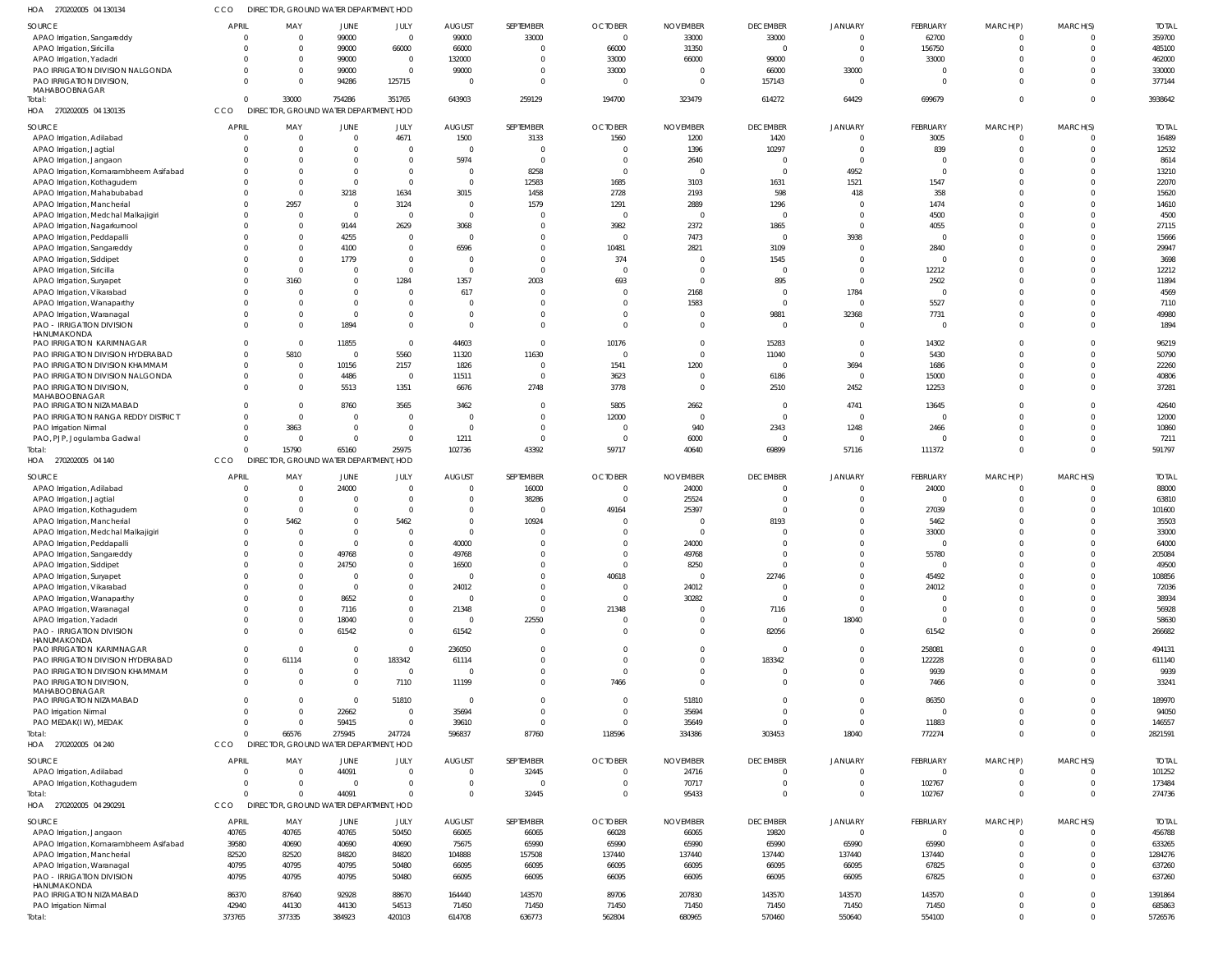| HOA 270202005 04 290292                         | CCO.                |                                    | DIRECTOR, GROUND WATER DEPARTMENT, HOD             |                |                |                |                |                 |                 |                |                |              |                |              |
|-------------------------------------------------|---------------------|------------------------------------|----------------------------------------------------|----------------|----------------|----------------|----------------|-----------------|-----------------|----------------|----------------|--------------|----------------|--------------|
| SOURCE                                          | APRIL               | MAY                                | JUNE                                               | JULY           | <b>AUGUST</b>  | SEPTEMBER      | <b>OCTOBER</b> | <b>NOVEMBER</b> | <b>DECEMBER</b> | <b>JANUARY</b> | FEBRUARY       | MARCH(P)     | MARCH(S)       | <b>TOTAL</b> |
| APAO Irrigation, Waranagal                      | 500                 | 500                                | 500                                                | 700            | 700            | 700            | 700            | 700             | 700             | 700            | 700            | $^{\circ}$   | $\Omega$       | 7100         |
| <b>PAO - IRRIGATION DIVISION</b>                | 500                 | 500                                | 500                                                | 700            | 700            | 700            | 700            | 700             | 700             | 700            | 700            | $\mathbf 0$  | $\mathbf 0$    | 7100         |
| HANUMAKONDA<br>PAO IRRIGATION NIZAMABAD         | 1000                | 1000                               | 1000                                               | 1000           | 1800           | 1400           | 700            | 2100            | 1400            | 1400           | 1400           | $\mathbf 0$  | $\mathbf 0$    | 14200        |
| Total:                                          | 2000                | 2000                               | 2000                                               | 2400           | 3200           | 2800           | 2100           | 3500            | 2800            | 2800           | 2800           | $\mathbf 0$  | $\Omega$       | 28400        |
| HOA 270202005 04 290293                         | CCO                 |                                    | DIRECTOR, GROUND WATER DEPARTMENT, HOD             |                |                |                |                |                 |                 |                |                |              |                |              |
| SOURCE                                          | <b>APRIL</b>        | MAY                                | JUNE                                               | JULY           | <b>AUGUST</b>  | SEPTEMBER      | <b>OCTOBER</b> | <b>NOVEMBER</b> | <b>DECEMBER</b> | JANUARY        | FEBRUARY       | MARCH(P)     | MARCH(S)       | <b>TOTAI</b> |
| APAO Irrigation, Jangaon                        | 15615               | 15615                              | 15615                                              | 20388          | 4773           | 4773           | 4773           | 4773            | 1432            | $\mathbf 0$    | $\mathbf 0$    | $\Omega$     | U              | 87757        |
| APAO Irrigation, Komarambheem Asifabad          | 15185               | 15615                              | 15615                                              | 15615          | 9546           | 4773           | 4773           | 4773            | 4773            | 4773           | 11337          | $\Omega$     | $\Omega$       | 106778       |
| APAO Irrigation, Mancherial                     | 31661               | 31661                              | 32552                                              | 32552          | 42494          | 19884          | 9942           | 9942            | 9942            | 9942           | 23613          | $\Omega$     | 0              | 254185       |
| APAO Irrigation, Waranagal                      | 15615               | 15615                              | 15615                                              | 20388          | 4773           | 4773           | 4773           | 4773            | 4773            | 4773           | 11636          | $\Omega$     | $\Omega$       | 107507       |
| <b>PAO - IRRIGATION DIVISION</b>                | 15615               | 15615                              | 15615                                              | 20388          | 4773           | 4773           | 4773           | 4773            | 4773            | 4773           | 11636          | $\Omega$     | $\Omega$       | 107507       |
| HANUMAKONDA<br>PAO IRRIGATION NIZAMABAD         | 33138               | 33630                              | 34030                                              | 34030          | 20772          | 10386          | 5738           | 15034           | 10386           | 10386          | 10386          | $\Omega$     | $\Omega$       | 217916       |
| PAO Irrigation Nirmal                           | 16476               | 16937                              | 16937                                              | 22106          | 5169           | 5169           | 5169           | 5169            | 5169            | 5169           | 12276          | $\Omega$     | $\Omega$       | 115746       |
| Total:                                          | 143305              | 144688                             | 145979                                             | 165467         | 92300          | 54531          | 39941          | 49237           | 41248           | 39816          | 80884          | $\Omega$     | $\Omega$       | 997396       |
| HOA 270202005 04 290294                         | CCO<br><b>DIREC</b> |                                    | <b>TOR, GROUND WATER DEPARTMENT, HOD</b>           |                |                |                |                |                 |                 |                |                |              |                |              |
| SOURCE                                          | APRIL               | MAY                                | JUNE                                               | JULY           | <b>AUGUST</b>  | SEPTEMBER      | <b>OCTOBER</b> | <b>NOVEMBER</b> | <b>DECEMBER</b> | <b>JANUARY</b> | FEBRUARY       | MARCH(P)     | MARCH(S)       | <b>TOTAI</b> |
| APAO Irrigation, Jangaon                        | 5839                | 5839                               | 5839                                               | 8524           | 8524           | 8524           | 8524           | 8524            | 2557            | $\mathbf 0$    | $\overline{0}$ | $^{\circ}$   | $\Omega$       | 62694        |
| APAO Irrigation, Komarambheem Asifabad          | 4699                | 4832                               | 4832                                               | 4832           | 12216          | 8524           | 8524           | 8524            | 8524            | 8524           | 8524           | $\mathbf 0$  | $\Omega$       | 82555        |
| APAO Irrigation, Mancherial                     | 11839               | 11839                              | 12173                                              | 12173          | 17754          | 23335          | 17754          | 17754           | 17754           | 17754          | 17754          | $\Omega$     | $\Omega$       | 177883       |
| APAO Irrigation, Waranagal                      | 8054                | 8054                               | 8054                                               | 11147          | 11147          | 11147          | 11147          | 11147           | 11147           | 11147          | 11441          | $\mathbf 0$  | $\Omega$       | 113632       |
| PAO - IRRIGATION DIVISION                       | 8054                | 8054                               | 8054                                               | 11147          | 11147          | 11147          | 11147          | 11147           | 11147           | 11147          | 11441          | $\mathbf 0$  | $\Omega$       | 113632       |
| HANUMAKONDA<br>PAO IRRIGATION NIZAMABAD         | 17092               | 17346                              | 17552                                              | 17552          | 30952          | 24252          | 13399          | 35105           | 24252           | 24252          | 24252          | $^{\circ}$   | $\mathbf 0$    | 246006       |
| PAO Irrigation Nirmal                           | 6161                | 6334                               | 6334                                               | 9230           | 9230           | 9230           | 9230           | 9230            | 9230            | 9230           | 9230           | $\mathbf 0$  | $\overline{0}$ | 92669        |
| Total:                                          | 61738               | 62298                              | 62838                                              | 74605          | 100970         | 96159          | 79725          | 101431          | 84611           | 82054          | 82642          | $\mathbf 0$  | $\Omega$       | 889071       |
| HOA 270202005 04 290295                         | CCO                 |                                    | DIRECTOR, GROUND WATER DEPARTMENT, HOD             |                |                |                |                |                 |                 |                |                |              |                |              |
| SOURCE                                          | APRIL               | MAY                                | JUNE                                               | JULY           | <b>AUGUST</b>  | SEPTEMBER      | <b>OCTOBER</b> | <b>NOVEMBER</b> | <b>DECEMBER</b> | <b>JANUARY</b> | FEBRUARY       | MARCH(P)     | MARCH(S)       | <b>TOTAI</b> |
| APAO Irrigation, Mancherial                     | $\Omega$            | $\Omega$                           | $\Omega$                                           | $\Omega$       | $\Omega$       | $\Omega$       |                |                 | 28000           | $\Omega$       |                | -0           | O              | 28000        |
| PAO IRRIGATION NIZAMABAD                        | $\Omega$            |                                    | $\Omega$                                           | $\Omega$       | $\Omega$       | $\mathbf 0$    |                |                 | 7000            | $\Omega$       | $\mathbf 0$    | $\mathbf 0$  | $\Omega$       | 7000         |
| Total:                                          |                     |                                    | $\Omega$                                           | $\Omega$       | $\Omega$       | $\Omega$       |                |                 | 35000           | $\Omega$       | $\Omega$       | $\Omega$     | $\Omega$       | 35000        |
| HOA 270202005 04 290296                         | CCO                 |                                    | DIRECTOR, GROUND WATER DEPARTMENT, HOD             |                |                |                |                |                 |                 |                |                |              |                |              |
| SOURCE                                          | APRIL               | MAY                                | JUNE                                               | JULY           | <b>AUGUST</b>  | SEPTEMBER      | <b>OCTOBER</b> | <b>NOVEMBER</b> | <b>DECEMBER</b> | <b>JANUARY</b> | FEBRUARY       | MARCH(P)     | MARCH(S)       | <b>TOTAL</b> |
| APAO Irrigation, Jangaon                        | $\Omega$            | $\Omega$                           | $\mathbf{0}$                                       | $\mathbf 0$    | $\Omega$       | 39434          |                |                 | $\mathbf 0$     | $\mathbf 0$    | $\mathbf 0$    | $\Omega$     | $\Omega$       | 39434        |
| APAO Irrigation, Komarambheem Asifabad          | $\Omega$            | $\Omega$                           | $\Omega$                                           | $\Omega$       | $\Omega$       | $\mathbf 0$    |                |                 | $\mathbf 0$     | $\mathbf 0$    | 39434          | $^{\circ}$   | $\Omega$       | 39434        |
| APAO Irrigation, Mancherial                     | $\Omega$            | $\Omega$                           | $\Omega$                                           | $\Omega$       | $\Omega$       | $\overline{0}$ |                |                 | $\Omega$        | $\mathbf 0$    | 82134          | $\Omega$     | $\Omega$       | 82134        |
| APAO Irrigation, Waranagal                      | $\Omega$            | $\Omega$                           | $\mathbf 0$                                        | $\Omega$       | $\Omega$       | $\mathbf{0}$   |                |                 | $\Omega$        | $\mathbf 0$    | 40746          | $\mathbf 0$  | $\Omega$       | 40746        |
| PAO - IRRIGATION DIVISION<br>HANUMAKONDA        | $\Omega$            |                                    | $\Omega$                                           | $\Omega$       | $\Omega$       | 41111          |                |                 | $\Omega$        | $\Omega$       | $\Omega$       | $\Omega$     | $\Omega$       | 41111        |
| PAO IRRIGATION NIZAMABAD                        | $\Omega$            | $\Omega$                           | $\mathbf 0$                                        | $\mathbf 0$    | 38583          | $\mathbf 0$    |                |                 | $\mathbf 0$     | $\mathbf 0$    | 0              | $\mathbf 0$  | $\mathbf 0$    | 38583        |
| PAO Irrigation Nirmal                           | $\Omega$            | $\Omega$                           | $\Omega$                                           | $\Omega$       | $\overline{0}$ | 42699          | $\Omega$       |                 | $\mathbf 0$     | $\mathbf 0$    | $\Omega$       | $\mathbf{0}$ | $\Omega$       | 42699        |
| Total:                                          | $\Omega$            |                                    | $\Omega$                                           | $\Omega$       | 38583          | 123244         | $\Omega$       |                 | $\Omega$        | $\mathbf 0$    | 162314         | $\mathbf 0$  | $\Omega$       | 324141       |
| HOA 270202005 04 300302                         | <b>CCO</b>          |                                    | DIRECTOR, GROUND WATER DEPARTMENT, HOD             |                |                |                |                |                 |                 |                |                |              |                |              |
| SOURCE                                          | APRIL               | MAY                                | JUNE                                               | JULY           | <b>AUGUST</b>  | SEPTEMBER      | <b>OCTOBER</b> | <b>NOVEMBER</b> | <b>DECEMBER</b> | <b>JANUARY</b> | FEBRUARY       | MARCH(P)     | MARCH(S)       | <b>TOTAL</b> |
| PAO IRRIGATION DIVISION HYDERABAD               | 866307              | 862888                             | $\Omega$                                           | 2274681        | 988608         | 1226466        | 743452         | 1126203         | 1116426         | 1122316        | 1099566        | $\Omega$     | $\Omega$       | 11426913     |
| Total:                                          | 866307              | 862888                             |                                                    | 2274681        | 988608         | 1226466        | 743452         | 1126203         | 1116426         | 1122316        | 1099566        |              |                | 11426913     |
| HOA 270202005 04 310318                         | CCO                 |                                    | DIRECTOR, GROUND WATER DEPARTMENT, HOD             |                |                |                |                |                 |                 |                |                |              |                |              |
| SOURCE                                          | APRIL               | MAY                                | <b>JUNE</b>                                        | JULY           | <b>AUGUST</b>  | SEPTEMBER      | <b>OCTOBER</b> | <b>NOVEMBER</b> | <b>DECEMBER</b> | <b>JANUARY</b> | FEBRUARY       | MARCH(P)     | MARCH(S)       | <b>TOTAL</b> |
| PAO IRRIGATION DIVISION KHAMMAM                 | $\Omega$            | 20000                              | $\overline{0}$                                     | $\Omega$       | $\Omega$       | $\mathbf{0}$   | $\Omega$       |                 | $\overline{0}$  | $\Omega$       | $^{\circ}$     | $^{\circ}$   | $\Omega$       | 20000        |
| Total:                                          | $\Omega$            | 20000                              | $\Omega$                                           | $\Omega$       | $\Omega$       | $\mathbf{0}$   | $\Omega$       |                 | $\overline{0}$  | $\Omega$       | $\mathbf 0$    | $\mathbf 0$  | $\Omega$       | 20000        |
| HOA 270202005 04 510511                         | CCO                 |                                    | DIRECTOR, GROUND WATER DEPARTMENT, HOD             |                |                |                |                |                 |                 |                |                |              |                |              |
| SOURCE                                          | <b>APRIL</b>        | MAY                                | JUNE                                               | JULY           | <b>AUGUST</b>  | SEPTEMBER      | <b>OCTOBER</b> | <b>NOVEMBER</b> | <b>DECEMBER</b> | JANUARY        | FEBRUARY       | MARCH(P)     | MARCH(S)       | <b>TOTAL</b> |
| APAO Irrigation, Adilabad                       | $\Omega$            |                                    | $\Omega$                                           | $\Omega$       | $\Omega$       | 0              |                | 7120            | $\Omega$        | $\Omega$       | $\Omega$       | $\Omega$     |                | 7120         |
| APAO Irrigation, Kothagudem                     | $\Omega$            |                                    | $\Omega$                                           | $\Omega$       | $\Omega$       | 4960           |                | 9830            | $\Omega$        | $\mathbf 0$    | 5205           | $\mathbf 0$  |                | 19995        |
| Total:<br>HOA 27020200503 05 270271             | $\Omega$<br>CCO     |                                    | $\Omega$<br>DIRECTOR, GROUND WATER DEPARTMENT, HOD | $\Omega$       | $\Omega$       | 4960           |                | 16950           | $\Omega$        | $\Omega$       | 5205           | $\Omega$     |                | 27115        |
|                                                 |                     |                                    |                                                    |                |                |                |                |                 |                 |                |                |              |                |              |
| SOURCE                                          | <b>APRIL</b>        | MAY                                | JUNE                                               | JULY           | <b>AUGUST</b>  | SEPTEMBER      | <b>OCTOBER</b> | <b>NOVEMBER</b> | <b>DECEMBER</b> | JANUARY        | FEBRUARY       | MARCH(P)     | MARCH(S)       | <b>TOTAL</b> |
| <b>PAO - IRRIGATION DIVISION</b><br>HANUMAKONDA | $\Omega$            | $\Omega$                           | $\overline{0}$                                     | $\overline{0}$ | $\Omega$       | $\overline{0}$ | $\Omega$       | 29692           | $\overline{0}$  | $\mathbf 0$    | $\mathbf 0$    | $\Omega$     |                | 29692        |
| Total:                                          | $\Omega$            | $\Omega$                           | $\Omega$                                           | $\Omega$       | $\Omega$       | $\overline{0}$ | $\Omega$       | 29692           | $\mathbf 0$     | $\mathbf 0$    | $\mathbf 0$    | $\mathbf 0$  | $\Omega$       | 29692        |
| HOA 27020278925 04 500503                       | CCO                 |                                    | DIRECTOR, GROUND WATER DEPARTMENT, HOD             |                |                |                |                |                 |                 |                |                |              |                |              |
| SOURCE                                          | <b>APRIL</b>        | MAY                                | JUNE                                               | JULY           | <b>AUGUST</b>  | SEPTEMBER      | <b>OCTOBER</b> | <b>NOVEMBER</b> | <b>DECEMBER</b> | <b>JANUARY</b> | FEBRUARY       | MARCH(P)     | MARCH(S)       | <b>TOTAL</b> |
| APAO Irrigation, Nagarkurnool                   | $\Omega$            |                                    | $\Omega$                                           | $\Omega$       | $\Omega$       | $\Omega$       | 131188         |                 | $\Omega$        | $\Omega$       | $\Omega$       | $\Omega$     |                | 131188       |
| APAO Irrigation, Wanaparthy                     | C                   |                                    | $\Omega$                                           | $\Omega$       | $\Omega$       | $\mathbf 0$    | 444471         |                 | $\mathbf 0$     | $\Omega$       | $\Omega$       | $\mathbf 0$  | $\Omega$       | 444471       |
| Total:                                          | $\Omega$            |                                    | $\Omega$                                           | $\Omega$       | $\Omega$       | $\Omega$       | 575659         |                 | $\Omega$        | $\Omega$       | $\Omega$       | $\Omega$     | $\Omega$       | 575659       |
| HOA 27020279625 04 500503                       | CCO                 |                                    | DIRECTOR, GROUND WATER DEPARTMENT, HOD             |                |                |                |                |                 |                 |                |                |              |                |              |
| SOURCE                                          | <b>APRIL</b>        | MAY                                | JUNE                                               | JULY           | <b>AUGUST</b>  | SEPTEMBER      | <b>OCTOBER</b> | <b>NOVEMBER</b> | <b>DECEMBER</b> | JANUARY        | FEBRUARY       | MARCH(P)     | MARCH(S)       | <b>TOTAL</b> |
| APAO Irrigation, Jagtial                        | C                   | $\Omega$                           | 0                                                  | $\Omega$       | $\Omega$       | $\mathbf{0}$   |                |                 | 145681          | $\Omega$       | $\Omega$       | $\Omega$     |                | 145681       |
| APAO Irrigation, Jangaon                        | ſ                   |                                    | $\Omega$                                           | $\Omega$       | $\Omega$       | 76584          |                |                 | $\Omega$        | $\Omega$       | $\Omega$       | $\Omega$     |                | 76584        |
| APAO Irrigation, Kothagudem                     | $\Omega$            |                                    | 0                                                  | $\Omega$       | $\Omega$       | $\overline{0}$ | 547494         |                 | $\Omega$        | $\Omega$       |                | $\Omega$     |                | 547494       |
| APAO Irrigation, Nagarkurnool                   | $\Omega$            |                                    | $\Omega$                                           | $\Omega$       | $\Omega$       | $\overline{0}$ | 59774          |                 | $\Omega$        | $\Omega$       | $\Omega$       | $^{\circ}$   |                | 59774        |
| Total:                                          | $\Omega$            |                                    | $\Omega$                                           | $\Omega$       | $\Omega$       | 76584          | 607268         |                 | 145681          | $\Omega$       | $\Omega$       | $\mathbf 0$  | $\Omega$       | 829533       |
| HOA 270500001 01 010011                         | CCO                 | <b>DIRECTOR GENERAL, WALAMTARI</b> |                                                    |                |                |                |                |                 |                 |                |                |              |                |              |
| SOURCE                                          | <b>APRIL</b>        | MAY                                | JUNE                                               | JULY           | <b>AUGUST</b>  | SEPTEMBER      | <b>OCTOBER</b> | <b>NOVEMBER</b> | <b>DECEMBER</b> | <b>JANUARY</b> | FEBRUARY       | MARCH(P)     | MARCH(S)       | <b>TOTAL</b> |
| PAO IRRIGATION DIVISION HYDERABAD               | 886430              | 712517                             | 652830                                             | 771182         | 815489         | 1846472        | 1168538        | 1176368         | 1272287         | 1455203        | 1244623        | -0           |                | 12001939     |
| Total:                                          | 886430              | 712517                             | 652830                                             | 771182         | 815489         | 1846472        | 1168538        | 1176368         | 1272287         | 1455203        | 1244623        | $\mathbf 0$  | $\Omega$       | 12001939     |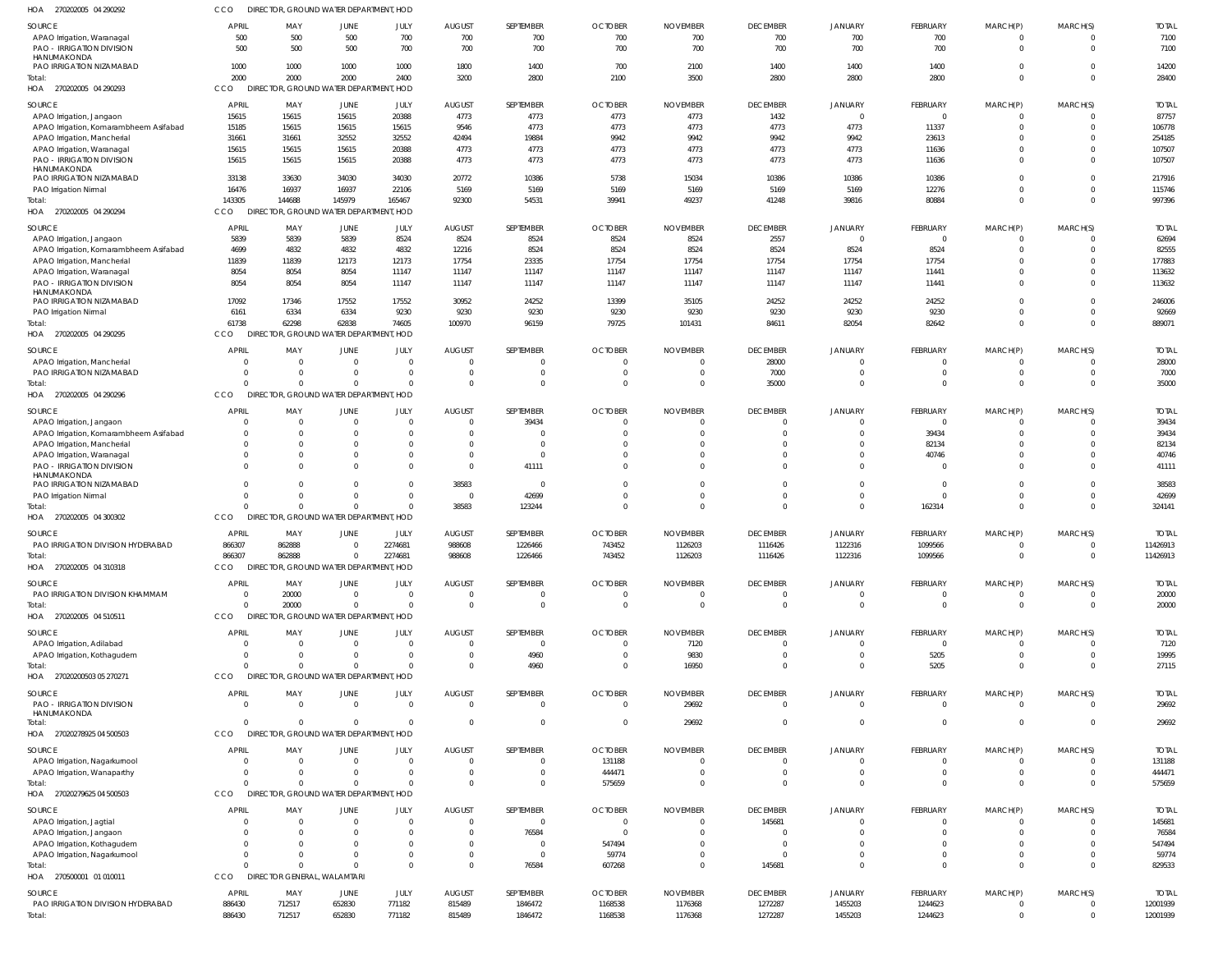| HOA 270500001 01 010012                                                  | CCO                    | <b>DIRECTOR GENERAL, WALAMTARI</b>             |                                 |                            |                                                                      |                                                                                                                   |                                                                                                |                      |                             |                               |                         |                            |                            |                         |
|--------------------------------------------------------------------------|------------------------|------------------------------------------------|---------------------------------|----------------------------|----------------------------------------------------------------------|-------------------------------------------------------------------------------------------------------------------|------------------------------------------------------------------------------------------------|----------------------|-----------------------------|-------------------------------|-------------------------|----------------------------|----------------------------|-------------------------|
| SOURCE                                                                   | <b>APRIL</b>           | MAY                                            | JUNE                            | JULY                       | <b>AUGUST</b>                                                        | SEPTEMBER                                                                                                         | <b>OCTOBER</b>                                                                                 | <b>NOVEMBER</b>      | <b>DECEMBER</b>             | <b>JANUARY</b>                | FEBRUARY                | MARCH(P)                   | MARCH(S)                   | <b>TOTAL</b>            |
| PAO IRRIGATION DIVISION HYDERABAD<br>Total:                              | 16500<br>16500         | 13200<br>13200                                 | 13350<br>13350                  | 14694<br>14694             | 16940<br>16940                                                       | 32539<br>32539                                                                                                    | 18950<br>18950                                                                                 | 19350<br>19350       | 21499<br>21499              | 23744<br>23744                | 19374<br>19374          | $^{\circ}$<br>$\mathbf 0$  | 0<br>$\Omega$              | 210140<br>210140        |
| HOA 270500001 01 010013                                                  | CCO                    | DIRECTOR GENERAL, WALAMTARI                    |                                 |                            |                                                                      |                                                                                                                   |                                                                                                |                      |                             |                               |                         |                            |                            |                         |
| SOURCE                                                                   | <b>APRIL</b>           | MAY                                            | JUNE                            | JULY                       | <b>AUGUST</b>                                                        | SEPTEMBER                                                                                                         | <b>OCTOBER</b>                                                                                 | <b>NOVEMBER</b>      | <b>DECEMBER</b>             | <b>JANUARY</b>                | FEBRUARY                | MARCH(P)                   | MARCH(S)                   | <b>TOTAL</b>            |
| PAO IRRIGATION DIVISION HYDERABAD                                        | 340276                 | 273534                                         | 250633                          | 296057                     | 313072                                                               | 596716                                                                                                            | 180286                                                                                         | 183228               | 218660                      | 181727                        | 247476                  | $\mathbf 0$                | $\Omega$                   | 3081665                 |
| Total:<br>HOA 270500001 01 010016                                        | 340276<br>CCO          | 273534<br>DIRECTOR GENERAL, WALAMTARI          | 250633                          | 296057                     | 313072                                                               | 596716                                                                                                            | 180286                                                                                         | 183228               | 218660                      | 181727                        | 247476                  | $\mathbf 0$                | $\Omega$                   | 3081665                 |
| SOURCE                                                                   | APRIL                  | MAY                                            | JUNE                            | JULY                       | <b>AUGUST</b>                                                        | SEPTEMBER                                                                                                         | <b>OCTOBER</b>                                                                                 | <b>NOVEMBER</b>      | <b>DECEMBER</b>             | <b>JANUARY</b>                | FEBRUARY                | MARCH(P)                   | MARCH(S)                   | <b>TOTAL</b>            |
| PAO IRRIGATION DIVISION HYDERABAD                                        | 255916                 | 204279                                         | 190235                          | 220358                     | 243174                                                               | 520300                                                                                                            | 293043                                                                                         | 295521               | 323811                      | 364877                        | 306218                  | $\overline{0}$             | $\mathbf 0$                | 3217732                 |
| Total:<br>HOA 270500001 01 010018                                        | 255916<br>CCO          | 204279<br>DIRECTOR GENERAL, WALAMTARI          | 190235                          | 220358                     | 243174                                                               | 520300                                                                                                            | 293043                                                                                         | 295521               | 323811                      | 364877                        | 306218                  | $\mathbf 0$                | $\Omega$                   | 3217732                 |
| SOURCE                                                                   | APRIL                  | MAY                                            | JUNE                            | JULY                       | <b>AUGUST</b>                                                        | SEPTEMBER                                                                                                         | <b>OCTOBER</b>                                                                                 | <b>NOVEMBER</b>      | <b>DECEMBER</b>             | <b>JANUARY</b>                | FEBRUARY                | MARCH(P)                   | MARCH(S)                   | <b>TOTAL</b>            |
| PAO IRRIGATION DIVISION HYDERABAD                                        | $\Omega$               | $\Omega$                                       | $\Omega$                        | $\mathbf 0$                | 86629                                                                | $\Omega$                                                                                                          |                                                                                                | 119741               | $\Omega$                    | 49577                         | 120427                  | $^{\circ}$                 | $\Omega$                   | 376374                  |
| Total:<br>HOA 270500001 01 130131                                        | $\Omega$<br><b>CCO</b> | $\Omega$<br>DIRECTOR GENERAL, WALAMTARI        | $\Omega$                        | $\mathbf 0$                | 86629                                                                | $\mathbf 0$                                                                                                       | $\Omega$                                                                                       | 119741               | $\overline{0}$              | 49577                         | 120427                  | $\mathbf 0$                | $\Omega$                   | 376374                  |
| SOURCE                                                                   | APRIL                  | MAY                                            | <b>JUNE</b>                     | JULY                       | <b>AUGUST</b>                                                        | SEPTEMBER                                                                                                         | <b>OCTOBER</b>                                                                                 | <b>NOVEMBER</b>      | <b>DECEMBER</b>             | <b>JANUARY</b>                | FEBRUARY                | MARCH(P)                   | MARCH(S)                   | <b>TOTAL</b>            |
| PAO IRRIGATION DIVISION HYDERABAD                                        | $\Omega$               | $\Omega$                                       | $\overline{0}$                  | $\overline{0}$             | $\Omega$                                                             | 28234                                                                                                             | - 0                                                                                            |                      | $\overline{0}$              | $\mathbf 0$                   | 0                       | $^{\circ}$                 | $\Omega$                   | 28234                   |
| Total:<br>HOA 270500001 01 130132                                        | $\Omega$<br><b>CCO</b> | $\Omega$<br><b>DIRECTOR GENERAL, WALAMTARI</b> | $\Omega$                        | $\Omega$                   | $\overline{0}$                                                       | 28234                                                                                                             | $\Omega$                                                                                       | $\Omega$             | $\overline{0}$              | $\mathbf{0}$                  | $\mathbf 0$             | $\mathbf{0}$               | $\Omega$                   | 28234                   |
| SOURCE                                                                   | APRIL                  | MAY                                            | JUNE                            | JULY                       | <b>AUGUST</b>                                                        | SEPTEMBER                                                                                                         | <b>OCTOBER</b>                                                                                 | <b>NOVEMBER</b>      | <b>DECEMBER</b>             | <b>JANUARY</b>                | FEBRUARY                | MARCH(P)                   | MARCH(S)                   | <b>TOTAL</b>            |
| PAO IRRIGATION DIVISION HYDERABAD                                        | $\Omega$               | $\Omega$                                       | $^{\circ}$                      | $\mathbf 0$                | 56150                                                                | 0                                                                                                                 | 850                                                                                            |                      | 2903                        | 54774                         | 11175                   | $^{\circ}$                 | $\Omega$                   | 125852                  |
| Total:<br>HOA 270500001 01 240                                           | $\Omega$<br>CCO        | $\Omega$<br>DIRECTOR GENERAL, WALAMTARI        | $\Omega$                        | $\Omega$                   | 56150                                                                | $\mathbf{0}$                                                                                                      | 850                                                                                            | $\Omega$             | 2903                        | 54774                         | 11175                   | $\mathbf{0}$               | $\Omega$                   | 125852                  |
| SOURCE                                                                   | APRIL                  | MAY                                            | JUNE                            | JULY                       | <b>AUGUST</b>                                                        | SEPTEMBER                                                                                                         | <b>OCTOBER</b>                                                                                 | <b>NOVEMBER</b>      | <b>DECEMBER</b>             | <b>JANUARY</b>                | FEBRUARY                | MARCH(P)                   | MARCH(S)                   | <b>TOTAL</b>            |
| PAO IRRIGATION DIVISION HYDERABAD                                        | $\Omega$               | 28895                                          | $\overline{0}$                  | $\overline{0}$             | 35940                                                                | $\mathbf{0}$                                                                                                      | - 0                                                                                            | - 0                  | $\overline{0}$              | $\mathbf{0}$                  | $\mathbf 0$             | $\mathbf 0$                | $\Omega$                   | 64835                   |
| Total:                                                                   | $\Omega$<br><b>CCO</b> | 28895                                          | $\overline{0}$                  | $\mathbf 0$                | 35940                                                                | $\overline{0}$                                                                                                    | $\Omega$                                                                                       |                      | $\overline{0}$              | $\mathbf{0}$                  | $\mathbf 0$             | $\overline{0}$             | $\Omega$                   | 64835                   |
| HOA 270500001 01 300302                                                  |                        | <b>DIRECTOR GENERAL, WALAMTARI</b>             |                                 |                            |                                                                      |                                                                                                                   |                                                                                                |                      |                             |                               |                         |                            |                            |                         |
| SOURCE<br>PAO IRRIGATION DIVISION HYDERABAD                              | APRIL<br>$\Omega$      | MAY<br>42779                                   | JUNE<br>$\overline{0}$          | JULY<br>$\Omega$           | <b>AUGUST</b><br>15181                                               | SEPTEMBER<br>$\Omega$                                                                                             | <b>OCTOBER</b>                                                                                 | <b>NOVEMBER</b>      | <b>DECEMBER</b><br>$\Omega$ | <b>JANUARY</b><br>$\Omega$    | FEBRUARY                | MARCH(P)<br>0              | MARCH(S)<br>$\Omega$       | <b>TOTAL</b><br>57960   |
| Total:                                                                   | $\Omega$               | 42779                                          | $\Omega$                        | $\Omega$                   | 15181                                                                | $\mathbf 0$                                                                                                       | $\Omega$                                                                                       | $\Omega$             | $\overline{0}$              | $\Omega$                      | $\mathbf 0$             | $\mathbf 0$                | $\Omega$                   | 57960                   |
| HOA 270500001 01 510511                                                  | CCO                    | DIRECTOR GENERAL, WALAMTARI                    |                                 |                            |                                                                      |                                                                                                                   |                                                                                                |                      |                             |                               |                         |                            |                            |                         |
| SOURCE<br>PAO IRRIGATION DIVISION HYDERABAD                              | APRIL<br>$\Omega$      | MAY<br>$\Omega$                                | JUNE<br>$\overline{\mathbf{0}}$ | JULY<br>$\overline{0}$     | <b>AUGUST</b><br>$\overline{0}$                                      | SEPTEMBER<br>$\mathbf{0}$                                                                                         | <b>OCTOBER</b>                                                                                 | <b>NOVEMBER</b>      | <b>DECEMBER</b><br>17049    | <b>JANUARY</b><br>$\mathbf 0$ | FEBRUARY<br>$\mathbf 0$ | MARCH(P)<br>$\mathbf 0$    | MARCH(S)<br>$\Omega$       | <b>TOTAL</b><br>17049   |
| Total:<br>HOA 270500200 06 310311                                        | $\Omega$<br>CCO        | $\Omega$<br>DIRECTOR GENERAL, WALAMTARI        | $\Omega$                        | $\Omega$                   | $\Omega$                                                             | $\mathbf{0}$                                                                                                      | $\Omega$                                                                                       | $\Omega$             | 17049                       | $\mathbf 0$                   | $\mathbf 0$             | $\mathbf{0}$               | $\Omega$                   | 17049                   |
| SOURCE                                                                   | APRIL                  | MAY                                            | JUNE                            | JULY                       | <b>AUGUST</b>                                                        | SEPTEMBER                                                                                                         | <b>OCTOBER</b>                                                                                 | <b>NOVEMBER</b>      | <b>DECEMBER</b>             | <b>JANUARY</b>                | FEBRUARY                | MARCH(P)                   | MARCH(S)                   | <b>TOTAL</b>            |
| PAO IRRIGATION RANGA REDDY DISTRICT                                      | $\Omega$               |                                                | 34299000                        | $\Omega$                   | $\Omega$                                                             | $\Omega$                                                                                                          | $\Omega$                                                                                       |                      | 34299000                    | $\Omega$                      | -0                      | $^{\circ}$                 |                            | 68598000                |
| Total:                                                                   | $\Omega$               | $\Omega$                                       | 34299000                        | $\Omega$                   | $\Omega$                                                             | $\Omega$                                                                                                          | $\Omega$                                                                                       | $\Omega$             | 34299000                    | $\mathbf 0$                   | $\mathbf 0$             | $\mathbf 0$                | $\Omega$                   | 68598000                |
| HOA 285100102 52 270272                                                  | CCO                    |                                                |                                 |                            | INDUSTRIES - HOD COMMISSIONER OF INDUSTRIES. CHIRAG ALI LANE, ABIDS. |                                                                                                                   |                                                                                                |                      |                             |                               |                         |                            |                            |                         |
| SOURCE<br>PAO, AMRP (FINANCE) NALGONDA                                   | APRIL<br>$\Omega$      | MAY                                            | JUNE<br>$\Omega$                | JULY<br>$\Omega$           | <b>AUGUST</b><br>$\Omega$                                            | SEPTEMBER<br>$\mathbf{0}$                                                                                         | <b>OCTOBER</b>                                                                                 | <b>NOVEMBER</b>      | <b>DECEMBER</b><br>1007442  | <b>JANUARY</b><br>$\mathbf 0$ | FEBRUARY<br>$^{\circ}$  | MARCH(P)<br>$^{\circ}$     | MARCH(S)<br>$\Omega$       | <b>TOTAL</b><br>1007442 |
| Total:                                                                   | $\Omega$               | $\Omega$                                       | $\Omega$                        | $\mathbf 0$                | $\Omega$                                                             | $\Omega$                                                                                                          |                                                                                                |                      | 1007442                     | $\Omega$                      | $\Omega$                | $\overline{0}$             | $\Omega$                   | 1007442                 |
| HOA 285208201 01 270272                                                  | CCO                    |                                                |                                 |                            |                                                                      |                                                                                                                   | SUGAR CANE COMMISSIONER - HOD COMMISSIONER, SUGAR CANE, SHAKKAR BHAVAN, OPP. OLD CONTROL ROOM, |                      |                             |                               |                         |                            |                            |                         |
| SOURCE                                                                   | APRIL                  | MAY                                            | JUNE                            | JULY                       | AUGUST                                                               | SEPTEMBER                                                                                                         | <b>OCTOBER</b>                                                                                 | <b>NOVEMBER</b>      | <b>DECEMBER</b>             | <b>JANUARY</b>                | FEBRUARY                | MARCH(P)                   | MARCH(S)                   | <b>TOTAL</b>            |
| PAO, FINANCE (W & P) DEPT, HYDERABAD<br>Total:                           | $\Omega$<br>$\Omega$   | $\Omega$<br>$\Omega$                           | $\Omega$<br>$\Omega$            | $\Omega$<br>$\mathbf 0$    | $\Omega$<br>$\Omega$                                                 | $\Omega$<br>$\mathbf 0$                                                                                           | 172086<br>172086                                                                               | $\Omega$<br>$\Omega$ | $\mathbf 0$<br>$\mathbf 0$  | $\mathbf 0$<br>$\Omega$       | $\Omega$<br>$\mathbf 0$ | $^{\circ}$<br>$\mathbf 0$  | $\Omega$<br>$\Omega$       | 172086<br>172086        |
| HOA 305403337 04 270272                                                  | CCO                    |                                                |                                 |                            |                                                                      | THE ENGINEER-IN-CHIEF, (State Roads) OFFICE OF THE ENGINEER-IN-CHIEF (R&B) V FLOOR, ERRUMMANZIL                   |                                                                                                |                      |                             |                               |                         |                            |                            |                         |
| SOURCE                                                                   | <b>APRIL</b>           | MAY                                            | JUNE                            | JULY                       | <b>AUGUST</b>                                                        | SEPTEMBER                                                                                                         | <b>OCTOBER</b>                                                                                 | <b>NOVEMBER</b>      | <b>DECEMBER</b>             | JANUARY                       | FEBRUARY                | MARCH(P)                   | MARCH(S)                   | <b>TOTAL</b>            |
| APAO (R&B) MEDAK (HYD)<br>APAO Roads & Buildings (R&B)                   | $\Omega$<br>$\Omega$   | 9914935<br>$\Omega$                            | $\overline{0}$<br>$\mathbf 0$   | $\mathbf 0$<br>$\mathbf 0$ | 4263350<br>$\Omega$                                                  | $\mathbf{0}$<br>$\mathbf{0}$                                                                                      | $\Omega$                                                                                       |                      | 14898345<br>$\overline{0}$  | $\mathbf 0$<br>$\mathbf 0$    | 1386463<br>$\mathbf 0$  | $\mathbf 0$<br>$\mathbf 0$ | $\mathbf 0$<br>$\mathbf 0$ | 30463093                |
| Komarambheem Asifabad                                                    |                        |                                                |                                 |                            |                                                                      |                                                                                                                   | 699962                                                                                         |                      |                             |                               |                         |                            |                            | 699962                  |
| APAO Roads & Buildings (R&B),<br>Kothagudem                              | $\Omega$               | $\Omega$                                       | $\mathbf 0$                     | $\mathbf 0$                | $\Omega$                                                             | $\mathbf{0}$                                                                                                      | 1143450                                                                                        |                      | $\mathbf 0$                 | $\mathbf 0$                   | $\mathbf 0$             | $\mathbf 0$                | $\overline{0}$             | 1143450                 |
| APAO Roads & Buildings (R&B),<br>Sangareddy                              | $\mathbf{0}$           | $\Omega$                                       | $\mathbf 0$                     | $\mathbf 0$                | $\Omega$                                                             | $\mathbf{0}$                                                                                                      | 206715                                                                                         |                      | $\overline{0}$              | $\mathbf 0$                   | $\mathbf{0}$            | $\mathbf 0$                | $\mathbf 0$                | 206715                  |
| APAO Roads & Buildings (R&B), Siddipet                                   | 2437174                | 11016438                                       | 7533388                         | 17749000                   | $\Omega$                                                             | $\mathbf{0}$                                                                                                      | 263999                                                                                         | 3598513              | $\overline{0}$              | $\mathbf 0$                   | $\mathbf 0$             | $\mathbf 0$                | $\mathbf 0$                | 42598512                |
| Total:<br>HOA 305403337 04 290291                                        | 2437174<br>CCO         | 20931373                                       | 7533388                         | 17749000                   | 4263350                                                              | $\overline{0}$<br>THE ENGINEER-IN-CHIEF, (State Roads) OFFICE OF THE ENGINEER-IN-CHIEF (R&B) V FLOOR, ERRUMMANZIL | 2314126                                                                                        | 3598513              | 14898345                    | $\mathbf 0$                   | 1386463                 | $\mathbf 0$                | $\Omega$                   | 75111732                |
| SOURCE                                                                   | <b>APRIL</b>           | MAY                                            | JUNE                            | JULY                       | <b>AUGUST</b>                                                        | SEPTEMBER                                                                                                         | <b>OCTOBER</b>                                                                                 | <b>NOVEMBER</b>      | <b>DECEMBER</b>             | <b>JANUARY</b>                | FEBRUARY                | MARCH(P)                   | MARCH(S)                   | <b>TOTAL</b>            |
| APAO (R&B) MEDAK (HYD)                                                   | 40690                  | 40690                                          | 40690                           | 40690                      | 75675                                                                | 65990                                                                                                             | 65990                                                                                          | 65990                | 67720                       | 67720                         | 67720                   | $^{\circ}$                 | $\Omega$                   | 639565                  |
| APAO (R&B) TEKULAPALLY                                                   | 270190                 | 283493                                         | 250956                          | 335923                     | 440010                                                               | 440010                                                                                                            | 440010                                                                                         | 441200               | 441200                      | 441200                        | 441200                  | $\mathbf 0$                | $\Omega$                   | 4225392                 |
| APAO Roads & Buildings (R&B), Kamareddy<br>APAO Roads & Buildings (R&B)  | 259880<br>118570       | 259880<br>118570                               | 260640<br>107484                | 261750<br>75610            | 565816<br>75610                                                      | 429510<br>158698                                                                                                  | 469254<br>122650                                                                               | 431010<br>122650     | 432200<br>124500            | 432200<br>124500              | 432200<br>124500        | $^{\circ}$<br>$\Omega$     | $\Omega$<br>$\Omega$       | 4234340<br>1273342      |
| Komarambheem Asifabad                                                    |                        |                                                |                                 |                            |                                                                      |                                                                                                                   |                                                                                                |                      |                             |                               |                         |                            |                            |                         |
| APAO Roads & Buildings (R&B), Mancherial                                 | 108040                 | 108040                                         | 108040                          | 108800                     | 202794                                                               | 176680                                                                                                            | 176680                                                                                         | $\Omega$             | 355210                      | 180160                        | 180160                  | $\mathbf 0$                | $\Omega$                   | 1704604                 |
| APAO Roads & Buildings (R&B),<br>Sangareddy                              | 32670                  | 32670                                          | 32670                           | 32670                      | 60890                                                                | 53050                                                                                                             | 53050                                                                                          | 53050                | 53050                       | 53050                         | 54550                   | $\Omega$                   | $\Omega$                   | 511370                  |
| APAO Roads & Buildings (R&B), Siddipet                                   | 38550                  | 39580                                          | 39580                           | 49075                      | 64260                                                                | 64260                                                                                                             | 64260                                                                                          | 64260                | 64260                       | 64260                         | 64260                   | $\Omega$                   | $\Omega$                   | 616605                  |
| APAO Roads & Buildings (R&B), Vikarabad<br>APAO Roads & Buildings (R&B), | 117460<br>30060        | 118570<br>30060                                | 119680<br>30060                 | 204036<br>30060            | 222527<br>56040                                                      | 126400<br>48820                                                                                                   | 127900<br>48820                                                                                | 127900<br>48820      | 199460<br>48820             | 408170<br>48820               | 213486<br>50220         | $\Omega$<br>$\Omega$       | $\Omega$<br>$\Omega$       | 1985589<br>470600       |
| Wanaparthy                                                               |                        |                                                |                                 |                            |                                                                      |                                                                                                                   |                                                                                                |                      |                             |                               |                         |                            |                            |                         |
| PAO (R&B) (NIRMAL)<br>PAO (R&B) NALGONDA                                 | 55770<br>148320        | 55770<br>149140                                | 55770<br>149140                 | 55770<br>184783            | 127190<br>242020                                                     | 92180<br>242020                                                                                                   | 92180<br>242020                                                                                | 92180<br>242020      | 93290<br>243750             | 93290<br>243750               | 93290<br>243750         | $\Omega$<br>$\mathbf 0$    | $\Omega$<br>$\Omega$       | 906680<br>2330713       |
| Total:                                                                   | 1220200                | 1236463                                        | 1194710                         | 1379167                    | 2132832                                                              | 1897618                                                                                                           | 1902814                                                                                        | 1689080              | 2123460                     | 2157120                       | 1965336                 | $\mathbf 0$                | $\Omega$                   | 18898800                |
|                                                                          |                        |                                                |                                 |                            |                                                                      |                                                                                                                   |                                                                                                |                      |                             |                               |                         |                            |                            |                         |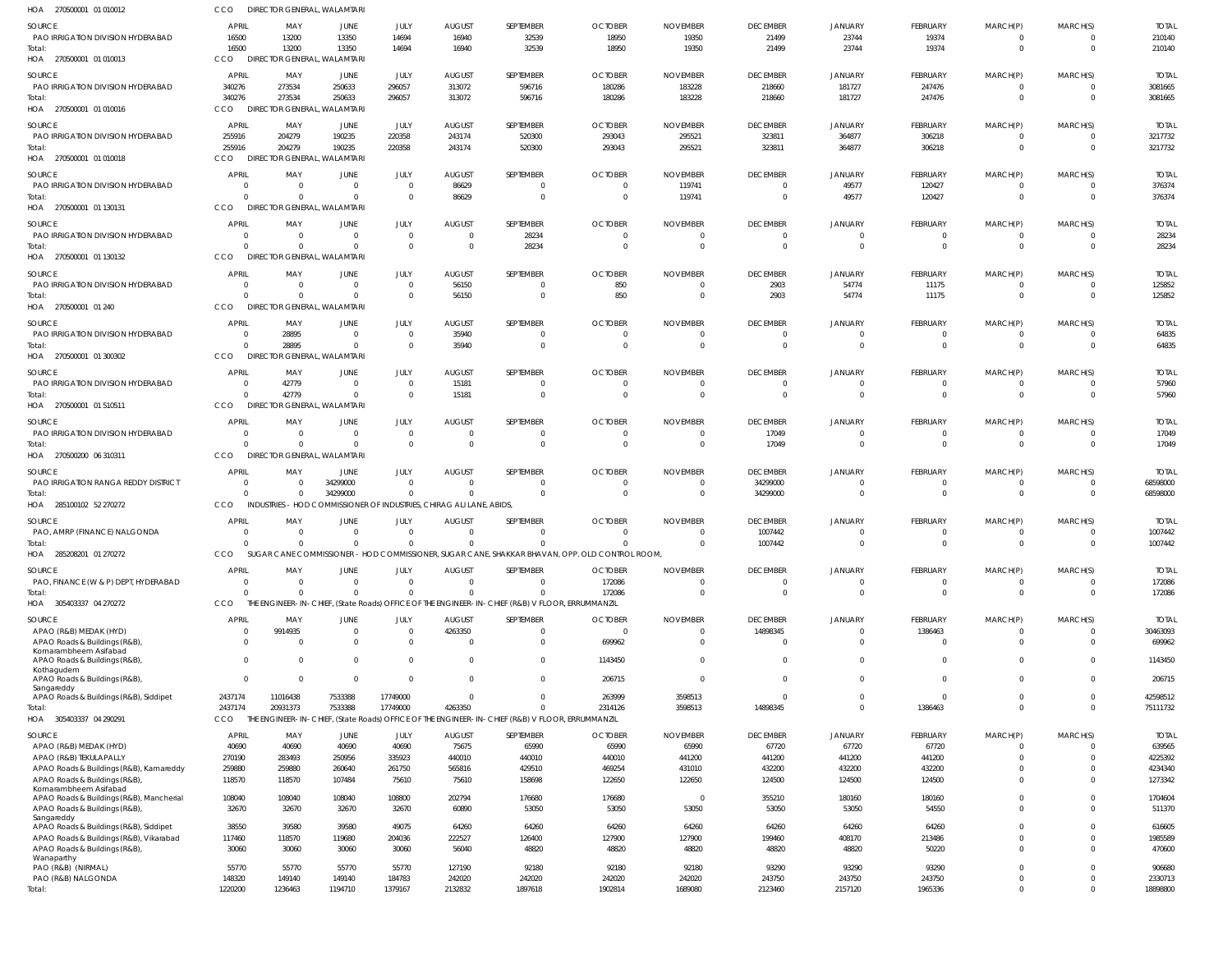| APAO (R&B) MEDAK (HYD)                                                    | 200          | 200            | 200            | 200            | 200                     | 200                                                                                             | 200                     | 200                      | 200             | 200            | 200             | $\Omega$    | $\Omega$ | 2200         |
|---------------------------------------------------------------------------|--------------|----------------|----------------|----------------|-------------------------|-------------------------------------------------------------------------------------------------|-------------------------|--------------------------|-----------------|----------------|-----------------|-------------|----------|--------------|
| APAO (R&B) TEKULAPALLY                                                    | 5475         | 337            | 5475           | 5475           | $\overline{\mathbf{0}}$ | 5475                                                                                            | 10950                   | 5475                     | 5475            | 10950          | 5475            | $\Omega$    | $\Omega$ | 60562        |
| APAO Roads & Buildings (R&B)                                              | 900          | 900            | 823            | 600            | 600                     | 600                                                                                             | 600                     | 600                      | 600             | 600            | 600             | $\Omega$    | $\Omega$ | 7423         |
| Komarambheem Asifabad                                                     |              |                |                |                |                         |                                                                                                 |                         |                          |                 |                |                 |             |          |              |
| APAO Roads & Buildings (R&B), Mancherial                                  | 600          | 600            | 600            | 600            | 600                     | 600                                                                                             | 600                     | $\overline{\mathbf{0}}$  | 1200            | 600            | 600             | $\Omega$    | $\Omega$ | 6600         |
| APAO Roads & Buildings (R&B), Siddipet                                    | 200          | 200            | 200            | 200            | 200                     | 200                                                                                             | 200                     | 200                      | 200             | 200            | 200             | $\Omega$    | $\Omega$ | 2200         |
| PAO (R&B) NALGONDA                                                        | 1200         | 1200           | 1200           | 1200           | 1200                    | 1200                                                                                            | 1200                    | 1200                     | 1200            | 1200           | 1200            | $\mathbf 0$ | $\Omega$ | 13200        |
| Total:                                                                    | 8575         | 3437           | 8498           | 8275           | 2800                    | 8275                                                                                            | 13750                   | 7675                     | 8875            | 13750          | 8275            | $\Omega$    | $\Omega$ | 92185        |
| HOA 305403337 04 290293                                                   | CCO.         |                |                |                |                         | THE ENGINEER-IN-CHIEF, (State Roads) OFFICE OF THE ENGINEER-IN-CHIEF (R&B) V FLOOR, ERRUMMANZIL |                         |                          |                 |                |                 |             |          |              |
|                                                                           |              |                |                |                |                         |                                                                                                 |                         |                          |                 |                |                 |             |          |              |
| SOURCE                                                                    | APRIL        | MAY            | JUNE           | <b>JULY</b>    | <b>AUGUST</b>           | SEPTEMBER                                                                                       | <b>OCTOBER</b>          | <b>NOVEMBER</b>          | <b>DECEMBER</b> | <b>JANUARY</b> | FEBRUARY        | MARCH(P)    | MARCH(S) | <b>TOTA</b>  |
| APAO (R&B) MEDAK (HYD)                                                    | 15615        | 15615          | 15615          | 15615          | 9546                    | 4773                                                                                            | 4773                    | 4773                     | 4899            | 4899           | 4899            | $\Omega$    | $\Omega$ | 101022       |
| APAO (R&B) TEKULAPALLY                                                    | 103656       | 108071         | 131202         | 135912         | 31825                   | 50833                                                                                           | 31825                   | 31911                    | 31911           | 31911          | 31911           | $\Omega$    | $\Omega$ | 720968       |
| APAO Roads & Buildings (R&B), Kamareddy                                   | 99736        | 99736          | 100031         | 100461         | $-12690$                | 31074                                                                                           | 43740                   | 31183                    | 31269           | 31269          | 74266           | $\Omega$    | $\Omega$ | 630075       |
| APAO Roads & Buildings (R&B)                                              | 45492        | 45492          | 41240          | 29016          | 29016                   | 26616                                                                                           | 8872                    | 8872                     | 9007            | 9007           | 21391           | $\Omega$    | $\Omega$ | 274021       |
| Komarambheem Asifabad                                                     |              |                |                |                |                         |                                                                                                 |                         |                          |                 |                |                 |             |          |              |
| APAO Roads & Buildings (R&B), Mancherial                                  | 41471        | 41471          | 41471          | 41766          | 25566                   | 12783                                                                                           | 12783                   | $\overline{0}$           | 25701           | 13037          | 30961           | $\Omega$    | $\Omega$ | 287010       |
| APAO Roads & Buildings (R&B),                                             | 12540        | 12540          | 12540          | 12540          | 7676                    | 3838                                                                                            | 3838                    | 3838                     | 3838            | 3838           | 3947            | $\Omega$    | $\Omega$ | 80973        |
| Sangareddy                                                                |              |                |                |                |                         |                                                                                                 |                         |                          |                 |                |                 |             |          |              |
| APAO Roads & Buildings (R&B), Siddipet                                    | 14785        | 15185          | 15185          | 19833          | 4648                    | 4648                                                                                            | 4648                    | 4648                     | 4648            | 4648           | 11038           | $\Omega$    | $\Omega$ | 103914       |
| APAO Roads & Buildings (R&B), Vikarabad                                   | 45062        | 45492          | 45922          | 144665         | 28082                   | 9141                                                                                            | 9250                    | 9250                     | 14429           | 29531          | 35290           | $\Omega$    | $\Omega$ | 416114       |
| APAO Roads & Buildings (R&B),                                             | 11540        | 11540          | 11540          | 11540          | 7064                    | 3532                                                                                            | 3532                    | 3532                     | 3532            | 3532           | 8631            | $\Omega$    | $\Omega$ | 79515        |
| Wanaparthy                                                                | 21404        | 21404          | 21404          | 21404          | $-8168$                 | 6669                                                                                            | 24813                   | 6669                     | 6750            | 6750           | 16031           | $\Omega$    | $\Omega$ | 145130       |
| PAO (R&B) (NIRMAL)                                                        | 56919        | 57237          | 57237          | 74744          | 17507                   | 17507                                                                                           | 17507                   | 17507                    | 17633           |                |                 | $\Omega$    | $\Omega$ | 393311       |
| PAO (R&B) NALGONDA                                                        |              |                |                |                |                         |                                                                                                 |                         |                          |                 | 17633          | 41880           | $\Omega$    |          |              |
| Total:                                                                    | 468220       | 473783         | 493387         | 607496         | 140072                  | 171414                                                                                          | 165581                  | 122183                   | 153617          | 156055         | 280245          |             | $\Omega$ | 3232053      |
| HOA 305403337 04 290294                                                   | CCO          |                |                |                |                         | THE ENGINEER-IN-CHIEF, (State Roads) OFFICE OF THE ENGINEER-IN-CHIEF (R&B) V FLOOR, ERRUMMANZIL |                         |                          |                 |                |                 |             |          |              |
| SOURCE                                                                    | APRIL        | MAY            | JUNE           | JULY           | <b>AUGUST</b>           | SEPTEMBER                                                                                       | <b>OCTOBER</b>          | <b>NOVEMBER</b>          | <b>DECEMBER</b> | <b>JANUARY</b> | FEBRUARY        | MARCH(P)    | MARCH(S) | <b>TOTAI</b> |
| APAO (R&B) MEDAK (HYD)                                                    | 4832         | 4832           | 4832           | 4832           | 12216                   | 8524                                                                                            | 8524                    | 8524                     | 8749            | 8749           | 8749            | 0           | $\Omega$ | 83363        |
| APAO (R&B) TEKULAPALLY                                                    | 44079        | 34368          | 44213          | 60084          | 48084                   | 60084                                                                                           | 72084                   | 60215                    | 60215           | 72215          | 60215           | $\Omega$    | $\Omega$ | 615856       |
| APAO Roads & Buildings (R&B), Kamareddy                                   | 34979        | 34979          | 35089          | 35250          | 68992                   | 52438                                                                                           | 58144                   | 52603                    | 52758           | 52758          | 52758           | $\Omega$    | $\Omega$ | 530748       |
|                                                                           | 14887        | 14887          | 13571          | 9788           | 9788                    | 23807                                                                                           | 14461                   | 14461                    | 14664           | 14664          | 14664           | $\Omega$    | $\Omega$ | 159642       |
| APAO Roads & Buildings (R&B),<br>Komarambheem Asifabad                    |              |                |                |                |                         |                                                                                                 |                         |                          |                 |                |                 |             |          |              |
| APAO Roads & Buildings (R&B), Mancherial                                  | 15508        | 15508          | 15508          | 15618          | 30036                   | 22827                                                                                           | 22827                   | $\overline{\phantom{0}}$ | 45894           | 23279          | 23279           | $\Omega$    | $\Omega$ | 230284       |
| APAO Roads & Buildings (R&B),                                             | 3881         | 3881           | 3881           | 3881           | 7717                    | 5799                                                                                            | 5799                    | 5799                     | 5799            | 5799           | 5964            | $\Omega$    | $\Omega$ | 58200        |
| Sangareddy                                                                |              |                |                |                |                         |                                                                                                 |                         |                          |                 |                |                 |             |          |              |
| APAO Roads & Buildings (R&B), Siddipet                                    | 4576         | 4699           | 4699           | 7022           | 7022                    | 7022                                                                                            | 7022                    | 7022                     | 7022            | 7022           | 7022            | $\Omega$    | $\Omega$ | 70150        |
| APAO Roads & Buildings (R&B), Vikarabad                                   | 15008        | 15141          | 15274          | 26449          | 29958                   | 15270                                                                                           | 15435                   | 15435                    | 23300           | 46121          | 25124           | $\Omega$    | $\Omega$ | 242515       |
| APAO Roads & Buildings (R&B),                                             | 4315         | 4315           | 4315           | 4315           | 8301                    | 6308                                                                                            | 6308                    | 6308                     | 6308            | 6308           | 6490            | $\Omega$    | $\Omega$ | 63591        |
| Wanaparthy                                                                |              |                |                |                |                         |                                                                                                 |                         |                          |                 |                |                 |             |          |              |
| PAO (R&B) (NIRMAL)                                                        | 6624         | 6624           | 6624           | 6624           | 13376                   | 10077                                                                                           | 10077                   | 10077                    | 10199           | 10199          | 10199           | $\Omega$    | $\Omega$ | 100700       |
| PAO (R&B) NALGONDA                                                        | 19270        | 19389          | 19389          | 28641          | 28641                   | 28641                                                                                           | 28641                   | 28641                    | 28866           | 28866          | 28866           | $\Omega$    | $\Omega$ | 287851       |
| Total:                                                                    | 167959       | 158623         | 167395         | 202504         | 264131                  | 240797                                                                                          | 249322                  | 209085                   | 263774          | 275980         | 243330          | $\Omega$    | $\Omega$ | 2442900      |
| HOA 305403337 04 290295                                                   | CCO.         |                |                |                |                         | THE ENGINEER-IN-CHIEF, (State Roads) OFFICE OF THE ENGINEER-IN-CHIEF (R&B) V FLOOR, ERRUMMANZIL |                         |                          |                 |                |                 |             |          |              |
|                                                                           |              |                |                |                |                         |                                                                                                 |                         |                          |                 |                |                 |             |          |              |
| SOURCE                                                                    | <b>APRIL</b> | MAY            | <b>JUNE</b>    | JULY           | <b>AUGUST</b>           | SEPTEMBER                                                                                       | <b>OCTOBER</b>          | <b>NOVEMBER</b>          | <b>DECEMBER</b> | <b>JANUARY</b> | <b>FEBRUARY</b> | MARCH(P)    | MARCH(S) | <b>TOTAI</b> |
| APAO Roads & Buildings (R&B), Kamareddy                                   |              | $\Omega$       | $\Omega$       | $\overline{0}$ | $\Omega$                |                                                                                                 | $\Omega$                | $\Omega$                 | 8300            |                | 0               | 0           |          | 8300         |
| PAO (R&B) NALGONDA                                                        |              | $\Omega$       | $\Omega$       | $\Omega$       | $\Omega$                | $\Omega$                                                                                        | $\Omega$                | $\overline{0}$           | $\Omega$        | 26622          | $\mathbf 0$     | $\mathbf 0$ | $\Omega$ | 26622        |
| Total:                                                                    |              | $\Omega$       | $\Omega$       | $\Omega$       | $\Omega$                |                                                                                                 | $\Omega$                | $\Omega$                 | 8300            | 26622          | $\Omega$        | $\Omega$    | $\Omega$ | 34922        |
| HOA<br>305403337 04 290296                                                | CCO          | THE EI         |                |                |                         | IGINEER-IN-CHIEF, (State Roads) OFFICE OF THE ENGINEER-IN-CHIEF (R&B) V FLOOR, ERRUMMANZIL      |                         |                          |                 |                |                 |             |          |              |
| SOURCE                                                                    | APRIL        | MAY            | JUNE           | JULY           | <b>AUGUST</b>           | SEPTEMBER                                                                                       | <b>OCTOBER</b>          | <b>NOVEMBER</b>          | <b>DECEMBER</b> | <b>JANUARY</b> | <b>FEBRUARY</b> | MARCH(P)    | MARCH(S) | <b>TOTAI</b> |
| APAO (R&B) MEDAK (HYD)                                                    | $\Omega$     | $\Omega$       | $\overline{0}$ | $\overline{0}$ | $\overline{0}$          | 39434                                                                                           | $\Omega$                | $\overline{0}$           | $\Omega$        | $\Omega$       | $\mathbf 0$     | $\mathbf 0$ | $\Omega$ | 39434        |
| APAO (R&B) TEKULAPALLY                                                    |              |                |                |                |                         | 241635                                                                                          |                         |                          |                 |                | 26380           |             |          | 268015       |
| APAO Roads & Buildings (R&B), Kamareddy                                   |              | $\Omega$       | $\Omega$       | $\Omega$       | $\Omega$                |                                                                                                 | $\Omega$                | 222569                   | $\Omega$        | $\Omega$       | 32608           | $\Omega$    | $\Omega$ | 255177       |
|                                                                           |              | $\Omega$       | $\Omega$       | $\Omega$       | $\Omega$                | $\Omega$                                                                                        | $\Omega$                | $\Omega$                 | 72602           | $\Omega$       | $\mathbf 0$     | $\Omega$    | $\Omega$ | 72602        |
| APAO Roads & Buildings (R&B),<br>Komarambheem Asifabad                    |              |                |                |                |                         |                                                                                                 |                         |                          |                 |                |                 |             |          |              |
| APAO Roads & Buildings (R&B), Mancherial                                  |              | $\Omega$       | $\Omega$       | $\Omega$       | $\Omega$                | $\Omega$                                                                                        | $\Omega$                | $\Omega$                 | $\Omega$        | 105601         | $\Omega$        | $\Omega$    |          | 105601       |
| APAO Roads & Buildings (R&B),                                             |              | $\Omega$       | $\Omega$       | $\Omega$       | $\overline{0}$          | 31706                                                                                           | $\Omega$                | $\Omega$                 | $\Omega$        | $\Omega$       | $\Omega$        | $\Omega$    | $\Omega$ | 31706        |
| Sangareddy                                                                |              |                |                |                |                         |                                                                                                 |                         |                          |                 |                |                 |             |          |              |
| APAO Roads & Buildings (R&B), Siddipet                                    |              | $\Omega$       | $\Omega$       | $\Omega$       | $\Omega$                |                                                                                                 | $\Omega$                | $\overline{0}$           | $\Omega$        | 37755          | $\Omega$        | $\Omega$    |          | 37755        |
| APAO Roads & Buildings (R&B), Vikarabad                                   |              | $\Omega$       | $\Omega$       | $\Omega$       | $\mathbf 0$             |                                                                                                 | $\overline{0}$          | 114775                   | $\Omega$        | $\Omega$       | $\Omega$        |             |          | 114775       |
| APAO Roads & Buildings (R&B),                                             | $\Omega$     | $\Omega$       | $\Omega$       | $\Omega$       | $\Omega$                | $\Omega$                                                                                        | $\overline{0}$          | $\overline{0}$           | $\Omega$        | $\Omega$       | 29180           | $\Omega$    | $\Omega$ | 29180        |
| Wanaparthy                                                                |              |                |                |                |                         |                                                                                                 |                         |                          |                 |                |                 |             |          |              |
| PAO (R&B) (NIRMAL)                                                        |              | $\Omega$       | $\Omega$       | $\Omega$       | $\Omega$                |                                                                                                 | $\Omega$                | 54179                    | $\Omega$        | $\Omega$       | 0               |             |          | 54179        |
| PAO (R&B) NALGONDA                                                        |              | $\Omega$       | $\Omega$       | $\Omega$       | $\Omega$                | $\Omega$                                                                                        | $\overline{0}$          | 143320                   | $\Omega$        | $\Omega$       | $\Omega$        | $\Omega$    |          | 143320       |
| Total:                                                                    | $\Omega$     | $\Omega$       | $\Omega$       | $\Omega$       | $\Omega$                | 312775                                                                                          | $\overline{0}$          | 534843                   | 72602           | 143356         | 88168           | $\mathbf 0$ | $\Omega$ | 1151744      |
| HOA 305404196 12 270272                                                   | CCO          |                |                |                |                         | ENGINEER-IN-CHIEF, (GENL&PR) ERRAMANZIL COLONY HYDERABAD ERRA MANJIL Telangana,                 |                         |                          |                 |                |                 |             |          |              |
|                                                                           |              |                |                |                |                         |                                                                                                 |                         |                          |                 |                |                 |             |          |              |
| SOURCE                                                                    | <b>APRIL</b> | MAY            | JUNE           | JULY           | <b>AUGUST</b>           | SEPTEMBER                                                                                       | <b>OCTOBER</b>          | <b>NOVEMBER</b>          | <b>DECEMBER</b> | <b>JANUARY</b> | <b>FEBRUARY</b> | MARCH(P)    | MARCH(S) | <b>TOTAL</b> |
| APAO (PR) Medak                                                           |              | $\overline{0}$ | $\overline{0}$ | $\overline{0}$ | $\overline{0}$          | 775453                                                                                          | 11054290                | $^{\circ}$               | 3064238         |                | $\Omega$        |             |          | 14893981     |
| APAO (PR) Pochampad, Nizamabad                                            |              | $\Omega$       | $\Omega$       | $\Omega$       | 4370993                 |                                                                                                 | $\overline{0}$          | $\mathbf{0}$             | $\Omega$        |                | $\Omega$        |             |          | 4370993      |
| APAO (PR) Tekulapapalli                                                   |              |                | $\Omega$       | $\Omega$       | 0                       |                                                                                                 | $\overline{0}$          | $\Omega$                 | 9875234         |                |                 |             |          | 9875234      |
| APAO Panchayat Raj (PR), Bhoopalapally                                    |              |                |                |                | $\mathbf 0$             |                                                                                                 | 1190455                 | $\Omega$                 | $\Omega$        |                |                 |             |          | 1190455      |
| APAO Panchayat Raj (PR), Jagtial                                          |              |                |                | -0             | $\mathbf 0$             | 2361859                                                                                         | 88220                   | $\Omega$                 | 60593           |                |                 |             |          | 2510672      |
| APAO Panchayat Raj (PR), Jangaon                                          |              |                |                |                | $\overline{0}$          | 7169752                                                                                         | $\overline{0}$          | $\Omega$                 | $\Omega$        |                | $\Omega$        |             |          | 7169752      |
| APAO Panchayat Raj (PR),                                                  |              | $\Omega$       | $\Omega$       |                | $\Omega$                | $\Omega$                                                                                        | 10185089                | $\Omega$                 | $\Omega$        |                |                 |             |          | 10185089     |
| Komarambheem Asifabad                                                     |              |                |                |                |                         |                                                                                                 |                         | $\Omega$                 |                 |                |                 |             |          |              |
| APAO Panchayat Raj (PR), Mancherial                                       |              | $\Omega$       | $\Omega$       | $\Omega$       | $\mathbf 0$             | $\Omega$                                                                                        | $\overline{0}$          |                          | 45781168        |                | $\Omega$        |             |          | 45781168     |
| APAO Panchayat Raj (PR), Medchal                                          | $\Omega$     | $\Omega$       | $\Omega$       | $\Omega$       | $\overline{0}$          | 2419337                                                                                         | $\overline{\mathbf{0}}$ | $\Omega$                 | 16588380        | $\Omega$       | $\Omega$        | $\Omega$    |          | 19007717     |
| Malkajigiri<br>APAO Panchayat Raj (PR), Nagarkurnool                      |              |                | $\Omega$       |                | $\Omega$                | 9213063                                                                                         | 365000                  | $\overline{0}$           | 349013          |                | $\Omega$        |             |          | 9927076      |
| APAO Panchayat Raj (PR), Sangareddy                                       |              | $\Omega$       | $\Omega$       |                | $\Omega$                | 20624312                                                                                        | 17565826                | $\overline{0}$           | 35019128        |                |                 |             |          | 73209266     |
| APAO Panchayat Raj (PR), Siddipet                                         | 4215780      | $\Omega$       | $\Omega$       |                | $\Omega$                | $\mathbf{0}$                                                                                    | 3256299                 | $\overline{0}$           | 283905          | $\Omega$       | 2946352         |             |          | 10702336     |
|                                                                           |              | $\Omega$       | 0              | $\Omega$       | $\Omega$                | $\Omega$                                                                                        | 3810557                 | $\overline{0}$           |                 | $\Omega$       | $\Omega$        |             |          | 3810557      |
| APAO Panchayat Raj (PR), Siricilla<br>APAO Panchayat Raj (PR), Wanaparthy | 12028820     | $\Omega$       | $\Omega$       | $\Omega$       | $\Omega$                | $\Omega$                                                                                        | $\overline{0}$          | $\overline{0}$           | 845861          | $\Omega$       | $\Omega$        | $\Omega$    | $\Omega$ | 12874681     |
|                                                                           |              |                |                |                |                         |                                                                                                 |                         |                          |                 |                |                 |             |          |              |

THE ENGINEER-IN-CHIEF, (State Roads) OFFICE OF THE ENGINEER-IN-CHIEF (R&B) V FLOOR, ERRUMMANZIL

SEPTEMBER

NOVEMBER

JANUARY

FEBRUARY

TOTAL

MARCH(S)

MARCH(P)

DECEMBER

OCTOBER

AUGUST

JULY

305403337 04 290292 HOA

SOURCE

APAO Panchayat Raj (PR), Waranagal APAO Panchayat Raj (PR), Yadadri

 

  $\,$  0  $\,$ 

  $\,$  0  $\,$           

 

 

     

 

CCO

APRIL

MAY

JUNE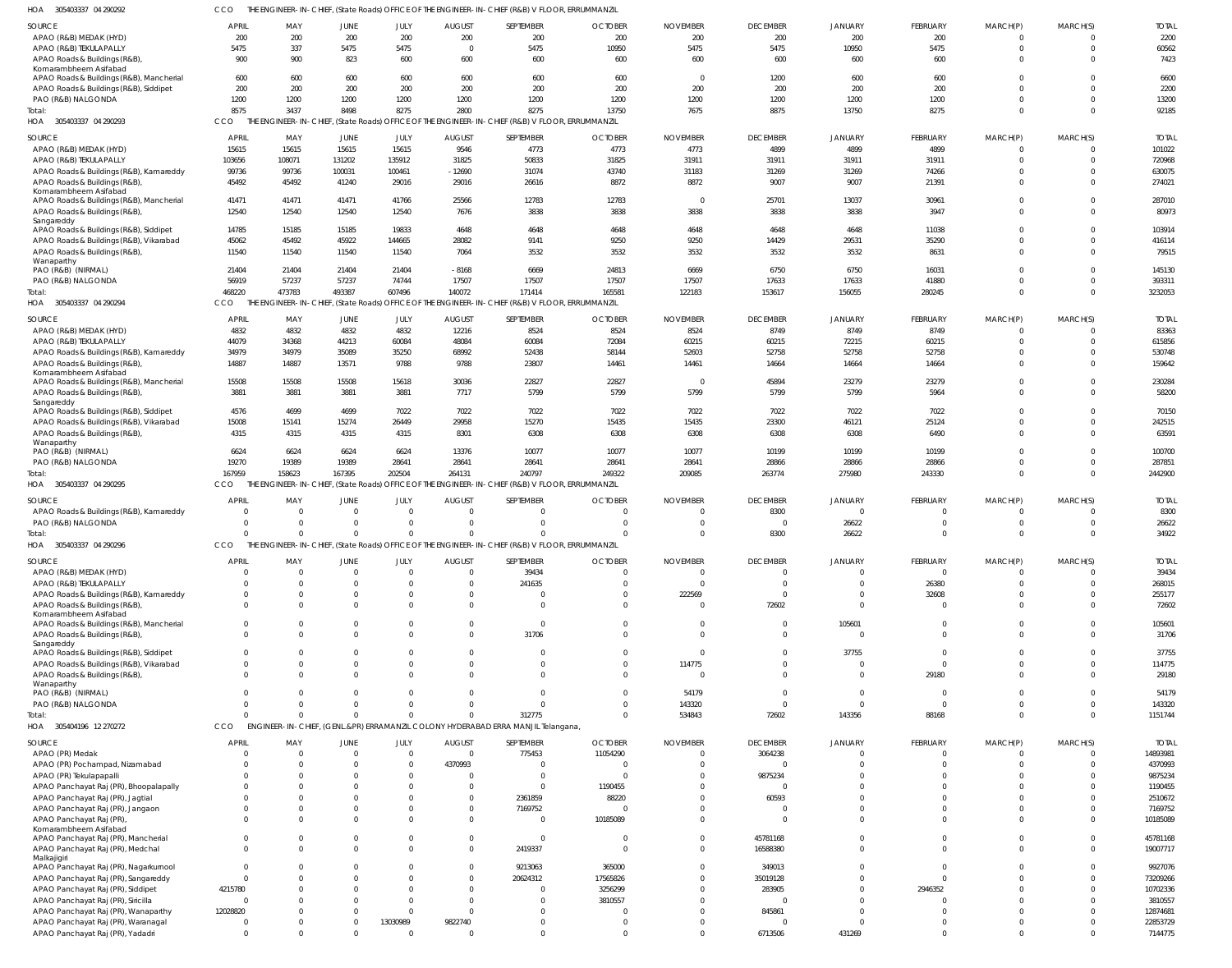305404196 12 270272 HOA CCO ENGINEER-IN-CHIEF, (GENL.&PR) ERRAMANZIL COLONY HYDERABAD ERRA MANJIL Telangana,

| <b>SOURCE</b>                                                                    | <b>APRIL</b>     | MAY              | JUNE             | JULY             | <b>AUGUST</b>    | SEPTEMBER                                                                        | <b>OCTOBER</b>                                                                                  | <b>NOVEMBER</b>  | <b>DECEMBER</b>  | <b>JANUARY</b>   | <b>FEBRUARY</b>  | MARCH(P)                     | MARCH(S)                 | <b>TOTAL</b>       |
|----------------------------------------------------------------------------------|------------------|------------------|------------------|------------------|------------------|----------------------------------------------------------------------------------|-------------------------------------------------------------------------------------------------|------------------|------------------|------------------|------------------|------------------------------|--------------------------|--------------------|
| PAO (PR) MAHABOOBNAGAR                                                           | 0                | 1949581          | $\Omega$         | $\Omega$         | 1931126          | $\Omega$                                                                         | 627522                                                                                          | $\Omega$         | 697656           | $\Omega$         | $\Omega$         |                              | $\Omega$                 | 5205885            |
| PAO (PR) Nalgonda                                                                | $\Omega$         | $\mathsf{C}$     | $\Omega$         | $\Omega$         | $\Omega$         | 1871695                                                                          | 557771                                                                                          | $\Omega$         | $\Omega$         | $\Omega$         | $\Omega$         | $\Omega$                     | $\Omega$                 | 2429466            |
| Total:                                                                           | 16244600         | 1949581          | $\Omega$         | 13030989         | 16124859         | 44435471                                                                         | 48701029                                                                                        | $\Omega$         | 119278682        | 431269           | 2946352          | $\Omega$                     | $\Omega$                 | 263142832          |
| HOA<br>305404196 14 270272                                                       | <b>CCO</b>       |                  |                  |                  |                  | ENGINEER-IN-CHIEF, (GENL.&PR) ERRAMANZIL COLONY HYDERABAD ERRA MANJIL Telangana, |                                                                                                 |                  |                  |                  |                  |                              |                          |                    |
|                                                                                  |                  |                  |                  |                  |                  |                                                                                  |                                                                                                 |                  |                  |                  |                  |                              |                          |                    |
| SOURCE                                                                           | <b>APRIL</b>     | MAY              | JUNE             | JULY             | <b>AUGUST</b>    | SEPTEMBER                                                                        | <b>OCTOBER</b>                                                                                  | <b>NOVEMBER</b>  | <b>DECEMBER</b>  | <b>JANUARY</b>   | FEBRUARY         | MARCH(P)                     | MARCH(S)                 | <b>TOTAL</b>       |
| APAO Panchayat Raj (PR), Kamareddy                                               | $\mathbf 0$      | $\Omega$         | $\Omega$         | $\Omega$         | $\mathbf{0}$     | $\Omega$                                                                         | $\Omega$                                                                                        | $\Omega$         | 321000           | $\Omega$         | $\Omega$         | $\Omega$                     | $\overline{0}$           | 321000             |
| Total:                                                                           | $\Omega$         | $\Omega$         | $\Omega$         | $\Omega$         | $\Omega$         | $\Omega$                                                                         | $\Omega$                                                                                        | $\Omega$         | 321000           | $\Omega$         | $\Omega$         | $\Omega$                     | $\overline{0}$           | 321000             |
| HOA<br>305404800 07 270272                                                       | <b>CCO</b>       |                  |                  |                  |                  |                                                                                  | THE ENGINEER-IN-CHIEF, (State Roads) OFFICE OF THE ENGINEER-IN-CHIEF (R&B) V FLOOR, ERRUMMANZIL |                  |                  |                  |                  |                              |                          |                    |
|                                                                                  |                  |                  |                  |                  |                  |                                                                                  |                                                                                                 |                  |                  |                  |                  |                              |                          |                    |
| <b>SOURCE</b>                                                                    | <b>APRIL</b>     | MAY              | JUNE             | JULY             | <b>AUGUST</b>    | SEPTEMBER                                                                        | <b>OCTOBER</b>                                                                                  | <b>NOVEMBER</b>  | <b>DECEMBER</b>  | <b>JANUARY</b>   | <b>FEBRUARY</b>  | MARCH(P)                     | MARCH(S)                 | <b>TOTAI</b>       |
| APAO (R&B) HYDERABAD                                                             |                  | $\Omega$         | $\Omega$         | $\Omega$         | $\Omega$         | $\Omega$                                                                         | 61944                                                                                           | $\Omega$         | $\Omega$         | $\Omega$         | $\Omega$         |                              | $\Omega$                 | 61944              |
| APAO (R&B) MEDAK (HYD)                                                           | 4692785          | $\Omega$         | 8626771          | 8049716          | $\Omega$         | 857039                                                                           | 8593424                                                                                         | 27961318         | 41509192         | C.               | $\Omega$         |                              | $\Omega$                 | 100290245          |
| APAO (R&B) POCHAMPAD (NIZAMABAD)                                                 | 6379744          | $\Omega$         | $\Omega$         | 17790367         | 16952459         | 23695432                                                                         | 66961358                                                                                        | 11146175         | 42566058         | 16928770         | 21429337         |                              | $\Omega$                 | 223849700          |
|                                                                                  |                  |                  |                  |                  |                  |                                                                                  |                                                                                                 |                  |                  |                  |                  |                              |                          |                    |
| APAO (R&B) RANGAREDDY (HYD)                                                      |                  | C                |                  | 80990            | 10611965         | 8390823                                                                          | 36294498                                                                                        | 23469847         | 2371111          | 17014490         | 28102303         |                              |                          | 126336027          |
| APAO (R&B) TEKULAPALLY                                                           |                  | $\Omega$         |                  |                  | $\Omega$         | $\Omega$                                                                         | 3403076                                                                                         |                  | 11701029         | $\Omega$         |                  |                              |                          | 15104105           |
| APAO Roads & Buildings (R&B), Adilabad                                           |                  | $\Omega$         |                  | 360458           | $\Omega$         | $\Omega$                                                                         | 2487526                                                                                         |                  | $\Omega$         | 0                | $\Omega$         |                              |                          | 2847984            |
| APAO Roads & Buildings (R&B)                                                     | <sup>0</sup>     | $\Omega$         |                  | 288670           | $\Omega$         | $\Omega$                                                                         | 3087234                                                                                         |                  | $\Omega$         | $\Omega$         | $\Omega$         |                              | $\Omega$                 | 3375904            |
| Bhoopalapally                                                                    |                  |                  |                  |                  |                  |                                                                                  |                                                                                                 |                  |                  |                  |                  |                              |                          |                    |
| APAO Roads & Buildings (R&B), Jagtial                                            |                  | $\Omega$         |                  | 781706           | $\Omega$         | 2360989                                                                          | 12599282                                                                                        |                  | 2769421          | $\Omega$         | - 0              |                              |                          | 18511398           |
| APAO Roads & Buildings (R&B), Jangaon                                            |                  | $\Omega$         |                  |                  | $\Omega$         | 198442                                                                           | 183507                                                                                          |                  | $\Omega$         | $\Omega$         | $\Omega$         |                              | $\Omega$                 | 381949             |
| APAO Roads & Buildings (R&B), Jogulamba                                          | 0                | $\Omega$         |                  | $\Omega$         | $\Omega$         | $\Omega$                                                                         | 167969                                                                                          | $\Omega$         | 99000            | $\Omega$         | 2215167          |                              | $\Omega$                 | 2482136            |
| Gadwal                                                                           |                  |                  |                  |                  |                  |                                                                                  |                                                                                                 |                  |                  |                  |                  |                              |                          |                    |
| APAO Roads & Buildings (R&B), Kamareddy                                          | $\Omega$         | 5731301          | $\Omega$         | 27000650         | 2128913          | 11908                                                                            | 15201217                                                                                        | $\Omega$         | 11845922         | 8414102          | 3321356          |                              | $\Omega$                 | 73655369           |
| APAO Roads & Buildings (R&B)                                                     | $\Omega$         | C                |                  | $\Omega$         | $\Omega$         | $\Omega$                                                                         | 1341245                                                                                         |                  | 2223198          | $\Omega$         | - 0              |                              | $\Omega$                 | 3564443            |
| Komarambheem Asifabad                                                            |                  |                  |                  |                  |                  |                                                                                  |                                                                                                 |                  |                  |                  |                  |                              |                          |                    |
| APAO Roads & Buildings (R&B)                                                     | $\Omega$         | $\Omega$         | $\Omega$         | $\Omega$         | $\Omega$         | $\Omega$                                                                         | 330888                                                                                          | $\Omega$         | 22822803         | 4345117          | $\Omega$         |                              | $\Omega$                 | 27498808           |
| Kothagudem                                                                       |                  |                  |                  |                  |                  |                                                                                  |                                                                                                 |                  |                  |                  |                  |                              |                          |                    |
| APAO Roads & Buildings (R&B),                                                    |                  | $\Omega$         |                  | 773969           | 1229900          | $\Omega$                                                                         | 13263792                                                                                        | $\Omega$         | 791730           | 414798           | $\Omega$         |                              | $\Omega$                 | 16474189           |
| Mahabubabad                                                                      |                  |                  |                  |                  |                  |                                                                                  |                                                                                                 |                  |                  |                  |                  |                              |                          |                    |
| APAO Roads & Buildings (R&B), Mancherial                                         | 0                | $\Omega$         | $\Omega$         | 95454            | $\Omega$         | $\Omega$                                                                         | $\Omega$                                                                                        | $\Omega$         | $\Omega$         | $\Omega$         | $\Omega$         |                              | $\Omega$                 | 95454              |
| APAO Roads & Buildings (R&B), Medchal                                            | $\Omega$         | $\Omega$         |                  | $\Omega$         | $\Omega$         | 687895                                                                           | 12038579                                                                                        | $\Omega$         | 16523699         | $\Omega$         | 7696746          |                              | $\Omega$                 | 36946919           |
| Malkajigiri                                                                      |                  |                  |                  |                  |                  |                                                                                  |                                                                                                 |                  |                  |                  |                  |                              |                          |                    |
| APAO Roads & Buildings (R&B),                                                    | $\Omega$         | $\Omega$         | $\Omega$         | $\Omega$         | $\Omega$         | 416853                                                                           | 11203714                                                                                        | $\Omega$         | 5798341          | $\Omega$         | 12942260         | $\Omega$                     | $\Omega$                 | 30361168           |
| Nagarkurnool                                                                     |                  |                  |                  |                  |                  |                                                                                  |                                                                                                 |                  |                  |                  |                  |                              |                          |                    |
| APAO Roads & Buildings (R&B), Peddapalli                                         | 0                | $\Omega$         | $\Omega$         | 1665759          | $\Omega$         | 3435048                                                                          | 929181                                                                                          | $\Omega$         | $\Omega$         | $\Omega$         | 6503212          |                              | $\Omega$                 | 12533200           |
| APAO Roads & Buildings (R&B)                                                     | $\Omega$         | $\Omega$         | $\Omega$         | 1084522          | 8201491          | 6192454                                                                          | 25786564                                                                                        | 11609624         | 20239142         | $\Omega$         | 5440006          |                              | $\Omega$                 | 78553803           |
| Sangareddy                                                                       |                  |                  |                  |                  |                  |                                                                                  |                                                                                                 |                  |                  |                  |                  |                              |                          |                    |
| APAO Roads & Buildings (R&B), Siddipet                                           | $\Omega$         | 30323592         | 12995856         | 58133124         | $\Omega$         | $\Omega$                                                                         | 46286226                                                                                        | 31488615         | 73779939         | $-29419900$      | 281442           |                              | $\Omega$                 | 223868894          |
| APAO Roads & Buildings (R&B), Siricilla                                          | $\Omega$         | C                |                  | 79917            | $\Omega$         | $\Omega$                                                                         | 2553785                                                                                         |                  | $\Omega$         | $\Omega$         |                  |                              | $\Omega$                 | 2633702            |
| APAO Roads & Buildings (R&B), Suryapet                                           | $\Omega$         | 18142837         | $\Omega$         | $\Omega$         | $\Omega$         | 114008                                                                           | 10330325                                                                                        | 20293756         | 45872917         | $\Omega$         | $\Omega$         |                              |                          | 94753843           |
| APAO Roads & Buildings (R&B), Vikarabad                                          | $\Omega$         | C                | $\Omega$         | 290056           | $\Omega$         | 1139053                                                                          | 35819485                                                                                        | 11798537         | 23474957         | $\Omega$         | 18349334         |                              | $\Omega$                 | 90871422           |
| APAO Roads & Buildings (R&B)                                                     | $\Omega$         | $\Omega$         | $\Omega$         | 8643             | 5221941          | 10739                                                                            | 13375990                                                                                        | $\Omega$         | $\Omega$         | $\Omega$         | 9499819          |                              | $\Omega$                 | 28117132           |
| Wanaparthy                                                                       |                  |                  |                  |                  |                  |                                                                                  |                                                                                                 |                  |                  |                  |                  |                              |                          |                    |
| APAO Roads & Buildings (R&B), Waranagal                                          |                  | $\Omega$         | $\Omega$         | $\Omega$         | $\Omega$         | $\Omega$                                                                         | 68508                                                                                           |                  | $\Omega$         | $\mathbf{0}$     | - 0              |                              | $\Omega$                 | 68508              |
| APAO Roads & Buildings (R&B), Yadadri                                            |                  | $\Omega$         | $\Omega$         | 24955829         | $\Omega$         | $\Omega$                                                                         | 20071900                                                                                        |                  | 95823141         | 10757588         | 11166801         |                              |                          | 162775259          |
|                                                                                  |                  |                  |                  |                  | $\Omega$         |                                                                                  |                                                                                                 |                  |                  |                  |                  |                              |                          |                    |
| PAO (R&B) (NIRMAL)                                                               |                  | $\Omega$         |                  |                  |                  | 1019324                                                                          | 10315562                                                                                        | $\Omega$         | 1036545          | $\Omega$         | 8045842          |                              | $\Omega$                 | 20699265           |
|                                                                                  |                  |                  | $\Omega$         | 281992           |                  |                                                                                  |                                                                                                 |                  |                  |                  |                  |                              |                          |                    |
| PAO (R&B), HANUMAKONDA                                                           |                  | $\Omega$         | $\Omega$         | 5607460          | $\Omega$         | 2957425                                                                          | 725979                                                                                          |                  | $\Omega$         | $\Omega$         | - 0              |                              |                          | 9290864            |
| PAO (R&B) LMD                                                                    |                  | $\Omega$         | $\Omega$         | 79440            | 570597           | 364359                                                                           | 560438                                                                                          |                  | $\Omega$         | $\Omega$         | $\Omega$         |                              |                          | 1574834            |
| PAO (R&B) MAHABOOBNAGAR                                                          |                  | $\Omega$         | $\Omega$         | $\Omega$         | $\Omega$         | $\Omega$                                                                         | 18049957                                                                                        | 279800           | 19036604         | 419217           | 46638            |                              |                          | 37832216           |
| PAO (R&B) NALGONDA                                                               | 0                |                  |                  |                  |                  |                                                                                  |                                                                                                 |                  |                  | $\Omega$         |                  |                              | $\Omega$                 |                    |
|                                                                                  |                  | 1168037          | 1176069          | 4989457          | 6744067          | 1644472                                                                          | 13235840                                                                                        |                  | 36030050         |                  | 24784622         |                              |                          | 89772614           |
| Total:                                                                           | 11072529         | 55365767         | 22798696         | 152398179        | 51661333         | 53496263                                                                         | 385328993                                                                                       | 138047672        | 476314799        | 28874182         | 159824885        |                              | $\Omega$                 | 1535183298         |
| HOA<br>305404800 07 290291                                                       | CCO              |                  |                  |                  |                  |                                                                                  | THE ENGINEER-IN-CHIEF, (State Roads) OFFICE OF THE ENGINEER-IN-CHIEF (R&B) V FLOOR, ERRUMMANZIL |                  |                  |                  |                  |                              |                          |                    |
| <b>SOURCE</b>                                                                    | <b>APRIL</b>     | MAY              |                  |                  |                  | SEPTEMBER                                                                        | <b>OCTOBER</b>                                                                                  | <b>NOVEMBER</b>  | <b>DECEMBER</b>  |                  | FEBRUARY         |                              | MARCH(S)                 | <b>TOTAL</b>       |
|                                                                                  |                  |                  | <b>JUNE</b>      | JULY             | <b>AUGUST</b>    |                                                                                  |                                                                                                 |                  |                  | <b>JANUARY</b>   |                  | MARCH(P)<br>$\Omega$         | $\Omega$                 |                    |
| APAO (R&B) HYDERABAD                                                             | 34050            | 34050            | 34050            | 42169            | 55050            | 55050                                                                            | 58050                                                                                           | 58050            | 58050            | 58050            | 58050            |                              |                          | 544669             |
| APAO (R&B) MEDAK (HYD)                                                           | 123780           | 124540           | 124540           | 125300           | 235162           | 204970                                                                           | 204970                                                                                          | 206700           | 207890           | 216220           | 207890           | $\Omega$                     | $\Omega$                 | 1981962            |
| APAO (R&B) POCHAMPAD (NIZAMABAD)                                                 | 701375           | 701467           | 769635           | 670556           | 1242767          | 1118637                                                                          | 1034483                                                                                         | 1015537          | 1131305          | 1057833          | 937768           | $\Omega$                     | $\Omega$                 | 10381363           |
| APAO (R&B) RANGAREDDY (HYD)                                                      | 771657           | 689857           | 770162           | 696697           | 713607           | 2136565                                                                          | 1092665                                                                                         | 1033239          | 1028437          | 1016679          | 1043407          | $\Omega$                     | $\Omega$                 | 10992972           |
| APAO (R&B) TEKULAPALLY                                                           | 1696318          | 1796157          | 1688840          | 1733952          | 2711424          | 2524848                                                                          | 3166502                                                                                         | 2605020          | 2777980          | 2550023          | 2685800          | $\Omega$                     | $\Omega$                 | 25936864           |
| APAO Roads & Buildings (R&B), Adilabad                                           | 123460           | 386291           | 124220           | 147024           | 230382           | 201070                                                                           | 202180                                                                                          | 202180           | 203120           | 203120           | 207970           | $\Omega$                     | $\Omega$                 | 2231017            |
| APAO Roads & Buildings (R&B),                                                    | 1202097          | 1299478          | 1209878          | 1214611          | 1444423          | 1497947                                                                          | 1410419                                                                                         | 1421025          | 1416189          | 1418891          | $\Omega$         | $\Omega$                     | $\Omega$                 | 13534958           |
| Bhoopalapally                                                                    |                  |                  |                  |                  |                  |                                                                                  |                                                                                                 |                  |                  |                  |                  |                              |                          |                    |
| APAO Roads & Buildings (R&B), Jagtial                                            | 27640            | 27640            | 27640            | 35336            | 46240            | 46240                                                                            | 46240                                                                                           | 46240            | 46240            | 46240            | 46240            | $\Omega$                     | $\Omega$                 | 441936             |
| APAO Roads & Buildings (R&B), Jangaon                                            | 308069           | 308069           | 308069           | 308069           | 573075           | 474269                                                                           | 475809                                                                                          | 475809           | 477439           | 477439           | 477439           | $\Omega$                     | $\Omega$                 | 4663555            |
|                                                                                  |                  | 925445           |                  |                  |                  | 1505130                                                                          |                                                                                                 | 1492100          | 1481490          | 1569966          | 1499260          | $\Omega$                     | $\Omega$                 | 14525864           |
| APAO Roads & Buildings (R&B), Jogulamba                                          | 901330           |                  | 1143845          | 1116880          | 1466703          |                                                                                  | 1423715                                                                                         |                  |                  |                  |                  |                              |                          |                    |
| Gadwal                                                                           |                  |                  |                  |                  |                  |                                                                                  |                                                                                                 |                  |                  |                  |                  | $\Omega$                     | $\Omega$                 |                    |
| APAO Roads & Buildings (R&B), Kamareddy                                          | 203425           | 205375           | 206485           | 206485           | 372345           | 349135                                                                           | 286415                                                                                          | 286415           | 459637           | 338065           | 338065           |                              |                          | 3251847            |
| APAO Roads & Buildings (R&B)                                                     | 1643995          | 1334779          | 1265820          | 1264691          | 1260184          | 1389952                                                                          | 10143                                                                                           | 23030            | 6190620          | 2095625          | 2037185          | $\Omega$                     | $\Omega$                 | 18516024           |
| Kothagudem                                                                       |                  |                  |                  |                  |                  |                                                                                  |                                                                                                 |                  |                  |                  |                  | $\Omega$                     | $\Omega$                 |                    |
| APAO Roads & Buildings (R&B),<br>Mahabubabad                                     | 492279           | 492279           | 488835           | 476252           | 476252           | 699379                                                                           | 604612                                                                                          | 604000           | 600644           | 608382           | 608382           |                              |                          | 6151296            |
| APAO Roads & Buildings (R&B), Mancherial                                         | 88580            | 151220           | 121190           | 122070           | 200444           | 213772                                                                           | 198450                                                                                          | $\Omega$         | 398180           | 148080           | 148080           | $\Omega$                     | $\Omega$                 | 1790066            |
|                                                                                  |                  |                  |                  |                  |                  |                                                                                  |                                                                                                 |                  |                  |                  |                  | $\Omega$                     | $\Omega$                 |                    |
| APAO Roads & Buildings (R&B), Medchal<br>Malkajigiri                             | 658664           | 631004           | 599094           | 633452           | 1102555          | 1009996                                                                          | 1018764                                                                                         | 1020594          | 1025004          | 947977           | 941097           |                              |                          | 9588201            |
| APAO Roads & Buildings (R&B), Mulugu                                             | $\overline{0}$   | $\overline{0}$   | $\overline{0}$   | $\Omega$         | $\overline{0}$   | $\Omega$                                                                         | $\Omega$                                                                                        | $\Omega$         | $\overline{0}$   | $\overline{0}$   | 557585           | $\Omega$                     | $\Omega$                 | 557585             |
|                                                                                  |                  |                  |                  |                  |                  |                                                                                  |                                                                                                 |                  |                  |                  |                  | $\Omega$                     | $\Omega$                 |                    |
| APAO Roads & Buildings (R&B),<br>Nagarkurnool                                    | 521675           | 1096522          | 518740           | 525805           | 894416           | 769595                                                                           | 771325                                                                                          | 935125           | 825580           | 771680           | 867430           |                              |                          | 8497893            |
| APAO Roads & Buildings (R&B), Peddapalli                                         | 350135           | 327399           | 321715           | 466226           | 597305           | 576595                                                                           | 578225                                                                                          | 578225           | 581235           | 552863           | 618427           | $\Omega$                     | $\Omega$                 | 5548350            |
|                                                                                  |                  |                  |                  |                  |                  |                                                                                  |                                                                                                 |                  |                  |                  |                  |                              |                          |                    |
| APAO Roads & Buildings (R&B)                                                     | 560300           | 564290           | 539296           | 529530           | 990932           | 865370                                                                           | 865370                                                                                          | 865370           | 866770           | 868050           | 859438           | $\Omega$                     | $\Omega$                 | 8374716            |
| Sangareddy<br>APAO Roads & Buildings (R&B), Siddipet                             | 65400            | 274622           | 33580            | 122556           | 105514           | 110660                                                                           | 109160                                                                                          | 109160           | 109160           | 109160           | 109160           | $\Omega$                     | $\Omega$                 | 1258132            |
|                                                                                  |                  |                  |                  |                  |                  |                                                                                  |                                                                                                 |                  |                  |                  |                  |                              |                          |                    |
| APAO Roads & Buildings (R&B), Siricilla                                          | 498170           | 996340           | 500310           | 458480           | 103474           | 1502610                                                                          | 771969                                                                                          | 753210           | 759460           | 759460           | 897255           | $\Omega$                     | $\Omega$                 | 8000738            |
| APAO Roads & Buildings (R&B), Suryapet                                           | 563250           | 622670           | 599694           | 591328           | 1138068          | 969680                                                                           | 971410                                                                                          | 985687           | 879110           | 887430           | 917503           | $\Omega$                     | $\Omega$                 | 9125830            |
| APAO Roads & Buildings (R&B), Vikarabad                                          | 611840           | 601240           | 599898           | 662856           | 1040357          | 925530                                                                           | 927910                                                                                          | 1392111          | 949010           | 993911           | 1122410          | $\Omega$                     | $\Omega$                 | 9827073            |
| APAO Roads & Buildings (R&B)                                                     | 238741           | 235825           | 222225           | 279125           | 462495           | 402359                                                                           | 515369                                                                                          | 414765           | 393347           | 361715           | 520791           | $\Omega$                     | $\Omega$                 | 4046757            |
| Wanaparthy                                                                       |                  |                  |                  |                  |                  |                                                                                  |                                                                                                 |                  |                  |                  |                  |                              |                          |                    |
| APAO Roads & Buildings (R&B), Waranagal<br>APAO Roads & Buildings (R&B), Yadadri | 649353<br>482255 | 760361<br>602100 | 772840<br>716755 | 635498<br>545375 | 636608<br>967033 | 710682<br>902425                                                                 | 594078<br>744591                                                                                | 594078<br>896165 | 595478<br>980425 | 598608<br>856045 | 611553<br>881665 | $\mathbf{0}$<br>$\mathbf{0}$ | $\mathbf{0}$<br>$\Omega$ | 7159137<br>8574834 |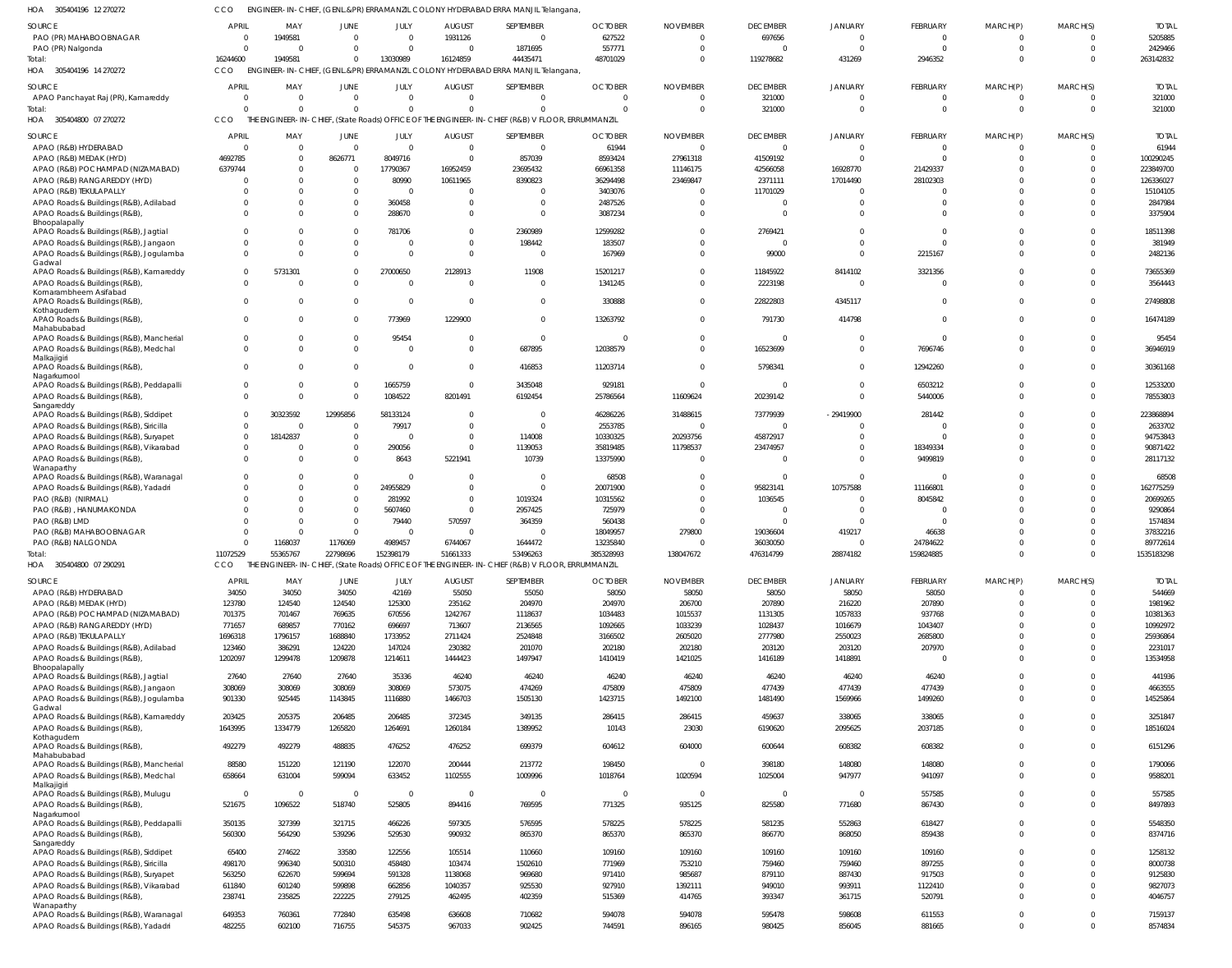305404800 07 290291 HOA CCO THE ENGINEER-IN-CHIEF, (State Roads) OFFICE OF THE ENGINEER-IN-CHIEF (R&B) V FLOOR, ERRUMMANZIL

| <b>SOURCE</b>                                          | APRIL        | MAY      | JUNE                    | JULY           | <b>AUGUST</b> | SEPTEMBER                                                                                       | <b>OCTOBER</b> | <b>NOVEMBER</b>         | <b>DECEMBER</b> | <b>JANUARY</b> | FEBRUARY        | MARCH(P)    | MARCH(S) | <b>TOTAI</b> |
|--------------------------------------------------------|--------------|----------|-------------------------|----------------|---------------|-------------------------------------------------------------------------------------------------|----------------|-------------------------|-----------------|----------------|-----------------|-------------|----------|--------------|
| PAO (R&B) (NIRMAL)                                     | 216550       | 216550   | 253600                  | 218360         | 492530        | 357400                                                                                          | 361950         | 358590                  | 358590          | 360090         | 360090          | $\Omega$    |          | 3554300      |
| PAO (R&B), HANUMAKONDA                                 | 1049001      | 1015223  | 1050461                 | 967368         | 1071863       | 1900252                                                                                         | 1464468        | 1471494                 | 1453035         | 1454767        | 1456921         | $\Omega$    | $\Omega$ | 14354853     |
|                                                        |              | 481955   | 563930                  |                |               | 1138074                                                                                         | 586845         | 588125                  | 640365          | 792845         | 591845          | $\Omega$    |          | 6618714      |
| PAO (R&B) LMD                                          | 395555       |          |                         | 428525         | 410650        |                                                                                                 |                |                         |                 |                |                 |             |          |              |
| PAO (R&B) MAHABOOBNAGAR                                | 941520       | 944732   | 1001126                 | 963640         | 1690244       | 1593351                                                                                         | 1484940        | 1486670                 | 1493600         | 1501600        | 1551461         | $\Omega$    |          | 14652884     |
| PAO (R&B) NALGONDA                                     | 668260       | 714610   | 671430                  | 817737         | 1109756       | 1095610                                                                                         | 1060514        | 1037710                 | 1037710         | 1040620        | 1044920         | $\Omega$    |          | 10298877     |
| Total:                                                 | 16788724     | 18562090 | 17247903                | 17005953       | 23841858      | 27247153                                                                                        | 23041541       | 22956424                | 29425100        | 24661434       | 24205087        | $\Omega$    | $\Omega$ | 244983267    |
| HOA<br>305404800 07 290292                             | CCO          |          |                         |                |               | THE ENGINEER-IN-CHIEF, (State Roads) OFFICE OF THE ENGINEER-IN-CHIEF (R&B) V FLOOR, ERRUMMANZIL |                |                         |                 |                |                 |             |          |              |
| <b>SOURCE</b>                                          | <b>APRIL</b> | MAY      | JUNE                    | JULY           | <b>AUGUST</b> | SEPTEMBER                                                                                       | <b>OCTOBER</b> | <b>NOVEMBER</b>         | <b>DECEMBER</b> | <b>JANUARY</b> | FEBRUARY        | MARCH(P)    | MARCH(S) | <b>TOTAL</b> |
| APAO (R&B) HYDERABAD                                   | 700          | 700      | 700                     | 950            | 950           | 950                                                                                             | 1250           | 1250                    | 1250            | 1250           | 1250            | $\Omega$    | $\Omega$ | 11200        |
| APAO (R&B) MEDAK (HYD)                                 | 400          | 400      | 400                     | 400            | 400           | 400                                                                                             | 400            | 400                     | 400             | 400            | 400             | $\mathbf 0$ | $\Omega$ | 4400         |
| APAO (R&B) POCHAMPAD (NIZAMABAD)                       | 2500         | 2500     | 2500                    | 2410           | 5100          | 3800                                                                                            | 3100           | 3100                    | 3100            | 3100           | 3100            | $\Omega$    | $\Omega$ | 34310        |
|                                                        | 15877        |          |                         |                |               | 19950                                                                                           | 14450          | 14450                   |                 | 14450          | 14450           | $\Omega$    | $\Omega$ | 165626       |
| APAO (R&B) RANGAREDDY (HYD)                            |              | 15283    | 15283                   | 15283          | 11700         |                                                                                                 |                |                         | 14450           |                |                 |             | $\Omega$ |              |
| APAO (R&B) TEKULAPALLY                                 | 26868        | 45600    | 27168                   | 24318          | 24775         | 24175                                                                                           | 21450          | 26625                   | 12900           | 12850          | 13500           | $\Omega$    |          | 260229       |
| APAO Roads & Buildings (R&B), Adilabad                 | 1050         | 1050     | 1050                    | 1050           | 1050          | 1050                                                                                            | 1050           | 1050                    | 1050            | 1050           | 1050            | $\Omega$    | $\Omega$ | 11550        |
| APAO Roads & Buildings (R&B)                           | 4925         | 4980     | 4925                    | 5004           | 4725          | 5170                                                                                            | 5025           | 5025                    | 5025            | 5025           | $\Omega$        | $\Omega$    | $\Omega$ | 49829        |
| Bhoopalapally<br>APAO Roads & Buildings (R&B), Jagtial | 200          | 200      | 200                     | 200            | 200           | 200                                                                                             | 200            | 200                     | 200             | 200            | 200             | $\Omega$    | $\Omega$ | 2200         |
|                                                        | 1800         | 1800     | 1800                    | 1800           | 1800          | 1800                                                                                            | 1800           | 1800                    | 1800            | 1800           | 1800            | $\Omega$    | $\Omega$ | 19800        |
| APAO Roads & Buildings (R&B), Jangaon                  |              |          |                         |                |               |                                                                                                 |                |                         |                 |                |                 | $\Omega$    | $\Omega$ |              |
| APAO Roads & Buildings (R&B)<br>Kothagudem             | 18375        | 13185    | 28225                   | 25800          | 11967         | 31109                                                                                           | $\Omega$       | $\Omega$                | 32400           | 11100          | 10500           |             |          | 182661       |
| APAO Roads & Buildings (R&B)                           | 1200         | 1200     | 1200                    | 1200           | 1200          | 1200                                                                                            | 1200           | 1200                    | 1200            | 1200           | 1200            | $\Omega$    | $\Omega$ | 13200        |
| Mahabubabad                                            |              |          |                         |                |               |                                                                                                 |                |                         |                 |                |                 |             |          |              |
| APAO Roads & Buildings (R&B), Mancherial               | 900          | 5500     | 4200                    | 4200           | 3200          | 3200                                                                                            | 3200           | $\Omega$                | 6400            | 900            | 900             | $\Omega$    | $\Omega$ | 32600        |
| APAO Roads & Buildings (R&B), Mulugu                   | $\Omega$     | $\Omega$ | $\Omega$                | $\overline{0}$ | $\Omega$      | $\Omega$                                                                                        | $\Omega$       | $\Omega$                | $\Omega$        | $\Omega$       | 5025            | $\Omega$    | $\Omega$ | 5025         |
| APAO Roads & Buildings (R&B)                           | 2000         | 4000     | 2000                    | 2000           | 2000          | 2000                                                                                            | 2000           | 2000                    | 2000            | 2000           | 2000            | $\Omega$    | $\Omega$ | 24000        |
| Nagarkurnool                                           |              |          |                         |                |               |                                                                                                 |                |                         |                 |                |                 |             |          |              |
| APAO Roads & Buildings (R&B), Peddapalli               | 1550         | 1390     | 1350                    | 1910           | 2250          | 1900                                                                                            | 1900           | 1900                    | 1900            | 1900           | 1900            | $\Omega$    | $\Omega$ | 19850        |
| APAO Roads & Buildings (R&B), Siddipet                 | 200          | 200      | 200                     | 200            | 200           | 200                                                                                             | 200            | 200                     | 200             | 200            | 200             | $\Omega$    | $\Omega$ | 2200         |
| APAO Roads & Buildings (R&B), Siricilla                | 2800         | 5600     | 2800                    | 2600           | $\Omega$      | 5200                                                                                            | 2693           | 2600                    | 2600            | 2600           | 3169            | $\Omega$    | $\Omega$ | 32662        |
| APAO Roads & Buildings (R&B), Suryapet                 | 4100         | 4100     | 4100                    | 4100           | 4100          | 4100                                                                                            | 4100           | 4100                    | 3050            | 5550           | 3050            | $\Omega$    | $\Omega$ | 44450        |
| APAO Roads & Buildings (R&B)                           | 5703         | 5703     | 2000                    | 2000           | 2000          | 2000                                                                                            | 2000           | 2000                    | 2000            | 2000           | 2000            | $\Omega$    | $\Omega$ | 29406        |
| Wanaparthy                                             |              |          |                         |                |               |                                                                                                 |                |                         |                 |                |                 |             |          |              |
| APAO Roads & Buildings (R&B), Waranagal                | 1200         | 4627     | 1700                    | 1700           | 1700          | 2300                                                                                            | 1900           | 1900                    | 1900            | 1900           | 1900            | $\Omega$    | $\Omega$ | 22727        |
| APAO Roads & Buildings (R&B), Yadadri                  | 5150         | 7750     | 6050                    | 5450           | 5450          | 5450                                                                                            | 5053           | 5750                    | 5450            | 5450           | 5450            | $\Omega$    | $\Omega$ | 62453        |
| PAO (R&B), HANUMAKONDA                                 | 10000        | 10000    | 10000                   | 9650           | 9650          | 22525                                                                                           | 13650          | 13650                   | 13800           | 13800          | 18800           | $\Omega$    | $\Omega$ | 145525       |
| PAO (R&B) LMD                                          | 5300         | 7000     | 8475                    | 6000           | 5910          | 15700                                                                                           | 7000           | 7000                    | 7750            | 10000          | 7000            | $\Omega$    | $\Omega$ | 87135        |
| PAO (R&B) NALGONDA                                     | 5500         | 6000     | 5500                    | 5500           | 5500          | 5500                                                                                            | 5320           | 5200                    | 5200            | 5200           | 5200            | $\Omega$    | $\Omega$ | 59620        |
| Total                                                  | 118298       | 148768   | 131826                  | 123725         | 105827        | 159879                                                                                          | 98941          | 101400                  | 126025          | 103925         | 104044          | $\Omega$    | $\Omega$ | 1322658      |
| HOA<br>305404800 07 290293                             | CCO          |          |                         |                |               | THE ENGINEER-IN-CHIEF, (State Roads) OFFICE OF THE ENGINEER-IN-CHIEF (R&B) V FLOOR, ERRUMMANZIL |                |                         |                 |                |                 |             |          |              |
|                                                        |              |          |                         |                |               |                                                                                                 |                |                         |                 |                |                 |             |          |              |
| <b>SOURCE</b>                                          | <b>APRIL</b> | MAY      | JUNE                    | JULY           | <b>AUGUST</b> | SEPTEMBER                                                                                       | <b>OCTOBER</b> | <b>NOVEMBER</b>         | <b>DECEMBER</b> | <b>JANUARY</b> | FEBRUARY        | MARCH(P)    | MARCH(S) | <b>TOTAL</b> |
| APAO (R&B) HYDERABAD                                   | 12881        | 12881    | 12881                   | 16828          | 3947          | 3947                                                                                            | 4166           | 4166                    | 4166            | 4166           | 9893            | $\Omega$    |          | 89922        |
| APAO (R&B) MEDAK (HYD)                                 | 47489        | 47783    | 47783                   | 48078          | 29550         | 14826                                                                                           | 14826          | 14952                   | 15039           | 15648          | 15039           | $\Omega$    | $\Omega$ | 311013       |
| APAO (R&B) POCHAMPAD (NIZAMABAD)                       | 265039       | 265263   | 296203                  | 252690         | 154883        | 76425                                                                                           | 75945          | 72688                   | 81055           | 84753          | 159287          | $\Omega$    |          | 1784231      |
| APAO (R&B) RANGAREDDY (HYD)                            | 249358       | 217999   | 241297                  | 220650         | 221335        | 204211                                                                                          | 71280          | 65289                   | 64722           | 64722          | 155297          | $\Omega$    |          | 1776160      |
| APAO (R&B) TEKULAPALLY                                 | 621303       | 678734   | 654997                  | 619239         | 287479        | 243804                                                                                          | 170838         | 177431                  | 189429          | 173334         | 373093          | $\Omega$    |          | 4189681      |
| APAO Roads & Buildings (R&B), Adilabad                 | 57944        | 313160   | 58238                   | 58510          | 40959         | 26911                                                                                           | 26992          | 26992                   | 27060           | 27060          | 47339           | $\Omega$    |          | 711165       |
| APAO Roads & Buildings (R&B),                          |              | 161761   | 127841                  |                | 78420         | 49031                                                                                           | 39611          | 39611                   |                 | 40193          | $\Omega$        | $\Omega$    |          | 832577       |
| Bhoopalapally                                          | 127500       |          |                         | 128737         |               |                                                                                                 |                |                         | 39872           |                |                 |             |          |              |
| APAO Roads & Buildings (R&B), Jagtial                  | 10609        | 10609    | 10609                   | 14250          | 3346          | 3346                                                                                            | 3346           | 3346                    | 3346            | 3346           | 7946            | $\Omega$    | $\Omega$ | 74099        |
| APAO Roads & Buildings (R&B), Jangaon                  | 98370        | 98370    | 98370                   | 98370          | 18603         | 30570                                                                                           | 30679          | 30679                   | 30798           | 30798          | 73147           |             | $\sim$   | 638754       |
| APAO Roads & Buildings (R&B), Jogulamba                | 345768       | 355120   | 343226                  | 451283         | 126633        | 116781                                                                                          | 102972         | 107919                  | 108054          | 113587         | 257555          | $\Omega$    | $\Omega$ | 2428898      |
| Gadwal                                                 |              |          |                         |                |               |                                                                                                 |                |                         |                 |                |                 |             |          |              |
| APAO Roads & Buildings (R&B), Kamareddy                | 78033        | 78790    | 79220                   | 79220          | 8458          | 39976                                                                                           | 20715          | 20715                   | 33243           | 24451          | 58073           | $\Omega$    | $\Omega$ | 520894       |
| APAO Roads & Buildings (R&B),                          | 623694       | 512498   | 477563                  | 463206         | 478775        | 532119                                                                                          | 3931           |                         | 447751          | 150934         | 348267          | $\Omega$    | $\Omega$ | 4038738      |
| Kothagudem                                             |              |          |                         |                |               |                                                                                                 |                |                         |                 |                |                 |             |          |              |
| APAO Roads & Buildings (R&B)                           | 76552        | 76552    | 76552                   | 77014          | 77014         | 70952                                                                                           | 32659          | 23883                   | 23958           | 24077          | 24077           | $\Omega$    | $\Omega$ | 583290       |
| Mahabubabad                                            |              |          |                         |                |               |                                                                                                 |                |                         |                 |                |                 |             |          |              |
| APAO Roads & Buildings (R&B), Mancherial               | 34007        | 58041    | 46524                   | 46865          | 33445         | 21831                                                                                           | 14359          | $\overline{0}$          | 28811           | 10716          | 25450           | $\mathbf 0$ | $\Omega$ | 320049       |
| APAO Roads & Buildings (R&B), Medchal                  | 235228       | 224619   | 212374                  | 225559         | 153017        | 89144                                                                                           | 70525          | 70525                   | 70845           | 69828          | 155005          | $\Omega$    | $\Omega$ | 1576669      |
| Malkajigiri<br>APAO Roads & Buildings (R&B), Mulugu    | $\Omega$     | $\Omega$ | $\overline{\mathbf{0}}$ | $\overline{0}$ | $\Omega$      | $\Omega$                                                                                        | $\Omega$       | $\overline{\mathbf{0}}$ | $\Omega$        | $\Omega$       | 95457           | $\mathbf 0$ | $\Omega$ | 95457        |
| APAO Roads & Buildings (R&B)                           | 179366       | 373931   | 180933                  | 180967         | 97140         | 55514                                                                                           | 55640          | 55640                   | 55814           | 55814          | 180072          | $\mathbf 0$ | $\Omega$ | 1470831      |
| Nagarkurnool                                           |              |          |                         |                |               |                                                                                                 |                |                         |                 |                |                 |             |          |              |
| APAO Roads & Buildings (R&B), Peddapalli               | 134347       | 125624   | 123443                  | 185626         | 52466         | 41709                                                                                           | 41828          | 41828                   | 42047           | 39997          | 102994          | $\mathbf 0$ | $\Omega$ | 931909       |
| APAO Roads & Buildings (R&B)                           | 214967       | 216515   | 206930                  | 203188         | 124670        | 62593                                                                                           | 62593          | 62593                   | 62695           | 62788          | 62187           | $\Omega$    | $\Omega$ | 1341719      |
| Sangareddy                                             |              |          |                         |                |               |                                                                                                 |                |                         |                 |                |                 |             |          |              |
| APAO Roads & Buildings (R&B), Siddipet                 | 25080        | 82192    | 12881                   | 46829          | 11623         | 8003                                                                                            | 7894           | 7894                    | 7894            | 7894           | 18750           | $\Omega$    | $\Omega$ | 236934       |
| APAO Roads & Buildings (R&B), Siricilla                | 191102       | 389407   | 191931                  | 175886         | 50749         | 111290                                                                                          | 62072          | 54476                   | 54930           | 54930          | 166738          | $\Omega$    | $\Omega$ | 1503511      |
| APAO Roads & Buildings (R&B), Suryapet                 | 216121       | 238906   | 233045                  | 226930         | 123569        | 70142                                                                                           | 70268          | 71834                   | 63595           | 64198          | 154171          | $\Omega$    | $\Omega$ | 1532779      |
| APAO Roads & Buildings (R&B), Vikarabad                | 234777       | 230721   | 230213                  | 253326         | 164165        | 107184                                                                                          | 107634         | 271846                  | 100355          | 92850          | 240402          | $\Omega$    | $\Omega$ | 2033473      |
| APAO Roads & Buildings (R&B)                           | 103206       | 102075   | 85264                   | 107072         | 58534         | 29102                                                                                           | 101278         | 30002                   | 28467           | 26164          | 78931           | $\Omega$    | $\Omega$ | 750095       |
| Wanaparthy                                             |              |          |                         |                |               |                                                                                                 |                |                         |                 |                |                 |             |          |              |
| APAO Roads & Buildings (R&B), Waranagal                | 56943        | 101084   | 58235                   | 58235          | 58665         | 53640                                                                                           | 17925          | 17925                   | 18027           | 18255          | 44500           | $\Omega$    |          | 503434       |
| APAO Roads & Buildings (R&B), Yadadri                  | 185006       | 230990   | 308739                  | 204776         | 121828        | 73088                                                                                           | 50660          | 64819                   | 82642           | 61920          | 152695          | $\Omega$    | $\Omega$ | 1537163      |
| PAO (R&B) (NIRMAL)                                     | 83093        | 83093    | 97308                   | 83795          | $-32372$      | 25854                                                                                           | 27615          | 25940                   | 25940           | 26049          | 61869           | $\Omega$    |          | 508184       |
| PAO (R&B), HANUMAKONDA                                 | 275380       | 275872   | 275872                  | 264129         | 266598        | 267244                                                                                          | 81378          | 81504                   | 81990           | 82212          | 195501          | $\Omega$    |          | 2147680      |
| PAO (R&B) LMD                                          | 151766       | 184923   | 230940                  | 164423         | 157565        | 274722                                                                                          | 42450          | 42543                   | 46322           | 57349          | 101681          |             |          | 1454684      |
| PAO (R&B) MAHABOOBNAGAR                                | 361243       | 362437   | 386417                  | 369826         | 198423        | 147137                                                                                          | 115101         | 115227                  | 115731          | 116314         | 274991          | $\Omega$    |          | 2562847      |
| PAO (R&B) NALGONDA                                     | 256204       | 274003   | 257435                  | 328315         | 87376         | 79211                                                                                           | 76673          | 75025                   | 75025           | 75237          | 179437          | $\Omega$    | $\Omega$ | 1763941      |
| Total:                                                 | 5552376      | 6383953  | 5663264                 | 5653822        | 3256863       | 2930307                                                                                         | 1603853        | 1677292                 | 2029623         | 1679584        | 3819844         | $\Omega$    | $\Omega$ | 40250781     |
| 305404800 07 290294<br>HOA                             | CCO          |          |                         |                |               | THE ENGINEER-IN-CHIEF, (State Roads) OFFICE OF THE ENGINEER-IN-CHIEF (R&B) V FLOOR, ERRUMMANZIL |                |                         |                 |                |                 |             |          |              |
|                                                        |              |          |                         |                |               |                                                                                                 |                |                         |                 |                |                 |             |          |              |
| <b>SOURCE</b>                                          | <b>APRIL</b> | MAY      | JUNE                    | JULY           | <b>AUGUST</b> | SEPTEMBER                                                                                       | <b>OCTOBER</b> | <b>NOVEMBER</b>         | <b>DECEMBER</b> | <b>JANUARY</b> | <b>FEBRUARY</b> | MARCH(P)    | MARCH(S) | <b>TOTAL</b> |
| APAO (R&B) HYDERABAD                                   | 9966         | 9966     | 9966                    | 13013          | 13013         | 13013                                                                                           | 13733          | 13733                   | 13733           | 13733          | 13733           | $\Omega$    | $\Omega$ | 137602       |
| APAO (R&B) MEDAK (HYD)                                 | 14696        | 14787    | 14787                   | 14878          | 29774         | 22403                                                                                           | 22403          | 22593                   | 22724           | 23641          | 22724           | $\mathbf 0$ | $\Omega$ | 225410       |
| APAO (R&B) POCHAMPAD (NIZAMABAD)                       | 103958       | 104103   | 113948                  | 99227          | 187636        | 141744                                                                                          | 135366         | 132389                  | 147853          | 138178         | 124024          | $\mathbf 0$ | $\Omega$ | 1428426      |
|                                                        |              |          |                         |                |               |                                                                                                 |                |                         |                 |                |                 |             |          |              |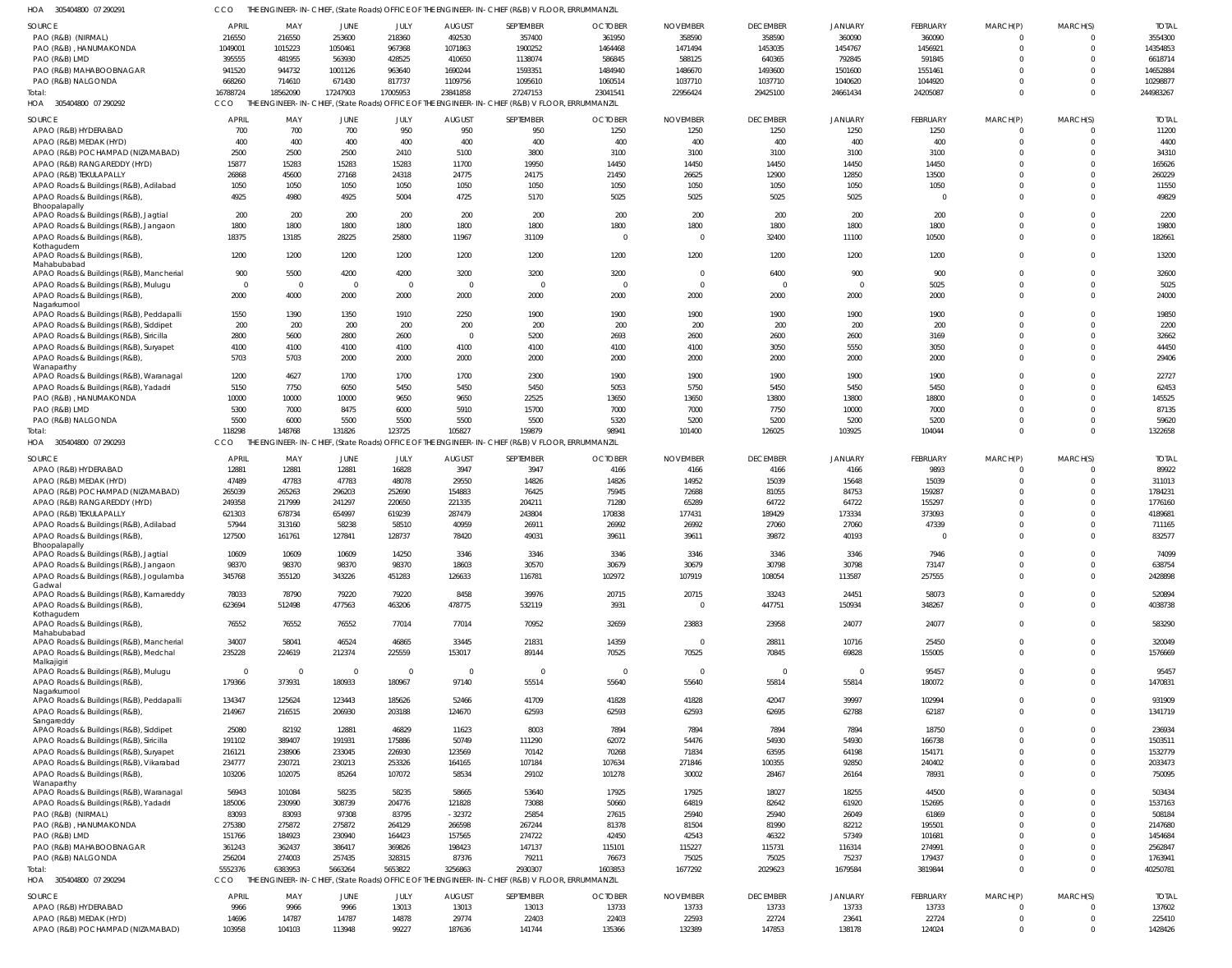305404800 07 290294 HOA CCO THE ENGINEER-IN-CHIEF, (State Roads) OFFICE OF THE ENGINEER-IN-CHIEF (R&B) V FLOOR, ERRUMMANZIL

| <b>SOURCE</b>                            | <b>APRIL</b>            | MAY                     | JUNE           | JULY        | <b>AUGUST</b>  | SEPTEMBER                                                                                       | <b>OCTOBER</b> | <b>NOVEMBER</b> | <b>DECEMBER</b> | <b>JANUARY</b> | <b>FEBRUARY</b> | MARCH(P) | MARCH(S) | <b>TOTAL</b> |
|------------------------------------------|-------------------------|-------------------------|----------------|-------------|----------------|-------------------------------------------------------------------------------------------------|----------------|-----------------|-----------------|----------------|-----------------|----------|----------|--------------|
| APAO (R&B) RANGAREDDY (HYD)              | 118905                  | 123628                  | 123628         | 125680      | 127162         | 417041                                                                                          | 192737         | 170747          | 170328          | 170328         | 173147          |          |          | 1913331      |
| APAO (R&B) TEKULAPALLY                   | 227824                  | 237574                  | 227322         | 242807      | 369269         | 315626                                                                                          | 309447         | 319935          | 340821          | 317360         | 332720          | $\Omega$ | $\Omega$ | 3240705      |
|                                          |                         |                         |                |             |                |                                                                                                 |                |                 |                 |                |                 |          |          |              |
| APAO Roads & Buildings (R&B), Adilabad   | 15890                   | 51665                   | 15981          | 16065       | 31024          | 23617                                                                                           | 23739          | 23739           | 23862           | 23862          | 24565           |          | $\Omega$ | 274009       |
| APAO Roads & Buildings (R&B),            | 45457                   | 56060                   | 45563          | 46554       | 82780          | 82635                                                                                           | 70644          | 70644           | 71073           | 71619          |                 | $\Omega$ | $\Omega$ | 643029       |
| Bhoopalapally                            |                         |                         |                |             |                |                                                                                                 |                |                 |                 |                |                 |          |          |              |
| APAO Roads & Buildings (R&B), Jagtial    | 3283                    | 3283                    | 3283           | 5056        | 5056           | 5056                                                                                            | 5056           | 5056            | 5056            | 5056           | 5056            |          | $\Omega$ | 50297        |
| APAO Roads & Buildings (R&B), Jangaon    | 32279                   | 32279                   | 32279          | 32279       | 62619          | 48588                                                                                           | 48783          | 48783           | 48962           | 48962          | 48962           |          | $\Omega$ | 484775       |
|                                          | 120729                  |                         | 119722         | 176724      | 180703         | 185858                                                                                          | 172558         | 181367          | 181571          | 191412         | 182191          | $\Omega$ | $\Omega$ | 1817061      |
| APAO Roads & Buildings (R&B), Jogulamba  |                         | 124226                  |                |             |                |                                                                                                 |                |                 |                 |                |                 |          |          |              |
| Gadwal                                   |                         |                         |                |             |                |                                                                                                 |                |                 |                 |                |                 |          |          |              |
| APAO Roads & Buildings (R&B), Kamareddy  | 24913                   | 25146                   | 25279          | 25279       | 41366          | 43517                                                                                           | 31303          | 31303           | 53676           | 37975          | 37975           |          | $\Omega$ | 377732       |
| APAO Roads & Buildings (R&B),            | 250359                  | 165804                  | 194242         | 186682      | 151635         | 244722                                                                                          | 1218           | $\overline{0}$  | 676540          | 228061         | 221569          | 0        | $\Omega$ | 2320832      |
| Kothagudem                               |                         |                         |                |             |                |                                                                                                 |                |                 |                 |                |                 |          |          |              |
| APAO Roads & Buildings (R&B),            | 23691                   | 23691                   | 23691          | 23833       | 23833          | 63413                                                                                           | 37279          | 37401           | 37514           | 37693          | 37693           | $\Omega$ | $\Omega$ | 369732       |
| Mahabubabad                              |                         |                         |                |             |                |                                                                                                 |                |                 |                 |                |                 |          |          |              |
| APAO Roads & Buildings (R&B), Mancherial | 11288                   | 20727                   | 15185          | 15290       | 26416          | 26463                                                                                           | 22723          | $\overline{0}$  | 45587           | 17219          | 17219           |          | $\Omega$ | 218117       |
|                                          |                         |                         |                |             |                |                                                                                                 |                |                 |                 |                |                 |          |          |              |
| APAO Roads & Buildings (R&B), Medchal    | 181989                  | 173781                  | 164307         | 174508      | 273919         | 234515                                                                                          | 232495         | 232495          | 233553          | 216044         | 215903          | $\Omega$ | $\Omega$ | 2333509      |
| Malkajigiri                              |                         |                         |                |             |                |                                                                                                 |                |                 |                 |                |                 |          |          |              |
| APAO Roads & Buildings (R&B), Mulugu     | $\overline{0}$          | $\overline{\mathbf{0}}$ | - 0            | - 0         | 0              | $\Omega$                                                                                        | - 0            | - 0             | $\Omega$        | $\Omega$       | 71619           |          | $\Omega$ | 71619        |
| APAO Roads & Buildings (R&B),            | 59508                   | 123719                  | 59992          | 60002       | 123664         | 92747                                                                                           | 92937          | 92937           | 89199           | 89199          | 91564           | $\Omega$ | $\Omega$ | 975468       |
| Nagarkurnool                             |                         |                         |                |             |                |                                                                                                 |                |                 |                 |                |                 |          |          |              |
| APAO Roads & Buildings (R&B), Peddapalli | 44310                   | 41611                   | 40936          | 72231       | 80396          | 73597                                                                                           | 73809          | 73809           | 74175           | 71138          | 78302           |          | $\Omega$ | 724314       |
| APAO Roads & Buildings (R&B),            | 88558                   | 89436                   | 86732          | 85486       | 157421         | 122073                                                                                          | 122073         | 122073          | 122227          | 122368         | 121457          | $\Omega$ | $\Omega$ | 1239904      |
|                                          |                         |                         |                |             |                |                                                                                                 |                |                 |                 |                |                 |          |          |              |
| Sangareddy                               |                         |                         |                |             |                |                                                                                                 |                |                 |                 |                |                 |          |          |              |
| APAO Roads & Buildings (R&B), Siddipet   | 8570                    | 33678                   | 3986           | 17349       | 14983          | 13208                                                                                           | 13013          | 13013           | 13013           | 13013          | 13013           |          |          | 156839       |
| APAO Roads & Buildings (R&B), Siricilla  | 66100                   | 132200                  | 66382          | 60355       | 34014          | 183505                                                                                          | 94219          | 91485           | 92299           | 90916          | 104856          |          | $\Omega$ | 1016331      |
| APAO Roads & Buildings (R&B), Suryapet   | 73421                   | 81919                   | 78532          | 77245       | 153538         | 115454                                                                                          | 115679         | 117431          | 105722          | 106776         | 109984          |          | $\Omega$ | 1135701      |
|                                          |                         |                         |                |             |                |                                                                                                 |                |                 |                 | 115945         |                 |          |          |              |
| APAO Roads & Buildings (R&B), Vikarabad  | 77865                   | 76633                   | 76498          | 84410       | 138807         | 109024                                                                                          | 109324         | 164612          | 111364          |                | 131437          |          | $\Omega$ | 1195919      |
| APAO Roads & Buildings (R&B),            | 33966                   | 33543                   | 31884          | 40038       | 68564          | 51967                                                                                           | 71630          | 53573           | 50831           | 46719          | 67284           |          | $\Omega$ | 549999       |
| Wanaparthy                               |                         |                         |                |             |                |                                                                                                 |                |                 |                 |                |                 |          |          |              |
| APAO Roads & Buildings (R&B), Waranagal  | 17622                   | 51643                   | 21611          | 21611       | 21744          | 50815                                                                                           | 31458          | 31458           | 31612           | 31957          | 33502           |          |          | 345033       |
| APAO Roads & Buildings (R&B), Yadadri    | 60697                   | 74955                   | 88567          | 68224       | 128135         | 103710                                                                                          | 85856          | 102522          | 112528          | 98176          | 101229          |          |          | 1024599      |
|                                          | 27943                   | 27943                   |                |             |                |                                                                                                 |                |                 |                 |                |                 |          |          |              |
| PAO (R&B) (NIRMAL)                       |                         |                         | 33259          | 28178       | 55390          | 42027                                                                                           | 42684          | 42182           | 42182           | 42347          | 42347           |          |          | 426482       |
| PAO (R&B), HANUMAKONDA                   | 142036                  | 142290                  | 142290         | 136234      | 137506         | 309801                                                                                          | 190036         | 190330          | 191467          | 191985         | 192223          |          |          | 1966198      |
| PAO (R&B) LMD                            | 68962                   | 86064                   | 102191         | 75407       | 73285          | 210980                                                                                          | 91466          | 91683           | 100507          | 126156         | 92212           |          |          | 1118913      |
| PAO (R&B) MAHABOOBNAGAR                  | 147486                  | 147936                  | 158685         | 151590      | 262799         | 236729                                                                                          | 209921         | 210215          | 211149          | 212509         | 220863          |          |          | 2169882      |
|                                          |                         |                         |                |             |                |                                                                                                 |                |                 |                 |                |                 |          |          |              |
| PAO (R&B) NALGONDA                       | 85226                   | 91855                   | 85635          | 122732      | 131598         | 127496                                                                                          | 123699         | 121239          | 121239          | 121558         | 122089          |          | $\Omega$ | 1254366      |
| Total:                                   | 2187497                 | 2402145                 | 2206363        | 2298967     | 3188049        | 3711344                                                                                         | 2787288        | 2808747         | 3542367         | 3021905        | 3051462         | $\Omega$ | $\Omega$ | 31206134     |
| HOA 305404800 07 290295                  | CCO                     |                         |                |             |                | THE ENGINEER-IN-CHIEF, (State Roads) OFFICE OF THE ENGINEER-IN-CHIEF (R&B) V FLOOR, ERRUMMANZIL |                |                 |                 |                |                 |          |          |              |
|                                          |                         |                         |                |             |                |                                                                                                 |                |                 |                 |                |                 |          |          |              |
| SOURCE                                   | APRIL                   | MAY                     | JUNE           | JULY        | <b>AUGUST</b>  | SEPTEMBER                                                                                       | <b>OCTOBER</b> | <b>NOVEMBER</b> | <b>DECEMBER</b> | <b>JANUARY</b> | FEBRUARY        | MARCH(P) | MARCH(S) | <b>TOTAI</b> |
| APAO (R&B) HYDERABAD                     |                         | 90130                   | $\Omega$       | - 0         | $\overline{0}$ | $\Omega$                                                                                        | $\overline{0}$ | $\Omega$        | $\Omega$        |                | 0               |          |          | 90130        |
|                                          |                         |                         |                |             |                |                                                                                                 |                |                 |                 |                |                 |          |          |              |
| APAO (R&B) RANGAREDDY (HYD)              | $\Omega$                | $\Omega$                | $\Omega$       | $\Omega$    | $\mathbf 0$    | 100000                                                                                          | 34650          | - 0             | $\Omega$        | $\Omega$       | $\Omega$        |          | $\Omega$ | 134650       |
| APAO Roads & Buildings (R&B),            | $\Omega$                | $\Omega$                | $\Omega$       | $\Omega$    | $\overline{0}$ | $\Omega$                                                                                        | $\overline{0}$ | 200000          | $\Omega$        | $\Omega$       | $\Omega$        | $\Omega$ | $\Omega$ | 200000       |
| Bhoopalapally                            |                         |                         |                |             |                |                                                                                                 |                |                 |                 |                |                 |          |          |              |
| APAO Roads & Buildings (R&B), Jogulamba  | $\mathbf{0}$            | $\overline{\mathbf{0}}$ | $\mathbf 0$    | - 0         | 12398          | $\Omega$                                                                                        | $\overline{0}$ | 98180           | $\Omega$        | $\Omega$       | $\Omega$        | $\Omega$ | $\Omega$ | 110578       |
| Gadwal                                   |                         |                         |                |             |                |                                                                                                 |                |                 |                 |                |                 |          |          |              |
|                                          |                         |                         |                |             |                |                                                                                                 |                |                 |                 |                | $\mathbf 0$     | $\Omega$ | $\Omega$ |              |
|                                          |                         |                         |                |             |                |                                                                                                 |                |                 | $\Omega$        | $\Omega$       |                 |          |          |              |
| APAO Roads & Buildings (R&B),            | $\Omega$                | 200000                  | $\mathbf 0$    | 100000      | $\overline{0}$ | $\mathbf 0$                                                                                     | $\overline{0}$ | 100000          |                 |                |                 |          |          | 400000       |
| Mahabubabad                              |                         |                         |                |             |                |                                                                                                 |                |                 |                 |                |                 |          |          |              |
| APAO Roads & Buildings (R&B), Medchal    | $\overline{0}$          | $\overline{\mathbf{0}}$ | $\overline{0}$ | $\Omega$    | $\overline{0}$ | $\mathbf 0$                                                                                     | $\overline{0}$ | $\overline{0}$  | $\Omega$        | $\Omega$       | 100000          | $\Omega$ | $\Omega$ | 100000       |
| Malkajigiri                              |                         |                         |                |             |                |                                                                                                 |                |                 |                 |                |                 |          |          |              |
| APAO Roads & Buildings (R&B), Mulugu     | $\Omega$                | 0                       | $\overline{0}$ |             | 0              | $\mathbf 0$                                                                                     | 0              | 0               | $\Omega$        | $\Omega$       | 75861           |          | $\Omega$ | 75861        |
| APAO Roads & Buildings (R&B)             | $\Omega$                | $\overline{0}$          | 81960          | $\Omega$    | $\Omega$       | $\Omega$                                                                                        | $\Omega$       | $\overline{0}$  | 151880          | $\Omega$       | $\Omega$        | $\Omega$ | $\Omega$ | 233840       |
| Nagarkurnool                             |                         |                         |                |             |                |                                                                                                 |                |                 |                 |                |                 |          |          |              |
|                                          | $\Omega$                |                         | $\Omega$       |             | -0             |                                                                                                 |                | -0              |                 |                |                 |          |          |              |
| APAO Roads & Buildings (R&B), Peddapalli |                         |                         |                |             |                |                                                                                                 |                |                 |                 |                | 100000          |          |          | 100000       |
| APAO Roads & Buildings (R&B), Vikarabad  | $\Omega$                | $\overline{0}$          | 91100          | $\cap$      | $\Omega$       | $\Omega$                                                                                        | $\Omega$       | $\overline{0}$  | 100000          | 265552         |                 |          |          | 456652       |
| APAO Roads & Buildings (R&B), Waranagal  | $\overline{0}$          | $\overline{0}$          | $\mathbf 0$    | $\Omega$    | $\Omega$       | $\Omega$                                                                                        | $\Omega$       | 94668           | $\Omega$        | $\Omega$       |                 |          |          | 94668        |
| APAO Roads & Buildings (R&B), Yadadri    | $\overline{0}$          | 62411                   | $\Omega$       | 108000      | $\Omega$       |                                                                                                 | $\Omega$       | $\mathbf 0$     | $\Omega$        | $\Omega$       |                 |          |          | 170411       |
|                                          |                         |                         |                | $\Omega$    |                |                                                                                                 | $\Omega$       | $\Omega$        | $\Omega$        |                |                 |          | $\cap$   |              |
| PAO (R&B), HANUMAKONDA                   | $\overline{0}$          | $\overline{\mathbf{0}}$ | $\Omega$       |             | 100000         |                                                                                                 |                |                 |                 | 92562          | $\Omega$        |          |          | 192562       |
| PAO (R&B) LMD                            | $\Omega$                | 42991                   | $\Omega$       | $\Omega$    | $\overline{0}$ |                                                                                                 | $\Omega$       | $\Omega$        | $\Omega$        | $\Omega$       | 89463           |          |          | 132454       |
| PAO (R&B) MAHABOOBNAGAR                  | $\overline{0}$          | 16864                   | $\Omega$       | $\Omega$    | $\Omega$       | $\Omega$                                                                                        | $\Omega$       | $\Omega$        | $\Omega$        | 51490          |                 |          | $\cap$   | 68354        |
| PAO (R&B) NALGONDA                       | $\overline{0}$          | 200000                  | $\Omega$       | - 0         | 0              |                                                                                                 | $\overline{0}$ | $\mathbf 0$     | $\Omega$        | $\Omega$       |                 |          | $\Omega$ | 200000       |
|                                          | $\Omega$                |                         |                |             |                |                                                                                                 |                |                 |                 |                |                 | $\Omega$ | $\Omega$ |              |
| Total:                                   |                         | 612396                  | 173060         | 208000      | 112398         | 100000                                                                                          | 34650          | 492848          | 251880          | 409604         | 365324          |          |          | 2760160      |
| HOA 305404800 07 290296                  | CCO                     |                         |                |             |                | THE ENGINEER-IN-CHIEF, (State Roads) OFFICE OF THE ENGINEER-IN-CHIEF (R&B) V FLOOR, ERRUMMANZIL |                |                 |                 |                |                 |          |          |              |
|                                          |                         |                         |                |             |                |                                                                                                 |                |                 |                 |                |                 |          |          |              |
| SOURCE                                   | <b>APRIL</b>            | MAY                     | JUNE           | <b>JULY</b> | <b>AUGUST</b>  | SEPTEMBER                                                                                       | <b>OCTOBER</b> | <b>NOVEMBER</b> | <b>DECEMBER</b> | <b>JANUARY</b> | FEBRUARY        | MARCH(P) | MARCH(S) | <b>TOTAL</b> |
| APAO (R&B) HYDERABAD                     | $\overline{\mathbf{0}}$ | $\overline{0}$          | $\overline{0}$ | $\Omega$    | $\overline{0}$ | $\overline{0}$                                                                                  | $\Omega$       | $\Omega$        | $\Omega$        | 38185          | $\mathbf 0$     |          |          | 38185        |
| APAO (R&B) MEDAK (HYD)                   | $\Omega$                | 0                       | 0              | - 0         | $\overline{0}$ | 68302                                                                                           | $\overline{0}$ | $\mathbf 0$     | 52145           | $\Omega$       | $\Omega$        |          | $\Omega$ | 120447       |
|                                          | $\Omega$                | $\Omega$                | $\Omega$       | $\Omega$    | $\overline{0}$ | $\Omega$                                                                                        | $\Omega$       | $\Omega$        |                 | $\Omega$       |                 |          |          |              |
| APAO (R&B) POCHAMPAD (NIZAMABAD)         |                         |                         |                |             |                |                                                                                                 |                |                 | 439964          |                | 156587          |          |          | 596551       |
| APAO (R&B) RANGAREDDY (HYD)              | $\Omega$                | $\Omega$                | 3088           |             | 40691          | 9319                                                                                            | $\overline{0}$ | 151935          | $\Omega$        | 157525         | 239449          |          |          | 602007       |
| APAO (R&B) TEKULAPALLY                   | $\Omega$                | $\Omega$                | 101128         |             | $\overline{0}$ | 549292                                                                                          | $\Omega$       | $\mathbf 0$     | 250857          | $\Omega$       | 627190          |          |          | 1528467      |
| APAO Roads & Buildings (R&B), Adilabad   | $\Omega$                | $\mathbf 0$             | $\Omega$       |             | $\mathbf 0$    | $\Omega$                                                                                        | $\Omega$       | $\overline{0}$  | $\Omega$        | 116154         |                 |          |          | 116154       |
|                                          |                         |                         |                | $\cap$      |                |                                                                                                 |                |                 |                 |                |                 |          |          |              |
| APAO Roads & Buildings (R&B),            | $\Omega$                | $\Omega$                | $\Omega$       |             | $\Omega$       | $\Omega$                                                                                        | $\Omega$       | 298312          | $\Omega$        | $\Omega$       | $\Omega$        | $\Omega$ | $\Omega$ | 298312       |
| Bhoopalapally                            |                         |                         |                |             |                |                                                                                                 |                |                 |                 |                |                 |          |          |              |
| APAO Roads & Buildings (R&B), Jagtial    | $\mathbf 0$             | $\Omega$                | $\Omega$       |             | 0              | $\Omega$                                                                                        | $\overline{0}$ | $\overline{0}$  | $\Omega$        | 27181          | $\Omega$        |          |          | 27181        |
| APAO Roads & Buildings (R&B), Jangaon    | $\overline{0}$          | $\Omega$                | $\Omega$       | $\Omega$    | $\mathbf 0$    | 41989                                                                                           | $\Omega$       | $\Omega$        | $\Omega$        | $\Omega$       | 209422          |          |          | 251411       |
|                                          | $\Omega$                | $\Omega$                | $\Omega$       |             | $\Omega$       | $\Omega$                                                                                        | $\Omega$       |                 | $\Omega$        | $\Omega$       |                 |          | $\Omega$ |              |
| APAO Roads & Buildings (R&B), Jogulamba  |                         |                         |                |             |                |                                                                                                 |                | 434377          |                 |                | 452592          |          |          | 886969       |
| Gadwal                                   |                         |                         |                |             |                |                                                                                                 |                |                 | $\Omega$        | $\Omega$       |                 |          |          |              |
| APAO Roads & Buildings (R&B), Kamareddy  | $\mathbf{0}$            | $\Omega$                | $\mathbf 0$    |             | $\mathbf 0$    | $\Omega$                                                                                        | $\overline{0}$ | 167403          |                 |                |                 |          |          | 167403       |
| APAO Roads & Buildings (R&B),            | $\mathbf{0}$            | $\Omega$                | 102571         | $\Omega$    | $\mathbf 0$    | 313909                                                                                          | $\overline{0}$ | $\Omega$        | $\Omega$        | $\Omega$       | 598189          |          |          | 1014669      |
| Kothagudem                               |                         |                         |                |             |                |                                                                                                 |                |                 |                 |                |                 |          |          |              |
| APAO Roads & Buildings (R&B),            | $\overline{0}$          | $\Omega$                | $\Omega$       |             | 16933          | $\Omega$                                                                                        | $\Omega$       | 39434           | $\Omega$        | 43084          | 66118           |          |          | 165569       |
| Mahabubabad                              |                         |                         |                |             |                |                                                                                                 |                |                 |                 |                |                 |          |          |              |
| APAO Roads & Buildings (R&B), Mancherial | $\mathbf 0$             | $\mathbf 0$             | $\Omega$       |             | $\overline{0}$ | $\mathbf 0$                                                                                     | $\overline{0}$ | $\overline{0}$  | $\Omega$        | 117163         | $\Omega$        |          |          | 117163       |
|                                          |                         |                         |                | $\Omega$    |                |                                                                                                 |                |                 | $\Omega$        |                |                 |          |          |              |
| APAO Roads & Buildings (R&B), Medchal    | $\Omega$                | $\Omega$                | $\Omega$       |             | $\Omega$       | $\Omega$                                                                                        | $\Omega$       | $\Omega$        |                 | 470888         | 135664          | $\Omega$ | $\Omega$ | 606552       |
| Malkajigiri                              |                         |                         |                |             |                |                                                                                                 |                |                 |                 |                |                 |          |          |              |
| APAO Roads & Buildings (R&B),            | $\Omega$                | $\Omega$                | $\Omega$       | - 0         | $\Omega$       | $\Omega$                                                                                        | $\Omega$       | $\Omega$        | $\Omega$        | 418557         | 33840           | $\Omega$ | $\Omega$ | 452397       |
| Nagarkurnool                             |                         |                         |                |             |                |                                                                                                 |                |                 |                 |                |                 |          |          |              |
| APAO Roads & Buildings (R&B), Peddapalli | $\overline{0}$          | 0                       | 0              | - 0         | $\Omega$       | $\Omega$                                                                                        | $\Omega$       | $\mathbf 0$     | $\Omega$        | $\Omega$       | 348971          | $\Omega$ | $\Omega$ | 348971       |
| APAO Roads & Buildings (R&B),            | $\mathbf{0}$            | $\Omega$                | $\Omega$       | $\Omega$    | $\Omega$       | 386614                                                                                          | $\Omega$       | $\Omega$        | $\Omega$        | $\Omega$       | 32014           | $\Omega$ | $\Omega$ | 418628       |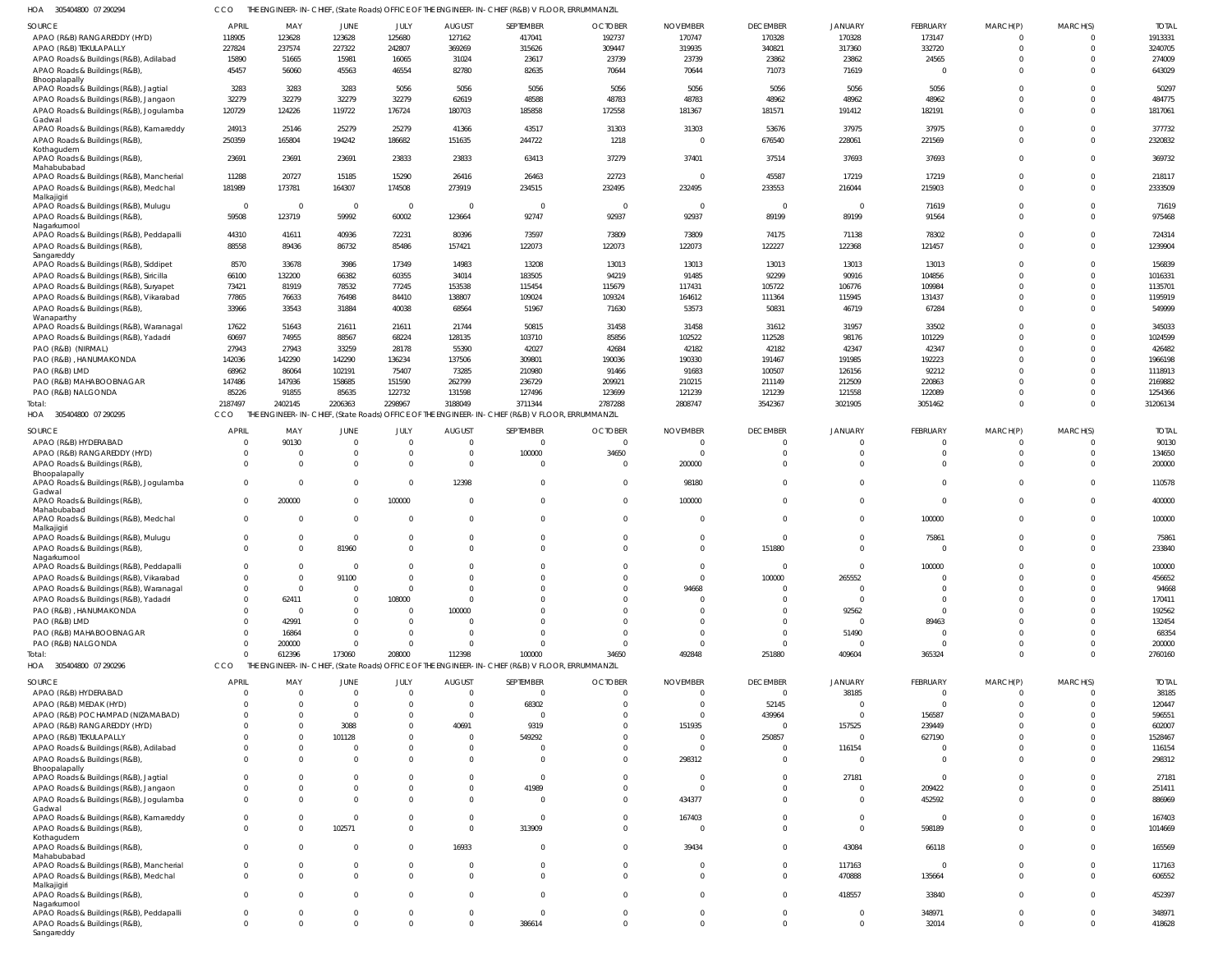| HOA<br>305404800 07 290296                                               | ссо                  |                                                |                   |                 |                 | THE ENGINEER-IN-CHIEF, (State Roads) OFFICE OF THE ENGINEER-IN-CHIEF (R&B) V FLOOR, ERRUMMANZIL |                                                                                                             |                 |                 |                      |                 |          |              |                   |
|--------------------------------------------------------------------------|----------------------|------------------------------------------------|-------------------|-----------------|-----------------|-------------------------------------------------------------------------------------------------|-------------------------------------------------------------------------------------------------------------|-----------------|-----------------|----------------------|-----------------|----------|--------------|-------------------|
| <b>SOURCE</b>                                                            | <b>APRIL</b>         | MAY                                            | <b>JUNE</b>       | JULY            | <b>AUGUST</b>   | SEPTEMBER                                                                                       | <b>OCTOBER</b>                                                                                              | <b>NOVEMBER</b> | <b>DECEMBER</b> | JANUARY              | <b>FEBRUARY</b> | MARCH(P) | MARCH(S)     | <b>TOTAL</b>      |
| APAO Roads & Buildings (R&B), Siddipet                                   | $\Omega$             | - 0                                            | $\Omega$          | $\Omega$        | - 0             | $\mathbf 0$                                                                                     | $\mathbf 0$                                                                                                 | $\Omega$        | $\Omega$        | 64674                | $\Omega$        | $\Omega$ | 0            | 64674             |
| APAO Roads & Buildings (R&B), Siricilla                                  | $\Omega$             |                                                |                   |                 | $\Omega$        | $\Omega$                                                                                        | $\Omega$                                                                                                    | $\Omega$        | 348850          | 39434                | 41587           | $\Omega$ | $\Omega$     | 429871            |
|                                                                          | $\Omega$             |                                                |                   |                 | $\Omega$        |                                                                                                 | $\Omega$                                                                                                    | - 0             | $\Omega$        |                      |                 |          |              | 438158            |
| APAO Roads & Buildings (R&B), Suryapet                                   |                      |                                                |                   |                 |                 | 161817                                                                                          |                                                                                                             |                 |                 | 61802                | 214539          |          |              |                   |
| APAO Roads & Buildings (R&B), Vikarabad<br>APAO Roads & Buildings (R&B), | $\Omega$<br>$\Omega$ |                                                | $\Omega$<br>29221 |                 | $\Omega$        | 40304                                                                                           | $\Omega$<br>$\Omega$                                                                                        | 269440<br>37353 | 242163          | $\Omega$<br>$\Omega$ | 64659<br>87758  |          |              | 576262<br>194636  |
| Wanaparthy                                                               |                      |                                                |                   |                 |                 |                                                                                                 |                                                                                                             |                 |                 |                      |                 |          |              |                   |
| APAO Roads & Buildings (R&B), Waranagal                                  | $\Omega$             |                                                |                   |                 |                 | $\Omega$                                                                                        | $\Omega$                                                                                                    | $\overline{0}$  | $\Omega$        | 33102                | 116486          |          |              | 149588            |
| APAO Roads & Buildings (R&B), Yadadri                                    | $\Omega$             |                                                |                   |                 |                 | $\Omega$                                                                                        | $\Omega$                                                                                                    | 322384          | 110386          | $\Omega$             | 27938           |          |              | 460708            |
| PAO (R&B) (NIRMAL)                                                       | $\Omega$             |                                                |                   |                 |                 | $\Omega$                                                                                        | $\Omega$                                                                                                    | 211514          |                 | $\Omega$             |                 |          |              | 211514            |
| PAO (R&B), HANUMAKONDA                                                   | $\Omega$             |                                                |                   |                 |                 | 369286                                                                                          | $\Omega$                                                                                                    | $\Omega$        |                 | $\Omega$             | 269945          |          |              | 639231            |
| PAO (R&B) LMD                                                            |                      |                                                |                   |                 |                 | 0                                                                                               | $\Omega$                                                                                                    | $\Omega$        |                 | 180567               | 75066           |          |              | 255633            |
| PAO (R&B) MAHABOOBNAGAR                                                  |                      |                                                |                   |                 |                 |                                                                                                 | $\Omega$                                                                                                    | 543622          |                 | $\Omega$             | 373885          |          |              | 917507            |
| PAO (R&B) NALGONDA                                                       | $\Omega$             |                                                |                   |                 |                 | 43812                                                                                           | $\Omega$                                                                                                    | 603584          |                 | $\Omega$             |                 |          | $\Omega$     | 647396            |
| Total:                                                                   | $\Omega$             |                                                | 236008            | $\Omega$        | 57624           | 1984644                                                                                         | $\Omega$                                                                                                    | 3079358         | 1444365         | 1768316              | 4171899         |          | $\Omega$     | 12742214          |
| HOA 305404800 07 310318                                                  | <b>CCO</b>           |                                                |                   |                 |                 | THE ENGINEER-IN-CHIEF, (State Roads) OFFICE OF THE ENGINEER-IN-CHIEF (R&B) V FLOOR, ERRUMMANZIL |                                                                                                             |                 |                 |                      |                 |          |              |                   |
|                                                                          |                      |                                                |                   |                 |                 |                                                                                                 |                                                                                                             |                 |                 |                      |                 |          |              |                   |
| <b>SOURCE</b>                                                            | <b>APRIL</b>         | MAY                                            | <b>JUNE</b>       | JULY            | <b>AUGUST</b>   | SEPTEMBER                                                                                       | <b>OCTOBER</b>                                                                                              | <b>NOVEMBER</b> | <b>DECEMBER</b> | JANUARY              | FEBRUARY        | MARCH(P) | MARCH(S)     | <b>TOTAL</b>      |
| APAO (R&B) POCHAMPAD (NIZAMABAD)                                         | $\Omega$             | 20000                                          | $\Omega$          | $\Omega$        |                 | 20000                                                                                           | $\overline{0}$                                                                                              | 20000           | 20000           | 20000                |                 |          | 0            | 100000            |
| APAO (R&B) RANGAREDDY (HYD)                                              | $\Omega$             |                                                | $\Omega$          | $\Omega$        |                 | $\Omega$                                                                                        | 20000                                                                                                       | $\Omega$        | $\Omega$        | $\Omega$             |                 |          | $\Omega$     | 20000             |
| APAO (R&B) TEKULAPALLY                                                   | $\Omega$             |                                                | 40000             | 20000           |                 | $\Omega$                                                                                        | $\Omega$                                                                                                    | $\Omega$        |                 | $\Omega$             |                 |          | <sup>0</sup> | 60000             |
| APAO Roads & Buildings (R&B)                                             | $\Omega$             |                                                | 20000             | 20000           |                 | $\Omega$                                                                                        | $\Omega$                                                                                                    | $\Omega$        |                 | $\Omega$             |                 |          | $\Omega$     | 40000             |
| Kothagudem<br>APAO Roads & Buildings (R&B), Medchal                      | $\Omega$             |                                                | 20000             | 20000           |                 | $\Omega$                                                                                        | $\Omega$                                                                                                    | $\Omega$        | $\Omega$        | $\mathbf 0$          |                 |          | $\Omega$     | 40000             |
| Malkajigiri<br>APAO Roads & Buildings (R&B), Siricilla                   | $\Omega$             |                                                | $\Omega$          |                 |                 |                                                                                                 | $\Omega$                                                                                                    | 20000           |                 | $\mathbf 0$          |                 |          | $\Omega$     | 20000             |
| APAO Roads & Buildings (R&B), Vikarabad                                  | $\Omega$             |                                                | 40000             | $\Omega$        |                 |                                                                                                 | $\Omega$                                                                                                    | $\Omega$        |                 | $\mathbf 0$          |                 |          | $\Omega$     | 40000             |
| PAO (R&B), HANUMAKONDA                                                   | $\Omega$             |                                                | $\Omega$          | $\Omega$        |                 |                                                                                                 | $\Omega$                                                                                                    | $\Omega$        | $\Omega$        | 20000                |                 |          | $\Omega$     | 20000             |
| PAO (R&B) LMD                                                            | $\Omega$             |                                                |                   | $\Omega$        | 20000           | $\Omega$                                                                                        | 20000                                                                                                       | $\Omega$        | $\Omega$        | $\mathbf 0$          |                 |          | $\Omega$     | 40000             |
| Total:                                                                   | $\Omega$             | 20000                                          | 120000            | 60000           | 20000           | 20000                                                                                           | 40000                                                                                                       | 40000           | 20000           | 40000                |                 |          | $\Omega$     | 380000            |
| HOA 305404800 13 270272                                                  | CCO                  |                                                |                   |                 |                 | THE CHIEF ENGINEER (R&B), EAP, RDC OFFICE OF THE ENGINEER-IN-CHIEF (R&B), II FLOOR, ERRUMMANZIL |                                                                                                             |                 |                 |                      |                 |          |              |                   |
|                                                                          |                      |                                                |                   |                 |                 |                                                                                                 |                                                                                                             |                 |                 |                      |                 |          |              |                   |
| <b>SOURCE</b>                                                            | <b>APRIL</b>         | MAY                                            | JUNE              | JULY            | <b>AUGUST</b>   | <b>SEPTEMBER</b>                                                                                | <b>OCTOBER</b>                                                                                              | <b>NOVEMBER</b> | <b>DECEMBER</b> | JANUARY              | FEBRUARY        | MARCH(P) | MARCH(S)     | <b>TOTAL</b>      |
| APAO (R&B) MEDAK (HYD)                                                   | 0                    | - 0                                            | 13024953          | 11344785        | $\Omega$        | $\mathbf 0$                                                                                     | 17129629                                                                                                    | $\Omega$        | 22083374        | $\Omega$             | $\Omega$        |          |              | 63582741          |
| APAO (R&B) POCHAMPAD (NIZAMABAD)                                         | $\Omega$             | $\Omega$                                       |                   |                 |                 | 389760                                                                                          | 617555                                                                                                      | $\Omega$        | 14153701        | $\Omega$             | $\cap$          |          | $\Omega$     | 15161016          |
| APAO (R&B) RANGAREDDY (HYD)                                              | $\Omega$             |                                                |                   |                 |                 | 0                                                                                               | 7669928                                                                                                     | $\Omega$        | 23689588        | 8245269              |                 |          |              | 39604785          |
| APAO (R&B) TEKULAPALLY                                                   | $\Omega$             |                                                |                   | $\Omega$        |                 | $\Omega$                                                                                        | $\Omega$                                                                                                    | $\Omega$        | 1835531         | $\Omega$             |                 |          |              | 1835531           |
| APAO Roads & Buildings (R&B), Jogulamba                                  | $\Omega$             |                                                | $\Omega$          |                 |                 | $\Omega$                                                                                        | 99000                                                                                                       | $\Omega$        | 4278817         | $\Omega$             | $\Omega$        |          | $\Omega$     | 4377817           |
| Gadwal                                                                   |                      |                                                |                   |                 |                 |                                                                                                 |                                                                                                             |                 |                 |                      |                 |          |              |                   |
| APAO Roads & Buildings (R&B), Kamareddy                                  | $\Omega$             |                                                | $\Omega$          | 362162          |                 | 175762                                                                                          | 11076391                                                                                                    | $\Omega$        | 17079899        | $\Omega$             | 31687410        |          |              | 60381624          |
| APAO Roads & Buildings (R&B),                                            | $\Omega$             |                                                | $\Omega$          |                 |                 | $\Omega$                                                                                        | $\Omega$                                                                                                    | $\Omega$        | 1052238         | $\mathbf 0$          | $\cap$          |          |              | 1052238           |
| Kothagudem                                                               |                      |                                                |                   |                 |                 |                                                                                                 |                                                                                                             |                 |                 |                      |                 |          |              |                   |
| APAO Roads & Buildings (R&B), Mancherial                                 | $\Omega$             |                                                |                   |                 |                 | $\Omega$                                                                                        | 409978                                                                                                      | $\Omega$        |                 | $\Omega$             |                 |          |              | 409978            |
| APAO Roads & Buildings (R&B), Medchal                                    | $\Omega$             |                                                | $\Omega$          | $\Omega$        |                 | $\Omega$                                                                                        | 3112684                                                                                                     | $\Omega$        |                 | $\Omega$             | $\cap$          |          | $\Omega$     | 3112684           |
| Malkajigiri                                                              |                      |                                                | $\Omega$          |                 |                 | $\Omega$                                                                                        | $\Omega$                                                                                                    | $\Omega$        |                 | $\Omega$             |                 |          |              |                   |
| APAO Roads & Buildings (R&B),<br>Nagarkurnool                            | $\mathbf 0$          |                                                |                   |                 |                 |                                                                                                 |                                                                                                             |                 |                 |                      | 32953468        |          |              | 32953468          |
| APAO Roads & Buildings (R&B), Peddapalli                                 | $\mathbf{0}$         |                                                | $\Omega$          | 99000           |                 | $\Omega$                                                                                        | 1596039                                                                                                     | $\Omega$        |                 | $\mathbf 0$          |                 |          |              | 1695039           |
| APAO Roads & Buildings (R&B)                                             | $\Omega$             | $\cap$                                         | $\Omega$          | $\Omega$        |                 | $\Omega$                                                                                        | 4877000                                                                                                     | $\Omega$        |                 | $\Omega$             | $\Omega$        |          | $\Omega$     | 4877000           |
| Sangareddy                                                               |                      |                                                |                   |                 |                 |                                                                                                 |                                                                                                             |                 |                 |                      |                 |          |              |                   |
| APAO Roads & Buildings (R&B), Siddipet                                   | $\Omega$             | 8173999                                        | $\Omega$          |                 |                 |                                                                                                 | 0                                                                                                           | $\Omega$        | 16599577        |                      |                 |          |              | 24773576          |
| APAO Roads & Buildings (R&B), Siricilla                                  | $\Omega$             | $\cap$                                         | $\Omega$          | $\Omega$        |                 | $\Omega$                                                                                        | $\Omega$                                                                                                    | $\Omega$        | $\cap$          | $\Omega$             | 1761372         |          | $\Omega$     | 1761372           |
| APAO Roads & Buildings (R&B), Suryapet                                   |                      |                                                | /04860            |                 |                 |                                                                                                 | 1227379                                                                                                     |                 |                 |                      |                 |          |              | 18275980          |
| APAO Roads & Buildings (R&B), Vikarabad                                  | $\Omega$             |                                                | $\Omega$          | $\Omega$        |                 | $\Omega$                                                                                        | 8118000                                                                                                     | 10817218        |                 | $\mathbf 0$          | 13648757        |          | $\Omega$     | 32583975          |
| APAO Roads & Buildings (R&B),                                            | $\Omega$             |                                                | $\Omega$          | $\Omega$        |                 | $\mathbf 0$                                                                                     | $\mathbf{0}$                                                                                                | $\Omega$        | $\Omega$        | $\mathbf 0$          | 25881819        | $\Omega$ | $\Omega$     | 25881819          |
| Wanaparthy                                                               |                      |                                                |                   |                 |                 |                                                                                                 |                                                                                                             |                 |                 |                      |                 |          |              |                   |
| APAO Roads & Buildings (R&B), Yadadri                                    | $\Omega$             |                                                |                   |                 |                 | $\Omega$                                                                                        | 4225858                                                                                                     | $\overline{0}$  | 246609          | $\mathbf 0$          | - 0             |          |              | 4472467           |
| PAO (R&B) (NIRMAL)                                                       | $\Omega$             |                                                |                   |                 |                 |                                                                                                 | 2709510                                                                                                     | $\overline{0}$  |                 | $\mathbf 0$          |                 |          |              | 2709510           |
| PAO (R&B) MAHABOOBNAGAR                                                  | $\Omega$             |                                                |                   | $\Omega$        |                 | $\Omega$                                                                                        | 28122205                                                                                                    | $\Omega$        |                 | $\mathbf 0$          | 51358007        |          |              | 79480212          |
| PAO (R&B) NALGONDA                                                       | $\mathbf 0$          |                                                | $\Omega$          |                 | 10700390        | $\Omega$                                                                                        | 71719                                                                                                       | $\overline{0}$  |                 | $\mathbf 0$          | 7960936         |          |              | 18733045          |
| Total:                                                                   | $\Omega$             | 8173999                                        | 30073554          | 11805947        | 10700390        | 565522                                                                                          | 91062875                                                                                                    | 10817218        | 101019334       | 8245269              | 165251769       |          | $\Omega$     | 437715877         |
| HOA 305480001 03 290291                                                  | CCO                  | THE ENGINEER-IN-CHIEF, (R&B,NH,ADMN,ROB/RUBS), |                   |                 |                 |                                                                                                 | OFFICE OF THE ENGINEER-IN-CHIEF(R&B), IV FLOOR, ERRAM MANZIL                                                |                 |                 |                      |                 |          |              |                   |
|                                                                          |                      |                                                |                   |                 |                 |                                                                                                 |                                                                                                             |                 |                 |                      |                 |          |              |                   |
| SOURCE                                                                   | <b>APRIL</b>         | MAY                                            | JUNE              | JULY            | <b>AUGUST</b>   | <b>SEPTEMBER</b>                                                                                | <b>OCTOBER</b>                                                                                              | <b>NOVEMBER</b> | <b>DECEMBER</b> | JANUARY              | FEBRUARY        | MARCH(P) | MARCH(S)     | <b>TOTAL</b>      |
| APAO (R&B) POCHAMPAD (NIZAMABAD)                                         | 291340               | 292860                                         | 404917            | 495133          | 564670          | 450559                                                                                          | 419889                                                                                                      | 462313          | 553311          | 467250               | 463035          |          | 0            | 4865277           |
| APAO (R&B) RANGAREDDY (HYD)                                              | 538880               | 538880                                         | 612427            | 603426          | 815414          | 913760                                                                                          | 894340                                                                                                      | 897080          | 897080          | 865543               | 899900          |          |              | 8476730           |
|                                                                          |                      |                                                | 60560             | 77554           | 100170          | 100170                                                                                          | 100170                                                                                                      | 100170          | 100170          | 100170               | 100170          |          |              | 959834            |
| PAO (R&B), HANUMAKONDA                                                   | 59970                | 60560                                          |                   |                 |                 |                                                                                                 |                                                                                                             | 168010          |                 |                      |                 |          | 0            | 2076547           |
| PAO (R&B) LMD                                                            | 163030               | 326060                                         | 163030            | 174970          | 164610          | 164610                                                                                          | 164610                                                                                                      |                 | 171020          | 167117               | 249480          |          |              |                   |
| Total:                                                                   | 1053220              | 1218360                                        | 1240934           | 1351083         | 1644864         | 1629099                                                                                         | 1579009                                                                                                     | 1627573         | 1721581         | 1600080              | 1712585         |          | $\Omega$     | 16378388          |
| HOA 305480001 03 290292                                                  | CCO                  | THE ENGINEER-IN-CHIEF, (R&B,NH,ADMN,ROBRUBS),  |                   |                 |                 |                                                                                                 | OFFICE OF THE ENGINEER-IN-CHIEF(R&B), IV FLOOR, ERRAM MANZIL                                                |                 |                 |                      |                 |          |              |                   |
|                                                                          |                      |                                                |                   |                 |                 |                                                                                                 |                                                                                                             |                 |                 |                      |                 |          |              |                   |
| SOURCE                                                                   | <b>APRIL</b>         | MAY                                            | JUNE              | JULY            | <b>AUGUST</b>   | SEPTEMBER                                                                                       | <b>OCTOBER</b>                                                                                              | <b>NOVEMBER</b> | <b>DECEMBER</b> | JANUARY              | FEBRUARY        | MARCH(P) | MARCH(S)     | <b>TOTAL</b>      |
| APAO (R&B) POCHAMPAD (NIZAMABAD)                                         | 1600                 | 1600                                           | 1600              | 3139            | 1600            | 1433                                                                                            | 1393                                                                                                        | 1556            | 1961            | 1581                 | 1548            |          |              | 19011             |
| APAO (R&B) RANGAREDDY (HYD)                                              | 8900                 | 8900                                           | 8900              | 8900            | 15600           | 12250                                                                                           | 12250                                                                                                       | 12250           | 12250           | 12250                | 12350           | $\Omega$ | 0            | 124800            |
| PAO (R&B), HANUMAKONDA                                                   | 1000                 | 1000                                           | 1000              | 1350            | 1200            | 1200                                                                                            | 1200                                                                                                        | 1200            | 1200            | 1200                 | 1200            |          |              | 12750             |
| PAO (R&B) LMD                                                            | 800                  | 1600                                           | 800               | 800             | 800             | 800                                                                                             | 800                                                                                                         | 800             | 800             | 200                  | 600             |          |              | 8800              |
| Total:                                                                   | 12300                | 13100                                          | 12300             | 14189           | 19200           | 15683                                                                                           | 15643                                                                                                       | 15806           | 16211           | 15231                | 15698           | $\Omega$ | $\Omega$     | 165361            |
| HOA 305480001 03 290293                                                  | CCO                  |                                                |                   |                 |                 |                                                                                                 | THE ENGINEER-IN-CHIEF, (R&B,NH,ADMN,ROB/RUBS), OFFICE OF THE ENGINEER-IN-CHIEF(R&B), IV FLOOR, ERRAM MANZIL |                 |                 |                      |                 |          |              |                   |
|                                                                          |                      |                                                |                   |                 |                 |                                                                                                 |                                                                                                             |                 |                 |                      |                 |          |              |                   |
| SOURCE                                                                   | <b>APRIL</b>         | MAY                                            | JUNE              | JULY            | <b>AUGUST</b>   | SEPTEMBER                                                                                       | <b>OCTOBER</b>                                                                                              | <b>NOVEMBER</b> | <b>DECEMBER</b> | <b>JANUARY</b>       | FEBRUARY        | MARCH(P) | MARCH(S)     | <b>TOTAL</b>      |
| APAO (R&B) POCHAMPAD (NIZAMABAD)                                         | 111765               | 112354                                         | 144152            | 186540          | $-2045$         | 50862                                                                                           | 38229                                                                                                       | 40260           | 48155           | 41141                | 86165           |          | 0            | 857578            |
| APAO (R&B) RANGAREDDY (HYD)                                              | 206723               | 206723                                         | 286358            | 208279          | 336841          | 72516                                                                                           | 64688                                                                                                       | 64888           | 64888           | 62608                | 65094           |          |              | 1639606           |
| PAO (R&B), HANUMAKONDA                                                   | 23017                | 23246                                          | 23246             | 31294           | 11594           | 7248                                                                                            | 20286                                                                                                       | 7248            | 7248            | 7248                 | 17214           |          |              | 178889            |
| PAO (R&B) LMD<br>Total:                                                  | 62549<br>404054      | 125098<br>467421                               | 62549<br>516305   | 67181<br>493294 | 63162<br>409552 | 63162<br>193788                                                                                 | 63162<br>186365                                                                                             | 64480<br>176876 | 65649<br>185940 | 61531<br>172528      | 47352<br>215825 |          | $\Omega$     | 745875<br>3421948 |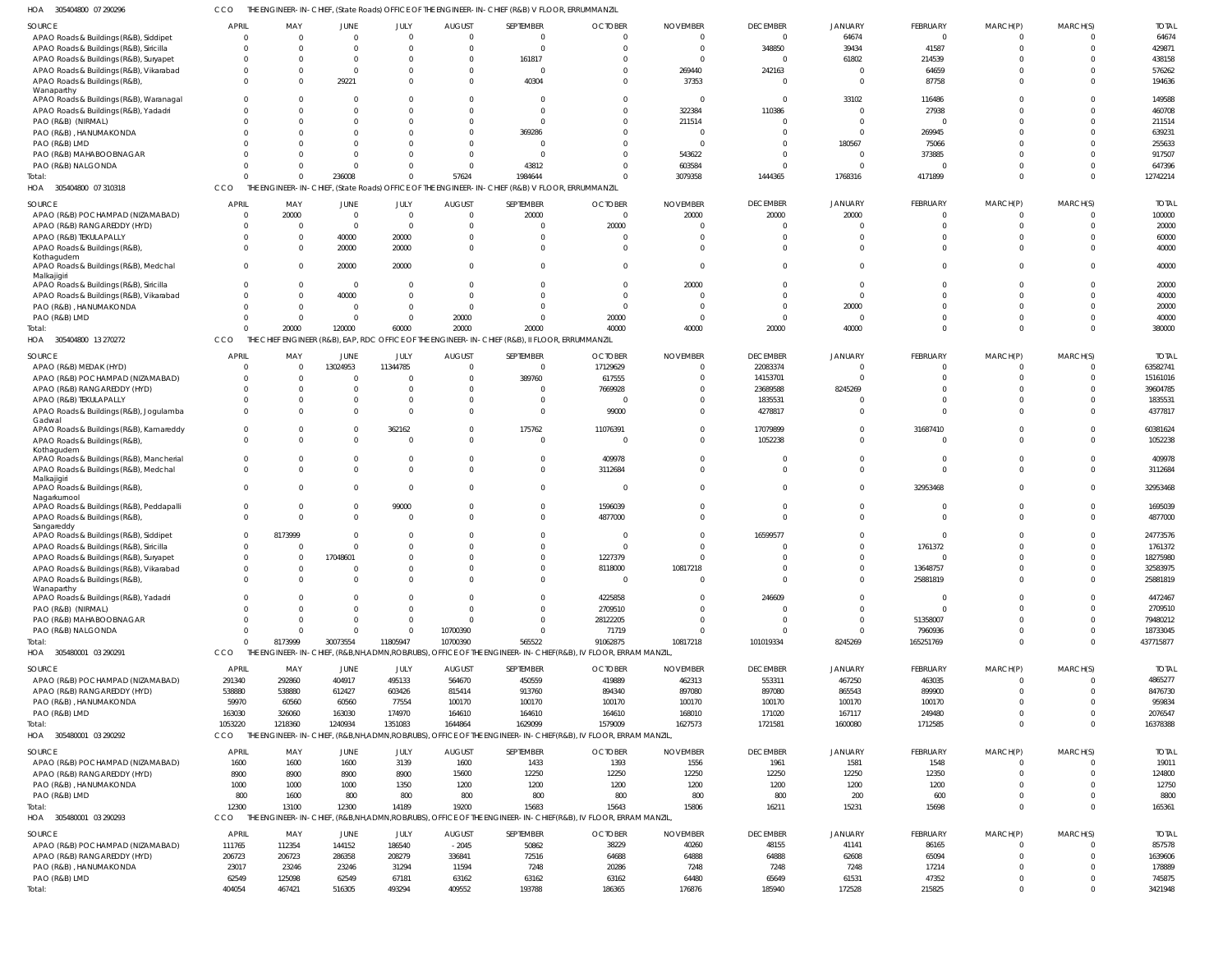| <b>SOURCE</b><br>APAO (R&B) POCHAMPAD (NIZAMABAD)                      | <b>APRIL</b><br>40283            | MAY<br>40503                                                     | JUNE<br>55540              | JULY<br>69499                | <b>AUGUST</b><br>70961                                                  | SEPTEMBER<br>62219         | <b>OCTOBER</b><br>54595                                                                                               | <b>NOVEMBER</b><br>60033 | <b>DECEMBER</b><br>71850         | <b>JANUARY</b><br>60694          | FEBRUARY<br>60090           | MARCH(P)<br>$\Omega$       | MARCH(S)<br>0                 | <b>TOTAL</b><br>646267 |
|------------------------------------------------------------------------|----------------------------------|------------------------------------------------------------------|----------------------------|------------------------------|-------------------------------------------------------------------------|----------------------------|-----------------------------------------------------------------------------------------------------------------------|--------------------------|----------------------------------|----------------------------------|-----------------------------|----------------------------|-------------------------------|------------------------|
| APAO (R&B) RANGAREDDY (HYD)                                            | 134499                           | 134499                                                           | 150150                     | 135298                       | 227683                                                                  | 185625                     | 182894                                                                                                                | 183249                   | 183249                           | 179357                           | 183926                      | $\Omega$                   | $\Omega$                      | 1880429                |
| PAO (R&B), HANUMAKONDA                                                 | 10174                            | 10244                                                            | 10244                      | 15703                        | 15497                                                                   | 15497                      | 15497                                                                                                                 | 15497                    | 15497                            | 15497                            | 15497                       | $\cap$                     | 0                             | 154844                 |
| PAO (R&B) LMD                                                          | 20830                            | 41660                                                            | 20830                      | 22381                        | 21039                                                                   | 21039                      | 21039                                                                                                                 | 21487                    | 21873                            | 21626                            | 31782                       | $\Omega$                   | $\Omega$                      | 265586                 |
| Total:<br>HOA 305480001 03 290295                                      | 205786<br>CCO                    | 226906                                                           | 236764                     | 242881                       | 335180                                                                  | 284380                     | 274025<br>THE ENGINEER-IN-CHIEF, (R&B,NH,ADMN,ROB/RUBS), OFFICE OF THE ENGINEER-IN-CHIEF(R&B), IV FLOOR, ERRAM MANZIL | 280266                   | 292469                           | 277174                           | 291295                      | $\Omega$                   | $\mathbf{0}$                  | 2947126                |
| <b>SOURCE</b>                                                          | <b>APRIL</b>                     | MAY                                                              | JUNE                       | JULY                         | <b>AUGUST</b>                                                           | SEPTEMBER                  | <b>OCTOBER</b>                                                                                                        | <b>NOVEMBER</b>          | <b>DECEMBER</b>                  | <b>JANUARY</b>                   | FEBRUARY                    | MARCH(P)                   | MARCH(S)                      | <b>TOTAL</b>           |
| APAO (R&B) POCHAMPAD (NIZAMABAD)                                       | - 0                              |                                                                  | $\Omega$                   | $\Omega$                     | $\Omega$                                                                | $^{\circ}$                 | 12000                                                                                                                 | $\Omega$                 | 0                                | 0                                | $\Omega$                    | - 0                        | 0                             | 12000                  |
| PAO (R&B) LMD                                                          | $\Omega$                         | $\Omega$                                                         | $\Omega$                   | $\Omega$                     | $\Omega$                                                                | $\mathbf 0$                | 60780                                                                                                                 | $\Omega$                 | $\Omega$                         | $\Omega$                         | $\Omega$                    | $\Omega$                   | 0                             | 60780                  |
| Total:<br>HOA 305480001 03 290296                                      | $\Omega$<br>CCO                  | $\Omega$                                                         | $\overline{0}$             | $\Omega$                     | $\Omega$                                                                | $\mathbf 0$                | 72780<br>THE ENGINEER-IN-CHIEF, (R&B,NH,ADMN,ROB/RUBS), OFFICE OF THE ENGINEER-IN-CHIEF(R&B), IV FLOOR, ERRAM MANZIL, | $\Omega$                 | $\Omega$                         | $\Omega$                         | $\Omega$                    | $\Omega$                   | $\Omega$                      | 72780                  |
|                                                                        |                                  |                                                                  |                            |                              |                                                                         |                            |                                                                                                                       |                          |                                  |                                  |                             |                            |                               |                        |
| <b>SOURCE</b>                                                          | <b>APRIL</b><br>- 0              | MAY                                                              | JUNE<br>$\overline{0}$     | JULY<br>$\mathbf{0}$         | <b>AUGUST</b><br>$\Omega$                                               | SEPTEMBER<br>113629        | <b>OCTOBER</b><br>$\Omega$                                                                                            | <b>NOVEMBER</b>          | <b>DECEMBER</b><br>147874        | JANUARY<br>0                     | <b>FEBRUARY</b><br>$\Omega$ | MARCH(P)<br>- 0            | MARCH(S)<br>$\mathbf{0}$      | <b>TOTAL</b><br>261503 |
| APAO (R&B) POCHAMPAD (NIZAMABAD)<br>APAO (R&B) RANGAREDDY (HYD)        | $\Omega$                         |                                                                  | $\Omega$                   | $\Omega$                     | $\Omega$                                                                | $\overline{0}$             |                                                                                                                       | $\Omega$                 | 395746                           | $\Omega$                         | 247043                      | $\Omega$                   | $\Omega$                      | 642789                 |
| PAO (R&B), HANUMAKONDA                                                 | $\Omega$                         |                                                                  | $\Omega$                   | $\Omega$                     |                                                                         | $\overline{0}$             |                                                                                                                       |                          | 0                                | $\Omega$                         | 61503                       | $\Omega$                   | $\Omega$                      | 61503                  |
| Total:                                                                 | $\Omega$                         |                                                                  | $\Omega$                   | $\Omega$                     | $\Omega$                                                                | 113629                     |                                                                                                                       | $\Omega$                 | 543620                           | $\overline{0}$                   | 308546                      | $\Omega$                   | $\mathbf{0}$                  | 965795                 |
| HOA 345600001 05 270272                                                | CCO                              |                                                                  |                            |                              |                                                                         |                            | STATE CONSUMER DISPUTES REDRESSAL COMM. - HOD REGISTRAR, STATE CONSUMER DISPUTES REDRESSAL COMM, ERUVAKA BLDG         |                          |                                  |                                  |                             |                            |                               |                        |
| SOURCE                                                                 | <b>APRIL</b>                     | MAY                                                              | JUNE                       | JULY                         | <b>AUGUST</b>                                                           | SEPTEMBER                  | <b>OCTOBER</b>                                                                                                        | <b>NOVEMBER</b>          | <b>DECEMBER</b>                  | <b>JANUARY</b>                   | FEBRUARY                    | MARCH(P)                   | MARCH(S)                      | <b>TOTAL</b>           |
| PAO, FINANCE (W & P) DEPT, HYDERABAD                                   | $\Omega$                         | $\Omega$                                                         | $\overline{0}$             | $\mathbf{0}$                 | $\Omega$                                                                | $\mathbf 0$                | 66839                                                                                                                 | $\Omega$                 | 0                                | $\Omega$                         | $\Omega$                    | $\Omega$                   | 0                             | 66839                  |
| Total:                                                                 | $\Omega$                         | $\Omega$                                                         | $\Omega$                   | $\Omega$                     | $\Omega$                                                                | $\overline{0}$             | 66839                                                                                                                 | $\Omega$                 | $\overline{0}$                   | $\Omega$                         | $\Omega$                    | $\Omega$                   | $\overline{0}$                | 66839                  |
| HOA 40550000325 05 530531                                              | CCO                              | The DG & IG of Police, Telangana, Saifabad,                      |                            |                              |                                                                         |                            |                                                                                                                       |                          |                                  |                                  |                             |                            |                               |                        |
| <b>SOURCE</b>                                                          | <b>APRIL</b>                     | MAY                                                              | JUNE                       | JULY                         | <b>AUGUST</b>                                                           | SEPTEMBER                  | <b>OCTOBER</b>                                                                                                        | <b>NOVEMBER</b>          | <b>DECEMBER</b>                  | JANUARY                          | FEBRUARY                    | MARCH(P)                   | MARCH(S)                      | <b>TOTAL</b>           |
| PAO, FINANCE (W & P) DEPT,                                             | $\overline{0}$                   | $\Omega$                                                         | $\overline{0}$             | $\mathbf{0}$                 | 7012724                                                                 | $\overline{0}$             | $\mathbf{0}$                                                                                                          | $\mathbf{0}$             | $\overline{0}$                   | $\overline{0}$                   | $\overline{0}$              | $\Omega$                   | $\overline{0}$                | 7012724                |
| HANUMAKONDA<br>PAO, FINANCE (W & P) DEPT, RANGA                        | $\Omega$                         | $\Omega$                                                         | $\Omega$                   | $\mathbf{0}$                 | 8929274                                                                 | $\overline{0}$             | $\Omega$                                                                                                              | $\Omega$                 | 4966                             | $\overline{0}$                   | 2304834                     | $\Omega$                   | $\mathbf 0$                   | 11239074               |
| REDDY                                                                  |                                  |                                                                  |                            |                              |                                                                         |                            |                                                                                                                       |                          |                                  |                                  |                             |                            |                               |                        |
| Total:<br>HOA 40550020712 07 530531                                    | $\Omega$<br>CCO                  | $\Omega$<br>The DG & IG of Police, Telangana, Saifabad,          | $\mathbf{0}$               | $\mathbf{0}$                 | 15941998                                                                | $\overline{0}$             | $\Omega$                                                                                                              | $\overline{0}$           | 4966                             | $\overline{0}$                   | 2304834                     | $\Omega$                   | $\overline{0}$                | 18251798               |
|                                                                        |                                  |                                                                  |                            |                              |                                                                         |                            |                                                                                                                       |                          |                                  |                                  |                             |                            |                               |                        |
| <b>SOURCE</b>                                                          | <b>APRIL</b>                     | MAY                                                              | JUNE                       | JULY                         | <b>AUGUST</b>                                                           | SEPTEMBER                  | <b>OCTOBER</b>                                                                                                        | <b>NOVEMBER</b>          | <b>DECEMBER</b>                  | <b>JANUARY</b>                   | FEBRUARY                    | MARCH(P)                   | MARCH(S)                      | <b>TOTAL</b>           |
| APAO Finance & Corporations<br>Sangareddy<br>PAO, FINANCE (W & P) DEPT | $\overline{0}$<br>$\overline{0}$ | $\Omega$                                                         | $\overline{0}$<br>$\Omega$ | $\mathbf{0}$<br>$\mathbf{0}$ | 1898427<br>$\Omega$                                                     | $\mathbf 0$<br>$\mathbf 0$ | $\Omega$<br>4061488                                                                                                   | $\Omega$<br>10339680     | $\overline{0}$<br>$\overline{0}$ | $\overline{0}$<br>$\overline{0}$ | $\overline{0}$<br>12920337  | $\Omega$<br>$\Omega$       | $\overline{0}$<br>$\mathbf 0$ | 1898427<br>27321505    |
| HANUMAKONDA                                                            |                                  |                                                                  |                            |                              |                                                                         |                            |                                                                                                                       |                          |                                  |                                  |                             |                            |                               |                        |
| PAO, FINANCE (W & P) DEPT, KARIMNAGAR                                  | $\overline{0}$<br>$\Omega$       | 0                                                                | $\mathbf{0}$<br>$\Omega$   | $\mathbf{0}$<br>$\Omega$     | $\Omega$<br>$\Omega$                                                    | $\mathbf 0$<br>$\Omega$    | 105076                                                                                                                | $\Omega$                 | 0                                | $\overline{0}$                   | 416136                      | $\Omega$<br>$\Omega$       | $\mathbf{0}$                  | 521212                 |
| PAO, FINANCE (W & P) DEPT, RANGA<br>REDDY                              |                                  |                                                                  |                            |                              |                                                                         |                            | 2850003                                                                                                               |                          | $\Omega$                         | 6226316                          | $\cap$                      |                            | $\Omega$                      | 9076319                |
| Total:                                                                 | $\Omega$                         |                                                                  | $\Omega$                   | $\Omega$                     | 1898427                                                                 | $\mathbf 0$                | 7016567                                                                                                               | 10339680                 | $\overline{0}$                   | 6226316                          | 13336473                    | $\Omega$                   | $\mathbf{0}$                  | 38817463               |
| HOA 40550020712 11 530531                                              | CCO                              | The IG of Police, Andhra Pradesh, Intelligence Branch, Saifabad, |                            |                              |                                                                         |                            |                                                                                                                       |                          |                                  |                                  |                             |                            |                               |                        |
| <b>SOURCE</b>                                                          | <b>APRIL</b>                     | MAY                                                              | JUNE                       | JULY                         | <b>AUGUST</b>                                                           | SEPTEMBER                  | <b>OCTOBER</b>                                                                                                        | <b>NOVEMBER</b>          | <b>DECEMBER</b>                  | JANUARY                          | FEBRUARY                    | MARCH(P)                   | MARCH(S)                      | <b>TOTAL</b>           |
| APAO Finance & Corporations,<br>Kothagudem                             | $\overline{0}$                   |                                                                  | 142500000                  | $\overline{0}$               | $\Omega$                                                                | $\overline{0}$             | $\overline{0}$                                                                                                        | $\Omega$                 | $\overline{0}$                   | $\overline{0}$                   | $\Omega$                    | $\Omega$                   | $\overline{0}$                | 142500000              |
| Total:                                                                 | $\Omega$                         |                                                                  | 142500000                  | $\Omega$                     | $\Omega$                                                                | $\overline{0}$             | $\Omega$                                                                                                              | $\Omega$                 | $\overline{0}$                   | 0                                | $\Omega$                    | $\Omega$                   | $\overline{0}$                | 142500000              |
| HOA 40550020712 27 530531                                              | CCO                              | The DG & IG of Police, Telangana, Saifabad,                      |                            |                              |                                                                         |                            |                                                                                                                       |                          |                                  |                                  |                             |                            |                               |                        |
| <b>SOURCE</b>                                                          | <b>APRIL</b>                     | MAY                                                              | <b>JUNE</b>                | JULY                         | <b>AUGUST</b>                                                           | SEPTEMBER                  | <b>OCTOBER</b>                                                                                                        | <b>NOVEMBER</b>          | <b>DECEMBER</b>                  | <b>JANUARY</b>                   | FEBRUARY                    | MARCH(P)                   | MARCH(S)                      | <b>TOTAL</b>           |
| PAO, FINANCE (W & P) DEPT, KARIMNAGAR                                  | $\mathbf{0}$                     | - 0                                                              | $\overline{0}$             | $\mathbf{0}$                 | $\Omega$                                                                | 0                          | 4206622                                                                                                               | $\Omega$                 | $\Omega$                         | $\overline{0}$                   | 11993490                    | $\cap$                     | $\Omega$                      | 16200112               |
| PAO, FINANCE (W & P) DEPT, RANGA                                       | $\Omega$                         | $\Omega$                                                         | $\Omega$                   | $\Omega$                     | $\Omega$                                                                | $\mathbf 0$                | $\Omega$                                                                                                              | $\Omega$                 | $\overline{0}$                   | 7560721                          | $\Omega$                    | $\Omega$                   | $\Omega$                      | 7560721                |
| REDDY<br>Total:                                                        |                                  |                                                                  | 0                          |                              |                                                                         | - 0                        | 4206622                                                                                                               |                          |                                  | 7560721                          | 11993490                    |                            |                               | 23760833               |
| HOA 40550020712 30 530531                                              | CCO                              |                                                                  |                            |                              | The Commissioner of Police, Hyderabad City Police, Basheerbagh X Roads, |                            |                                                                                                                       |                          |                                  |                                  |                             |                            |                               |                        |
| SOURCE                                                                 | <b>APRIL</b>                     | MAY                                                              | <b>JUNE</b>                | JULY                         | <b>AUGUST</b>                                                           | SEPTEMBER                  | <b>OCTOBER</b>                                                                                                        | <b>NOVEMBER</b>          | <b>DECEMBER</b>                  | <b>JANUARY</b>                   | FEBRUARY                    | MARCH(P)                   | MARCH(S)                      | <b>TOTAL</b>           |
| PAO, FINANCE (W & P) DEPT, RANGA                                       | $\overline{0}$                   | $\Omega$                                                         | $\overline{0}$             | $\overline{0}$               | 4677443                                                                 | $\overline{0}$             | 5056218                                                                                                               | $\mathbf{0}$             | $\overline{0}$                   | $\overline{0}$                   | 6040541                     | $\Omega$                   | $\overline{0}$                | 15774202               |
| <b>REDDY</b>                                                           |                                  |                                                                  |                            |                              |                                                                         |                            |                                                                                                                       |                          |                                  |                                  |                             |                            |                               |                        |
| Total:<br>HOA 40550020725 04 530531                                    | $\Omega$<br>CCO                  | $\Omega$<br>The DG & IG of Police, Telangana, Saifabad,          | $\overline{0}$             | $\Omega$                     | 4677443                                                                 | $\overline{0}$             | 5056218                                                                                                               | $\overline{0}$           | $\overline{0}$                   | $\mathbf 0$                      | 6040541                     | $\overline{0}$             | $\overline{0}$                | 15774202               |
|                                                                        |                                  |                                                                  |                            |                              |                                                                         |                            |                                                                                                                       |                          |                                  |                                  |                             |                            |                               |                        |
| SOURCE                                                                 | <b>APRIL</b>                     | MAY                                                              | JUNE                       | JULY                         | <b>AUGUST</b>                                                           | SEPTEMBER                  | <b>OCTOBER</b>                                                                                                        | <b>NOVEMBER</b>          | <b>DECEMBER</b>                  | <b>JANUARY</b>                   | FEBRUARY                    | MARCH(P)                   | MARCH(S)                      | <b>TOTAL</b>           |
| APAO Finance & Corporations<br>Sangareddy                              | $\overline{0}$                   | $\Omega$                                                         | $\mathbf{0}$               | $\mathbf{0}$                 | $\Omega$                                                                | $\overline{0}$             | 267282                                                                                                                | $\Omega$                 | $\overline{0}$                   | $\mathbf{0}$                     | $\Omega$                    | $\Omega$                   | $\overline{0}$                | 267282                 |
| PAO, FINANCE (W & P) DEPT,                                             | $\overline{0}$                   |                                                                  | $\Omega$                   | $\Omega$                     | $\Omega$                                                                | $\overline{0}$             | 1110293                                                                                                               | $\Omega$                 | $\Omega$                         | $\Omega$                         | $\Omega$                    | $\Omega$                   | $\Omega$                      | 1110293                |
| HANUMAKONDA<br>PAO, FINANCE (W & P) DEPT, KARIMNAGAR                   | $\Omega$                         |                                                                  | $\Omega$                   | $\Omega$                     | $\Omega$                                                                | $\mathbf 0$                | 2403050                                                                                                               | <sup>0</sup>             | $\Omega$                         | $\Omega$                         | $\Omega$                    | $\Omega$                   | $\Omega$                      | 2403050                |
| PAO, FINANCE (W & P) DEPT, NIZAMABAD                                   | $\Omega$                         |                                                                  | $\Omega$                   | $\Omega$                     | $\Omega$                                                                | $\Omega$                   | 462387                                                                                                                | $\Omega$                 | $\Omega$                         | $\Omega$                         | $\Omega$                    | $\Omega$                   | $\Omega$                      | 462387                 |
| PAO, FINANCE (W & P) DEPT, RANGA                                       | $\Omega$                         |                                                                  | $\Omega$                   | $\mathbf{0}$                 | 305559                                                                  | $\Omega$                   | 515783                                                                                                                | $\Omega$                 | $\Omega$                         | $\Omega$                         | $\Omega$                    | $\Omega$                   | $\Omega$                      | 821342                 |
| REDDY                                                                  | $\Omega$                         |                                                                  | $\Omega$                   | $\Omega$                     |                                                                         | $\Omega$                   |                                                                                                                       | $\Omega$                 | $\Omega$                         | $\Omega$                         | $\Omega$                    | $\Omega$                   | $\Omega$                      |                        |
| Total:<br>HOA 40550020725 05 530531                                    | CCO                              | The Director, Police Academy, Himayath Sagar,                    |                            |                              | 305559                                                                  |                            | 4758795                                                                                                               |                          |                                  |                                  |                             |                            |                               | 5064354                |
|                                                                        |                                  |                                                                  |                            |                              |                                                                         |                            |                                                                                                                       |                          |                                  |                                  |                             |                            |                               |                        |
| SOURCE                                                                 | <b>APRIL</b><br>$\overline{0}$   | MAY                                                              | JUNE                       | JULY<br>$\overline{0}$       | <b>AUGUST</b><br>$\overline{0}$                                         | SEPTEMBER                  | <b>OCTOBER</b>                                                                                                        | <b>NOVEMBER</b>          | <b>DECEMBER</b>                  | <b>JANUARY</b>                   | FEBRUARY                    | MARCH(P)<br>$\overline{0}$ | MARCH(S)<br>$\overline{0}$    | <b>TOTAL</b>           |
| PAO, FINANCE (W & P) DEPT, RANGA<br><b>REDDY</b>                       |                                  | 14796968                                                         | $\overline{0}$             |                              |                                                                         | $\overline{0}$             | 11576678                                                                                                              | $\overline{0}$           | 219609                           | $\mathbf 0$                      | 5328931                     |                            |                               | 31922186               |
| Total:                                                                 | $\mathbf 0$                      | 14796968                                                         | $\mathbf{0}$               | $\mathbf{0}$                 | $\Omega$                                                                | $\overline{0}$             | 11576678                                                                                                              | $\overline{0}$           | 219609                           | $\overline{0}$                   | 5328931                     | $\Omega$                   | $\overline{0}$                | 31922186               |
| HOA 40550020725 06 530531                                              | CCO                              | I.G.Greyhounds GreenLands Begumpet                               |                            |                              |                                                                         |                            |                                                                                                                       |                          |                                  |                                  |                             |                            |                               |                        |
| SOURCE                                                                 | <b>APRIL</b>                     | MAY                                                              | JUNE                       | JULY                         | <b>AUGUST</b>                                                           | SEPTEMBER                  | <b>OCTOBER</b>                                                                                                        | <b>NOVEMBER</b>          | <b>DECEMBER</b>                  | <b>JANUARY</b>                   | FEBRUARY                    | MARCH(P)                   | MARCH(S)                      | <b>TOTAL</b>           |
| PAO, FINANCE (W & P) DEPT, RANGA                                       | $\Omega$                         | - 0                                                              | 1593612                    | $\mathbf{0}$                 | $\Omega$                                                                | $\overline{0}$             | 2626220                                                                                                               | $\Omega$                 | $\overline{0}$                   | 18062676                         | $\Omega$                    | $\Omega$                   | $\Omega$                      | 22282508               |
| <b>REDDY</b><br>Total:                                                 | $\Omega$                         | $\Omega$                                                         | 1593612                    | $\mathbf 0$                  | $\Omega$                                                                | $\overline{0}$             | 2626220                                                                                                               | $\Omega$                 | $\overline{0}$                   | 18062676                         | $\Omega$                    | $\Omega$                   | $\overline{0}$                | 22282508               |
| HOA 40550020725 07 530531                                              | CCO                              | The DG & IG of Police, Telangana, Saifabad,                      |                            |                              |                                                                         |                            |                                                                                                                       |                          |                                  |                                  |                             |                            |                               |                        |
| SOURCE                                                                 | <b>APRIL</b>                     | MAY                                                              | JUNE                       | JULY                         | <b>AUGUST</b>                                                           | SEPTEMBER                  | <b>OCTOBER</b>                                                                                                        | <b>NOVEMBER</b>          | <b>DECEMBER</b>                  | JANUARY                          | FEBRUARY                    | MARCH(P)                   | MARCH(S)                      | <b>TOTAL</b>           |
| PAO, FINANCE (W & P) DEPT, RANGA                                       | $\overline{0}$                   | $\Omega$                                                         | $\overline{0}$             | $\overline{0}$               | $\overline{0}$                                                          | 1006212                    | 3807999                                                                                                               | $\mathbf{0}$             | $\overline{0}$                   | $\overline{0}$                   | $\Omega$                    | $\Omega$                   | $\overline{0}$                | 4814211                |
| <b>REDDY</b>                                                           |                                  |                                                                  |                            |                              |                                                                         |                            |                                                                                                                       |                          |                                  |                                  |                             |                            |                               |                        |
| Total:                                                                 | $\mathbf 0$                      | $\Omega$                                                         | $\mathbf{0}$               | $\mathbf 0$                  | $\mathbf 0$                                                             | 1006212                    | 3807999                                                                                                               | $\overline{0}$           | $\mathbf{0}$                     | $\mathbf{0}$                     | $\overline{0}$              | $\overline{0}$             | $\mathbf{0}$                  | 4814211                |

CCO THE ENGINEER-IN-CHIEF, (R&B,NH,ADMN,ROB/RUBS), OFFICE OF THE ENGINEER-IN-CHIEF(R&B), IV FLOOR, ERRAM MANZIL,

305480001 03 290294 HOA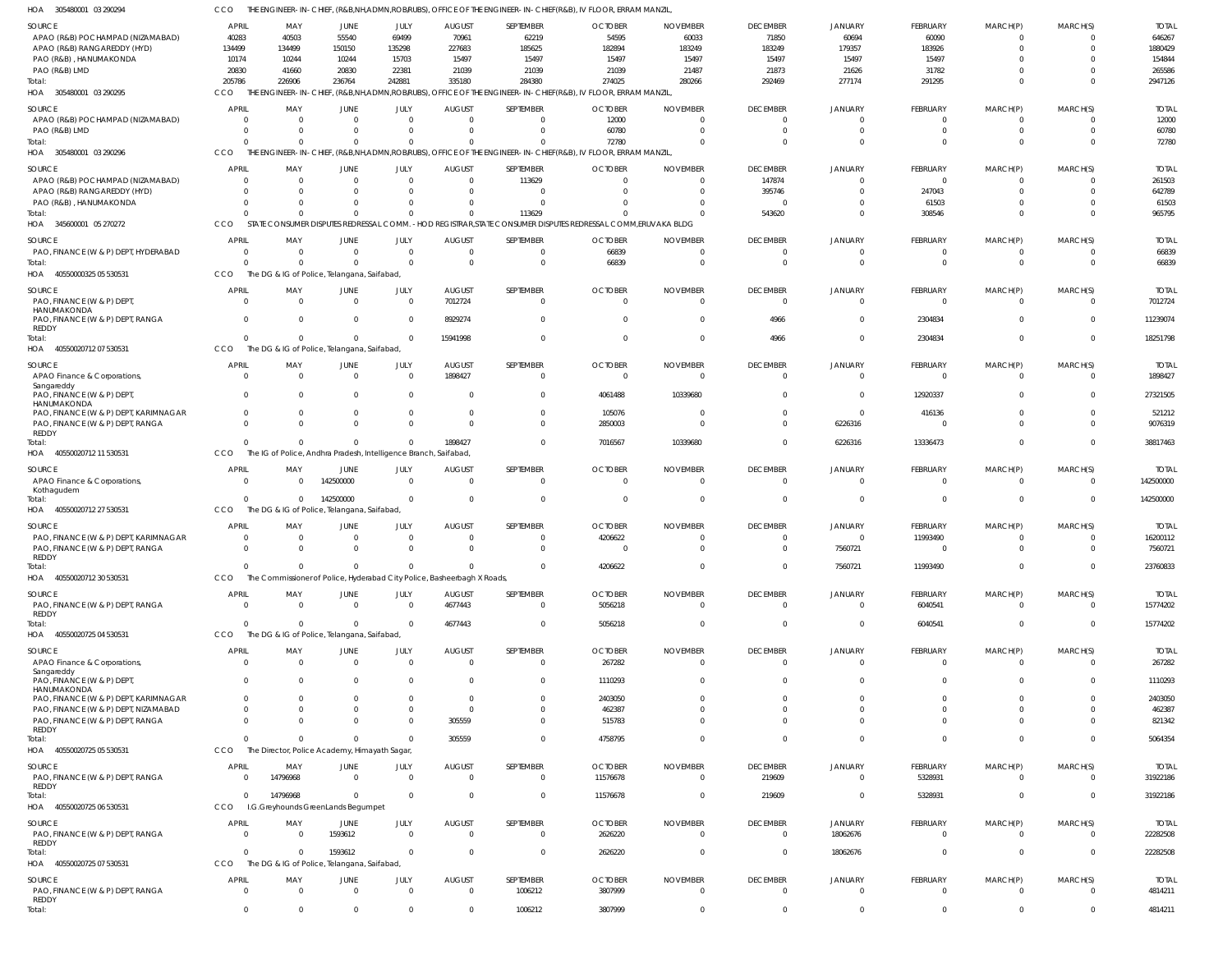| HOA<br>40550020725 09 530531                                             | CCO                            | The DG & IG of Police, Telangana, Saifabad,                                         |                            |                      |                                  |                                                                                                       |                            |                                   |                                   |                                  |                                   |                              |                      |                           |
|--------------------------------------------------------------------------|--------------------------------|-------------------------------------------------------------------------------------|----------------------------|----------------------|----------------------------------|-------------------------------------------------------------------------------------------------------|----------------------------|-----------------------------------|-----------------------------------|----------------------------------|-----------------------------------|------------------------------|----------------------|---------------------------|
| SOURCE<br>APAO Finance & Corporations,                                   | APRIL<br>4431424               | MAY<br>10638973                                                                     | JUNE<br>48336547           | JULY<br>648250       | <b>AUGUST</b><br>13604282        | SEPTEMBER<br>$\mathbf 0$                                                                              | <b>OCTOBER</b><br>347397   | <b>NOVEMBER</b><br>$\overline{0}$ | <b>DECEMBER</b><br>40000          | <b>JANUARY</b><br>$\overline{0}$ | <b>FEBRUARY</b><br>22195146       | MARCH(P)<br>$\overline{0}$   | MARCH(S)<br>$\Omega$ | <b>TOTAI</b><br>100242019 |
| Sangareddy<br>PAO, FINANCE (W & P) DEPT,                                 | $\Omega$                       | 4850987                                                                             | $\mathbf 0$                | $\Omega$             | 7024752                          | $\Omega$                                                                                              | - 0                        | $\Omega$                          | $\Omega$                          | $\Omega$                         | $\mathbf 0$                       | $\Omega$                     | $\Omega$             | 11875739                  |
| HANUMAKONDA<br>PAO, FINANCE (W & P) DEPT, KARIMNAGAR                     | $\overline{0}$                 | 1401059                                                                             | $\Omega$                   | 1420703              | 11856333                         |                                                                                                       | 5286245                    | $\Omega$                          | $\Omega$                          | $\Omega$                         | $\Omega$                          | n                            |                      | 19964340                  |
| PAO, FINANCE (W & P) DEPT, NIZAMABAD                                     | $\Omega$<br>$\Omega$           | 4309555                                                                             | $\overline{0}$<br>$\Omega$ | $\Omega$<br>$\Omega$ | 756609                           | $\Omega$<br>$\Omega$                                                                                  | - 0<br>$\Omega$            | $\Omega$<br>$\Omega$              | $\Omega$<br>$\Omega$              | $\Omega$<br>$\Omega$             | $\Omega$<br>$\Omega$              | $\Omega$<br>$\Omega$         | $\Omega$<br>$\Omega$ | 5066164                   |
| PAO, FINANCE (W & P) DEPT, RANGA<br>REDDY                                |                                | 728852                                                                              |                            |                      | 4708175                          |                                                                                                       |                            |                                   |                                   |                                  |                                   |                              |                      | 5437027                   |
| Total:<br>HOA 40550020725 11 530531                                      | 4431424<br><b>CCO</b>          | 21929426<br>The Commissioner of Police, Hyderabad City Police, Basheerbagh X Roads, | 48336547                   | 2068953              | 37950151                         | $\Omega$                                                                                              | 5633642                    | $\Omega$                          | 40000                             | $\Omega$                         | 22195146                          | $\Omega$                     | $\Omega$             | 142585289                 |
| SOURCE                                                                   | <b>APRIL</b>                   | MAY                                                                                 | JUNE                       | JULY                 | <b>AUGUST</b>                    | SEPTEMBER                                                                                             | <b>OCTOBER</b>             | <b>NOVEMBER</b>                   | <b>DECEMBER</b>                   | JANUARY                          | FEBRUARY                          | MARCH(P)                     | MARCH(S)             | <b>TOTAI</b>              |
| PAO, FINANCE (W & P) DEPT, HYDERABAD                                     | $\overline{0}$                 | 534129                                                                              | $\mathbf 0$                | $\Omega$             | 424799733                        | 1708316                                                                                               | $\overline{0}$             | 163032403                         | 6016855                           | 259983090                        | 410537038                         | $\mathbf 0$                  | $\overline{0}$       | 1266611564                |
| Total:<br>HOA 40550020725 12 530531                                      | $\Omega$<br>CCO                | 534129<br>The Commissioner of Police, Hyderabad City Police, Basheerbagh X Roads    | $\mathbf{0}$               |                      | 424799733                        | 1708316                                                                                               | $\overline{0}$             | 163032403                         | 6016855                           | 259983090                        | 410537038                         | $\overline{0}$               | $\overline{0}$       | 1266611564                |
| SOURCE                                                                   | <b>APRIL</b>                   | MAY                                                                                 | JUNE                       | JULY                 | <b>AUGUST</b>                    | SEPTEMBER                                                                                             | <b>OCTOBER</b>             | <b>NOVEMBER</b>                   | <b>DECEMBER</b>                   | JANUARY                          | FEBRUARY                          | MARCH(P)                     | MARCH(S)             | <b>TOTAI</b>              |
| PAO, FINANCE (W & P) DEPT, RANGA<br>REDDY                                | $\Omega$                       | 7317835                                                                             | $\Omega$                   | $\Omega$             | $\Omega$                         | $\mathbf 0$                                                                                           | $\overline{0}$             | $\overline{0}$                    | 57293                             | $\Omega$                         | $\mathbf 0$                       | $\mathbf 0$                  | $\Omega$             | 7375128                   |
| Total:                                                                   | $\overline{0}$                 | 7317835                                                                             | $\mathbf 0$                | $\Omega$             | $\Omega$                         | $\mathbf 0$                                                                                           | $\overline{0}$             | $\overline{0}$                    | 57293                             | $\Omega$                         | $\overline{0}$                    | $\overline{0}$               | $\Omega$             | 7375128                   |
| HOA 40550020725 14 530531                                                | CCO                            | The Commissioner of Police, Hyderabad City Police, Basheerbagh X Roads              |                            |                      |                                  |                                                                                                       |                            |                                   |                                   |                                  |                                   |                              |                      |                           |
| SOURCE<br>PAO, FINANCE (W & P) DEPT, KARIMNAGAR                          | <b>APRIL</b><br>$\Omega$       | MAY<br>$\overline{0}$                                                               | JUNE<br>$^{\circ}$         | JULY<br>12922        | <b>AUGUST</b><br>110648          | SEPTEMBER                                                                                             | <b>OCTOBER</b><br>-0       | <b>NOVEMBER</b><br>0              | <b>DECEMBER</b><br>$\overline{0}$ | <b>JANUARY</b><br>$\Omega$       | <b>FEBRUARY</b><br>$\overline{0}$ | MARCH(P)<br>-0               | MARCH(S)             | <b>TOTAI</b><br>123570    |
| PAO, FINANCE (W & P) DEPT, RANGA                                         | 6938412                        | $\Omega$                                                                            | -0                         | 3438944              | 8476466                          | 0                                                                                                     | $\overline{0}$             | $\Omega$                          | $\Omega$                          | $\Omega$                         | 4650400                           | $\mathbf 0$                  | $\Omega$             | 23504222                  |
| REDDY<br>Total:                                                          | 6938412                        | $\Omega$                                                                            | $\Omega$                   | 3451866              | 8587114                          | $\Omega$                                                                                              | $\mathbf 0$                | $\Omega$                          | $\Omega$                          | $\Omega$                         | 4650400                           | $\overline{0}$               | $\Omega$             | 23627792                  |
| HOA 40550020725 16 530531                                                | <b>CCO</b>                     | The Commissioner of Police, Hyderabad City Police, Basheerbagh X Roads              |                            |                      |                                  |                                                                                                       |                            |                                   |                                   |                                  |                                   |                              |                      |                           |
| SOURCE                                                                   | <b>APRIL</b>                   | MAY                                                                                 | JUNE                       | JULY                 | <b>AUGUST</b>                    | SEPTEMBER                                                                                             | <b>OCTOBER</b>             | <b>NOVEMBER</b>                   | <b>DECEMBER</b>                   | JANUARY                          | FEBRUARY                          | MARCH(P)                     | MARCH(S)             | <b>TOTAI</b>              |
| PAO, FINANCE (W & P) DEPT, RANGA<br>REDDY                                | 5227308                        | 58632711                                                                            | $\Omega$                   | 95957                | 6305560                          | $\Omega$                                                                                              | 1069880                    | $\Omega$                          | 60685                             | $\Omega$                         | 5509873                           | $\Omega$                     | $\Omega$             | 76901974                  |
| Total:<br>HOA 40550020725 27 530531                                      | 5227308<br>CCO                 | 58632711<br>The DG & IG of Police, Telangana, Saifabad,                             | $\Omega$                   | 95957                | 6305560                          | $\Omega$                                                                                              | 1069880                    | 0                                 | 60685                             | $\overline{0}$                   | 5509873                           | $\overline{0}$               | $\Omega$             | 76901974                  |
| SOURCE                                                                   | <b>APRIL</b>                   | MAY                                                                                 | JUNE                       | JULY                 | <b>AUGUST</b>                    | SEPTEMBER                                                                                             | <b>OCTOBER</b>             | <b>NOVEMBER</b>                   | <b>DECEMBER</b>                   | <b>JANUARY</b>                   | FEBRUARY                          | MARCH(P)                     | MARCH(S)             | <b>TOTAL</b>              |
| PAO, FINANCE (W & P) DEPT, KARIMNAGAR<br>Total:                          | $\Omega$<br>$\Omega$           | $\overline{\mathbf{0}}$<br>$\overline{0}$                                           | $\Omega$<br>$\Omega$       | 96543<br>96543       | 11912901<br>11912901             | 0                                                                                                     | -0<br>$\overline{0}$       | 0<br>$\overline{0}$               | 111005<br>111005                  | $\Omega$<br>$\overline{0}$       | 40248<br>40248                    | -0<br>$\overline{0}$         | $\Omega$<br>$\Omega$ | 12160697<br>12160697      |
| HOA 40550020725 28 530531                                                | CCO                            | The IG of Police, Andhra Pradesh, Intelligence Branch, Saifabad,                    |                            |                      |                                  |                                                                                                       |                            |                                   |                                   |                                  |                                   |                              |                      |                           |
| SOURCE                                                                   | <b>APRIL</b>                   | MAY                                                                                 | JUNE                       | JULY                 | <b>AUGUST</b>                    | SEPTEMBER                                                                                             | <b>OCTOBER</b>             | <b>NOVEMBER</b>                   | <b>DECEMBER</b>                   | JANUARY                          | <b>FEBRUARY</b>                   | MARCH(P)                     | MARCH(S)             | <b>TOTAI</b>              |
| APAO Finance & Corporations, Adilabad<br>Total:                          | $\Omega$<br>$\Omega$           | $\overline{\mathbf{0}}$<br>$\Omega$                                                 | - 0<br>$\Omega$            | $\Omega$<br>$\Omega$ | $\overline{0}$<br>$\overline{0}$ | 0<br>$\Omega$                                                                                         | 1275486<br>1275486         | - 0<br>$\Omega$                   | $\Omega$<br>$\overline{0}$        | $\Omega$<br>$\Omega$             | 29479<br>29479                    | $^{\circ}$<br>$\overline{0}$ | $\Omega$<br>$\Omega$ | 1304965<br>1304965        |
| HOA<br>40550020725 33 530531                                             | CCO                            | The DG & IG of Police, Telangana, Saifabad                                          |                            |                      |                                  |                                                                                                       |                            |                                   |                                   |                                  |                                   |                              |                      |                           |
| SOURCE<br>APAO Finance & Corporations,                                   | APRIL<br>6140220               | MAY<br>57067946                                                                     | JUNE<br>$\Omega$           | JULY<br>$\Omega$     | <b>AUGUST</b><br>7367721         | SEPTEMBER<br>$\mathbf 0$                                                                              | <b>OCTOBER</b><br>1987536  | <b>NOVEMBER</b><br>$\overline{0}$ | <b>DECEMBER</b><br>$\overline{0}$ | <b>JANUARY</b><br>26280778       | <b>FEBRUARY</b><br>$\overline{0}$ | MARCH(P)<br>$\mathbf 0$      | MARCH(S)<br>$\Omega$ | <b>TOTAI</b><br>98844201  |
| Sangareddy<br>PAO, FINANCE (W & P) DEPT,<br>HANUMAKONDA                  | $\Omega$                       | 44208198                                                                            | $\Omega$                   | $\Omega$             | $\overline{0}$                   | $\mathbf 0$                                                                                           | $\overline{0}$             | - 0                               | $\overline{0}$                    | 25035943                         | $\mathbf 0$                       | $\mathbf 0$                  | $\Omega$             | 69244141                  |
| PAO, FINANCE (W & P) DEPT, KARIMNAGAR                                    | $\Omega$                       | 307914                                                                              | 10918316                   | 3838186              | 388464                           | $\Omega$                                                                                              | 6136014                    | 30931314                          | $\Omega$                          | 41866684                         | 3655677                           | $\Omega$                     | $\Omega$             | 98042569                  |
| PAO, FINANCE (W & P) DEPT, NIZAMABAD<br>PAO, FINANCE (W & P) DEPT, RANGA | $\Omega$<br>$\Omega$           | 26208345<br>125688429                                                               | 14562019<br>604466         | $\Omega$             | 7099920<br>- 0                   | 0<br>$\Omega$                                                                                         | 1740843<br>1008463         | 1604240<br>8546287                | $\Omega$<br>$\Omega$              | 6958181<br>103691544             | 0<br>$\Omega$                     | $\Omega$                     | $\Omega$<br>$\Omega$ | 58173548<br>239539189     |
| REDDY<br>Total:                                                          | 6140220                        | 253480832                                                                           | 26084801                   | 3838186              | 14856105                         | 0                                                                                                     | 10872856                   | 41081841                          | $\overline{0}$                    | 203833130                        | 3655677                           |                              | $\Omega$             | 563843648                 |
| HOA 40550020725 38 530531                                                | CCO                            | Commissioner of Rachakonda Police, HOD XXX                                          |                            |                      |                                  |                                                                                                       |                            |                                   |                                   |                                  |                                   |                              |                      |                           |
| SOURCE                                                                   | <b>APRIL</b>                   | MAY                                                                                 | JUNE                       | JULY                 | <b>AUGUST</b>                    | SEPTEMBER                                                                                             | <b>OCTOBER</b>             | <b>NOVEMBER</b>                   | <b>DECEMBER</b>                   | <b>JANUARY</b>                   | <b>FEBRUARY</b>                   | MARCH(P)                     | MARCH(S)             | <b>TOTAL</b>              |
| PAO, FINANCE (W & P) DEPT, RANGA<br>REDDY                                | $\Omega$                       | 5822241                                                                             | $\Omega$                   | $\Omega$             | $\Omega$                         | $\Omega$                                                                                              | $\Omega$                   | $\Omega$                          | $\overline{0}$                    | $\overline{0}$                   | $\Omega$                          | $\Omega$                     | $\Omega$             | 5822241                   |
| Total:<br>HOA 40550020725 46 530531                                      | $\mathbf 0$<br>CCO             | 5822241<br>Commissioner of Rachakonda Police, HOD XXX                               | $\Omega$                   | $\Omega$             | $\overline{0}$                   | $\mathbf 0$                                                                                           | $\overline{0}$             | $\overline{0}$                    | $\overline{0}$                    | $\overline{0}$                   | $\overline{0}$                    | $\overline{0}$               | $\overline{0}$       | 5822241                   |
| SOURCE                                                                   | <b>APRIL</b>                   | MAY                                                                                 | JUNE                       | JULY                 | <b>AUGUST</b>                    | SEPTEMBER                                                                                             | <b>OCTOBER</b>             | <b>NOVEMBER</b>                   | <b>DECEMBER</b>                   | <b>JANUARY</b>                   | FEBRUARY                          | MARCH(P)                     | MARCH(S)             | <b>TOTAL</b>              |
| PAO, FINANCE (W & P) DEPT, RANGA                                         | $\overline{0}$                 | 9845597                                                                             | $\Omega$                   | 1671                 | $\overline{0}$                   | $\mathbf 0$                                                                                           | 14160                      | $\Omega$                          | $\overline{0}$                    | $\overline{0}$                   | $\overline{0}$                    | $\overline{0}$               | $\Omega$             | 9861428                   |
| REDDY<br>Total:<br>HOA 40550020725 47 530531                             | $\Omega$<br>CCO                | 9845597<br>The Commissioner, Cyberabad Police,                                      | $\Omega$                   | 1671                 | $\overline{0}$                   | $\mathbf 0$                                                                                           | 14160                      | $\overline{0}$                    | $\overline{0}$                    | $\overline{0}$                   | $\overline{0}$                    | $\overline{0}$               | $\overline{0}$       | 9861428                   |
| SOURCE                                                                   | <b>APRIL</b>                   | MAY                                                                                 | JUNE                       | JULY                 | <b>AUGUST</b>                    | SEPTEMBER                                                                                             | <b>OCTOBER</b>             | <b>NOVEMBER</b>                   | <b>DECEMBER</b>                   | <b>JANUARY</b>                   | <b>FEBRUARY</b>                   | MARCH(P)                     | MARCH(S)             | <b>TOTAL</b>              |
| PAO, FINANCE (W & P) DEPT, RANGA<br>REDDY                                | $\overline{0}$                 | 289696                                                                              | $\Omega$                   | $\Omega$             | $\Omega$                         | $\mathbf 0$                                                                                           | $\overline{0}$             | $\Omega$                          | $\overline{0}$                    | $\Omega$                         | $\overline{0}$                    | $\overline{0}$               | $\Omega$             | 289696                    |
| Total:<br>HOA 40550020825 06 530531                                      | $\Omega$<br>CCO                | 289696<br>The IG of Police, Special Protection Force, Budha Bhavan, M.G.Road,       | $\Omega$                   | $\Omega$             | $\Omega$                         | $\Omega$                                                                                              | $\Omega$                   | $\Omega$                          | $\overline{0}$                    | $\Omega$                         | $\Omega$                          | $\overline{0}$               | $\Omega$             | 289696                    |
| SOURCE                                                                   | APRIL                          | MAY                                                                                 | JUNE                       | JULY                 | <b>AUGUST</b>                    | SEPTEMBER                                                                                             | <b>OCTOBER</b>             | <b>NOVEMBER</b>                   | <b>DECEMBER</b>                   | <b>JANUARY</b>                   | <b>FEBRUARY</b>                   | MARCH(P)                     | MARCH(S)             | <b>TOTAL</b>              |
| APAO Finance & Corporations,                                             | 18292582                       | 3929965                                                                             | $\Omega$                   | $\Omega$             | $\overline{0}$                   | $\mathbf 0$                                                                                           | 226527                     | $\overline{0}$                    | $\overline{0}$                    | $\overline{0}$                   | $\overline{0}$                    | $\overline{0}$               | $\overline{0}$       | 22449074                  |
| Sangareddy<br>Total:                                                     | 18292582                       | 3929965                                                                             | $\mathbf{0}$               | $\overline{0}$       | $\overline{0}$                   | $\Omega$                                                                                              | 226527                     | $\Omega$                          | $\Omega$                          | $\overline{0}$                   | $\overline{0}$                    | $\overline{0}$               | $\Omega$             | 22449074                  |
| HOA 40550080025 05 530531                                                | CCO                            |                                                                                     |                            |                      |                                  | DGP, OCTOPUS oloThe Addl DG of Police, Shanthi Nilayam Bds Balayogi Parayatak bhavan, Begumpet        |                            |                                   |                                   |                                  |                                   |                              |                      |                           |
| SOURCE<br>PAO, FINANCE (W & P) DEPT, RANGA                               | <b>APRIL</b><br>$\overline{0}$ | MAY<br>8657048                                                                      | JUNE<br>$\Omega$           | JULY<br>$\Omega$     | <b>AUGUST</b><br>$\Omega$        | SEPTEMBER<br>$\Omega$                                                                                 | <b>OCTOBER</b><br>$\Omega$ | <b>NOVEMBER</b><br>$\Omega$       | <b>DECEMBER</b><br>$\overline{0}$ | <b>JANUARY</b><br>$\overline{0}$ | <b>FEBRUARY</b><br>$\Omega$       | MARCH(P)<br>$\overline{0}$   | MARCH(S)<br>$\Omega$ | <b>TOTAL</b><br>8657048   |
| REDDY                                                                    |                                |                                                                                     |                            |                      |                                  |                                                                                                       |                            |                                   |                                   |                                  |                                   |                              |                      |                           |
| Total:<br>HOA 40590105125 13 530531                                      | $\overline{0}$<br>CCO          | 8657048                                                                             | $\Omega$                   | $\overline{0}$       | $\Omega$                         | $\Omega$<br>THE ENGINEER-IN-CHIEF, CRF OFFICE OF THE ENGINEER-IN-CHIEF (R&B), IV FLOOR, ERRAM MANZIL, | $\overline{0}$             | $\overline{0}$                    | $\Omega$                          | $\overline{0}$                   | $\overline{0}$                    | $\overline{0}$               | $\Omega$             | 8657048                   |
| SOURCE                                                                   | APRIL                          | MAY                                                                                 | JUNE                       | JULY                 | <b>AUGUST</b>                    | SEPTEMBER                                                                                             | <b>OCTOBER</b>             | <b>NOVEMBER</b>                   | <b>DECEMBER</b>                   | <b>JANUARY</b>                   | FEBRUARY                          | MARCH(P)                     | MARCH(S)             | <b>TOTAL</b>              |
| APAO (R&B) HYDERABAD                                                     | 456648                         | 26125000                                                                            | 5904151                    | $\Omega$             | 154080025                        | 71000816                                                                                              | 10392254                   | 129365681                         | 269000075                         | $\mathbf 0$                      | 183192722                         | 0                            | $\overline{0}$       | 849517372                 |
| Total:                                                                   | 456648                         | 26125000                                                                            | 5904151                    | $\mathbf{0}$         | 154080025                        | 71000816                                                                                              | 10392254                   | 129365681                         | 269000075                         | $\overline{0}$                   | 183192722                         | $\mathbf 0$                  | $\Omega$             | 849517372                 |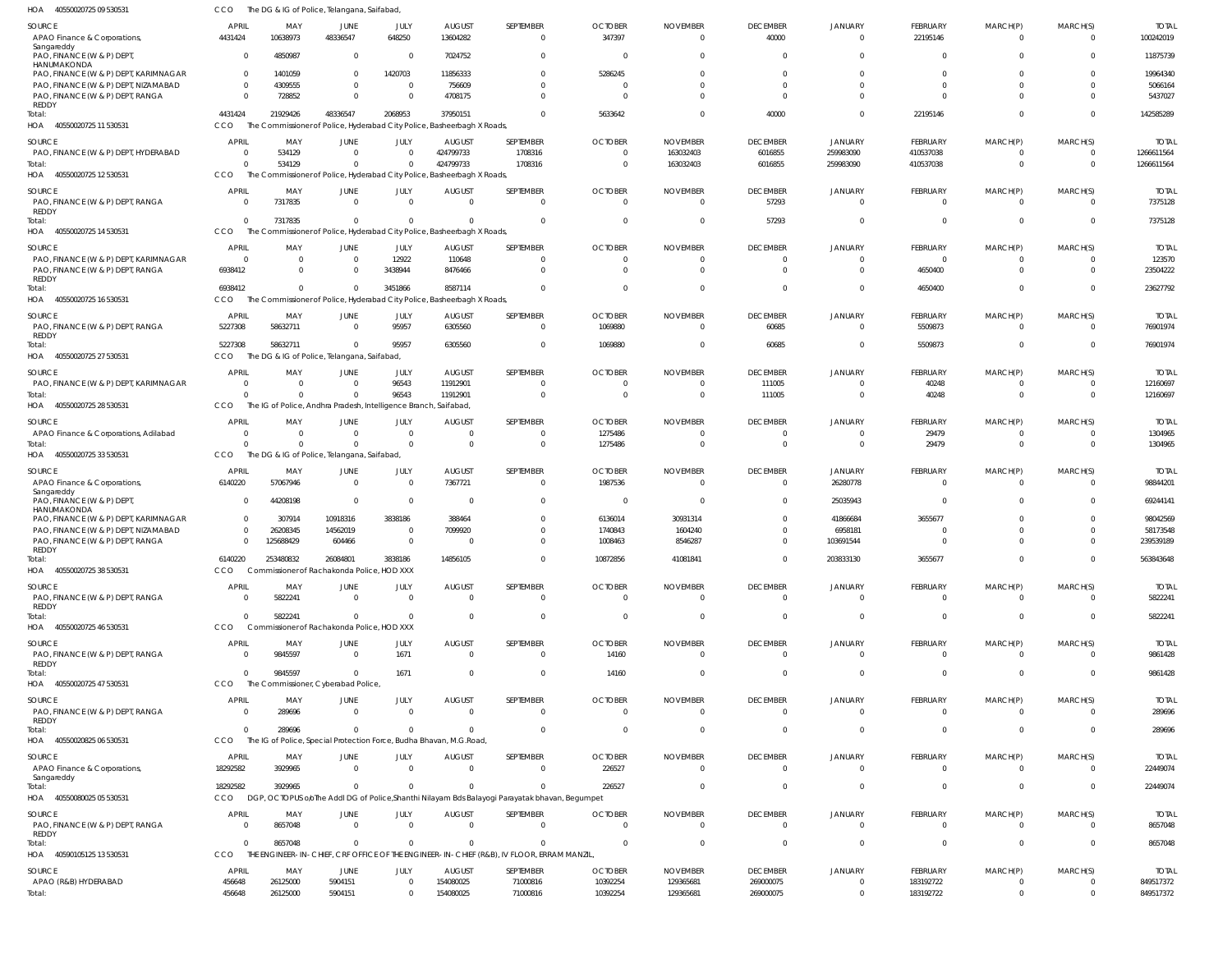40590105125 14 530531 HOA CCO THE ENGINEER-IN-CHIEF, CRF OFFICE OF THE ENGINEER-IN-CHIEF (R&B), IV FLOOR, ERRAM MANZIL,

| SOURCE                                                                         | APRIL                            | MAY                         | JUNE                 | JULY                             | <b>AUGUST</b>        | SEPTEMBER                                                                                 | <b>OCTOBER</b>       | <b>NOVEMBER</b>      | <b>DECEMBER</b>            | <b>JANUARY</b>             | FEBRUARY                   | MARCH(P)                    | MARCH(S)                   | <b>TOTAL</b>            |
|--------------------------------------------------------------------------------|----------------------------------|-----------------------------|----------------------|----------------------------------|----------------------|-------------------------------------------------------------------------------------------|----------------------|----------------------|----------------------------|----------------------------|----------------------------|-----------------------------|----------------------------|-------------------------|
| APAO (R&B) HYDERABAD                                                           | $\Omega$                         | 8489455                     | 4244804              | 1125974                          | 1780640              | $\overline{0}$                                                                            | $\Omega$             |                      | $\Omega$                   | 1218865                    | 508488                     | $\Omega$                    | $\Omega$                   | 17368226                |
| APAO (R&B) POCHAMPAD (NIZAMABAD)                                               | $\Omega$                         | $\Omega$                    | $\Omega$             | $\Omega$                         | 169235               | 627058                                                                                    |                      |                      | <sup>0</sup>               |                            | 2175860                    | $\Omega$                    | $\Omega$                   | 2972153                 |
| APAO (R&B) RANGAREDDY (HYD)                                                    | $\Omega$                         | $\Omega$                    |                      |                                  | 1695885              | $\Omega$                                                                                  |                      | 16608982             |                            |                            | $\Omega$                   |                             |                            | 18304867                |
| APAO (R&B) TEKULAPALLY                                                         | $\Omega$                         | $\Omega$                    |                      |                                  | 1897828              | 3383058                                                                                   |                      |                      |                            |                            | 302470                     |                             |                            | 5583356                 |
| APAO Roads & Buildings (R&B), Adilabad                                         | $\Omega$                         | $\Omega$                    |                      |                                  | 497973               | 947769                                                                                    |                      |                      |                            |                            | $\mathcal{L}$              |                             |                            | 1445742                 |
| APAO Roads & Buildings (R&B),                                                  | $\Omega$                         | $\Omega$                    |                      | $\Omega$                         | - 0                  | 6609165                                                                                   |                      |                      |                            |                            | $\Omega$                   | $\Omega$                    | $\Omega$                   | 6609165                 |
| Bhoopalapally                                                                  | $\Omega$                         | $\Omega$                    |                      | $\Omega$                         | $\Omega$             | $\Omega$                                                                                  |                      |                      |                            |                            |                            |                             |                            | 8406409                 |
| APAO Roads & Buildings (R&B), Jagtial<br>APAO Roads & Buildings (R&B), Jangaon | $\Omega$                         | $\Omega$                    |                      | $\Omega$                         | 648746               | $\Omega$                                                                                  |                      |                      |                            |                            | 8406409<br>$\mathcal{L}$   | $\Omega$                    | $\Omega$                   | 648746                  |
| APAO Roads & Buildings (R&B), Jogulamba                                        | $\Omega$                         | $\Omega$                    |                      | $\Omega$                         | 1006712              | $\Omega$                                                                                  |                      |                      |                            |                            | 233000                     | $\Omega$                    | $\Omega$                   | 1239712                 |
| Gadwal                                                                         |                                  |                             |                      |                                  |                      |                                                                                           |                      |                      |                            |                            |                            |                             |                            |                         |
| APAO Roads & Buildings (R&B), Kamareddy                                        | $\mathbf 0$                      | $\Omega$                    | $\Omega$             | 99000                            | 34989214             | 6250369                                                                                   |                      |                      | <sup>0</sup>               | 0                          | 165000                     | $\Omega$                    | $\Omega$                   | 41503583                |
| APAO Roads & Buildings (R&B),                                                  | $\Omega$                         | $\Omega$                    |                      |                                  | 8252607              | $\Omega$                                                                                  |                      |                      | $\Omega$                   |                            | $\Omega$                   | $\Omega$                    | $\Omega$                   | 8252607                 |
| Kothagudem                                                                     |                                  |                             |                      |                                  |                      |                                                                                           |                      |                      |                            |                            |                            |                             |                            |                         |
| APAO Roads & Buildings (R&B), Mancherial                                       | $\Omega$                         | $\Omega$                    |                      | $\Omega$                         | $\Omega$             | $\Omega$                                                                                  |                      |                      | 20000                      |                            | $\Omega$                   | $\Omega$                    | $\Omega$                   | 20000                   |
| APAO Roads & Buildings (R&B), Medchal<br>Malkajigiri                           | $\Omega$                         | $\Omega$                    |                      | $\Omega$                         | 1198706              | 15645522                                                                                  |                      |                      | $\Omega$                   | $\Omega$                   | 4353047                    | $\Omega$                    | $\Omega$                   | 21197275                |
| APAO Roads & Buildings (R&B),                                                  | $\Omega$                         | $\Omega$                    |                      | $\Omega$                         | - 0                  | 188540                                                                                    |                      |                      | $\Omega$                   | $\Omega$                   | $\Omega$                   | $\Omega$                    | $\Omega$                   | 188540                  |
| Nagarkurnool                                                                   |                                  |                             |                      |                                  |                      |                                                                                           |                      |                      |                            |                            |                            |                             |                            |                         |
| APAO Roads & Buildings (R&B),                                                  | $\Omega$                         | $\Omega$                    |                      |                                  | 5314522              | 3420329                                                                                   |                      |                      | $\Omega$                   | $\Omega$                   | $\Omega$                   | $\Omega$                    | $\Omega$                   | 8734851                 |
| Sangareddy<br>APAO Roads & Buildings (R&B), Siddipet                           | $\Omega$                         | $\Omega$                    | $\Omega$             | 2748517                          | 12048046             | $\Omega$                                                                                  |                      |                      | 62003                      | 0                          | 693246                     | $\Omega$                    | $\Omega$                   | 15551812                |
| APAO Roads & Buildings (R&B), Siricilla                                        | $\Omega$                         | $\Omega$                    |                      | $\Omega$                         | 3074663              | $\Omega$                                                                                  |                      |                      |                            |                            | $\Omega$                   |                             |                            | 3074663                 |
| APAO Roads & Buildings (R&B), Suryapet                                         | $\Omega$                         | $\Omega$                    |                      |                                  | 3960431              | 4111703                                                                                   |                      |                      |                            |                            | $\Omega$                   |                             | $\Omega$                   | 8072134                 |
| APAO Roads & Buildings (R&B), Vikarabad                                        | $\Omega$                         | $\Omega$                    |                      | $\Omega$                         | 1569027              | 3686254                                                                                   |                      |                      |                            |                            | 4291390                    |                             |                            | 9546671                 |
| APAO Roads & Buildings (R&B), Waranagal                                        | $\Omega$                         | $\Omega$                    |                      | $\Omega$                         | 781203               | 444048                                                                                    |                      |                      |                            |                            | ſ                          |                             |                            | 1225251                 |
| APAO Roads & Buildings (R&B), Yadadri                                          | $\Omega$                         | $\Omega$                    |                      |                                  | $\Omega$             | 3315339                                                                                   |                      |                      |                            |                            | $\Omega$                   |                             |                            | 3315339                 |
| PAO (R&B) (NIRMAL)                                                             | $\Omega$                         | $\Omega$                    |                      | $\Omega$                         | 19785                | 1321230                                                                                   |                      |                      |                            |                            | $\Omega$                   |                             | $\Omega$                   | 1341015                 |
| PAO (R&B) LMD                                                                  |                                  |                             |                      |                                  | 5888062              | $\Omega$                                                                                  |                      |                      |                            |                            | $\Omega$                   |                             |                            | 5888062                 |
| PAO (R&B) MAHABOOBNAGAR                                                        | $\Omega$                         | $\Omega$                    | $\Omega$             | 1157022                          | 20301131             | $\Omega$                                                                                  | 3992241              |                      |                            |                            | 12422166                   |                             | $\Omega$                   | 37872560                |
| PAO (R&B) NALGONDA                                                             | $\Omega$                         | $\Omega$                    | $\Omega$             |                                  | 1789876              | 5180910                                                                                   |                      |                      | $\Omega$                   |                            | $\Omega$                   | $\Omega$                    | $\Omega$                   | 6970786                 |
| Total:                                                                         | $\Omega$                         | 8489455                     | 4244804              | 5130513                          | 106884292            | 55131294                                                                                  | 3992241              | 16608982             | 82003                      | 1218865                    | 33551076                   | $\Omega$                    | $\Omega$                   | 235333525               |
| HOA<br>40590105125 16 530531                                                   | CCO                              | THE E                       |                      |                                  |                      | IGINEER-IN-CHIEF, CRF OFFICE OF THE ENGINEER-IN-CHIEF (R&B), IV FLOOR, ERRAM MANZIL,      |                      |                      |                            |                            |                            |                             |                            |                         |
| SOURCE                                                                         | APRIL                            | MAY                         | JUNE                 | JULY                             | <b>AUGUST</b>        | SEPTEMBER                                                                                 | <b>OCTOBER</b>       | <b>NOVEMBER</b>      | <b>DECEMBER</b>            | <b>JANUARY</b>             | FEBRUARY                   | MARCH(P)                    | MARCH(S)                   | <b>TOTAL</b>            |
| APAO (R&B) MEDAK (HYD)                                                         | $\Omega$                         | 87860476                    | $\Omega$             | $\Omega$                         | $\Omega$             | $\Omega$                                                                                  | $\Omega$             | - 0                  | $\overline{0}$             | 39415597                   | $\Omega$                   | $\Omega$                    | $\Omega$                   | 127276073               |
| APAO (R&B) POCHAMPAD (NIZAMABAD)                                               | 19596336                         | -0                          |                      | $\Omega$                         | 9986086              | $\Omega$                                                                                  | 2174059              | 10935966             | 330000                     | 39518305                   | $\Omega$                   | $\Omega$                    | $\Omega$                   | 82540752                |
| APAO (R&B) RANGAREDDY (HYD)                                                    | $\Omega$                         | $\Omega$                    |                      | $\Omega$                         | $\Omega$             | $\Omega$                                                                                  | 2005137              | 113984854            | $\Omega$                   | 379893                     | $\Omega$                   | $\Omega$                    | $\Omega$                   | 116369884               |
| APAO (R&B) TEKULAPALLY                                                         | $\Omega$                         | $\Omega$                    |                      | $\Omega$                         | $\Omega$             | $\Omega$                                                                                  | - 0                  |                      | $\Omega$                   | 23773064                   | $\Omega$                   | $\Omega$                    | $\Omega$                   | 23773064                |
| APAO Roads & Buildings (R&B),                                                  | $\Omega$                         | $\Omega$                    |                      |                                  | $\Omega$             | $\Omega$                                                                                  | $\Omega$             |                      | 27128667                   |                            | $\Omega$                   | $\Omega$                    | $\Omega$                   | 27128667                |
| Bhoopalapally                                                                  |                                  |                             |                      |                                  |                      |                                                                                           |                      |                      |                            |                            |                            |                             |                            |                         |
| APAO Roads & Buildings (R&B), Jagtial                                          | $\overline{0}$                   | 19998570                    | 60232019             |                                  |                      | 7960006                                                                                   | 18998033             | $\sqrt{ }$           | $\Omega$                   |                            | 0                          | $\Omega$                    | $\Omega$                   | 107188628               |
| APAO Roads & Buildings (R&B), Jangaon                                          | $\Omega$                         | $\Omega$                    | 119031848            | 0                                | $\Omega$             | $\Omega$                                                                                  | 2829177              | - 0                  | 58718056                   | $\Omega$                   | $\Omega$                   | $\Omega$                    | $\Omega$                   | 180579081               |
| APAO Roads & Buildings (R&B), Kamareddy                                        | $\mathbf 0$                      | $\Omega$                    | 165000               | 0                                | $\Omega$             | $\overline{0}$                                                                            | - 0                  | 41339885             | $\overline{0}$             | 42500603                   | 9812894                    | $\Omega$                    | $\Omega$                   | 93818382                |
| APAO Roads & Buildings (R&B)<br>Komarambheem Asifabad                          | $\Omega$                         | $\Omega$                    | 11927721             | <sup>0</sup>                     | $\Omega$             | $\Omega$                                                                                  | $\Omega$             | 17315795             | 19294156                   | $\Omega$                   | 9083192                    | $\Omega$                    | $\Omega$                   | 57620864                |
| APAO Roads & Buildings (R&B),                                                  | $\Omega$                         | $\Omega$                    | 32820189             |                                  |                      | $\Omega$                                                                                  | $\Omega$             |                      | $\Omega$                   | $\Omega$                   | 39790631                   | $\Omega$                    | $\Omega$                   | 72610820                |
| Kothagudem                                                                     |                                  |                             |                      |                                  |                      |                                                                                           |                      |                      |                            |                            |                            |                             |                            |                         |
| APAO Roads & Buildings (R&B),<br>Mahabubabad                                   | $\Omega$                         | $\Omega$                    |                      |                                  | - 0                  | $\overline{0}$                                                                            | $\Omega$             |                      | 93603621                   | $\Omega$                   | 0                          | $\Omega$                    | $\overline{0}$             | 93603621                |
| APAO Roads & Buildings (R&B), Mancherial                                       | 0                                | $\Omega$                    | - 0                  | 0                                | - 0                  | 27408071                                                                                  |                      | 13654127             | 32135911                   | 667544                     | $\Omega$                   | $\Omega$                    | $\Omega$                   | 73865653                |
| APAO Roads & Buildings (R&B), Medchal                                          | $\Omega$                         | $\Omega$                    | $\Omega$             | $\Omega$                         | $\Omega$             | $\Omega$                                                                                  | $\Omega$             |                      | $\Omega$                   | $\Omega$                   | 34103282                   | $\Omega$                    | $\Omega$                   | 34103282                |
| Malkajigiri                                                                    |                                  |                             |                      |                                  |                      |                                                                                           |                      |                      |                            |                            |                            |                             |                            |                         |
| APAO Roads & Buildings (R&B), Mulugu                                           | $\mathbf 0$                      | $\Omega$                    |                      | $\Omega$                         |                      | $\overline{0}$                                                                            | $\Omega$             | $\Omega$             | $\overline{0}$             | 71691313                   | $\mathbf 0$                | $\mathbf 0$                 | $\Omega$                   | 71691313                |
| APAO Roads & Buildings (R&B).                                                  | $\Omega$                         | $\Omega$                    | $\Omega$             | $\Omega$                         | $\Omega$             | $\overline{0}$                                                                            | $\Omega$             | 9002857              | 16967652                   | $\overline{0}$             | 26103925                   | $\mathbf{0}$                | $\Omega$                   | 52074434                |
| Nagarkurnool<br>APAO Roads & Buildings (R&B), Peddapalli                       | $\overline{0}$                   | $\Omega$                    | $\Omega$             | $\Omega$                         | - 0                  | 46231473                                                                                  | 523420               |                      | $\Omega$                   | $\Omega$                   | 108825162                  | $\Omega$                    | $\Omega$                   | 155580055               |
| APAO Roads & Buildings (R&B), Siddipet                                         | 16734197                         | 53519153                    |                      | $\Omega$                         | - 0                  | $\overline{0}$                                                                            | $\Omega$             |                      | $\Omega$                   | 49686071                   | 3204504                    | $\Omega$                    | $\Omega$                   | 123143925               |
| APAO Roads & Buildings (R&B), Siricilla                                        | 0                                | $\Omega$                    | 20085731             | 26879157                         | - 0                  | $\overline{0}$                                                                            | $\Omega$             |                      |                            |                            | 22468560                   | $\Omega$                    | $\Omega$                   | 69433448                |
| APAO Roads & Buildings (R&B), Suryapet                                         | $\overline{0}$                   | $\Omega$                    | $\Omega$             | $\overline{0}$                   | $\Omega$             | $\Omega$                                                                                  | 14372549             |                      | $\Omega$                   | $\Omega$                   | $\mathbf 0$                | $\Omega$                    | $\Omega$                   | 14372549                |
| APAO Roads & Buildings (R&B), Vikarabad                                        | $\mathbf 0$                      | 0                           | 413322               | $\Omega$                         | 17161172             | $\overline{0}$                                                                            | - 0                  |                      | $\Omega$                   | $\Omega$                   | 103369207                  | $\Omega$                    | $\Omega$                   | 120943701               |
| APAO Roads & Buildings (R&B),                                                  | $\Omega$                         | $\Omega$                    | $\Omega$             | 16539987                         | $\Omega$             | 47898875                                                                                  | $\Omega$             | 136533318            | 3562584                    | 367346                     | 0                          | $\Omega$                    | $\Omega$                   | 204902110               |
| Wanaparthy                                                                     |                                  |                             |                      |                                  |                      |                                                                                           |                      |                      |                            |                            |                            |                             |                            |                         |
| APAO Roads & Buildings (R&B), Yadadri                                          | $\overline{0}$                   | $\Omega$                    | $\Omega$             | $\Omega$                         | 19998570             | $\mathbf{0}$                                                                              | $\Omega$             | $\Omega$             | $\overline{0}$             | 33432402                   | 0                          | $\mathbf 0$                 | $\Omega$                   | 53430972                |
| PAO (R&B) (NIRMAL)                                                             | $\overline{0}$                   | 19517340                    | 17305274             | $\Omega$                         | $\Omega$             | $\Omega$                                                                                  | 132000               | 41943920             | 15366574                   | 22093584                   | $\mathbf 0$                | $\Omega$                    | $\Omega$                   | 116358692               |
| PAO (R&B), HANUMAKONDA                                                         | $\overline{0}$                   | - 0                         | 872986               | $\Omega$                         | - 0                  | $\overline{0}$                                                                            | $\Omega$             | - 0                  | $\overline{0}$             | 178946184                  | $\Omega$                   | $\Omega$                    | $\overline{0}$             | 179819170               |
| PAO (R&B) MAHABOOBNAGAR                                                        | $\Omega$<br>36330533             | $\overline{0}$<br>180895539 | 262854090            | 41807008<br>85226152             | $\Omega$<br>47145828 | $\Omega$<br>129498425                                                                     | $\Omega$<br>41034375 | 118555509            | $\Omega$                   | $\Omega$                   | 31105579                   | $\Omega$<br>$\mathbf 0$     | $\overline{0}$<br>$\Omega$ | 191468096<br>2443697236 |
| Total:<br>HOA 40590105125 16 530532                                            | CCO                              |                             |                      |                                  |                      | THE ENGINEER-IN-CHIEF, CRF OFFICE OF THE ENGINEER-IN-CHIEF (R&B), IV FLOOR, ERRAM MANZIL, |                      | 503266231            | 267107221                  | 502471906                  | 387866936                  |                             |                            |                         |
|                                                                                |                                  |                             |                      |                                  |                      |                                                                                           |                      |                      |                            |                            |                            |                             |                            |                         |
| <b>SOURCE</b>                                                                  | <b>APRIL</b>                     | MAY                         | <b>JUNE</b>          | JULY                             | <b>AUGUST</b>        | SEPTEMBER                                                                                 | <b>OCTOBER</b>       | <b>NOVEMBER</b>      | <b>DECEMBER</b>            | <b>JANUARY</b>             | FEBRUARY                   | MARCH(P)                    | MARCH(S)                   | <b>TOTAL</b>            |
| APAO (R&B) TEKULAPALLY                                                         | $\overline{0}$                   | $\Omega$                    | $\Omega$             | $\overline{0}$                   | $\Omega$             | $\overline{0}$                                                                            |                      |                      | 0                          | $\mathbf{0}$               | 282240                     | 0                           | $\overline{0}$             | 282240                  |
| Total:                                                                         | $\Omega$                         | $\Omega$                    | $\Omega$             | $\mathbf 0$                      | $\Omega$             | $\overline{0}$                                                                            | $\Omega$             | $\Omega$             | $\overline{0}$             | $\overline{0}$             | 282240                     | $\mathbf{0}$                | $\overline{0}$             | 282240                  |
| HOA 40590105125 19 530531                                                      | <b>CCO</b>                       |                             |                      |                                  |                      | THE ENGINEER-IN-CHIEF, CRF OFFICE OF THE ENGINEER-IN-CHIEF (R&B), IV FLOOR, ERRAM MANZIL, |                      |                      |                            |                            |                            |                             |                            |                         |
| <b>SOURCE</b>                                                                  | <b>APRIL</b>                     | MAY                         | JUNE                 | JULY                             | <b>AUGUST</b>        | SEPTEMBER                                                                                 | <b>OCTOBER</b>       | <b>NOVEMBER</b>      | <b>DECEMBER</b>            | <b>JANUARY</b>             | FEBRUARY                   | MARCH(P)                    | MARCH(S)                   | <b>TOTAL</b>            |
| APAO (R&B) HYDERABAD                                                           | $\overline{\mathbf{0}}$          | $\overline{0}$              | 8674348              | $\overline{0}$                   | 607293               | $\overline{0}$                                                                            | $\Omega$             | $\Omega$             | $\overline{0}$             | $\overline{0}$             | 9683553                    | 0                           | $\overline{0}$             | 18965194                |
| Total:                                                                         | $\Omega$                         | $\Omega$                    | 8674348              | $\Omega$                         | 607293               | $\Omega$                                                                                  | $\Omega$             | $\Omega$             | $\Omega$                   | $\Omega$                   | 9683553                    | $\mathbf{0}$                | $\overline{0}$             | 18965194                |
| HOA 40590105125 29 530531                                                      | CCO                              |                             |                      |                                  |                      | THE ENGINEER-IN-CHIEF, CRF OFFICE OF THE ENGINEER-IN-CHIEF (R&B), IV FLOOR, ERRAM MANZIL, |                      |                      |                            |                            |                            |                             |                            |                         |
| <b>SOURCE</b>                                                                  | <b>APRIL</b>                     | MAY                         | JUNE                 | JULY                             | <b>AUGUST</b>        | SEPTEMBER                                                                                 | <b>OCTOBER</b>       | <b>NOVEMBER</b>      | <b>DECEMBER</b>            | <b>JANUARY</b>             | FEBRUARY                   | MARCH(P)                    | MARCH(S)                   | <b>TOTAL</b>            |
| APAO (R&B) HYDERABAD                                                           | $\Omega$                         | $\Omega$                    | $\Omega$             | $\Omega$                         | 3310913              | $\overline{0}$                                                                            | $\Omega$             | - 0                  | $\overline{0}$             | $\overline{0}$             | $\mathbf{0}$               | $\mathbf{0}$                | $\overline{0}$             | 3310913                 |
| Total:                                                                         | $\Omega$                         | $\Omega$                    | $\Omega$             | $\Omega$                         | 3310913              | $\overline{0}$                                                                            | $\Omega$             | $\Omega$             | $\Omega$                   | $\Omega$                   | $\mathbf{0}$               | $\overline{0}$              | $\overline{0}$             | 3310913                 |
| HOA 40596005125 07 530531                                                      | CCO                              |                             |                      |                                  |                      | THE ENGINEER-IN-CHIEF, CRF OFFICE OF THE ENGINEER-IN-CHIEF (R&B), IV FLOOR, ERRAM MANZIL, |                      |                      |                            |                            |                            |                             |                            |                         |
|                                                                                |                                  |                             |                      |                                  |                      |                                                                                           |                      |                      |                            |                            |                            |                             |                            |                         |
| <b>SOURCE</b>                                                                  | <b>APRIL</b>                     | MAY                         | JUNE                 | JULY                             | <b>AUGUST</b>        | SEPTEMBER                                                                                 | <b>OCTOBER</b>       | <b>NOVEMBER</b>      | <b>DECEMBER</b>            | <b>JANUARY</b>             | <b>FEBRUARY</b>            | MARCH(P)                    | MARCH(S)                   | <b>TOTAL</b>            |
| APAO (R&B) MEDAK (HYD)                                                         | 0                                | $\overline{0}$              | $\Omega$             | 13124867                         | $\Omega$             | $\overline{0}$                                                                            | $\Omega$             | $\Omega$             | 0                          | $\overline{0}$             | $^{\circ}$                 | 0                           | $\overline{0}$             | 13124867                |
| APAO (R&B) TEKULAPALLY                                                         | $\overline{0}$<br>$\overline{0}$ | $\overline{0}$<br>$\Omega$  | $\Omega$<br>$\Omega$ | $\overline{0}$<br>$\overline{0}$ | - 0<br>$\Omega$      | $\overline{0}$<br>$\overline{0}$                                                          | 32622                | $\Omega$<br>$\Omega$ | $\overline{0}$<br>$\Omega$ | $\overline{0}$<br>$\Omega$ | $\mathbf 0$<br>$\mathbf 0$ | $\mathbf 0$<br>$\mathbf{0}$ | $\overline{0}$<br>$\Omega$ | 32622                   |
| APAO Roads & Buildings (R&B),                                                  |                                  |                             |                      |                                  |                      |                                                                                           | 5064758              |                      |                            |                            |                            |                             |                            | 5064758                 |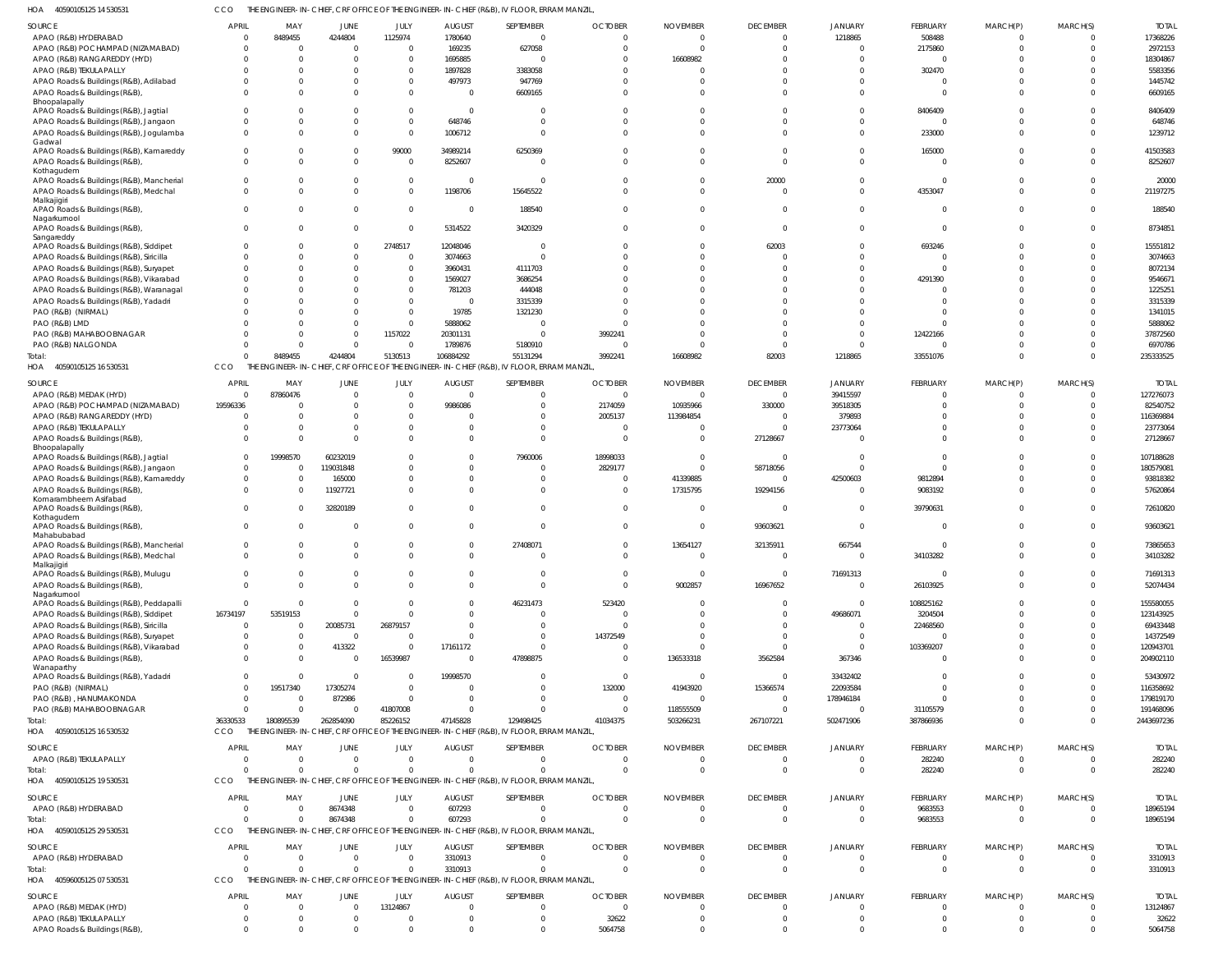40596005125 07 530531 HOA CCO THE ENGINEER-IN-CHIEF, CRF OFFICE OF THE ENGINEER-IN-CHIEF (R&B), IV FLOOR, ERRAM MANZIL,

| SOURCE<br>Bhoopalapally                                | <b>APRIL</b>                   | MAY                   | <b>JUNE</b>                                   | JULY                       | <b>AUGUST</b>             | SEPTEMBER                                                                                 | <b>OCTOBER</b>                                                                                               | <b>NOVEMBER</b>                | <b>DECEMBER</b>             | <b>JANUARY</b> | FEBRUARY             | MARCH(P)             | MARCH(S)             | <b>TOTAL</b>           |
|--------------------------------------------------------|--------------------------------|-----------------------|-----------------------------------------------|----------------------------|---------------------------|-------------------------------------------------------------------------------------------|--------------------------------------------------------------------------------------------------------------|--------------------------------|-----------------------------|----------------|----------------------|----------------------|----------------------|------------------------|
| APAO Roads & Buildings (R&B), Jagtial                  | $\mathbf{0}$                   | $\mathbf 0$           | $\Omega$                                      | $\overline{0}$             | $\Omega$                  | $\mathbf 0$                                                                               | 6003102                                                                                                      | $\mathbf 0$                    | $\Omega$                    |                | $\overline{0}$       | $\overline{0}$       | $\Omega$             | 6003102                |
| APAO Roads & Buildings (R&B), Kamareddy                | $\Omega$                       | $\Omega$              | $\Omega$                                      | $\Omega$                   | $\Omega$                  | $\Omega$                                                                                  | 5206003                                                                                                      | $\Omega$                       | $\Omega$                    |                | $\Omega$             | $\Omega$             | $\Omega$             | 5206003                |
| APAO Roads & Buildings (R&B), Mancherial               | $\mathbf{0}$                   | $\mathbf{0}$          | $\Omega$                                      | $\overline{0}$             | 3374821                   | $\Omega$                                                                                  | $\Omega$                                                                                                     | $\Omega$                       |                             |                | $\Omega$             | $\Omega$             | $\Omega$             | 3374821                |
| APAO Roads & Buildings (R&B), Mulugu                   | $\Omega$                       | $\overline{0}$        | $\Omega$                                      | $\Omega$                   | $\Omega$                  | $\Omega$                                                                                  | $\overline{0}$                                                                                               | $\Omega$                       |                             |                | 8303922              | $\Omega$             | $\Omega$             | 8303922                |
| APAO Roads & Buildings (R&B), Peddapalli               | $\Omega$                       | $\overline{0}$        | $\Omega$                                      | $\overline{0}$             | 2120112                   | $\Omega$                                                                                  | $\Omega$                                                                                                     | $\Omega$                       |                             |                | $\Omega$             | $\Omega$             | $\Omega$             | 2120112                |
| APAO Roads & Buildings (R&B),<br>Sangareddy            | $\Omega$                       | $\Omega$              | $\Omega$                                      | $\overline{0}$             | -C                        | $\Omega$                                                                                  | 2671020                                                                                                      | $\Omega$                       | $\cap$                      |                | $\Omega$             | $\Omega$             | $\Omega$             | 2671020                |
| APAO Roads & Buildings (R&B), Siddipet                 | $\Omega$                       | $\Omega$              | $\Omega$                                      | $\overline{0}$             | 685450                    | $\Omega$                                                                                  | 1118800                                                                                                      | $\Omega$                       | $\cap$                      |                | $\Omega$             | $\Omega$             | $\Omega$             | 1804250                |
| APAO Roads & Buildings (R&B), Vikarabad                | $\Omega$                       | $\Omega$              | $\Omega$                                      | $\Omega$                   | $\Omega$                  | $\Omega$                                                                                  | 3856720                                                                                                      | $\Omega$                       | $\cap$                      |                | $\Omega$             | $\Omega$             | $\Omega$             | 3856720                |
| APAO Roads & Buildings (R&B),                          | $\Omega$                       | $\Omega$              | $\Omega$                                      | $\overline{0}$             | $\Omega$                  | $\Omega$                                                                                  | 7445951                                                                                                      | $\Omega$                       | $\cap$                      |                | $\Omega$             | $\Omega$             | $\Omega$             | 7445951                |
| Wanaparthy<br>Total:                                   | $\Omega$                       | $\overline{0}$        | $\Omega$                                      | 13124867                   | 6180383                   | $\Omega$                                                                                  | 31398976                                                                                                     | $\Omega$                       | $\Omega$                    | $\Omega$       | 8303922              | $\Omega$             | $\Omega$             | 59008148               |
| HOA 40596005125 39 530531                              | <b>CCO</b>                     |                       |                                               |                            |                           |                                                                                           | TRANSPORT COMMISSIONER TELANGANA - HOD COMMISSIONER OF TRANSPORT, TRANSPORT BHAVAN, SOMAJIGUDA,              |                                |                             |                |                      |                      |                      |                        |
| SOURCE                                                 | <b>APRIL</b>                   | MAY                   | JUNE                                          | JULY                       | <b>AUGUST</b>             | SEPTEMBER                                                                                 | <b>OCTOBER</b>                                                                                               | <b>NOVEMBER</b>                | <b>DECEMBER</b>             | <b>JANUARY</b> | FEBRUARY             | MARCH(P)             | MARCH(S)             | <b>TOTAL</b>           |
| APAO (R&B) HYDERABAD                                   | $\Omega$                       | $\Omega$              | $\Omega$                                      | $\overline{0}$             | 1445214                   | $\Omega$                                                                                  | $\Omega$                                                                                                     | $\Omega$                       | $\Omega$                    |                | $\Omega$             | $\Omega$             | $\Omega$             | 1445214                |
| APAO (R&B) RANGAREDDY (HYD)                            | $\Omega$                       | $\Omega$              | $\Omega$                                      | $\Omega$                   |                           | $\Omega$                                                                                  | 4771400                                                                                                      | $\Omega$                       | $\cap$                      |                | $\Omega$             | $\Omega$             | $\Omega$             | 4771400                |
| APAO Roads & Buildings (R&B), Jangaon                  | $\Omega$                       | 1678294               | $\Omega$                                      | $\Omega$                   |                           |                                                                                           | $\Omega$                                                                                                     | $\Omega$                       |                             |                | $\Omega$             | $\Omega$             | $\Omega$             | 1678294                |
| APAO Roads & Buildings (R&B), Yadadri                  | $\Omega$<br>$\overline{0}$     | $\Omega$<br>$\Omega$  | $\Omega$<br>$\Omega$                          | $\overline{0}$<br>$\Omega$ | 1463466                   |                                                                                           | $\Omega$                                                                                                     | $\Omega$<br>C                  |                             |                | $\Omega$<br>$\Omega$ | $\Omega$<br>$\Omega$ | $\Omega$<br>$\Omega$ | 1463466                |
| PAO (R&B), HANUMAKONDA<br>PAO (R&B) NALGONDA           | $\Omega$                       | 3368615               | $\Omega$                                      | $\Omega$                   |                           |                                                                                           | 381793<br>$\Omega$                                                                                           | $\Omega$                       |                             |                | $\Omega$             | $\Omega$             | $\Omega$             | 381793<br>3368615      |
| Total:                                                 | $\Omega$                       | 5046909               | $\Omega$                                      | $\Omega$                   | 2908680                   | $\Omega$                                                                                  | 5153193                                                                                                      | $\Omega$                       | $\Omega$                    |                | $\Omega$             | $\Omega$             | $\Omega$             | 13108782               |
| HOA 40596005125 40 530531                              | CCO                            |                       | The Registrar, Telangana High Court, Nayapul, |                            |                           |                                                                                           |                                                                                                              |                                |                             |                |                      |                      |                      |                        |
|                                                        |                                |                       |                                               |                            |                           |                                                                                           |                                                                                                              |                                |                             |                |                      |                      |                      |                        |
| SOURCE<br>APAO Finance & Corporations, Jangaon         | <b>APRIL</b><br>$\overline{0}$ | MAY<br>$\overline{0}$ | JUNE<br>$\overline{0}$                        | JULY<br>$\overline{0}$     | <b>AUGUST</b><br>$\Omega$ | SEPTEMBER<br>$\Omega$                                                                     | <b>OCTOBER</b><br>597393                                                                                     | <b>NOVEMBER</b><br>$\mathbf 0$ | <b>DECEMBER</b><br>$\Omega$ | <b>JANUARY</b> | FEBRUARY<br>$\Omega$ | MARCH(P)<br>$\Omega$ | MARCH(S)<br>$\Omega$ | <b>TOTAL</b><br>597393 |
| APAO Finance & Corporations,                           | 3615664                        | $\overline{0}$        | $\Omega$                                      | $\Omega$                   | $\Omega$                  | $\Omega$                                                                                  | $\overline{0}$                                                                                               | $\overline{0}$                 | $\Omega$                    | $\Omega$       | $\Omega$             | $\Omega$             | $\Omega$             | 3615664                |
| Kothagudem                                             |                                |                       |                                               |                            |                           |                                                                                           |                                                                                                              |                                |                             |                |                      |                      |                      |                        |
| APAO Finance & Corporations,                           | 2362448                        | $\Omega$              | $\Omega$                                      | $\Omega$                   | $\cap$                    | $\Omega$                                                                                  | $\mathbf 0$                                                                                                  | $\Omega$                       | $\Omega$                    |                | $\Omega$             | $\Omega$             | $\Omega$             | 2362448                |
| Mahabubabad<br>APAO Finance & Corporations, Manchirial | $\overline{0}$                 | $\Omega$              | $\Omega$                                      | $\Omega$                   |                           | $\Omega$                                                                                  | $\Omega$                                                                                                     | $\Omega$                       | $\Omega$                    |                | 1896444              | $\Omega$             | $\Omega$             | 1896444                |
| APAO Finance & Corporations, Siricilla                 | 586574                         | $\Omega$              | $\Omega$                                      | $\Omega$                   |                           |                                                                                           | $\Omega$                                                                                                     | $\Omega$                       |                             |                | $\Omega$             | $\Omega$             | $\Omega$             | 586574                 |
| APAO, SRSP (FINANCE), WARANGAL                         | 3667293                        | $\Omega$              | $\Omega$                                      | $\Omega$                   |                           | $\Omega$                                                                                  | $\Omega$                                                                                                     | $\Omega$                       |                             |                | $\Omega$             | $\Omega$             | $\Omega$             | 3667293                |
| PAO, AMRP (FINANCE) NALGONDA                           | $\Omega$                       | $\Omega$              | $\Omega$                                      | $\Omega$                   | $\Omega$                  | $\Omega$                                                                                  | $\Omega$                                                                                                     | $\Omega$                       |                             |                | 896847               | $\Omega$             | $\Omega$             | 896847                 |
| PAO, FINANCE (W & P) DEPT                              | 8791519                        | $\Omega$              | $\Omega$                                      | $\Omega$                   |                           | $\Omega$                                                                                  | $\Omega$                                                                                                     | $\Omega$                       | $\cap$                      |                | 17130876             | $\Omega$             | $\Omega$             | 25922395               |
| HANUMAKONDA<br>PAO, FINANCE (W & P) DEPT, HYDERABAD    | 28844031                       | $\mathbf{0}$          | $\Omega$                                      | $\overline{0}$             | $\Omega$                  | 773173                                                                                    | $\overline{0}$                                                                                               | 260794                         | $\cap$                      |                | $\overline{0}$       | $\Omega$             | $\Omega$             | 29877998               |
| PAO, FINANCE (W & P) DEPT                              | $\circ$                        | $\overline{0}$        | $\Omega$                                      | $\Omega$                   | $\Omega$                  | $\Omega$                                                                                  | 1493517                                                                                                      | $\overline{0}$                 | $\Omega$                    |                | $\Omega$             | $\Omega$             | $\Omega$             | 1493517                |
| MAHABOOBNAGAR                                          |                                |                       |                                               |                            |                           |                                                                                           |                                                                                                              |                                |                             |                |                      |                      |                      |                        |
| Total:                                                 | 47867529                       | $\Omega$              | $\Omega$                                      | $\Omega$                   | $\Omega$                  | 773173                                                                                    | 2090910                                                                                                      | 260794                         | $\Omega$                    |                | 19924167             | $\Omega$             | $\Omega$             | 70916573               |
| HOA 40596005125 44 530531                              | <b>CCO</b>                     |                       |                                               |                            |                           | THE ENGINEER-IN-CHIEF, CRF OFFICE OF THE ENGINEER-IN-CHIEF (R&B), IV FLOOR, ERRAM MANZIL, |                                                                                                              |                                |                             |                |                      |                      |                      |                        |
| SOURCE                                                 | <b>APRIL</b>                   | MAY                   | JUNE                                          | JULY                       | <b>AUGUST</b>             | SEPTEMBER                                                                                 | <b>OCTOBER</b>                                                                                               | <b>NOVEMBER</b>                | <b>DECEMBER</b>             | <b>JANUARY</b> | FEBRUARY             | MARCH(P)             | MARCH(S)             | <b>TOTAL</b>           |
| APAO (R&B) HYDERABAD                                   | 2094840                        | $\Omega$              | $\Omega$                                      |                            |                           |                                                                                           | $\Omega$                                                                                                     |                                |                             |                |                      |                      |                      |                        |
|                                                        |                                |                       |                                               | 11041499                   | 870133                    | $\Omega$                                                                                  |                                                                                                              | $\Omega$                       | $\Omega$                    |                | $\Omega$             | $\Omega$             | - 0                  | 14006472               |
| Total:                                                 | 2094840                        | $\mathbf{0}$          | $\overline{0}$                                | 11041499                   | 870133                    | $\Omega$                                                                                  | $\Omega$                                                                                                     | $\Omega$                       | $\Omega$                    | $\Omega$       | $\Omega$             | $\Omega$             | $\Omega$             | 14006472               |
| HOA 40596005125 49 530531                              | CCO                            |                       |                                               |                            |                           | THE ENGINEER-IN-CHIEF, CRF OFFICE OF THE ENGINEER-IN-CHIEF (R&B), IV FLOOR, ERRAM MANZIL, |                                                                                                              |                                |                             |                |                      |                      |                      |                        |
| SOURCE                                                 | <b>APRIL</b>                   | MAY                   | <b>JUNE</b>                                   | JULY                       | <b>AUGUST</b>             | SEPTEMBER                                                                                 | <b>OCTOBER</b>                                                                                               | <b>NOVEMBER</b>                | <b>DECEMBER</b>             | <b>JANUARY</b> | FEBRUARY             | MARCH(P)             | MARCH(S)             | <b>TOTAL</b>           |
| APAO (R&B) POCHAMPAD (NIZAMABAD)                       | $\Omega$                       | $\Omega$              | $\Omega$                                      | $\Omega$                   | $\Omega$                  | $\Omega$                                                                                  | 247850                                                                                                       | $\Omega$                       | $\Omega$                    |                | $\Omega$             | $\Omega$             | $\Omega$             | 247850                 |
| Total:                                                 | $\Omega$                       | $\Omega$              | $\Omega$                                      | $\Omega$                   | $\Omega$                  | $\Omega$                                                                                  | 247850                                                                                                       | $\Omega$                       | $\Omega$                    |                | $\Omega$             | $\Omega$             | $\Omega$             | 247850                 |
| HOA 40596005125 80 530531                              | <b>CCO</b>                     |                       |                                               |                            |                           | THE ENGINEER-IN-CHIEF, CRF OFFICE OF THE ENGINEER-IN-CHIEF (R&B), IV FLOOR, ERRAM MANZIL, |                                                                                                              |                                |                             |                |                      |                      |                      |                        |
| SOURCE                                                 | <b>APRIL</b>                   | MAY                   | JUNE                                          | JULY                       | <b>AUGUST</b>             | SEPTEMBER                                                                                 | <b>OCTOBER</b>                                                                                               | <b>NOVEMBER</b>                | <b>DECEMBER</b>             | <b>JANUARY</b> | FEBRUARY             | MARCH(P)             | MARCH(S)             | <b>TOTAL</b>           |
| APAO (R&B) HYDERABAD                                   | 113704841                      | $\overline{0}$        | $\Omega$                                      | 7723315                    | 66046649                  | $\Omega$                                                                                  | 1523620                                                                                                      | 62223491                       | $\Omega$                    | - 0            | $\overline{0}$       | $\Omega$             | - 0                  | 251221916              |
| Total:                                                 | 113704841                      | $\Omega$              | $\Omega$                                      | 7723315                    | 66046649                  | $\Omega$                                                                                  | 1523620                                                                                                      | 62223491                       | $\Omega$                    | $\Omega$       | $\Omega$             | $\Omega$             | $\Omega$             | 251221916              |
| HOA 40700080025 08 530531                              | CCO                            |                       | LAND ADMINISTRATION - HOD CHIEF               |                            |                           | COMMISSIONER, LAND ADMINISTRATION STATION ROAD, NAMPALLY,                                 |                                                                                                              |                                |                             |                |                      |                      |                      |                        |
| SOURCE                                                 | APRIL                          | MAY                   | JUNE                                          | JULY                       | <b>AUGUST</b>             | SEPTEMBER                                                                                 | <b>OCTOBER</b>                                                                                               | <b>NOVEMBER</b>                | <b>DECEMBER</b>             | <b>JANUARY</b> | FEBRUARY             | MARCH(P)             | MARCH(S)             | <b>TOTAL</b>           |
| APAO Finance & Corporations, Peddapalli                | $\overline{0}$                 | $\overline{0}$        | $\Omega$                                      | $\Omega$                   | $\Omega$                  | $\Omega$                                                                                  | $\overline{0}$                                                                                               | $\overline{0}$                 | $\Omega$                    | $\Omega$       | 1948648              | $\Omega$             | - 0                  | 1948648                |
| APAO Finance & Corporations, Suryapet                  | $\overline{0}$                 | 636173                | $\Omega$                                      | $\Omega$                   | $\Omega$                  | $\Omega$                                                                                  | $\Omega$                                                                                                     | $\Omega$                       | $\Omega$                    |                | $\Omega$             | $\Omega$             | $\Omega$             | 636173                 |
| APAO, SRSP (FINANCE), WARANGAL                         | $\overline{0}$                 | 6157038               | $\Omega$                                      | $\Omega$                   | $\Omega$                  |                                                                                           | $\Omega$                                                                                                     | $\Omega$                       | $\Omega$                    |                | 10434207             | $\Omega$             | $\Omega$             | 16591245               |
| PAO, FINANCE (W & P) DEPT, RANGA                       | $\overline{0}$                 | $\overline{0}$        | $\Omega$                                      | $\Omega$                   | 621768                    |                                                                                           | $\Omega$                                                                                                     | $\Omega$                       | $\Omega$                    | $\Omega$       | $\Omega$             | $\Omega$             | $\Omega$             | 621768                 |
| REDDY<br>Total:                                        | $\Omega$                       | 6793211               | $\Omega$                                      | $\overline{0}$             | 621768                    | $\Omega$                                                                                  | $\Omega$                                                                                                     | $\Omega$                       | $\Omega$                    | $\Omega$       | 12382855             | $\Omega$             | $\overline{0}$       | 19797834               |
| HOA 40700080025 09 530531                              | CCO                            |                       |                                               |                            |                           |                                                                                           | REGISTRATION AND STAMPS - HOD INSPECTOR GENERAL, REGISTRATION & STAMPS, Registration Bhavan, Near MJ Market, |                                |                             |                |                      |                      |                      |                        |
| SOURCE                                                 | <b>APRIL</b>                   | MAY                   | JUNE                                          | JULY                       |                           | SEPTEMBER                                                                                 | <b>OCTOBER</b>                                                                                               | <b>NOVEMBER</b>                |                             | JANUARY        | FEBRUARY             |                      |                      | <b>TOTAL</b>           |
| APAO Finance & Corporations,                           | $\Omega$                       | $\Omega$              | $\Omega$                                      | $\overline{0}$             | <b>AUGUST</b><br>$\Omega$ | $\Omega$                                                                                  | 3124800                                                                                                      | $\Omega$                       | <b>DECEMBER</b><br>$\Omega$ | 3358221        | $\Omega$             | MARCH(P)<br>$\Omega$ | MARCH(S)<br>$\Omega$ | 6483021                |
| Sangareddy                                             |                                |                       |                                               |                            |                           |                                                                                           |                                                                                                              |                                |                             |                |                      |                      |                      |                        |
| APAO Finance & Corporations, Siddipet                  | $\Omega$                       | $\Omega$              | $\Omega$                                      | $\Omega$                   | 198721                    | $\Omega$                                                                                  | - 0                                                                                                          | $\Omega$                       | $\Omega$                    |                | $\Omega$             | $\Omega$             | $\Omega$             | 198721                 |
| PAO, AMRP (FINANCE) NALGONDA                           | $\Omega$                       | 925884                | $\Omega$                                      | $\overline{0}$             |                           | $\Omega$                                                                                  | $\Omega$                                                                                                     | $\Omega$                       |                             |                | $\Omega$             | $\Omega$             | $\Omega$             | 925884                 |
| PAO, FINANCE (W & P) DEPT<br>HANUMAKONDA               | $\Omega$                       | $\Omega$              | $\Omega$                                      | $\Omega$                   | $\Omega$                  | $\Omega$                                                                                  | 565940                                                                                                       | $\Omega$                       | $\Omega$                    | 203284         | 31051                | $\Omega$             | $\Omega$             | 800275                 |
| PAO, FINANCE (W & P) DEPT, KHAMMAM                     | $\Omega$                       | $\Omega$              | $\Omega$                                      | $\Omega$                   | 915396                    | $\Omega$                                                                                  | $\Omega$                                                                                                     | $\Omega$                       | $\Omega$                    | - 0            | $\Omega$             | $\Omega$             | $\Omega$             | 915396                 |
| Total:                                                 | $\Omega$                       | 925884                | $\Omega$                                      | $\Omega$                   | 1114117                   | $\Omega$                                                                                  | 3690740                                                                                                      | $\Omega$                       | $\Omega$                    | 3561505        | 31051                | $\Omega$             | $\Omega$             | 9323297                |
| HOA 40700080025 10 530531                              | <b>CCO</b>                     |                       |                                               |                            |                           |                                                                                           | COMMISSIONER OF EXCISE - HOD COMMISSIONER OF STATE EXCISE, EXCISE BHAVAN, OPP AJANTA GATE, MJ ROAD,          |                                |                             |                |                      |                      |                      |                        |
| SOURCE                                                 | <b>APRIL</b>                   | MAY                   | JUNE                                          | JULY                       | <b>AUGUST</b>             | SEPTEMBER                                                                                 | <b>OCTOBER</b>                                                                                               | <b>NOVEMBER</b>                | <b>DECEMBER</b>             | <b>JANUARY</b> | FEBRUARY             | MARCH(P)             | MARCH(S)             | <b>TOTAL</b>           |
| APAO Finance & Corporations,                           | $\mathbf{0}$                   | 1911346               | $\overline{0}$                                | $\overline{0}$             | $\Omega$                  | $\overline{0}$                                                                            | 4137188                                                                                                      | $\overline{0}$                 | $\Omega$                    | $\Omega$       | $\Omega$             | $\Omega$             | $\Omega$             | 6048534                |
| Sangareddy                                             |                                |                       |                                               |                            |                           |                                                                                           |                                                                                                              |                                |                             |                |                      |                      |                      |                        |
| PAO, FINANCE (W & P) DEPT,<br>HANUMAKONDA              | $\overline{0}$                 | 1027168               | $\Omega$                                      | $\overline{0}$             | $\Omega$                  | $\Omega$                                                                                  | 4456269                                                                                                      | $\Omega$                       | $\Omega$                    |                | $\overline{0}$       | $\Omega$             | $\Omega$             | 5483437                |
| PAO, FINANCE (W & P) DEPT, KARIMNAGAR                  | $\overline{0}$                 | $\Omega$              | $\Omega$                                      | 1133                       | 2454181                   | $\Omega$                                                                                  | 3987187                                                                                                      | $\Omega$                       | $\Omega$                    | $\Omega$       | $\Omega$             | $\Omega$             | $\Omega$             | 6442501                |
| PAO, FINANCE (W & P) DEPT, NIZAMABAD                   | $\overline{0}$                 | 3582053               | $\Omega$                                      | $\overline{0}$             |                           | $\mathbf 0$                                                                               | $\overline{0}$                                                                                               | $\Omega$                       | $\Omega$                    |                | $\overline{0}$       | $\Omega$             | $\Omega$             | 3582053                |
| PAO, FINANCE (W & P) DEPT, RANGA                       | 1013126                        | 5504765               | $\Omega$                                      | 1888                       | $\Omega$                  | $\Omega$                                                                                  | 16000                                                                                                        | $\Omega$                       | $\Omega$                    | $\Omega$       | $\Omega$             | $\Omega$             | $\Omega$             | 6535779                |
| REDDY<br>Total:                                        | 1013126                        | 12025332              | $\Omega$                                      | 3021                       | 2454181                   | $\mathbf 0$                                                                               | 12596644                                                                                                     | $\mathbf 0$                    | $\Omega$                    | $\Omega$       | $\overline{0}$       | $\overline{0}$       | $\mathbf{0}$         | 28092304               |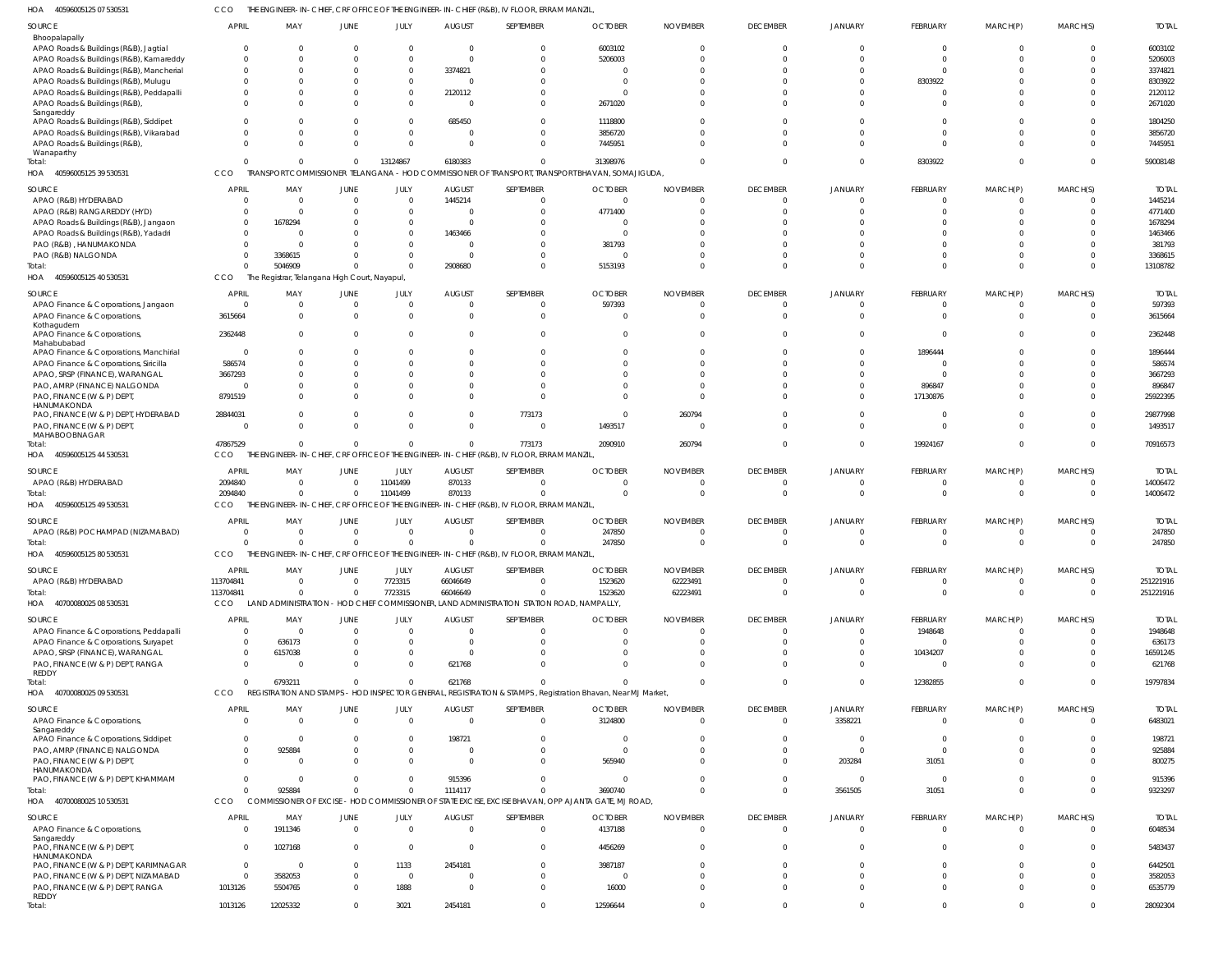40700080025 11 530531 HOA COMMERCIAL TAXES - HOD COMMISSIONER,COMMERCIAL TAXES NEAR GANDHI BHAVAN,NAMPALLY CCO

| SOURCE<br>APAO Finance & Corporations<br>Kothagudem                                  | APRIL<br>$\overline{0}$        | MAY<br>$\Omega$                                                                 | JUNE<br>$\overline{0}$           | JULY<br>$\overline{0}$      | <b>AUGUST</b><br>$\overline{0}$ | SEPTEMBER<br>$\overline{0}$                                                                  | <b>OCTOBER</b><br>$\Omega$                                                                                         | <b>NOVEMBER</b><br>$\Omega$ | <b>DECEMBER</b><br>5365155        | JANUARY<br>$\mathbf 0$  | FEBRUARY<br>$\overline{0}$       | MARCH(P)<br>$\mathbf{0}$     | MARCH(S)<br>$\overline{0}$          | <b>TOTAL</b><br>5365155 |
|--------------------------------------------------------------------------------------|--------------------------------|---------------------------------------------------------------------------------|----------------------------------|-----------------------------|---------------------------------|----------------------------------------------------------------------------------------------|--------------------------------------------------------------------------------------------------------------------|-----------------------------|-----------------------------------|-------------------------|----------------------------------|------------------------------|-------------------------------------|-------------------------|
| Total:<br>HOA 40700080025 12 530531                                                  | $\overline{0}$<br>CCO          | $\Omega$                                                                        | $\mathbf{0}$                     | $\mathbf{0}$                | $\Omega$                        | $\mathbf{0}$                                                                                 | ANTI CORRUPTION BUREAU - HOD DIRECTOR OF ANTI CORRUPTION BUREAU, Road No. 12, Banjara Hills, MLA Colony,           |                             | 5365155                           | $\Omega$                | $\mathbf 0$                      | $\mathbf{0}$                 | $\Omega$                            | 5365155                 |
| SOURCE<br>PAO, FINANCE (W & P) DEPT, RANGA<br>REDDY                                  | <b>APRIL</b><br>$\overline{0}$ | MAY<br>- 0                                                                      | <b>JUNE</b><br>$\overline{0}$    | JULY<br>$\overline{0}$      | <b>AUGUST</b><br>$\overline{0}$ | SEPTEMBER<br>$\mathbf 0$                                                                     | <b>OCTOBER</b><br>453364                                                                                           | <b>NOVEMBER</b><br>$\Omega$ | <b>DECEMBER</b><br>$\overline{0}$ | JANUARY<br>$\mathbf 0$  | FEBRUARY<br>$\overline{0}$       | MARCH(P)<br>$\mathbf{0}$     | MARCH(S)<br>$\overline{\mathbf{0}}$ | <b>TOTAL</b><br>453364  |
| Total:<br>HOA 40700080025 13 530531                                                  | $\mathbf{0}$<br>CCO            | $\Omega$<br>MCR HRD INSTITUTE                                                   | $\overline{0}$                   | $\mathbf{0}$                | $\Omega$                        | $\overline{0}$<br>- HOD DIRECTOR GENERAL, MCR HRD INSTITUTE, ROAD NO.25, JUBILEE HILLS,      | 453364                                                                                                             |                             | $\overline{0}$                    | $\Omega$                | $\overline{0}$                   | $\mathbf{0}$                 | $\Omega$                            | 453364                  |
| SOURCE<br>APAO Finance & Corporations, Medchal                                       | <b>APRIL</b><br>$\overline{0}$ | MAY<br>572372                                                                   | <b>JUNE</b><br>$\overline{0}$    | JULY<br>$\mathbf{0}$        | <b>AUGUST</b><br>$\Omega$       | SEPTEMBER<br>$\overline{0}$                                                                  | <b>OCTOBER</b>                                                                                                     | <b>NOVEMBER</b><br>- 0      | <b>DECEMBER</b><br>$\Omega$       | JANUARY<br><sup>0</sup> | FEBRUARY<br>0                    | MARCH(P)<br>$\Omega$         | MARCH(S)<br>$\Omega$                | <b>TOTAL</b><br>572372  |
| PAO, FINANCE (W & P) DEPT, HYDERABAD<br>Total:                                       | $\overline{0}$<br>$\Omega$     | 444944<br>1017316                                                               | $\overline{0}$<br>$\Omega$       | $\Omega$<br>$\Omega$        | $\Omega$<br>$\Omega$            | $\mathbf{0}$<br>$\Omega$                                                                     |                                                                                                                    | $\Omega$                    | $\Omega$<br>$\Omega$              |                         | $\mathbf 0$<br>$\Omega$          | $\mathbf 0$<br>$\Omega$      | $\Omega$<br>$\Omega$                | 444944<br>1017316       |
| HOA 40700080025 14 530531                                                            | CCO                            |                                                                                 |                                  |                             |                                 |                                                                                              | CHIEF ELECTORAL OFFICER, ELECTIONS CHIEF ELECTORAL OFFICER & EX-OFFICIO SPL SECY TO GOVT, GEN.ADMN(ELECTIONS) DEPT |                             |                                   |                         |                                  |                              |                                     |                         |
| SOURCE<br>APAO Finance & Corporations<br>Bhoopalapally                               | APRIL<br>$\overline{0}$        | MAY<br>1581489                                                                  | JUNE<br>$\overline{0}$           | JULY<br>$\mathbf{0}$        | <b>AUGUST</b><br>3541962        | SEPTEMBER<br>$\overline{0}$                                                                  | <b>OCTOBER</b><br>2089380                                                                                          | <b>NOVEMBER</b><br>$\Omega$ | <b>DECEMBER</b><br>$\overline{0}$ | JANUARY<br>$\mathbf 0$  | FEBRUARY<br>$\overline{0}$       | MARCH(P)<br>$\mathbf{0}$     | MARCH(S)<br>$\overline{\mathbf{0}}$ | <b>TOTAL</b><br>7212831 |
| APAO Finance & Corporations, Jangaon                                                 | $\overline{0}$                 | 6218703                                                                         | $\Omega$                         | $\mathbf{0}$                |                                 | $\mathbf 0$                                                                                  |                                                                                                                    | 1093201                     | $\Omega$                          |                         | $\mathbf 0$                      | $\Omega$                     | $\Omega$                            | 7311904                 |
| APAO Finance & Corporations, Kamareddy                                               | $\mathbf{0}$                   | - 0                                                                             | $\Omega$                         | $\Omega$                    | $\Omega$                        | $\mathbf 0$<br>$\Omega$                                                                      |                                                                                                                    | 2281373                     | $\Omega$<br>$\Omega$              | $\Omega$                | $\mathbf 0$                      | $\Omega$                     | $\Omega$<br>$\Omega$                | 2281373                 |
| APAO Finance & Corporations,<br>Kothagudem<br>APAO Finance & Corporations,           | $\mathbf{0}$<br>$\overline{0}$ | 1583537<br>799525                                                               | $\Omega$<br>$\Omega$             | $\Omega$<br>$\Omega$        | $\Omega$<br><sup>0</sup>        | $\mathbf 0$                                                                                  | $\Omega$                                                                                                           |                             | $\Omega$                          |                         | $\overline{0}$<br>$\Omega$       | $\Omega$<br>$\Omega$         | $\Omega$                            | 1583537<br>799525       |
| Mahabubabad                                                                          | $\overline{0}$                 | - 0                                                                             | $\Omega$                         | $\Omega$                    |                                 | $\mathbf 0$                                                                                  | 202203                                                                                                             | 3804830                     | $\overline{0}$                    |                         | $\Omega$                         | $\Omega$                     | $\Omega$                            | 4007033                 |
| APAO Finance & Corporations, Manchirial<br>APAO Finance & Corporations, Medchal      | $\Omega$                       | 3686135                                                                         | <sup>0</sup>                     | $\Omega$                    | U                               | $\Omega$                                                                                     | - 0                                                                                                                |                             | 2817920                           |                         | $\Omega$                         | $\Omega$                     | $\Omega$                            | 6504055                 |
| APAO Finance & Corporations, Mulugu                                                  | $\mathbf 0$                    |                                                                                 | $\Omega$                         | $\Omega$                    | <sup>0</sup>                    | $\mathbf 0$                                                                                  |                                                                                                                    |                             | 1030933                           |                         | $\mathbf 0$                      | $\Omega$                     | $\Omega$                            | 1030933                 |
| APAO Finance & Corporations,<br>Nagarkurnool                                         | $\mathbf 0$                    | - 0                                                                             | $\Omega$                         | $\Omega$                    |                                 | $\Omega$                                                                                     | - 0                                                                                                                |                             | 6257166                           |                         | $\Omega$<br>$\Omega$             | $\Omega$                     | $\Omega$<br>$\Omega$                | 6257166                 |
| APAO Finance & Corporations, Peddapalli<br>APAO Finance & Corporations, Siricilla    | $\mathbf 0$<br>$\mathbf 0$     | 5546361<br>$\sqrt{ }$                                                           | $\Omega$<br>$\Omega$             | $\Omega$<br>$\Omega$        | $\Omega$<br>$\Omega$            | $\mathbf 0$<br>$\mathbf 0$                                                                   | 50776                                                                                                              |                             | $\Omega$<br>$\Omega$              |                         | $\mathbf 0$                      | $\Omega$<br>$\Omega$         | $\Omega$                            | 5546361<br>50776        |
| APAO Finance & Corporations,<br>Wanaparthy                                           | $\Omega$                       | 2261165                                                                         | $\Omega$                         | $\Omega$                    | $\Omega$                        | $\Omega$                                                                                     |                                                                                                                    |                             | $\Omega$                          |                         | $\Omega$                         | $\Omega$                     | $\Omega$                            | 2261165                 |
| APAO, PJP (FINANCE), Jogulamba Gadwal<br>PAO, FINANCE (W & P) DEPT,<br>MAHABOOBNAGAR | $\overline{0}$<br>$\Omega$     | - 0<br>$\cap$                                                                   | $\Omega$<br>$\Omega$             | $\mathbf{0}$<br>$\Omega$    | 422712<br>$\Omega$              | $\Omega$<br>$\Omega$                                                                         |                                                                                                                    |                             | $\Omega$<br>$\Omega$              | $\Omega$<br>6843408     | $\Omega$<br>$\Omega$             | $\Omega$<br>$\Omega$         | $\Omega$<br>$\Omega$                | 422712<br>6843408       |
| PAO, FINANCE (W & P) DEPT, MEDAK                                                     | $\Omega$                       | 2425560                                                                         | $\Omega$                         | $\mathbf{0}$                | $\Omega$                        | $\Omega$                                                                                     | - 0                                                                                                                |                             | $\Omega$                          |                         | $\Omega$                         | $\Omega$                     | $\cap$                              | 2425560                 |
| PAO, FINANCE (W & P) DEPT, NIRMAL                                                    | $\mathbf{0}$                   | 2496320                                                                         | $\mathbf 0$                      | $\mathbf{0}$                | 1734436                         | $\mathbf 0$                                                                                  | 941368                                                                                                             | 290519                      | $\Omega$                          |                         | $\Omega$                         | $\Omega$                     | $\Omega$                            | 5462643                 |
| PAO, FINANCE (W & P) DEPT, RANGA<br><b>REDDY</b><br>Total:                           | $\Omega$<br>$\Omega$           | - 0<br>26598795                                                                 | $\Omega$<br>$\mathbf{0}$         | $\mathbf{0}$<br>$\mathbf 0$ | $\Omega$<br>5699110             | $\Omega$<br>$\Omega$                                                                         | $\Omega$<br>3283727                                                                                                | - 0<br>7469923              | 1414235<br>11520254               | $\Omega$<br>6843408     | $\Omega$<br>$\overline{0}$       | $\Omega$<br>$\mathbf{0}$     | $\Omega$<br>$\Omega$                | 1414235<br>61415217     |
| HOA 40700080025 17 530531                                                            | CCO                            | The DG of Fire Services, Telangana, BRKR Offices Complex, Tank Bund,            |                                  |                             |                                 |                                                                                              |                                                                                                                    |                             |                                   |                         |                                  |                              |                                     |                         |
| SOURCE                                                                               | APRIL                          | MAY                                                                             | JUNE                             | JULY                        | <b>AUGUST</b>                   | SEPTEMBER                                                                                    | <b>OCTOBER</b>                                                                                                     | <b>NOVEMBER</b>             | <b>DECEMBER</b>                   | JANUARY                 | FEBRUARY                         | MARCH(P)                     | MARCH(S)                            | <b>TOTAL</b>            |
| PAO, FINANCE (W & P) DEPT, NIZAMABAD<br>PAO, FINANCE (W & P) DEPT, RANGA             | $\Omega$<br>$\Omega$           | $\Omega$<br>$\Omega$                                                            | $\overline{0}$<br>$\Omega$       | $\mathbf{0}$<br>$\Omega$    | $\Omega$<br>$\Omega$            | $\Omega$<br>$\Omega$                                                                         | 992194<br>8274305                                                                                                  |                             | $\Omega$<br>$\Omega$              | $\Omega$<br>504309      | $\Omega$<br>$\Omega$             | $\Omega$<br>$\Omega$         | $\Omega$<br>$\Omega$                | 992194<br>8778614       |
| REDDY<br>Total:                                                                      | $\Omega$                       |                                                                                 | $\Omega$                         | $\Omega$                    | $\Omega$                        | $\Omega$                                                                                     | 9266499                                                                                                            |                             | $\Omega$                          | 504309                  | $\Omega$                         | $\Omega$                     | $\Omega$                            | 9770808                 |
| 40700080025 23 530531<br>HOA                                                         | CCO                            | The DG & IG of Prisons, Telangana, Chanchalguda,                                |                                  |                             |                                 |                                                                                              |                                                                                                                    |                             |                                   |                         |                                  |                              |                                     |                         |
| SOURCE                                                                               | <b>APRIL</b>                   | MAY                                                                             | JUNE                             | JULY                        | <b>AUGUST</b>                   | SEPTEMBER                                                                                    | <b>OCTOBER</b>                                                                                                     | <b>NOVEMBER</b>             | <b>DECEMBER</b>                   | JANUARY                 | FEBRUARY                         | MARCH(P)                     | MARCH(S)                            | <b>TOTAL</b>            |
| APAO Finance & Corporations<br>sangareddy<br>PAO, FINANCE (W & P) DEPT,              | $\Omega$<br>$\Omega$           | 46731<br>767133                                                                 | $\overline{0}$<br>$\Omega$       | $\mathbf{0}$<br>$\Omega$    | $\Omega$<br>$\Omega$            | $\mathbf{0}$<br>$\overline{0}$                                                               | $\Omega$                                                                                                           | $\Omega$                    | $\overline{0}$<br>$\mathbf{0}$    | $\Omega$<br>$\Omega$    | $\overline{0}$<br>$\overline{0}$ | $\mathbf{0}$<br>$\mathbf{0}$ | $\Omega$<br>$\Omega$                | 46731<br>767133         |
| HANUMAKONDA<br>PAO, FINANCE (W & P) DEPT, KARIMNAGAR                                 | $\overline{0}$                 | $\Omega$                                                                        | $\Omega$                         | $\mathbf{0}$                | $\Omega$                        | $\overline{0}$                                                                               | 14397                                                                                                              | - 0                         | $\overline{0}$                    | $\Omega$                | $\overline{0}$                   | $\mathbf{0}$                 | $\Omega$                            | 14397                   |
| PAO, FINANCE (W & P) DEPT, NIZAMABAD                                                 | $\overline{0}$                 | 1099954                                                                         | $\overline{0}$                   | $\mathbf{0}$                | $\Omega$                        | $\overline{0}$                                                                               | - 0                                                                                                                | $\Omega$                    | $\overline{0}$                    | $\Omega$                | $\overline{0}$                   | $\mathbf{0}$                 | $\mathbf{0}$                        | 1099954                 |
| PAO, FINANCE (W & P) DEPT, RANGA<br>REDDY                                            | $\overline{0}$                 | - 0                                                                             | $\mathbf 0$                      | 77963                       | $\Omega$                        | $\overline{0}$                                                                               | 302866                                                                                                             | $\Omega$                    | 41151                             | $\Omega$                | $\overline{0}$                   | $\mathbf{0}$                 | $\overline{0}$                      | 421980                  |
| Total:<br>HOA 40700080025 26 530531                                                  | $\Omega$<br>CCO                | 1913818<br>The DG of Fire Services, Telangana, BRKR Offices Complex, Tank Bund, | $\overline{0}$                   | 77963                       | $\Omega$                        | $\mathbf{0}$                                                                                 | 317263                                                                                                             | $\Omega$                    | 41151                             | $\Omega$                | $\overline{0}$                   | $\overline{0}$               | $\mathbf{0}$                        | 2350195                 |
|                                                                                      |                                |                                                                                 |                                  |                             |                                 |                                                                                              |                                                                                                                    |                             |                                   |                         |                                  |                              |                                     |                         |
| SOURCE<br>PAO, FINANCE (W & P) DEPT, KARIMNAGAR                                      | APRIL<br>- 0                   | MAY<br>$\Omega$                                                                 | JUNE<br>$\overline{0}$           | JULY<br>$\mathbf{0}$        | <b>AUGUST</b><br>$\Omega$       | SEPTEMBER<br>$\overline{0}$                                                                  | <b>OCTOBER</b><br>6245175                                                                                          | <b>NOVEMBER</b><br>- 0      | <b>DECEMBER</b><br>$\mathbf{0}$   | JANUARY<br>$\mathbf 0$  | FEBRUARY<br>$\overline{0}$       | MARCH(P)<br>0                | MARCH(S)<br>$\overline{0}$          | <b>TOTAL</b><br>6245175 |
| Total:                                                                               | $\Omega$                       | $\Omega$                                                                        | $\Omega$                         | $\Omega$                    | $\Omega$                        | $\mathbf{0}$                                                                                 | 6245175                                                                                                            | $\Omega$                    | $\overline{0}$                    | $\Omega$                | $\overline{0}$                   | $\mathbf{0}$                 | $\overline{\mathbf{0}}$             | 6245175                 |
| HOA 40700080025 38 530531                                                            | CCO                            | The DG & IG of Prisons, Telangana, Chanchalguda,                                |                                  |                             |                                 |                                                                                              |                                                                                                                    |                             |                                   |                         |                                  |                              |                                     |                         |
| SOURCE<br>PAO, FINANCE (W & P) DEPT, RANGA                                           | <b>APRIL</b><br>$\overline{0}$ | MAY<br>$\overline{0}$                                                           | JUNE<br>$\overline{0}$           | JULY<br>$\overline{0}$      | <b>AUGUST</b><br>$\overline{0}$ | SEPTEMBER<br>$\mathbf{0}$                                                                    | <b>OCTOBER</b><br>3554447                                                                                          | <b>NOVEMBER</b><br>$\Omega$ | <b>DECEMBER</b><br>$\overline{0}$ | JANUARY<br>$\mathbf 0$  | FEBRUARY<br>$\overline{0}$       | MARCH(P)<br>$\mathbf{0}$     | MARCH(S)<br>- 0                     | <b>TOTAL</b><br>3554447 |
| REDDY<br>Total:                                                                      | $\Omega$                       | $\Omega$                                                                        | $\overline{0}$                   | $\mathbf{0}$                | $\Omega$                        | $\mathbf{0}$                                                                                 | 3554447                                                                                                            | $\Omega$                    | $\overline{0}$                    | $\mathbf 0$             | $\overline{0}$                   | $\mathbf 0$                  | $\overline{0}$                      | 3554447                 |
| HOA 4070008002541530531                                                              | <b>CCO</b>                     |                                                                                 |                                  |                             |                                 | The Member Secretary, State Legal Services Authority, Telangana High Court Complex, Nayapul, |                                                                                                                    |                             |                                   |                         |                                  |                              |                                     |                         |
| SOURCE<br>PAO, FINANCE (W & P) DEPT<br>HANUMAKONDA                                   | <b>APRIL</b><br>$\overline{0}$ | MAY<br>218109                                                                   | JUNE<br>$\overline{0}$           | JULY<br>$\overline{0}$      | <b>AUGUST</b><br>$\overline{0}$ | SEPTEMBER<br>$\overline{0}$                                                                  | <b>OCTOBER</b><br>$\Omega$                                                                                         | <b>NOVEMBER</b><br>$\Omega$ | <b>DECEMBER</b><br>$\overline{0}$ | JANUARY<br>$\mathbf 0$  | FEBRUARY<br>$\overline{0}$       | MARCH(P)<br>$\mathbf{0}$     | MARCH(S)<br>$\overline{0}$          | <b>TOTAL</b><br>218109  |
| Total:<br>HOA 42020120125 77 530531                                                  | $\Omega$<br>CCO                | 218109<br>SCHOOL EDUCATION - HOD DIRECTOR OF SCHOOL EDUCATION SAIFABAD          | $\Omega$                         | $\mathbf 0$                 | $\Omega$                        | $\Omega$                                                                                     | $\Omega$                                                                                                           | $\Omega$                    | $\mathbf{0}$                      | $\mathbf 0$             | $\overline{0}$                   | $\mathbf{0}$                 | $\overline{0}$                      | 218109                  |
| SOURCE                                                                               | <b>APRIL</b>                   | MAY                                                                             | JUNE                             | JULY                        | <b>AUGUST</b>                   | SEPTEMBER                                                                                    | <b>OCTOBER</b>                                                                                                     | <b>NOVEMBER</b>             | <b>DECEMBER</b>                   | JANUARY                 | FEBRUARY                         | MARCH(P)                     | MARCH(S)                            | <b>TOTAL</b>            |
| APAO Finance & Corporations, Adilabad                                                | 0                              | 1762415                                                                         | $\overline{0}$                   | $\mathbf 0$                 | $\overline{0}$                  | $\overline{0}$                                                                               | 2132566                                                                                                            | $\Omega$                    | $\overline{0}$                    | $\mathbf 0$             | $\mathbf 0$                      | $\mathbf{0}$                 | $\overline{\mathbf{0}}$             | 3894981                 |
| APAO Finance & Corporations<br>Sangareddy                                            | $\overline{0}$                 | 7440438                                                                         | $\overline{0}$                   | $\mathbf{0}$                | $\Omega$                        | $\mathbf{0}$                                                                                 | 4163779                                                                                                            |                             | $\Omega$                          | 291569                  | 26531                            | $\mathbf{0}$                 | $\Omega$                            | 11922317                |
| PAO, AMRP (FINANCE) NALGONDA<br>PAO, FINANCE (W & P) DEPT,                           | $\overline{0}$<br>$\mathbf{0}$ | 4628246<br>6388871                                                              | $\overline{0}$<br>$\overline{0}$ | 95619<br>$\mathbf{0}$       | $\Omega$<br>$\Omega$            | $\mathbf{0}$<br>$\overline{0}$                                                               | 146647                                                                                                             |                             | $\overline{0}$<br>$\Omega$        | 3763535<br>$\mathbf 0$  | 1373170<br>3319726               | $\mathbf{0}$<br>$\mathbf{0}$ | $\Omega$<br>$\Omega$                | 10007217<br>9708597     |
| HANUMAKONDA<br>PAO, FINANCE (W & P) DEPT, KARIMNAGAR                                 | $\overline{0}$                 | 7830583                                                                         | $\Omega$                         | $\overline{0}$              | $\Omega$                        | $\overline{0}$                                                                               | 5455565                                                                                                            |                             | $\Omega$                          | $\mathbf{0}$            | $\overline{0}$                   | $\Omega$                     | $\Omega$                            | 13286148                |
| PAO, FINANCE (W & P) DEPT, KHAMMAM                                                   | $\mathbf{0}$                   | 585055                                                                          | $\mathbf 0$                      | $\mathbf{0}$                | $\mathbf 0$                     | $\overline{0}$                                                                               |                                                                                                                    | - 0                         | $\mathbf{0}$                      | $\mathbf 0$             | $\mathbf{0}$                     | $\mathbf{0}$                 | $\overline{0}$                      | 585055                  |
| Total:                                                                               | $^{\circ}$                     | 28635608                                                                        | $\Omega$                         | 95619                       | $\Omega$                        | $\overline{0}$                                                                               | 11898557                                                                                                           | $\Omega$                    | $\Omega$                          | 4055104                 | 4719427                          | $\overline{0}$               | $\Omega$                            | 49404315                |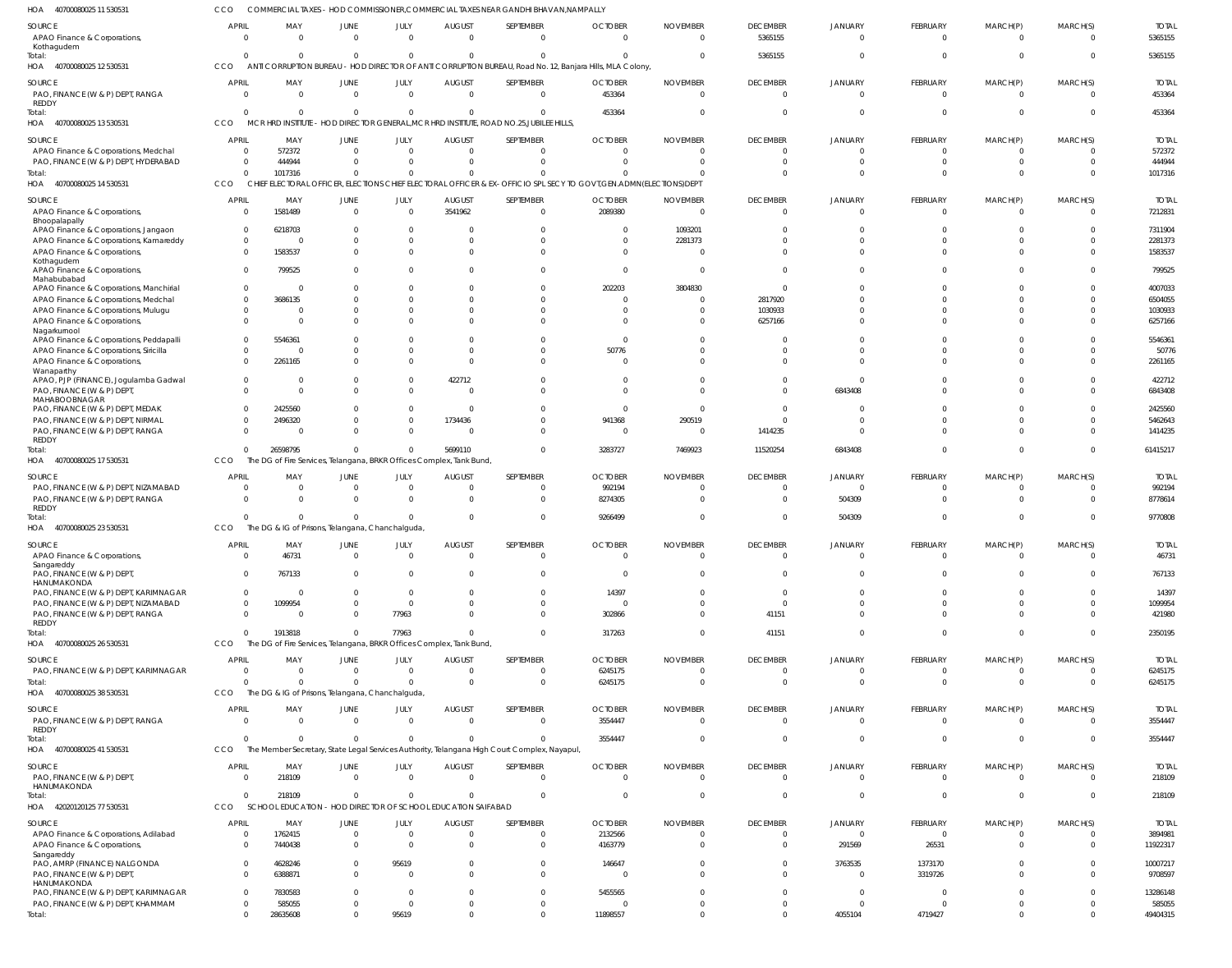42020120125 81 530531 HOA CCO SCHOOL EDUCATION - HOD DIRECTOR OF SCHOOL EDUCATION SAIFABAD

| SOURCE                                                                      | <b>APRIL</b>                   | MAY                                                          | <b>JUNE</b>                      | JULY                 | <b>AUGUST</b>                | SEPTEMBER                                                                                                        | <b>OCTOBER</b>             | <b>NOVEMBER</b>             | <b>DECEMBER</b>                   | <b>JANUARY</b>                   | <b>FEBRUARY</b>             | MARCH(P)                      | MARCH(S)             | <b>TOTAL</b>          |
|-----------------------------------------------------------------------------|--------------------------------|--------------------------------------------------------------|----------------------------------|----------------------|------------------------------|------------------------------------------------------------------------------------------------------------------|----------------------------|-----------------------------|-----------------------------------|----------------------------------|-----------------------------|-------------------------------|----------------------|-----------------------|
| PAO, FINANCE (W & P) DEPT,<br>HANUMAKONDA                                   | $\Omega$                       | 7674961                                                      | $\overline{0}$                   | $\Omega$             | $\overline{0}$               | $\Omega$                                                                                                         | $\Omega$                   | $\Omega$                    | 721979                            | $\overline{0}$                   | 691396                      | $\Omega$                      | $\Omega$             | 9088336               |
| Total:<br>HOA<br>42020120207 06 530531                                      | $\Omega$<br>CCO                | 7674961                                                      | $\overline{0}$                   | $\Omega$             | $\mathbf 0$                  | $\Omega$<br>Secretary, Telangana Residential Educational Inst. Society Secretary, TREIS, Owaisipura, Masab Tank, |                            | $\Omega$                    | 721979                            | $\overline{0}$                   | 691396                      | $\Omega$                      | $\Omega$             | 9088336               |
|                                                                             |                                |                                                              |                                  |                      |                              | SEPTEMBER                                                                                                        | <b>OCTOBER</b>             |                             |                                   |                                  |                             |                               |                      | <b>TOTAL</b>          |
| <b>SOURCE</b><br>PAO, FINANCE (W & P) DEPT, KARIMNAGAR                      | <b>APRIL</b><br>$\overline{0}$ | MAY<br>$\overline{0}$                                        | JUNE<br>$\overline{0}$           | JULY<br>$\Omega$     | <b>AUGUST</b><br>$\mathbf 0$ | $\Omega$                                                                                                         | 730742                     | <b>NOVEMBER</b>             | <b>DECEMBER</b><br>0              | <b>JANUARY</b><br>$\Omega$       | <b>FEBRUARY</b><br>$\Omega$ | MARCH(P)<br>$^{\circ}$        | MARCH(S)<br>$\Omega$ | 730742                |
| Total                                                                       |                                | $\Omega$<br>$\Omega$                                         | $\overline{0}$                   | $\Omega$             | $\Omega$                     | $\Omega$                                                                                                         | 730742                     | $\Omega$                    | $\overline{0}$                    | $\Omega$                         | $\Omega$                    | $\mathbf{0}$                  | $\Omega$             | 730742                |
| 42020120207 07 530531<br>HOA                                                | CCO                            |                                                              |                                  |                      |                              | Secretary, Telangana Residential Educational Inst. Society Secretary, TREIS, Owaisipura, Masab Tank,             |                            |                             |                                   |                                  |                             |                               |                      |                       |
| <b>SOURCE</b>                                                               | <b>APRIL</b>                   | MAY                                                          | <b>JUNE</b>                      | JULY<br>$\Omega$     | <b>AUGUST</b>                | SEPTEMBER                                                                                                        | <b>OCTOBER</b>             | <b>NOVEMBER</b>             | <b>DECEMBER</b>                   | <b>JANUARY</b>                   | FEBRUARY                    | MARCH(P)                      | MARCH(S)             | <b>TOTAL</b>          |
| PAO, AMRP (FINANCE) NALGONDA<br>PAO, FINANCE (W & P) DEPT, KARIMNAGAR       | 1225874<br>141729              | $\Omega$<br>$\mathbf 0$                                      | $\overline{0}$<br>$\mathbf{0}$   | $\Omega$             | $\mathbf 0$<br>$\Omega$      | $\Omega$<br>$\Omega$                                                                                             | 0<br>U                     |                             | 0<br>$\Omega$                     | $\Omega$<br>$\Omega$             | $\Omega$                    | $\Omega$<br>$\Omega$          | $\Omega$<br>$\Omega$ | 1225874<br>141729     |
| Total:                                                                      | 1367603                        | $\Omega$                                                     | $\Omega$                         | $\Omega$             | $\Omega$                     | $\Omega$                                                                                                         | $\Omega$                   |                             | $\Omega$                          | $\Omega$                         | $\Omega$                    | $\Omega$                      |                      | 1367603               |
| HOA 42020120212 05 530531                                                   | CCO                            | SCHOOL EDUCATION - HOD DIRECTOR OF SCHOOL EDUCATION SAIFABAD |                                  |                      |                              |                                                                                                                  |                            |                             |                                   |                                  |                             |                               |                      |                       |
| <b>SOURCE</b>                                                               | <b>APRIL</b>                   | MAY                                                          | <b>JUNE</b>                      | JULY                 | <b>AUGUST</b>                | SEPTEMBER                                                                                                        | <b>OCTOBER</b>             | <b>NOVEMBER</b>             | <b>DECEMBER</b>                   | <b>JANUARY</b>                   | FEBRUARY                    | MARCH(P)                      | MARCH(S)             | <b>TOTAL</b>          |
| APAO Finance & Corporations, Adilabad<br>APAO Finance & Corporations,       | $\overline{0}$<br>$\Omega$     | $\mathbf 0$<br>$\Omega$                                      | $\overline{0}$<br>$\mathbf 0$    | $\Omega$<br>$\Omega$ | 5540871<br>$\Omega$          | $\Omega$<br>$\Omega$                                                                                             | $\Omega$<br>3971714        |                             | $\overline{0}$<br>$\Omega$        | $\overline{0}$<br>1113372        | $\mathbf{0}$<br>700446      | $\Omega$<br>$\Omega$          | $\Omega$<br>$\Omega$ | 5540871<br>5785532    |
| Sangareddy                                                                  |                                |                                                              |                                  |                      |                              |                                                                                                                  |                            |                             |                                   |                                  |                             |                               |                      |                       |
| PAO, FINANCE (W & P) DEPT, KARIMNAGAR<br>PAO, FINANCE (W & P) DEPT,         | $\Omega$                       | $\Omega$<br>$\Omega$<br>$\Omega$                             | $^{\circ}$<br>$\Omega$           | $\Omega$<br>$\Omega$ | $\Omega$<br>$\Omega$         | $\Omega$<br>$\Omega$                                                                                             | 756613<br>1233709          |                             | $\Omega$<br>$\Omega$              | - 0<br>$\Omega$                  | $\Omega$                    | $\Omega$<br>$\Omega$          | $\Omega$             | 756613<br>1233709     |
| MAHABOOBNAGAR                                                               |                                |                                                              |                                  |                      |                              |                                                                                                                  |                            |                             |                                   |                                  |                             |                               |                      |                       |
| PAO, FINANCE (W & P) DEPT, NIZAMABAD<br>PAO, FINANCE (W & P) DEPT, RANGA    |                                | $\Omega$<br>$\Omega$<br>$\Omega$                             | $\mathbf 0$<br>$\Omega$          | $\Omega$<br>$\Omega$ | $\Omega$<br>$\Omega$         | $\Omega$<br>$\Omega$                                                                                             | 912819<br>3173872          |                             | $\Omega$<br>$\Omega$              | $\Omega$<br>$\Omega$             | $\Omega$<br>$\Omega$        | $\Omega$<br>$\Omega$          | $\Omega$<br>$\Omega$ | 912819<br>3173872     |
| REDDY                                                                       |                                |                                                              |                                  |                      |                              |                                                                                                                  |                            |                             |                                   |                                  |                             |                               |                      |                       |
| Total:<br>HOA<br>42020120225 48 530531                                      | CCO                            | $\Omega$                                                     | $\overline{0}$                   | $\Omega$             | 5540871                      | $\Omega$<br>Secretary, Telangana Residential Educational Inst. Society Secretary, TREIS, Owaisipura, Masab Tank, | 10048727                   |                             | $\Omega$                          | 1113372                          | 700446                      | $\Omega$                      | $\Omega$             | 17403416              |
| SOURCE                                                                      | <b>APRIL</b>                   | MAY                                                          | <b>JUNE</b>                      | JULY                 | <b>AUGUST</b>                | SEPTEMBER                                                                                                        | <b>OCTOBER</b>             | <b>NOVEMBER</b>             | <b>DECEMBER</b>                   | <b>JANUARY</b>                   | <b>FEBRUARY</b>             | MARCH(P)                      | MARCH(S)             | <b>TOTAL</b>          |
| APAO Finance & Corporations, Adilabad                                       |                                | $\Omega$<br>0                                                | $\overline{0}$                   | $\Omega$             | $\mathbf 0$                  | $\Omega$                                                                                                         |                            |                             | 0                                 | $\overline{0}$                   | 609812                      | $\Omega$                      | $\Omega$             | 609812                |
| APAO Finance & Corporations,                                                | $\Omega$                       | 3077519                                                      | $\overline{0}$                   | $\Omega$             | $\Omega$                     | $\Omega$                                                                                                         | $\Omega$                   |                             | $\overline{0}$                    | $\Omega$                         |                             | $\Omega$                      |                      | 3077519               |
| Sangareddy<br>PAO, AMRP (FINANCE) NALGONDA                                  | $\overline{0}$                 | 4950266                                                      | $\overline{0}$                   | 11304791             | $\Omega$                     | $\Omega$                                                                                                         | 538426                     |                             | 15203471                          | $\Omega$                         | $\Omega$                    | $\Omega$                      | $\Omega$             | 31996954              |
| PAO, FINANCE (W & P) DEPT,                                                  | $\Omega$                       | 3101696                                                      | $\Omega$                         | $\Omega$             | $\Omega$                     | $\Omega$                                                                                                         | 0                          | $\Omega$                    | 0                                 | $\Omega$                         | $\Omega$                    | $\Omega$                      | $\Omega$             | 3101696               |
| HANUMAKONDA<br>PAO, FINANCE (W & P) DEPT, HYDERABAD                         | 3840547                        | 172222                                                       | $\mathbf 0$                      | $\Omega$             | $\Omega$                     | $\Omega$                                                                                                         | 4282924                    | 3735684                     | 0                                 | $\overline{0}$                   | 649855                      | $\Omega$                      | $\Omega$             | 12681232              |
| PAO, FINANCE (W & P) DEPT, RANGA                                            | $\Omega$                       | 1095669                                                      | $\Omega$                         | $\Omega$             | $\Omega$                     | $\Omega$                                                                                                         | $\mathbf 0$                |                             | $\Omega$                          | $\Omega$                         | $\Omega$                    | $\Omega$                      | $\Omega$             | 1095669               |
| REDDY<br>Total:                                                             | 3840547                        | 12397372                                                     | $\overline{0}$                   | 11304791             | $\Omega$                     | $\Omega$                                                                                                         | 4821350                    | 3735684                     | 15203471                          | $\overline{0}$                   | 1259667                     | $\Omega$                      | $\Omega$             | 52562882              |
| 42020120225 74 530531<br>HOA                                                | CCO                            | SCHOOL EDUCATION - HOD DIRECTOR OF SCHOOL EDUCATION SAIFABAD |                                  |                      |                              |                                                                                                                  |                            |                             |                                   |                                  |                             |                               |                      |                       |
| <b>SOURCE</b>                                                               | <b>APRIL</b>                   | MAY                                                          | <b>JUNE</b>                      | JULY                 | <b>AUGUST</b>                | SEPTEMBER                                                                                                        | <b>OCTOBER</b>             | <b>NOVEMBER</b>             | <b>DECEMBER</b>                   | <b>JANUARY</b>                   | <b>FEBRUARY</b>             | MARCH(P)                      | MARCH(S)             | <b>TOTAL</b>          |
| APAO Finance & Corporations,<br>Sangareddy                                  |                                | 2506995                                                      | $\overline{0}$                   | $\Omega$             | $\Omega$                     | $\Omega$                                                                                                         | $\Omega$                   |                             | $\overline{0}$                    | $\Omega$                         | $\Omega$                    | $\Omega$                      | $\Omega$             | 2506995               |
| PAO, FINANCE (W & P) DEPT, HYDERABAD                                        | $\overline{0}$                 | 873227                                                       | $\overline{0}$                   | $\Omega$             | $^{\circ}$                   | $\Omega$                                                                                                         | 0                          |                             | 0                                 | $\Omega$                         | $\Omega$                    | $^{\circ}$                    | $\Omega$             | 873227                |
| Total                                                                       |                                | $\Omega$<br>3380222                                          | $\overline{0}$                   | $\Omega$             | $\Omega$                     | $\Omega$                                                                                                         | $\Omega$                   |                             | $\Omega$                          | $\Omega$                         | $\Omega$                    | $\mathbf 0$                   | $\Omega$             | 3380222               |
| HOA<br>42020120225 83 530531                                                | CCO                            | SCHOOL EDUCATION - HOD DIRECTOR OF SCHOOL EDUCATION SAIFABAD |                                  |                      |                              |                                                                                                                  |                            |                             |                                   |                                  |                             |                               |                      |                       |
| SOURCE<br>APAO Finance & Corporations,                                      | <b>APRIL</b><br>$\overline{0}$ | MAY<br>25151                                                 | JUNE<br>$\overline{0}$           | JULY<br>$\Omega$     | <b>AUGUST</b><br>$\mathbf 0$ | SEPTEMBER<br>$\Omega$                                                                                            | <b>OCTOBER</b><br>$\Omega$ | <b>NOVEMBER</b><br>$\Omega$ | <b>DECEMBER</b><br>$\overline{0}$ | <b>JANUARY</b><br>$\overline{0}$ | FEBRUARY<br>$\Omega$        | MARCH(P)<br>$\mathbf 0$       | MARCH(S)<br>$\Omega$ | <b>TOTAL</b><br>25151 |
| Sangareddy                                                                  |                                |                                                              |                                  |                      |                              |                                                                                                                  |                            |                             |                                   |                                  |                             |                               |                      |                       |
| PAO, AMRP (FINANCE) NALGONDA<br>PAO, FINANCE (W & P) DEPT,                  | - 0                            | 65560<br>218290<br>$\Omega$                                  | $\overline{0}$<br>$\overline{0}$ | $\Omega$<br>$\Omega$ | $^{\circ}$<br>$\Omega$       | $\Omega$<br>$\Omega$                                                                                             | $\Omega$                   | $\Omega$                    | $\Omega$<br>$\Omega$              | $\Omega$<br>$\Omega$             | $\Omega$<br>$\Omega$        | $^{\circ}$<br>$\Omega$        | $\Omega$<br>$\Omega$ | 65560<br>218290       |
| MAHABOOBNAGAR                                                               |                                |                                                              |                                  |                      |                              |                                                                                                                  |                            |                             |                                   |                                  |                             |                               |                      |                       |
| PAO, FINANCE (W & P) DEPT, NIZAMABAD<br>Total                               |                                | 674270<br>0<br>983271<br>$\Omega$                            | $\mathbf{0}$<br>$\overline{0}$   | $\Omega$             | $\Omega$<br>$\Omega$         | $\Omega$                                                                                                         | $\mathbf{0}$               | $\Omega$                    | 0<br>$\overline{0}$               | $\Omega$                         | $\Omega$                    | -0<br>$\mathbf 0$             | $\Omega$             | 674270<br>983271      |
| HOA 42020120225 87 530531                                                   | CCO                            | SCHOOL EDUCATION - HOD DIRECTOR OF SCHOOL EDUCATION SAIFABAD |                                  |                      |                              |                                                                                                                  |                            |                             |                                   |                                  |                             |                               |                      |                       |
| <b>SOURCE</b>                                                               | <b>APRI</b>                    | MAY                                                          | JUNE                             | JULY                 | <b>AUGUST</b>                | SEPTEMBER                                                                                                        | <b>OCTOBER</b>             | <b>NOVEMBER</b>             | <b>DECEMBER</b>                   | <b>JANUARY</b>                   | FEBRUARY                    | MARCH(P)                      | MARCH(S)             | <b>TOTAL</b>          |
| APAO Finance & Corporations,                                                | $\mathbf{0}$                   | 713630                                                       | $\overline{0}$                   | $\Omega$             | $\mathbf 0$                  | $\Omega$                                                                                                         | $\Omega$                   | $\Omega$                    | $\overline{0}$                    | $\overline{0}$                   | $\Omega$                    | $\overline{0}$                | $\Omega$             | 713630                |
| Sangareddy<br>PAO, AMRP (FINANCE) NALGONDA                                  | $\overline{0}$                 | 12299684                                                     | $^{\circ}$                       | $\Omega$             | $^{\circ}$                   | $\Omega$                                                                                                         | 6474611                    |                             | 0                                 | $\overline{0}$                   | - 0                         | $\Omega$                      | $\Omega$             | 18774295              |
| PAO, FINANCE (W & P) DEPT,                                                  |                                | 5666401<br>$\Omega$                                          | $\Omega$                         | $\Omega$             | $\Omega$                     | $\Omega$                                                                                                         | $\Omega$                   | $\cap$                      | $\Omega$                          | $\overline{0}$                   | 3453092                     | $\Omega$                      | $\Omega$             | 9119493               |
| HANUMAKONDA<br>PAO, FINANCE (W & P) DEPT, KARIMNAGAR                        | $\overline{0}$                 | 2819671                                                      | $\mathbf 0$                      | $\Omega$             | $\overline{0}$               | $\Omega$                                                                                                         | 26357                      |                             | $\Omega$                          | $\overline{0}$                   | - 0                         | $\Omega$                      | $\Omega$             | 2846028               |
| PAO, FINANCE (W & P) DEPT,                                                  | $\Omega$                       | $\Omega$                                                     | $\mathbf 0$                      | $\Omega$             | 37037                        | $\Omega$                                                                                                         | $\Omega$                   | $\Omega$                    | $\Omega$                          | $\Omega$                         | $\Omega$                    | $\Omega$                      | $\Omega$             | 37037                 |
| MAHABOOBNAGAR<br>Total:                                                     | $\Omega$                       | 21499386                                                     | $\overline{0}$                   | $\Omega$             | 37037                        | $\Omega$                                                                                                         | 6500968                    | $\Omega$                    | $\Omega$                          | $\overline{0}$                   | 3453092                     | $\mathbf{0}$                  | $\Omega$             | 31490483              |
| 42020120307 74 530531<br>HOA                                                | CCO                            |                                                              |                                  |                      |                              | INTERMEDIATE EDUCATION - HOD DIRECTOR, INTERMEDIATE EDUCATION, OPP. LATA TALKIES, NAMPALLY,                      |                            |                             |                                   |                                  |                             |                               |                      |                       |
| <b>SOURCE</b>                                                               | <b>APRIL</b>                   | MAY                                                          | JUNE                             | JULY                 | <b>AUGUST</b>                | SEPTEMBER                                                                                                        | <b>OCTOBER</b>             | <b>NOVEMBER</b>             | <b>DECEMBER</b>                   | <b>JANUARY</b>                   | FEBRUARY                    | MARCH(P)                      | MARCH(S)             | <b>TOTAL</b>          |
| APAO Finance & Corporations, Adilabad                                       | 2621698                        | $\mathbf 0$<br>$\mathbf 0$                                   | $\overline{0}$<br>$\overline{0}$ | $\Omega$<br>$\Omega$ | $\mathbf 0$<br>$\Omega$      | $\Omega$<br>$\Omega$                                                                                             | 0                          | 2326889                     | $\overline{0}$<br>$\Omega$        | $\overline{0}$                   | $\Omega$<br>$\Omega$        | $\overline{0}$<br>$\mathbf 0$ | $\Omega$<br>$\Omega$ | 4948587               |
| APAO Finance & Corporations,<br>Sangareddy                                  | 2119712                        |                                                              |                                  |                      |                              |                                                                                                                  |                            |                             |                                   | 2654029                          |                             |                               |                      | 4773741               |
| PAO, AMRP (FINANCE) NALGONDA<br>PAO, FINANCE (W & P) DEPT,                  | 1136484<br>2470120             | $\mathbf 0$<br>$\Omega$                                      | $\mathbf{0}$<br>$\overline{0}$   | $\Omega$<br>$\cap$   | $\Omega$<br>$\Omega$         | $\Omega$<br>$\Omega$                                                                                             | $\Omega$                   | $\Omega$                    | $\Omega$<br>$\Omega$              | $\overline{0}$<br>341635         | $\Omega$<br>$\Omega$        | $\mathbf 0$<br>$\Omega$       | $\Omega$<br>$\Omega$ | 1136484<br>2811755    |
| HANUMAKONDA                                                                 |                                |                                                              |                                  |                      |                              |                                                                                                                  |                            |                             |                                   |                                  |                             |                               |                      |                       |
| PAO, FINANCE (W & P) DEPT, KARIMNAGAR<br>PAO, FINANCE (W & P) DEPT, KHAMMAM | 16506<br>$\overline{0}$        | $\mathbf 0$<br>3872467                                       | 2461335<br>$\overline{0}$        | $\Omega$<br>$\Omega$ | $\Omega$<br>$\Omega$         | $\Omega$<br>$\Omega$                                                                                             |                            | $\Omega$<br>$\Omega$        | $\Omega$<br>$\Omega$              | $\overline{0}$<br>1042410        | $\Omega$<br>$\Omega$        | $\Omega$<br>$\mathbf 0$       | $\Omega$<br>$\Omega$ | 2477841<br>4914877    |
| PAO, FINANCE (W & P) DEPT,                                                  | $\overline{0}$                 | $\overline{0}$                                               | $\overline{0}$                   | 849309               | $\Omega$                     | 645567                                                                                                           | $\Omega$                   | 2079993                     | $\mathbf{0}$                      | $\overline{0}$                   | 2167014                     | $\Omega$                      | $\Omega$             | 5741883               |
| MAHABOOBNAGAR                                                               |                                |                                                              | $\overline{0}$                   | $\Omega$             | $\mathbf 0$                  | 439744                                                                                                           |                            |                             | $\overline{0}$                    | $\overline{0}$                   | $\Omega$                    |                               | $\Omega$             |                       |
| PAO, FINANCE (W & P) DEPT, NIZAMABAD<br>PAO, FINANCE (W & P) DEPT, RANGA    | 726841<br>1071514              | 3313816<br>77772                                             | $\overline{0}$                   | $\Omega$             | $\mathbf 0$                  | $\Omega$                                                                                                         | 861362<br>$\mathbf 0$      | $\Omega$                    | $\Omega$                          | $\overline{0}$                   | $\Omega$                    | $\mathbf 0$<br>$\mathbf 0$    | $\Omega$             | 5341763<br>1149286    |
| REDDY                                                                       |                                |                                                              |                                  |                      | $\Omega$                     |                                                                                                                  |                            |                             | $\Omega$                          |                                  |                             |                               | $\Omega$             |                       |
| Total:<br>42020120325 10 530531<br>HOA                                      | 10162875<br>CCO                | 7264055                                                      | 2461335                          | 849309               |                              | 1085311<br>INTERMEDIATE EDUCATION - HOD DIRECTOR, INTERMEDIATE EDUCATION, OPP. LATA TALKIES, NAMPALLY,           | 861362                     | 4406882                     |                                   | 4038074                          | 2167014                     | $\mathbf 0$                   |                      | 33296217              |
| <b>SOURCE</b>                                                               | APRIL                          | MAY                                                          | JUNE                             | JULY                 | <b>AUGUST</b>                | SEPTEMBER                                                                                                        | <b>OCTOBER</b>             | <b>NOVEMBER</b>             | <b>DECEMBER</b>                   | <b>JANUARY</b>                   | FEBRUARY                    | MARCH(P)                      | MARCH(S)             | <b>TOTAL</b>          |
| APAO Finance & Corporations, Adilabad                                       | $\overline{0}$                 | 549591                                                       | $\overline{0}$                   | $\Omega$             | $\mathbf 0$                  | $\Omega$                                                                                                         | 777086                     | $\Omega$                    | $\overline{0}$                    | $\Omega$                         | - 0                         | $\Omega$                      | $\Omega$             | 1326677               |
| APAO Finance & Corporations,<br>Sangareddy                                  | $\overline{0}$                 | 1429904                                                      | $\overline{0}$                   | $\Omega$             | $\mathbf 0$                  | $\Omega$                                                                                                         | $\Omega$                   | $\Omega$                    | $\overline{0}$                    | $\overline{0}$                   | $\mathbf{0}$                | $\overline{0}$                | $\overline{0}$       | 1429904               |
| PAO, FINANCE (W & P) DEPT,                                                  | $\Omega$                       | 602454                                                       | $\overline{0}$                   | $\Omega$             | $\mathbf 0$                  | $\Omega$                                                                                                         | 26887400                   | $\Omega$                    | $\overline{0}$                    | $\overline{0}$                   | 6739225                     | $\mathbf 0$                   | $\mathbf{0}$         | 34229079              |
|                                                                             |                                |                                                              |                                  |                      |                              |                                                                                                                  |                            |                             |                                   |                                  |                             |                               |                      |                       |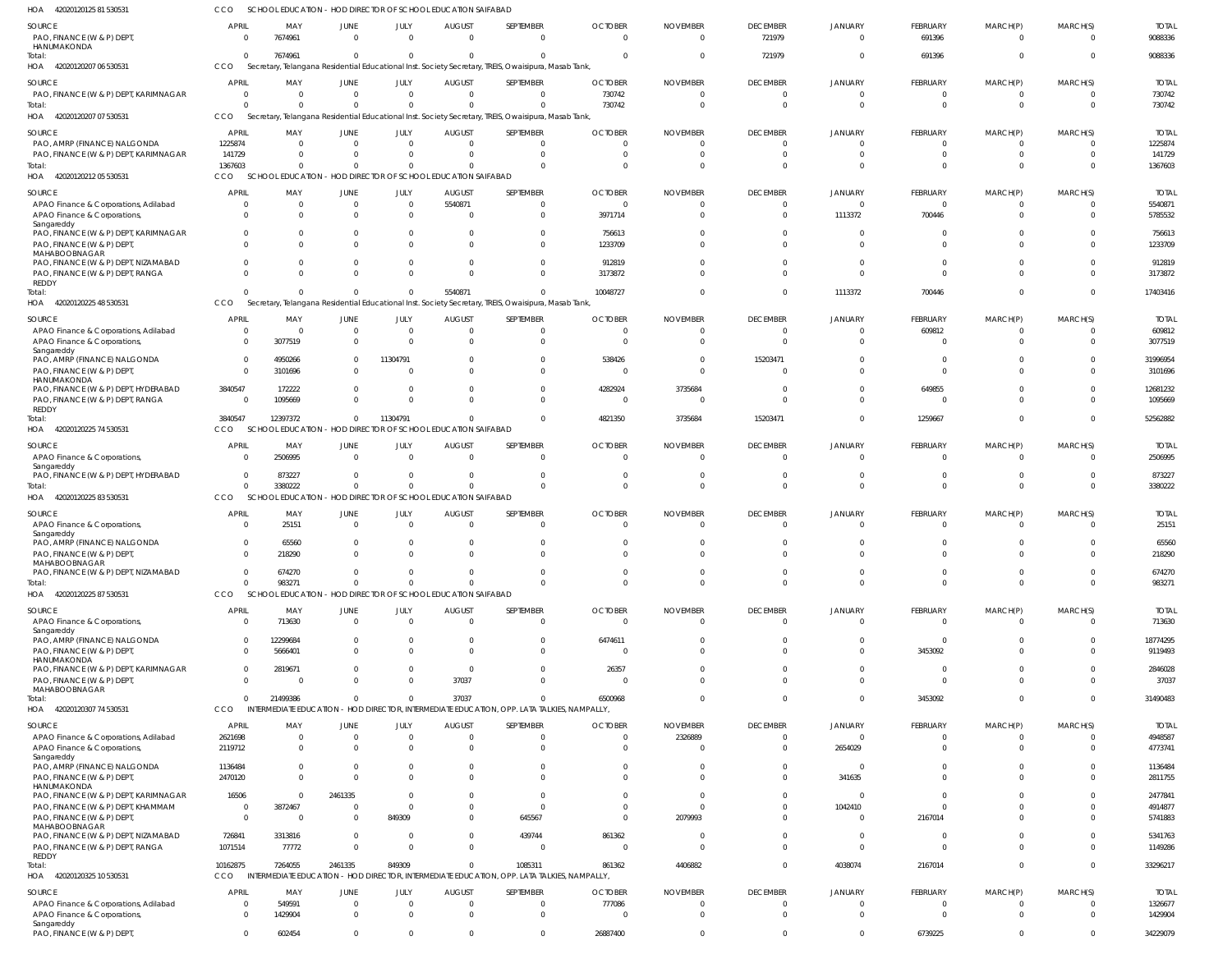42020120325 10 530531 HOA CCO INTERMEDIATE EDUCATION - HOD DIRECTOR, INTERMEDIATE EDUCATION, OPP. LATA TALKIES, NAMPALLY,

| SOURCE                                                | APRIL        | MAY                                                             | JUNE                       | JULY                        | <b>AUGUST</b>       | SEPTEMBER                                                                                   | <b>OCTOBER</b>             | <b>NOVEMBER</b>      | <b>DECEMBER</b>                  | <b>JANUARY</b>            | FEBRUARY             | MARCH(P)                     | MARCH(S)                         | <b>TOTAL</b>         |
|-------------------------------------------------------|--------------|-----------------------------------------------------------------|----------------------------|-----------------------------|---------------------|---------------------------------------------------------------------------------------------|----------------------------|----------------------|----------------------------------|---------------------------|----------------------|------------------------------|----------------------------------|----------------------|
| HANUMAKONDA                                           |              |                                                                 |                            |                             |                     |                                                                                             |                            |                      |                                  |                           |                      |                              |                                  |                      |
| PAO, FINANCE (W & P) DEPT, HYDERABAD                  | $\Omega$     | 185440                                                          | $\Omega$                   | $\overline{0}$              | 0                   | $\Omega$                                                                                    | $\Omega$                   | 0                    | $\Omega$                         | $\Omega$                  | $\Omega$             | $\Omega$                     | $\Omega$                         | 185440               |
| PAO, FINANCE (W & P) DEPT, KARIMNAGAR                 | $\Omega$     | 4947196                                                         | $\Omega$                   | $\Omega$                    | $\Omega$            | $\Omega$                                                                                    | 54560                      |                      | $\Omega$                         |                           | $\Omega$             | $\Omega$                     | $\Omega$                         | 5001756              |
| PAO, FINANCE (W & P) DEPT, KHAMMAM                    | $\Omega$     | 535563                                                          | $\Omega$                   | $\overline{0}$              | 0                   |                                                                                             | $\Omega$                   |                      | $\Omega$                         |                           | $\Omega$             | $\Omega$                     | $\Omega$                         | 535563               |
| PAO, FINANCE (W & P) DEPT,                            | $\Omega$     |                                                                 | $\Omega$                   | $\Omega$                    | 1176457             |                                                                                             | $\Omega$                   |                      | $\Omega$                         | $\Omega$                  | $\Omega$             | $\Omega$                     | $\Omega$                         | 1176457              |
| MAHABOOBNAGAR<br>PAO, FINANCE (W & P) DEPT, NIZAMABAD | $\Omega$     | 762356                                                          | $\Omega$                   | $\overline{0}$              | 0                   |                                                                                             | $\Omega$                   |                      | $\Omega$                         |                           | $\Omega$             | $\Omega$                     | $\Omega$                         | 762356               |
| PAO, FINANCE (W & P) DEPT, RANGA                      |              | 3744166                                                         | $\Omega$                   | 5352                        | $\Omega$            |                                                                                             | 277059                     | 3575142              | $\Omega$                         |                           | $\Omega$             | $\Omega$                     | $\Omega$                         | 7601719              |
| REDDY                                                 |              |                                                                 |                            |                             |                     |                                                                                             |                            |                      |                                  |                           |                      |                              |                                  |                      |
| Total:                                                | $\Omega$     | 12756670                                                        | $\Omega$                   | 5352                        | 1176457             | $\Omega$                                                                                    | 27996105                   | 3575142              | $\Omega$                         | $\Omega$                  | 6739225              | $\mathbf 0$                  | $\Omega$                         | 52248951             |
| HOA 42020120325 70 530531                             | CCO          | <b>COLLEGIATE EDUCATION</b>                                     |                            | - HOD DIREC                 |                     | TOR OF COLLEGIATE EDUCATION, OPP. LATA TALKIES, NAMPALLY,                                   |                            |                      |                                  |                           |                      |                              |                                  |                      |
| SOURCE                                                | <b>APRIL</b> | MAY                                                             | <b>JUNE</b>                | <b>JULY</b>                 | <b>AUGUST</b>       | SEPTEMBER                                                                                   | <b>OCTOBER</b>             | <b>NOVEMBER</b>      | <b>DECEMBER</b>                  | JANUARY                   | FEBRUARY             | MARCH(P)                     | MARCH(S)                         | <b>TOTAL</b>         |
| APAO Finance & Corporations, Adilabad                 | $\Omega$     | $\Omega$                                                        | $\Omega$                   | $\Omega$                    | 1143912             |                                                                                             | 1128796                    | $\Omega$             | $\Omega$                         | $\Omega$                  | 2350471              | $\Omega$                     | $\Omega$                         | 4623179              |
| PAO, AMRP (FINANCE) NALGONDA                          |              | 707417                                                          | $\Omega$                   | $\Omega$                    |                     |                                                                                             | 0                          |                      | $\Omega$                         |                           | $\Omega$             | $\Omega$                     | $\Omega$                         | 707417               |
| PAO, FINANCE (W & P) DEPT, HYDERABAD                  | $\Omega$     | 131655                                                          | n                          | $\Omega$                    |                     |                                                                                             | $\Omega$                   | 7271675              | 553243                           |                           | $\Omega$             |                              |                                  | 7956573              |
| PAO, FINANCE (W & P) DEPT, KARIMNAGAR                 | $\Omega$     | 16326376                                                        | $\Omega$                   | $\Omega$                    |                     |                                                                                             | 1049577                    |                      | $\Omega$                         | $\Omega$                  | 3044183              |                              |                                  | 20420136             |
| PAO, FINANCE (W & P) DEPT, KHAMMAM                    | $\Omega$     | 2337860                                                         | $\Omega$                   | $\Omega$                    | $\Omega$            |                                                                                             | $\Omega$                   |                      | $\Omega$                         |                           | $\Omega$             |                              |                                  | 2337860              |
| PAO, FINANCE (W & P) DEPT,                            |              | 511780                                                          | $\Omega$                   | $\Omega$                    | 2281563             |                                                                                             | 3964018                    |                      | 4759660                          | $\Omega$                  | 6208560              |                              | $\Omega$                         | 17725581             |
| MAHABOOBNAGAR<br>PAO, FINANCE (W & P) DEPT, RANGA     |              | 144089                                                          | $\Omega$                   | $\Omega$                    | $\Omega$            |                                                                                             | 7330665                    |                      | $\Omega$                         | $\Omega$                  | $\Omega$             | $\Omega$                     | $\Omega$                         | 7474754              |
| REDDY                                                 |              |                                                                 |                            |                             |                     |                                                                                             |                            |                      |                                  |                           |                      |                              |                                  |                      |
| Total:                                                |              | 20159177                                                        | $\Omega$                   | $\Omega$                    | 3425475             |                                                                                             | 13473056                   | 7271675              | 5312903                          | $\Omega$                  | 11603214             | $\Omega$                     | $\Omega$                         | 61245500             |
| HOA 42020120325 77 530531                             | CCO          |                                                                 |                            |                             |                     | INTERMEDIATE EDUCATION - HOD DIRECTOR, INTERMEDIATE EDUCATION, OPP. LATA TALKIES, NAMPALLY, |                            |                      |                                  |                           |                      |                              |                                  |                      |
| SOURCE                                                | APRII        | MAY                                                             | JUNE                       | <b>JULY</b>                 | AUGUST              | SEPTEMBER                                                                                   | <b>OCTOBER</b>             | <b>NOVEMBER</b>      | <b>DECEMBER</b>                  | <b>JANUARY</b>            | FEBRUARY             | MARCH(P)                     | MARCH(S)                         | <b>TOTAL</b>         |
| APAO Finance & Corporations,                          |              | 2712628                                                         | $\overline{0}$             | $\overline{0}$              | $\mathbf 0$         | $\Omega$                                                                                    | $\overline{0}$             | 5751332              | $\Omega$                         | $\Omega$                  | $\overline{0}$       | $\overline{0}$               | $\Omega$                         | 8463960              |
| Sangareddy                                            |              |                                                                 |                            |                             |                     |                                                                                             |                            |                      |                                  |                           |                      |                              |                                  |                      |
| Total:                                                |              | 2712628                                                         | $\Omega$                   | $\Omega$                    | $\Omega$            | $\Omega$                                                                                    | $\Omega$                   | 5751332              | $\Omega$                         | $\Omega$                  | $\mathbf 0$          | $\mathbf{0}$                 | $\Omega$                         | 8463960              |
| HOA 42020210407 74 530531                             | CCO          |                                                                 |                            |                             |                     | DIRECTOR, TECHNICAL EDUCATION, 2ND FLOOR, VIDYA BHAVAN, OPP. TO LATA TALKIES,               |                            |                      |                                  |                           |                      |                              |                                  |                      |
| SOURCE                                                | <b>APRIL</b> | MAY                                                             | JUNE                       | JULY                        | <b>AUGUST</b>       | SEPTEMBER                                                                                   | <b>OCTOBER</b>             | <b>NOVEMBER</b>      | <b>DECEMBER</b>                  | <b>JANUARY</b>            | FEBRUARY             | MARCH(P)                     | MARCH(S)                         | <b>TOTAL</b>         |
| APAO Finance & Corporations, Adilabad                 | 5043040      | $\Omega$                                                        | $\Omega$                   | $\overline{0}$              | 0                   |                                                                                             | $\Omega$                   | 2930962              | $\Omega$                         | $\Omega$                  | $\Omega$             | 0                            | $\Omega$                         | 7974002              |
| PAO, FINANCE (W & P) DEPT, KHAMMAM                    | $\Omega$     | $\Omega$                                                        | $\Omega$                   | $\Omega$                    | <sup>0</sup>        |                                                                                             | $\Omega$                   |                      | $\Omega$                         | 502975                    | $\Omega$             | $\Omega$                     | $\Omega$                         | 502975               |
| PAO, FINANCE (W & P) DEPT,<br>MAHABOOBNAGAR           |              | 3171338                                                         | $\Omega$                   | $\Omega$                    |                     |                                                                                             | <sup>0</sup>               |                      | $\Omega$                         |                           | $\Omega$             | $\Omega$                     | $\Omega$                         | 3171338              |
| PAO, FINANCE (W & P) DEPT, NIZAMABAD                  |              | $\Omega$                                                        | $\Omega$                   | $\Omega$                    |                     |                                                                                             | 180974                     |                      | $\Omega$                         | $\Omega$                  | $\Omega$             | $\Omega$                     | $\Omega$                         | 180974               |
| Total:                                                | 5043040      | 3171338                                                         | $\Omega$                   | $\Omega$                    |                     |                                                                                             | 180974                     | 2930962              | $\Omega$                         | 502975                    | $\Omega$             | $\Omega$                     | $\Omega$                         | 11829289             |
| HOA 42020210412 05 530531                             | CCO          |                                                                 |                            |                             |                     | DIRECTOR, TECHNICAL EDUCATION, 2ND FLOOR, VIDYA BHAVAN, OPP. TO LATA TALKIES                |                            |                      |                                  |                           |                      |                              |                                  |                      |
|                                                       | <b>APRIL</b> | MAY                                                             | JUNE                       | JULY                        | <b>AUGUST</b>       | SEPTEMBER                                                                                   | <b>OCTOBER</b>             | <b>NOVEMBER</b>      | <b>DECEMBER</b>                  |                           | FEBRUARY             | MARCH(P)                     | MARCH(S)                         | <b>TOTAL</b>         |
| SOURCE<br>PAO, FINANCE (W & P) DEPT, HYDERABAD        | $\Omega$     | $\Omega$                                                        | $\overline{0}$             | $\overline{0}$              | $\mathbf 0$         | $\Omega$                                                                                    | 166674                     | $\Omega$             | $\overline{0}$                   | JANUARY<br>$\Omega$       | $^{\circ}$           | $\mathbf{0}$                 | $\Omega$                         | 166674               |
| Total:                                                |              | $\Omega$                                                        | $\Omega$                   | $\Omega$                    | $\Omega$            | $\Omega$                                                                                    | 166674                     | $\Omega$             | $\Omega$                         | $\Omega$                  | $\Omega$             | $\Omega$                     | $\Omega$                         | 166674               |
| HOA 42020210425 74 530531                             | CCO          |                                                                 |                            |                             |                     | DIRECTOR, TECHNICAL EDUCATION, 2ND FLOOR, VIDYA BHAVAN, OPP. TO LATA TALKIES,               |                            |                      |                                  |                           |                      |                              |                                  |                      |
|                                                       |              |                                                                 |                            |                             |                     |                                                                                             |                            |                      |                                  |                           |                      |                              |                                  |                      |
| SOURCE                                                | <b>APRIL</b> | MAY                                                             | JUNE                       | JULY                        | <b>AUGUST</b>       | SEPTEMBER                                                                                   | <b>OCTOBER</b>             | <b>NOVEMBER</b>      | <b>DECEMBER</b>                  | <b>JANUARY</b>            | FEBRUARY             | MARCH(P)                     | MARCH(S)                         | <b>TOTAL</b>         |
| PAO, FINANCE (W & P) DEPT, KHAMMAM                    |              | $\Omega$                                                        | $\Omega$<br>$\Omega$       | $\Omega$<br>$\Omega$        | 0<br>$\Omega$       |                                                                                             | $\Omega$                   | <sup>0</sup>         | 2129511                          | $\Omega$                  | $\Omega$             | 0                            | $\Omega$                         | 2129511              |
| Total:<br>HOA 42020310225 04 530531                   | CCO          | $\Omega$<br>DIRECTOR, SPORTS AUTHORITY OF TELANGANA L.B.STADIUM |                            |                             |                     | $\Omega$                                                                                    | $\Omega$                   | $\Omega$             | 2129511                          | $\Omega$                  | $\mathbf 0$          | $\Omega$                     | $\Omega$                         | 2129511              |
|                                                       |              |                                                                 |                            |                             |                     |                                                                                             |                            |                      |                                  |                           |                      |                              |                                  |                      |
| SOURCE                                                | <b>APRIL</b> | MAY                                                             | JUNE                       | JULY                        | <b>AUGUST</b>       | SEPTEMBER                                                                                   | <b>OCTOBER</b>             | <b>NOVEMBER</b>      | <b>DECEMBER</b>                  | <b>JANUARY</b>            | FEBRUARY             | MARCH(P)                     | MARCH(S)                         | Total                |
| APAO Finance & Corporations, Adilabad                 |              | $\Omega$                                                        | $\Omega$                   | $\overline{0}$              | $\Omega$            | - 0                                                                                         | $\Omega$                   | 0                    | $\Omega$                         | $\Omega$                  | 12151269             | $\Omega$                     | $\Omega$                         | 12151269             |
| APAO Finance & Corporations, Kamareddy                | $\Omega$     | $\Omega$                                                        | $\Omega$                   | $\Omega$                    | $\Omega$            | $\Omega$                                                                                    | 1364119                    | $\Omega$             | $\Omega$                         | $\Omega$                  | $\Omega$             | $\Omega$                     | $\Omega$                         | 1364119              |
| APAO Finance & Corporations,<br>Kothagudem            |              |                                                                 |                            | $\Omega$                    | 3245374             |                                                                                             |                            |                      |                                  |                           |                      |                              |                                  | 3245374              |
| APAO Finance & Corporations, Manchirial               |              | $\Omega$                                                        | $\Omega$                   | $\Omega$                    | 0                   | $\Omega$                                                                                    | 232715                     | 0                    | $\Omega$                         | $\Omega$                  | $\Omega$             | $\Omega$                     | $\Omega$                         | 232715               |
| APAO Finance & Corporations, Medchal                  | $\Omega$     | 420785                                                          | $\Omega$                   | $\Omega$                    | $\Omega$            | $\Omega$                                                                                    | $\Omega$                   | $\Omega$             | $\Omega$                         | $\Omega$                  | $\Omega$             | $\Omega$                     | $\Omega$                         | 420785               |
| APAO Finance & Corporations, Siricilla                |              | $\Omega$                                                        | $\Omega$                   | $\Omega$                    | 0                   | $\Omega$                                                                                    | $\Omega$                   | $\Omega$             | 3594735                          | $\Omega$                  | $\Omega$             | $\Omega$                     | $\Omega$                         | 3594735              |
| APAO Finance & Corporations,                          | $\Omega$     | 2123218                                                         | $\Omega$                   | $\Omega$                    | $\Omega$            | $\Omega$                                                                                    | $\Omega$                   | <sup>0</sup>         | - 0                              | $\Omega$                  | $\Omega$             | $\Omega$                     | $\Omega$                         | 2123218              |
| Wanaparthy<br>PAO, AMRP (FINANCE) NALGONDA            | $\Omega$     |                                                                 | $\Omega$                   | $\overline{0}$              | $\Omega$            |                                                                                             | $\Omega$                   | 0                    | 1175745                          | $\Omega$                  | $\overline{0}$       | $\Omega$                     | $\Omega$                         | 1175745              |
| PAO, FINANCE (W & P) DEPT, HYDERABAD                  | $\Omega$     | 10843530                                                        | $\Omega$                   | 85608                       | 463198              |                                                                                             |                            |                      | $\Omega$                         | $\Omega$                  | 84446                | $\Omega$                     | $\Omega$                         | 11476782             |
| PAO, FINANCE (W & P) DEPT, KARIMNAGAR                 |              | 1847763                                                         | $\Omega$                   | 0                           |                     |                                                                                             | $\Omega$                   | <sup>0</sup>         | - 0                              | $\Omega$                  | 0                    | $\Omega$                     |                                  | 1847763              |
| PAO, FINANCE (W & P) DEPT, KHAMMAM                    | $\Omega$     | 2539951                                                         | 0                          | $\mathbf 0$                 | 0                   |                                                                                             | $\Omega$                   | $\Omega$             | $\Omega$                         | $\Omega$                  | $\Omega$             | $\Omega$                     | $\Omega$                         | 2539951              |
| PAO, FINANCE (W & P) DEPT,                            | $\Omega$     |                                                                 | $\Omega$                   | $\Omega$                    |                     |                                                                                             | $\Omega$                   | $\Omega$             | 567801                           | $\Omega$                  | 2280186              | $\Omega$                     | $\Omega$                         | 2847987              |
| MAHABOOBNAGAR                                         |              |                                                                 |                            |                             |                     |                                                                                             |                            |                      |                                  |                           |                      |                              |                                  |                      |
| PAO, FINANCE (W & P) DEPT, MEDAK                      |              | 4945426                                                         | $\Omega$                   | $\Omega$                    |                     |                                                                                             | $\Omega$                   |                      | - 0                              | $\Omega$                  | $\Omega$             | $\Omega$                     | $\Omega$                         | 4945426              |
| PAO, FINANCE (W & P) DEPT, NIRMAL                     |              | 5722706                                                         | $\Omega$                   | $\overline{0}$              | $\Omega$            | $\Omega$                                                                                    | 3829171                    | $\Omega$             | $\Omega$                         | 3408456                   | $\Omega$             | $\Omega$                     | $\Omega$                         | 12960333             |
| PAO, FINANCE (W & P) DEPT, NIZAMABAD<br>Total:        |              | 9576235<br>38019614                                             | $\Omega$<br>$\Omega$       | $\overline{0}$<br>85608     | $\Omega$<br>3708572 | $\Omega$                                                                                    | $\Omega$<br>5426005        | $\Omega$<br>$\Omega$ | 4152603<br>9490884               | $\overline{0}$<br>3408456 | $\Omega$<br>14515901 | $^{\circ}$<br>$\Omega$       | $\Omega$<br>$\Omega$             | 13728838<br>74655040 |
| HOA 42020480025 05 530531                             | CCO          |                                                                 |                            |                             |                     | CULTURAL AFFAIRS - HOD DIRECTOR OF CULTURAL AFFAIRS KALABHAVAN, RAVINDRA BHARATHI COMPLEX   |                            |                      |                                  |                           |                      |                              |                                  |                      |
|                                                       |              |                                                                 |                            |                             |                     |                                                                                             |                            |                      |                                  |                           |                      |                              |                                  |                      |
| SOURCE                                                | <b>APRIL</b> | MAY                                                             | JUNE                       | JULY                        | <b>AUGUST</b>       | SEPTEMBER                                                                                   | <b>OCTOBER</b>             | <b>NOVEMBER</b>      | <b>DECEMBER</b>                  | <b>JANUARY</b>            | FEBRUARY             | MARCH(P)                     | MARCH(S)                         | <b>TOTAL</b>         |
| PAO, FINANCE (W & P) DEPT, RANGA                      | $\Omega$     | $\Omega$                                                        | $\overline{0}$             | $\overline{0}$              | $\Omega$            | $\Omega$                                                                                    | $\overline{0}$             | $\Omega$             | $\overline{0}$                   | $\mathbf 0$               | 6150169              | $\mathbf{0}$                 | $\overline{0}$                   | 6150169              |
| REDDY<br>Total:                                       | $\Omega$     | $\Omega$                                                        | $\Omega$                   | $\overline{0}$              | $\Omega$            | $\Omega$                                                                                    | $\Omega$                   | $\Omega$             | $\overline{0}$                   | $\mathbf{0}$              | 6150169              | $\mathbf{0}$                 | $\Omega$                         | 6150169              |
| HOA 42020480025 08 530531                             | CCO          |                                                                 |                            |                             |                     | CULTURAL AFFAIRS - HOD DIRECTOR OF CULTURAL AFFAIRS KALABHAVAN, RAVINDRA BHARATHI COMPLEX   |                            |                      |                                  |                           |                      |                              |                                  |                      |
|                                                       |              |                                                                 |                            |                             |                     |                                                                                             |                            |                      |                                  |                           |                      |                              |                                  |                      |
| SOURCE                                                | <b>APRIL</b> | MAY                                                             | JUNE                       | JULY                        | <b>AUGUST</b>       | SEPTEMBER                                                                                   | <b>OCTOBER</b>             | <b>NOVEMBER</b>      | <b>DECEMBER</b>                  | <b>JANUARY</b>            | FEBRUARY             | MARCH(P)                     | MARCH(S)                         | <b>TOTAL</b>         |
| PAO, FINANCE (W & P) DEPT, HYDERABAD<br>Total:        | $\Omega$     | $\overline{0}$<br>$\Omega$                                      | $\overline{0}$<br>$\Omega$ | $\mathbf{0}$<br>$\mathbf 0$ | 1054073<br>1054073  | $\Omega$<br>$\Omega$                                                                        | $\overline{0}$<br>$\Omega$ | $\Omega$<br>$\Omega$ | $\overline{0}$<br>$\overline{0}$ | $\Omega$<br>$\Omega$      | 0<br>$\overline{0}$  | $\mathbf{0}$<br>$\mathbf{0}$ | $\overline{0}$<br>$\overline{0}$ | 1054073<br>1054073   |
| HOA 42100111007 05 530531                             | CCO          | The Director of Health, Govt. of TS, Sultan Bazar,              |                            |                             |                     |                                                                                             |                            |                      |                                  |                           |                      |                              |                                  |                      |
|                                                       |              |                                                                 |                            |                             |                     |                                                                                             |                            |                      |                                  |                           |                      |                              |                                  |                      |
| SOURCE                                                | <b>APRIL</b> | MAY                                                             | JUNE                       | JULY                        | <b>AUGUST</b>       | SEPTEMBER                                                                                   | <b>OCTOBER</b>             | <b>NOVEMBER</b>      | <b>DECEMBER</b>                  | JANUARY                   | FEBRUARY             | MARCH(P)                     | MARCH(S)                         | <b>TOTAL</b>         |
| APAO Finance & Corporations, Adilabad                 | 53827        | $\Omega$                                                        | $\mathbf 0$                | $\mathbf{0}$                | $\Omega$            |                                                                                             | $\Omega$                   | 0                    | $\overline{0}$                   | 832291                    | $\mathbf 0$          | 0                            | $\Omega$                         | 886118               |
| PAO, AMRP (FINANCE) NALGONDA                          |              | $\Omega$                                                        | 0                          | $\overline{0}$              | 815631              | - 0                                                                                         | $\Omega$                   | 0                    | $\overline{0}$                   | $\Omega$                  | $\Omega$             | $\mathbf{0}$                 | $\Omega$                         | 815631               |
| PAO, FINANCE (W & P) DEPT,<br>HANUMAKONDA             |              | $\Omega$                                                        | $\Omega$                   | 49356                       |                     | $\Omega$                                                                                    | $\Omega$                   | $\Omega$             | $\Omega$                         | $\Omega$                  | $\Omega$             | $\Omega$                     | $\Omega$                         | 49356                |
| PAO, FINANCE (W & P) DEPT, KARIMNAGAR                 |              | $\Omega$                                                        | $\Omega$                   | $\mathbf 0$                 | 0                   | $\Omega$                                                                                    | 318167                     | $\Omega$             | $\overline{0}$                   | $\mathbf{0}$              | $\mathbf 0$          | $\mathbf{0}$                 | $\Omega$                         | 318167               |
| PAO, FINANCE (W & P) DEPT, NIZAMABAD                  | 2645213      | $\Omega$                                                        | $\Omega$                   | $\Omega$                    | $\Omega$            | $\Omega$                                                                                    | $\overline{0}$             | $\Omega$             | $\Omega$                         | $\Omega$                  | $\Omega$             | $\mathbf{0}$                 | $\Omega$                         | 2645213              |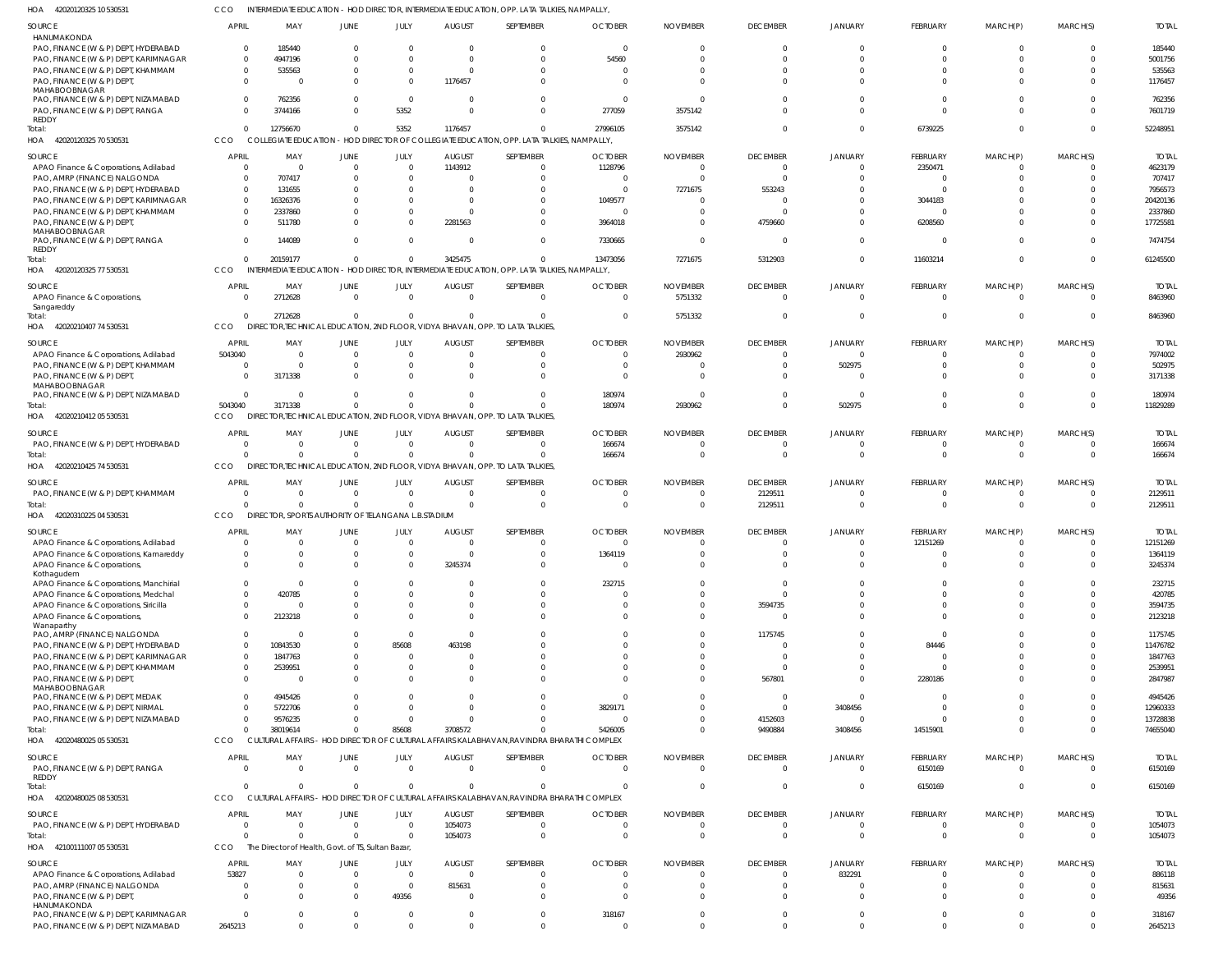42100111007 05 530531 HOA CCO The Director of Health, Govt. of TS, Sultan Bazar,

| SOURCE<br>Total:                                                   | <b>APRIL</b><br>2699040 | MAY<br>$\overline{0}$                                | JUNE<br>$\overline{0}$           | JULY<br>49356                                  | <b>AUGUST</b><br>815631   | SEPTEMBER<br>$\overline{0}$                                                            | <b>OCTOBER</b><br>318167         | <b>NOVEMBER</b><br>$\overline{0}$ | <b>DECEMBER</b><br>$\mathbf 0$ | JANUARY<br>832291        | FEBRUARY<br>$\overline{0}$ | MARCH(P)<br>$\overline{0}$ | MARCH(S)<br>$\Omega$     | <b>TOTAL</b><br>4714485 |
|--------------------------------------------------------------------|-------------------------|------------------------------------------------------|----------------------------------|------------------------------------------------|---------------------------|----------------------------------------------------------------------------------------|----------------------------------|-----------------------------------|--------------------------------|--------------------------|----------------------------|----------------------------|--------------------------|-------------------------|
| HOA<br>42100111025 22 530531                                       | CCO                     | The Director, Medical Education, DMS Compound, Koti, |                                  |                                                |                           |                                                                                        |                                  |                                   |                                |                          |                            |                            |                          |                         |
| SOURCE                                                             | APRIL                   | MAY                                                  | JUNE                             | JULY                                           | AUGUST                    | SEPTEMBER                                                                              | <b>OCTOBER</b>                   | <b>NOVEMBER</b>                   | <b>DECEMBER</b>                | JANUARY                  | FEBRUARY                   | MARCH(P)                   | MARCH(S)                 | <b>TOTAL</b>            |
| APAO Finance & Corporations, Jagtial                               | $\Omega$                | $\overline{0}$                                       | $\overline{0}$                   | $\overline{0}$                                 | $\overline{0}$            | $\Omega$                                                                               | $\overline{0}$                   | $\Omega$                          | $\mathbf 0$                    | $\Omega$                 | 25487570                   | $\overline{0}$             | $\overline{0}$           | 25487570                |
| APAO Finance & Corporations,                                       | $\cap$                  | $\Omega$                                             | $\Omega$                         | $\overline{0}$                                 | $\Omega$                  | $\Omega$                                                                               | $\Omega$                         | $\Omega$                          | $\Omega$                       | $\Omega$                 | 109363583                  | $\overline{0}$             | $\overline{0}$           | 109363583               |
| Kothagudem<br>APAO Finance & Corporations,<br>Mahabubabad          | $\Omega$                | $\Omega$                                             | $\Omega$                         | 0                                              | $\overline{0}$            | $\Omega$                                                                               | $\Omega$                         | $\Omega$                          | $\Omega$                       | 0                        | 54319669                   | $^{\circ}$                 | $\Omega$                 | 54319669                |
| APAO Finance & Corporations,<br>Nagarkurnool                       | $\Omega$                | $\Omega$                                             | $\Omega$                         | $\overline{0}$                                 | $\overline{0}$            | $\Omega$                                                                               | $\Omega$                         | $\Omega$                          | $\Omega$                       | 0                        | 61616373                   | $\mathbf{0}$               | $\Omega$                 | 61616373                |
| APAO Finance & Corporations,<br>Sangareddy                         | $\Omega$                | $\Omega$                                             | $\mathbf 0$                      | $\overline{0}$                                 | $\overline{0}$            | $\Omega$                                                                               | $\Omega$                         | $\Omega$                          | $\mathbf{0}$                   | 0                        | 73187695                   | $\Omega$                   | $\Omega$                 | 73187695                |
| APAO Finance & Corporations, Siddipet                              | $\Omega$                | $\Omega$                                             | $\overline{0}$                   | 2629591                                        | 22022950                  | $\Omega$                                                                               | $\overline{0}$                   | 5010503                           | 11637995                       | 39361128                 | 62794037                   | $\Omega$                   | $\Omega$                 | 143456204               |
| PAO, AMRP (FINANCE) NALGONDA                                       | $\Omega$                | 111700326                                            | $\mathbf 0$                      | 85623479                                       | 4834582                   | 157374233                                                                              | 155846909                        | 64909855                          | 45009372                       | $\Omega$                 | 101702235                  | $\Omega$                   | $\Omega$                 | 727000991               |
| PAO, FINANCE (W & P) DEPT,<br>HANUMAKONDA                          |                         | 288333                                               | $\overline{0}$                   | 83552                                          | 2894671                   | $\mathbf{0}$                                                                           | 1611055                          | $\Omega$                          | 3096197                        | $\Omega$                 | 0                          | $\Omega$                   | $\Omega$                 | 7973808                 |
| PAO, FINANCE (W & P) DEPT, HYDERABAD                               | $\Omega$                | 1160308                                              | $\overline{0}$                   | 81222                                          | 6226438                   | $\Omega$                                                                               | $\overline{0}$                   | 6926895                           | 9786806                        | 0                        | $\Omega$                   | $\Omega$                   | $\Omega$                 | 24181669                |
| PAO, FINANCE (W & P) DEPT, KARIMNAGAR                              | $\Omega$                | $\Omega$                                             | 27580244                         | $\overline{0}$                                 | $\Omega$                  | - 0                                                                                    | 1258761                          | 22351631                          | 331417                         | $\Omega$                 | $\Omega$                   | $\Omega$                   | $\Omega$                 | 51522053                |
| PAO, FINANCE (W & P) DEPT,<br>MAHABOOBNAGAR                        | $\Omega$                | 2547538                                              | $\overline{0}$                   | $\overline{0}$                                 | $\overline{0}$            | $\Omega$                                                                               | $\overline{0}$                   | 1261330                           | $\overline{0}$                 | $\Omega$                 | $\Omega$                   | $\Omega$                   | $\Omega$                 | 3808868                 |
| Total:                                                             |                         | 115696505<br>$\mathbf{0}$                            | 27580244                         | 88417844                                       | 35978641                  | 157374233                                                                              | 158716725                        | 100460214                         | 69861787                       | 39361128                 | 488471162                  | $\mathbf{0}$               | $\Omega$                 | 1281918483              |
| HOA 42100111025 28 530531                                          | CCO                     | The Director of Health, Govt. of TS, Sultan Bazar,   |                                  |                                                |                           |                                                                                        |                                  |                                   |                                |                          |                            |                            |                          |                         |
| SOURCE                                                             | <b>APRIL</b>            | MAY                                                  | JUNE                             | JULY                                           | <b>AUGUST</b>             | SEPTEMBER                                                                              | <b>OCTOBER</b>                   | <b>NOVEMBER</b>                   | <b>DECEMBER</b>                | JANUARY                  | FEBRUARY                   | MARCH(P)                   | MARCH(S)                 | <b>TOTAL</b>            |
| APAO Finance & Corporations,                                       | $\Omega$                | $\Omega$                                             | $\Omega$                         | $\overline{0}$                                 | $\overline{0}$            | $\Omega$                                                                               | $\Omega$                         | $\Omega$                          | $\Omega$                       | $\Omega$                 | 74017670                   | $\Omega$                   | $\Omega$                 | 74017670                |
| Sangareddy                                                         |                         |                                                      |                                  |                                                |                           |                                                                                        |                                  |                                   |                                |                          |                            |                            |                          |                         |
| Total:<br>HOA 42100310525 21 530531                                | CCO                     | $\Omega$                                             | $\Omega$                         | $\Omega$                                       | - 0                       | $\Omega$                                                                               | $\overline{0}$                   | $\Omega$                          | $\Omega$                       | 0                        | 74017670                   | $\overline{0}$             | $\Omega$                 | 74017670                |
|                                                                    |                         | The Director, Medical Education, DMS Compound, Koti, |                                  |                                                |                           |                                                                                        |                                  |                                   |                                |                          |                            |                            |                          |                         |
| SOURCE                                                             | <b>APRIL</b>            | MAY                                                  | JUNE                             | JULY                                           | <b>AUGUST</b>             | SEPTEMBER                                                                              | <b>OCTOBER</b>                   | <b>NOVEMBER</b>                   | <b>DECEMBER</b>                | JANUARY                  | FEBRUARY                   | MARCH(P)                   | MARCH(S)                 | <b>TOTAL</b>            |
| PAO, FINANCE (W & P) DEPT,<br>HANUMAKONDA                          | $\Omega$                | $\overline{0}$                                       | $\overline{0}$                   | $\overline{0}$                                 | $\overline{0}$            | $\Omega$                                                                               | 95535                            | $\Omega$                          | $\mathbf{0}$                   | $\Omega$                 | $\overline{0}$             | $\overline{0}$             | $\Omega$                 | 95535                   |
| Total:                                                             | $\cap$                  | $\Omega$                                             | $\Omega$                         | $\overline{0}$                                 | $\Omega$                  | $\Omega$                                                                               | 95535                            | $\Omega$                          | $\mathbf{0}$                   | 0                        | $\overline{0}$             | $\overline{0}$             | $\overline{0}$           | 95535                   |
| HOA 42100320025 05 530531                                          | CCO                     |                                                      |                                  |                                                |                           | The Commissioner, Olo The Commissioner, Dept of AYUSH 5th Floor, APGLI Building, Abids |                                  |                                   |                                |                          |                            |                            |                          |                         |
| SOURCE                                                             | <b>APRIL</b>            | MAY                                                  | JUNE                             | JULY                                           | <b>AUGUST</b>             | SEPTEMBER                                                                              | <b>OCTOBER</b>                   | <b>NOVEMBER</b>                   | <b>DECEMBER</b>                | JANUARY                  | FEBRUARY                   | MARCH(P)                   | MARCH(S)                 | <b>TOTAL</b>            |
| PAO, FINANCE (W & P) DEPT, HYDERABAD                               | $\Omega$                | 61053                                                | $\overline{0}$                   | $\overline{0}$                                 | $\overline{0}$            | $\Omega$                                                                               | $\Omega$                         | $\Omega$                          | $\Omega$                       | $\Omega$                 | $\overline{0}$             | $\Omega$                   | $\Omega$                 | 61053                   |
| Total:                                                             |                         | 61053                                                | $\Omega$                         | $\Omega$                                       | $\Omega$                  | $\Omega$                                                                               | $\Omega$                         | $\Omega$                          | $\Omega$                       | $\Omega$                 | $\Omega$                   | $\Omega$                   | $\Omega$                 | 61053                   |
| HOA 42100410725 74 530531                                          | CCO                     | The Director of Health, Govt. of TS, Sultan Bazar    |                                  |                                                |                           |                                                                                        |                                  |                                   |                                |                          |                            |                            |                          |                         |
| SOURCE                                                             | APRIL                   | MAY                                                  | JUNE                             | JULY                                           | <b>AUGUST</b>             | SEPTEMBER                                                                              | <b>OCTOBER</b>                   | <b>NOVEMBER</b>                   | <b>DECEMBER</b>                | JANUARY                  | FEBRUARY                   | MARCH(P)                   | MARCH(S)                 | <b>TOTAL</b>            |
| APAO Finance & Corporations, Siddipet                              | - 0                     | $\Omega$                                             | $\Omega$                         | $\overline{0}$                                 | $\Omega$                  | -0                                                                                     | $\Omega$                         | $\Omega$                          | 203479                         | $\Omega$                 | $\overline{0}$             | 0                          | $\overline{0}$           | 203479                  |
| PAO, FINANCE (W & P) DEPT, HYDERABAD                               | 12194737                | $\Omega$                                             | 0                                | $\overline{0}$                                 | $\overline{\mathbf{0}}$   | -0                                                                                     | $\Omega$                         | $\Omega$                          | 6167203                        | 0                        | $\Omega$                   | 0                          | $\Omega$                 | 18361940                |
| PAO, FINANCE (W & P) DEPT, KARIMNAGAR                              | - 0<br>$\cap$           | $\Omega$<br>$\Omega$                                 | $\Omega$                         | $\overline{0}$                                 | $\overline{0}$            |                                                                                        | 604084                           | $\Omega$<br>$\Omega$              | $\Omega$                       |                          | $\Omega$                   | $\Omega$                   |                          | 604084                  |
| PAO, FINANCE (W & P) DEPT,<br>MAHABOOBNAGAR                        |                         |                                                      | $\Omega$                         | $\Omega$                                       | 2916745                   |                                                                                        | $\Omega$                         |                                   | $\Omega$                       |                          | $\Omega$                   | $\Omega$                   | $\Omega$                 | 2916745                 |
| PAO, FINANCE (W & P) DEPT, NIZAMABAD                               | $\Omega$                | $\Omega$                                             | $\mathbf 0$                      | 2890609                                        | $\overline{\mathbf{0}}$   | $\Omega$                                                                               | 1065986                          | $\Omega$                          | $\Omega$                       | 0                        | $\Omega$                   | $\Omega$                   | $\Omega$                 | 3956595                 |
| lotal:                                                             | 12194737                | $\Omega$                                             | $\overline{0}$                   | 2890609                                        | 2916745                   | $\Omega$                                                                               | 1670070                          | $\Omega$                          | 6370682                        | $\Omega$                 | $\Omega$                   | $\Omega$                   | $\Omega$                 | 26042843                |
| HOA 42100420012 06 530531                                          | CCO                     | The Director of Health, Govt. of TS, Sultan Bazar,   |                                  |                                                |                           |                                                                                        |                                  |                                   |                                |                          |                            |                            |                          |                         |
| SOURCE                                                             | APRIL                   | MAY                                                  | JUNE                             | JULY                                           | <b>AUGUST</b>             | SEPTEMBER                                                                              | <b>OCTOBER</b>                   | <b>NOVEMBER</b>                   | <b>DECEMBER</b>                | JANUARY                  | FEBRUARY                   | MARCH(P)                   | MARCH(S)                 | <b>TOTAL</b>            |
| APAO Finance & Corporations,<br>Sangareddy                         | $\Omega$                | $\Omega$                                             | $\Omega$                         | $\Omega$                                       | $\Omega$                  | $\Omega$                                                                               | $\Omega$                         | $\Omega$                          | $\Omega$                       | $\Omega$                 | 4258976                    | $\Omega$                   | $\Omega$                 | 4258976                 |
| PAO, FINANCE (W & P) DEPT,                                         |                         | $\Omega$                                             | $\Omega$                         | $\Omega$                                       | $\Omega$                  | $\Omega$                                                                               | $\Omega$                         | $\Omega$                          | $\Omega$                       | $\Omega$                 | 2966611                    | $\Omega$                   | $\Omega$                 | 2966611                 |
| HANUMAKONDA                                                        |                         |                                                      |                                  |                                                |                           |                                                                                        |                                  |                                   |                                |                          |                            |                            |                          |                         |
| PAO, FINANCE (W & P) DEPT, HYDERABAD<br>PAO, FINANCE (W & P) DEPT, |                         | $\Omega$<br>$\Omega$                                 | $\Omega$<br>$\Omega$             | $\Omega$<br>$\Omega$                           | $\Omega$<br>$\Omega$      | $\Omega$<br>$\Omega$                                                                   | $\overline{0}$<br>$\overline{0}$ | $\Omega$<br>$\Omega$              | $\Omega$<br>$\Omega$           | <sup>0</sup><br>$\Omega$ | 6412270<br>2367552         | $\Omega$<br>$\Omega$       | <sup>0</sup><br>$\Omega$ | 6412270<br>2367552      |
| MAHABOOBNAGAR                                                      |                         |                                                      |                                  |                                                |                           |                                                                                        |                                  |                                   |                                |                          |                            |                            |                          |                         |
| Total:                                                             | $\Omega$                | $\Omega$                                             | $\Omega$                         | $\Omega$                                       | $\Omega$                  | $\Omega$                                                                               | $\overline{0}$                   | $\Omega$                          | $\Omega$                       | $\Omega$                 | 16005409                   | $\overline{0}$             | $\Omega$                 | 16005409                |
| HOA 42100420025 06 530531                                          | CCO                     | The Director of Health, Govt, of TS, Sultan Bazar    |                                  |                                                |                           |                                                                                        |                                  |                                   |                                |                          |                            |                            |                          |                         |
| SOURCE                                                             | <b>APRIL</b>            | MAY                                                  | JUNE                             | JULY                                           | <b>AUGUST</b>             | SEPTEMBER                                                                              | <b>OCTOBER</b>                   | <b>NOVEMBER</b>                   | <b>DECEMBER</b>                | JANUARY                  | FEBRUARY                   | MARCH(P)                   | MARCH(S)                 | <b>TOTAL</b>            |
| APAO Finance & Corporations, Adilabad                              | $\Omega$                | $\overline{0}$                                       | $\mathbf 0$                      | $\overline{0}$                                 | $\overline{0}$            | - 0                                                                                    | 2459631                          | $\Omega$                          | $\mathbf{0}$                   | $\overline{0}$           | $\overline{0}$             | $\overline{0}$             | $\Omega$                 | 2459631                 |
| APAO Finance & Corporations,<br>Sangareddy                         | $\Omega$                | $\overline{0}$                                       | $\mathbf 0$                      | $\overline{0}$                                 | $\overline{0}$            | $\Omega$                                                                               | 4722848                          | $\Omega$                          | $\Omega$                       | $\Omega$                 | $\Omega$                   | $\Omega$                   | $\Omega$                 | 4722848                 |
| APAO Finance & Corporations, Siddipet                              |                         | $\Omega$                                             | $\Omega$                         | $\Omega$                                       | $\Omega$                  | $\Omega$                                                                               | $\overline{0}$                   | $\Omega$                          | 1256868                        | $\Omega$                 | $\Omega$                   | $\Omega$                   | $\Omega$                 | 1256868                 |
| PAO, AMRP (FINANCE) NALGONDA                                       | $\Omega$                | $\overline{0}$                                       | $\mathbf 0$                      | $\Omega$                                       | $\overline{0}$            | $\Omega$                                                                               | 7153100                          | $\overline{0}$                    | $\Omega$                       | $\Omega$                 | $\Omega$                   | $\Omega$                   | $\Omega$                 | 7153100                 |
| PAO, FINANCE (W & P) DEPT,                                         | $\Omega$                | $\Omega$                                             | $\Omega$                         | $\Omega$                                       | $\Omega$                  | $\Omega$                                                                               | 10085921                         | $\Omega$                          | $\mathbf{0}$                   | $\Omega$                 | $\Omega$                   | $\Omega$                   | $\Omega$                 | 10085921                |
| HANUMAKONDA<br>PAO, FINANCE (W & P) DEPT, HYDERABAD                |                         | $\Omega$                                             | $\Omega$                         | $\Omega$                                       | $\Omega$                  | $\Omega$                                                                               | 11842028                         | $\Omega$                          | 9118934                        | $\Omega$                 | $\Omega$                   | $\Omega$                   | <sup>0</sup>             | 20960962                |
| PAO, FINANCE (W & P) DEPT, KARIMNAGAR                              | $\Omega$                | $\Omega$                                             | $\Omega$                         | $\Omega$                                       | $\Omega$                  | $\Omega$                                                                               | 6791753                          | $\Omega$                          | $\mathbf{0}$                   | $\Omega$                 | $\Omega$                   | $\Omega$                   | $\Omega$                 | 6791753                 |
| PAO, FINANCE (W & P) DEPT, KHAMMAM                                 | $\Omega$                | $\Omega$                                             | $\Omega$                         | $\overline{0}$                                 | $\Omega$                  | $\Omega$                                                                               | 1539191                          | $\overline{0}$                    | 820336                         | $\Omega$                 | $\Omega$                   | $\Omega$                   | <sup>0</sup>             | 2359527                 |
| PAO, FINANCE (W & P) DEPT,                                         | $\Omega$                | $\Omega$                                             | $\Omega$                         | $\Omega$                                       | $\Omega$                  | $\Omega$                                                                               | 5643022                          | $\Omega$                          | 0                              | $\Omega$                 | $\Omega$                   | $\Omega$                   | $\Omega$                 | 5643022                 |
| MAHABOOBNAGAR<br>PAO, FINANCE (W & P) DEPT, NIZAMABAD              | $\Omega$                | $\Omega$                                             | $\Omega$                         | $\Omega$                                       | $\overline{0}$            | $\Omega$                                                                               | 3170865                          | $\overline{0}$                    | $\mathbf{0}$                   | 0                        | $\Omega$                   | $\overline{0}$             | $\Omega$                 | 3170865                 |
| Total:                                                             | $\cap$                  | $\Omega$                                             | $\Omega$                         | $\overline{0}$                                 | $\Omega$                  | $\Omega$                                                                               | 53408359                         | $\Omega$                          | 11196138                       | $\Omega$                 | $\Omega$                   | $\Omega$                   | $\Omega$                 | 64604497                |
| HOA 42150110204 30 530531                                          | CCO                     | <b>CHIEF</b>                                         |                                  | <b>ENGINEER RURAL WATER SUPPLY ERRA MANJIL</b> |                           |                                                                                        |                                  |                                   |                                |                          |                            |                            |                          |                         |
| SOURCE                                                             | APRIL                   | MAY                                                  | JUNE                             | JULY                                           | <b>AUGUST</b>             | SEPTEMBER                                                                              | <b>OCTOBER</b>                   | <b>NOVEMBER</b>                   | <b>DECEMBER</b>                | JANUARY                  | FEBRUARY                   | MARCH(P)                   | MARCH(S)                 | <b>TOTAL</b>            |
| PAO (PR) MAHABOOBNAGAR                                             | $\Omega$                | $\Omega$                                             | $\mathbf 0$                      | $\overline{0}$                                 | $\Omega$                  | $\Omega$                                                                               | 20486                            | $\Omega$                          | $\Omega$                       | $\Omega$                 | $\overline{0}$             | $\overline{0}$             | $\Omega$                 | 20486                   |
| Total:                                                             | $\cap$                  | $\Omega$                                             | $\mathbf 0$                      | $\Omega$                                       | $\Omega$                  | $\Omega$                                                                               | 20486                            | $\Omega$                          | $\Omega$                       | $\Omega$                 | $\Omega$                   | $\Omega$                   | $\Omega$                 | 20486                   |
| HOA 42150110207 31 530531                                          | <b>CCO</b>              | CHIEF ENGINEER RURAL WATER SUPPLY ERRA MANJIL        |                                  |                                                |                           |                                                                                        |                                  |                                   |                                |                          |                            |                            |                          |                         |
| SOURCE                                                             | <b>APRIL</b>            | MAY                                                  | JUNE                             | JULY                                           | AUGUST                    | SEPTEMBER                                                                              | <b>OCTOBER</b>                   | <b>NOVEMBER</b>                   | <b>DECEMBER</b>                | JANUARY                  | FEBRUARY                   | MARCH(P)                   | MARCH(S)                 | <b>TOTAL</b>            |
| APAO (PR) Medak                                                    | 39024811                | $\overline{0}$                                       | $\overline{0}$                   | 4707902                                        | 3785298                   | 3044080                                                                                | 4108993                          | 394996                            | $\mathbf{0}$                   | 4368748                  | 842629                     | 0                          | $\Omega$                 | 60277457                |
| APAO (PR) Pochampad, Nizamabad                                     | 228038646               | 2086811                                              | $\overline{0}$                   | 92037                                          | 457554                    | 1238012                                                                                | 3778133                          | 9561978                           | $\mathbf{0}$                   | 19332018                 | 4901223                    | $\Omega$                   | $\Omega$                 | 269486412               |
| APAO (PR) Ranga Reddy Dist                                         | 81478389                | 101474003                                            | $\Omega$                         | 1773934                                        | 1027656                   | 246262                                                                                 | 7391190                          | 310820                            | $\Omega$                       | 7860335                  | 170566                     | $\Omega$                   | $\Omega$                 | 201733155               |
| APAO (PR) Tekulapapalli<br>APAO (PR), PJP, Jogulamba Gadwal        | 49789691<br>10619332    | 80497994<br>$\overline{0}$                           | $\overline{0}$<br>$\overline{0}$ | 26220825<br>$\overline{0}$                     | 6296764<br>$\overline{0}$ | 5968792<br>- 0                                                                         | 4554476<br>131738                | 19310606<br>485355                | $\Omega$<br>$\Omega$           | 25941628<br>1478820      | 3749593<br>659586          | $\Omega$<br>$\Omega$       | $\Omega$<br>$\Omega$     | 222330369<br>13374831   |
| APAO Panchayat Raj (PR), Adilabad                                  | 6755                    | 9691                                                 | $\overline{0}$                   | $\overline{0}$                                 | $\overline{0}$            | $\mathbf 0$                                                                            | 172604                           | $\Omega$                          | $\Omega$                       | 596782                   | 1148557                    | $\Omega$                   | $\Omega$                 | 1934389                 |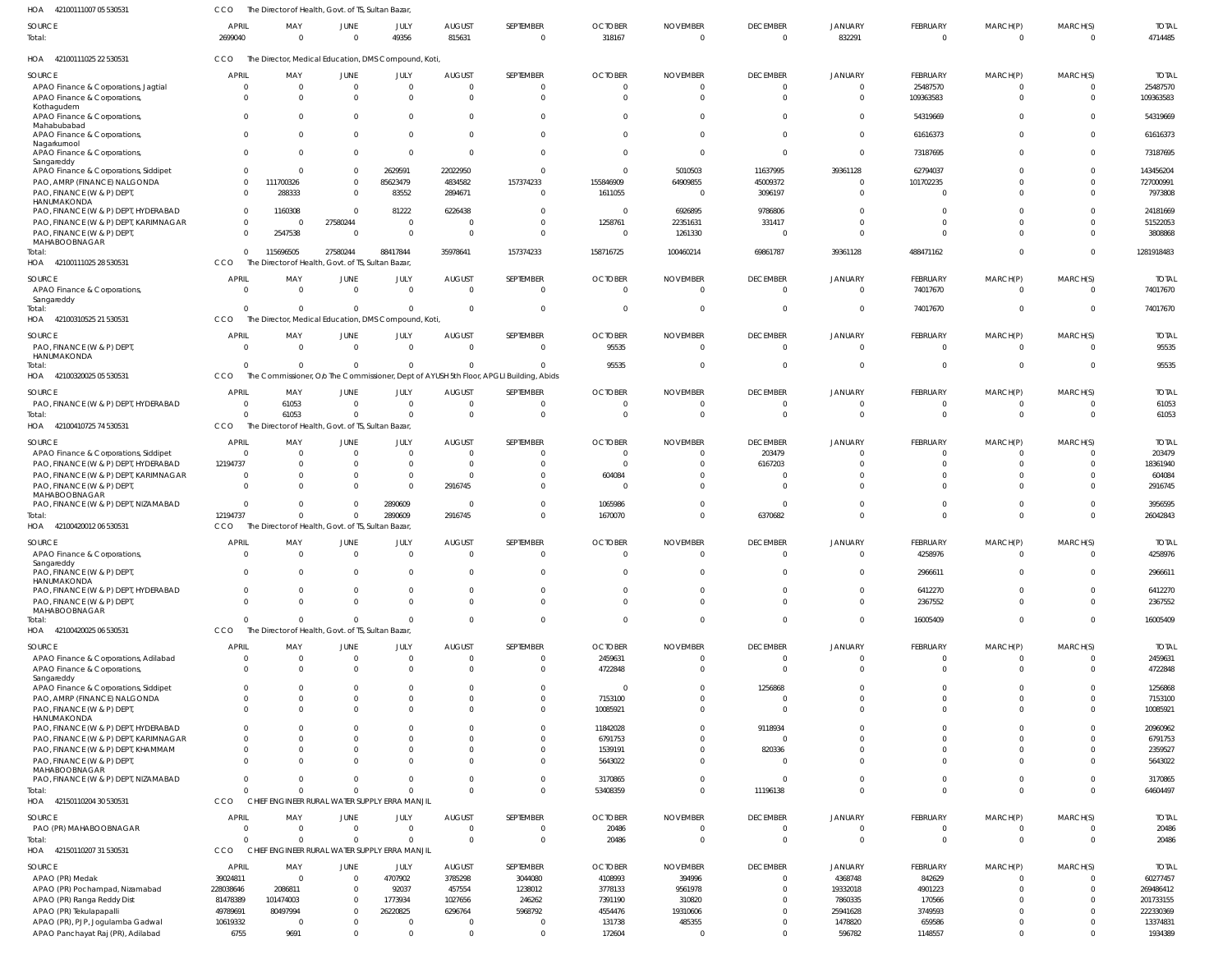| HOA<br>42150110207 31 530531                                                           | CCO                                     |                                              |                             | CHIEF ENGINEER RURAL WATER SUPPLY ERRA MANJII              |                                  |                                                                                           |                            |                                   |                                           |                                  |                          |                         |                            |                         |
|----------------------------------------------------------------------------------------|-----------------------------------------|----------------------------------------------|-----------------------------|------------------------------------------------------------|----------------------------------|-------------------------------------------------------------------------------------------|----------------------------|-----------------------------------|-------------------------------------------|----------------------------------|--------------------------|-------------------------|----------------------------|-------------------------|
| SOURCE                                                                                 | <b>APRIL</b>                            | MAY                                          | JUNE                        | JULY                                                       | <b>AUGUST</b>                    | SEPTEMBER                                                                                 | <b>OCTOBER</b>             | <b>NOVEMBER</b>                   | <b>DECEMBER</b>                           | <b>JANUARY</b>                   | FEBRUARY                 | MARCH(P)                | MARCH(S)                   | <b>TOTA</b>             |
| APAO Panchayat Raj (PR), Bhoopalapally                                                 | 143889972                               | 11952621                                     | $\overline{0}$              | $\Omega$                                                   | 174569                           | 6900018                                                                                   | 3436304                    | 5169407                           | $\overline{0}$                            | 5031146                          | 756530                   | 0                       | $\overline{0}$             | 177310567               |
| APAO Panchayat Raj (PR), Jangaon<br>APAO Panchayat Raj (PR), Kamareddy                 | 4812009<br>32189822                     | $\overline{0}$<br>764363                     | $^{\circ}$<br>$^{\circ}$    | 416385<br>820820                                           | 4622280<br>1281854               | 2828725<br>3477396                                                                        | 228536<br>- 0              | $\Omega$<br>296845                | $\overline{0}$<br>0                       | 4800276<br>10683868              | $\Omega$<br>1448977      | $\mathbf 0$<br>0        | $\overline{0}$<br>$\Omega$ | 17708211<br>50963945    |
| APAO Panchayat Raj (PR)<br>Komarambheem Asifabad                                       | 410872                                  | $\overline{0}$                               | $\mathbf{0}$                | $\Omega$                                                   | $\overline{0}$                   |                                                                                           | $\overline{0}$             | $\Omega$                          | $\Omega$                                  | $\Omega$                         | 0                        | $\Omega$                | $\Omega$                   | 410872                  |
| APAO Panchayat Raj (PR), Kothagudem                                                    | 1214575<br>$\Omega$                     | 2440286<br>$\overline{0}$                    | $\mathbf 0$<br>$\mathbf 0$  | 1128289<br>$\Omega$                                        | $\overline{0}$<br>$\overline{0}$ | 3192698                                                                                   | 4680403<br>- 0             | 85446<br>-0                       | $\Omega$<br>$\Omega$                      | 2513588<br>263641                | 281885<br>$\Omega$       | $\Omega$<br>$\Omega$    | $\Omega$<br>$\Omega$       | 15537170<br>263641      |
| APAO Panchayat Raj (PR), Mancherial<br>APAO Panchayat Raj (PR), Medchal<br>Malkajigiri | $\Omega$                                | $\overline{0}$                               | $\Omega$                    | $\Omega$                                                   | $\mathbf 0$                      | $\Omega$                                                                                  | $\overline{0}$             | $\Omega$                          | $\overline{0}$                            | 2033728                          | $\mathbf 0$              | $\Omega$                | $\mathbf{0}$               | 2033728                 |
| APAO Panchayat Raj (PR), Nagarkurnool                                                  | 133496571                               | 44653                                        | $\overline{0}$              | 4091                                                       | 1857552                          | 2533911                                                                                   | 14646169                   | 107540945                         | $\Omega$                                  | 10412614                         | 5766077                  | $\Omega$                | $\Omega$                   | 276302583               |
| APAO Panchayat Raj (PR), Narayanpet<br>APAO Panchayat Raj (PR), Peddapalli             | $\Omega$<br>50832097                    | $\overline{0}$<br>17063283                   | $\mathbf 0$<br>7607827      | $\Omega$<br>2775192                                        | $\overline{0}$<br>4093670        | $\mathbf 0$<br>9269756                                                                    | $\circ$<br>4506162         | $\Omega$<br>875611                | $\Omega$<br>$\overline{0}$                | $\Omega$<br>18679915             | 1198334<br>5022623       | $\Omega$<br>$\Omega$    | $\Omega$<br>$\Omega$       | 1198334<br>120726136    |
| APAO Panchayat Raj (PR), Sangareddy                                                    | 119910770                               | 2547313                                      | 438145                      | 9056873                                                    | 3609970                          | 10419                                                                                     | 12037457                   | 3416398                           | $\Omega$                                  | 71869459                         | 3844050                  | $\Omega$                | $\Omega$                   | 226740854               |
| APAO Panchayat Raj (PR), Siddipet                                                      | 693574154                               | 985672                                       | 1071137                     | 258879589                                                  | 10859203                         | 4197860                                                                                   | 76970704                   | 654316899                         | 339542913                                 | 12900565                         | 363518                   | $\Omega$                | $\Omega$                   | 2053662214              |
| APAO Panchayat Raj (PR), Siricilla                                                     | 3020509                                 | $\overline{\phantom{0}}$                     | $\overline{0}$              | 1212924                                                    | 27636                            | 1500603                                                                                   | $\circ$                    | 4915838                           | $\mathbf 0$                               | 1027579                          | $\Omega$                 | $\Omega$                | $\Omega$                   | 11705089                |
| APAO Panchayat Raj (PR), Suryapet<br>APAO Panchayat Raj (PR), Wanaparthy               | 123362449<br>303138968                  | 868462<br>$\overline{0}$                     | $\mathbf 0$<br>$^{\circ}$   | 200679<br>213289728                                        | 7198010<br>0                     | 7235576<br>3955240                                                                        | 12574540<br>$\overline{0}$ | 2068812<br>185202332              | $\Omega$<br>$\Omega$                      | 23934924<br>3211654              | 358151<br>385877880      | $\Omega$<br>$\Omega$    | $\Omega$<br>$\Omega$       | 177801603<br>1094675802 |
| APAO Panchayat Raj (PR), Waranagal                                                     | 804560                                  | $\Omega$                                     | $^{\circ}$                  | $\Omega$                                                   | $\overline{0}$                   |                                                                                           | $\Omega$                   | $\epsilon$                        | $\Omega$                                  |                                  | $\Omega$                 | $\Omega$                | $\Omega$                   | 804560                  |
| APAO Panchayat Raj (PR), Yadadr                                                        | $\Omega$                                | $\Omega$                                     | $\mathbf{0}$                | $\Omega$                                                   | $\overline{0}$                   |                                                                                           | 6859437                    | 4412472                           | $\Omega$                                  | 6250856                          | $\Omega$                 | $\Omega$                |                            | 17522765                |
| PAO (PR) (IW), LMD Colony, Karimnagar<br>PAO (PR) KCC, HANUMAKONDA                     | 47661043<br>645968                      | $\Omega$<br>$\Omega$                         | $\Omega$<br>$\overline{0}$  | 14818<br>$\Omega$                                          | 1459528<br>$\overline{0}$        | 2602602<br>$\overline{0}$                                                                 | 677669<br>1417797          | 1358181<br>110661                 | $\Omega$<br>$\Omega$                      | 5729149<br>7911530               | 5686667<br>0             | $\Omega$<br>$\Omega$    | $\Omega$                   | 65189657<br>10085956    |
| PAO (PR) MAHABOOBNAGAR                                                                 | 60072144                                | 16083644                                     | 108986                      | 8756420                                                    | 795619                           | 6085752                                                                                   | 7515475                    | 6395227                           | 11236369                                  | 48539354                         | 7789120                  | $\Omega$                | $\Omega$                   | 173378110               |
| PAO (PR) Nalgonda                                                                      | 8608136                                 | - 0                                          | $\overline{0}$              | 991792                                                     | 1282469                          | 570468                                                                                    | 354672                     | 3942957                           | 0                                         | 8234161                          | 473576                   | $\Omega$                | $\Omega$                   | 24458231                |
| PAO (PR), Nirmal                                                                       | 135091                                  | $\Omega$                                     | $\mathbf{0}$                | 20031                                                      | 0                                | 317568                                                                                    | $\Omega$                   | $\epsilon$                        | $\Omega$                                  | $\Omega$                         |                          | $\Omega$                | $\Omega$                   | 472690                  |
| Total:<br>HOA 42150110212 05 530531                                                    | 2136737334<br><b>CCO</b>                | 236818796                                    | 9226095                     | 530362329<br>CHIEF ENGINEER RURAL WATER SUPPLY ERRA MANJIL | 48829632                         | 65175738                                                                                  | 166042459                  | 1010171786                        | 350779282                                 | 303606338                        | 430339542                | $\mathbf 0$             | $\Omega$                   | 5288089331              |
| SOURCE                                                                                 | <b>APRIL</b>                            | MAY                                          | <b>JUNE</b>                 | JULY                                                       | <b>AUGUST</b>                    | SEPTEMBER                                                                                 | <b>OCTOBER</b>             | <b>NOVEMBER</b>                   | <b>DECEMBER</b>                           | JANUARY                          | FEBRUARY                 | MARCH(P)                | MARCH(S)                   | <b>TOTAI</b>            |
| APAO (PR) Ranga Reddy Dist                                                             | $\Omega$                                | $\overline{0}$                               | $\overline{0}$              | $\Omega$                                                   | 0                                |                                                                                           | - 0                        | -0                                | $\overline{0}$                            | $\Omega$                         | 265755000                | 0                       | $\overline{0}$             | 265755000               |
| lotal:<br>HOA 42150110225 29 530531                                                    | $\Omega$<br>CCO                         | $\overline{0}$                               | $\Omega$                    | $\Omega$<br>CHIEF ENGINEER RURAL WATER SUPPLY ERRA MANJIL  | $\overline{0}$                   | 0                                                                                         | $\circ$                    | $\circ$                           | $\overline{0}$                            | $\Omega$                         | 265755000                | $\mathbf 0$             | $\Omega$                   | 265755000               |
| SOURCE                                                                                 | <b>APRIL</b>                            | MAY                                          | JUNE                        | JULY                                                       | <b>AUGUST</b>                    | SEPTEMBER                                                                                 | <b>OCTOBER</b>             | <b>NOVEMBER</b>                   | <b>DECEMBER</b>                           | <b>JANUARY</b>                   | FEBRUARY                 | MARCH(P)                | MARCH(S)                   | <b>TOTA</b>             |
| APAO (PR) Medak                                                                        | $\Omega$                                | 117000000                                    | $\overline{0}$              | $\Omega$                                                   | $\overline{0}$                   | $\Omega$                                                                                  | $\circ$                    | $\Omega$                          | $\overline{0}$                            | $\Omega$                         | 0                        | 0                       | $\overline{0}$             | 117000000               |
| APAO (PR), PJP, Jogulamba Gadwal                                                       | $\Omega$                                | - 0                                          | $\Omega$                    | $\Omega$                                                   | $\overline{0}$                   |                                                                                           | $\Omega$                   | $\Omega$                          | 350000                                    | $\Omega$                         | $\Omega$                 | $\Omega$                | $\Omega$                   | 350000                  |
| APAO Panchayat Raj (PR), Kamareddy                                                     | $\Omega$                                | $\Omega$<br>$\Omega$                         | -0<br>$\Omega$              | $\Omega$                                                   | $\mathbf 0$<br>0                 | 344000000                                                                                 | $\Omega$<br>$\Omega$       | $\Omega$<br>$\Omega$              | $\Omega$<br>$\Omega$                      | $\Omega$<br>$\Omega$             | $\Omega$<br>55000000     | $\Omega$<br>$\Omega$    | $\Omega$<br>$\Omega$       | 344000000<br>55000000   |
| APAO Panchayat Raj (PR), Mancherial<br>APAO Panchayat Raj (PR), Nagarkurnool           | $\mathbf{0}$                            | 362798                                       | $\Omega$                    |                                                            | $\mathbf 0$                      |                                                                                           | $\Omega$                   | $\Omega$                          | $\overline{0}$                            | $\Omega$                         | 0                        | $\Omega$                |                            | 362798                  |
| APAO Panchayat Raj (PR), Sangareddy                                                    | $\Omega$                                | $\Omega$                                     | $\Omega$                    | $\Omega$                                                   | 0                                |                                                                                           | 1100000                    | $\Omega$                          | 30255                                     | $\Omega$                         | $\Omega$                 | $\Omega$                | $\Omega$                   | 1130255                 |
| APAO Panchayat Raj (PR), Siddipet                                                      | $\Omega$                                | 5058000                                      | $\Omega$                    | $\Omega$                                                   | 0                                |                                                                                           | $\Omega$                   | $\Omega$                          | - 0                                       | $\Omega$                         | $\Omega$                 | $\Omega$                | $\Omega$                   | 5058000                 |
| PAO (PR) (IW), LMD Colony, Karimnagar<br>Total:                                        | $\Omega$                                | $\Omega$<br>$\Omega$<br>122420798            | $\Omega$<br>$\mathbf{0}$    | $\Omega$<br>$\Omega$                                       | 831873<br>831873                 | 1341039<br>345341039                                                                      | $\Omega$<br>1100000        | $\Omega$<br>$\Omega$              | $\Omega$<br>380255                        | $\Omega$<br>$\Omega$             | $\Omega$<br>55000000     | $\Omega$<br>$\mathbf 0$ | $\overline{0}$<br>$\Omega$ | 2172912<br>525073965    |
| HOA 42150178912 05 530531                                                              | CCO                                     |                                              |                             | CHIEF ENGINEER RURAL WATER SUPPLY ERRA MANJIL              |                                  |                                                                                           |                            |                                   |                                           |                                  |                          |                         |                            |                         |
| SOURCE                                                                                 | <b>APRIL</b>                            | MAY                                          | <b>JUNE</b>                 | JULY                                                       | <b>AUGUST</b>                    | SEPTEMBER                                                                                 | <b>OCTOBER</b>             | <b>NOVEMBER</b>                   | <b>DECEMBER</b>                           | <b>JANUARY</b>                   | FEBRUARY                 | MARCH(P)                | MARCH(S)                   | <b>TOTAI</b>            |
| APAO (PR) Ranga Reddy Dist                                                             | $\Omega$                                | $\overline{0}$                               | 218095000                   | $\Omega$                                                   | 0                                |                                                                                           | - 0                        | -0                                | $\overline{0}$                            | $\mathbf 0$                      | 0                        | 0                       | $\overline{0}$             | 218095000               |
| lotal:<br>HOA 42150280025 06 530531                                                    | $\Omega$<br>CCO                         | $\overline{0}$                               | 218095000                   | $\Omega$<br>CHIEF ENGINEER RURAL WATER SUPPLY ERRA MANJIL  | $\overline{0}$                   | $\mathbf{0}$                                                                              | $\circ$                    | $\circ$                           | $\overline{0}$                            | $\overline{0}$                   | $\mathbf{0}$             | $\mathbf 0$             | $\overline{0}$             | 218095000               |
|                                                                                        |                                         |                                              |                             |                                                            |                                  |                                                                                           |                            |                                   |                                           |                                  |                          |                         |                            |                         |
| SOURCE<br>PAO (PR) Nalgonda                                                            | <b>APRIL</b>                            | MAY                                          | JUNE                        | JULY                                                       | <b>AUGUST</b>                    | SEPTEMBER                                                                                 | <b>OCTOBER</b><br>123000   | <b>NOVEMBER</b>                   | <b>DECEMBER</b>                           | <b>JANUARY</b>                   | FEBRUARY                 | MARCH(P)<br>0           | MARCH(S)                   | <b>TOTAL</b><br>123000  |
| Total:                                                                                 | $\Omega$                                | $\Omega$                                     | $\mathbf 0$                 | $\Omega$                                                   | $\Omega$                         | $\Omega$                                                                                  | 123000                     | $\Omega$                          | $\Omega$                                  | $\Omega$                         | $\mathbf 0$              | $\overline{0}$          | $\Omega$                   | 123000                  |
| HOA<br>42160110625 04 530531                                                           | <b>CCO</b>                              |                                              |                             |                                                            |                                  | THE ENGINEER-IN-CHIEF, CRF OFFICE OF THE ENGINEER-IN-CHIEF (R&B), IV FLOOR, ERRAM MANZIL, |                            |                                   |                                           |                                  |                          |                         |                            |                         |
| SOURCE                                                                                 | <b>APRIL</b>                            | MAY                                          | <b>JUNE</b>                 | JULY                                                       | <b>AUGUST</b>                    | SEPTEMBER                                                                                 | <b>OCTOBER</b>             | <b>NOVEMBER</b>                   | <b>DECEMBER</b>                           | <b>JANUARY</b>                   | <b>FEBRUARY</b>          | MARCH(P)                | MARCH(S)                   | <b>TOTAL</b>            |
| APAO (R&B) HYDERABAD                                                                   | $\Omega$<br>$\Omega$                    | $\overline{0}$<br>$\overline{0}$             | $\overline{0}$              | 1916092<br>$\Omega$                                        | 1835492                          | 575009<br>$\Omega$                                                                        | 772688<br>$\Omega$         | $\overline{0}$<br>$\Omega$        | 20975826                                  | $\overline{0}$<br>$\Omega$       | 811374                   | $\mathbf{0}$            | $\overline{0}$<br>$\Omega$ | 26886481                |
| APAO Roads & Buildings (R&B),<br>Bhoopalapally                                         |                                         |                                              | $\mathbf 0$                 |                                                            | 3534319                          |                                                                                           |                            |                                   | $\overline{0}$                            |                                  | $\overline{0}$           | $\mathbf{0}$            |                            | 3534319                 |
| APAO Roads & Buildings (R&B), Jagtial                                                  |                                         | $\Omega$<br>$\overline{0}$                   | $\Omega$                    | $\Omega$                                                   | 0                                | $\Omega$                                                                                  | $\overline{0}$             | $^{\circ}$                        | $\Omega$                                  | $\Omega$                         | 26495030                 | $\mathbf 0$             | $\Omega$                   | 26495030                |
| APAO Roads & Buildings (R&B), Jangaon<br>APAO Roads & Buildings (R&B), Kamareddy       | $\Omega$<br>$\Omega$                    | $\overline{0}$<br>$\overline{0}$             | $\mathbf 0$<br>$\mathbf{0}$ | $\Omega$<br>$\Omega$                                       | 2738436<br>5745793               | $\Omega$                                                                                  | 23053029<br>$\circ$        | $\Omega$<br>$\overline{0}$        | 12633986<br>$\overline{0}$                | 23409515<br>2719764              | $\overline{0}$<br>627000 | $\Omega$<br>$\mathbf 0$ | $\Omega$<br>$\Omega$       | 61834966<br>9092557     |
| APAO Roads & Buildings (R&B),                                                          | $\Omega$                                | $\Omega$                                     | 8321284                     | $\Omega$                                                   | $\Omega$                         | 0                                                                                         | $\Omega$                   | 8238406                           | $\Omega$                                  | $\Omega$                         | $\Omega$                 | $\Omega$                | $\Omega$                   | 16559690                |
| Komarambheem Asifabad<br>APAO Roads & Buildings (R&B),<br>Kothagudem                   | $\Omega$                                | $\Omega$                                     | $\mathbf{0}$                | - 0                                                        | 10114274                         | $\Omega$                                                                                  | 5332652                    | - 0                               | $\Omega$                                  | $\Omega$                         | $\mathbf 0$              | $\mathbf 0$             | $\Omega$                   | 15446926                |
| APAO Roads & Buildings (R&B), Mancherial                                               | $\Omega$                                | $\overline{0}$                               | $\overline{0}$              | $\Omega$                                                   | 0                                | $\Omega$                                                                                  | - 0                        | 6740852                           | 6363522                                   | $\overline{0}$                   | $\overline{0}$           | $\mathbf 0$             | $\Omega$                   | 13104374                |
| APAO Roads & Buildings (R&B), Peddapalli                                               | $\Omega$                                | $\Omega$                                     | $\mathbf{0}$                | $\Omega$                                                   | 3833778                          | 12545534                                                                                  | $\circ$                    | $\overline{0}$                    | $\Omega$                                  | $\Omega$                         | 13396904                 | $\Omega$                | $\Omega$                   | 29776216                |
| APAO Roads & Buildings (R&B), Siricilla<br>APAO Roads & Buildings (R&B), Suryapet      | $\Omega$                                | $\overline{0}$<br>$\Omega$<br>$\overline{0}$ | 33659006<br>0               | $\Omega$<br>$\Omega$                                       | 0<br>2764112                     | $\Omega$                                                                                  | $\Omega$<br>$\overline{0}$ | $\Omega$<br>$\overline{0}$        | $\Omega$<br>$\Omega$                      | $\Omega$<br>$\Omega$             | 0<br>$\mathbf 0$         | $\Omega$<br>$\Omega$    | $\Omega$                   | 33659006<br>2764112     |
| APAO Roads & Buildings (R&B),                                                          | $\Omega$                                | $\Omega$                                     | $\Omega$                    | $\Omega$                                                   | 8637755                          | $\Omega$                                                                                  | 29229056                   | 27290070                          | 10610325                                  | $\Omega$                         | $\mathbf 0$              | $\Omega$                | $\Omega$                   | 75767206                |
| Wanaparthy<br>APAO Roads & Buildings (R&B), Yadadri                                    | $\Omega$                                | $\Omega$                                     | $\overline{0}$              | $\Omega$                                                   | 3724653                          | 8410122                                                                                   | - 0                        | $\overline{0}$                    | $\overline{0}$                            | $\Omega$                         | 10981164                 | $\mathbf 0$             | $\Omega$                   | 23115939                |
| Total:                                                                                 | $\Omega$                                | $\Omega$                                     | 41980290                    | 1916092                                                    | 42928612                         | 21530665                                                                                  | 58387425                   | 42269328                          | 50583659                                  | 26129279                         | 52311472                 | $\overline{0}$          | $\Omega$                   | 338036822               |
| HOA 42160110625 05 530531                                                              | CCO                                     |                                              |                             |                                                            |                                  | THE ENGINEER-IN-CHIEF, CRF OFFICE OF THE ENGINEER-IN-CHIEF (R&B), IV FLOOR, ERRAM MANZIL, |                            |                                   |                                           |                                  |                          |                         |                            |                         |
| SOURCE                                                                                 | <b>APRIL</b>                            | MAY                                          | JUNE                        | JULY                                                       | <b>AUGUST</b>                    | SEPTEMBER                                                                                 | <b>OCTOBER</b>             | <b>NOVEMBER</b>                   | <b>DECEMBER</b>                           | <b>JANUARY</b>                   | <b>FEBRUARY</b>          | MARCH(P)                | MARCH(S)                   | <b>TOTAL</b>            |
| APAO (R&B) HYDERABAD<br>Total:                                                         | $\Omega$<br>$\Omega$                    | 3230628<br>3230628                           | 9702270<br>9702270          | 934104<br>934104                                           | 32514159<br>32514159             | 6879735<br>6879735                                                                        | 6632431<br>6632431         | 7854790<br>7854790                | $\overline{0}$<br>$\overline{\mathbf{0}}$ | 446537<br>446537                 | 689948<br>689948         | 0<br>$\mathbf{0}$       | $\overline{0}$<br>$\Omega$ | 68884602<br>68884602    |
| HOA 42160110625 07 530531                                                              | CCO                                     |                                              |                             |                                                            |                                  | THE ENGINEER-IN-CHIEF, CRF OFFICE OF THE ENGINEER-IN-CHIEF (R&B), IV FLOOR, ERRAM MANZIL, |                            |                                   |                                           |                                  |                          |                         |                            |                         |
| SOURCE                                                                                 | <b>APRIL</b>                            | MAY                                          | <b>JUNE</b>                 | JULY                                                       | <b>AUGUST</b>                    | SEPTEMBER                                                                                 | <b>OCTOBER</b>             | <b>NOVEMBER</b>                   | <b>DECEMBER</b>                           | <b>JANUARY</b>                   | <b>FEBRUARY</b>          | MARCH(P)                | MARCH(S)                   | <b>TOTAL</b>            |
| APAO (R&B) HYDERABAD                                                                   | $\Omega$                                | $\overline{0}$                               | $\mathbf{0}$                | $\Omega$                                                   | 24372                            | 0                                                                                         | - 0                        | -0                                | $\overline{0}$                            | $\mathbf 0$                      | $\mathbf 0$              | 0                       | $\overline{0}$             | 24372                   |
| Total:                                                                                 | $\Omega$                                | $\overline{0}$                               | $\overline{0}$              | $\Omega$                                                   | 24372                            | 0                                                                                         | $\circ$                    | $\Omega$                          | $\overline{0}$                            | $\Omega$                         | $\mathbf{0}$             | $\overline{0}$          | $\Omega$                   | 24372                   |
| HOA 42160110625 08 530531                                                              | <b>CCO</b>                              |                                              |                             |                                                            |                                  | THE ENGINEER-IN-CHIEF, CRF OFFICE OF THE ENGINEER-IN-CHIEF (R&B), IV FLOOR, ERRAM MANZIL, |                            |                                   |                                           |                                  |                          |                         |                            |                         |
| <b>SOURCE</b><br>APAO (R&B) HYDERABAD                                                  | <b>APRIL</b><br>$\overline{\mathbf{0}}$ | MAY<br>$\overline{0}$                        | JUNE<br>$\overline{0}$      | JULY<br>1674941                                            | <b>AUGUST</b><br>$\mathbf{0}$    | SEPTEMBER<br>0                                                                            | <b>OCTOBER</b><br>205951   | <b>NOVEMBER</b><br>$\overline{0}$ | <b>DECEMBER</b><br>$\overline{0}$         | <b>JANUARY</b><br>$\overline{0}$ | FEBRUARY<br>$\mathbf 0$  | MARCH(P)<br>$\mathbf 0$ | MARCH(S)<br>$\overline{0}$ | <b>TOTAL</b><br>1880892 |
| Total:                                                                                 | $\Omega$                                | $\Omega$                                     | $\Omega$                    | 1674941                                                    | $\mathbf 0$                      | $\Omega$                                                                                  | 205951                     | $\Omega$                          | $\overline{0}$                            | $\Omega$                         | $\mathbf 0$              | $\mathbf 0$             | $\Omega$                   | 1880892                 |
|                                                                                        |                                         |                                              |                             |                                                            |                                  |                                                                                           |                            |                                   |                                           |                                  |                          |                         |                            |                         |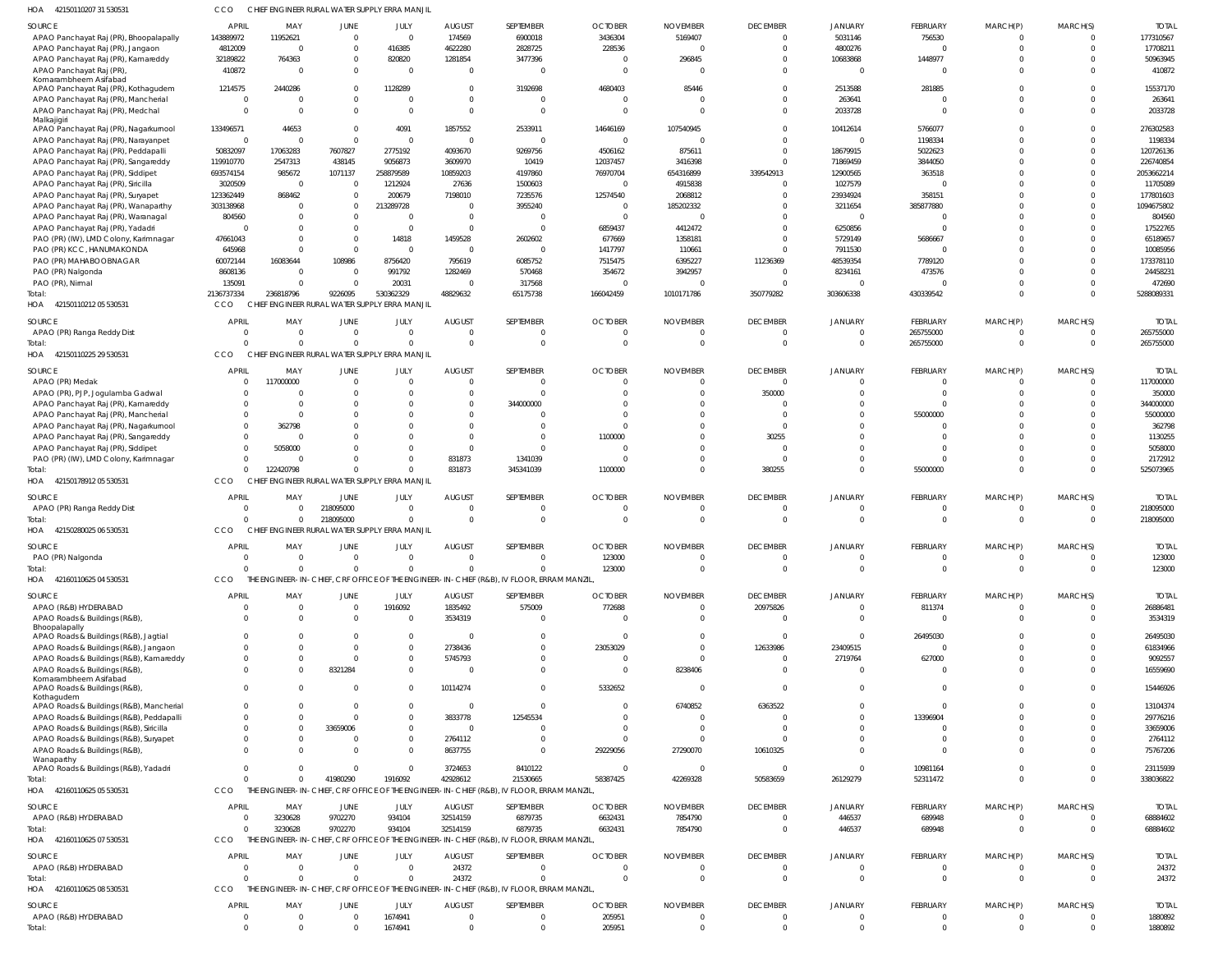42160110625 09 530531 HOA CCO THE ENGINEER-IN-CHIEF, CRF OFFICE OF THE ENGINEER-IN-CHIEF (R&B), IV FLOOR, ERRAM MANZIL,

| SOURCE                                                                         | <b>APRIL</b>             | MAY                                                                 | JUNE                       | JULY                       | <b>AUGUST</b>                | SEPTEMBER                                                                                                  | <b>OCTOBER</b>       | <b>NOVEMBER</b>      | <b>DECEMBER</b>            | <b>JANUARY</b>       | FEBRUARY             | MARCH(P)                | MARCH(S)             | <b>TOTAL</b>           |
|--------------------------------------------------------------------------------|--------------------------|---------------------------------------------------------------------|----------------------------|----------------------------|------------------------------|------------------------------------------------------------------------------------------------------------|----------------------|----------------------|----------------------------|----------------------|----------------------|-------------------------|----------------------|------------------------|
| APAO (R&B) HYDERABAD                                                           | $\Omega$                 |                                                                     | $\Omega$                   | 1126363                    | 1338455                      | $\mathbf 0$                                                                                                | 2940080              |                      | $\mathbf{0}$               | $\overline{0}$       | 4434511              | 0                       | $\Omega$             | 9839409                |
| Total:                                                                         |                          |                                                                     | $\Omega$                   | 1126363                    | 1338455                      | $\Omega$                                                                                                   | 2940080              |                      | $\Omega$                   | $\Omega$             | 4434511              | $\Omega$                | $\Omega$             | 9839409                |
| HOA 42250127725 34 530531                                                      | CCO                      | SOCIAL WELFARE RESIDENTIAL EDUCATIONAL INSTITUTIONS SOCIETY XXX     |                            |                            |                              |                                                                                                            |                      |                      |                            |                      |                      |                         |                      |                        |
| SOURCE                                                                         | APRIL                    | MAY                                                                 | JUNE                       | JULY                       | <b>AUGUST</b>                | SEPTEMBER                                                                                                  | <b>OCTOBER</b>       | <b>NOVEMBER</b>      | <b>DECEMBER</b>            | <b>JANUARY</b>       | FEBRUARY             | MARCH(P)                | MARCH(S)             | <b>TOTAL</b>           |
| APAO Finance & Corporations, Adilabad                                          | $\Omega$                 | 4974970                                                             | $\Omega$                   | $\overline{0}$             | $\Omega$                     | $\mathbf 0$                                                                                                | 170147               |                      | $\overline{0}$             | $\Omega$             | $\mathbf 0$          | 0                       | $\Omega$             | 5145117                |
| APAO Finance & Corporations,                                                   | $\Omega$                 | 33942431                                                            | $\Omega$                   | $\Omega$                   | $\Omega$                     | $\mathbf 0$                                                                                                |                      |                      | $\Omega$                   | $\Omega$             | $\overline{0}$       | $\mathbf 0$             | $\Omega$             | 33942431               |
| Sangareddy<br>PAO, AMRP (FINANCE) NALGONDA                                     | $\Omega$                 | 2715651                                                             | $\Omega$                   | $\Omega$                   | $\Omega$                     | $\Omega$                                                                                                   |                      |                      | $\Omega$                   | $\Omega$             | $\Omega$             | $\Omega$                | $\Omega$             | 2715651                |
| PAO, FINANCE (W & P) DEPT,                                                     | $\Omega$                 | 8514                                                                | $\Omega$                   | $\Omega$                   | $\Omega$                     | $\Omega$                                                                                                   | 149117               |                      | $\Omega$                   | 24587                | $\Omega$             | $\Omega$                | $\Omega$             | 182218                 |
| HANUMAKONDA                                                                    |                          |                                                                     |                            |                            |                              |                                                                                                            |                      |                      |                            |                      |                      |                         |                      |                        |
| PAO, FINANCE (W & P) DEPT, HYDERABAD<br>PAO, FINANCE (W & P) DEPT, KARIMNAGAR  | $\mathbf{0}$<br>$\Omega$ | 19414456<br>2871476                                                 |                            | $\Omega$<br>$\Omega$       | <sup>0</sup><br><sup>0</sup> | $\Omega$<br>$\Omega$                                                                                       | $\Omega$             | 8664241              | $\Omega$<br>$\Omega$       | 386782               | $\Omega$<br>$\Omega$ | $\Omega$<br>$\Omega$    |                      | 28465479<br>2871476    |
| PAO, FINANCE (W & P) DEPT, KHAMMAM                                             | $\Omega$                 | 6947044                                                             |                            | $\Omega$                   | $\Omega$                     | $\Omega$                                                                                                   |                      |                      | $\Omega$                   | $\Omega$             | $\Omega$             | $\Omega$                | $\Omega$             | 6947044                |
| PAO, FINANCE (W & P) DEPT,                                                     | $\Omega$                 | 5354910                                                             | $\Omega$                   | $\Omega$                   | <sup>0</sup>                 | 437340                                                                                                     |                      |                      | 917434                     | $\Omega$             | $\Omega$             | $\Omega$                | $\Omega$             | 6709684                |
| MAHABOOBNAGAR                                                                  |                          |                                                                     |                            |                            |                              |                                                                                                            |                      |                      |                            |                      |                      |                         |                      |                        |
| PAO, FINANCE (W & P) DEPT, NIZAMABAD                                           | $\Omega$                 | 127387                                                              | $\Omega$                   | 75650                      | $\Omega$                     | 651343                                                                                                     | 1264538              |                      | 4086534                    | 1934161              | $\Omega$             | $\Omega$                | $\Omega$             | 8139613                |
| PAO, FINANCE (W & P) DEPT, RANGA<br>REDDY                                      | $\Omega$                 | 311714                                                              | $\Omega$                   | $\Omega$                   | $\Omega$                     | $\overline{0}$                                                                                             |                      |                      | $\overline{0}$             | $\Omega$             | $\Omega$             | $\Omega$                | $\Omega$             | 311714                 |
| Total:                                                                         | $\Omega$                 | 76668553                                                            | $\Omega$                   | 75650                      | $\Omega$                     | 1088683                                                                                                    | 1583802              | 8664241              | 5003968                    | 2345530              | $\Omega$             | $\mathbf 0$             | $\Omega$             | 95430427               |
| HOA<br>42250127725 74 530531                                                   | <b>CCO</b>               | The Commissioner Social Welfare, D.S. Samkshema Bhavan, Masab Tank, |                            |                            |                              |                                                                                                            |                      |                      |                            |                      |                      |                         |                      |                        |
| SOURCE                                                                         | APRIL                    | MAY                                                                 | <b>JUNE</b>                | JULY                       | <b>AUGUST</b>                | SEPTEMBER                                                                                                  | <b>OCTOBER</b>       | <b>NOVEMBER</b>      | <b>DECEMBER</b>            | <b>JANUARY</b>       | FEBRUARY             | MARCH(P)                | MARCH(S)             | <b>TOTAL</b>           |
| APAO Finance & Corporations,                                                   | $\Omega$                 | 3186655                                                             | $\Omega$                   | $\Omega$                   | $\Omega$                     | $\Omega$                                                                                                   | $\Omega$             |                      | 13795                      | $\Omega$             | $\Omega$             | $\Omega$                | $\Omega$             | 3200450                |
| Sangareddy                                                                     |                          |                                                                     |                            |                            |                              |                                                                                                            |                      |                      |                            |                      |                      |                         |                      |                        |
| PAO, FINANCE (W & P) DEPT, HYDERABAD                                           | $\Omega$                 | 4555260                                                             | $\Omega$                   | $\Omega$                   | $\Omega$                     | $\Omega$                                                                                                   |                      |                      | $\Omega$                   | 0                    | $\Omega$             | $\Omega$                |                      | 4555260                |
| PAO, FINANCE (W & P) DEPT, KARIMNAGAR                                          | $\Omega$                 | 875727                                                              |                            | $\Omega$                   |                              | $\Omega$                                                                                                   |                      |                      | $\mathbf{0}$               | <sup>0</sup>         | $\Omega$             | ſ                       |                      | 875727                 |
| PAO, FINANCE (W & P) DEPT, KHAMMAM<br>PAO, FINANCE (W & P) DEPT,               | $\Omega$<br>$\Omega$     | 4099802                                                             |                            | $\Omega$<br>$\Omega$       | <sup>0</sup>                 | $\Omega$<br>$\Omega$                                                                                       |                      |                      | 3215995<br>$\Omega$        | 1607317<br>$\Omega$  | $\Omega$<br>1743159  | $\Omega$<br>$\Omega$    | $\Omega$<br>$\Omega$ | 8923114<br>1743159     |
| MAHABOOBNAGAR                                                                  |                          |                                                                     |                            |                            |                              |                                                                                                            |                      |                      |                            |                      |                      |                         |                      |                        |
| PAO, FINANCE (W & P) DEPT, RANGA                                               | $\Omega$                 |                                                                     | $\Omega$                   | $\Omega$                   | $\Omega$                     | 226946                                                                                                     |                      |                      | $\mathbf{0}$               | $\Omega$             | $^{\circ}$           | $\Omega$                | $\Omega$             | 226946                 |
| REDDY                                                                          | $\Omega$                 | 12717444                                                            | $\Omega$                   | $\Omega$                   | $\Omega$                     |                                                                                                            | $\Omega$             |                      |                            | 1607317              | 1743159              | $\mathbf 0$             | $\overline{0}$       |                        |
| Total:<br>HOA 42250180025 07 530531                                            | CCO                      | The Commissioner Social Welfare, D.S. Samkshema Bhavan, Masab Tank, |                            |                            |                              | 226946                                                                                                     |                      |                      | 3229790                    |                      |                      |                         |                      | 19524656               |
|                                                                                |                          |                                                                     |                            |                            |                              |                                                                                                            |                      |                      |                            |                      |                      |                         |                      |                        |
| SOURCE                                                                         | <b>APRIL</b>             | MAY                                                                 | JUNE                       | JULY                       | <b>AUGUST</b>                | SEPTEMBER                                                                                                  | <b>OCTOBER</b>       | <b>NOVEMBER</b>      | <b>DECEMBER</b>            | <b>JANUARY</b>       | FEBRUARY             | MARCH(P)                | MARCH(S)             | <b>TOTAL</b>           |
| APAO Finance & Corporations, Adilabad                                          | - 0<br>$\Omega$          | $\Omega$<br>$\Omega$                                                | $\overline{0}$             | $\overline{0}$<br>$\Omega$ | $\overline{0}$<br>$\Omega$   | 2642580                                                                                                    | $\Omega$             |                      | $\overline{0}$<br>$\Omega$ | 7050954<br>$\Omega$  | -0                   | 0<br>$\Omega$           | $\Omega$<br>$\Omega$ | 9693534                |
| APAO Finance & Corporations,<br>Bhoopalapally                                  |                          |                                                                     | $\Omega$                   |                            |                              | $\overline{0}$                                                                                             | 1455750              |                      |                            |                      | $\overline{0}$       |                         |                      | 1455750                |
| APAO Finance & Corporations, Jagtial                                           | $\Omega$                 | 748209                                                              | 0                          | $\Omega$                   | $\Omega$                     | $\overline{0}$                                                                                             | 693672               |                      | $\Omega$                   | 0                    | 2449903              | $\Omega$                | $\Omega$             | 3891784                |
| APAO Finance & Corporations, Kamareddy                                         | $\Omega$                 | $\Omega$                                                            | U                          | $\Omega$                   | $\Omega$                     | 1223295                                                                                                    |                      |                      | $\Omega$                   | 740657               | $\Omega$             | $\Omega$                | $\Omega$             | 1963952                |
| APAO Finance & Corporations,                                                   | $\Omega$                 |                                                                     |                            | $\Omega$                   | $\Omega$                     | $\mathbf 0$                                                                                                |                      |                      | $\Omega$                   | 680289               | $\Omega$             | $\Omega$                | $\Omega$             | 680289                 |
| Komarambheem Asifabad<br>APAO Finance & Corporations, Medchal                  | $\Omega$                 | 746323                                                              |                            | $\Omega$                   |                              | $\Omega$                                                                                                   |                      |                      | $\Omega$                   | 0                    | $\Omega$             | $\Omega$                | $\Omega$             | 746323                 |
| APAO Finance & Corporations, Mulugu                                            | $\Omega$                 |                                                                     |                            | $\Omega$                   | $\Omega$                     | $\mathbf 0$                                                                                                |                      |                      | $\Omega$                   | 1455461              | $\mathbf 0$          | $\Omega$                | $\Omega$             | 1455461                |
| APAO Finance & Corporations,                                                   | $\Omega$                 | - 0                                                                 |                            | $\Omega$                   |                              | $\Omega$                                                                                                   |                      |                      | $\Omega$                   | 75347                | $\Omega$             | $\Omega$                | $\Omega$             | 75347                  |
| Sangareddy                                                                     |                          |                                                                     |                            |                            |                              |                                                                                                            |                      |                      |                            |                      |                      |                         |                      |                        |
| APAO Finance & Corporations, Siddipet<br>APAO Finance & Corporations, Suryapet | $\Omega$<br>$\Omega$     | 244369                                                              |                            | $\Omega$<br>$\Omega$       | $\Omega$                     | 2402543<br>4773420                                                                                         | 92380                |                      | $\Omega$<br>$\Omega$       | $\Omega$             | $\Omega$<br>301062   | $\Omega$<br>$\Omega$    | $\Omega$             | 2402543<br>5411231     |
| APAO Finance & Corporations, Yadadri                                           | $\overline{0}$           | 1317511                                                             |                            | $\Omega$                   | $\Omega$                     | $\overline{0}$                                                                                             | 1616350              |                      | $\Omega$                   | 1425186              | $\Omega$             |                         |                      | 4359047                |
| PAO, AMRP (FINANCE) NALGONDA                                                   | $\Omega$                 | 2819322                                                             |                            | $\Omega$                   | $\Omega$                     | 3853285                                                                                                    |                      |                      | $\Omega$                   | $\Omega$             | $\Omega$             |                         |                      | 6672607                |
| PAO, FINANCE (W & P) DEPT, HYDERABAD                                           | 5405381                  | 30712905                                                            |                            | $\Omega$                   | $\Omega$                     | 1626824                                                                                                    |                      |                      | 51694010                   |                      | 45367750             |                         |                      | 134806870              |
| PAO, FINANCE (W & P) DEPT, KARIMNAGAR                                          | $\Omega$                 | 3353719                                                             | O                          | $\Omega$                   | $\Omega$                     | $\Omega$                                                                                                   |                      |                      | $\Omega$                   | $\Omega$             | $\Omega$             | $\Omega$                | $\Omega$             | 3353719                |
| PAO, FINANCE (W & P) DEPT, KHAMMAM                                             |                          | 719542                                                              |                            |                            |                              | 184866                                                                                                     |                      |                      |                            | 0                    | $\Omega$             | $\Omega$                |                      | 904408                 |
| PAO, FINANCE (W & P) DEPT, NIRMAL                                              | $\Omega$                 | $\Omega$                                                            |                            | $\Omega$                   | $\Omega$                     | 0                                                                                                          | $\Omega$             |                      | $\Omega$                   | $\Omega$             | 14905091             | $\mathbf 0$             | $\Omega$             | 14905091               |
| PAO, FINANCE (W & P) DEPT, NIZAMABAD                                           | $\Omega$                 | 749667                                                              |                            | $\Omega$                   | $\Omega$                     | 2938592                                                                                                    | 2088402              |                      | $\Omega$                   | 746496               | 746206               | $\mathbf 0$             | $\Omega$             | 7269363                |
| Total:                                                                         | 5405381                  | 41411567                                                            | $\Omega$                   | $\Omega$                   | $\Omega$                     | 19645405                                                                                                   | 5946554              |                      | 51694010                   | 12174390             | 63770012             | $\mathbf 0$             | $\Omega$             | 200047319              |
| HOA 42250227725 81 530531                                                      | CCO                      |                                                                     |                            |                            |                              | The Accounts Officer. ONo The Commissioner of Tribal Welfare D.S. Samkshema Bhayan, Masab Tank,            |                      |                      |                            |                      |                      |                         |                      |                        |
| SOURCE                                                                         | <b>APRIL</b>             | MAY                                                                 | <b>JUNE</b>                | JULY                       | <b>AUGUST</b>                | SEPTEMBER                                                                                                  | <b>OCTOBER</b>       | <b>NOVEMBER</b>      | <b>DECEMBER</b>            | JANUARY              | FEBRUARY             | MARCH(P)                | MARCH(S)             | <b>TOTAL</b>           |
| APAO Finance & Corporations, Adilabad                                          | $\overline{0}$           |                                                                     | $\overline{0}$             | $\overline{0}$             | $\overline{0}$               | $\mathbf 0$                                                                                                | 366428               |                      | $\overline{0}$             | 3849238              | 2885251              | 0                       | $\overline{0}$       | 7100917                |
| APAO Finance & Corporations,<br>Bhoopalapally                                  | 1983279                  |                                                                     | $\Omega$                   | $\Omega$                   | $\Omega$                     | $\overline{0}$                                                                                             | $\Omega$             |                      | $\Omega$                   | $\Omega$             | $\mathbf{0}$         | $\mathbf{0}$            | $\Omega$             | 1983279                |
| APAO Finance & Corporations,                                                   | $\Omega$                 |                                                                     | $\Omega$                   | $\overline{0}$             | $\overline{0}$               | $\mathbf{0}$                                                                                               | 3116423              |                      | 3403586                    | $\Omega$             | $\overline{0}$       | $\Omega$                | $\Omega$             | 6520009                |
| Kothagudem                                                                     |                          |                                                                     |                            |                            |                              |                                                                                                            |                      |                      |                            |                      |                      |                         |                      |                        |
| PAO, FINANCE (W & P) DEPT, HYDERABAD                                           | $\overline{0}$           |                                                                     | $\Omega$                   | 2392753                    | 564743                       | 586494                                                                                                     | 816673               |                      | 13578329                   | 45190152             | 47806744             | $\mathbf 0$             | $\Omega$             | 110935888              |
| Total:<br>HOA 42250227725 83 530531                                            | 1983279<br><b>CCO</b>    |                                                                     | $\Omega$                   | 2392753                    | 564743                       | 586494<br>The Accounts Officer, O \o The Commissioner of Tribal Welfare D.S. Samkshema Bhavan, Masab Tank, | 4299524              |                      | 16981915                   | 49039390             | 50691995             | $\mathbf 0$             | $\Omega$             | 126540093              |
|                                                                                |                          |                                                                     |                            |                            |                              |                                                                                                            |                      |                      |                            |                      |                      |                         |                      |                        |
| <b>SOURCE</b>                                                                  | <b>APRIL</b>             | MAY                                                                 | <b>JUNE</b>                | JULY                       | <b>AUGUST</b>                | SEPTEMBER                                                                                                  | <b>OCTOBER</b>       | <b>NOVEMBER</b>      | <b>DECEMBER</b>            | JANUARY              | FEBRUARY             | MARCH(P)                | MARCH(S)             | <b>TOTAL</b>           |
| APAO Finance & Corporations, Adilabad                                          | - 0                      | 34895248                                                            | $\overline{0}$             | 44958149                   | $\overline{0}$               | $\mathbf 0$                                                                                                | 2547174              |                      | $\overline{0}$             | $\mathbf 0$          | 5599105              | $^{\circ}$              | $\overline{0}$       | 87999676               |
| APAO Finance & Corporations,<br>Bhoopalapally                                  | $\sqrt{ }$               | 14022212                                                            | $\overline{0}$             | 8654931                    | $\Omega$                     | $\overline{0}$                                                                                             | 6047321              | $\Omega$             | $\overline{0}$             | $\mathbf 0$          | -0                   | $\mathbf 0$             | $\Omega$             | 28724464               |
| APAO Finance & Corporations,                                                   | $\Omega$                 | 20297381                                                            | $\overline{0}$             | 37017213                   | $\Omega$                     | $\overline{0}$                                                                                             | 2456922              | 4796177              | $\overline{0}$             | $\Omega$             | 490536               | $^{\circ}$              | $\Omega$             | 65058229               |
| Kothagudem                                                                     |                          |                                                                     |                            |                            |                              |                                                                                                            |                      |                      |                            |                      |                      |                         |                      |                        |
| APAO Finance & Corporations, Mulugu                                            | - 0                      | - 0                                                                 | $\Omega$                   | - 0                        | $\Omega$<br>$\Omega$         | $\overline{0}$                                                                                             | $\Omega$<br>$\Omega$ |                      | $\overline{0}$             | $\mathbf{0}$         | 21955959             | $\Omega$<br>$\mathbf 0$ | $\Omega$<br>$\Omega$ | 21955959               |
| PAO, FINANCE (W & P) DEPT, HYDERABAD<br>Total:                                 | 12223157<br>12223157     | 19698533<br>88913374                                                | $\overline{0}$<br>$\Omega$ | 123898144<br>214528437     | $\Omega$                     | 4383907<br>4383907                                                                                         | 11051417             | 40115818<br>44911995 | 19339403<br>19339403       | 50256476<br>50256476 | 49513505<br>77559105 | $\mathbf 0$             | $\Omega$             | 319428943<br>523167271 |
| HOA<br>42250280025 05 530531                                                   | <b>CCO</b>               |                                                                     |                            |                            |                              | The Accounts Officer, O\o The Commissioner of Tribal Welfare D.S. Samkshema Bhavan, Masab Tank,            |                      |                      |                            |                      |                      |                         |                      |                        |
|                                                                                |                          |                                                                     |                            |                            |                              |                                                                                                            |                      |                      |                            |                      |                      |                         |                      |                        |
| SOURCE                                                                         | <b>APRIL</b>             | MAY                                                                 | <b>JUNE</b>                | JULY                       | <b>AUGUST</b>                | SEPTEMBER                                                                                                  | <b>OCTOBER</b>       | <b>NOVEMBER</b>      | <b>DECEMBER</b>            | <b>JANUARY</b>       | FEBRUARY             | MARCH(P)                | MARCH(S)             | <b>TOTAL</b>           |
| APAO Finance & Corporations,<br>Bhoopalapally                                  | $\Omega$                 | 709752                                                              | $\overline{0}$             | 75947                      | $\Omega$                     | $\overline{0}$                                                                                             | 11442188             |                      | $\overline{0}$             | $\mathbf{0}$         | $\overline{0}$       | $\mathbf 0$             | $\Omega$             | 12227887               |
| APAO Finance & Corporations, Mulugu                                            | - 0                      | $\Omega$                                                            | $\overline{0}$             | $\overline{0}$             | $\Omega$                     | $\overline{0}$                                                                                             |                      |                      | $\overline{0}$             | $\mathbf 0$          | 72546336             | $\mathbf{0}$            | $\Omega$             | 72546336               |
| Total:                                                                         | $\Omega$                 | 709752                                                              | $\Omega$                   | 75947                      | $\Omega$                     | $\Omega$                                                                                                   | 11442188             |                      | $\overline{0}$             | $\mathbf 0$          | 72546336             | $\mathbf 0$             | $\overline{0}$       | 84774223               |
| HOA 42250280025 15 530531                                                      | CCO                      |                                                                     |                            |                            |                              | The Accounts Officer, O\o The Commissioner of Tribal Welfare D.S. Samkshema Bhavan, Masab Tank,            |                      |                      |                            |                      |                      |                         |                      |                        |
| <b>SOURCE</b>                                                                  | <b>APRIL</b>             | MAY                                                                 | <b>JUNE</b>                | JULY                       | <b>AUGUST</b>                | SEPTEMBER                                                                                                  | <b>OCTOBER</b>       | <b>NOVEMBER</b>      | <b>DECEMBER</b>            | JANUARY              | FEBRUARY             | MARCH(P)                | MARCH(S)             | <b>TOTAL</b>           |
| APAO Finance & Corporations, Adilabad                                          | - 0                      | 32786473                                                            | $\overline{0}$             | $\overline{0}$             | 49860288                     | 12077784                                                                                                   | 36712330             | 21045492             | $\overline{0}$             | 27073510             | 101295913            | 0                       | $\overline{0}$       | 280851790              |
| APAO Finance & Corporations,                                                   | 10741988                 | 68153778                                                            | 6260282                    | 25979959                   | 15662989                     | 15303103                                                                                                   | 49694045             | 117217144            | 4628129                    | $\mathbf 0$          | $\mathbf 0$          | $\mathbf 0$             | $\overline{0}$       | 313641417              |
| Bhoopalapally                                                                  |                          |                                                                     |                            |                            |                              |                                                                                                            |                      |                      |                            |                      |                      |                         |                      |                        |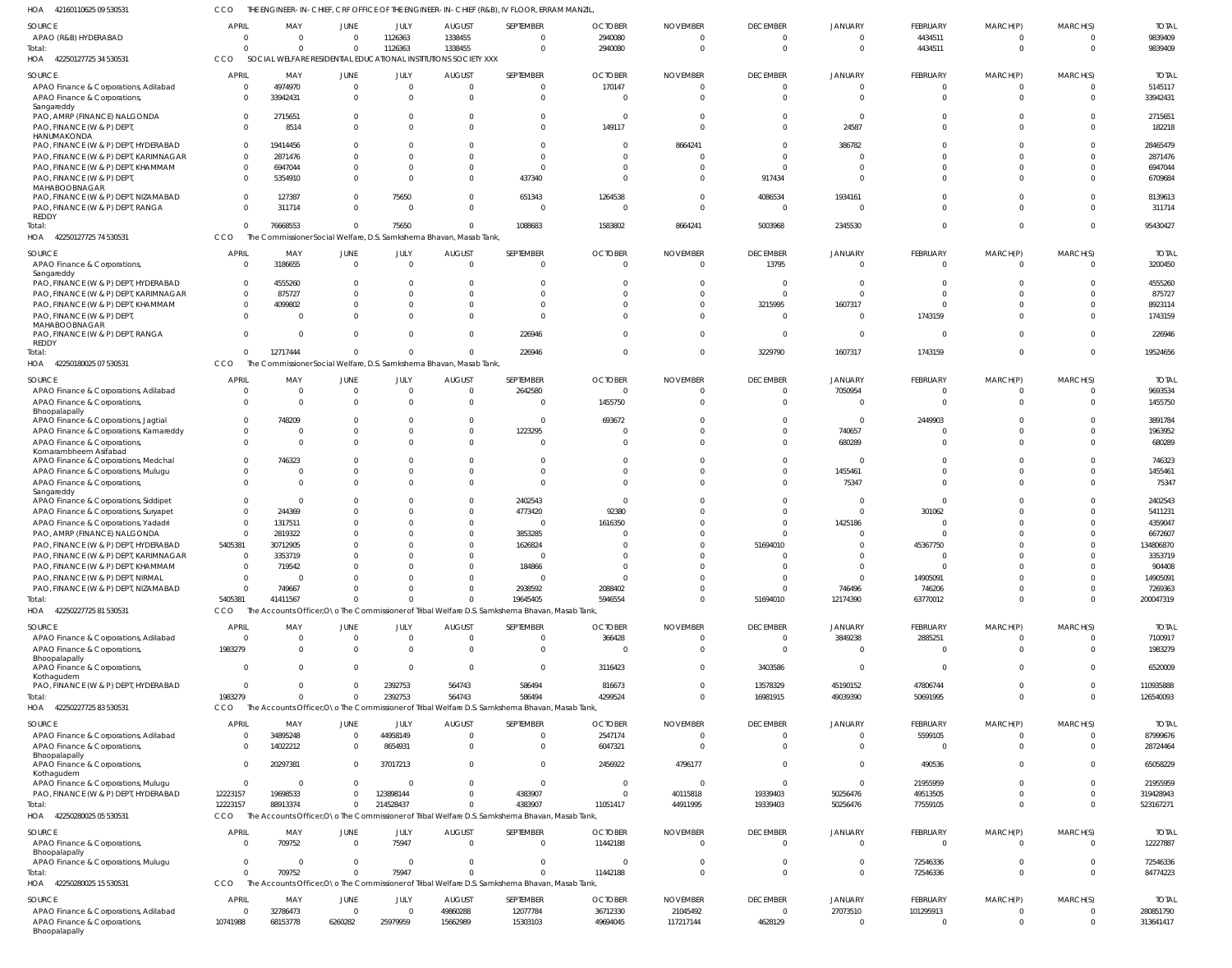42250280025 15 530531 HOA CCO The Accounts Officer, O\o The Commissioner of Tribal Welfare D.S. Samkshema Bhavan, Masab Tank,

| <b>SOURCE</b><br>APAO Finance & Corporations,                                  | APRIL<br>0             | MAY<br>21889817                                                  | <b>JUNE</b><br>$\overline{0}$    | JULY<br>29291243       | <b>AUGUST</b><br>42166588 | SEPTEMBER<br>6763586                                                                                         | <b>OCTOBER</b><br>36983371 | <b>NOVEMBER</b><br>31122248 | <b>DECEMBER</b><br>28090562 | <b>JANUARY</b><br>38140216 | FEBRUARY<br>81424507 | MARCH(P)<br>$\mathbf 0$ | MARCH(S)<br>$\Omega$ | <b>TOTAI</b><br>315872138 |
|--------------------------------------------------------------------------------|------------------------|------------------------------------------------------------------|----------------------------------|------------------------|---------------------------|--------------------------------------------------------------------------------------------------------------|----------------------------|-----------------------------|-----------------------------|----------------------------|----------------------|-------------------------|----------------------|---------------------------|
| Kothagudem<br>APAO Finance & Corporations, Muluqu                              | $\overline{0}$         | $\Omega$                                                         | $\Omega$                         | $\Omega$               | $\Omega$                  | $\overline{0}$                                                                                               | $\bigcap$                  | $\Omega$                    | 67933427                    | 24628468                   | 7548419              | $\Omega$                |                      | 100110314                 |
| Total:<br>42250280025 16 530531<br>HOA                                         | 10741988<br>CCO        | 122830068                                                        | 6260282                          | 55271202               | 107689865                 | 34144473<br>The Accounts Officer, O \o The Commissioner of Tribal Welfare D.S. Samkshema Bhavan, Masab Tank, | 123389746                  | 169384884                   | 100652118                   | 89842194                   | 190268839            | $\Omega$                | $\Omega$             | 1010475659                |
| <b>SOURCE</b>                                                                  | <b>APRIL</b>           | MAY                                                              | <b>JUNE</b>                      | JULY                   | <b>AUGUST</b>             | SEPTEMBER                                                                                                    | <b>OCTOBER</b>             | <b>NOVEMBER</b>             | <b>DECEMBER</b>             | <b>JANUARY</b>             | FEBRUARY             | MARCH(P)                | MARCH(S)             | <b>TOTAL</b>              |
| APAO Finance & Corporations, Jagtial                                           | $\overline{0}$         | 4209321                                                          | $\overline{0}$                   | $\Omega$               | $\Omega$                  | $\overline{0}$                                                                                               | $\Omega$                   | - 0                         | $\overline{0}$              | $\Omega$                   | $\overline{0}$       | $\Omega$                | $\Omega$             | 4209321                   |
| APAO Finance & Corporations, Kamareddy                                         | 33431705               | 12384297                                                         | $\Omega$                         | 17308531               | $\Omega$                  | $\overline{0}$                                                                                               | 30408231                   | 3507567                     | 10103213                    | 3609400                    | 3571370              | $\Omega$                | $\Omega$             | 114324314                 |
| APAO Finance & Corporations,<br>Nagarkurnool                                   | 12296829               | - 0                                                              | $\Omega$                         | $\Omega$               | $\Omega$                  | 9294940                                                                                                      | 9472953                    | $\sqrt{2}$                  | $\Omega$                    | 26642101                   | 48383474             |                         | $\Omega$             | 106090297                 |
| APAO Finance & Corporations,<br>Narayanpet                                     | $\overline{0}$         |                                                                  | $\Omega$                         | $\Omega$               |                           | $\Omega$                                                                                                     | $\Omega$                   |                             | $\Omega$                    | 14336165                   | $\Omega$             | $\Omega$                |                      | 14336165                  |
| APAO Finance & Corporations, Peddapalli<br>APAO Finance & Corporations,        | 0<br>$\Omega$          | $\cap$                                                           | $\Omega$<br>$\Omega$             | $\Omega$<br>$\Omega$   | $\Omega$                  | $\overline{0}$<br>$\Omega$                                                                                   | $\Omega$                   | 3628979<br>$\sqrt{2}$       | $\Omega$<br>$\Omega$        | 22587491                   | $\Omega$<br>$\Omega$ | $\Omega$                | $\Omega$             | 3628979<br>22587491       |
| Sangareddy                                                                     |                        |                                                                  |                                  |                        |                           |                                                                                                              |                            |                             |                             |                            |                      |                         |                      |                           |
| APAO Finance & Corporations, Siddipet<br>APAO Finance & Corporations, Suryapet | $^{\circ}$<br>$\Omega$ | 5448596<br>100057547                                             | $\Omega$<br>$\Omega$             | 0<br>$\Omega$          | - 0<br>3380586            | $\Omega$<br>$\Omega$                                                                                         | 11368681                   | $\Omega$                    | $\Omega$<br>90694480        | $\Omega$                   | 1915441<br>3252102   |                         | $\Omega$             | 7364037<br>208753396      |
| APAO Finance & Corporations, Vikarabad                                         | $\mathbf{0}$           |                                                                  | $\Omega$                         | $\mathbf 0$            | $\Omega$                  | $\Omega$                                                                                                     | 10301454                   |                             | $\Omega$                    | $\Omega$                   | $\Omega$             |                         | $\Omega$             | 10301454                  |
| APAO Finance & Corporations,                                                   | $\Omega$               |                                                                  | $\Omega$                         | $\Omega$               | 8361342                   | 9953685                                                                                                      | 434743                     | $\Omega$                    | 13406823                    | $\Omega$                   | 7652554              | $\Omega$                | $\Omega$             | 39809147                  |
| Wanaparthy                                                                     |                        |                                                                  |                                  |                        |                           |                                                                                                              |                            |                             |                             |                            |                      |                         |                      |                           |
| APAO Finance & Corporations, Yadadri                                           | $\Omega$               |                                                                  | $\Omega$                         | $\mathbf{0}$           | $\Omega$                  | $\overline{0}$                                                                                               | 1866767                    | 9725150                     | 11173722                    | 3255226                    | 3182039              |                         |                      | 29202904                  |
| APAO, PJP (FINANCE), Joqulamba Gadwal                                          | $\Omega$               | $\Omega$<br>$\Omega$                                             | $\Omega$<br>27112219             | $\Omega$<br>$\Omega$   | $\Omega$<br>10054404      | 2135657<br>5090085                                                                                           | - 0                        | $\Omega$<br>$\Omega$        | $\overline{0}$<br>$\Omega$  | $\Omega$                   | 6783617              |                         | $\Omega$             | 8919274<br>104505228      |
| PAO, AMRP (FINANCE) NALGONDA<br>PAO, FINANCE (W & P) DEPT, HYDERABAD           | 1725208<br>$\Omega$    | $\Omega$                                                         | $\Omega$                         | 11430192               | 14584821                  | $\Omega$                                                                                                     | 22943200<br>18699118       | 20139715                    | 27026186                    | 19962192                   | 37580112<br>35007877 |                         |                      | 146850101                 |
| PAO, FINANCE (W & P) DEPT,                                                     | $\Omega$               | $\Omega$                                                         | $\Omega$                         | $\Omega$               | 9995541                   | $\overline{0}$                                                                                               | 1287635                    | 12172187                    | $\Omega$                    | $\Omega$                   | 45765612             |                         |                      | 69220975                  |
| MAHABOOBNAGAR                                                                  |                        |                                                                  |                                  |                        |                           |                                                                                                              |                            |                             |                             |                            |                      |                         |                      |                           |
| PAO, FINANCE (W & P) DEPT, MEDAK                                               | $\Omega$               | 6536281                                                          | $\Omega$                         | $\mathbf{0}$           | $\Omega$                  | 2903695                                                                                                      | 6538097                    |                             | $\Omega$                    | 3310187                    | $\Omega$             |                         |                      | 19288260                  |
| PAO, FINANCE (W & P) DEPT, NIZAMABAD                                           | $\mathbf{0}$           | 102592                                                           | $\Omega$                         | $\mathbf 0$            | $\Omega$                  | $\overline{0}$                                                                                               | $\bigcap$                  |                             | 6905004                     | $\Omega$                   | 6270316              |                         |                      | 13277912                  |
| PAO, FINANCE (W & P) DEPT, RANGA<br>REDDY                                      | $\Omega$               | $\sqrt{ }$                                                       | $\Omega$                         | $\Omega$               | 22790470                  | 20716640                                                                                                     | 43932746                   | $\Omega$                    | 9927825                     | 25899855                   | 2624142              | $\Omega$                | $\Omega$             | 125891678                 |
| Total:                                                                         | 47453742               | 128738634                                                        | 27112219                         | 28738723               | 69167164                  | 50094702                                                                                                     | 157253625                  | 49173598                    | 169237253                   | 119602617                  | 201988656            | $\Omega$                | $\Omega$             | 1048560933                |
| 42250280025 20 530531<br>HOA                                                   | CCO                    |                                                                  |                                  |                        |                           | The Accounts Officer. ONo The Commissioner of Tribal Welfare D.S. Samkshema Bhayan, Masab Tank.              |                            |                             |                             |                            |                      |                         |                      |                           |
| <b>SOURCE</b>                                                                  | APRIL                  | MAY                                                              | <b>JUNE</b>                      | JULY                   | <b>AUGUST</b>             | SEPTEMBER                                                                                                    | <b>OCTOBER</b>             | <b>NOVEMBER</b>             | <b>DECEMBER</b>             | <b>JANUARY</b>             | FEBRUARY             | MARCH(P)                | MARCH(S)             | <b>TOTAL</b>              |
| PAO, FINANCE (W & P) DEPT, HYDERABAD                                           | 0                      | - 0                                                              | $\overline{0}$                   | $\mathbf{0}$           | $\Omega$                  | $\overline{0}$                                                                                               | 2051709                    |                             | $\overline{0}$              |                            | 0                    | $\Omega$                |                      | 2051709                   |
| Total:                                                                         | $\Omega$               |                                                                  | $\Omega$                         | $\Omega$               |                           | $\Omega$                                                                                                     | 2051709                    |                             | $\Omega$                    | $\Omega$                   | $\mathbf 0$          | $\Omega$                | $\Omega$             | 2051709                   |
| HOA 42250327725 74 530531                                                      | <b>CCO</b>             |                                                                  |                                  |                        |                           | The Commissioner, Backward Classes Welfare, D.S. Samkshema Bhavan, Masab Tank,                               |                            |                             |                             |                            |                      |                         |                      |                           |
| <b>SOURCE</b>                                                                  | APRIL                  | MAY                                                              | <b>JUNE</b>                      | JULY                   | <b>AUGUST</b>             | SEPTEMBER                                                                                                    | <b>OCTOBER</b>             | <b>NOVEMBER</b>             | <b>DECEMBER</b>             | <b>JANUARY</b>             | FEBRUARY             | MARCH(P)                | MARCH(S)             | <b>TOTAL</b>              |
| APAO Finance & Corporations, Adilabad                                          | 0                      | - 0                                                              | $\overline{0}$                   | $\mathbf 0$            | 13649411                  | $\Omega$                                                                                                     | 6128074                    | $\Omega$                    | $\overline{0}$              | 2373248                    | 5521615              | $\Omega$                |                      | 27672348                  |
| APAO Finance & Corporations,<br>Sangareddy                                     | $\Omega$               | $\Omega$                                                         | $\Omega$                         | $\Omega$               |                           | $\Omega$                                                                                                     | 44850                      | - (                         | $\Omega$                    | $\Omega$                   | $\Omega$             | $\Omega$                | $\Omega$             | 44850                     |
| PAO, AMRP (FINANCE) NALGONDA                                                   | $\Omega$               |                                                                  | $\Omega$                         | $\Omega$               |                           | $\mathbf{0}$                                                                                                 | 543516                     |                             | $\Omega$                    |                            | $\Omega$             |                         |                      | 543516                    |
| PAO, FINANCE (W & P) DEPT,                                                     | $\Omega$               | $\Omega$                                                         | $\Omega$                         | $\Omega$               | $\Omega$                  | $\Omega$                                                                                                     | 4157431                    | 92322093                    | $\Omega$                    | $\Omega$                   | $\Omega$             | $\Omega$                | $\Omega$             | 96479524                  |
| HANUMAKONDA<br>PAO, FINANCE (W & P) DEPT, KARIMNAGAR                           | $^{\circ}$             |                                                                  | $\Omega$                         | $\Omega$               |                           | $\Omega$                                                                                                     | 8874447                    |                             | $\Omega$                    | $\Omega$                   | 15496784             |                         |                      | 24371231                  |
| PAO, FINANCE (W & P) DEPT,                                                     | $\Omega$               | $\cap$                                                           | $\Omega$                         | $\Omega$               | $\cap$                    | $\Omega$                                                                                                     | 1363486                    | $\sqrt{ }$                  | $\Omega$                    | $\Omega$                   | $\Omega$             | $\Omega$                | $\Omega$             | 1363486                   |
| MAHABOOBNAGAR                                                                  |                        |                                                                  |                                  |                        |                           |                                                                                                              |                            |                             |                             |                            |                      |                         |                      |                           |
| PAO, FINANCE (W & P) DEPT, NIZAMABAD                                           | $\Omega$               | $\Omega$                                                         | $\Omega$                         | 0                      | $\cap$                    | $\overline{0}$                                                                                               | 625056                     |                             | $\Omega$                    | 10748989                   | 16026793             |                         |                      | 27400838                  |
| PAO, FINANCE (W & P) DEPT, RANGA<br>REDDY                                      | $\Omega$               |                                                                  | $\Omega$                         | $\Omega$               |                           | $\Omega$                                                                                                     | 2942216                    | $\Omega$                    | 3087535                     | $\Omega$                   | $\Omega$             | $\Omega$                | $\Omega$             | 6029751                   |
| Total:                                                                         | $\Omega$               |                                                                  | $\Omega$                         | $\Omega$               | 13649411                  | $\Omega$                                                                                                     | 24679076                   | 92322093                    | 3087535                     | 13122237                   | 37045192             | $\Omega$                | $\Omega$             | 183905544                 |
| HOA<br>42250328325 06 530531                                                   | CCO                    |                                                                  |                                  |                        |                           | The Commissioner, Backward Classes Welfare, D.S. Samkshema Bhavan, Masab Tank,                               |                            |                             |                             |                            |                      |                         |                      |                           |
| SOURCE                                                                         | <b>APRIL</b>           | MAY                                                              | JUNE                             | JULY                   | <b>AUGUST</b>             | SEPTEMBER                                                                                                    | <b>OCTOBER</b>             | <b>NOVEMBER</b>             | <b>DECEMBER</b>             | <b>JANUARY</b>             | FEBRUARY             | MARCH(P)                | MARCH(S)             | <b>TOTAL</b>              |
| APAO Finance & Corporations,                                                   | $\overline{0}$         | $\overline{0}$                                                   | $\overline{0}$                   | $\overline{0}$         | $\Omega$                  | $\mathbf 0$                                                                                                  | 2300114                    | $\Omega$                    | 393643                      | $\overline{0}$             | 6772782              | $\mathbf 0$             | $\Omega$             | 9466539                   |
| Wanaparthy                                                                     |                        |                                                                  |                                  |                        |                           |                                                                                                              |                            |                             |                             |                            |                      |                         |                      |                           |
| Total:<br>HOA 42250380025 07 530531                                            | $\overline{0}$<br>CCO  | $\Omega$                                                         | $\overline{0}$                   | $\mathbf{0}$           |                           | $\mathbf 0$<br>The Commissioner, Backward Classes Welfare, D.S. Samkshema Bhavan, Masab Tank,                | 2300114                    | $\Omega$                    | 393643                      | $\overline{0}$             | 6772782              | $\mathbf 0$             | $\Omega$             | 9466539                   |
|                                                                                |                        |                                                                  |                                  |                        |                           |                                                                                                              |                            |                             |                             |                            |                      |                         |                      |                           |
| SOURCE                                                                         | <b>APRIL</b>           | MAY                                                              | <b>JUNE</b>                      | JULY                   | <b>AUGUST</b>             | SEPTEMBER                                                                                                    | <b>OCTOBER</b>             | <b>NOVEMBER</b>             | <b>DECEMBER</b>             | <b>JANUARY</b>             | FEBRUARY             | MARCH(P)                | MARCH(S)             | <b>TOTAL</b>              |
| PAO, FINANCE (W & P) DEPT, RANGA<br>REDDY                                      | $\overline{0}$         | $\Omega$                                                         | 22639822                         | $\overline{0}$         | $\overline{0}$            | 434267                                                                                                       | 1675118                    | $\Omega$                    | $\overline{0}$              | 21015116                   | 1535621              | $\mathbf 0$             | $\Omega$             | 47299944                  |
| Total:                                                                         | $\Omega$               | $\Omega$                                                         | 22639822                         | $\Omega$               | $\Omega$                  | 434267                                                                                                       | 1675118                    | -C                          | $\overline{0}$              | 21015116                   | 1535621              | $\mathbf 0$             | $\Omega$             | 47299944                  |
| 42350210125 05 530531<br>HOA                                                   | CCO                    | Commissioner, Disabale Welfare, VI Floor, Chandravihar, MJ Road, |                                  |                        |                           |                                                                                                              |                            |                             |                             |                            |                      |                         |                      |                           |
| SOURCE                                                                         | <b>APRIL</b>           | MAY                                                              | JUNE                             | JULY                   | <b>AUGUST</b>             | SEPTEMBER                                                                                                    | <b>OCTOBER</b>             | <b>NOVEMBER</b>             | <b>DECEMBER</b>             | <b>JANUARY</b>             | FEBRUARY             | MARCH(P)                | MARCH(S)             | <b>TOTAL</b>              |
| PAO, FINANCE (W & P) DEPT,                                                     | $\overline{0}$         | $\Omega$                                                         | $\overline{0}$                   | $\mathbf 0$            | $\Omega$                  | $\mathbf 0$                                                                                                  | 2371960                    | $\Omega$                    | $\overline{0}$              | $\overline{0}$             | $\overline{0}$       | $\mathbf 0$             | $\Omega$             | 2371960                   |
| HANUMAKONDA                                                                    |                        |                                                                  |                                  |                        |                           |                                                                                                              |                            |                             |                             |                            |                      |                         |                      |                           |
| Total:                                                                         | $\mathbf{0}$           | $\Omega$                                                         | $\Omega$                         | $\mathbf 0$            |                           | $\mathbf 0$                                                                                                  | 2371960                    |                             | $\overline{0}$              | $\overline{0}$             | $\mathbf 0$          | $\mathbf 0$             | $\Omega$             | 2371960                   |
| 42350210207 04 530531<br>HOA                                                   | CCO                    |                                                                  |                                  |                        |                           | The Commissioner, Women and Child Welfare, Door No.8-3-222, Vengal Rao Nagar,                                |                            |                             |                             |                            |                      |                         |                      |                           |
| SOURCE                                                                         | <b>APRIL</b>           | MAY                                                              | JUNE                             | JULY                   | <b>AUGUST</b>             | SEPTEMBER                                                                                                    | <b>OCTOBER</b>             | <b>NOVEMBER</b>             | <b>DECEMBER</b>             | <b>JANUARY</b>             | FEBRUARY             | MARCH(P)                | MARCH(S)             | <b>TOTAL</b>              |
| APAO Finance & Corporations,<br>Sangareddy                                     | 1780041                | $\Omega$                                                         | $\mathbf{0}$                     | $\mathbf 0$            | 546428                    | $\overline{0}$                                                                                               | $\Omega$                   | $\Omega$                    | $\overline{0}$              | $\Omega$                   | $\mathbf 0$          | $\mathbf 0$             | $\Omega$             | 2326469                   |
| PAO, AMRP (FINANCE) NALGONDA                                                   | 1217779                | $\Omega$                                                         | $\mathbf{0}$                     | $\mathbf{0}$           | $\Omega$                  | $\overline{0}$                                                                                               | $\Omega$                   | $\Omega$                    | $\mathbf{0}$                | $\Omega$                   | $\mathbf 0$          | $\Omega$                |                      | 1217779                   |
| PAO, FINANCE (W & P) DEPT,                                                     | 1616475                | $\Omega$                                                         | $\Omega$                         | $\Omega$               | $\Omega$                  | $\mathbf 0$                                                                                                  | 903958                     | $\Omega$                    | $\overline{0}$              | 961273                     | $\mathbf 0$          | $\Omega$                | $\Omega$             | 3481706                   |
| HANUMAKONDA                                                                    |                        |                                                                  |                                  |                        |                           |                                                                                                              |                            |                             |                             |                            |                      |                         |                      |                           |
| PAO, FINANCE (W & P) DEPT, KARIMNAGAR<br>PAO, FINANCE (W & P) DEPT, KHAMMAM    | 874464<br>1232581      |                                                                  | $\overline{0}$<br>$\overline{0}$ | 220238<br>$\mathbf{0}$ | $\Omega$<br>$\Omega$      | $\overline{0}$<br>$\mathbf 0$                                                                                | $\overline{0}$<br>949880   | $\Omega$<br>379494          | $\Omega$<br>$\Omega$        | 230308<br>1296404          | $\Omega$<br>$\Omega$ | $\Omega$                | $\Omega$             | 1325010<br>3858359        |
| PAO, FINANCE (W & P) DEPT,                                                     | $\overline{0}$         | $\cap$                                                           | $\Omega$                         | $\Omega$               | $\Omega$                  | $\Omega$                                                                                                     | $\Omega$                   | $\Omega$                    | $\Omega$                    | $\Omega$                   | 657546               |                         |                      | 657546                    |
| MAHABOOBNAGAR                                                                  |                        |                                                                  |                                  |                        |                           |                                                                                                              |                            |                             |                             |                            |                      |                         |                      |                           |
| PAO, FINANCE (W & P) DEPT, NIZAMABAD                                           | 1137750                |                                                                  | $\Omega$                         | $\Omega$               | $\Omega$                  | $\mathbf 0$                                                                                                  | $\Omega$                   | - 0                         | $\Omega$                    | $\Omega$                   | $\Omega$             | $\Omega$                | $\Omega$             | 1137750                   |
| Total:<br>HOA 42350210212 05 530531                                            | 7859090<br>CCO         | $\cap$                                                           | $\Omega$                         | 220238                 | 546428                    | $\Omega$<br>The Commissioner, Women and Child Welfare, Door No.8-3-222, Vengal Rao Nagar,                    | 1853838                    | 379494                      | $\overline{0}$              | 2487985                    | 657546               | $\mathbf 0$             | $\Omega$             | 14004619                  |
| SOURCE                                                                         | <b>APRIL</b>           | MAY                                                              | <b>JUNE</b>                      | JULY                   | <b>AUGUST</b>             | SEPTEMBER                                                                                                    | <b>OCTOBER</b>             | <b>NOVEMBER</b>             | <b>DECEMBER</b>             | <b>JANUARY</b>             | FEBRUARY             | MARCH(P)                | MARCH(S)             | <b>TOTAL</b>              |
| APAO Finance & Corporations, Adilabad                                          | $\overline{0}$         | $\Omega$                                                         | $\overline{0}$                   | $\mathbf{0}$           | $\Omega$                  | $\overline{0}$                                                                                               | 1076859                    |                             | $\overline{0}$              | $\Omega$                   | $\mathbf 0$          | 0                       | $\Omega$             | 1076859                   |
| APAO Finance & Corporations, Kamareddy                                         | $\overline{0}$         | $\Omega$                                                         | $\Omega$                         | $\mathbf{0}$           | $\cap$                    | $\mathbf 0$                                                                                                  | 277379                     | $\Omega$                    | $\overline{0}$              | $\Omega$                   | $\mathbf 0$          | $\mathbf 0$             | $\Omega$             | 277379                    |
| APAO Finance & Corporations,<br>Kothagudem                                     | $\mathbf 0$            | 125558                                                           | $\mathbf 0$                      | $\mathbf 0$            |                           | $\mathbf 0$                                                                                                  |                            |                             | $\Omega$                    | $\Omega$                   | $\mathbf 0$          | 0                       | $\Omega$             | 125558                    |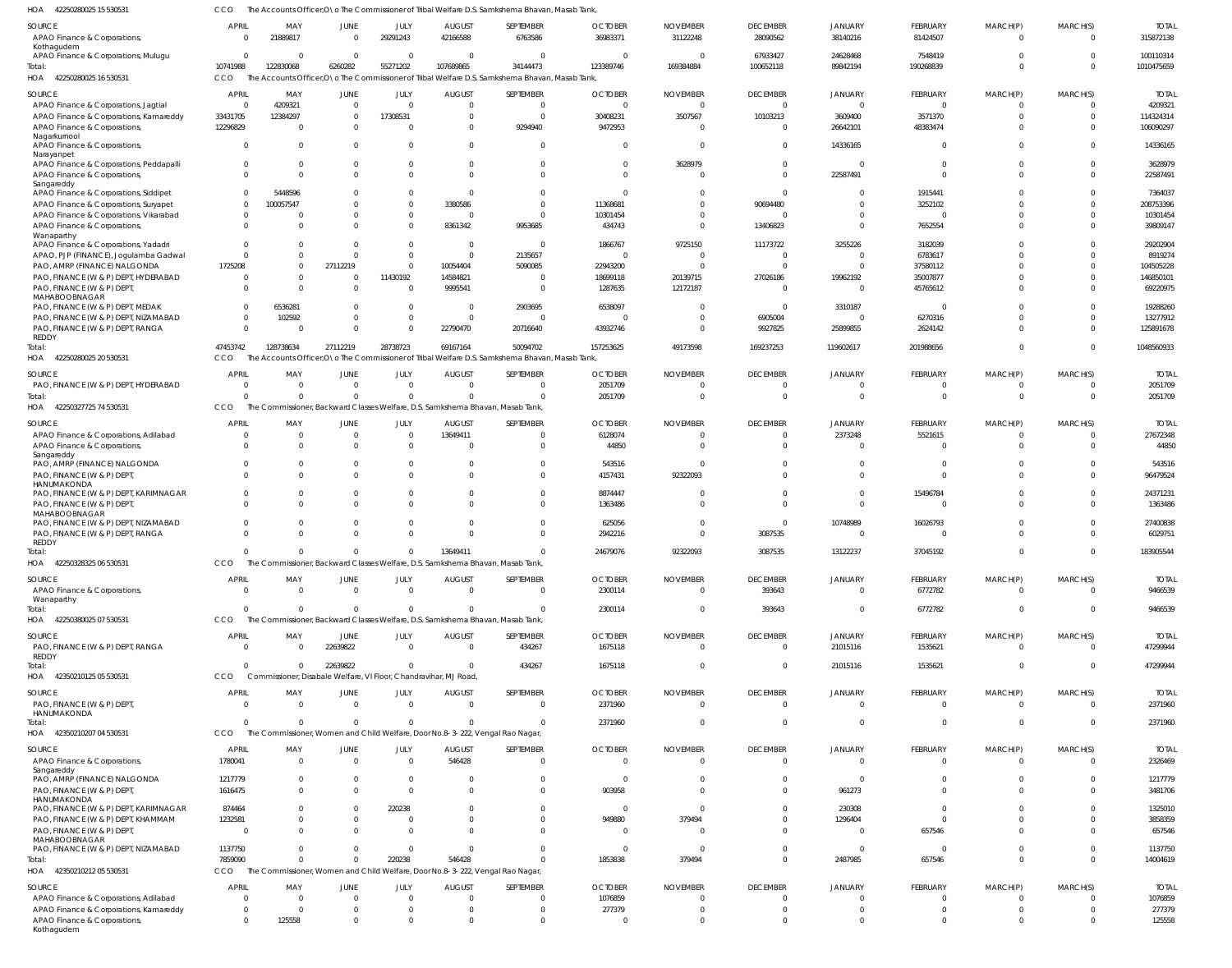| HOA<br>42350210212 05 530531                        |                          |                                                        |                           |                     | The Commissioner, Women and Child Welfare, Door No.8-3-222, Vengal Rao Nagar,       |                                                                                         |                            |                                   |                                   |                            |                                            |                            |                      |                        |
|-----------------------------------------------------|--------------------------|--------------------------------------------------------|---------------------------|---------------------|-------------------------------------------------------------------------------------|-----------------------------------------------------------------------------------------|----------------------------|-----------------------------------|-----------------------------------|----------------------------|--------------------------------------------|----------------------------|----------------------|------------------------|
| SOURCE<br>APAO Finance & Corporations,              | <b>APRIL</b><br>$\Omega$ | MAY<br>$\Omega$                                        | JUNE<br>$\Omega$          | JULY<br>$\Omega$    | <b>AUGUST</b><br>$\Omega$                                                           | SEPTEMBER<br>$\overline{0}$                                                             | <b>OCTOBER</b><br>299772   | <b>NOVEMBER</b><br>$\overline{0}$ | <b>DECEMBER</b><br>$\overline{0}$ | <b>JANUARY</b><br>$\Omega$ | <b>FEBRUARY</b><br>$\overline{\mathbf{0}}$ | MARCH(P)<br>$\overline{0}$ | MARCH(S)<br>$\Omega$ | <b>TOTAL</b><br>299772 |
| Nagarkurnool<br>APAO Finance & Corporations,        | $\Omega$                 | $\Omega$                                               | $\Omega$                  | $\Omega$            | $\overline{0}$                                                                      | $\overline{0}$                                                                          | $\Omega$                   | $\Omega$                          | $\Omega$                          | $\Omega$                   | 154851                                     | $\Omega$                   | $\Omega$             | 154851                 |
| Narayanpet<br>APAO Finance & Corporations, Siddipet | $\Omega$                 | 230466                                                 | 0                         |                     | 0                                                                                   | $\Omega$                                                                                | $\Omega$                   | $\Omega$                          | $\Omega$                          | $\Omega$                   | $\Omega$<br>$\Omega$                       |                            |                      | 230466                 |
| APAO Finance & Corporations, Vikarabad              |                          | 647136                                                 | $\Omega$                  |                     | $\Omega$                                                                            | $\Omega$                                                                                | $\Omega$                   | $\Omega$                          |                                   |                            |                                            |                            |                      | 647136                 |
| APAO Finance & Corporations, Yadadri                |                          | 223031                                                 | 0                         |                     | $\Omega$                                                                            | <sup>0</sup>                                                                            | 0                          | $\Omega$                          | $\Omega$                          |                            | $\Omega$                                   |                            | $\Omega$             | 223031                 |
| PAO, FINANCE (W & P) DEPT, KHAMMAM                  | $\Omega$                 | $\Omega$                                               | $\Omega$                  |                     | $\Omega$                                                                            | <sup>0</sup>                                                                            | - 0                        | $\Omega$                          | 178001                            |                            | $\Omega$                                   |                            | $\Omega$             | 178001                 |
| PAO, FINANCE (W & P) DEPT,                          | $\Omega$                 | $\Omega$                                               | $\Omega$                  |                     | $\Omega$                                                                            | $\Omega$                                                                                | 804562                     | $\Omega$                          | $\Omega$                          |                            | $\Omega$                                   | $\Omega$                   | $\Omega$             | 804562                 |
| MAHABOOBNAGAR                                       |                          |                                                        |                           |                     |                                                                                     |                                                                                         |                            |                                   |                                   |                            |                                            |                            |                      |                        |
| Total:                                              | $\Omega$                 | 1226191                                                | $\mathbf{0}$              |                     | $\Omega$                                                                            | $\Omega$                                                                                | 2458572                    | $\Omega$                          | 178001                            | $\Omega$                   | 154851                                     | $\Omega$                   | $\Omega$             | 4017615                |
| HOA 42350210325 08 530531                           | CCO                      |                                                        |                           |                     | The Commissioner, Women and Child Welfare, Door No.8-3-222, Vengal Rao Nagar,       |                                                                                         |                            |                                   |                                   |                            |                                            |                            |                      |                        |
| SOURCE                                              | <b>APRIL</b>             | MAY                                                    | JUNE                      | JULY                | <b>AUGUST</b>                                                                       | SEPTEMBER                                                                               | <b>OCTOBER</b>             | <b>NOVEMBER</b>                   | <b>DECEMBER</b>                   | <b>JANUARY</b>             | FEBRUARY                                   | MARCH(P)                   | MARCH(S)             | <b>TOTAL</b>           |
| APAO Finance & Corporations,                        | $\Omega$                 | $\overline{0}$                                         | $\overline{0}$            | $\Omega$            | $\overline{0}$                                                                      | $\overline{0}$                                                                          | 1250615                    | 11058493                          | $\Omega$                          | $\Omega$                   | $\overline{\mathbf{0}}$                    | $\mathbf 0$                | $\Omega$             | 12309108               |
| Kothagudem                                          |                          |                                                        |                           |                     |                                                                                     |                                                                                         |                            |                                   |                                   |                            |                                            |                            |                      |                        |
| PAO, FINANCE (W & P) DEPT, KHAMMAM                  | $\Omega$                 | $\Omega$                                               | $\Omega$                  | $\Omega$            | 0                                                                                   | $\mathbf{0}$                                                                            | 3645379                    | 0                                 | $\Omega$                          |                            | 2500008                                    | $\mathbf 0$                | $\Omega$             | 6145387                |
| Total:                                              | $\Omega$                 | $\Omega$                                               | $\overline{0}$            | $\Omega$            | $\Omega$                                                                            | $\mathbf{0}$                                                                            | 4895994                    | 11058493                          | $\Omega$                          | $\Omega$                   | 2500008                                    | $\mathbf 0$                | $\Omega$             | 18454495               |
| HOA 42356080025 05 530531                           | CCO                      | The Director, FAC, Sainik Welfare. Block IV, II Floor, |                           |                     |                                                                                     |                                                                                         |                            |                                   |                                   |                            |                                            |                            |                      |                        |
|                                                     |                          |                                                        |                           |                     |                                                                                     |                                                                                         |                            |                                   |                                   |                            |                                            |                            |                      |                        |
| SOURCE                                              | <b>APRIL</b>             | MAY                                                    | JUNE                      | JULY                | <b>AUGUST</b>                                                                       | SEPTEMBER                                                                               | <b>OCTOBER</b>             | <b>NOVEMBER</b>                   | <b>DECEMBER</b>                   | <b>JANUARY</b>             | <b>FEBRUARY</b>                            | MARCH(P)                   | MARCH(S)             | <b>TOTAL</b>           |
| PAO, FINANCE (W & P) DEPT, NIZAMABAD                | $\Omega$                 | 675046                                                 | $\overline{0}$            | $\Omega$            | $\overline{0}$                                                                      | $\overline{0}$                                                                          | 115367                     | 0                                 | $\Omega$                          | $\Omega$                   | 0                                          | 0                          | $\Omega$             | 790413                 |
| Total:                                              | $\Omega$                 | 675046                                                 | $\mathbf{0}$              | $\Omega$            | $\Omega$                                                                            | $\Omega$                                                                                | 115367                     | $\overline{0}$                    | $\Omega$                          | $\Omega$                   | $\mathbf 0$                                | $\mathbf 0$                | $\Omega$             | 790413                 |
|                                                     | <b>CCO</b>               |                                                        |                           |                     |                                                                                     | The Commissioner, Employment & Training Department, BRKR Offices Complex, Tank Bund,    |                            |                                   |                                   |                            |                                            |                            |                      |                        |
| HOA 42500020325 76 530531                           |                          |                                                        |                           |                     |                                                                                     |                                                                                         |                            |                                   |                                   |                            |                                            |                            |                      |                        |
| SOURCE                                              | <b>APRIL</b>             | MAY                                                    | JUNE                      | JULY                | <b>AUGUST</b>                                                                       | SEPTEMBER                                                                               | <b>OCTOBER</b>             | <b>NOVEMBER</b>                   | <b>DECEMBER</b>                   | <b>JANUARY</b>             | FEBRUARY                                   | MARCH(P)                   | MARCH(S)             | <b>TOTAL</b>           |
| APAO Finance & Corporations, Adilabad               | $\Omega$                 | 12105379                                               | $\overline{0}$            | $\Omega$            | $\overline{0}$                                                                      | $\overline{0}$                                                                          | $\overline{0}$             | $\overline{0}$                    | $\Omega$                          |                            | $\mathbf 0$                                | $\mathbf 0$                | $\Omega$             | 12105379               |
|                                                     | $\Omega$                 | 5216704                                                | $\mathbf{0}$              | $\Omega$            | $\Omega$                                                                            | $\mathbf{0}$                                                                            | $\Omega$                   | $\Omega$                          |                                   |                            | $\mathbf 0$                                | $\Omega$                   |                      | 5216704                |
| APAO Finance & Corporations,                        |                          |                                                        |                           |                     |                                                                                     |                                                                                         |                            |                                   |                                   |                            |                                            |                            |                      |                        |
| Sangareddy<br>APAO Finance & Corporations, Siddipet | $\Omega$                 | 0                                                      | $\Omega$                  | $\Omega$            | $\overline{0}$                                                                      | $\Omega$                                                                                | 7539108                    | $\Omega$                          |                                   |                            | 8112090                                    |                            |                      | 15651198               |
|                                                     |                          |                                                        |                           |                     |                                                                                     |                                                                                         |                            |                                   |                                   |                            |                                            |                            |                      |                        |
| APAO, PJP (FINANCE), Jogulamba Gadwal               | $\Omega$                 | $\overline{0}$                                         | 0                         | $\Omega$            | 5436437                                                                             | $\mathbf 0$                                                                             | 0                          | $\Omega$                          | $\Omega$                          | $\Omega$                   | 689453                                     |                            | $\Omega$             | 6125890                |
| PAO, FINANCE (W & P) DEPT,                          | $\Omega$                 | 109716                                                 | $\Omega$                  | $\Omega$            | 0                                                                                   | $\Omega$                                                                                | - 0                        | $\Omega$                          | $\Omega$                          |                            | $\Omega$                                   | $\Omega$                   |                      | 109716                 |
| HANUMAKONDA                                         |                          |                                                        |                           |                     |                                                                                     |                                                                                         |                            |                                   |                                   |                            |                                            |                            |                      |                        |
| PAO, FINANCE (W & P) DEPT, HYDERABAD                | $\Omega$                 | 596025                                                 | $\Omega$                  | $\Omega$            | $\overline{0}$                                                                      | $\mathbf{0}$                                                                            | 0                          | $\Omega$                          | 183498                            |                            | 0                                          | n                          | $\Omega$             | 779523                 |
| PAO, FINANCE (W & P) DEPT, KARIMNAGAR               | $\Omega$                 | 0                                                      | $\Omega$                  | $\Omega$            | $\overline{0}$                                                                      | $\Omega$                                                                                | $\overline{0}$             | $\Omega$                          |                                   | $\Omega$                   | 318826                                     |                            |                      | 318826                 |
| PAO, FINANCE (W & P) DEPT,                          | $\Omega$                 | $\Omega$                                               | $\Omega$                  | $\Omega$            | 6923739                                                                             | $\Omega$                                                                                | 210925                     | $\Omega$                          |                                   | $\Omega$                   | $\Omega$                                   | $\Omega$                   | $\Omega$             | 7134664                |
| MAHABOOBNAGAR                                       |                          |                                                        |                           |                     |                                                                                     |                                                                                         |                            |                                   |                                   |                            |                                            |                            |                      |                        |
| PAO, FINANCE (W & P) DEPT, NIZAMABAD                | $\Omega$                 | 125981                                                 | $\Omega$                  | $\Omega$            | 0                                                                                   | $\Omega$                                                                                | - 0                        | $\Omega$                          | $\Omega$                          |                            | $\Omega$                                   | $\Omega$                   | $\Omega$             | 125981                 |
| lotal:                                              | $\Omega$                 | 18153805                                               | $\mathbf{0}$              | $\Omega$            | 12360176                                                                            | $\Omega$                                                                                | 7750033                    | $\Omega$                          | 183498                            | $\Omega$                   | 9120369                                    | $\Omega$                   | $\Omega$             | 47567881               |
| HOA 44010080025 74 530531                           | CCO                      |                                                        |                           |                     |                                                                                     | AGRICULTURE - HOD COMMISSIONER&DIRECTOR OF AGRICULTURE GOVT. OF Telangana, FATHE MAIDAN |                            |                                   |                                   |                            |                                            |                            |                      |                        |
|                                                     |                          |                                                        |                           |                     |                                                                                     |                                                                                         |                            |                                   |                                   |                            |                                            |                            |                      |                        |
| SOURCE                                              | APRIL                    | MAY                                                    | JUNE                      | JULY                | <b>AUGUST</b>                                                                       | SEPTEMBER                                                                               | <b>OCTOBER</b>             | <b>NOVEMBER</b>                   | <b>DECEMBER</b>                   | <b>JANUARY</b>             | FEBRUARY                                   | MARCH(P)                   | MARCH(S)             | <b>TOTAL</b>           |
| APAO Finance & Corporations,                        | $\Omega$                 | $\overline{0}$                                         | $\overline{0}$            | $\Omega$            | $\overline{0}$                                                                      | $\overline{0}$                                                                          | 149688                     | - 0                               | $\Omega$                          | $\Omega$                   | $\mathbf 0$                                | $\mathbf 0$                | $\Omega$             | 149688                 |
| Kothagudem                                          |                          |                                                        |                           |                     |                                                                                     |                                                                                         |                            |                                   |                                   |                            |                                            |                            |                      |                        |
|                                                     |                          |                                                        |                           |                     |                                                                                     |                                                                                         |                            |                                   |                                   |                            | $\Omega$                                   | $\Omega$                   |                      |                        |
| Total:                                              | $\Omega$                 | $\mathbf 0$                                            | $\Omega$                  | $\Omega$            | $\overline{0}$                                                                      | $\overline{0}$                                                                          | 149688                     | $\overline{0}$                    | $\Omega$                          | $\Omega$                   |                                            |                            | $\Omega$             | 149688                 |
| HOA 44030010125 74 530531                           | CCO                      |                                                        |                           |                     | THE DIRECTOR, ANIMAL HUSBANDRY & FISHERIES SHANTHI NAGAR, HYDERABAD                 |                                                                                         |                            |                                   |                                   |                            |                                            |                            |                      |                        |
| SOURCE                                              | <b>APRIL</b>             | MAY                                                    | JUNE                      | JULY                | <b>AUGUST</b>                                                                       | SEPTEMBER                                                                               | <b>OCTOBER</b>             | <b>NOVEMBER</b>                   | <b>DECEMBER</b>                   | <b>JANUARY</b>             | <b>FEBRUARY</b>                            | MARCH(P)                   | MARCH(S)             | <b>TOTAL</b>           |
|                                                     |                          | 222561                                                 | 0                         | - 0                 | 0                                                                                   | $\Omega$                                                                                | $\overline{0}$             | $\Omega$                          |                                   |                            | 0                                          | $\Omega$                   |                      | 222561                 |
| APAO Finance & Corporations, Adilabad               | $\Omega$                 |                                                        | 0                         | $\Omega$            |                                                                                     | $\Omega$                                                                                |                            | C.                                |                                   |                            | $\Omega$                                   |                            |                      |                        |
| APAO Finance & Corporations, Jagtial                |                          | 0                                                      |                           |                     | 0                                                                                   |                                                                                         | 287388                     |                                   |                                   |                            |                                            |                            |                      | 287388                 |
| APAO Finance & Corporations,                        | $\Omega$                 | 182616                                                 | $\Omega$                  | - 0                 | $\Omega$                                                                            | $\mathbf 0$                                                                             | 0                          | $\Omega$                          | $\Omega$                          |                            | $\Omega$                                   | $\Omega$                   |                      | 182616                 |
| Kothagudem                                          | $\Omega$                 |                                                        | $\Omega$                  |                     | $\Omega$                                                                            | $\Omega$                                                                                | $\Omega$                   | $\Omega$                          | $\Omega$                          |                            | $\Omega$                                   | $\Omega$                   | $\Omega$             |                        |
| APAO Finance & Corporations, Medchal                |                          | 188207                                                 |                           |                     |                                                                                     |                                                                                         |                            |                                   |                                   |                            |                                            |                            |                      | 188207                 |
| APAO Finance & Corporations, Peddapalli             |                          | $\Omega$                                               | - ( )                     |                     | - ( )                                                                               | 0                                                                                       | - 0                        | - ( )                             |                                   |                            | 37810                                      |                            |                      | 37810                  |
| APAO Finance & Corporations,                        | $\Omega$                 | 1297716                                                | $\Omega$                  | $\Omega$            | $\Omega$                                                                            | $\mathbf 0$                                                                             | $\Omega$                   | $\Omega$                          | $\Omega$                          | $\Omega$                   | $\mathbf 0$                                | $\Omega$                   | $\Omega$             | 1297716                |
| Sangareddy                                          |                          |                                                        |                           |                     |                                                                                     |                                                                                         |                            |                                   |                                   |                            |                                            |                            |                      |                        |
| APAO Finance & Corporations, Suryapet               | $\Omega$                 | $\overline{0}$                                         | $\Omega$                  | $\Omega$            | $\overline{0}$                                                                      | $\mathbf 0$                                                                             | 493373                     | $\overline{0}$                    | $\Omega$                          | $\Omega$                   | 298665                                     | $\mathbf 0$                | $\Omega$             | 792038                 |
| APAO Finance & Corporations,                        | $\Omega$                 | $\Omega$                                               | $\Omega$                  | $\Omega$            | $\Omega$                                                                            | $\Omega$                                                                                | 250361                     | $\Omega$                          | $\Omega$                          | $\Omega$                   | $\mathbf 0$                                | $\Omega$                   | $\Omega$             | 250361                 |
| Wanaparthy                                          |                          |                                                        |                           |                     |                                                                                     |                                                                                         |                            |                                   |                                   |                            |                                            |                            |                      |                        |
| APAO Finance & Corporations, Yadadri                | $\Omega$                 | 274807                                                 | $\Omega$                  | - 0                 | - 0                                                                                 | $\mathbf{0}$                                                                            | 0                          | - 0                               | $\Omega$                          | $\Omega$                   | $\Omega$                                   | $\Omega$                   | $\Omega$             | 274807                 |
| APAO, PJP (FINANCE), Jogulamba Gadwal               | $\Omega$                 | 275000                                                 | $\Omega$                  | $\Omega$            | $\Omega$                                                                            | $\Omega$                                                                                | $\Omega$                   | $\Omega$                          | $\Omega$                          | $\Omega$                   | $\Omega$                                   | $\Omega$                   | $\Omega$             | 275000                 |
| APAO, SRSP (FINANCE), WARANGAL                      | $\Omega$                 | 1617294                                                | $\Omega$                  | $\Omega$            | $\Omega$                                                                            | $\Omega$                                                                                | $\Omega$                   | $\Omega$                          | $\Omega$                          | $\Omega$                   | $\Omega$                                   | $\Omega$                   | $\Omega$             | 1617294                |
| PAO, AMRP (FINANCE) NALGONDA                        | $\Omega$                 | $\overline{0}$                                         | $\Omega$                  | $\Omega$            | 275065                                                                              | $\Omega$                                                                                | 100000                     | $\Omega$                          | $\Omega$                          | $\Omega$                   | $\Omega$                                   | $\Omega$                   | $\Omega$             | 375065                 |
| PAO, FINANCE (W & P) DEPT,                          | $\Omega$                 | 208023                                                 | $\Omega$                  | $\Omega$            | $\Omega$                                                                            | $\Omega$                                                                                | 217039                     | $\Omega$                          | $\Omega$                          | $\Omega$                   | $\Omega$                                   | $\Omega$                   | $\Omega$             | 425062                 |
| HANUMAKONDA                                         |                          |                                                        |                           |                     |                                                                                     |                                                                                         |                            |                                   |                                   |                            |                                            |                            |                      |                        |
| PAO, FINANCE (W & P) DEPT, KHAMMAM                  | $\Omega$                 | 997478                                                 | $\Omega$                  | $\Omega$            | $\Omega$                                                                            | $\mathbf 0$                                                                             | $\overline{0}$             | $\Omega$                          | 43942                             | $\Omega$                   | $\Omega$                                   | $\Omega$                   | $\Omega$             | 1041420                |
| PAO, FINANCE (W & P) DEPT,                          | $\Omega$                 | $\Omega$                                               | $\Omega$                  | $\Omega$            | $\Omega$                                                                            | $\overline{0}$                                                                          | 285105                     | $\Omega$                          | $\Omega$                          | $\Omega$                   | 320953                                     | $\Omega$                   | $\Omega$             | 606058                 |
| MAHABOOBNAGAR                                       |                          |                                                        |                           |                     |                                                                                     |                                                                                         |                            |                                   |                                   |                            |                                            |                            |                      |                        |
| PAO, FINANCE (W & P) DEPT, MEDAK                    | $\Omega$                 | $\overline{0}$                                         | $\Omega$                  | $\Omega$            | $\Omega$                                                                            | $\Omega$                                                                                | 225420                     | $\Omega$                          | $\Omega$                          | $\Omega$                   | $\Omega$                                   | $\Omega$                   | $\Omega$             | 225420                 |
| PAO, FINANCE (W & P) DEPT, NIZAMABAD                | $\Omega$                 | 1006110                                                | $\Omega$                  | $\Omega$            | $\Omega$                                                                            | $\Omega$                                                                                | $\Omega$                   | $\Omega$                          | $\Omega$                          | $\Omega$                   | $\Omega$                                   | $\Omega$                   | $\Omega$             | 1006110                |
| Total:                                              | $\Omega$                 | 6269812                                                | $\Omega$                  | $\Omega$            | 275065                                                                              | $\Omega$                                                                                | 1858686                    | $\Omega$                          | 43942                             | $\overline{0}$             | 657428                                     | $\Omega$                   | $\Omega$             | 9104933                |
|                                                     | CCO                      | THE DIRECTOR, FISHERIES SHANTHI NAGAR,                 |                           |                     |                                                                                     |                                                                                         |                            |                                   |                                   |                            |                                            |                            |                      |                        |
| HOA 44050080025 05 530531                           |                          |                                                        |                           |                     |                                                                                     |                                                                                         |                            |                                   |                                   |                            |                                            |                            |                      |                        |
| SOURCE                                              | APRIL                    | MAY                                                    | JUNE                      | JULY                | <b>AUGUST</b>                                                                       | SEPTEMBER                                                                               | <b>OCTOBER</b>             | <b>NOVEMBER</b>                   | <b>DECEMBER</b>                   | <b>JANUARY</b>             | <b>FEBRUARY</b>                            | MARCH(P)                   | MARCH(S)             | <b>TOTAL</b>           |
| PAO, FINANCE (W & P) DEPT, RANGA                    | $\Omega$                 | $\mathbf{0}$                                           | 32692971                  | $\Omega$            | $\Omega$                                                                            | $\overline{0}$                                                                          | $\overline{0}$             | $\Omega$                          | 7475987                           | 3989825                    | 11705616                                   | $\mathbf 0$                | $\Omega$             | 55864399               |
| <b>REDDY</b>                                        |                          |                                                        |                           |                     |                                                                                     |                                                                                         |                            |                                   |                                   |                            |                                            |                            |                      |                        |
| Total:                                              | $\Omega$                 | $\Omega$                                               | 32692971                  | $\Omega$            | $\Omega$                                                                            | $\Omega$                                                                                | $\Omega$                   | $\Omega$                          | 7475987                           | 3989825                    | 11705616                                   | $\Omega$                   | $\Omega$             | 55864399               |
| HOA<br>44250000125 05 530531                        | CCO                      |                                                        |                           |                     | The Commissioner for Co-operation & Registrar of Co-operative Societies, Telangana, |                                                                                         |                            |                                   |                                   |                            |                                            |                            |                      |                        |
|                                                     |                          |                                                        |                           |                     |                                                                                     |                                                                                         |                            |                                   |                                   |                            |                                            |                            |                      |                        |
| SOURCE                                              | APRIL                    | MAY                                                    | JUNE                      | JULY                | <b>AUGUST</b>                                                                       | SEPTEMBER                                                                               | <b>OCTOBER</b>             | <b>NOVEMBER</b>                   | <b>DECEMBER</b>                   | <b>JANUARY</b>             | <b>FEBRUARY</b>                            | MARCH(P)                   | MARCH(S)             | <b>TOTAL</b>           |
| PAO (PR) (IW), LMD Colony, Karimnagar               | 7780877                  | $\overline{0}$                                         | $\Omega$                  | $\Omega$            | $\overline{0}$                                                                      | $\overline{0}$                                                                          | $\Omega$                   | $\Omega$                          | $\Omega$                          | $\Omega$                   | 7707664                                    | $\mathbf 0$                | $\Omega$             | 15488541               |
| PAO (PR) KCC, HANUMAKONDA                           | $\Omega$                 | $\overline{0}$                                         | $\overline{0}$            | $\Omega$            | 658298                                                                              | $\mathbf{0}$                                                                            | $\Omega$                   | - 0                               | $\Omega$                          | $\Omega$                   | $\overline{0}$                             | $\mathbf 0$                | $\Omega$             | 658298                 |
| Total:                                              | 7780877                  | $\Omega$                                               | $\Omega$                  | $\Omega$            | 658298                                                                              | $\Omega$                                                                                | $\Omega$                   | $\Omega$                          | $\Omega$                          | $\Omega$                   | 7707664                                    | $\mathbf 0$                | $\Omega$             | 16146839               |
|                                                     |                          |                                                        |                           |                     |                                                                                     |                                                                                         |                            |                                   |                                   |                            |                                            |                            |                      |                        |
| HOA 44350110107 06 530531                           | CCO                      |                                                        |                           |                     |                                                                                     | DEVELOPMENT OF MARKETING - HOD DIRECTOR OF MARKETING BRKR BLDG, TANK BUND ROAD          |                            |                                   |                                   |                            |                                            |                            |                      |                        |
| SOURCE                                              | APRIL                    | MAY                                                    | JUNE                      | JULY                | <b>AUGUST</b>                                                                       | SEPTEMBER                                                                               | <b>OCTOBER</b>             | <b>NOVEMBER</b>                   | <b>DECEMBER</b>                   | <b>JANUARY</b>             | FEBRUARY                                   | MARCH(P)                   | MARCH(S)             | <b>TOTAL</b>           |
| PAO, FINANCE (W & P) DEPT,                          | $\Omega$                 | $\mathbf{0}$                                           | $\Omega$                  | 6435892             | $\Omega$                                                                            | $\overline{0}$                                                                          | $\Omega$                   | $\Omega$                          | $\Omega$                          | 388907                     | $\mathbf 0$                                | $\mathbf 0$                | $\Omega$             | 6824799                |
| HANUMAKONDA                                         |                          |                                                        |                           |                     |                                                                                     |                                                                                         |                            |                                   |                                   |                            |                                            |                            |                      |                        |
| PAO, FINANCE (W & P) DEPT, HYDERABAD                | $\Omega$                 | $\Omega$                                               | 3178914                   | 32457526            | $\overline{0}$                                                                      | $\Omega$                                                                                | $\Omega$                   | - 0                               | $\Omega$                          | $\Omega$                   | $\Omega$                                   | $\Omega$                   | $\Omega$             | 35636440               |
|                                                     | $\Omega$                 | $\Omega$                                               |                           |                     |                                                                                     | $\Omega$                                                                                |                            | $\Omega$                          | $\Omega$                          | $\Omega$                   |                                            | $\Omega$                   | $\Omega$             |                        |
| PAO, FINANCE (W & P) DEPT, NIZAMABAD<br>Total:      | $\Omega$                 | $\Omega$                                               | $\overline{0}$<br>3178914 | 4414574<br>43307992 | 1912462<br>1912462                                                                  | $\mathbf 0$                                                                             | $\overline{0}$<br>$\Omega$ | $\Omega$                          | $\Omega$                          | 388907                     | $\mathbf 0$<br>$\mathbf 0$                 | $\Omega$                   | $\Omega$             | 6327036<br>48788275    |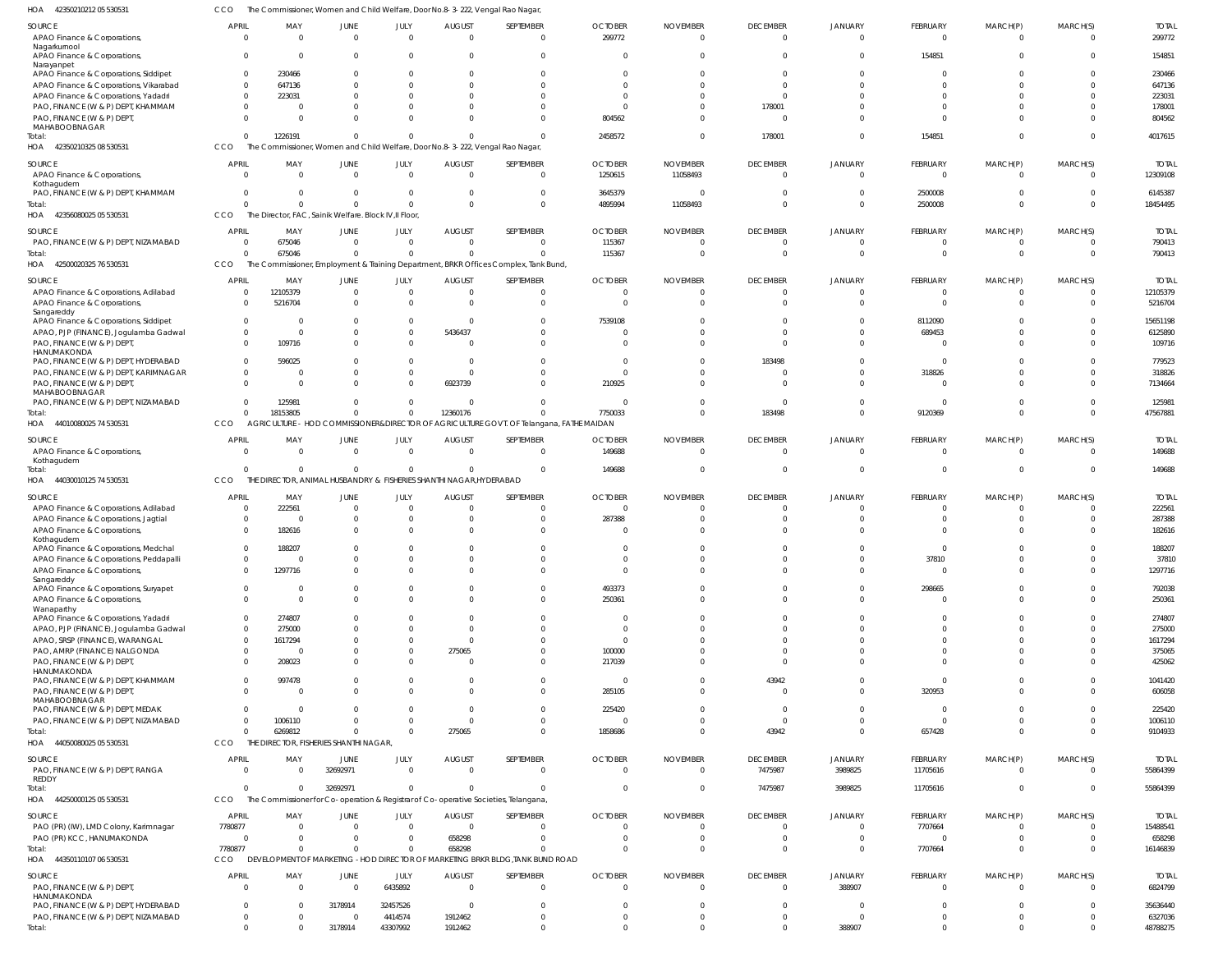45150000125 03 500503 HOA CCO ENGINEER-IN-CHIEF, (GENL.&PR) ERRAMANZIL COLONY HYDERABAD ERRA MANJIL Telangana,

| <b>SOURCE</b>                          |                         |           |                |                            |                      |                                                                                  |                         |                 |                      |                |                     |             |                            |                       |
|----------------------------------------|-------------------------|-----------|----------------|----------------------------|----------------------|----------------------------------------------------------------------------------|-------------------------|-----------------|----------------------|----------------|---------------------|-------------|----------------------------|-----------------------|
|                                        | APRIL                   | MAY       | JUNE           | JULY                       | <b>AUGUST</b>        | SEPTEMBER                                                                        | <b>OCTOBER</b>          | <b>NOVEMBER</b> | <b>DECEMBER</b>      | <b>JANUARY</b> | <b>FEBRUARY</b>     | MARCH(P)    | MARCH(S)                   | <b>TOTAL</b>          |
| APAO (PR) Pochampad, Nizamabad         | $\overline{0}$          | 172103    | $\Omega$       | $\overline{0}$             | 545164               | $\Omega$                                                                         | $\mathbf 0$             | $\Omega$        | $\overline{0}$       | $\overline{0}$ | $\Omega$            | $\Omega$    | $\Omega$                   | 717267                |
| APAO Panchayat Raj (PR), Kamareddy     | $\mathbf 0$             | $\Omega$  |                | $\Omega$                   |                      | $\Omega$                                                                         | 1763739                 | $\Omega$        | $\Omega$             | $\Omega$       | $\Omega$            | $\Omega$    | $\Omega$                   | 1763739               |
|                                        | $\Omega$                | 172103    | $\Omega$       | $\Omega$                   | 545164               |                                                                                  | 1763739                 | $\Omega$        | $\Omega$             | $\Omega$       | $\Omega$            | $\Omega$    | $\Omega$                   | 2481006               |
| Total:                                 |                         |           |                |                            |                      |                                                                                  |                         |                 |                      |                |                     |             |                            |                       |
| 45150010107 07 530531<br>HOA           | CCO                     |           |                |                            |                      | ENGINEER-IN-CHIEF, (GENL.&PR) ERRAMANZIL COLONY HYDERABAD ERRA MANJIL Telangana, |                         |                 |                      |                |                     |             |                            |                       |
| <b>SOURCE</b>                          | <b>APRIL</b>            | MAY       | <b>JUNE</b>    | JULY                       | <b>AUGUST</b>        | SEPTEMBER                                                                        | <b>OCTOBER</b>          | <b>NOVEMBER</b> | <b>DECEMBER</b>      | JANUARY        | FEBRUARY            | MARCH(P)    | MARCH(S)                   | <b>TOTAL</b>          |
|                                        |                         |           |                |                            |                      |                                                                                  |                         |                 |                      |                |                     |             |                            |                       |
| APAO (PR) Medak                        | 11263448                | $\Omega$  | $\Omega$       | $\overline{0}$             | $\Omega$             | $\Omega$                                                                         | $\overline{0}$          | $\Omega$        | $\overline{0}$       | 274766         | $\Omega$            | $\Omega$    | $\overline{0}$             | 11538214              |
| APAO (PR) Pochampad, Nizamabad         | 2617853                 | $\Omega$  |                | $\Omega$                   | $\Omega$             | $\Omega$                                                                         | $\mathbf 0$             | $\Omega$        | $\Omega$             | $\overline{0}$ | $\Omega$            | $\Omega$    | $\Omega$                   | 2617853               |
| APAO (PR) Ranga Reddy Dist             | $\overline{0}$          | $\Omega$  |                | $\Omega$                   |                      |                                                                                  | 3340213                 | $\Omega$        | $\Omega$             | C.             |                     |             |                            | 3340213               |
| APAO Panchayat Raj (PR), Adilabad      | 4882455                 | $\Omega$  | $\Omega$       | $\Omega$                   |                      |                                                                                  | $\mathbf 0$             |                 |                      | 1558000        | $\Omega$            |             |                            | 6440455               |
|                                        |                         |           |                |                            |                      |                                                                                  |                         |                 |                      |                |                     |             |                            |                       |
| APAO Panchayat Raj (PR), Bhoopalapally | 4785272                 | $\Omega$  | $\Omega$       | 10743881                   |                      |                                                                                  | 8372184                 |                 |                      | $\Omega$       |                     |             |                            | 23901337              |
| APAO Panchayat Raj (PR), Jagtial       | 1255019                 | $\Omega$  | $\Omega$       |                            |                      |                                                                                  | $\Omega$                |                 |                      | $\Omega$       | 10159902            |             |                            | 11414921              |
| APAO Panchayat Raj (PR), Kamareddy     | $\overline{0}$          | 673086    |                |                            |                      |                                                                                  | $\Omega$                |                 |                      | $\Omega$       |                     |             | $\Omega$                   | 673086                |
|                                        |                         |           |                |                            |                      |                                                                                  |                         |                 |                      |                |                     |             |                            |                       |
| APAO Panchayat Raj (PR), Mancherial    | $\overline{0}$          | 1373687   |                |                            |                      |                                                                                  | $\Omega$                | $\Omega$        |                      | $\Omega$       |                     |             | $\Omega$                   | 1373687               |
| APAO Panchayat Raj (PR), Medchal       | 221760                  | - 0       |                | $\Omega$                   |                      |                                                                                  | $\Omega$                | $\Omega$        | $\Omega$             | $\Omega$       | $\Omega$            |             | $\Omega$                   | 221760                |
| Malkajigiri                            |                         |           |                |                            |                      |                                                                                  |                         |                 |                      |                |                     |             |                            |                       |
| APAO Panchayat Raj (PR), Nagarkurnool  | 4848019                 | 9237016   |                |                            |                      | 136862                                                                           | 0                       | 8826108         |                      | $\Omega$       | 6316438             |             | $\Omega$                   | 29364443              |
| APAO Panchayat Raj (PR), Peddapalli    | 429702                  | 3379960   | $\Omega$       | $\Omega$                   | $\Omega$             | $\Omega$                                                                         | $\Omega$                | $\Omega$        | $\Omega$             | $\Omega$       |                     |             | $\Omega$                   | 3809662               |
| APAO Panchayat Raj (PR), Sangareddy    | 6434948                 | 11683431  |                | $\Omega$                   | $\Omega$             | $\Omega$                                                                         | $\Omega$                | $\Omega$        |                      | $\Omega$       |                     |             | $\Omega$                   | 18118379              |
|                                        |                         |           |                |                            |                      |                                                                                  |                         |                 |                      |                |                     |             |                            |                       |
| APAO Panchayat Raj (PR), Siddipet      | 14259131                | 18454385  |                | $\Omega$                   | $\Omega$             | 5311304                                                                          | $\Omega$                | 220361          |                      | 5318799        |                     |             |                            | 43563980              |
| APAO Panchayat Raj (PR), Siricilla     | 13899493                | - 0       | $\Omega$       | 2160983                    |                      |                                                                                  | $\Omega$                |                 |                      | 17588678       |                     |             |                            | 33649154              |
| APAO Panchayat Raj (PR), Suryapet      | $\overline{0}$          | $\Omega$  |                | $\Omega$                   |                      |                                                                                  | 2457437                 |                 |                      | $\Omega$       |                     |             |                            | 2457437               |
|                                        |                         |           |                |                            |                      |                                                                                  |                         |                 |                      |                |                     |             |                            |                       |
| APAO Panchayat Raj (PR), Vikarabad     | 7475322                 | 501889    |                |                            |                      |                                                                                  | 6585434                 |                 | $\Omega$             |                |                     |             |                            | 14562645              |
| APAO Panchayat Raj (PR), Waranagal     | 2816350                 | $\Omega$  |                |                            |                      |                                                                                  | $\Omega$                | $\Omega$        | $\Omega$             |                |                     |             |                            | 2816350               |
| APAO Panchayat Raj (PR), Yadadri       | 1237660                 | $\Omega$  |                |                            |                      |                                                                                  | 1063019                 | $\Omega$        | 1375996              |                |                     |             |                            | 3676675               |
| PAO (PR) KCC, HANUMAKONDA              | 12359687                | $\Omega$  |                |                            |                      |                                                                                  | $\Omega$                | $\Omega$        | $\Omega$             | -C             |                     |             | $\Omega$                   | 12359687              |
|                                        |                         |           |                | $\Omega$                   |                      |                                                                                  | $\Omega$                |                 |                      |                | $\Omega$            |             | $\Omega$                   |                       |
| PAO (PR), Nirmal                       | 985698                  | $\Omega$  | $\Omega$       |                            |                      |                                                                                  |                         | $\Omega$        | $\Omega$             | $\Omega$       |                     | $\Omega$    |                            | 985698                |
| Total:                                 | 89771817                | 45303454  | $\Omega$       | 12904864                   | $\Omega$             | 5448166                                                                          | 21818287                | 9046469         | 1375996              | 24740243       | 16476340            | $\Omega$    | $\Omega$                   | 226885636             |
| 45150010125 07 530531<br>HOA           | CCO                     |           |                |                            |                      | ENGINEER-IN-CHIEF, (GENL.&PR) ERRAMANZIL COLONY HYDERABAD ERRA MANJIL Telangana, |                         |                 |                      |                |                     |             |                            |                       |
|                                        |                         |           |                |                            |                      |                                                                                  |                         |                 |                      |                |                     |             |                            |                       |
| SOURCE                                 | <b>APRIL</b>            | MAY       | <b>JUNE</b>    | JULY                       | <b>AUGUST</b>        | SEPTEMBER                                                                        | <b>OCTOBER</b>          | <b>NOVEMBER</b> | <b>DECEMBER</b>      | JANUARY        | FEBRUARY            | MARCH(P)    | MARCH(S)                   | <b>TOTAL</b>          |
| APAO (PR) Medak                        | $\overline{0}$          | 549296    | $\Omega$       | $\Omega$                   | $\Omega$             | $\Omega$                                                                         | $\Omega$                | $\Omega$        | $\circ$              | $\overline{0}$ | $\Omega$            | $\Omega$    | $\Omega$                   | 549296                |
|                                        |                         |           |                |                            |                      |                                                                                  |                         |                 |                      |                |                     |             |                            |                       |
| APAO (PR) Ranga Reddy Dist             | $\mathbf 0$             | 3929285   |                | $\Omega$                   | $\Omega$             |                                                                                  | $\Omega$                | $\Omega$        | $\Omega$             | $\Omega$       | $\Omega$            | $\Omega$    | $\Omega$                   | 3929285               |
| APAO (PR) Tekulapapalli                | $\mathbf 0$             | - 0       |                | $\Omega$                   | $\Omega$             |                                                                                  | $\Omega$                |                 |                      | $\Omega$       | 4856177             |             |                            | 4856177               |
| APAO Panchayat Raj (PR), Adilabad      | $\mathbf 0$             | 3869346   |                | $\overline{0}$             | 3546099              |                                                                                  | $\Omega$                |                 |                      | $\Omega$       |                     |             | $\Omega$                   | 7415445               |
| APAO Panchayat Raj (PR), Jagtial       | $\Omega$                | 4992911   |                | $\Omega$                   |                      |                                                                                  | 1977945                 |                 |                      |                | 4479327             |             |                            | 11450183              |
|                                        |                         |           |                |                            |                      |                                                                                  |                         |                 |                      |                |                     |             |                            |                       |
| APAO Panchayat Raj (PR), Mahabubabad   | $\mathbf 0$             |           | $\Omega$       | 1370441                    | $\Omega$             |                                                                                  | $\Omega$                |                 |                      |                |                     |             |                            | 1370441               |
| APAO Panchayat Raj (PR), Nagarkurnool  | $\Omega$                |           |                | $\overline{0}$             | $\cap$               |                                                                                  | 760693                  |                 |                      |                |                     |             |                            | 760693                |
| APAO Panchayat Raj (PR), Peddapalli    | $\Omega$                | $\cap$    |                | $\overline{0}$             | 2588206              |                                                                                  |                         |                 |                      |                |                     |             | $\Omega$                   | 2588206               |
|                                        |                         |           |                |                            |                      |                                                                                  |                         |                 |                      |                |                     |             |                            |                       |
| APAO Panchayat Raj (PR), Sangareddy    | $\Omega$                | $\Omega$  |                | $\Omega$                   | 3856259              | $\Omega$                                                                         | $\Omega$                |                 |                      |                |                     |             |                            | 3856259               |
| APAO Panchayat Raj (PR), Siddipet      | $\Omega$                | 6523443   |                | $\overline{0}$             | - 0                  | 1893322                                                                          | $\Omega$                |                 |                      |                |                     |             |                            | 8416765               |
| APAO Panchayat Raj (PR), Siricilla     | $\Omega$                | - 0       |                | 2534154                    | 231974               | $\Omega$                                                                         | $\Omega$                |                 |                      |                | $\cap$              |             |                            | 2766128               |
| APAO Panchayat Raj (PR), Suryapet      | $\Omega$                | 6407503   |                | $\Omega$                   |                      |                                                                                  | 2026486                 |                 |                      |                | 3588927             |             |                            | 12022916              |
|                                        |                         |           |                |                            |                      |                                                                                  |                         |                 |                      |                |                     |             |                            |                       |
| APAO Panchayat Raj (PR), Vikarabad     | $\Omega$                | 5273369   |                |                            |                      |                                                                                  | C                       |                 |                      |                | - C                 |             |                            | 5273369               |
| APAO Panchayat Raj (PR), Yadadri       | $\mathbf 0$             |           |                |                            |                      |                                                                                  | $\Omega$                |                 |                      | $\Omega$       | 1867445             |             |                            | 1867445               |
| PAO (PR) (IW), LMD Colony, Karimnagar  | $\Omega$                | 21506605  |                |                            |                      |                                                                                  | 585361                  |                 |                      |                |                     |             |                            | 22091966              |
|                                        |                         |           |                |                            |                      |                                                                                  |                         |                 |                      |                |                     |             |                            | 1294034               |
|                                        |                         |           |                |                            |                      |                                                                                  | C                       |                 |                      |                |                     |             |                            |                       |
| PAO (PR) MAHABOOBNAGAR                 | $\Omega$                | 1294034   |                | $\Omega$                   |                      |                                                                                  |                         |                 |                      |                |                     |             |                            |                       |
| PAO (PR) Nalgonda                      |                         | 8082525   |                | $\Omega$                   |                      |                                                                                  | $\Omega$                |                 |                      |                |                     |             |                            | 8082525               |
| Total:                                 | $\Omega$                | 62428317  | $\overline{0}$ | 3904595                    |                      | 1893322                                                                          | 5350485                 |                 |                      | $\Omega$       | 14791876            | $\Omega$    | $\Omega$                   | 98591133              |
|                                        |                         |           |                |                            | 10222538             |                                                                                  |                         |                 |                      |                |                     |             |                            |                       |
| 45150010125 22 530531<br>HOA           | CCO                     |           |                |                            |                      | ENGINEER-IN-CHIEF, (GENL.&PR) ERRAMANZIL COLONY HYDERABAD ERRA MANJIL Telangana  |                         |                 |                      |                |                     |             |                            |                       |
|                                        |                         |           |                |                            |                      |                                                                                  |                         |                 |                      |                |                     |             |                            |                       |
| <b>SOURCE</b>                          | <b>APRIL</b>            | MAY       | JUNE           | JULY                       | <b>AUGUST</b>        | SEPTEMBER                                                                        | <b>OCTOBER</b>          | <b>NOVEMBER</b> | <b>DECEMBER</b>      | <b>JANUARY</b> | FEBRUARY            | MARCH(P)    | MARCH(S)                   | <b>TOTAL</b>          |
| APAO (PR) Medak                        | $\overline{0}$          | 11959751  | $\Omega$       | $\overline{0}$             | $\Omega$             | $\overline{0}$                                                                   | $\mathbf 0$             | $\Omega$        | $\overline{0}$       | $\overline{0}$ | $\Omega$            | $\Omega$    | $\overline{0}$             | 11959751              |
| APAO (PR) Pochampad, Nizamabad         | $\overline{0}$          | 51075812  | $\Omega$       | $\overline{0}$             | 68404228             | $\overline{0}$                                                                   | $\mathbf 0$             | 27701163        | $\circ$              | 9388058        | 8118231             | $\mathbf 0$ | $\overline{0}$             | 164687492             |
| APAO (PR) Ranga Reddy Dist             | $\mathbf{0}$            | 36069661  | $\Omega$       | $\overline{0}$             | 10148485             | 18080940                                                                         | $\overline{0}$          | $\Omega$        | 31796011             | 162085846      | 142340130           | $\Omega$    | $\Omega$                   | 400521073             |
|                                        | $\mathbf{0}$            |           | $\Omega$       | $\overline{0}$             |                      | $\Omega$                                                                         |                         | $\Omega$        | $\overline{0}$       | $\overline{0}$ | - 0                 | $\Omega$    | $\Omega$                   |                       |
| APAO (PR) Tekulapapalli                |                         | 9470225   |                |                            | 2488910              |                                                                                  | 9085561                 |                 |                      |                |                     |             |                            | 21044696              |
| APAO (PR), PJP, Jogulamba Gadwal       | 1930475                 | 5920025   | 8348536        | $\Omega$                   | 22195485             | $\Omega$                                                                         | 5334448                 | $\Omega$        | 103401               | $\overline{0}$ | 8299231             | $\Omega$    | $\Omega$                   | 52131601              |
| APAO Panchayat Raj (PR), Bhoopalapally | $\mathbf 0$             | 12862161  | $\overline{0}$ | 20558399                   | 3686788              | 22273621                                                                         | 9440258                 | 10924022        | - 0                  | $\overline{0}$ | - 0                 | $\Omega$    | $\Omega$                   | 79745249              |
| APAO Panchayat Raj (PR), Jagtial       | 20543273                | 8328844   | $\Omega$       | 278791                     | 11116574             | 945262                                                                           | 877581                  | $\Omega$        | $\Omega$             | 21194874       | 23302037            | $\Omega$    |                            | 86587236              |
| APAO Panchayat Raj (PR), Jangaon       | $\mathbf 0$             | 4097653   | $\Omega$       | $\overline{0}$             | - 0                  | $\Omega$                                                                         | $\mathbf 0$             | 5148799         | $\overline{0}$       | $\overline{0}$ | - 0                 | $\Omega$    | $\Omega$                   | 9246452               |
|                                        |                         |           | $\overline{0}$ | $\overline{0}$             | $\Omega$             | $\Omega$                                                                         | $\mathbf 0$             | $\Omega$        |                      | $\mathbf 0$    | $\Omega$            | $\Omega$    | $\Omega$                   |                       |
| APAO Panchayat Raj (PR), Kamareddy     | $\mathbf 0$             | 530642    |                |                            |                      |                                                                                  |                         |                 | 18301257             |                |                     |             |                            | 18831899              |
| APAO Panchayat Raj (PR),               | $\mathbf{0}$            | 691412    | $\Omega$       | $\overline{0}$             | 500000               | $\Omega$                                                                         | $\Omega$                | $\Omega$        | $\Omega$             | $\mathbf{0}$   | 7594060             | $\Omega$    | $\Omega$                   | 8785472               |
| Komarambheem Asifabad                  |                         |           |                |                            |                      |                                                                                  |                         |                 |                      |                |                     |             |                            |                       |
| APAO Panchayat Raj (PR), Kothagudem    | $\overline{0}$          | $\Omega$  | $\Omega$       | $\overline{0}$             | 4928484              | $\Omega$                                                                         | $\mathbf 0$             | $\Omega$        | $\Omega$             | $\overline{0}$ | $\Omega$            | $\Omega$    | $\Omega$                   | 4928484               |
| APAO Panchayat Raj (PR), Medchal       | $\overline{0}$          | $\Omega$  | $\Omega$       | $\Omega$                   | - 0                  | $\Omega$                                                                         | 1897673                 | $\Omega$        | $\Omega$             | $\mathbf{0}$   | $\Omega$            | $\Omega$    | $\Omega$                   | 1897673               |
| Malkajigiri                            |                         |           |                |                            |                      |                                                                                  |                         |                 |                      |                |                     |             |                            |                       |
| APAO Panchayat Raj (PR), Mulugu        | $\mathbf{0}$            | $\Omega$  | $\Omega$       | $\Omega$                   | $\Omega$             | $\Omega$                                                                         | $\mathbf{0}$            | $\Omega$        | $\overline{0}$       | $\mathbf{0}$   | 41481517            | $\Omega$    | $\Omega$                   | 41481517              |
|                                        |                         |           | $\Omega$       |                            | $\Omega$             |                                                                                  |                         | $\Omega$        |                      |                |                     | $\Omega$    | $\Omega$                   |                       |
| APAO Panchayat Raj (PR), Nagarkurnool  | 10715836                | 12397513  |                | $\overline{0}$             |                      | $\mathbf 0$                                                                      | 50000                   |                 | 15905580             | 14877420       | 18287452            |             |                            | 72233801              |
| APAO Panchayat Raj (PR), Narayanpet    | $\mathbf{0}$            | - 0       | $\Omega$       | $\overline{0}$             | $\Omega$             | $\Omega$                                                                         | $\mathbf 0$             | $\Omega$        | $\overline{0}$       | $\overline{0}$ | 7535709             | $\Omega$    | $\Omega$                   | 7535709               |
| APAO Panchayat Raj (PR), Peddapalli    | $\mathbf 0$             | 1831739   | $\overline{0}$ | 581987                     | 3977677              | $\mathbf 0$                                                                      | 136853                  | $\Omega$        | $\Omega$             | $\Omega$       | 337131              | $\Omega$    | $\Omega$                   | 6865387               |
| APAO Panchayat Raj (PR), Sangareddy    | $\mathbf{0}$            | 71668520  | $\Omega$       | $\overline{0}$             | 803404               | $\Omega$                                                                         | 227380                  | 15490183        | $\Omega$             | 15284888       | 14884261            | $\Omega$    | $\Omega$                   | 118358636             |
|                                        |                         | - 0       |                |                            |                      |                                                                                  |                         |                 | $\Omega$             |                |                     | $\Omega$    | $\Omega$                   |                       |
| APAO Panchayat Raj (PR), Siddipet      | 3396766                 |           |                | $\overline{0}$             | 18784813             | $\mathbf 0$                                                                      | 2798801                 | 40036073        |                      | 12587583       | 23154897            |             |                            | 100758933             |
| APAO Panchayat Raj (PR), Siricilla     | $\mathbf 0$             | 69790285  |                | $\overline{0}$             | 3769705              | $\mathbf 0$                                                                      | 2121715                 | 857566          | $\Omega$             | 11522370       | 6278182             | $\Omega$    | $\Omega$                   | 94339823              |
| APAO Panchayat Raj (PR), Suryapet      | $\mathbf 0$             |           |                | $\overline{0}$             | - 0                  | $\mathbf 0$                                                                      | $\overline{0}$          | $\Omega$        | $\Omega$             | $\overline{0}$ | 3675756             | $\Omega$    | $\Omega$                   | 3675756               |
|                                        | 7545297                 | 11176901  |                | $\overline{0}$             | 1681500              | $\Omega$                                                                         | $\overline{0}$          | $\Omega$        | $\Omega$             | $\overline{0}$ | - 0                 | $\Omega$    | $\Omega$                   | 20403698              |
| APAO Panchayat Raj (PR), Vikarabad     |                         |           |                |                            |                      |                                                                                  |                         |                 |                      |                |                     |             |                            |                       |
| APAO Panchayat Raj (PR), Wanaparthy    | $\mathbf 0$             | 16505747  |                | $\overline{0}$             | 17681245             | $\mathbf 0$                                                                      | 5738336                 | $\Omega$        | $\Omega$             | 3442900        | 656372              | $\Omega$    | $\Omega$                   | 44024600              |
| APAO Panchayat Raj (PR), Waranagal     | $\mathbf 0$             | 13432669  | $\Omega$       | $\overline{0}$             | - 0                  | $\Omega$                                                                         | $\mathbf 0$             | $\Omega$        | 13757329             | 14688399       | 6040993             | $\Omega$    | $\Omega$                   | 47919390              |
| APAO Panchayat Raj (PR), Yadadri       | $\mathbf 0$             |           | $\Omega$       | $\overline{0}$             | 2018640              | $\Omega$                                                                         | $\overline{0}$          | $\Omega$        | 5385849              | 0              | - 0                 | $\Omega$    | $\Omega$                   | 7404489               |
|                                        | $\mathbf{0}$            | 20083464  | $\Omega$       | $\overline{0}$             |                      | $\Omega$                                                                         |                         | $\Omega$        | $\overline{0}$       | $\overline{0}$ |                     | $\Omega$    | $\Omega$                   |                       |
| PAO (PR) (IW), LMD Colony, Karimnagar  |                         |           |                |                            | 5223147              |                                                                                  | 6828162                 |                 |                      |                | 10766727            |             |                            | 42901500              |
| PAO (PR) KCC, HANUMAKONDA              | 8535315                 | 3570500   | $\Omega$       | 89118                      | 38318726             | 370316                                                                           | 1921126                 | $\Omega$        | $\Omega$             | $\Omega$       | 377686              | $\Omega$    | $\Omega$                   | 53182787              |
| PAO (PR) MAHABOOBNAGAR                 | $\overline{0}$          | 24916632  | 14706517       | 21506159                   | $\Omega$             | $\overline{0}$                                                                   | 8519739                 | 19762488        | 16408581             | $\Omega$       | - 0                 | $\Omega$    | $\Omega$                   | 105820116             |
| PAO (PR) Nalgonda                      | $\mathbf{0}$            | 1110851   | $\Omega$       | 12583288                   | 1201013              | $\Omega$                                                                         | 667991                  | $\Omega$        | 9201300              | $\overline{0}$ | $\Omega$            | $\Omega$    | $\Omega$                   | 24764443              |
|                                        |                         | $\Omega$  | $\Omega$       |                            |                      | $\Omega$                                                                         |                         | $\Omega$        |                      | $\Omega$       |                     | $\Omega$    |                            |                       |
| PAO (PR), Nirmal<br>Total:             | $\mathbf 0$<br>52666962 | 387491007 | 23055053       | $\overline{0}$<br>55597742 | 4361482<br>221290306 | 41670139                                                                         | $\mathbf 0$<br>55645624 | 119920294       | $\circ$<br>110859308 | 265072338      | 461870<br>323592242 | $\mathbf 0$ | $\overline{0}$<br>$\Omega$ | 4823352<br>1656861015 |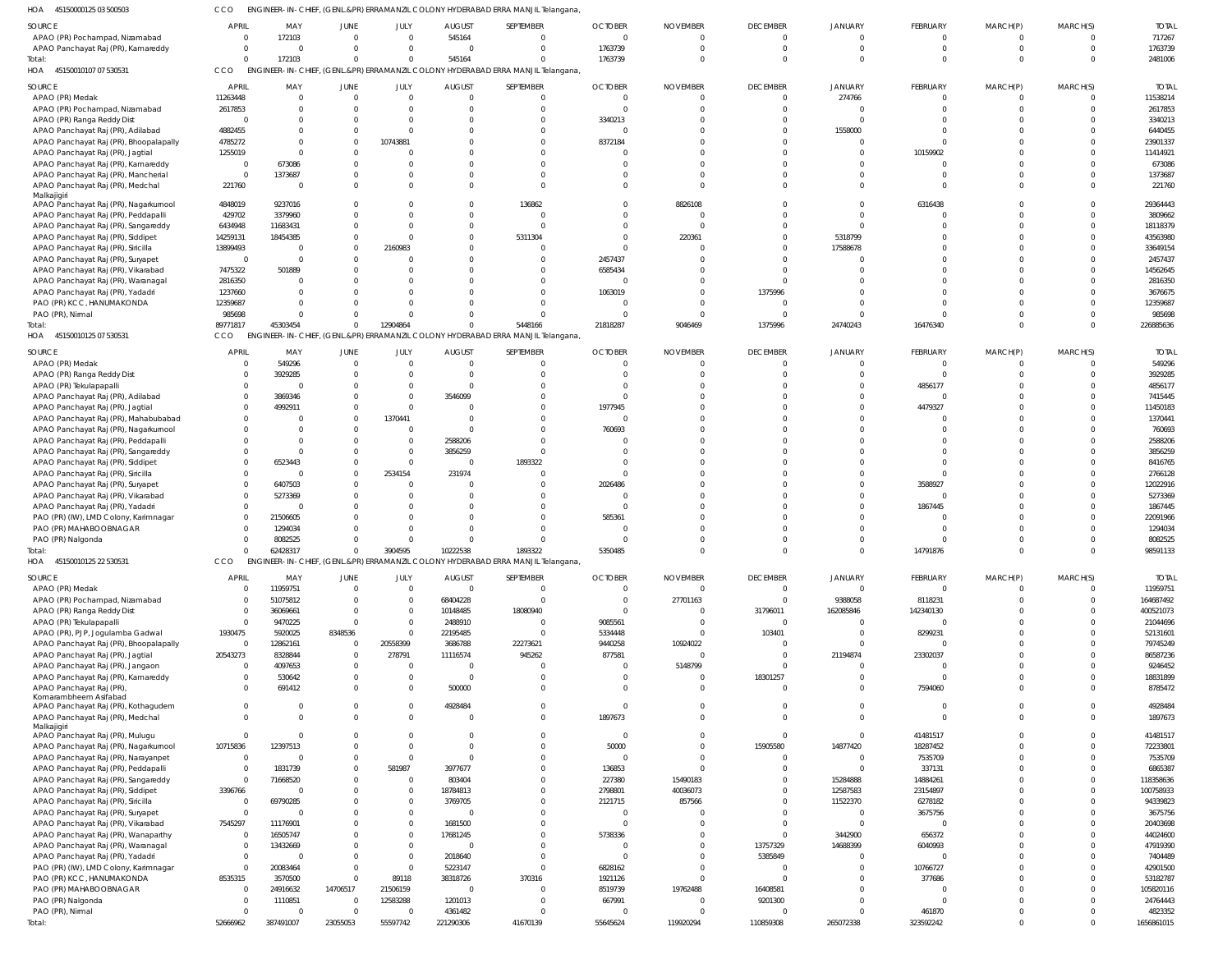| 45150010125 25 530531 | ENGINEER-IN-CHIEF, (GENL.&PR) ERRAMANZIL COLONY HYDERABAD ERRA MANJIL Telangana, |
|-----------------------|----------------------------------------------------------------------------------|
|                       |                                                                                  |

| HOA 45150010125 25 530531                                                       | CCO            |                                                 |                                          |                            |                                                                     | ENGINEER-IN-CHIEF, (GENL.&PR) ERRAMANZIL COLONY HYDERABAD ERRA MANJIL Telangana                  |                                  |                             |                                             |                                  |                           |                         |                            |                       |
|---------------------------------------------------------------------------------|----------------|-------------------------------------------------|------------------------------------------|----------------------------|---------------------------------------------------------------------|--------------------------------------------------------------------------------------------------|----------------------------------|-----------------------------|---------------------------------------------|----------------------------------|---------------------------|-------------------------|----------------------------|-----------------------|
| <b>SOURCE</b>                                                                   | <b>APRIL</b>   | MAY                                             | <b>JUNE</b>                              | JULY                       | <b>AUGUST</b>                                                       | SEPTEMBER                                                                                        | <b>OCTOBER</b>                   | <b>NOVEMBER</b>             | <b>DECEMBER</b>                             | JANUARY                          | FEBRUARY                  | MARCH(P)                | MARCH(S)                   | <b>TOTAL</b>          |
| APAO (PR) Pochampad, Nizamabad                                                  | $\Omega$       | $\Omega$                                        | $\Omega$                                 | $\mathbf 0$                | $\Omega$                                                            | $\overline{0}$                                                                                   | $\Omega$                         | $\Omega$                    | $\overline{0}$                              | 14400000                         | $\overline{0}$            | $\mathbf 0$             | $\overline{0}$             | 14400000              |
| APAO (PR), PJP, Jogulamba Gadwal<br>APAO Panchayat Raj (PR), Kamareddy          |                | 951745<br>281560                                | $\Omega$<br>0                            | $\Omega$<br>$\Omega$       |                                                                     | $\Omega$<br>$\mathbf 0$                                                                          | $\Omega$<br>$\Omega$             |                             | $\Omega$<br>$\Omega$                        | $\Omega$<br>$\Omega$             | $\Omega$<br>$\mathbf 0$   | $\Omega$<br>$\mathbf 0$ | $\Omega$<br>$\Omega$       | 951745<br>281560      |
| APAO Panchayat Raj (PR),                                                        |                | 144066                                          | $\Omega$                                 | $\Omega$                   |                                                                     | $\Omega$                                                                                         | $\Omega$                         | $\Omega$                    | $\Omega$                                    | $\Omega$                         | $\Omega$                  | $\Omega$                | $\Omega$                   | 144066                |
| Komarambheem Asifabad                                                           |                | 3739849                                         | $\Omega$                                 | $\Omega$                   |                                                                     |                                                                                                  |                                  |                             | $\Omega$                                    | $\Omega$                         | $\Omega$                  | $\Omega$                | $\Omega$                   |                       |
| APAO Panchayat Raj (PR), Kothagudem<br>APAO Panchayat Raj (PR), Sangareddy      | $\Omega$       |                                                 | $\Omega$                                 | $\Omega$                   | $\cap$                                                              | $\Omega$                                                                                         | $\Omega$                         |                             | $\Omega$                                    | $\Omega$                         | 166582                    | $\Omega$                | $\Omega$                   | 3739849<br>166582     |
| APAO Panchayat Raj (PR), Siricilla                                              |                | 1549137                                         | 4505303                                  | $\mathbf 0$                |                                                                     | $\Omega$                                                                                         |                                  |                             | $\Omega$                                    | $\Omega$                         | $\Omega$                  | $\Omega$                | $\Omega$                   | 6054440               |
| APAO Panchayat Raj (PR), Suryapet                                               |                | $\Omega$                                        | 0                                        | $\Omega$                   | 1401331                                                             |                                                                                                  | $\Omega$                         |                             | $\Omega$                                    | $\Omega$                         | $\Omega$                  | $\Omega$                | $\Omega$                   | 1401331               |
| APAO Panchayat Raj (PR), Vikarabad                                              |                | $\Omega$<br>$\Omega$                            | 3409055<br>$\Omega$                      | $\mathbf 0$<br>$\mathbf 0$ |                                                                     | $\Omega$<br>$\Omega$                                                                             | $\Omega$                         |                             | $\Omega$<br>$\Omega$                        | $\Omega$<br>$\Omega$             | $\Omega$                  | $\Omega$<br>$\Omega$    | $\Omega$<br>$\Omega$       | 3409055               |
| PAO (PR), Nirmal<br>Total:                                                      |                | 6666357                                         | 7914358                                  | $\mathbf 0$                | 2927630<br>4328961                                                  | $\Omega$                                                                                         | $\Omega$                         | $\Omega$                    | $\Omega$                                    | 14400000                         | 6833129<br>6999711        | $\Omega$                | $\Omega$                   | 9760759<br>40309387   |
| HOA 45150078925 21 530531                                                       | CCO            |                                                 |                                          |                            | The Commissioner Social Welfare, D.S. Samkshema Bhavan, Masab Tank, |                                                                                                  |                                  |                             |                                             |                                  |                           |                         |                            |                       |
| SOURCE                                                                          | <b>APRIL</b>   | MAY                                             | <b>JUNE</b>                              | JULY                       | <b>AUGUST</b>                                                       | SEPTEMBER                                                                                        | <b>OCTOBER</b>                   | <b>NOVEMBER</b>             | <b>DECEMBER</b>                             | JANUARY                          | <b>FEBRUARY</b>           | MARCH(P)                | MARCH(S)                   | <b>TOTAL</b>          |
| APAO Finance & Corporations, Adilabad                                           |                |                                                 | 0                                        | $\overline{0}$             | $\Omega$                                                            | 231863                                                                                           | $\Omega$                         |                             | $\overline{0}$                              | $\overline{0}$                   | $\overline{0}$            | $\mathbf 0$             | $\overline{0}$             | 231863                |
| APAO Finance & Corporations,<br>Bhoopalapally                                   | $\Omega$       | $\Omega$                                        | $\mathbf 0$                              | $\mathbf 0$                | $\Omega$                                                            | $\mathbf 0$                                                                                      | $\Omega$                         | 6459354                     | $\overline{0}$                              | $\overline{0}$                   | $\mathbf 0$               | $\mathbf{0}$            | $\Omega$                   | 6459354               |
| APAO Finance & Corporations, Jagtial                                            | $\Omega$       | 87780                                           | 0                                        | $\mathbf 0$                | 0                                                                   | $\mathbf 0$                                                                                      | 31831                            |                             | $\Omega$                                    | $\overline{0}$                   | $\overline{0}$            | $\mathbf 0$             | $\Omega$                   | 119611                |
| APAO Finance & Corporations,<br>Komarambheem Asifabad                           | $\Omega$       | $\Omega$                                        | $\Omega$                                 | $\Omega$                   | $\Omega$                                                            | $\mathbf 0$                                                                                      | 2573321                          | $\Omega$                    | $\Omega$                                    | 2610217                          | $\mathbf 0$               | $\mathbf 0$             | $\Omega$                   | 5183538               |
| APAO Finance & Corporations,                                                    |                | 571648                                          | $\Omega$                                 | $\Omega$                   |                                                                     | $\Omega$                                                                                         | 410284                           |                             | $\Omega$                                    | 427801                           | $\mathbf 0$               | $\mathbf 0$             | $\Omega$                   | 1409733               |
| Nagarkurnool<br>APAO Finance & Corporations, Peddapalli                         | $\Omega$       | 133837                                          | $\Omega$                                 | $\Omega$                   |                                                                     | $\mathbf 0$                                                                                      | $\Omega$                         |                             | $\Omega$                                    | 52085                            | $\mathbf 0$               | $\Omega$                | $\Omega$                   | 185922                |
| APAO Finance & Corporations,                                                    | $\Omega$       |                                                 | $\Omega$                                 | $\Omega$                   | O                                                                   | 37962                                                                                            | $\Omega$                         |                             | $\Omega$                                    | 3518656                          | $\mathbf 0$               | $\mathbf 0$             | $\Omega$                   | 3556618               |
| Sangareddy                                                                      |                |                                                 |                                          |                            |                                                                     |                                                                                                  |                                  |                             |                                             |                                  |                           |                         |                            |                       |
| APAO Finance & Corporations, Siddipet                                           |                | 77180<br>362960                                 | $\Omega$<br>$\Omega$                     | $\Omega$<br>$\Omega$       | 0                                                                   | $\overline{0}$                                                                                   | 1397224                          |                             | $\Omega$<br>$\overline{0}$                  | $\overline{0}$<br>328681         | 26915                     | $\Omega$<br>$\Omega$    | $\Omega$<br>$\Omega$       | 1501319<br>2366475    |
| APAO Finance & Corporations, Siricilla<br>APAO Finance & Corporations, Suryapet |                | 994380                                          | $\Omega$                                 | $\Omega$                   | U                                                                   | 817665<br>$\overline{0}$                                                                         | 639504<br>481440                 | $\Omega$                    | 4113486                                     | 497773                           | 217665<br>994338          | $\Omega$                | $\Omega$                   | 7081417               |
| APAO Finance & Corporations, Vikarabad                                          |                | 14040133                                        | $\Omega$                                 | $\overline{0}$             |                                                                     | $\overline{0}$                                                                                   | $\Omega$                         | 11440736                    | $\overline{0}$                              | 5615105                          | $\overline{0}$            | $\Omega$                | $\Omega$                   | 31095974              |
| APAO Finance & Corporations,                                                    |                | 64999                                           | 0                                        | 88454                      | U                                                                   | 231312                                                                                           | 237707                           |                             | $\Omega$                                    | 647110                           | 245741                    | $\Omega$                | $\Omega$                   | 1515323               |
| Wanaparthy<br>APAO, PJP (FINANCE), Jogulamba Gadwal                             |                |                                                 |                                          | $\Omega$                   |                                                                     | $\mathbf 0$                                                                                      | $\Omega$                         |                             | $\Omega$                                    | $\overline{0}$                   | 5931402                   | $\Omega$                | $\Omega$                   | 5931402               |
| APAO, SRSP (FINANCE), WARANGAL                                                  |                | $\Omega$                                        |                                          | $\Omega$                   |                                                                     | $\mathbf 0$                                                                                      | $\Omega$                         |                             | $\Omega$                                    | $\overline{0}$                   | 14556090                  | $\Omega$                | $\Omega$                   | 14556090              |
| PAO, AMRP (FINANCE) NALGONDA                                                    |                | 5152269                                         | 0                                        | $\Omega$                   | 0                                                                   | $\mathbf 0$                                                                                      | $\Omega$                         |                             | $\Omega$                                    | $\overline{0}$                   | $^{\circ}$                | $\Omega$                | $\Omega$                   | 5152269               |
| PAO, FINANCE (W & P) DEPT,<br>HANUMAKONDA                                       |                | 56974                                           | $\Omega$                                 | $\Omega$                   |                                                                     | 59290                                                                                            | $\Omega$                         |                             | $\Omega$                                    | 60171                            | $\mathbf 0$               | $\Omega$                | $\Omega$                   | 176435                |
| PAO, FINANCE (W & P) DEPT, MEDAK                                                |                | 5686072                                         | $\mathbf 0$                              | $\Omega$                   | $\Omega$                                                            | $\overline{0}$                                                                                   | $\Omega$                         |                             | 29618                                       | $\Omega$                         | $\overline{0}$            | $\mathbf 0$             | $\Omega$                   | 5715690               |
| PAO, FINANCE (W & P) DEPT, RANGA<br><b>REDDY</b>                                |                | 16916014                                        | $\mathbf 0$                              | $\mathbf{0}$               | $\Omega$                                                            | $\mathbf 0$                                                                                      | 1784875                          | $\Omega$                    | $\overline{0}$                              | $\overline{0}$                   | $\mathbf{0}$              | $\mathbf 0$             | $\Omega$                   | 18700889              |
| Total:                                                                          | $\Omega$       | 44144246                                        | $\mathbf 0$                              | 88454                      | $\Omega$                                                            | 1378092                                                                                          | 7556186                          | 17900090                    | 4143104                                     | 13757599                         | 21972151                  | $\overline{0}$          | $\Omega$                   | 110939922             |
| 45150079625 21 530531<br>HOA                                                    | <b>CCO</b>     |                                                 |                                          |                            |                                                                     | The Accounts Officer, O \o The Commissioner of Tribal Welfare D.S. Samkshema Bhavan, Masab Tank, |                                  |                             |                                             |                                  |                           |                         |                            |                       |
| SOURCE                                                                          | <b>APRIL</b>   | MAY                                             | JUNE                                     | JULY                       | <b>AUGUST</b>                                                       | SEPTEMBER                                                                                        | <b>OCTOBER</b>                   | <b>NOVEMBER</b>             | <b>DECEMBER</b>                             | <b>JANUARY</b>                   | FEBRUARY                  | MARCH(P)                | MARCH(S)                   | <b>TOTAL</b>          |
| APAO Finance & Corporations,<br>Komarambheem Asifabad                           |                | 36769                                           | $\Omega$                                 | $\Omega$                   | $\Omega$                                                            | $\Omega$                                                                                         | $\Omega$                         | $\Omega$                    | $\overline{0}$                              | $\Omega$                         | 9614273                   | $\Omega$                | $\Omega$                   | 9651042               |
| APAO Finance & Corporations,                                                    | $\Omega$       | $\Omega$                                        | $\Omega$                                 | $\Omega$                   | $\Omega$                                                            | $\overline{0}$                                                                                   | $\Omega$                         | $\Omega$                    | $\Omega$                                    | 3125208                          | $\Omega$                  | $\Omega$                | $\Omega$                   | 3125208               |
| Kothagudem                                                                      |                |                                                 |                                          |                            |                                                                     |                                                                                                  |                                  |                             |                                             |                                  |                           |                         |                            |                       |
| APAO Finance & Corporations,<br>Mahabubabad                                     |                | $\Omega$                                        | $\Omega$                                 | $\Omega$                   | $\Omega$                                                            | 5181599                                                                                          | 1425572                          | <sup>0</sup>                | $\Omega$                                    | $\Omega$                         | $\Omega$                  | $\Omega$                | $\Omega$                   | 6607171               |
| APAO Finance & Corporations,                                                    |                | <sup>0</sup>                                    | $\Omega$                                 | 3173945                    | $\Omega$                                                            | $\Omega$                                                                                         | $\Omega$                         | $\Omega$                    | 13054993                                    | $\Omega$                         | 6795206                   | $\Omega$                | $\Omega$                   | 23024144              |
| Nagarkurnool<br>APAO Finance & Corporations,                                    | $\Omega$       | $\Omega$                                        | $\mathbf 0$                              | $\mathbf{0}$               | $\Omega$                                                            | $\mathbf{0}$                                                                                     | 8003502                          | $\Omega$                    | $\overline{0}$                              | $\overline{0}$                   | 1013121                   | $\overline{0}$          | $\overline{0}$             | 9016623               |
| Sangareddy<br>APAO Finance & Corporations, Siricilla                            |                | <sup>0</sup>                                    | U                                        | 99345                      | $\Omega$                                                            | $\Omega$                                                                                         | $\Omega$                         | $\Omega$                    | 3910335                                     | $\mathbf 0$                      | $\overline{0}$            | $\Omega$                | $\Omega$                   | 4009680               |
| APAO Finance & Corporations, Vikarabad                                          |                | $\Omega$                                        | $\Omega$                                 | $\Omega$                   | O                                                                   | $\Omega$                                                                                         | $\Omega$                         | $\Omega$                    | $\overline{0}$                              | 3387389                          | 15037720                  | $\Omega$                | $\Omega$                   | 18425109              |
| APAO Finance & Corporations,                                                    | $\Omega$       | $\Omega$                                        | $\Omega$                                 | $\Omega$                   | $\Omega$                                                            | $\Omega$                                                                                         | $\Omega$                         | 795618                      | $\overline{0}$                              | $\overline{0}$                   | $\Omega$                  | $\Omega$                | $\Omega$                   | 795618                |
| Wanaparthy<br>APAO, PJP (FINANCE), Jogulamba Gadwal                             | 9366212        | <sup>0</sup>                                    | $\Omega$                                 | $\Omega$                   | $\Omega$                                                            | $\Omega$                                                                                         | $\Omega$                         | $\Omega$                    | $\overline{0}$                              | $\mathbf{0}$                     | $\Omega$                  | $\Omega$                | $\Omega$                   | 9366212               |
| PAO, AMRP (FINANCE) NALGONDA                                                    | $\Omega$       | $\Omega$                                        | $\Omega$                                 | $\mathbf 0$                | $\Omega$                                                            | $\mathbf 0$                                                                                      | 3565162                          | $\Omega$                    | $\Omega$                                    | $\Omega$                         | $\mathbf 0$               | $\Omega$                | $\Omega$                   | 3565162               |
| PAO, FINANCE (W & P) DEPT, KHAMMAM                                              | -C             | $\Omega$                                        | $\Omega$                                 | $\Omega$                   | 10381681                                                            | $\Omega$                                                                                         | $\Omega$                         |                             | $\Omega$                                    | $\Omega$                         | $\Omega$                  | $\Omega$                | $\overline{0}$             | 10381681              |
| Total:                                                                          | 9366212        | 36769                                           | $\Omega$                                 | 3273290                    | 10381681                                                            | 5181599                                                                                          | 12994236                         | 795618                      | 16965328                                    | 6512597                          | 32460320                  | $\mathbf{0}$            | $\Omega$                   | 97967650              |
| HOA 470001101 26 290291                                                         | CCO            | CHIEF ENGINEER, IRRIGATION, JAGITIYAL           |                                          |                            |                                                                     |                                                                                                  |                                  |                             |                                             |                                  |                           |                         |                            |                       |
| SOURCE                                                                          | <b>APRIL</b>   | MAY                                             | JUNE                                     | JULY                       | <b>AUGUST</b>                                                       | SEPTEMBER                                                                                        | <b>OCTOBER</b>                   | <b>NOVEMBER</b>             | <b>DECEMBER</b>                             | JANUARY                          | FEBRUARY                  | MARCH(P)                | MARCH(S)                   | <b>TOTAL</b>          |
| APAO Irrigation, Jagtial                                                        | 155200         | 155200                                          | 42940                                    | 756130                     | 322610                                                              | 678804                                                                                           | 527290                           | 527910                      | 527910                                      | 527910                           | 527910                    | $\mathbf 0$             | $\Omega$                   | 4749814               |
| PAO IRRIGATION NIZAMABAD                                                        | 811805         | 814275                                          | 772445                                   | 858405                     | 1362032                                                             | 1172883                                                                                          | 1182535                          | 1293895                     | 1308668                                     | 1295885                          | 1345565                   | $\mathbf 0$             | $\overline{0}$             | 12218393              |
| Total:<br>HOA<br>470001101 26 290292                                            | 967005<br>CCO. | 969475<br>CHIEF ENGINEER, IRRIGATION, JAGITIYAL | 815385                                   | 1614535                    | 1684642                                                             | 1851687                                                                                          | 1709825                          | 1821805                     | 1836578                                     | 1823795                          | 1873475                   | $\overline{0}$          | $\Omega$                   | 16968207              |
|                                                                                 |                |                                                 |                                          |                            |                                                                     |                                                                                                  |                                  |                             |                                             |                                  |                           |                         |                            |                       |
| SOURCE                                                                          | <b>APRIL</b>   | MAY                                             | JUNE<br>$\mathbf 0$                      | JULY<br>3600               | <b>AUGUST</b>                                                       | SEPTEMBER                                                                                        | <b>OCTOBER</b><br>$\Omega$       | <b>NOVEMBER</b><br>$\Omega$ | <b>DECEMBER</b><br>$\mathbf 0$              | <b>JANUARY</b><br>$\overline{0}$ | FEBRUARY                  | MARCH(P)                | MARCH(S)<br>$\Omega$       | <b>TOTAL</b>          |
| APAO Irrigation, Jagtial<br>Total:                                              | 600<br>600     | 600<br>600                                      | $\Omega$                                 | 3600                       | 1400<br>1400                                                        | -0<br>$\overline{0}$                                                                             | $\Omega$                         | $\Omega$                    | $\overline{0}$                              | $\mathbf{0}$                     | $^{\circ}$<br>$\mathbf 0$ | 0<br>$\mathbf{0}$       | $\overline{0}$             | 6200<br>6200          |
| HOA 470001101 26 290293                                                         | CCO            | CHIEF ENGINEER, IRRIGATION, JAGITIYAL           |                                          |                            |                                                                     |                                                                                                  |                                  |                             |                                             |                                  |                           |                         |                            |                       |
| SOURCE                                                                          | <b>APRIL</b>   | MAY                                             | JUNE                                     | JULY                       | <b>AUGUST</b>                                                       | SEPTEMBER                                                                                        | <b>OCTOBER</b>                   | <b>NOVEMBER</b>             | <b>DECEMBER</b>                             | JANUARY                          | FEBRUARY                  | MARCH(P)                | MARCH(S)                   | <b>TOTAL</b>          |
| APAO Irrigation, Jagtial                                                        | 59565          | 59565                                           | 16476                                    | 290037                     | 123779                                                              | 113321                                                                                           | 38488                            | 38182                       | 38182                                       | 38182                            | 90687                     | $\mathbf 0$             | $\Omega$                   | 906464                |
| PAO IRRIGATION NIZAMABAD                                                        | 311334         | 312291                                          | 296245                                   | 329229                     | 151385                                                              | 178473                                                                                           | 157782                           | 107303                      | 107303                                      | 107448                           | 255523                    | $\mathbf 0$             | $\overline{0}$             | 2314316               |
| Total:                                                                          | 370899         | 371856                                          | 312721                                   | 619266                     | 275164                                                              | 291794                                                                                           | 196270                           | 145485                      | 145485                                      | 145630                           | 346210                    | $\overline{0}$          | $\Omega$                   | 3220780               |
| HOA 470001101 26 290294                                                         | CCO            | CHIEF ENGINEER, IRRIGATION, JAGITIYAL           |                                          |                            |                                                                     |                                                                                                  |                                  |                             |                                             |                                  |                           |                         |                            |                       |
| SOURCE                                                                          | <b>APRIL</b>   | MAY                                             | JUNE                                     | JULY                       | <b>AUGUST</b>                                                       | SEPTEMBER                                                                                        | <b>OCTOBER</b>                   | <b>NOVEMBER</b>             | <b>DECEMBER</b>                             | <b>JANUARY</b>                   | FEBRUARY                  | MARCH(P)                | MARCH(S)                   | <b>TOTAL</b>          |
| APAO Irrigation, Jagtial                                                        | 21239          | 26434                                           | 7099                                     | 127756                     | 54307                                                               | 95027                                                                                            | 57640                            | 57697                       | 57697                                       | 57697                            | 57697                     | $\Omega$                | $\Omega$                   | 620290                |
| PAO IRRIGATION NIZAMABAD                                                        | 42224          | 42224                                           | 42224                                    | 42366                      | 66920                                                               | 54643                                                                                            | 42643                            | 45273                       | 45273                                       | 45273                            | 45680                     | $\mathbf 0$             | $\overline{0}$             | 514743                |
| Total:<br>470001101 26 290295<br>HOA                                            | 63463<br>CCO   | 68658<br><b>CHIEF</b>                           | 49323<br>ENGINEER, IRRIGATION, JAGITIYAL | 170122                     | 121227                                                              | 149670                                                                                           | 100283                           | 102970                      | 102970                                      | 102970                           | 103377                    | $\mathbf{0}$            | $\Omega$                   | 1135033               |
|                                                                                 |                |                                                 |                                          |                            |                                                                     |                                                                                                  |                                  |                             |                                             |                                  |                           |                         |                            |                       |
| SOURCE<br>PAO IRRIGATION NIZAMABAD                                              | <b>APRIL</b>   | MAY<br>$\Omega$                                 | JUNE<br>31355                            | JULY<br>$\mathbf 0$        | <b>AUGUST</b><br>$\overline{0}$                                     | SEPTEMBER<br>$\mathbf{0}$                                                                        | <b>OCTOBER</b><br>$\overline{0}$ | <b>NOVEMBER</b><br>30000    | <b>DECEMBER</b><br>$\overline{\phantom{0}}$ | <b>JANUARY</b><br>$\mathbf{0}$   | FEBRUARY<br>$\mathbf 0$   | MARCH(P)<br>$\mathbf 0$ | MARCH(S)<br>$\overline{0}$ | <b>TOTAL</b><br>61355 |
| Total:                                                                          | $\Omega$       | $\Omega$                                        | 31355                                    | $\mathbf 0$                | $\mathbf{0}$                                                        | $\mathbf 0$                                                                                      | $\mathbf{0}$                     | 30000                       | $\overline{\mathbf{0}}$                     | $\overline{0}$                   | $\mathbf 0$               | $\mathbf 0$             | $\overline{0}$             | 61355                 |
|                                                                                 |                |                                                 |                                          |                            |                                                                     |                                                                                                  |                                  |                             |                                             |                                  |                           |                         |                            |                       |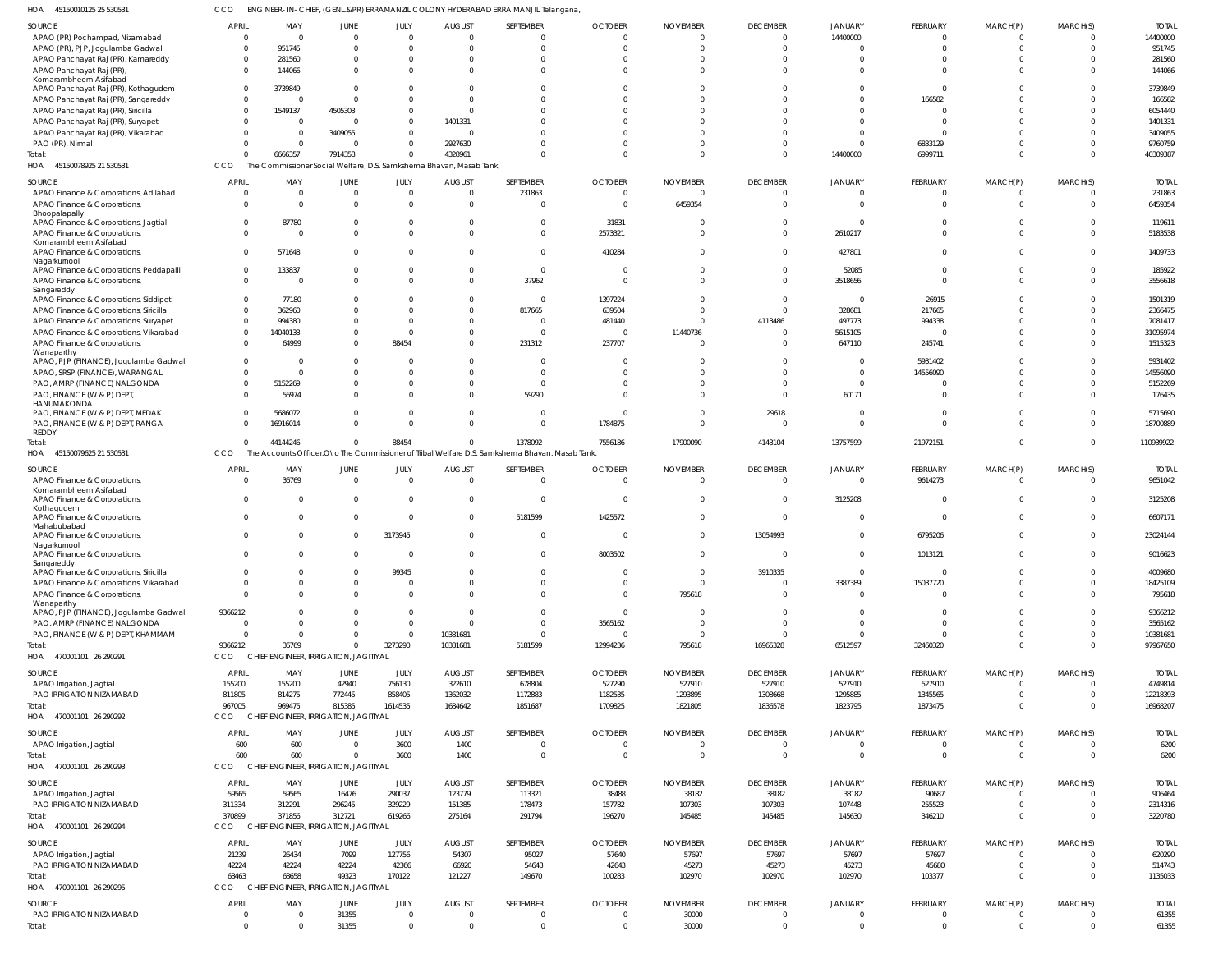| HOA<br>470001101 26 290296                              | CCO                      | CHIEF ENGINEER, IRRIGATION, JAGITIYAL             |                               |                            |                               |                           |                                  |                                   |                                            |                                  |                            |                               |                                  |                          |
|---------------------------------------------------------|--------------------------|---------------------------------------------------|-------------------------------|----------------------------|-------------------------------|---------------------------|----------------------------------|-----------------------------------|--------------------------------------------|----------------------------------|----------------------------|-------------------------------|----------------------------------|--------------------------|
| <b>SOURCE</b>                                           | <b>APRIL</b>             | MAY                                               | JUNE                          | <b>JULY</b>                | <b>AUGUST</b>                 | SEPTEMBER                 | <b>OCTOBER</b>                   | <b>NOVEMBER</b>                   | <b>DECEMBER</b>                            | <b>JANUARY</b>                   | FEBRUARY                   | MARCH(P)                      | MARCH(S)                         | <b>TOTAL</b>             |
| APAO Irrigation, Jagtial                                | $\Omega$                 | $\Omega$                                          | $\mathbf 0$                   | $\mathbf 0$                | $\mathbf{0}$                  | $\Omega$                  | $\overline{0}$                   | 307339                            | $\overline{\mathbf{0}}$                    | $\overline{0}$                   | $\overline{0}$             | 0                             | $\overline{0}$                   | 307339                   |
| PAO IRRIGATION NIZAMABAD                                | $\Omega$                 | $\Omega$                                          | $\mathbf 0$                   | $\Omega$                   | $\Omega$                      | $\Omega$                  | $\Omega$                         | $\Omega$                          | $\overline{0}$                             | 527576                           | 203382                     | $\mathbf 0$                   | $\Omega$                         | 730958                   |
| Total<br>470001101 27 290291                            | $\Omega$<br>CCO          | $\Omega$<br>CHIEF ENGINEER, IRRIGATION, JAGITIYAL | $\Omega$                      | $\Omega$                   | $\Omega$                      | $\Omega$                  | $\Omega$                         | 307339                            | $\Omega$                                   | 527576                           | 203382                     | $\mathbf 0$                   | $\Omega$                         | 1038297                  |
| HOA                                                     |                          |                                                   |                               |                            |                               |                           |                                  |                                   |                                            |                                  |                            |                               |                                  |                          |
| SOURCE                                                  | <b>APRIL</b>             | MAY                                               | <b>JUNE</b>                   | JULY                       | <b>AUGUST</b>                 | SEPTEMBER                 | <b>OCTOBER</b>                   | <b>NOVEMBER</b>                   | <b>DECEMBER</b>                            | <b>JANUARY</b>                   | FEBRUARY                   | MARCH(P)                      | MARCH(S)                         | <b>TOTAI</b>             |
| APAO Irrigation, Jagtial<br>PAO IRRIGATION KARIMNAGAR   | 1578080<br>757746        | 1469643<br>$\overline{0}$                         | 1424310<br>$\overline{0}$     | 1397250<br>$\overline{0}$  | 2583411<br>$\overline{0}$     | 2263555<br>$\overline{0}$ | 2531151<br>$\overline{0}$        | 2290384<br>$\Omega$               | 2390916<br>$\overline{0}$                  | 2345960<br>$\overline{0}$        | 2351270<br>$\mathbf{0}$    | $\mathbf{0}$<br>$\mathbf 0$   | $\overline{0}$<br>$\Omega$       | 22625930<br>757746       |
| PAO IRRIGATION NIZAMABAD                                | 170835                   | 170835                                            | 140334                        | 194404                     | 328155                        | 270261                    | 278545                           | 278545                            | 278545                                     | 278545                           | 282245                     | $\mathbf{0}$                  | $\Omega$                         | 2671249                  |
| Total:                                                  | 2506661                  | 1640478                                           | 1564644                       | 1591654                    | 2911566                       | 2533816                   | 2809696                          | 2568929                           | 2669461                                    | 2624505                          | 2633515                    | $\mathbf 0$                   | $\Omega$                         | 26054925                 |
| 470001101 27 290292<br>HOA                              | CCO                      | CHIEF ENGINEER, IRRIGATION, JAGITIYAL             |                               |                            |                               |                           |                                  |                                   |                                            |                                  |                            |                               |                                  |                          |
| SOURCE                                                  | <b>APRIL</b>             | MAY                                               | <b>JUNE</b>                   | JULY                       | <b>AUGUST</b>                 | SEPTEMBER                 | <b>OCTOBER</b>                   | <b>NOVEMBER</b>                   | <b>DECEMBER</b>                            | <b>JANUARY</b>                   | FEBRUARY                   | MARCH(P)                      | MARCH(S)                         | <b>TOTAI</b>             |
| APAO Irrigation, Jagtial                                | 8200                     | 7406                                              | 7400                          | 7253                       | 7700                          | 7450                      | 7997                             | 7502                              | 7798                                       | 7650                             | 7650                       | $^{\circ}$                    | $\Omega$                         | 84006                    |
| PAO IRRIGATION KARIMNAGAR                               | 2608                     | $\overline{0}$                                    | $\overline{0}$                | $\overline{0}$             | $\overline{0}$                | $\overline{0}$            | $\Omega$                         | $\Omega$                          | $\overline{\mathbf{0}}$                    | $\Omega$                         | $\overline{0}$             | $\mathbf 0$                   | $\overline{0}$                   | 2608                     |
| Total<br>470001101 27 290293                            | 10808<br>CCO             | 7406<br>CHIEF ENGINEER, IRRIGATION, JAGITIYAL     | 7400                          | 7253                       | 7700                          | 7450                      | 7997                             | 7502                              | 7798                                       | 7650                             | 7650                       | $\mathbf{0}$                  | $\Omega$                         | 86614                    |
| HOA                                                     |                          |                                                   |                               |                            |                               |                           |                                  |                                   |                                            |                                  |                            |                               |                                  |                          |
| SOURCE                                                  | <b>APRIL</b>             | MAY                                               | JUNE                          | JULY                       | <b>AUGUST</b>                 | SEPTEMBER                 | <b>OCTOBER</b>                   | <b>NOVEMBER</b>                   | <b>DECEMBER</b>                            | <b>JANUARY</b>                   | FEBRUARY                   | MARCH(P)                      | MARCH(S)                         | <b>TOTAL</b>             |
| APAO Irrigation, Jagtial<br>PAO IRRIGATION KARIMNAGAR   | 605224<br>290694         | 563874<br>$\overline{0}$                          | 546298<br>$\overline{0}$      | 535938<br>$\overline{0}$   | 325466<br>$\overline{0}$      | 163723<br>$\overline{0}$  | 183048<br>$\Omega$               | 165637<br>$\Omega$                | 172907<br>$\overline{\mathbf{0}}$          | 169659<br>$\overline{0}$         | 403862<br>$\overline{0}$   | $\mathbf{0}$<br>$\mathbf{0}$  | $\Omega$<br>$\Omega$             | 3835636<br>290694        |
| PAO IRRIGATION NIZAMABAD                                | 65535                    | 65535                                             | 53842                         | 74570                      | $-1959$                       | 42126                     | 20145                            | 20145                             | 42415                                      | 20145                            | 48485                      | $\mathbf 0$                   | $\Omega$                         | 450984                   |
| Total:                                                  | 961453                   | 629409                                            | 600140                        | 610508                     | 323507                        | 205849                    | 203193                           | 185782                            | 215322                                     | 189804                           | 452347                     | $\mathbf 0$                   | $\Omega$                         | 4577314                  |
| HOA<br>470001101 27 290294                              | CCO                      | CHIEF ENGINEER, IRRIGATION, JAGITIYAL             |                               |                            |                               |                           |                                  |                                   |                                            |                                  |                            |                               |                                  |                          |
| SOURCE                                                  | <b>APRIL</b>             | MAY                                               | JUNE                          | JULY                       | <b>AUGUST</b>                 | SEPTEMBER                 | <b>OCTOBER</b>                   | <b>NOVEMBER</b>                   | <b>DECEMBER</b>                            | <b>JANUARY</b>                   | FEBRUARY                   | MARCH(P)                      | MARCH(S)                         | <b>TOTAL</b>             |
| APAO Irrigation, Jagtial                                | 278834                   | 261862                                            | 252687                        | 248125                     | 416914                        | 280288                    | 314953                           | 282216                            | 295198                                     | 289363                           | 290019                     | 0                             | $\overline{0}$                   | 3210459                  |
| PAO IRRIGATION KARIMNAGAR                               | 98505                    | $\overline{0}$                                    | $\overline{0}$                | $\overline{0}$             | $\overline{0}$                | $\overline{0}$            | $\overline{0}$                   | $\Omega$                          | $\overline{0}$                             | $\overline{0}$                   | $\overline{0}$             | $\mathbf 0$                   | $\Omega$                         | 98505                    |
| PAO IRRIGATION NIZAMABAD                                | 21040<br>398379          | 21040<br>282902                                   | 16002<br>268689               | 24933<br>273058            | 35838<br>452752               | 28439<br>308727           | 22630<br>337583                  | 22630<br>304846                   | 22630                                      | 22630                            | 23037<br>313056            | $\mathbf 0$<br>$\overline{0}$ | $\Omega$<br>$\Omega$             | 260849<br>3569813        |
| Total:<br>HOA 470001101 27 290295                       | CCO                      | CHIEF ENGINEER, IRRIGATION, JAGITIYAL             |                               |                            |                               |                           |                                  |                                   | 317828                                     | 311993                           |                            |                               |                                  |                          |
|                                                         |                          |                                                   |                               |                            |                               |                           |                                  |                                   |                                            |                                  |                            |                               |                                  |                          |
| SOURCE<br>APAO Irrigation, Jagtial                      | <b>APRIL</b><br>$\Omega$ | MAY<br>$\mathbf 0$                                | <b>JUNE</b><br>$\mathbf 0$    | JULY<br>10000              | <b>AUGUST</b><br>200000       | SEPTEMBER<br>$\Omega$     | <b>OCTOBER</b><br>$\overline{0}$ | <b>NOVEMBER</b><br>$\overline{0}$ | <b>DECEMBER</b><br>$\overline{\mathbf{0}}$ | <b>JANUARY</b><br>33000          | FEBRUARY<br>$\overline{0}$ | MARCH(P)<br>$\mathbf{0}$      | MARCH(S)<br>$\overline{0}$       | <b>TOTAI</b><br>243000   |
| Total                                                   | $\Omega$                 | $\Omega$                                          | $\mathbf{0}$                  | 10000                      | 200000                        | $\Omega$                  | $\Omega$                         | $\overline{0}$                    | $\overline{0}$                             | 33000                            | $\overline{0}$             | $\mathbf{0}$                  | $\overline{0}$                   | 243000                   |
| HOA 470001101 27 290296                                 | <b>CCO</b>               | CHIEF ENGINEER, IRRIGATION, JAGITIYAL             |                               |                            |                               |                           |                                  |                                   |                                            |                                  |                            |                               |                                  |                          |
| SOURCE                                                  | <b>APRIL</b>             | MAY                                               | <b>JUNE</b>                   | JULY                       | <b>AUGUST</b>                 | SEPTEMBER                 | <b>OCTOBER</b>                   | <b>NOVEMBER</b>                   | <b>DECEMBER</b>                            | <b>JANUARY</b>                   | FEBRUARY                   | MARCH(P)                      | MARCH(S)                         | <b>TOTAL</b>             |
| APAO Irrigation, Jagtial                                | $\Omega$                 | $\mathbf 0$                                       | $\mathbf 0$                   | $\mathbf{0}$               | $\overline{0}$                | 1314567                   | $\Omega$                         | $\overline{0}$                    | 41895                                      | 56652                            | $\mathbf{0}$               | $\mathbf{0}$                  | $\Omega$                         | 1413114                  |
| PAO IRRIGATION NIZAMABAD                                | $\Omega$                 | $\Omega$                                          | $\mathbf{0}$                  | $\mathbf 0$                | $\mathbf{0}$                  | - 0                       | $\Omega$                         | $\overline{0}$                    | $\overline{\mathbf{0}}$                    | $\Omega$                         | 162630                     | $\mathbf 0$                   | $\overline{0}$                   | 162630                   |
| Total:                                                  | $\Omega$                 | $\Omega$                                          | $\Omega$                      | $\mathbf 0$                | $\mathbf 0$                   | 1314567                   | $\Omega$                         | $\overline{0}$                    | 41895                                      | 56652                            | 162630                     | $\overline{0}$                | $\Omega$                         | 1575744                  |
| HOA 47000110125 26 530531                               | <b>CCO</b>               | CHIEF ENGINEER, IRRIGATION, JAGITIYAL             |                               |                            |                               |                           |                                  |                                   |                                            |                                  |                            |                               |                                  |                          |
| SOURCE                                                  | <b>APRIL</b>             | MAY                                               | <b>JUNE</b>                   | JULY                       | <b>AUGUST</b>                 | SEPTEMBER                 | <b>OCTOBER</b>                   | <b>NOVEMBER</b>                   | <b>DECEMBER</b>                            | <b>JANUARY</b>                   | FEBRUARY                   | MARCH(P)                      | MARCH(S)                         | <b>TOTAI</b>             |
| APAO, SRSP SSP, KARIMNAGAR                              | $\overline{0}$           | $\mathbf 0$                                       | $\mathbf 0$                   | $\mathbf 0$                | $\mathbf 0$                   | 3318613                   | $\overline{0}$                   | $\overline{0}$                    | $\overline{0}$                             | 33194804                         | $\overline{0}$             | $\mathbf 0$                   | $\Omega$                         | 36513417                 |
| APAO, SRSP, NIZAMABAD<br>PAO Irrigation Nirmal          | $\Omega$<br>$\Omega$     | $\Omega$<br>$\Omega$                              | $\Omega$<br>$\mathbf 0$       | $\Omega$<br>$\Omega$       | $\mathbf{0}$<br>$\mathbf{0}$  | $\Omega$<br>$\Omega$      | 51917385<br>$\Omega$             | $\Omega$<br>$\Omega$              | $\overline{\mathbf{0}}$<br>132355100       | $\overline{0}$<br>410296689      | $\mathbf 0$<br>$\mathbf 0$ | $\mathbf 0$<br>$\mathbf 0$    | $\Omega$<br>$\Omega$             | 51917385<br>542651789    |
| PAO, SRSP, SSP, NIRMAL                                  |                          |                                                   | $\Omega$                      | $\Omega$                   | $\mathbf{0}$                  | $\Omega$                  | 7000000                          | $\Omega$                          | $\overline{0}$                             | $\Omega$                         | $\mathbf 0$                | $\mathbf 0$                   | $\Omega$                         | 7000000                  |
| Total:                                                  |                          | $\Omega$                                          | $\Omega$                      | $\Omega$                   | $\Omega$                      | 3318613                   | 58917385                         | $\Omega$                          | 132355100                                  | 443491493                        | $\Omega$                   | $\Omega$                      | $\Omega$                         | 638082591                |
| HOA 47000110125 26 530532                               | CCO                      | CHIEF ENGINEER, IRRIGATION, JAGITIYAL             |                               |                            |                               |                           |                                  |                                   |                                            |                                  |                            |                               |                                  |                          |
| SOURCE                                                  | APRIL                    | MA۱                                               | JUNE                          | JULY                       | <b>AUGUST</b>                 | SEPTEMBER                 | <b>OCTOBER</b>                   | <b>NOVEMBER</b>                   | <b>DECEMBER</b>                            | <b>JANUARY</b>                   | <b>FEBRUARY</b>            | MARCH(P)                      | MARCH(S)                         | <b>TOTAL</b>             |
| APAO Projects, Peddapalli                               | $\Omega$                 | 0                                                 | $\overline{0}$                | $\Omega$                   | $\mathbf{0}$                  | $\Omega$                  | 1854990                          | $\Omega$                          | $\Omega$                                   | $\Omega$                         | $^{\circ}$                 | 0                             | $\Omega$                         | 1854990                  |
| APAO, SRSP SSP, KARIMNAGAR                              | 1536372                  | $\Omega$                                          | $\Omega$                      | $\Omega$                   | $\Omega$                      | 2783998                   | 2185345                          |                                   | $\Omega$                                   | $\Omega$                         | $\mathbf 0$                | $\mathbf 0$                   | $\Omega$                         | 6505715                  |
| PAO Irrigation Nirmal                                   | $\Omega$<br>1536372      | 0<br>$\Omega$                                     | 300000000<br>300000000        | $\Omega$<br>$\Omega$       | $\Omega$<br>$\Omega$          | $\Omega$<br>2783998       | 4040335                          | $\Omega$                          | $\Omega$<br>$\Omega$                       | $\Omega$<br>$\Omega$             | $\mathbf 0$<br>$\Omega$    | $\mathbf 0$<br>$\mathbf 0$    | $\Omega$<br>$\Omega$             | 300000000<br>308360705   |
| Total:<br>HOA 47000110125 27 530531                     | CCO                      | CHIEF ENGINEER, IRRIGATION, JAGITIYAL             |                               |                            |                               |                           |                                  |                                   |                                            |                                  |                            |                               |                                  |                          |
|                                                         |                          |                                                   |                               |                            |                               |                           |                                  |                                   |                                            |                                  |                            |                               |                                  |                          |
| SOURCE<br>APAO Irrigation, Jagtial                      | <b>APRIL</b><br>$\Omega$ | MAY<br>0                                          | JUNE<br>$\mathbf 0$           | JULY<br>$\mathbf 0$        | <b>AUGUST</b><br>$\mathbf 0$  | SEPTEMBER<br>3203405      | <b>OCTOBER</b><br>$\Omega$       | <b>NOVEMBER</b><br>$\Omega$       | <b>DECEMBER</b><br>10162387                | <b>JANUARY</b><br>$\overline{0}$ | FEBRUARY<br>$\mathbf{0}$   | MARCH(P)<br>0                 | MARCH(S)<br>$\Omega$             | <b>TOTAL</b><br>13365792 |
| APAO Irrigation, Mahabubabad                            | $\Omega$                 | $\Omega$                                          | $\overline{0}$                | $\mathbf 0$                | $\mathbf{0}$                  | $\Omega$                  | $\Omega$                         | $\Omega$                          | $\overline{0}$                             | $\overline{0}$                   | 106743873                  | $\mathbf 0$                   | $\Omega$                         | 106743873                |
| APAO Projects, Adilabad                                 | $\Omega$                 | $\Omega$                                          | $\overline{0}$                | $\mathbf 0$                | $\Omega$                      | $\Omega$                  | $\Omega$                         | 2207272                           | $\overline{0}$                             | $\overline{0}$                   | $\mathbf 0$                | $\mathbf 0$                   | $\Omega$                         | 2207272                  |
| APAO Projects, Jagtial                                  | 1240905                  | 0                                                 | 26904741                      | $\Omega$                   | 13371998                      | $\Omega$                  | 33695118                         | $\Omega$                          | 74476211                                   | 30027340                         | $\mathbf 0$                | $\Omega$                      | $\Omega$                         | 179716313                |
| APAO Projects, Mahabubabad                              | 158943680                | 0                                                 | $\overline{0}$                | $\mathbf 0$<br>$\Omega$    | $\mathbf 0$                   | $\Omega$                  | 974023                           |                                   | $\overline{0}$                             | $\Omega$                         | $\mathbf 0$                | $\Omega$                      | $\Omega$                         | 159917703                |
| APAO Projects, Peddapalli<br>APAO, SRSP SSP, KARIMNAGAR | 21890787<br>21923318     | 0                                                 | 2760723<br>$\overline{0}$     | 6211038                    | $\Omega$<br>$\Omega$          | 5486000<br>$\Omega$       | 14008616                         |                                   | $\overline{0}$<br>$\overline{0}$           | $\Omega$<br>$\Omega$             | $\mathbf 0$<br>$\mathbf 0$ | $\Omega$<br>$\Omega$          | $\Omega$                         | 30137510<br>42142972     |
| APAO, SRSP, NIZAMABAD                                   | $\Omega$                 |                                                   | $\mathbf 0$                   | 34486203                   | $\Omega$                      | $\Omega$                  | $\Omega$                         |                                   | 2927928                                    | $\Omega$                         | $\mathbf 0$                | $\Omega$                      |                                  | 37414131                 |
| APAO, SRSP, WARANGAL                                    | $\Omega$                 | 0                                                 | $\mathbf 0$                   | 217325550                  | $\Omega$                      | $\Omega$                  | 12166064                         | <sup>0</sup>                      | $\Omega$                                   | $\Omega$                         | $\mathbf 0$                | $\Omega$                      | $\Omega$                         | 229491614                |
| PAO IRRIGATION KARIMNAGAR                               | $\Omega$                 | $\Omega$                                          | $\mathbf{0}$                  | $\mathbf 0$                | $\mathbf 0$                   | 23971482                  | 87174123                         | $\Omega$                          | $\overline{0}$                             | $\Omega$                         | $\mathbf 0$                | $\Omega$                      | $\Omega$                         | 111145605                |
| PAO, SRSP, SSP, NIRMAL                                  | 32247341                 | 5032981                                           | $\mathbf 0$                   | $\Omega$                   | 9273736                       | $\overline{0}$            | $\Omega$                         | 11812699                          | $\circ$                                    | $\Omega$                         | $\Omega$                   | $\mathbf 0$                   | $\Omega$                         | 58366757                 |
| Total:<br>HOA 47000110125 27 530532                     | 236246031<br>CCO         | 5032981<br>CHIEF ENGINEER, IRRIGATION, JAGITIYAL  | 29665464                      | 258022791                  | 22645734                      | 32660887                  | 148017944                        | 14019971                          | 87566526                                   | 30027340                         | 106743873                  | $\mathbf 0$                   | $\Omega$                         | 970649542                |
|                                                         |                          |                                                   |                               |                            |                               |                           |                                  |                                   |                                            |                                  |                            |                               |                                  |                          |
| SOURCE                                                  | <b>APRIL</b>             | MAY                                               | JUNE                          | JULY<br>$\Omega$           | <b>AUGUST</b><br>$\Omega$     | SEPTEMBER                 | <b>OCTOBER</b>                   | <b>NOVEMBER</b>                   | <b>DECEMBER</b>                            | <b>JANUARY</b>                   | FEBRUARY                   | MARCH(P)                      | MARCH(S)                         | <b>TOTAL</b>             |
| APAO Irrigation, Mahabubabad<br>APAO Projects, Jagtial  | $\Omega$                 | 0<br>$\Omega$                                     | $\overline{0}$<br>$\Omega$    | $\Omega$                   | $\Omega$                      | $\Omega$<br>$\Omega$      | 2899292<br>4725000               | $\Omega$<br>$\Omega$              | $\overline{0}$<br>$\overline{0}$           | $\overline{0}$<br>$\Omega$       | $\mathbf 0$<br>$\mathbf 0$ | 0<br>$\mathbf 0$              | $\Omega$<br>$\Omega$             | 2899292<br>4725000       |
| PAO, SRSP, SSP, NIRMAL                                  | 0                        | $\Omega$                                          | 6064874                       | $\Omega$                   | $\Omega$                      | $\mathbf 0$               | 2785075                          | $\Omega$                          | $\overline{0}$                             | $\overline{0}$                   | $\mathbf 0$                | $\mathbf 0$                   | $\Omega$                         | 8849949                  |
| Total:                                                  | $\Omega$                 | $\Omega$                                          | 6064874                       | $\Omega$                   | $\Omega$                      | $\Omega$                  | 10409367                         | $\Omega$                          | $\Omega$                                   | $\Omega$                         | $\Omega$                   | $\mathbf 0$                   | $\Omega$                         | 16474241                 |
| 47000110525 26 530531<br>HOA                            | CCO                      | CHIEF ENGINEER, IRRIGATION, ADILABAD              |                               |                            |                               |                           |                                  |                                   |                                            |                                  |                            |                               |                                  |                          |
| SOURCE                                                  | <b>APRIL</b>             | MAY                                               | JUNE                          | JULY                       | <b>AUGUST</b>                 | SEPTEMBER                 | <b>OCTOBER</b>                   | <b>NOVEMBER</b>                   | <b>DECEMBER</b>                            | <b>JANUARY</b>                   | FEBRUARY                   | MARCH(P)                      | MARCH(S)                         | <b>TOTAL</b>             |
| PAO, SRSP, SSP, NIRMAL                                  | $\overline{0}$           | 10027554                                          | $\mathbf 0$                   | $\mathbf 0$                | $\mathbf 0$                   | $\Omega$                  | $\overline{0}$                   | $\mathbf{0}$                      | $\overline{0}$                             | $\overline{0}$                   | $\mathbf 0$                | $\mathbf{0}$                  | $\overline{0}$                   | 10027554                 |
| Total:                                                  | $\Omega$                 | 10027554                                          | $\mathbf 0$                   | $\Omega$                   | $\Omega$                      | $\Omega$                  | $\Omega$                         | $\Omega$                          | $\Omega$                                   | $\overline{0}$                   | $\mathbf 0$                | $\mathbf{0}$                  | $\overline{0}$                   | 10027554                 |
| 47000110525 27 530531<br>HOA                            | CCO                      | CHIEF ENGINEER, IRRIGATION, ADILABAD              |                               |                            |                               |                           |                                  |                                   |                                            |                                  |                            |                               |                                  |                          |
| SOURCE                                                  | APRIL                    | MAY                                               | JUNE                          | JULY                       | <b>AUGUST</b>                 | SEPTEMBER                 | <b>OCTOBER</b>                   | <b>NOVEMBER</b>                   | <b>DECEMBER</b>                            | JANUARY                          | FEBRUARY                   | MARCH(P)                      | MARCH(S)                         | <b>TOTAL</b>             |
| PAO, SRSP, SSP, NIRMAL<br>Total:                        | 1300771                  | $\mathbf 0$<br>$\mathbf 0$                        | $\overline{0}$<br>$\mathbf 0$ | $\mathbf 0$<br>$\mathbf 0$ | $\overline{0}$<br>$\mathbf 0$ | $\Omega$<br>$\mathbf{0}$  | 23793046                         | 4172777<br>4172777                | $\overline{0}$<br>$\overline{0}$           | 31104953                         | $^{\circ}$<br>$\mathbf 0$  | 0<br>$\overline{0}$           | $\overline{0}$<br>$\overline{0}$ | 60371547<br>60371547     |
|                                                         | 1300771                  |                                                   |                               |                            |                               |                           | 23793046                         |                                   |                                            | 31104953                         |                            |                               |                                  |                          |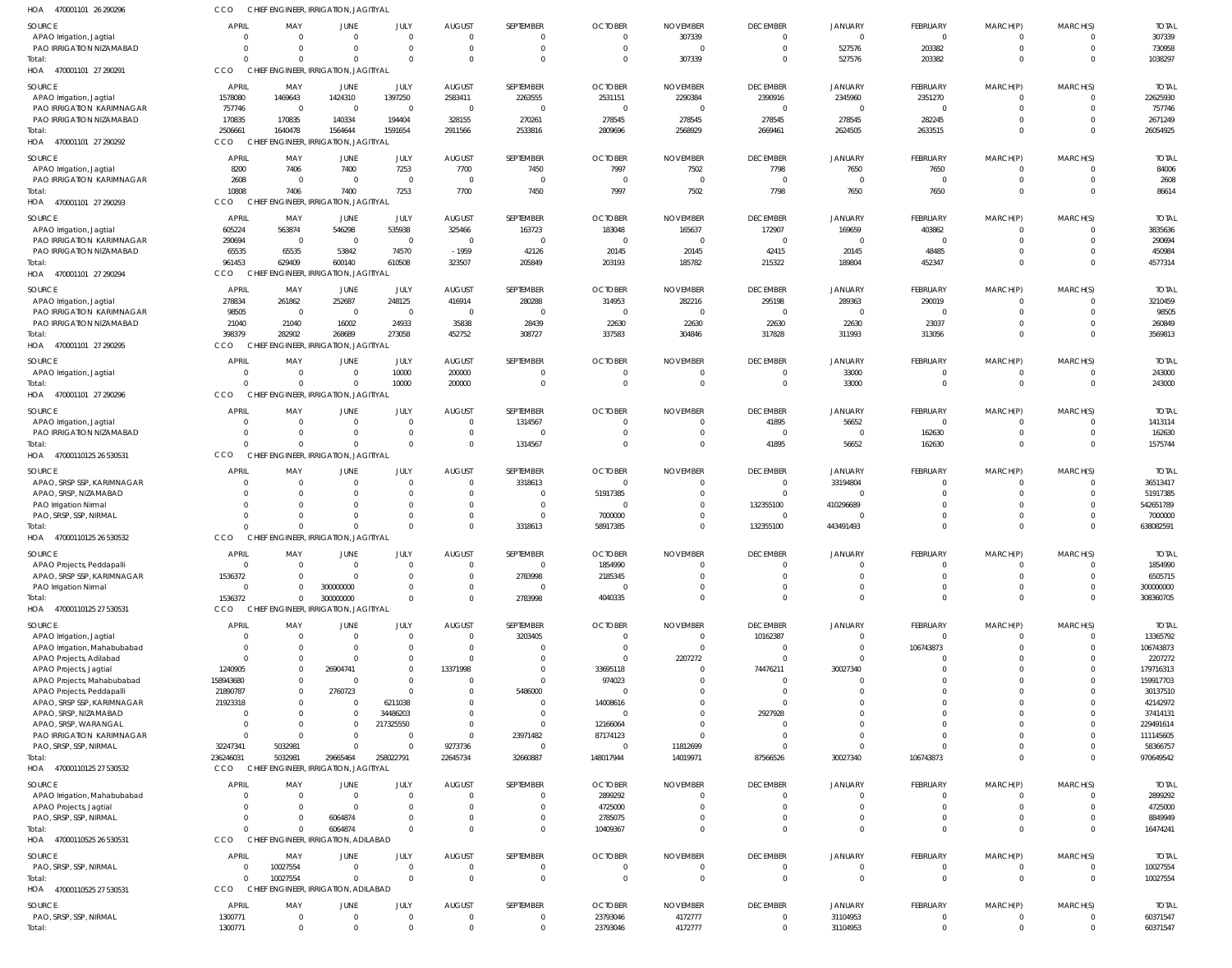| HOA 470001107 25 010011                     | CCO                   |                            | CHIEF ENGINEER, IRRIGATION, KAMAREDDY                   |                                  |                                  |                      |                                  |                            |                            |                         |                              |                                  |                            |                          |
|---------------------------------------------|-----------------------|----------------------------|---------------------------------------------------------|----------------------------------|----------------------------------|----------------------|----------------------------------|----------------------------|----------------------------|-------------------------|------------------------------|----------------------------------|----------------------------|--------------------------|
| SOURCE                                      | <b>APRIL</b>          | MAY                        | <b>JUNE</b>                                             | JULY                             | <b>AUGUST</b>                    | SEPTEMBER            | <b>OCTOBER</b>                   | <b>NOVEMBER</b>            | <b>DECEMBER</b>            | JANUARY                 | <b>FEBRUARY</b>              | MARCH(P)                         | MARCH(S)                   | <b>TOTAL</b>             |
| APAO Irrigation, Kamareddy                  | 4541809               | 4737525                    | 4505761                                                 | 4915233                          | 8867479                          | 7932964              | 7491255                          | 7499482                    | 8285672                    | 8055835                 | 7802896                      | $\overline{0}$                   | 0                          | 74635911                 |
| Total:<br>HOA 470001107 25 010012           | 4541809<br>CCO        | 4737525                    | 4505761<br>CHIEF ENGINEER, IRRIGATION, KAMAREDDY        | 4915233                          | 8867479                          | 7932964              | 7491255                          | 7499482                    | 8285672                    | 8055835                 | 7802896                      | $\overline{0}$                   | $\mathbf{0}$               | 74635911                 |
|                                             |                       |                            |                                                         |                                  |                                  |                      |                                  |                            |                            |                         |                              |                                  |                            |                          |
| SOURCE                                      | <b>APRIL</b><br>9613  | MAY<br>7913                | JUNE<br>7613                                            | JULY<br>7656                     | <b>AUGUST</b><br>8906            | SEPTEMBER<br>5438    | <b>OCTOBER</b><br>7656           | <b>NOVEMBER</b><br>6946    | <b>DECEMBER</b><br>6110    | <b>JANUARY</b><br>8050  | FEBRUARY<br>8128             | MARCH(P)<br>$\mathbf 0$          | MARCH(S)<br>$\mathbf 0$    | <b>TOTAL</b><br>84029    |
| APAO Irrigation, Kamareddy<br>Total:        | 9613                  | 7913                       | 7613                                                    | 7656                             | 8906                             | 5438                 | 7656                             | 6946                       | 6110                       | 8050                    | 8128                         | $\overline{0}$                   | $\mathbf 0$                | 84029                    |
| HOA 470001107 25 010013                     | CCO                   |                            | CHIEF ENGINEER, IRRIGATION, KAMAREDDY                   |                                  |                                  |                      |                                  |                            |                            |                         |                              |                                  |                            |                          |
| <b>SOURCE</b>                               | <b>APRIL</b>          | MAY                        | JUNE                                                    | JULY                             | <b>AUGUST</b>                    | SEPTEMBER            | <b>OCTOBER</b>                   | <b>NOVEMBER</b>            | <b>DECEMBER</b>            | JANUARY                 | <b>FEBRUARY</b>              | MARCH(P)                         | MARCH(S)                   | <b>TOTAL</b>             |
| APAO Irrigation, Kamareddy                  | 1741442               | 1810395                    | 1807033                                                 | 1894500                          | 681043                           | 1084656              | 1104904                          | 796738                     | 982249                     | 891879                  | 1629821                      | $\mathbf{0}$                     | 0                          | 14424660                 |
| Total:                                      | 1741442               | 1810395                    | 1807033                                                 | 1894500                          | 681043                           | 1084656              | 1104904                          | 796738                     | 982249                     | 891879                  | 1629821                      | $\overline{0}$                   | $\mathbf 0$                | 14424660                 |
| HOA 470001107 25 010016                     | CCO                   |                            | CHIEF ENGINEER, IRRIGATION, KAMAREDDY                   |                                  |                                  |                      |                                  |                            |                            |                         |                              |                                  |                            |                          |
| SOURCE                                      | <b>APRIL</b>          | MAY                        | JUNE                                                    | JULY                             | <b>AUGUST</b>                    | SEPTEMBER            | <b>OCTOBER</b>                   | <b>NOVEMBER</b>            | <b>DECEMBER</b>            | <b>JANUARY</b>          | <b>FEBRUARY</b>              | MARCH(P)                         | MARCH(S)                   | <b>TOTAL</b>             |
| APAO Irrigation, Kamareddy<br>Total:        | 625283<br>625283      | 590479<br>590479           | 577844<br>577844                                        | 632905<br>632905                 | 1036545<br>1036545               | 951808<br>951808     | 871599<br>871599                 | 934161<br>934161           | 945510<br>945510           | 915889<br>915889        | 894280<br>894280             | $\mathbf{0}$<br>$\overline{0}$   | $\mathbf 0$<br>$\mathbf 0$ | 8976303<br>8976303       |
| HOA 470001107 25 010017                     | CCO                   |                            | CHIEF ENGINEER, IRRIGATION, KAMAREDDY                   |                                  |                                  |                      |                                  |                            |                            |                         |                              |                                  |                            |                          |
| SOURCE                                      | APRIL                 | MAY                        | <b>JUNE</b>                                             | JULY                             | <b>AUGUST</b>                    | SEPTEMBER            | <b>OCTOBER</b>                   | <b>NOVEMBER</b>            | <b>DECEMBER</b>            | <b>JANUARY</b>          | <b>FEBRUARY</b>              | MARCH(P)                         | MARCH(S)                   | <b>TOTAL</b>             |
| APAO Irrigation, Kamareddy                  | $\Omega$              | 118000                     | 23000                                                   | $\overline{0}$                   | 34250                            | $\Omega$             | $\mathbf{0}$                     | 100000                     | 84228                      | $\mathbf 0$             | $^{\circ}$                   | $\mathbf{0}$                     | $\mathbf 0$                | 359478                   |
| Total:                                      | $\Omega$              | 118000                     | 23000                                                   | $\overline{0}$                   | 34250                            | $\overline{0}$       | $\overline{0}$                   | 100000                     | 84228                      | $\mathbf 0$             | $\overline{0}$               | $\overline{0}$                   | $\overline{0}$             | 359478                   |
| HOA 470001107 25 010018                     | CCO                   |                            | CHIEF ENGINEER, IRRIGATION, KAMAREDDY                   |                                  |                                  |                      |                                  |                            |                            |                         |                              |                                  |                            |                          |
| SOURCE                                      | APRIL                 | MAY                        | <b>JUNE</b>                                             | JULY                             | <b>AUGUST</b>                    | SEPTEMBER            | <b>OCTOBER</b>                   | <b>NOVEMBER</b>            | <b>DECEMBER</b>            | JANUARY                 | <b>FEBRUARY</b>              | MARCH(P)                         | MARCH(S)                   | <b>TOTAL</b>             |
| APAO Irrigation, Kamareddy                  | $\cap$                | $\overline{0}$<br>$\Omega$ | 35407<br>35407                                          | 67247<br>67247                   | 621265                           | 184636               | 100119                           | 580365<br>580365           | 288273<br>288273           | 342831                  | 804227                       | 0<br>$\overline{0}$              | 0<br>$\mathbf 0$           | 3024370<br>3024370       |
| Total:<br>HOA 470001107 25 110111           | <b>CCO</b>            |                            | CHIEF ENGINEER, IRRIGATION, KAMAREDDY                   |                                  | 621265                           | 184636               | 100119                           |                            |                            | 342831                  | 804227                       |                                  |                            |                          |
| SOURCE                                      | <b>APRIL</b>          | MAY                        | <b>JUNE</b>                                             | JULY                             | <b>AUGUST</b>                    | SEPTEMBER            | <b>OCTOBER</b>                   | <b>NOVEMBER</b>            | <b>DECEMBER</b>            | <b>JANUARY</b>          | FEBRUARY                     | MARCH(P)                         | MARCH(S)                   | <b>TOTAL</b>             |
| APAO Irrigation, Kamareddy                  | $\Omega$              | $\overline{0}$             | 99650                                                   | $\overline{0}$                   | $\overline{0}$                   | 37595                | 102154                           | $\overline{0}$             | 286720                     | 71462                   | 96536                        | $\mathbf{0}$                     | 0                          | 694117                   |
| Total:                                      | $\Omega$              | $\Omega$                   | 99650                                                   | $\Omega$                         | $\overline{0}$                   | 37595                | 102154                           | $\overline{0}$             | 286720                     | 71462                   | 96536                        | $\overline{0}$                   | $\mathbf 0$                | 694117                   |
| HOA 470001107 25 130131                     | CCO                   |                            | CHIEF ENGINEER, IRRIGATION, KAMAREDDY                   |                                  |                                  |                      |                                  |                            |                            |                         |                              |                                  |                            |                          |
| SOURCE                                      | APRIL                 | MAY                        | <b>JUNE</b>                                             | JULY                             | <b>AUGUST</b>                    | SEPTEMBER            | <b>OCTOBER</b>                   | <b>NOVEMBER</b>            | <b>DECEMBER</b>            | <b>JANUARY</b>          | FEBRUARY                     | MARCH(P)                         | MARCH(S)                   | <b>TOTAL</b>             |
| APAO Irrigation, Kamareddy                  | $\Omega$<br>$\cap$    | 13893                      | 10000                                                   | 11142                            | 18500                            | 13037                | 14300                            | 3000                       | 23483                      | 26000                   | 11500                        | $\mathbf{0}$                     | $\mathbf 0$                | 144855                   |
| Total:<br>HOA 470001107 25 130132           | <b>CCO</b>            | 13893                      | 10000<br>CHIEF ENGINEER, IRRIGATION, KAMAREDDY          | 11142                            | 18500                            | 13037                | 14300                            | 3000                       | 23483                      | 26000                   | 11500                        | $\overline{0}$                   | $\mathbf 0$                | 144855                   |
|                                             | APRIL                 | MAY                        |                                                         | JULY                             | <b>AUGUST</b>                    |                      | <b>OCTOBER</b>                   |                            |                            |                         |                              |                                  |                            | <b>TOTAL</b>             |
| SOURCE<br>APAO Irrigation, Kamareddy        | $\Omega$              | $\overline{\mathbf{0}}$    | JUNE<br>236497                                          | 3246                             | 252623                           | SEPTEMBER<br>197377  | 167128                           | <b>NOVEMBER</b><br>614990  | <b>DECEMBER</b><br>51948   | <b>JANUARY</b><br>28406 | FEBRUARY<br>133777           | MARCH(P)<br>$\mathbf{0}$         | MARCH(S)<br>0              | 1685992                  |
| Total:                                      | $\Omega$              | $\Omega$                   | 236497                                                  | 3246                             | 252623                           | 197377               | 167128                           | 614990                     | 51948                      | 28406                   | 133777                       | $\overline{0}$                   | $\mathbf 0$                | 1685992                  |
| HOA 470001107 25 130134                     | CCO                   |                            | CHIEF ENGINEER, IRRIGATION, KAMAREDDY                   |                                  |                                  |                      |                                  |                            |                            |                         |                              |                                  |                            |                          |
| SOURCE                                      | <b>APRIL</b>          | MAY                        | <b>JUNE</b>                                             | JULY                             | <b>AUGUST</b>                    | SEPTEMBER            | <b>OCTOBER</b>                   | <b>NOVEMBER</b>            | <b>DECEMBER</b>            | <b>JANUARY</b>          | <b>FEBRUARY</b>              | MARCH(P)                         | MARCH(S)                   | <b>TOTAL</b>             |
| APAO Irrigation, Kamareddy                  |                       | $\overline{0}$             | 569621                                                  | 220002                           | 864294                           | 314290               | 220003                           | 1157109                    | 479289                     | 282861                  | 848581                       | 0                                | 0                          | 4956050                  |
| Total:<br>HOA 470001107 25 130135           | $\cap$<br><b>CCO</b>  | $\overline{0}$             | 569621<br>CHIEF ENGINEER, IRRIGATION, KAMAREDDY         | 220002                           | 864294                           | 314290               | 220003                           | 1157109                    | 479289                     | 282861                  | 848581                       | $\overline{0}$                   | $\mathbf 0$                | 4956050                  |
|                                             |                       |                            |                                                         |                                  |                                  |                      |                                  |                            |                            |                         |                              |                                  |                            |                          |
| <b>SOURCE</b><br>APAO Irrigation, Kamareddy | <b>APRIL</b><br>40343 | MAY<br>2964                | <b>JUNE</b><br>21123                                    | JULY<br>22597                    | <b>AUGUST</b><br>4821            | SEPTEMBER<br>9534    | <b>OCTOBER</b><br>60010          | <b>NOVEMBER</b><br>5804    | <b>DECEMBER</b><br>26543   | <b>JANUARY</b><br>16445 | <b>FEBRUARY</b><br>17201     | MARCH(P)<br>$\overline{0}$       | MARCH(S)<br>0              | <b>TOTAL</b><br>227385   |
| Total:                                      | 40343                 | 2964                       | 21123                                                   | 22597                            | 4821                             | 9534                 | 60010                            | 5804                       | 26543                      | 16445                   | 17201                        | $\mathbf{0}$                     | $\Omega$                   | 227385                   |
| HOA 470001107 25 240                        | CCO                   |                            | CHIEF ENGINEER, IRRIGATION, KAMAREDDY                   |                                  |                                  |                      |                                  |                            |                            |                         |                              |                                  |                            |                          |
| SOURCE                                      | APRIL                 | MAY                        | JUNE                                                    | JULY                             | <b>AUGUST</b>                    | SEPTEMBER            | <b>OCTOBER</b>                   | <b>NOVEMBER</b>            | <b>DECEMBER</b>            | JANUARY                 | <b>FEBRUARY</b>              | MARCH(P)                         | MARCH(S)                   | <b>TOTAL</b>             |
| APAO Irrigation, Kamareddy                  | $\Omega$              | $\overline{0}$             | $\overline{0}$                                          | $\Omega$                         | $\overline{\mathbf{0}}$          |                      | $\overline{0}$                   | 212950                     | 58322                      | 28229                   | $\overline{0}$               | $\mathbf{0}$                     | $\mathbf 0$                | 299501                   |
| Total:<br>HOA 470001107 25 290291           | $\Omega$<br>CCO       | $\Omega$                   | $\overline{0}$<br>CHIEF ENGINEER, IRRIGATION, KAMAREDDY | $\Omega$                         | $\overline{\mathbf{0}}$          | $\Omega$             | $\overline{0}$                   | 212950                     | 58322                      | 28229                   | $\mathbf{0}$                 | $\overline{0}$                   | $\mathbf 0$                | 299501                   |
|                                             |                       |                            |                                                         |                                  |                                  |                      |                                  |                            |                            |                         |                              |                                  |                            |                          |
| <b>SOURCE</b><br>APAO Irrigation, Kamareddy | APRIL<br>312280       | MAY<br>2985355             | <b>JUNE</b><br>1394284                                  | JULY<br>1356695                  | <b>AUGUST</b><br>1779086         | SEPTEMBER<br>2109933 | <b>OCTOBER</b><br>2093459        | <b>NOVEMBER</b><br>2052655 | <b>DECEMBER</b><br>2115885 | JANUARY<br>2008317      | <b>FEBRUARY</b><br>2131403   | MARCH(P)<br>$\overline{0}$       | MARCH(S)<br>0              | <b>TOTAL</b><br>20339352 |
| Total:                                      | 312280                | 2985355                    | 1394284                                                 | 1356695                          | 1779086                          | 2109933              | 2093459                          | 2052655                    | 2115885                    | 2008317                 | 2131403                      | $\overline{0}$                   | $\mathbf 0$                | 20339352                 |
| HOA 470001107 25 290292                     | CCO                   |                            | CHIEF ENGINEER, IRRIGATION, KAMAREDDY                   |                                  |                                  |                      |                                  |                            |                            |                         |                              |                                  |                            |                          |
| SOURCE                                      | <b>APRIL</b>          | MAY                        | JUNE                                                    | JULY                             | <b>AUGUST</b>                    | SEPTEMBER            | <b>OCTOBER</b>                   | <b>NOVEMBER</b>            | <b>DECEMBER</b>            | <b>JANUARY</b>          | FEBRUARY                     | MARCH(P)                         | MARCH(S)                   | <b>TOTAL</b>             |
| APAO Irrigation, Kamareddy                  |                       | 440                        | 220                                                     | 220                              | 220                              | 220                  | 220                              | 220                        | 220                        | 220                     | 220                          | 0                                | 0                          | 2420                     |
| Total:                                      | $\Omega$              | 440                        | 220                                                     | 220                              | 220                              | 220                  | 220                              | 220                        | 220                        | 220                     | 220                          | $\overline{0}$                   | $\mathbf 0$                | 2420                     |
| HOA 470001107 25 290293                     | CCO                   |                            | CHIEF ENGINEER, IRRIGATION, KAMAREDDY                   |                                  |                                  |                      |                                  |                            |                            |                         |                              |                                  |                            |                          |
| SOURCE                                      | APRIL                 | MAY                        | JUNE                                                    | JULY                             | <b>AUGUST</b>                    | SEPTEMBER            | <b>OCTOBER</b>                   | <b>NOVEMBER</b>            | <b>DECEMBER</b>            | JANUARY                 | FEBRUARY                     | MARCH(P)                         | MARCH(S)                   | <b>TOTAL</b>             |
| APAO Irrigation, Kamareddy<br>Total:        | 119779<br>119779      | 1145218<br>1145218         | 534947<br>534947                                        | 520558<br>520558                 | 324633<br>324633                 | 519467<br>519467     | 236119<br>236119                 | 211987<br>211987           | 236736<br>236736           | 403407<br>403407        | 403028<br>403028             | $\mathbf{0}$<br>$\overline{0}$   | 0<br>$\mathbf 0$           | 4655879<br>4655879       |
| HOA 470001107 25 290294                     | CCO                   |                            | CHIEF ENGINEER, IRRIGATION, KAMAREDDY                   |                                  |                                  |                      |                                  |                            |                            |                         |                              |                                  |                            |                          |
| <b>SOURCE</b>                               | APRIL                 | MAY                        | JUNE                                                    | JULY                             | <b>AUGUST</b>                    | SEPTEMBER            | <b>OCTOBER</b>                   | <b>NOVEMBER</b>            | <b>DECEMBER</b>            | <b>JANUARY</b>          | FEBRUARY                     | MARCH(P)                         | MARCH(S)                   | <b>TOTAL</b>             |
| APAO Irrigation, Kamareddy                  | 39167                 | 357287                     | 167680                                                  | 163226                           | 199160                           | 281778               | 234784                           | 227469                     | 236665                     | 223470                  | 235346                       | $\mathbf{0}$                     | $\mathbf 0$                | 2366032                  |
| Total:                                      | 39167                 | 357287                     | 167680                                                  | 163226                           | 199160                           | 281778               | 234784                           | 227469                     | 236665                     | 223470                  | 235346                       | $\overline{0}$                   | $\mathbf 0$                | 2366032                  |
| HOA 470001107 25 290295                     | CCO                   |                            | CHIEF ENGINEER, IRRIGATION, KAMAREDDY                   |                                  |                                  |                      |                                  |                            |                            |                         |                              |                                  |                            |                          |
| SOURCE                                      | <b>APRIL</b>          | MAY                        | JUNE                                                    | JULY                             | <b>AUGUST</b>                    | SEPTEMBER            | <b>OCTOBER</b>                   | <b>NOVEMBER</b>            | <b>DECEMBER</b>            | <b>JANUARY</b>          | <b>FEBRUARY</b>              | MARCH(P)                         | MARCH(S)                   | <b>TOTAL</b>             |
| APAO Irrigation, Kamareddy                  | $\Omega$<br>$\Omega$  | $\overline{0}$<br>$\Omega$ | $\overline{0}$<br>$\Omega$                              | $\overline{0}$<br>$\overline{0}$ | $\overline{0}$<br>$\overline{0}$ | $\Omega$<br>$\Omega$ | $\overline{0}$<br>$\overline{0}$ | 109224<br>109224           | $^{\circ}$<br>$\Omega$     | $^{\circ}$<br>$\Omega$  | $^{\circ}$<br>$\overline{0}$ | $\overline{0}$<br>$\overline{0}$ | 0<br>$\mathbf 0$           | 109224<br>109224         |
| Total:<br>HOA 470001107 25 290296           | <b>CCO</b>            |                            | CHIEF ENGINEER, IRRIGATION, KAMAREDDY                   |                                  |                                  |                      |                                  |                            |                            |                         |                              |                                  |                            |                          |
| <b>SOURCE</b>                               | <b>APRIL</b>          | MAY                        | JUNE                                                    | JULY                             | <b>AUGUST</b>                    | SEPTEMBER            | <b>OCTOBER</b>                   | <b>NOVEMBER</b>            | <b>DECEMBER</b>            | JANUARY                 | FEBRUARY                     | MARCH(P)                         | MARCH(S)                   | <b>TOTAL</b>             |
| APAO Irrigation, Kamareddy                  |                       | $\overline{0}$             | $\overline{0}$                                          | $\circ$                          | 65259                            |                      | $\overline{0}$                   | 208635                     | 247060                     | 603322                  | 0                            | 0                                | 0                          | 1124276                  |
| Total:                                      | $\Omega$              | $\overline{0}$             | $\overline{0}$                                          | $\mathbf 0$                      | 65259                            | $\overline{0}$       | $\overline{0}$                   | 208635                     | 247060                     | 603322                  | $\overline{0}$               | $\mathbf{0}$                     | $\mathbf 0$                | 1124276                  |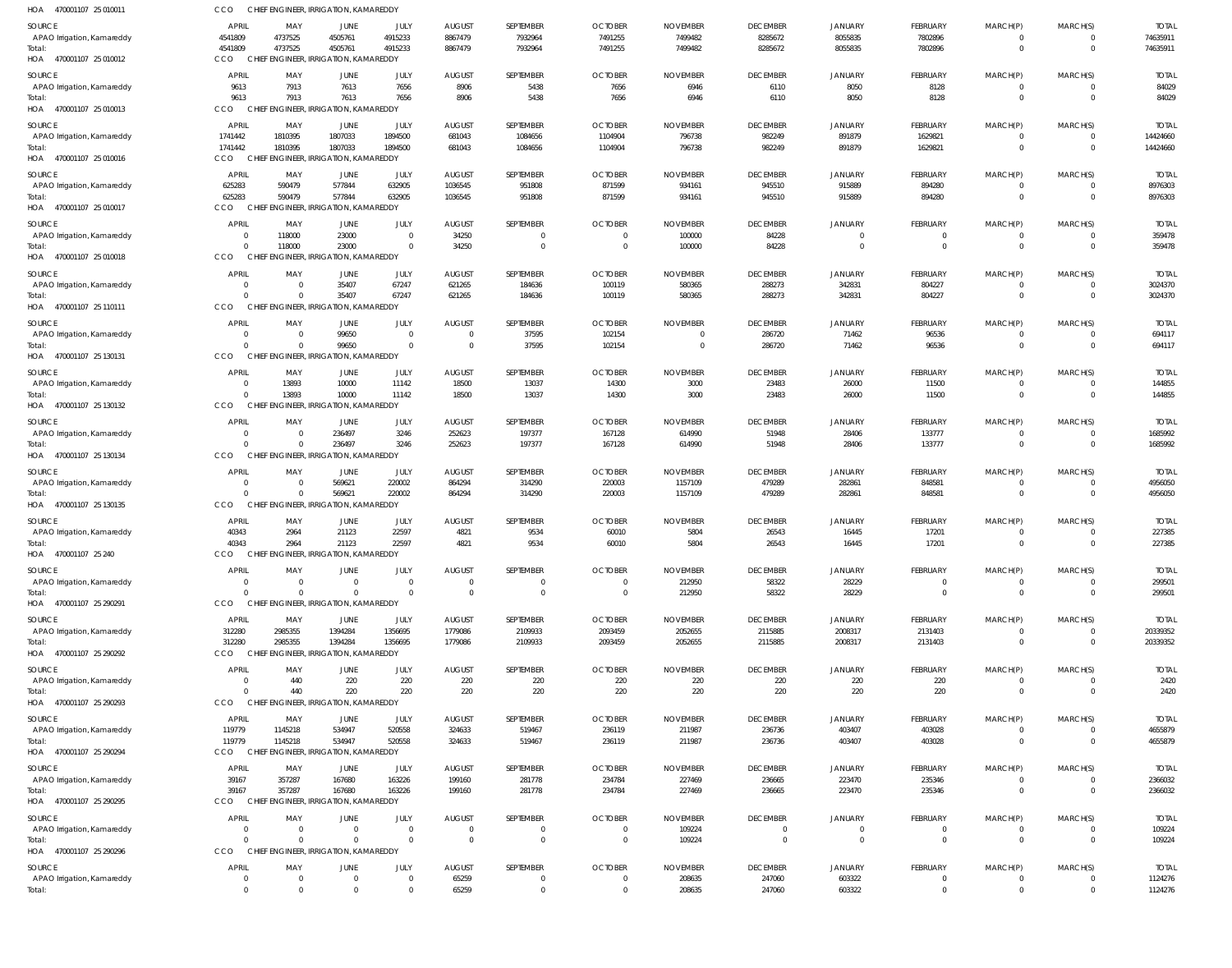| HOA 470001107 25 300301               | <b>CCO</b>                     |                      | CHIEF ENGINEER, IRRIGATION, KAMAREDDY                   |                                  |                          |                               |                                  |                            |                             |                               |                        |                              |                                  |                          |
|---------------------------------------|--------------------------------|----------------------|---------------------------------------------------------|----------------------------------|--------------------------|-------------------------------|----------------------------------|----------------------------|-----------------------------|-------------------------------|------------------------|------------------------------|----------------------------------|--------------------------|
| SOURCE                                | <b>APRIL</b>                   | MAY                  | <b>JUNE</b>                                             | JULY                             | <b>AUGUST</b>            | SEPTEMBER                     | <b>OCTOBER</b>                   | <b>NOVEMBER</b>            | <b>DECEMBER</b>             | <b>JANUARY</b>                | FEBRUARY               | MARCH(P)                     | MARCH(S)                         | <b>TOTAL</b>             |
| APAO Irrigation, Kamareddy            | - 0                            | $\Omega$             | $\overline{0}$                                          | $\overline{0}$                   | $\overline{0}$           | 168000                        | 28000                            | 220328                     | 112000                      | 56000                         | 256507                 | $\mathbf{0}$                 | $\overline{0}$                   | 840835                   |
| Total:                                | $\Omega$<br>CCO                |                      | $\Omega$<br>CHIEF ENGINEER, IRRIGATION, KAMAREDDY       | $\overline{0}$                   | $\overline{0}$           | 168000                        | 28000                            | 220328                     | 112000                      | 56000                         | 256507                 | $\mathbf{0}$                 | $\overline{0}$                   | 840835                   |
| HOA 470001107 25 300302               |                                |                      |                                                         |                                  |                          |                               |                                  |                            |                             |                               |                        |                              |                                  |                          |
| SOURCE                                | <b>APRIL</b>                   | MAY                  | <b>JUNE</b>                                             | JULY                             | <b>AUGUST</b>            | SEPTEMBER                     | <b>OCTOBER</b>                   | <b>NOVEMBER</b>            | <b>DECEMBER</b>             | <b>JANUARY</b>                | FEBRUARY               | MARCH(P)                     | MARCH(S)                         | <b>TOTAL</b>             |
| APAO Irrigation, Kamareddy<br>Total:  | $\overline{0}$<br>$\Omega$     | - 0                  | 32426<br>32426                                          | 14604<br>14604                   | 68488<br>68488           | 985810<br>985810              | 1826743<br>1826743               | 1123399<br>1123399         | 615429<br>615429            | 550389<br>550389              | 701475<br>701475       | $\mathbf{0}$<br>$\mathbf{0}$ | $\overline{0}$<br>$\overline{0}$ | 5918763<br>5918763       |
| HOA 470001107 25 310318               | CCO                            |                      | CHIEF ENGINEER, IRRIGATION, KAMAREDDY                   |                                  |                          |                               |                                  |                            |                             |                               |                        |                              |                                  |                          |
| SOURCE                                | <b>APRIL</b>                   | MAY                  | <b>JUNE</b>                                             | JULY                             | <b>AUGUST</b>            | SEPTEMBER                     | <b>OCTOBER</b>                   | <b>NOVEMBER</b>            | <b>DECEMBER</b>             | <b>JANUARY</b>                | FEBRUARY               | MARCH(P)                     | MARCH(S)                         | <b>TOTAL</b>             |
| APAO Irrigation, Kamareddy            | $\overline{0}$                 | 20000                | $\overline{0}$                                          | $\overline{0}$                   | 20000                    | 20000                         | $\Omega$                         | $\Omega$                   | $\mathbf{0}$                | 20000                         | $\overline{0}$         | $\mathbf 0$                  | $\overline{0}$                   | 80000                    |
| Total:<br>470001107 25 510511<br>HOA  | $\Omega$<br>CCO                | 20000                | $\overline{0}$<br>CHIEF ENGINEER, IRRIGATION, KAMAREDDY | $\overline{0}$                   | 20000                    | 20000                         | $\Omega$                         | $\Omega$                   | $\overline{0}$              | 20000                         | $\mathbf 0$            | $\mathbf{0}$                 | $\overline{0}$                   | 80000                    |
| SOURCE                                | <b>APRIL</b>                   | MAY                  | JUNE                                                    | JULY                             | <b>AUGUST</b>            | SEPTEMBER                     | <b>OCTOBER</b>                   | <b>NOVEMBER</b>            | <b>DECEMBER</b>             | <b>JANUARY</b>                | FEBRUARY               | MARCH(P)                     | MARCH(S)                         | <b>TOTAL</b>             |
| APAO Irrigation, Kamareddy            | - 0                            | $\Omega$             | $\overline{0}$                                          | $\overline{0}$                   | $\mathbf{0}$             | $\mathbf 0$                   | $\Omega$                         | 36092                      | $\mathbf 0$                 | $\mathbf 0$                   | $^{\circ}$             | $^{\circ}$                   | $\overline{0}$                   | 36092                    |
| Total:                                | $\Omega$                       | $\Omega$             | $\Omega$                                                | $\overline{0}$                   | $\overline{0}$           | $\overline{0}$                | $\overline{0}$                   | 36092                      | $\overline{0}$              | $\overline{0}$                | $\mathbf 0$            | $\mathbf{0}$                 | $\overline{0}$                   | 36092                    |
| HOA 47000110725 25 260                | CCO                            |                      | CHIEF ENGINEER, IRRIGATION, KAMAREDDY                   |                                  |                          |                               |                                  |                            |                             |                               |                        |                              |                                  |                          |
| SOURCE                                | <b>APRIL</b>                   | MAY                  | <b>JUNE</b>                                             | JULY                             | <b>AUGUST</b>            | SEPTEMBER                     | <b>OCTOBER</b>                   | <b>NOVEMBER</b>            | <b>DECEMBER</b>             | <b>JANUARY</b>                | FEBRUARY               | MARCH(P)                     | MARCH(S)                         | <b>TOTAL</b>             |
| APAO Irrigation, Kamareddy            | - 0<br>$\Omega$                | - 0                  | $\overline{0}$<br>$\Omega$                              | $\overline{0}$<br>$\Omega$       | $\mathbf{0}$<br>$\Omega$ | $\overline{0}$                | $\Omega$                         |                            | 33000                       | $\mathbf 0$<br>$\overline{0}$ | 42100                  | $\mathbf{0}$                 | $\overline{0}$<br>$\overline{0}$ | 75100                    |
| Total:<br>HOA 47000110725 27 530531   | CCO                            |                      | CHIEF ENGINEER, IRRIGATION, NIZAMABAD                   |                                  |                          | $\overline{0}$                |                                  | $\Omega$                   | 33000                       |                               | 42100                  | $\mathbf{0}$                 |                                  | 75100                    |
|                                       | <b>APRIL</b>                   |                      |                                                         |                                  |                          | SEPTEMBER                     | <b>OCTOBER</b>                   |                            |                             |                               |                        |                              |                                  |                          |
| SOURCE<br>APAO Irrigation, Kamareddy  | $\Omega$                       | MAY<br>8963268       | <b>JUNE</b><br>$\overline{0}$                           | JULY<br>6456327                  | <b>AUGUST</b><br>5332207 | $\mathbf 0$                   | 4352984                          | <b>NOVEMBER</b>            | <b>DECEMBER</b><br>21699152 | <b>JANUARY</b><br>$\mathbf 0$ | FEBRUARY<br>$^{\circ}$ | MARCH(P)<br>$^{\circ}$       | MARCH(S)<br>$\overline{0}$       | <b>TOTAL</b><br>46803938 |
| PAO IRRIGATION NIZAMABAD              | 200588600                      | $\Omega$             | $\overline{0}$                                          | $\Omega$                         | 52257276                 | $\mathbf 0$                   | 16041679                         | $\Omega$                   | $\Omega$                    | $\Omega$                      | $\mathbf 0$            | $\mathbf 0$                  | $\overline{0}$                   | 268887555                |
| Total:                                | 200588600                      | 8963268              | $\overline{0}$                                          | 6456327                          | 57589483                 | $\mathbf{0}$                  | 20394663                         | $\Omega$                   | 21699152                    | $\Omega$                      | $\mathbf 0$            | $\mathbf 0$                  | $\overline{0}$                   | 315691493                |
| HOA 47000110725 27 530532             | CCO                            |                      | CHIEF ENGINEER, IRRIGATION, NIZAMABAD                   |                                  |                          |                               |                                  |                            |                             |                               |                        |                              |                                  |                          |
| SOURCE                                | <b>APRIL</b>                   | MAY                  | <b>JUNE</b>                                             | JULY                             | <b>AUGUST</b>            | SEPTEMBER                     | <b>OCTOBER</b>                   | <b>NOVEMBER</b>            | <b>DECEMBER</b>             | <b>JANUARY</b>                | FEBRUARY               | MARCH(P)                     | MARCH(S)                         | <b>TOTAL</b>             |
| PAO IRRIGATION NIZAMABAD              | - 0                            | - 0                  | $\overline{0}$                                          | $\overline{0}$                   | $\mathbf{0}$             | $\mathbf 0$                   | 1069062                          |                            | $\mathbf 0$                 | $\mathbf 0$                   | $\mathbf 0$            | $\mathbf 0$                  | $\overline{0}$                   | 1069062                  |
| Total:<br>HOA 470001108 27 290291     | $\Omega$<br>CCO                |                      | $\Omega$<br>CHIEF ENGINEER, IRRIGATION, WANAPARTHY      | $\Omega$                         | $\overline{0}$           | $\overline{0}$                | 1069062                          |                            | $\overline{0}$              | $\overline{0}$                | $\mathbf 0$            | $\mathbf{0}$                 | $\overline{0}$                   | 1069062                  |
|                                       | <b>APRIL</b>                   | MAY                  |                                                         |                                  |                          |                               | <b>OCTOBER</b>                   |                            |                             |                               |                        | MARCH(P)                     | MARCH(S)                         |                          |
| SOURCE<br>PAO, PJP, Jogulamba Gadwal  | $\overline{0}$                 | 1495280              | <b>JUNE</b><br>1505938                                  | JULY<br>1464620                  | <b>AUGUST</b><br>2741515 | SEPTEMBER<br>2384940          | 2386670                          | <b>NOVEMBER</b><br>2390390 | <b>DECEMBER</b><br>2393850  | <b>JANUARY</b><br>2357261     | FEBRUARY<br>2403890    | $^{\circ}$                   | $\overline{0}$                   | <b>TOTAL</b><br>21524354 |
| Total:                                | $\Omega$                       | 1495280              | 1505938                                                 | 1464620                          | 2741515                  | 2384940                       | 2386670                          | 2390390                    | 2393850                     | 2357261                       | 2403890                | $\mathbf 0$                  | $\overline{0}$                   | 21524354                 |
| HOA 470001108 27 290292               | CCO                            | CHIEF                | ENGINEER, IRRIGATION, WANAPARTHY                        |                                  |                          |                               |                                  |                            |                             |                               |                        |                              |                                  |                          |
| SOURCE                                | <b>APRIL</b>                   | MAY                  | <b>JUNE</b>                                             | JULY                             | <b>AUGUST</b>            | SEPTEMBER                     | <b>OCTOBER</b>                   | <b>NOVEMBER</b>            | <b>DECEMBER</b>             | <b>JANUARY</b>                | FEBRUARY               | MARCH(P)                     | MARCH(S)                         | <b>TOTAL</b>             |
| PAO, PJP, Jogulamba Gadwal            | $\circ$                        | 500                  | 500                                                     | 500                              | 500                      | 500                           | 3000                             | 500                        | 500                         | 500                           | 500                    | $\mathbf{0}$                 | $\overline{0}$                   | 7500                     |
| Total:<br>HOA 470001108 27 290293     | $\Omega$<br>CCO                | 500                  | 500<br>CHIEF ENGINEER, IRRIGATION, WANAPARTHY           | 500                              | 500                      | 500                           | 3000                             | 500                        | 500                         | 500                           | 500                    | $\mathbf{0}$                 | $\overline{0}$                   | 7500                     |
|                                       |                                |                      |                                                         |                                  |                          |                               |                                  |                            |                             |                               |                        |                              |                                  |                          |
| SOURCE                                | <b>APRIL</b><br>$\overline{0}$ | MAY<br>574628        | <b>JUNE</b><br>578383                                   | JULY<br>562922                   | <b>AUGUST</b><br>348665  | SEPTEMBER<br>172684           | <b>OCTOBER</b><br>172809         | <b>NOVEMBER</b><br>173080  | <b>DECEMBER</b>             | <b>JANUARY</b><br>173942      | FEBRUARY<br>413396     | MARCH(P)<br>$^{\circ}$       | MARCH(S)<br>$\overline{0}$       | <b>TOTAL</b><br>3672595  |
| PAO, PJP, Jogulamba Gadwal<br>Total:  | $\Omega$                       | 574628               | 578383                                                  | 562922                           | 348665                   | 172684                        | 172809                           | 173080                     | 502086<br>502086            | 173942                        | 413396                 | $\mathbf{0}$                 | $\overline{0}$                   | 3672595                  |
| HOA 470001108 27 290294               | CCO                            |                      | CHIEF ENGINEER, IRRIGATION, WANAPARTHY                  |                                  |                          |                               |                                  |                            |                             |                               |                        |                              |                                  |                          |
| SOURCE                                | <b>APRIL</b>                   | MAY                  | <b>JUNE</b>                                             | JULY                             | <b>AUGUST</b>            | SEPTEMBER                     | <b>OCTOBER</b>                   | <b>NOVEMBER</b>            | <b>DECEMBER</b>             | <b>JANUARY</b>                | FEBRUARY               | MARCH(P)                     | MARCH(S)                         | <b>TOTAL</b>             |
| PAO, PJP, Jogulamba Gadwal            | $\overline{0}$                 | 265909               | 265252                                                  | 260938                           | 448145                   | 360900                        | 361091                           | 361499                     | 361881                      | 362805                        | 263016                 | $\mathbf 0$                  | $\overline{0}$                   | 3311436                  |
| Total:                                |                                | 265909               | 265252                                                  | 260938                           | 448145                   | 360900                        | 361091                           | 361499                     | 361881                      | 362805                        | 263016                 | $\cap$                       | $\sqrt{ }$                       | 3311436                  |
| HOA 470001108 27 290296               | CCO                            |                      | CHIEF ENGINEER, IRRIGATION, WANAPARTHY                  |                                  |                          |                               |                                  |                            |                             |                               |                        |                              |                                  |                          |
| SOURCE                                | <b>APRIL</b>                   | MAY                  | <b>JUNE</b>                                             | JULY                             | <b>AUGUST</b>            | SEPTEMBER                     | <b>OCTOBER</b>                   | <b>NOVEMBER</b>            | <b>DECEMBER</b>             | <b>JANUARY</b>                | FEBRUARY               | MARCH(P)                     | MARCH(S)                         | <b>TOTAL</b>             |
| PAO, PJP, Jogulamba Gadwal<br>Total:  | $\overline{0}$<br>$\Omega$     | $\Omega$<br>$\Omega$ | $\overline{0}$<br>$\mathbf 0$                           | $\overline{0}$<br>$\overline{0}$ | 985219<br>985219         | $\mathbf 0$<br>$\overline{0}$ | $\overline{0}$<br>$\overline{0}$ | $\Omega$<br>$\overline{0}$ | 120000<br>120000            | $\mathbf 0$<br>$\overline{0}$ | 71129<br>71129         | $\mathbf 0$<br>$\mathbf{0}$  | $\overline{0}$<br>$\overline{0}$ | 1176348<br>1176348       |
| HOA 47000110825 26 530531             | CCO                            |                      | CHIEF ENGINEER, IRRIGATION, WANAPARTHY                  |                                  |                          |                               |                                  |                            |                             |                               |                        |                              |                                  |                          |
| SOURCE                                | <b>APRIL</b>                   | MAY                  | <b>JUNE</b>                                             | JULY                             | <b>AUGUST</b>            | SEPTEMBER                     | <b>OCTOBER</b>                   | <b>NOVEMBER</b>            | <b>DECEMBER</b>             | JANUARY                       | FEBRUARY               | MARCH(P)                     | MARCH(S)                         | <b>TOTAL</b>             |
| PAO, PJP, Jogulamba Gadwal            | 109730434                      | $\Omega$             | $\overline{0}$                                          | $\overline{0}$                   | $\overline{0}$           | $\mathbf 0$                   | $\overline{0}$                   | $\Omega$                   | 49951967                    | $\mathbf 0$                   | $\overline{0}$         | $\mathbf 0$                  | $\overline{0}$                   | 159682401                |
| Total:                                | 109730434                      |                      | $\overline{0}$                                          | $\overline{0}$                   | $\overline{0}$           | $\overline{0}$                | $\mathbf{0}$                     |                            | 49951967                    | $\mathbf 0$                   | $\mathbf 0$            | $\mathbf{0}$                 | $\overline{0}$                   | 159682401                |
| HOA 470001117 25 010011               | <b>CCO</b>                     |                      | CHIEF ENGINEER, IRRIGATION, SANGA REDDY                 |                                  |                          |                               |                                  |                            |                             |                               |                        |                              |                                  |                          |
| SOURCE                                | <b>APRIL</b>                   | MAY                  | <b>JUNE</b>                                             | JULY                             | <b>AUGUST</b>            | SEPTEMBER                     | <b>OCTOBER</b>                   | <b>NOVEMBER</b>            | <b>DECEMBER</b>             | <b>JANUARY</b>                | FEBRUARY               | MARCH(P)                     | MARCH(S)                         | <b>TOTAL</b>             |
| APAO Irrigation, Sangareddy           | 6246677                        | 6848082              | 6378195                                                 | 7208867                          | 11267797                 | 10190550                      | 10731790                         | 10540212                   | 12734339                    | 11300138                      | 11456224               | $^{\circ}$<br>$\mathbf 0$    | $\overline{0}$                   | 104902871                |
| Total:<br>HOA 470001117 25 010012     | 6246677<br><b>CCO</b>          | 6848082              | 6378195<br>CHIEF ENGINEER, IRRIGATION, SANGA REDDY      | 7208867                          | 11267797                 | 10190550                      | 10731790                         | 10540212                   | 12734339                    | 11300138                      | 11456224               |                              | $\overline{0}$                   | 104902871                |
| SOURCE                                | <b>APRIL</b>                   | MAY                  | <b>JUNE</b>                                             | JULY                             | <b>AUGUST</b>            | SEPTEMBER                     | <b>OCTOBER</b>                   | <b>NOVEMBER</b>            | <b>DECEMBER</b>             | JANUARY                       | FEBRUARY               | MARCH(P)                     | MARCH(S)                         | <b>TOTAL</b>             |
| APAO Irrigation, Sangareddy           | 16835                          | 9161                 | 8828                                                    | 9726                             | 10908                    | 9559                          | 10940                            | 6549                       | 12397                       | 10220                         | 9510                   | $\mathbf 0$                  | $\overline{0}$                   | 114633                   |
| Total:                                | 16835                          | 9161                 | 8828                                                    | 9726                             | 10908                    | 9559                          | 10940                            | 6549                       | 12397                       | 10220                         | 9510                   | $\mathbf{0}$                 | $\overline{0}$                   | 114633                   |
| HOA 470001117 25 010013               | <b>CCO</b>                     |                      | CHIEF ENGINEER, IRRIGATION, SANGA REDDY                 |                                  |                          |                               |                                  |                            |                             |                               |                        |                              |                                  |                          |
| SOURCE                                | <b>APRIL</b>                   | MAY                  | JUNE                                                    | JULY                             | <b>AUGUST</b>            | SEPTEMBER                     | <b>OCTOBER</b>                   | <b>NOVEMBER</b>            | <b>DECEMBER</b>             | JANUARY                       | FEBRUARY               | MARCH(P)                     | MARCH(S)                         | <b>TOTAL</b>             |
| APAO Irrigation, Sangareddy           | 2399690                        | 2630816              | 2518037                                                 | 2814292                          | 1909901                  | 1185819                       | 1459677                          | 1358877                    | 1551372                     | 1155318                       | 2591690                | $\mathbf 0$                  | $\overline{0}$                   | 21575489                 |
| Total:<br>HOA 470001117 25 010016     | 2399690<br>CCO                 | 2630816              | 2518037<br>CHIEF ENGINEER, IRRIGATION, SANGA REDDY      | 2814292                          | 1909901                  | 1185819                       | 1459677                          | 1358877                    | 1551372                     | 1155318                       | 2591690                | $\mathbf 0$                  | $\overline{0}$                   | 21575489                 |
|                                       |                                |                      |                                                         |                                  |                          |                               |                                  |                            |                             |                               |                        |                              |                                  |                          |
| SOURCE<br>APAO Irrigation, Sangareddy | <b>APRIL</b><br>927654         | MAY<br>932581        | JUNE<br>862651                                          | JULY<br>972516                   | <b>AUGUST</b><br>1576405 | SEPTEMBER<br>1264023          | <b>OCTOBER</b><br>1346276        | <b>NOVEMBER</b><br>1268411 | <b>DECEMBER</b><br>1598749  | JANUARY<br>1372935            | FEBRUARY<br>1410951    | MARCH(P)<br>$\mathbf 0$      | MARCH(S)<br>$\overline{0}$       | <b>TOTAL</b><br>13533152 |
| Total:                                | 927654                         | 932581               | 862651                                                  | 972516                           | 1576405                  | 1264023                       | 1346276                          | 1268411                    | 1598749                     | 1372935                       | 1410951                | $\mathbf 0$                  | $\overline{0}$                   | 13533152                 |
| HOA 470001117 25 010017               | CCO                            |                      | CHIEF ENGINEER, IRRIGATION, SANGA REDDY                 |                                  |                          |                               |                                  |                            |                             |                               |                        |                              |                                  |                          |
| SOURCE                                | <b>APRIL</b>                   | MAY                  | <b>JUNE</b>                                             | JULY                             | <b>AUGUST</b>            | SEPTEMBER                     | <b>OCTOBER</b>                   | <b>NOVEMBER</b>            | <b>DECEMBER</b>             | <b>JANUARY</b>                | FEBRUARY               | MARCH(P)                     | MARCH(S)                         | <b>TOTAL</b>             |
| APAO Irrigation, Sangareddy           | 166500                         | $\Omega$             | 101174                                                  | 155357                           | 465838                   | 73665                         | 258839                           | 100000                     | 445699                      | 214125                        | 544889                 | $^{\circ}$                   | $\overline{0}$                   | 2526086                  |
| Total:                                | 166500                         | $\Omega$             | 101174                                                  | 155357                           | 465838                   | 73665                         | 258839                           | 100000                     | 445699                      | 214125                        | 544889                 | $\mathbf 0$                  | $\overline{0}$                   | 2526086                  |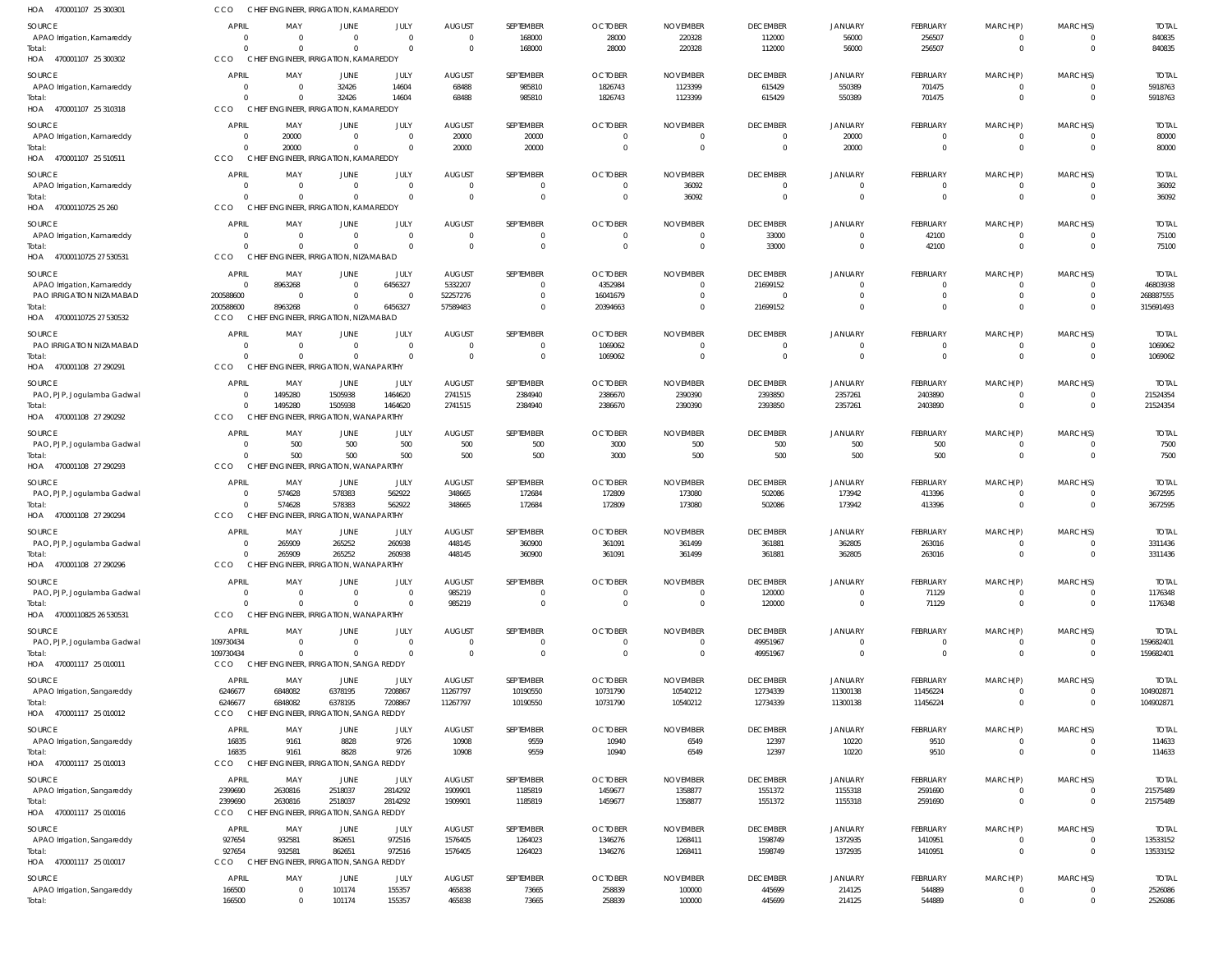| HOA 470001117 25 010018               | CCO                        |                            | CHIEF ENGINEER, IRRIGATION, SANGA REDDY             |                      |                                            |                      |                                            |                                  |                           |                           |                            |                                  |                            |                         |
|---------------------------------------|----------------------------|----------------------------|-----------------------------------------------------|----------------------|--------------------------------------------|----------------------|--------------------------------------------|----------------------------------|---------------------------|---------------------------|----------------------------|----------------------------------|----------------------------|-------------------------|
| SOURCE                                | <b>APRIL</b>               | MAY                        | <b>JUNE</b>                                         | JULY                 | <b>AUGUST</b>                              | SEPTEMBER            | <b>OCTOBER</b>                             | <b>NOVEMBER</b>                  | <b>DECEMBER</b>           | JANUARY                   | FEBRUARY                   | MARCH(P)                         | MARCH(S)                   | <b>TOTAL</b>            |
| APAO Irrigation, Sangareddy           | $\Omega$                   | $\Omega$                   | $\Omega$                                            | $\Omega$             | $\overline{0}$                             | 427753               | 493487                                     | 232851                           | 441919                    | 291225                    | 1127254                    | $\overline{0}$                   | $\mathbf 0$                | 3014489                 |
| Total:                                | $\Omega$                   | $\Omega$                   | $\Omega$                                            | $\Omega$             | $\overline{0}$                             | 427753               | 493487                                     | 232851                           | 441919                    | 291225                    | 1127254                    | $\overline{0}$                   | $\mathbf 0$                | 3014489                 |
| HOA 470001117 25 020023               | CCO                        |                            | CHIEF ENGINEER, IRRIGATION, SANGA REDDY             |                      |                                            |                      |                                            |                                  |                           |                           |                            |                                  |                            |                         |
| SOURCE                                | APRIL                      | MAY                        | <b>JUNE</b>                                         | JULY                 | <b>AUGUST</b>                              | SEPTEMBER            | <b>OCTOBER</b>                             | <b>NOVEMBER</b>                  | <b>DECEMBER</b>           | <b>JANUARY</b>            | FEBRUARY                   | MARCH(P)                         | MARCH(S)                   | <b>TOTAL</b>            |
| APAO Irrigation, Sangareddy<br>Total: | $\overline{0}$<br>$\Omega$ | $\Omega$<br>$\Omega$       | $\overline{0}$<br>$\Omega$                          | $\Omega$<br>$\Omega$ | 20869<br>20869                             | 4000<br>4000         | 85145<br>85145                             | 14823<br>14823                   | 17269<br>17269            | 30515<br>30515            | 19269<br>19269             | $\overline{0}$<br>$\overline{0}$ | $\mathbf 0$<br>$\mathbf 0$ | 191890<br>191890        |
| HOA 470001117 25 130131               | CCO                        |                            | CHIEF ENGINEER, IRRIGATION, SANGA REDDY             |                      |                                            |                      |                                            |                                  |                           |                           |                            |                                  |                            |                         |
| SOURCE                                | <b>APRIL</b>               | MAY                        | <b>JUNE</b>                                         | JULY                 | <b>AUGUST</b>                              | SEPTEMBER            | <b>OCTOBER</b>                             | <b>NOVEMBER</b>                  | <b>DECEMBER</b>           | JANUARY                   | <b>FEBRUARY</b>            | MARCH(P)                         | MARCH(S)                   | <b>TOTAL</b>            |
| APAO Irrigation, Sangareddy           | $\overline{0}$             | $\overline{0}$             | $\overline{0}$                                      | 34966                | 4000                                       | 15764                | 1000                                       | 16000                            | 5000                      | 19569                     | 30111                      | $\overline{0}$                   | $\Omega$                   | 126410                  |
| Total:                                | $\Omega$                   | $\Omega$                   | $\Omega$                                            | 34966                | 4000                                       | 15764                | 1000                                       | 16000                            | 5000                      | 19569                     | 30111                      | $\overline{0}$                   | $\mathbf 0$                | 126410                  |
| HOA 470001117 25 130132               | CCO                        |                            | CHIEF ENGINEER, IRRIGATION, SANGA REDDY             |                      |                                            |                      |                                            |                                  |                           |                           |                            |                                  |                            |                         |
| SOURCE                                | APRIL                      | MAY                        | JUNE                                                | JULY                 | <b>AUGUST</b>                              | SEPTEMBER            | <b>OCTOBER</b>                             | <b>NOVEMBER</b>                  | <b>DECEMBER</b>           | <b>JANUARY</b>            | FEBRUARY                   | MARCH(P)                         | MARCH(S)                   | <b>TOTAL</b>            |
| APAO Irrigation, Sangareddy           | $\Omega$                   | $\overline{0}$             | $\overline{0}$                                      | 41700                | 207492                                     | 77705                | 14481                                      | 197255                           | 113676                    | 21725                     | 65648                      | $\overline{0}$                   | $\mathbf 0$                | 739682                  |
| Total:<br>HOA 470001117 25 130134     | $\Omega$<br>CCO            | $\Omega$                   | $\Omega$<br>CHIEF ENGINEER, IRRIGATION, SANGA REDDY | 41700                | 207492                                     | 77705                | 14481                                      | 197255                           | 113676                    | 21725                     | 65648                      | $\overline{0}$                   | $\mathbf 0$                | 739682                  |
|                                       |                            |                            |                                                     |                      |                                            |                      |                                            |                                  |                           |                           |                            |                                  |                            |                         |
| SOURCE<br>APAO Irrigation, Sangareddy | APRIL<br>$\Omega$          | MAY<br>$\overline{0}$      | JUNE<br>125716                                      | JULY<br>419574       | <b>AUGUST</b><br>31429                     | SEPTEMBER<br>125714  | <b>OCTOBER</b><br>223145                   | <b>NOVEMBER</b><br>127287        | <b>DECEMBER</b><br>94207  | <b>JANUARY</b><br>251274  | FEBRUARY<br>345718         | MARCH(P)<br>$\Omega$             | MARCH(S)<br>$\mathbf 0$    | <b>TOTAL</b><br>1744064 |
| Total:                                | $\Omega$                   | $\Omega$                   | 125716                                              | 419574               | 31429                                      | 125714               | 223145                                     | 127287                           | 94207                     | 251274                    | 345718                     | $\overline{0}$                   | $\mathbf 0$                | 1744064                 |
| HOA 470001117 25 130135               | CCO                        |                            | CHIEF ENGINEER, IRRIGATION, SANGA REDDY             |                      |                                            |                      |                                            |                                  |                           |                           |                            |                                  |                            |                         |
| SOURCE                                | APRIL                      | MAY                        | <b>JUNE</b>                                         | JULY                 | <b>AUGUST</b>                              | SEPTEMBER            | <b>OCTOBER</b>                             | <b>NOVEMBER</b>                  | <b>DECEMBER</b>           | JANUARY                   | FEBRUARY                   | MARCH(P)                         | MARCH(S)                   | <b>TOTAL</b>            |
| APAO Irrigation, Sangareddy           | $\overline{0}$             | $\overline{0}$             | $\overline{0}$                                      | 250857               | 10000                                      | $\overline{0}$       | 188337                                     | 15751                            | 13455                     | $\mathbf 0$               | 180682                     | $\overline{0}$                   | $\mathbf 0$                | 659082                  |
| Total:                                | $\Omega$                   | $\Omega$                   | $\Omega$                                            | 250857               | 10000                                      | $\mathbf{0}$         | 188337                                     | 15751                            | 13455                     | $\mathbf 0$               | 180682                     | $\overline{0}$                   | $\mathbf 0$                | 659082                  |
| HOA 470001117 25 240                  | CCO                        |                            | CHIEF ENGINEER, IRRIGATION, SANGA REDDY             |                      |                                            |                      |                                            |                                  |                           |                           |                            |                                  |                            |                         |
| SOURCE                                | <b>APRIL</b>               | MAY                        | JUNE                                                | JULY                 | <b>AUGUST</b>                              | SEPTEMBER            | <b>OCTOBER</b>                             | <b>NOVEMBER</b>                  | <b>DECEMBER</b>           | <b>JANUARY</b>            | FEBRUARY                   | MARCH(P)                         | MARCH(S)                   | <b>TOTAL</b>            |
| APAO Irrigation, Sangareddy<br>Total: | $\overline{0}$<br>$\Omega$ | $\overline{0}$<br>$\Omega$ | $\Omega$<br>$\Omega$                                | 72380<br>72380       | 15576<br>15576                             | 15650<br>15650       | 72415<br>72415                             | 184687<br>184687                 | $\Omega$                  | 15188<br>15188            | 30377<br>30377             | $\Omega$<br>$\Omega$             | $\Omega$<br>$\Omega$       | 406273<br>406273        |
| HOA 470001117 25 290291               | CCO                        |                            | CHIEF ENGINEER, IRRIGATION, SANGA REDDY             |                      |                                            |                      |                                            |                                  |                           |                           |                            |                                  |                            |                         |
| SOURCE                                | APRIL                      | MAY                        | JUNE                                                | JULY                 | <b>AUGUST</b>                              | SEPTEMBER            | <b>OCTOBER</b>                             | <b>NOVEMBER</b>                  | <b>DECEMBER</b>           | JANUARY                   | FEBRUARY                   | MARCH(P)                         | MARCH(S)                   | <b>TOTAL</b>            |
| APAO Irrigation, Sangareddy           | 1662455                    | 1662455                    | 1595010                                             | 1667710              | 2976768                                    | 2832843              | 2492860                                    | 2484570                          | 2514000                   | 2546120                   | 2544554                    | $\overline{0}$                   | 0                          | 24979345                |
| Total:                                | 1662455                    | 1662455                    | 1595010                                             | 1667710              | 2976768                                    | 2832843              | 2492860                                    | 2484570                          | 2514000                   | 2546120                   | 2544554                    | $\overline{0}$                   | $\mathbf 0$                | 24979345                |
| HOA 470001117 25 290292               | CCO                        |                            | CHIEF ENGINEER, IRRIGATION, SANGA REDDY             |                      |                                            |                      |                                            |                                  |                           |                           |                            |                                  |                            |                         |
| SOURCE                                | APRIL                      | MAY                        | <b>JUNE</b>                                         | JULY                 | <b>AUGUST</b>                              | SEPTEMBER            | <b>OCTOBER</b>                             | <b>NOVEMBER</b>                  | <b>DECEMBER</b>           | JANUARY                   | FEBRUARY                   | MARCH(P)                         | MARCH(S)                   | <b>TOTAL</b>            |
| APAO Irrigation, Sangareddy           | $\Omega$                   | $\overline{0}$             | $\Omega$                                            | $\Omega$             | $\mathbf 0$                                | 126                  | $\overline{0}$                             | $\overline{0}$                   |                           | $\mathbf 0$               | $\Omega$                   | $\Omega$                         | $\Omega$                   | 126                     |
| Total:<br>HOA 470001117 25 290293     | $\Omega$<br>CCO            | $\Omega$                   | $\Omega$<br>CHIEF ENGINEER, IRRIGATION, SANGA REDDY | $\Omega$             | $\overline{0}$                             | 126                  | $\Omega$                                   | $\overline{0}$                   | $\Omega$                  | $\Omega$                  | $\overline{0}$             | $\Omega$                         | $\Omega$                   | 126                     |
|                                       |                            |                            |                                                     |                      |                                            |                      |                                            |                                  |                           |                           |                            |                                  |                            |                         |
| SOURCE<br>APAO Irrigation, Sangareddy | APRIL<br>637660            | MAY<br>637660              | JUNE<br>606830                                      | JULY<br>1063490      | <b>AUGUST</b><br>1087285                   | SEPTEMBER<br>385858  | <b>OCTOBER</b><br>308443                   | <b>NOVEMBER</b><br>1426091       | <b>DECEMBER</b><br>261126 | JANUARY<br>266197         | FEBRUARY<br>514271         | MARCH(P)<br>$\Omega$             | MARCH(S)<br>$\mathbf 0$    | <b>TOTAL</b><br>7194911 |
| Total:                                | 637660                     | 637660                     | 606830                                              | 1063490              | 1087285                                    | 385858               | 308443                                     | 1426091                          | 261126                    | 266197                    | 514271                     | $\overline{0}$                   | $\mathbf 0$                | 7194911                 |
| HOA 470001117 25 290294               | CCO                        |                            | CHIEF ENGINEER, IRRIGATION, SANGA REDDY             |                      |                                            |                      |                                            |                                  |                           |                           |                            |                                  |                            |                         |
| SOURCE                                | APRIL                      | MAY                        | JUNE                                                | JULY                 | <b>AUGUST</b>                              | SEPTEMBER            | <b>OCTOBER</b>                             | <b>NOVEMBER</b>                  | <b>DECEMBER</b>           | JANUARY                   | FEBRUARY                   | MARCH(P)                         | MARCH(S)                   | <b>TOTAL</b>            |
| APAO Irrigation, Sangareddy           | 272980                     | 272980                     | 232505                                              | 238666               | 442125                                     | 372773               | 330019                                     | 328478                           | 334812                    | 337349                    | 343162                     | $\Omega$                         | $\Omega$                   | 3505849                 |
| Total:                                | 272980                     | 272980                     | 232505                                              | 238666               | 442125                                     | 372773               | 330019                                     | 328478                           | 334812                    | 337349                    | 343162                     | $\Omega$                         | $\Omega$                   | 3505849                 |
| HOA 470001117 25 290295               | <b>CCO</b>                 |                            | CHIEF ENGINEER, IRRIGATION, SANGA REDDY             |                      |                                            |                      |                                            |                                  |                           |                           |                            |                                  |                            |                         |
| SOURCE                                | APRIL                      | MAY                        | <b>JUNE</b>                                         | JULY                 | <b>AUGUST</b>                              | SEPTEMBER            | <b>OCTOBER</b>                             | <b>NOVEMBER</b>                  | <b>DECEMBER</b>           | JANUARY                   | FEBRUARY                   | MARCH(P)                         | MARCH(S)                   | <b>TOTAL</b>            |
| APAO Irrigation, Sangareddy<br>Total: | $\Omega$<br>$\Omega$       | $\overline{0}$<br>$\Omega$ | $\overline{0}$<br>$\Omega$                          | 100000<br>100000     | $\overline{0}$<br>$\overline{\phantom{0}}$ | 15000<br>15000       | $\overline{\phantom{0}}$<br>$\overline{0}$ | $\overline{0}$<br>$\overline{0}$ | 78000<br>78000            | $^{\circ}$<br>$\mathbf 0$ | 14500<br>14500             | 0<br>$\overline{0}$              | 0<br>$\mathbf{0}$          | 207500<br>207500        |
| HOA 470001117 25 290296               | CCO                        |                            | CHIEF ENGINEER, IRRIGATION, SANGA REDDY             |                      |                                            |                      |                                            |                                  |                           |                           |                            |                                  |                            |                         |
| SOURCE                                | <b>APRIL</b>               | MAY                        | <b>JUNE</b>                                         | JULY                 | <b>AUGUST</b>                              | SEPTEMBER            | <b>OCTOBER</b>                             | <b>NOVEMBER</b>                  | <b>DECEMBER</b>           | <b>JANUARY</b>            | FEBRUARY                   | MARCH(P)                         | MARCH(S)                   | <b>TOTAL</b>            |
| APAO Irrigation, Sangareddy           | $\overline{0}$             | $\overline{0}$             | $\overline{0}$                                      | $\Omega$             | $\overline{0}$                             | $\overline{0}$       | $\overline{\phantom{0}}$                   | 1290845                          |                           | $\mathbf 0$               | $\overline{0}$             | $\overline{0}$                   | 0                          | 1290845                 |
| Total:                                | $\Omega$                   | $\Omega$                   | $\Omega$                                            | $\Omega$             | $\Omega$                                   | $\Omega$             | $\overline{0}$                             | 1290845                          | $\Omega$                  | $\Omega$                  | $\overline{0}$             | $\Omega$                         | $\Omega$                   | 1290845                 |
| HOA 470001117 25 300301               | CCO                        |                            | CHIEF ENGINEER, IRRIGATION, SANGA REDDY             |                      |                                            |                      |                                            |                                  |                           |                           |                            |                                  |                            |                         |
| SOURCE                                | <b>APRIL</b>               | MAY                        | JUNE                                                | JULY                 | <b>AUGUST</b>                              | SEPTEMBER            | <b>OCTOBER</b>                             | <b>NOVEMBER</b>                  | <b>DECEMBER</b>           | JANUARY                   | FEBRUARY                   | MARCH(P)                         | MARCH(S)                   | <b>TOTAL</b>            |
| APAO Irrigation, Sangareddy           | 28000                      | $\overline{0}$             | $\Omega$                                            | $\Omega$             | $\overline{0}$                             | 140000               | $\overline{\mathbf{0}}$                    | $\overline{0}$                   | 134400                    | 36400                     | 36400                      | $\overline{0}$                   | $\mathbf 0$                | 375200                  |
| Total:<br>HOA 470001117 25 300302     | 28000<br>CCO               | $\Omega$                   | $\Omega$<br>CHIEF ENGINEER, IRRIGATION, SANGA REDDY | $\Omega$             | $\overline{\phantom{0}}$                   | 140000               | $\overline{0}$                             | $\overline{0}$                   | 134400                    | 36400                     | 36400                      | $\overline{0}$                   | $\mathbf 0$                | 375200                  |
|                                       |                            |                            |                                                     |                      |                                            |                      |                                            |                                  |                           |                           |                            |                                  |                            |                         |
| SOURCE<br>APAO Irrigation, Sangareddy | APRIL<br>191535            | MAY<br>$\Omega$            | JUNE<br>1007385                                     | JULY<br>43742        | <b>AUGUST</b><br>545387                    | SEPTEMBER<br>804962  | <b>OCTOBER</b><br>2044214                  | <b>NOVEMBER</b><br>494404        | <b>DECEMBER</b><br>821816 | JANUARY<br>521688         | FEBRUARY<br>630415         | MARCH(P)<br>$\Omega$             | MARCH(S)<br>$\Omega$       | <b>TOTAL</b><br>7105548 |
| Total:                                | 191535                     | $\overline{0}$             | 1007385                                             | 43742                | 545387                                     | 804962               | 2044214                                    | 494404                           | 821816                    | 521688                    | 630415                     | $\overline{0}$                   | $\mathbf{0}$               | 7105548                 |
| HOA 470001117 25 310318               | CCO                        |                            | CHIEF ENGINEER, IRRIGATION, SANGA REDDY             |                      |                                            |                      |                                            |                                  |                           |                           |                            |                                  |                            |                         |
| SOURCE                                | <b>APRIL</b>               | MAY                        | <b>JUNE</b>                                         | JULY                 | <b>AUGUST</b>                              | SEPTEMBER            | <b>OCTOBER</b>                             | <b>NOVEMBER</b>                  | <b>DECEMBER</b>           | <b>JANUARY</b>            | FEBRUARY                   | MARCH(P)                         | MARCH(S)                   | <b>TOTAL</b>            |
| APAO Irrigation, Sangareddy           | $\overline{0}$             | 40000                      | 20000                                               | $\Omega$             | $\overline{0}$                             | $\overline{0}$       | $\overline{\phantom{0}}$                   | $\overline{0}$                   | 20000                     | 20000                     | $\overline{0}$             | 0                                | 0                          | 100000                  |
| Total:                                | $\Omega$                   | 40000                      | 20000                                               | $\Omega$             | $\overline{0}$                             | $\Omega$             | $\overline{0}$                             | $\overline{0}$                   | 20000                     | 20000                     | $\overline{0}$             | $\overline{0}$                   | $\mathbf 0$                | 100000                  |
| HOA 470001117 25 510511               | CCO                        |                            | CHIEF ENGINEER, IRRIGATION, SANGA REDDY             |                      |                                            |                      |                                            |                                  |                           |                           |                            |                                  |                            |                         |
| SOURCE                                | <b>APRIL</b>               | MAY                        | JUNE                                                | JULY                 | <b>AUGUST</b>                              | SEPTEMBER            | <b>OCTOBER</b>                             | <b>NOVEMBER</b>                  | <b>DECEMBER</b>           | <b>JANUARY</b>            | FEBRUARY                   | MARCH(P)                         | MARCH(S)                   | <b>TOTAL</b>            |
| APAO Irrigation, Sangareddy<br>Total: | $\Omega$<br>$\Omega$       | $\overline{0}$<br>$\Omega$ | $\overline{0}$<br>$\Omega$                          | 18632<br>18632       | 40000<br>40000                             | $\Omega$<br>$\Omega$ | $\overline{0}$<br>$\overline{0}$           | $\mathbf 0$<br>$\Omega$          | $\Omega$<br>$\Omega$      | $^{\circ}$<br>$\Omega$    | $\overline{0}$<br>$\Omega$ | $\overline{0}$<br>$\Omega$       | 0<br>$\Omega$              | 58632<br>58632          |
| HOA 47000111725 25 280284             | <b>CCO</b>                 |                            | CHIEF ENGINEER, IRRIGATION, SANGA REDDY             |                      |                                            |                      |                                            |                                  |                           |                           |                            |                                  |                            |                         |
| SOURCE                                | <b>APRIL</b>               | MAY                        | JUNE                                                | JULY                 | <b>AUGUST</b>                              | SEPTEMBER            | <b>OCTOBER</b>                             | <b>NOVEMBER</b>                  | <b>DECEMBER</b>           | JANUARY                   | FEBRUARY                   | MARCH(P)                         | MARCH(S)                   | <b>TOTAL</b>            |
| APAO Irrigation, Sangareddy           | $\overline{0}$             | $\overline{0}$             | $\overline{0}$                                      | 600000               | 75000                                      | 75000                | 75000                                      | 75000                            | 75000                     | 75000                     | 75000                      | $\overline{0}$                   | $\mathbf 0$                | 1125000                 |
| Total:                                | $\Omega$                   | $\Omega$                   | $\Omega$                                            | 600000               | 75000                                      | 75000                | 75000                                      | 75000                            | 75000                     | 75000                     | 75000                      | $\Omega$                         | $\Omega$                   | 1125000                 |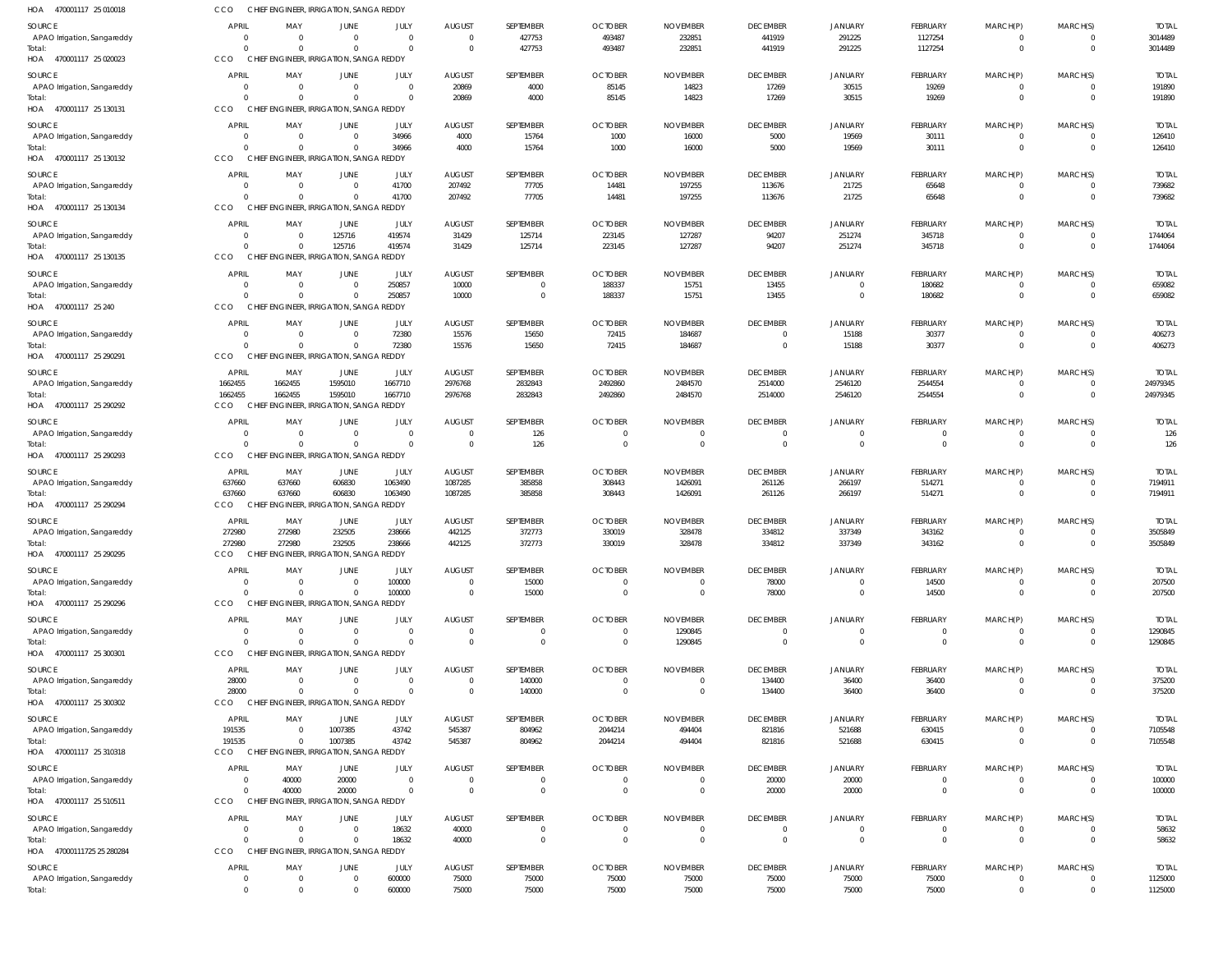| HOA 47000111725 26 260                                        | CCO                        | CHIEF ENGINEER, IRRIGATION, SANGA REDDY         |                                  |                         |                                 |                                |                              |                             |                                   |                             |                               |                            |                      |                           |
|---------------------------------------------------------------|----------------------------|-------------------------------------------------|----------------------------------|-------------------------|---------------------------------|--------------------------------|------------------------------|-----------------------------|-----------------------------------|-----------------------------|-------------------------------|----------------------------|----------------------|---------------------------|
| SOURCE                                                        | <b>APRIL</b>               | MAY                                             | <b>JUNE</b>                      | JULY                    | <b>AUGUST</b>                   | SEPTEMBER                      | <b>OCTOBER</b>               | <b>NOVEMBER</b>             | <b>DECEMBER</b>                   | JANUARY                     | FEBRUARY                      | MARCH(P)                   | MARCH(S)             | <b>TOTAI</b>              |
| APAO Irrigation, Sangareddy                                   | $\Omega$                   | - 0                                             | $\overline{0}$                   | $\Omega$                | $\overline{0}$                  | $\mathbf{0}$                   | $\Omega$                     | $\Omega$                    | $\overline{0}$                    | 105000                      | 11749974                      | $\mathbf 0$                | $\Omega$             | 11854974                  |
| Total:<br>47000111725 26 530531<br>HOA                        | CCO                        | CHIEF ENGINEER, IRRIGATION, SANGA REDDY         | $\Omega$                         | $\Omega$                | $\Omega$                        | $\Omega$                       | $\Omega$                     | $\Omega$                    | $\overline{0}$                    | 105000                      | 11749974                      | $\mathbf 0$                | $\Omega$             | 11854974                  |
|                                                               |                            |                                                 |                                  |                         |                                 |                                |                              |                             |                                   |                             |                               |                            |                      |                           |
| SOURCE<br>APAO Irrigation, Sangareddy                         | <b>APRIL</b><br>$\Omega$   | MAY<br>15588651                                 | <b>JUNE</b><br>$\overline{0}$    | JULY<br>$\overline{0}$  | <b>AUGUST</b><br>$\Omega$       | SEPTEMBER<br>$\overline{0}$    | <b>OCTOBER</b><br>4649806    | <b>NOVEMBER</b><br>$\Omega$ | <b>DECEMBER</b><br>$\overline{0}$ | JANUARY<br>$\Omega$         | FEBRUARY<br>$\overline{0}$    | MARCH(P)<br>$\mathbf 0$    | MARCH(S)<br>$\Omega$ | <b>TOTAI</b><br>20238457  |
| PAO MEDAK(IW), MEDAK                                          | $\Omega$                   | $\Omega$                                        | $\overline{0}$                   | $\overline{0}$          | $\Omega$                        | $\mathbf{0}$                   | $\Omega$                     |                             | 74982394                          | $\Omega$                    | 26719120                      | $\mathbf 0$                | $\Omega$             | 101701514                 |
| Total:                                                        | - 0                        | 15588651                                        | $\Omega$                         | $\Omega$                | $\Omega$                        | $\mathbf{0}$                   | 4649806                      |                             | 74982394                          | $\Omega$                    | 26719120                      | $\mathbf{0}$               | $\Omega$             | 121939971                 |
| HOA 47000111725 26 530532                                     | CCO                        | CHIEF ENGINEER, IRRIGATION, SANGA REDDY         |                                  |                         |                                 |                                |                              |                             |                                   |                             |                               |                            |                      |                           |
| SOURCE                                                        | <b>APRIL</b>               | MAY                                             | <b>JUNE</b>                      | JULY                    | <b>AUGUST</b><br>$\Omega$       | SEPTEMBER                      | <b>OCTOBER</b>               | <b>NOVEMBER</b>             | <b>DECEMBER</b>                   | JANUARY                     | FEBRUARY                      | MARCH(P)                   | MARCH(S)             | <b>TOTAI</b>              |
| APAO Irrigation, Sangareddy<br>Total:                         | $\Omega$                   | $\Omega$<br>$\Omega$                            | $\overline{0}$<br>$\Omega$       | 37639621<br>37639621    | $\overline{0}$                  | 24244975<br>24244975           | 10127382<br>10127382         | $\Omega$                    | $\overline{0}$<br>$\overline{0}$  | 38342288<br>38342288        | 172158820<br>172158820        | $\mathbf 0$<br>$\mathbf 0$ | $\Omega$<br>$\Omega$ | 282513086<br>282513086    |
| 47000111725 27 530532<br>HOA                                  | CCO                        | CHIEF ENGINEER, IRRIGATION, SANGA REDDY         |                                  |                         |                                 |                                |                              |                             |                                   |                             |                               |                            |                      |                           |
| SOURCE                                                        | <b>APRIL</b>               | MAY                                             | <b>JUNE</b>                      | JULY                    | <b>AUGUST</b>                   | SEPTEMBER                      | <b>OCTOBER</b>               | <b>NOVEMBER</b>             | <b>DECEMBER</b>                   | JANUARY                     | FEBRUARY                      | MARCH(P)                   | MARCH(S)             | <b>TOTAL</b>              |
| APAO Irrigation, Sangareddy                                   | - 0                        | - 0                                             | $\overline{0}$                   | $\mathbf 0$             | $\overline{0}$                  | $\mathbf 0$                    | 2790530                      | $\Omega$                    | $\overline{\mathbf{0}}$           | $\overline{0}$              | $\overline{0}$                | $\mathbf 0$                | $\Omega$             | 2790530                   |
| Total:<br>470001122 26 290291<br>HOA                          | CCO                        | CHIEF ENGINEER, IRRIGATION, WANAPARTHY          | $\Omega$                         | $\Omega$                | $\Omega$                        | $\mathbf{0}$                   | 2790530                      | - 0                         | $\overline{0}$                    | $\overline{0}$              | $\overline{0}$                | $\mathbf 0$                | $\Omega$             | 2790530                   |
|                                                               |                            |                                                 |                                  |                         |                                 |                                |                              |                             |                                   |                             |                               |                            |                      |                           |
| SOURCE<br>APAO Irrigation, Wanaparthy                         | <b>APRIL</b><br>2058565    | MAY<br>2061735                                  | JUNE<br>2063876                  | JULY<br>2150795         | <b>AUGUST</b><br>3922386        | SEPTEMBER<br>3408618           | <b>OCTOBER</b><br>3419100    | <b>NOVEMBER</b><br>3422435  | <b>DECEMBER</b><br>3416955        | JANUARY<br>3442145          | FEBRUARY<br>3418175           | MARCH(P)<br>$\Omega$       | MARCH(S)             | <b>TOTAI</b><br>32784785  |
| PAO, PJP, Jogulamba Gadwal                                    | 3246417                    | 3348675                                         | 3335564                          | 3306205                 | 5899370                         | 5221800                        | 5174260                      | 5036875                     | 5178320                           | 5105925                     | 5174747                       | $\mathbf 0$                | $\Omega$             | 50028158                  |
| Total:                                                        | 5304982                    | 5410410                                         | 5399440                          | 5457000                 | 9821756                         | 8630418                        | 8593360                      | 8459310                     | 8595275                           | 8548070                     | 8592922                       | $\Omega$                   | $\Omega$             | 82812943                  |
| HOA<br>470001122 26 290292                                    | CCO                        | CHIEI                                           | ENGINEER, IRRIGATION, WANAPARTHY |                         |                                 |                                |                              |                             |                                   |                             |                               |                            |                      |                           |
| SOURCE                                                        | <b>APRIL</b><br>525        | MAY<br>525                                      | JUNE<br>525                      | JULY<br>525             | <b>AUGUST</b><br>525            | SEPTEMBER<br>525               | <b>OCTOBER</b><br>525        | <b>NOVEMBER</b><br>525      | <b>DECEMBER</b><br>525            | <b>JANUARY</b><br>525       | FEBRUARY<br>525               | MARCH(P)<br>$\mathbf 0$    | MARCH(S)<br>$\Omega$ | <b>TOTAI</b><br>5775      |
| APAO Irrigation, Wanaparthy<br>PAO, PJP, Jogulamba Gadwal     | 2700                       | 2700                                            | 2700                             | 2700                    | 2700                            | 2700                           | 2700                         | 2700                        | 2700                              | 2700                        | 3269                          | $\mathbf 0$                | $\Omega$             | 30269                     |
| Total:                                                        | 3225                       | 3225                                            | 3225                             | 3225                    | 3225                            | 3225                           | 3225                         | 3225                        | 3225                              | 3225                        | 3794                          | $\mathbf{0}$               | $\Omega$             | 36044                     |
| HOA 470001122 26 290293                                       | CCO                        | CHIEF ENGINEER, IRRIGATION, WANAPARTHY          |                                  |                         |                                 |                                |                              |                             |                                   |                             |                               |                            |                      |                           |
| SOURCE                                                        | <b>APRIL</b>               | MAY                                             | JUNE                             | JULY                    | <b>AUGUST</b>                   | SEPTEMBER                      | <b>OCTOBER</b>               | <b>NOVEMBER</b>             | <b>DECEMBER</b>                   | <b>JANUARY</b>              | FEBRUARY                      | MARCH(P)                   | MARCH(S)             | <b>TOTAI</b>              |
| APAO Irrigation, Wanaparthy<br>PAO, PJP, Jogulamba Gadwal     | 790199<br>1245167          | 791428<br>1238684                               | 833996<br>1274541                | 793509<br>1250630       | 490739<br>720558                | 243204<br>376775               | 283833<br>369420             | 244361<br>364473            | 245069<br>373341                  | 245833<br>366073            | 584794<br>883979              | $\mathbf 0$<br>$\mathbf 0$ |                      | 5546965<br>8463641        |
| Total:                                                        | 2035366                    | 2030112                                         | 2108537                          | 2044139                 | 1211297                         | 619979                         | 653253                       | 608834                      | 618410                            | 611906                      | 1468773                       | $\mathbf{0}$               | $\Omega$             | 14010606                  |
| HOA 470001122 26 290294                                       | CCO                        | CHIEF ENGINEER, IRRIGATION, WANAPARTHY          |                                  |                         |                                 |                                |                              |                             |                                   |                             |                               |                            |                      |                           |
| SOURCE                                                        | <b>APRIL</b>               | MAY                                             | JUNE                             | JULY                    | <b>AUGUST</b>                   | SEPTEMBER                      | <b>OCTOBER</b>               | <b>NOVEMBER</b>             | <b>DECEMBER</b>                   | <b>JANUARY</b>              | FEBRUARY                      | MARCH(P)                   | MARCH(S)             | <b>TOTAL</b>              |
| APAO Irrigation, Wanaparthy<br>PAO, PJP, Jogulamba Gadwal     | 335399<br>596325           | 335780<br>585338                                | 336037<br>591110                 | 336509<br>588591        | 594337<br>953352                | 462042<br>772127               | 462008<br>765536             | 463862<br>745079            | 464965<br>768189                  | 374174<br>757061            | 374771<br>624777              | $\mathbf 0$<br>$\mathbf 0$ | $\Omega$<br>$\Omega$ | 4539884<br>7747485        |
| Total:                                                        | 931724                     | 921118                                          | 927147                           | 925100                  | 1547689                         | 1234169                        | 1227544                      | 1208941                     | 1233154                           | 1131235                     | 999548                        | $\mathbf{0}$               | $\Omega$             | 12287369                  |
| HOA 470001122 26 290295                                       | CCO                        | CHIEF ENGINEER, IRRIGATION, WANAPARTHY          |                                  |                         |                                 |                                |                              |                             |                                   |                             |                               |                            |                      |                           |
| SOURCE                                                        | <b>APRIL</b>               | MAY                                             | JUNE                             | JULY                    | <b>AUGUST</b>                   | SEPTEMBER                      | <b>OCTOBER</b>               | <b>NOVEMBER</b>             | <b>DECEMBER</b>                   | JANUARY                     | FEBRUARY                      | MARCH(P)                   | MARCH(S)             | <b>TOTAI</b>              |
| APAO Irrigation, Wanaparthy                                   | -0                         | 155482                                          | $\overline{\mathbf{0}}$          | $\overline{0}$          | $\Omega$                        | $\overline{0}$                 | - 0                          |                             | $\overline{0}$                    | $\Omega$                    | $\Omega$                      | $\Omega$                   |                      | 155482                    |
| PAO, PJP, Jogulamba Gadwal<br>Total:                          | $\overline{0}$<br>$\Omega$ | 187704<br>343186                                | 92290<br>92290                   | 19710<br>19710          | 190380<br>190380                | 15440<br>15440                 | $\Omega$<br>$\Omega$         | $\Omega$                    | 31890<br>31890                    | 18900<br>18900              | $\mathbf 0$<br>$\overline{0}$ | $\mathbf 0$<br>$\mathbf 0$ | $\Omega$             | 556314<br>711796          |
| HOA 470001122 26 290296                                       | CCO                        | CHIEF ENGINEER, IRRIGATION, WANAPARTHY          |                                  |                         |                                 |                                |                              |                             |                                   |                             |                               |                            |                      |                           |
| SOURCE                                                        | <b>APRIL</b>               | MAY                                             | <b>JUNE</b>                      | JULY                    | <b>AUGUST</b>                   | SEPTEMBER                      | <b>OCTOBER</b>               | <b>NOVEMBER</b>             | <b>DECEMBER</b>                   | <b>JANUARY</b>              | FEBRUARY                      | MARCH(P)                   | MARCH(S)             | <b>TOTAL</b>              |
| APAO Irrigation, Wanaparthy                                   |                            |                                                 | $\cap$                           | $\Omega$                |                                 | 1650208                        | 73312                        |                             | $\cap$                            | 105769                      | 98738                         |                            |                      | 1928027                   |
| PAO, PJP, Jogulamba Gadwal<br>Total:                          |                            |                                                 | $\mathbf 0$<br>$\Omega$          | $\mathbf 0$<br>$\Omega$ | 2682788<br>2682788              | $\overline{0}$<br>1650208      | $\Omega$<br>73312            | 171815<br>171815            | $\mathbf 0$<br>$\overline{0}$     | $\overline{0}$<br>105769    | 122442<br>221180              | 0<br>$\mathbf{0}$          | $\Omega$             | 2977045<br>4905072        |
| HOA 47000112225 26 530532                                     | CCO                        | CHIEF ENGINEER, IRRIGATION, WANAPARTHY          |                                  |                         |                                 |                                |                              |                             |                                   |                             |                               |                            |                      |                           |
| SOURCE                                                        | <b>APRIL</b>               | MAY                                             | <b>JUNE</b>                      | JULY                    | <b>AUGUST</b>                   | SEPTEMBER                      | <b>OCTOBER</b>               | <b>NOVEMBER</b>             | <b>DECEMBER</b>                   | <b>JANUARY</b>              | FEBRUARY                      | MARCH(P)                   | MARCH(S)             | <b>TOTAL</b>              |
| APAO Irrigation, Wanaparthy                                   | - 0                        | $\Omega$                                        | $\overline{0}$                   | $\mathbf 0$             | $\Omega$                        | $\mathbf{0}$                   | $\Omega$                     |                             | 19394034                          | 19419211                    | $\mathbf 0$                   | $\mathbf 0$                |                      | 38813245                  |
| PAO IRRIGATION DIVISION,<br>MAHABOOBNAGAR                     | $\Omega$                   |                                                 | $\Omega$                         | $\mathbf 0$             | $\Omega$                        | $\overline{0}$                 | 4909155                      |                             | $\overline{0}$                    | $\Omega$                    | $\mathbf 0$                   | $\mathbf 0$                | $\Omega$             | 4909155                   |
| PAO, PJP, Jogulamba Gadwal                                    | $\Omega$                   | $\Omega$                                        | $\overline{0}$                   | 0                       | 347313145                       | $\overline{0}$                 | 1484150                      |                             | $\overline{0}$                    | $\Omega$                    | $\Omega$                      | 0                          |                      | 348797295                 |
| Total:                                                        |                            |                                                 | $\Omega$                         | $\Omega$                | 347313145                       | $\Omega$                       | 6393305                      |                             | 19394034                          | 19419211                    | $\Omega$                      | $\Omega$                   | $\Omega$             | 392519695                 |
| HOA 47000112225 27 530531                                     | CCO                        | CHIEF ENGINEER, IRRIGATION, WANAPARTHY          |                                  |                         |                                 |                                |                              |                             |                                   |                             |                               |                            |                      |                           |
| SOURCE<br>APAO Irrigation, Wanaparthy                         | <b>APRIL</b><br>- 0        | MAY<br>- 0                                      | JUNE<br>$\overline{0}$           | JULY<br>$\mathbf 0$     | <b>AUGUST</b><br>$\overline{0}$ | SEPTEMBER<br>$\overline{0}$    | <b>OCTOBER</b><br>5890797    | <b>NOVEMBER</b>             | <b>DECEMBER</b><br>$\overline{0}$ | JANUARY<br>$\overline{0}$   | FEBRUARY<br>$\mathbf 0$       | MARCH(P)<br>0              | MARCH(S)<br>$\Omega$ | <b>TOTAL</b><br>5890797   |
| PAO, PJP, Jogulamba Gadwal                                    | 121068                     |                                                 | $\mathbf 0$                      | $\mathbf 0$             | $\Omega$                        | $\overline{0}$                 | $\Omega$                     |                             | $\overline{0}$                    | $\Omega$                    | $\mathbf 0$                   | $\mathbf 0$                | $\Omega$             | 121068                    |
| Total:                                                        | 121068                     |                                                 | $\Omega$                         | $\Omega$                | $\Omega$                        | $\mathbf{0}$                   | 5890797                      |                             | $\overline{0}$                    | $\Omega$                    | $\overline{0}$                | $\mathbf{0}$               | $\Omega$             | 6011865                   |
| HOA 47000112225 49 500501                                     | CCO                        | CHIEF ENGINEER, IRRIGATION, WANAPARTHY          |                                  |                         |                                 |                                |                              |                             |                                   |                             |                               |                            |                      |                           |
| SOURCE                                                        | <b>APRIL</b>               | MAY                                             | <b>JUNE</b>                      | JULY                    | <b>AUGUST</b>                   | SEPTEMBER                      | <b>OCTOBER</b>               | <b>NOVEMBER</b>             | <b>DECEMBER</b>                   | JANUARY                     | FEBRUARY                      | MARCH(P)                   | MARCH(S)             | <b>TOTAL</b>              |
| PAO, PJP, Jogulamba Gadwal<br>Total:                          | 1082844<br>1082844         | $\Omega$                                        | $\overline{0}$<br>$\overline{0}$ | $\Omega$<br>$\Omega$    | $\Omega$<br>$\Omega$            | $\mathbf{0}$<br>$\overline{0}$ | 1967060<br>1967060           | $\Omega$                    | $\overline{0}$<br>$\overline{0}$  | $\Omega$<br>$\Omega$        | $\mathbf 0$<br>$\overline{0}$ | $\mathbf 0$<br>$\mathbf 0$ | $\Omega$             | 3049904<br>3049904        |
| HOA 470001125 27 270272                                       | CCO                        | CHIEF ENGINEER, IRRIGATION, NALGONDA            |                                  |                         |                                 |                                |                              |                             |                                   |                             |                               |                            |                      |                           |
| SOURCE                                                        | <b>APRIL</b>               | MAY                                             | JUNE                             | JULY                    | <b>AUGUST</b>                   | SEPTEMBER                      | <b>OCTOBER</b>               | <b>NOVEMBER</b>             | <b>DECEMBER</b>                   | <b>JANUARY</b>              | FEBRUARY                      | MARCH(P)                   | MARCH(S)             | <b>TOTAL</b>              |
| PAO A M R P (SLBC), NALGONDA                                  | 3262809                    | 4640610                                         | $\overline{0}$                   | $\mathbf 0$             | $\overline{0}$                  | $\overline{0}$                 | $\Omega$                     | $\bigcap$                   | $\overline{\mathbf{0}}$           | $\overline{0}$              | $\overline{0}$                | $\mathbf 0$                | $\Omega$             | 7903419                   |
| Total:<br>HOA 47000112525 26 530531                           | 3262809<br>CCO             | 4640610<br>CHIEF ENGINEER, IRRIGATION, NALGONDA | $\mathbf 0$                      | $\mathbf 0$             | $\Omega$                        | $\mathbf{0}$                   | $\Omega$                     | - 0                         | $\overline{0}$                    | $\overline{0}$              | $\overline{0}$                | $\mathbf 0$                | $\Omega$             | 7903419                   |
|                                                               |                            |                                                 |                                  |                         |                                 |                                |                              |                             |                                   |                             |                               |                            |                      |                           |
| SOURCE<br>PAO A M R P (SLBC), NALGONDA                        | <b>APRIL</b><br>162834537  | MAY                                             | JUNE<br>$\overline{0}$           | JULY<br>$\Omega$        | <b>AUGUST</b><br>$\Omega$       | SEPTEMBER<br>$\Omega$          | <b>OCTOBER</b>               | <b>NOVEMBER</b>             | <b>DECEMBER</b><br>$\Omega$       | JANUARY<br>$\overline{0}$   | FEBRUARY<br>$\Omega$          | MARCH(P)                   | MARCH(S)             | <b>TOTAI</b><br>162834537 |
| PAO IRRIGATION DIVISION NALGONDA                              | $\overline{0}$             | $\Omega$                                        | $\overline{0}$                   | 73252043                | $\Omega$                        | $\Omega$                       | $\Omega$                     | 208416258                   | $\Omega$                          | $\Omega$                    | 124420938                     | 0                          |                      | 406089239                 |
| Total:                                                        | 162834537                  | $\Omega$                                        | $\mathbf 0$                      | 73252043                | $\Omega$                        | $\Omega$                       | $\Omega$                     | 208416258                   | $\Omega$                          | $\Omega$                    | 124420938                     | $\mathbf{0}$               | $\Omega$             | 568923776                 |
| HOA 47000112525 26 530532                                     | <b>CCO</b>                 | CHIEF ENGINEER, IRRIGATION, NALGONDA            |                                  |                         |                                 |                                |                              |                             |                                   |                             |                               |                            |                      |                           |
| SOURCE                                                        | <b>APRIL</b><br>-0         | MAY<br>- 0                                      | <b>JUNE</b><br>$\overline{0}$    | JULY<br>$\mathbf 0$     | <b>AUGUST</b><br>$\overline{0}$ | SEPTEMBER<br>1306250           | <b>OCTOBER</b><br>$^{\circ}$ | <b>NOVEMBER</b>             | <b>DECEMBER</b><br>$\overline{0}$ | <b>JANUARY</b><br>478651250 | FEBRUARY<br>126335000         | MARCH(P)<br>$\mathbf 0$    | MARCH(S)<br>$\Omega$ | <b>TOTAL</b><br>606292500 |
| APAO Irrigation, Nagarkurnool<br>PAO A M R P (SLBC), NALGONDA | - 0                        | - 0                                             | 0                                | $\mathbf 0$             | $\overline{0}$                  | 1000000                        | 6552245                      |                             | $\overline{0}$                    | $\mathbf{0}$                | - 0                           | $\mathbf 0$                | $\Omega$             | 7552245                   |
| PAO IRRIGATION DIVISION NALGONDA                              | $\Omega$                   | $\Omega$                                        | $\Omega$                         | $\mathbf 0$             | $\Omega$                        | $\overline{0}$                 | $\Omega$                     |                             | $\overline{0}$                    | $\overline{0}$              | 1226944                       | $\mathbf 0$                | $\Omega$             | 1226944                   |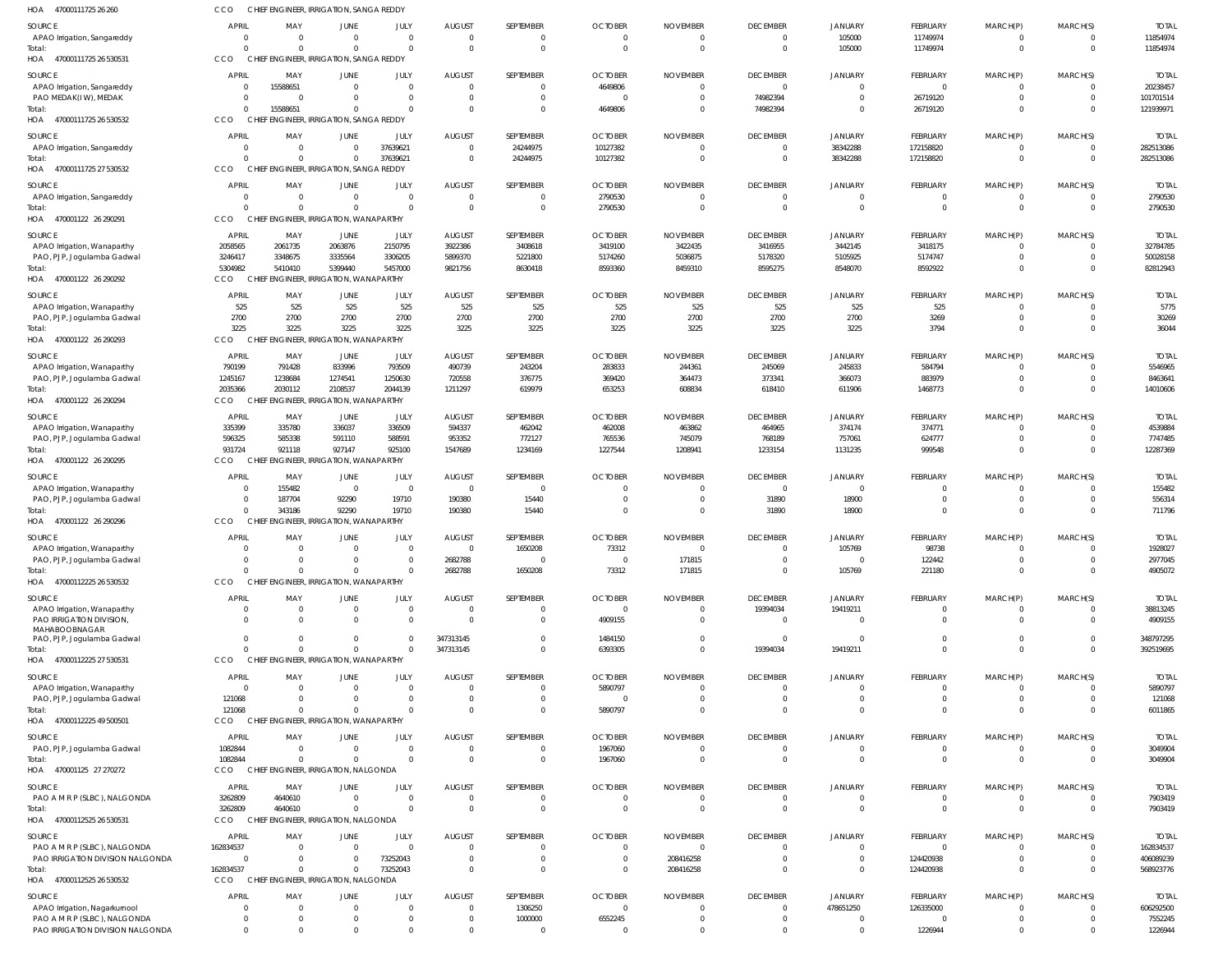| HOA<br>47000112525 26 530532                                  | CCO                         | CHIEF ENGINEER, IRRIGATION, NALGONDA             |                                  |                      |                                  |                               |                                  |                                   |                             |                            |                      |                  |                      |                         |
|---------------------------------------------------------------|-----------------------------|--------------------------------------------------|----------------------------------|----------------------|----------------------------------|-------------------------------|----------------------------------|-----------------------------------|-----------------------------|----------------------------|----------------------|------------------|----------------------|-------------------------|
| SOURCE                                                        | <b>APRIL</b>                | MAY                                              | <b>JUNE</b>                      | JULY                 | <b>AUGUST</b>                    | SEPTEMBER                     | <b>OCTOBER</b>                   | <b>NOVEMBER</b>                   | <b>DECEMBER</b>             | <b>JANUARY</b>             | FEBRUARY             | MARCH(P)         | MARCH(S)             | <b>TOTAL</b>            |
| Total:                                                        | $\overline{0}$              | $\overline{0}$                                   | $\overline{0}$                   | $\Omega$             | $\overline{0}$                   | 2306250                       | 6552245                          | $\overline{\mathbf{0}}$           | $\overline{0}$              | 478651250                  | 127561944            | 0                | $\Omega$             | 615071689               |
| HOA 47000112525 27 270272                                     | CCO                         | CHIEF ENGINEER, IRRIGATION, NALGONDA             |                                  |                      |                                  |                               |                                  |                                   |                             |                            |                      |                  |                      |                         |
|                                                               | <b>APRIL</b>                |                                                  |                                  |                      |                                  |                               |                                  |                                   |                             |                            |                      |                  |                      |                         |
| SOURCE<br>PAO A M R P (SLBC), NALGONDA                        | $\Omega$                    | MAY<br>$\overline{0}$                            | JUNE<br>$\overline{0}$           | JULY<br>$\Omega$     | <b>AUGUST</b><br>$\overline{0}$  | SEPTEMBER<br>$\overline{0}$   | <b>OCTOBER</b><br>2927517        | <b>NOVEMBER</b><br>$\overline{0}$ | <b>DECEMBER</b><br>$\Omega$ | <b>JANUARY</b><br>$\Omega$ | <b>FEBRUARY</b><br>0 | MARCH(P)         | MARCH(S)<br>$\Omega$ | <b>TOTAL</b><br>2927517 |
| Total:                                                        | $\Omega$                    | - 0                                              | $\Omega$                         | $\Omega$             | $\overline{0}$                   | $\mathbf{0}$                  | 2927517                          | $\overline{0}$                    | $\Omega$                    | $\Omega$                   | $\mathbf 0$          | $\overline{0}$   | $\Omega$             | 2927517                 |
| HOA 47000112525 27 53053                                      | CCO                         | CHIEF ENGINEER, IRRIGATION, NALGONDA             |                                  |                      |                                  |                               |                                  |                                   |                             |                            |                      |                  |                      |                         |
| SOURCE                                                        | <b>APRIL</b>                | MAY                                              | <b>JUNE</b>                      | JULY                 | <b>AUGUST</b>                    | SEPTEMBER                     | <b>OCTOBER</b>                   | <b>NOVEMBER</b>                   | <b>DECEMBER</b>             | <b>JANUARY</b>             | <b>FEBRUARY</b>      | MARCH(P)         | MARCH(S)             | <b>TOTAI</b>            |
| PAO A M R P (SLBC), NALGONDA                                  | 160059808                   | $\overline{0}$                                   | $\overline{0}$                   | 27310524             | 0                                | $\mathbf{0}$                  | 17814                            | $\Omega$                          | $\Omega$                    |                            | $\Omega$             |                  |                      | 187388146               |
| PAO IRRIGATION DIVISION NALGONDA<br>Total:                    | $\overline{0}$<br>160059808 | $\Omega$<br>$\Omega$                             | $\overline{0}$<br>$\overline{0}$ | 38128380<br>65438904 | $\overline{0}$<br>$\Omega$       | $\Omega$<br>$\Omega$          | 33343426<br>33361240             | $\circ$<br>$\Omega$               | 53162619<br>53162619        | 26798666<br>26798666       | 32124965<br>32124965 | 0<br>0           | $\Omega$             | 183558056<br>370946202  |
| HOA 47000112525 27 530532                                     | <b>CCO</b>                  | CHIEF ENGINEER, IRRIGATION, NALGONDA             |                                  |                      |                                  |                               |                                  |                                   |                             |                            |                      |                  |                      |                         |
| SOURCE                                                        | <b>APRIL</b>                | MAY                                              | JUNE                             | JULY                 | <b>AUGUST</b>                    | SEPTEMBER                     | <b>OCTOBER</b>                   | <b>NOVEMBER</b>                   | <b>DECEMBER</b>             | JANUARY                    | <b>FEBRUARY</b>      | MARCH(P)         | MARCH(S)             | <b>TOTAL</b>            |
| PAO A M R P (SLBC), NALGONDA                                  | $\Omega$                    | $\overline{0}$                                   | $\overline{0}$                   | 4687                 | 0                                | $\overline{0}$                | 3422436                          | - 0                               | $\Omega$                    | 57036090                   | 0                    |                  |                      | 60463213                |
| PAO IRRIGATION DIVISION NALGONDA                              | $\Omega$                    | 0                                                | 0                                | $\Omega$             | $\overline{0}$                   | $\mathbf{0}$                  | 8764902                          | - 0                               | $\Omega$                    |                            |                      | $\Omega$         |                      | 8764902                 |
| Total:                                                        | $\Omega$                    | $\Omega$                                         | $\Omega$                         | 4687                 | $\Omega$                         | $\Omega$                      | 12187338                         | $\Omega$                          | $\Omega$                    | 57036090                   | $\Omega$             | $\Omega$         | $\Omega$             | 69228115                |
| HOA 47000112903 32 530531                                     | CCO                         | DIRECTOR GENERAL, WALAMTARI                      |                                  |                      |                                  |                               |                                  |                                   |                             |                            |                      |                  |                      |                         |
| SOURCE                                                        | <b>APRIL</b>                | MAY                                              | JUNE                             | JULY                 | <b>AUGUST</b>                    | SEPTEMBER                     | <b>OCTOBER</b>                   | <b>NOVEMBER</b>                   | <b>DECEMBER</b>             | <b>JANUARY</b>             | FEBRUARY             | MARCH(P)         | MARCH(S)             | <b>TOTAL</b>            |
| PAO IRRIGATION DIVISION KHAMMAM<br>Total:                     | $\Omega$<br>$\Omega$        | $\overline{0}$<br>$\Omega$                       | $\overline{0}$<br>$\mathbf{0}$   | $\Omega$<br>$\Omega$ | $\overline{0}$<br>$\Omega$       | $\overline{0}$<br>$\mathbf 0$ | $\overline{0}$<br>$\Omega$       | $\overline{0}$<br>$\Omega$        | $\Omega$<br>$\Omega$        | 62738263<br>62738263       | 0<br>$\Omega$        | 0<br>$\Omega$    |                      | 62738263<br>62738263    |
| HOA 47000112925 26 500503                                     | CCO                         | CHIEF ENGINEER, IRRIGATION, NALGONDA             |                                  |                      |                                  |                               |                                  |                                   |                             |                            |                      |                  |                      |                         |
| SOURCE                                                        | <b>APRIL</b>                | MAY                                              | <b>JUNE</b>                      | JULY                 | <b>AUGUST</b>                    | SEPTEMBER                     | <b>OCTOBER</b>                   | <b>NOVEMBER</b>                   | <b>DECEMBER</b>             | <b>JANUARY</b>             | <b>FEBRUARY</b>      | MARCH(P)         | MARCH(S)             | <b>TOTAI</b>            |
| PAO A M R P (SLBC), NALGONDA                                  | $\Omega$                    | $\overline{0}$                                   | $\overline{0}$                   | $\Omega$             | 5915791                          | $\Omega$                      | $\Omega$                         | - 0                               | $\Omega$                    |                            | $\Omega$             |                  |                      | 5915791                 |
| PAO IRRIGATION DIVISION NALGONDA                              | $\Omega$                    | 0                                                | $\overline{0}$                   | $\Omega$             | 11378204                         | $\mathbf{0}$                  | $\overline{0}$                   | $\overline{0}$                    | $\Omega$                    |                            | 3161618              | $\Omega$         | $\Omega$             | 14539822                |
| Total:                                                        | $\Omega$<br>CCO             | $\Omega$<br>CHIEF ENGINEER, IRRIGATION, NALGONDA | $\Omega$                         |                      | 17293995                         | $\Omega$                      | $\Omega$                         | $\Omega$                          | $\Omega$                    |                            | 3161618              |                  |                      | 20455613                |
| HOA 47000112925 27 270272                                     |                             |                                                  |                                  |                      |                                  |                               |                                  |                                   |                             |                            |                      |                  |                      |                         |
| SOURCE<br>PAO A M R P (SLBC), NALGONDA                        | <b>APRIL</b><br>$\Omega$    | MAY<br>$\overline{0}$                            | JUNE<br>$\overline{0}$           | JULY<br>- 0          | <b>AUGUST</b><br>$\overline{0}$  | SEPTEMBER<br>$\mathbf{0}$     | <b>OCTOBER</b><br>17960          | <b>NOVEMBER</b><br>$\overline{0}$ | <b>DECEMBER</b><br>$\Omega$ | <b>JANUARY</b><br>$\Omega$ | FEBRUARY<br>0        | MARCH(P)<br>0    | MARCH(S)             | <b>TOTAL</b><br>17960   |
| Total:                                                        | $\Omega$                    | $\Omega$                                         | $\overline{0}$                   | $\Omega$             | $\overline{0}$                   | $\mathbf{0}$                  | 17960                            | $\overline{0}$                    | $\Omega$                    | $\Omega$                   | $\mathbf 0$          | $\mathbf 0$      | $\Omega$             | 17960                   |
| HOA 47000112925 27 530531                                     | CCO                         | CHIEF ENGINEER, IRRIGATION, NALGONDA             |                                  |                      |                                  |                               |                                  |                                   |                             |                            |                      |                  |                      |                         |
| SOURCE                                                        | <b>APRIL</b>                | MAY                                              | JUNE                             | JULY                 | <b>AUGUST</b>                    | SEPTEMBER                     | <b>OCTOBER</b>                   | <b>NOVEMBER</b>                   | <b>DECEMBER</b>             | <b>JANUARY</b>             | <b>FEBRUARY</b>      | MARCH(P)         | MARCH(S)             | <b>TOTAL</b>            |
| APAO Irrigation, Suryapet                                     | $\Omega$                    | $\overline{0}$                                   | $\overline{0}$                   | $\Omega$             | 0                                | $\mathbf{0}$                  | $\overline{0}$                   | $\overline{0}$                    | $\mathbf 0$                 | 33088443                   |                      |                  |                      | 33088443                |
| PAO (W&P) NSP, TEKULAPALLY                                    | $\Omega$                    | - 0                                              | $\Omega$                         | $\Omega$             | $\overline{0}$                   | $\Omega$                      | $\overline{0}$                   | 13930804                          | $\Omega$                    | 17002780                   |                      |                  |                      | 30933584                |
| PAO A M R P (SLBC), NALGONDA<br>Total:                        | $\Omega$<br>$\overline{0}$  | 24381922<br>24381922                             | 38831952<br>38831952             | $\Omega$<br>$\Omega$ | $\overline{0}$<br>$\Omega$       | 14549845<br>14549845          | $\overline{0}$<br>$\overline{0}$ | 25329061<br>39259865              | 28221019<br>28221019        | 23793947<br>73885170       |                      |                  | $\Omega$<br>$\Omega$ | 155107746<br>219129773  |
| HOA 470001132 27 270272                                       | CCO                         | CHIEF ENGINEER, IRRIGATION, SURYAPET             |                                  |                      |                                  |                               |                                  |                                   |                             |                            |                      |                  |                      |                         |
| SOURCE                                                        | APRIL                       | MAY                                              | JUNE                             | JULY                 | <b>AUGUST</b>                    | SEPTEMBER                     | <b>OCTOBER</b>                   | <b>NOVEMBER</b>                   | <b>DECEMBER</b>             | <b>JANUARY</b>             | <b>FEBRUARY</b>      | MARCH(P)         | MARCH(S)             | <b>TOTAL</b>            |
| PAO (W&P), HANUMAKONDA                                        | 79575                       | $\overline{0}$                                   | $\mathbf{0}$                     | $\Omega$             | 0                                | $\mathbf{0}$                  | $\overline{0}$                   | - 0                               | $\Omega$                    |                            | 0                    | 0                |                      | 79575                   |
| Total:                                                        | 79575                       | $\overline{0}$                                   | $\mathbf 0$                      | $\Omega$             | $\overline{0}$                   | $\mathbf 0$                   | $\overline{0}$                   | $\overline{0}$                    | $\Omega$                    | $\Omega$                   | $\mathbf 0$          |                  |                      | 79575                   |
| HOA 47000113221 27 530531                                     | CCO                         | CHIEF ENGINEER, IRRIGATION, SURYAPET             |                                  |                      |                                  |                               |                                  |                                   |                             |                            |                      |                  |                      |                         |
| SOURCE                                                        | <b>APRIL</b>                | MAY                                              | <b>JUNE</b>                      | JULY                 | <b>AUGUST</b>                    | SEPTEMBER                     | <b>OCTOBER</b>                   | <b>NOVEMBER</b>                   | <b>DECEMBER</b>             | <b>JANUARY</b>             | <b>FEBRUARY</b>      | MARCH(P)         | MARCH(S)             | <b>TOTAL</b>            |
| APAO Irrigation, Jangaon                                      | $\overline{0}$<br>$\Omega$  | $\overline{0}$<br>$\overline{0}$                 | $\Omega$<br>7158333              | $\Omega$<br>7695022  | $\Omega$<br>$\Omega$             | $\Omega$<br>$\Omega$          | 19334520<br>$\Omega$             | $\Omega$<br>$\Omega$              | $\Omega$<br>$\Omega$        | $\Omega$<br>$\Omega$       | $\Omega$<br>$\Omega$ |                  | $\Omega$             | 19334520<br>14853355    |
| APAO Irrigation, Suryapet<br>APAO Projects, Mahabubabad       | 8026686                     | $\Omega$                                         | $\mathbf{0}$                     | 43057949             | $\Omega$                         |                               | $\Omega$                         | $\Omega$                          |                             |                            |                      |                  |                      | 51084635                |
| PAO (W&P) NSP, TEKULAPALLY                                    | $\Omega$                    | $\Omega$                                         | $\Omega$                         | 21304751             | $\Omega$                         | $\Omega$                      | $\Omega$                         | $\Omega$                          | $\Omega$                    | $\Omega$                   |                      |                  |                      | 21304751                |
| PAO (W&P), HANUMAKONDA                                        | 1545173                     | $\Omega$                                         | $\Omega$                         |                      | $\Omega$                         | $\Omega$                      | $\Omega$                         | $\Omega$                          | $\Omega$                    | $\Omega$                   | $\Omega$             |                  |                      | 1545173                 |
| Total:<br>HOA 47000113225 27 530531                           | 9571859<br><b>CCO</b>       | $\Omega$<br>CHIEF ENGINEER, IRRIGATION, SURYAPET | 7158333                          | 72057722             | $\Omega$                         | $\Omega$                      | 19334520                         | $\Omega$                          | $\Omega$                    | $\Omega$                   | $\Omega$             | $\Omega$         |                      | 108122434               |
|                                                               |                             |                                                  |                                  |                      |                                  |                               |                                  |                                   |                             |                            |                      |                  |                      |                         |
| SOURCE<br>APAO Irrigation, Jangaon                            | <b>APRIL</b><br>$\Omega$    | MAY<br>$\overline{0}$                            | JUNE<br>$\mathbf{0}$             | JULY                 | <b>AUGUST</b><br>$\overline{0}$  | SEPTEMBER<br>$\mathbf{0}$     | <b>OCTOBER</b><br>7437393        | <b>NOVEMBER</b><br>$\overline{0}$ | <b>DECEMBER</b><br>641234   | <b>JANUARY</b><br>$\Omega$ | FEBRUARY<br>$\Omega$ | MARCH(P)<br>0    | MARCH(S)             | <b>TOTAL</b><br>8078627 |
| APAO Irrigation, Mahabubabad                                  | $\Omega$                    | $\Omega$                                         | $\Omega$                         |                      | $\Omega$                         | $\Omega$                      | 1032419                          | $\circ$                           | $\Omega$                    | 31478379                   |                      |                  |                      | 32510798                |
| APAO Irrigation, Suryapet                                     | $\Omega$                    |                                                  |                                  |                      | C                                |                               | 4363473                          | $\Omega$                          | $\Omega$                    | 10686833                   |                      |                  |                      | 15050306                |
| APAO Projects, Jangaon                                        | 509470                      |                                                  | $\Omega$                         |                      |                                  | $\Omega$                      | 9216256                          | $\Omega$                          | $\Omega$                    |                            |                      |                  |                      | 9725726                 |
| PAO (W&P) NSP, TEKULAPALLY<br>PAO (W&P), HANUMAKONDA          | $\Omega$<br>884138          | $\Omega$                                         | $\Omega$<br>$^{\circ}$           | 20064188             | $\Omega$                         | $\Omega$                      | 11131362<br>C                    | $\Omega$                          | $\Omega$<br>$\Omega$        | 30618249                   |                      |                  |                      | 61813799<br>884138      |
| Total:                                                        | 1393608                     | $\Omega$                                         | $\mathbf 0$                      | 20064188             | $\Omega$                         | $\Omega$                      | 33180903                         | $\overline{0}$                    | 641234                      | 72783461                   | $\Omega$             |                  |                      | 128063394               |
| HOA 47000113225 27 530532                                     | CCO                         | CHIEF ENGINEER, IRRIGATION, SURYAPET             |                                  |                      |                                  |                               |                                  |                                   |                             |                            |                      |                  |                      |                         |
| SOURCE                                                        | <b>APRIL</b>                | MAY                                              | JUNE                             | JULY                 | <b>AUGUST</b>                    | SEPTEMBER                     | <b>OCTOBER</b>                   | <b>NOVEMBER</b>                   | <b>DECEMBER</b>             | <b>JANUARY</b>             | FEBRUARY             | MARCH(P)         | MARCH(S)             | <b>TOTAL</b>            |
| APAO Irrigation, Suryapet                                     |                             | $\overline{0}$                                   | $\overline{0}$                   | $\Omega$             | $\overline{0}$                   | $\overline{0}$                | 9408750                          | $\circ$                           | $\Omega$                    |                            | 0                    |                  |                      | 9408750                 |
| APAO Projects, Mahabubabad<br>PAO IRRIGATION DIVISION KHAMMAM | $\Omega$                    | $\Omega$<br>$\overline{0}$                       | $\Omega$<br>$\overline{0}$       | $\Omega$<br>2667500  | $\overline{0}$<br>$\overline{0}$ | $\Omega$<br>0                 | 1509663                          | $\Omega$<br>$\circ$               | $\Omega$<br>$\Omega$        | $\Omega$<br>$\Omega$       | $\Omega$<br>0        |                  |                      | 1509663<br>10795875     |
| Total:                                                        | $\Omega$                    | $\Omega$                                         | $\Omega$                         | 2667500              | $\Omega$                         | $\Omega$                      | 8128375<br>19046788              | $\Omega$                          | $\Omega$                    | $\Omega$                   | $\Omega$             |                  | $\Omega$             | 21714288                |
| HOA 47000114425 26 530531                                     | CCO                         | CHIEF ENGINEER, IRRIGATION, WANAPARTHY           |                                  |                      |                                  |                               |                                  |                                   |                             |                            |                      |                  |                      |                         |
| SOURCE                                                        | APRIL                       | MAY                                              | JUNE                             | JULY                 | <b>AUGUST</b>                    | SEPTEMBER                     | <b>OCTOBER</b>                   | <b>NOVEMBER</b>                   | <b>DECEMBER</b>             | JANUARY                    | FEBRUARY             | MARCH(P)         | MARCH(S)             | <b>TOTAL</b>            |
| PAO, PJP, Jogulamba Gadwal                                    | 15230074                    | $\overline{0}$                                   | $\mathbf{0}$                     | $\Omega$             | $\overline{0}$                   | 8961548                       | $\overline{0}$                   | $\overline{0}$                    | $\mathbf{0}$                | 47037253                   | $\mathbf 0$          | 0                |                      | 71228875                |
| Total:                                                        | 15230074                    | $\Omega$                                         | $\mathbf{0}$                     | $\Omega$             | $\overline{0}$                   | 8961548                       | $\overline{0}$                   | $\overline{0}$                    | $\Omega$                    | 47037253                   | $\mathbf 0$          | $\mathbf{0}$     | $\Omega$             | 71228875                |
| HOA 47000114425 26 530532                                     | CCO                         | CHIEF ENGINEER, IRRIGATION, WANAPARTHY           |                                  |                      |                                  |                               |                                  |                                   |                             |                            |                      |                  |                      |                         |
| SOURCE                                                        | APRIL                       | MAY                                              | <b>JUNE</b>                      | JULY                 | <b>AUGUST</b>                    | SEPTEMBER                     | <b>OCTOBER</b>                   | <b>NOVEMBER</b>                   | <b>DECEMBER</b>             | <b>JANUARY</b>             | FEBRUARY             | MARCH(P)         | MARCH(S)             | <b>TOTAL</b>            |
| PAO, PJP, Jogulamba Gadwal<br>Total:                          | $\overline{0}$<br>$\Omega$  | $\overline{0}$<br>$\Omega$                       | $\overline{0}$<br>$\overline{0}$ | $\Omega$<br>$\Omega$ | $\overline{0}$<br>$\overline{0}$ | 1775961<br>1775961            | 2007139<br>2007139               | 34200000<br>34200000              | $\Omega$<br>$\Omega$        | $\Omega$<br>$\Omega$       | 0<br>$\mathbf 0$     | 0<br>$\mathbf 0$ | $\Omega$<br>$\Omega$ | 37983100<br>37983100    |
| HOA 47000114425 27 530531                                     | CCO                         | CHIEF ENGINEER, IRRIGATION, WANAPARTHY           |                                  |                      |                                  |                               |                                  |                                   |                             |                            |                      |                  |                      |                         |
| SOURCE                                                        | <b>APRIL</b>                | MAY                                              | JUNE                             | JULY                 | <b>AUGUST</b>                    | SEPTEMBER                     | <b>OCTOBER</b>                   | <b>NOVEMBER</b>                   | <b>DECEMBER</b>             | JANUARY                    | FEBRUARY             | MARCH(P)         | MARCH(S)             | <b>TOTAI</b>            |
| PAO, PJP, Jogulamba Gadwal                                    | 29615852                    | 31839341                                         | $\overline{0}$                   | 9013223              | $\overline{0}$                   | 42486897                      | 67825646                         | - 0                               | 39396339                    | 65057556                   | 62872583             | 0                |                      | 348107437               |
| Total:                                                        | 29615852                    | 31839341                                         | $\mathbf{0}$                     | 9013223              | $\overline{0}$                   | 42486897                      | 67825646                         | $\overline{0}$                    | 39396339                    | 65057556                   | 62872583             | $\Omega$         | $\Omega$             | 348107437               |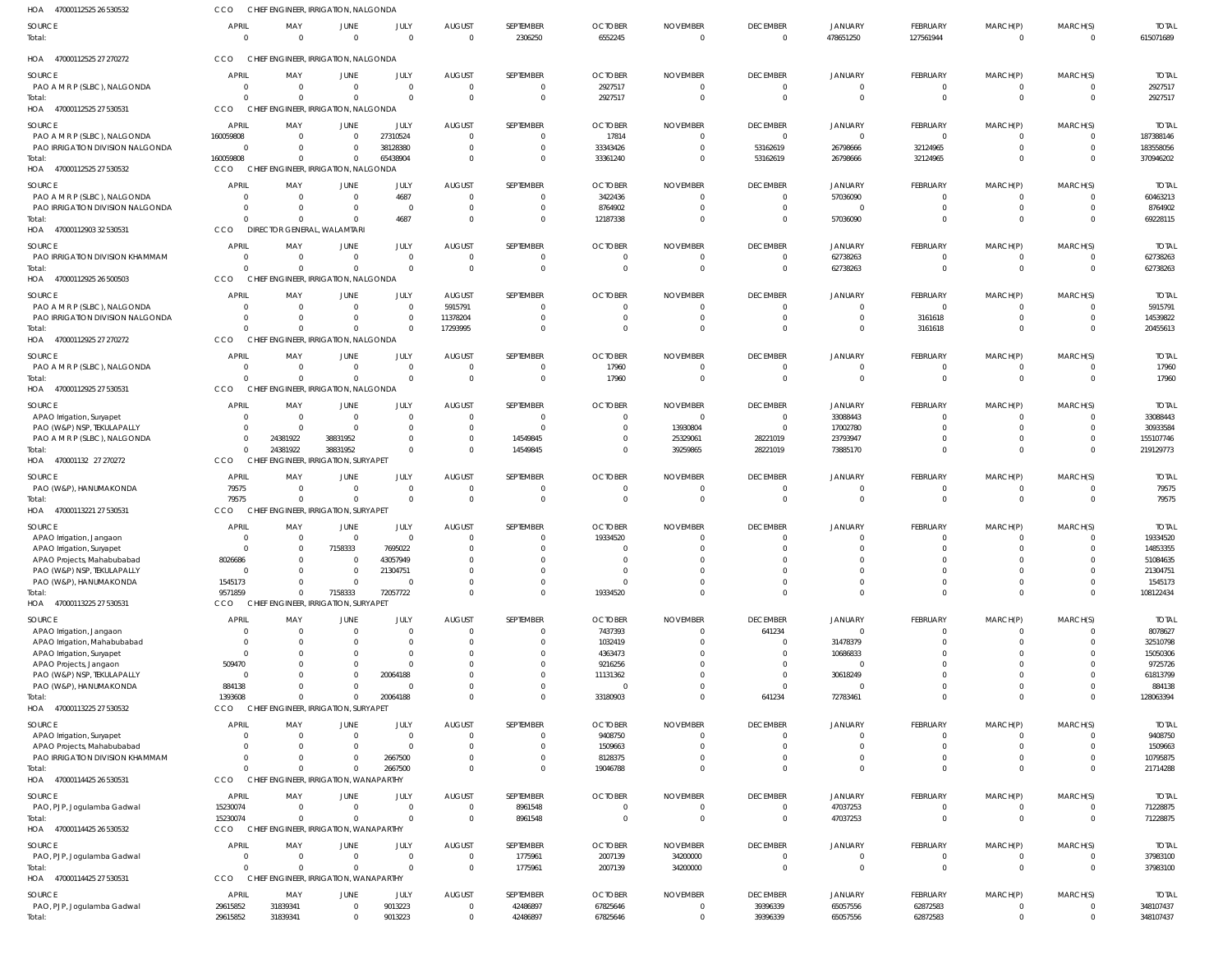| 47000114425 27 530532<br>HOA                            | CCO                        | CHIEF ENGINEER, IRRIGATION, WANAPARTHY               |                        |                            |                           |                               |                            |                             |                                           |                                  |                                  |                                  |                                  |                           |
|---------------------------------------------------------|----------------------------|------------------------------------------------------|------------------------|----------------------------|---------------------------|-------------------------------|----------------------------|-----------------------------|-------------------------------------------|----------------------------------|----------------------------------|----------------------------------|----------------------------------|---------------------------|
| <b>SOURCE</b>                                           | <b>APRIL</b>               | MAY                                                  | JUNE                   | JULY                       | <b>AUGUST</b>             | SEPTEMBER                     | <b>OCTOBER</b>             | <b>NOVEMBER</b>             | <b>DECEMBER</b>                           | JANUARY                          | <b>FEBRUARY</b>                  | MARCH(P)                         | MARCH(S)                         | <b>TOTAL</b>              |
| PAO, PJP, Jogulamba Gadwal                              | 0                          | $\Omega$                                             | - 0                    | 195252                     | $\Omega$                  | 16354682                      | 28114040                   | - 0                         | $\overline{\mathbf{0}}$                   | $\overline{0}$                   | $\overline{0}$                   | $\overline{0}$                   | $\overline{0}$                   | 44663974                  |
| Total:<br>HOA 47000114425 49 500501                     | $\Omega$<br>CCO            | $\Omega$<br>CHIEF ENGINEER, IRRIGATION, WANAPARTHY   | $\Omega$               | 195252                     | $\Omega$                  | 16354682                      | 28114040                   | - 0                         | $\overline{0}$                            | $\Omega$                         | $\mathbf 0$                      | $\mathbf 0$                      | $\Omega$                         | 44663974                  |
|                                                         |                            |                                                      |                        |                            |                           |                               |                            |                             |                                           |                                  |                                  |                                  |                                  |                           |
| SOURCE<br>PAO, PJP, Jogulamba Gadwal                    | <b>APRIL</b><br>16631626   | MAY<br>$\Omega$                                      | JUNE<br>$\Omega$       | JULY<br>$\overline{0}$     | <b>AUGUST</b><br>$\Omega$ | SEPTEMBER<br>$\mathbf 0$      | <b>OCTOBER</b><br>4631737  | <b>NOVEMBER</b><br>$\Omega$ | <b>DECEMBER</b><br>$\overline{0}$         | <b>JANUARY</b><br>11587472       | FEBRUARY<br>8979174              | MARCH(P)<br>$\overline{0}$       | MARCH(S)<br>$\overline{0}$       | <b>TOTAL</b><br>41830009  |
| Total:                                                  | 16631626                   | - 0                                                  | $\Omega$               | $\overline{0}$             | $\Omega$                  | $\overline{0}$                | 4631737                    | $\Omega$                    | $\overline{0}$                            | 11587472                         | 8979174                          | $\mathbf 0$                      | $\overline{0}$                   | 41830009                  |
| HOA 47000114525 26 530531                               | CCO                        | CHIEF ENGINEER, IRRIGATION, NAGARKURNOOL             |                        |                            |                           |                               |                            |                             |                                           |                                  |                                  |                                  |                                  |                           |
| <b>SOURCE</b>                                           | <b>APRIL</b>               | MAY                                                  | JUNE                   | JULY                       | <b>AUGUST</b>             | SEPTEMBER                     | <b>OCTOBER</b>             | <b>NOVEMBER</b>             | <b>DECEMBER</b>                           | <b>JANUARY</b>                   | <b>FEBRUARY</b>                  | MARCH(P)                         | MARCH(S)                         | <b>TOTAI</b>              |
| APAO Irrigation, Nagarkurnool                           | $\mathbf 0$                | - 0                                                  | $\Omega$               | $\overline{0}$             | - 0                       | 0                             | 27137749                   |                             | 156395729                                 | $\mathbf{0}$                     | 0                                | $\overline{0}$                   | 0                                | 183533478                 |
| Total:<br>HOA 47000114525 27 530531                     | $\Omega$<br>CCO            | $\Omega$<br>CHIEF ENGINEER. IRRIGATION. NAGARKURNOOL | $\Omega$               | $\Omega$                   | $\Omega$                  | $\mathbf 0$                   | 27137749                   | $\Omega$                    | 156395729                                 | $\Omega$                         | $\mathbf{0}$                     | $\mathbf 0$                      | $\overline{0}$                   | 183533478                 |
|                                                         |                            |                                                      |                        |                            |                           |                               |                            |                             |                                           |                                  |                                  |                                  |                                  |                           |
| SOURCE<br>APAO Irrigation, Nagarkurnool                 | <b>APRIL</b><br>28842215   | MAY<br>10976338                                      | JUNE<br>48787976       | JULY<br>$\overline{0}$     | <b>AUGUST</b><br>47577127 | SEPTEMBER<br>4946680          | <b>OCTOBER</b><br>22899047 | <b>NOVEMBER</b><br>2358368  | <b>DECEMBER</b><br>$\overline{0}$         | JANUARY<br>689858696             | FEBRUARY<br>$\mathbf{0}$         | MARCH(P)<br>$\overline{0}$       | MARCH(S)<br>$\Omega$             | <b>TOTAL</b><br>856246447 |
| APAO Irrigation, Wanaparthy                             | $\overline{0}$             | 0                                                    | - 0                    | $\overline{0}$             | 43421934                  | 790394                        | 7009117                    | 19428880                    | $\overline{0}$                            | $\Omega$                         | 20319815                         | $\overline{0}$                   | $\Omega$                         | 90970140                  |
| Total:                                                  | 28842215                   | 10976338                                             | 48787976               | $\Omega$                   | 90999061                  | 5737074                       | 29908164                   | 21787248                    | $\overline{0}$                            | 689858696                        | 20319815                         | $\overline{0}$                   | $\overline{0}$                   | 947216587                 |
| HOA 47000114525 27 530532                               | CCO                        | CHIEF ENGINEER, IRRIGATION, NAGARKURNOOL             |                        |                            |                           |                               |                            |                             |                                           |                                  |                                  |                                  |                                  |                           |
| SOURCE                                                  | <b>APRIL</b>               | MAY                                                  | JUNE                   | JULY                       | <b>AUGUST</b>             | SEPTEMBER                     | <b>OCTOBER</b>             | <b>NOVEMBER</b>             | <b>DECEMBER</b>                           | JANUARY                          | FEBRUARY                         | MARCH(P)                         | MARCH(S)                         | <b>TOTAL</b>              |
| APAO Irrigation, Nagarkurnool                           | 536250                     | 13873750                                             | 7095000                | 369261                     | - 0                       | $\Omega$                      | 100131179                  |                             | $\overline{0}$                            | 3767500                          | 0                                | 0                                | $\Omega$                         | 125772940                 |
| APAO Irrigation, Wanaparthy<br>PAO IRRIGATION DIVISION, | $\overline{0}$<br>$\Omega$ | 0<br>- 0                                             | $\Omega$<br>$\Omega$   | $\overline{0}$<br>$\Omega$ |                           | $\mathbf 0$<br>$\Omega$       | 27669688<br>20336750       |                             | $\overline{0}$<br>$\Omega$                | 17063750<br>$\Omega$             | $\mathbf{0}$<br>$\Omega$         | $\overline{0}$<br>$\Omega$       | $\Omega$                         | 44733438<br>20336750      |
| MAHABOOBNAGAR                                           |                            |                                                      |                        |                            |                           |                               |                            |                             |                                           |                                  |                                  |                                  |                                  |                           |
| Total:<br>HOA 47000114525 49 500501                     | 536250<br>CCO              | 13873750<br>CHIEF ENGINEER, IRRIGATION, NAGARKURNOOL | 7095000                | 369261                     |                           | $\mathbf 0$                   | 148137617                  |                             | $\Omega$                                  | 20831250                         | $\mathbf 0$                      | $\overline{0}$                   | $\Omega$                         | 190843128                 |
|                                                         |                            |                                                      |                        |                            |                           |                               |                            |                             |                                           |                                  |                                  |                                  |                                  |                           |
| <b>SOURCE</b><br>APAO Irrigation, Nagarkurnool          | APRIL<br>4244220           | MAY<br>$\overline{0}$                                | JUNE<br>$\Omega$       | JULY<br>$\overline{0}$     | <b>AUGUST</b><br>$\Omega$ | SEPTEMBER<br>0                | <b>OCTOBER</b><br>1162900  | <b>NOVEMBER</b>             | <b>DECEMBER</b><br>15421360               | <b>JANUARY</b><br>$\overline{0}$ | <b>FEBRUARY</b><br>0             | MARCH(P)<br>$\overline{0}$       | MARCH(S)<br>0                    | <b>TOTAL</b><br>20828480  |
| Total:                                                  | 4244220                    | $\Omega$                                             | $\Omega$               | $\Omega$                   | $\overline{0}$            | $\overline{0}$                | 1162900                    | $\Omega$                    | 15421360                                  | $\Omega$                         | $\mathbf 0$                      | $\mathbf 0$                      | $\overline{0}$                   | 20828480                  |
| HOA 470001154 27 270272                                 | CCO                        | ENGINEER-IN-CHIEF, IRRIGATION, KARIMNAGAR            |                        |                            |                           |                               |                            |                             |                                           |                                  |                                  |                                  |                                  |                           |
| <b>SOURCE</b>                                           | <b>APRIL</b>               | MAY                                                  | JUNE                   | JULY                       | <b>AUGUST</b>             | SEPTEMBER                     | <b>OCTOBER</b>             | <b>NOVEMBER</b>             | <b>DECEMBER</b>                           | <b>JANUARY</b>                   | FEBRUARY                         | MARCH(P)                         | MARCH(S)                         | <b>TOTAL</b>              |
| APAO, SRSP SSP, KARIMNAGAR                              | $\Omega$                   | 0                                                    | $\Omega$               | 181080                     | $\Omega$                  | $\mathbf 0$                   | - 0                        | - 0                         | $\overline{\mathbf{0}}$                   | $\overline{0}$                   | $\overline{0}$                   | $\overline{0}$                   | $\overline{0}$                   | 181080                    |
| Total:                                                  | $\Omega$                   | $\Omega$                                             | $\Omega$               | 181080                     | $\Omega$                  | $\Omega$                      |                            |                             | $\overline{0}$                            | $\Omega$                         | $\mathbf{0}$                     | $\overline{0}$                   | $\Omega$                         | 181080                    |
| HOA 47000115421 27 530531                               | CCO                        | ENGINEER-IN-CHIEF, IRRIGATION, KARIMNAGAR            |                        |                            |                           |                               |                            |                             |                                           |                                  |                                  |                                  |                                  |                           |
| SOURCE                                                  | <b>APRIL</b><br>$\Omega$   | MAY<br>$\Omega$                                      | JUNE                   | JULY<br>$\overline{0}$     | <b>AUGUST</b>             | SEPTEMBER                     | <b>OCTOBER</b>             | <b>NOVEMBER</b>             | <b>DECEMBER</b><br>$\overline{0}$         | <b>JANUARY</b>                   | FEBRUARY                         | MARCH(P)                         | MARCH(S)<br>$\overline{0}$       | <b>TOTAL</b>              |
| APAO, SRSP SSP, KARIMNAGAR<br>Total:                    | $\Omega$                   | $\Omega$                                             | $\Omega$<br>$\Omega$   | $\overline{0}$             | - 0<br>$\overline{0}$     | $\mathbf 0$<br>$\overline{0}$ | - 0<br>$\Omega$            | - 0<br>$\Omega$             | $\overline{0}$                            | 128651584<br>128651584           | $\overline{0}$<br>$\mathbf{0}$   | $\overline{0}$<br>$\mathbf 0$    | $\overline{0}$                   | 128651584<br>128651584    |
| HOA 47000115421 49 500501                               | CCO                        | ENGINEER-IN-CHIEF, IRRIGATION, KARIMNAGAR            |                        |                            |                           |                               |                            |                             |                                           |                                  |                                  |                                  |                                  |                           |
| SOURCE                                                  | <b>APRIL</b>               | MAY                                                  | JUNE                   | <b>JULY</b>                | <b>AUGUST</b>             | SEPTEMBER                     | <b>OCTOBER</b>             | <b>NOVEMBER</b>             | <b>DECEMBER</b>                           | JANUARY                          | <b>FEBRUARY</b>                  | MARCH(P)                         | MARCH(S)                         | <b>TOTAL</b>              |
| APAO Irrigation, Jagtial                                | 0                          | - 0                                                  | $\Omega$               | $\overline{0}$             | - 0                       | 0                             | 2746109                    |                             | $\overline{0}$                            | $\mathbf{0}$                     | 0                                | $\overline{0}$                   | 0                                | 2746109                   |
| Total:                                                  | $\Omega$                   | $\Omega$                                             | $\Omega$               | $\Omega$                   | $\Omega$                  | $\mathbf 0$                   | 2746109                    |                             | $\overline{0}$                            | $\Omega$                         | $\mathbf 0$                      | $\overline{0}$                   | $\overline{0}$                   | 2746109                   |
| HOA 47000115425 26 530532                               | CCO                        | ENGINEER-IN-CHIEF, IRRIGATION, KARIMNAGAR            |                        |                            |                           |                               |                            |                             |                                           |                                  |                                  |                                  |                                  |                           |
| SOURCE                                                  | <b>APRIL</b>               | MAY                                                  | JUNE                   | JULY                       | <b>AUGUST</b>             | SEPTEMBER                     | <b>OCTOBER</b>             | <b>NOVEMBER</b>             | <b>DECEMBER</b>                           | <b>JANUARY</b>                   | FEBRUARY                         | MARCH(P)                         | MARCH(S)                         | <b>TOTAL</b>              |
| APAO Irrigation, Siddipet<br>Total:                     | $\Omega$<br>$\Omega$       | $\Omega$<br>$\Omega$                                 | 579300000<br>579300000 | $\overline{0}$<br>$\Omega$ | $\Omega$<br>$\Omega$      | $\mathbf 0$<br>$\mathbf 0$    | $\Omega$<br>$\Omega$       | $\Omega$<br>$\Omega$        | $\overline{0}$<br>$\overline{0}$          | $\overline{0}$<br>$\overline{0}$ | $\mathbf{0}$<br>$\mathbf 0$      | $\overline{0}$<br>$\mathbf 0$    | $\Omega$<br>$\Omega$             | 579300000<br>579300000    |
| HOA 47000115425 27 530532                               | CCO                        | ENGINEER-IN-CHIEF, IRRIGATION, KARIMNAGAR            |                        |                            |                           |                               |                            |                             |                                           |                                  |                                  |                                  |                                  |                           |
| SOURCE                                                  | <b>APRIL</b>               | MAY                                                  | JUNE                   | JULY                       | <b>AUGUST</b>             | SEPTEMBER                     | <b>OCTOBER</b>             | <b>NOVEMBER</b>             | <b>DECEMBER</b>                           | <b>JANUARY</b>                   | FEBRUARY                         | MARCH(P)                         | MARCH(S)                         | <b>TOTAL</b>              |
| APAO Irrigation, Siddipet                               | 0                          | 0                                                    | $\Omega$               | $\mathbf 0$                | 7963000                   | $\mathbf 0$                   | 2641000                    |                             | $\overline{\mathbf{0}}$                   | $\overline{0}$                   | $\overline{0}$                   | $\overline{0}$                   | $\Omega$                         | 10604000                  |
| Total:                                                  | $\Omega$                   | $\Omega$                                             | $\Omega$               | $\Omega$                   | 7963000                   | $\mathbf 0$                   | 2641000                    |                             | $\overline{0}$                            | $\overline{0}$                   | $\mathbf 0$                      | $\mathbf 0$                      | $\overline{0}$                   | 10604000                  |
| HOA 47000115425 49 500501                               | CCO                        | ENGINEER-IN-CHIEF, IRRIGATION, KARIMNAGAR            |                        |                            |                           |                               |                            |                             |                                           |                                  |                                  |                                  |                                  |                           |
| SOURCE                                                  | <b>APRIL</b>               | MAY                                                  | JUNE                   | JULY                       | <b>AUGUST</b>             | SEPTEMBER                     | <b>OCTOBER</b>             | <b>NOVEMBER</b>             | <b>DECEMBER</b>                           | <b>JANUARY</b>                   | FEBRUARY                         | MARCH(P)                         | MARCH(S)                         | <b>TOTAL</b>              |
| APAO Projects, Siricilla<br>Total:                      | $\overline{0}$<br>$\Omega$ | $\overline{0}$<br>- 0                                | $\Omega$<br>$\Omega$   | 199609375<br>199609375     | $\Omega$<br>$\Omega$      | 0<br>$\mathbf 0$              | $\Omega$<br>- 0            | $\Omega$<br>- 0             | $\overline{\mathbf{0}}$<br>$\overline{0}$ | $\overline{0}$<br>$\overline{0}$ | 0<br>$\mathbf 0$                 | $\overline{0}$<br>$\overline{0}$ | $\overline{0}$<br>$\overline{0}$ | 199609375<br>199609375    |
| HOA 470001159 26 270272                                 | CCO                        | CHIEF ENGINEER, IRRIGATION, WANAPARTHY               |                        |                            |                           |                               |                            |                             |                                           |                                  |                                  |                                  |                                  |                           |
| SOURCE                                                  | <b>APRIL</b>               | MAY                                                  | JUNE                   | <b>JULY</b>                | <b>AUGUST</b>             | SEPTEMBER                     | <b>OCTOBER</b>             | <b>NOVEMBER</b>             | <b>DECEMBER</b>                           | <b>JANUARY</b>                   | FEBRUARY                         | MARCH(P)                         | MARCH(S)                         | <b>TOTAL</b>              |
| APAO Irrigation, Wanaparthy                             | $\Omega$                   | 0                                                    | - 0                    | $\Omega$                   |                           | 0                             |                            |                             | $\mathbf 0$                               | $\mathbf{0}$                     | 1918321                          | 0                                |                                  | 1918321                   |
| PAO, PJP, Jogulamba Gadwal                              | 3795858                    | 0                                                    |                        | $\Omega$                   | - 0                       | $\mathbf 0$                   |                            |                             | $\overline{0}$                            | $\overline{0}$                   | $\overline{0}$                   | $\overline{0}$                   |                                  | 3795858                   |
| Total:<br>HOA 47000115921 49 500501                     | 3795858<br>CCO             | $\Omega$<br>CHIEF ENGINEER, IRRIGATION, WANAPARTHY   | $\Omega$               | $\Omega$                   | $\Omega$                  | $\Omega$                      |                            |                             | $\Omega$                                  | $\overline{0}$                   | 1918321                          | $\overline{0}$                   | $\Omega$                         | 5714179                   |
|                                                         |                            |                                                      |                        |                            |                           |                               |                            |                             |                                           |                                  |                                  |                                  |                                  |                           |
| SOURCE<br>APAO Irrigation, Wanaparthy                   | <b>APRIL</b><br>163343564  | MAY<br>0                                             | JUNE<br>23241087       | JULY<br>$\overline{0}$     | <b>AUGUST</b><br>1220924  | SEPTEMBER<br>526440           | <b>OCTOBER</b><br>47899740 | <b>NOVEMBER</b><br>$\Omega$ | <b>DECEMBER</b><br>$\overline{0}$         | <b>JANUARY</b><br>$\overline{0}$ | FEBRUARY<br>0                    | MARCH(P)<br>0                    | MARCH(S)<br>$\overline{0}$       | <b>TOTAL</b><br>236231755 |
| PAO IRRIGATION DIVISION,                                | $\overline{0}$             | $\Omega$                                             | $\Omega$               | $\overline{0}$             | $\Omega$                  | $\overline{\phantom{0}}$      | - 0                        | $\Omega$                    | 172063                                    | $\overline{0}$                   | $\mathbf{0}$                     | $\overline{0}$                   | $\overline{0}$                   | 172063                    |
| MAHABOOBNAGAR                                           |                            |                                                      |                        |                            |                           |                               |                            |                             |                                           |                                  |                                  |                                  |                                  |                           |
| Total:<br>HOA 47000115925 26 530531                     | 163343564<br>CCO           | $\Omega$<br>CHIEF ENGINEER, IRRIGATION, WANAPARTHY   | 23241087               | $\Omega$                   | 1220924                   | 526440                        | 47899740                   | $\Omega$                    | 172063                                    | $\overline{0}$                   | $\mathbf 0$                      | $\overline{0}$                   | $\overline{0}$                   | 236403818                 |
|                                                         | <b>APRIL</b>               |                                                      | JUNE                   | JULY                       | <b>AUGUST</b>             | SEPTEMBER                     | <b>OCTOBER</b>             | <b>NOVEMBER</b>             | <b>DECEMBER</b>                           |                                  | FEBRUARY                         |                                  | MARCH(S)                         |                           |
| SOURCE<br>APAO Irrigation, Wanaparthy                   | 0                          | MAY<br>$\Omega$                                      | - 0                    | $\Omega$                   | 10564933                  | $\mathbf 0$                   | 624268                     |                             | $\overline{0}$                            | <b>JANUARY</b><br>$\overline{0}$ | 0                                | MARCH(P)<br>$\mathbf{0}$         | $\Omega$                         | <b>TOTAL</b><br>11189201  |
| PAO, PJP, Jogulamba Gadwal                              | 14090229                   | $\Omega$                                             | $\Omega$               | $\overline{0}$             |                           | $\mathbf 0$                   |                            |                             | $\overline{0}$                            | $\overline{0}$                   | $\mathbf 0$                      | $\overline{0}$                   | $\Omega$                         | 14090229                  |
| Total:                                                  | 14090229                   | $\Omega$                                             | $\Omega$               | $\Omega$                   | 10564933                  | $\mathbf 0$                   | 624268                     |                             | $\Omega$                                  | $\Omega$                         | $\mathbf 0$                      | $\overline{0}$                   | $\Omega$                         | 25279430                  |
| HOA 47000115925 26 530532                               | CCO                        | CHIEF ENGINEER, IRRIGATION, WANAPARTHY               |                        |                            |                           |                               |                            |                             |                                           |                                  |                                  |                                  |                                  |                           |
| SOURCE                                                  | <b>APRIL</b>               | MAY                                                  | JUNE                   | JULY                       | <b>AUGUST</b>             | SEPTEMBER                     | <b>OCTOBER</b>             | <b>NOVEMBER</b>             | <b>DECEMBER</b>                           | <b>JANUARY</b>                   | FEBRUARY                         | MARCH(P)                         | MARCH(S)                         | <b>TOTAL</b>              |
| APAO Irrigation, Wanaparthy<br>Total:                   | $\Omega$<br>$\Omega$       | $\overline{0}$<br>$\Omega$                           | $\Omega$<br>$\Omega$   | $\Omega$<br>$\Omega$       | 11800280<br>11800280      | $\mathbf 0$<br>$\overline{0}$ | - 0<br>$\Omega$            | - 0<br>$\Omega$             | $\overline{0}$<br>$\overline{0}$          | $\overline{0}$<br>$\overline{0}$ | $\overline{0}$<br>$\overline{0}$ | $\mathbf{0}$<br>$\mathbf 0$      | $\Omega$<br>$\overline{0}$       | 11800280<br>11800280      |
| HOA 47000115925 27 530531                               | <b>CCO</b>                 | CHIEF ENGINEER, IRRIGATION, WANAPARTHY               |                        |                            |                           |                               |                            |                             |                                           |                                  |                                  |                                  |                                  |                           |
| SOURCE                                                  | <b>APRIL</b>               | MAY                                                  | JUNE                   | JULY                       | <b>AUGUST</b>             | SEPTEMBER                     | <b>OCTOBER</b>             | <b>NOVEMBER</b>             | <b>DECEMBER</b>                           | <b>JANUARY</b>                   | FEBRUARY                         | MARCH(P)                         | MARCH(S)                         | <b>TOTAL</b>              |
| APAO Irrigation, Wanaparthy                             | 0                          | 0                                                    | 10326389               | $\mathbf 0$                | $\Omega$                  | $\overline{0}$                | 3293777                    | $\Omega$                    | $\overline{0}$                            | 8075324                          | $\overline{0}$                   | $\mathbf{0}$                     | $^{\circ}$                       | 21695490                  |
| PAO IRRIGATION DIVISION,<br>MAHABOOBNAGAR               | $\Omega$                   | $\Omega$                                             | - 0                    | $\mathbf 0$                | $\Omega$                  | 5581305                       | 24359890                   | 88427968                    | 16486107                                  | $\overline{0}$                   | $\mathbf 0$                      | $\overline{0}$                   | $\Omega$                         | 134855270                 |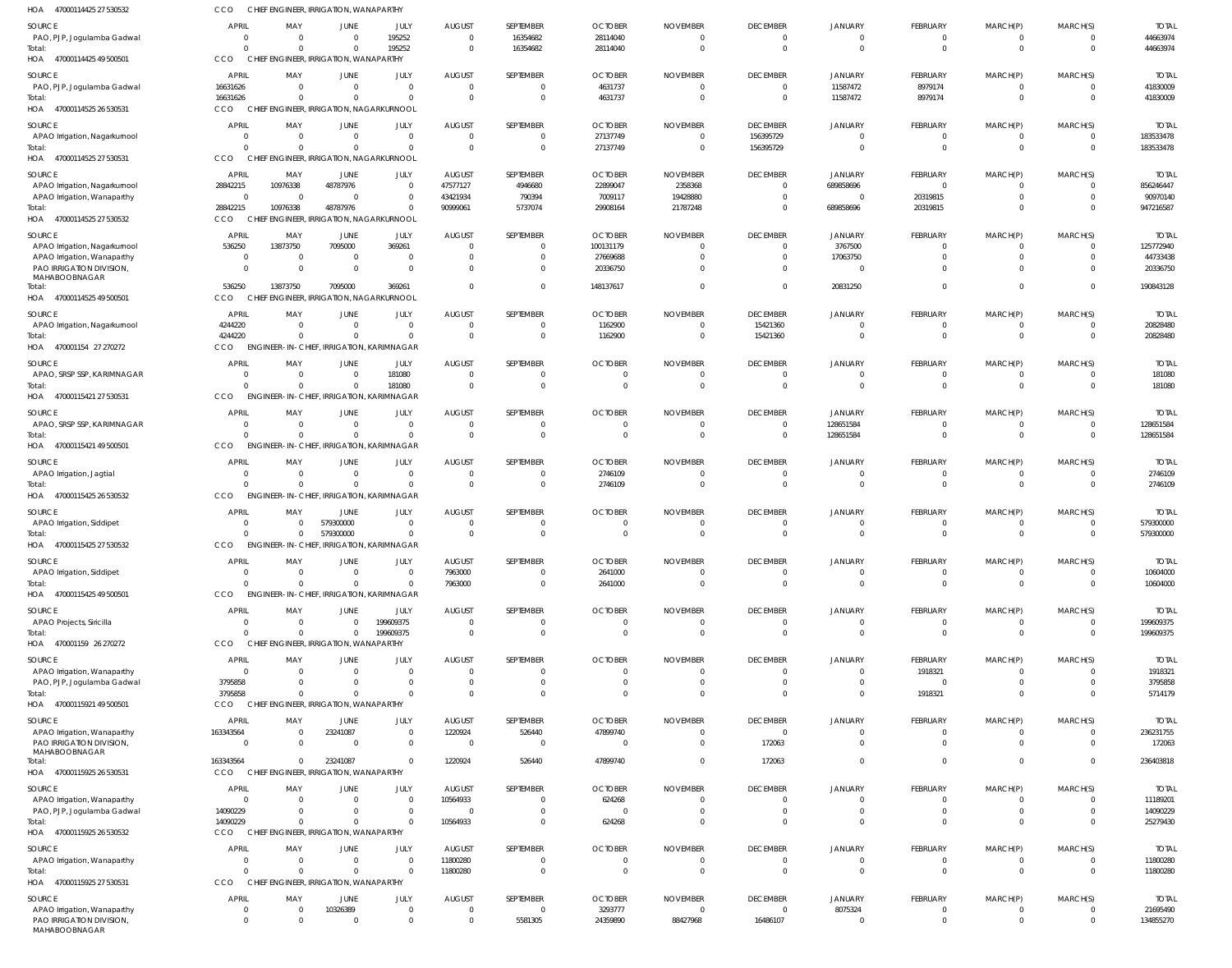| <b>HOA</b><br>47000115925 27 530531                                      | CCO                     | CHIEF ENGINEER, IRRIGATION, WANAPARTHY            |                              |                                        |                                           |                                  |                                        |                                         |                                               |                                       |                                         |                                  |                                  |                                       |
|--------------------------------------------------------------------------|-------------------------|---------------------------------------------------|------------------------------|----------------------------------------|-------------------------------------------|----------------------------------|----------------------------------------|-----------------------------------------|-----------------------------------------------|---------------------------------------|-----------------------------------------|----------------------------------|----------------------------------|---------------------------------------|
| <b>SOURCE</b><br>PAO, PJP, Jogulamba Gadwal<br>Total:                    | <b>APRI</b>             | MAY<br>88314998<br>88314998                       | JUNE<br>$\Omega$<br>10326389 | JULY<br>$\overline{0}$<br>$\mathbf{0}$ | <b>AUGUST</b><br>$\mathbf{0}$<br>$\Omega$ | SEPTEMBER<br>$\Omega$<br>5581305 | <b>OCTOBER</b><br>$\Omega$<br>27653667 | <b>NOVEMBER</b><br>$\Omega$<br>88427968 | <b>DECEMBER</b><br>$\overline{0}$<br>16486107 | <b>JANUARY</b><br>$\Omega$<br>8075324 | <b>FEBRUARY</b><br>$\Omega$<br>$\Omega$ | MARCH(P)<br>$\Omega$<br>$\Omega$ | MARCH(S)<br>$\Omega$<br>$\Omega$ | <b>TOTAL</b><br>88314998<br>244865758 |
| HOA 47000115925 27 530532                                                | <b>CCO</b>              | CHIEF ENGINEER, IRRIGATION, WANAPARTHY            |                              |                                        |                                           |                                  |                                        |                                         |                                               |                                       |                                         |                                  |                                  |                                       |
| <b>SOURCE</b>                                                            | <b>APRI</b>             | MAY                                               | JUNE                         | JULY                                   | <b>AUGUST</b>                             | SEPTEMBER                        | <b>OCTOBER</b>                         | <b>NOVEMBER</b>                         | <b>DECEMBER</b>                               | <b>JANUARY</b>                        | <b>FEBRUARY</b>                         | MARCH(P)                         | MARCH(S)                         | <b>TOTAI</b>                          |
| APAO Irrigation, Wanaparthy<br>PAO IRRIGATION DIVISION,<br>MAHABOOBNAGAR |                         | $\Omega$<br>$\Omega$                              | $\overline{0}$<br>$\Omega$   | $\mathbf 0$<br>$\mathbf 0$             | 18348212<br>$\Omega$                      | $\Omega$<br>$\Omega$             | 28957215<br>763200                     | $\Omega$<br>$\Omega$                    | $\overline{0}$<br>$\overline{0}$              | $\overline{0}$<br>$\Omega$            | $\Omega$<br>$\Omega$                    | $\Omega$                         | $\Omega$<br>$\Omega$             | 47305427<br>763200                    |
| Total:                                                                   | $\cap$                  | $\Omega$                                          | $\Omega$                     | $\mathbf{0}$                           | 18348212                                  | $\Omega$                         | 29720415                               | $\Omega$                                | $\overline{0}$                                | $\Omega$                              | $\Omega$                                | $\Omega$                         | $\Omega$                         | 48068627                              |
| HOA<br>470001164 25 010011                                               | CCO                     | <b>ENGINEER-IN-CHIEF, IRRIGATION,</b>             |                              | RAMAGUNDEM                             |                                           |                                  |                                        |                                         |                                               |                                       |                                         |                                  |                                  |                                       |
| <b>SOURCE</b><br>APAO Irrigation, Bhoopalapally                          | <b>APRIL</b><br>3023662 | MAY<br>3206034                                    | JUNE<br>3020475              | JULY<br>3105928                        | <b>AUGUST</b><br>4888813                  | SEPTEMBER<br>4241801             | <b>OCTOBER</b><br>4843656              | <b>NOVEMBER</b><br>4198069              | <b>DECEMBER</b><br>4181377                    | <b>JANUARY</b><br>3946280             | FEBRUARY<br>3964180                     | MARCH(P)<br>- 0                  | MARCH(S)<br>$\Omega$             | <b>TOTAL</b><br>42620275              |
| APAO Irrigation, Peddapalli                                              | 7681748                 | 9173402                                           | 11723855                     | 8987988                                | 12363717                                  | 14948868                         | 13819164                               | 13617494                                | 14906564                                      | 14514174                              | 14356062                                | $\Omega$                         | $\Omega$                         | 136093036                             |
| PAO IRRIGATION KARIMNAGAR                                                | 2127210                 | 3389699                                           | 2773189                      | 3086638                                | 5053855                                   | 4891215                          | 4824389                                | 4531483                                 | 4746969                                       | 4770700                               | 4334651                                 | $\Omega$                         | $\Omega$                         | 44529998                              |
| Total:<br>HOA 470001164 25 010012                                        | 12832620<br>CCO         | 15769135<br><b>ENGINEER-IN-CHIEF</b>              | 17517519<br>IRRIGATION,      | 15180554<br>RAMAGUNDEM                 | 22306385                                  | 24081884                         | 23487209                               | 22347046                                | 23834910                                      | 23231154                              | 22654893                                | $\Omega$                         | $\Omega$                         | 223243309                             |
| <b>SOURCE</b>                                                            | <b>APRIL</b>            | MAY                                               | JUNE                         | JULY                                   | <b>AUGUST</b>                             | SEPTEMBER                        | <b>OCTOBER</b>                         | <b>NOVEMBER</b>                         | <b>DECEMBER</b>                               | JANUARY                               | <b>FEBRUARY</b>                         | MARCH(P)                         | MARCH(S)                         | <b>TOTAI</b>                          |
| APAO Irrigation, Bhoopalapally                                           | 5640                    | 2535                                              | 3149                         | 2000                                   | 2000                                      | 2500                             | 7000                                   | 2000                                    | 2000                                          | 2000                                  | 2000                                    |                                  | $\Omega$                         | 32824                                 |
| APAO Irrigation, Peddapalli<br>PAO IRRIGATION KARIMNAGAR                 | 69396<br>9790           | 73017<br>15814                                    | 92521<br>11251               | 75830<br>12953                         | 82921<br>22190                            | 96086<br>18490                   | 85256<br>20453                         | 147243<br>17390                         | 89610<br>18101                                | 90284<br>17390                        | 152711<br>73990                         | $\Omega$<br>$\Omega$             | $\Omega$<br>$\Omega$             | 1054875<br>237812                     |
| Total:                                                                   | 84826                   | 91366                                             | 106921                       | 90783                                  | 107111                                    | 117076                           | 112709                                 | 166633                                  | 109711                                        | 109674                                | 228701                                  | $\Omega$                         | $\Omega$                         | 1325511                               |
| HOA 470001164 25 010013                                                  | CCO                     | <b>ENGINEER-IN-CHIEF</b>                          |                              | IRRIGATION, RAMAGUNDEM                 |                                           |                                  |                                        |                                         |                                               |                                       |                                         |                                  |                                  |                                       |
| <b>SOURCE</b>                                                            | APRIL                   | MAY                                               | JUNE                         | JULY                                   | AUGUST                                    | SEPTEMBER                        | <b>OCTOBER</b>                         | <b>NOVEMBER</b>                         | <b>DECEMBER</b>                               | <b>JANUARY</b>                        | <b>FEBRUARY</b>                         | MARCH(P)                         | MARCH(S)                         | <b>TOTAL</b>                          |
| APAO Irrigation, Bhoopalapally                                           | 1162681                 | 2050573                                           | 1161745                      | 1195731                                | 1012415                                   | 876870                           | 471177                                 | 371604                                  | 343206                                        | 300981                                | 689909                                  | $\Omega$                         | $\Omega$                         | 9636892                               |
| APAO Irrigation, Peddapalli<br>PAO IRRIGATION KARIMNAGAR                 | 2947548<br>817040       | 3596143<br>1303139                                | 4568060<br>1145003           | 3507930<br>1236897                     | 2989787<br>656440                         | 2695528<br>868171                | 2108096<br>585063                      | 1354246<br>359485                       | 1549299<br>408656                             | 1720845<br>488085                     | 2969525<br>769431                       | $\Omega$<br>$\Omega$             | $\Omega$<br>$\Omega$             | 30007007<br>8637410                   |
| Total:                                                                   | 4927269                 | 6949855                                           | 6874808                      | 5940558                                | 4658642                                   | 4440569                          | 3164336                                | 2085335                                 | 2301161                                       | 2509911                               | 4428865                                 | $\Omega$                         | $\Omega$                         | 48281309                              |
| HOA<br>470001164 25 010016                                               | CCO                     | <b>ENGINEER-IN-CHIEF</b>                          | IRRIGATION,                  | RAMAGUNDEN                             |                                           |                                  |                                        |                                         |                                               |                                       |                                         |                                  |                                  |                                       |
| <b>SOURCE</b>                                                            | APRIL                   | MAY                                               | JUNE                         | JULY                                   | <b>AUGUST</b>                             | SEPTEMBER                        | <b>OCTOBER</b>                         | <b>NOVEMBER</b>                         | <b>DECEMBER</b>                               | <b>JANUARY</b>                        | <b>FEBRUARY</b>                         | MARCH(P)                         | MARCH(S)                         | <b>TOTAI</b>                          |
| APAO Irrigation, Bhoopalapally                                           | 394529                  | 386742                                            | 367067                       | 337252                                 | 549581                                    | 405144                           | 445413                                 | 369886                                  | 343726                                        | 325855                                | 326123                                  | $\Omega$                         | $\Omega$                         | 4251318                               |
| APAO Irrigation, Peddapalli<br>PAO IRRIGATION KARIMNAGAR                 | 1345106<br>297189       | 1564741<br>502084                                 | 2043695<br>386784            | 1436214<br>465032                      | 1896397<br>706621                         | 2325930<br>635584                | 1955666<br>632585                      | 1910598<br>580015                       | 2143410<br>607906                             | 1943225<br>613398                     | 1946887<br>557512                       | $\Omega$<br>$\Omega$             | $\Omega$<br>$\Omega$             | 20511869<br>5984710                   |
| Total:                                                                   | 2036824                 | 2453567                                           | 2797546                      | 2238498                                | 3152599                                   | 3366658                          | 3033664                                | 2860499                                 | 3095042                                       | 2882478                               | 2830522                                 | $\Omega$                         | $\Omega$                         | 30747897                              |
| HOA<br>470001164 25 010017                                               | CCO                     | ENGINEER-IN-CHIEF, IRRIGATION,                    |                              | RAMAGUNDEM                             |                                           |                                  |                                        |                                         |                                               |                                       |                                         |                                  |                                  |                                       |
| <b>SOURCE</b>                                                            | <b>APRIL</b>            | MAY                                               | JUNE                         | JULY                                   | <b>AUGUST</b>                             | SEPTEMBER                        | <b>OCTOBER</b>                         | <b>NOVEMBER</b>                         | <b>DECEMBER</b>                               | <b>JANUARY</b>                        | FEBRUARY                                | MARCH(P)                         | MARCH(S)                         | <b>TOTAI</b>                          |
| APAO Irrigation, Bhoopalapally<br>APAO Irrigation, Peddapalli            | - 0<br>$\Omega$         | 100000<br>$\overline{\mathbf{0}}$                 | 20000<br>25000               | 10000<br>55094                         | 87842<br>253865                           | $\Omega$<br>$\Omega$             | 182396<br>61920                        | $\Omega$                                | $\overline{0}$                                | 117808                                | $\Omega$<br>33350                       | $\mathbf{0}$                     | $\Omega$<br>$\Omega$             | 518046<br>787189                      |
| PAO IRRIGATION KARIMNAGAR                                                | - 0                     | 523983                                            | 100000                       | 28658                                  | 29624                                     | $\Omega$                         |                                        | 115000<br>28937                         | 14000<br>100000                               | 228960<br>$\circ$                     | 22409                                   | $\Omega$                         | $\Omega$                         | 833611                                |
| Total:<br>HOA 470001164 25 010018                                        | <b>CCO</b>              | 623983<br><b>ENGINEER-IN-CHIEF,</b>               | 145000<br>IRRIGATION,        | 93752<br>RAMAGUNDEM                    | 371331                                    | $\Omega$                         | 244316                                 | 143937                                  | 114000                                        | 346768                                | 55759                                   | $\Omega$                         | $\Omega$                         | 2138846                               |
| <b>SOURCE</b>                                                            | <b>APRIL</b>            | MAY                                               | <b>JUNE</b>                  | JULY                                   | <b>AUGUST</b>                             | SEPTEMBER                        | <b>OCTOBER</b>                         | <b>NOVEMBER</b>                         | <b>DECEMBER</b>                               | <b>JANUARY</b>                        | <b>FEBRUARY</b>                         | MARCH(P)                         | MARCH(S)                         | <b>TOTAI</b>                          |
| APAO Irrigation, Bhoopalapally                                           |                         | 0                                                 | $\overline{\mathbf{0}}$      | $\mathbf{0}$                           | 266687                                    | 636932                           |                                        | $\Omega$                                | $\mathbf 0$                                   | 205351                                | 295927                                  |                                  | $\Omega$                         | 1404897                               |
| APAO Irrigation, Peddapalli                                              |                         | $\Omega$                                          | 870835                       | 124956                                 | 705978                                    | 719080                           |                                        | 838989                                  | 565445                                        | 1291584                               | 808307                                  | $\Omega$                         | $\Omega$                         | 5925174                               |
| PAO IRRIGATION KARIMNAGAR<br>Total:                                      |                         | $\Omega$                                          | 43989<br>914824              | $\mathbf 0$<br>124956                  | 274979<br>1247644                         | 423875<br>1779887                |                                        | 87470<br>926459                         | 74483<br>639928                               | 467646<br>1964581                     | 1104234                                 | $\Omega$                         | $\Omega$                         | 1372442<br>8702513                    |
| HOA<br>470001164 25 020022                                               | CCO                     | ENGINEER-IN-CHIEF, IRRIGATION, RAMAGUNDEN         |                              |                                        |                                           |                                  |                                        |                                         |                                               |                                       |                                         |                                  |                                  |                                       |
| <b>SOURCE</b>                                                            | <b>APRIL</b>            | MAY                                               | <b>JUNE</b>                  | JULY                                   | <b>AUGUST</b>                             | SEPTEMBER                        | <b>OCTOBER</b>                         | <b>NOVEMBER</b>                         | <b>DECEMBER</b>                               | <b>JANUARY</b>                        | <b>FEBRUARY</b>                         | MARCH(P)                         | MARCH(S)                         | <b>TOTAL</b>                          |
| APAO Irrigation, Peddapalli                                              | - 0                     | 33994                                             | 94931                        | 164003                                 | 99513                                     | 41279                            | 148055                                 | 69445                                   | 134871                                        | 74707                                 | 77305                                   | $\Omega$                         | $\Omega$                         | 938103                                |
| <b>PAO IRRIGATION KARIMNAGAR</b>                                         |                         | - 0                                               | $\overline{0}$               | $\overline{0}$                         | 100758                                    | 21036                            | $\Omega$                               | 46494                                   | 21036                                         | 21036                                 | $\Omega$                                | $\Omega$                         | $\Omega$                         | 210360                                |
| Total:<br>HOA 470001164 25 110111                                        | $\Omega$<br>CCO         | 33994<br>ENGINEER-IN-CHIEF, IRRIGATION,           | 94931                        | 164003<br>RAMAGUNDEM                   | 200271                                    | 62315                            | 148055                                 | 115939                                  | 155907                                        | 95743                                 | 77305                                   | $\Omega$                         | $\Omega$                         | 1148463                               |
| SOURCE                                                                   | <b>APRIL</b>            | MAY                                               | <b>JUNE</b>                  | <b>JULY</b>                            | <b>AUGUST</b>                             | SEPTEMBER                        | <b>OCTOBER</b>                         | <b>NOVEMBER</b>                         | <b>DECEMBER</b>                               | <b>JANUARY</b>                        | <b>FEBRUARY</b>                         | MARCH(P)                         | MARCH(S)                         | <b>TOTAL</b>                          |
| APAO Irrigation, Bhoopalapally                                           |                         | $\Omega$<br>$\Omega$                              | $\overline{0}$<br>15276      | $\mathbf 0$<br>$\Omega$                | 0<br>$\Omega$                             | $\Omega$<br>19470                | $\Omega$                               | - 0<br>10581                            | 758031<br>387375                              | $\overline{0}$<br>$\overline{0}$      | 2333655<br>2966540                      |                                  | $\Omega$                         | 3091686<br>3399242                    |
| APAO Irrigation, Peddapalli<br>APAO Irrigation, Siricilla                |                         | $\Omega$                                          | $\Omega$                     | $\Omega$                               | 0                                         | $\Omega$                         | $\Omega$                               | 4860                                    | $\overline{0}$                                | $\overline{0}$                        | $\Omega$                                |                                  |                                  | 4860                                  |
| PAO IRRIGATION KARIMNAGAR                                                |                         | $\Omega$                                          | $\mathbf 0$                  | $\Omega$                               | $\Omega$                                  | $\Omega$                         | 24837                                  | $\Omega$                                | 2277207                                       | 9155                                  | 25705                                   | $\Omega$                         |                                  | 2336904                               |
| Total:<br>HOA 470001164 25 130131                                        | CCO                     | $\Omega$<br>ENGINEER-IN-CHIEF, IRRIGATION,        | 15276                        | $\Omega$<br>RAMAGUNDEM                 | $\Omega$                                  | 19470                            | 24837                                  | 15441                                   | 3422613                                       | 9155                                  | 5325900                                 | $\Omega$                         | $\Omega$                         | 8832692                               |
| SOURCE                                                                   | <b>APRIL</b>            | MAY                                               | JUNE                         | JULY                                   | <b>AUGUST</b>                             | SEPTEMBER                        | <b>OCTOBER</b>                         | <b>NOVEMBER</b>                         | <b>DECEMBER</b>                               | <b>JANUARY</b>                        | <b>FEBRUARY</b>                         | MARCH(P)                         | MARCH(S)                         | <b>TOTAL</b>                          |
| APAO Irrigation, Bhoopalapally                                           | - 0                     | $\overline{0}$                                    | $\overline{0}$               | 4610                                   | $\mathbf 0$                               | $\Omega$                         | $\Omega$                               | 8036                                    | 10856                                         | $\overline{0}$                        | $\Omega$                                |                                  | $\Omega$                         | 23502                                 |
| APAO Irrigation, Peddapalli                                              | - 0                     | 1314                                              | 42416                        | 127619                                 | 65395                                     | 3530                             | 111108                                 | 102230                                  | 91922                                         | 18973                                 | 87366                                   | 0                                | $\Omega$                         | 651873                                |
| PAO IRRIGATION KARIMNAGAR<br>Total:                                      |                         | - 0<br>1314                                       | 5000<br>47416                | $\mathbf{0}$<br>132229                 | 13901<br>79296                            | $\Omega$<br>3530                 | $\Omega$<br>111108                     | 7067<br>117333                          | 68121<br>170899                               | $\circ$<br>18973                      | - 0<br>87366                            | $\Omega$<br>$\Omega$             | $\Omega$<br>$\Omega$             | 94089<br>769464                       |
| HOA 470001164 25 130132                                                  | CCO                     | ENGINEER-IN-CHIEF, IRRIGATION,                    |                              | RAMAGUNDEM                             |                                           |                                  |                                        |                                         |                                               |                                       |                                         |                                  |                                  |                                       |
| <b>SOURCE</b>                                                            | <b>APRIL</b>            | MAY                                               | JUNE                         | JULY                                   | <b>AUGUST</b>                             | SEPTEMBER                        | <b>OCTOBER</b>                         | <b>NOVEMBER</b>                         | <b>DECEMBER</b>                               | <b>JANUARY</b>                        | <b>FEBRUARY</b>                         | MARCH(P)                         | MARCH(S)                         | <b>TOTAI</b>                          |
| APAO Irrigation, Bhoopalapally                                           |                         | $\overline{0}$                                    | $\overline{0}$               | $\mathbf{0}$                           | 18380                                     | $\Omega$                         | 9200                                   | 11361                                   | 63410                                         | $\overline{0}$                        | 81330                                   |                                  | 0                                | 183681                                |
| APAO Irrigation, Peddapalli                                              |                         | $\Omega$                                          | 29149                        | 21100                                  | 161793                                    | 49673                            | 27030                                  | 137054                                  | 392312                                        | 336276                                | 136717                                  | $\Omega$                         | $\Omega$                         | 1291104                               |
| PAO IRRIGATION KARIMNAGAR<br>Total:                                      |                         | $\Omega$<br>$\Omega$                              | 8115<br>37264                | 5178<br>26278                          | 20496<br>200669                           | 15829<br>65502                   | 1720<br>37950                          | 31365<br>179780                         | 216581<br>672303                              | 77538<br>413814                       | 219509<br>437556                        | $\Omega$<br>$\Omega$             | $\Omega$<br>$\Omega$             | 596331<br>2071116                     |
| HOA 470001164 25 130133                                                  | CCO                     | ENGINEER-IN-CHIEF, IRRIGATION, RAMAGUNDEM         |                              |                                        |                                           |                                  |                                        |                                         |                                               |                                       |                                         |                                  |                                  |                                       |
| <b>SOURCE</b>                                                            | <b>APRIL</b>            | MAY                                               | JUNE                         | JULY                                   | <b>AUGUST</b>                             | SEPTEMBER                        | <b>OCTOBER</b>                         | <b>NOVEMBER</b>                         | <b>DECEMBER</b>                               | <b>JANUARY</b>                        | <b>FEBRUARY</b>                         | MARCH(P)                         | MARCH(S)                         | <b>TOTAL</b>                          |
| APAO Irrigation, Peddapalli                                              | - 0                     | $\Omega$                                          | 2400                         | $\overline{0}$                         | $\Omega$                                  | $\Omega$                         | $\overline{0}$                         | $\overline{0}$                          | $\overline{0}$                                | $\circ$                               | $\Omega$                                | $\Omega$                         | $\Omega$                         | 2400                                  |
| Total:<br>HOA 470001164 25 130134                                        | <b>CCO</b>              | $\Omega$<br><b>ENGINEER-IN-CHIEF, IRRIGATION,</b> | 2400                         | $\overline{0}$<br>RAMAGUNDEM           | $\Omega$                                  | $\Omega$                         | $\overline{0}$                         | $\overline{0}$                          | $\overline{0}$                                | $\mathbf{0}$                          | $\Omega$                                | $\mathbf 0$                      | $\overline{0}$                   | 2400                                  |
| <b>SOURCE</b>                                                            | <b>APRIL</b>            | MAY                                               | JUNE                         | JULY                                   | <b>AUGUST</b>                             | SEPTEMBER                        | <b>OCTOBER</b>                         | <b>NOVEMBER</b>                         | <b>DECEMBER</b>                               | <b>JANUARY</b>                        | FEBRUARY                                | MARCH(P)                         | MARCH(S)                         | <b>TOTAL</b>                          |
| APAO Irrigation, Bhoopalapally                                           |                         | 0                                                 | $\overline{0}$               | 66000                                  | 62700                                     | $\Omega$                         | $\Omega$                               | 66000                                   | 3792506                                       | $\circ$                               | 689700                                  | $\Omega$                         | 0                                | 4676906                               |
| APAO Irrigation, Peddapalli                                              | $\Omega$                | $\Omega$                                          | 62700                        | 156750                                 | 188100                                    | 188100                           | $\mathbf 0$                            | 282150                                  | 5100046                                       | 479247                                | 658350                                  | $\Omega$                         | $\Omega$                         | 7115443                               |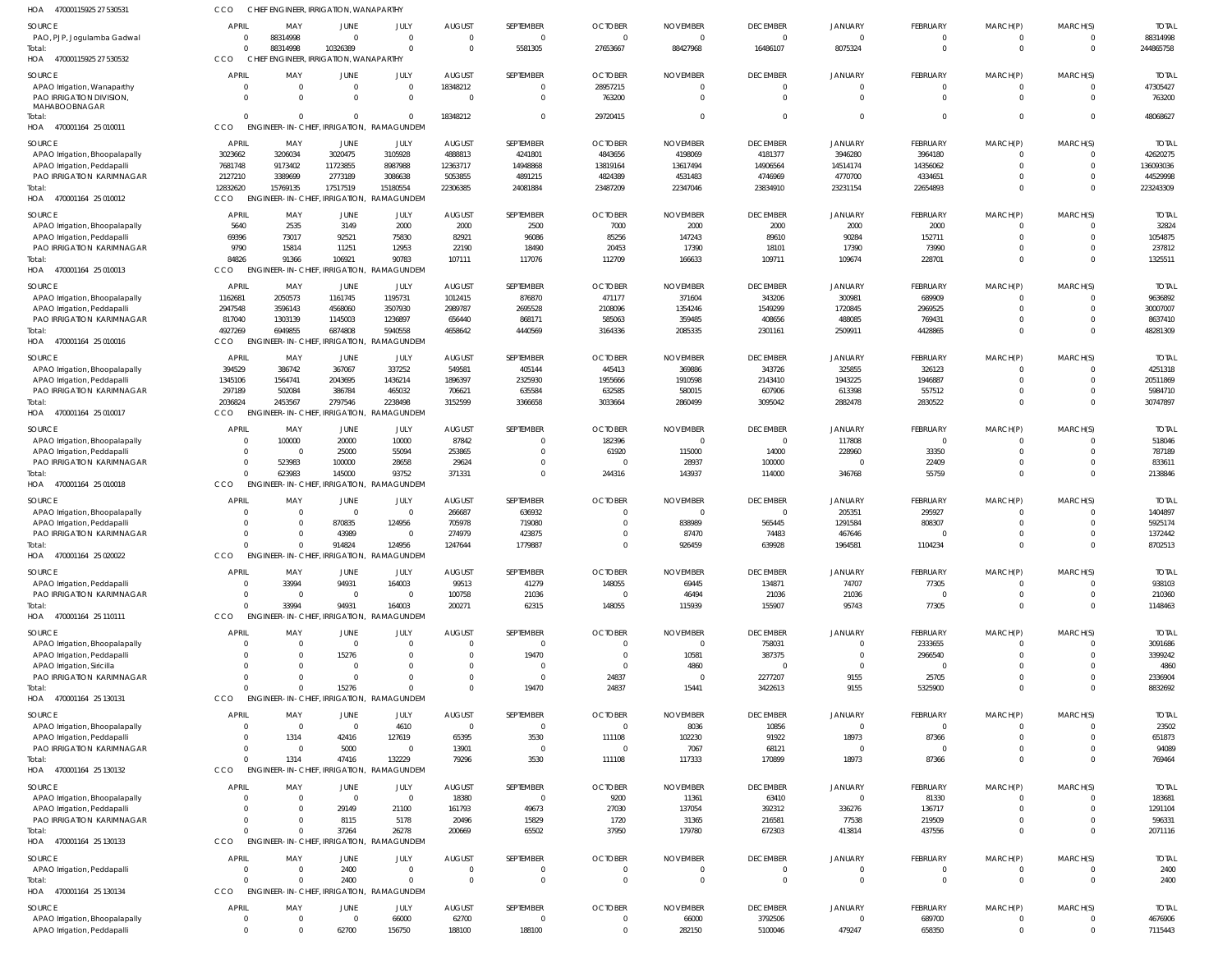| HOA<br>470001164 25 130134                                    | CCO                | ENGINEER-IN-CHIEF, IRRIGATION,             |                                   | RAMAGUNDEM                                |                                 |                          |                                  |                                  |                                |                                  |                                |                         |                            |                        |
|---------------------------------------------------------------|--------------------|--------------------------------------------|-----------------------------------|-------------------------------------------|---------------------------------|--------------------------|----------------------------------|----------------------------------|--------------------------------|----------------------------------|--------------------------------|-------------------------|----------------------------|------------------------|
| <b>SOURCE</b>                                                 | <b>APRIL</b>       | MAY                                        | JUNE                              | JULY                                      | <b>AUGUST</b>                   | SEPTEMBER                | <b>OCTOBER</b>                   | <b>NOVEMBER</b>                  | <b>DECEMBER</b>                | <b>JANUARY</b>                   | FEBRUARY                       | MARCH(P)                | MARCH(S)                   | <b>TOTAI</b>           |
| PAO IRRIGATION KARIMNAGAR                                     | - 0                | $\Omega$                                   | 31350                             | $\overline{0}$                            | 94050                           | 39602                    | $\Omega$                         | 103807                           | 2758800                        | 194233                           | 62700                          | 0                       | $\Omega$                   | 3284542                |
| Total:<br>HOA<br>470001164 25 130135                          | CCO                | $\Omega$<br>ENGINEER-IN-CHIEF, IRRIGATION, | 94050                             | 222750<br>RAMAGUNDEM                      | 344850                          | 227702                   | $\overline{0}$                   | 451957                           | 11651352                       | 673480                           | 1410750                        | $\mathbf 0$             | $\overline{0}$             | 15076891               |
|                                                               |                    |                                            |                                   |                                           |                                 |                          |                                  |                                  |                                |                                  |                                |                         |                            |                        |
| SOURCE                                                        | <b>APRI</b><br>- 0 | MAY<br>$\overline{\mathbf{0}}$             | JUNE<br>$\overline{\mathbf{0}}$   | JULY<br>20741                             | <b>AUGUST</b><br>$\mathbf{0}$   | SEPTEMBER<br>16466       | <b>OCTOBER</b><br>$\overline{0}$ | <b>NOVEMBER</b><br>9448          | <b>DECEMBER</b><br>4466        | <b>JANUARY</b><br>4689           | FEBRUARY<br>$\mathbf{0}$       | MARCH(P)<br>$\mathbf 0$ | MARCH(S)<br>$\Omega$       | <b>TOTAL</b><br>55810  |
| APAO Irrigation, Bhoopalapally<br>APAO Irrigation, Peddapalli |                    | 5566                                       | 53976                             | 18558                                     | 6434                            | 27769                    | 22423                            | 19808                            | 13759                          | 7519                             | 31950                          | $\mathbf 0$             | $\Omega$                   | 207762                 |
| PAO IRRIGATION KARIMNAGAR                                     |                    | 0                                          | 35634                             | 18262                                     | 5003                            | 19796                    | $\overline{0}$                   | 48350                            | 29749                          | $\overline{0}$                   | 18682                          | $\mathbf 0$             | $\Omega$                   | 175476                 |
| Total:                                                        |                    | 5566                                       | 89610                             | 57561                                     | 11437                           | 64031                    | 22423                            | 77606                            | 47974                          | 12208                            | 50632                          | $\Omega$                | $\Omega$                   | 439048                 |
| HOA<br>470001164 25 140                                       | CCO                | <b>ENGINEER-IN-CHIEF, IRRIGATION.</b>      |                                   | RAMAGUNDEM                                |                                 |                          |                                  |                                  |                                |                                  |                                |                         |                            |                        |
| SOURCE                                                        | <b>APRI</b>        | MAY                                        | JUNE                              | JULY                                      | <b>AUGUST</b>                   | SEPTEMBER                | <b>OCTOBER</b>                   | <b>NOVEMBER</b>                  | <b>DECEMBER</b>                | <b>JANUARY</b>                   | FEBRUARY                       | MARCH(P)                | MARCH(S)                   | <b>TOTAI</b>           |
| APAO Irrigation, Bhoopalapally                                | - 0                | $\overline{0}$                             | $\overline{0}$                    | $\mathbf{0}$                              | $\overline{0}$                  | $\Omega$                 | 72000                            | $\Omega$                         | $\overline{0}$                 | $\overline{0}$                   | 0                              | -0                      |                            | 72000                  |
| APAO Irrigation, Peddapalli                                   | $\Omega$           | $\Omega$<br>$\Omega$                       | 149899<br>149899                  | 35994<br>35994                            | 252092                          | 58001                    | 129052                           | 46103                            | 162817                         | 119629                           | 26823                          | $\mathbf 0$<br>$\Omega$ | $\Omega$<br>$\Omega$       | 980410                 |
| Total:<br>HOA 470001164 25 240                                | CCO                | <b>ENGINEER-IN-CHIEF, IRRIGATION,</b>      |                                   | RAMAGUNDEM                                | 252092                          | 58001                    | 201052                           | 46103                            | 162817                         | 119629                           | 26823                          |                         |                            | 1052410                |
| SOURCE                                                        | <b>APRI</b>        | MAY                                        | JUNE                              | JULY                                      | <b>AUGUST</b>                   | SEPTEMBER                | <b>OCTOBER</b>                   | <b>NOVEMBER</b>                  | <b>DECEMBER</b>                | <b>JANUARY</b>                   | FEBRUARY                       | MARCH(P)                | MARCH(S)                   | <b>TOTAL</b>           |
| APAO Irrigation, Peddapalli                                   |                    | $\overline{0}$                             | 63138                             | 175345                                    | 102081                          | 58216                    | 39280                            | 381746                           | $\overline{0}$                 | 132864                           | 94031                          | $\mathbf 0$             | $\Omega$                   | 1046701                |
| PAO IRRIGATION KARIMNAGAR                                     |                    | $\mathbf 0$                                | 70787                             | $\overline{0}$                            | 94140                           | $\Omega$                 | $\Omega$                         | $\Omega$                         | $\mathbf 0$                    | $\overline{0}$                   | 134542                         | $\mathbf 0$             | $\mathbf 0$                | 299469                 |
| Total:                                                        |                    | $\Omega$                                   | 133925                            | 175345                                    | 196221                          | 58216                    | 39280                            | 381746                           | $\overline{0}$                 | 132864                           | 228573                         | $\Omega$                | $\mathbf 0$                | 1346170                |
| HOA 470001164 25 300302                                       | CCO                |                                            |                                   | ENGINEER-IN-CHIEF, IRRIGATION, RAMAGUNDEM |                                 |                          |                                  |                                  |                                |                                  |                                |                         |                            |                        |
| SOURCE                                                        | <b>APRIL</b>       | MAY                                        | JUNE                              | JULY                                      | <b>AUGUST</b>                   | SEPTEMBER                | <b>OCTOBER</b>                   | <b>NOVEMBER</b>                  | <b>DECEMBER</b>                | <b>JANUARY</b>                   | FEBRUARY                       | MARCH(P)                | MARCH(S)                   | <b>TOTAL</b>           |
| APAO Irrigation, Bhoopalapally                                | - 0                | $\overline{0}$                             | $\overline{\mathbf{0}}$           | 244845                                    | 92872                           | $\Omega$                 | $\overline{0}$                   | $\overline{0}$                   | $\overline{0}$                 | $\overline{0}$                   | $\overline{0}$                 | -0                      |                            | 337717                 |
| APAO Irrigation, Peddapalli                                   | 427852<br>$\Omega$ | $\overline{0}$<br>$\Omega$                 | 398310<br>$\overline{\mathbf{0}}$ | 235520<br>$\overline{0}$                  | 461399<br>$\overline{0}$        | 127685<br>238865         | 461210<br>$\overline{0}$         | 1204139<br>$\Omega$              | 1857492<br>$\overline{0}$      | 485699<br>$\overline{0}$         | 698769<br>- 0                  | $\Omega$<br>$\Omega$    | $\Omega$                   | 6358075<br>238865      |
| APAO Irrigation, Siricilla<br>PAO IRRIGATION KARIMNAGAR       |                    | $\Omega$                                   | 65373                             | $\overline{0}$                            | 56654                           | 28327                    | 28327                            | 28327                            | $\Omega$                       | 28327                            | 56654                          | $\Omega$                | $\Omega$                   | 291989                 |
| Total:                                                        | 427852             | $\Omega$                                   | 463683                            | 480365                                    | 610925                          | 394877                   | 489537                           | 1232466                          | 1857492                        | 514026                           | 755423                         | $\Omega$                | $\Omega$                   | 7226646                |
| HOA 470001164 25 310318                                       | CCO                | ENGINEER-IN-CHIEF, IRRIGATION,             |                                   | RAMAGUNDEM                                |                                 |                          |                                  |                                  |                                |                                  |                                |                         |                            |                        |
| SOURCE                                                        | <b>APRIL</b>       | MAY                                        | <b>JUNE</b>                       | JULY                                      | <b>AUGUST</b>                   | SEPTEMBER                | <b>OCTOBER</b>                   | <b>NOVEMBER</b>                  | <b>DECEMBER</b>                | <b>JANUARY</b>                   | <b>FEBRUARY</b>                | MARCH(P)                | MARCH(S)                   | <b>TOTAI</b>           |
| APAO Irrigation, Bhoopalapally                                |                    | $\overline{\mathbf{0}}$                    | $\mathbf 0$                       | 20000                                     | $\overline{0}$                  | $\Omega$                 | $\Omega$                         | 0                                | $\mathbf 0$                    | $^{\circ}$                       | $\Omega$                       | 0                       | $\Omega$                   | 20000                  |
| APAO Irrigation, Peddapalli                                   |                    | 20000                                      | $\mathbf 0$                       | $\mathbf{0}$                              | 20000                           | $\Omega$                 | $\Omega$                         | $\Omega$                         | $\overline{0}$                 | $\overline{0}$                   | $\Omega$                       | $\mathbf 0$             | $\Omega$                   | 40000                  |
| PAO IRRIGATION KARIMNAGAR                                     |                    | 20000                                      | $\mathbf 0$                       | $\overline{0}$                            | $\overline{0}$                  | $\Omega$                 | $\Omega$                         | $\Omega$                         | $\mathbf 0$                    | $\overline{0}$                   | $\Omega$                       | $\mathbf 0$             | $\Omega$                   | 20000                  |
| Total:<br>HOA 470001164 25 510511                             | CCO                | 40000<br>ENGINEER-IN-CHIEF, IRRIGATION,    | $\mathbf 0$                       | 20000<br>RAMAGUNDEM                       | 20000                           | $\Omega$                 | $\Omega$                         | $\Omega$                         | $\Omega$                       | $\overline{0}$                   | $\Omega$                       | $\Omega$                | $\Omega$                   | 80000                  |
|                                                               |                    |                                            |                                   |                                           |                                 |                          |                                  |                                  |                                |                                  |                                |                         |                            |                        |
| SOURCE<br>APAO Irrigation, Peddapalli                         | <b>APRIL</b>       | MAY<br>$\Omega$                            | JUNE<br>14943                     | JULY<br>$\overline{0}$                    | <b>AUGUST</b><br>$\overline{0}$ | SEPTEMBER<br>$\Omega$    | <b>OCTOBER</b><br>19246          | <b>NOVEMBER</b><br>60402         | <b>DECEMBER</b><br>$\mathbf 0$ | <b>JANUARY</b><br>127552         | FEBRUARY<br>41217              | MARCH(P)<br>0           | MARCH(S)<br>$\Omega$       | <b>TOTAI</b><br>263360 |
| PAO IRRIGATION KARIMNAGAR                                     | $\Omega$           | $\Omega$                                   | $\Omega$                          | 9287                                      | $\Omega$                        | 10679                    | $\Omega$                         | $\Omega$                         | $\mathbf 0$                    | $\Omega$                         | 45969                          | $\mathbf 0$             | $\Omega$                   | 65935                  |
| Total:                                                        |                    | $\mathbf{0}$                               | 14943                             | 9287                                      | $\mathbf{0}$                    | 10679                    | 19246                            | 60402                            | $\mathbf 0$                    | 127552                           | 87186                          | $\Omega$                | $\Omega$                   | 329295                 |
| HOA 470001164 27 290291                                       | CCO                | ENGINEER-IN-CHIEF, IRRIGATION,             |                                   | RAMAGUNDEN                                |                                 |                          |                                  |                                  |                                |                                  |                                |                         |                            |                        |
| SOURCE                                                        | APRIL              | MAY                                        | JUNE                              | JULY                                      | <b>AUGUST</b>                   | SEPTEMBER                | <b>OCTOBER</b>                   | <b>NOVEMBER</b>                  | <b>DECEMBER</b>                | <b>JANUARY</b>                   | FEBRUARY                       | MARCH(P)                | MARCH(S)                   | <b>TOTAL</b>           |
| APAO Irrigation, Peddapalli                                   | 2713130            | 1887855                                    | 1893405                           | 1851280                                   | 2618497                         | 3553183                  | 3127005                          | 2906155                          | 2832840                        | 2981320                          | 2920125                        | $\mathbf 0$             | $\mathbf 0$                | 29284795               |
| Total:                                                        | 2713130<br>CCO     | 1887855                                    | 1893405                           | 1851280                                   | 2618497                         | 3553183                  | 3127005                          | 2906155                          | 2832840                        | 2981320                          | 2920125                        | $\mathbf 0$             | $\overline{0}$             | 29284795               |
| HOA 470001164 27 290292                                       |                    | <b>ENGINEER-IN-CHIEF</b>                   | IRRIGATION,                       | RAMAGUNDEM                                |                                 |                          |                                  |                                  |                                |                                  |                                |                         |                            |                        |
| SOURCE                                                        | <b>APRI</b>        | MAY<br>18624                               | JUNE                              | JULY<br>18074                             | <b>AUGUST</b><br>18274          | SEPTEMBER                | <b>OCTOBER</b>                   | <b>NOVEMBER</b>                  | <b>DECEMBER</b>                | <b>JANUARY</b>                   | FEBRUARY                       | MARCH(P)<br>$\Omega$    | MARCH(S)<br>$\Omega$       | <b>TOTAI</b>           |
| APAO Irrigation, Peddapalli<br>Total:                         | 24424<br>24424     | 18624                                      | 18624<br>18624                    | 18074                                     | 18274                           | 19124<br>19124           | 13924<br>13924                   | 12824<br>12824                   | 12524<br>12524                 | 13124<br>13124                   | 12824<br>12824                 |                         | $\overline{0}$             | 182364<br>182364       |
| 470001164 27 290293<br>HOA                                    | CCO                |                                            |                                   | ENGINEER-IN-CHIEF, IRRIGATION, RAMAGUNDEN |                                 |                          |                                  |                                  |                                |                                  |                                |                         |                            |                        |
| SOURCE                                                        | <b>APRIL</b>       | MAY                                        | JUNE                              | JULY                                      | <b>AUGUST</b>                   | SEPTEMBER                | <b>OCTOBER</b>                   | <b>NOVEMBER</b>                  | <b>DECEMBER</b>                | <b>JANUARY</b>                   | FEBRUARY                       | MARCH(P)                | MARCH(S)                   | <b>TOTAL</b>           |
| APAO Irrigation, Peddapalli                                   | 1040526            | 724045                                     | 726199                            | 710059                                    | 603700                          | 474783                   | 254764                           | 210162                           | 316296                         | 215600                           | 501570                         | $\mathbf 0$             | $\overline{0}$             | 5777704                |
| Total:                                                        | 1040526            | 724045                                     | 726199                            | 710059                                    | 603700                          | 474783                   | 254764                           | 210162                           | 316296                         | 215600                           | 501570                         | $\mathbf{0}$            | $\overline{0}$             | 5777704                |
| HOA 470001164 27 290294                                       | CCO                | <b>ENGINEER-IN-CHIEF</b>                   | IRRIGATION,                       | RAMAGUNDEM                                |                                 |                          |                                  |                                  |                                |                                  |                                |                         |                            |                        |
| SOURCE                                                        | APRIL              | MAY                                        | JUNE                              | JULY                                      | <b>AUGUST</b>                   | SEPTEMBER                | <b>OCTOBER</b>                   | <b>NOVEMBER</b>                  | <b>DECEMBER</b>                | <b>JANUARY</b>                   | FEBRUARY                       | MARCH(P)                | MARCH(S)                   | <b>TOTAL</b>           |
| APAO Irrigation, Peddapalli                                   | 475919             | 332813                                     | 339570                            | 275157                                    | 376250                          | 540437                   | 390046                           | 359415                           | 351401                         | 367632                           | 361093                         | -0                      | $\mathbf 0$                | 4169733                |
| Total:                                                        | 475919             | 332813                                     | 339570                            | 275157                                    | 376250                          | 540437                   | 390046                           | 359415                           | 351401                         | 367632                           | 361093                         | $\mathbf{0}$            | $\overline{0}$             | 4169733                |
| HOA 470001164 27 290295                                       | CCO                | <b>ENGINEER-IN-CHIEF</b>                   |                                   | IRRIGATION, RAMAGUNDEM                    |                                 |                          |                                  |                                  |                                |                                  |                                |                         |                            |                        |
| SOURCE                                                        | <b>APRIL</b>       | MAY                                        | JUNE                              | <b>JULY</b>                               | <b>AUGUST</b>                   | SEPTEMBER                | <b>OCTOBER</b>                   | <b>NOVEMBER</b>                  | <b>DECEMBER</b>                | <b>JANUARY</b>                   | FEBRUARY                       | MARCH(P)                | MARCH(S)                   | <b>TOTAL</b>           |
| APAO Irrigation, Peddapalli<br>Total:                         |                    | $\overline{0}$<br>$\Omega$                 | 81082<br>81082                    | $\overline{0}$<br>$\overline{0}$          | $\mathbf{0}$<br>$\mathbf 0$     | $\Omega$<br>$\mathbf{0}$ | $\mathbf 0$<br>$\mathbf{0}$      | $\overline{0}$<br>$\overline{0}$ | $\mathbf 0$<br>$\mathbf 0$     | $\overline{0}$<br>$\overline{0}$ | $\overline{0}$<br>$\mathbf{0}$ | 0<br>$\mathbf 0$        | $\Omega$<br>$\overline{0}$ | 81082<br>81082         |
| HOA 470001164 27 290296                                       | CCO                |                                            |                                   | ENGINEER-IN-CHIEF, IRRIGATION, RAMAGUNDEM |                                 |                          |                                  |                                  |                                |                                  |                                |                         |                            |                        |
| SOURCE                                                        | <b>APRIL</b>       | MAY                                        | JUNE                              | JULY                                      | <b>AUGUST</b>                   | SEPTEMBER                | <b>OCTOBER</b>                   | <b>NOVEMBER</b>                  | <b>DECEMBER</b>                | <b>JANUARY</b>                   | FEBRUARY                       | MARCH(P)                | MARCH(S)                   | <b>TOTAL</b>           |
| APAO Irrigation, Peddapalli                                   | $\Omega$           | $\Omega$                                   | $\overline{0}$                    | $\overline{0}$                            | $\mathbf 0$                     | 116753                   | 910434                           | 803123                           | $\overline{0}$                 | $\overline{0}$                   | $\overline{0}$                 | 0                       | $\Omega$                   | 1830310                |
| Total:                                                        | $\cap$             | $\Omega$                                   | $\mathbf 0$                       | $\mathbf 0$                               | $\mathbf 0$                     | 116753                   | 910434                           | 803123                           | $\overline{0}$                 | $\overline{0}$                   | $\Omega$                       | $\Omega$                | $\overline{0}$             | 1830310                |
| HOA 47000116425 25 260                                        | CCO                | ENGINEER-IN-CHIEF, IRRIGATION,             |                                   | RAMAGUNDEM                                |                                 |                          |                                  |                                  |                                |                                  |                                |                         |                            |                        |
| SOURCE                                                        | APRIL              | MAY                                        | JUNE                              | JULY                                      | <b>AUGUST</b>                   | SEPTEMBER                | <b>OCTOBER</b>                   | <b>NOVEMBER</b>                  | <b>DECEMBER</b>                | <b>JANUARY</b>                   | FEBRUARY                       | MARCH(P)                | MARCH(S)                   | <b>TOTAL</b>           |
| APAO Irrigation, Bhoopalapally                                | $\Omega$           | $\overline{0}$                             | $\overline{0}$                    | $\overline{0}$                            | $\mathbf 0$                     | $\Omega$                 | $\overline{0}$                   | $^{\circ}$                       | 1628340                        | 252000                           | 167400                         | $\mathbf 0$             | $\overline{0}$             | 2047740                |
| Total:<br>HOA 47000116425 26 530531                           | CCO                | $\Omega$<br>ENGINEER-IN-CHIEF, IRRIGATION, | $\mathbf 0$                       | $\mathbf 0$<br>RAMAGUNDEM                 | $\mathbf 0$                     | $\Omega$                 | $\overline{0}$                   | $^{\circ}$                       | 1628340                        | 252000                           | 167400                         | $\mathbf 0$             | $\overline{0}$             | 2047740                |
|                                                               |                    |                                            |                                   |                                           |                                 |                          |                                  |                                  |                                |                                  |                                |                         |                            |                        |
| SOURCE                                                        | <b>APRIL</b>       | MAY                                        | JUNE                              | JULY                                      | <b>AUGUST</b>                   | SEPTEMBER                | <b>OCTOBER</b>                   | <b>NOVEMBER</b>                  | <b>DECEMBER</b>                | <b>JANUARY</b>                   | FEBRUARY                       | MARCH(P)                | MARCH(S)                   | <b>TOTAL</b>           |
| APAO Projects, Peddapalli<br>Total:                           | - 0                | $\overline{0}$<br>$\Omega$                 | $\mathbf 0$<br>$\Omega$           | $\overline{0}$<br>$\mathbf 0$             | $\mathbf{0}$<br>$\mathbf 0$     | 39012402<br>39012402     | $\overline{0}$<br>$\overline{0}$ | $^{\circ}$<br>$\overline{0}$     | $\mathbf 0$<br>$\mathbf 0$     | $\overline{0}$<br>$\overline{0}$ | 0<br>$\mathbf{0}$              | -0<br>$\mathbf{0}$      | 0<br>$\overline{0}$        | 39012402<br>39012402   |
| HOA 47000116425 26 530532                                     | CCO                | ENGINEER-IN-CHIEF, IRRIGATION,             |                                   | RAMAGUNDEM                                |                                 |                          |                                  |                                  |                                |                                  |                                |                         |                            |                        |
| SOURCE                                                        | <b>APRIL</b>       | MAY                                        | <b>JUNE</b>                       | <b>JULY</b>                               | <b>AUGUST</b>                   | SEPTEMBER                | <b>OCTOBER</b>                   | <b>NOVEMBER</b>                  | <b>DECEMBER</b>                | <b>JANUARY</b>                   | FEBRUARY                       | MARCH(P)                | MARCH(S)                   | <b>TOTAL</b>           |
| APAO Projects, Mancherial                                     |                    | $\overline{0}$                             | $\overline{0}$                    | 87980                                     | $\mathbf 0$                     | 8441013                  | 1382111                          | $^{\circ}$                       | $\mathbf 0$                    | $\overline{0}$                   | $\overline{0}$                 | 0                       |                            | 9911104                |
| APAO Projects, Peddapalli                                     | - 0                | $\overline{0}$                             | $\mathbf 0$                       | $\overline{0}$                            | $\mathbf{0}$                    | $\overline{0}$           | 5960000                          | $\overline{0}$                   | $\overline{0}$                 | $\overline{0}$                   | $\mathbf 0$                    | $\mathbf 0$             | $\mathbf 0$                | 5960000                |
| Total:                                                        | $\cap$             | $\mathbf 0$                                | $\Omega$                          | 87980                                     | $\mathbf 0$                     | 8441013                  | 7342111                          | $\mathbf 0$                      | $\mathbf 0$                    | $\overline{0}$                   | $\Omega$                       | $\Omega$                | $\Omega$                   | 15871104               |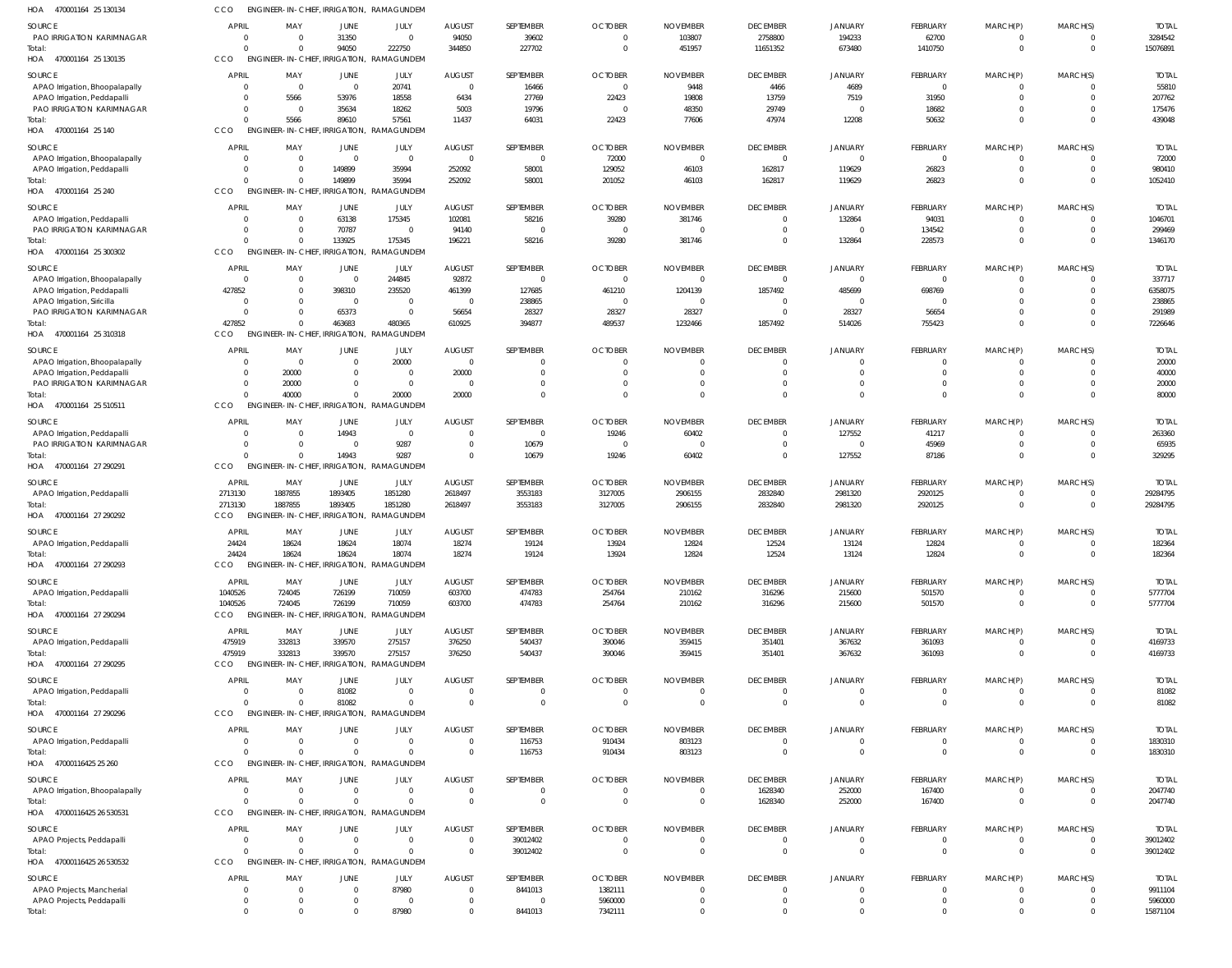| HOA 47000116425 27 530531                                             | CCO                          |                              | ENGINEER-IN-CHIEF, IRRIGATION, RAMAGUNDEM            |                         |                                 |                                  |                               |                                   |                             |                            |                                   |                                  |                 |                         |
|-----------------------------------------------------------------------|------------------------------|------------------------------|------------------------------------------------------|-------------------------|---------------------------------|----------------------------------|-------------------------------|-----------------------------------|-----------------------------|----------------------------|-----------------------------------|----------------------------------|-----------------|-------------------------|
| SOURCE                                                                | <b>APRIL</b>                 | MAY                          | <b>JUNE</b>                                          | JULY                    | <b>AUGUST</b>                   | SEPTEMBER                        | <b>OCTOBER</b>                | <b>NOVEMBER</b>                   | <b>DECEMBER</b>             | <b>JANUARY</b>             | <b>FEBRUARY</b>                   | MARCH(P)                         | MARCH(S)        | <b>TOTAL</b>            |
| APAO Irrigation, Peddapalli                                           | $\mathbf{0}$                 | $\Omega$                     | $\overline{0}$                                       | $\Omega$                | $\overline{0}$                  | $\overline{0}$                   | $\overline{0}$                | $\overline{0}$                    | 15598510                    | $\Omega$                   | $\overline{0}$                    | $\overline{0}$                   | -0              | 15598510                |
| APAO Projects, Bhoopalapally                                          | $\Omega$                     | 116334222                    | $\mathbf 0$                                          | $\Omega$                | $\Omega$                        | $\Omega$                         | $\Omega$                      | $\Omega$                          | $\Omega$                    | 46286622                   | $\Omega$                          | $\Omega$                         | $\Omega$        | 162620844               |
| APAO Projects, Peddapalli<br>APAO Projects, Siricilla                 | $\Omega$<br>$\Omega$         | $\Omega$                     | $\mathbf 0$<br>$\mathbf 0$                           | 97298982<br>$\Omega$    | 30734015<br>$\Omega$            | $\Omega$<br>$\Omega$             | 5011689<br>10675897           | $\mathbf{0}$<br>$\Omega$          | 19361365<br>$\Omega$        | $\Omega$<br>3582454        | $\Omega$<br>$\Omega$              | $\Omega$<br>$\Omega$             |                 | 152406051<br>14258351   |
| APAO, SRSP SSP, KARIMNAGAR                                            | $\Omega$                     | $\Omega$                     | $\mathbf 0$                                          | 29729307                | $\Omega$                        | $\overline{0}$                   | 25472663                      | $\Omega$                          | $\Omega$                    | $\Omega$                   | $\mathbf 0$                       | $\overline{0}$                   |                 | 55201970                |
| Total:                                                                | $\Omega$                     | 116334222                    | $\Omega$                                             | 127028289               | 30734015                        | $\Omega$                         | 41160249                      | $\Omega$                          | 34959875                    | 49869076                   | $\Omega$                          | $\Omega$                         | $\Omega$        | 400085726               |
| 47000116425 49 500501<br>HOA                                          | CCO                          |                              | ENGINEER-IN-CHIEF, IRRIGATION,                       | RAMAGUNDEM              |                                 |                                  |                               |                                   |                             |                            |                                   |                                  |                 |                         |
| SOURCE                                                                | <b>APRIL</b>                 | MAY                          | <b>JUNE</b>                                          | JULY                    | <b>AUGUST</b>                   | SEPTEMBER                        | <b>OCTOBER</b>                | <b>NOVEMBER</b>                   | <b>DECEMBER</b>             | <b>JANUARY</b>             | <b>FEBRUARY</b>                   | MARCH(P)                         | MARCH(S)        | <b>TOTAL</b>            |
| APAO Irrigation, Jagtial                                              | $\overline{0}$               | $\mathbf{0}$                 | $\overline{0}$                                       | 15289715                | $\mathbf{0}$                    | 2853877                          | 927525                        | $\overline{0}$                    | $\Omega$                    | $\Omega$                   | $\overline{0}$                    | $\overline{0}$                   |                 | 19071117                |
| APAO Irrigation, Peddapalli<br>APAO Projects, Jagtial                 | $\Omega$<br>$\Omega$         | $\mathbf{0}$<br>$\mathbf{0}$ | $\overline{0}$<br>69600000                           | $\Omega$<br>$\Omega$    | $\mathbf 0$<br>$\mathbf 0$      | $\overline{0}$<br>$\Omega$       | 1016636<br>$\mathbf 0$        | $\Omega$<br>$\mathbf{0}$          | $\Omega$<br>10600000        |                            | $\Omega$<br>$\Omega$              | $\overline{0}$<br>$\Omega$       |                 | 1016636<br>80200000     |
| APAO Projects, Mancherial                                             | $\Omega$                     | $\Omega$                     | 4859280                                              | $\Omega$                | $\mathbf{0}$                    | 101649869                        | 30450000                      | $\Omega$                          |                             |                            | $\Omega$                          | $\Omega$                         |                 | 136959149               |
| APAO Projects, Peddapalli                                             | $\Omega$                     | $\mathbf{0}$                 | $\overline{0}$                                       | $\Omega$                | $\mathbf 0$                     | 2824794                          | 1829651                       | $\Omega$                          |                             |                            | $\Omega$                          | $\overline{0}$                   |                 | 4654445                 |
| Total:                                                                | $\Omega$                     | $\Omega$                     | 74459280                                             | 15289715                | $\mathbf 0$                     | 107328540                        | 34223812                      | $\Omega$                          | 10600000                    |                            | $\Omega$                          | $\Omega$                         |                 | 241901347               |
| 470001166 27 270272<br>HOA                                            | CCO                          |                              | CHIEF ENGINEER, IRRIGATION, WARANGAL                 |                         |                                 |                                  |                               |                                   |                             |                            |                                   |                                  |                 |                         |
| SOURCE                                                                | <b>APRIL</b>                 | MAY                          | <b>JUNE</b>                                          | JULY                    | <b>AUGUST</b>                   | SEPTEMBER                        | <b>OCTOBER</b>                | <b>NOVEMBER</b>                   | <b>DECEMBER</b>             | <b>JANUARY</b>             | <b>FEBRUARY</b>                   | MARCH(P)                         | MARCH(S)        | <b>TOTAL</b>            |
| APAO, SRSP, WARANGAL<br>PAO (W&P), HANUMAKONDA                        | 14282789                     | 6932395<br>$\Omega$          | $\overline{0}$<br>$\mathbf 0$                        | $\Omega$<br>$\Omega$    | $\mathbf{0}$<br>$\mathbf 0$     | $\overline{0}$<br>$\overline{0}$ | 70273462<br>0                 | $\overline{0}$<br>$\overline{0}$  | 9200040<br>$\Omega$         | $\Omega$<br>$\Omega$       | 18250760<br>$\Omega$              | $\Omega$<br>$\overline{0}$       | - 0<br>$\Omega$ | 104656657<br>14282789   |
| Total:                                                                | 14282789                     | 6932395                      | $\Omega$                                             | $\Omega$                | $\Omega$                        | $\Omega$                         | 70273462                      | $\overline{0}$                    | 9200040                     | $\Omega$                   | 18250760                          | $\Omega$                         | $\Omega$        | 118939446               |
| 47000116625 27 530531<br>HOA                                          | <b>CCO</b>                   |                              | CHIEF ENGINEER, IRRIGATION, WARANGAL                 |                         |                                 |                                  |                               |                                   |                             |                            |                                   |                                  |                 |                         |
| SOURCE                                                                | <b>APRIL</b>                 | MAY                          | <b>JUNE</b>                                          | JULY                    | <b>AUGUST</b>                   | SEPTEMBER                        | <b>OCTOBER</b>                | <b>NOVEMBER</b>                   | <b>DECEMBER</b>             | <b>JANUARY</b>             | <b>FEBRUARY</b>                   | MARCH(P)                         | MARCH(S)        | <b>TOTAL</b>            |
| PAO (W&P), HANUMAKONDA                                                | 807120                       | $\mathbf{0}$                 | $\overline{0}$                                       | 17108318                | $\overline{0}$                  | $\overline{0}$                   | $\overline{0}$                | $\overline{0}$                    | $\Omega$                    | $\Omega$                   | $\overline{0}$                    | $\overline{0}$                   |                 | 17915438                |
| Total:                                                                | 807120                       | $\mathbf{0}$                 | $\overline{0}$                                       | 17108318                | $\mathbf{0}$                    | $\overline{0}$                   | $\mathbf 0$                   | $\overline{0}$                    | $\Omega$                    | $\Omega$                   | $\Omega$                          | $\Omega$                         |                 | 17915438                |
| 47000116625 27 530532<br>HOA                                          | CCO                          |                              | CHIEF ENGINEER, IRRIGATION, WARANGAL                 |                         |                                 |                                  |                               |                                   |                             |                            |                                   |                                  |                 |                         |
| SOURCE                                                                | <b>APRIL</b>                 | MAY                          | <b>JUNE</b>                                          | JULY                    | <b>AUGUST</b>                   | SEPTEMBER                        | <b>OCTOBER</b>                | <b>NOVEMBER</b>                   | <b>DECEMBER</b>             | <b>JANUARY</b>             | <b>FEBRUARY</b>                   | MARCH(P)                         | MARCH(S)        | <b>TOTAL</b>            |
| APAO Projects, Jangaon                                                | $\Omega$                     | $\Omega$                     | $\overline{0}$                                       | $\Omega$                | $\overline{0}$                  | $\Omega$                         | 5905642                       | $\Omega$                          | $\Omega$                    |                            | $\overline{0}$                    | $\Omega$                         | -0              | 5905642                 |
| Total:<br>HOA 47000116625 49 500503                                   | $\Omega$<br>CCO              | $\Omega$                     | $\mathbf{0}$<br>CHIEF ENGINEER, IRRIGATION, WARANGAL | $\Omega$                | $\mathbf{0}$                    | $\overline{0}$                   | 5905642                       | $\overline{0}$                    | $\Omega$                    | $\Omega$                   | $\overline{0}$                    | $\Omega$                         | $\mathbf 0$     | 5905642                 |
|                                                                       |                              |                              |                                                      |                         |                                 |                                  |                               |                                   |                             |                            |                                   |                                  |                 |                         |
| SOURCE<br>APAO Projects, Jangaon                                      | <b>APRIL</b><br>$\mathbf{0}$ | MAY<br>$\mathbf{0}$          | <b>JUNE</b><br>$\overline{0}$                        | <b>JULY</b><br>$\Omega$ | <b>AUGUST</b><br>$\overline{0}$ | SEPTEMBER<br>$\overline{0}$      | <b>OCTOBER</b><br>2700000     | <b>NOVEMBER</b><br>$\overline{0}$ | <b>DECEMBER</b><br>$\Omega$ | <b>JANUARY</b><br>$\Omega$ | <b>FEBRUARY</b><br>$\overline{0}$ | MARCH(P)<br>$\overline{0}$       | MARCH(S)        | <b>TOTAL</b><br>2700000 |
| Total:                                                                | $\cap$                       | $\Omega$                     | $\mathbf 0$                                          | $\Omega$                | $\mathbf{0}$                    | $\overline{0}$                   | 2700000                       | $\overline{0}$                    | $\Omega$                    |                            | $\Omega$                          | $\Omega$                         | $\Omega$        | 2700000                 |
| HOA 470001167 25 010011                                               | CCO                          |                              | CHIEF ENGINEER, IRRIGATION, MANCHERIAL               |                         |                                 |                                  |                               |                                   |                             |                            |                                   |                                  |                 |                         |
| SOURCE                                                                | <b>APRIL</b>                 | MAY                          | JUNE                                                 | JULY                    | <b>AUGUST</b>                   | SEPTEMBER                        | <b>OCTOBER</b>                | <b>NOVEMBER</b>                   | <b>DECEMBER</b>             | <b>JANUARY</b>             | <b>FEBRUARY</b>                   | MARCH(P)                         | MARCH(S)        | <b>TOTAL</b>            |
| APAO Irrigation, Adilabad                                             | $\overline{0}$               | $\overline{0}$               | $\overline{0}$                                       | $\Omega$                | $\overline{0}$                  | $\overline{0}$                   | $\overline{0}$                | $\overline{0}$                    | $\Omega$                    | 26943                      | $\Omega$                          | $\Omega$                         | -0              | 26943                   |
| APAO Irrigation, Komarambheem Asifabad                                | 1892665                      | 3131108                      | 2186459                                              | 2243328                 | 3336348                         | 3870539                          | 3663941                       | 3550473                           | 3734089                     | 3538312                    | 3330897                           | $\overline{0}$                   | $\Omega$        | 34478159                |
| APAO Irrigation, Mancherial                                           | 3982634                      | 4091723                      | 3921103                                              | 4286721                 | 5875695                         | 6446403                          | 5788753                       | 5742636                           | 6488214                     | 6305817                    | 6160178                           | $\overline{0}$                   |                 | 59089877                |
| Total:<br>HOA 470001167 25 010012                                     | 5875299<br>CCO               | 7222831                      | 6107562<br>CHIEF ENGINEER, IRRIGATION, MANCHERIAL    | 6530049                 | 9212043                         | 10316942                         | 9452694                       | 9293109                           | 10222303                    | 9871072                    | 9491075                           | $\Omega$                         | $\Omega$        | 93594979                |
|                                                                       |                              |                              |                                                      |                         |                                 |                                  |                               |                                   |                             |                            |                                   |                                  |                 |                         |
| SOURCE                                                                | <b>APRIL</b><br>13300        | MAY<br>11176                 | JUNE<br>8000                                         | JULY<br>8000            | <b>AUGUST</b><br>8000           | SEPTEMBER<br>8000                | <b>OCTOBER</b><br>8000        | <b>NOVEMBER</b><br>8000           | <b>DECEMBER</b><br>11400    | <b>JANUARY</b><br>15000    | <b>FEBRUARY</b><br>10000          | MARCH(P)<br>$\overline{0}$       | MARCH(S)        | <b>TOTAL</b><br>108876  |
| APAO Irrigation, Komarambheem Asifabad<br>APAO Irrigation, Mancherial | 20337                        | 18295                        | 22763                                                | 17835                   | 17684                           | 17730                            | 16895                         | 15895                             | 34112                       | 15895                      | 15895                             | $\overline{0}$                   |                 | 213336                  |
| Total:                                                                | 33637                        | 29471                        | 30763                                                | 25835                   | 25684                           | 25730                            | 24895                         | 23895                             | 45512                       | 30895                      | 25895                             | $\Omega$                         |                 | 322212                  |
| HOA 470001167 25 010013                                               | CCO                          |                              | CHIEF ENGINEER, IRRIGATION, MANCHERIAL               |                         |                                 |                                  |                               |                                   |                             |                            |                                   |                                  |                 |                         |
| SOURCE                                                                | <b>APRIL</b>                 | MAY                          | JUNE                                                 | JULY                    | <b>AUGUST</b>                   | SEPTEMBER                        | <b>OCTOBER</b>                | <b>NOVEMBER</b>                   | <b>DECEMBER</b>             | <b>JANUARY</b>             | <b>FEBRUARY</b>                   | MARCH(P)                         | MARCH(S)        | <b>TOTAL</b>            |
| APAO Irrigation, Adilabad                                             | $\overline{0}$               | $\Omega$                     | $\overline{0}$                                       | $\Omega$                | $\overline{0}$                  | $\overline{0}$                   | $\overline{0}$                | $\overline{0}$                    | $\Omega$                    | 10335                      | $\Omega$                          | $\Omega$                         |                 | 10335                   |
| APAO Irrigation, Komarambheem Asifabad                                | 723165                       | 1199686                      | 1041875                                              | 876970                  | 604275                          | 486314                           | 752346                        | 338124                            | 304663                      | 269156                     | 610111                            | $\overline{0}$                   | $\Omega$        | 7206685                 |
| APAO Irrigation, Mancherial<br>Total:                                 | 1840190<br>2563355           | 1662085<br>2861771           | 1658499<br>2700374                                   | 1719665<br>2596635      | 1152478<br>1756753              | 954060<br>1440374                | 684315<br>1436661             | 592356<br>930480                  | 1741226<br>2045889          | 664529<br>944020           | 1154195<br>1764306                | $\Omega$<br>$\Omega$             | $\Omega$        | 13823598<br>21040618    |
| HOA 470001167 25 010016                                               | CCO                          |                              | CHIEF ENGINEER, IRRIGATION, MANCHERIAL               |                         |                                 |                                  |                               |                                   |                             |                            |                                   |                                  |                 |                         |
| SOURCE                                                                | APRIL                        | MAY                          | JUNE                                                 | <b>JULY</b>             | <b>AUGUST</b>                   | SEPTEMBER                        | <b>OCTOBER</b>                | <b>NOVEMBER</b>                   | <b>DECEMBER</b>             | <b>JANUARY</b>             | <b>FEBRUARY</b>                   | MARCH(P)                         | MARCH(S)        | <b>TOTAL</b>            |
| APAO Irrigation, Adilabad                                             | $\overline{0}$               | $\overline{0}$               | $\mathbf{0}$                                         | $\overline{0}$          | $\mathbf{0}$                    | $\overline{0}$                   | $\mathbf{0}$                  | $\overline{0}$                    | $\Omega$                    | 3198                       | $\overline{0}$                    | $\overline{0}$                   |                 | 3198                    |
| APAO Irrigation, Komarambheem Asifabad                                | 245838                       | 422534                       | 284450                                               | 313226                  | 462695                          | 547789                           | 472691                        | 458315                            | 478421                      | 452111                     | 435724                            | $\overline{0}$                   |                 | 4573794                 |
| APAO Irrigation, Mancherial                                           | 569830                       | 564500                       | 537505                                               | 595985                  | 825308                          | 868772                           | 725898                        | 715383                            | 1137728                     | 788525                     | 772097                            | $\Omega$                         |                 | 8101531                 |
| Total:                                                                | 815668                       | 987034                       | 821955                                               | 909211                  | 1288003                         | 1416561                          | 1198589                       | 1173698                           | 1616149                     | 1243834                    | 1207821                           | $\Omega$                         |                 | 12678523                |
| HOA 470001167 25 010017                                               | CCO                          |                              | CHIEF ENGINEER, IRRIGATION, MANCHERIAL               |                         |                                 |                                  |                               |                                   |                             |                            |                                   |                                  |                 |                         |
| SOURCE                                                                | <b>APRIL</b>                 | MAY                          | JUNE                                                 | JULY                    | <b>AUGUST</b>                   | SEPTEMBER                        | <b>OCTOBER</b>                | <b>NOVEMBER</b>                   | <b>DECEMBER</b>             | <b>JANUARY</b>             | <b>FEBRUARY</b>                   | MARCH(P)                         | MARCH(S)        | <b>TOTAL</b>            |
| APAO Irrigation, Komarambheem Asifabad<br>APAO Irrigation, Mancherial | $\overline{0}$<br>$\Omega$   | $\overline{0}$<br>99802      | $\overline{0}$<br>$\overline{0}$                     | $\Omega$<br>20407       | $\overline{0}$<br>247986        | $\Omega$<br>320724               | $\overline{0}$<br>$\mathbf 0$ | $\overline{0}$<br>15709           | 30346<br>145024             | $\Omega$<br>$\Omega$       | $\overline{0}$<br>66724           | $\Omega$<br>$\overline{0}$       | $\Omega$        | 30346<br>916376         |
| Total:                                                                | $\Omega$                     | 99802                        | $\mathbf 0$                                          | 20407                   | 247986                          | 320724                           | $\mathbf 0$                   | 15709                             | 175370                      | $\Omega$                   | 66724                             | $\Omega$                         | $\Omega$        | 946722                  |
| HOA 470001167 25 010018                                               | CCO                          |                              | CHIEF ENGINEER, IRRIGATION, MANCHERIAL               |                         |                                 |                                  |                               |                                   |                             |                            |                                   |                                  |                 |                         |
| SOURCE                                                                | <b>APRIL</b>                 | MAY                          | JUNE                                                 | <b>JULY</b>             | <b>AUGUST</b>                   | SEPTEMBER                        | <b>OCTOBER</b>                | <b>NOVEMBER</b>                   | <b>DECEMBER</b>             | <b>JANUARY</b>             | <b>FEBRUARY</b>                   | MARCH(P)                         | MARCH(S)        | <b>TOTAL</b>            |
| APAO Irrigation, Komarambheem Asifabad                                | $\overline{0}$               | $\mathbf{0}$                 | 476804                                               | $\Omega$                | 114252                          | $\overline{0}$                   | $\overline{0}$                | 80781                             | 194400                      | 175447                     | 487521                            | $\overline{0}$                   |                 | 1529205                 |
| APAO Irrigation, Mancherial                                           | $\mathbf{0}$                 | $\mathbf{0}$                 | $\overline{0}$                                       | $\Omega$                | 369961                          | 504537                           | $\mathbf 0$                   | 174106                            | 295998                      | 482169                     | 202488                            | $\overline{0}$                   |                 | 2029259                 |
| Total:                                                                | $\Omega$                     | $\Omega$                     | 476804                                               | $\Omega$                | 484213                          | 504537                           | $\mathbf 0$                   | 254887                            | 490398                      | 657616                     | 690009                            | $\Omega$                         |                 | 3558464                 |
| HOA 470001167 25 110111                                               | CCO                          |                              | CHIEF ENGINEER, IRRIGATION, MANCHERIAL               |                         |                                 |                                  |                               |                                   |                             |                            |                                   |                                  |                 |                         |
| SOURCE                                                                | <b>APRIL</b>                 | MAY                          | <b>JUNE</b>                                          | <b>JULY</b>             | <b>AUGUST</b>                   | SEPTEMBER                        | <b>OCTOBER</b>                | <b>NOVEMBER</b>                   | <b>DECEMBER</b>             | <b>JANUARY</b>             | <b>FEBRUARY</b>                   | MARCH(P)                         | MARCH(S)        | <b>TOTAL</b>            |
| APAO Irrigation, Komarambheem Asifabad<br>APAO Irrigation, Mancherial | $\Omega$<br>$\Omega$         | $\Omega$<br>$\Omega$         | $\overline{0}$<br>$\overline{0}$                     | $\Omega$<br>$\Omega$    | $\overline{0}$<br>$\mathbf 0$   | 46000<br>88429                   | 44000<br>103020               | $\Omega$<br>84265                 | $\Omega$<br>$\Omega$        | $\Omega$<br>18470          | 139595<br>117447                  | $\overline{0}$<br>$\overline{0}$ | - 0<br>$\Omega$ | 229595<br>411631        |
| Total:                                                                | $\Omega$                     | $\Omega$                     | $\mathbf 0$                                          | $\Omega$                | $\mathbf 0$                     | 134429                           | 147020                        | 84265                             | $\Omega$                    | 18470                      | 257042                            | $\Omega$                         | $\Omega$        | 641226                  |
| HOA 470001167 25 130131                                               | CCO                          |                              | CHIEF ENGINEER, IRRIGATION, MANCHERIAL               |                         |                                 |                                  |                               |                                   |                             |                            |                                   |                                  |                 |                         |
| SOURCE                                                                | <b>APRIL</b>                 | MAY                          | JUNE                                                 | <b>JULY</b>             | <b>AUGUST</b>                   | SEPTEMBER                        | <b>OCTOBER</b>                | <b>NOVEMBER</b>                   | <b>DECEMBER</b>             | <b>JANUARY</b>             | <b>FEBRUARY</b>                   | MARCH(P)                         | MARCH(S)        | <b>TOTAL</b>            |
| APAO Irrigation, Komarambheem Asifabad                                | $\mathbf{0}$                 | $\overline{0}$               | $\overline{0}$                                       | 1214                    | $\overline{0}$                  | $\overline{0}$                   | $\overline{0}$                | $\overline{0}$                    | 19157                       | $\Omega$                   | $\overline{0}$                    | $\Omega$                         |                 | 20371                   |
| APAO Irrigation, Mancherial                                           | $\mathbf{0}$                 | $\mathbf{0}$                 | $\mathbf 0$                                          | $\Omega$                | 27000                           | 5445                             | 10000                         | 6015                              | 5000                        | 10324                      | 6475                              | $\overline{0}$                   |                 | 70259                   |
| Total:                                                                | $\Omega$                     | $\Omega$                     | $\Omega$                                             | 1214                    | 27000                           | 5445                             | 10000                         | 6015                              | 24157                       | 10324                      | 6475                              | $\Omega$                         |                 | 90630                   |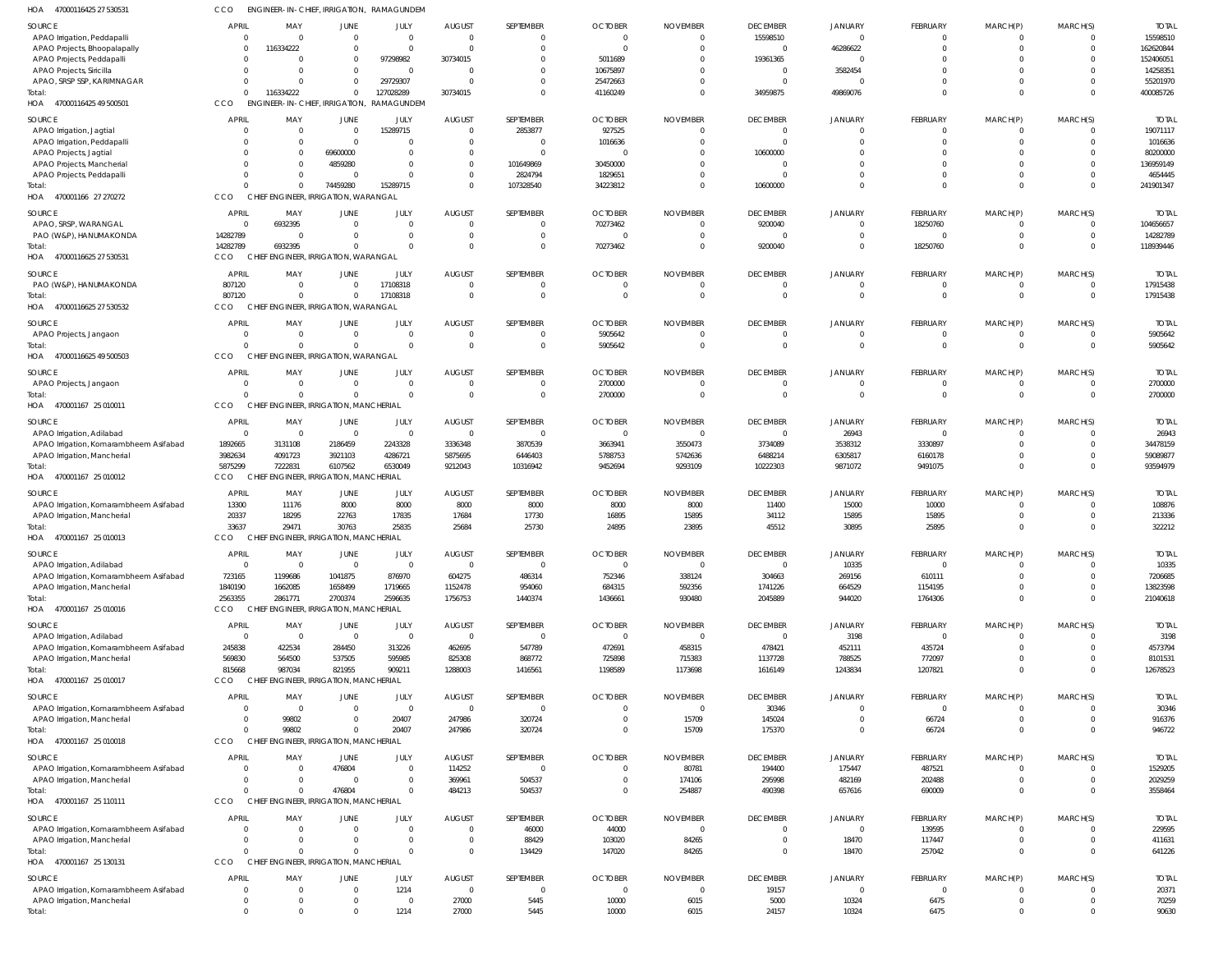| HOA 470001167 25 130132                          | CCO                            | CHIEF ENGINEER, IRRIGATION, MANCHERIAL             |                            |                            |                                  |                            |                                  |                                   |                                   |                                  |                               |                               |                            |                           |
|--------------------------------------------------|--------------------------------|----------------------------------------------------|----------------------------|----------------------------|----------------------------------|----------------------------|----------------------------------|-----------------------------------|-----------------------------------|----------------------------------|-------------------------------|-------------------------------|----------------------------|---------------------------|
| SOURCE                                           | <b>APRIL</b>                   | MAY                                                | JUNE                       | JULY                       | <b>AUGUST</b>                    | SEPTEMBER                  | <b>OCTOBER</b>                   | <b>NOVEMBER</b>                   | <b>DECEMBER</b>                   | <b>JANUARY</b>                   | FEBRUARY                      | MARCH(P)                      | MARCH(S)                   | <b>TOTAI</b>              |
| APAO Irrigation, Komarambheem Asifabad           | $\Omega$                       | $\overline{\mathbf{0}}$                            | $\Omega$                   | $\Omega$                   | 149055                           | $\mathbf 0$                | 55300                            | 127889                            | 28500                             | 108961                           | $\mathbf 0$                   | $\Omega$                      | $\Omega$                   | 469705                    |
| APAO Irrigation, Mancherial                      | $\Omega$<br>$\Omega$           | $\Omega$                                           | 58500                      | 13740                      | 239085                           | 39950                      | 78752                            | 35950                             | 326474                            | 30400                            | 57098                         | $\mathbf 0$                   | $\Omega$                   | 879949                    |
| Total:<br>HOA 470001167 25 130134                | CCO                            | $\Omega$<br>CHIEF ENGINEER, IRRIGATION, MANCHERIAL | 58500                      | 13740                      | 388140                           | 39950                      | 134052                           | 163839                            | 354974                            | 139361                           | 57098                         | $\mathbf 0$                   | $\Omega$                   | 1349654                   |
|                                                  |                                |                                                    |                            |                            |                                  |                            |                                  |                                   |                                   |                                  |                               |                               |                            |                           |
| SOURCE<br>APAO Irrigation, Komarambheem Asifabad | <b>APRIL</b><br>$\overline{0}$ | MAY<br>$\overline{0}$                              | JUNE<br>$\mathbf 0$        | JULY<br>226050             | <b>AUGUST</b><br>31350           | SEPTEMBER<br>444329        | <b>OCTOBER</b><br>376350         | <b>NOVEMBER</b><br>64289          | <b>DECEMBER</b><br>$\overline{0}$ | <b>JANUARY</b><br>511500         | FEBRUARY<br>$\mathbf 0$       | MARCH(P)<br>$\mathbf 0$       | MARCH(S)<br>$\Omega$       | <b>TOTAL</b><br>1653868   |
| APAO Irrigation, Mancherial                      | $\overline{0}$                 | $\overline{0}$                                     | $\mathbf 0$                | 264000                     | $\overline{0}$                   | 326687                     | $\overline{0}$                   | 188100                            | 297000                            | $\Omega$                         | $\mathbf 0$                   | $\mathbf 0$                   | $\Omega$                   | 1075787                   |
| Total:                                           | $\Omega$                       | $\Omega$                                           | $\Omega$                   | 490050                     | 31350                            | 771016                     | 376350                           | 252389                            | 297000                            | 511500                           | $\mathbf 0$                   | $\mathbf 0$                   | $\overline{0}$             | 2729655                   |
| HOA 470001167 25 130135                          | CCO                            | CHIEF ENGINEER, IRRIGATION, MANCHERIAL             |                            |                            |                                  |                            |                                  |                                   |                                   |                                  |                               |                               |                            |                           |
| SOURCE                                           | <b>APRIL</b>                   | MAY                                                | JUNE                       | JULY                       | <b>AUGUST</b>                    | SEPTEMBER                  | <b>OCTOBER</b>                   | <b>NOVEMBER</b>                   | <b>DECEMBER</b>                   | <b>JANUARY</b>                   | FEBRUARY                      | MARCH(P)                      | MARCH(S)                   | <b>TOTAL</b>              |
| APAO Irrigation, Komarambheem Asifabad           | $\overline{0}$                 | $\overline{0}$                                     | $\Omega$                   | 21090                      | $\overline{0}$                   | 10928                      | $\overline{0}$                   | $\overline{0}$                    | 14066                             | $\Omega$                         | $\overline{0}$                | $^{\circ}$                    | $\Omega$                   | 46084                     |
| APAO Irrigation, Mancherial<br>Total:            | $\overline{0}$<br>$\Omega$     | $\overline{0}$<br>$\Omega$                         | $\Omega$<br>$\Omega$       | 14117<br>35207             | 8895<br>8895                     | 4554<br>15482              | 22692<br>22692                   | 46895<br>46895                    | 10668<br>24734                    | 3882<br>3882                     | 23854<br>23854                | $\mathbf 0$<br>$\mathbf 0$    | $\Omega$<br>$\Omega$       | 135557<br>181641          |
| HOA 470001167 25 140                             | CCO                            | CHIEF ENGINEER, IRRIGATION, MANCHERIAL             |                            |                            |                                  |                            |                                  |                                   |                                   |                                  |                               |                               |                            |                           |
| SOURCE                                           | <b>APRIL</b>                   | MAY                                                | JUNE                       | JULY                       | <b>AUGUST</b>                    | SEPTEMBER                  | <b>OCTOBER</b>                   | <b>NOVEMBER</b>                   | <b>DECEMBER</b>                   | <b>JANUARY</b>                   | FEBRUARY                      | MARCH(P)                      | MARCH(S)                   | <b>TOTAL</b>              |
| APAO Irrigation, Komarambheem Asifabad           | $\overline{0}$                 | $\overline{\mathbf{0}}$                            | $\Omega$                   | $\Omega$                   | $\overline{0}$                   | 0                          | 13591                            | $\overline{0}$                    | $\overline{0}$                    | $\overline{0}$                   | $\mathbf 0$                   | $\mathbf 0$                   | $\Omega$                   | 13591                     |
| Total:                                           | $\Omega$                       | $\overline{0}$                                     | $\Omega$                   | $\Omega$                   | $\overline{0}$                   | $\mathbf 0$                | 13591                            | $\overline{0}$                    | $\overline{0}$                    | $\overline{0}$                   | $\mathbf 0$                   | $\mathbf 0$                   | $\overline{0}$             | 13591                     |
| HOA 470001167 25 240                             | CCO                            | CHIEF ENGINEER, IRRIGATION, MANCHERIAL             |                            |                            |                                  |                            |                                  |                                   |                                   |                                  |                               |                               |                            |                           |
| SOURCE                                           | <b>APRIL</b>                   | MAY                                                | JUNE                       | JULY                       | <b>AUGUST</b>                    | SEPTEMBER                  | <b>OCTOBER</b>                   | <b>NOVEMBER</b>                   | <b>DECEMBER</b>                   | <b>JANUARY</b>                   | FEBRUARY                      | MARCH(P)                      | MARCH(S)                   | <b>TOTAI</b>              |
| APAO Irrigation, Mancherial                      | $\overline{0}$                 | $\overline{0}$                                     | 25845                      | $\Omega$                   | $\overline{0}$                   | 135274                     | $\mathbf 0$                      | 99026                             | $\overline{0}$                    | 56089                            | $\mathbf 0$                   | $\mathbf 0$                   | $\Omega$                   | 316234                    |
| Total:<br>HOA 470001167 25 300301                | $\Omega$<br>CCO                | $\Omega$<br>CHIEF ENGINEER, IRRIGATION, MANCHERIAL | 25845                      | $\Omega$                   | $\overline{0}$                   | 135274                     | $\overline{0}$                   | 99026                             | $\overline{0}$                    | 56089                            | $\mathbf 0$                   | $\overline{0}$                | $\Omega$                   | 316234                    |
|                                                  |                                |                                                    |                            |                            |                                  |                            |                                  |                                   |                                   |                                  |                               |                               |                            |                           |
| SOURCE<br>APAO Irrigation, Mancherial            | <b>APRIL</b><br>$\overline{0}$ | MAY<br>$\overline{0}$                              | JUNE<br>$\Omega$           | JULY<br>$\Omega$           | <b>AUGUST</b><br>$\overline{0}$  | SEPTEMBER<br>$\mathbf 0$   | <b>OCTOBER</b><br>$\overline{0}$ | <b>NOVEMBER</b><br>165200         | <b>DECEMBER</b><br>$\overline{0}$ | <b>JANUARY</b><br>$\overline{0}$ | <b>FEBRUARY</b><br>303748     | MARCH(P)<br>$\mathbf 0$       | MARCH(S)<br>$\Omega$       | <b>TOTAL</b><br>468948    |
| Total:                                           | $\Omega$                       | $\Omega$                                           | $\Omega$                   | $\Omega$                   | $\Omega$                         | $\mathbf 0$                | $\overline{0}$                   | 165200                            | $\overline{0}$                    | $\overline{0}$                   | 303748                        | $\overline{0}$                | $\Omega$                   | 468948                    |
| HOA 470001167 25 300302                          | CCO                            | CHIEF ENGINEER, IRRIGATION, MANCHERIAL             |                            |                            |                                  |                            |                                  |                                   |                                   |                                  |                               |                               |                            |                           |
| SOURCE                                           | <b>APRIL</b>                   | MAY                                                | JUNE                       | JULY                       | <b>AUGUST</b>                    | SEPTEMBER                  | <b>OCTOBER</b>                   | <b>NOVEMBER</b>                   | <b>DECEMBER</b>                   | <b>JANUARY</b>                   | FEBRUARY                      | MARCH(P)                      | MARCH(S)                   | <b>TOTAI</b>              |
| APAO Irrigation, Komarambheem Asifabad           | $\overline{0}$                 | $\overline{\mathbf{0}}$                            | $\mathbf{0}$               | $\Omega$                   | $\overline{0}$                   | 417918                     | $\overline{0}$                   | 594247                            | 438240                            | 218276                           | $\overline{0}$                | $\Omega$                      | $\Omega$                   | 1668681                   |
| APAO Irrigation, Mancherial                      | 141640                         | $\overline{0}$                                     | 50116                      | 43317                      | 28328                            | 462068                     | 888348                           | 492486                            | 550582                            | 84128                            | 84554                         | $\mathbf 0$                   | $\Omega$                   | 2825567                   |
| Total:                                           | 141640                         | $\Omega$                                           | 50116                      | 43317                      | 28328                            | 879986                     | 888348                           | 1086733                           | 988822                            | 302404                           | 84554                         | $\mathbf 0$                   | $\Omega$                   | 4494248                   |
| HOA 470001167 25 310318                          | CCO                            | CHIEF ENGINEER, IRRIGATION, MANCHERIAL             |                            |                            |                                  |                            |                                  |                                   |                                   |                                  |                               |                               |                            |                           |
| SOURCE                                           | APRIL                          | MAY                                                | JUNE                       | JULY                       | <b>AUGUST</b>                    | SEPTEMBER                  | <b>OCTOBER</b>                   | <b>NOVEMBER</b>                   | <b>DECEMBER</b>                   | <b>JANUARY</b>                   | FEBRUARY                      | MARCH(P)                      | MARCH(S)                   | <b>TOTAL</b>              |
| APAO Irrigation, Mancherial<br>Total:            | $\overline{0}$<br>$\Omega$     | 20000<br>20000                                     | $\Omega$<br>$\Omega$       | $\Omega$<br>$\overline{0}$ | $\overline{0}$<br>$\overline{0}$ | $\mathbf 0$<br>$\mathbf 0$ | $\overline{0}$<br>$\overline{0}$ | $\overline{0}$<br>$\overline{0}$  | $\overline{0}$<br>$\overline{0}$  | $\overline{0}$<br>$\overline{0}$ | $\mathbf 0$<br>$\overline{0}$ | $\mathbf 0$<br>$\overline{0}$ | $\Omega$<br>$\overline{0}$ | 20000<br>20000            |
| HOA 470001167 25 510511                          | CCO                            | CHIEF ENGINEER, IRRIGATION, MANCHERIAL             |                            |                            |                                  |                            |                                  |                                   |                                   |                                  |                               |                               |                            |                           |
| SOURCE                                           | <b>APRIL</b>                   | MAY                                                | JUNE                       | JULY                       | <b>AUGUST</b>                    | SEPTEMBER                  | <b>OCTOBER</b>                   | <b>NOVEMBER</b>                   | <b>DECEMBER</b>                   | <b>JANUARY</b>                   | FEBRUARY                      | MARCH(P)                      | MARCH(S)                   | <b>TOTAL</b>              |
| APAO Irrigation, Mancherial                      | $\overline{0}$                 | $\overline{\mathbf{0}}$                            | $\Omega$                   | $\Omega$                   | 9880                             | 0                          | $^{\circ}$                       | 13932                             | $\overline{0}$                    | $\overline{0}$                   | 32951                         | $^{\circ}$                    | $\Omega$                   | 56763                     |
| Total:                                           | $\Omega$                       | $\Omega$                                           | $\Omega$                   | $\Omega$                   | 9880                             | 0                          | $\overline{0}$                   | 13932                             | $\overline{0}$                    | $\overline{0}$                   | 32951                         | $\mathbf 0$                   | $\overline{0}$             | 56763                     |
| HOA 47000116725 27 530531                        | CCO                            | CHIEF ENGINEER, IRRIGATION, MANCHERIAL             |                            |                            |                                  |                            |                                  |                                   |                                   |                                  |                               |                               |                            |                           |
| SOURCE                                           | <b>APRIL</b>                   | MAY                                                | JUNE                       | JULY                       | <b>AUGUST</b>                    | SEPTEMBER                  | <b>OCTOBER</b>                   | <b>NOVEMBER</b>                   | <b>DECEMBER</b>                   | <b>JANUARY</b>                   | FEBRUARY                      | MARCH(P)                      | MARCH(S)                   | <b>TOTAI</b>              |
| APAO Irrigation, Komarambheem Asifabad           | $\overline{0}$                 | $\overline{\mathbf{0}}$                            | $\Omega$                   | $\Omega$                   | $\overline{0}$                   | 0                          | 41175155                         | $\Omega$                          | $\overline{0}$                    | $\Omega$                         | -0                            | $\Omega$                      | $\Omega$                   | 41175155                  |
| APAO Projects, Mancherial                        | $\Omega$                       | 17693234                                           | $\Omega$                   | $\Omega$                   | $\overline{0}$                   | $\Omega$                   | 86947719                         | $\overline{0}$                    | 7279522                           | $\Omega$                         | $\mathbf 0$                   | $\Omega$                      | $\Omega$                   | 111920475                 |
| Total:<br>HOA 47000116725 27 530532              | $\Omega$<br>CCO                | 17693234<br>CHIEF ENGINEER, IRRIGATION, MANCHERIAL | $\Omega$                   | $\Omega$                   | $\cap$                           | $\Omega$                   | 128122874                        | $\Omega$                          | 7279522                           | $\Omega$                         | $\Omega$                      | $\Omega$                      | $\Omega$                   | 153095630                 |
|                                                  |                                |                                                    |                            |                            |                                  |                            |                                  |                                   |                                   |                                  |                               |                               |                            |                           |
| SOURCE                                           | APRIL<br>$\overline{0}$        | MAY<br>$\overline{\mathbf{0}}$                     | JUNE<br>$\Omega$           | JULY<br>$\Omega$           | <b>AUGUST</b><br>$\overline{0}$  | SEPTEMBER<br>$\mathbf 0$   | <b>OCTOBER</b><br>7873740        | <b>NOVEMBER</b><br>$\overline{0}$ | <b>DECEMBER</b><br>$\overline{0}$ | <b>JANUARY</b><br>157760319      | FEBRUARY<br>$^{\circ}$        | MARCH(P)<br>$^{\circ}$        | MARCH(S)<br>$\overline{0}$ | <b>TOTAL</b><br>165634059 |
| APAO Projects, Mancherial<br>Total:              | $\Omega$                       | $\Omega$                                           | $\Omega$                   | $\Omega$                   | $\overline{0}$                   | $\mathbf 0$                | 7873740                          | $\overline{0}$                    | $\overline{0}$                    | 157760319                        | $\mathbf 0$                   | $\overline{0}$                | $\overline{0}$             | 165634059                 |
| HOA 47000117425 27 530531                        | CCO                            | CHIEF ENGINEER, IRRIGATION, NIZAMABAD              |                            |                            |                                  |                            |                                  |                                   |                                   |                                  |                               |                               |                            |                           |
| SOURCE                                           | <b>APRIL</b>                   | MAY                                                | JUNE                       | JULY                       | <b>AUGUST</b>                    | SEPTEMBER                  | <b>OCTOBER</b>                   | <b>NOVEMBER</b>                   | <b>DECEMBER</b>                   | <b>JANUARY</b>                   | FEBRUARY                      | MARCH(P)                      | MARCH(S)                   | <b>TOTAL</b>              |
| PAO IRRIGATION NIZAMABAD                         | $\overline{0}$                 | 8707345                                            | $\Omega$                   | $\Omega$                   | $\overline{0}$                   | $\mathbf 0$                | $\overline{0}$                   | $\overline{0}$                    | $\overline{0}$                    | $\overline{0}$                   | $\overline{0}$                | $\mathbf 0$                   | $\Omega$                   | 8707345                   |
| Total:                                           | $\Omega$                       | 8707345                                            | $\Omega$                   | $\Omega$                   | $\overline{0}$                   | $\mathbf 0$                | $\overline{0}$                   | $\overline{0}$                    | $\overline{0}$                    | $\overline{0}$                   | $\mathbf 0$                   | $\mathbf 0$                   | $\overline{0}$             | 8707345                   |
| HOA 470001175 27 270272                          | CCO                            | CHIEF ENGINEER, IRRIGATION, NIZAMABAD              |                            |                            |                                  |                            |                                  |                                   |                                   |                                  |                               |                               |                            |                           |
| SOURCE                                           | APRIL                          | MAY                                                | JUNE                       | JULY                       | <b>AUGUST</b>                    | SEPTEMBER                  | <b>OCTOBER</b>                   | <b>NOVEMBER</b>                   | <b>DECEMBER</b>                   | <b>JANUARY</b>                   | <b>FEBRUARY</b>               | MARCH(P)                      | MARCH(S)                   | <b>TOTAI</b>              |
| APAO, SRSP, NIZAMABAD                            | 9751283                        | 485927                                             | 169681                     | 4013007                    | $\overline{0}$                   | 0                          | $\mathbf 0$                      | $\overline{0}$                    | $\overline{0}$                    | $\overline{0}$                   | $\mathbf 0$                   | $\mathbf 0$                   | $\Omega$                   | 14419898                  |
| Total:                                           | 9751283                        | 485927                                             | 169681                     | 4013007                    | $\overline{0}$                   | $\Omega$                   | $\Omega$                         | $\Omega$                          | $\overline{0}$                    | $\Omega$                         | $\Omega$                      | $\overline{0}$                | $\Omega$                   | 14419898                  |
| HOA 47000117525 27 270274                        | <b>CCO</b>                     | CHIEF ENGINEER, IRRIGATION, NIZAMABAD              |                            |                            |                                  |                            |                                  |                                   |                                   |                                  |                               |                               |                            |                           |
| SOURCE                                           | <b>APRIL</b>                   | MAY                                                | JUNE                       | JULY                       | <b>AUGUST</b>                    | SEPTEMBER                  | <b>OCTOBER</b>                   | <b>NOVEMBER</b>                   | <b>DECEMBER</b>                   | <b>JANUARY</b>                   | <b>FEBRUARY</b>               | MARCH(P)                      | MARCH(S)                   | <b>TOTAL</b>              |
| APAO, SRSP, NIZAMABAD<br>Total:                  | $\overline{0}$<br>$\Omega$     | $\overline{0}$<br>$\Omega$                         | $\overline{0}$<br>$\Omega$ | 207880<br>207880           | $\overline{0}$<br>$\Omega$       | $\mathbf 0$<br>$\mathbf 0$ | $\overline{0}$<br>$\overline{0}$ | $\overline{0}$<br>$\overline{0}$  | $\overline{0}$<br>$\overline{0}$  | $\overline{0}$<br>$\overline{0}$ | $\overline{0}$<br>$\mathbf 0$ | $\mathbf 0$<br>$\overline{0}$ | $\Omega$<br>$\overline{0}$ | 207880<br>207880          |
| HOA 470001227 25 010011                          | <b>CCO</b>                     | CHIEF ENGINEER, IRRIGATION, ADILABAD               |                            |                            |                                  |                            |                                  |                                   |                                   |                                  |                               |                               |                            |                           |
| SOURCE                                           | APRIL                          | MAY                                                | JUNE                       | JULY                       | <b>AUGUST</b>                    | SEPTEMBER                  | <b>OCTOBER</b>                   | <b>NOVEMBER</b>                   | <b>DECEMBER</b>                   | <b>JANUARY</b>                   | FEBRUARY                      | MARCH(P)                      | MARCH(S)                   | <b>TOTAL</b>              |
| APAO Irrigation, Adilabad                        | 5812219                        | 4869404                                            | 4722562                    | 6522292                    | 8353064                          | 8095378                    | 9567202                          | 7731347                           | 8221257                           | 7946924                          | 7646989                       | $\Omega$                      | $\Omega$                   | 79488638                  |
| <b>PAO Irrigation Nirmal</b>                     | $\overline{0}$                 | 3116089                                            | 3088769                    | 3680276                    | 4869117                          | 4877480                    | 4732400                          | 4728338                           | 4924179                           | 4774996                          | 4991516                       | $\mathbf 0$                   | $\Omega$                   | 43783160                  |
| Total:                                           | 5812219                        | 7985493                                            | 7811331                    | 10202568                   | 13222181                         | 12972858                   | 14299602                         | 12459685                          | 13145436                          | 12721920                         | 12638505                      | $\Omega$                      | $\Omega$                   | 123271798                 |
| HOA 470001227 25 010012                          | <b>CCO</b>                     | CHIEF ENGINEER, IRRIGATION, ADILABAD               |                            |                            |                                  |                            |                                  |                                   |                                   |                                  |                               |                               |                            |                           |
| SOURCE                                           | <b>APRIL</b>                   | MAY                                                | JUNE                       | JULY                       | <b>AUGUST</b>                    | SEPTEMBER                  | <b>OCTOBER</b>                   | <b>NOVEMBER</b>                   | <b>DECEMBER</b>                   | <b>JANUARY</b>                   | <b>FEBRUARY</b>               | MARCH(P)                      | MARCH(S)                   | <b>TOTAL</b>              |
| APAO Irrigation, Adilabad                        | 21903                          | 22003                                              | 25685                      | 22292                      | 24789                            | 23692                      | 36467                            | 17517                             | 18467                             | 42517                            | 42744                         | $\mathbf 0$                   | $\Omega$                   | 298076                    |
| PAO Irrigation Nirmal                            | $\overline{0}$                 | 15067                                              | 15290                      | 16000                      | 16000                            | 15290                      | 16000                            | 21000                             | 16000                             | 16000                            | 16000                         | $\mathbf 0$                   | $\overline{0}$             | 162647                    |
| Total:<br>HOA 470001227 25 010013                | 21903<br><b>CCO</b>            | 37070<br>CHIEF ENGINEER, IRRIGATION, ADILABAD      | 40975                      | 38292                      | 40789                            | 38982                      | 52467                            | 38517                             | 34467                             | 58517                            | 58744                         | $\mathbf 0$                   | $\Omega$                   | 460723                    |
|                                                  |                                |                                                    |                            |                            |                                  |                            |                                  |                                   |                                   |                                  |                               |                               |                            |                           |
| SOURCE<br>APAO Irrigation, Adilabad              | APRIL<br>2526742               | MAY<br>2122760                                     | JUNE<br>2399550            | JULY<br>2312869            | <b>AUGUST</b><br>1318994         | SEPTEMBER<br>1043030       | <b>OCTOBER</b><br>1087644        | <b>NOVEMBER</b><br>701516         | <b>DECEMBER</b><br>782347         | <b>JANUARY</b><br>745070         | <b>FEBRUARY</b><br>1388360    | MARCH(P)<br>$\mathbf 0$       | MARCH(S)<br>$\Omega$       | <b>TOTAI</b><br>16428882  |
| PAO Irrigation Nirmal                            | $\overline{0}$                 | 1202462                                            | 1385557                    | 1495797                    | 403018                           | 399527                     | 372488                           | 357673                            | 422380                            | 361058                           | 875237                        | $\mathbf 0$                   | $\Omega$                   | 7275197                   |
| Total:                                           | 2526742                        | 3325222                                            | 3785107                    | 3808666                    | 1722012                          | 1442557                    | 1460132                          | 1059189                           | 1204727                           | 1106128                          | 2263597                       | $\mathbf 0$                   | $\Omega$                   | 23704079                  |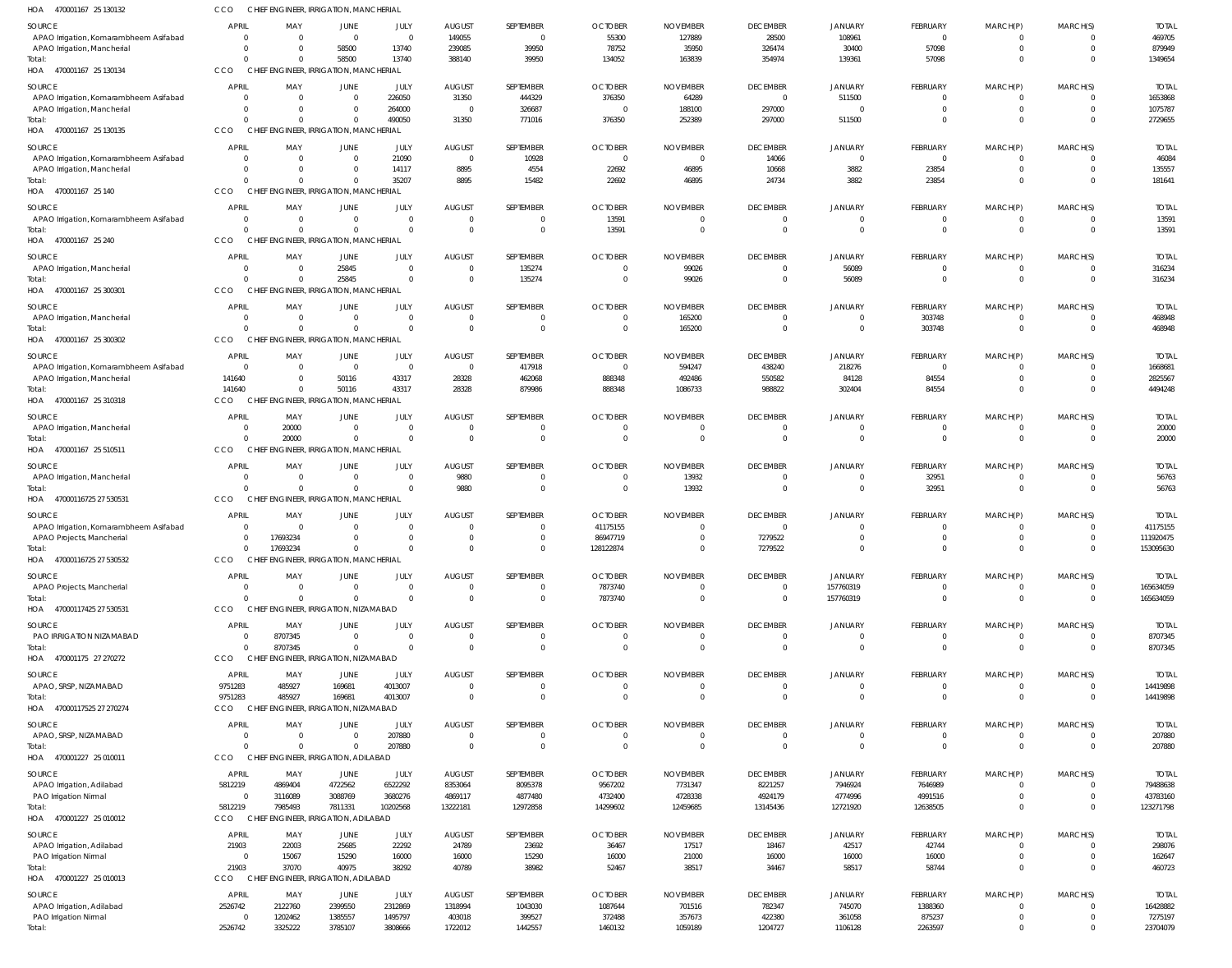| HOA<br>470001227 25 010016                         | CCO                              | CHIEF ENGINEER, IRRIGATION, ADILABAD             |                      |                                  |                          |                             |                            |                             |                                           |                                  |                                   |                                  |                                  |                          |
|----------------------------------------------------|----------------------------------|--------------------------------------------------|----------------------|----------------------------------|--------------------------|-----------------------------|----------------------------|-----------------------------|-------------------------------------------|----------------------------------|-----------------------------------|----------------------------------|----------------------------------|--------------------------|
| <b>SOURCE</b><br>APAO Irrigation, Adilabad         | <b>APRIL</b><br>820517           | MAY<br>675729                                    | JUNE<br>673318       | JULY<br>938781                   | <b>AUGUST</b><br>1194541 | SEPTEMBER<br>1053973        | <b>OCTOBER</b><br>1007488  | <b>NOVEMBER</b><br>965098   | <b>DECEMBER</b><br>1023606                | <b>JANUARY</b><br>991154         | FEBRUARY<br>949338                | MARCH(P)<br>$\overline{0}$       | MARCH(S)<br>$\overline{0}$       | <b>TOTAL</b><br>10293543 |
| PAO Irrigation Nirmal                              | $\Omega$                         | 425033                                           | 422789               | 592881                           | 607276                   | 606293                      | 586723                     | 585436                      | 613167                                    | 591198                           | 620395                            | $\mathbf 0$                      | $\overline{0}$                   | 5651191                  |
| Total:<br>HOA 470001227 25 010017                  | 820517<br>CCO                    | 1100762<br>CHIEF ENGINEER, IRRIGATION, ADILABAD  | 1096107              | 1531662                          | 1801817                  | 1660266                     | 1594211                    | 1550534                     | 1636773                                   | 1582352                          | 1569733                           | $\overline{0}$                   | $\Omega$                         | 15944734                 |
| SOURCE                                             | <b>APRIL</b>                     | MAY                                              | JUNE                 | JULY                             | <b>AUGUST</b>            | SEPTEMBER                   | <b>OCTOBER</b>             | <b>NOVEMBER</b>             | <b>DECEMBER</b>                           | <b>JANUARY</b>                   | FEBRUARY                          | MARCH(P)                         | MARCH(S)                         | <b>TOTAL</b>             |
| APAO Irrigation, Adilabad                          | 14984                            | $\overline{0}$                                   | $\Omega$             | 90524                            | 41056                    | $\mathbf{0}$                | 235744                     | 48706                       | 34020                                     | 89463                            | 78527                             | $\overline{0}$                   | $\Omega$                         | 633024                   |
| PAO Irrigation Nirmal                              | $\overline{0}$                   | 185771                                           | 58325                | 142785                           | C                        | $\mathbf{0}$                | 133732                     | 152951                      | 100000                                    | 49000                            | 200000                            | $\mathbf 0$                      | $\overline{0}$                   | 1022564                  |
| Total:<br>HOA<br>470001227 25 010018               | 14984<br>CCO                     | 185771<br>CHIEF ENGINEER, IRRIGATION, ADILABAD   | 58325                | 233309                           | 41056                    | $\mathbf{0}$                | 369476                     | 201657                      | 134020                                    | 138463                           | 278527                            | $\mathbf{0}$                     | $\Omega$                         | 1655588                  |
| SOURCE                                             | <b>APRIL</b>                     | MAY                                              | JUNE                 | JULY                             | <b>AUGUST</b>            | SEPTEMBER                   | <b>OCTOBER</b>             | <b>NOVEMBER</b>             | <b>DECEMBER</b>                           | JANUARY                          | FEBRUARY                          | MARCH(P)                         | MARCH(S)                         | <b>TOTAL</b>             |
| APAO Irrigation, Adilabad                          | 84417                            | $\overline{\mathbf{0}}$                          | 111348               | $\Omega$                         | 70085                    | 975916                      | 86536                      | 292580                      | 334606                                    | 461904                           | 777840                            | 0                                | $\Omega$                         | 3195232                  |
| PAO Irrigation Nirmal                              | $\Omega$                         | $\overline{0}$                                   | $\Omega$             | $\overline{0}$                   | 367727                   | 673956                      | 106285                     | 156251                      | 181293                                    | 209928                           | 525726                            | $\mathbf 0$                      | $\overline{0}$                   | 2221166                  |
| Total:<br>HOA<br>470001227 25 020021               | 84417<br>CCO                     | $\Omega$<br>CHIEF ENGINEER, IRRIGATION, ADILABAD | 111348               | $\Omega$                         | 437812                   | 1649872                     | 192821                     | 448831                      | 515899                                    | 671832                           | 1303566                           | $\mathbf{0}$                     | $\Omega$                         | 5416398                  |
| SOURCE                                             | <b>APRIL</b>                     | MAY                                              | JUNE                 | JULY                             | <b>AUGUST</b>            | SEPTEMBER                   | <b>OCTOBER</b>             | <b>NOVEMBER</b>             | <b>DECEMBER</b>                           | <b>JANUARY</b>                   | FEBRUARY                          | MARCH(P)                         | MARCH(S)                         | <b>TOTAL</b>             |
| APAO Irrigation, Adilabad                          | $\overline{0}$                   | 28000                                            | $\mathbf{0}$         | 20000                            | 15600                    | 15600                       | 4160                       | 36400                       | $\overline{0}$                            | 41600                            | 20800                             | $\overline{0}$                   | $\overline{0}$                   | 182160                   |
| PAO Irrigation Nirmal                              | $\overline{0}$                   | $\overline{\mathbf{0}}$                          | 45969                | 4000                             | 40369                    | 121507                      | 43969                      | 43969                       | 43969                                     | 43969                            | 39199                             | $\mathbf 0$                      | $\Omega$                         | 426920                   |
| Total:<br>HOA 470001227 25 110111                  | $\Omega$<br>CCO                  | 28000<br>CHIEF ENGINEER, IRRIGATION, ADILABAD    | 45969                | 24000                            | 55969                    | 137107                      | 48129                      | 80369                       | 43969                                     | 85569                            | 59999                             | $\mathbf{0}$                     | $\overline{0}$                   | 609080                   |
| <b>SOURCE</b>                                      | <b>APRIL</b>                     | MAY                                              |                      |                                  | <b>AUGUST</b>            | SEPTEMBER                   | <b>OCTOBER</b>             | <b>NOVEMBER</b>             | <b>DECEMBER</b>                           |                                  | <b>FEBRUARY</b>                   |                                  | MARCH(S)                         | <b>TOTAL</b>             |
| APAO Irrigation, Adilabad                          | $\overline{0}$                   | $\overline{0}$                                   | JUNE<br>8410         | JULY<br>$\Omega$                 | $\Omega$                 | 63140                       | $\mathbf 0$                | 61400                       | $\overline{0}$                            | JANUARY<br>$^{\circ}$            | $\overline{0}$                    | MARCH(P)<br>$\overline{0}$       | $\overline{0}$                   | 132950                   |
| PAO Irrigation Nirmal                              | $\Omega$                         | $\overline{0}$                                   | 29700                | $\Omega$                         | $\Omega$                 | $\Omega$                    | $\overline{0}$             | $\overline{0}$              | $\overline{0}$                            | $\overline{0}$                   | $\mathbf 0$                       | $\mathbf 0$                      | $\overline{0}$                   | 29700                    |
| Total:<br>HOA 470001227 25 130131                  | $\Omega$<br>CCO                  | $\Omega$<br>CHIEF ENGINEER, IRRIGATION, ADILABAD | 38110                | $\Omega$                         | $\Omega$                 | 63140                       | $\Omega$                   | 61400                       | $\overline{0}$                            | $\overline{0}$                   | $\mathbf{0}$                      | $\mathbf{0}$                     | $\overline{0}$                   | 162650                   |
|                                                    |                                  |                                                  |                      |                                  |                          |                             |                            |                             |                                           |                                  |                                   |                                  |                                  |                          |
| SOURCE<br>APAO Irrigation, Adilabad                | <b>APRIL</b><br>$\Omega$         | MAY<br>89485                                     | JUNE<br>5000         | JULY<br>89503                    | <b>AUGUST</b><br>6000    | SEPTEMBER<br>$\mathbf{0}$   | <b>OCTOBER</b><br>$\Omega$ | <b>NOVEMBER</b><br>$\Omega$ | <b>DECEMBER</b><br>$\overline{0}$         | <b>JANUARY</b><br>$^{\circ}$     | <b>FEBRUARY</b><br>$\overline{0}$ | MARCH(P)<br>$\overline{0}$       | MARCH(S)<br>$\overline{0}$       | <b>TOTAL</b><br>189988   |
| Total:                                             | $\Omega$                         | 89485                                            | 5000                 | 89503                            | 6000                     | $\mathbf{0}$                | $\Omega$                   | $\circ$                     | $\overline{0}$                            | $\overline{0}$                   | $\mathbf{0}$                      | $\mathbf{0}$                     | $\overline{0}$                   | 189988                   |
| HOA 470001227 25 130132                            | CCO                              | CHIEF ENGINEER, IRRIGATION, ADILABAD             |                      |                                  |                          |                             |                            |                             |                                           |                                  |                                   |                                  |                                  |                          |
| SOURCE                                             | <b>APRIL</b>                     | MAY                                              | JUNE                 | JULY                             | <b>AUGUST</b>            | SEPTEMBER                   | <b>OCTOBER</b>             | <b>NOVEMBER</b>             | <b>DECEMBER</b>                           | <b>JANUARY</b>                   | <b>FEBRUARY</b>                   | MARCH(P)                         | MARCH(S)                         | <b>TOTAL</b>             |
| APAO Irrigation, Adilabad<br>PAO Irrigation Nirmal | $\Omega$<br>$\Omega$             | $\overline{0}$<br>$\Omega$                       | 240519<br>25117      | $\overline{0}$<br>4785           | 33160<br>20084           | 58403<br>3420               | 34295<br>13358             | 10860<br>7625               | $\overline{0}$<br>7828                    | 17115<br>$\Omega$                | $\mathbf 0$<br>11100              | $\overline{0}$<br>$\mathbf 0$    | $\overline{0}$<br>$\Omega$       | 394352<br>93317          |
| Total:                                             | $\Omega$                         | $\Omega$                                         | 265636               | 4785                             | 53244                    | 61823                       | 47653                      | 18485                       | 7828                                      | 17115                            | 11100                             | $\mathbf{0}$                     | $\overline{0}$                   | 487669                   |
| HOA 470001227 25 130134                            | CCO                              | CHIEF ENGINEER, IRRIGATION, ADILABAD             |                      |                                  |                          |                             |                            |                             |                                           |                                  |                                   |                                  |                                  |                          |
| <b>SOURCE</b>                                      | <b>APRIL</b>                     | MAY                                              | JUNE                 | JULY                             | <b>AUGUST</b>            | SEPTEMBER                   | <b>OCTOBER</b>             | <b>NOVEMBER</b>             | <b>DECEMBER</b>                           | <b>JANUARY</b>                   | <b>FEBRUARY</b>                   | MARCH(P)                         | MARCH(S)                         | <b>TOTAL</b>             |
| APAO Irrigation, Adilabad<br>PAO Irrigation Nirmal | $\overline{0}$<br>$\overline{0}$ | 252450<br>$\overline{0}$                         | - 0<br>94287         | 94050<br>$\Omega$                | - 0<br>$\mathsf{C}$      | $\mathbf{0}$<br>$\mathbf 0$ | $\Omega$<br>$\Omega$       | -0<br>$^{\circ}$            | 31350<br>$\overline{0}$                   | $\overline{0}$<br>$\overline{0}$ | $\overline{0}$<br>$\mathbf 0$     | $\overline{0}$<br>$\mathbf 0$    | $\overline{0}$<br>$\Omega$       | 377850<br>94287          |
| Total:                                             | $\Omega$                         | 252450                                           | 94287                | 94050                            | $\Omega$                 | $\mathbf 0$                 | $\Omega$                   | $\Omega$                    | 31350                                     | $\Omega$                         | $\mathbf{0}$                      | $\overline{0}$                   | $\Omega$                         | 472137                   |
| HOA 470001227 25 130135                            | CCO                              | CHIEF ENGINEER, IRRIGATION, ADILABAD             |                      |                                  |                          |                             |                            |                             |                                           |                                  |                                   |                                  |                                  |                          |
| <b>SOURCE</b>                                      | <b>APRIL</b>                     | MAY                                              | JUNE                 | JULY                             | <b>AUGUST</b>            | SEPTEMBER                   | <b>OCTOBER</b>             | <b>NOVEMBER</b>             | <b>DECEMBER</b>                           | JANUARY                          | <b>FEBRUARY</b>                   | MARCH(P)                         | MARCH(S)                         | <b>TOTAL</b>             |
| APAO Irrigation, Adilabad<br>PAO Irrigation Nirmal | $\overline{0}$<br>$\overline{0}$ | 22552<br>$\overline{0}$                          | 5459<br>51499        | 59867<br>$\Omega$                | 6280<br>$\overline{0}$   | $\mathbf{0}$<br>2487        | 22887<br>$\circ$           | $\overline{0}$<br>1473      | 3490<br>$\overline{0}$                    | $\overline{0}$<br>$\overline{0}$ | $\overline{0}$<br>2116            | 0<br>$\overline{0}$              | $\overline{0}$<br>$\overline{0}$ | 120535<br>57575          |
| Total:                                             | $\cap$                           | 22552                                            | 56958                | 59867                            | 6280                     | 2487                        | 22887                      | 1473                        | 3490                                      | $\Omega$                         | 2116                              | $\mathbf 0$                      | $\Omega$                         | 178110                   |
| HOA 470001227 25 140                               | CCO                              | CHIEF ENGINEER, IRRIGATION, ADILABAD             |                      |                                  |                          |                             |                            |                             |                                           |                                  |                                   |                                  |                                  |                          |
| SOURCE                                             | <b>APRIL</b>                     | MAY                                              | JUNE                 | JULY                             | <b>AUGUST</b>            | SEPTEMBER                   | <b>OCTOBER</b>             | <b>NOVEMBER</b>             | <b>DECEMBER</b>                           | <b>JANUARY</b>                   | FEBRUARY                          | MARCH(P)                         | MARCH(S)                         | <b>TOTAL</b>             |
| APAO Irrigation, Adilabad<br>Total:                | $\overline{0}$<br>$\Omega$       | $\overline{0}$<br>$\Omega$                       | 3982<br>3982         | 5973<br>5973                     | $\Omega$<br>$\Omega$     | $\mathbf{0}$<br>$\mathbf 0$ | 3982<br>3982               | $\overline{0}$<br>$\Omega$  | $\overline{\mathbf{0}}$<br>$\overline{0}$ | 7964<br>7964                     | $\overline{0}$<br>$\overline{0}$  | $\overline{0}$<br>$\overline{0}$ | $\overline{0}$<br>$\overline{0}$ | 21901<br>21901           |
| HOA 470001227 25 240                               | CCO                              | CHIEF ENGINEER, IRRIGATION, ADILABAD             |                      |                                  |                          |                             |                            |                             |                                           |                                  |                                   |                                  |                                  |                          |
| SOURCE                                             | <b>APRIL</b>                     | MAY                                              | JUNE                 | JULY                             | <b>AUGUST</b>            | SEPTEMBER                   | <b>OCTOBER</b>             | <b>NOVEMBER</b>             | <b>DECEMBER</b>                           | <b>JANUARY</b>                   | <b>FEBRUARY</b>                   | MARCH(P)                         | MARCH(S)                         | <b>TOTAL</b>             |
| APAO Irrigation, Adilabad                          | $\overline{0}$<br>$\overline{0}$ | 53564                                            | 19132                | 23329<br>$\overline{0}$          | 41575                    | $\mathbf{0}$<br>$\mathbf 0$ | $\overline{0}$             | $\overline{0}$              | $\overline{0}$<br>$\overline{0}$          | 21867<br>$\Omega$                | $\overline{0}$<br>$\mathbf 0$     | 0<br>$\mathbf 0$                 | $\Omega$<br>$\overline{0}$       | 159467                   |
| PAO Irrigation Nirmal<br>Total:                    | $\Omega$                         | $\overline{\mathbf{0}}$<br>53564                 | 39139<br>58271       | 23329                            | $\overline{0}$<br>41575  | $\Omega$                    | $\overline{0}$<br>$\Omega$ | $\overline{0}$<br>$\Omega$  | $\overline{0}$                            | 21867                            | $\mathbf{0}$                      | $\mathbf{0}$                     | $\Omega$                         | 39139<br>198606          |
| HOA 470001227 25 260                               | CCO                              | CHIEF ENGINEER, IRRIGATION, ADILABAD             |                      |                                  |                          |                             |                            |                             |                                           |                                  |                                   |                                  |                                  |                          |
| <b>SOURCE</b>                                      | <b>APRIL</b>                     | MAY                                              | JUNE                 | JULY                             | <b>AUGUST</b>            | SEPTEMBER                   | <b>OCTOBER</b>             | <b>NOVEMBER</b>             | <b>DECEMBER</b>                           | JANUARY                          | <b>FEBRUARY</b>                   | MARCH(P)                         | MARCH(S)                         | <b>TOTAL</b>             |
| APAO Irrigation, Adilabad<br>PAO Irrigation Nirmal | $\overline{0}$<br>$\overline{0}$ | $\overline{0}$<br>$\overline{0}$                 | $\Omega$<br>$\Omega$ | $\overline{0}$<br>$\overline{0}$ | $\overline{0}$<br>36000  | $\mathbf{0}$<br>$\mathbf 0$ | $\overline{0}$<br>14400    | 10368<br>$\overline{0}$     | $\overline{0}$<br>$\overline{0}$          | $\overline{0}$<br>4800           | $\overline{0}$<br>$\mathbf 0$     | $\overline{0}$<br>$\mathbf 0$    | $\overline{0}$<br>$\overline{0}$ | 10368<br>55200           |
| Total:                                             | $\Omega$                         | $\Omega$                                         |                      | $\Omega$                         | 36000                    | $\mathbf 0$                 | 14400                      | 10368                       | $\overline{0}$                            | 4800                             | $\overline{0}$                    | $\mathbf{0}$                     | $\overline{0}$                   | 65568                    |
| HOA 470001227 25 290291                            | CCO                              | CHIEF ENGINEER, IRRIGATION, ADILABAD             |                      |                                  |                          |                             |                            |                             |                                           |                                  |                                   |                                  |                                  |                          |
| SOURCE                                             | <b>APRIL</b>                     | MAY                                              | JUNE                 | JULY                             | <b>AUGUST</b>            | SEPTEMBER                   | <b>OCTOBER</b>             | <b>NOVEMBER</b>             | <b>DECEMBER</b>                           | <b>JANUARY</b>                   | <b>FEBRUARY</b>                   | MARCH(P)                         | MARCH(S)                         | <b>TOTAL</b>             |
| APAO Irrigation, Adilabad<br>PAO Irrigation Nirmal | 41845<br>$\Omega$                | 42955<br>181975                                  | 42955<br>181975      | 42955<br>225467                  | 79799<br>295275          | 69615<br>295275             | 69615<br>296555            | 69615<br>437984             | 69615<br>300135                           | 69615<br>300135                  | 69615<br>300135                   | $\overline{0}$<br>$\mathbf 0$    | $\Omega$<br>$\overline{0}$       | 668199<br>2814911        |
| Total:                                             | 41845                            | 224930                                           | 224930               | 268422                           | 375074                   | 364890                      | 366170                     | 507599                      | 369750                                    | 369750                           | 369750                            | $\mathbf{0}$                     | $\overline{0}$                   | 3483110                  |
| HOA 470001227 25 290293                            | <b>CCO</b>                       | CHIEF ENGINEER, IRRIGATION, ADILABAD             |                      |                                  |                          |                             |                            |                             |                                           |                                  |                                   |                                  |                                  |                          |
| SOURCE                                             | <b>APRIL</b>                     | MAY                                              | JUNE                 | JULY                             | <b>AUGUST</b>            | SEPTEMBER                   | <b>OCTOBER</b>             | <b>NOVEMBER</b>             | <b>DECEMBER</b>                           | <b>JANUARY</b>                   | <b>FEBRUARY</b>                   | MARCH(P)                         | MARCH(S)                         | <b>TOTAL</b>             |
| APAO Irrigation, Adilabad<br>PAO Irrigation Nirmal | 16046<br>$\overline{0}$          | 16476<br>69808                                   | 16476<br>69808       | 16476<br>91163                   | 10068<br>21355           | 5034<br>21355               | 5034<br>21448              | 5034<br>72628               | 5034<br>21709                             | 5034<br>21709                    | 11956<br>51557                    | $\overline{0}$<br>$\mathbf 0$    | $\Omega$<br>$\overline{0}$       | 112668<br>462540         |
| Total:                                             | 16046                            | 86284                                            | 86284                | 107639                           | 31423                    | 26389                       | 26482                      | 77662                       | 26743                                     | 26743                            | 63513                             | $\overline{0}$                   | $\overline{0}$                   | 575208                   |
| HOA 470001227 25 290294                            | CCO                              | CHIEF ENGINEER, IRRIGATION, ADILABAD             |                      |                                  |                          |                             |                            |                             |                                           |                                  |                                   |                                  |                                  |                          |
| SOURCE                                             | <b>APRIL</b>                     | MAY                                              | JUNE                 | JULY                             | <b>AUGUST</b>            | SEPTEMBER                   | <b>OCTOBER</b>             | <b>NOVEMBER</b>             | <b>DECEMBER</b>                           | <b>JANUARY</b>                   | <b>FEBRUARY</b>                   | MARCH(P)                         | MARCH(S)                         | <b>TOTAL</b>             |
| APAO Irrigation, Adilabad<br>PAO Irrigation Nirmal | 4966<br>$\overline{0}$           | 5099<br>21605                                    | 5099<br>21605        | 5099<br>32266                    | 10115<br>32266           | 7607<br>32266               | 7607<br>32407              | 7607<br>49315               | 7607<br>32800                             | 7607<br>32800                    | 7607<br>32800                     | 0<br>$\mathbf 0$                 | $\Omega$<br>$\overline{0}$       | 76020<br>320130          |
| Total:                                             | 4966                             | 26704                                            | 26704                | 37365                            | 42381                    | 39873                       | 40014                      | 56922                       | 40407                                     | 40407                            | 40407                             | $\mathbf{0}$                     | $\Omega$                         | 396150                   |
| HOA 470001227 25 290296                            | CCO                              | CHIEF ENGINEER, IRRIGATION, ADILABAD             |                      |                                  |                          |                             |                            |                             |                                           |                                  |                                   |                                  |                                  |                          |
| SOURCE                                             | <b>APRIL</b>                     | MAY                                              | JUNE                 | JULY                             | <b>AUGUST</b>            | SEPTEMBER                   | <b>OCTOBER</b>             | <b>NOVEMBER</b>             | <b>DECEMBER</b>                           | <b>JANUARY</b>                   | FEBRUARY                          | MARCH(P)                         | MARCH(S)                         | <b>TOTAL</b>             |
| APAO Irrigation, Adilabad<br>PAO Irrigation Nirmal | $\overline{0}$<br>$\Omega$       | $\overline{0}$<br>$\overline{0}$                 | 30112<br>$\Omega$    | $\overline{0}$<br>$\mathbf{0}$   | 0<br>$\Omega$            | 40896<br>108820             | $\circ$<br>$\Omega$        | $\overline{0}$<br>65427     | $\overline{0}$<br>$\overline{0}$          | $\overline{0}$<br>$\mathbf 0$    | $\mathbf 0$<br>$\mathbf{0}$       | $\mathbf 0$<br>$\mathbf{0}$      | $\mathbf{0}$<br>$\mathbf 0$      | 71008<br>174247          |
|                                                    |                                  |                                                  |                      |                                  |                          |                             |                            |                             |                                           |                                  |                                   |                                  |                                  |                          |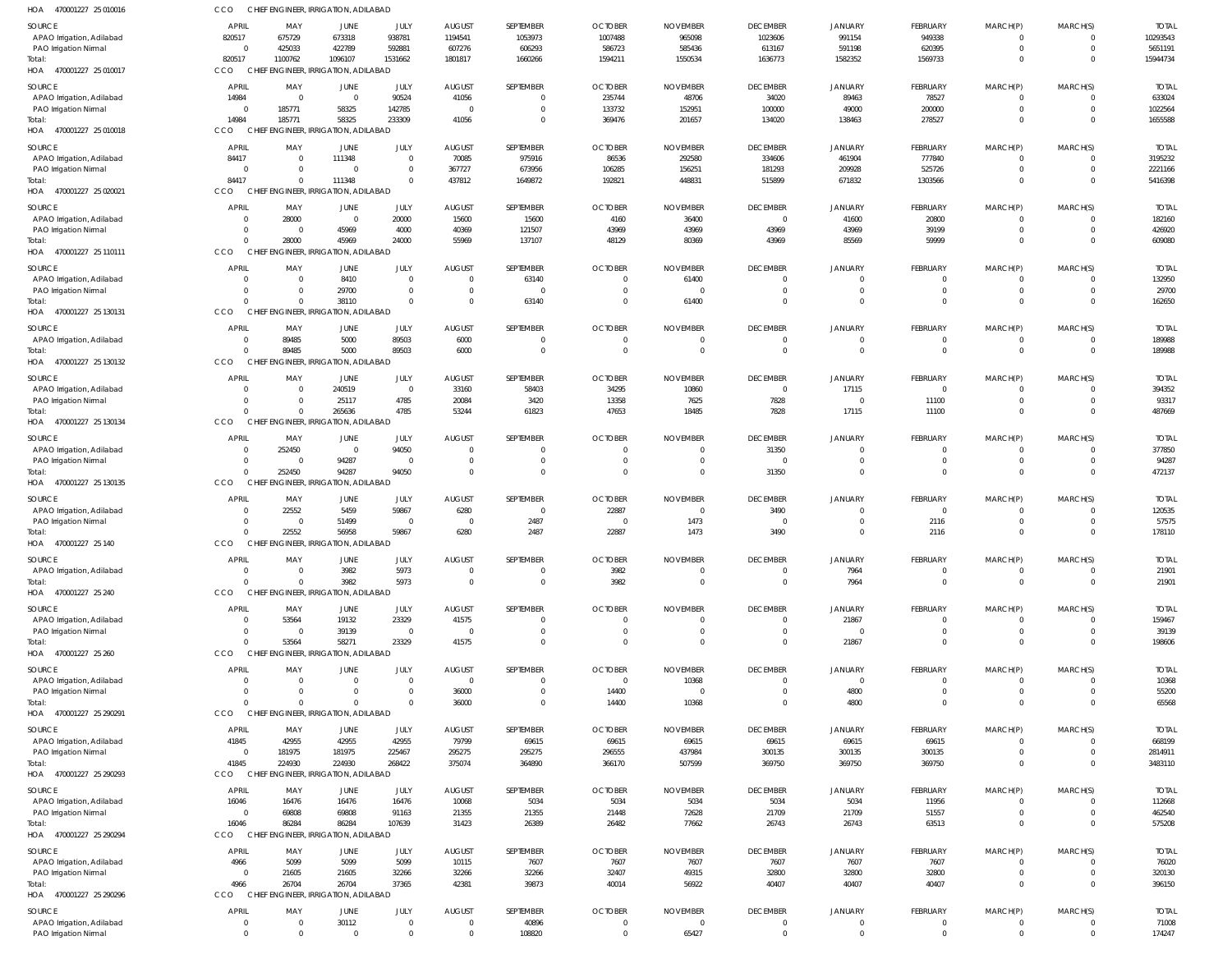| HOA 470001227 25 290296                                                                           | CCO                                                                 | CHIEF ENGINEER, IRRIGATION, ADILABAD                                            |                                    |                                                   |                                                   |                                                         |                                                                |                                                     |                                                     |                                                    |                                                       |                                                                |                                                         |                                               |
|---------------------------------------------------------------------------------------------------|---------------------------------------------------------------------|---------------------------------------------------------------------------------|------------------------------------|---------------------------------------------------|---------------------------------------------------|---------------------------------------------------------|----------------------------------------------------------------|-----------------------------------------------------|-----------------------------------------------------|----------------------------------------------------|-------------------------------------------------------|----------------------------------------------------------------|---------------------------------------------------------|-----------------------------------------------|
| SOURCE<br>Total:                                                                                  | <b>APRIL</b><br>$\Omega$                                            | MAY<br>$\Omega$                                                                 | JUNE<br>30112                      | JULY<br>$\overline{0}$                            | <b>AUGUST</b><br>$\Omega$                         | SEPTEMBER<br>149716                                     | <b>OCTOBER</b><br>$\overline{0}$                               | <b>NOVEMBER</b><br>65427                            | <b>DECEMBER</b><br>$\Omega$                         | <b>JANUARY</b><br>$\Omega$                         | <b>FEBRUARY</b><br>$\overline{0}$                     | MARCH(P)<br>$\overline{0}$                                     | MARCH(S)<br>$\mathbf{0}$                                | <b>TOTAL</b><br>245255                        |
| HOA 470001227 25 300301                                                                           | CCO                                                                 | CHIEF ENGINEER, IRRIGATION, ADILABAD                                            |                                    |                                                   |                                                   |                                                         |                                                                |                                                     |                                                     |                                                    |                                                       |                                                                |                                                         |                                               |
| SOURCE<br>APAO Irrigation, Adilabad<br>Total:<br>HOA 470001227 25 300302                          | <b>APRIL</b><br>$\circ$<br>$\Omega$<br>CCO                          | MAY<br>- 0<br>-0<br>CHIEF ENGINEER, IRRIGATION, ADILABAD                        | JUNE<br>28000<br>28000             | JULY<br>$\overline{0}$<br>$\Omega$                | <b>AUGUST</b><br>$\Omega$<br>$\Omega$             | SEPTEMBER<br>$\mathbf{0}$<br>$\mathbf 0$                | <b>OCTOBER</b><br>$\overline{0}$<br>$\overline{0}$             | <b>NOVEMBER</b><br>$\overline{0}$<br>$\overline{0}$ | <b>DECEMBER</b><br>$\Omega$<br>$\Omega$             | JANUARY<br>$\Omega$<br>$\Omega$                    | <b>FEBRUARY</b><br>$\mathbf{0}$<br>$\overline{0}$     | MARCH(P)<br>$\overline{0}$<br>$\overline{0}$                   | MARCH(S)<br>$\mathbf{0}$<br>$\overline{0}$              | <b>TOTAL</b><br>28000<br>28000                |
| SOURCE<br>APAO Irrigation, Adilabad<br>PAO Irrigation Nirmal<br>Total:<br>HOA 470001227 25 310318 | <b>APRIL</b><br>$\overline{0}$<br>$\overline{0}$<br>$\Omega$<br>CCO | MAY<br>92368<br>$\overline{0}$<br>92368<br>CHIEF ENGINEER, IRRIGATION, ADILABAD | JUNE<br>43051<br>$\Omega$<br>43051 | JULY<br>92286<br>71034<br>163320                  | <b>AUGUST</b><br>204180<br>27983<br>232163        | SEPTEMBER<br>493604<br>527217<br>1020821                | <b>OCTOBER</b><br>1537386<br>136475<br>1673861                 | <b>NOVEMBER</b><br>638311<br>877828<br>1516139      | <b>DECEMBER</b><br>528009<br>850333<br>1378342      | <b>JANUARY</b><br>445608<br>346645<br>792253       | <b>FEBRUARY</b><br>555366<br>867136<br>1422502        | MARCH(P)<br>$\overline{0}$<br>$\overline{0}$<br>$\overline{0}$ | MARCH(S)<br>$\mathbf{0}$<br>$\mathbf 0$<br>$\mathbf 0$  | <b>TOTAL</b><br>4630169<br>3704651<br>8334820 |
| SOURCE<br>APAO Irrigation, Adilabad<br><b>PAO Irrigation Nirmal</b><br>Total:                     | <b>APRIL</b><br>$\overline{0}$<br>$\circ$<br>$\Omega$               | MAY<br>$\overline{0}$<br>20000<br>20000                                         | JUNE<br>20000<br>$\Omega$<br>20000 | JULY<br>$\overline{0}$<br>$\mathbf 0$<br>$\Omega$ | <b>AUGUST</b><br>60000<br>$\overline{0}$<br>60000 | SEPTEMBER<br>$\mathbf{0}$<br>$\mathbf 0$<br>$\mathbf 0$ | <b>OCTOBER</b><br>20000<br>$\overline{0}$<br>20000             | <b>NOVEMBER</b><br>0<br>$\overline{0}$<br>$\Omega$  | <b>DECEMBER</b><br>$\Omega$<br>$\Omega$<br>$\Omega$ | <b>JANUARY</b><br>$\Omega$<br>$\Omega$             | <b>FEBRUARY</b><br>0<br>$\overline{0}$<br>$\Omega$    | MARCH(P)<br>$\overline{0}$<br>$\overline{0}$<br>$\mathbf{0}$   | MARCH(S)<br>$\mathbf{0}$<br>$\mathbf{0}$<br>$\mathbf 0$ | <b>TOTAL</b><br>100000<br>20000<br>120000     |
| HOA 470001227 25 510511                                                                           | CCO                                                                 | CHIEF ENGINEER, IRRIGATION, ADILABAD                                            |                                    |                                                   |                                                   |                                                         |                                                                |                                                     |                                                     |                                                    |                                                       |                                                                |                                                         |                                               |
| SOURCE<br>APAO Irrigation, Adilabad<br>PAO Irrigation Nirmal<br>Total:<br>HOA 47000122725 25 260  | <b>APRIL</b><br>$\overline{0}$<br>$\overline{0}$<br>$\Omega$<br>CCO | MAY<br>42192<br>$\overline{0}$<br>42192<br>CHIEF ENGINEER, IRRIGATION, ADILABAD | JUNE<br>$\Omega$<br>18300<br>18300 | JULY<br>16939<br>$\overline{\mathbf{0}}$<br>16939 | <b>AUGUST</b><br>800<br>$\Omega$<br>800           | SEPTEMBER<br>$\mathbf{0}$<br>560<br>560                 | <b>OCTOBER</b><br>$\overline{0}$<br>$\overline{0}$<br>$\Omega$ | <b>NOVEMBER</b><br>10452<br>$\overline{0}$<br>10452 | <b>DECEMBER</b><br>$\Omega$<br>500<br>500           | <b>JANUARY</b><br>$\Omega$<br>$\Omega$<br>$\Omega$ | FEBRUARY<br>$\Omega$<br>$\overline{0}$<br>$\Omega$    | MARCH(P)<br>$\overline{0}$<br>$\overline{0}$<br>$\Omega$       | MARCH(S)<br>$^{\circ}$<br>$\mathbf 0$<br>$\Omega$       | <b>TOTAL</b><br>70383<br>19360<br>89743       |
| SOURCE<br>APAO Irrigation, Adilabad<br>PAO Irrigation Nirmal                                      | <b>APRIL</b><br>$\circ$<br>$\Omega$                                 | MAY<br>$\Omega$<br>$\Omega$                                                     | JUNE<br>$\Omega$<br>$\Omega$       | JULY<br>$\overline{0}$<br>$\overline{0}$          | <b>AUGUST</b><br>$\Omega$<br>486000               | SEPTEMBER<br>$\mathbf{0}$<br>$\mathbf 0$                | <b>OCTOBER</b><br>$\overline{0}$<br>24000                      | <b>NOVEMBER</b><br>$\overline{0}$<br>75600          | <b>DECEMBER</b><br>69612<br>66000                   | <b>JANUARY</b><br>$\Omega$<br>$\Omega$             | <b>FEBRUARY</b><br>154754<br>$\Omega$                 | MARCH(P)<br>$\overline{0}$<br>$\overline{0}$                   | MARCH(S)<br>$\overline{0}$<br>$\mathbf 0$               | <b>TOTAL</b><br>224366<br>651600              |
| Total:<br>HOA 47000122725 26 530531                                                               | $\Omega$<br>CCO                                                     | $\Omega$<br>CHIEF ENGINEER, IRRIGATION, ADILABAD                                |                                    | $\Omega$                                          | 486000                                            | $\mathbf{0}$                                            | 24000                                                          | 75600                                               | 135612                                              | $\Omega$                                           | 154754                                                | $\overline{0}$                                                 | $\mathbf 0$                                             | 875966                                        |
| SOURCE<br>APAO Projects, Adilabad<br>Total:<br>HOA 47000122725 26 530532                          | <b>APRIL</b><br>319270674<br>319270674<br>CCO                       | MAY<br>144900528<br>144900528<br>CHIEF ENGINEER, IRRIGATION, ADILABAD           | JUNE<br>$\Omega$<br>$\Omega$       | JULY<br>$\Omega$<br>$\Omega$                      | <b>AUGUST</b><br>$\Omega$<br>$\Omega$             | SEPTEMBER<br>91023961<br>91023961                       | <b>OCTOBER</b><br>58082113<br>58082113                         | <b>NOVEMBER</b><br>83682164<br>83682164             | <b>DECEMBER</b><br>162650092<br>162650092           | <b>JANUARY</b><br>$\Omega$<br>$\Omega$             | FEBRUARY<br>299861501<br>299861501                    | MARCH(P)<br>$\overline{0}$<br>$\mathbf{0}$                     | MARCH(S)<br>$\mathbf{0}$<br>$\overline{0}$              | <b>TOTAL</b><br>1159471033<br>1159471033      |
| SOURCE<br>APAO Projects, Adilabad<br>Total:<br>47000122725 27 530531<br>HOA                       | <b>APRIL</b><br>- 0<br>$\Omega$<br>CCO                              | MAY<br>150000000<br>150000000<br>CHIEF ENGINEER, IRRIGATION, ADILABAD           | JUNE<br>$\Omega$<br>$\Omega$       | JULY<br>$\overline{0}$<br>$\overline{0}$          | <b>AUGUST</b><br>$\Omega$<br>$\Omega$             | SEPTEMBER<br>$\mathbf{0}$<br>$\mathbf 0$                | <b>OCTOBER</b><br>$\overline{0}$<br>$\overline{0}$             | <b>NOVEMBER</b><br>$\overline{0}$<br>$\overline{0}$ | <b>DECEMBER</b><br>$\Omega$<br>$\Omega$             | <b>JANUARY</b><br>$\Omega$<br>$\Omega$             | <b>FEBRUARY</b><br>$\overline{0}$<br>$\overline{0}$   | MARCH(P)<br>$\overline{0}$<br>$\mathbf{0}$                     | MARCH(S)<br>$\overline{0}$<br>$\overline{0}$            | <b>TOTAL</b><br>150000000<br>150000000        |
| SOURCE<br>APAO Projects, Adilabad<br>Total:<br>HOA 47000122725 27 530532                          | APRIL<br>2023829<br>2023829<br><b>CCO</b>                           | MAY<br>84992391<br>84992391<br>CHIEF ENGINEER, IRRIGATION, ADILABAD             | JUNE<br>92112877<br>92112877       | JULY<br>102940455<br>102940455                    | <b>AUGUST</b><br>$\Omega$                         | SEPTEMBER<br>$\Omega$<br>$\mathbf 0$                    | <b>OCTOBER</b><br>10822868<br>10822868                         | <b>NOVEMBER</b><br>$\Omega$<br>$\overline{0}$       | <b>DECEMBER</b><br>5591136<br>5591136               | <b>JANUARY</b><br>12561663<br>12561663             | <b>FEBRUARY</b><br>21927962<br>21927962               | MARCH(P)<br>$\overline{0}$<br>$\overline{0}$                   | MARCH(S)<br>$\mathbf 0$<br>$\overline{0}$               | <b>TOTAL</b><br>332973181<br>332973181        |
| SOURCE<br>APAO Projects, Adilabad<br>Total:<br>HOA 470001229 25 010011                            | <b>APRIL</b><br>-0<br>$\Omega$<br>CCO                               | MAY<br>50000000<br>50000000<br>CHIEF ENGINEER, IRRIGATION, NAGARKURNOOL         | JUNE<br>- 0<br>$\Omega$            | JULY<br>$\overline{0}$<br>$\Omega$                | <b>AUGUST</b><br>- 0<br>$\Omega$                  | SEPTEMBER<br>$\mathbf{0}$<br>$\mathbf 0$                | <b>OCTOBER</b><br>- 0<br>$\overline{0}$                        | <b>NOVEMBER</b><br>0<br>$\overline{0}$              | <b>DECEMBER</b><br>$\Omega$<br>$\Omega$             | <b>JANUARY</b><br>$\Omega$<br>$\Omega$             | <b>FEBRUARY</b><br>0<br>$\Omega$                      | MARCH(P)<br>$\overline{0}$<br>$\mathbf{0}$                     | MARCH(S)<br>$\mathbf{0}$<br>$\mathbf{0}$                | <b>TOTAL</b><br>50000000<br>50000000          |
| SOURCE<br>APAO Irrigation, Nagarkurnool<br>PAO IRRIGATION DIVISION,<br>MAHABOOBNAGAR              | APRIL<br>9554385<br>2050055                                         | MAY<br>10402812<br>1122260                                                      | JUNE<br>9708759<br>1235290         | JULY<br>11882904<br>$\overline{0}$                | <b>AUGUST</b><br>16582513<br>$\overline{0}$       | SEPTEMBER<br>15519651<br>$\overline{0}$                 | <b>OCTOBER</b><br>15246961<br>$\overline{0}$                   | <b>NOVEMBER</b><br>15528139<br>$\overline{0}$       | <b>DECEMBER</b><br>15806156<br>$\overline{0}$       | <b>JANUARY</b><br>15827223<br>$\Omega$             | <b>FEBRUARY</b><br>16213178<br>$\overline{0}$         | MARCH(P)<br>$\overline{0}$<br>$\overline{0}$                   | MARCH(S)<br>$^{\circ}$<br>$\overline{0}$                | <b>TOTAL</b><br>152272681<br>4407605          |
| Total:<br>HOA 470001229 25 010012                                                                 | 11604440<br>CCO                                                     | 11525072<br>CHIEF ENGINEER, IRRIGATION, NAGARKURNOOL                            | 10944049                           | 11882904                                          | 16582513                                          | 15519651                                                | 15246961                                                       | 15528139                                            | 15806156                                            | 15827223                                           | 16213178                                              | $\overline{0}$                                                 | $\mathbf{0}$                                            | 156680286                                     |
| SOURCE<br>APAO Irrigation, Nagarkurnool<br>PAO IRRIGATION DIVISION,<br>MAHABOOBNAGAR              | <b>APRIL</b><br>24300<br>6000                                       | MAY<br>21479<br>$\overline{0}$                                                  | JUNE<br>21425<br>$\Omega$          | JULY<br>28637<br>$\overline{0}$                   | <b>AUGUST</b><br>21974<br>$\overline{0}$          | SEPTEMBER<br>22652<br>$\overline{0}$                    | <b>OCTOBER</b><br>22385<br>$\overline{0}$                      | <b>NOVEMBER</b><br>22385<br>$\overline{0}$          | <b>DECEMBER</b><br>22385<br>$\overline{0}$          | <b>JANUARY</b><br>21070<br>$\Omega$                | FEBRUARY<br>35705<br>$\overline{0}$                   | MARCH(P)<br>$\overline{0}$<br>$\mathbf{0}$                     | MARCH(S)<br>$\mathbf 0$<br>$\overline{0}$               | <b>TOTAL</b><br>264397<br>6000                |
| Total:<br>HOA 470001229 25 010013                                                                 | 30300<br>CCO                                                        | 21479<br>CHIEF ENGINEER, IRRIGATION, NAGARKURNOOL                               | 21425                              | 28637                                             | 21974                                             | 22652                                                   | 22385                                                          | 22385                                               | 22385                                               | 21070                                              | 35705                                                 | $\mathbf{0}$                                                   | $\mathbf 0$                                             | 270397                                        |
| SOURCE<br>APAO Irrigation, Nagarkurnool<br>PAO IRRIGATION DIVISION,<br>MAHABOOBNAGAR              | APRIL<br>3674137<br>786898                                          | MAY<br>4012074<br>431493                                                        | JUNE<br>5158569<br>474910          | JULY<br>4794178<br>$\overline{0}$                 | <b>AUGUST</b><br>1872997<br>$\overline{0}$        | SEPTEMBER<br>1491094<br>$\overline{0}$                  | <b>OCTOBER</b><br>1436327<br>$\overline{0}$                    | <b>NOVEMBER</b><br>1638533<br>$\overline{0}$        | <b>DECEMBER</b><br>1390644<br>$\overline{0}$        | <b>JANUARY</b><br>1299224<br>$\Omega$              | <b>FEBRUARY</b><br>3205501<br>$\overline{0}$          | MARCH(P)<br>$\overline{0}$<br>$\mathbf{0}$                     | MARCH(S)<br>$^{\circ}$<br>$\mathbf 0$                   | <b>TOTAL</b><br>29973278<br>1693301           |
| Total:<br>HOA 470001229 25 010016                                                                 | 4461035<br>CCO                                                      | 4443567<br>CHIEF ENGINEER, IRRIGATION, NAGARKURNOOL                             | 5633479                            | 4794178                                           | 1872997                                           | 1491094                                                 | 1436327                                                        | 1638533                                             | 1390644                                             | 1299224                                            | 3205501                                               | $\mathbf{0}$                                                   | $\mathbf 0$                                             | 31666579                                      |
| SOURCE<br>APAO Irrigation, Nagarkurnool<br>PAO IRRIGATION DIVISION,<br>MAHABOOBNAGAR              | APRIL<br>1184002<br>337815                                          | MAY<br>1238927<br>133532                                                        | JUNE<br>1147099<br>146969          | JULY<br>1782811<br>$\overline{0}$                 | <b>AUGUST</b><br>2161057<br>$\Omega$              | SEPTEMBER<br>1919120<br>$\overline{0}$                  | <b>OCTOBER</b><br>1856024<br>$\overline{0}$                    | <b>NOVEMBER</b><br>1906675<br>$\overline{0}$        | <b>DECEMBER</b><br>1921463<br>$\Omega$              | <b>JANUARY</b><br>1924722<br>$\Omega$              | <b>FEBRUARY</b><br>1991812<br>$\overline{\mathbf{0}}$ | MARCH(P)<br>$\overline{0}$<br>$\mathbf{0}$                     | MARCH(S)<br>$\overline{0}$<br>$\mathbf 0$               | <b>TOTAL</b><br>19033712<br>618316            |
| Total:<br>HOA 470001229 25 010017                                                                 | 1521817<br>CCO                                                      | 1372459<br>CHIEF ENGINEER, IRRIGATION, NAGARKURNOOL                             | 1294068                            | 1782811                                           | 2161057                                           | 1919120                                                 | 1856024                                                        | 1906675                                             | 1921463                                             | 1924722                                            | 1991812                                               | $\mathbf{0}$                                                   | $\overline{0}$                                          | 19652028                                      |
| SOURCE<br>APAO Irrigation, Nagarkurnool<br>Total:<br>HOA 470001229 25 010018                      | <b>APRIL</b><br>$\overline{0}$<br>$\Omega$<br>CCO                   | MAY<br>207010<br>207010<br>CHIEF ENGINEER, IRRIGATION, NAGARKURNOOL             | JUNE<br>131760<br>131760           | JULY<br>106980<br>106980                          | <b>AUGUST</b><br>$\Omega$<br>$\Omega$             | SEPTEMBER<br>95058<br>95058                             | <b>OCTOBER</b><br>8980<br>8980                                 | <b>NOVEMBER</b><br>107980<br>107980                 | <b>DECEMBER</b><br>42980<br>42980                   | <b>JANUARY</b><br>$\Omega$<br>$\Omega$             | <b>FEBRUARY</b><br>90440<br>90440                     | MARCH(P)<br>$\overline{0}$<br>$\overline{0}$                   | MARCH(S)<br>$\mathbf 0$<br>$\overline{0}$               | <b>TOTAL</b><br>791188<br>791188              |
| SOURCE<br>APAO Irrigation, Nagarkurnool<br>Total:                                                 | <b>APRIL</b><br>$\overline{0}$<br>$\overline{0}$                    | MAY<br>- 0<br>$\Omega$                                                          | JUNE<br>431711<br>431711           | JULY<br>$\overline{0}$<br>$\overline{0}$          | <b>AUGUST</b><br>187917<br>187917                 | SEPTEMBER<br>1043360<br>1043360                         | <b>OCTOBER</b><br>240672<br>240672                             | <b>NOVEMBER</b><br>319185<br>319185                 | <b>DECEMBER</b><br>933100<br>933100                 | JANUARY<br>67688<br>67688                          | <b>FEBRUARY</b><br>1180638<br>1180638                 | MARCH(P)<br>$\overline{0}$<br>$\overline{0}$                   | MARCH(S)<br>$\overline{0}$<br>$\overline{0}$            | <b>TOTAL</b><br>4404271<br>4404271            |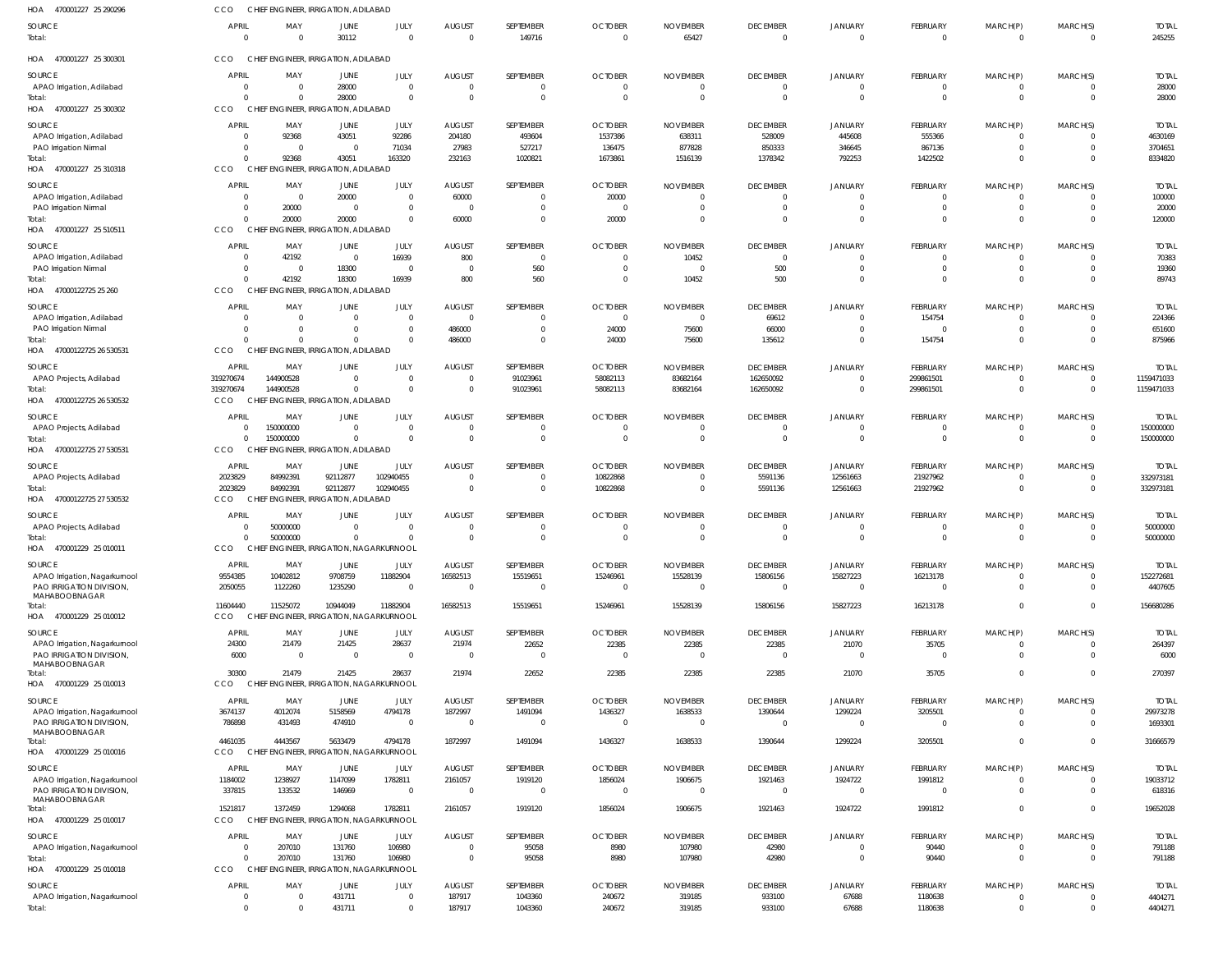| <b>APRIL</b><br><b>AUGUST</b><br><b>SEPTEMBER</b><br><b>OCTOBER</b><br><b>DECEMBER</b><br><b>SOURCE</b><br>MAY<br><b>JUNE</b><br>JULY<br><b>NOVEMBER</b><br><b>JANUARY</b>                                                                                                                                       | <b>FEBRUARY</b><br>MARCH(P)                    | MARCH(S)<br><b>TOTAL</b>                       |
|------------------------------------------------------------------------------------------------------------------------------------------------------------------------------------------------------------------------------------------------------------------------------------------------------------------|------------------------------------------------|------------------------------------------------|
| 48460<br>9738<br>36000<br>12984<br>6492<br>40000<br>51706<br>APAO Irrigation, Nagarkurnool<br>$\overline{0}$<br>0<br>$\overline{0}$                                                                                                                                                                              | 19476<br>0                                     | 224856<br>$\Omega$                             |
| 36000<br>12984<br>9738<br>$\Omega$<br>48460<br>6492<br>40000<br>51706<br>$\Omega$<br>Total:<br>$\Omega$                                                                                                                                                                                                          | 19476<br>$\mathbf 0$                           | 224856<br>$\Omega$                             |
| HOA 470001229 25 110111<br>CCO<br>CHIEF ENGINEER, IRRIGATION, NAGARKURNOOL                                                                                                                                                                                                                                       |                                                |                                                |
| <b>APRIL</b><br>MAY<br>JULY<br><b>AUGUST</b><br>SEPTEMBER<br><b>OCTOBER</b><br><b>DECEMBER</b><br><b>SOURCE</b><br><b>JUNE</b><br><b>NOVEMBER</b><br><b>JANUARY</b>                                                                                                                                              | FEBRUARY<br>MARCH(P)                           | MARCH(S)<br><b>TOTAL</b>                       |
| 134365<br>59700<br>74389<br>$\overline{0}$<br>APAO Irrigation, Nagarkurnool<br>$\overline{0}$<br>$\overline{0}$<br>$\Omega$<br>$\mathsf{C}$<br>$\Omega$<br>$\overline{0}$<br>134365<br>59700<br>74389<br>$\Omega$<br>$\Omega$<br>$\mathbf 0$<br>$\Omega$<br>$\mathsf{C}$<br>$\overline{0}$<br>Total:<br>$\Omega$ | 0<br>0<br>$\mathbf 0$<br>$\mathbf 0$           | 268454<br>268454<br>$\Omega$                   |
| CHIEF ENGINEER, IRRIGATION, NAGARKURNOOL<br>HOA 470001229 25 130131<br>CCO                                                                                                                                                                                                                                       |                                                |                                                |
| <b>APRIL</b><br><b>AUGUST</b><br>SEPTEMBER<br><b>OCTOBER</b><br><b>DECEMBER</b><br>MAY<br>JUNE<br>JULY<br><b>NOVEMBER</b><br><b>JANUARY</b>                                                                                                                                                                      | <b>FEBRUARY</b><br>MARCH(P)                    | MARCH(S)<br><b>TOTAL</b>                       |
| SOURCE<br>35972<br>19560<br>17703<br>2594<br>14864<br>17065<br>12419<br>7100<br>APAO Irrigation, Nagarkurnool<br>$\overline{0}$<br>$\overline{0}$                                                                                                                                                                | 14921<br>0                                     | 142198<br>$\Omega$                             |
| 35972<br>19560<br>17703<br>7100<br>$\Omega$<br>14864<br>17065<br>12419<br>2594<br>Total:<br>- 0                                                                                                                                                                                                                  | 14921<br>$\mathbf 0$                           | $\mathbf{0}$<br>142198                         |
| CCO<br>CHIEF ENGINEER, IRRIGATION, NAGARKURNOOL<br>HOA 470001229 25 130132                                                                                                                                                                                                                                       |                                                |                                                |
| <b>APRIL</b><br>MAY<br>JULY<br><b>AUGUST</b><br>SEPTEMBER<br><b>OCTOBER</b><br><b>NOVEMBER</b><br><b>DECEMBER</b><br><b>SOURCE</b><br>JUNE<br><b>JANUARY</b>                                                                                                                                                     | <b>FEBRUARY</b><br>MARCH(P)                    | MARCH(S)<br><b>TOTAL</b>                       |
| 486859<br>11700<br>23856<br>454297<br>212127<br>30836<br>144934<br>238056<br>APAO Irrigation, Nagarkurnool<br>$\overline{0}$<br>0                                                                                                                                                                                | 44312<br>0                                     | 1646977<br>$\Omega$                            |
| 486859<br>11700<br>23856<br>30836<br>212127<br>$\Omega$<br>454297<br>144934<br>238056<br>Total:<br>$\Omega$                                                                                                                                                                                                      | 44312<br>$\mathbf 0$                           | 1646977<br>$\Omega$                            |
| <b>ENGINEER, IRRIGATION, NAGARKURNOOL</b><br>HOA 470001229 25 130134<br>CCO<br><b>CHIEF</b>                                                                                                                                                                                                                      |                                                |                                                |
| <b>APRIL</b><br>JULY<br><b>AUGUST</b><br><b>OCTOBER</b><br><b>DECEMBER</b><br>MAY<br>JUNE<br>SEPTEMBER<br><b>NOVEMBER</b><br><b>JANUARY</b><br>SOURCE                                                                                                                                                            | <b>FEBRUARY</b><br>MARCH(P)                    | <b>TOTAL</b><br>MARCH(S)                       |
| 1122000<br>62700<br>627079<br>515195<br>1472116<br>$\overline{0}$<br>188100<br>APAO Irrigation, Nagarkurnool<br>$\overline{0}$<br>$\overline{0}$<br>$\mathbf{0}$                                                                                                                                                 | 506945<br>$\Omega$                             | 4494135<br>$\Omega$                            |
| 1122000<br>62700<br>627079<br>515195<br>$\Omega$<br>1472116<br>188100<br>$\Omega$<br>$\Omega$<br>$\overline{0}$<br>Total:                                                                                                                                                                                        | 506945<br>$\mathbf 0$                          | 4494135<br>$\Omega$                            |
| CCO<br>CHIEF ENGINEER, IRRIGATION, NAGARKURNOOL<br>HOA 470001229 25 130135                                                                                                                                                                                                                                       |                                                |                                                |
| <b>APRIL</b><br>MAY<br><b>AUGUST</b><br>SEPTEMBER<br><b>OCTOBER</b><br>SOURCE<br>JUNE<br>JULY<br><b>NOVEMBER</b><br><b>DECEMBER</b><br><b>JANUARY</b>                                                                                                                                                            | FEBRUARY<br>MARCH(P)                           | MARCH(S)<br><b>TOTAL</b>                       |
| 46392<br>5992<br>4590<br>33185<br>16907<br>15128<br>9940<br>6939<br>APAO Irrigation, Nagarkurnool<br>$\overline{0}$<br>0<br>5992<br>$\Omega$                                                                                                                                                                     | 79836<br>0                                     | 218909<br>$\Omega$                             |
| 46392<br>15128<br>4590<br>33185<br>9940<br>6939<br>16907<br>Total:<br>$\Omega$<br>CCO<br>CHIEF ENGINEER, IRRIGATION, NAGARKURNOOL<br>HOA 470001229 25 140                                                                                                                                                        | 79836<br>$\mathbf 0$                           | 218909                                         |
|                                                                                                                                                                                                                                                                                                                  |                                                |                                                |
| <b>APRIL</b><br>JULY<br><b>AUGUST</b><br>SEPTEMBER<br><b>OCTOBER</b><br><b>DECEMBER</b><br><b>SOURCE</b><br>MAY<br><b>JUNE</b><br><b>NOVEMBER</b><br><b>JANUARY</b><br>52518<br>12621<br>91884<br>33072<br>26704<br>20766<br>$\overline{0}$<br>$\Omega$<br>$\overline{0}$<br>$\Omega$                            | <b>FEBRUARY</b><br>MARCH(P)<br>16536<br>0      | MARCH(S)<br><b>TOTAL</b><br>254101<br>$\Omega$ |
| APAO Irrigation, Nagarkurnool<br>52518<br>12621<br>33072<br>$\Omega$<br>$\Omega$<br>26704<br>91884<br>20766<br>$\Omega$<br>$\Omega$<br>Total:                                                                                                                                                                    | 16536<br>$\mathbf 0$                           | 254101<br>$\Omega$                             |
| CCO<br>CHIEF ENGINEER, IRRIGATION, NAGARKURNOOL<br>HOA 470001229 25 240                                                                                                                                                                                                                                          |                                                |                                                |
| <b>APRIL</b><br>JULY<br><b>AUGUST</b><br>SEPTEMBER<br><b>OCTOBER</b><br><b>NOVEMBER</b><br><b>DECEMBER</b><br>SOURCE<br>MAY<br>JUNE<br><b>JANUARY</b>                                                                                                                                                            | MARCH(P)<br>FEBRUARY                           | MARCH(S)<br><b>TOTAL</b>                       |
|                                                                                                                                                                                                                                                                                                                  | 44307<br>0                                     | 159156<br>$\Omega$                             |
| $\overline{0}$<br>$\overline{0}$<br>$\mathsf{C}$<br>$\overline{0}$<br>$\overline{0}$<br>0<br>$\Omega$                                                                                                                                                                                                            | 44307<br>$\mathbf 0$                           | 159156<br>$\Omega$                             |
| 82704<br>7704<br>24441<br>APAO Irrigation, Nagarkurnool<br>7704<br>82704<br>$\Omega$<br>$\overline{0}$<br>24441<br>$\Omega$<br>$\Omega$<br>$\Omega$<br>$\overline{0}$<br>$\overline{0}$<br>Total:                                                                                                                |                                                |                                                |
| CHIEF ENGINEER, IRRIGATION, NAGARKURNOOL<br>CCO<br>HOA 470001229 25 300301                                                                                                                                                                                                                                       |                                                |                                                |
| <b>APRIL</b><br>JULY<br><b>AUGUST</b><br>MAY<br>JUNE<br>SEPTEMBER<br><b>OCTOBER</b><br><b>NOVEMBER</b><br><b>DECEMBER</b><br><b>JANUARY</b><br>SOURCE                                                                                                                                                            | FEBRUARY<br>MARCH(P)                           | MARCH(S)<br><b>TOTAL</b>                       |
| 29000<br>$\overline{0}$<br>171100<br>208800<br>188500<br>APAO Irrigation, Nagarkurnool<br>$\overline{0}$<br>$\overline{0}$<br>$\mathbf 0$<br>$\Omega$<br>0                                                                                                                                                       | 113100<br>$\mathbf 0$                          | 710500<br>$\Omega$                             |
| 29000<br>$\Omega$<br>$\mathbf{0}$<br>$\mathbf 0$<br>171100<br>208800<br>188500<br>$\Omega$<br>$\Omega$<br>$\overline{0}$<br>Total:                                                                                                                                                                               | 113100<br>$\mathbf 0$                          | 710500<br>$\Omega$                             |
| CHIEF ENGINEER, IRRIGATION, NAGARKURNOOL<br>HOA 470001229 25 300302<br>CCO                                                                                                                                                                                                                                       |                                                |                                                |
| <b>APRIL</b><br>MAY<br><b>JULY</b><br><b>AUGUST</b><br>SEPTEMBER<br><b>OCTOBER</b><br><b>NOVEMBER</b><br><b>DECEMBER</b><br>JANUARY<br>SOURCE<br><b>JUNE</b>                                                                                                                                                     | <b>FEBRUARY</b><br>MARCH(P)                    | MARCH(S)<br><b>TOTAL</b>                       |
| 42923<br>69502<br>50130<br>122909<br>951313<br>473006<br>1250893<br>1909014<br>544685<br>APAO Irrigation, Nagarkurnool<br>$\overline{0}$                                                                                                                                                                         | 3127373<br>0                                   | 8541748                                        |
| 42923<br>69502<br>50130<br>951313<br>473006<br>122909<br>1250893<br>1909014<br>544685<br>$\overline{0}$<br>Total:                                                                                                                                                                                                | 3127373<br>$\mathbf 0$                         | 8541748<br>$\Omega$                            |
| CCO<br>CHIEF ENGINEER, IRRIGATION, NAGARKURNOOL<br>HOA 470001229 25 310318                                                                                                                                                                                                                                       |                                                |                                                |
| <b>APRIL</b><br>JULY<br><b>AUGUST</b><br>SEPTEMBER<br><b>OCTOBER</b><br><b>DECEMBER</b><br>MAY<br><b>JUNE</b><br><b>NOVEMBER</b><br><b>JANUARY</b><br>SOURCE                                                                                                                                                     | <b>FEBRUARY</b><br>MARCH(P)                    | MARCH(S)<br><b>TOTAL</b>                       |
| 20000<br>20000<br>APAO Irrigation, Nagarkurnool<br>$\overline{0}$<br>$\Omega$<br>0<br>-0<br>$\Omega$                                                                                                                                                                                                             | 0<br>0                                         | 40000                                          |
| $\Omega$<br>$\Omega$<br>20000<br>$\Omega$<br>$\mathbf{0}$<br>$\Omega$<br>$\Omega$<br>20000<br>$\Omega$<br>$\Omega$<br>Total:                                                                                                                                                                                     | $\Omega$<br>$\Omega$                           | 40000<br>$\Omega$                              |
| CCO<br>HOA 470001229 25 510511<br>CHIEF ENGINEER, IRRIGATION, NAGARKURNOOL                                                                                                                                                                                                                                       |                                                |                                                |
| <b>APRIL</b><br>JULY<br><b>AUGUST</b><br><b>OCTOBER</b><br><b>DECEMBER</b><br>SOURCE<br>MAY<br><b>JUNE</b><br>SEPTEMBER<br><b>NOVEMBER</b><br><b>JANUARY</b><br>$\Omega$                                                                                                                                         | <b>FEBRUARY</b><br>MARCH(P)                    | MARCH(S)<br><b>TOTAL</b>                       |
| 15842<br>30000<br>$\Omega$<br>$\Omega$<br>APAO Irrigation, Nagarkurnool<br>$\Omega$<br>$\Omega$<br>$\overline{0}$<br>$\overline{0}$<br>$\overline{0}$<br>15842<br>$\Omega$<br>$\overline{0}$<br>30000<br>$\Omega$<br>$\Omega$<br>$\overline{0}$<br>Total:<br>$\Omega$<br>- 0                                     | $\mathbf 0$<br>0<br>$\mathbf 0$<br>$\mathbf 0$ | 45842<br>45842<br>$\Omega$                     |
| HOA 47000122925 25 260<br>CCO<br>CHIEF ENGINEER, IRRIGATION, NAGARKURNOOL                                                                                                                                                                                                                                        |                                                |                                                |
|                                                                                                                                                                                                                                                                                                                  |                                                |                                                |
| <b>APRIL</b><br>JULY<br><b>AUGUST</b><br><b>OCTOBER</b><br>SOURCE<br>MAY<br><b>JUNE</b><br>SEPTEMBER<br><b>NOVEMBER</b><br><b>DECEMBER</b><br><b>JANUARY</b><br>26922<br>$\overline{0}$<br>$\overline{0}$<br>60000<br>164000<br>60000<br>APAO Irrigation, Nagarkurnool<br>$\Omega$<br>0<br>206616<br>$\Omega$    | FEBRUARY<br>MARCH(P)<br>7835867                | MARCH(S)<br><b>TOTAL</b><br>8353405            |
| $\Omega$<br>60000<br>164000<br>60000<br>26922<br>$\Omega$<br>$\mathbf 0$<br>206616<br>Total:<br>$\Omega$<br>$\Omega$                                                                                                                                                                                             | 7835867<br>$\mathbf 0$                         | 8353405<br>$\Omega$                            |
| CHIEF ENGINEER, IRRIGATION, NAGARKURNOOL<br>HOA 47000122925 26 530531<br>CCO                                                                                                                                                                                                                                     |                                                |                                                |
| MAY<br>JULY<br><b>AUGUST</b><br>SEPTEMBER<br><b>OCTOBER</b><br><b>DECEMBER</b><br>SOURCE<br><b>APRIL</b><br><b>JUNE</b><br><b>NOVEMBER</b><br><b>JANUARY</b>                                                                                                                                                     | FEBRUARY<br>MARCH(P)                           | MARCH(S)<br><b>TOTAI</b>                       |
| 1412522479<br>1740758261<br>527821305<br>494163688<br>1107518282<br>1824490300<br>1795481426<br>2702958437<br>2824040028<br>APAO Irrigation, Nagarkurnool<br>$\Omega$                                                                                                                                            | 2558902426<br>0                                | 16988656632                                    |
| 841410865<br>634272351<br>PAO IRRIGATION DIVISION,<br>1690988<br>617038620<br>857812159<br>11800000<br>520363220<br>791747023<br>1278650798<br>655154030                                                                                                                                                         | 627832022<br>$\Omega$                          | 6837772076<br>$\Omega$                         |
| MAHABOOBNAGAR<br>529512293<br>2029561099<br>841410865<br>2598570420<br>505963688<br>1741790633<br>2344853520<br>2587228449<br>3981609235<br>3479194058<br>Total:                                                                                                                                                 | 3186734448<br>$\mathbf 0$                      | 23826428708<br>$\Omega$                        |
| CCO<br>CHIEF ENGINEER, IRRIGATION, NAGARKURNOOL<br>HOA 47000122925 26 530532                                                                                                                                                                                                                                     |                                                |                                                |
|                                                                                                                                                                                                                                                                                                                  |                                                |                                                |
| <b>APRIL</b><br>JULY<br><b>AUGUST</b><br>SEPTEMBER<br>MAY<br>JUNE<br><b>OCTOBER</b><br><b>NOVEMBER</b><br><b>DECEMBER</b><br><b>JANUARY</b><br>SOURCE<br>7689000<br>APAO Irrigation, Nagarkurnool<br>$\overline{0}$<br>$\overline{0}$<br>0<br>$\Omega$<br>0<br>0<br>0                                            | FEBRUARY<br>MARCH(P)<br>0                      | MARCH(S)<br><b>TOTAL</b><br>7689000            |
| PAO IRRIGATION DIVISION,<br>$\Omega$<br>$\overline{0}$<br>4612381<br>$\Omega$<br>$\Omega$<br>$\Omega$<br>$\Omega$<br>$\Omega$<br>$\Omega$<br>$\Omega$                                                                                                                                                            | $\Omega$<br>$\Omega$                           | 4612381<br>$\Omega$                            |
| MAHABOOBNAGAR<br>$\Omega$<br>-C                                                                                                                                                                                                                                                                                  |                                                |                                                |
| 12301381<br>$\Omega$<br>$\mathbf 0$<br>$\Omega$<br>$\overline{0}$<br>$\Omega$<br>$\Omega$<br>Total:<br>$\Omega$<br>CCO<br>CHIEF ENGINEER, IRRIGATION, NAGARKURNOOL<br>HOA 47000122925 27 530531                                                                                                                  | $\mathbf 0$<br>$\Omega$                        | 12301381<br>$\Omega$                           |
|                                                                                                                                                                                                                                                                                                                  |                                                |                                                |
| <b>APRIL</b><br>JULY<br><b>AUGUST</b><br>SEPTEMBER<br><b>OCTOBER</b><br><b>DECEMBER</b><br>SOURCE<br>MAY<br>JUNE<br><b>NOVEMBER</b><br><b>JANUARY</b><br>$\overline{0}$<br>$\overline{0}$<br>$\overline{0}$<br>$\mathbf 0$<br>$\mathbf 0$<br>- 0<br>$\Omega$                                                     | FEBRUARY<br>MARCH(P)<br>$\mathbf 0$<br>0       | MARCH(S)<br><b>TOTAL</b>                       |
| 5282786<br>APAO Irrigation, Nagarkurnool<br>PAO IRRIGATION DIVISION,<br>4961688<br>5204629<br>8040556<br>$\Omega$<br>$\Omega$<br>$\Omega$<br>$\Omega$<br>$\Omega$<br>$\Omega$                                                                                                                                    | 3058106<br>$\Omega$                            | 5282786<br>21264979<br>$\Omega$                |
| MAHABOOBNAGAR                                                                                                                                                                                                                                                                                                    |                                                |                                                |
| PAO IRRIGATION RANGA REDDY DISTRICT<br>11323814<br>$\overline{0}$<br>$\Omega$<br>$\Omega$<br>$\Omega$<br>- 0<br>0<br>$\Omega$<br>$\Omega$<br>$\cap$                                                                                                                                                              | 0                                              | 11323814                                       |
| 4961688<br>16528443<br>13323342<br>$\Omega$<br>$\Omega$<br>$\Omega$<br>$\Omega$<br>$\Omega$<br>$\Omega$<br>Total:<br>CCO<br>CHIEF ENGINEER, IRRIGATION, NAGARKURNOOL<br>HOA 47000122925 49 500501                                                                                                                | 3058106<br>$\Omega$                            | 37871579<br>$\Omega$                           |
|                                                                                                                                                                                                                                                                                                                  |                                                |                                                |
| <b>APRIL</b><br>JULY<br><b>AUGUST</b><br>MAY<br><b>JUNE</b><br>SEPTEMBER<br><b>OCTOBER</b><br><b>NOVEMBER</b><br><b>DECEMBER</b><br><b>JANUARY</b><br>SOURCE<br>$\overline{0}$<br>$\Omega$<br>$\Omega$<br>- 0<br>$\Omega$<br>$\Omega$<br>0<br>$\Omega$                                                           | FEBRUARY<br>MARCH(P)<br>$\Omega$               | MARCH(S)<br><b>TOTAI</b><br>$\Omega$           |
| 2508000<br>128638000<br>APAO Irrigation, Nagarkurnool<br>91790250<br>APAO Irrigation, Wanaparthy<br>$\overline{0}$<br>$\Omega$<br>$\overline{0}$<br>$\Omega$<br>0<br>0<br>0<br>C                                                                                                                                 | 0<br>0                                         | 131146000<br>91790250<br>$\Omega$              |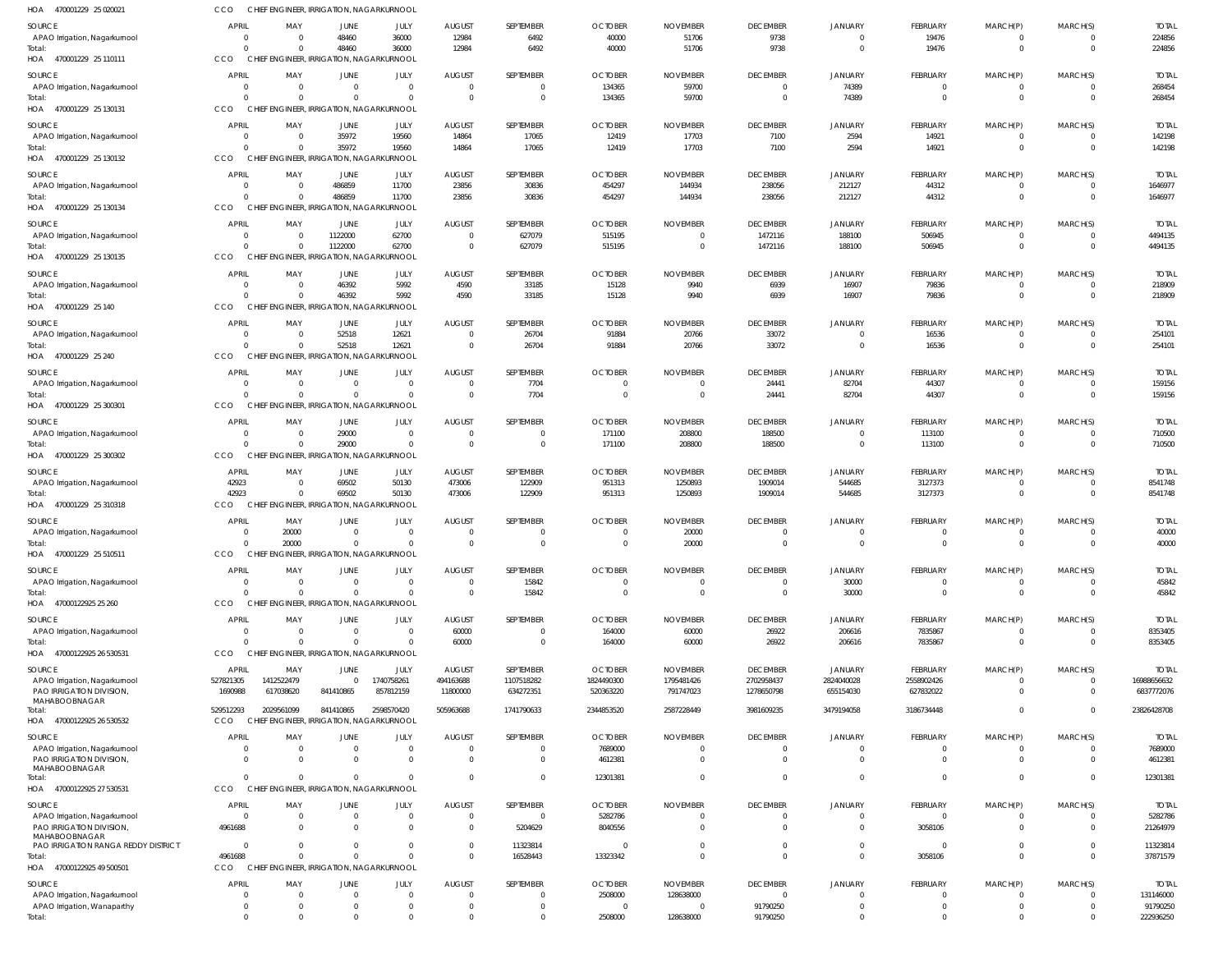| HOA<br>47000123025 05 500503                                        | CCO                      | ENGINEER-IN-CHIEF, IRRIGATION (GENERAL), HYDERABAD             |                             |                         |                              |                                  |                                |                             |                             |                            |                                   |                            |                      |                          |
|---------------------------------------------------------------------|--------------------------|----------------------------------------------------------------|-----------------------------|-------------------------|------------------------------|----------------------------------|--------------------------------|-----------------------------|-----------------------------|----------------------------|-----------------------------------|----------------------------|----------------------|--------------------------|
| SOURCE<br>PAO IRRIGATION RANGA REDDY DISTRICT                       | <b>APRIL</b><br>$\Omega$ | MAY<br>$\Omega$                                                | JUNE<br>$\mathbf 0$         | JULY<br>$\Omega$        | <b>AUGUST</b><br>$\mathbf 0$ | SEPTEMBER<br>$\overline{0}$      | <b>OCTOBER</b><br>$\mathbf{0}$ | <b>NOVEMBER</b><br>0        | <b>DECEMBER</b><br>25000000 | <b>JANUARY</b>             | <b>FEBRUARY</b><br>$\Omega$       | MARCH(P)<br>$^{\circ}$     | MARCH(S)             | <b>TOTAL</b><br>25000000 |
| Total<br>HOA<br>47000123125 05 500503                               | CCO                      | $\Omega$<br>ENGINEER-IN-CHIEF, IRRIGATION (GENERAL), HYDERABAD | $\Omega$                    | $\Omega$                | $\Omega$                     | $\Omega$                         | $\mathbf 0$                    | $\mathbf 0$                 | 25000000                    |                            | $\Omega$                          | $\Omega$                   |                      | 25000000                 |
| <b>SOURCE</b>                                                       | <b>APRIL</b><br>$\Omega$ | MAY<br>$\Omega$                                                | JUNE<br>$\overline{0}$      | JULY<br>$\Omega$        | <b>AUGUST</b><br>$\mathbf 0$ | SEPTEMBER<br>$\overline{0}$      | <b>OCTOBER</b>                 | <b>NOVEMBER</b><br>$\Omega$ | <b>DECEMBER</b>             | <b>JANUARY</b>             | <b>FEBRUARY</b><br>$\overline{0}$ | MARCH(P)                   | MARCH(S)             | <b>TOTAL</b>             |
| PAO IRRIGATION RANGA REDDY DISTRICT<br>Total                        |                          | $\Omega$                                                       | $\Omega$                    | $\Omega$                | $\mathbf 0$                  | $\Omega$                         | $\mathbf 0$<br>$\mathbf 0$     | $\mathbf 0$                 | 60000000<br>60000000        |                            | $\Omega$                          | $\overline{0}$<br>$\Omega$ | $\Omega$             | 60000000<br>60000000     |
| 470001232 25 010011<br>HOA                                          | CCO                      | ENGINEER-IN-CHIEF, IRRIGATION, GAJWEL                          |                             |                         |                              |                                  |                                |                             |                             |                            |                                   |                            |                      |                          |
| <b>SOURCE</b>                                                       | <b>APRIL</b>             | MAY                                                            | JUNE                        | JULY                    | <b>AUGUST</b>                | SEPTEMBER                        | <b>OCTOBER</b>                 | <b>NOVEMBER</b>             | <b>DECEMBER</b>             | JANUARY                    | <b>FEBRUARY</b>                   | MARCH(P)                   | MARCH(S)             | <b>TOTAL</b>             |
| APAO Irrigation, Medchal Malkajigiri<br>APAO Irrigation, Peddapalli | 857145<br>289850         | 1070300<br>$\overline{0}$                                      | 1156392<br>$-289850$        | 1518054<br>$\Omega$     | 2523422<br>$\mathbf 0$       | 2175369<br>- 0                   | 2187285<br>$\mathbf{0}$        | 2293179<br>$\Omega$         | 2412405<br>$\Omega$         | 2371779<br>$\Omega$        | 2046245<br>$\Omega$               | $\overline{0}$<br>$\Omega$ |                      | 20611575                 |
| APAO Irrigation, Siddipet                                           | 10700721                 | 14569982                                                       | 13111542                    | 12856011                | 21197227                     | 20088528                         | 20558837                       | 21291876                    | 20933797                    | 20611622                   | 21577530                          | $\Omega$                   |                      | 197497673                |
| APAO Irrigation, Yadadri                                            | 3025328                  | 2703186                                                        | 4799852                     | 5244548                 | 6853190                      | 7636403                          | 7011422                        | 7136838                     | 7666406                     | 7398370                    | 6759881                           | $\Omega$                   |                      | 66235424                 |
| PAO IRRIGATION NIZAMABAD<br>PAO MEDAK(IW), MEDAK                    | 143010<br>513930         | 211170<br>1909811                                              | 212660<br>1684506           | 295070<br>1863415       | 395832<br>2890081            | 345110<br>3063733                | 346390<br>2877257              | 346390<br>3117236           | 347790<br>3014838           | 347790<br>3089016          | 352240<br>3294122                 | $\Omega$<br>$\Omega$       |                      | 3343452<br>27317945      |
| Total:                                                              | 15529984                 | 20464449                                                       | 20675102                    | 21777098                | 33859752                     | 33309143                         | 32981191                       | 34185519                    | 34375236                    | 33818577                   | 34030018                          | $\Omega$                   |                      | 315006069                |
| HOA<br>470001232 25 010012                                          | CCO                      | <b>ENGINEER-IN-CHIEF</b>                                       | <b>IRRIGATION, GAJWEL</b>   |                         |                              |                                  |                                |                             |                             |                            |                                   |                            |                      |                          |
| <b>SOURCE</b>                                                       | <b>APRIL</b>             | MAY                                                            | JUNE                        | JULY                    | <b>AUGUST</b>                | SEPTEMBER                        | <b>OCTOBER</b>                 | <b>NOVEMBER</b>             | <b>DECEMBER</b>             | <b>JANUARY</b>             | <b>FEBRUARY</b>                   | MARCH(P)                   | MARCH(S)             | <b>TOTAL</b>             |
| APAO Irrigation, Medchal Malkajigiri<br>APAO Irrigation, Peddapalli | 13000<br>4700            | 2000<br>$\overline{\mathbf{0}}$                                | 2500<br>$-4700$             | 2671<br>$\Omega$        | 1500<br>$\overline{0}$       | 2000<br>$\Omega$                 | 2000<br>$\mathbf{0}$           | 2000<br>$\Omega$            | 2000<br>$\Omega$            | 2000<br>$\Omega$           | 9500<br>$\Omega$                  | $\overline{0}$<br>$\Omega$ | - 0<br>$\Omega$      | 41171                    |
| APAO Irrigation, Siddipet                                           | 36320                    | 22701                                                          | 18066                       | 11781                   | 13937                        | 10350                            | 10340                          | 42008                       | 11720                       | 11720                      | 32399                             | $\Omega$                   |                      | 221342                   |
| APAO Irrigation, Yadadri                                            | 14160                    | 8000                                                           | 9593                        | 7840                    | 12088                        | 10801                            | 9640                           | 9511                        | 9770                        | 9640                       | 7640                              | $\Omega$                   |                      | 108683                   |
| PAO IRRIGATION NIZAMABAD                                            | 1500                     | 2200<br>2000                                                   | 2300<br>2000                | 5500<br>2000            | 5900<br>2000                 | 4100<br>2000                     | 4100<br>2000                   | 4100<br>2000                | 4100<br>2000                | 4100<br>2000               | 4100<br>7000                      | $\Omega$<br>$\Omega$       | $\Omega$             | 42000<br>25000           |
| PAO MEDAK(IW), MEDAK<br>Total:                                      | 69680                    | 36901                                                          | 29759                       | 29792                   | 35425                        | 29251                            | 28080                          | 59619                       | 29590                       | 29460                      | 60639                             | $\Omega$                   | $\Omega$             | 438196                   |
| HOA<br>470001232 25 010013                                          | CCO                      | ENGINEER-IN-CHIEF, IRRIGATION, GAJWEL                          |                             |                         |                              |                                  |                                |                             |                             |                            |                                   |                            |                      |                          |
| <b>SOURCE</b>                                                       | <b>APRIL</b>             | MAY                                                            | <b>JUNE</b>                 | JULY                    | <b>AUGUST</b>                | SEPTEMBER                        | <b>OCTOBER</b>                 | <b>NOVEMBER</b>             | <b>DECEMBER</b>             | <b>JANUARY</b>             | <b>FEBRUARY</b>                   | MARCH(P)                   | MARCH(S)             | <b>TOTAL</b>             |
| APAO Irrigation, Medchal Malkajigiri                                | 328789                   | 410697                                                         | 443725                      | 581676                  | 466435                       | 305476                           | 279555                         | 217788                      | 213796                      | 207054                     | 397412                            | $\Omega$                   |                      | 3852403                  |
| APAO Irrigation, Peddapalli<br>APAO Irrigation, Siddipet            | 111158<br>4086552        | - 0<br>5545497                                                 | $-111158$<br>5911906        | $\Omega$<br>5023333     | $\mathbf 0$<br>3819953       | $\Omega$<br>3158026              | $\overline{0}$<br>3109223      | C<br>3307563                | $\Omega$<br>2698365         | $\Omega$<br>2048320        | $\Omega$<br>4220921               | $\Omega$<br>$\Omega$       |                      | $\Omega$<br>42929659     |
| APAO Irrigation, Yadadri                                            | 1162397                  | 1038176                                                        | 1979459                     | 1988785                 | 2231822                      | 1608020                          | 1155554                        | 1010820                     | 796420                      | 721963                     | 1255355                           | $\Omega$                   |                      | 14948771                 |
| PAO IRRIGATION NIZAMABAD                                            | 54965                    | 81150                                                          | 81728                       | 113410                  | 49974                        | 24987                            | 104937                         | 25080                       | 25182                       | 25182                      | 60575                             | $\Omega$                   |                      | 647170                   |
| PAO MEDAK(IW), MEDAK<br>Total:                                      | 197327<br>5941188        | 736050<br>7811570                                              | 684133<br>8989793           | 747334<br>8454538       | 301314<br>6869498            | 221732<br>5318241                | 208238<br>4857507              | 228348<br>4789599           | 218198<br>3951961           | 223576<br>3226095          | 565700<br>6499963                 | $\Omega$<br>$\Omega$       |                      | 4331950<br>66709953      |
| HOA<br>470001232 25 010016                                          | CCO                      | <b>ENGINEER-IN-CHIEF</b>                                       | , IRRIGATION, GAJWEL        |                         |                              |                                  |                                |                             |                             |                            |                                   |                            |                      |                          |
| SOURCE                                                              | <b>APRIL</b>             | MAY                                                            | JUNE                        | JULY                    | <b>AUGUST</b>                | SEPTEMBER                        | <b>OCTOBER</b>                 | <b>NOVEMBER</b>             | <b>DECEMBER</b>             | <b>JANUARY</b>             | <b>FEBRUARY</b>                   | MARCH(P)                   | MARCH(S)             | <b>TOTAL</b>             |
| APAO Irrigation, Medchal Malkajigiri                                | 197578                   | 260349                                                         | 285554                      | 352778                  | 587556                       | 465655                           | 458698                         | 475557                      | 448866                      | 364744                     | 227809                            | $\Omega$                   |                      | 4125144                  |
| APAO Irrigation, Peddapalli<br>APAO Irrigation, Siddipet            | 54044<br>1600885         | $\overline{0}$<br>1908218                                      | $-54044$<br>1742898         | $\Omega$<br>1665926     | 0<br>2793769                 | - 0<br>2456770                   | 0<br>2477746                   | C<br>2562356                | $\Omega$<br>2501282         | $\Omega$<br>2424789        | 2543777                           | $\Omega$<br>$\Omega$       |                      | 24678416                 |
| APAO Irrigation, Yadadr                                             | 384795                   | 319896                                                         | 594303                      | 666999                  | 938272                       | 979105                           | 791415                         | 828682                      | 896284                      | 850066                     | 912754                            | $\Omega$                   |                      | 8162571                  |
| PAO IRRIGATION NIZAMABAD                                            | 28350                    | 41856                                                          | 42154                       | 58516                   | 74540                        | 58347                            | 58564                          | 58564                       | 58802                       | 58802                      | 59559                             | $\Omega$                   |                      | 598054                   |
| PAO MEDAK(IW), MEDAK<br>Total                                       | 66763<br>2332415         | 231558<br>2761877                                              | 200783<br>2811648           | 285815<br>3030034       | 410278<br>4804415            | 371215<br>4331092                | 350536<br>4136959              | 370515<br>4295674           | 360710<br>4265944           | 369673<br>4068074          | 393572<br>4137471                 | $\overline{0}$<br>$\Omega$ | $\Omega$<br>$\Omega$ | 3411418<br>40975603      |
| 470001232 25 010017<br>HOA                                          | CCO                      | <b>ENGINEER-IN-CHIEF, IRRIGATION, GAJWEL</b>                   |                             |                         |                              |                                  |                                |                             |                             |                            |                                   |                            |                      |                          |
| <b>SOURCE</b>                                                       | <b>APRIL</b>             | MAY                                                            | JUNE                        | <b>JULY</b>             | <b>AUGUST</b>                | SEPTEMBER                        | <b>OCTOBER</b>                 | <b>NOVEMBER</b>             | <b>DECEMBER</b>             | <b>JANUARY</b>             | <b>FEBRUARY</b>                   | MARCH(P)                   | MARCH(S)             | <b>TOTAL</b>             |
| APAO Irrigation, Medchal Malkajigiri                                |                          |                                                                | $\sqrt{ }$                  |                         | $\cap$                       |                                  |                                |                             |                             | 44000                      | 22500                             |                            |                      | 66500                    |
| APAO Irrigation, Siddipet                                           | $\Omega$                 | 104541<br>40000                                                | 253832<br>104140            | $\Omega$                | 159124<br>208000             | 105000<br>$\Omega$               | $\Omega$<br>100000             | 29007<br>159079             | 93921                       |                            | 398992                            | $\Omega$<br>$\Omega$       |                      | 1144417<br>611219        |
| APAO Irrigation, Yadadri<br>PAO IRRIGATION NIZAMABAD                | $\Omega$                 | 10000                                                          | $\overline{0}$              | $\Omega$                | 0                            | $\Omega$                         | 0                              | 37064                       |                             |                            |                                   | $\Omega$                   |                      | 47064                    |
| PAO MEDAK(IW), MEDAK                                                | $\Omega$                 | $\Omega$                                                       | $\Omega$                    | $\Omega$                | $\mathbf 0$                  | $\Omega$                         | $\overline{0}$                 | 28000                       | $\Omega$                    | $\Omega$                   |                                   | $\Omega$                   |                      | 28000                    |
| Total:<br>470001232 25 010018<br>HOA                                | $\Omega$<br>CCO          | 154541<br>ENGINEER-IN-CHIEF, IRRIGATION, GAJWEL                | 357972                      | $\Omega$                | 367124                       | 105000                           | 100000                         | 253150                      | 93921                       | 44000                      | 421492                            | $\Omega$                   |                      | 1897200                  |
|                                                                     | <b>APRIL</b>             |                                                                |                             | JULY                    |                              | SEPTEMBER                        | <b>OCTOBER</b>                 | <b>NOVEMBER</b>             |                             | <b>JANUARY</b>             |                                   |                            |                      |                          |
| <b>SOURCE</b><br>APAO Irrigation, Medchal Malkajigiri               | $\mathbf{0}$             | MAY<br>$\overline{0}$                                          | JUNE<br>$\mathbf 0$         | $\overline{0}$          | <b>AUGUST</b><br>184556      | 37639                            | $\mathbf{0}$                   | 71774                       | <b>DECEMBER</b><br>25720    | 9723                       | <b>FEBRUARY</b><br>170382         | MARCH(P)<br>$\Omega$       | MARCH(S)             | <b>TOTAL</b><br>499794   |
| APAO Irrigation, Siddipet                                           |                          | $\overline{0}$                                                 | 657853                      | $\overline{0}$          | 450492                       | 721246                           | 128281                         | 351294                      | 365756                      | 1424506                    | 1187223                           |                            |                      | 5286651                  |
| APAO Irrigation, Yadadri                                            |                          | $\Omega$                                                       | 210385                      | $\Omega$                | 466840                       | 399688                           | $\mathbf{0}$                   | 171838                      | $\Omega$                    | 774620                     | 243066                            |                            |                      | 2266437                  |
| PAO IRRIGATION NIZAMABAD<br>PAO MEDAK(IW), MEDAK                    |                          | $\overline{0}$<br>$\Omega$                                     | $\mathbf{0}$<br>$\mathbf 0$ | $\Omega$<br>$\Omega$    | 0<br>$\mathbf 0$             | 38113<br>466292                  | $\mathbf{0}$<br>$\mathbf{0}$   | $\overline{0}$<br>58433     |                             | 97222<br>172350            | 194313                            | $\Omega$                   |                      | 135335<br>891388         |
| Total:                                                              |                          | $\Omega$                                                       | 868238                      | $\Omega$                | 1101888                      | 1662978                          | 128281                         | 653339                      | 391476                      | 2478421                    | 1794984                           | $\Omega$                   | $\Omega$             | 9079605                  |
| HOA 470001232 25 110111                                             | CCO                      | <b>ENGINEER-IN-CHIEF, IRRIGATION, GAJWEL</b>                   |                             |                         |                              |                                  |                                |                             |                             |                            |                                   |                            |                      |                          |
| <b>SOURCE</b>                                                       | <b>APRIL</b><br>$\Omega$ | MAY<br>$\overline{0}$                                          | <b>JUNE</b><br>$\mathbf 0$  | <b>JULY</b><br>$\Omega$ | <b>AUGUST</b><br>$\mathbf 0$ | SEPTEMBER<br>$\overline{0}$      | <b>OCTOBER</b><br>$\mathbf{0}$ | <b>NOVEMBER</b><br>9435     | <b>DECEMBER</b><br>$\Omega$ | <b>JANUARY</b><br>$\Omega$ | <b>FEBRUARY</b><br>31925          | MARCH(P)                   | MARCH(S)             | <b>TOTAL</b><br>41360    |
| APAO Irrigation, Medchal Malkajigiri<br>APAO Irrigation, Siddipet   |                          | $\Omega$                                                       | 213638                      | $\Omega$                | $\mathbf 0$                  | $\overline{\mathbf{0}}$          | 9115                           | 72434                       | 4468                        | 41344                      | 60136                             | $\Omega$                   |                      | 401135                   |
| APAO Irrigation, Yadadri                                            |                          | $\Omega$                                                       | $\Omega$                    |                         | $\Omega$                     | 20115                            | $\overline{0}$                 | 25295                       |                             |                            | 30387                             |                            |                      | 75797                    |
| PAO MEDAK(IW), MEDAK                                                |                          | $\Omega$<br>$\Omega$                                           | $\mathbf 0$<br>213638       | $\Omega$                | $\mathbf 0$<br>$\Omega$      | $\overline{\mathbf{0}}$<br>20115 | $\overline{0}$<br>9115         | 9864                        |                             | $\Omega$                   | $\Omega$<br>122448                | $\Omega$<br>$\Omega$       |                      | 9864                     |
| Total:<br>HOA<br>470001232 25 130131                                | CCO                      | ENGINEER-IN-CHIEF, IRRIGATION, GAJWEL                          |                             |                         |                              |                                  |                                | 117028                      | 4468                        | 41344                      |                                   |                            |                      | 528156                   |
| SOURCE                                                              | <b>APRIL</b>             | MAY                                                            | JUNE                        | JULY                    | <b>AUGUST</b>                | SEPTEMBER                        | <b>OCTOBER</b>                 | <b>NOVEMBER</b>             | <b>DECEMBER</b>             | <b>JANUARY</b>             | FEBRUARY                          | MARCH(P)                   | MARCH(S)             | <b>TOTAL</b>             |
| APAO Irrigation, Medchal Malkajigiri                                | $\mathbf{0}$             | $\overline{0}$                                                 | 5000                        | 6897                    | $\mathbf{0}$                 | $\overline{\mathbf{0}}$          | $\mathbf{0}$                   | $\overline{0}$              | $\overline{0}$              | $\Omega$                   | $\overline{\phantom{0}}$          |                            |                      | 11897                    |
| APAO Irrigation, Siddipet                                           |                          | $\overline{0}$                                                 | 62238                       | 13202                   | 19222                        | 24129                            | 45713                          | 20347                       | 41601                       | 28593                      | 14276                             |                            |                      | 269321                   |
| APAO Irrigation, Yadadri<br>PAO IRRIGATION RANGA REDDY DISTRICT     | $\Omega$                 | 4685<br>$\overline{0}$                                         | 35395<br>$\overline{0}$     | 1716<br>$\Omega$        | 5000<br>$\mathbf 0$          | 3399<br>2882                     | 1683<br>17000                  | 1716<br>$\overline{0}$      | 1683<br>$\Omega$            | 1716<br>$\Omega$           | 2046<br>$\Omega$                  |                            |                      | 59039<br>19882           |
| PAO MEDAK(IW), MEDAK                                                | $\Omega$                 | $\overline{0}$                                                 | 10000                       | $\Omega$                | $\overline{0}$               | 33487                            | 0                              | $\overline{0}$              | 18304                       | 5000                       | 5490                              | $\mathbf 0$                | $\Omega$             | 72281                    |
| Total:                                                              |                          | 4685                                                           | 112633                      | 21815                   | 24222                        | 63897                            | 64396                          | 22063                       | 61588                       | 35309                      | 21812                             | $\Omega$                   | $\Omega$             | 432420                   |
| HOA 470001232 25 130132                                             | CCO                      | ENGINEER-IN-CHIEF, IRRIGATION, GAJWEL                          |                             |                         |                              |                                  |                                |                             |                             |                            |                                   |                            |                      |                          |
| SOURCE<br>APAO Irrigation, Medchal Malkajigiri                      | <b>APRIL</b><br>0        | MAY<br>14000                                                   | JUNE<br>22000               | JULY<br>350             | <b>AUGUST</b><br>700         | SEPTEMBER<br>37890               | <b>OCTOBER</b><br>$\mathbf{0}$ | <b>NOVEMBER</b><br>14485    | <b>DECEMBER</b><br>$\Omega$ | <b>JANUARY</b><br>$\Omega$ | <b>FEBRUARY</b><br>5200           | MARCH(P)                   | MARCH(S)             | <b>TOTAL</b><br>94625    |
| APAO Irrigation, Siddipet                                           | $\mathbf 0$              | $\overline{0}$                                                 | 267683                      | 18446                   | 52545                        | 72817                            | 111101                         | 92585                       | 75814                       | 154458                     | 72542                             | $\overline{0}$             | $\Omega$             | 917991                   |
|                                                                     |                          |                                                                |                             |                         |                              |                                  |                                |                             |                             |                            |                                   |                            |                      |                          |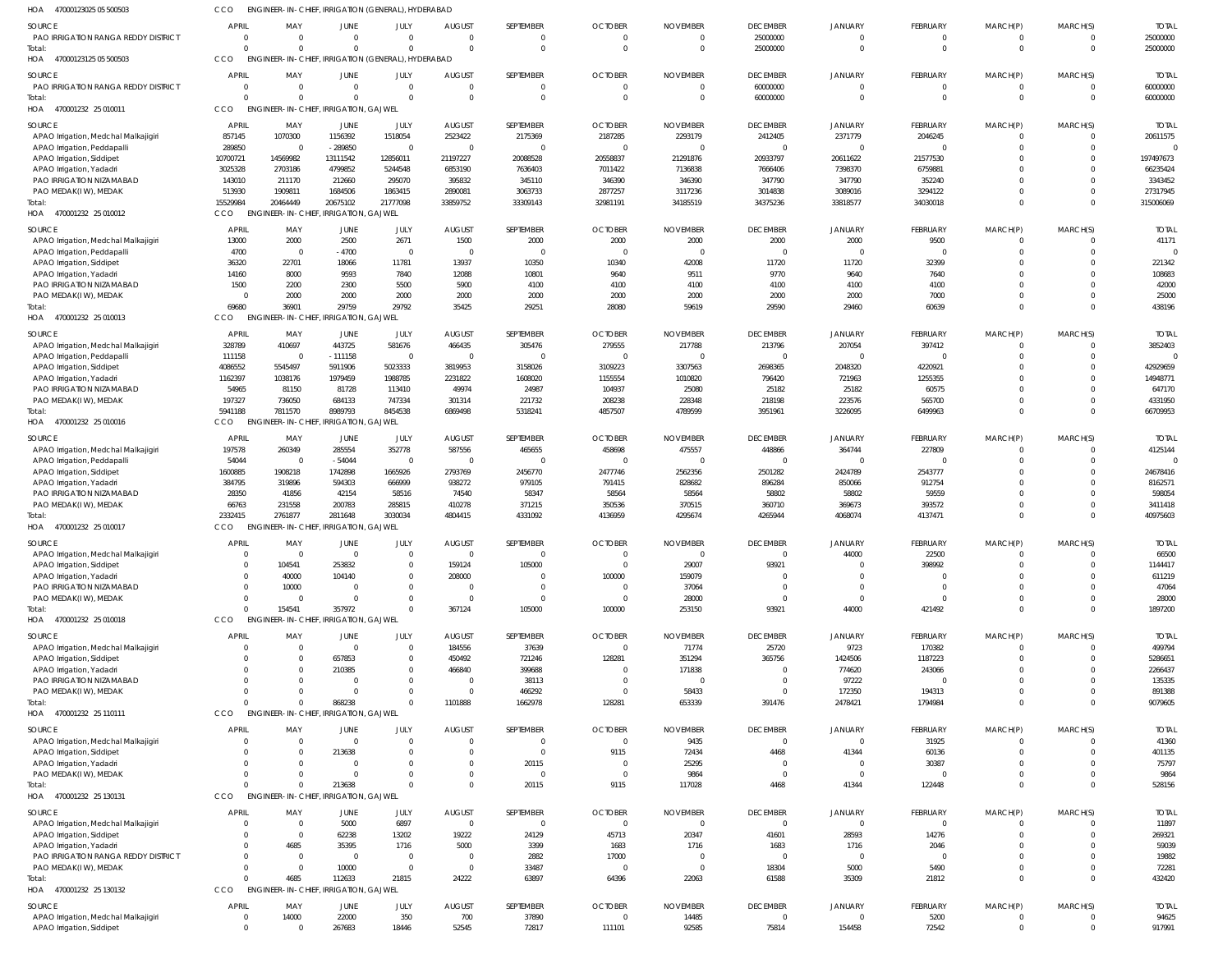| HOA<br>470001232 25 130132           | CCO                        |                          | ENGINEER-IN-CHIEF, IRRIGATION, GAJWEL        |                |               |                |                |                 |                 |                         |                |                             |                      |              |
|--------------------------------------|----------------------------|--------------------------|----------------------------------------------|----------------|---------------|----------------|----------------|-----------------|-----------------|-------------------------|----------------|-----------------------------|----------------------|--------------|
| <b>SOURCE</b>                        | <b>APRIL</b>               | MAY                      | <b>JUNE</b>                                  | JULY           | <b>AUGUST</b> | SEPTEMBER      | <b>OCTOBER</b> | <b>NOVEMBER</b> | <b>DECEMBER</b> | <b>JANUARY</b>          | FEBRUARY       | MARCH(P)                    | MARCH(S)             | <b>TOTAL</b> |
| APAO Irrigation, Yadadri             |                            | $\Omega$                 | 60229                                        | 2500           | 3000          | 11525          | $\overline{0}$ | 65238           | 3332            | 7500                    | 5000           | $\overline{0}$              | $\Omega$             | 158324       |
| PAO IRRIGATION NIZAMABAD             | $\Omega$                   | $\Omega$                 | $\overline{0}$                               | $\mathbf 0$    | $\mathbf 0$   | $\Omega$       | 10000          | $\Omega$        | $\overline{0}$  | $\overline{0}$          | $\mathbf 0$    | $\mathbf 0$                 | $\Omega$             | 10000        |
| PAO IRRIGATION RANGA REDDY DISTRICT  | $\Omega$                   | $\Omega$                 | $\overline{0}$                               | $\mathbf{0}$   | $\mathbf 0$   | $\Omega$       | 39992          | $\Omega$        | $\overline{0}$  | $\Omega$                | $\Omega$       | $\mathbf 0$                 | $\Omega$             | 39992        |
| PAO MEDAK(IW), MEDAK                 | $\Omega$                   | $\Omega$                 | 19453                                        | $\mathbf 0$    | $\Omega$      | $\Omega$       | 33428          | 29300           | 24747           | 7425                    | $\Omega$       | $\mathbf 0$                 | $\Omega$             | 114353       |
| Total:                               | $\Omega$                   | 14000                    | 369365                                       | 21296          | 56245         | 122232         | 194521         | 201608          | 103893          | 169383                  | 82742          | $\mathbf 0$                 | $\Omega$             | 1335285      |
| HOA 470001232 25 130134              | CCO                        |                          | <b>ENGINEER-IN-CHIEF, IRRIGATION, GAJWEL</b> |                |               |                |                |                 |                 |                         |                |                             |                      |              |
| <b>SOURCE</b>                        | <b>APRIL</b>               | MAY                      | <b>JUNE</b>                                  | JULY           | <b>AUGUST</b> | SEPTEMBER      | <b>OCTOBER</b> | <b>NOVEMBER</b> | <b>DECEMBER</b> | <b>JANUARY</b>          | FEBRUARY       | MARCH(P)                    | MARCH(S)             | <b>TOTAL</b> |
| APAO Irrigation, Medchal Malkajigiri |                            | 80903                    | $\overline{\mathbf{0}}$                      | $\mathbf 0$    | $\mathbf 0$   | 99000          | $\overline{0}$ | 99000           | $\overline{0}$  | $\overline{0}$          | $\overline{0}$ | $\mathbf 0$                 | $\Omega$             | 278903       |
| APAO Irrigation, Siddipet            |                            | $\overline{0}$           | 335065                                       | $\mathbf 0$    | 99000         | 417376         | 350428         | 314052          | 335576          | $\overline{0}$          | 62858          | $\mathbf 0$                 | $\Omega$             | 1914355      |
| APAO Irrigation, Yadadri             |                            | $\overline{0}$           | $\overline{0}$                               | $\mathbf{0}$   | 94287         | 94287          | 282861         | $\Omega$        | 94287           | 94287                   | 94287          | $\mathbf{0}$                | $\Omega$             | 754296       |
| PAO MEDAK(IW), MEDAK                 |                            | $\Omega$                 | $\overline{0}$                               | $\mathbf 0$    | $\mathbf 0$   | $\Omega$       | 154869         | $\Omega$        | $\overline{0}$  | $\overline{0}$          | 188574         | $\mathbf 0$                 | $\Omega$             | 343443       |
| Total:                               | $\Omega$                   | 80903                    | 335065                                       | $\mathbf 0$    | 193287        | 610663         | 788158         | 413052          | 429863          | 94287                   | 345719         | $\mathbf 0$                 | $\Omega$             | 3290997      |
| 470001232 25 130135<br>HOA           | CCO                        |                          | <b>ENGINEER-IN-CHIEF, IRRIGATION, GAJWEL</b> |                |               |                |                |                 |                 |                         |                |                             |                      |              |
|                                      |                            |                          |                                              |                |               |                |                |                 |                 |                         |                |                             |                      |              |
| SOURCE                               | <b>APRIL</b>               | MAY                      | <b>JUNE</b>                                  | JULY           | <b>AUGUST</b> | SEPTEMBER      | <b>OCTOBER</b> | <b>NOVEMBER</b> | <b>DECEMBER</b> | JANUARY                 | FEBRUARY       | MARCH(P)                    | MARCH(S)             | <b>TOTAL</b> |
| APAO Irrigation, Medchal Malkajigiri | $\Omega$                   | $\overline{0}$           | $\overline{0}$                               | 1079           | $\mathbf 0$   | 444            | 718            | 1153            | 789             | 504                     | 423            | $^{\circ}$                  | $\Omega$             | 5110         |
| APAO Irrigation, Siddipet            | $\Omega$                   | $\overline{0}$           | 42552                                        | $\overline{0}$ | 29712         | 215293         | 22617          | 33346           | 1192            | $\overline{0}$          | 126851         | $\mathbf 0$                 | $\Omega$             | 471563       |
| APAO Irrigation, Yadadri             | $\Omega$                   | 2390                     | 22337                                        | 19359          | 8210          | 14621          | 8645           | 4841            | 9635            | 3586                    | 3161           | $\mathbf 0$                 | $\Omega$             | 96785        |
| PAO IRRIGATION RANGA REDDY DISTRICT  | $\Omega$                   | $\overline{0}$           | $\overline{0}$                               | $\overline{0}$ | $\mathbf 0$   | $\overline{0}$ | 75683          | $\Omega$        | 30273           | $\overline{0}$          | 0              | $\mathbf 0$                 | $\Omega$             | 105956       |
| PAO MEDAK(IW), MEDAK                 | $\Omega$                   | $\overline{0}$           | 18772                                        | $\overline{0}$ | $\mathbf 0$   | 64583          | $\Omega$       | $\Omega$        | 18978           | $\overline{0}$          | $\Omega$       | $\mathbf 0$                 | $\Omega$             | 102333       |
| Total:                               | $\Omega$                   | 2390                     | 83661                                        | 20438          | 37922         | 294941         | 107663         | 39340           | 60867           | 4090                    | 130435         | $\mathbf 0$                 | $\Omega$             | 781747       |
| HOA 470001232 25 140                 | CCO                        |                          | <b>ENGINEER-IN-CHIEF, IRRIGATION, GAJWEL</b> |                |               |                |                |                 |                 |                         |                |                             |                      |              |
| SOURCE                               | <b>APRIL</b>               | MAY                      | <b>JUNE</b>                                  | JULY           | <b>AUGUST</b> | SEPTEMBER      | <b>OCTOBER</b> | <b>NOVEMBER</b> | <b>DECEMBER</b> | <b>JANUARY</b>          | FEBRUARY       | MARCH(P)                    | MARCH(S)             | <b>TOTAL</b> |
| APAO Irrigation, Medchal Malkajigiri |                            | 21270                    | $\overline{0}$                               | 21270          | 7090          | 7090           | 7090           | $\overline{0}$  | 44570           | $\mathbf 0$             | 22182          | $\mathbf 0$                 | $\Omega$             | 130562       |
| APAO Irrigation, Siddipet            |                            | $\overline{0}$           | 22923                                        | $\overline{0}$ | 100077        | $\overline{0}$ | $\overline{0}$ | 62000           | $\overline{0}$  | $\overline{0}$          | 15500          | $\mathbf 0$                 | $\Omega$             | 200500       |
| APAO Irrigation, Yadadri             | $\Omega$                   | $\overline{0}$           | 81494                                        | $\mathbf 0$    | 46893         | 37520          | 143822         | $\Omega$        | $\circ$         | $\overline{0}$          | 175865         | $\mathbf{0}$                | $\Omega$             | 485594       |
| PAO MEDAK(IW), MEDAK                 |                            | $\overline{0}$           | $\overline{0}$                               | $\mathbf 0$    | $\mathbf 0$   | $\Omega$       | 82008          | $\Omega$        | 25000           | $\overline{0}$          | $\Omega$       | $\mathbf 0$                 | $\Omega$             | 107008       |
| Total:                               |                            | 21270                    | 104417                                       | 21270          | 154060        | 44610          | 232920         | 62000           | 69570           | $\overline{0}$          | 213547         | $\mathbf 0$                 | $\Omega$             | 923664       |
| 470001232 25 240<br>HOA              | CCO                        |                          | <b>ENGINEER-IN-CHIEF, IRRIGATION, GAJWEL</b> |                |               |                |                |                 |                 |                         |                |                             |                      |              |
| SOURCE                               | <b>APRIL</b>               | MAY                      | JUNE                                         | JULY           | <b>AUGUST</b> | SEPTEMBER      | <b>OCTOBER</b> | <b>NOVEMBER</b> | <b>DECEMBER</b> | <b>JANUARY</b>          | FEBRUARY       | MARCH(P)                    | MARCH(S)             | <b>TOTAL</b> |
| APAO Irrigation, Siddipet            | $\Omega$                   | $\Omega$                 | 95493                                        | $\mathbf 0$    | 106871        | $\Omega$       | 58065          | 58541           | $\overline{0}$  | $\mathbf 0$             | 0              | $^{\circ}$                  | $\Omega$             | 318970       |
| PAO IRRIGATION RANGA REDDY DISTRICT  | $\Omega$                   | $\overline{0}$           | $\overline{0}$                               | $\mathbf 0$    | $\mathbf 0$   | 66233          | $\overline{0}$ | $\Omega$        | 196665          | $\overline{0}$          | $\mathbf 0$    | $\overline{0}$              | $\Omega$             | 262898       |
| Total:                               |                            | $\Omega$                 | 95493                                        | $\Omega$       | 106871        | 66233          | 58065          | 58541           | 196665          | $\Omega$                | $\mathbf 0$    | $\mathbf 0$                 | $\Omega$             | 581868       |
| 470001232 25 290291<br>HOA           | CCO                        |                          | <b>ENGINEER-IN-CHIEF, IRRIGATION, GAJWEL</b> |                |               |                |                |                 |                 |                         |                |                             |                      |              |
|                                      |                            |                          |                                              |                |               |                |                |                 |                 |                         |                |                             |                      |              |
| SOURCE                               | APRIL                      | MAY                      | JUNE                                         | JULY           | <b>AUGUST</b> | SEPTEMBER      | <b>OCTOBER</b> | <b>NOVEMBER</b> | <b>DECEMBER</b> | <b>JANUARY</b>          | FEBRUARY       | MARCH(P)                    | MARCH(S)             | <b>TOTAL</b> |
| APAO Irrigation, Siddipet            | 150160                     | 149960                   | 178541                                       | 151150         | 277352        | 245090         | 245090         | 245090          | 247770          | 247770                  | 264630         | $\overline{0}$              | $\Omega$             | 2402603      |
| APAO Irrigation, Yadadri             | $\Omega$                   | $\overline{0}$           | 388990                                       | 308720         | 358808        | 635541         | 439990         | 438260          | 507710          | 509110                  | 586933         | $\mathbf 0$                 | $\Omega$             | 4174062      |
| PAO MEDAK(IW), MEDAK                 | $\Omega$                   | 543540                   | 530025                                       | 546010         | 911245        | 800820         | 831870         | 802670          | 802670          | 804520                  | 809160         | $\mathbf 0$                 | $\Omega$             | 7382530      |
| Total:                               | 150160                     | 693500                   | 1097556                                      | 1005880        | 1547405       | 1681451        | 1516950        | 1486020         | 1558150         | 1561400                 | 1660723        | $\mathbf 0$                 | $\Omega$             | 13959195     |
| HOA<br>470001232 25 290293           | <b>CCO</b>                 | <b>ENGINEER-IN-CHIEF</b> | <b>IRRIGATION, GAJWEL</b>                    |                |               |                |                |                 |                 |                         |                |                             |                      |              |
| SOURCE                               | <b>APRIL</b>               | MAY                      | JUNE                                         | JULY           | <b>AUGUST</b> | SEPTEMBER      | <b>OCTOBER</b> | <b>NOVEMBER</b> | <b>DECEMBER</b> | <b>JANUARY</b>          | FEBRUARY       | MARCH(P)                    | MARCH(S)             | <b>TOTAL</b> |
| APAO Irrigation, Siddipet            | 57516                      | 57516                    | 72077                                        | 57978          | 35178         | 17724          | 17724          | 17724           | 17919           | 17919                   | 43933          | $^{\circ}$                  | $\Omega$             | 413208       |
| APAO Irrigation, Yadadri             | $\Omega$                   | $\overline{0}$           | 149261                                       | 118461         | 150854        | 56030          | 31827          | 59962           | 36726           | 36829                   | 93405          | $\mathbf 0$                 | $\Omega$             | 733355       |
| PAO MEDAK(IW), MEDAK                 |                            | 208462                   | 192757                                       | 193005         | 123531        | 68661          | 68796          | 68796           | 68796           | 68931                   | 146296         | $\mathbf 0$                 | $\Omega$             | 1208031      |
| Total:                               | 57516                      | 265978                   | 414095                                       | 369444         | 309563        | 142415         | 118347         | 146482          | 123441          | 123679                  | 283634         | $\Omega$                    | $\Omega$             | 2354594      |
| HOA 470001232 25 290294              | <b>CCO</b>                 | <b>ENGINEER-IN-CHIEF</b> | <b>IRRIGATION, GAJWEL</b>                    |                |               |                |                |                 |                 |                         |                |                             |                      |              |
|                                      |                            |                          |                                              |                |               |                |                |                 |                 |                         |                |                             |                      |              |
| SOURCE                               | <b>APRIL</b>               | MAY                      | JUNE                                         | JULY           | <b>AUGUST</b> | SEPTEMBER      | <b>OCTOBER</b> | <b>NOVEMBER</b> | <b>DECEMBER</b> | <b>JANUARY</b>          | FEBRUARY       | MARCH(P)                    | MARCH(S)             | <b>TOTAL</b> |
| APAO Irrigation, Siddipet            | 20785                      | 20785                    | 20957                                        | 20957          | 41863         | 31650          | 31650          | 31650           | 31999           | 31999                   | 34198          | $^{\circ}$                  | $\Omega$<br>$\Omega$ | 318493       |
| APAO Irrigation, Yadadri             | $\overline{0}$<br>$\Omega$ | $\overline{0}$           | 51248                                        | 41717          | 66984         | 76948          | 55523          | 55332           | 62961           | 63177                   | 71929          | $\mathbf 0$                 |                      | 545819       |
| PAO MEDAK(IW), MEDAK                 | 20785                      | 64514<br>85299           | 59653<br>131858                              | 59730          | 145416        | 93612          | 93815          | 93815           | 93815           | 94055                   | 94583          | $\mathbf{0}$<br>$\mathbf 0$ | $\Omega$<br>$\Omega$ | 893008       |
| Total:<br>HOA 470001232 25 290296    | <b>CCO</b>                 |                          | ENGINEER-IN-CHIEF, IRRIGATION, GAJWEL        | 122404         | 254263        | 202210         | 180988         | 180797          | 188775          | 189231                  | 200710         |                             |                      | 1757320      |
|                                      |                            |                          |                                              |                |               |                |                |                 |                 |                         |                |                             |                      |              |
| SOURCE                               | <b>APRIL</b>               | MAY                      | <b>JUNE</b>                                  | JULY           | <b>AUGUST</b> | SEPTEMBER      | <b>OCTOBER</b> | <b>NOVEMBER</b> | <b>DECEMBER</b> | <b>JANUARY</b>          | FEBRUARY       | MARCH(P)                    | MARCH(S)             | <b>TOTAL</b> |
| APAO Irrigation, Siddipet            |                            | $\Omega$                 | $\overline{0}$                               | $\mathbf 0$    | $\Omega$      | 145307         | $\Omega$       | $\Omega$        | $\overline{0}$  | $\overline{0}$          | 0              | $^{\circ}$                  | $\Omega$             | 145307       |
| APAO Irrigation, Yadadri             |                            | $\Omega$                 | $\Omega$                                     | $\mathbf 0$    | $\Omega$      | 39434          | $\Omega$       | $\Omega$        | $\overline{0}$  | 260593                  | $\mathbf 0$    | $\mathbf 0$                 | $\Omega$             | 300027       |
| PAO MEDAK(IW), MEDAK                 | $\Omega$                   | $\Omega$                 | $\overline{0}$                               | $\Omega$       | $\Omega$      | $\Omega$       | $\Omega$       | 452210          | $\overline{0}$  | $\overline{0}$          | $\mathbf 0$    | $\mathbf 0$                 | $\Omega$             | 452210       |
| Total:                               |                            | $\Omega$                 | $\Omega$                                     | $\Omega$       | $\Omega$      | 184741         | $\Omega$       | 452210          | $\Omega$        | 260593                  | $\Omega$       | $\mathbf 0$                 | $\Omega$             | 897544       |
| HOA 470001232 25 300301              | CCO                        |                          | <b>ENGINEER-IN-CHIEF, IRRIGATION, GAJWEL</b> |                |               |                |                |                 |                 |                         |                |                             |                      |              |
| SOURCE                               | <b>APRIL</b>               | MAY                      | JUNE                                         | JULY           | <b>AUGUST</b> | SEPTEMBER      | <b>OCTOBER</b> | <b>NOVEMBER</b> | <b>DECEMBER</b> | <b>JANUARY</b>          | FEBRUARY       | MARCH(P)                    | MARCH(S)             | <b>TOTAL</b> |
| APAO Irrigation, Siddipet            |                            | $\mathbf 0$              | $\overline{0}$                               | $\overline{0}$ | $\mathbf 0$   | $\overline{0}$ | $\overline{0}$ | 112000          | 56000           | 165200                  | 509600         | $\overline{0}$              | $\Omega$             | 842800       |
| PAO MEDAK(IW), MEDAK                 |                            | $\mathbf 0$              | $\overline{0}$                               | $\mathbf 0$    | $\mathbf 0$   | 193200         | 36400          | 36400           | $\overline{0}$  | $\overline{\mathbf{0}}$ | $\overline{0}$ | $\mathbf 0$                 | $\overline{0}$       | 266000       |
| Total:                               |                            | $\Omega$                 | $\overline{0}$                               | $\mathbf 0$    | $\mathbf 0$   | 193200         | 36400          | 148400          | 56000           | 165200                  | 509600         | $\mathbf 0$                 | $\overline{0}$       | 1108800      |
| HOA 470001232 25 300302              | <b>CCO</b>                 |                          | <b>ENGINEER-IN-CHIEF, IRRIGATION, GAJWEL</b> |                |               |                |                |                 |                 |                         |                |                             |                      |              |
|                                      |                            |                          |                                              |                |               |                |                |                 |                 |                         |                |                             |                      |              |
| SOURCE                               | APRIL                      | MAY                      | JUNE                                         | JULY           | <b>AUGUST</b> | SEPTEMBER      | <b>OCTOBER</b> | <b>NOVEMBER</b> | <b>DECEMBER</b> | <b>JANUARY</b>          | FEBRUARY       | MARCH(P)                    | MARCH(S)             | <b>TOTAL</b> |
| APAO Irrigation, Siddipet            | $\Omega$                   | $\Omega$                 | 174989                                       | 54569          | 1025872       | 242836         | 507150         | 741488          | 7384588         | 2514094                 | 964086         | $\mathbf 0$                 | $\Omega$             | 13609672     |
| APAO Irrigation, Yadadri             | 224304                     | $\Omega$                 | $\overline{0}$                               | $\mathbf 0$    | $\mathbf 0$   | $\Omega$       | 428015         | $\Omega$        | 636772          | 1999225                 | 164177         | $\mathbf 0$                 | $\Omega$             | 3452493      |
| PAO IRRIGATION RANGA REDDY DISTRICT  | $\Omega$                   |                          | $\overline{0}$                               | $\overline{0}$ | $\mathbf 0$   | $\Omega$       | 545897         | $\Omega$        | 479808          | 119952                  | 119952         | $\mathbf 0$                 | $\Omega$             | 1265609      |
| PAO MEDAK(IW), MEDAK                 |                            | $\Omega$                 | $\Omega$                                     | $\mathbf 0$    | $\Omega$      | 130746         | 241871         | $\Omega$        | 2475433         | 330540                  | 334897         | $\mathbf 0$                 | $\Omega$             | 3513487      |
| Total:                               | 224304                     | $\Omega$                 | 174989                                       | 54569          | 1025872       | 373582         | 1722933        | 741488          | 10976601        | 4963811                 | 1583112        | $\mathbf 0$                 | $\Omega$             | 21841261     |
| HOA 470001232 25 310318              | <b>CCO</b>                 |                          | <b>ENGINEER-IN-CHIEF, IRRIGATION, GAJWEL</b> |                |               |                |                |                 |                 |                         |                |                             |                      |              |
| SOURCE                               | <b>APRIL</b>               | MAY                      | <b>JUNE</b>                                  | JULY           | <b>AUGUST</b> | SEPTEMBER      | <b>OCTOBER</b> | <b>NOVEMBER</b> | <b>DECEMBER</b> | <b>JANUARY</b>          | FEBRUARY       | MARCH(P)                    | MARCH(S)             | <b>TOTAL</b> |
| APAO Irrigation, Siddipet            |                            | 20000                    | 20000                                        | $\mathbf 0$    | $\mathbf 0$   | $\Omega$       | $\mathbf 0$    | $\mathbf{0}$    | $\overline{0}$  | $\overline{0}$          | $\mathbf 0$    | $\mathbf 0$                 | $\Omega$             | 40000        |
| PAO MEDAK(IW), MEDAK                 |                            | 20000                    | $\overline{0}$                               | $\mathbf 0$    | $\mathbf 0$   | $\mathbf{0}$   | $\overline{0}$ | $\mathbf{0}$    | $\overline{0}$  | $\overline{0}$          | $\mathbf 0$    | $\mathbf 0$                 | $\overline{0}$       | 20000        |
| Total:                               | $\Omega$                   | 40000                    | 20000                                        | $\mathbf 0$    | 0             | $\Omega$       | $\Omega$       | $\Omega$        | $\Omega$        | $\overline{0}$          | $\Omega$       | $\mathbf 0$                 | $\Omega$             | 60000        |
|                                      |                            |                          |                                              |                |               |                |                |                 |                 |                         |                |                             |                      |              |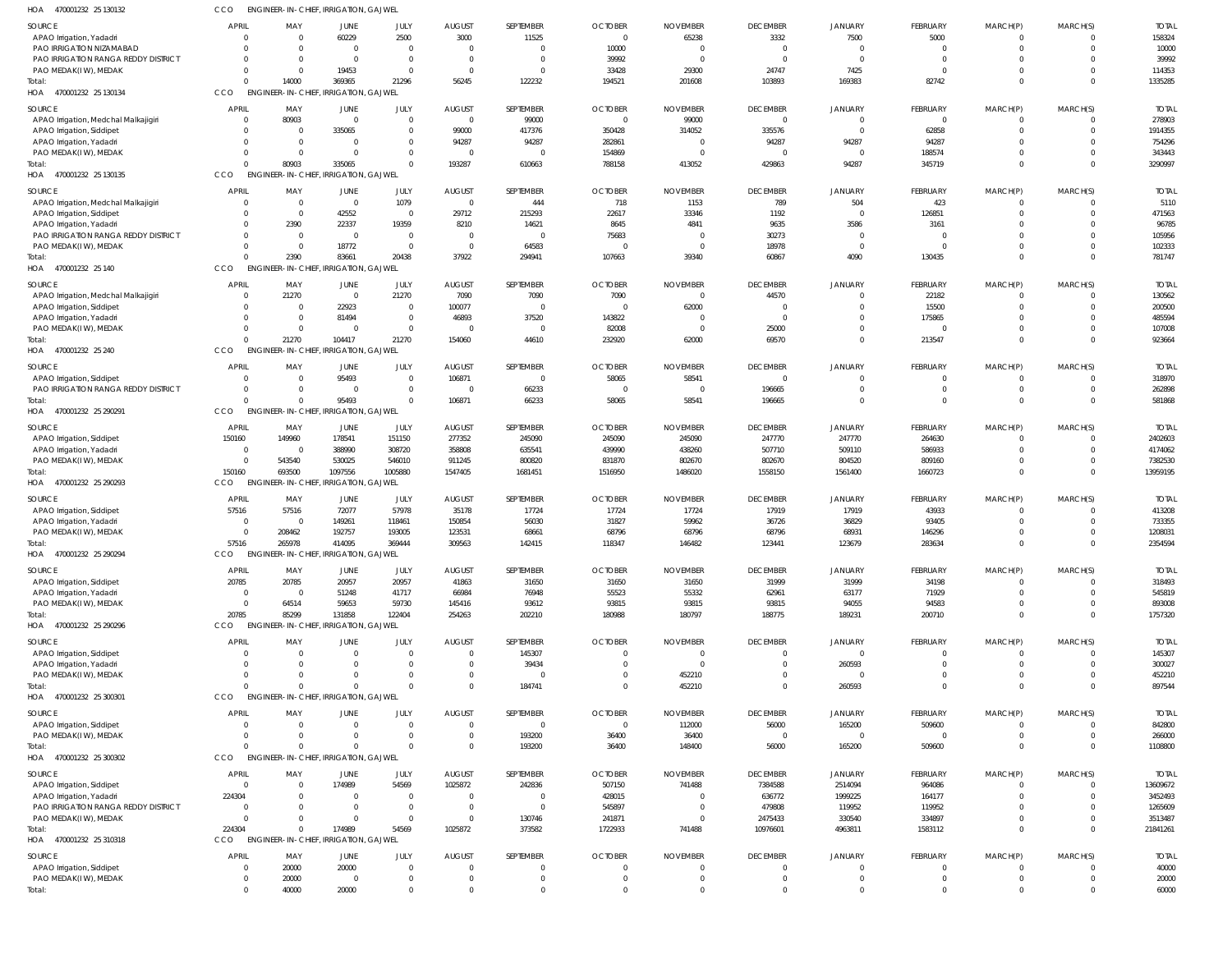| HOA<br>470001232 25 510511                                  | ссо                              | <b>ENGINEER-IN-CHIEF, IRRIGATION, GAJWEL</b>               |                                  |                              |                                  |                              |                            |                     |                                   |                         |                                |                             |                                  |                         |
|-------------------------------------------------------------|----------------------------------|------------------------------------------------------------|----------------------------------|------------------------------|----------------------------------|------------------------------|----------------------------|---------------------|-----------------------------------|-------------------------|--------------------------------|-----------------------------|----------------------------------|-------------------------|
| <b>SOURCE</b>                                               | <b>APRIL</b>                     | MAY                                                        | JUNE                             | JULY                         | <b>AUGUST</b>                    | SEPTEMBER                    | <b>OCTOBER</b>             | <b>NOVEMBER</b>     | <b>DECEMBER</b>                   | JANUARY                 | FEBRUARY                       | MARCH(P)                    | MARCH(S)                         | <b>TOTAL</b>            |
| PAO IRRIGATION RANGA REDDY DISTRICT                         | $\Omega$                         | $\Omega$                                                   | $\overline{0}$                   | $\mathbf{0}$                 | $\Omega$                         | 49804                        | $\Omega$                   | - 0                 | 49571                             | $\mathbf 0$             | 49914                          | $^{\circ}$                  | $\overline{0}$                   | 149289                  |
| Total:<br>HOA 47000123225 25 260                            | $\Omega$<br>CCO                  | $\cap$<br><b>ENGINEER-IN-CHIEF, IRRIGATION, GAJWEL</b>     | $\Omega$                         | $\Omega$                     | $\Omega$                         | 49804                        | $\Omega$                   | $\Omega$            | 49571                             | $\mathbf 0$             | 49914                          | $\overline{0}$              | $\overline{0}$                   | 149289                  |
|                                                             |                                  |                                                            |                                  |                              |                                  |                              |                            |                     |                                   |                         |                                |                             |                                  |                         |
| SOURCE                                                      | <b>APRIL</b>                     | MAY                                                        | <b>JUNE</b>                      | JULY                         | <b>AUGUST</b>                    | SEPTEMBER                    | <b>OCTOBER</b>             | <b>NOVEMBER</b>     | <b>DECEMBER</b>                   | JANUARY                 | FEBRUARY                       | MARCH(P)                    | MARCH(S)                         | <b>TOTAL</b>            |
| APAO Irrigation, Kamareddy<br>APAO Irrigation, Siddipet     | $\overline{0}$<br>$\Omega$       | $\Omega$<br>$\Omega$                                       | $\overline{0}$<br>$\mathbf{0}$   | $\mathbf{0}$<br>$\mathbf{0}$ | $\overline{0}$<br>$\overline{0}$ | $\mathbf 0$<br>5946000       | $\Omega$<br>9388440        | $\Omega$<br>6018606 | $\overline{0}$<br>4340652         | 2148396<br>9410322      | 1939866<br>4301570             | $\mathbf 0$<br>$\mathbf 0$  | $\overline{0}$<br>$\overline{0}$ | 4088262<br>39405590     |
| APAO Irrigation, Yadadri                                    | $\Omega$                         |                                                            | $\Omega$                         | $\Omega$                     | $\mathbf 0$                      | 12890958                     | 1916118                    | 86250               | 565584                            | 114630                  | 4015486                        | $\mathbf 0$                 | $\Omega$                         | 19589026                |
| Total:                                                      | $\Omega$                         |                                                            | $\Omega$                         | $\Omega$                     | $\Omega$                         | 18836958                     | 11304558                   | 6104856             | 4906236                           | 11673348                | 10256922                       | $\mathbf 0$                 | $\Omega$                         | 63082878                |
| 47000123225 25 280284<br>HOA                                | CCO                              | ENGINEER-IN-CHIEF, IRRIGATION, GAJWEL                      |                                  |                              |                                  |                              |                            |                     |                                   |                         |                                |                             |                                  |                         |
| SOURCE                                                      | APRIL                            | MAY                                                        | JUNE                             | JULY                         | <b>AUGUST</b>                    | SEPTEMBER                    | <b>OCTOBER</b>             | <b>NOVEMBER</b>     | <b>DECEMBER</b>                   | JANUARY                 | FEBRUARY                       | MARCH(P)                    | MARCH(S)                         | <b>TOTAL</b>            |
| APAO Irrigation, Siddipet                                   | $\overline{0}$                   | $\Omega$                                                   | $\overline{0}$                   | $\mathbf{0}$                 | 51000                            | $\mathbf 0$                  | 13300000                   | $\Omega$            | $\mathbf 0$                       | $\mathbf 0$             | $\overline{0}$                 | 0                           | $\overline{0}$                   | 13351000                |
| PAO IRRIGATION RANGA REDDY DISTRICT                         | $\Omega$                         | $\Omega$                                                   | $\mathbf{0}$                     | $\mathbf 0$                  | $\Omega$                         | $\mathbf{0}$                 | $\Omega$                   |                     | 150000                            | $\Omega$                | 150000                         | $\mathbf 0$                 | $\overline{0}$                   | 300000                  |
| Total:<br>HOA 47000123225 26 530531                         | $\Omega$<br>CCO                  | <b>ENGINEER-IN-CHIEF, IRRIGATION, GAJWEL</b>               | $\Omega$                         | $\Omega$                     | 51000                            | $\mathbf 0$                  | 13300000                   | $\Omega$            | 150000                            | $\Omega$                | 150000                         | $\mathbf 0$                 | $\Omega$                         | 13651000                |
|                                                             |                                  |                                                            |                                  |                              |                                  |                              |                            |                     |                                   |                         |                                |                             |                                  |                         |
| SOURCE                                                      | <b>APRIL</b>                     | MAY                                                        | JUNE                             | JULY                         | <b>AUGUST</b>                    | SEPTEMBER                    | <b>OCTOBER</b>             | <b>NOVEMBER</b>     | <b>DECEMBER</b><br>$\overline{0}$ | JANUARY                 | FEBRUARY                       | MARCH(P)                    | MARCH(S)<br>$\overline{0}$       | <b>TOTAL</b>            |
| APAO Irrigation, Siddipet<br>APAO Projects, Bhoopalapally   | 1000000000<br>$\overline{0}$     | 1518980563<br>$\sqrt{ }$                                   | 13776361<br>$\mathbf{0}$         | $\mathbf{0}$<br>$\mathbf{0}$ | 429453347<br>$\overline{0}$      | 1953564287<br>$\overline{0}$ | 9467911<br>300000          | 50000000            | $\mathbf 0$                       | 36400166<br>750000000   | $\overline{0}$<br>$\mathbf 0$  | $\mathbf 0$<br>$\mathbf 0$  | $\overline{0}$                   | 5011642635<br>750300000 |
| APAO Projects, Kamareddy                                    | $\Omega$                         | - 0                                                        | $\Omega$                         | $\Omega$                     | $\Omega$                         | 7908630                      | - 0                        |                     | $\mathbf 0$                       | $\Omega$                | $\mathbf 0$                    | $\mathbf 0$                 | $\Omega$                         | 7908630                 |
| APAO Projects, Peddapalli                                   |                                  | $\Omega$                                                   | $\mathbf{0}$                     | $\Omega$                     | $\Omega$                         | $\mathbf{0}$                 | 3608577                    |                     | $\overline{0}$                    | $\Omega$                | $\Omega$                       | $\mathbf 0$                 | $\Omega$                         | 3608577                 |
| APAO Projects, Siricilla                                    |                                  | 213191423<br>$\mathbf{0}$                                  | $\mathbf 0$                      | 350669618                    | $\Omega$                         | $\mathbf 0$                  | $\Omega$                   |                     | $\overline{0}$                    | 286178168               | 287905964                      | $\Omega$                    | $\overline{0}$                   | 1137945173              |
| APAO, SRSP SSP, KARIMNAGAR                                  |                                  | 210000000<br>$\Omega$                                      | $\Omega$                         | $\Omega$                     | <sup>0</sup>                     | $\Omega$                     | 4973000                    |                     | 110000000                         | 0                       | $\mathbf 0$                    | $\mathbf 0$                 | $\overline{0}$                   | 324973000               |
| Total:<br>HOA 47000123225 26 530532                         | 1000000000<br>CCO                | 1942171986<br><b>ENGINEER-IN-CHIEF, IRRIGATION, GAJWEL</b> | 13776361                         | 350669618                    | 429453347                        | 1961472917                   | 18349488                   | 50000000            | 110000000                         | 1072578334              | 287905964                      | $\mathbf 0$                 | $\Omega$                         | 7236378015              |
|                                                             |                                  |                                                            |                                  |                              |                                  |                              |                            |                     |                                   |                         |                                |                             |                                  |                         |
| SOURCE                                                      | APRIL<br>$\Omega$                | MAY<br>$\Omega$                                            | <b>JUNE</b>                      | JULY<br>$\mathbf{0}$         | <b>AUGUST</b><br>$\Omega$        | SEPTEMBER                    | <b>OCTOBER</b><br>$\Omega$ | <b>NOVEMBER</b>     | <b>DECEMBER</b><br>$\mathbf{0}$   | JANUARY<br>$\mathbf 0$  | FEBRUARY                       | MARCH(P)                    | MARCH(S)<br>$\overline{0}$       | <b>TOTAL</b>            |
| APAO Irrigation, Siddipet<br>APAO Irrigation, Yadadri       | $\Omega$                         | $\Omega$                                                   | 120000000<br>$\Omega$            | $\Omega$                     | $\Omega$                         | $\mathbf{0}$<br>$\mathbf 0$  | 792800000                  | 300000000           | $\overline{0}$                    | 585800000               | 0<br>$\mathbf 0$               | 0<br>$\mathbf 0$            | $\overline{0}$                   | 420000000<br>1378600000 |
| APAO Projects, Bhoopalapally                                |                                  | $^{\circ}$<br>$\Omega$                                     | $\mathbf{0}$                     | 113528174                    | <sup>0</sup>                     | $\mathbf 0$                  | 32950000                   | 170400000           | $\Omega$                          | $\Omega$                | $\mathbf 0$                    | $\mathbf 0$                 | $\overline{0}$                   | 316878174               |
| APAO, SRSP SSP, KARIMNAGAR                                  |                                  | 210000000<br>$\Omega$                                      | $\mathbf{0}$                     | $\Omega$                     | $\Omega$                         | $\mathbf 0$                  | - 0                        | - 0                 | 465217500                         | $\Omega$                | $\Omega$                       | $\Omega$                    | $\Omega$                         | 675217500               |
| PAO IRRIGATION KARIMNAGAR                                   |                                  | $\Omega$                                                   | $\Omega$                         | $\Omega$                     | $\Omega$                         | $\mathbf 0$                  | $\Omega$                   | $\Omega$            | $\mathbf{0}$                      | 0                       | 289600000                      | $\mathbf 0$                 | $\overline{0}$                   | 289600000               |
| Total:                                                      |                                  | 210000000<br>$\Omega$                                      | 120000000                        | 113528174                    | $\Omega$                         | $\mathbf 0$                  | 825750000                  | 470400000           | 465217500                         | 585800000               | 289600000                      | $\mathbf 0$                 | $\Omega$                         | 3080295674              |
| HOA 47000123225 27 530531                                   | CCO                              | <b>ENGINEER-IN-CHIEF, IRRIGATION, GAJWEL</b>               |                                  |                              |                                  |                              |                            |                     |                                   |                         |                                |                             |                                  |                         |
| SOURCE                                                      | <b>APRIL</b>                     | MAY                                                        | JUNE                             | JULY                         | <b>AUGUST</b>                    | SEPTEMBER                    | <b>OCTOBER</b>             | <b>NOVEMBER</b>     | <b>DECEMBER</b>                   | JANUARY                 | FEBRUARY                       | MARCH(P)                    | MARCH(S)                         | <b>TOTAL</b>            |
| APAO Irrigation, Adilabad                                   | $\overline{0}$<br>$\overline{0}$ | 16536101                                                   | $\overline{0}$<br>14706021       | $\mathbf{0}$<br>$\mathbf{0}$ | 17633516<br>$\Omega$             | 37448677<br>$\overline{0}$   | 32102362                   | 16253258            | $\mathbf{0}$<br>$\Omega$          | $\mathbf 0$<br>$\Omega$ | $\overline{0}$<br>$\mathbf{0}$ | $\mathbf{0}$<br>$\mathbf 0$ | $\overline{0}$<br>$\Omega$       | 119973914<br>14706021   |
| APAO Irrigation, Bhoopalapally<br>APAO Irrigation, Jagtial  | 6419327                          | $\Omega$                                                   | $\overline{0}$                   | $\mathbf{0}$                 | $\Omega$                         | $\mathbf{0}$                 | $\Omega$                   | 27414448            | $\Omega$                          | $\Omega$                | $\mathbf 0$                    | $\Omega$                    | $\Omega$                         | 33833775                |
| APAO Irrigation, Jangaon                                    | 0                                |                                                            | $\overline{0}$                   | 23584803                     | $\Omega$                         | 39436723                     | 36603639                   |                     | $\Omega$                          |                         | $\mathbf 0$                    | $\Omega$                    | $\Omega$                         | 99625165                |
| APAO Irrigation, Kamareddy                                  | $\Omega$                         |                                                            | $\Omega$                         | $\mathbf{0}$                 | $\Omega$                         | $\overline{0}$               | 31715479                   |                     | $\overline{0}$                    | 23234101                | $\Omega$                       | $\Omega$                    | $\Omega$                         | 54949580                |
| APAO Irrigation, Komarambheem Asifabad                      |                                  | $\Omega$                                                   | $\overline{0}$                   | $\mathbf{0}$                 | $\Omega$                         | $\mathbf{0}$                 |                            |                     | 36602168                          | $\mathbf 0$             | 20677828                       | $\Omega$                    | $\Omega$                         | 57279996                |
| APAO Irrigation, Kothagudem                                 |                                  | $\Omega$                                                   | 52191118                         | $\mathbf{0}$<br>$\Omega$     | 19142515                         | 24765344                     | 124577695                  |                     | $\mathbf 0$                       | $\Omega$                | $\mathbf 0$<br>$\mathbf{0}$    | $\Omega$<br>$\Omega$        | $\Omega$<br>$\Omega$             | 220676672               |
| APAO Irrigation, Mahabubabad<br>APAO Irrigation, Mancherial | $\Omega$                         | $\Omega$                                                   | $\overline{0}$<br>$\overline{0}$ | 18197290                     | $\Omega$                         | $\mathbf 0$<br>$\mathbf 0$   | 2681414                    |                     | 14936842<br>$\overline{0}$        | $\Omega$                | $\mathbf 0$                    | $\Omega$                    | $\Omega$                         | 17618256<br>18197290    |
| APAO Irrigation, Nagarkurnool                               |                                  | $\Omega$                                                   | $\overline{0}$                   | 26539510                     | $\Omega$                         | $\mathbf 0$                  |                            |                     | $\overline{0}$                    | 0                       | 20801768                       | $\Omega$                    | $\Omega$                         | 47341278                |
| APAO Irrigation, Peddapalli                                 | 60292789                         | 24535941                                                   | $\overline{0}$                   | 160739070                    | 112944642                        | $\mathbf 0$                  | 92361056                   |                     | $\Omega$                          | $\Omega$                | $\mathbf 0$                    | $\Omega$                    | $\Omega$                         | 450873498               |
| APAO Irrigation, Sangareddy                                 | 222246686                        | 38466301                                                   | $\overline{0}$                   | 412681892                    | 253067657                        | 932402143                    | 622911073                  | 272045559           | 239907104                         | 180444049               | 298267203                      | $\Omega$                    | $\Omega$                         | 3472439667              |
| APAO Irrigation, Siddipet                                   |                                  | $\mathbf{0}$<br>9348996                                    | $\Omega$                         | 0<br>9081                    | 179303499                        | 425411832<br>4444458         | 11589127<br>9028942        | $\cap$              | 18881469                          | 33819870                | 5138496<br>25469807            | $\Omega$<br>$\Omega$        | $\Omega$                         | 674144293<br>48383014   |
| APAO Irrigation, Siricilla<br>APAO Irrigation, Suryapet     | 0                                |                                                            | 0<br>$\Omega$                    | $\Omega$                     | $\Omega$                         | $\overline{0}$               | - 0                        | $\Omega$            | 46717310                          | $\Omega$                | 0                              | $\Omega$                    | $\Omega$                         | 46717310                |
| APAO Irrigation, Vikarabad                                  | $\Omega$                         |                                                            | $\Omega$                         | $\Omega$                     | $\Omega$                         | $\mathbf 0$                  | $\Omega$                   | 16097477            | $\overline{0}$                    | 16133492                | $\mathbf 0$                    | $\mathbf 0$                 | $\Omega$                         | 32230969                |
| APAO Irrigation, Wanaparthy                                 | 0                                |                                                            | $\Omega$                         | $\Omega$                     | 15975685                         | $\Omega$                     | 12985806                   | ſ                   | $\Omega$                          |                         | $\mathbf 0$                    | $\Omega$                    | $\Omega$                         | 28961491                |
| APAO Irrigation, Waranagal                                  |                                  | $\Omega$                                                   | 22871517                         | $\Omega$                     |                                  | $\mathbf 0$                  | 17737804                   | 27930689            | $\Omega$                          |                         | $\mathbf 0$                    | $\Omega$                    | $\Omega$                         | 68540010                |
| APAO Irrigation, Yadadri                                    | $\Omega$                         |                                                            | $\overline{0}$                   | 14198562                     |                                  | $\mathbf 0$                  | $\Omega$                   |                     | $\Omega$<br>$\Omega$              |                         | $\mathbf 0$                    | $\Omega$<br>$\Omega$        | $\Omega$<br>$\Omega$             | 14198562                |
| APAO Projects, Jagtial<br>APAO Projects, Kamareddy          |                                  | $\mathbf 0$<br>27743958<br>$\mathbf{0}$                    | $\mathbf{0}$                     | $\Omega$<br>$\Omega$         |                                  | $\mathbf{0}$<br>$\mathbf 0$  | 92377389<br>- 0            |                     | $\Omega$                          | 6599776<br>0            | 11796181<br>$\overline{0}$     | $\Omega$                    | $\Omega$                         | 110773346<br>27743958   |
| APAO Projects, Peddapalli                                   | 7564370                          |                                                            | $\Omega$                         | $\Omega$                     |                                  | $\Omega$                     | 3839219                    |                     | $\Omega$                          |                         | $\Omega$                       | $\Omega$                    | $\Omega$                         | 11403589                |
| APAO Projects, Siricilla                                    | 250000000                        |                                                            |                                  | $\Omega$                     |                                  | 400000000                    | 1054330                    |                     | $\Omega$                          | $\Omega$                | 2495529                        | $\Omega$                    | $\Omega$                         | 653549859               |
| APAO, SRSP SSP, KARIMNAGAR                                  | $\overline{0}$                   | 3763291                                                    | $\Omega$                         | $\Omega$                     |                                  | $\mathbf{0}$                 | 4372252                    | 91844792            | $\Omega$                          | $\Omega$                | $\mathbf 0$                    | $\Omega$                    | $\Omega$                         | 99980335                |
| APAO, SRSP, NIZAMABAD                                       | 45204429<br>$\overline{0}$       |                                                            | $\Omega$                         | $\Omega$<br>$\Omega$         | U                                | $\mathbf 0$<br>$\mathbf 0$   | 784736                     |                     | $\Omega$<br>$\Omega$              | $\Omega$<br>$\Omega$    | $\mathbf 0$<br>$\mathbf 0$     | $\Omega$<br>$\Omega$        | $\Omega$<br>$\Omega$             | 45989165                |
| PAO (W&P) NSP, TEKULAPALLY<br>PAO (W&P), HANUMAKONDA        | 780566                           |                                                            |                                  | $\Omega$                     |                                  | $\mathbf 0$                  | 7426440<br>- 0             |                     | $\Omega$                          |                         | $\Omega$                       | $\Omega$                    | $\Omega$                         | 7426440<br>780566       |
| PAO A M R P (SLBC), NALGONDA                                | 3875262                          |                                                            | $\Omega$                         | $\Omega$                     | U                                | $\mathbf 0$                  | 570556                     |                     | $\Omega$                          | $\Omega$                | $\Omega$                       | $\Omega$                    | $\Omega$                         | 4445818                 |
| PAO IRRIGATION KARIMNAGAR                                   | 0                                |                                                            | $\mathbf 0$                      | 135925276                    | 90502255                         | 98220821                     | - 0                        | 35189763            | $\Omega$                          | $\Omega$                | 6343371                        | $\Omega$                    | $\Omega$                         | 366181486               |
| PAO IRRIGATION DIVISION KHAMMAM                             | 0                                |                                                            | $\overline{0}$                   | 19656048                     |                                  | $\overline{0}$               | 30634523                   | 14360570            | $\Omega$                          | $\Omega$                | $\mathbf 0$                    | $\Omega$                    | $\Omega$                         | 64651141                |
| PAO IRRIGATION DIVISION NALGONDA                            | 0                                |                                                            | $\Omega$                         | $\overline{0}$               | $\Omega$                         | $\mathbf{0}$                 | - 0                        |                     | $\Omega$                          | $\Omega$                | 28358560                       | $\Omega$                    | $\Omega$                         | 28358560                |
| PAO IRRIGATION DIVISION,<br>MAHABOOBNAGAR                   |                                  | $\Omega$                                                   | $\Omega$                         | $\Omega$                     | 143127549                        | 46061778                     | 48343632                   | 88950896            | 29111620                          | $\Omega$                | 19429707                       | $\mathbf 0$                 | $\Omega$                         | 375025182               |
| PAO IRRIGATION NIZAMABAD                                    |                                  | 10800000<br>$\Omega$                                       | $\Omega$                         | $\Omega$                     | $\Omega$                         | $\mathbf{0}$                 | 37228469                   | - 0                 | $\overline{0}$                    | $\Omega$                | $\overline{0}$                 | $\Omega$                    | $\Omega$                         | 48028469                |
| PAO IRRIGATION RANGA REDDY DISTRICT                         |                                  | $\mathbf{0}$                                               | $\Omega$                         | $\Omega$                     | $\Omega$                         | 7725312                      | 8526620                    | 27125725            | 8415433                           | $\Omega$                | $\overline{0}$                 | $\Omega$                    | $\Omega$                         | 51793090                |
| PAO Irrigation Nirmal                                       | $\Omega$                         | - 0<br>$\cap$                                              | 25026194                         | $\Omega$<br>$\Omega$         | $\Omega$                         | 9325106                      | 14911768<br>- 0            | 119302614           | $\overline{0}$                    | $\mathbf 0$<br>$\Omega$ | 8920351                        | $\mathbf 0$<br>$\Omega$     | $\Omega$<br>$\Omega$             | 177486033               |
| PAO, PJP, Jogulamba Gadwal<br>PAO, SRSP, SSP, NIRMAL        |                                  | $\mathbf 0$<br>90591104<br>$\Omega$                        | $\Omega$<br>$\Omega$             | $\Omega$                     | $\Omega$<br>$\Omega$             | $\overline{0}$<br>6950082    | 6323571                    | 9971748             | 9820647<br>$\overline{0}$         | $\Omega$                | 0<br>$\mathbf 0$               | $\mathbf 0$                 | $\Omega$                         | 19792395<br>103864757   |
| Total:                                                      | 596383429                        | 221785692                                                  | 114794850                        | 811613262                    | 831697318                        | 2032192276                   | 1250687902                 | 746487539           | 404392593                         | 260231288               | 447698801                      | $\mathbf 0$                 | $\Omega$                         | 7717964950              |
| HOA 47000123225 27 530532                                   | CCO                              | <b>ENGINEER-IN-CHIEF, IRRIGATION, GAJWEL</b>               |                                  |                              |                                  |                              |                            |                     |                                   |                         |                                |                             |                                  |                         |
| SOURCE                                                      | <b>APRIL</b>                     | MAY                                                        | JUNE                             | JULY                         | <b>AUGUST</b>                    | SEPTEMBER                    | <b>OCTOBER</b>             | <b>NOVEMBER</b>     | <b>DECEMBER</b>                   | JANUARY                 | FEBRUARY                       | MARCH(P)                    | MARCH(S)                         | <b>TOTAL</b>            |
| APAO Irrigation, Siddipet                                   | 0                                | - 0                                                        | $\overline{0}$                   | $\Omega$                     | $\Omega$                         | 160000000                    | $\Omega$                   | $\Omega$            | $\mathbf 0$                       | $\mathbf 0$             | 124200000                      | $\Omega$                    | $\overline{0}$                   | 284200000               |
| APAO Irrigation, Yadadri                                    | $\Omega$                         |                                                            | $\Omega$                         | $\Omega$                     | $\Omega$                         | $\mathbf{0}$                 | $\Omega$                   |                     | 365000000                         |                         | 0                              | $\Omega$                    | $\Omega$                         | 365000000               |
| APAO Projects, Kamareddy                                    | 8890000                          |                                                            | $\Omega$                         | $\Omega$                     | $\Omega$                         | $\mathbf 0$                  | 19632500                   |                     | $\Omega$                          |                         | $\mathbf 0$                    | $\Omega$                    | $\Omega$                         | 28522500                |
| APAO, SRSP, NIZAMABAD<br>PAO Irrigation Nirmal              | 0<br>0                           |                                                            | $\Omega$<br>100000000            | $\Omega$<br>$\Omega$         | $\Omega$<br><sup>0</sup>         | $\mathbf 0$<br>$\mathbf 0$   | 1800000                    |                     | $\Omega$<br>$\Omega$              | $\Omega$                | $\Omega$<br>$\Omega$           | $\Omega$<br>$\Omega$        | $\Omega$<br>- 0                  | 1800000<br>100000000    |
| Total:                                                      | 8890000                          | $\Omega$                                                   | 100000000                        | $\Omega$                     | $\Omega$                         | 160000000                    | 21432500                   |                     | 365000000                         | $\mathbf 0$             | 124200000                      | $\mathbf 0$                 | $\overline{0}$                   | 779522500               |
|                                                             |                                  |                                                            |                                  |                              |                                  |                              |                            |                     |                                   |                         |                                |                             |                                  |                         |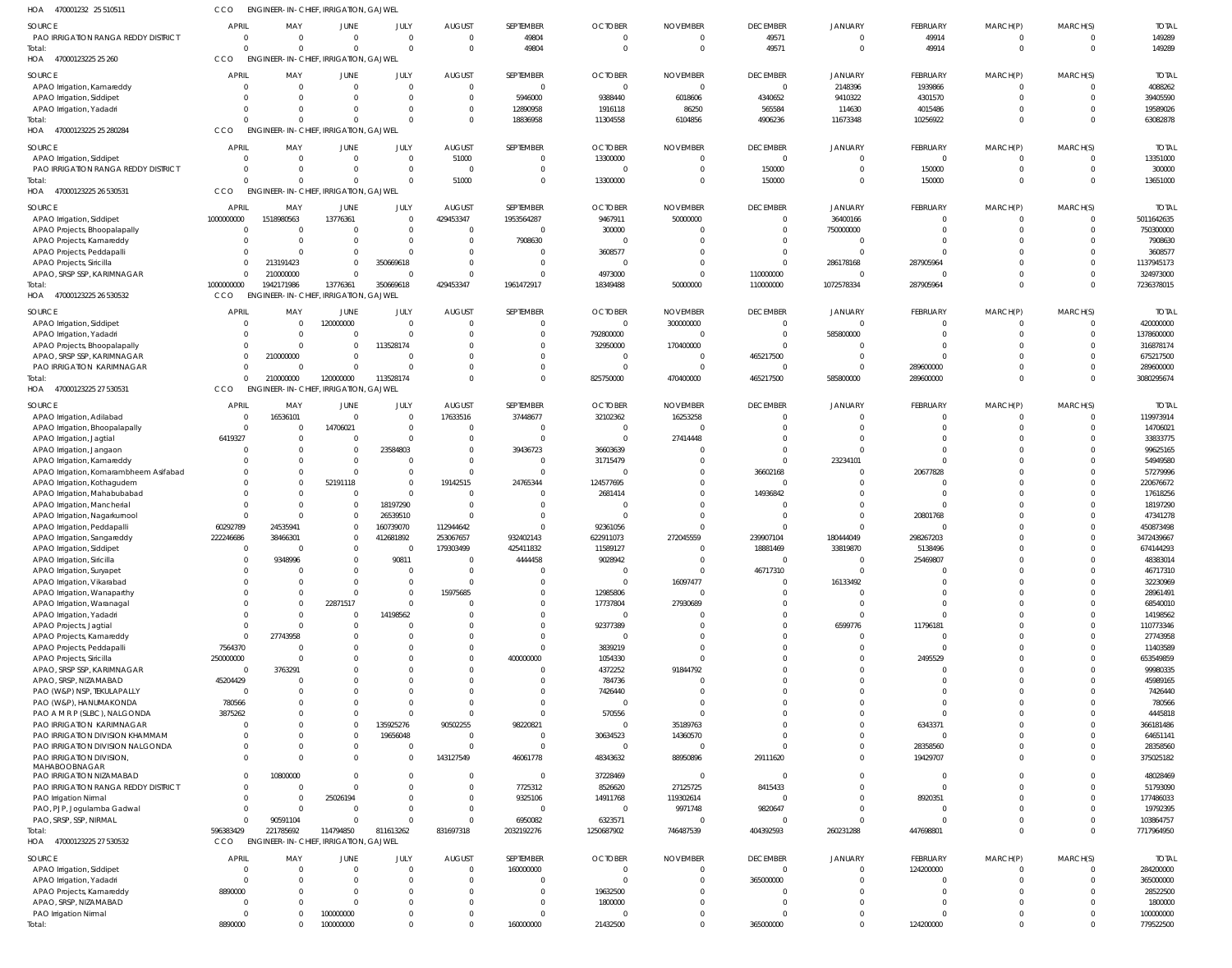| HOA 47000123225 49 500501                                      | CCO                            | <b>ENGINEER-IN-CHIEF, IRRIGATION, GAJWEL</b>    |                                                |                               |                        |                            |                                  |                                  |                                   |                                  |                                   |                         |                          |                          |
|----------------------------------------------------------------|--------------------------------|-------------------------------------------------|------------------------------------------------|-------------------------------|------------------------|----------------------------|----------------------------------|----------------------------------|-----------------------------------|----------------------------------|-----------------------------------|-------------------------|--------------------------|--------------------------|
| <b>SOURCE</b>                                                  | <b>APRIL</b>                   | MAY                                             | <b>JUNE</b>                                    | JULY                          | <b>AUGUST</b>          | SEPTEMBER                  | <b>OCTOBER</b>                   | <b>NOVEMBER</b>                  | <b>DECEMBER</b>                   | <b>JANUARY</b>                   | <b>FEBRUARY</b>                   | MARCH(P)                | MARCH(S)                 | <b>TOTAI</b>             |
| APAO Irrigation, Siddipet                                      | $\mathbf{0}$<br>$\Omega$       | 1300000000<br>1300000000                        | $\Omega$<br>$\Omega$                           | $\overline{0}$<br>$\Omega$    | $\Omega$<br>$\Omega$   | 0<br>$\mathbf{0}$          | $\overline{0}$<br>$\Omega$       | $\overline{0}$<br>$\overline{0}$ | $\Omega$<br>$\Omega$              | $\Omega$<br>$\Omega$             | $\mathbf{0}$<br>$\mathbf{0}$      | 0<br>$\mathbf{0}$       | $\Omega$<br>$\mathbf{0}$ | 1300000000<br>1300000000 |
| Total:<br>HOA 470001233 25 010011                              | CCO                            | CHIEF ENGINEER, IRRIGATION, KHAMMAM             |                                                |                               |                        |                            |                                  |                                  |                                   |                                  |                                   |                         |                          |                          |
| SOURCE                                                         | <b>APRIL</b>                   | MAY                                             | JUNE                                           | JULY                          | <b>AUGUST</b>          | SEPTEMBER                  | <b>OCTOBER</b>                   | <b>NOVEMBER</b>                  | <b>DECEMBER</b>                   | <b>JANUARY</b>                   | <b>FEBRUARY</b>                   | MARCH(P)                | MARCH(S)                 | <b>TOTAI</b>             |
| APAO Irrigation, Kothagudem                                    | 438180                         | 373603                                          | 336945                                         | 496187                        | 635492                 | 784099                     | 743862                           | 660220                           | $\overline{0}$                    | $\Omega$                         | $\mathbf{0}$                      | 0                       | $\Omega$                 | 4468588                  |
| PAO IRRIGATION DIVISION KHAMMAM                                | 7825463                        | 14858410                                        | 11834155                                       | 12051918                      | 17603353               | 19047436                   | 18259754                         | 19125394                         | 19280471                          | 18845407                         | 18534842                          | $\mathbf 0$             | $\Omega$                 | 177266603                |
| Total:<br>HOA 470001233 25 010012                              | 8263643<br>CCO                 | 15232013<br>CHIEF ENGINEER, IRRIGATION, KHAMMAM | 12171100                                       | 12548105                      | 18238845               | 19831535                   | 19003616                         | 19785614                         | 19280471                          | 18845407                         | 18534842                          | $\Omega$                | $\Omega$                 | 181735191                |
|                                                                |                                |                                                 |                                                |                               |                        |                            |                                  |                                  |                                   |                                  |                                   |                         |                          |                          |
| <b>SOURCE</b><br>APAO Irrigation, Kothagudem                   | <b>APRIL</b><br>330            | MAY<br>330                                      | <b>JUNE</b><br>330                             | JULY<br>330                   | <b>AUGUST</b><br>330   | SEPTEMBER<br>330           | <b>OCTOBER</b><br>470            | <b>NOVEMBER</b><br>330           | <b>DECEMBER</b><br>$\Omega$       | <b>JANUARY</b><br>$\Omega$       | <b>FEBRUARY</b><br>$\overline{0}$ | MARCH(P)<br>0           | MARCH(S)                 | <b>TOTAI</b><br>2780     |
| PAO IRRIGATION DIVISION KHAMMAM                                | 57134                          | 127207                                          | 106083                                         | 96360                         | 115609                 | 145727                     | 126576                           | 121481                           | 127681                            | 122627                           | 154841                            | $\mathbf 0$             | $\Omega$                 | 1301326                  |
| Total:                                                         | 57464                          | 127537                                          | 106413                                         | 96690                         | 115939                 | 146057                     | 127046                           | 121811                           | 127681                            | 122627                           | 154841                            | $\Omega$                | $\Omega$                 | 1304106                  |
| HOA 470001233 25 010013                                        | CCO                            | <b>CHIEF</b>                                    | ENGINEER, IRRIGATION, KHAMMAM                  |                               |                        |                            |                                  |                                  |                                   |                                  |                                   |                         |                          |                          |
| SOURCE<br>APAO Irrigation, Kothagudem                          | <b>APRIL</b><br>168336         | MAY<br>143560                                   | JUNE<br>247464                                 | JULY<br>197971                | <b>AUGUST</b><br>66921 | SEPTEMBER<br>105757        | <b>OCTOBER</b><br>62974          | <b>NOVEMBER</b><br>56922         | <b>DECEMBER</b><br>$\overline{0}$ | <b>JANUARY</b>                   | <b>FEBRUARY</b><br>13025          | MARCH(P)<br>0           | MARCH(S)                 | <b>TOTAI</b><br>1062930  |
| PAO IRRIGATION DIVISION KHAMMAM                                | 3012179                        | 5711245                                         | 5268530                                        | 4665754                       | 2957587                | 3764207                    | 2352926                          | 2522995                          | 2119217                           | 2074723                          | 3494116                           | $\mathbf 0$             |                          | 37943479                 |
| Total:                                                         | 3180515                        | 5854805                                         | 5515994                                        | 4863725                       | 3024508                | 3869964                    | 2415900                          | 2579917                          | 2119217                           | 2074723                          | 3507141                           | $\Omega$                | $\Omega$                 | 39006409                 |
| HOA 470001233 25 010016                                        | CCO                            | CHIEF ENGINEER, IRRIGATION, KHAMMAM             |                                                |                               |                        |                            |                                  |                                  |                                   |                                  |                                   |                         |                          |                          |
| SOURCE                                                         | <b>APRIL</b>                   | MAY                                             | JUNE                                           | JULY                          | <b>AUGUST</b>          | SEPTEMBER                  | <b>OCTOBER</b>                   | <b>NOVEMBER</b>                  | <b>DECEMBER</b>                   | <b>JANUARY</b>                   | FEBRUARY                          | MARCH(P)                | MARCH(S)                 | <b>TOTAI</b>             |
| APAO Irrigation, Kothagudem<br>PAO IRRIGATION DIVISION KHAMMAM | 62947<br>1331541               | 53682<br>2749553                                | 48417<br>1904631                               | 80341<br>1958187              | 86321<br>2518025       | 104823<br>2941647          | 97002<br>2591169                 | 85807<br>2707116                 | $\overline{0}$<br>2749960         | 2660408                          | $\overline{0}$<br>2571987         | 0<br>$\mathbf 0$        | $\Omega$<br>$\Omega$     | 619340<br>26684224       |
| Total:                                                         | 1394488                        | 2803235                                         | 1953048                                        | 2038528                       | 2604346                | 3046470                    | 2688171                          | 2792923                          | 2749960                           | 2660408                          | 2571987                           | $\Omega$                | $\Omega$                 | 27303564                 |
| HOA 470001233 25 010017                                        | CCO                            | CHIEF ENGINEER, IRRIGATION, KHAMMAM             |                                                |                               |                        |                            |                                  |                                  |                                   |                                  |                                   |                         |                          |                          |
| <b>SOURCE</b>                                                  | <b>APRIL</b>                   | MAY                                             | JUNE                                           | JULY                          | <b>AUGUST</b>          | SEPTEMBER                  | <b>OCTOBER</b>                   | <b>NOVEMBER</b>                  | <b>DECEMBER</b>                   | <b>JANUARY</b>                   | <b>FEBRUARY</b>                   | MARCH(P)                | MARCH(S)                 | <b>TOTAL</b>             |
| PAO IRRIGATION DIVISION KHAMMAM                                | $\overline{0}$                 | 205243                                          | 125434                                         | 96225                         | 292238                 | 231360                     | 83541                            | 205841                           | 133246                            | 99472                            | 100000                            | 0                       |                          | 1572600                  |
| Total:<br>HOA 470001233 25 010018                              | $\Omega$<br>CCO                | 205243<br><b>CHIEF</b>                          | 125434<br><b>ENGINEER, IRRIGATION, KHAMMAM</b> | 96225                         | 292238                 | 231360                     | 83541                            | 205841                           | 133246                            | 99472                            | 100000                            | $\mathbf 0$             | $\Omega$                 | 1572600                  |
| SOURCE                                                         | <b>APRIL</b>                   | MAY                                             | JUNE                                           | JULY                          | <b>AUGUST</b>          | SEPTEMBER                  | <b>OCTOBER</b>                   | <b>NOVEMBER</b>                  | <b>DECEMBER</b>                   | <b>JANUARY</b>                   | FEBRUARY                          | MARCH(P)                | MARCH(S)                 | <b>TOTAI</b>             |
| APAO Irrigation, Kothagudem                                    | $\overline{0}$                 | $\overline{0}$                                  | 52375                                          | $\Omega$                      | $\Omega$               | $\mathbf 0$                | $\overline{0}$                   | $\overline{0}$                   | $\Omega$                          |                                  | $\Omega$                          | $\Omega$                | $\Omega$                 | 52375                    |
| PAO IRRIGATION DIVISION KHAMMAM                                | 27881                          | 34271                                           | 305101                                         | 285802                        | 954640                 | 1264189                    | 297137                           | 475732                           | 786348                            | 536544                           | 2438930                           | $\mathbf 0$             | $\Omega$                 | 7406575                  |
| Total:<br>HOA 470001233 25 020021                              | 27881<br>CCO                   | 34271<br><b>CHIEF</b>                           | 357476<br>ENGINEER, IRRIGATION, KHAMMAM        | 285802                        | 954640                 | 1264189                    | 297137                           | 475732                           | 786348                            | 536544                           | 2438930                           | $\Omega$                | $\Omega$                 | 7458950                  |
|                                                                |                                |                                                 |                                                |                               |                        |                            |                                  |                                  |                                   |                                  |                                   |                         |                          |                          |
| <b>SOURCE</b><br>PAO IRRIGATION DIVISION KHAMMAM               | <b>APRIL</b><br>$\overline{0}$ | MAY<br>$\Omega$                                 | JUNE                                           | JULY<br>4000                  | <b>AUGUST</b><br>- 0   | SEPTEMBER<br>12000         | <b>OCTOBER</b><br>$\circ$        | <b>NOVEMBER</b><br>0             | <b>DECEMBER</b><br>16000          | <b>JANUARY</b><br>4000           | <b>FEBRUARY</b><br>$\overline{0}$ | MARCH(P)<br>0           | MARCH(S)                 | <b>TOTAL</b><br>36000    |
| Total:                                                         | $\Omega$                       | $\Omega$                                        |                                                | 4000                          | $\Omega$               | 12000                      | $\overline{0}$                   | $\overline{0}$                   | 16000                             | 4000                             | $\mathbf{0}$                      | $\Omega$                | $\Omega$                 | 36000                    |
| HOA 470001233 25 020022                                        | CCO                            | CHIEF ENGINEER, IRRIGATION, KHAMMAM             |                                                |                               |                        |                            |                                  |                                  |                                   |                                  |                                   |                         |                          |                          |
| <b>SOURCE</b>                                                  | <b>APRIL</b>                   | MAY                                             | JUNE                                           | JULY                          | <b>AUGUST</b>          | SEPTEMBER                  | <b>OCTOBER</b>                   | <b>NOVEMBER</b>                  | <b>DECEMBER</b>                   | <b>JANUARY</b>                   | FEBRUARY                          | MARCH(P)                | MARCH(S)                 | <b>TOTAI</b>             |
| PAO IRRIGATION DIVISION KHAMMAM                                | $\Omega$                       | $\Omega$                                        | $\Omega$                                       | $\overline{0}$                | $\Omega$               | 0                          | $\overline{0}$                   | 128608                           | 32169                             | 111944                           | 177254                            | $\Omega$                | $\Omega$                 | 449975                   |
| Total:<br>HOA 470001233 25 110111                              | $\Omega$<br>CCO                | $\Omega$<br>CHIEF ENGINEER. IRRIGATION. KHAMMAM | $\Omega$                                       | $\Omega$                      | $\Omega$               | $\mathbf 0$                | $\overline{0}$                   | 128608                           | 32169                             | 111944                           | 177254                            | $\mathbf 0$             | $\Omega$                 | 449975                   |
| <b>SOURCE</b>                                                  | <b>APRIL</b>                   | MAY                                             | JUNE                                           | JULY                          | <b>AUGUST</b>          | SEPTEMBER                  | <b>OCTOBER</b>                   | <b>NOVEMBER</b>                  | <b>DECEMBER</b>                   | <b>JANUARY</b>                   | <b>FEBRUARY</b>                   | MARCH(P)                | MARCH(S)                 | <b>TOTAL</b>             |
| PAO IRRIGATION DIVISION KHAMMAM                                | $\Omega$                       | $\Omega$                                        | 7530                                           | $\Omega$                      | $\Omega$               | 97428                      | 15265                            | 117602                           | 54648                             | 127902                           | 614704                            | $\Omega$                |                          | 1035079                  |
| Total:                                                         | $\bigcap$                      | - 0                                             | 7530                                           |                               |                        | 97428                      | 15265                            | 117602                           | 54648                             | 127902                           | 614704                            |                         |                          | 1035079                  |
| HOA 470001233 25 130131                                        | CCO                            | CHIEF ENGINEER, IRRIGATION, KHAMMAM             |                                                |                               |                        |                            |                                  |                                  |                                   |                                  |                                   |                         |                          |                          |
| <b>SOURCE</b>                                                  | <b>APRIL</b>                   | MAY                                             | <b>JUNE</b>                                    | <b>JULY</b>                   | <b>AUGUST</b>          | SEPTEMBER                  | <b>OCTOBER</b>                   | <b>NOVEMBER</b>                  | <b>DECEMBER</b>                   | <b>JANUARY</b>                   | <b>FEBRUARY</b>                   | MARCH(P)                | MARCH(S)                 | <b>TOTAL</b>             |
| PAO IRRIGATION DIVISION KHAMMAM<br>Total:                      | $\Omega$<br>$\Omega$           | - 0<br>$\Omega$                                 | 39943<br>39943                                 | 64161<br>64161                | 33930<br>33930         | 7426<br>7426               | 44520<br>44520                   | 22848<br>22848                   | 45260<br>45260                    | 5763<br>5763                     | 19084<br>19084                    | 0<br>$\mathbf 0$        | $\Omega$                 | 282935<br>282935         |
| HOA 470001233 25 130132                                        | CCO                            | CHIEF ENGINEER. IRRIGATION. KHAMMAM             |                                                |                               |                        |                            |                                  |                                  |                                   |                                  |                                   |                         |                          |                          |
| SOURCE                                                         | <b>APRIL</b>                   | MAY                                             | JUNE                                           | JULY                          | <b>AUGUST</b>          | SEPTEMBER                  | <b>OCTOBER</b>                   | <b>NOVEMBER</b>                  | <b>DECEMBER</b>                   | JANUARY                          | <b>FEBRUARY</b>                   | MARCH(P)                | MARCH(S)                 | <b>TOTAL</b>             |
| APAO Irrigation, Kothagudem                                    | $\Omega$                       | $\Omega$                                        | $\Omega$                                       | $\overline{0}$                | $\Omega$               | $\mathbf 0$                | 99290                            | $\overline{0}$                   | $\overline{0}$                    | $\Omega$                         | $\mathbf{0}$                      | 0                       |                          | 99290                    |
| PAO IRRIGATION DIVISION KHAMMAM                                | $\Omega$<br>$\Omega$           | $\Omega$<br>$\Omega$                            | 256975<br>256975                               | 3900<br>3900                  | 221880<br>221880       | 393160<br>393160           | 182929<br>282219                 | 308689<br>308689                 | 409621<br>409621                  | 101871<br>101871                 | 40375<br>40375                    | $\mathbf 0$<br>$\Omega$ | $\Omega$<br>$\Omega$     | 1919400<br>2018690       |
| Total:<br>HOA 470001233 25 130133                              | CCO                            | CHIEF ENGINEER, IRRIGATION, KHAMMAM             |                                                |                               |                        |                            |                                  |                                  |                                   |                                  |                                   |                         |                          |                          |
| <b>SOURCE</b>                                                  | <b>APRIL</b>                   | MAY                                             | <b>JUNE</b>                                    | JULY                          | <b>AUGUST</b>          | SEPTEMBER                  | <b>OCTOBER</b>                   | <b>NOVEMBER</b>                  | <b>DECEMBER</b>                   | <b>JANUARY</b>                   | <b>FEBRUARY</b>                   | MARCH(P)                | MARCH(S)                 | <b>TOTAL</b>             |
| PAO IRRIGATION DIVISION KHAMMAM                                | $\Omega$                       | $\overline{0}$                                  | 7840                                           | $\overline{0}$                | $\Omega$               | 0                          | $\overline{0}$                   | 0                                | $\mathbf{0}$                      |                                  | $\mathbf{0}$                      | 0                       |                          | 7840                     |
| Total:                                                         | $\Omega$                       | $\Omega$                                        | 7840                                           | $\Omega$                      | $\overline{0}$         | $\mathbf{0}$               | $\overline{0}$                   | $\overline{0}$                   | $\overline{0}$                    | $\Omega$                         | $\mathbf{0}$                      | $\mathbf{0}$            | $\Omega$                 | 7840                     |
| HOA 470001233 25 130134                                        | CCO                            | CHIEF ENGINEER, IRRIGATION, KHAMMAM             |                                                |                               |                        |                            |                                  |                                  |                                   |                                  |                                   |                         |                          |                          |
| <b>SOURCE</b>                                                  | <b>APRIL</b>                   | MAY                                             | JUNE                                           | JULY                          | <b>AUGUST</b>          | SEPTEMBER                  | <b>OCTOBER</b>                   | <b>NOVEMBER</b>                  | <b>DECEMBER</b>                   | <b>JANUARY</b>                   | FEBRUARY                          | MARCH(P)                | MARCH(S)                 | <b>TOTAL</b>             |
| PAO IRRIGATION DIVISION KHAMMAM<br>Total:                      | $\overline{0}$<br>$\Omega$     | 0<br>$\Omega$                                   | 603435<br>603435                               | 248607<br>248607              | 451002<br>451002       | $\mathbf 0$<br>$\mathbf 0$ | 656857<br>656857                 | 1117208<br>1117208               | 910799<br>910799                  | 219999<br>219999                 | 4568331<br>4568331                | 0<br>$\mathbf 0$        | $\Omega$                 | 8776238<br>8776238       |
| HOA 470001233 25 130135                                        | CCO                            | <b>CHIEF</b>                                    | ENGINEER, IRRIGATION, KHAMMAM                  |                               |                        |                            |                                  |                                  |                                   |                                  |                                   |                         |                          |                          |
| SOURCE                                                         | <b>APRIL</b>                   | MAY                                             | JUNE                                           | JULY                          | <b>AUGUST</b>          | SEPTEMBER                  | <b>OCTOBER</b>                   | <b>NOVEMBER</b>                  | <b>DECEMBER</b>                   | <b>JANUARY</b>                   | FEBRUARY                          | MARCH(P)                | MARCH(S)                 | <b>TOTAL</b>             |
| APAO Irrigation, Kothagudem                                    | $\Omega$                       | $\Omega$                                        | $\Omega$                                       | $\Omega$                      | $\Omega$               | 8404                       | 20320                            | $\overline{0}$                   | $\overline{0}$                    | $\Omega$                         | $\mathbf{0}$                      | 0                       | $\Omega$                 | 28724                    |
| PAO IRRIGATION DIVISION KHAMMAM                                | $\Omega$<br>$\Omega$           | $\Omega$                                        | 129189                                         | 56936                         | 100140                 | 66000                      | 54603                            | 122685                           | 79675                             | 5005                             | 115821                            | $\mathbf 0$             | $\Omega$                 | 730054                   |
| Total:<br>HOA 470001233 25 140                                 | CCO                            | $\Omega$<br>CHIEF ENGINEER, IRRIGATION, KHAMMAM | 129189                                         | 56936                         | 100140                 | 74404                      | 74923                            | 122685                           | 79675                             | 5005                             | 115821                            | $\Omega$                | $\Omega$                 | 758778                   |
| <b>SOURCE</b>                                                  | <b>APRIL</b>                   | MAY                                             | JUNE                                           | JULY                          | <b>AUGUST</b>          | SEPTEMBER                  | <b>OCTOBER</b>                   | <b>NOVEMBER</b>                  | <b>DECEMBER</b>                   | JANUARY                          | FEBRUARY                          | MARCH(P)                | MARCH(S)                 | <b>TOTAL</b>             |
| PAO IRRIGATION DIVISION KHAMMAM                                | $\overline{0}$                 | $\overline{0}$                                  | 5775                                           | 10500                         | 5250                   | 0                          | 2625                             | 28680                            | 6980                              | $\Omega$                         | 10470                             | 0                       |                          | 70280                    |
| Total:                                                         | $\Omega$                       | $\Omega$                                        | 5775                                           | 10500                         | 5250                   | $\mathbf 0$                | 2625                             | 28680                            | 6980                              | $\Omega$                         | 10470                             | $\mathbf 0$             | $\Omega$                 | 70280                    |
| HOA 470001233 25 240                                           | CCO                            | CHIEF ENGINEER, IRRIGATION, KHAMMAM             |                                                |                               |                        |                            |                                  |                                  |                                   |                                  |                                   |                         |                          |                          |
| <b>SOURCE</b>                                                  | <b>APRIL</b>                   | MAY                                             | JUNE                                           | JULY                          | <b>AUGUST</b>          | SEPTEMBER                  | <b>OCTOBER</b>                   | <b>NOVEMBER</b>                  | <b>DECEMBER</b>                   | <b>JANUARY</b>                   | FEBRUARY                          | MARCH(P)                | MARCH(S)                 | <b>TOTAL</b>             |
| PAO IRRIGATION DIVISION KHAMMAM<br>Total:                      | 0<br>$\overline{0}$            | 48934<br>48934                                  | $\Omega$<br>$\Omega$                           | $\overline{0}$<br>$\mathbf 0$ | 6494<br>6494           | 0<br>$\mathbf 0$           | $\overline{0}$<br>$\overline{0}$ | 25227<br>25227                   | 12660<br>12660                    | $\overline{0}$<br>$\overline{0}$ | 1401664<br>1401664                | 0<br>$\mathbf 0$        | $\Omega$<br>$\Omega$     | 1494979<br>1494979       |
|                                                                |                                |                                                 |                                                |                               |                        |                            |                                  |                                  |                                   |                                  |                                   |                         |                          |                          |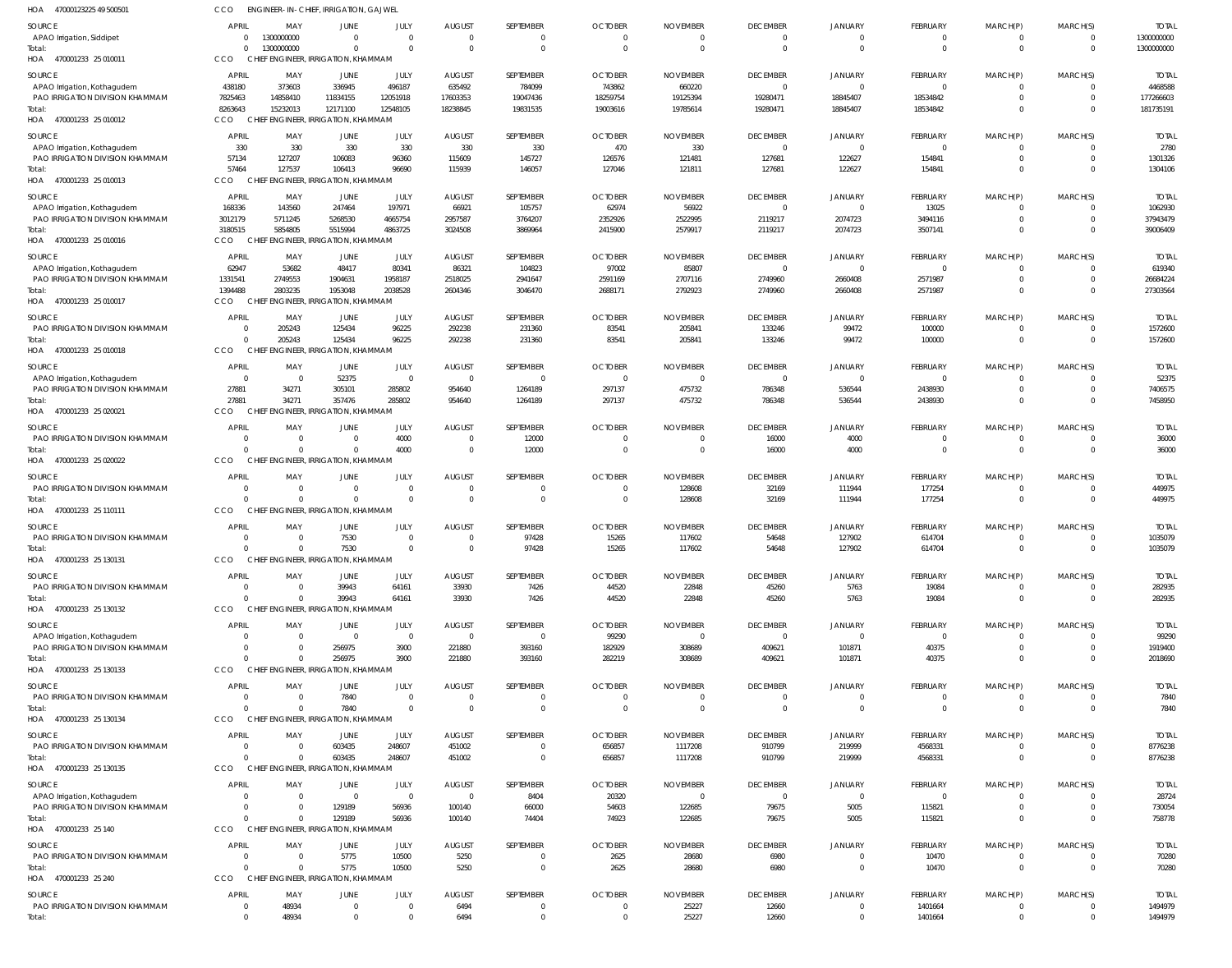| HOA 470001233 25 250                                           | CCO                                  | CHIEF ENGINEER, IRRIGATION, KHAMMAM                               |                                          |                              |                                             |                            |                                                    |                                          |                                   |                                  |                                        |                                        |                                              |                                  |
|----------------------------------------------------------------|--------------------------------------|-------------------------------------------------------------------|------------------------------------------|------------------------------|---------------------------------------------|----------------------------|----------------------------------------------------|------------------------------------------|-----------------------------------|----------------------------------|----------------------------------------|----------------------------------------|----------------------------------------------|----------------------------------|
| SOURCE<br>PAO IRRIGATION DIVISION KHAMMAM<br>Total:            | <b>APRIL</b><br>$\Omega$<br>$\Omega$ | MAY<br>- 0<br>$\Omega$                                            | JUNE<br>$\Omega$<br>$\Omega$             | JULY<br>$\Omega$<br>$\Omega$ | <b>AUGUST</b><br>$\overline{0}$<br>$\Omega$ | SEPTEMBER<br>0<br>$\Omega$ | <b>OCTOBER</b><br>$\overline{0}$<br>$\overline{0}$ | <b>NOVEMBER</b><br>- 0<br>$\overline{0}$ | <b>DECEMBER</b><br>52000<br>52000 | JANUARY<br>225204<br>225204      | FEBRUARY<br>0<br>$\mathbf{0}$          | MARCH(P)<br>0<br>$\mathbf 0$           | MARCH(S)<br>$\overline{0}$<br>$\overline{0}$ | <b>TOTAL</b><br>277204<br>277204 |
| HOA 470001233 25 280281                                        | CCO<br><b>APRIL</b>                  | CHIEF ENGINEER, IRRIGATION, KHAMMAM<br>MAY                        | JUNE                                     | JULY                         | <b>AUGUST</b>                               | SEPTEMBER                  | <b>OCTOBER</b>                                     | <b>NOVEMBER</b>                          | <b>DECEMBER</b>                   | <b>JANUARY</b>                   |                                        |                                        | MARCH(S)                                     | <b>TOTAL</b>                     |
| SOURCE<br><b>PAO IRRIGATION DIVISION KHAMMAM</b><br>Total:     | $\Omega$<br>$\Omega$                 | $\overline{0}$<br>$\Omega$                                        | $\Omega$<br>$\Omega$                     | $\Omega$                     | 16500<br>16500                              | 0<br>$\mathbf{0}$          | $\overline{0}$<br>$\overline{0}$                   | $\Omega$<br>$\overline{0}$               | 5500<br>5500                      | $\overline{0}$<br>$\overline{0}$ | FEBRUARY<br>$\mathbf 0$<br>$\mathbf 0$ | MARCH(P)<br>$\mathbf 0$<br>$\mathbf 0$ | $\Omega$<br>$\overline{0}$                   | 22000<br>22000                   |
| HOA 470001233 25 290291                                        | CCO                                  | CHIEF ENGINEER, IRRIGATION, KHAMMAM                               |                                          |                              |                                             |                            |                                                    |                                          |                                   |                                  |                                        |                                        |                                              |                                  |
| SOURCE<br>PAO IRRIGATION DIVISION KHAMMAM                      | APRIL<br>6519070                     | MAY<br>9014396                                                    | JUNE<br>8316825                          | JULY<br>8352447              | <b>AUGUST</b><br>12533674                   | SEPTEMBER<br>10714867      | <b>OCTOBER</b><br>12578964                         | <b>NOVEMBER</b><br>12375509              | <b>DECEMBER</b><br>12254041       | JANUARY<br>12437032              | FEBRUARY<br>12464514                   | MARCH(P)<br>$\mathbf 0$                | MARCH(S)<br>$\overline{0}$                   | <b>TOTAL</b><br>117561339        |
| Total:<br>HOA 470001233 25 290292                              | 6519070<br>CCO                       | 9014396<br>CHIEF ENGINEER, IRRIGATION, KHAMMAM                    | 8316825                                  | 8352447                      | 12533674                                    | 10714867                   | 12578964                                           | 12375509                                 | 12254041                          | 12437032                         | 12464514                               | $\mathbf 0$                            | $\overline{0}$                               | 117561339                        |
| SOURCE                                                         | <b>APRIL</b>                         | MAY                                                               | JUNE                                     | JULY                         | <b>AUGUST</b>                               | SEPTEMBER                  | <b>OCTOBER</b>                                     | <b>NOVEMBER</b>                          | <b>DECEMBER</b>                   | <b>JANUARY</b>                   | FEBRUARY                               | MARCH(P)                               | MARCH(S)                                     | <b>TOTAL</b>                     |
| PAO IRRIGATION DIVISION KHAMMAM<br>Total:                      | 7380<br>7380                         | 29070<br>29070                                                    | 19680<br>19680                           | 20330<br>20330               | 49030<br>49030                              | 21330<br>21330             | 25430<br>25430                                     | 25380<br>25380                           | 26656<br>26656                    | 27730<br>27730                   | 28080<br>28080                         | $\mathbf 0$<br>$\mathbf 0$             | $\Omega$<br>$\Omega$                         | 280096<br>280096                 |
| HOA 470001233 25 290293                                        | CCO                                  | CHIEF ENGINEER, IRRIGATION, KHAMMAM                               |                                          |                              |                                             |                            |                                                    |                                          |                                   |                                  |                                        |                                        |                                              |                                  |
| SOURCE                                                         | <b>APRIL</b>                         | MAY                                                               | JUNE                                     | JULY                         | <b>AUGUST</b>                               | SEPTEMBER                  | <b>OCTOBER</b>                                     | <b>NOVEMBER</b>                          | <b>DECEMBER</b>                   | JANUARY                          | FEBRUARY                               | MARCH(P)                               | MARCH(S)                                     | <b>TOTAL</b>                     |
| PAO IRRIGATION DIVISION KHAMMAM<br>Total:                      | 2496337<br>2496337                   | 3160847<br>3160847                                                | 2816868<br>2816868                       | 2587628<br>2587628           | 1148813<br>1148813                          | 1449026<br>1449026         | 975502<br>975502                                   | 858737<br>858737                         | 893227<br>893227                  | 930667<br>930667                 | 1976218<br>1976218                     | $\Omega$<br>$\mathbf{0}$               | $\overline{0}$<br>$\overline{0}$             | 19293870<br>19293870             |
| HOA 470001233 25 290294                                        | CCO                                  | CHIEF ENGINEER, IRRIGATION, KHAMMAM                               |                                          |                              |                                             |                            |                                                    |                                          |                                   |                                  |                                        |                                        |                                              |                                  |
| SOURCE                                                         | APRIL                                | MAY                                                               | JUNE                                     | JULY                         | <b>AUGUST</b>                               | SEPTEMBER                  | <b>OCTOBER</b>                                     | <b>NOVEMBER</b>                          | <b>DECEMBER</b>                   | <b>JANUARY</b>                   | FEBRUARY                               | MARCH(P)                               | MARCH(S)                                     | <b>TOTAL</b>                     |
| PAO IRRIGATION DIVISION KHAMMAM                                | 1094493<br>1094493                   | 1618784<br>1618784                                                | 989917<br>989917                         | 919929<br>919929             | 1623023                                     | 1223405                    | 1325302                                            | 1326491                                  | 1330811                           | 1352163                          | 1371701                                | $\mathbf 0$<br>$\mathbf 0$             | $\overline{0}$<br>$\overline{0}$             | 14176019                         |
| Total:<br>HOA 470001233 25 290295                              | CCO                                  | CHIEF ENGINEER, IRRIGATION, KHAMMAM                               |                                          |                              | 1623023                                     | 1223405                    | 1325302                                            | 1326491                                  | 1330811                           | 1352163                          | 1371701                                |                                        |                                              | 14176019                         |
| SOURCE                                                         | <b>APRIL</b>                         | MAY                                                               | JUNE                                     | JULY                         | <b>AUGUST</b>                               | SEPTEMBER                  | <b>OCTOBER</b>                                     | <b>NOVEMBER</b>                          | <b>DECEMBER</b>                   | JANUARY                          | FEBRUARY                               | MARCH(P)                               | MARCH(S)                                     | <b>TOTAL</b>                     |
| PAO IRRIGATION DIVISION KHAMMAN                                | $\Omega$                             | 23701                                                             | $\Omega$                                 | $\Omega$                     | 45111                                       | 86019                      | 57832                                              | 187136                                   | 67113                             | $\overline{0}$                   | $\mathbf 0$                            | $\mathbf 0$                            | $\overline{0}$                               | 466912                           |
| Total:<br>HOA 470001233 25 290296                              | $\Omega$<br>CCO                      | 23701<br>CHIEF EN                                                 | $\Omega$<br>IGINEER, IRRIGATION, KHAMMAM | $\Omega$                     | 45111                                       | 86019                      | 57832                                              | 187136                                   | 67113                             | $\overline{0}$                   | $\mathbf 0$                            | $\mathbf 0$                            | $\overline{0}$                               | 466912                           |
| SOURCE                                                         | <b>APRIL</b>                         | MAY                                                               | JUNE                                     | JULY                         | <b>AUGUST</b>                               | SEPTEMBER                  | <b>OCTOBER</b>                                     | <b>NOVEMBER</b>                          | <b>DECEMBER</b>                   | <b>JANUARY</b>                   | FEBRUARY                               | MARCH(P)                               | MARCH(S)                                     | <b>TOTAL</b>                     |
| PAO IRRIGATION DIVISION KHAMMAM<br>Total:                      | $\Omega$<br>$\Omega$                 | $\overline{\mathbf{0}}$<br>$\Omega$                               | 100040<br>100040                         | $\Omega$<br>$\Omega$         | $\overline{0}$<br>$\overline{0}$            | 842038<br>842038           | $\overline{0}$<br>$\overline{0}$                   | 1716391<br>1716391                       | 642673<br>642673                  | 1028820<br>1028820               | 670508<br>670508                       | $\mathbf 0$<br>$\mathbf 0$             | $\overline{0}$<br>$\Omega$                   | 5000470<br>5000470               |
| HOA 470001233 25 300301                                        | CCO                                  | CHIEF ENGINEER, IRRIGATION, KHAMMAM                               |                                          |                              |                                             |                            |                                                    |                                          |                                   |                                  |                                        |                                        |                                              |                                  |
| SOURCE                                                         | <b>APRIL</b>                         | MAY                                                               | JUNE                                     | JULY                         | <b>AUGUST</b>                               | SEPTEMBER                  | <b>OCTOBER</b>                                     | <b>NOVEMBER</b>                          | <b>DECEMBER</b>                   | <b>JANUARY</b>                   | FEBRUARY                               | MARCH(P)                               | MARCH(S)                                     | <b>TOTAL</b>                     |
| PAO IRRIGATION DIVISION KHAMMAM                                | $\Omega$<br>$\Omega$                 | $\overline{\mathbf{0}}$<br>$\Omega$                               | $\Omega$<br>$\Omega$                     | $\Omega$<br>$\Omega$         | $\overline{0}$<br>$\overline{0}$            | 84000<br>84000             | $^{\circ}$<br>$\overline{0}$                       | 714000<br>714000                         | 109200<br>109200                  | 109200<br>109200                 | 109200                                 | $\mathbf 0$<br>$\mathbf{0}$            | $\overline{0}$<br>$\overline{0}$             | 1125600<br>1125600               |
| Total:<br>HOA 470001233 25 300302                              | CCO                                  | CHIEF ENGINEER, IRRIGATION, KHAMMAM                               |                                          |                              |                                             |                            |                                                    |                                          |                                   |                                  | 109200                                 |                                        |                                              |                                  |
| SOURCE                                                         | APRIL                                | MAY                                                               | JUNE                                     | JULY                         | <b>AUGUST</b>                               | SEPTEMBER                  | <b>OCTOBER</b>                                     | <b>NOVEMBER</b>                          | <b>DECEMBER</b>                   | <b>JANUARY</b>                   | FEBRUARY                               | MARCH(P)                               | MARCH(S)                                     | <b>TOTAL</b>                     |
| APAO Irrigation, Kothagudem<br>PAO IRRIGATION DIVISION KHAMMAM | 316609<br>$\overline{0}$             | $\overline{0}$<br>57646                                           | $\overline{0}$<br>479574                 | $\Omega$<br>$\Omega$         | $\overline{0}$<br>376639                    | 1044388<br>164704          | $\overline{0}$<br>20588                            | $\overline{0}$<br>1487535                | $\overline{0}$<br>163258          | $\overline{0}$<br>109332         | $\mathbf 0$<br>1922657                 | 0<br>$\mathbf 0$                       | $\Omega$<br>$\overline{0}$                   | 1360997<br>4781933               |
| Total:                                                         | 316609                               | 57646                                                             | 479574                                   | $\Omega$                     | 376639                                      | 1209092                    | 20588                                              | 1487535                                  | 163258                            | 109332                           | 1922657                                | $\mathbf{0}$                           | $\Omega$                                     | 6142930                          |
| HOA 470001233 25 310318                                        | CCO                                  | CHIEF ENGINEER, IRRIGATION, KHAMMAM                               |                                          |                              |                                             |                            |                                                    |                                          |                                   |                                  |                                        |                                        |                                              |                                  |
| SOURCE<br>PAO IRRIGATION DIVISION KHAMMAM                      | <b>APRIL</b><br>60000                | MAY<br>80000                                                      | JUNE<br>20000                            | JULY<br>$\Omega$             | <b>AUGUST</b><br>$\Omega$                   | <b>SEPTEMBER</b><br>40000  | <b>OCTOBER</b><br>$\Omega$                         | <b>NOVEMBER</b><br>$\Omega$              | <b>DECEMBER</b><br>20000          | <b>JANUARY</b><br>$\Omega$       | FEBRUARY<br>$\Omega$                   | MARCH(P)<br>$\Omega$                   | MARCH(S)<br>$\Omega$                         | <b>TOTAL</b><br>220000           |
| Total:<br>HOA 470001233 25 510511                              | 60000<br>CCO                         | 80000<br>CHIEF ENGINEER, IRRIGATION, KHAMMAM                      | 20000                                    |                              |                                             | 40000                      |                                                    |                                          | 20000                             |                                  |                                        |                                        |                                              | 220000                           |
| SOURCE                                                         | <b>APRIL</b>                         | MAY                                                               | JUNE                                     | JULY                         | <b>AUGUST</b>                               | SEPTEMBER                  | <b>OCTOBER</b>                                     | <b>NOVEMBER</b>                          | <b>DECEMBER</b>                   | <b>JANUARY</b>                   | FEBRUARY                               | MARCH(P)                               | MARCH(S)                                     | <b>TOTAL</b>                     |
| PAO IRRIGATION DIVISION KHAMMAM                                | $\Omega$                             | - 0                                                               | 13611                                    | $\Omega$                     | 19910                                       | 0                          | $\overline{0}$                                     | 4900                                     | 29909                             | $\overline{0}$                   | 57781                                  | 0                                      | $\overline{0}$                               | 126111                           |
| Total:<br>HOA 47000123325 25 260                               | $\Omega$<br>CCO                      | $\overline{\mathbf{0}}$<br>CHIEF ENGINEER, IRRIGATION, KOTHAGUDEM | 13611                                    |                              | 19910                                       | $\mathbf{0}$               | $\overline{0}$                                     | 4900                                     | 29909                             | $\overline{0}$                   | 57781                                  | $\mathbf 0$                            | $\overline{0}$                               | 126111                           |
| SOURCE                                                         | <b>APRIL</b>                         | MAY                                                               | JUNE                                     | JULY                         | <b>AUGUST</b>                               | SEPTEMBER                  | <b>OCTOBER</b>                                     | <b>NOVEMBER</b>                          | <b>DECEMBER</b>                   | <b>JANUARY</b>                   | FEBRUARY                               | MARCH(P)                               | MARCH(S)                                     | <b>TOTAL</b>                     |
| APAO Irrigation, Kothagudem                                    | $\Omega$                             | $\Omega$                                                          | 11351928                                 | $\Omega$                     | 809244                                      | 3238968                    | $\overline{0}$                                     | $\Omega$                                 | $\overline{0}$                    | $\Omega$                         | 4558500                                | $\Omega$                               | $\Omega$                                     | 19958640                         |
| PAO IRRIGATION DIVISION KHAMMAM                                | $\Omega$<br>$\Omega$                 | $\Omega$                                                          | 39436787                                 | $\Omega$                     | 10860223                                    | 2440200                    | 17616                                              | 2594424                                  | 216720                            | $\mathbf{0}$                     | 9683504                                | $\mathbf 0$                            | $\Omega$<br>$\Omega$                         | 65249474                         |
| Total:<br>HOA 47000123325 25 500503                            | CCO                                  | $\overline{0}$<br>CHIEF ENGINEER, IRRIGATION, KOTHAGUDEM          | 50788715                                 |                              | 11669467                                    | 5679168                    | 17616                                              | 2594424                                  | 216720                            | $\Omega$                         | 14242004                               | 0                                      |                                              | 85208114                         |
| SOURCE                                                         | APRIL                                | MAY                                                               | JUNE                                     | JULY                         | <b>AUGUST</b>                               | SEPTEMBER                  | <b>OCTOBER</b>                                     | <b>NOVEMBER</b>                          | <b>DECEMBER</b>                   | <b>JANUARY</b>                   | FEBRUARY                               | MARCH(P)                               | MARCH(S)                                     | <b>TOTAL</b>                     |
| PAO IRRIGATION DIVISION KHAMMAM                                | 702737<br>702737                     | $\overline{0}$<br>$\Omega$                                        | $\overline{0}$<br>$\Omega$               | $\Omega$                     | $\overline{0}$<br>$\overline{0}$            | 0<br>$\mathbf 0$           | - 0<br>$\overline{0}$                              | - 0<br>$\overline{0}$                    | $\overline{0}$<br>$\overline{0}$  | $\mathbf{0}$<br>$\overline{0}$   | 0<br>$\mathbf 0$                       | 0<br>$\mathbf 0$                       | $\overline{0}$<br>$\overline{0}$             | 702737<br>702737                 |
| Total:<br>HOA 47000123325 27 530531                            | CCO                                  | CHIEF ENGINEER, IRRIGATION, KOTHAGUDEM                            |                                          |                              |                                             |                            |                                                    |                                          |                                   |                                  |                                        |                                        |                                              |                                  |
| SOURCE                                                         | <b>APRIL</b>                         | MAY                                                               | JUNE                                     | JULY                         | <b>AUGUST</b>                               | SEPTEMBER                  | <b>OCTOBER</b>                                     | <b>NOVEMBER</b>                          | <b>DECEMBER</b>                   | JANUARY                          | FEBRUARY                               | MARCH(P)                               | MARCH(S)                                     | <b>TOTAL</b>                     |
| APAO Irrigation, Kothagudem<br>PAO IRRIGATION DIVISION KHAMMAM | $\overline{0}$<br>$\Omega$           | - 0<br>358122169                                                  | $\Omega$<br>$\Omega$                     | $\Omega$<br>$\Omega$         | $\Omega$<br>$\Omega$                        | 0<br>0                     | $\overline{0}$<br>$^{\circ}$                       | 200000000<br>97518125                    | 14657146<br>99621281              | $\Omega$<br>95410762             | $\Omega$<br>189301250                  | $\Omega$<br>$\mathbf 0$                | $\overline{0}$<br>$\overline{0}$             | 214657146<br>839973587           |
| Total:                                                         | $\Omega$                             | 358122169                                                         | $\Omega$                                 |                              | $\Omega$                                    | $\Omega$                   | $\overline{0}$                                     | 297518125                                | 114278427                         | 95410762                         | 189301250                              | $\mathbf 0$                            | $\overline{0}$                               | 1054630733                       |
| HOA 470001234 26 270272                                        | CCO                                  | CHIEF ENGINEER, IRRIGATION, KHAMMAM                               |                                          |                              |                                             |                            |                                                    |                                          |                                   |                                  |                                        |                                        |                                              |                                  |
| SOURCE                                                         | APRIL                                | MAY                                                               | JUNE                                     | JULY                         | <b>AUGUST</b>                               | SEPTEMBER                  | <b>OCTOBER</b>                                     | <b>NOVEMBER</b>                          | <b>DECEMBER</b>                   | <b>JANUARY</b>                   | FEBRUARY                               | MARCH(P)                               | MARCH(S)                                     | <b>TOTAL</b>                     |
| PAO IRRIGATION DIVISION KHAMMAM<br>Total:                      | 4683782<br>4683782                   | $\overline{0}$<br>$\overline{0}$                                  | $\overline{0}$<br>$\Omega$               | $\Omega$                     | $\circ$<br>$\Omega$                         | 0<br>$\mathbf{0}$          | - 0<br>$\overline{0}$                              | - 0<br>$\overline{0}$                    | $\overline{0}$<br>$\overline{0}$  | $\mathbf{0}$<br>$\overline{0}$   | $\mathbf 0$<br>$\mathbf 0$             | 0<br>$\mathbf 0$                       | $\Omega$<br>$\overline{0}$                   | 4683782<br>4683782               |
| HOA 47000123425 26 530531                                      | CCO                                  | CHIEF ENGINEER, IRRIGATION, KHAMMAM                               |                                          |                              |                                             |                            |                                                    |                                          |                                   |                                  |                                        |                                        |                                              |                                  |
| SOURCE                                                         | <b>APRIL</b>                         | MAY                                                               | JUNE                                     | JULY                         | <b>AUGUST</b>                               | SEPTEMBER                  | <b>OCTOBER</b>                                     | <b>NOVEMBER</b>                          | <b>DECEMBER</b>                   | JANUARY                          | FEBRUARY                               | MARCH(P)                               | MARCH(S)                                     | <b>TOTAL</b>                     |
| PAO IRRIGATION DIVISION KHAMMAM                                | $\Omega$                             | $\overline{\mathbf{0}}$                                           | $\mathbf 0$                              | $\Omega$                     | $\overline{0}$                              | 0                          | 12145909                                           | $\Omega$                                 | $\overline{0}$                    | 22256752                         | 0                                      | 0                                      | $\overline{0}$                               | 34402661                         |
| Total:<br>HOA 47000123525 26 530531                            | $\Omega$<br>CCO                      | $\Omega$<br>CHIEF ENGINEER, IRRIGATION, NALGONDA                  | $\Omega$                                 | $\Omega$                     | $\Omega$                                    | $\mathbf 0$                | 12145909                                           | $\overline{0}$                           | $\overline{0}$                    | 22256752                         | $\mathbf 0$                            | $\mathbf 0$                            | $\overline{0}$                               | 34402661                         |
| SOURCE                                                         | APRIL                                | MAY                                                               | JUNE                                     | JULY                         | <b>AUGUST</b>                               | SEPTEMBER                  | <b>OCTOBER</b>                                     | <b>NOVEMBER</b>                          | <b>DECEMBER</b>                   | JANUARY                          | FEBRUARY                               | MARCH(P)                               | MARCH(S)                                     | <b>TOTAL</b>                     |
| PAO A M R P (SLBC), NALGONDA                                   | 2243930                              | 0                                                                 | 113602762                                | 16680240                     | 221023277                                   | 110226615                  | 124454820                                          | 123193105                                | $\overline{0}$                    | 24812640                         | $\mathbf 0$                            | 0                                      | $\overline{0}$                               | 736237389                        |
| PAO IRRIGATION DIVISION NALGONDA                               | $\overline{0}$                       | 0                                                                 | $\overline{0}$                           | 184825185                    | $\overline{0}$                              | 20540573                   | - 0                                                | - 0                                      | 500000000                         | 643938568                        | 0                                      | $\mathbf 0$                            | $\overline{0}$                               | 1349304326                       |
| Total:                                                         | 2243930                              | $\overline{0}$                                                    | 113602762                                | 201505425                    | 221023277                                   | 130767188                  | 124454820                                          | 123193105                                | 500000000                         | 668751208                        | $\mathbf 0$                            | $\mathbf 0$                            | $\Omega$                                     | 2085541715                       |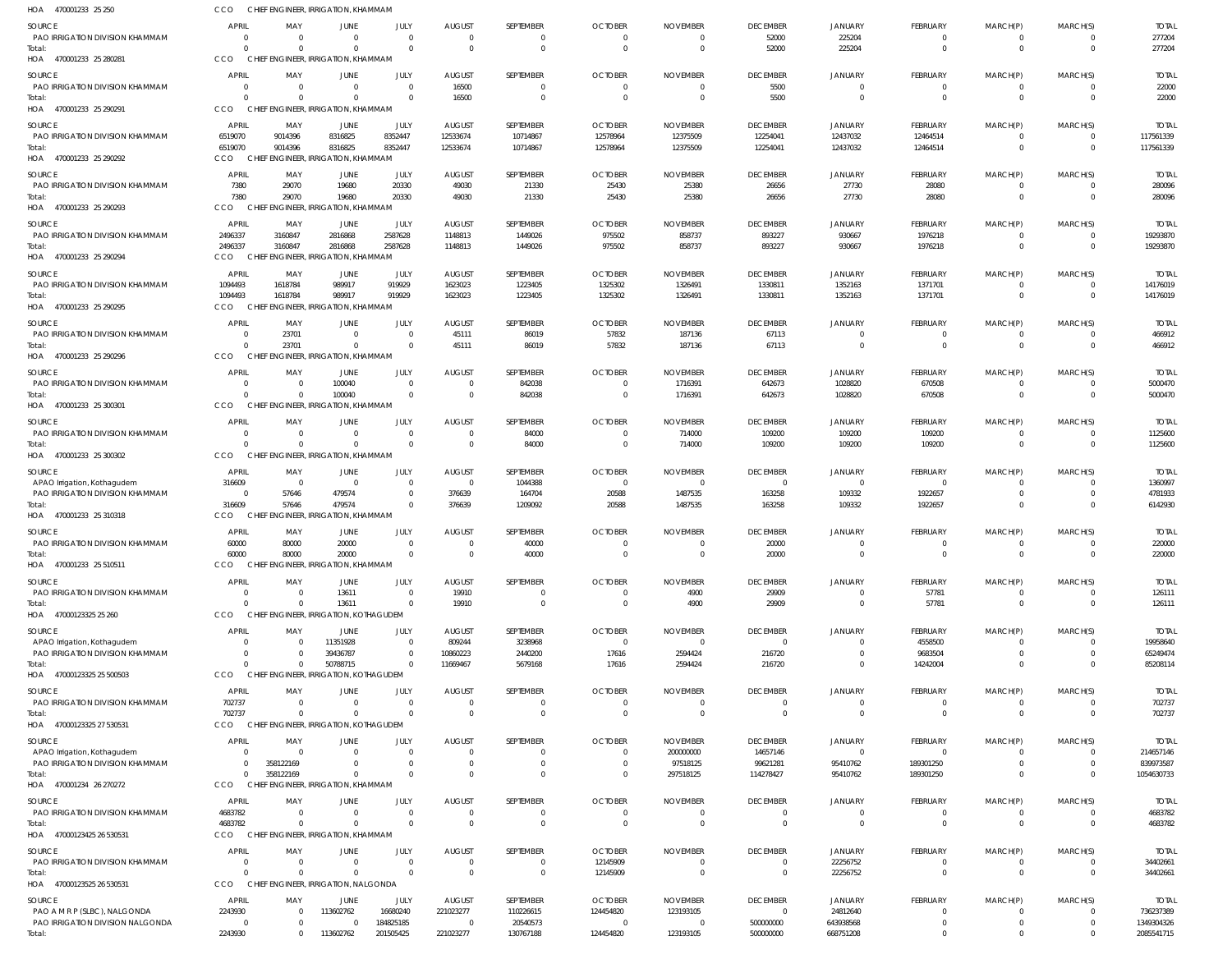| HOA 47000123525 26 530532                  | CCO                            | CHIEF ENGINEER, IRRIGATION, NALGONDA               |                                  |                             |                            |                               |                            |                           |                                   |                                  |                         |                              |                            |                         |
|--------------------------------------------|--------------------------------|----------------------------------------------------|----------------------------------|-----------------------------|----------------------------|-------------------------------|----------------------------|---------------------------|-----------------------------------|----------------------------------|-------------------------|------------------------------|----------------------------|-------------------------|
| SOURCE                                     | APRIL                          | MAY                                                | <b>JUNE</b>                      | JULY                        | <b>AUGUST</b>              | SEPTEMBER                     | <b>OCTOBER</b>             | <b>NOVEMBER</b>           | <b>DECEMBER</b>                   | <b>JANUARY</b>                   | FEBRUARY                | MARCH(P)                     | MARCH(S)                   | <b>TOTAL</b>            |
| PAO IRRIGATION RANGA REDDY DISTRICT        | 0                              | $\Omega$                                           | $\overline{0}$                   | $\mathbf{0}$                | $\Omega$                   | $\overline{0}$                | 425500                     |                           | $\overline{0}$                    | $\overline{0}$                   | $\mathbf 0$             | $\mathbf 0$                  | $\Omega$                   | 425500                  |
| Total:                                     | $\Omega$<br>CCO                | CHIEF ENGINEER, IRRIGATION, NALGONDA               | $\Omega$                         | $\Omega$                    | $\Omega$                   | $\mathbf 0$                   | 425500                     | $\Omega$                  | $\overline{0}$                    | $\overline{0}$                   | $\overline{0}$          | $\mathbf 0$                  | $\Omega$                   | 425500                  |
| HOA 47000123525 26 530533                  |                                |                                                    |                                  |                             |                            |                               |                            |                           |                                   |                                  |                         |                              |                            |                         |
| SOURCE                                     | APRII<br>3229398               | MAY<br>$\Omega$                                    | <b>JUNE</b><br>$\Omega$          | JULY<br>$\mathbf{0}$        | <b>AUGUST</b><br>$\Omega$  | SEPTEMBER<br>$\overline{0}$   | <b>OCTOBER</b>             | <b>NOVEMBER</b>           | <b>DECEMBER</b><br>$\overline{0}$ | <b>JANUARY</b><br>$\overline{0}$ | FEBRUARY<br>6035721     | MARCH(P)<br>$\mathbf{0}$     | MARCH(S)<br>$\Omega$       | <b>TOTAI</b><br>9316697 |
| PAO A M R P (SLBC), NALGONDA<br>Total:     | 3229398                        | $\Omega$                                           | $\Omega$                         | $\Omega$                    | $\Omega$                   | $\overline{0}$                | 51578<br>51578             | $\Omega$                  | $\overline{0}$                    | $\Omega$                         | 6035721                 | $\mathbf 0$                  | $\Omega$                   | 9316697                 |
| HOA 47000123525 27 530532                  | CCO                            | CHIEF ENGINEER, IRRIGATION, NALGONDA               |                                  |                             |                            |                               |                            |                           |                                   |                                  |                         |                              |                            |                         |
| SOURCE                                     | <b>APRIL</b>                   | MAY                                                | JUNE                             | JULY                        | <b>AUGUST</b>              | SEPTEMBER                     | <b>OCTOBER</b>             | <b>NOVEMBER</b>           | <b>DECEMBER</b>                   | JANUARY                          | FEBRUARY                | MARCH(P)                     | MARCH(S)                   | <b>TOTAI</b>            |
| PAO A M R P (SLBC), NALGONDA               | 150000000                      | $\Omega$                                           | $\Omega$                         | $\mathbf{0}$                | $\Omega$                   | $\overline{0}$                | $\Omega$                   |                           | $\overline{0}$                    | $\Omega$                         | $\overline{0}$          | $\mathbf{0}$                 | $\Omega$                   | 150000000               |
| PAO IRRIGATION RANGA REDDY DISTRICT        | $\overline{0}$                 |                                                    | $\mathbf{0}$                     | $\mathbf{0}$                | $\Omega$                   | $\mathbf 0$                   | 25382000                   |                           | $\overline{0}$                    | $\overline{0}$                   | $\mathbf 0$             | $\mathbf 0$                  | $\Omega$                   | 25382000                |
| Total:<br>HOA 47000123525 49 500501        | 150000000<br>CCO               | $\Omega$<br>CHIEF ENGINEER, IRRIGATION, NALGONDA   | $\Omega$                         | $\Omega$                    | $\Omega$                   | $\overline{0}$                | 25382000                   |                           | $\overline{0}$                    | $\Omega$                         | $\mathbf 0$             | $\mathbf 0$                  | $\Omega$                   | 175382000               |
|                                            |                                |                                                    |                                  |                             |                            |                               |                            |                           |                                   |                                  |                         |                              |                            |                         |
| SOURCE<br>PAO IRRIGATION DIVISION NALGONDA | <b>APRIL</b><br>$\Omega$       | MAY<br>$\Omega$                                    | JUNE<br>$\overline{0}$           | JULY<br>$\Omega$            | <b>AUGUST</b><br>$\Omega$  | SEPTEMBER<br>$\overline{0}$   | <b>OCTOBER</b><br>2910905  | <b>NOVEMBER</b><br>992740 | <b>DECEMBER</b><br>$\overline{0}$ | JANUARY<br>$\Omega$              | FEBRUARY<br>0           | MARCH(P)<br>$\mathbf{0}$     | MARCH(S)<br>$\Omega$       | <b>TOTAI</b><br>3903645 |
| Total:                                     | $\Omega$                       |                                                    | $\Omega$                         | $\Omega$                    | $\Omega$                   | $\overline{0}$                | 2910905                    | 992740                    | $\overline{0}$                    | $\Omega$                         | $\mathbf 0$             | $\mathbf 0$                  | $\Omega$                   | 3903645                 |
| HOA 470001236 25 010011                    | CCO                            | CHIEF ENGINEER, IRRIGATION, KOTHAGUDEM             |                                  |                             |                            |                               |                            |                           |                                   |                                  |                         |                              |                            |                         |
| SOURCE                                     | <b>APRIL</b>                   | MAY                                                | JUNE                             | JULY                        | <b>AUGUST</b>              | SEPTEMBER                     | <b>OCTOBER</b>             | <b>NOVEMBER</b>           | <b>DECEMBER</b>                   | <b>JANUARY</b>                   | FEBRUARY                | MARCH(P)                     | MARCH(S)                   | <b>TOTAL</b>            |
| APAO Irrigation, Kothagudem                | 8923177                        | 11061537                                           | 10267253                         | 10866360                    | 15665861                   | 16502529                      | 15649064                   | 15860325                  | 16595491                          | 16294892                         | 16270280                | $\mathbf 0$                  | $\Omega$                   | 153956769               |
| Total:                                     | 8923177                        | 11061537                                           | 10267253                         | 10866360                    | 15665861                   | 16502529                      | 15649064                   | 15860325                  | 16595491                          | 16294892                         | 16270280                | $\mathbf 0$                  | $\Omega$                   | 153956769               |
| HOA 470001236 25 010012                    | CCO                            | CHIEF ENGINEER, IRRIGATION, KOTHAGUDEM             |                                  |                             |                            |                               |                            |                           |                                   |                                  |                         |                              |                            |                         |
| SOURCE                                     | <b>APRIL</b>                   | MAY                                                | JUNE                             | JULY                        | <b>AUGUST</b>              | SEPTEMBER                     | <b>OCTOBER</b>             | <b>NOVEMBER</b>           | <b>DECEMBER</b>                   | <b>JANUARY</b>                   | FEBRUARY                | MARCH(P)                     | MARCH(S)                   | <b>TOTAL</b>            |
| APAO Irrigation, Kothagudem<br>Total:      | 121890<br>121890               | 90852<br>90852                                     | 115629<br>115629                 | 91919<br>91919              | 36349<br>36349             | 68378<br>68378                | 33452<br>33452             | 24142<br>24142            | 32266<br>32266                    | 26182<br>26182                   | 61212<br>61212          | $\mathbf{0}$<br>$\mathbf{0}$ | $\Omega$<br>$\overline{0}$ | 702271<br>702271        |
| HOA 470001236 25 010013                    | CCO                            | CHIEF ENGINEER, IRRIGATION, KOTHAGUDEM             |                                  |                             |                            |                               |                            |                           |                                   |                                  |                         |                              |                            |                         |
| SOURCE                                     | APRIL                          | MAY                                                | JUNE                             | JULY                        | <b>AUGUST</b>              | SEPTEMBER                     | <b>OCTOBER</b>             | <b>NOVEMBER</b>           | <b>DECEMBER</b>                   | <b>JANUARY</b>                   | FEBRUARY                | MARCH(P)                     | MARCH(S)                   | <b>TOTAL</b>            |
| APAO Irrigation, Kothagudem                | 3421843                        | 4231830                                            | 5228415                          | 4209754                     | 2262377                    | 2671735                       | 1869254                    | 1606159                   | 1568316                           | 1576325                          | 2992714                 | $\mathbf 0$                  | $\Omega$                   | 31638722                |
| Total:                                     | 3421843                        | 4231830                                            | 5228415                          | 4209754                     | 2262377                    | 2671735                       | 1869254                    | 1606159                   | 1568316                           | 1576325                          | 2992714                 | $\mathbf 0$                  | $\Omega$                   | 31638722                |
| HOA 470001236 25 010016                    | CCO                            | CHIEF ENGINEER, IRRIGATION, KOTHAGUDEM             |                                  |                             |                            |                               |                            |                           |                                   |                                  |                         |                              |                            |                         |
| SOURCE                                     | APRIL                          | MAY                                                | JUNE                             | JULY                        | <b>AUGUST</b>              | SEPTEMBER                     | <b>OCTOBER</b>             | <b>NOVEMBER</b>           | <b>DECEMBER</b>                   | <b>JANUARY</b>                   | FEBRUARY                | MARCH(P)                     | MARCH(S)                   | <b>TOTAI</b>            |
| APAO Irrigation, Kothagudem                | 1456479                        | 1683340                                            | 1659036                          | 1730033                     | 2085809                    | 2069158                       | 1856769                    | 1843639                   | 1930836                           | 1885538                          | 1893927                 | $\mathbf{0}$                 | $\Omega$                   | 20094564                |
| Total:<br>HOA 470001236 25 010017          | 1456479<br>CCO                 | 1683340<br>CHIEF ENGINEER, IRRIGATION, KOTHAGUDEM  | 1659036                          | 1730033                     | 2085809                    | 2069158                       | 1856769                    | 1843639                   | 1930836                           | 1885538                          | 1893927                 | $\mathbf 0$                  | $\Omega$                   | 20094564                |
|                                            |                                |                                                    |                                  |                             |                            |                               |                            |                           |                                   |                                  |                         |                              |                            |                         |
| SOURCE<br>APAO Irrigation, Kothagudem      | <b>APRIL</b><br>$\overline{0}$ | MAY<br>- 0                                         | JUNE<br>100000                   | JULY<br>118432              | <b>AUGUST</b><br>$\Omega$  | SEPTEMBER<br>$\overline{0}$   | <b>OCTOBER</b><br>28461    | <b>NOVEMBER</b><br>33693  | <b>DECEMBER</b><br>$\overline{0}$ | <b>JANUARY</b><br>$\Omega$       | FEBRUARY<br>98743       | MARCH(P)<br>$\mathbf{0}$     | MARCH(S)<br>$\Omega$       | <b>TOTAL</b><br>379329  |
| Total:                                     | $\Omega$                       | $\Omega$                                           | 100000                           | 118432                      | $\Omega$                   | $\mathbf 0$                   | 28461                      | 33693                     | $\overline{0}$                    | $\overline{0}$                   | 98743                   | $\mathbf 0$                  | $\Omega$                   | 379329                  |
| HOA 470001236 25 010018                    | <b>CCO</b>                     | CHIEF ENGINEER, IRRIGATION, KOTHAGUDEM             |                                  |                             |                            |                               |                            |                           |                                   |                                  |                         |                              |                            |                         |
| SOURCE                                     | <b>APRIL</b>                   | MAY                                                | JUNE                             | JULY                        | <b>AUGUST</b>              | SEPTEMBER                     | <b>OCTOBER</b>             | <b>NOVEMBER</b>           | <b>DECEMBER</b>                   | JANUARY                          | FEBRUARY                | MARCH(P)                     | MARCH(S)                   | <b>TOTAL</b>            |
| APAO Irrigation, Kothagudem                | 0                              | $\Omega$                                           | 385049                           | $\Omega$                    | 395476                     | 1003530                       | 436854                     | 825612                    | 561473                            | 1068139                          | 1429565                 | $\overline{0}$               | $\Omega$                   | 6105698                 |
| Total:                                     | $\Omega$                       | $\Omega$<br>CHIEF ENGINEER, IRRIGATION, KOTHAGUDEM | 385049                           | $\mathbf 0$                 | 395476                     | 1003530                       | 436854                     | 825612                    | 561473                            | 1068139                          | 1429565                 | $\mathbf{0}$                 | $\Omega$                   | 6105698                 |
| HOA 470001236 25 020021                    | CCO                            |                                                    |                                  |                             |                            |                               |                            |                           |                                   |                                  |                         |                              |                            |                         |
| SOURCE                                     | APRIL<br>8000                  | MAY<br>$\Omega$                                    | JUNE<br>12000                    | JULY<br>5200                | <b>AUGUST</b><br>10400     | SEPTEMBER<br>$\overline{0}$   | <b>OCTOBER</b><br>$\Omega$ | <b>NOVEMBER</b><br>6400   | <b>DECEMBER</b><br>102400         | <b>JANUARY</b><br>$\overline{0}$ | FEBRUARY<br>$\mathbf 0$ | MARCH(P)<br>$\mathbf{0}$     | MARCH(S)<br>$\Omega$       | <b>TOTAL</b><br>144400  |
| APAO Irrigation, Kothagudem<br>Total:      | 8000                           |                                                    | 12000                            | 5200                        | 10400                      |                               |                            | 6400                      | 102400                            |                                  | $\Omega$                |                              | $\cap$                     | 144400                  |
| HOA 470001236 25 020022                    | CCO                            | CHIEF ENGINEER, IRRIGATION, KOTHAGUDEM             |                                  |                             |                            |                               |                            |                           |                                   |                                  |                         |                              |                            |                         |
| SOURCE                                     | <b>APRIL</b>                   | MAY                                                | <b>JUNE</b>                      | JULY                        | <b>AUGUST</b>              | SEPTEMBER                     | <b>OCTOBER</b>             | <b>NOVEMBER</b>           | <b>DECEMBER</b>                   | <b>JANUARY</b>                   | <b>FEBRUARY</b>         | MARCH(P)                     | MARCH(S)                   | <b>TOTAL</b>            |
| APAO Irrigation, Kothagudem                | $\overline{0}$                 | 140376                                             | 27504                            | $\mathbf{0}$                | $\Omega$                   | $\overline{0}$                | $\Omega$                   | 16928                     | 970209                            | 106959                           | 110739                  | $\mathbf{0}$                 | $\Omega$                   | 1372715                 |
| Total:                                     | $\Omega$                       | 140376                                             | 27504                            | $\Omega$                    | $\Omega$                   | $\mathbf 0$                   | $\Omega$                   | 16928                     | 970209                            | 106959                           | 110739                  | $\mathbf 0$                  | $\Omega$                   | 1372715                 |
| HOA 470001236 25 020023                    | CCO                            | CHIEF ENGINEER, IRRIGATION, KOTHAGUDEM             |                                  |                             |                            |                               |                            |                           |                                   |                                  |                         |                              |                            |                         |
| SOURCE                                     | <b>APRIL</b>                   | MAY                                                | JUNE                             | JULY                        | <b>AUGUST</b>              | SEPTEMBER                     | <b>OCTOBER</b>             | <b>NOVEMBER</b>           | <b>DECEMBER</b>                   | <b>JANUARY</b>                   | FEBRUARY                | MARCH(P)                     | MARCH(S)                   | <b>TOTAL</b>            |
| APAO Irrigation, Kothagudem<br>Total:      | $\overline{0}$<br>$\Omega$     | 37188<br>37188                                     | $\overline{0}$<br>$\overline{0}$ | $\mathbf{0}$<br>$\mathbf 0$ | $\overline{0}$<br>$\Omega$ | $\overline{0}$<br>$\mathbf 0$ | 10400<br>10400             | 41600<br>41600            | 12000<br>12000                    | $\overline{0}$<br>$\overline{0}$ | 44400<br>44400          | $\mathbf 0$<br>$\mathbf 0$   | $\Omega$<br>$\Omega$       | 145588<br>145588        |
| HOA 470001236 25 110111                    | CCO                            | CHIEF ENGINEER, IRRIGATION, KOTHAGUDEM             |                                  |                             |                            |                               |                            |                           |                                   |                                  |                         |                              |                            |                         |
| SOURCE                                     | <b>APRIL</b>                   | MAY                                                | JUNE                             | JULY                        | <b>AUGUST</b>              | SEPTEMBER                     | <b>OCTOBER</b>             | <b>NOVEMBER</b>           | <b>DECEMBER</b>                   | <b>JANUARY</b>                   | FEBRUARY                | MARCH(P)                     | MARCH(S)                   | <b>TOTAL</b>            |
| APAO Irrigation, Kothagudem                | $\overline{0}$                 | $\Omega$                                           | 97565                            | $\overline{0}$              | $\Omega$                   | $\mathbf{0}$                  |                            | 117133                    | $\overline{0}$                    | $\overline{0}$                   | 197067                  | 0                            |                            | 411765                  |
| Total:                                     | $\Omega$                       | $\Omega$                                           | 97565                            | $\mathbf 0$                 | $\Omega$                   | $\overline{0}$                | $\overline{0}$             | 117133                    | $\overline{0}$                    | $\overline{0}$                   | 197067                  | $\mathbf 0$                  | $\Omega$                   | 411765                  |
| HOA 470001236 25 130131                    | CCO                            | CHIEF ENGINEER, IRRIGATION, KOTHAGUDEM             |                                  |                             |                            |                               |                            |                           |                                   |                                  |                         |                              |                            |                         |
| SOURCE                                     | <b>APRIL</b>                   | MAY                                                | JUNE                             | JULY                        | <b>AUGUST</b>              | SEPTEMBER                     | <b>OCTOBER</b>             | <b>NOVEMBER</b>           | <b>DECEMBER</b>                   | JANUARY                          | FEBRUARY                | MARCH(P)                     | MARCH(S)                   | <b>TOTAL</b>            |
| APAO Irrigation, Kothagudem<br>Total:      | $\overline{0}$<br>$\Omega$     | $\Omega$<br>$\Omega$                               | 5620<br>5620                     | 20488<br>20488              | 31134<br>31134             | 46084<br>46084                | 8937<br>8937               | 35089<br>35089            | 24929<br>24929                    | 22373<br>22373                   | 41669<br>41669          | $\mathbf 0$<br>$\mathbf 0$   | $\Omega$<br>$\Omega$       | 236323<br>236323        |
| HOA 470001236 25 130132                    | CCO                            | CHIEF ENGINEER, IRRIGATION, KOTHAGUDEM             |                                  |                             |                            |                               |                            |                           |                                   |                                  |                         |                              |                            |                         |
| SOURCE                                     | <b>APRIL</b>                   | MAY                                                | JUNE                             | JULY                        | <b>AUGUST</b>              | SEPTEMBER                     | <b>OCTOBER</b>             | <b>NOVEMBER</b>           | <b>DECEMBER</b>                   | JANUARY                          | FEBRUARY                | MARCH(P)                     | MARCH(S)                   | <b>TOTAL</b>            |
| APAO Irrigation, Kothagudem                | $\overline{0}$                 | $\Omega$                                           | $\overline{0}$                   | 30290                       | 109384                     | 75585                         | 420912                     | 115253                    | 241709                            | 61085                            | 182214                  | $\mathbf{0}$                 | $\Omega$                   | 1236432                 |
| Total:                                     | $\Omega$                       | $\Omega$                                           | $\mathbf 0$                      | 30290                       | 109384                     | 75585                         | 420912                     | 115253                    | 241709                            | 61085                            | 182214                  | $\mathbf 0$                  | $\Omega$                   | 1236432                 |
| HOA 470001236 25 130134                    | CCO                            | CHIEF ENGINEER, IRRIGATION, KOTHAGUDEM             |                                  |                             |                            |                               |                            |                           |                                   |                                  |                         |                              |                            |                         |
| SOURCE                                     | <b>APRIL</b>                   | MAY                                                | JUNE                             | JULY                        | <b>AUGUST</b>              | SEPTEMBER                     | <b>OCTOBER</b>             | <b>NOVEMBER</b>           | <b>DECEMBER</b>                   | <b>JANUARY</b>                   | <b>FEBRUARY</b>         | MARCH(P)                     | MARCH(S)                   | <b>TOTAL</b>            |
| APAO Irrigation, Kothagudem<br>Total:      | $\overline{0}$<br>$\Omega$     | $\Omega$                                           | $\overline{0}$<br>$\Omega$       | 31350<br>31350              | 481800<br>481800           | 255750<br>255750              | 780450<br>780450           | 605367<br>605367          | 852498<br>852498                  | 407550<br>407550                 | 628577<br>628577        | $\mathbf 0$<br>$\mathbf 0$   | $\Omega$<br>$\Omega$       | 4043342<br>4043342      |
| HOA 470001236 25 130135                    | CCO                            | CHIEF ENGINEER, IRRIGATION, KOTHAGUDEM             |                                  |                             |                            |                               |                            |                           |                                   |                                  |                         |                              |                            |                         |
| SOURCE                                     | <b>APRIL</b>                   | MAY                                                | JUNE                             | JULY                        | <b>AUGUST</b>              | SEPTEMBER                     | <b>OCTOBER</b>             | <b>NOVEMBER</b>           | <b>DECEMBER</b>                   | <b>JANUARY</b>                   | FEBRUARY                | MARCH(P)                     | MARCH(S)                   | <b>TOTAL</b>            |
| APAO Irrigation, Kothagudem                | $\overline{0}$                 | $\Omega$                                           | 10294                            | 58435                       | 16689                      | 96568                         | 50278                      | 44052                     | 77018                             | 25020                            | 28941                   | 0                            |                            | 407295                  |
| Total:                                     | $\mathbf 0$                    | $\Omega$                                           | 10294                            | 58435                       | 16689                      | 96568                         | 50278                      | 44052                     | 77018                             | 25020                            | 28941                   | $\mathbf 0$                  | $\mathbf{0}$               | 407295                  |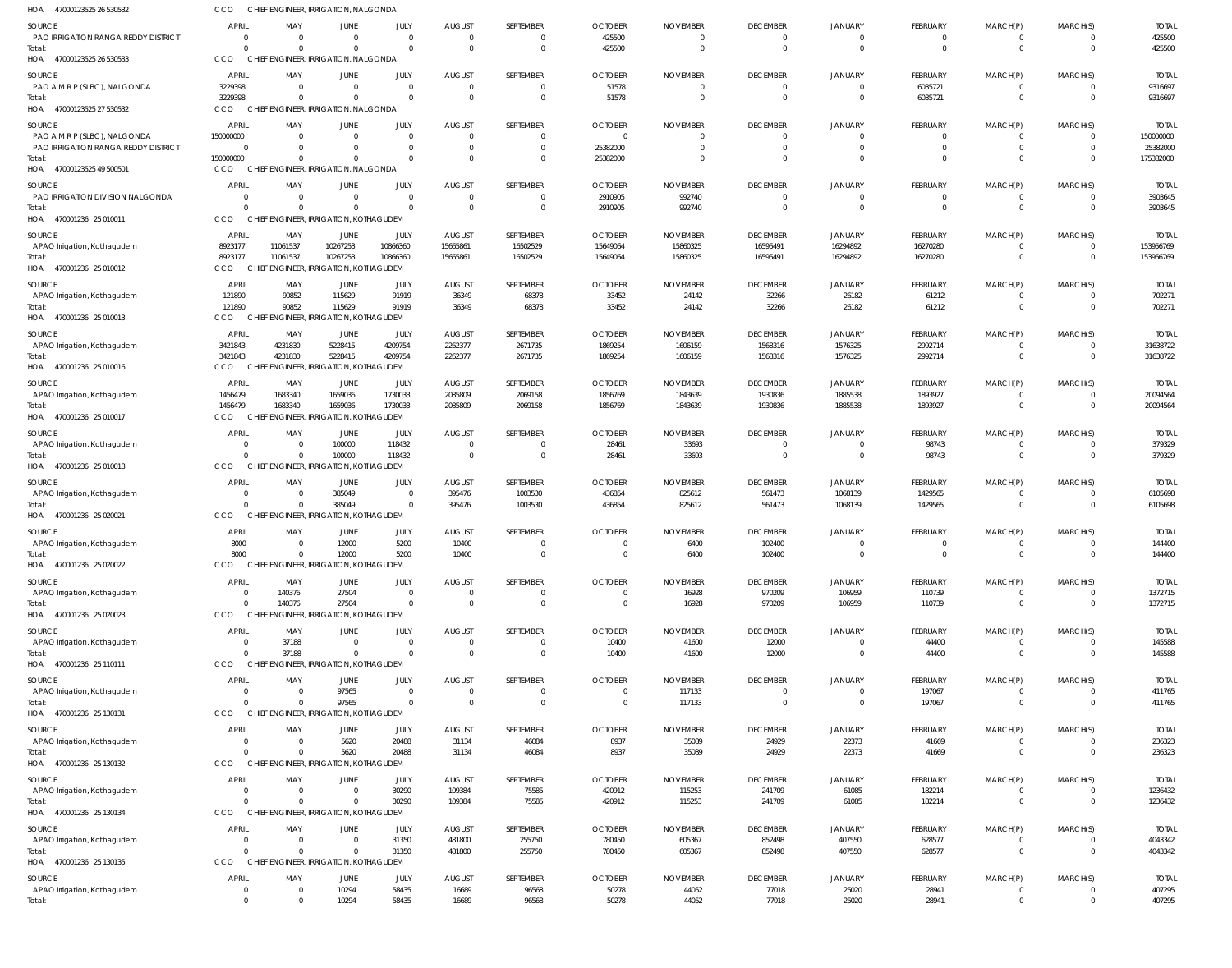| HOA<br>470001236 25 140                                     | CCO                      | CHIEF ENGINEER, IRRIGATION, KOTHAGUDEM                        |                                 |                         |                           |                             |                            |                             |                                   |                                  |                                   |                            |                            |                          |
|-------------------------------------------------------------|--------------------------|---------------------------------------------------------------|---------------------------------|-------------------------|---------------------------|-----------------------------|----------------------------|-----------------------------|-----------------------------------|----------------------------------|-----------------------------------|----------------------------|----------------------------|--------------------------|
| SOURCE                                                      | <b>APRIL</b>             | MAY                                                           | JUNE                            | JULY                    | <b>AUGUST</b>             | SEPTEMBER                   | <b>OCTOBER</b>             | <b>NOVEMBER</b>             | <b>DECEMBER</b>                   | JANUARY                          | FEBRUARY                          | MARCH(P)                   | MARCH(S)                   | <b>TOTAL</b>             |
| APAO Irrigation, Kothagudem                                 | - 0                      | $\Omega$                                                      | $\Omega$                        | 8400                    | $\overline{0}$            | 183919                      | 19950                      | 58884                       | 75208                             | 278656                           | 762437                            | $\mathbf 0$                | $\Omega$                   | 1387454                  |
| Total:<br>HOA 470001236 25 240                              | CCO                      | $\Omega$<br>CHIEF ENGINEER, IRRIGATION, KOTHAGUDEM            | $\Omega$                        | 8400                    | $\overline{0}$            | 183919                      | 19950                      | 58884                       | 75208                             | 278656                           | 762437                            | $\mathbf 0$                | $\Omega$                   | 1387454                  |
| SOURCE                                                      | <b>APRIL</b>             | MAY                                                           | <b>JUNE</b>                     | <b>JULY</b>             | <b>AUGUST</b>             | SEPTEMBER                   | <b>OCTOBER</b>             | <b>NOVEMBER</b>             | <b>DECEMBER</b>                   | <b>JANUARY</b>                   | FEBRUARY                          | MARCH(P)                   | MARCH(S)                   | <b>TOTAL</b>             |
| APAO Irrigation, Kothagudem                                 |                          | $\Omega$                                                      | $\Omega$                        | $\Omega$                | $\Omega$                  | 26834                       |                            |                             | $\Omega$                          | $\Omega$                         | $\Omega$                          | 0                          | $\Omega$                   | 26834                    |
| Total:                                                      |                          | 0                                                             | $\Omega$                        | $\Omega$                | $\mathbf{0}$              | 26834                       |                            | $\Omega$                    | $\overline{0}$                    | $\overline{0}$                   | $\overline{0}$                    | $\mathbf 0$                | $\Omega$                   | 26834                    |
| HOA 470001236 25 290291                                     | CCO                      | CHIEF ENGINEER, IRRIGATION, KOTHAGUDEM                        |                                 |                         |                           |                             |                            |                             |                                   |                                  |                                   |                            |                            |                          |
| SOURCE                                                      | APRIL                    | MAY                                                           | <b>JUNE</b>                     | JULY                    | <b>AUGUST</b>             | SEPTEMBER                   | <b>OCTOBER</b>             | <b>NOVEMBER</b>             | <b>DECEMBER</b>                   | <b>JANUARY</b>                   | FEBRUARY                          | MARCH(P)                   | MARCH(S)                   | <b>TOTAL</b>             |
| APAO Irrigation, Kothagudem<br>Total:                       | 186475<br>186475         | 1395658<br>1395658                                            | 878439<br>878439                | 590007<br>590007        | 644950<br>644950          | 961912<br>961912            | 1501172<br>1501172         | 975428<br>975428            | 1084836<br>1084836                | 1134200<br>1134200               | 972530<br>972530                  | 0<br>$\mathbf{0}$          | $\Omega$<br>$\overline{0}$ | 10325607<br>10325607     |
| HOA 470001236 25 290292                                     | CCO                      | CHIEF ENGINEER, IRRIGATION, KOTHAGUDEM                        |                                 |                         |                           |                             |                            |                             |                                   |                                  |                                   |                            |                            |                          |
| SOURCE                                                      | <b>APRIL</b>             | MAY                                                           | <b>JUNE</b>                     | JULY                    | <b>AUGUST</b>             | SEPTEMBER                   | <b>OCTOBER</b>             | <b>NOVEMBER</b>             | <b>DECEMBER</b>                   | <b>JANUARY</b>                   | <b>FEBRUARY</b>                   | MARCH(P)                   | MARCH(S)                   | <b>TOTAL</b>             |
| APAO Irrigation, Kothagudem                                 | 2275                     | 11775                                                         | 4650                            | 900                     | 2575                      | 7450                        | 3127                       | 300                         | 300                               | 300                              | 300                               | 0                          | $\Omega$                   | 33952                    |
| Total:                                                      | 2275                     | 11775                                                         | 4650                            | 900                     | 2575                      | 7450                        | 3127                       | 300                         | 300                               | 300                              | 300                               | $\mathbf 0$                | $\Omega$                   | 33952                    |
| HOA 470001236 25 290293                                     | <b>CCO</b>               | <b>CHIEF</b>                                                  | NGINEER, IRRIGATION, KOTHAGUDEM |                         |                           |                             |                            |                             |                                   |                                  |                                   |                            |                            |                          |
| SOURCE                                                      | <b>APRIL</b>             | MAY                                                           | JUNE<br>299702                  | JULY                    | <b>AUGUST</b>             | SEPTEMBER                   | <b>OCTOBER</b>             | <b>NOVEMBER</b>             | <b>DECEMBER</b>                   | JANUARY                          | FEBRUARY                          | MARCH(P)                   | MARCH(S)                   | <b>TOTAI</b>             |
| APAO Irrigation, Kothagudem<br>Total:                       | 71228<br>71228           | 448375<br>448375                                              | 299702                          | 200807<br>200807        | 221833<br>221833          | 192091<br>192091            | 286407<br>286407           | 236925<br>236925            | 130644<br>130644                  | 112352<br>112352                 | 254943<br>254943                  | $\mathbf 0$<br>$\mathbf 0$ | $\Omega$<br>$\Omega$       | 2455307<br>2455307       |
| HOA 470001236 25 290294                                     | CCO                      | CHIEF ENGINEER, IRRIGATION, KOTHAGUDEM                        |                                 |                         |                           |                             |                            |                             |                                   |                                  |                                   |                            |                            |                          |
| SOURCE                                                      | <b>APRIL</b>             | MAY                                                           | JUNE                            | JULY                    | <b>AUGUST</b>             | SEPTEMBER                   | <b>OCTOBER</b>             | <b>NOVEMBER</b>             | <b>DECEMBER</b>                   | <b>JANUARY</b>                   | FEBRUARY                          | MARCH(P)                   | MARCH(S)                   | <b>TOTAI</b>             |
| APAO Irrigation, Kothagudem                                 | 30043                    | 140782                                                        | 93198                           | 55611                   | 71342                     | 121117                      | 147592                     | 99130                       | 97631                             | 95013                            | 95204                             | 0                          | $\Omega$                   | 1046663                  |
| Total:<br>HOA 470001236 25 290295                           | 30043<br>CCO             | 140782<br>CHIEF ENGINEER, IRRIGATION, KOTHAGUDEM              | 93198                           | 55611                   | 71342                     | 121117                      | 147592                     | 99130                       | 97631                             | 95013                            | 95204                             | $\mathbf{0}$               | $\Omega$                   | 1046663                  |
|                                                             |                          |                                                               |                                 |                         |                           |                             |                            |                             |                                   |                                  |                                   |                            |                            |                          |
| SOURCE<br>APAO Irrigation, Kothagudem                       | <b>APRIL</b>             | MAY<br>$\Omega$                                               | <b>JUNE</b><br>0                | JULY<br>$\overline{0}$  | <b>AUGUST</b><br>30616    | SEPTEMBER<br>$\overline{0}$ | <b>OCTOBER</b><br>$\Omega$ | <b>NOVEMBER</b><br>$\Omega$ | <b>DECEMBER</b><br>$\overline{0}$ | <b>JANUARY</b><br>$\overline{0}$ | <b>FEBRUARY</b><br>$\overline{0}$ | MARCH(P)<br>0              | MARCH(S)<br>$\Omega$       | <b>TOTAL</b><br>30616    |
| Total:                                                      |                          | $\Omega$                                                      | $\Omega$                        | $\Omega$                | 30616                     | $\mathbf 0$                 | $\Omega$                   | $\Omega$                    | $\overline{0}$                    | $\overline{0}$                   | $\overline{0}$                    | $\mathbf 0$                | $\Omega$                   | 30616                    |
| HOA 470001236 25 290296                                     | CCO                      | CHIEF ENGINEER, IRRIGATION, KOTHAGUDEM                        |                                 |                         |                           |                             |                            |                             |                                   |                                  |                                   |                            |                            |                          |
| <b>SOURCE</b>                                               | <b>APRIL</b>             | MAY                                                           | JUNE                            | JULY                    | <b>AUGUST</b>             | SEPTEMBER                   | <b>OCTOBER</b>             | <b>NOVEMBER</b>             | <b>DECEMBER</b>                   | <b>JANUARY</b>                   | <b>FEBRUARY</b>                   | MARCH(P)                   | MARCH(S)                   | <b>TOTAL</b>             |
| APAO Irrigation, Kothagudem                                 |                          | 0                                                             | $\Omega$                        | $\Omega$                | $\mathbf{0}$              | 0                           |                            | 254506                      | 110828                            | 23656                            | 108557                            | 0                          | $\Omega$                   | 497547                   |
| Total:<br>HOA 470001236 25 300302                           | CCO                      | CHIEF ENGINEER, IRRIGATION, KOTHAGUDEM                        | $\Omega$                        | $\Omega$                | $\Omega$                  | $\mathbf{0}$                | $\Omega$                   | 254506                      | 110828                            | 23656                            | 108557                            | $\mathbf{0}$               | $\Omega$                   | 497547                   |
|                                                             | <b>APRIL</b>             | MAY                                                           | JUNE                            | JULY                    | <b>AUGUST</b>             | SEPTEMBER                   | <b>OCTOBER</b>             | <b>NOVEMBER</b>             | <b>DECEMBER</b>                   |                                  |                                   | MARCH(P)                   | MARCH(S)                   | <b>TOTAL</b>             |
| SOURCE<br>APAO Irrigation, Kothagudem                       |                          | $\Omega$                                                      | 0                               | 82348                   | 102940                    | 26179                       | 448020                     | 365074                      | 723831                            | JANUARY<br>6262073               | FEBRUARY<br>1434498               | 0                          | $\Omega$                   | 9444963                  |
| Total:                                                      |                          | $\Omega$                                                      | $\Omega$                        | 82348                   | 102940                    | 26179                       | 448020                     | 365074                      | 723831                            | 6262073                          | 1434498                           | $\mathbf{0}$               | $\Omega$                   | 9444963                  |
| HOA 470001236 25 310318                                     | CCO                      | CHIEF ENGINEER, IRRIGATION, KOTHAGUDEM                        |                                 |                         |                           |                             |                            |                             |                                   |                                  |                                   |                            |                            |                          |
| SOURCE                                                      | <b>APRIL</b>             | MAY                                                           | JUNE                            | JULY                    | <b>AUGUST</b>             | SEPTEMBER                   | <b>OCTOBER</b>             | <b>NOVEMBER</b>             | <b>DECEMBER</b>                   | <b>JANUARY</b>                   | FEBRUARY                          | MARCH(P)                   | MARCH(S)                   | <b>TOTAL</b>             |
| APAO Irrigation, Kothagudem<br>Total:                       |                          | $\Omega$<br>$\Omega$                                          | $\Omega$<br>$\Omega$            | $\Omega$<br>$\Omega$    | 20000<br>20000            | $\Omega$<br>$\mathbf 0$     | $\Omega$                   | $\Omega$<br>$\Omega$        | $\Omega$<br>$\overline{0}$        | $\Omega$<br>$\overline{0}$       | $\Omega$<br>$\overline{0}$        | $\Omega$<br>$\mathbf 0$    | $\Omega$<br>$\Omega$       | 20000<br>20000           |
| HOA 470001800 04 010011                                     | CCO                      | ENGINEER-IN-CHIEF, IRRIGATION (GENERAL), HYDERABAD            |                                 |                         |                           |                             |                            |                             |                                   |                                  |                                   |                            |                            |                          |
| SOURCE                                                      | <b>APRIL</b>             | MAY                                                           | JUNE                            | JULY                    | <b>AUGUST</b>             | SEPTEMBER                   | <b>OCTOBER</b>             | <b>NOVEMBER</b>             | <b>DECEMBER</b>                   | JANUARY                          | FEBRUARY                          | MARCH(P)                   | MARCH(S)                   | <b>TOTAI</b>             |
| <b>PAO IRRIGATION RANGA REDDY DISTRICT</b>                  | 3729280                  | 3184699                                                       | 3510931                         | 3361970                 | 5988374                   | 5188524                     | 5313620                    | 5425133                     | 6144492                           | 5810152                          | 5797607                           | 0                          | $\Omega$                   | 53454782                 |
| Total:                                                      | 3729280                  | 3184699                                                       | 3510931                         | 3361970                 | 5988374                   | 5188524                     | 5313620                    | 5425133                     | 6144492                           | 5810152                          | 5797607                           | $\mathbf 0$                | $\Omega$                   | 53454782                 |
| HOA 470001800 04 010012                                     | CCO                      | ENGINEER-IN-CHIEF, IRRIGATION (GENERAL), HYDERABAD            |                                 |                         |                           |                             |                            |                             |                                   |                                  |                                   |                            |                            |                          |
| <b>SOURCE</b><br><b>PAO IRRIGATION RANGA REDDY DISTRICT</b> | <b>APRIL</b><br>81320    | MAY<br>72919                                                  | JUNE<br>70986                   | JULY<br>68733           | <b>AUGUST</b><br>110812   | SEPTEMBER<br>90200          | <b>OCTOBER</b><br>93658    | <b>NOVEMBER</b><br>94942    | <b>DECEMBER</b><br>109049         | JANUARY<br>99209                 | FEBRUARY<br>116210                | MARCH(P)<br>0              | MARCH(S)<br>$\Omega$       | <b>TOTAL</b><br>1008038  |
| Total:                                                      | 81320                    | 72919                                                         | 70986                           | 68733                   | 110812                    | 90200                       | 93658                      | 94942                       | 109049                            | 99209                            | 116210                            | $\mathbf 0$                | $\Omega$                   | 1008038                  |
| HOA 470001800 04 010013                                     | CCO                      | ENGINEER-IN-CHIEF, IRRIGATION (GENERAL), HYDERABAD            |                                 |                         |                           |                             |                            |                             |                                   |                                  |                                   |                            |                            |                          |
| <b>SOURCE</b>                                               | <b>APRIL</b>             | MAY                                                           | JUNE                            | JULY                    | <b>AUGUST</b>             | SEPTEMBER                   | <b>OCTOBER</b>             | <b>NOVEMBER</b>             | <b>DECEMBER</b>                   | <b>JANUARY</b>                   | <b>FEBRUARY</b>                   | MARCH(P)                   | MARCH(S)                   | <b>TOTAL</b>             |
| <b>PAO IRRIGATION RANGA REDDY DISTRICT</b>                  | 1432084                  | 1216058                                                       | 1926355                         | 1291406                 | 870345                    | 554197                      | 459182                     | 498976                      | 637240                            | 468599                           | 1026863                           | 0                          | $\Omega$                   | 10381305                 |
| Total:<br>HOA 470001800 04 010016                           | 1432084<br>CCO           | 1216058<br>ENGINEER-IN-CHIEF, IRRIGATION (GENERAL), HYDERABAD | 1926355                         | 1291406                 | 870345                    | 554197                      | 459182                     | 498976                      | 637240                            | 468599                           | 1026863                           | $\overline{0}$             | $\Omega$                   | 10381305                 |
|                                                             |                          |                                                               |                                 |                         |                           | SEPTEMBER                   | <b>OCTOBER</b>             |                             |                                   |                                  |                                   |                            |                            |                          |
| SOURCE<br>PAO IRRIGATION RANGA REDDY DISTRICT               | APRIL<br>1063322         | MAY<br>944601                                                 | JUNE<br>948003                  | JULY<br>923331          | <b>AUGUST</b><br>1582040  | 1252753                     | 1276620                    | <b>NOVEMBER</b><br>1311873  | <b>DECEMBER</b><br>1512511        | <b>JANUARY</b><br>1389009        | FEBRUARY<br>1395875               | MARCH(P)<br>$\Omega$       | MARCH(S)<br>$\Omega$       | <b>TOTAL</b><br>13599938 |
| Total:                                                      | 1063322                  | 944601                                                        | 948003                          | 923331                  | 1582040                   | 1252753                     | 1276620                    | 1311873                     | 1512511                           | 1389009                          | 1395875                           | $\mathbf 0$                | $\Omega$                   | 13599938                 |
| HOA 470001800 04 010017                                     | CCO                      | ENGINEER-IN-CHIEF, IRRIGATION (GENERAL), HYDERABAD            |                                 |                         |                           |                             |                            |                             |                                   |                                  |                                   |                            |                            |                          |
| SOURCE                                                      | <b>APRIL</b>             | MAY                                                           | JUNE                            | JULY                    | <b>AUGUST</b>             | SEPTEMBER                   | <b>OCTOBER</b>             | <b>NOVEMBER</b>             | <b>DECEMBER</b>                   | JANUARY                          | <b>FEBRUARY</b>                   | MARCH(P)                   | MARCH(S)                   | total                    |
| <b>PAO IRRIGATION RANGA REDDY DISTRICT</b><br>Total:        |                          | 384602<br>384602                                              | 274667<br>274667                | $\Omega$<br>$\mathbf 0$ | 209300<br>209300          | 601728<br>601728            | 100000<br>100000           | 196663<br>196663            | 68289<br>68289                    | 100000<br>100000                 | 236741<br>236741                  | 0<br>$\mathbf 0$           | $\Omega$<br>$\Omega$       | 2171990<br>2171990       |
| HOA 470001800 04 010018                                     | <b>CCO</b>               | ENGINEER-IN-CHIEF, IRRIGATION (GENERAL), HYDERABAD            |                                 |                         |                           |                             |                            |                             |                                   |                                  |                                   |                            |                            |                          |
| SOURCE                                                      | <b>APRIL</b>             | MAY                                                           | JUNE                            | JULY                    | <b>AUGUST</b>             | SEPTEMBER                   | <b>OCTOBER</b>             | <b>NOVEMBER</b>             | <b>DECEMBER</b>                   | <b>JANUARY</b>                   | <b>FEBRUARY</b>                   | MARCH(P)                   | MARCH(S)                   | Total                    |
| PAO IRRIGATION RANGA REDDY DISTRICT                         |                          |                                                               | 215091                          | $\Omega$                | 85169                     | 664909                      | $\Omega$                   | 474944                      | 64224                             | 434766                           | 559549                            | $\mathbf 0$                | $\Omega$                   | 2498652                  |
| Total:                                                      |                          |                                                               | 215091                          | $\Omega$                | 85169                     | 664909                      | $\Omega$                   | 474944                      | 64224                             | 434766                           | 559549                            | $\mathbf 0$                | $\Omega$                   | 2498652                  |
| HOA 470001800 04 110111                                     | CCO                      | ENGINEER-IN-CHIEF, IRRIGATION (GENERAL), HYDERABAD            |                                 |                         |                           |                             |                            |                             |                                   |                                  |                                   |                            |                            |                          |
| SOURCE                                                      | <b>APRIL</b><br>$\Omega$ | MAY<br>$\Omega$                                               | JUNE<br>$\Omega$                | JULY<br>$\overline{0}$  | <b>AUGUST</b><br>$\Omega$ | SEPTEMBER<br>$\overline{0}$ | <b>OCTOBER</b><br>$\Omega$ | <b>NOVEMBER</b><br>$\Omega$ | <b>DECEMBER</b><br>$\overline{0}$ | <b>JANUARY</b><br>$\overline{0}$ | FEBRUARY                          | MARCH(P)                   | MARCH(S)<br>$\Omega$       | <b>TOTAL</b>             |
| <b>PAO IRRIGATION RANGA REDDY DISTRICT</b><br>Total:        | $\Omega$                 | $\Omega$                                                      | $\Omega$                        | $\Omega$                | $\Omega$                  | $\mathbf{0}$                | $\Omega$                   | $\Omega$                    | $\overline{0}$                    | $\overline{0}$                   | 61349<br>61349                    | 0<br>$\overline{0}$        | $\Omega$                   | 61349<br>61349           |
| HOA 470001800 04 130131                                     | CCO                      | ENGINEER-IN-CHIEF, IRRIGATION (GENERAL), HYDERABAD            |                                 |                         |                           |                             |                            |                             |                                   |                                  |                                   |                            |                            |                          |
| <b>SOURCE</b>                                               | <b>APRIL</b>             | MAY                                                           | JUNE                            | JULY                    | <b>AUGUST</b>             | SEPTEMBER                   | <b>OCTOBER</b>             | <b>NOVEMBER</b>             | <b>DECEMBER</b>                   | <b>JANUARY</b>                   | FEBRUARY                          | MARCH(P)                   | MARCH(S)                   | <b>TOTAL</b>             |
| PAO IRRIGATION RANGA REDDY DISTRICT                         |                          | 5560                                                          | 34694                           | 22349                   | 8223                      | 7383                        | 12870                      | 9594                        | 8925                              | 0                                | 21996                             | 0                          | $\Omega$                   | 131594                   |
| Total:                                                      | $\Omega$                 | 5560                                                          | 34694                           | 22349                   | 8223                      | 7383                        | 12870                      | 9594                        | 8925                              | $\mathbf{0}$                     | 21996                             | $\mathbf 0$                | $\Omega$                   | 131594                   |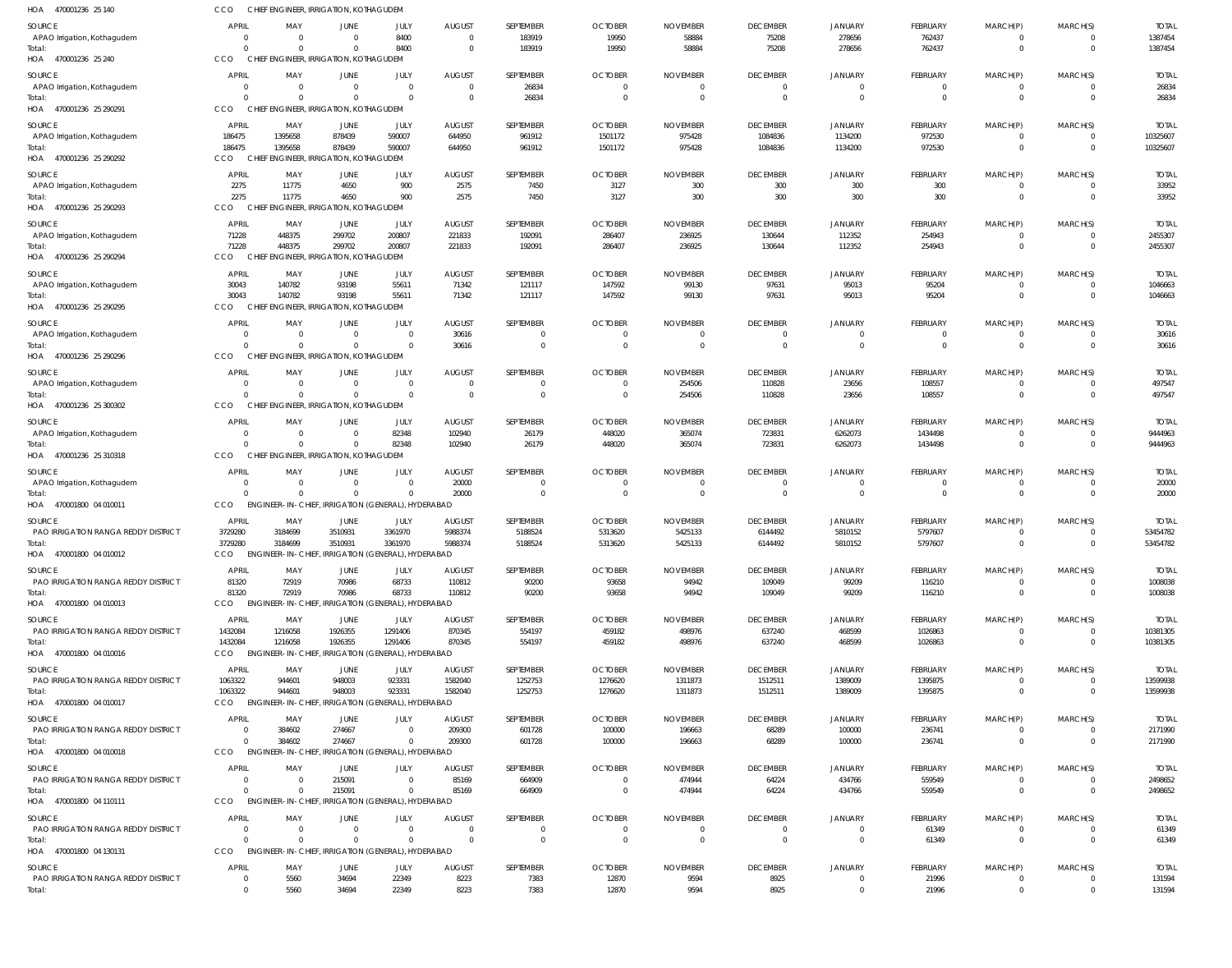| HOA<br>4/0001800 04 130132                                     | CCO                    |                                                     |                      | ENGINEER-IN-CHIEF, IRRIGAIION (GENERAL), HYDERABAD         |                          |                      |                          |                         |                                 |                            |                         |                            |                            |                         |
|----------------------------------------------------------------|------------------------|-----------------------------------------------------|----------------------|------------------------------------------------------------|--------------------------|----------------------|--------------------------|-------------------------|---------------------------------|----------------------------|-------------------------|----------------------------|----------------------------|-------------------------|
| <b>SOURCE</b>                                                  | <b>APRIL</b>           | MAY                                                 | JUNE                 | JULY                                                       | <b>AUGUST</b>            | SEPTEMBER            | <b>OCTOBER</b>           | <b>NOVEMBER</b>         | <b>DECEMBER</b>                 | <b>JANUARY</b>             | FEBRUARY                | MARCH(P)                   | MARCH(S)                   | <b>TOTAL</b>            |
| PAO IRRIGATION RANGA REDDY DISTRICT                            |                        | $\Omega$                                            | 66094                | 1470                                                       | 744402                   | 134463               | 17962                    | 182029                  | 256846                          | 7187                       | $\mathbf 0$<br>$\Omega$ | 0                          | $\overline{0}$<br>$\Omega$ | 1410453                 |
| Total:<br>470001800 04 130134<br>HOA                           | CCO                    |                                                     | 66094                | 1470<br>ENGINEER-IN-CHIEF, IRRIGATION (GENERAL), HYDERABAD | 744402                   | 134463               | 17962                    | 182029                  | 256846                          | 7187                       |                         | $\mathbf 0$                |                            | 1410453                 |
| <b>SOURCE</b>                                                  | <b>APRIL</b>           | MAY                                                 | JUNE                 | JULY                                                       | <b>AUGUST</b>            | SEPTEMBER            | <b>OCTOBER</b>           | <b>NOVEMBER</b>         | <b>DECEMBER</b>                 | JANUARY                    | FEBRUARY                | MARCH(P)                   | MARCH(S)                   | <b>TOTAL</b>            |
| <b>PAO IRRIGATION RANGA REDDY DISTRICT</b>                     | - 0                    | 419542                                              | 32381                | 64762                                                      | 291429                   | 103409               | 64762                    | 64762                   | 64762                           | 129524                     | 64762                   | 0                          | $\overline{0}$             | 1300095                 |
| Total:                                                         |                        | 419542                                              | 32381                | 64762                                                      | 291429                   | 103409               | 64762                    | 64762                   | 64762                           | 129524                     | 64762                   | $\mathbf{0}$               | $\Omega$                   | 1300095                 |
| HOA<br>470001800 04 240                                        | CCO                    |                                                     |                      | ENGINEER-IN-CHIEF, IRRIGATION (GENERAL), HYDERABAD         |                          |                      |                          |                         |                                 |                            |                         |                            |                            |                         |
| SOURCE                                                         | <b>APRIL</b>           | MAY                                                 | JUNE                 | JULY                                                       | <b>AUGUST</b>            | SEPTEMBER            | <b>OCTOBER</b>           | <b>NOVEMBER</b>         | <b>DECEMBER</b>                 | <b>JANUARY</b>             | FEBRUARY                | MARCH(P)                   | MARCH(S)                   | <b>TOTAL</b>            |
| PAO IRRIGATION RANGA REDDY DISTRICT<br>Total:                  |                        | 106220<br>106220                                    | 53232<br>53232       | $\Omega$<br>$\Omega$                                       | 43636<br>43636           | $\Omega$<br>$\Omega$ | 162226<br>162226         | $\Omega$                | 31941<br>31941                  | 15650<br>15650             | 192269<br>192269        | $\Omega$<br>$\mathbf 0$    | $\Omega$<br>$\Omega$       | 605174<br>605174        |
| HOA<br>470001800 04 300301                                     | CCO                    |                                                     |                      | ENGINEER-IN-CHIEF, IRRIGATION (GENERAL), HYDERABAD         |                          |                      |                          |                         |                                 |                            |                         |                            |                            |                         |
| <b>SOURCE</b>                                                  | <b>APRIL</b>           | MAY                                                 | JUNE                 | JULY                                                       | <b>AUGUST</b>            | SEPTEMBER            | <b>OCTOBER</b>           | <b>NOVEMBER</b>         | <b>DECEMBER</b>                 | <b>JANUARY</b>             | FEBRUARY                | MARCH(P)                   | MARCH(S)                   | <b>TOTAL</b>            |
| <b>PAO IRRIGATION RANGA REDDY DISTRICT</b>                     |                        | $\Omega$                                            | $\mathbf 0$          | $\mathbf{0}$                                               | $\Omega$                 | $\mathbf{0}$         | $\Omega$                 |                         | $\overline{0}$                  | 833000                     | 110500                  | 0                          | $\overline{0}$             | 943500                  |
| Total:                                                         |                        | $\Omega$                                            | $\Omega$             | $\Omega$                                                   | $\Omega$                 | $\mathbf 0$          | $\overline{0}$           | $\Omega$                | $\overline{0}$                  | 833000                     | 110500                  | $\mathbf 0$                | $\overline{0}$             | 943500                  |
| HOA 470001800 04 300302                                        | CCO                    |                                                     |                      | ENGINEER-IN-CHIEF, IRRIGATION (GENERAL), HYDERABAD         |                          |                      |                          |                         |                                 |                            |                         |                            |                            |                         |
| <b>SOURCE</b>                                                  | APRIL                  | MAY                                                 | <b>JUNE</b>          | JULY                                                       | <b>AUGUST</b>            | SEPTEMBER            | <b>OCTOBER</b>           | <b>NOVEMBER</b>         | <b>DECEMBER</b>                 | <b>JANUARY</b>             | FEBRUARY                | MARCH(P)                   | MARCH(S)                   | <b>TOTAL</b>            |
| PAO IRRIGATION RANGA REDDY DISTRICT<br>Total:                  | 172400<br>172400       | $\Omega$<br>$\Omega$                                | 34120<br>34120       | $\Omega$<br>$\Omega$                                       | 958004<br>958004         | 395426<br>395426     | $\Omega$<br>$\Omega$     | 603770<br>603770        | 309967<br>309967                | 309263<br>309263           | 309263<br>309263        | 0<br>$\mathbf{0}$          | $\overline{0}$<br>$\Omega$ | 3092213<br>3092213      |
| HOA<br>470001800 04 510511                                     | CCO                    |                                                     |                      | ENGINEER-IN-CHIEF, IRRIGATION (GENERAL), HYDERABAD         |                          |                      |                          |                         |                                 |                            |                         |                            |                            |                         |
| SOURCE                                                         | <b>APRIL</b>           | MAY                                                 | JUNE                 | JULY                                                       | <b>AUGUST</b>            | SEPTEMBER            | <b>OCTOBER</b>           | <b>NOVEMBER</b>         | <b>DECEMBER</b>                 | <b>JANUARY</b>             | FEBRUARY                | MARCH(P)                   | MARCH(S)                   | <b>TOTAL</b>            |
| PAO IRRIGATION RANGA REDDY DISTRICT                            |                        | $\Omega$                                            | $\Omega$             | $\mathbf{0}$                                               | 14179                    | 39924                | $\Omega$                 | 6472                    | $\overline{0}$                  | $\overline{0}$             | $\overline{0}$          | $\mathbf 0$                | $\overline{0}$             | 60575                   |
| Total:                                                         |                        | $\Omega$                                            | $\Omega$             | $\Omega$                                                   | 14179                    | 39924                | $\Omega$                 | 6472                    | $\overline{0}$                  | $\Omega$                   | $\mathbf 0$             | $\overline{0}$             | $\Omega$                   | 60575                   |
| HOA<br>470001800 05 010011                                     | CCO                    | ENGINEER-IN-CHIEF, IRRIGATION, KARIMNAGAR           |                      |                                                            |                          |                      |                          |                         |                                 |                            |                         |                            |                            |                         |
| SOURCE                                                         | <b>APRIL</b>           | MAY                                                 | JUNE                 | JULY                                                       | <b>AUGUST</b>            | SEPTEMBER            | <b>OCTOBER</b>           | <b>NOVEMBER</b>         | <b>DECEMBER</b>                 | <b>JANUARY</b>             | FEBRUARY                | MARCH(P)                   | MARCH(S)                   | <b>TOTAL</b>            |
| APAO Irrigation, Jagtial<br>APAO Irrigation, Jangaon           | 261560<br>451146       | 604240<br>452976                                    | 307600<br>421186     | 355560<br>484766                                           | 451204<br>842206         | 462420<br>734860     | 480510<br>739040         | 10323<br>740440         | $\Omega$<br>800386              | $\Omega$<br>796590         | $\Omega$<br>567056      | $\Omega$<br>$\Omega$       | $\Omega$<br>$\Omega$       | 2933417<br>7030652      |
| APAO Irrigation, Peddapalli                                    | $\Omega$               | $\Omega$                                            | $\Omega$             | $\Omega$                                                   | 30060                    | $-30060$             | $\Omega$                 |                         | $\Omega$                        | $\Omega$                   | $\Omega$                | $\Omega$                   |                            |                         |
| APAO Irrigation, Siddipet                                      | 2780080                | 2659675                                             | 2501795              | 3274018                                                    | 4963230                  | 4367145              | 4250303                  | 4252559                 | 4410606                         | 4696916                    | 4279385                 | $\Omega$                   | $\Omega$                   | 42435712                |
| APAO Irrigation, Siricilla                                     | 2899911                | 3071869                                             | 3478642              | 3092001                                                    | 4977261                  | 5706835              | 4984277                  | 4982495                 | 5623992                         | 5327020                    | 4648446                 | $\Omega$                   | $\Omega$                   | 48792749                |
| PAO IRRIGATION KARIMNAGAR<br>Total:                            | 11166999<br>17559696   | 10843898<br>17632658                                | 11720910<br>18430133 | 10710202<br>17916547                                       | 18593652<br>29857613     | 16825050<br>28066250 | 16388013<br>26842143     | 16400489<br>26386306    | 17133767<br>27968751            | 17431978<br>28252504       | 16333167<br>25828054    | $\Omega$<br>$\Omega$       | $\Omega$<br>$\Omega$       | 163548125<br>264740655  |
| 470001800 05 010012<br>HOA                                     | CCO                    | ENGINEER-IN-CHIEF, IRRIGATION,                      |                      | KARIMNAGAR                                                 |                          |                      |                          |                         |                                 |                            |                         |                            |                            |                         |
| <b>SOURCE</b>                                                  | <b>APRIL</b>           | MAY                                                 | JUNE                 | JULY                                                       | <b>AUGUST</b>            | SEPTEMBER            | <b>OCTOBER</b>           | <b>NOVEMBER</b>         | <b>DECEMBER</b>                 | JANUARY                    | FEBRUARY                | MARCH(P)                   | MARCH(S)                   | <b>TOTAL</b>            |
| APAO Irrigation, Jagtial                                       | 330                    | 660                                                 | 330                  | 330                                                        | 330                      | 330                  | 330                      | $\Omega$                | $\overline{\phantom{0}}$        | $\mathbf 0$                | $\overline{0}$          | 0                          | $\Omega$                   | 2640                    |
| APAO Irrigation, Jangaon                                       | 2000                   | 2000                                                | 2000                 | 2000                                                       | 2000                     | 2000                 | 2000                     | 2000                    | 2000                            | 2000                       | 710                     | $\mathbf 0$                | $\Omega$                   | 20710                   |
| APAO Irrigation, Peddapalli<br>APAO Irrigation, Siddipet       | $\Omega$<br>12023      | $\Omega$<br>4820                                    | $\mathbf{0}$<br>4820 | $\overline{0}$<br>4820                                     | 350<br>4820              | $-350$<br>4820       | $\Omega$<br>4820         | 4820                    | $\overline{\mathbf{0}}$<br>4820 | $\Omega$<br>4820           | $\overline{0}$<br>2456  | $\Omega$<br>$\mathbf 0$    | $\Omega$<br>$\Omega$       | 57859                   |
| APAO Irrigation, Siricilla                                     | 10877                  | 10720                                               | 15839                | 10420                                                      | 13304                    | 12574                | 12560                    | 11581                   | 13701                           | 10420                      | 11543                   | $\Omega$                   | $\Omega$                   | 133539                  |
| <b>PAO IRRIGATION KARIMNAGAR</b>                               | 161532                 | 159195                                              | 163073               | 154628                                                     | 223730                   | 192906               | 141495                   | 182356                  | 143768                          | 146488                     | 168670                  | $\mathbf 0$                | $\Omega$                   | 1837841                 |
| Total:<br>HOA 470001800 05 010013                              | 186762<br>CCO.         | 177395<br>ENGINEER-IN-CHIEF, IRRIGATION, KARIMNAGAR | 186062               | 172198                                                     | 244534                   | 212280               | 161205                   | 200757                  | 164289                          | 163728                     | 183379                  | $\mathbf 0$                | $\Omega$                   | 2052589                 |
|                                                                |                        |                                                     |                      |                                                            |                          |                      |                          |                         |                                 |                            |                         |                            |                            |                         |
| SOURCE<br>APAO Irrigation, Jagtial                             | <b>APRIL</b><br>100668 | MAY<br>235330                                       | JUNE<br>315325       | JULY<br>136775                                             | <b>AUGUST</b><br>98749   | SEPTEMBER<br>107045  | <b>OCTOBER</b><br>44995  | <b>NOVEMBER</b><br>4006 | <b>DECEMBER</b><br>$\Omega$     | <b>JANUARY</b><br>$\Omega$ | FEBRUARY<br>$\Omega$    | MARCH(P)<br>$\Omega$       | MARCH(S)<br>$\Omega$       | <b>TOTAL</b><br>1042893 |
| APAO Irrigation, Jangaon                                       | 173101                 | 173810                                              | 161611               | 186009                                                     | 106250                   | 53125                | 53429                    | 120410                  | 57870                           | 57597                      | 96824                   | $\Omega$                   | $\Omega$                   | 1240036                 |
| APAO Irrigation, Peddapall                                     |                        |                                                     | $\Omega$             | $\Omega$                                                   | 11540                    | $-11540$             | $\Omega$                 |                         | $\mathbf 0$                     | $\mathbf{0}$               | $\Omega$                | $\Omega$                   |                            |                         |
| APAO Irrigation, Siddipet                                      | 1068767                | 1022411<br>1180644                                  | 961790<br>1435207    | 1279029<br>1265012                                         | 409128<br>633625         | 941777<br>1217464    | 406188<br>633696         | 810037<br>448369        | 428811<br>629356                | 413878<br>480282           | 788224<br>917514        | $\Omega$<br>$\Omega$       | $\Omega$                   | 8530040<br>9955562      |
| APAO Irrigation, Siricilla<br>PAO IRRIGATION KARIMNAGAR        | 1114393<br>4133247     | 4133937                                             | 5279482              | 4081960                                                    | 2062540                  | 2461382              | 2020913                  | 1596667                 | 1499343                         | 1581953                    | 3208863                 | $\Omega$                   | $\Omega$                   | 32060287                |
| Total:                                                         | 6590176                | 6746132                                             | 8153415              | 6948785                                                    | 3321832                  | 4769253              | 3159221                  | 2979489                 | 2615380                         | 2533710                    | 5011425                 | $\Omega$                   | $\Omega$                   | 52828818                |
| HOA 470001800 05 010016                                        | CCO                    | ENGINEER-IN-CHIEF, IRRIGATION, KARIMNAGAR           |                      |                                                            |                          |                      |                          |                         |                                 |                            |                         |                            |                            |                         |
| SOURCE                                                         | <b>APRIL</b>           | MAY                                                 | JUNE                 | JULY                                                       | <b>AUGUST</b>            | SEPTEMBER            | <b>OCTOBER</b>           | <b>NOVEMBER</b>         | <b>DECEMBER</b>                 | JANUARY                    | FEBRUARY                | MARCH(P)                   | MARCH(S)                   | <b>TOTAL</b>            |
| APAO Irrigation, Jagtial                                       | 53202<br>53567         | 131894<br>53787                                     | 61814<br>50012       | 67711<br>57562                                             | 81941                    | 69964<br>80274       | 61797<br>80734           | 1496<br>80888           | $\overline{0}$<br>87443         | $\mathbf{0}$<br>87031      | $\mathbf 0$<br>61951    | 0<br>$\mathbf 0$           | $\Omega$<br>$\overline{0}$ | 529819<br>800010        |
| APAO Irrigation, Jangaon<br>APAO Irrigation, Peddapalli        | $\mathbf{0}$           | $\overline{0}$                                      | $\overline{0}$       | $\overline{0}$                                             | 106761<br>5952           | $-5952$              | $\overline{0}$           |                         | $\overline{0}$                  | $\overline{0}$             | $^{\circ}$              | $\Omega$                   | $\Omega$                   | $\Omega$                |
| APAO Irrigation, Siddipet                                      | 472331                 | 449846                                              | 423769               | 411593                                                     | 555875                   | 506007               | 468744                   | 468511                  | 485954                          | 516697                     | 470438                  | $\Omega$                   | $\Omega$                   | 5229765                 |
| APAO Irrigation, Siricilla                                     | 416039                 | 414987                                              | 465692               | 414447                                                     | 633661                   | 796992               | 607013                   | 608004                  | 691899                          | 651344                     | 579156                  | $\Omega$                   | $\Omega$                   | 6279234                 |
| PAO IRRIGATION KARIMNAGAR<br>Total:                            | 2003071<br>2998210     | 1968784<br>3019298                                  | 2019488<br>3020775   | 1840166<br>2791479                                         | 3070844<br>4455034       | 2592708<br>4039993   | 2514288<br>3732576       | 2487932<br>3646831      | 2617079<br>3882375              | 2648305<br>3903377         | 2493282<br>3604827      | $\mathbf 0$<br>$\mathbf 0$ | $\Omega$<br>$\Omega$       | 26255947<br>39094775    |
| HOA 470001800 05 010017                                        | CCO.                   | ENGINEER-IN-CHIEF, IRRIGATION, KARIMNAGAR           |                      |                                                            |                          |                      |                          |                         |                                 |                            |                         |                            |                            |                         |
| SOURCE                                                         | <b>APRIL</b>           | MAY                                                 | JUNE                 | JULY                                                       | <b>AUGUST</b>            | SEPTEMBER            | <b>OCTOBER</b>           | <b>NOVEMBER</b>         | <b>DECEMBER</b>                 | JANUARY                    | FEBRUARY                | MARCH(P)                   | MARCH(S)                   | <b>TOTAL</b>            |
| APAO Irrigation, Jagtial                                       |                        |                                                     | 0                    | $\Omega$                                                   | $\Omega$                 | $\overline{0}$       | 81183                    |                         | $\mathbf 0$                     | $\Omega$                   | $\Omega$                | $\Omega$                   |                            | 81183                   |
| APAO Irrigation, Siddipet                                      |                        | 167262                                              | $\Omega$             | $\overline{0}$                                             | $\Omega$                 | 20000                | 16150                    |                         | $\overline{0}$                  | $\Omega$                   | $\Omega$                | $\Omega$                   |                            | 203412                  |
| APAO Irrigation, Siricilla<br><b>PAO IRRIGATION KARIMNAGAR</b> |                        | 259353                                              | $\Omega$<br>55407    | $\mathbf{0}$<br>80275                                      | 15433<br>338436          | $\Omega$<br>55897    | $\Omega$<br>45021        | 82452                   | $\Omega$<br>34113               | 32142<br>$\mathbf 0$       | $\Omega$<br>574897      | $\Omega$<br>$\mathbf 0$    |                            | 47575<br>1525851        |
| Total:                                                         |                        | 426615                                              | 55407                | 80275                                                      | 353869                   | 75897                | 142354                   | 82452                   | 34113                           | 32142                      | 574897                  | $\mathbf 0$                | $\Omega$                   | 1858021                 |
| HOA<br>470001800 05 010018                                     | CCO                    | ENGINEER-IN-CHIEF, IRRIGATION, KARIMNAGAR           |                      |                                                            |                          |                      |                          |                         |                                 |                            |                         |                            |                            |                         |
| SOURCE                                                         | <b>APRIL</b>           | MAY                                                 | JUNE                 | JULY                                                       | <b>AUGUST</b>            | SEPTEMBER            | <b>OCTOBER</b>           | <b>NOVEMBER</b>         | <b>DECEMBER</b>                 | JANUARY                    | FEBRUARY                | MARCH(P)                   | MARCH(S)                   | <b>TOTAL</b>            |
| APAO Irrigation, Jagtial                                       |                        | $\Omega$                                            | 74435                | $\mathbf{0}$                                               | $\overline{0}$           | $\overline{0}$       | $\Omega$                 | $\Omega$                | 52570                           | $\overline{0}$             | $\overline{0}$          | 0                          | $\Omega$                   | 127005                  |
| APAO Irrigation, Jangaon<br>APAO Irrigation, Siddipet          |                        | $\Omega$<br>$\Omega$                                | 73956<br>280496      | $\mathbf 0$<br>$\mathbf 0$                                 | $\overline{0}$<br>205207 | 207444<br>42806      | $\Omega$<br>$\mathbf{0}$ | $\Omega$<br>459455      | $\overline{0}$<br>48063         | $\overline{0}$<br>220085   | 143866<br>291371        | 0<br>$\Omega$              | $\Omega$<br>$\Omega$       | 425266<br>1547483       |
| APAO Irrigation, Siricilla                                     |                        | $\Omega$                                            | 283316               | $\mathbf 0$                                                | 74492                    | 170306               | $\Omega$                 | 248556                  | 295124                          | 431630                     | 240760                  | $\Omega$                   | $\Omega$                   | 1744184                 |
| PAO IRRIGATION KARIMNAGAR                                      |                        | 0                                                   | 636903               | $\mathbf 0$                                                | 546316                   | 1060612              | 872977                   | 1561510                 | 512826                          | 1550619                    | 494984                  | $\mathbf 0$                | $\Omega$                   | 7236747                 |
| Total:                                                         |                        | $\Omega$                                            | 1349106              | $\mathbf{0}$                                               | 826015                   | 1481168              | 872977                   | 2269521                 | 908583                          | 2202334                    | 1170981                 | $\mathbf 0$                | $\Omega$                   | 11080685                |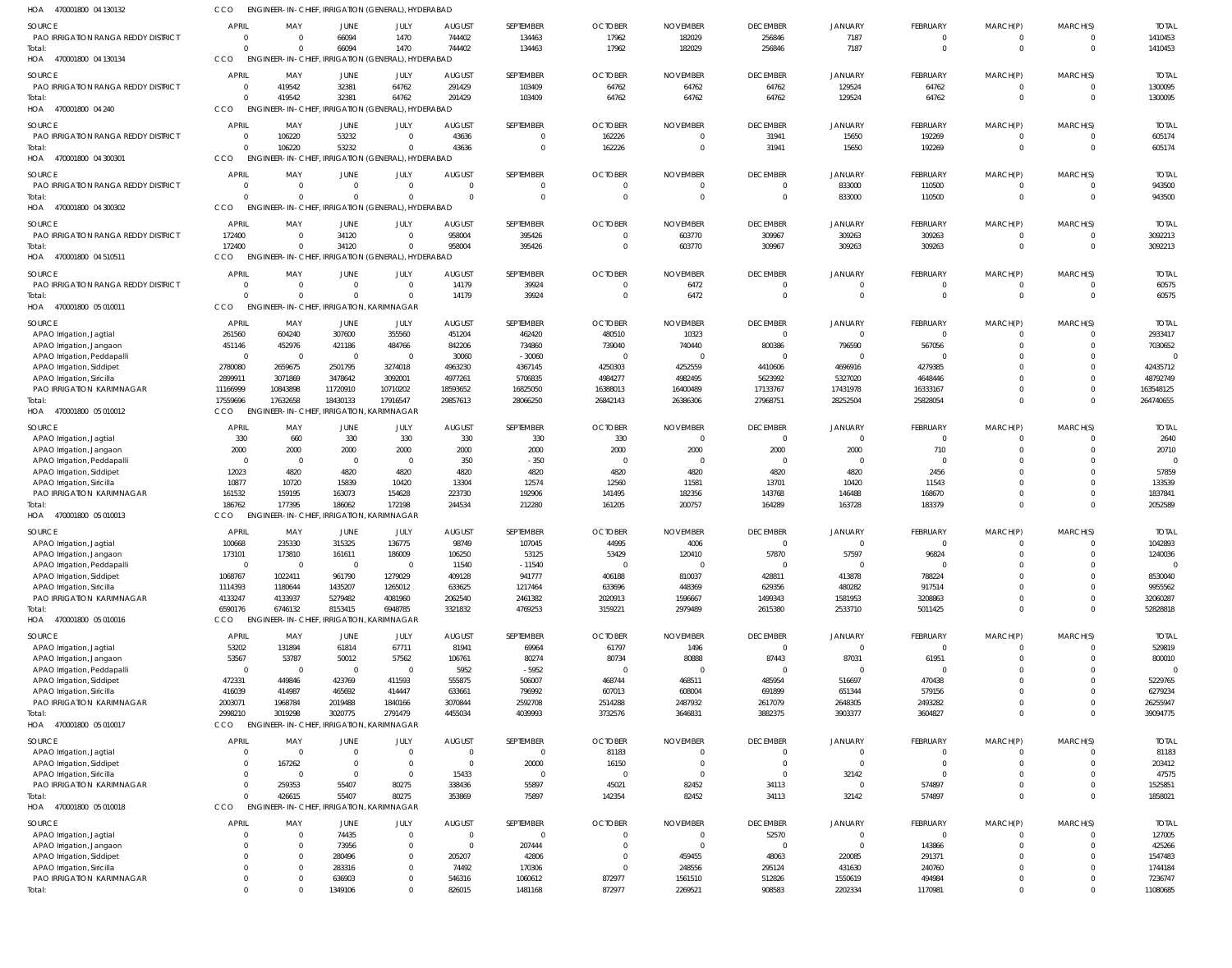| HOA<br>470001800 05 020021       | CCO            | ENGINEER-IN-CHIEF, IRRIGATION, KARIMNAGAR |                               |              |                |                |                |                 |                 |                |                |             |          |              |
|----------------------------------|----------------|-------------------------------------------|-------------------------------|--------------|----------------|----------------|----------------|-----------------|-----------------|----------------|----------------|-------------|----------|--------------|
| <b>SOURCE</b>                    | APRIL          | MAY                                       | JUNE                          | JULY         | <b>AUGUST</b>  | SEPTEMBER      | <b>OCTOBER</b> | <b>NOVEMBER</b> | <b>DECEMBER</b> | <b>JANUARY</b> | FEBRUARY       | MARCH(P)    | MARCH(S) | <b>TOTAI</b> |
| APAO Irrigation, Siddipet        | $\Omega$       | 18337                                     | $\overline{0}$                | 36674        | 22670          | 21047          | 17801          | 21047           | $\mathbf{0}$    | 3246           | 35602          | $\mathbf 0$ |          | 176424       |
| APAO Irrigation, Siricilla       | 0              | 8000                                      | 57907                         | 21969        | 4000           | 4000           | 4000           | 4000            | 4000            | 4000           | 4000           | $\mathbf 0$ | $\Omega$ | 115876       |
| PAO IRRIGATION KARIMNAGAR        | $\Omega$       | 9738                                      | 1623                          | 15984        | 7246           | 11738          | 4869           | 1623            | 4869            | $\Omega$       | 3246           | 0           |          | 60936        |
| Total:                           | $\Omega$       | 36075                                     | 59530                         | 74627        | 33916          | 36785          | 26670          | 26670           | 8869            | 7246           | 42848          | $\Omega$    | $\Omega$ | 353236       |
| HOA<br>470001800 05 020022       | CCO            | ENGINEER-IN-CHIEF, IRRIGATION, KARIMNAGAR |                               |              |                |                |                |                 |                 |                |                |             |          |              |
|                                  |                |                                           |                               |              |                |                |                |                 |                 |                |                |             |          |              |
| <b>SOURCE</b>                    | <b>APRIL</b>   | MAY                                       | JUNE                          | JULY         | <b>AUGUST</b>  | SEPTEMBER      | <b>OCTOBER</b> | <b>NOVEMBER</b> | <b>DECEMBER</b> | <b>JANUARY</b> | FEBRUARY       | MARCH(P)    | MARCH(S) | <b>TOTAL</b> |
| APAO Irrigation, Siricilla       | $\Omega$       | $\Omega$                                  | $\overline{0}$                | $\mathbf{0}$ | 17969          | 17969          | 17969          | 17969           | 17969           | 17969          | 17868          | $\mathbf 0$ | $\Omega$ | 125682       |
| <b>PAO IRRIGATION KARIMNAGAR</b> | $\Omega$       | $\Omega$                                  | $\mathbf{0}$                  | $\mathbf{0}$ | 96975          | 19395          | 179895         | 41183           | 19395           | 41183          | 92743          | $\mathbf 0$ | $\Omega$ | 490769       |
| Total:                           | $\Omega$       | $\Omega$                                  | $\Omega$                      | $\mathbf{0}$ | 114944         | 37364          | 197864         | 59152           | 37364           | 59152          | 110611         | $\mathbf 0$ | $\Omega$ | 616451       |
| HOA 470001800 05 110111          | CCO            | ENGINEER-IN-CHIEF, IRRIGATION, KARIMNAGAR |                               |              |                |                |                |                 |                 |                |                |             |          |              |
| <b>SOURCE</b>                    | <b>APRIL</b>   | MAY                                       | JUNE                          | JULY         | <b>AUGUST</b>  | SEPTEMBER      | <b>OCTOBER</b> | <b>NOVEMBER</b> | <b>DECEMBER</b> | <b>JANUARY</b> | FEBRUARY       | MARCH(P)    | MARCH(S) | <b>TOTAI</b> |
| APAO Irrigation, Jagtial         | $\Omega$       | $\Omega$                                  | $\Omega$                      | $\Omega$     | $\Omega$       | $^{\circ}$     | $\Omega$       | 19936           | $\overline{0}$  | $\Omega$       | $\mathbf 0$    | $\mathbf 0$ |          | 19936        |
| APAO Irrigation, Siddipet        | $\Omega$       | $\Omega$                                  | 15992                         | $\Omega$     | $\Omega$       | $\Omega$       | $\Omega$       | 27718           | $\Omega$        | $\Omega$       | 165684         | $\mathbf 0$ |          | 209394       |
| APAO Irrigation, Siricilla       | $\Omega$       | 26845                                     | 9225                          | $\Omega$     |                | $\Omega$       | 53817          | 0               | 13681           | $\Omega$       | 29100          | $\Omega$    |          | 132668       |
| PAO IRRIGATION KARIMNAGAR        | $\Omega$       | $\Omega$                                  | 71979                         | $\Omega$     |                | $\Omega$       | 21612          | 334380          | $\Omega$        | $\Omega$       | 130873         | $\Omega$    |          | 558844       |
| Total:                           | $\Omega$       | 26845                                     | 97196                         | $\Omega$     |                | $\Omega$       | 75429          | 382034          | 13681           | $\Omega$       | 325657         | $\Omega$    | $\Omega$ | 920842       |
| HOA 470001800 05 130131          | CCO            | ENGINEER-IN-CHIEF, IRRIGATION, KARIMNAGAR |                               |              |                |                |                |                 |                 |                |                |             |          |              |
|                                  |                |                                           |                               |              |                |                |                |                 |                 |                |                |             |          |              |
| SOURCE                           | APRIL          | MAY                                       | JUNE                          | JULY         | <b>AUGUST</b>  | SEPTEMBER      | <b>OCTOBER</b> | <b>NOVEMBER</b> | <b>DECEMBER</b> | <b>JANUARY</b> | FEBRUARY       | MARCH(P)    | MARCH(S) | <b>TOTAI</b> |
| APAO Irrigation, Siddipet        | 0              | $\Omega$                                  | 6507                          | $\mathbf 0$  | $\overline{0}$ | 18925          |                | 18284           | $\overline{0}$  | $\Omega$       | $\overline{0}$ | 0           |          | 43716        |
| APAO Irrigation, Siricilla       | 0              | 4758                                      | 5000                          | $\mathbf{0}$ | 25967          | $\overline{0}$ | $\Omega$       | 29283           | 3684            | $\Omega$       | 28614          | $\mathbf 0$ | $\Omega$ | 97306        |
| PAO IRRIGATION KARIMNAGAR        | $\mathbf{0}$   | 11188                                     | 19635                         | 8289         | 43664          | 14051          | 12             | 79757           | 65469           | 15000          | 69562          | $\mathbf 0$ | $\Omega$ | 326627       |
| Total:                           | $\Omega$       | 15946                                     | 31142                         | 8289         | 69631          | 32976          | 12             | 127324          | 69153           | 15000          | 98176          | $\mathbf 0$ | $\Omega$ | 467649       |
| HOA 470001800 05 130132          | CCO            | ENGINEER-IN-CHIEF, IRRIGATION, KARIMNAGAR |                               |              |                |                |                |                 |                 |                |                |             |          |              |
| <b>SOURCE</b>                    | APRIL          | MAY                                       | <b>JUNE</b>                   | JULY         | <b>AUGUST</b>  | SEPTEMBER      | <b>OCTOBER</b> | <b>NOVEMBER</b> | <b>DECEMBER</b> | <b>JANUARY</b> | FEBRUARY       | MARCH(P)    | MARCH(S) | <b>TOTAI</b> |
| APAO Irrigation, Jagtial         | $\Omega$       | - 0                                       | $\overline{0}$                | $\mathbf{0}$ | 19920          | 11800          | $\Omega$       | $\Omega$        | 3200            | $\Omega$       | 0              | $\Omega$    |          | 34920        |
| APAO Irrigation, Jangaon         | $\Omega$       | - 0                                       | 8000                          | $\mathbf{0}$ | 11436          | 9200           | 5200           | $\Omega$        | $\Omega$        | $\Omega$       | $\Omega$       | $\Omega$    |          | 33836        |
| APAO Irrigation, Peddapalli      | $\Omega$       | $\Omega$                                  | 25000                         | $\mathbf 0$  | $\Omega$       | 9950           |                | $\Omega$        | $\Omega$        | $\Omega$       | $\Omega$       | $\Omega$    |          | 34950        |
| APAO Irrigation, Siddipet        | $\Omega$       | $\Omega$                                  | $\Omega$                      | $\mathbf 0$  | 29294          | 30405          | 7440           | 23640           | 41550           | 15980          | $\Omega$       |             |          | 148309       |
| APAO Irrigation, Siricilla       | $\Omega$       | 24285                                     | 17739                         | $\mathbf 0$  | 33202          | 19912          | 34976          | 38883           | 20040           | 4200           | 19830          | $\Omega$    |          | 213067       |
| PAO IRRIGATION KARIMNAGAR        | $\Omega$       | $\Omega$                                  | 158385                        | $\Omega$     | 81634          | 155998         | 116675         | 158269          | 110485          | 46395          | 48650          | $\Omega$    |          | 876491       |
| Total:                           | $\Omega$       | 24285                                     | 209124                        | $\Omega$     | 175486         | 237265         | 164291         | 220792          | 175275          | 66575          | 68480          | $\Omega$    | $\Omega$ | 1341573      |
| HOA 470001800 05 130133          | CCO            | <b>ENGINEER-IN-CHIEF.</b>                 | IRRIGATION, KARIMNAGAR        |              |                |                |                |                 |                 |                |                |             |          |              |
|                                  |                |                                           |                               |              |                |                |                |                 |                 |                |                |             |          |              |
| SOURCE                           | APRIL          | MAY                                       | <b>JUNE</b>                   | JULY         | <b>AUGUST</b>  | SEPTEMBER      | <b>OCTOBER</b> | <b>NOVEMBER</b> | <b>DECEMBER</b> | <b>JANUARY</b> | FEBRUARY       | MARCH(P)    | MARCH(S) | <b>TOTAL</b> |
| PAO IRRIGATION KARIMNAGAR        | 0              | 2280                                      | 22545                         | $\mathbf{0}$ | $\Omega$       | $^{\circ}$     |                |                 | $\mathbf{0}$    | $\Omega$       | $\mathbf 0$    | $\mathbf 0$ |          | 24825        |
| Total:                           | $\Omega$       | 2280                                      | 22545                         | $\mathbf{0}$ | $\Omega$       | $\overline{0}$ | $\Omega$       | $\Omega$        | $\overline{0}$  | $\Omega$       | $\mathbf 0$    | $\mathbf 0$ | $\Omega$ | 24825        |
| HOA<br>470001800 05 130134       | CCO            | ENGINEER-IN-CHIEF, IRRIGATION, KARIMNAGAR |                               |              |                |                |                |                 |                 |                |                |             |          |              |
| <b>SOURCE</b>                    | APRIL          | MAY                                       | JUNE                          | JULY         | <b>AUGUST</b>  | SEPTEMBER      | <b>OCTOBER</b> | <b>NOVEMBER</b> | <b>DECEMBER</b> | <b>JANUARY</b> | FEBRUARY       | MARCH(P)    | MARCH(S) | <b>TOTAI</b> |
| APAO Irrigation, Siddipet        | 0              | $\Omega$                                  | 157145                        | 156750       | 94287          | $\mathbf 0$    | 62858          | 0               | 282150          | 125716         | $\mathbf 0$    | $\mathbf 0$ |          | 878906       |
| APAO Irrigation, Siricilla       | $\mathbf{0}$   | 156750                                    | 156750                        | $\mathbf{0}$ | 156750         | 156750         | 31350          | 94050           | $\Omega$        | $\Omega$       | 1975050        | $\mathbf 0$ |          | 2727450      |
| PAO IRRIGATION KARIMNAGAR        | $\Omega$       | $\Omega$                                  | 436053                        | $\mathbf{0}$ | 681875         | 250800         | 313500         | 407550          | 156750          | $\Omega$       | 688007         | 0           |          | 2934535      |
| Total:                           | $\Omega$       | 156750                                    | 749948                        | 156750       | 932912         | 407550         | 407708         | 501600          | 438900          | 125716         | 2663057        | $\Omega$    | $\Omega$ | 6540891      |
| HOA<br>470001800 05 130135       | CCO            | <b>ENGINEER-IN-CHIEF,</b>                 | IRRIGATION, KARIMNAGAR        |              |                |                |                |                 |                 |                |                |             |          |              |
|                                  |                |                                           |                               |              |                |                |                |                 |                 |                |                |             |          |              |
| SOURCE                           | <b>APRIL</b>   | MAY                                       | JUNE                          | JULY         | <b>AUGUST</b>  | SEPTEMBER      | <b>OCTOBER</b> | <b>NOVEMBER</b> | <b>DECEMBER</b> | <b>JANUARY</b> | FEBRUARY       | MARCH(P)    | MARCH(S) | <b>TOTAI</b> |
| APAO Irrigation, Jagtial         | $\Omega$       | $\Omega$                                  | $\overline{0}$                | $\mathbf{0}$ | 3345           | 9697           | $\Omega$       | $\Omega$        | $\mathbf{0}$    | $\Omega$       | $\mathbf 0$    | $\mathbf 0$ | $\Omega$ | 13042        |
| APAO Irrigation, Jangaon         |                |                                           | $\Omega$                      | 5970         |                | $\Omega$       |                | 3126            | $\overline{0}$  | $\Omega$       | $\Omega$       |             |          | 9096         |
| APAO Irrigation, Siddipet        | $\Omega$       | $\Omega$                                  | 13273                         | 2370         | 4273           | 13089          | 498            | 13018           | 3410            | $\Omega$       | 7638           | $\Omega$    |          | 57569        |
| APAO Irrigation, Siricilla       | $\Omega$       | 3380                                      | 9306                          | 4337         | 4267           | 4190           | 3149           | 10837           | 16418           | 2607           | 4460           | $\Omega$    | $\Omega$ | 62951        |
| PAO IRRIGATION KARIMNAGAR        | $\Omega$       | 121614                                    | 63333                         | 66747        | 75949          | 103785         | 136730         | 89329           | 101072          | 9126           | 116329         | $\Omega$    | $\Omega$ | 884014       |
| Total:                           | $\Omega$       | 124994                                    | 85912                         | 79424        | 87834          | 130761         | 140377         | 116310          | 120900          | 11733          | 128427         | $\mathbf 0$ | $\Omega$ | 1026672      |
| HOA 470001800 05 140             | CCO            | ENGINEER-IN-CHIEF, IRRIGATION, KARIMNAGAR |                               |              |                |                |                |                 |                 |                |                |             |          |              |
| SOURCE                           | APRIL          | MAY                                       | <b>JUNE</b>                   | JULY         | <b>AUGUST</b>  | SEPTEMBER      | <b>OCTOBER</b> | <b>NOVEMBER</b> | <b>DECEMBER</b> | <b>JANUARY</b> | FEBRUARY       | MARCH(P)    | MARCH(S) | <b>TOTAL</b> |
| APAO Irrigation, Jangaon         | $\overline{0}$ | $\overline{0}$                            | $\overline{0}$                | $\mathbf 0$  | 43974          | $\mathbf 0$    | $\Omega$       | $\overline{0}$  | $\overline{0}$  | $\Omega$       | $\mathbf 0$    |             |          | 43974        |
| APAO Irrigation, Siddipet        | $\Omega$       | $\Omega$                                  | 30716                         | $\mathbf 0$  | 46074          | 41552          | 1806           | 53066           | 1806            | $\Omega$       | 12078          | $\mathbf 0$ | $\Omega$ | 187098       |
| APAO Irrigation, Siricilla       | $\mathbf{0}$   | 67620                                     | 364540                        | 22540        | 212540         | 22540          | 22540          | 136540          | 22540           | 22540          | 22540          | $\Omega$    |          | 916480       |
| Total:                           | $\Omega$       | 67620                                     | 395256                        | 22540        | 302588         | 64092          | 24346          | 189606          | 24346           | 22540          | 34618          | $\Omega$    | $\Omega$ | 1147552      |
| HOA 470001800 05 240             | CCO            | <b>ENGINEER-IN-CHIEF,</b>                 | <b>IRRIGATION, KARIMNAGAR</b> |              |                |                |                |                 |                 |                |                |             |          |              |
|                                  |                |                                           |                               |              |                |                |                |                 |                 |                |                |             |          |              |
| SOURCE                           | APRIL          | MAY                                       | <b>JUNE</b>                   | JULY         | <b>AUGUST</b>  | SEPTEMBER      | <b>OCTOBER</b> | <b>NOVEMBER</b> | <b>DECEMBER</b> | <b>JANUARY</b> | FEBRUARY       | MARCH(P)    | MARCH(S) | <b>TOTAL</b> |
| PAO IRRIGATION KARIMNAGAR        | $\overline{0}$ | $\Omega$                                  | $\overline{0}$                | $\mathbf{0}$ | 76029          | 112084         | 99566          | 119282          | 158288          | 31927          | 14599          | $\mathbf 0$ | $\Omega$ | 611775       |
| Total:                           | $\Omega$       | $\Omega$                                  | $\Omega$                      | $\mathbf 0$  | 76029          | 112084         | 99566          | 119282          | 158288          | 31927          | 14599          | $\mathbf 0$ | $\Omega$ | 611775       |
| HOA 470001800 05 300301          | CCO            | ENGINEER-IN-CHIEF, IRRIGATION, KARIMNAGAR |                               |              |                |                |                |                 |                 |                |                |             |          |              |
| SOURCE                           | <b>APRIL</b>   | MAY                                       | JUNE                          | JULY         | <b>AUGUST</b>  | SEPTEMBER      | <b>OCTOBER</b> | <b>NOVEMBER</b> | <b>DECEMBER</b> | <b>JANUARY</b> | FEBRUARY       | MARCH(P)    | MARCH(S) | <b>TOTAL</b> |
| APAO Irrigation, Siricilla       | $\Omega$       | $\Omega$                                  | $\overline{0}$                | $\mathbf 0$  | $\Omega$       | $\mathbf 0$    | $\Omega$       | $\mathbf 0$     | $\overline{0}$  | $\overline{0}$ | 275580         | $\mathbf 0$ | $\Omega$ | 275580       |
| Total:                           | $\Omega$       | $\Omega$                                  | $\Omega$                      | $\Omega$     | $\Omega$       | $\mathbf 0$    | $\Omega$       | $\Omega$        | $\overline{0}$  | $\Omega$       | 275580         | $\mathbf 0$ | $\Omega$ | 275580       |
| HOA 470001800 05 300302          | CCO            | ENGINEER-IN-CHIEF, IRRIGATION, KARIMNAGAR |                               |              |                |                |                |                 |                 |                |                |             |          |              |
|                                  |                |                                           |                               |              |                |                |                |                 |                 |                |                |             |          |              |
| SOURCE                           | <b>APRIL</b>   | MAY                                       | JUNE                          | JULY         | <b>AUGUST</b>  | SEPTEMBER      | <b>OCTOBER</b> | <b>NOVEMBER</b> | <b>DECEMBER</b> | <b>JANUARY</b> | FEBRUARY       | MARCH(P)    | MARCH(S) | <b>TOTAL</b> |
| APAO Irrigation, Jagtial         | $\mathbf 0$    | $\Omega$                                  | 64386                         | $\mathbf 0$  | 141904         | $\mathbf 0$    | 24188          | $\Omega$        | $\overline{0}$  | $\mathbf{0}$   | $\overline{0}$ | $\mathbf 0$ | $\Omega$ | 230478       |
| APAO Irrigation, Jangaon         | 85488          | $\overline{0}$                            | $\overline{0}$                | $\mathbf 0$  | 85488          | $\mathbf 0$    | $\bigcap$      | $\Omega$        | $\overline{0}$  | $\Omega$       | $\mathbf 0$    | $\mathbf 0$ | $\Omega$ | 170976       |
| APAO Irrigation, Peddapalli      | 45733          | 45733                                     | $\overline{0}$                | 104314       | 31141          | $\mathbf 0$    | $\Omega$       | 0               | $\overline{0}$  | $\Omega$       | $\Omega$       | $\Omega$    | $\Omega$ | 226921       |
| APAO Irrigation, Siricilla       | $\mathbf 0$    | 245052                                    | $\overline{0}$                | $\mathbf 0$  | 218630         | $\mathbf 0$    | 614515         | 110220          | $\overline{0}$  | 2911374        | 1793777        | $\Omega$    | $\Omega$ | 5893568      |
| PAO IRRIGATION KARIMNAGAR        | $\overline{0}$ | 350369                                    | 204797                        | 79000        | 929889         | 267523         | 755226         | 227101          | 112367          | 1073087        | 1145763        | 0           | $\Omega$ | 5145122      |
| Total:                           | 131221         | 641154                                    | 269183                        | 183314       | 1407052        | 267523         | 1393929        | 337321          | 112367          | 3984461        | 2939540        | $\mathbf 0$ | $\Omega$ | 11667065     |
| HOA 470001800 05 310318          | CCO            | ENGINEER-IN-CHIEF, IRRIGATION, KARIMNAGAR |                               |              |                |                |                |                 |                 |                |                |             |          |              |
| SOURCE                           | <b>APRIL</b>   | MAY                                       | JUNE                          | JULY         | <b>AUGUST</b>  | SEPTEMBER      | <b>OCTOBER</b> | <b>NOVEMBER</b> | <b>DECEMBER</b> | <b>JANUARY</b> | FEBRUARY       | MARCH(P)    | MARCH(S) | <b>TOTAL</b> |
| APAO Irrigation, Siddipet        | $\overline{0}$ | $\Omega$                                  | 20000                         | $\mathbf 0$  | $\Omega$       | $\Omega$       | $\Omega$       | $\Omega$        | $\mathbf{0}$    | $\Omega$       | $\Omega$       | $\Omega$    |          | 20000        |
| APAO Irrigation, Siricilla       | 20000          | $\Omega$                                  | $\overline{0}$                | $\mathbf 0$  | $\Omega$       | $\mathbf 0$    | 20000          | $\mathbf 0$     | $\overline{0}$  | $\overline{0}$ | $\mathbf 0$    | $\mathbf 0$ | $\Omega$ | 40000        |
| PAO IRRIGATION KARIMNAGAR        | $\Omega$       | $\Omega$                                  | $\Omega$                      | 20000        | $\Omega$       | $\Omega$       | $\Omega$       | 40000           | $\Omega$        | $\Omega$       | $\Omega$       | $\Omega$    | $\Omega$ | 60000        |
|                                  |                |                                           |                               |              |                |                |                |                 |                 |                |                |             |          |              |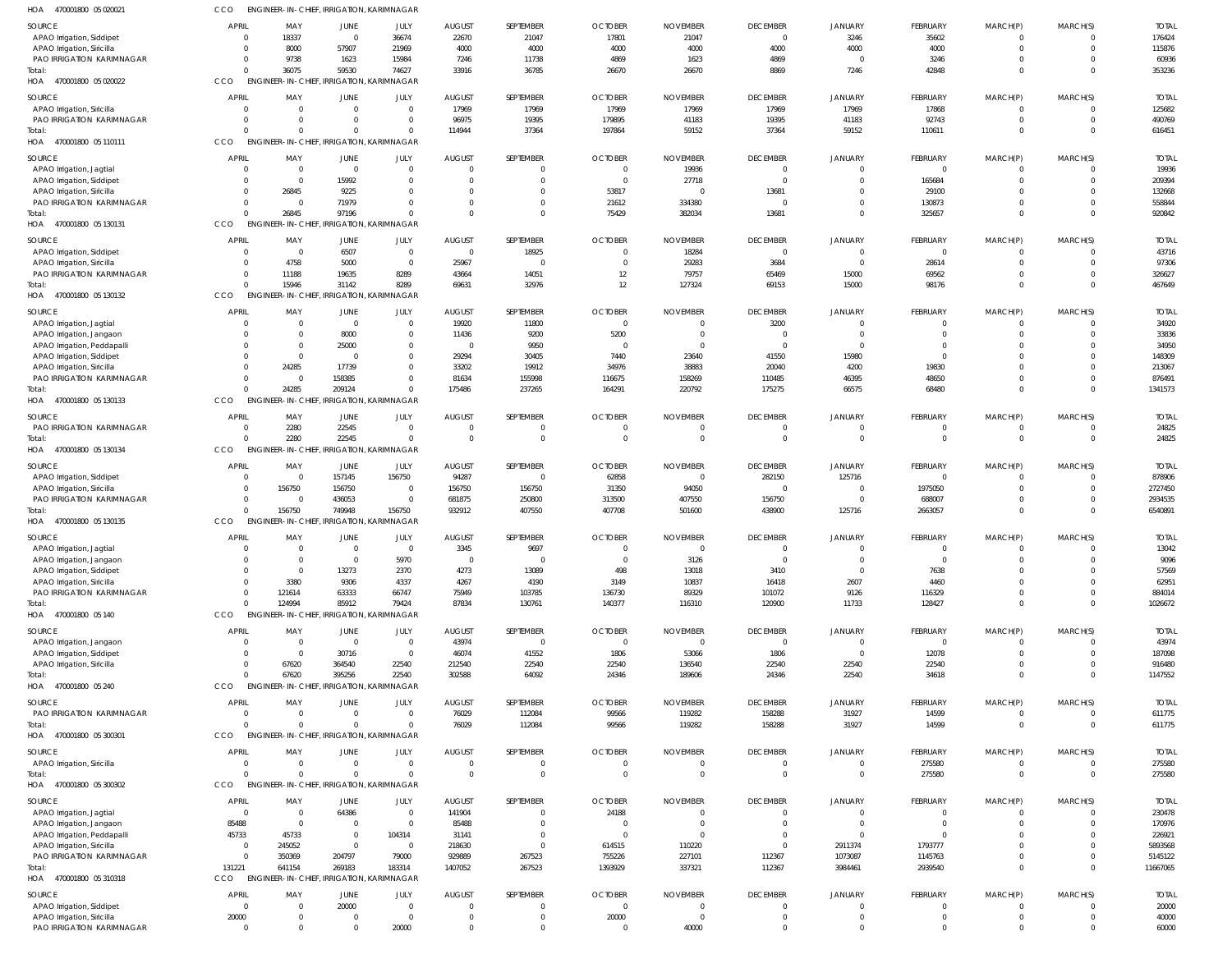| HOA 470001800 05 310318                                                  | CCO                            |                      |                                        | ENGINEER-IN-CHIEF, IRRIGATION, KARIMNAGAR            |                                 |                                  |                            |                             |                                   |                                  |                           |                             |                          |                         |
|--------------------------------------------------------------------------|--------------------------------|----------------------|----------------------------------------|------------------------------------------------------|---------------------------------|----------------------------------|----------------------------|-----------------------------|-----------------------------------|----------------------------------|---------------------------|-----------------------------|--------------------------|-------------------------|
| SOURCE<br>Total:                                                         | <b>APRIL</b><br>20000          | MAY<br>$\Omega$      | JUNE<br>20000                          | JULY<br>20000                                        | <b>AUGUST</b><br>$\overline{0}$ | SEPTEMBER<br>$\mathbf{0}$        | <b>OCTOBER</b><br>20000    | <b>NOVEMBER</b><br>40000    | <b>DECEMBER</b><br>$\overline{0}$ | JANUARY<br>$\overline{0}$        | FEBRUARY<br>$\mathbf 0$   | MARCH(P)<br>$\mathbf 0$     | MARCH(S)<br>$\Omega$     | <b>TOTAL</b><br>120000  |
| HOA 470001800 05 510511                                                  | <b>CCO</b>                     |                      |                                        | ENGINEER-IN-CHIEF, IRRIGATION, KARIMNAGAR            |                                 |                                  |                            |                             |                                   |                                  |                           |                             |                          |                         |
| SOURCE<br><b>PAO IRRIGATION KARIMNAGAR</b>                               | <b>APRIL</b><br>$\Omega$       | MAY<br>$\Omega$      | JUNE<br>$\overline{0}$                 | JULY<br>$\mathbf{0}$                                 | <b>AUGUST</b><br>16649          | SEPTEMBER<br>$\mathbf{0}$        | <b>OCTOBER</b><br>$\Omega$ | <b>NOVEMBER</b><br>19000    | <b>DECEMBER</b><br>$\overline{0}$ | JANUARY<br>$\mathbf{0}$          | FEBRUARY<br>$\mathbf{0}$  | MARCH(P)<br>$\mathbf{0}$    | MARCH(S)<br>$\Omega$     | <b>TOTAL</b><br>35649   |
| Total:<br>470001800 12 010011<br>HOA                                     | $\Omega$<br><b>CCO</b>         | $\cap$               | $\Omega$                               | $\Omega$<br>CHIEF ENGINEER, IRRIGATION, MAHABUBNAGAR | 16649                           | $\overline{0}$                   | $\Omega$                   | 19000                       | $\overline{0}$                    | $\overline{0}$                   | $\mathbf 0$               | $\mathbf 0$                 | $\Omega$                 | 35649                   |
| SOURCE                                                                   | <b>APRIL</b>                   | MAY                  | JUNE                                   | JULY                                                 | <b>AUGUST</b>                   | SEPTEMBER                        | <b>OCTOBER</b>             | <b>NOVEMBER</b>             | <b>DECEMBER</b>                   | JANUARY                          | FEBRUARY                  | MARCH(P)                    | MARCH(S)                 | <b>TOTAL</b>            |
| APAO Irrigation, Narayanpet<br>APAO Irrigation, Vikarabad                | $\overline{0}$<br>525650       | - 0<br>525650        | $\overline{0}$<br>476580               | $\mathbf 0$<br>720156                                | $\Omega$<br>610900              | $\mathbf{0}$<br>1277957          | $\Omega$<br>1016110        | $\Omega$<br>1047470         | $\overline{0}$<br>1146788         | $\overline{0}$<br>1150594        | 178954<br>872080          | $\mathbf 0$<br>$\mathbf{0}$ | $\Omega$<br>$\Omega$     | 178954<br>9369935       |
| APAO Irrigation, Wanaparthy<br>PAO IRRIGATION DIVISION,                  | $\overline{0}$<br>12610526     | $\Omega$<br>13691655 | $\overline{0}$<br>14795701             | $\mathbf 0$<br>15724458                              | 30910<br>24120812               | 30910<br>24946665                | 30910<br>23766377          | - 0<br>23996440             | $\overline{0}$<br>23822386        | $\overline{0}$<br>24542943       | $\Omega$<br>24209544      | $\mathbf{0}$<br>$\mathbf 0$ | $\Omega$<br>$\Omega$     | 92730<br>226227507      |
| MAHABOOBNAGAR<br>PAO, PJP, Jogulamba Gadwal                              | 34530                          | $\Omega$             | $\overline{0}$                         | $\Omega$                                             | 108584                          | 5975                             | $\Omega$                   | $\Omega$                    | $\overline{0}$                    | $\overline{0}$                   | $\mathbf 0$               | $\mathbf 0$                 | $\Omega$                 | 149089                  |
| Total:<br>HOA 470001800 12 010012                                        | 13170706<br><b>CCO</b>         | 14217305             | 15272281                               | 16444614<br>CHIEF ENGINEER, IRRIGATION, MAHABUBNAGAR | 24871206                        | 26261507                         | 24813397                   | 25043910                    | 24969174                          | 25693537                         | 25260578                  | $\mathbf 0$                 | $\Omega$                 | 236018215               |
| SOURCE                                                                   | <b>APRIL</b>                   | MAY                  | JUNE                                   | JULY                                                 | <b>AUGUST</b>                   | SEPTEMBER                        | <b>OCTOBER</b>             | <b>NOVEMBER</b>             | <b>DECEMBER</b>                   | JANUARY                          | FEBRUARY                  | MARCH(P)                    | MARCH(S)                 | <b>TOTAI</b>            |
| APAO Irrigation, Vikarabad<br>PAO IRRIGATION DIVISION,                   | 1460<br>38462                  | 1460<br>38608        | 1546<br>46755                          | 1503<br>36247                                        | 1503<br>27716                   | 1503<br>39053                    | 1503<br>49089              | 1503<br>32620               | 1503<br>35588                     | 1503<br>31653                    | 1503<br>34881             | $\mathbf{0}$<br>$\mathbf 0$ | $\Omega$<br>$\Omega$     | 16490<br>410672         |
| MAHABOOBNAGAR<br>Total:                                                  | 39922                          | 40068                | 48301                                  | 37750                                                | 29219                           | 40556                            | 50592                      | 34123                       | 37091                             | 33156                            | 36384                     | $\mathbf 0$                 | $\mathbf 0$              | 427162                  |
| HOA 470001800 12010013                                                   | CCO.                           |                      |                                        | CHIEF ENGINEER, IRRIGATION, MAHABUBNAGAR             |                                 |                                  |                            |                             |                                   |                                  |                           |                             |                          |                         |
| SOURCE<br>APAO Irrigation, Narayanpet                                    | <b>APRIL</b><br>$\overline{0}$ | MAY<br>$\mathsf{C}$  | JUNE<br>$\overline{0}$                 | JULY<br>$\mathbf 0$                                  | <b>AUGUST</b><br>$\Omega$       | SEPTEMBER<br>$\overline{0}$      | <b>OCTOBER</b><br>$\Omega$ | <b>NOVEMBER</b><br>$\Omega$ | <b>DECEMBER</b><br>$\overline{0}$ | JANUARY<br>$\overline{0}$        | FEBRUARY<br>13005         | MARCH(P)<br>$\mathbf 0$     | MARCH(S)<br>$\Omega$     | <b>TOTAI</b><br>13005   |
| APAO Irrigation, Vikarabad                                               | 202414                         | 202414               | 183577                                 | 342973                                               | 235173                          | 240716                           | 103085                     | 121040                      | 112539                            | 135865                           | 159722                    | $\mathbf 0$                 | $\Omega$                 | 2039518                 |
| APAO Irrigation, Wanaparthy<br>PAO IRRIGATION DIVISION,<br>MAHABOOBNAGAR | $\overline{0}$<br>4840020      | $\Omega$<br>5283482  | $\overline{0}$<br>6378265              | $\overline{0}$<br>6158551                            | 11858<br>3160389                | 11858<br>3873252                 | 11858<br>3091357           | $\Omega$<br>2119697         | $\overline{0}$<br>1982308         | $\overline{0}$<br>2441164        | $\overline{0}$<br>4463654 | $\mathbf 0$<br>$\mathbf 0$  | $\Omega$<br>$\Omega$     | 35574<br>43792139       |
| PAO, PJP, Jogulamba Gadwal                                               | 13250                          | - 0                  | 59127                                  | $\mathbf 0$                                          | 36897                           | 2292                             | - 0                        | $\Omega$                    | $\overline{0}$                    | $\overline{0}$                   | $\mathbf 0$               | $\mathbf 0$                 | $\Omega$                 | 111566                  |
| Total:<br>HOA 470001800 12010016                                         | 5055684<br>CCO                 | 5485896              | 6620969                                | 6501524<br>CHIEF ENGINEER, IRRIGATION, MAHABUBNAGAR  | 3444317                         | 4128118                          | 3206300                    | 2240737                     | 2094847                           | 2577029                          | 4636381                   | $\mathbf 0$                 | $\Omega$                 | 45991802                |
| SOURCE                                                                   | <b>APRIL</b>                   | MAY                  | JUNE                                   | JULY                                                 | <b>AUGUST</b>                   | SEPTEMBER                        | <b>OCTOBER</b>             | <b>NOVEMBER</b>             | <b>DECEMBER</b>                   | JANUARY                          | FEBRUARY                  | MARCH(P)                    | MARCH(S)                 | <b>TOTAI</b>            |
| APAO Irrigation, Narayanpet<br>APAO Irrigation, Vikarabad                | $\overline{0}$<br>74872        | $\Omega$<br>62640    | $\overline{0}$<br>56812                | $\mathbf 0$<br>85888                                 | $\Omega$<br>72778               | $\overline{0}$<br>178116         | $\Omega$<br>106937         | $\Omega$<br>110831          | $\overline{0}$<br>121222          | $\overline{0}$<br>113539         | 20045<br>90635            | - 0<br>$\mathbf 0$          | $\Omega$<br>$\mathbf 0$  | 20045<br>1074270        |
| APAO Irrigation, Wanaparthy                                              | $\overline{0}$                 | $\Omega$             | $\Omega$                               | $\mathbf{0}$                                         | 4434                            | 4434                             | 4434                       |                             | $\mathbf{0}$                      | $\Omega$                         |                           | $\mathbf 0$                 | $\Omega$                 | 13302                   |
| PAO IRRIGATION DIVISION,<br>MAHABOOBNAGAR                                | 2050932                        | 2234045              | 2538054                                | 2648877                                              | 3870995                         | 3820029                          | 3471628                    | 3521337                     | 3538003                           | 3544684                          | 3532072                   | $\mathbf 0$                 | $\Omega$                 | 34770656                |
| PAO, PJP, Jogulamba Gadwal<br>Total:                                     | 4955<br>2130759                | $\Omega$<br>2296685  | $\Omega$<br>2594866                    | $\Omega$<br>2734765                                  | 26250<br>3974457                | 1143<br>4003722                  | 3582999                    | - 0<br>3632168              | $\overline{0}$<br>3659225         | $\overline{0}$<br>3658223        | $\Omega$<br>3642752       | $\mathbf 0$<br>$\mathbf 0$  | $\mathbf 0$<br>$\Omega$  | 32348<br>35910621       |
| HOA 470001800 12 010017                                                  | CCO                            |                      |                                        | CHIEF ENGINEER, IRRIGATION, MAHABUBNAGAR             |                                 |                                  |                            |                             |                                   |                                  |                           |                             |                          |                         |
| SOURCE<br>PAO IRRIGATION DIVISION,                                       | <b>APRIL</b><br>$\overline{0}$ | MAY<br>73480         | JUNE<br>155395                         | JULY<br>286753                                       | <b>AUGUST</b><br>110000         | SEPTEMBER<br>106182              | <b>OCTOBER</b><br>744586   | <b>NOVEMBER</b><br>26939    | <b>DECEMBER</b><br>200834         | JANUARY<br>120281                | FEBRUARY<br>214661        | MARCH(P)<br>$\mathbf 0$     | MARCH(S)<br>$\Omega$     | <b>TOTAL</b><br>2039111 |
| MAHABOOBNAGAR<br>Total:<br>HOA 470001800 12 010018                       | $\Omega$<br>CCO                | 73480                | 155395                                 | 286753<br>CHIEF ENGINEER, IRRIGATION, MAHABUBNAGAR   | 110000                          | 106182                           | 744586                     | 26939                       | 200834                            | 120281                           | 214661                    | $\mathbf 0$                 | $\Omega$                 | 2039111                 |
| SOURCE                                                                   | <b>APRIL</b>                   | MAY                  | JUNE                                   | JULY                                                 | <b>AUGUST</b>                   | SEPTEMBER                        | <b>OCTOBER</b>             | <b>NOVEMBER</b>             | <b>DECEMBER</b>                   | <b>JANUARY</b>                   | FEBRUARY                  | MARCH(P)                    | MARCH(S)                 | <b>TOTAL</b>            |
| APAO Irrigation, Narayanpet                                              | $\overline{0}$                 | $\Omega$             | $\overline{0}$                         | $\mathbf 0$                                          | $\Omega$                        | $\overline{0}$                   | $\Omega$                   | $\Omega$                    | $\overline{0}$                    | $\overline{0}$                   | 172691                    | $\mathbf{0}$                |                          | 172691                  |
| APAO Irrigation, Vikarabad<br>PAO IRRIGATION DIVISION,                   | $\overline{0}$<br>$\Omega$     | $\Omega$             | $\Omega$<br>1002157                    | $\mathbf{0}$<br>$\mathbf{0}$                         | $\Omega$<br>1696039             | $\mathbf{0}$<br>2129115          | $\Omega$<br>1106128        | $\Omega$<br>226261          | $\overline{0}$<br>1694867         | $\overline{0}$<br>548837         | 186039<br>1489718         | $\mathbf 0$<br>$\Omega$     | $\Omega$<br>$\Omega$     | 186039<br>9893122       |
| MAHABOOBNAGAR<br>Total:                                                  | $\Omega$                       |                      | 1002157                                | $\Omega$                                             | 1696039                         | 2129115                          | 1106128                    | 226261                      | 1694867                           | 548837                           | 1848448                   | $\mathbf 0$                 | $\Omega$                 | 10251852                |
| HOA 470001800 12 020021                                                  | CCO                            |                      |                                        | CHIEF ENGINEER, IRRIGATION, MAHABUBNAGAR             |                                 |                                  |                            |                             |                                   |                                  |                           |                             |                          |                         |
| SOURCE<br>PAO IRRIGATION DIVISION,                                       | <b>APRIL</b><br>$\overline{0}$ | MAY<br>$\Omega$      | JUNE<br>$\overline{0}$                 | JULY<br>17801                                        | <b>AUGUST</b><br>$\Omega$       | SEPTEMBER<br>53403               | <b>OCTOBER</b><br>$\Omega$ | <b>NOVEMBER</b><br>$\Omega$ | <b>DECEMBER</b><br>71204          | <b>JANUARY</b><br>$\overline{0}$ | FEBRUARY<br>$\mathbf 0$   | MARCH(P)<br>$\mathbf{0}$    | MARCH(S)<br>$\Omega$     | <b>TOTAL</b><br>142408  |
| MAHABOOBNAGAR<br>Total:                                                  | $\Omega$                       | $\Omega$             | $\Omega$                               | 17801                                                | $\Omega$                        | 53403                            | $\Omega$                   | $\Omega$                    | 71204                             | $\overline{0}$                   | $\mathbf{0}$              | $\mathbf 0$                 | $\Omega$                 | 142408                  |
| HOA 470001800 12 110111                                                  | CCO                            |                      |                                        | CHIEF ENGINEER, IRRIGATION, MAHABUBNAGAR             |                                 |                                  |                            |                             |                                   |                                  |                           |                             |                          |                         |
| SOURCE<br>PAO IRRIGATION DIVISION,                                       | <b>APRIL</b><br>$\Omega$       | MAY<br>$\Omega$      | JUNE<br>$\overline{0}$                 | JULY<br>$\mathbf 0$                                  | <b>AUGUST</b><br>$\Omega$       | SEPTEMBER<br>208132              | <b>OCTOBER</b><br>42390    | <b>NOVEMBER</b><br>36378    | <b>DECEMBER</b><br>187527         | JANUARY<br>179211                | FEBRUARY<br>285462        | MARCH(P)<br>$\mathbf 0$     | MARCH(S)<br>$\Omega$     | <b>TOTAL</b><br>939100  |
| MAHABOOBNAGAR<br>Total:                                                  | $\Omega$                       | $\Omega$             | $\Omega$                               | $\mathbf 0$                                          | $\Omega$                        | 208132                           | 42390                      | 36378                       | 187527                            | 179211                           | 285462                    | $\mathbf 0$                 | $\Omega$                 | 939100                  |
| HOA 470001800 12 130131                                                  | CCO                            |                      |                                        | CHIEF ENGINEER, IRRIGATION, MAHABUBNAGAR             |                                 |                                  |                            |                             |                                   |                                  |                           |                             |                          |                         |
| SOURCE<br>APAO Irrigation, Vikarabad                                     | <b>APRIL</b><br>0              | MAY<br>$\Omega$      | <b>JUNE</b><br>$\overline{\mathbf{0}}$ | JULY<br>$\mathbf 0$                                  | <b>AUGUST</b><br>$\Omega$       | SEPTEMBER<br>2356                | <b>OCTOBER</b><br>$\Omega$ | <b>NOVEMBER</b><br>1767     | <b>DECEMBER</b><br>$\overline{0}$ | JANUARY<br>$\mathbf 0$           | FEBRUARY<br>1767          | MARCH(P)<br>0               | MARCH(S)<br>$\Omega$     | <b>TOTAL</b><br>5890    |
| PAO IRRIGATION DIVISION,<br>MAHABOOBNAGAR                                | $\Omega$                       | $\Omega$             | 113885                                 | 13626                                                | 33248                           | 46836                            | 31096                      | 95781                       | 9587                              | 13000                            | 100461                    | $\mathbf 0$                 | $\Omega$                 | 457520                  |
| Total:<br>HOA 470001800 12 130132                                        | $\Omega$<br>CCO                |                      | 113885                                 | 13626<br>CHIEF ENGINEER, IRRIGATION, MAHABUBNAGAR    | 33248                           | 49192                            | 31096                      | 97548                       | 9587                              | 13000                            | 102228                    | $\mathbf{0}$                | $\mathbf 0$              | 463410                  |
| SOURCE                                                                   | <b>APRIL</b>                   | MAY                  | JUNE                                   | JULY                                                 | <b>AUGUST</b>                   | SEPTEMBER                        | <b>OCTOBER</b>             | <b>NOVEMBER</b>             | <b>DECEMBER</b>                   | <b>JANUARY</b>                   | FEBRUARY                  | MARCH(P)                    | MARCH(S)                 | <b>TOTAL</b>            |
| APAO Irrigation, Narayanpet                                              | $\Omega$<br>$\Omega$           | $\Omega$             | $\Omega$<br>$\overline{0}$             | $\mathbf{0}$<br>$\mathbf{0}$                         | $\Omega$<br>$\Omega$            | $\overline{0}$<br>$\overline{0}$ | $\Omega$<br>$\Omega$       | $\Omega$<br>49799           | $\overline{0}$<br>$\overline{0}$  | $\mathbf{0}$<br>$\overline{0}$   | 38064<br>- 0              | - 0<br>$\overline{0}$       | <sup>0</sup><br>$\Omega$ | 38064<br>49799          |
| APAO Irrigation, Vikarabad<br>PAO IRRIGATION DIVISION,<br>MAHABOOBNAGAR  | $\Omega$                       |                      | 32000                                  | $\mathbf{0}$                                         | 423495                          | 141940                           | 471570                     | 345120                      | 473100                            | 19975                            | 74910                     | $\Omega$                    | $\Omega$                 | 1982110                 |
| Total:<br>HOA 470001800 12 130134                                        | $\Omega$<br>CCO                |                      | 32000                                  | $\Omega$<br>CHIEF ENGINEER, IRRIGATION, MAHABUBNAGAR | 423495                          | 141940                           | 471570                     | 394919                      | 473100                            | 19975                            | 112974                    | $\mathbf 0$                 | $\mathbf 0$              | 2069973                 |
| SOURCE                                                                   | <b>APRIL</b>                   | MAY                  | JUNE                                   | JULY                                                 | <b>AUGUST</b>                   | SEPTEMBER                        | <b>OCTOBER</b>             | <b>NOVEMBER</b>             | <b>DECEMBER</b>                   | <b>JANUARY</b>                   | FEBRUARY                  | MARCH(P)                    | MARCH(S)                 | <b>TOTAL</b>            |
| APAO Irrigation, Narayanpet                                              | 0                              | $\Omega$             | $\overline{0}$                         | $\mathbf{0}$                                         | $\Omega$                        | $\mathbf 0$                      | $\Omega$                   | $\Omega$                    | $\overline{0}$                    | $\mathbf 0$                      | 62857                     | $\mathbf{0}$                | $\Omega$                 | 62857                   |
| PAO IRRIGATION DIVISION,<br>MAHABOOBNAGAR                                | $\overline{0}$                 |                      | 537434                                 | 216634                                               | 194286                          | 502042                           | 633293                     | 567290                      | 350660                            | 282861                           | 1129244                   | $\mathbf{0}$                | $\Omega$                 | 4413744                 |
| Total:                                                                   | $\overline{0}$                 |                      | 537434                                 | 216634                                               | 194286                          | 502042                           | 633293                     | 567290                      | 350660                            | 282861                           | 1192101                   | $\mathbf{0}$                | $\mathbf 0$              | 4476601                 |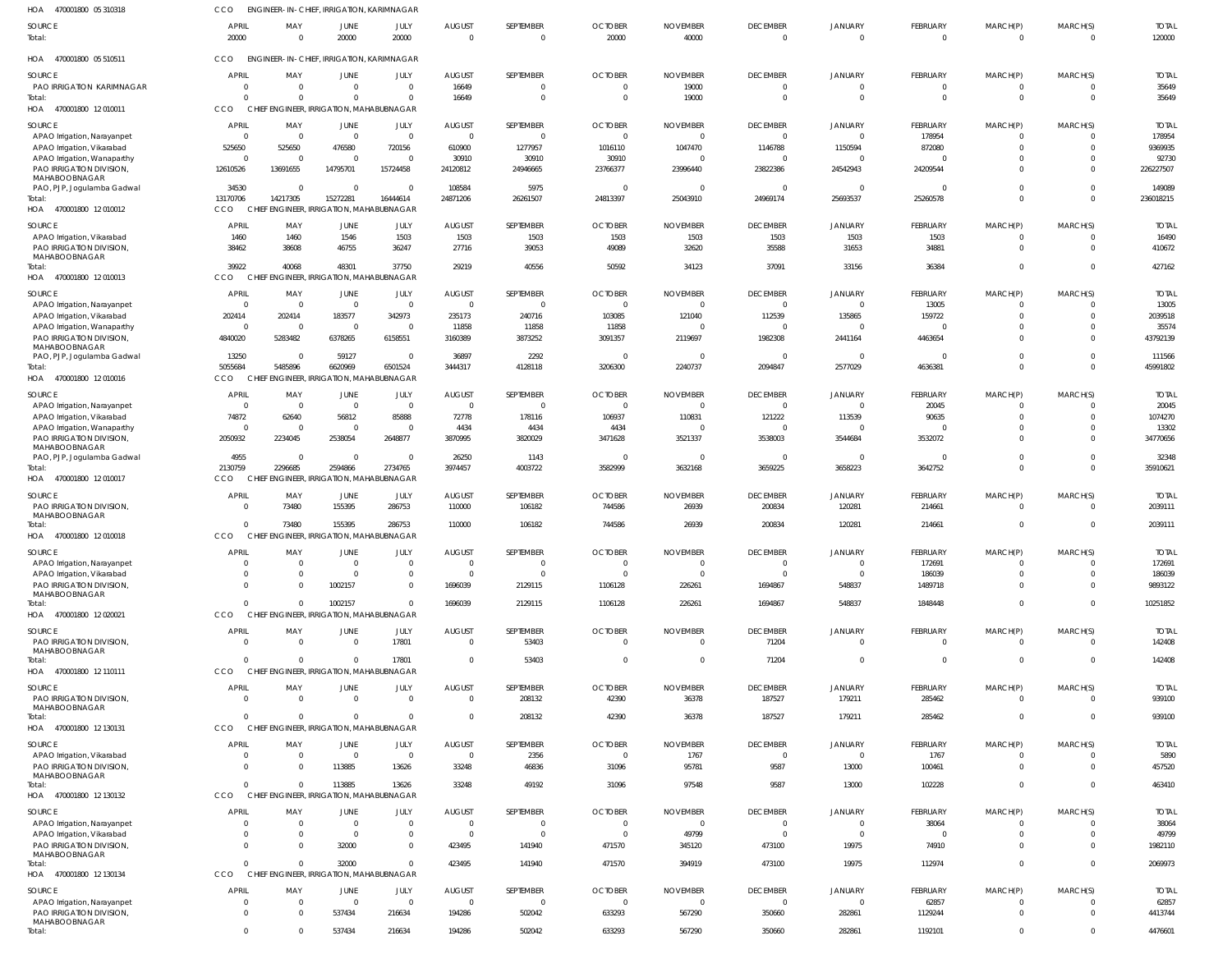| 470001800 12 130135<br>HOA                                           | CCO                | CHIEF ENGINEER, IRRIGATION, MAHABUBNAGAR             |                            |                            |                                  |                             |                          |                           |                           |                          |                          |                            |                            |                         |
|----------------------------------------------------------------------|--------------------|------------------------------------------------------|----------------------------|----------------------------|----------------------------------|-----------------------------|--------------------------|---------------------------|---------------------------|--------------------------|--------------------------|----------------------------|----------------------------|-------------------------|
| <b>SOURCE</b><br>PAO IRRIGATION DIVISION,                            | <b>APRIL</b>       | MAY                                                  | <b>JUNE</b><br>91009       | JULY<br>43395              | <b>AUGUST</b><br>10975           | SEPTEMBER<br>79290          | <b>OCTOBER</b><br>21642  | <b>NOVEMBER</b><br>129863 | <b>DECEMBER</b><br>20948  | <b>JANUARY</b><br>12877  | FEBRUARY<br>73649        | MARCH(P)<br>$\overline{0}$ | MARCH(S)<br>$\overline{0}$ | <b>TOTAL</b><br>483648  |
| MAHABOOBNAGAR<br>Total:<br>HOA 470001800 12 140                      | CCO                | CHIEF ENGINEER, IRRIGATION, MAHABUBNAGAR             | 91009                      | 43395                      | 10975                            | 79290                       | 21642                    | 129863                    | 20948                     | 12877                    | 73649                    | $\overline{0}$             | $\Omega$                   | 483648                  |
| <b>SOURCE</b>                                                        | <b>APRIL</b>       | MAY                                                  | JUNE                       | JULY                       | <b>AUGUST</b>                    | SEPTEMBER                   | <b>OCTOBER</b>           | <b>NOVEMBER</b>           | <b>DECEMBER</b>           | <b>JANUARY</b>           | FEBRUARY                 | MARCH(P)                   | MARCH(S)                   | <b>TOTAL</b>            |
| APAO Irrigation, Narayanpet                                          | - 0                | $\Omega$                                             | $\Omega$                   | $\overline{0}$             | $\Omega$                         | $\mathbf{0}$                | $\Omega$                 |                           | $\overline{0}$            | $\mathbf 0$              | 30468                    | 0                          | $\overline{0}$             | 30468                   |
| PAO IRRIGATION DIVISION,                                             | $\Omega$           | $\Omega$                                             | 123430                     | 32540                      | 15234                            | $\Omega$                    | $\Omega$                 | $\Omega$                  | 97300                     | 44430                    | 53217                    | $\mathbf 0$                | $\Omega$                   | 366151                  |
| MAHABOOBNAGAR<br>Total:                                              |                    | $\Omega$                                             | 123430                     | 32540                      | 15234                            | $\Omega$                    | $\Omega$                 |                           | 97300                     | 44430                    | 83685                    | $\mathbf{0}$               | $\Omega$                   | 396619                  |
| HOA 470001800 12 240                                                 | CCO                | CHIEF ENGINEER, IRRIGATION, MAHABUBNAGAR             |                            |                            |                                  |                             |                          |                           |                           |                          |                          |                            |                            |                         |
| <b>SOURCE</b>                                                        | APRIL              | MAY                                                  | JUNE                       | JULY                       | <b>AUGUST</b>                    | SEPTEMBER                   | <b>OCTOBER</b>           | <b>NOVEMBER</b>           | <b>DECEMBER</b>           | <b>JANUARY</b>           | FEBRUARY                 | MARCH(P)                   | MARCH(S)                   | <b>TOTAL</b>            |
| PAO IRRIGATION DIVISION,<br>MAHABOOBNAGAR                            |                    |                                                      | 64579                      | 66994                      | 44798                            | $\mathbf 0$                 | 29005                    | 45869                     | $\overline{0}$            | 35314                    | 91509                    | $\mathbf 0$                | $\overline{0}$             | 378068                  |
| Total:<br>HOA 470001800 12 280281                                    | CCO                | $\Omega$<br>CHIEF ENGINEER, IRRIGATION, MAHABUBNAGAR | 64579                      | 66994                      | 44798                            | $\Omega$                    | 29005                    | 45869                     | $\overline{\mathbf{0}}$   | 35314                    | 91509                    | $\overline{0}$             | $\Omega$                   | 378068                  |
| <b>SOURCE</b>                                                        | APRIL              | MAY                                                  | <b>JUNE</b>                | JULY                       | <b>AUGUST</b>                    | SEPTEMBER                   | <b>OCTOBER</b>           | <b>NOVEMBER</b>           | <b>DECEMBER</b>           | <b>JANUARY</b>           | FEBRUARY                 | MARCH(P)                   | MARCH(S)                   | <b>TOTAL</b>            |
| PAO IRRIGATION DIVISION,                                             | $\Omega$           | $\Omega$                                             | $\mathbf{0}$               | $\mathbf 0$                | $\Omega$                         | 300000                      | $\Omega$                 | $\Omega$                  | $\overline{0}$            | 3300000                  | $\overline{0}$           | $\overline{0}$             | $\overline{0}$             | 3600000                 |
| MAHABOOBNAGAR<br>Total:                                              |                    | $\Omega$                                             | $\Omega$                   | $\mathbf{0}$               | $\Omega$                         | 300000                      | $\Omega$                 |                           | $\overline{\mathbf{0}}$   | 3300000                  | $\mathbf{0}$             | $\overline{0}$             | $\overline{\mathbf{0}}$    | 3600000                 |
| HOA 470001800 12 290291                                              | CCO                | CHIEF ENGINEER, IRRIGATION, MAHABUBNAGAR             |                            |                            |                                  |                             |                          |                           |                           |                          |                          |                            |                            |                         |
| <b>SOURCE</b>                                                        | APRIL              | MAY                                                  | <b>JUNE</b>                | JULY                       | <b>AUGUST</b>                    | SEPTEMBER                   | <b>OCTOBER</b>           | <b>NOVEMBER</b>           | <b>DECEMBER</b>           | <b>JANUARY</b>           | FEBRUARY                 | MARCH(P)                   | MARCH(S)                   | <b>TOTAL</b>            |
| PAO IRRIGATION DIVISION,                                             | 707160             | 871080                                               | 978970                     | 801410                     | 1091999                          | 1607229                     | 1295960                  | 1302430                   | 1303710                   | 1324840                  | 1314000                  | $\overline{0}$             | $\Omega$                   | 12598788                |
| MAHABOOBNAGAR<br>Total:<br>HOA 470001800 12 290292                   | 707160<br>CCO      | 871080<br>CHIEF ENGINEER, IRRIGATION, MAHABUBNAGAR   | 978970                     | 801410                     | 1091999                          | 1607229                     | 1295960                  | 1302430                   | 1303710                   | 1324840                  | 1314000                  | $\overline{0}$             | $\overline{\mathbf{0}}$    | 12598788                |
| <b>SOURCE</b>                                                        | <b>APRIL</b>       | MAY                                                  | <b>JUNE</b>                | JULY                       | <b>AUGUST</b>                    | SEPTEMBER                   | <b>OCTOBER</b>           | <b>NOVEMBER</b>           | <b>DECEMBER</b>           | <b>JANUARY</b>           | <b>FEBRUARY</b>          | MARCH(P)                   | MARCH(S)                   | <b>TOTAL</b>            |
| PAO IRRIGATION DIVISION,                                             | -C                 | $\Omega$                                             | 1504                       | $\mathbf{0}$               | $\Omega$                         | $\Omega$                    | $\Omega$                 | $\Omega$                  | $\overline{0}$            | $\Omega$                 | $\overline{0}$           | $\overline{0}$             | $\Omega$                   | 1504                    |
| MAHABOOBNAGAR<br>Total:                                              |                    | $\Omega$                                             | 1504                       | $\Omega$                   | $\Omega$                         | $\mathbf 0$                 | $\Omega$                 |                           | $\overline{\mathbf{0}}$   | $\mathbf{0}$             | $\overline{0}$           | $\overline{0}$             | $\overline{0}$             | 1504                    |
| HOA 470001800 12 290293                                              | CCO                | CHIEF ENGINEER, IRRIGATION, MAHABUBNAGAR             |                            |                            |                                  |                             |                          |                           |                           |                          |                          |                            |                            |                         |
| <b>SOURCE</b>                                                        | APRIL              | MAY                                                  | <b>JUNE</b>                | JULY                       | <b>AUGUST</b>                    | SEPTEMBER                   | <b>OCTOBER</b>           | <b>NOVEMBER</b>           | <b>DECEMBER</b>           | <b>JANUARY</b>           | <b>FEBRUARY</b>          | MARCH(P)                   | MARCH(S)                   | <b>TOTAL</b>            |
| PAO IRRIGATION DIVISION,<br>MAHABOOBNAGAR                            | 271227             | 333749                                               | 358869                     | 307253                     | 198899                           | 246643                      | 93688                    | 94158                     | 94251                     | 95792                    | 225629                   | 0                          | $\overline{0}$             | 2320158                 |
| Total:<br>HOA 470001800 12 290294                                    | 271227<br>CCO      | 333749<br>CHIEF ENGINEER, IRRIGATION, MAHABUBNAGAR   | 358869                     | 307253                     | 198899                           | 246643                      | 93688                    | 94158                     | 94251                     | 95792                    | 225629                   | $\overline{0}$             | $\Omega$                   | 2320158                 |
|                                                                      |                    |                                                      |                            |                            |                                  |                             |                          |                           |                           |                          |                          |                            |                            |                         |
| <b>SOURCE</b><br>PAO IRRIGATION DIVISION,<br>MAHABOOBNAGAR           | APRIL<br>136495    | MAY<br>113809                                        | <b>JUNE</b><br>138819      | JULY<br>105775             | <b>AUGUST</b><br>165007          | SEPTEMBER<br>235169         | <b>OCTOBER</b><br>158964 | <b>NOVEMBER</b><br>159675 | <b>DECEMBER</b><br>159892 | <b>JANUARY</b><br>163387 | FEBRUARY<br>161108       | MARCH(P)<br>0              | MARCH(S)<br>$\Omega$       | <b>TOTAL</b><br>1698100 |
| Total:                                                               | 136495             | 113809                                               | 138819                     | 105775                     | 165007                           | 235169                      | 158964                   | 159675                    | 159892                    | 163387                   | 161108                   | $\mathbf 0$                | $\Omega$                   | 1698100                 |
| HOA 470001800 12 290295                                              | cco                | CHIEF ENGINEER, IRRIGATION, MAHABUBNAGAR             |                            |                            |                                  |                             |                          |                           |                           |                          |                          |                            |                            |                         |
| <b>SOURCE</b>                                                        | <b>APRIL</b>       | MAY                                                  | <b>JUNE</b>                | JULY                       | <b>AUGUST</b>                    | SEPTEMBER                   | <b>OCTOBER</b>           | <b>NOVEMBER</b>           | <b>DECEMBER</b>           | <b>JANUARY</b>           | FEBRUARY                 | MARCH(P)                   | MARCH(S)                   | <b>TOTAL</b>            |
| PAO IRRIGATION DIVISION,<br>MAHABOOBNAGAR                            |                    | $\Omega$                                             | 0                          | 16000                      | $\overline{0}$                   | $\mathbf 0$                 | $\Omega$                 | - 0                       | $\overline{0}$            | $\mathbf 0$              | $\overline{0}$           | $\overline{0}$             | $\overline{0}$             | 16000                   |
| Total:                                                               |                    | $\Omega$                                             | $\Omega$                   | 16000                      | $\Omega$                         | $\mathbf{0}$                | $\Omega$                 | $\Omega$                  | $\overline{0}$            | $\overline{0}$           | $\mathbf 0$              | $\mathbf{0}$               | $\Omega$                   | 16000                   |
| HOA 470001800 12 290296                                              | <b>CCO</b>         | CHIEF ENGINEER, IRRIGATION, MAHABUBNAGAR             |                            |                            |                                  |                             |                          |                           |                           |                          |                          |                            |                            |                         |
| <b>SOURCE</b>                                                        | <b>APRIL</b>       | MAY                                                  | <b>JUNE</b>                | JULY                       | <b>AUGUST</b>                    | <b>SEPTEMBER</b>            | <b>OCTOBER</b>           | <b>NOVEMBER</b>           | <b>DECEMBER</b>           | <b>JANUARY</b>           | FEBRUARY                 | MARCH(P)                   | MARCH(S)                   | <b>TOTAL</b>            |
| PAO IRRIGATION DIVISION,<br>MAHABOOBNAGAR                            | $\Omega$           | $\Omega$                                             | $\Omega$                   | $\Omega$                   | $\mathbf 0$                      | 531652                      | $\Omega$                 | 59655                     | 83057                     | $\Omega$                 | $\mathbf{0}$             | $\overline{0}$             | $\overline{0}$             | 674364                  |
| Total:                                                               | $\Omega$           | $\Omega$                                             | $\Omega$                   | $\mathbf{0}$               | $\Omega$                         | 531652                      | $\Omega$                 | 59655                     | 83057                     | $\overline{0}$           | $\mathbf 0$              | $\overline{0}$             | $\overline{0}$             | 674364                  |
| HOA 470001800 12 300301                                              | CCO                | CHIEF ENGINEER, IRRIGATION, MAHABUBNAGAR             |                            |                            |                                  |                             |                          |                           |                           |                          |                          |                            |                            |                         |
| <b>SOURCE</b>                                                        | <b>APRIL</b>       | MAY                                                  | <b>JUNE</b>                | JULY                       | <b>AUGUST</b>                    | SEPTEMBER                   | <b>OCTOBER</b>           | <b>NOVEMBER</b>           | <b>DECEMBER</b>           | <b>JANUARY</b>           | FEBRUARY                 | MARCH(P)                   | MARCH(S)                   | <b>TOTAL</b>            |
| PAO IRRIGATION DIVISION,<br>MAHABOOBNAGAR                            | $\Omega$           | $\Omega$                                             | $\mathbf 0$                | $\mathbf 0$                | 116000                           | 142000                      | 1153600                  | 233250                    | 385600                    | 314684                   | 747600                   | $\overline{0}$             | $\overline{0}$             | 3092734                 |
| Total:                                                               | $\Omega$           | $\Omega$                                             | $\mathbf 0$                | $\mathbf{0}$               | 116000                           | 142000                      | 1153600                  | 233250                    | 385600                    | 314684                   | 747600                   | $\overline{0}$             | $\overline{0}$             | 3092734                 |
| HOA 470001800 12 300302                                              | CCO                | CHIEF ENGINEER, IRRIGATION, MAHABUBNAGAR             |                            |                            |                                  |                             |                          |                           |                           |                          |                          |                            |                            |                         |
| SOURCE                                                               | APRIL              | MAY                                                  | JUNE                       | JULY                       | <b>AUGUST</b>                    | SEPTEMBER                   | <b>OCTOBER</b>           | <b>NOVEMBER</b>           | <b>DECEMBER</b>           | <b>JANUARY</b>           | FEBRUARY                 | MARCH(P)                   | MARCH(S)                   | <b>TOTAL</b>            |
| APAO Irrigation, Nagarkurnool<br>APAO Irrigation, Vikarabad          | 241444<br>$\Omega$ | $\Omega$<br>$\mathbf{0}$                             | $\mathbf 0$<br>$\mathbf 0$ | $\mathbf 0$<br>$\mathbf 0$ | $\overline{0}$<br>$\overline{0}$ | $\mathbf{0}$<br>$\mathbf 0$ | $\Omega$<br>193086       | $\Omega$<br>109138        | $\overline{0}$<br>54569   | $\mathbf 0$<br>54569     | $\overline{0}$<br>109138 | 0<br>$\mathbf 0$           | $\Omega$<br>$\overline{0}$ | 241444<br>520500        |
| PAO IRRIGATION DIVISION,                                             | 1058987            | $\Omega$                                             | 423330                     | 260180                     | 238286                           | 450375                      | 2126852                  | 3409266                   | 2005490                   | 652753                   | 3318672                  | $\mathbf 0$                | $\Omega$                   | 13944191                |
| MAHABOOBNAGAR                                                        |                    |                                                      |                            |                            |                                  |                             |                          |                           |                           |                          |                          |                            |                            |                         |
| Total:<br>HOA 470001800 12 310318                                    | 1300431<br>CCO     | $\Omega$<br>CHIEF ENGINEER, IRRIGATION, MAHABUBNAGAR | 423330                     | 260180                     | 238286                           | 450375                      | 2319938                  | 3518404                   | 2060059                   | 707322                   | 3427810                  | $\mathbf 0$                | $\overline{0}$             | 14706135                |
| SOURCE                                                               | <b>APRIL</b>       | MAY                                                  | <b>JUNE</b>                | JULY                       | <b>AUGUST</b>                    | SEPTEMBER                   | <b>OCTOBER</b>           | <b>NOVEMBER</b>           | <b>DECEMBER</b>           | <b>JANUARY</b>           | FEBRUARY                 | MARCH(P)                   | MARCH(S)                   | <b>TOTAL</b>            |
| PAO IRRIGATION DIVISION,                                             | 20000              | $\Omega$                                             | $\mathbf{0}$               | $\mathbf 0$                | $\overline{0}$                   | 20000                       | $\overline{0}$           | $\Omega$                  | $\overline{0}$            | 20000                    | $\mathbf 0$              | $\mathbf 0$                | $\Omega$                   | 60000                   |
| MAHABOOBNAGAR<br>Total:                                              | 20000              | $\Omega$                                             | $\mathbf 0$                | $\mathbf 0$                | $\mathbf 0$                      | 20000                       | $\overline{0}$           | $\Omega$                  | $\overline{0}$            | 20000                    | $\overline{0}$           | $\overline{0}$             | $\overline{0}$             | 60000                   |
| HOA 470001800 12 510511                                              | CCO                | CHIEF ENGINEER, IRRIGATION, MAHABUBNAGAR             |                            |                            |                                  |                             |                          |                           |                           |                          |                          |                            |                            |                         |
| <b>SOURCE</b>                                                        | <b>APRIL</b>       | MAY                                                  | JUNE                       | JULY                       | <b>AUGUST</b>                    | SEPTEMBER                   | <b>OCTOBER</b>           | <b>NOVEMBER</b>           | <b>DECEMBER</b>           | <b>JANUARY</b>           | FEBRUARY                 | MARCH(P)                   | MARCH(S)                   | <b>TOTAL</b>            |
| PAO IRRIGATION DIVISION,                                             | $\Omega$           | $\Omega$                                             | 18539                      | $\mathbf 0$                | $\Omega$                         | $\mathbf 0$                 | 77633                    | $\Omega$                  | $\overline{0}$            | $\mathbf{0}$             | 5600                     | $\overline{0}$             | $\overline{0}$             | 101772                  |
| MAHABOOBNAGAR<br>Total:                                              |                    | $\Omega$                                             | 18539                      | $\mathbf 0$                | $\Omega$                         | $\mathbf 0$                 | 77633                    | $\Omega$                  | $\overline{0}$            | $\overline{0}$           | 5600                     | $\overline{0}$             | $\overline{0}$             | 101772                  |
| HOA 470001800 19 010011                                              | CCO                | CHIEF ENGINEER, QUALITY CONTROL, TS                  |                            |                            |                                  |                             |                          |                           |                           |                          |                          |                            |                            |                         |
| SOURCE                                                               | <b>APRIL</b>       | MAY                                                  | JUNE                       | JULY                       | <b>AUGUST</b>                    | SEPTEMBER                   | <b>OCTOBER</b>           | <b>NOVEMBER</b>           | <b>DECEMBER</b>           | <b>JANUARY</b>           | FEBRUARY                 | MARCH(P)                   | MARCH(S)                   | <b>TOTAL</b>            |
| APAO Irrigation, Peddapalli                                          | 1300940            | 1225094                                              | 1529715                    | 1306426                    | 1394190                          | 2494368                     | 2008840                  | 2129023                   | 2163607                   | 2113748                  | 1990774                  | $\overline{0}$             | $\overline{0}$             | 19656725                |
| APAO Irrigation, Siddipet                                            | 733650             | 871890                                               | 751280                     | 909875                     | 1574006                          | 1301940                     | 1408467                  | 1379900                   | 1417528                   | 1376520                  | 1376690                  | $\overline{0}$             | $\overline{0}$             | 13101746                |
| <b>PAO - IRRIGATION DIVISION</b><br><b>HANUMAKONDA</b>               | 2729687            | 2970332                                              | 2950572                    | 3168365                    | 5025498                          | 4679644                     | 4724995                  | 4722701                   | 6303053                   | 4731140                  | 4596623                  | $\mathbf{0}$               | $\overline{0}$             | 46602610                |
| <b>PAO IRRIGATION KARIMNAGAR</b>                                     | 1695145            | 1676080                                              | 1804048                    | 1825515                    | 3530016                          | 3105401                     | 2943355                  | 2912164                   | 3053229                   | 3027798                  | 2953915                  | $\overline{0}$             | $\overline{0}$             | 28526666                |
| PAO IRRIGATION DIVISION HYDERABAD<br>PAO IRRIGATION DIVISION KHAMMAM | 3513307<br>1129090 | 3181925<br>1551138                                   | 3530075<br>1627940         | 3518313<br>1478540         | 5911195<br>1808499               | 5118882<br>2620196          | 5175914<br>2226708       | 5091002<br>2123894        | 5216279<br>2352899        | 5099946<br>2231451       | 5259780<br>2269577       | $\mathbf 0$<br>$\mathbf 0$ | $\overline{0}$<br>$\Omega$ | 50616618<br>21419932    |
|                                                                      |                    |                                                      |                            |                            |                                  |                             |                          |                           |                           |                          |                          |                            |                            |                         |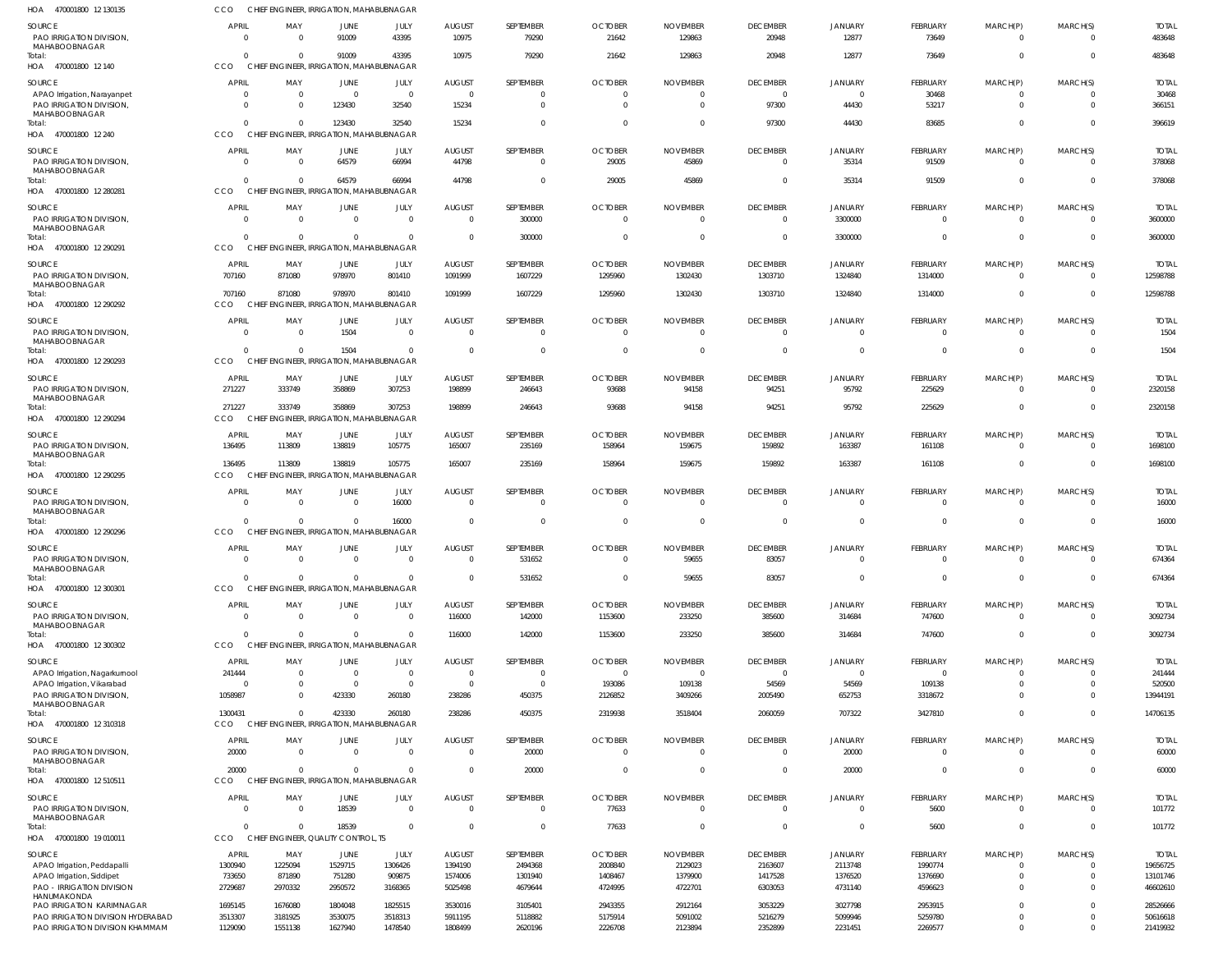| HOA 470001800 19 010011                                              | CCO                    | CHIEF ENGINEER, QUALITY CONTROL, TS             |                   |                      |                         |                       |                          |                                   |                           |                          |                      |                         |                      |                         |
|----------------------------------------------------------------------|------------------------|-------------------------------------------------|-------------------|----------------------|-------------------------|-----------------------|--------------------------|-----------------------------------|---------------------------|--------------------------|----------------------|-------------------------|----------------------|-------------------------|
| <b>SOURCE</b>                                                        | <b>APRIL</b>           | MAY                                             | JUNE              | JULY                 | <b>AUGUST</b>           | SEPTEMBER             | <b>OCTOBER</b>           | <b>NOVEMBER</b>                   | <b>DECEMBER</b>           | <b>JANUARY</b>           | <b>FEBRUARY</b>      | MARCH(P)                | MARCH(S)             | <b>TOTAL</b>            |
| PAO IRRIGATION DIVISION NALGONDA                                     | 1671075                | 1615055                                         | 1533361           | 1373511              | 2517444                 | 2165435               | 2266655                  | 2398207                           | 2510056                   | 2418278                  | 2369074              | 0                       | $\Omega$             | 22838151                |
| PAO IRRIGATION DIVISION,<br>MAHABOOBNAGAR                            | 1538090                | 1701721                                         | 1741758           | 1680590              | 2956670                 | 2883531               | 2553317                  | 2757721                           | 2885156                   | 2774130                  | 3176767              | $\mathbf 0$             | $\Omega$             | 26649451                |
| PAO IRRIGATION NIZAMABAD                                             | 1196066                | 1196102                                         | 1160210           | 1716317              | 1894587                 | 2086004               | 2072878                  | 2033105                           | 2001600                   | 2143757                  | 2128546              | $\mathbf 0$             | $\Omega$             | 19629172                |
| PAO Irrigation Nirmal                                                | 1127750                | 1226525                                         | 1118858           | 1175200              | 1050680                 | 2146621               | 1667630                  | 1694390                           | 1702050                   | 1704760                  | 1789676              | $\Omega$                | $\Omega$             | 16404140                |
| Total:<br>HOA 470001800 19 010012                                    | 16634800<br>CCO        | 17215862<br>CHIEF ENGINEER, QUALITY CONTROL, TS | 17747817          | 18152652             | 27662785                | 28602022              | 27048759                 | 27242107                          | 29605457                  | 27621528                 | 27911422             | $\mathbf 0$             | $\overline{0}$       | 265445211               |
| SOURCE                                                               | <b>APRIL</b>           | MAY                                             | JUNE              | JULY                 | <b>AUGUST</b>           | SEPTEMBER             | <b>OCTOBER</b>           | <b>NOVEMBER</b>                   | <b>DECEMBER</b>           | <b>JANUARY</b>           | <b>FEBRUARY</b>      | MARCH(P)                | MARCH(S)             | <b>TOTAL</b>            |
| APAO Irrigation, Peddapalli                                          | 13940                  | 15840                                           | 25695             | 13364                | 14595                   | 30855                 | 19945                    | 20535                             | 20535                     | 20735                    | 18947                | 0                       | $\Omega$             | 214986                  |
| PAO - IRRIGATION DIVISION                                            | 25658                  | 30133                                           | 28218             | 28648                | 41533                   | 37084                 | 35823                    | 38763                             | 37915                     | 37013                    | 45907                | $\mathbf{0}$            | $\Omega$             | 386695                  |
| HANUMAKONDA<br>PAO IRRIGATION KARIMNAGAR                             | 22270                  | 21320                                           | 20177             | 24337                | 32262                   | 29754                 | 28223                    | 27868                             | 29844                     | 64176                    | 28607                | $\mathbf 0$             | $\Omega$             | 328838                  |
| PAO IRRIGATION DIVISION HYDERABAD                                    | 72354                  | 65315                                           | 67515             | 71965                | 94982                   | 85215                 | 84259                    | 97941                             | 86548                     | 96415                    | 87676                | $\mathbf 0$             | $\Omega$             | 910185                  |
| PAO IRRIGATION DIVISION KHAMMAM                                      | 13505                  | 16209                                           | 17851             | 16815                | 16596                   | 22886                 | 19510                    | 18655                             | 29655                     | 20505                    | 14480                | $\mathbf 0$             | $\Omega$             | 206667                  |
| PAO IRRIGATION DIVISION NALGONDA                                     | 2000                   | 2000                                            | 2000              | 3516                 | 2000                    | 4500                  | 7000                     | 2700                              | 2000                      | 12000                    | 2000                 | $\mathbf 0$             | $\Omega$             | 41716                   |
| PAO IRRIGATION DIVISION,<br>MAHABOOBNAGAR                            | 4400                   | 2000                                            | 2000              | 2000                 | 2000                    | 2000                  | 533                      | $\Omega$                          | - 0                       | $\Omega$                 | $\overline{0}$       | $\mathbf 0$             | $\Omega$             | 14933                   |
| PAO IRRIGATION NIZAMABAD                                             | 6521                   | 5250                                            | 5150              | 9000                 | 8400                    | 8800                  | 8400                     | 8400                              | 7950                      | 8850                     | 9798                 | $\mathbf 0$             | $\Omega$             | 86519                   |
| PAO Irrigation Nirmal                                                | 4420                   | 4220                                            | 4220              | 4220                 | 4220                    | 4220                  | 4220                     | 4220                              | 4220                      | 4220                     | 4220                 | $\mathbf 0$             | $\Omega$             | 46620                   |
| Total:<br>HOA 470001800 19 010013                                    | 165068<br>CCO          | 162287<br>CHIEF ENGINEER, QUALITY CONTROL, TS   | 172826            | 173865               | 216588                  | 225314                | 207913                   | 219082                            | 218667                    | 263914                   | 211635               | $\mathbf 0$             | $\Omega$             | 2237159                 |
|                                                                      |                        |                                                 |                   |                      |                         |                       |                          |                                   |                           |                          |                      |                         |                      |                         |
| <b>SOURCE</b>                                                        | <b>APRIL</b><br>500798 | MAY<br>469829                                   | JUNE<br>612900    | JULY<br>502694       | <b>AUGUST</b><br>536073 | SEPTEMBER<br>538757   | <b>OCTOBER</b><br>201806 | <b>NOVEMBER</b><br>196929         | <b>DECEMBER</b><br>205279 | <b>JANUARY</b><br>237772 | FEBRUARY<br>491231   | MARCH(P)<br>$\Omega$    | MARCH(S)<br>$\Omega$ | <b>TOTAL</b><br>4494068 |
| APAO Irrigation, Peddapalli<br>APAO Irrigation, Siddipet             | 282631                 | 335666                                          | 289278            | 344706               | 197217                  | 94363                 | 327117                   | 129256                            | 118580                    | 99765                    | 236980               | $\mathbf 0$             | $\Omega$             | 2455559                 |
| <b>PAO - IRRIGATION DIVISION</b>                                     | 1064504                | 1156934                                         | 1310335           | 1220049              | 927964                  | 542574                | 1213689                  | 832259                            | 495285                    | 484223                   | 852510               | $\Omega$                | $\Omega$             | 10100326                |
| HANUMAKONDA                                                          |                        |                                                 |                   |                      |                         |                       |                          |                                   |                           |                          |                      |                         |                      |                         |
| PAO IRRIGATION KARIMNAGAR                                            | 651579                 | 644186                                          | 890654            | 701562               | 49413                   | 288507                | 313873                   | 210884                            | 238305                    | 227860                   | 575819               | $\Omega$<br>$\Omega$    | $\Omega$             | 4792642                 |
| PAO IRRIGATION DIVISION HYDERABAD<br>PAO IRRIGATION DIVISION KHAMMAM | 1370260<br>433187      | 1221753<br>594894                               | 1697515<br>931982 | 1368265<br>567051    | 775422<br>734273        | 511297<br>350776      | 492024<br>193261         | 511160<br>376741                  | 455040<br>177040          | 418811<br>168260         | 963978<br>394751     | $\Omega$                | $\Omega$<br>$\Omega$ | 9785525<br>4922216      |
| PAO IRRIGATION DIVISION NALGONDA                                     | 500079                 | 994608                                          | 590794            | 509242               | 391796                  | 221509                | 239846                   | 284010                            | 255050                    | 215958                   | 424576               | $\Omega$                | $\Omega$             | 4627468                 |
| PAO IRRIGATION DIVISION                                              | 591847                 | 655196                                          | 672713            | 646754               | 354404                  | 226878                | 425985                   | 199793                            | 209089                    | 201645                   | 569064               | $\Omega$                | $\Omega$             | 4753368                 |
| MAHABOOBNAGAR<br>PAO IRRIGATION NIZAMABAD                            | 460325                 | 460227                                          | 446438            | 683659               | 210584                  | 204615                | 530988                   | 157044                            | 155201                    | 165513                   | 373777               | $\Omega$                | $\Omega$             | 3848371                 |
| PAO Irrigation Nirmal                                                | 433982                 | 472281                                          | 519711            | 452315               | 404526                  | 378037                | 138033                   | 127973                            | 128529                    | 128727                   | 313685               | $\Omega$                | $\Omega$             | 3497799                 |
| Total:                                                               | 6289192                | 7005574                                         | 7962320           | 6996297              | 4581672                 | 3357313               | 4076622                  | 3026049                           | 2437398                   | 2348534                  | 5196371              | $\mathbf 0$             | $\Omega$             | 53277342                |
| HOA 470001800 19 010016                                              | CCO                    | CHIEF ENGINEER, QUALITY CONTROL, TS             |                   |                      |                         |                       |                          |                                   |                           |                          |                      |                         |                      |                         |
| SOURCE                                                               | <b>APRIL</b>           | MAY                                             | JUNE              | JULY                 | <b>AUGUST</b>           | SEPTEMBER             | <b>OCTOBER</b>           | <b>NOVEMBER</b>                   | <b>DECEMBER</b>           | <b>JANUARY</b>           | FEBRUARY             | MARCH(P)                | MARCH(S)             | <b>TOTAL</b>            |
| APAO Irrigation, Peddapalli                                          | 224705                 | 219257                                          | 271296            | 223595               | 247875                  | 466833                | 313109                   | 331495                            | 336831                    | 326872                   | 309623               | 0                       | $\Omega$             | 3271491                 |
| APAO Irrigation, Siddipet                                            | 98759                  | 118590                                          | 102039            | 122766               | 224075                  | 163851                | 173362                   | 166747                            | 171934                    | 165328                   | 165609               | $\mathbf{0}$            | $\Omega$             | 1673060                 |
| <b>PAO - IRRIGATION DIVISION</b><br>HANUMAKONDA                      | 495345                 | 551631                                          | 540393            | 565289               | 937209                  | 777642                | 779859                   | 803187                            | 809608                    | 776953                   | 753289               | $\mathbf{0}$            | $\Omega$             | 7790405                 |
| PAO IRRIGATION KARIMNAGAR                                            | 301129                 | 293329                                          | 310448            | 314641               | 542376                  | 500619                | 454493                   | 448383                            | 473633                    | 468411                   | 457334               | $\Omega$                | $\Omega$             | 4564796                 |
| PAO IRRIGATION DIVISION HYDERABAD                                    | 891107                 | 815914                                          | 851757            | 900626               | 1356937                 | 1100880               | 1117146                  | 1094959                           | 1117862                   | 1085150                  | 1123622              | $\Omega$                | $\Omega$             | 11455960                |
| PAO IRRIGATION DIVISION KHAMMAM<br>PAO IRRIGATION DIVISION NALGONDA  | 190937                 | 254893                                          | 266048            | 246377               | 321613<br>327764        | 419149<br>248221      | 319538<br>261392         | 307587<br>279318                  | 364374                    | 326049<br>278572         | 314168<br>271695     | $\Omega$<br>$\mathbf 0$ | $\Omega$<br>$\Omega$ | 3330733<br>2763785      |
| PAO IRRIGATION DIVISION<br>MAHABOOBNAGAR                             | 222249<br>252385       | 201520<br>262943                                | 192706<br>265346  | 187390<br>257969     | 486404                  | 418059                | 365021                   | 396389                            | 292958<br>411029          | 396773                   | 471804               | $\Omega$                | $\Omega$             | 3984122                 |
| PAO IRRIGATION NIZAMABAD                                             | 200560                 | 193393                                          | 192408            | 284933               | 261161                  | 296773                | 284196                   | 276646                            | 270831                    | 288830                   | 302281               | $\mathbf 0$             | $\Omega$             | 2852012                 |
| PAO Irrigation Nirmal                                                | 155521                 | 173501                                          | 156558            | 165897               | 148027                  | 355603                | 216645                   | 219552                            | 220548                    | 220899                   | 231837               |                         | $\Omega$             | 2264588                 |
| Total:                                                               | 3032697                | 3084971                                         | 3148999           | 3269483              | 4853441                 | 4747630               | 4284761                  | 4324263                           | 4469608                   | 4333837                  | 4401262              | $\overline{0}$          | $\Omega$             | 43950952                |
| 470001800 19 010017<br>HOA                                           | CCO                    | CHIEF ENGINEER, QUALITY CONTROL, TS             |                   |                      |                         |                       |                          |                                   |                           |                          |                      |                         |                      |                         |
| <b>SOURCE</b>                                                        | APRIL<br>$\Omega$      | MAY<br>$\Omega$                                 | JUNE<br>- 0       | JULY<br>$\Omega$     | <b>AUGUST</b><br>- 0    | SEPTEMBER<br>$\Omega$ | <b>OCTOBER</b>           | <b>NOVEMBER</b><br>$\overline{0}$ | <b>DECEMBER</b><br>100000 | JANUARY<br>$\Omega$      | FEBRUARY<br>$\Omega$ | MARCH(P)<br>$\Omega$    | MARCH(S)<br>$\Omega$ | <b>TOTAL</b><br>100000  |
| APAO Irrigation, Siddipet<br><b>PAO - IRRIGATION DIVISION</b>        | $\Omega$               | $\Omega$                                        |                   | $\Omega$             | 83412                   | $\Omega$              |                          | 5051                              | 115501                    | $\Omega$                 | $\Omega$             | $\Omega$                | $\Omega$             | 203964                  |
| HANUMAKONDA                                                          |                        |                                                 |                   |                      |                         |                       |                          |                                   |                           |                          |                      |                         |                      |                         |
| PAO IRRIGATION KARIMNAGAR                                            | $\Omega$               | $\Omega$                                        | $\Omega$          | $\Omega$             | 24514                   | $\Omega$              |                          | $\Omega$                          | $\Omega$                  | $\Omega$                 | $\Omega$             | $\Omega$                | $\Omega$             | 24514                   |
| PAO IRRIGATION DIVISION HYDERABAD<br>PAO IRRIGATION DIVISION KHAMMAM | 71336<br>$\Omega$      | 181107<br>$\Omega$                              |                   | 100000<br>$\Omega$   | - 0<br>$\Omega$         | 32000<br>122818       |                          | 174851<br>$\Omega$                | 13325<br>$\Omega$         | 26750<br>$\Omega$        | $\Omega$<br>$\Omega$ | $\Omega$<br>$\Omega$    | $\Omega$<br>$\Omega$ | 599369<br>122818        |
| PAO IRRIGATION DIVISION NALGONDA                                     | $\Omega$               | 89761                                           |                   | 49890                | $\Omega$                | $\Omega$              | $\Omega$                 | 264745                            | 19004                     | $\Omega$                 | $\Omega$             | $\Omega$                | $\Omega$             | 423400                  |
| PAO IRRIGATION DIVISION                                              | $\Omega$               | 21600                                           |                   | 65825                | 100000                  | 18104                 | 34940                    | $\Omega$                          | 47859                     | 22050                    | 100000               | $\Omega$                | $\Omega$             | 410378                  |
| MAHABOOBNAGAR<br>Total:                                              | 71336                  | 292468                                          | $\Omega$          | 215715               | 207926                  | 172922                | 34940                    | 444647                            | 295689                    | 48800                    | 100000               | $\Omega$                | $\overline{0}$       | 1884443                 |
| HOA 470001800 19010018                                               | CCO                    | CHIEF ENGINEER, QUALITY CONTROL, TS             |                   |                      |                         |                       |                          |                                   |                           |                          |                      |                         |                      |                         |
| SOURCE                                                               | <b>APRIL</b>           | MAY                                             | JUNE              | JULY                 | <b>AUGUST</b>           | SEPTEMBER             | <b>OCTOBER</b>           | <b>NOVEMBER</b>                   | <b>DECEMBER</b>           | <b>JANUARY</b>           | FEBRUARY             | MARCH(P)                | MARCH(S)             | <b>TOTAL</b>            |
| APAO Irrigation, Peddapalli                                          |                        | $\overline{0}$                                  | $\Omega$          | 46326                | - 0                     | $\overline{0}$        | 87288                    | -0                                | 103279                    | $\overline{0}$           | 456762               | 0                       | $\Omega$             | 693655                  |
| APAO Irrigation, Siddipet                                            | $\Omega$               | $\overline{0}$                                  | $\Omega$          | $\Omega$             | $\overline{0}$          | 184822                | $\Omega$                 | - 0                               | $\overline{\mathbf{0}}$   | 186315                   | 363124               | $\mathbf 0$             | $\Omega$             | 734261                  |
| <b>PAO - IRRIGATION DIVISION</b><br>HANUMAKONDA                      | $\Omega$               | $\Omega$                                        | 36639             | $\Omega$             | 38961                   | 38050                 |                          | 642750                            | 92017                     | $\Omega$                 | 747325               | $\mathbf 0$             | $\Omega$             | 1595742                 |
| PAO IRRIGATION KARIMNAGAR                                            | $\Omega$               | $\Omega$                                        | $\Omega$          | $\Omega$             | - 0                     | 495131                | $\Omega$                 | 177376                            | $\overline{\mathbf{0}}$   | $\Omega$                 | 348368               | $\Omega$                | $\Omega$             | 1020875                 |
| PAO IRRIGATION DIVISION HYDERABAD                                    | 110615                 | $\Omega$                                        | 157476            | $\Omega$             | 286138                  | 391753                | 149756                   | 104515                            | 359772                    | 67754                    | 439794               | $\Omega$                | $\Omega$             | 2067573                 |
| PAO IRRIGATION DIVISION KHAMMAM                                      | $\Omega$               | $\Omega$                                        |                   | $\Omega$             | 249261                  | 146930                | - 0                      | -0                                | 162757                    | 122188                   | 224986               | $\Omega$                | $\Omega$             | 906122                  |
| PAO IRRIGATION DIVISION NALGONDA<br>PAO IRRIGATION DIVISION,         | $\Omega$               | $\Omega$<br>$\Omega$                            | 186287<br>232692  | $\Omega$<br>$\Omega$ | $\overline{0}$          | 101740<br>83038       | $\Omega$<br>371370       | 140608<br>-0                      | 0<br>73337                | 273602<br>$\Omega$       | 6673<br>47445        | $\Omega$<br>$\Omega$    | $\Omega$<br>$\Omega$ | 708910<br>807882        |
| MAHABOOBNAGAR                                                        |                        |                                                 |                   |                      |                         |                       |                          |                                   |                           |                          |                      |                         |                      |                         |
| PAO IRRIGATION NIZAMABAD                                             | $\Omega$               | $\overline{0}$                                  | - 0               | $\Omega$             | 84417                   | 226808                | - 0                      | 262678                            | $\overline{\mathbf{0}}$   | $\overline{0}$           | 166174               | 0                       | $\Omega$             | 740077                  |
| PAO Irrigation Nirmal                                                | $\Omega$               | $\Omega$<br>$\Omega$                            | 196219            | $\Omega$             | $\mathsf{C}$            | $\overline{0}$        | $\Omega$                 | 291626                            | $\overline{0}$            | 113725                   | $\Omega$             | $\mathbf 0$             | $\Omega$<br>$\Omega$ | 601570                  |
| Total:<br>HOA 470001800 19 020021                                    | 110615<br>CCO          | CHIEF ENGINEER, QUALITY CONTROL, TS             | 809313            | 46326                | 658777                  | 1668272               | 608414                   | 1619553                           | 791162                    | 763584                   | 2800651              | $\mathbf 0$             |                      | 9876667                 |
| SOURCE                                                               | APRIL                  | MAY                                             | JUNE              | JULY                 | <b>AUGUST</b>           | SEPTEMBER             | <b>OCTOBER</b>           | <b>NOVEMBER</b>                   | <b>DECEMBER</b>           | JANUARY                  | FEBRUARY             | MARCH(P)                | MARCH(S)             | <b>TOTAL</b>            |
| APAO Irrigation, Peddapalli                                          |                        | $\Omega$                                        | 4869              | $\Omega$             |                         | 4869                  |                          | 3246                              | $\Omega$                  | $\Omega$                 | $\Omega$             | -C                      | $\Omega$             | 12984                   |
| PAO IRRIGATION DIVISION KHAMMAM                                      |                        | $\Omega$                                        | - 0               | $\Omega$             |                         | $\Omega$              | 12000                    | $\overline{0}$                    | - 0                       | 8000                     | 10400                | 0                       | $\Omega$             | 30400                   |
| Total:                                                               | $\Omega$               | $\Omega$                                        | 4869              | $\Omega$             | $\Omega$                | 4869                  | 12000                    | 3246                              | $\Omega$                  | 8000                     | 10400                | $\Omega$                | $\Omega$             | 43384                   |
|                                                                      |                        |                                                 |                   |                      |                         |                       |                          |                                   |                           |                          |                      |                         |                      |                         |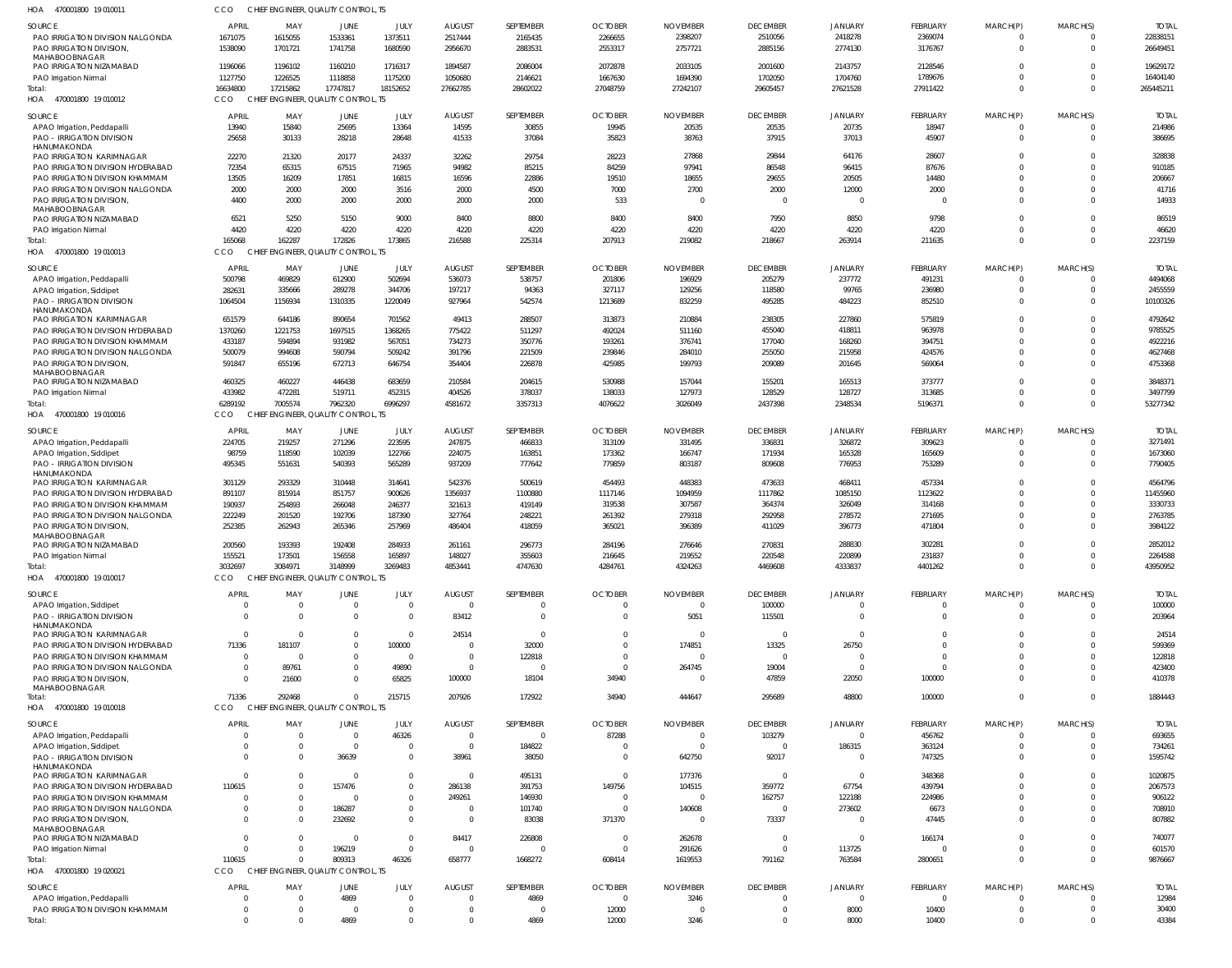470001800 19 020022 HOA 470001800 19 020023 470001800 19 110111 470001800 19 130131 470001800 19 130132 HOA 470001800 19 130133 470001800 19 130134 HOA 470001800 19 130135 HOA HOA HOA HOA HOA CHIEF ENGINEER, QUALITY CONTROL, TS CHIEF ENGINEER, QUALITY CONTROL, TS CHIEF ENGINEER, QUALITY CONTROL, TS CHIEF ENGINEER, QUALITY CONTROL, TS CHIEF ENGINEER, QUALITY CONTROL, TS CHIEF ENGINEER, QUALITY CONTROL, TS CCO CHIEF ENGINEER, QUALITY CONTROL, TS CHIEF ENGINEER, QUALITY CONTROL, TS CCO **CCO** CCO **CCO CCO** CCO CCO 0  $\Omega$  $\Omega$  $\Omega$ 0 0 0 0 0 0 11636 0 0  $\Omega$ 190204 32000 114555 57741 0 1410  $\Omega$ 110516  $\Omega$ -2700 13090 6920 0 220003 39448 0 0 68668 69046 0 1536372 39448 28800 30000 4644 801141 0 1022721 39448 10400 158817 23071 164329 0 366773 180244 10400 269912 1609 188448 2480 353350 74982  $\Omega$ 39450 107421 78664 0 540021 74982  $\Omega$ 294821 5403 38151 0 188100 40078 31200 152978 44484 172922 0 841929 0  $\Omega$ 0  $\Omega$ 0 0 0 0  $\Omega$  $\Omega$  $\Omega$ 0 0  $\Omega$ 789350 112800 1057833 337767 1519621 3890 5069269 PAO - IRRIGATION DIVISION HANUMAKONDA PAO IRRIGATION KARIMNAGAR PAO IRRIGATION NIZAMABAD PAO IRRIGATION DIVISION NALGONDA APAO Irrigation, Peddapall APAO Irrigation, Siddipet PAO IRRIGATION KARIMNAGAR PAO IRRIGATION DIVISION HYDERABAD PAO IRRIGATION DIVISION KHAMMAM PAO IRRIGATION DIVISION NALGONDA PAO IRRIGATION DIVISION, MAHABOOBNAGAR PAO IRRIGATION NIZAMABAD PAO Irrigation Nirmal APAO Irrigation, Peddapalli APAO Irrigation, Siddipet PAO - IRRIGATION DIVISION HANUMAKONDA PAO IRRIGATION KARIMNAGAR PAO IRRIGATION DIVISION HYDERABAD PAO IRRIGATION DIVISION KHAMMAM PAO IRRIGATION DIVISION, MAHABOOBNAGAR PAO IRRIGATION NIZAMABAD PAO Irrigation Nirmal APAO Irrigation, Peddapall APAO Irrigation, Siddipet PAO - IRRIGATION DIVISION HANUMAKONDA PAO IRRIGATION KARIMNAGAR PAO IRRIGATION DIVISION HYDERABAD PAO IRRIGATION DIVISION KHAMMAM PAO IRRIGATION DIVISION NALGONDA PAO IRRIGATION DIVISION, MAHABOOBNAGAR PAO IRRIGATION NIZAMABAD PAO Irrigation Nirmal PAO - IRRIGATION DIVISION **HANUMAKONDA** PAO IRRIGATION DIVISION HYDERABAD APAO Irrigation, Peddapalli APAO Irrigation, Siddipet PAO - IRRIGATION DIVISION HANUMAKONDA PAO IRRIGATION KARIMNAGAR PAO IRRIGATION DIVISION HYDERABAD PAO IRRIGATION DIVISION KHAMMAM PAO IRRIGATION DIVISION NALGONDA PAO IRRIGATION DIVISION, MAHABOOBNAGAR PAO IRRIGATION NIZAMABAD PAO Irrigation Nirmal APAO Irrigation, Peddapalli PAO - IRRIGATION DIVISION HANUMAKONDA PAO IRRIGATION KARIMNAGAR PAO IRRIGATION DIVISION HYDERABAD PAO IRRIGATION DIVISION KHAMMAM PAO IRRIGATION DIVISION NALGONDA PAO IRRIGATION DIVISION, SOURCE SOURCE SOURCE SOURCE SOURCE SOURCE SOURCE SOURCE  $\Omega$ 0  $\Omega$ 0 0  $\mathfrak{g}$  $\Omega$  $\Omega$ 0  $\Omega$ 0  $\Omega$ 0 0  $\Omega$ 0  $\Omega$ 0  $\Omega$ 0  $\Omega$ 0  $\Omega$ 0 0  $\mathbf 0$ 0  $\Omega$  $\Omega$  $\sqrt{2}$ 0  $\Omega$ 0  $\Omega$ 0  $\Omega$ 0  $\sqrt{2}$  $\sqrt{2}$  $\Omega$  $\Omega$ 0  $\Omega$ 0 0  $\sqrt{2}$  $\Omega$  $\Omega$  $\Omega$  $\Omega$  $\Omega$ APRIL **APRIL** APRIL **APRI** APRIL **APRIL APRIL** APRIL  $\Omega$ 0 0 0 0  $\Omega$ 0 0 0 0 0 0 0 0 0 0 0 11636 0 0 0 0 0 0 0 0 0  $\Omega$ 0  $\Omega$ 0  $\Omega$ 0 0 0 0 0  $\Omega$  $\Omega$ 0  $\sqrt{2}$ 0  $\Omega$  $\Omega$ 0  $\Omega$  $\Omega$ 0 0  $\Omega$  $\theta$ MAY MAY MAY MAY MAY MAY MAY MAY 134593  $\Omega$ 55611 32000  $\Omega$ 0  $\Omega$ 62800 32005  $\Omega$  $\mathbf 0$ 19750 0 5951  $\Omega$  $\mathbf 0$ 1772 10447 22477 3373 3390 10331  $\Omega$  $\mathbf 0$ 0  $\mathbf 0$  $\Omega$  $\Omega$  $\Omega$  $\Omega$  $\Omega$  $\Omega$ 0 1410 0  $\Omega$ 0  $\Omega$  $\Omega$  $\Omega$  $\Omega$  $\overline{0}$  $\Omega$  $\overline{0}$  $\sqrt{2}$ 13421 8110 4867  $\Omega$  $\sqrt{2}$ 12012 JUNE **JUNE** JUNE JUNE JUNE JUNE JUNE JUNE 20911 71068 18537 0  $\Omega$ 0  $\Omega$  $\Omega$ 0  $\Omega$ 0 -2700 0 452  $\Omega$ 0 0 0  $\Omega$ 0  $\Omega$ 12638  $\Omega$ 0  $\Omega$ 0 6920 0  $\Omega$  $\Omega$ 0 0 0  $\Omega$ 0  $\Omega$ 0  $\Omega$  $\Omega$  $\Omega$  $\Omega$ 0  $\Omega$ 220003 4408  $\Omega$ 17564  $\Omega$ 2000 0 4112 JULY JULY JULY JULY JULY JULY JULY JULY 20911 0 18537 0  $\Omega$ 0 0 0 0  $\Omega$ 0 0 0 0 10000 3068 5890 7518 14434 12135 6500 9123  $\Omega$ 0 4000 0 8250 12000 4800 0  $\Omega$ 39996 0 0 205425 0 0  $\Omega$ 253650 66000 345715 383432 282150  $\mathfrak{g}$ 0 29290 1459 5349 54992 3083 1262 AUGUST AUGUST AUGUST AUGUST AUGUST AUGUST AUGUST AUGUST 20911 0 18537 28800 0 0 0 0 0 0 0  $\Omega$ 30000 0  $\Omega$ 0 0 1767 2877 0  $\Omega$ 0 5298 0 57436 20755 114575 87229 383754 124004 5090 3000 0  $\Omega$ 31350 285996 407550 297825  $\Omega$ 0  $\sqrt{2}$ 0  $\sqrt{2}$ 0  $\Omega$ 5703 688 0  $\Omega$  $\Omega$ 0 SEPTEMBER SEPTEMBER SEPTEMBER SEPTEMBER SEPTEMBER SEPTEMBER SEPTEMBER SEPTEMBER 20911 0 18537 10400 14285 0 0 0 0 39750 68892  $\Omega$ 35890 0  $\Omega$ 0 0 0 11033 0 5000 7038  $\Omega$ 46617 3500 48450 30862 2900 0 32000 0 0 0  $\Omega$ 0 0 0 21292 0 0 157144 0 94050 94287  $\Omega$ 6029 9718  $\Omega$ 6772 2314 0 **OCTOBER OCTOBER** OCTOBER OCTOBER OCTOBER **OCTOBER** OCTOBER OCTOBER 20911 140796 18537 10400  $\Omega$  $\Omega$ 117003 0 29900 27407 71822 23780 0 1609  $\Omega$ 0  $\Omega$ 0  $\Omega$ 0  $\Omega$ 0 13000 0 11930 26900 45584 26400  $\Omega$  $\Omega$ 38159 26475 2480 0 0  $\Omega$ 0 62700 158650 132000  $\Omega$ 0  $\Omega$ 0 1967 4302 8932  $\Omega$  $\Omega$  $\Omega$  $\Omega$ NOVEMBER NOVEMBER NOVEMBER NOVEMBER NOVEMBER NOVEMBER NOVEMBER NOVEMBER 20911 35534 18537 0 0 0  $\Omega$ 0 0  $\Omega$ 39450  $\Omega$ 0 0 45677 20000 0 2356 3879 10800 0 24709 20899 3600 39290 1850 9205 0  $\Omega$  $\Omega$ 0 3820 0  $\Omega$ 127050 127284 0 94050 0  $\Omega$ 0 160287 31350 0 946 5190  $\Omega$ 3260  $\Omega$  $\Omega$ 2933 DECEMBER **DECEMBER** DECEMBER DECEMBER DECEMBER DECEMBER DECEMBER DECEMBER 20911 35534 18537 0  $\Omega$ 106460 0 57800 0 50681 0 33300 46580 0  $\Omega$ 0  $\Omega$ 4543  $\Omega$ 0 0 860 960  $\overline{0}$ 26156 0 3330 0  $\Omega$ 4050 3655  $\Omega$ 0  $\Omega$ 0  $\Omega$ 156750  $\sqrt{2}$  $\Omega$  $\Omega$  $\Omega$  $\overline{0}$ 31350  $\Omega$ 0  $\sqrt{2}$  $\Omega$ 0  $\Omega$ 1862  $\theta$ **JANUARY** JANUARY JANUARY JANUARY JANUARY JANUARY JANUARY JANUARY 20911 0 19167 31200 117929 0 0 0 0  $\sqrt{2}$ 35049 0 0 2609  $\Omega$ 228 0 589 16635 6704  $\Omega$ 17719 0 0 0 0 14676 0 0 155246 0 3000 0  $\Omega$ 0  $\Omega$ 0  $\Omega$ 174619 99000 62857 160287 219450 125716 9226 7511  $\Omega$ 4692 936  $\overline{0}$ 26418 FEBRUARY FEBRUARY FEBRUARY FEBRUARY FEBRUARY FEBRUARY FEBRUARY FEBRUARY  $\Omega$ 0 0 0  $\Omega$ 0 0 0 0  $\Omega$ 0  $\Omega$ 0 0 0 0  $\Omega$ 0 0 0  $\Omega$ 0 0 0 0  $\mathbf 0$ 0 0 0 0  $\Omega$ 0 0 0 0  $\Omega$ 0  $\Omega$  $\Omega$  $\Omega$  $\Omega$  $\Omega$  $\Omega$  $\Omega$  $\Omega$  $\Omega$  $\Omega$ 0  $\Omega$  $\Omega$  $\Omega$ MARCH(P) MARCH(P) MARCH(P) MARCH(P) MARCH(P) MARCH(P) MARCH(P) MARCH(P)  $\Omega$  $\Omega$ 0 0  $\Omega$ 0  $\Omega$ 0 0  $\Omega$ 0  $\Omega$ 0  $\Omega$ 0 0 0  $\Omega$  $\Omega$ 0  $\Omega$ 0  $\Omega$ 0  $\Omega$ 0  $\Omega$  $\Omega$  $\Omega$  $\Omega$  $\Omega$  $\Omega$ 0 0 0  $\Omega$ 0 0  $\Omega$  $\Omega$  $\bigcap$ 0  $\Omega$  $\theta$ 0 0  $\Omega$  $\theta$  $\Omega$  $\Omega$  $\theta$ MARCH(S) MARCH(S) MARCH(S) MARCH(S) MARCH(S) MARCH(S) MARCH(S) MARCH(S) 301881 282932 204537 112800 132214 106460 117003 120600 61905 117838 215213 74130 112470 10621 55677 23296 7662 38856 71335 33012 14890 82418 40157 50217 142312 97955 233402 128529 388554 315300 46904 76291 2480 1410 363825 413280 564300 475867 586919 297000 565716 704006 658350 440006 16547 71446 46471 18168 64700 7259 46737 TOTAL TOTAL TOTAL TOTAL TOTAL TOTAL TOTAL TOTAL Total: Total: Total: Total: Total: Total: Total: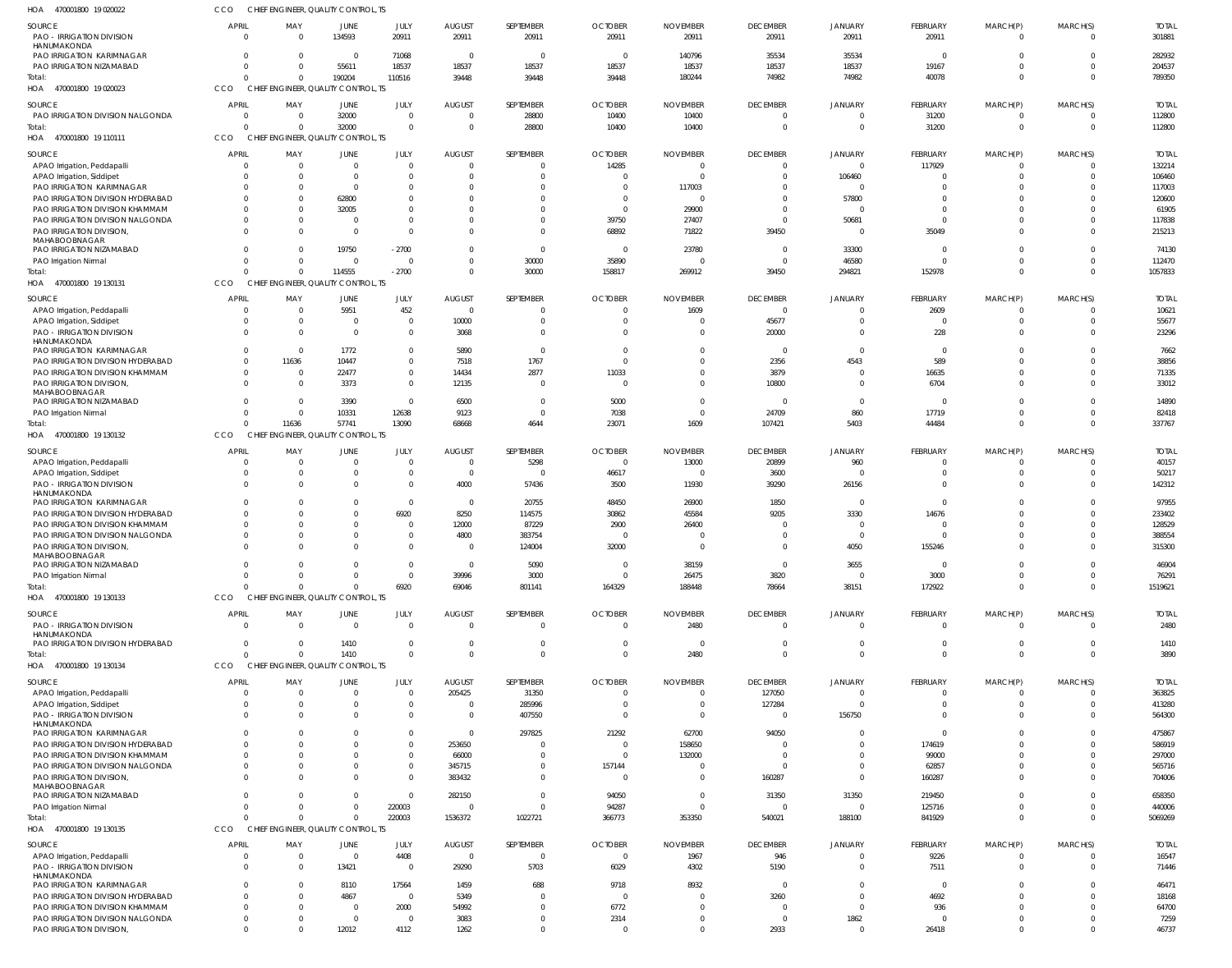470001800 19 130135 HOA CCO CHIEF ENGINEER, QUALITY CONTROL, TS

| <b>SOURCE</b>                                                         | <b>APRIL</b>         | MAY                   | JUNE                                        | JULY                       | <b>AUGUST</b>             | SEPTEMBER                   | <b>OCTOBER</b>                   | <b>NOVEMBER</b>                   | <b>DECEMBER</b>             | JANUARY                    | <b>FEBRUARY</b>             | MARCH(P)             | MARCH(S)             | <b>TOTAL</b>          |
|-----------------------------------------------------------------------|----------------------|-----------------------|---------------------------------------------|----------------------------|---------------------------|-----------------------------|----------------------------------|-----------------------------------|-----------------------------|----------------------------|-----------------------------|----------------------|----------------------|-----------------------|
| MAHABOOBNAGAR                                                         |                      |                       |                                             |                            |                           |                             |                                  |                                   |                             |                            |                             |                      |                      |                       |
| PAO IRRIGATION NIZAMABAD                                              | $\Omega$             | $\Omega$              | $\Omega$                                    | $\Omega$<br>$\Omega$       | $\Omega$                  | $\Omega$<br>$\overline{2}$  | 10350                            | $\Omega$                          | $\Omega$                    |                            | 6816                        |                      | $\Omega$             | 17166<br>15417        |
| PAO Irrigation Nirmal<br>Total:                                       |                      | 243<br>243            | 225<br>38635                                | 28084                      | 95435                     | 6393                        | 1461<br>36644                    | 2543<br>17744                     | 9672<br>22001               | 1271<br>3133               | 55599                       | $\Omega$             | $\Omega$             | 303911                |
| HOA 470001800 19 140                                                  | CCO                  |                       | CHIEF ENGINEER, QUALITY CONTROL, TS         |                            |                           |                             |                                  |                                   |                             |                            |                             |                      |                      |                       |
|                                                                       | APRIL                |                       |                                             | JULY                       | <b>AUGUST</b>             | SEPTEMBER                   | <b>OCTOBER</b>                   | <b>NOVEMBER</b>                   | <b>DECEMBER</b>             | JANUARY                    |                             |                      | MARCH(S)             | <b>TOTAL</b>          |
| SOURCE<br>APAO Irrigation, Peddapalli                                 | $\Omega$             | MAY<br>$\Omega$       | JUNE<br>$\mathbf 0$                         | 51307                      | 44388                     | 17486                       | $\Omega$                         | $\Omega$                          | 34972                       |                            | <b>FEBRUARY</b><br>$\Omega$ | MARCH(P)<br>$\Omega$ | $\Omega$             | 148153                |
| PAO IRRIGATION DIVISION HYDERABAD                                     |                      | $\Omega$              | 9471                                        | $\overline{0}$             |                           | $\overline{0}$              | 8118                             | $\overline{0}$                    | - 0                         |                            |                             | $\Omega$             | $\Omega$             | 17589                 |
| PAO IRRIGATION DIVISION KHAMMAM                                       | $\Omega$             | $\Omega$              | 12198                                       | $\overline{0}$             | $\Omega$                  | $\Omega$                    | - 0                              | 32382                             | $\Omega$                    |                            | 13119                       |                      | $\Omega$             | 57699                 |
| PAO IRRIGATION NIZAMABAD                                              |                      | $\Omega$              | $\Omega$                                    | $\Omega$                   | 12960                     | $\Omega$                    | 17280                            | $\Omega$                          | $\Omega$                    |                            | 25920                       |                      | $\Omega$             | 56160                 |
| Total:                                                                |                      | $\Omega$              | 21669                                       | 51307                      | 57348                     | 17486                       | 25398                            | 32382                             | 34972                       |                            | 39039                       |                      | $\Omega$             | 279601                |
| HOA<br>470001800 19 240                                               | CCO                  |                       | CHIEF ENGINEER, QUALITY CONTROL, TS         |                            |                           |                             |                                  |                                   |                             |                            |                             |                      |                      |                       |
| <b>SOURCE</b>                                                         | <b>APRIL</b>         | MAY                   | <b>JUNE</b>                                 | JULY                       | <b>AUGUST</b>             | SEPTEMBER                   | <b>OCTOBER</b>                   | <b>NOVEMBER</b>                   | <b>DECEMBER</b>             | <b>JANUARY</b>             | <b>FEBRUARY</b>             | MARCH(P)             | MARCH(S)             | <b>TOTAL</b>          |
| PAO - IRRIGATION DIVISION                                             | $\Omega$             | $\Omega$              | $\Omega$                                    | $\overline{0}$             | 8103                      | $\Omega$                    | 109443                           | $\Omega$                          | 39052                       |                            | 21232                       | $\Omega$             | $\Omega$             | 177830                |
| HANUMAKONDA<br>PAO IRRIGATION DIVISION HYDERABAD                      |                      | <sup>0</sup>          | 78615                                       | $\Omega$                   | 102571                    | $\Omega$                    | 81251                            | 30686                             | $\Omega$                    |                            | 90674                       | $\Omega$             | $\Omega$             | 383797                |
| Total:                                                                |                      | $\Omega$              | 78615                                       | $\Omega$                   | 110674                    | $\Omega$                    | 190694                           | 30686                             | 39052                       |                            | 111906                      | $\Omega$             | $\Omega$             | 561627                |
| HOA<br>470001800 19 290291                                            | CCO                  |                       | CHIEF ENGINEER, QUALITY CONTROL, TS         |                            |                           |                             |                                  |                                   |                             |                            |                             |                      |                      |                       |
| SOURCE                                                                | <b>APRIL</b>         | MAY                   | JUNE                                        | JULY                       | <b>AUGUST</b>             | SEPTEMBER                   | <b>OCTOBER</b>                   | <b>NOVEMBER</b>                   | <b>DECEMBER</b>             | <b>JANUARY</b>             | <b>FEBRUARY</b>             | MARCH(P)             | MARCH(S)             | <b>TOTAL</b>          |
| PAO - IRRIGATION DIVISION                                             | 488600               | 488600                | 454270                                      | 449020                     | 794287                    | 699710                      | 701560                           | 703700                            | 681695                      | 739950                     | 740150                      | $\Omega$             | $\Omega$             | 6941542               |
| HANUMAKONDA                                                           |                      |                       |                                             |                            |                           |                             |                                  |                                   |                             |                            |                             |                      |                      |                       |
| <b>PAO IRRIGATION KARIMNAGAR</b><br>PAO IRRIGATION DIVISION HYDERABAD | 253040<br>94000      | 253040<br>94000       | 253040<br>94000                             | 255510<br>94000            | 540140<br>171358          | 425122<br>153380            | 417650<br>153380                 | 415510<br>155650                  | 418310<br>155650            | 421110<br>155650           | 420300<br>155650            | $\Omega$             | $\Omega$<br>$\Omega$ | 4072772<br>1476718    |
| PAO IRRIGATION DIVISION NALGONDA                                      | 63550                | 63550                 | 63550                                       | 63550                      | 118592                    | 103270                      | 103270                           | 104770                            | 104770                      | 104770                     | 104770                      |                      | $\Omega$             | 998412                |
| PAO IRRIGATION DIVISION,                                              | 42940                | 42940                 | 42940                                       | 42940                      | 79784                     | 69600                       | 69600                            | 69600                             | 71450                       | 71450                      | 71450                       | $\Omega$             | $\Omega$             | 674694                |
| MAHABOOBNAGAR                                                         |                      |                       |                                             |                            |                           |                             |                                  |                                   |                             |                            |                             |                      |                      |                       |
| PAO IRRIGATION NIZAMABAD                                              | 104820               | 104820                | 104820                                      | 106890                     | 198793                    | 205234                      | 110545                           | 103400                            | 104800                      | 104800                     | 104800                      |                      | $\Omega$             | 1353722               |
| PAO Irrigation Nirmal<br>Total:                                       | 82565<br>1129515     | 82565<br>1129515      | 83675<br>1096295                            | 83675<br>1095585           | 84785<br>1987739          | 177171<br>1833487           | 137365<br>1693370                | 137365<br>1689995                 | 137365<br>1674040           | 137365<br>1735095          | 137365<br>1734485           | $\Omega$             | $\Omega$<br>$\Omega$ | 1281261<br>16799121   |
| HOA 470001800 19 290292                                               | <b>CCO</b>           |                       | CHIEF ENGINEER, QUALITY CONTROL, TS         |                            |                           |                             |                                  |                                   |                             |                            |                             |                      |                      |                       |
|                                                                       |                      |                       |                                             |                            |                           |                             |                                  |                                   |                             |                            |                             |                      |                      |                       |
| <b>SOURCE</b><br><b>PAO - IRRIGATION DIVISION</b>                     | <b>APRIL</b><br>5250 | MAY<br>5250           | JUNE<br>4815                                | JULY<br>4750               | <b>AUGUST</b><br>5550     | SEPTEMBER<br>5150           | <b>OCTOBER</b><br>5150           | <b>NOVEMBER</b><br>5150           | <b>DECEMBER</b><br>5150     | <b>JANUARY</b><br>5150     | FEBRUARY<br>5150            | MARCH(P)<br>$\Omega$ | MARCH(S)<br>$\Omega$ | <b>TOTAL</b><br>56515 |
| HANUMAKONDA                                                           |                      |                       |                                             |                            |                           |                             |                                  |                                   |                             |                            |                             |                      |                      |                       |
| <b>PAO IRRIGATION KARIMNAGAR</b>                                      | 1850                 | 1850                  | 1850                                        | 1850                       | 3250                      | 2850                        | 2650                             | 2650                              | 2650                        | 2650                       | 2650                        |                      | $\Omega$             | 26750                 |
| PAO IRRIGATION DIVISION HYDERABAD                                     | 1700                 | 1700                  | 1700                                        | 1700                       | 3300                      | 2500                        | 2500                             | 2500                              | 2500                        | 2500                       | 2500                        |                      | $\Omega$             | 25100                 |
| Total:                                                                | 8800<br>CCO          | 8800                  | 8365<br>CHIEF ENGINEER, QUALITY CONTROL, TS | 8300                       | 12100                     | 10500                       | 10300                            | 10300                             | 10300                       | 10300                      | 10300                       |                      | $\Omega$             | 108365                |
| HOA 470001800 19 290293                                               |                      |                       |                                             |                            |                           |                             |                                  |                                   |                             |                            |                             |                      |                      |                       |
| SOURCE                                                                | APRIL                | MAY                   | JUNE                                        | JULY                       | <b>AUGUST</b>             | SEPTEMBER                   | <b>OCTOBER</b>                   | <b>NOVEMBER</b>                   | <b>DECEMBER</b>             | <b>JANUARY</b>             | <b>FEBRUARY</b>             | MARCH(P)             | MARCH(S)             | <b>TOTAL</b>          |
| PAO - IRRIGATION DIVISION<br>HANUMAKONDA                              | 187215               | 187215                | 174045                                      | 172030                     | 112055                    | 64978                       | 109387                           | 65267                             | 63676                       | 58127                      | 127044                      | $\Omega$             | $\Omega$             | 1321039               |
| PAO IRRIGATION KARIMNAGAR                                             | 96825                | 96825                 | 96825                                       | 97782                      | $-24640$                  | 35743                       | 30161                            | 30005                             | 30209                       | 271658                     | 72092                       | $\Omega$             | $\Omega$             | 833485                |
| PAO IRRIGATION DIVISION HYDERABAD                                     | 35872                | 35872                 | 35872                                       | 35872                      | 21713                     | 11058                       | 11058                            | 11223                             | 11223                       | 11223                      | 26654                       |                      | $\Omega$             | 247640                |
| PAO IRRIGATION DIVISION NALGONDA                                      | 24398                | 24398                 | 24398                                       | 24398                      | 14944                     | 7472                        | 7472                             | 7581                              | 7581                        | 7581                       | 18006                       |                      | $\Omega$             | 168229                |
| PAO IRRIGATION DIVISION,<br>MAHABOOBNAGAR                             | 16476                | 16476                 | 16476                                       | 16476                      | 10068                     | 5034                        | 5034                             | 5034                              | 5169                        | 5169                       | 12276                       |                      | $\Omega$             | 113688                |
| PAO IRRIGATION NIZAMABAD                                              | 40215                | 40215                 | 40215                                       | 41017                      | 25078                     | 23747                       | 7996                             | 7479                              | 7581                        | 7581                       | 18006                       |                      |                      | 259130                |
| PAO Irrigation Nirmal                                                 | 31661                | 31661                 | 32092                                       | 32092                      | 32522                     | 29664                       | 9933                             | 9933                              | 9933                        | 9933                       | 23592                       |                      | $\Omega$             | 253016                |
| Total:                                                                | 432662               | 432662                | 419923                                      | 419667                     | 191740                    | 177696                      | 181041                           | 136522                            | 135372                      | 371272                     | 297670                      |                      | $\Omega$             | 3196227               |
| HOA 470001800 19 290294                                               | CCO                  |                       | CHIEF ENGINEER, QUALITY CONTROL, TS         |                            |                           |                             |                                  |                                   |                             |                            |                             |                      |                      |                       |
| SOURCE                                                                | APRIL                | MAY                   | JUNE                                        | JULY                       | <b>AUGUST</b>             | SEPTEMBER                   | <b>OCTOBER</b>                   | <b>NOVEMBER</b>                   | <b>DECEMBER</b>             | <b>JANUARY</b>             | FEBRUARY                    | MARCH(P)             | MARCH(S)             | <b>TOTAL</b>          |
| PAO - IRRIGATION DIVISION                                             | 85576                | 85576                 | 78694                                       | 77655                      | 140107                    | 108983                      | 109224                           | 109588                            | 106147                      | 117542                     | 114860                      | $\Omega$             | $\Omega$             | 1133952               |
| HANUMAKONDA<br>PAO IRRIGATION KARIMNAGAR                              | 39726                | 39726                 | 39726                                       | 44545                      | 80264                     | 68088                       | 65027                            | 64663                             | 65083                       | 65503                      | 65421                       |                      |                      | 637772                |
| PAO IRRIGATION DIVISION HYDERABAD                                     | 27753                | 27753                 | 27753                                       | 27753                      | 43826                     | 36453                       | 36453                            | 36998                             | 36998                       | 36998                      | 36998                       |                      |                      | 375736                |
| PAO IRRIGATION DIVISION NALGONDA                                      | 9123                 | 9123                  | 9123                                        | 9123                       | 17565                     | 13344                       | 13344                            | 12540                             | 12540                       | 12540                      | 12540                       |                      |                      | 130905                |
| PAO IRRIGATION DIVISION,                                              | 8498                 | 8498                  | 8498                                        | 8498                       | 15014                     | 11756                       | 11756                            | 11756                             | 12070                       | 12070                      | 12070                       |                      |                      | 120484                |
| MAHABOOBNAGAR<br>PAO IRRIGATION NIZAMABAD                             | $\Omega$             | $\Omega$              | $\mathbf 0$                                 | $\overline{\mathbf{0}}$    | $\Omega$                  | 154                         | - 0                              | $\overline{\mathbf{0}}$           | $\overline{0}$              | $\Omega$                   | - 0                         |                      | $\Omega$             | 154                   |
| PAO Irrigation Nirmal                                                 | 11839                | 11839                 | 12000                                       | 12000                      | 12161                     | 28815                       | 17739                            | 17739                             | 17739                       | 17739                      | 17739                       |                      | $\Omega$             | 177349                |
| Total:                                                                | 182515               | 182515                | 175794                                      | 179574                     | 308937                    | 267593                      | 253543                           | 253284                            | 250577                      | 262392                     | 259628                      | $\Omega$             | $\Omega$             | 2576352               |
| HOA 470001800 19 290295                                               | <b>CCO</b>           |                       | CHIEF ENGINEER, QUALITY CONTROL, TS         |                            |                           |                             |                                  |                                   |                             |                            |                             |                      |                      |                       |
| SOURCE                                                                | <b>APRIL</b>         | MAY                   | JUNE                                        | JULY                       | <b>AUGUST</b>             | SEPTEMBER                   | <b>OCTOBER</b>                   | <b>NOVEMBER</b>                   | <b>DECEMBER</b>             | JANUARY                    | <b>FEBRUARY</b>             | MARCH(P)             | MARCH(S)             | <b>TOTAL</b>          |
| PAO IRRIGATION KARIMNAGAR                                             | $\Omega$             | 10000                 | $\mathbf 0$                                 | $\overline{0}$             | $\Omega$                  | $\overline{0}$              | $\Omega$                         | $\overline{0}$                    | $\Omega$                    |                            | $\Omega$                    | $\Omega$             | $\Omega$             | 10000                 |
| Total:                                                                |                      | 10000                 | $\Omega$                                    | $\Omega$                   | $\Omega$                  | $\overline{0}$              | $\Omega$                         | $\Omega$                          | $\Omega$                    | $\Omega$                   | $\Omega$                    | $\Omega$             | $\Omega$             | 10000                 |
| HOA 470001800 19 290296                                               | <b>CCO</b>           |                       | CHIEF ENGINEER, QUALITY CONTROL, TS         |                            |                           |                             |                                  |                                   |                             |                            |                             |                      |                      |                       |
| <b>SOURCE</b>                                                         | <b>APRIL</b>         | MAY                   | <b>JUNE</b>                                 | JULY                       | <b>AUGUST</b>             | SEPTEMBER                   | <b>OCTOBER</b>                   | <b>NOVEMBER</b>                   | <b>DECEMBER</b>             | <b>JANUARY</b>             | FEBRUARY                    | MARCH(P)             | MARCH(S)             | <b>TOTAL</b>          |
| PAO - IRRIGATION DIVISION                                             | $\Omega$             | $\Omega$              | $\mathbf 0$                                 | $\overline{0}$             | $\Omega$                  | $\overline{0}$              | $\Omega$                         | $\mathbf{0}$                      | 392537                      | $\Omega$                   | $\Omega$                    | $\Omega$             | $\Omega$             | 392537                |
| HANUMAKONDA                                                           |                      |                       |                                             |                            |                           |                             |                                  |                                   |                             |                            |                             |                      |                      |                       |
| PAO IRRIGATION KARIMNAGAR<br>PAO IRRIGATION DIVISION HYDERABAD        |                      | $\Omega$              | 0                                           | $\Omega$<br>$\overline{0}$ | 47260                     | $\Omega$<br>$\Omega$        | $\Omega$                         | 252088<br>$\Omega$                | $\Omega$<br>$\Omega$        | -C<br>53691                |                             |                      | $\Omega$             | 252088<br>100951      |
| PAO IRRIGATION DIVISION NALGONDA                                      |                      | $\Omega$              |                                             | $\Omega$                   |                           | $\overline{0}$              |                                  | 61728                             | - 0                         |                            |                             |                      |                      | 61728                 |
| PAO IRRIGATION DIVISION,                                              |                      | $\Omega$              |                                             | $\Omega$                   |                           | 42970                       |                                  | $\Omega$                          | $\cap$                      |                            |                             |                      |                      | 42970                 |
| MAHABOOBNAGAR                                                         |                      |                       |                                             |                            |                           |                             |                                  |                                   |                             |                            |                             |                      |                      |                       |
| PAO IRRIGATION NIZAMABAD                                              |                      | $\Omega$              |                                             | $\Omega$                   |                           | $\overline{0}$              |                                  | 41990                             | $\Omega$                    | $\Omega$                   | 61589                       |                      | $\Omega$             | 103579                |
| PAO Irrigation Nirmal<br>Total:                                       |                      | $\Omega$<br>$\Omega$  | $\Omega$<br>$\Omega$                        | $\Omega$<br>$\Omega$       | $\Omega$<br>47260         | $\Omega$<br>42970           | $\Omega$                         | 82062<br>437868                   | $\Omega$<br>392537          | $\Omega$<br>53691          | 61589                       |                      | $\Omega$<br>$\Omega$ | 82062<br>1035915      |
| HOA 470001800 19 300302                                               | CCO                  |                       | CHIEF ENGINEER, QUALITY CONTROL, TS         |                            |                           |                             |                                  |                                   |                             |                            |                             |                      |                      |                       |
|                                                                       |                      |                       |                                             |                            |                           |                             |                                  |                                   |                             |                            |                             |                      |                      |                       |
| SOURCE<br>APAO Irrigation, Peddapalli                                 | <b>APRIL</b><br>- 0  | MAY<br>$\overline{0}$ | JUNE<br>17291                               | JULY<br>17291              | <b>AUGUST</b><br>$\Omega$ | SEPTEMBER<br>$\overline{0}$ | <b>OCTOBER</b><br>$\overline{0}$ | <b>NOVEMBER</b><br>$\overline{0}$ | <b>DECEMBER</b><br>$\Omega$ | <b>JANUARY</b><br>$\Omega$ | <b>FEBRUARY</b><br>6134     | MARCH(P)<br>- 0      | MARCH(S)             | <b>TOTAL</b><br>40716 |
| <b>PAO - IRRIGATION DIVISION</b>                                      | $\Omega$             | $\mathbf{0}$          | $\mathbf 0$                                 | $\overline{0}$             | $\overline{0}$            | 63324                       | 25785                            | $\overline{0}$                    | 27440                       | $\mathbf 0$                | 137200                      | $\Omega$             | $\mathbf{0}$         | 253749                |
| HANUMAKONDA                                                           |                      |                       |                                             |                            |                           |                             |                                  |                                   |                             |                            |                             |                      |                      |                       |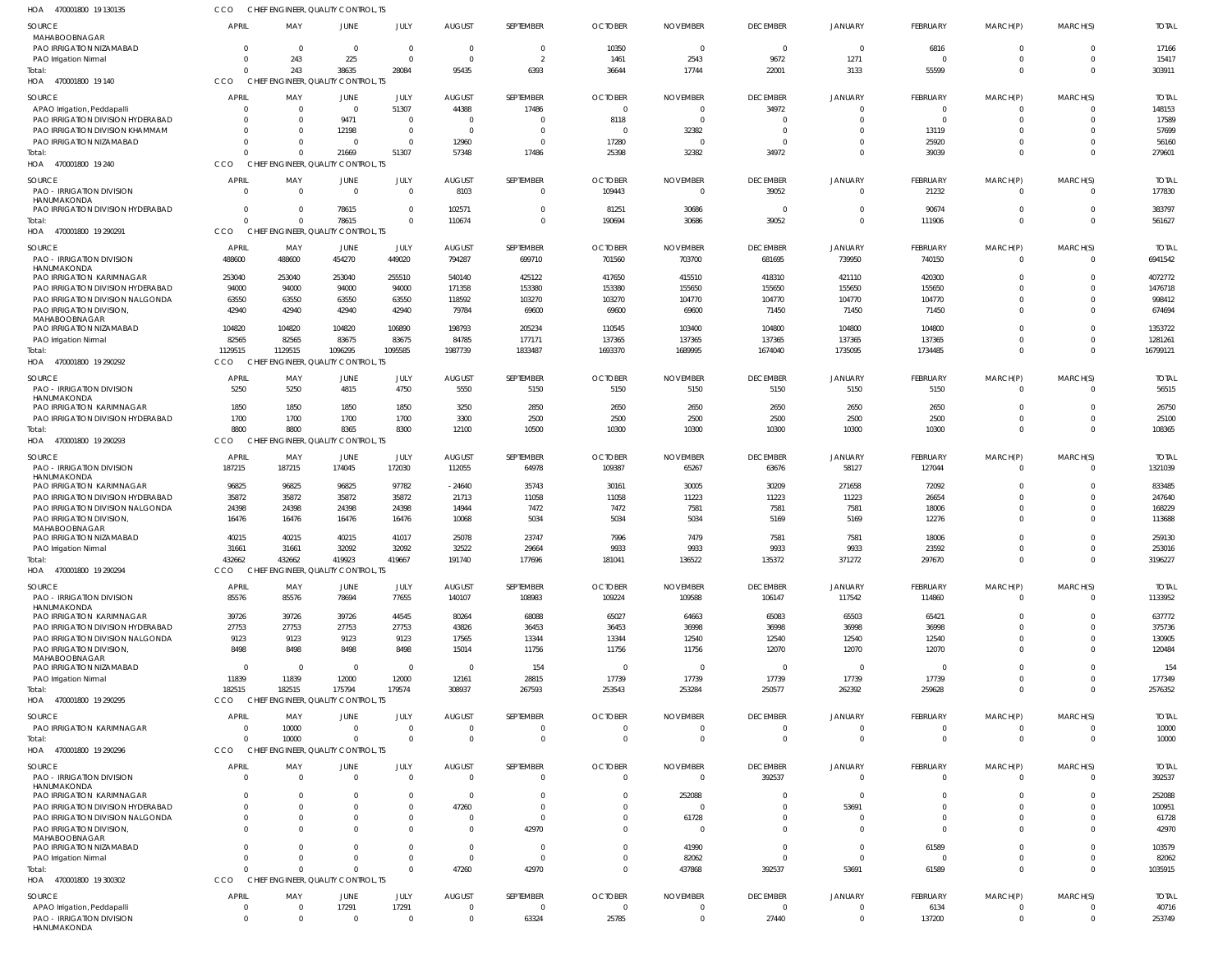| HUA<br>470001800 19300302                                      |                            | ENGINEER, QUALII'     | UUNKULIS                                        |                            |                      |                  |                 |                 |                         |                      |                |                            |                         |                  |
|----------------------------------------------------------------|----------------------------|-----------------------|-------------------------------------------------|----------------------------|----------------------|------------------|-----------------|-----------------|-------------------------|----------------------|----------------|----------------------------|-------------------------|------------------|
| SOURCE                                                         | <b>APRIL</b>               | MAY                   | JUNE                                            | JULY                       | <b>AUGUST</b>        | SEPTEMBER        | <b>OCTOBER</b>  | <b>NOVEMBER</b> | <b>DECEMBER</b>         | <b>JANUARY</b>       | FEBRUARY       | MARCH(P)                   | MARCH(S)                | <b>TOTAL</b>     |
| PAO IRRIGATION KARIMNAGAR                                      | $\overline{0}$             |                       | $\Omega$                                        | $\mathbf 0$                | $\Omega$             | $\mathbf{0}$     | $\Omega$        | 122463          | $\mathbf{0}$            | $\mathbf 0$          | $\mathbf 0$    | $\mathbf{0}$               | $\Omega$                | 122463           |
| PAO IRRIGATION DIVISION HYDERABAD                              | 201487                     |                       | $\Omega$                                        | $\mathbf 0$                | 739512               | 202948           | 194557          | 202948          | 202948                  | 176368               | 229528         | $\mathbf 0$                | $\Omega$                | 2150296          |
| PAO IRRIGATION DIVISION KHAMMAM                                | $\overline{0}$             |                       | 21108                                           | $\mathbf 0$                | - 0                  | $\overline{0}$   | - 0             | $\sqrt{ }$      | 124536                  | $\Omega$             | 82320          | $\mathbf 0$                | $\Omega$                | 227964           |
| PAO IRRIGATION NIZAMABAD                                       | C                          |                       | $\Omega$                                        | $\mathbf 0$                | $\Omega$             | $\mathbf{0}$     | $\Omega$        | 115482          | $\Omega$                | $\Omega$             | 81738          | $\mathbf 0$                | $\Omega$                | 197220           |
| PAO Irrigation Nirmal                                          | 21526                      |                       | $\Omega$                                        | $\Omega$                   | $\Omega$             | $\mathbf{0}$     | 154984          | $\Omega$        | $\Omega$                | 83949                | $\mathbf 0$    | $\mathbf 0$                | $\Omega$                | 260459           |
| Total:                                                         | 223013                     |                       | 38399                                           | 17291                      | 739512               | 266272           | 375326          | 440893          | 354924                  | 260317               | 536920         | $\mathbf 0$                | $\Omega$                | 3252867          |
| 470001800 19 310318<br>HOA                                     | <b>CCO</b>                 |                       | CHIEF ENGINEER, QUALITY CONTROL, TS             |                            |                      |                  |                 |                 |                         |                      |                |                            |                         |                  |
| <b>SOURCE</b>                                                  | <b>APRIL</b>               | MAY                   | JUNE                                            | JULY                       | <b>AUGUST</b>        | SEPTEMBER        | <b>OCTOBER</b>  | <b>NOVEMBER</b> | <b>DECEMBER</b>         | <b>JANUARY</b>       | FEBRUARY       | MARCH(P)                   | MARCH(S)                | <b>TOTAL</b>     |
| <b>PAO - IRRIGATION DIVISION</b>                               | $\Omega$                   | $\Omega$              | 20000                                           | $\mathbf 0$                | $\Omega$             | $\mathbf 0$      | $\Omega$        | $\Omega$        | $\mathbf 0$             | $\Omega$             | $\mathbf 0$    | $\mathbf{0}$               | $\overline{0}$          | 20000            |
| HANUMAKONDA                                                    |                            |                       |                                                 |                            |                      |                  |                 |                 |                         |                      |                |                            |                         |                  |
| PAO IRRIGATION NIZAMABAD                                       | $\overline{0}$<br>$\Omega$ | $\Omega$              | $\overline{0}$                                  | $\mathbf 0$                | $\Omega$<br>$\Omega$ | $\mathbf{0}$     | 20000           | $\Omega$        | $\mathbf 0$             | $\Omega$             | $\mathbf 0$    | $\mathbf 0$                | $\overline{0}$          | 20000            |
| Total:<br>470001800 19 510511<br>HOA                           | CCO                        |                       | 20000<br>CHIEF ENGINEER, QUALITY CONTROL, TS    | $\Omega$                   |                      | $\Omega$         | 20000           | $\Omega$        | $\Omega$                | $\Omega$             | $\mathbf 0$    | $\mathbf 0$                | $\Omega$                | 40000            |
|                                                                |                            |                       |                                                 |                            |                      |                  |                 |                 |                         |                      |                |                            |                         |                  |
| SOURCE                                                         | <b>APRIL</b>               | MAY                   | JUNE                                            | JULY                       | <b>AUGUST</b>        | SEPTEMBER        | <b>OCTOBER</b>  | <b>NOVEMBER</b> | <b>DECEMBER</b>         | <b>JANUARY</b>       | FEBRUARY       | MARCH(P)                   | MARCH(S)                | <b>TOTAL</b>     |
| PAO IRRIGATION DIVISION HYDERABAD                              | $\overline{0}$             | $\Omega$              | $\overline{0}$                                  | $\mathbf 0$                | 43336                | $\overline{0}$   | 17574           | 11612           | $\mathbf 0$             | $\mathbf 0$          | 82703          | $\mathbf{0}$               | $\overline{0}$          | 155225           |
| Total:                                                         | $\Omega$                   |                       | $\Omega$                                        | $\mathbf 0$                | 43336                | $\mathbf 0$      | 17574           | 11612           | $\mathbf 0$             | $\Omega$             | 82703          | $\overline{0}$             | $\overline{0}$          | 155225           |
| 470001800 21 010011<br>HOA                                     | CCO                        |                       | CHIEF ENGINEER, IRRIGATION, WARANGAL            |                            |                      |                  |                 |                 |                         |                      |                |                            |                         |                  |
| SOURCE                                                         | APRIL                      | MAY                   | JUNE                                            | JULY                       | <b>AUGUST</b>        | SEPTEMBER        | <b>OCTOBER</b>  | <b>NOVEMBER</b> | <b>DECEMBER</b>         | <b>JANUARY</b>       | FEBRUARY       | MARCH(P)                   | MARCH(S)                | <b>TOTAL</b>     |
| APAO Irrigation, Jangaon                                       | 5057272                    | 6770463               | 6356901                                         | 6291592                    | 7635805              | 11045335         | 9670672         | 9658688         | 9682005                 | 10440746             | 9779163        | $\Omega$                   | $\overline{0}$          | 92388642         |
| APAO Irrigation, Mahabubabad                                   | 1828955                    | 4348876               | 3229860                                         | 3165279                    | 5220598              | 5032060          | 4637790         | 4795134         | 4674391                 | 4902056              | 5111568        | $\mathbf 0$                | $\Omega$                | 46946567         |
| APAO Irrigation, Waranagal                                     | 1009135                    | 4413356               | 2822351                                         | 3508411                    | 3965037              | 4028165          | 4420237         | 4452417         | 4653173                 | 4580518              | 4431968        | $\Omega$                   | $\Omega$                | 42284768         |
| APAO Irrigation, Yadadri                                       | 344840                     | 344840                | 344840                                          | 314660                     | 534245               | 471330           | 472520          | 472520          | 481778                  | 452460               | 724032         | $\mathbf 0$                | $\overline{0}$          | 4958065          |
| <b>PAO - IRRIGATION DIVISION</b>                               | 6565768                    | 6867447               | 6531814                                         | 7250391                    | 10264704             | 12218460         | 11143589        | 11284878        | 11278928                | 11489082             | 11870056       | $\Omega$                   | $\Omega$                | 106765117        |
| HANUMAKONDA<br>Total:                                          | 14805970                   | 22744982              | 19285766                                        | 20530333                   | 27620389             | 32795350         | 30344808        | 30663637        | 30770275                | 31864862             | 31916787       | $\mathbf 0$                | $\Omega$                | 293343159        |
| HOA 470001800 21 010012                                        | <b>CCO</b>                 |                       | CHIEF ENGINEER, IRRIGATION, WARANGAL            |                            |                      |                  |                 |                 |                         |                      |                |                            |                         |                  |
|                                                                |                            |                       |                                                 |                            |                      |                  |                 |                 |                         |                      |                |                            |                         |                  |
| SOURCE                                                         | <b>APRIL</b>               | MAY                   | JUNE                                            | JULY                       | <b>AUGUST</b>        | SEPTEMBER        | <b>OCTOBER</b>  | <b>NOVEMBER</b> | <b>DECEMBER</b>         | <b>JANUARY</b>       | FEBRUARY       | MARCH(P)                   | MARCH(S)                | <b>TOTAL</b>     |
| APAO Irrigation, Jangaon                                       | 27705                      | 9560                  | 12476                                           | 19198                      | 4762                 | 13416            | 13305           | 12420           | 12117                   | 12975                | 13981          | $\mathbf 0$                | $\overline{0}$          | 151915           |
| APAO Irrigation, Mahabubabad                                   | 9138                       | 8188                  | 6671                                            | 6705                       | 6338                 | 5738             | 5738            | 5738            | 9738                    | 32738                | 6280           | $\mathbf 0$                | $\Omega$                | 103010           |
| APAO Irrigation, Waranagal                                     | 2000                       | 14656                 | 7878                                            | 17638                      | 7378                 | 7378             | 7475            | 5378            | 5378                    | 30378                | 12378          | $\mathbf 0$                | $\Omega$<br>$\Omega$    | 117915           |
| <b>PAO - IRRIGATION DIVISION</b><br>HANUMAKONDA                | 67924                      | 79222                 | 77546                                           | 83265                      | 119266               | 140476           | 113285          | 114158          | 123050                  | 114052               | 119127         | $\mathbf 0$                |                         | 1151371          |
| Total:                                                         | 106767                     | 111626                | 104571                                          | 126806                     | 137744               | 167008           | 139803          | 137694          | 150283                  | 190143               | 151766         | $\overline{0}$             | $\overline{0}$          | 1524211          |
| 470001800 21 010013<br>HOA                                     | CCO                        |                       | CHIEF ENGINEER, IRRIGATION, WARANGAL            |                            |                      |                  |                 |                 |                         |                      |                |                            |                         |                  |
| SOURCE                                                         | APRIL                      | MAY                   | JUNE                                            | JULY                       | <b>AUGUST</b>        | SEPTEMBER        | <b>OCTOBER</b>  | <b>NOVEMBER</b> | <b>DECEMBER</b>         | <b>JANUARY</b>       | FEBRUARY       | MARCH(P)                   | MARCH(S)                | <b>TOTAL</b>     |
| APAO Irrigation, Jangaon                                       | 1942590                    | 2593679               | 2757950                                         | 2422852                    | 2200244              | 2499950          | 1830419         | 1079502         | 1458424                 | 1141500              | 1828601        | $\Omega$                   | $\overline{0}$          | 21755711         |
| APAO Irrigation, Mahabubabad                                   | 703215                     | 1671605               | 1498907                                         | 1493153                    | 960173               | 857132           | 477824          | 1025477         | 518766                  | 536802               | 991908         | $\mathbf 0$                | $\overline{0}$          | 10734962         |
| APAO Irrigation, Waranagal                                     | 387845                     | 1695948               | 1402205                                         | 1314073                    | 1040126              | 1118608          | 586434          | 948336          | 552936                  | 434536               | 817421         | $\Omega$                   | $\Omega$                | 10298468         |
| APAO Irrigation, Yadadri                                       | 132343                     | 132343                | 147741                                          | 120757                     | 84184                | 54448            | 54534           | 54534           | 48110                   | 42630                | 114267         | $\mathbf 0$                | $\overline{0}$          | 985891           |
| <b>PAO - IRRIGATION DIVISION</b>                               | 2514726                    | 2636765               | 2802597                                         | 2827824                    | 2991239              | 2276877          | 2455454         | 1202678         | 1123616                 | 958401               | 2158213        | $\Omega$                   | $\Omega$                | 23948390         |
| HANUMAKONDA                                                    |                            |                       |                                                 |                            |                      |                  |                 |                 |                         |                      |                |                            |                         |                  |
| Total:                                                         | 5680719                    | 8730340               | 8609400                                         | 8178659                    | 7275966              | 6807015          | 5404665         | 4310527         | 3701852                 | 3113869              | 5910410        | $\mathbf 0$                | $\Omega$                | 67723422         |
| HOA 470001800 21 010015                                        | CCO.                       |                       | CHIEF ENGINEER, IRRIGATION, WARANGAL            |                            |                      |                  |                 |                 |                         |                      |                |                            |                         |                  |
| SOURCE                                                         | <b>APRIL</b>               | MAY                   | JUNE                                            | JULY                       | <b>AUGUST</b>        | SEPTEMBER        | <b>OCTOBER</b>  | <b>NOVEMBER</b> | <b>DECEMBER</b>         | <b>JANUARY</b>       | FEBRUARY       | MARCH(P)                   | MARCH(S)                | <b>TOTAL</b>     |
| APAO Irrigation, Waranagal                                     | C                          |                       | 0                                               | $\mathbf 0$                | $\Omega$             | $\mathbf 0$      |                 |                 | $\Omega$                | 0                    | 1532           | $\mathbf 0$                | $\Omega$                | 1532             |
| Total:                                                         | $\Omega$                   | $\Omega$              | $\Omega$                                        | $\mathbf 0$                | $\Omega$             | $\mathbf 0$      | $\Omega$        | $\Omega$        | $\Omega$                | $\Omega$             | 1532           | $\mathbf 0$                | $\Omega$                | 1532             |
| HOA<br>470001800 21 010016                                     | CCO                        |                       | CHIEF ENGINEER, IRRIGATION, WARANGAL            |                            |                      |                  |                 |                 |                         |                      |                |                            |                         |                  |
| <b>SOURCE</b>                                                  | APRIL                      | MAY                   | <b>JUNE</b>                                     | JULY                       | <b>AUGUST</b>        | SEPTEMBER        | <b>OCTOBER</b>  | <b>NOVEMBER</b> | <b>DECEMBER</b>         | <b>JANUARY</b>       | FEBRUARY       | MARCH(P)                   | MARCH(S)                | <b>TOTAL</b>     |
| APAO Irrigation, Jangaon                                       | 813164                     | 884895                | 827004                                          | 817689                     | 1010464              | 1605716          | 1160414         | 1151759         | 1156495                 | 1253992              | 1168693        | 0                          | $\overline{0}$          | 11850285         |
| APAO Irrigation, Mahabubabad                                   | 307534                     | 642868                | 397049                                          | 385523                     | 668052               | 646018           | 548547          | 555518          | 549822                  | 576283               | 609555         | $\mathbf 0$                | $\overline{0}$          | 5886769          |
| APAO Irrigation, Waranagal                                     | 164926                     | 543411                | 338404                                          | 457210                     | 485911               | 531118           | 515225          | 517874          | 590794                  | 539189               | 516351         | $\Omega$                   | $\Omega$                | 5200413          |
| APAO Irrigation, Yadadri                                       | 49489                      | 49489                 | 49489                                           | 45157                      | 78730                | 61824            | 61979           | 61979           | 63877                   | 58907                | 94008          | $\Omega$                   | $\Omega$                | 674928           |
| <b>PAO - IRRIGATION DIVISION</b>                               | 1150435                    | 1269132               | 1292344                                         | 1354988                    | 1999480              | 2226913          | 1830337         | 1823385         | 1843696                 | 1852919              | 1945608        | $\Omega$                   | $\Omega$                | 18589237         |
| HANUMAKONDA<br>Total:                                          | 2485548                    | 3389795               | 2904290                                         | 3060567                    | 4242637              | 5071589          | 4116502         | 4110515         | 4204684                 | 4281290              | 4334215        | $\mathbf 0$                | $\Omega$                | 42201632         |
| HOA 470001800 21 010017                                        | <b>CCO</b>                 |                       | CHIEF ENGINEER, IRRIGATION, WARANGAL            |                            |                      |                  |                 |                 |                         |                      |                |                            |                         |                  |
|                                                                |                            |                       |                                                 |                            |                      |                  |                 |                 |                         |                      |                |                            |                         |                  |
| SOURCE                                                         | <b>APRIL</b>               | MAY                   | JUNE                                            | JULY                       | <b>AUGUST</b>        | SEPTEMBER        | <b>OCTOBER</b>  | <b>NOVEMBER</b> | <b>DECEMBER</b>         | JANUARY              | FEBRUARY       | MARCH(P)                   | MARCH(S)                | <b>TOTAL</b>     |
| APAO Irrigation, Jangaon                                       | $\overline{0}$             | 38224                 | 160000                                          | $\mathbf 0$                | 128100               | $\mathbf 0$      | 56500           | $\Omega$        | 48144                   | 100000               | $\mathbf{0}$   | $\mathbf{0}$               | $\overline{0}$          | 530968           |
| APAO Irrigation, Mahabubabad                                   | C<br>$\overline{0}$        | - 0<br>$\overline{0}$ | 132309<br>$\overline{0}$                        | $\mathbf 0$<br>$\mathbf 0$ | $\Omega$             | 162299           | $\Omega$        | 79604           | 46512<br>$\overline{0}$ | $\Omega$<br>$\Omega$ | $\mathbf{0}$   | $\mathbf 0$<br>$\mathbf 0$ | $\Omega$<br>$\Omega$    | 420724           |
| APAO Irrigation, Waranagal<br><b>PAO - IRRIGATION DIVISION</b> | $\Omega$                   | 53892                 | 8523                                            | 125461                     | 145654<br>67591      | 100000<br>177370 | 23406<br>239927 | 13635<br>89837  | 33322                   | 43881                | 44454<br>47348 | $\mathbf 0$                | $\Omega$                | 327149<br>887152 |
| HANUMAKONDA                                                    |                            |                       |                                                 |                            |                      |                  |                 |                 |                         |                      |                |                            |                         |                  |
| Total:                                                         | $\Omega$                   | 92116                 | 300832                                          | 125461                     | 341345               | 439669           | 319833          | 183076          | 127978                  | 143881               | 91802          | $\mathbf 0$                | $\overline{0}$          | 2165993          |
| HOA 470001800 21 010018                                        | CCO                        |                       | CHIEF ENGINEER, IRRIGATION, WARANGAL            |                            |                      |                  |                 |                 |                         |                      |                |                            |                         |                  |
| SOURCE                                                         | <b>APRIL</b>               | MAY                   | JUNE                                            | JULY                       | <b>AUGUST</b>        | SEPTEMBER        | <b>OCTOBER</b>  | <b>NOVEMBER</b> | <b>DECEMBER</b>         | <b>JANUARY</b>       | FEBRUARY       | MARCH(P)                   | MARCH(S)                | <b>TOTAL</b>     |
| APAO Irrigation, Jangaon                                       | $\Omega$                   | 71363                 | 408541                                          | $\mathbf 0$                | 482217               | 163295           | 50707           | 880825          | 195058                  | 30864                | 1575996        | 0                          | $\overline{0}$          | 3858866          |
| APAO Irrigation, Mahabubabad                                   | $\overline{0}$             | $\Omega$              | 73277                                           | $\mathbf 0$                | 435736               | 88137            | 255243          | 423128          | 223907                  | 390030               | 159290         | $\mathbf 0$                | $\overline{0}$          | 2048748          |
| APAO Irrigation, Waranagal                                     | $\overline{0}$             | $\Omega$              | 131372                                          | $\mathbf 0$                | 175391               | $\overline{0}$   | $\Omega$        | 34723           | 627680                  | $\overline{0}$       | 581178         | $\Omega$                   | $\Omega$                | 1550344          |
| APAO Irrigation, Yadadri                                       | $\Omega$                   | $\Omega$              | $\Omega$                                        | $\mathbf 0$                | $\Omega$             | $\overline{0}$   | - 0             |                 | $\mathbf 0$             | 217669               | 58270          | $\Omega$                   | $\Omega$                | 275939           |
| <b>PAO - IRRIGATION DIVISION</b>                               | $\Omega$                   | $\Omega$              | 795712                                          | 68268                      | 882170               | 986108           | $\Omega$        | 141218          | 411323                  | 820014               | 543542         | $\Omega$                   | $\Omega$                | 4648355          |
| HANUMAKONDA                                                    |                            |                       |                                                 |                            |                      |                  |                 |                 |                         |                      |                |                            |                         |                  |
| Total:                                                         | $\Omega$<br>CCO            | 71363                 | 1408902<br>CHIEF ENGINEER, IRRIGATION, WARANGAL | 68268                      | 1975514              | 1237540          | 305950          | 1479894         | 1457968                 | 1458577              | 2918276        | $\mathbf 0$                | $\Omega$                | 12382252         |
| HOA 470001800 21 020022                                        |                            |                       |                                                 |                            |                      |                  |                 |                 |                         |                      |                |                            |                         |                  |
| SOURCE                                                         | <b>APRIL</b>               | MAY                   | JUNE                                            | JULY                       | <b>AUGUST</b>        | SEPTEMBER        | <b>OCTOBER</b>  | <b>NOVEMBER</b> | <b>DECEMBER</b>         | JANUARY              | FEBRUARY       | MARCH(P)                   | MARCH(S)                | <b>TOTAL</b>     |
| APAO Irrigation, Jangaon                                       | $\overline{0}$             | $\mathsf{C}$          | $\overline{0}$                                  | 17801                      | $\Omega$             | $\mathbf 0$      | 17801           | 17801           | $\mathbf{0}$            | $\mathbf 0$          | 124607         | $\mathbf{0}$               | $\overline{\mathbf{0}}$ | 178010           |
| APAO Irrigation, Mahabubabad                                   | $\overline{0}$             | $\Omega$              | 0                                               | $\mathbf{0}$               | 18437                | 17801            | - 0             | 17801           | 17801                   | $\overline{0}$       | 436579         | $\mathbf{0}$               | $\overline{0}$          | 508419           |
| <b>PAO - IRRIGATION DIVISION</b><br>HANUMAKONDA                | $\overline{0}$             | 73748                 | 0                                               | 10718                      | 18336                | 55311            | $\overline{0}$  | 36874           | $\overline{0}$          | 55311                | 1345901        | $\mathbf 0$                | $\overline{0}$          | 1596199          |
| Total:                                                         | $\mathbf 0$                | 73748                 | $\Omega$                                        | 28519                      | 36773                | 73112            | 17801           | 72476           | 17801                   | 55311                | 1907087        | $\mathbf{0}$               | $\mathbf{0}$            | 2282628          |
|                                                                |                            |                       |                                                 |                            |                      |                  |                 |                 |                         |                      |                |                            |                         |                  |

470001800 19 300302 HOA CCO CHIEF ENGINEER, QUALITY CONTROL, TS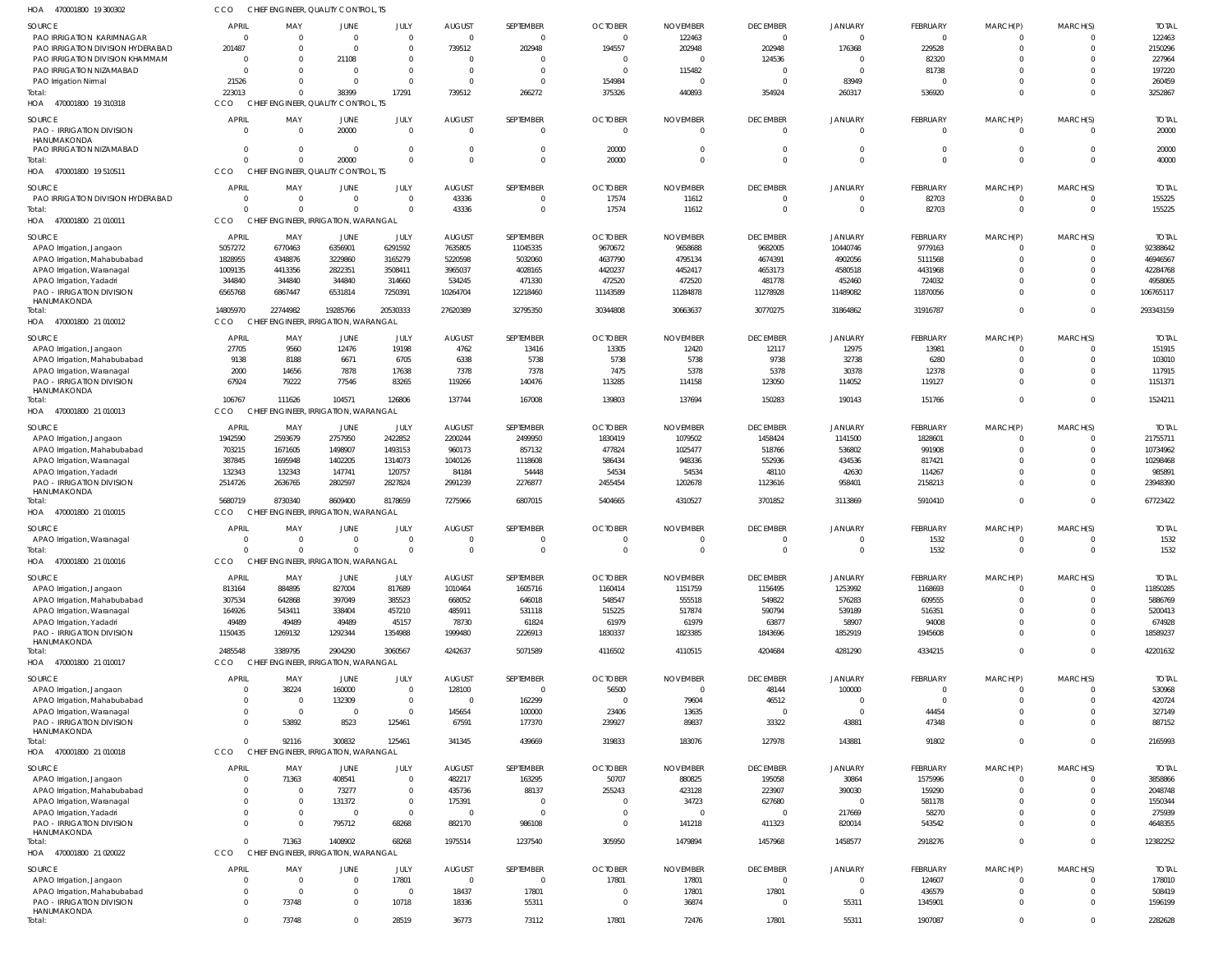| HOA<br>470001800 21 110111                                       | ссо                      |                        | CHIEF ENGINEER, IRRIGATION, WARANGAL          |                              |                           |                                  |                         |                          |                          |                            |                          |                         |                      |                        |
|------------------------------------------------------------------|--------------------------|------------------------|-----------------------------------------------|------------------------------|---------------------------|----------------------------------|-------------------------|--------------------------|--------------------------|----------------------------|--------------------------|-------------------------|----------------------|------------------------|
| SOURCE                                                           | <b>APRIL</b>             | MAY                    | <b>JUNE</b>                                   | JULY                         | <b>AUGUST</b>             | SEPTEMBER                        | <b>OCTOBER</b>          | <b>NOVEMBER</b>          | <b>DECEMBER</b>          | JANUARY                    | FEBRUARY                 | MARCH(P)                | MARCH(S)             | <b>TOTAI</b>           |
| APAO Irrigation, Jangaon                                         | $\Omega$                 | $\Omega$               | $\overline{0}$                                | $\mathbf{0}$                 | $\Omega$                  | $\overline{0}$                   | $\Omega$                | $\Omega$                 | 146650                   | $\overline{0}$             | 156137                   | 0                       | $\Omega$             | 302787                 |
| APAO Irrigation, Mahabubabad<br><b>PAO - IRRIGATION DIVISION</b> | $\mathbf{0}$<br>$\Omega$ | $\Omega$<br>$\Omega$   | $\overline{0}$<br>21935                       | $\mathbf{0}$<br>$\Omega$     | $\Omega$<br>$\Omega$      | $\overline{0}$<br>$\overline{0}$ | $\Omega$<br>$\Omega$    | $\Omega$<br>33429        | 16381<br>49620           | $\Omega$<br>$\Omega$       | 188470<br>39840          | $\mathbf 0$<br>$\Omega$ | $\Omega$<br>$\Omega$ | 204851<br>144824       |
| HANUMAKONDA                                                      |                          |                        |                                               |                              |                           |                                  |                         |                          |                          |                            |                          |                         |                      |                        |
| Total:                                                           | $\Omega$                 |                        | 21935                                         | $\Omega$                     | $\Omega$                  | $\overline{0}$                   | $\Omega$                | 33429                    | 212651                   | $\mathbf{0}$               | 384447                   | $\mathbf 0$             | $\Omega$             | 652462                 |
| HOA 470001800 21 110116                                          | CCO                      |                        | CHIEF ENGINEER, IRRIGATION, WARANGAL          |                              |                           |                                  |                         |                          |                          |                            |                          |                         |                      |                        |
| SOURCE                                                           | <b>APRIL</b>             | MAY                    | JUNE                                          | JULY                         | <b>AUGUST</b>             | SEPTEMBER                        | <b>OCTOBER</b>          | <b>NOVEMBER</b>          | <b>DECEMBER</b>          | <b>JANUARY</b>             | <b>FEBRUARY</b>          | MARCH(P)                | MARCH(S)             | <b>TOTAL</b>           |
| PAO - IRRIGATION DIVISION<br>HANUMAKONDA                         | $\overline{0}$           | $\Omega$               | $\mathbf{0}$                                  | $\mathbf 0$                  | $\Omega$                  | $\overline{0}$                   | $\Omega$                | $\Omega$                 | $\overline{0}$           | $\overline{0}$             | 48000                    | $\mathbf 0$             | $\Omega$             | 48000                  |
| Total:                                                           | $\overline{0}$           | $\Omega$               | $\mathbf{0}$                                  | $\mathbf 0$                  | $\Omega$                  | $\overline{0}$                   | $\Omega$                |                          | $\overline{0}$           | $\overline{0}$             | 48000                    | $\mathbf 0$             | $\Omega$             | 48000                  |
| 470001800 21 130131<br>HOA                                       | CCO                      |                        | CHIEF ENGINEER, IRRIGATION, WARANGAL          |                              |                           |                                  |                         |                          |                          |                            |                          |                         |                      |                        |
| SOURCE                                                           | <b>APRIL</b>             | MAY                    | JUNE                                          | JULY                         | <b>AUGUST</b>             | SEPTEMBER                        | <b>OCTOBER</b>          | <b>NOVEMBER</b>          | <b>DECEMBER</b>          | JANUARY                    | FEBRUARY                 | MARCH(P)                | MARCH(S)             | <b>TOTAL</b>           |
| APAO Irrigation, Jangaon                                         | $\mathbf{0}$             | $\Omega$               | $\overline{0}$                                | $\mathbf{0}$                 | $\Omega$                  | 7670                             | $\Omega$                |                          | 8168                     | $\Omega$                   | $\mathbf 0$              |                         |                      | 15838                  |
| APAO Irrigation, Mahabubabad                                     | $\Omega$                 | $\Omega$               | $\overline{0}$                                | $\mathbf 0$                  | $\Omega$                  | $\overline{0}$                   | 10000                   |                          | $\overline{0}$           | $\Omega$                   | 11328                    |                         | $\Omega$             | 21328                  |
| APAO Irrigation, Waranagal                                       | $\Omega$<br>$\mathbf 0$  | $\overline{0}$<br>6018 | $\overline{0}$<br>3569                        | $\mathbf{0}$<br>17098        | $\Omega$                  | $\overline{0}$                   | $\Omega$                | $\Omega$<br>2950         | 2820                     | $\Omega$<br>$\overline{0}$ | 5000<br>6140             | $\Omega$<br>$\Omega$    | $\Omega$<br>$\Omega$ | 7820                   |
| <b>PAO - IRRIGATION DIVISION</b><br>HANUMAKONDA                  |                          |                        |                                               |                              | 44260                     | 36866                            | 1366                    |                          | 27419                    |                            |                          |                         |                      | 145686                 |
| Total:                                                           | $\Omega$                 | 6018                   | 3569                                          | 17098                        | 44260                     | 44536                            | 11366                   | 2950                     | 38407                    | $\mathbf{0}$               | 22468                    | $\mathbf 0$             | $\Omega$             | 190672                 |
| HOA 470001800 21 130132                                          | CCO                      |                        | CHIEF ENGINEER, IRRIGATION, WARANGAL          |                              |                           |                                  |                         |                          |                          |                            |                          |                         |                      |                        |
| SOURCE                                                           | <b>APRIL</b>             | MAY                    | JUNE                                          | JULY                         | <b>AUGUST</b>             | SEPTEMBER                        | <b>OCTOBER</b>          | <b>NOVEMBER</b>          | <b>DECEMBER</b>          | <b>JANUARY</b>             | <b>FEBRUARY</b>          | MARCH(P)                | MARCH(S)             | <b>TOTAL</b>           |
| APAO Irrigation, Jangaon                                         | $\overline{0}$           | $\Omega$               | $\overline{0}$                                | $\mathbf 0$                  | 73104                     | 62625                            | 33523                   | 340643                   | 134357                   | 131227                     | 1000                     | 0                       | $\Omega$             | 776479                 |
| APAO Irrigation, Mahabubabad                                     | 0                        |                        | $\mathbf{0}$                                  | $\mathbf{0}$                 |                           | $\overline{0}$                   | 77277                   | 1500                     | 85397                    | $\Omega$                   | $\mathbf 0$              | $\Omega$                | $\Omega$             | 164174                 |
| APAO Irrigation, Waranagal<br>APAO Irrigation, Yadadr            | $\Omega$<br>$\Omega$     |                        | $\Omega$<br>$\overline{0}$                    | $\mathbf{0}$<br>$\mathbf{0}$ | 44803<br>$\Omega$         | 9738<br>33000                    | 18518<br>43230          | - 0                      | 35632<br>$\overline{0}$  | $\Omega$<br>$\Omega$       | $\mathbf 0$<br>$\Omega$  |                         | $\Omega$<br>$\Omega$ | 108691<br>76230        |
| <b>PAO - IRRIGATION DIVISION</b>                                 | $\Omega$                 |                        | 39738                                         | $\mathbf{0}$                 | 255820                    | 86346                            | 67963                   | 57878                    | 185974                   | 59188                      | 11830                    | $\Omega$                | $\Omega$             | 764737                 |
| HANUMAKONDA                                                      |                          |                        |                                               |                              |                           |                                  |                         |                          |                          |                            |                          |                         |                      |                        |
| Total:                                                           | $\Omega$                 | $\cap$                 | 39738                                         | $\mathbf 0$                  | 373727                    | 191709                           | 240511                  | 400021                   | 441360                   | 190415                     | 12830                    | $\mathbf 0$             | $\Omega$             | 1890311                |
| 470001800 21 130133<br>HOA                                       | CCO                      |                        | CHIEF ENGINEER, IRRIGATION, WARANGAL          |                              |                           |                                  |                         |                          |                          |                            |                          |                         |                      |                        |
| SOURCE                                                           | <b>APRIL</b>             | MAY                    | JUNE                                          | JULY                         | <b>AUGUST</b>             | SEPTEMBER                        | <b>OCTOBER</b>          | <b>NOVEMBER</b>          | <b>DECEMBER</b>          | JANUARY                    | FEBRUARY                 | MARCH(P)                | MARCH(S)             | <b>TOTAL</b>           |
| PAO - IRRIGATION DIVISION<br>HANUMAKONDA                         | $\Omega$                 | $\Omega$               | $\mathbf{0}$                                  | $\mathbf 0$                  | $\Omega$                  | $\overline{0}$                   | $\Omega$                | $\Omega$                 | $\overline{0}$           | 3060                       | $\mathbf 0$              | $\mathbf 0$             | $\Omega$             | 3060                   |
| Total:                                                           | $\Omega$                 | $\Omega$               | $\mathbf{0}$                                  | $\mathbf 0$                  | $\Omega$                  | $\overline{0}$                   | $\Omega$                | $\Omega$                 | $\overline{0}$           | 3060                       | $\mathbf 0$              | $\mathbf 0$             | $\Omega$             | 3060                   |
| HOA 470001800 21 130134                                          | CCO                      |                        | CHIEF ENGINEER, IRRIGATION, WARANGAL          |                              |                           |                                  |                         |                          |                          |                            |                          |                         |                      |                        |
| SOURCE                                                           | <b>APRIL</b>             | MAY                    | JUNE                                          | JULY                         | <b>AUGUST</b>             | SEPTEMBER                        | <b>OCTOBER</b>          | <b>NOVEMBER</b>          | <b>DECEMBER</b>          | JANUARY                    | FEBRUARY                 | MARCH(P)                | MARCH(S)             | <b>TOTAL</b>           |
| APAO Irrigation, Jangaon                                         | 0                        | $\Omega$               | $\overline{0}$                                | $\mathbf 0$                  | 62700                     | 313500                           | 358050                  | 407550                   | 380556                   | 62700                      | 436166                   | 0                       | $\Omega$             | 2021222                |
| APAO Irrigation, Mahabubabad                                     | $\Omega$                 |                        | $\overline{0}$                                | $\mathbf 0$                  | $\Omega$                  | 251432                           |                         |                          | 282861                   | $\Omega$                   | $\mathbf 0$              | $\Omega$                | $\Omega$             | 534293                 |
| APAO Irrigation, Waranagal                                       | $^{\circ}$               | $\Omega$               | $\overline{0}$                                | 313500                       | $\Omega$                  | 101875                           | $\Omega$                | 94050                    | 57475                    | $\overline{0}$<br>$\Omega$ | 125400                   |                         | $\Omega$<br>$\Omega$ | 692300                 |
| APAO Irrigation, Yadadri<br>PAO - IRRIGATION DIVISION            | $\mathbf{0}$<br>$\Omega$ |                        | $\overline{0}$<br>94050                       | 31429<br>$\mathbf{0}$        | 62857<br>136550           | $\overline{0}$<br>188100         | $\Omega$<br>31350       | 376200                   | $\overline{0}$<br>376200 | $\Omega$                   | $\mathbf 0$<br>31350     | $\Omega$                | $\Omega$             | 94286<br>1233800       |
| HANUMAKONDA                                                      |                          |                        |                                               |                              |                           |                                  |                         |                          |                          |                            |                          |                         |                      |                        |
| Total:                                                           | $\Omega$                 | $\Omega$               | 94050                                         | 344929                       | 262107                    | 854907                           | 389400                  | 877800                   | 1097092                  | 62700                      | 592916                   | $\mathbf 0$             | $\Omega$             | 4575901                |
| 470001800 21 130135<br>HOA                                       | CCO                      |                        | CHIEF ENGINEER, IRRIGATION, WARANGAL          |                              |                           |                                  |                         |                          |                          |                            |                          |                         |                      |                        |
| SOURCE                                                           | <b>APRIL</b>             | MAY                    | JUNE                                          | JULY                         | <b>AUGUST</b>             | SEPTEMBER                        | <b>OCTOBER</b>          | <b>NOVEMBER</b>          | <b>DECEMBER</b>          | JANUARY                    | FEBRUARY                 | MARCH(P)                | MARCH(S)             | <b>TOTAI</b>           |
| APAO Irrigation, Jangaon                                         | $\Omega$                 |                        | 14743                                         | $\mathbf{0}$                 | 7410                      | 3601                             | $\Omega$                | 3489                     | 60460                    | $\Omega$                   | 4386                     | $\Omega$<br>$\Omega$    | $\Omega$             | 94089                  |
| APAO Irrigation, Mahabubabad<br>APAO Irrigation, Waranagal       | $\Omega$<br>$\Omega$     | $\Omega$<br>$\Omega$   | $\Omega$<br>$\Omega$                          | $\mathbf{0}$<br>$\Omega$     | 31803<br>$\Omega$         | 28580<br>$\Omega$                | 4454<br>$\Omega$        | 1814<br>-C               | 10268<br>$\Omega$        | 2473<br>$\Omega$           | 14798<br>1882            |                         | $\Omega$             | 94190<br>1882          |
| <b>PAO - IRRIGATION DIVISION</b>                                 | $\Omega$                 | $\overline{0}$         | $\overline{0}$                                | 140157                       | 116741                    | 88335                            | 80932                   | 94150                    | 19897                    | 19731                      | 428100                   |                         | $\mathbf 0$          | 988043                 |
| HANUMAKONDA                                                      |                          |                        |                                               |                              |                           |                                  |                         |                          |                          |                            |                          |                         |                      |                        |
| Total:<br>HOA 470001800 21 140                                   | $\overline{0}$<br>CCO    | $\Omega$               | 14743<br>CHIEF ENGINEER, IRRIGATION, WARANGAL | 140157                       | 155954                    | 120516                           | 85386                   | 99453                    | 90625                    | 22204                      | 449166                   | $\mathbf 0$             | $\overline{0}$       | 1178204                |
|                                                                  |                          |                        |                                               |                              |                           |                                  |                         |                          |                          |                            |                          |                         |                      |                        |
| SOURCE                                                           | APRIL                    | MAY<br>$\Omega$        | <b>JUNE</b>                                   | JULY<br>$\overline{0}$       | <b>AUGUST</b><br>$\Omega$ | SEPTEMBER<br>$\overline{0}$      | <b>OCTOBER</b>          | <b>NOVEMBER</b>          | <b>DECEMBER</b>          | <b>JANUARY</b>             | <b>FEBRUARY</b>          | MARCH(P)                | MARCH(S)<br>$\Omega$ | <b>TOTAL</b><br>233876 |
| APAO Irrigation, Jangaon<br>APAO Irrigation, Mahabubabad         | 0<br>$\Omega$            | $\Omega$               | $\overline{0}$<br>$\overline{0}$              | $\overline{0}$               | 29248                     | $\mathbf 0$                      | $\Omega$                | 37950<br>27592           | 23000<br>$\overline{0}$  | $\mathbf{0}$<br>$\Omega$   | 172926<br>23000          | 0<br>$\mathbf 0$        | $\Omega$             | 79840                  |
| APAO Irrigation, Waranagal                                       | $\mathbf{0}$             | $\Omega$               | $\mathbf 0$                                   | 46986                        | $\Omega$                  | $\mathbf 0$                      | $\Omega$                | - 0                      | $\overline{0}$           | $\overline{0}$             | $^{\circ}$               | $\mathbf 0$             | $\Omega$             | 46986                  |
| Total:                                                           | $\Omega$                 |                        | $\Omega$                                      | 46986                        | 29248                     | $\mathbf 0$                      | $\Omega$                | 65542                    | 23000                    | $\overline{0}$             | 195926                   | $\mathbf 0$             | $\Omega$             | 360702                 |
| HOA 470001800 21 240                                             | CCO                      |                        | CHIEF ENGINEER, IRRIGATION, WARANGAL          |                              |                           |                                  |                         |                          |                          |                            |                          |                         |                      |                        |
| SOURCE                                                           | <b>APRIL</b>             | MAY                    | JUNE                                          | JULY                         | <b>AUGUST</b>             | SEPTEMBER                        | <b>OCTOBER</b>          | <b>NOVEMBER</b>          | <b>DECEMBER</b>          | <b>JANUARY</b>             | <b>FEBRUARY</b>          | MARCH(P)                | MARCH(S)             | <b>TOTAL</b>           |
| APAO Irrigation, Mahabubabad                                     | $\overline{0}$           | $\overline{0}$         | $\overline{0}$                                | $\mathbf 0$                  | 24607                     | $\overline{0}$                   | $\Omega$                | $\overline{0}$           | $\overline{0}$           | $\overline{0}$             | $\overline{0}$           | $\mathbf 0$             | $\Omega$             | 24607                  |
| <b>PAO - IRRIGATION DIVISION</b>                                 | $\mathbf{0}$             | 32696                  | 88808                                         | 13644                        | $\Omega$                  | 100408                           | $\Omega$                | 125218                   | 23981                    | $\overline{0}$             | 328892                   | $\mathbf 0$             | $\Omega$             | 713647                 |
| HANUMAKONDA<br>Total:                                            | $\Omega$                 | 32696                  | 88808                                         | 13644                        | 24607                     | 100408                           | $\Omega$                | 125218                   | 23981                    | $\mathbf{0}$               | 328892                   | $\mathbf 0$             | $\Omega$             | 738254                 |
| HOA 470001800 21 290291                                          | CCO                      |                        | CHIEF ENGINEER, IRRIGATION, WARANGAL          |                              |                           |                                  |                         |                          |                          |                            |                          |                         |                      |                        |
| SOURCE                                                           | <b>APRIL</b>             | MAY                    | JUNE                                          | JULY                         | <b>AUGUST</b>             | SEPTEMBER                        | <b>OCTOBER</b>          | <b>NOVEMBER</b>          | <b>DECEMBER</b>          | <b>JANUARY</b>             | <b>FEBRUARY</b>          | MARCH(P)                | MARCH(S)             | <b>TOTAL</b>           |
| APAO Irrigation, Mahabubabad                                     | 110820                   | 110820                 | 265020                                        | 110820                       | 235402                    | 363384                           | 482372                  | 379600                   | 392375                   | 383180                     | 384680                   | $\mathbf 0$             | $\Omega$             | 3218473                |
| APAO Irrigation, Waranagal                                       | $\mathbf 0$              | $\Omega$               | $\overline{0}$                                | 189435                       | 91620                     | 63145                            | 102565                  | 102565                   | 102565                   | 214662                     | 103845                   | $\mathbf 0$             | $\Omega$             | 970402                 |
| PAO - IRRIGATION DIVISION                                        | 327511                   | 866420                 | 396855                                        | 424440                       | 816072                    | 575616                           | 595115                  | 743501                   | 588902                   | 534913                     | 849671                   | $\mathbf 0$             | $\Omega$             | 6719016                |
| HANUMAKONDA<br>Total:                                            | 438331                   | 977240                 | 661875                                        | 724695                       | 1143094                   | 1002145                          | 1180052                 | 1225666                  | 1083842                  | 1132755                    | 1338196                  | $\mathbf 0$             | $\Omega$             | 10907891               |
| HOA 470001800 21 290292                                          | CCO                      |                        | CHIEF ENGINEER, IRRIGATION, WARANGAL          |                              |                           |                                  |                         |                          |                          |                            |                          |                         |                      |                        |
| SOURCE                                                           | <b>APRIL</b>             | MAY                    | JUNE                                          | JULY                         | <b>AUGUST</b>             | SEPTEMBER                        | <b>OCTOBER</b>          | <b>NOVEMBER</b>          | <b>DECEMBER</b>          | <b>JANUARY</b>             | <b>FEBRUARY</b>          | MARCH(P)                | MARCH(S)             | <b>TOTAL</b>           |
| APAO Irrigation, Waranagal                                       | $\overline{0}$           | $\overline{0}$         | $\overline{0}$                                | 1200                         | 400                       | 400                              | 400                     | 400                      | 400                      | 400                        | 400                      | $\mathbf 0$             | $\Omega$             | 4000                   |
| PAO - IRRIGATION DIVISION                                        | 2200                     | 9830                   | 4706                                          | 5065                         | 7865                      | 5762                             | 5675                    | 7217                     | 5617                     | 5068                       | 10079                    | $\mathbf 0$             | $\Omega$             | 69084                  |
| HANUMAKONDA<br>Total:                                            | 2200                     | 9830                   | 4706                                          | 6265                         | 8265                      | 6162                             | 6075                    | 7617                     | 6017                     | 5468                       | 10479                    | $\mathbf 0$             | $\Omega$             | 73084                  |
| HOA 470001800 21 290293                                          | CCO                      |                        | CHIEF ENGINEER, IRRIGATION, WARANGAL          |                              |                           |                                  |                         |                          |                          |                            |                          |                         |                      |                        |
|                                                                  |                          |                        |                                               |                              |                           |                                  |                         |                          |                          |                            |                          |                         |                      |                        |
| SOURCE<br>APAO Irrigation, Mahabubabad                           | <b>APRIL</b><br>42451    | MAY<br>42451           | JUNE<br>101593                                | JULY<br>42451                | <b>AUGUST</b><br>108626   | SEPTEMBER<br>122304              | <b>OCTOBER</b><br>74119 | <b>NOVEMBER</b><br>27447 | <b>DECEMBER</b><br>32229 | <b>JANUARY</b><br>27707    | <b>FEBRUARY</b><br>66062 | MARCH(P)<br>$\mathbf 0$ | MARCH(S)<br>$\Omega$ | <b>TOTAL</b><br>687440 |
| APAO Irrigation, Waranagal                                       | $\mathbf 0$              | $\Omega$               | $\overline{0}$                                | 72681                        | 27644                     | 24227                            | 7419                    | 7419                     | 7419                     | 61683                      | 17839                    | $\mathbf 0$             | $\Omega$             | 226331                 |
| PAO - IRRIGATION DIVISION<br>HANUMAKONDA                         | 108457                   | 332362                 | 152239                                        | 162817                       | 149506                    | 65109                            | 43046                   | 62361                    | 42598                    | 38693                      | 126518                   | $\mathbf 0$             | $\Omega$             | 1283706                |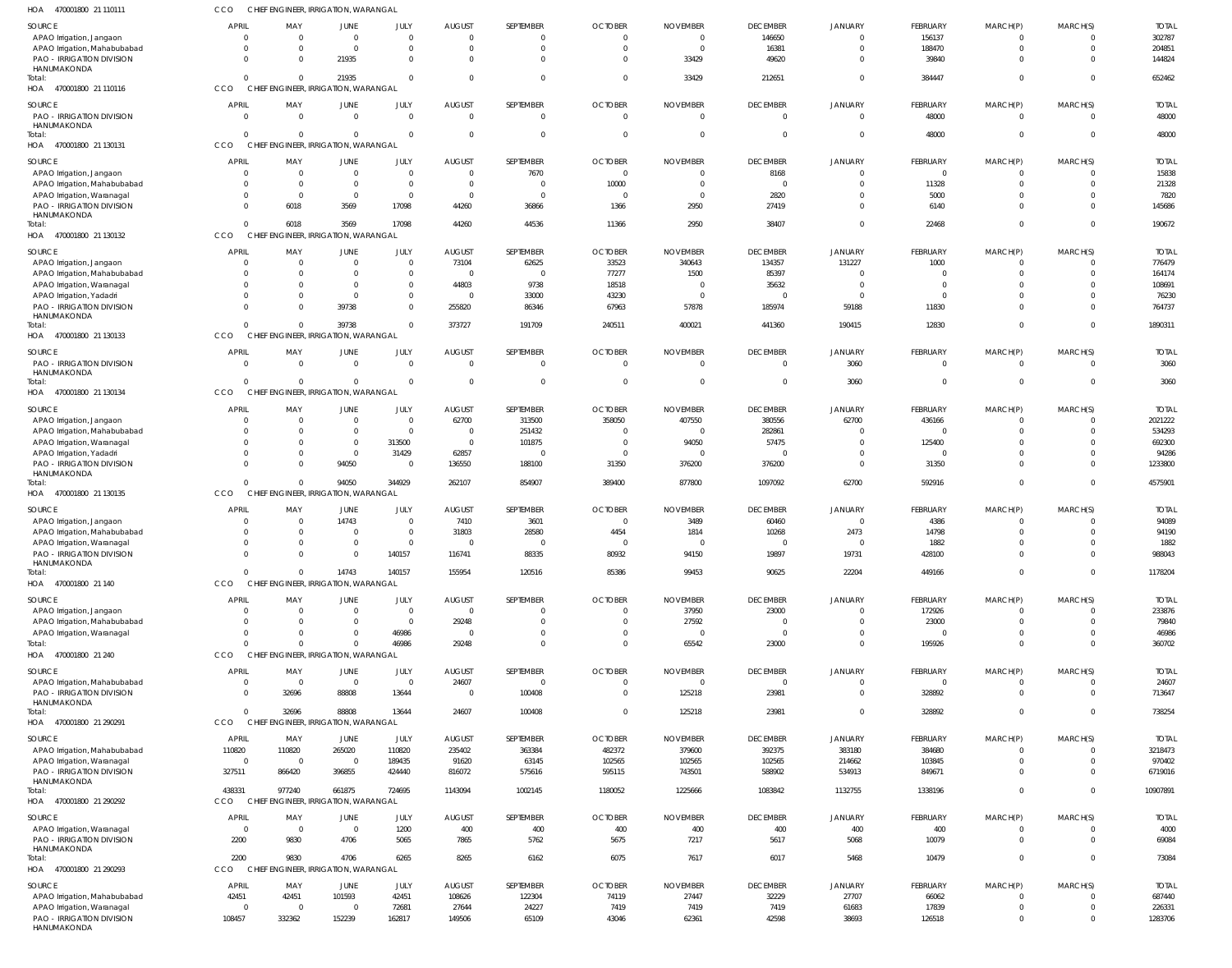| HOA<br>470001800 21 290293                               | CCO                    |                        | CHIEF ENGINEER, IRRIGATION, WARANGAL     |                |                          |                     |                          |                           |                           |                     |                           |                      |                            |                         |
|----------------------------------------------------------|------------------------|------------------------|------------------------------------------|----------------|--------------------------|---------------------|--------------------------|---------------------------|---------------------------|---------------------|---------------------------|----------------------|----------------------------|-------------------------|
| SOURCE<br>Total:                                         | <b>APRIL</b><br>150908 | MAY<br>374813          | JUNE<br>253832                           | JULY<br>277949 | <b>AUGUST</b><br>285776  | SEPTEMBER<br>211640 | <b>OCTOBER</b><br>124584 | <b>NOVEMBER</b><br>97227  | <b>DECEMBER</b><br>82246  | JANUARY<br>128083   | <b>FEBRUARY</b><br>210419 | MARCH(P)<br>$\Omega$ | MARCH(S)<br>$\overline{0}$ | <b>TOTAL</b><br>2197477 |
| HOA 470001800 21 290294                                  | CCO                    |                        | CHIEF ENGINEER, IRRIGATION, WARANGAL     |                |                          |                     |                          |                           |                           |                     |                           |                      |                            |                         |
| SOURCE                                                   | <b>APRIL</b>           | MAY                    | JUNE                                     | JULY           | <b>AUGUST</b>            | SEPTEMBER           | <b>OCTOBER</b>           | <b>NOVEMBER</b>           | <b>DECEMBER</b>           | <b>JANUARY</b>      | <b>FEBRUARY</b>           | MARCH(P)             | MARCH(S)                   | <b>TOTAL</b>            |
| APAO Irrigation, Mahabubabad                             | 13138                  | 19138                  | 31440                                    | 13138          | 33617                    | 46012               | 63367                    | 45108                     | 47758                     | 45502               | 45697                     | 0                    | $\Omega$                   | 403915                  |
| APAO Irrigation, Waranagal                               | $\overline{0}$         | $\overline{0}$         | $\Omega$                                 | 22491          | 18538                    | 7497                | 11209                    | 11209                     | 11209                     | 38446               | 11350                     | $\mathbf 0$          | $\Omega$                   | 131949                  |
| PAO - IRRIGATION DIVISION                                | 39189                  | 162408                 | 75864                                    | 81320          | 153176                   | 96756               | 97269                    | 123127                    | 96223                     | 87103               | 142405                    | $\mathbf{0}$         | $\Omega$                   | 1154840                 |
| HANUMAKONDA                                              |                        |                        |                                          |                |                          |                     |                          |                           |                           |                     |                           |                      |                            |                         |
| Total:<br>HOA 470001800 21 290296                        | 52327<br>CCO           | 181546<br><b>CHIEF</b> | 107304<br>ENGINEER, IRRIGATION, WARANGAL | 116949         | 205331                   | 150265              | 171845                   | 179444                    | 155190                    | 171051              | 199452                    | $\mathbf 0$          | $\Omega$                   | 1690704                 |
| SOURCE                                                   | <b>APRIL</b>           | MAY                    | JUNE                                     | JULY           | <b>AUGUST</b>            | SEPTEMBER           | <b>OCTOBER</b>           | <b>NOVEMBER</b>           | <b>DECEMBER</b>           | <b>JANUARY</b>      | <b>FEBRUARY</b>           | MARCH(P)             | MARCH(S)                   | <b>TOTAL</b>            |
| APAO Irrigation, Mahabubabad                             | U                      | $\Omega$               | $\Omega$                                 | $\Omega$       | $\Omega$                 | $\mathbf 0$         |                          |                           | $\overline{0}$            | 150293              | 74487                     | 0                    | $\Omega$                   | 224780                  |
| APAO Irrigation, Waranagal                               | U                      | $\Omega$               |                                          | $\Omega$       |                          | $\Omega$            |                          |                           | 60263                     | $\Omega$            | 0                         | $\mathbf 0$          | $\Omega$                   | 60263                   |
| <b>PAO - IRRIGATION DIVISION</b>                         | $\Omega$               | $\Omega$               |                                          | $\Omega$       | $\Omega$                 | 337984              |                          |                           | $\overline{0}$            | 88979               | $\overline{0}$            | $\Omega$             | $\Omega$                   | 426963                  |
| HANUMAKONDA<br>Total:                                    | $\Omega$               | $\Omega$               | $\Omega$                                 | $\Omega$       | $\Omega$                 | 337984              |                          |                           | 60263                     | 239272              | 74487                     | $\Omega$             | $\Omega$                   | 712006                  |
| HOA<br>470001800 21 300301                               | CCO                    |                        | CHIEF ENGINEER, IRRIGATION, WARANGAL     |                |                          |                     |                          |                           |                           |                     |                           |                      |                            |                         |
|                                                          |                        |                        |                                          |                |                          |                     |                          |                           |                           |                     |                           |                      |                            |                         |
| SOURCE                                                   | <b>APRIL</b>           | MAY                    | JUNE                                     | JULY           | <b>AUGUST</b>            | SEPTEMBER           | <b>OCTOBER</b>           | <b>NOVEMBER</b>           | <b>DECEMBER</b>           | <b>JANUARY</b>      | <b>FEBRUARY</b>           | MARCH(P)             | MARCH(S)                   | <b>TOTAL</b>            |
| <b>PAO - IRRIGATION DIVISION</b><br>HANUMAKONDA          | $\Omega$               | $\Omega$               | $\Omega$                                 | $\mathbf{0}$   | $\Omega$                 | $\mathbf 0$         | 84000                    | $\Omega$                  | 238000                    | $\overline{0}$      | 75400                     | $\mathbf{0}$         | $\Omega$                   | 397400                  |
| Total:                                                   | $\Omega$               | $\Omega$               | $\Omega$                                 | $\overline{0}$ | $\Omega$                 | $\mathbf 0$         | 84000                    |                           | 238000                    | $\overline{0}$      | 75400                     | $\mathbf 0$          | $\overline{0}$             | 397400                  |
| HOA 470001800 21 300302                                  | CCO                    |                        | CHIEF ENGINEER, IRRIGATION, WARANGAL     |                |                          |                     |                          |                           |                           |                     |                           |                      |                            |                         |
|                                                          | <b>APRIL</b>           |                        |                                          |                |                          | SEPTEMBER           |                          |                           |                           |                     |                           |                      | MARCH(S)                   |                         |
| SOURCE                                                   | 155162                 | MAY<br>$\Omega$        | JUNE<br>1046037                          | JULY<br>310324 | <b>AUGUST</b><br>1026392 | $\Omega$            | <b>OCTOBER</b><br>106068 | <b>NOVEMBER</b><br>750981 | <b>DECEMBER</b><br>371492 | JANUARY<br>$\Omega$ | FEBRUARY<br>4385971       | MARCH(P)<br>$\Omega$ | $\Omega$                   | <b>TOTAL</b><br>8152427 |
| APAO Irrigation, Jangaon<br>APAO Irrigation, Mahabubabad | $\Omega$               | $\Omega$               | $\Omega$                                 | 21108          | 136219                   | $\Omega$            |                          | 201950                    | 21108                     | $\Omega$            | 1498910                   | $\Omega$             | $\Omega$                   | 1879295                 |
| APAO Irrigation, Waranagal                               | $\Omega$               | $\Omega$               | $\Omega$                                 | $\overline{0}$ |                          | $\Omega$            |                          | 41974                     | $\Omega$                  | $\Omega$            | 369388                    | $\Omega$             | $\Omega$                   | 411362                  |
| APAO Irrigation, Yadadri                                 | 238938                 | $\Omega$               | 256107                                   | $\overline{0}$ | 604750                   | $\Omega$            |                          | 341815                    | $\Omega$                  | $\mathbf 0$         | $\Omega$                  | $\Omega$             | $\Omega$                   | 1441610                 |
| <b>PAO - IRRIGATION DIVISION</b>                         | 190319                 | 92874                  | 118204                                   | 75267          | 317459                   | 379940              | $\Omega$                 | 1272295                   | 126224                    | $\overline{0}$      | 4832789                   | $\Omega$             | $\Omega$                   | 7405371                 |
| HANUMAKONDA                                              |                        |                        |                                          |                |                          |                     |                          |                           |                           |                     |                           |                      |                            |                         |
| Total:                                                   | 584419                 | 92874                  | 1420348                                  | 406699         | 2084820                  | 379940              | 106068                   | 2609015                   | 518824                    | $\mathbf 0$         | 11087058                  | $\Omega$             | $\Omega$                   | 19290065                |
| HOA 470001800 21 310318                                  | CCO                    |                        | CHIEF ENGINEER, IRRIGATION, WARANGAL     |                |                          |                     |                          |                           |                           |                     |                           |                      |                            |                         |
| SOURCE                                                   | <b>APRIL</b>           | MAY                    | JUNE                                     | JULY           | <b>AUGUST</b>            | SEPTEMBER           | <b>OCTOBER</b>           | <b>NOVEMBER</b>           | <b>DECEMBER</b>           | <b>JANUARY</b>      | <b>FEBRUARY</b>           | MARCH(P)             | MARCH(S)                   | <b>TOTAL</b>            |
| APAO Irrigation, Mahabubabad                             | 0                      | $\Omega$               | 20000                                    | $\overline{0}$ |                          | $\mathbf 0$         |                          | 20000                     | $\overline{0}$            | $\mathbf 0$         | $\mathbf 0$               | 0                    | $\Omega$                   | 40000                   |
| APAO Irrigation, Waranagal                               | $\mathbf 0$            | $\overline{0}$         | $\Omega$                                 | 20000          | $\Omega$                 | $\mathbf 0$         |                          | - (                       | $\overline{0}$            | $\overline{0}$      | $\mathbf 0$               | $\mathbf 0$          | $\Omega$                   | 20000                   |
| <b>PAO - IRRIGATION DIVISION</b>                         | $\Omega$               | 20000                  | $\Omega$                                 | $\Omega$       | $\Omega$                 | $\mathbf 0$         |                          | $\cup$                    | $\Omega$                  | $\overline{0}$      | 20000                     | $\mathbf{0}$         | $\Omega$                   | 40000                   |
| HANUMAKONDA<br>Total:                                    | $\Omega$               | 20000                  | 20000                                    | 20000          | $\Omega$                 | $\mathbf 0$         | $\Omega$                 | 20000                     | $\overline{0}$            | $\overline{0}$      | 20000                     | $\mathbf 0$          | $\overline{0}$             | 100000                  |
| HOA 470001800 21 510511                                  | CCO                    |                        | CHIEF ENGINEER, IRRIGATION, WARANGAL     |                |                          |                     |                          |                           |                           |                     |                           |                      |                            |                         |
|                                                          |                        |                        |                                          |                |                          |                     |                          |                           |                           |                     |                           |                      |                            |                         |
| <b>SOURCE</b>                                            | <b>APRIL</b>           | MAY                    | JUNE                                     | JULY           | <b>AUGUST</b>            | SEPTEMBER           | <b>OCTOBER</b>           | <b>NOVEMBER</b>           | <b>DECEMBER</b>           | <b>JANUARY</b>      | <b>FEBRUARY</b>           | MARCH(P)             | MARCH(S)                   | <b>TOTAL</b>            |
| <b>PAO - IRRIGATION DIVISION</b><br>HANUMAKONDA          | $\mathbf 0$            | 13955                  | $\Omega$                                 | 7920           | 13850                    | 20485               | 12577                    | 2680                      | 6517                      | $\overline{0}$      | 43705                     | $\mathbf{0}$         | $\mathbf{0}$               | 121689                  |
| Total                                                    | $\Omega$               | 13955                  | $\Omega$                                 | 7920           | 13850                    | 20485               | 12577                    | 2680                      | 6517                      | $\overline{0}$      | 43705                     | $\mathbf{0}$         | $\mathbf{0}$               | 121689                  |
| HOA 470001800 25 010011                                  | CCO                    |                        | CHIEF ENGINEER, IRRIGATION, WANAPARTHY   |                |                          |                     |                          |                           |                           |                     |                           |                      |                            |                         |
| SOURCE                                                   | <b>APRIL</b>           | MAY                    | JUNE                                     | JULY           | <b>AUGUST</b>            | SEPTEMBER           | <b>OCTOBER</b>           | <b>NOVEMBER</b>           | <b>DECEMBER</b>           | <b>JANUARY</b>      | <b>FEBRUARY</b>           | MARCH(P)             | MARCH(S)                   | <b>TOTAL</b>            |
| APAO Irrigation, Wanaparthy                              | 6395333                | 6320212                | 6367353                                  | 6705824        | 11038353                 | 9916963             | 12378963                 | 10777436                  | 10594380                  | 10342450            | 10608123                  | 0                    | $\Omega$                   | 101445390               |
| PAO, PJP, Jogulamba Gadwal                               | 8111244                | 8144410                | 8763646                                  | 8549478        | 14235860                 | 13438285            | 13307476                 | 12986139                  | 12946867                  | 13277366            | 14007095                  | $\Omega$             | $\Omega$                   | 127767866               |
| Total                                                    | 14506577               | 14464622               | 15130999                                 | 15255302       | 25274213                 | 23355248            | 25686439                 | 23763575                  | 23541247                  | 23619816            | 24615218                  | $\mathbf 0$          | $\overline{0}$             | 229213256               |
| HOA<br>470001800 25 010012                               | <b>CCO</b>             |                        | CHIEF ENGINEER, IRRIGATION, WANAPARTHY   |                |                          |                     |                          |                           |                           |                     |                           |                      |                            |                         |
| SOURCE                                                   | <b>APRIL</b>           | MAY                    | JUNE                                     | JULY           | <b>AUGUST</b>            | SEPTEMBER           | <b>OCTOBER</b>           | <b>NOVEMBER</b>           | <b>DECEMBER</b>           | <b>JANUARY</b>      | <b>FEBRUARY</b>           | MARCH(P)             | MARCH(S)                   | <b>TOTAL</b>            |
| APAO Irrigation, Wanaparthy                              | 22887                  | 18100                  | 20379                                    | 13900          | 13900                    | 13900               | 23900                    | 13815                     | 273820                    | 13680               | 24260                     | $\mathbf 0$          | $\Omega$                   | 452541                  |
| PAO, PJP, Jogulamba Gadwal                               | 12560                  | 13960                  | 25263                                    | 12247          | 14230                    | 18689               | 13960                    | 13287                     | 13406                     | 33140               | 27560                     | $\mathbf{0}$         | $\mathbf{0}$               | 198302                  |
| Total:                                                   | 35447                  | 32060                  | 45642                                    | 26147          | 28130                    | 32589               | 37860                    | 27102                     | 287226                    | 46820               | 51820                     | $\mathbf 0$          | $\overline{0}$             | 650843                  |
| HOA 470001800 25 010013                                  | CCO                    |                        | CHIEF ENGINEER, IRRIGATION, WANAPARTHY   |                |                          |                     |                          |                           |                           |                     |                           |                      |                            |                         |
| SOURCE                                                   | APRIL                  | MAY                    | JUNE                                     | JULY           | <b>AUGUST</b>            | SEPTEMBER           | <b>OCTOBER</b>           | <b>NOVEMBER</b>           | <b>DECEMBER</b>           | <b>JANUARY</b>      | <b>FEBRUARY</b>           | MARCH(P)             | MARCH(S)                   | <b>TOTAL</b>            |
| APAO Irrigation, Wanaparthy                              | 2760519                | 2391590                | 3048016                                  | 2633024        | 1421203                  | 834167              | 951763                   | 929552                    | 861558                    | 820159              | 1863033                   | 0                    | $\Omega$                   | 18514584                |
| PAO, PJP, Jogulamba Gadwal                               | 3114783                | 3127433                | 4881395                                  | 3337440        | 1645986                  | 1231137             | 1060623                  | 1014070                   | 971618                    | 1048388             | 2497781                   | $\mathbf{0}$         | $\overline{0}$             | 23930654                |
| Total:                                                   | 5875302                | 5519023                | 7929411                                  | 5970464        | 3067189                  | 2065304             | 2012386                  | 1943622                   | 1833176                   | 1868547             | 4360814                   | $\mathbf{0}$         | $\Omega$                   | 42445238                |
| HOA 470001800 25 010016                                  | <b>CCO</b>             |                        | CHIEF ENGINEER, IRRIGATION, WANAPARTHY   |                |                          |                     |                          |                           |                           |                     |                           |                      |                            |                         |
| SOURCE                                                   | <b>APRIL</b>           | MAY                    | JUNE                                     | JULY           | <b>AUGUST</b>            | SEPTEMBER           | <b>OCTOBER</b>           | <b>NOVEMBER</b>           | <b>DECEMBER</b>           | JANUARY             | <b>FEBRUARY</b>           | MARCH(P)             | MARCH(S)                   | <b>TOTAL</b>            |
| APAO Irrigation, Wanaparthy                              | 922749                 | 968871                 | 989731                                   | 1055454        | 1635580                  | 1341417             | 1878750                  | 1467614                   | 1466488                   | 1218044             | 1283321                   | $\Omega$             | $\Omega$                   | 14228019                |
| PAO, PJP, Jogulamba Gadwal                               | 1475482                | 1516242                | 1612980                                  | 1625526        | 2352465                  | 2095432             | 2068792                  | 2013158                   | 2003188                   | 2050262             | 1754124                   | $\mathbf 0$          | $\Omega$                   | 20567651                |
| Total:                                                   | 2398231                | 2485113                | 2602711                                  | 2680980        | 3988045                  | 3436849             | 3947542                  | 3480772                   | 3469676                   | 3268306             | 3037445                   | $\Omega$             | $\Omega$                   | 34795670                |
| HOA 470001800 25 010017                                  | <b>CCO</b>             |                        | CHIEF ENGINEER, IRRIGATION, WANAPARTHY   |                |                          |                     |                          |                           |                           |                     |                           |                      |                            |                         |
| SOURCE                                                   | <b>APRIL</b>           | MAY                    | JUNE                                     | JULY           | <b>AUGUST</b>            | SEPTEMBER           | <b>OCTOBER</b>           | <b>NOVEMBER</b>           | <b>DECEMBER</b>           | <b>JANUARY</b>      | <b>FEBRUARY</b>           | MARCH(P)             | MARCH(S)                   | <b>TOTAL</b>            |
| APAO Irrigation, Wanaparthy                              | 200000                 | 0                      | $\mathbf{0}$                             | 289787         | 62592                    | 100000              | 170108                   | 39980                     | $\overline{0}$            | 10293               | 136615                    | $\mathbf 0$          | $\Omega$                   | 1009375                 |
| PAO, PJP, Jogulamba Gadwal                               | $\mathbf 0$            | 442136                 | 87709                                    | 107596         | 388585                   | 159728              | 103800                   | 67326                     | 75195                     | 352772              | 39000                     | $\mathbf 0$          | $\mathbf{0}$               | 1823847                 |
| Total:                                                   | 200000                 | 442136                 | 87709                                    | 397383         | 451177                   | 259728              | 273908                   | 107306                    | 75195                     | 363065              | 175615                    | $\mathbf 0$          | $\overline{0}$             | 2833222                 |
| HOA 470001800 25 010018                                  | CCO                    |                        | CHIEF ENGINEER, IRRIGATION, WANAPARTHY   |                |                          |                     |                          |                           |                           |                     |                           |                      |                            |                         |
| SOURCE                                                   | <b>APRIL</b>           | MAY                    | JUNE                                     | JULY           | <b>AUGUST</b>            | SEPTEMBER           | <b>OCTOBER</b>           | <b>NOVEMBER</b>           | <b>DECEMBER</b>           | <b>JANUARY</b>      | <b>FEBRUARY</b>           | MARCH(P)             | MARCH(S)                   | <b>TOTAL</b>            |
| APAO Irrigation, Wanaparthy                              | 80608                  | $\Omega$               | 184271                                   | $\Omega$       | 288934                   | 1963901             | 292194                   | 514316                    | 353745                    | 111332              | 727052                    | $\Omega$             | $\Omega$                   | 4516353                 |
| PAO IRRIGATION DIVISION KHAMMAM                          | $\Omega$               | $\Omega$               | 138367                                   | $\Omega$       |                          | $\Omega$            |                          |                           | $\overline{0}$            | $\Omega$            | $\Omega$                  | $\Omega$             | $\Omega$                   | 138367                  |
| PAO, PJP, Jogulamba Gadwal                               | $\Omega$               | $\Omega$               | 817526                                   | $\Omega$       | 3662329                  | 320556              | 198210                   | 420653                    | 72425                     | 978093              | 187936                    | $\mathbf 0$          | $\Omega$                   | 6657728                 |
| Total:                                                   | 80608                  | $\Omega$               | 1140164                                  | $\Omega$       | 3951263                  | 2284457             | 490404                   | 934969                    | 426170                    | 1089425             | 914988                    | $\Omega$             | $\Omega$                   | 11312448                |
| HOA 470001800 25 020021                                  | <b>CCO</b>             |                        | CHIEF ENGINEER, IRRIGATION, WANAPARTHY   |                |                          |                     |                          |                           |                           |                     |                           |                      |                            |                         |
| SOURCE                                                   | <b>APRIL</b>           | MAY                    | JUNE                                     | JULY           | <b>AUGUST</b>            | SEPTEMBER           | <b>OCTOBER</b>           | <b>NOVEMBER</b>           | <b>DECEMBER</b>           | <b>JANUARY</b>      | <b>FEBRUARY</b>           | MARCH(P)             | MARCH(S)                   | <b>TOTAL</b>            |
| APAO Irrigation, Wanaparthy                              | 102660                 | 0                      | 67011                                    | 23537          | 23537                    | 23537               | 5200                     | 41874                     | 5200                      | 23537               | 41365                     | $\mathbf 0$          | $\Omega$                   | 357458                  |
| PAO, PJP, Jogulamba Gadwal                               | $\mathbf 0$            | $\Omega$               | 71908                                    | 12000          | 154216                   | $\mathbf 0$         | 58603                    | 90413                     | 10400                     | 10400               | 162321                    | $\mathbf 0$          | $\mathbf{0}$               | 570261                  |
| Total:                                                   | 102660                 | $\Omega$               | 138919                                   | 35537          | 177753                   | 23537               | 63803                    | 132287                    | 15600                     | 33937               | 203686                    | $\mathbf 0$          | $\mathbf{0}$               | 927719                  |
|                                                          |                        |                        |                                          |                |                          |                     |                          |                           |                           |                     |                           |                      |                            |                         |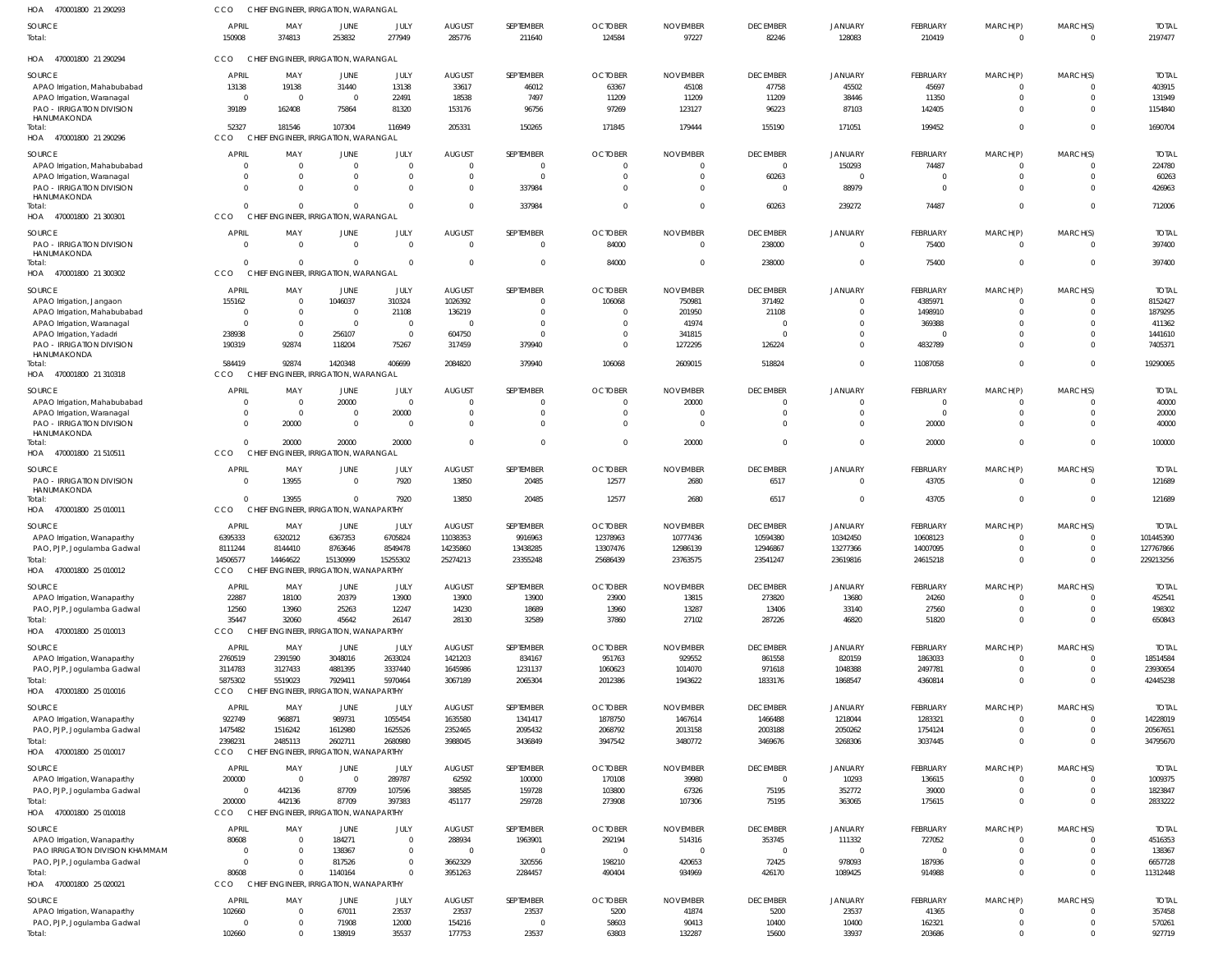| <b>APRIL</b><br><b>AUGUST</b><br>SEPTEMBER<br><b>OCTOBER</b><br><b>DECEMBER</b><br>SOURCE<br>MAY<br>JUNE<br>JULY<br><b>NOVEMBER</b><br><b>JANUARY</b><br><b>FEBRUARY</b><br>82677<br>52279<br>160081<br>128481<br>118081<br>APAO Irrigation, Wanaparthy<br>$\Omega$<br>$\Omega$<br>$\Omega$<br>$\overline{0}$<br>$\Omega$<br>$\Omega$<br>147431<br>91081<br>$\overline{0}$<br>27378<br>$\overline{0}$<br>260274<br>PAO, PJP, Jogulamba Gadwal<br>$\Omega$<br>$\Omega$<br>$\Omega$<br>$\Omega$<br>$\Omega$<br>160081<br>82677<br>147431<br>155859<br>52279<br>91081<br>378355<br>$\Omega$<br>Total:<br>$\Omega$<br>$\Omega$<br>$\Omega$<br>CHIEF ENGINEER, IRRIGATION, WANAPARTHY<br>HOA 470001800 25 130131<br>CCO<br><b>APRIL</b><br><b>AUGUST</b><br>SEPTEMBER<br><b>OCTOBER</b><br><b>DECEMBER</b><br>SOURCE<br>MAY<br>JUNE<br>JULY<br><b>NOVEMBER</b><br>JANUARY<br>FEBRUARY<br>43538<br>4976<br>49838<br>1500<br>12716<br>1500<br>18760<br>3523<br>6014<br>24051<br>APAO Irrigation, Wanaparthy<br>- 0<br>55973<br>85070<br>28290<br>88720<br>8695<br>2829<br>111611<br>PAO, PJP, Jogulamba Gadwal<br>$\circ$<br>$\overline{0}$<br>$\overline{0}$<br>$\Omega$<br>99511<br>4976<br>1500<br>1500<br>134908<br>41006<br>107480<br>12218<br>8843<br>135662<br>$\Omega$<br>Total:<br>HOA 470001800 25 130132<br>CCO<br>CHIEF ENGINEER, IRRIGATION, WANAPARTHY<br><b>APRIL</b><br>JULY<br><b>AUGUST</b><br><b>OCTOBER</b><br><b>NOVEMBER</b><br>SOURCE<br>MAY<br>JUNE<br>SEPTEMBER<br><b>DECEMBER</b><br>JANUARY<br>FEBRUARY<br>409830<br>$\overline{0}$<br>48806<br>513578<br>1805<br>347835<br>151878<br>109476<br>APAO Irrigation, Wanaparthy<br>$\Omega$<br>$\overline{0}$<br>$\Omega$<br>6630<br>53800<br>139429<br>213772<br>16309<br>130916<br>103260<br>28700<br>5880<br>PAO, PJP, Jogulamba Gadwal<br>$\overline{0}$<br>$\Omega$<br>6630<br>188235<br>727350<br>463630<br>18114<br>478751<br>255138<br>28700<br>115356<br>$\Omega$<br>Total:<br>CCO<br>CHIEF ENGINEER, IRRIGATION, WANAPARTHY<br>HOA 470001800 25 130133<br><b>AUGUST</b><br>SEPTEMBER<br><b>OCTOBER</b><br><b>NOVEMBER</b><br><b>DECEMBER</b><br>FEBRUARY<br>SOURCE<br><b>APRIL</b><br>MAY<br>JUNE<br>JULY<br>JANUARY<br>10735<br>$\Omega$<br>$\overline{0}$<br>$\overline{0}$<br>APAO Irrigation, Wanaparthy<br>$\circ$<br>$\Omega$<br>$\overline{0}$<br>$\overline{0}$<br>$\Omega$<br>$\Omega$<br>10735<br>$\Omega$<br>$\overline{0}$<br>$\Omega$<br>$\Omega$<br>$\mathbf{0}$<br>$\Omega$<br>Total:<br>$\Omega$<br>- 0<br>CCO<br>CHIEF ENGINEER, IRRIGATION, WANAPARTHY<br>HOA 470001800 25 130134<br><b>APRIL</b><br><b>OCTOBER</b><br>MAY<br>JULY<br><b>AUGUST</b><br>SEPTEMBER<br><b>NOVEMBER</b><br><b>DECEMBER</b><br><b>JANUARY</b><br>FEBRUARY<br>SOURCE<br>JUNE<br>198000<br>429000<br>610500<br>447229<br>198000<br>33000<br>642880<br>APAO Irrigation, Wanaparthy<br>$\Omega$<br>$\overline{0}$<br>$\Omega$<br>$\Omega$<br>671550<br>161700<br>834900<br>803550<br>793650<br>PAO, PJP, Jogulamba Gadwal<br>$\Omega$<br>$\overline{0}$<br>$\overline{0}$<br>$\overline{0}$<br>$\Omega$<br>$\Omega$<br>1100550<br>359700<br>33000<br>1445400<br>$\Omega$<br>1250779<br>198000<br>1436530<br>$\Omega$<br>Total:<br>$\Omega$<br>$\Omega$<br>CCO<br>CHIEF ENGINEER, IRRIGATION, WANAPARTHY<br>HOA 470001800 25 130135 | MARCH(P)<br>$^{\circ}$<br>$\mathbf 0$<br>$^{\circ}$<br>MARCH(P)<br>0<br>$\mathbf 0$<br>$\Omega$<br>MARCH(P)<br>$^{\circ}$<br>$\mathbf 0$<br>$\mathbf 0$<br>MARCH(P)<br>$\mathbf 0$<br>$\mathbf 0$<br>MARCH(P)<br>$^{\circ}$ | MARCH(S)<br>$\Omega$<br>$\Omega$<br>$\Omega$<br>MARCH(S)<br>$\Omega$<br>$\Omega$<br>MARCH(S)<br>$\Omega$<br>$\Omega$<br>$\Omega$<br>MARCH(S)<br>$\Omega$<br>$\Omega$<br>MARCH(S) | <b>TOTAI</b><br>541599<br>526164<br>1067763<br><b>TOTAL</b><br>166416<br>381188<br>547604<br><b>TOTAI</b><br>1583208<br>698696<br>2281904<br><b>TOTAI</b><br>10735<br>10735 |
|-------------------------------------------------------------------------------------------------------------------------------------------------------------------------------------------------------------------------------------------------------------------------------------------------------------------------------------------------------------------------------------------------------------------------------------------------------------------------------------------------------------------------------------------------------------------------------------------------------------------------------------------------------------------------------------------------------------------------------------------------------------------------------------------------------------------------------------------------------------------------------------------------------------------------------------------------------------------------------------------------------------------------------------------------------------------------------------------------------------------------------------------------------------------------------------------------------------------------------------------------------------------------------------------------------------------------------------------------------------------------------------------------------------------------------------------------------------------------------------------------------------------------------------------------------------------------------------------------------------------------------------------------------------------------------------------------------------------------------------------------------------------------------------------------------------------------------------------------------------------------------------------------------------------------------------------------------------------------------------------------------------------------------------------------------------------------------------------------------------------------------------------------------------------------------------------------------------------------------------------------------------------------------------------------------------------------------------------------------------------------------------------------------------------------------------------------------------------------------------------------------------------------------------------------------------------------------------------------------------------------------------------------------------------------------------------------------------------------------------------------------------------------------------------------------------------------------------------------------------------------------------------------------------------------------------------------------------------------------------------------------------------------------------------------------------------------------------------------------------------------------------------------------------------------------------------------------------------------------------------------------------------------------------------------------|-----------------------------------------------------------------------------------------------------------------------------------------------------------------------------------------------------------------------------|----------------------------------------------------------------------------------------------------------------------------------------------------------------------------------|-----------------------------------------------------------------------------------------------------------------------------------------------------------------------------|
|                                                                                                                                                                                                                                                                                                                                                                                                                                                                                                                                                                                                                                                                                                                                                                                                                                                                                                                                                                                                                                                                                                                                                                                                                                                                                                                                                                                                                                                                                                                                                                                                                                                                                                                                                                                                                                                                                                                                                                                                                                                                                                                                                                                                                                                                                                                                                                                                                                                                                                                                                                                                                                                                                                                                                                                                                                                                                                                                                                                                                                                                                                                                                                                                                                                                                                       |                                                                                                                                                                                                                             |                                                                                                                                                                                  |                                                                                                                                                                             |
|                                                                                                                                                                                                                                                                                                                                                                                                                                                                                                                                                                                                                                                                                                                                                                                                                                                                                                                                                                                                                                                                                                                                                                                                                                                                                                                                                                                                                                                                                                                                                                                                                                                                                                                                                                                                                                                                                                                                                                                                                                                                                                                                                                                                                                                                                                                                                                                                                                                                                                                                                                                                                                                                                                                                                                                                                                                                                                                                                                                                                                                                                                                                                                                                                                                                                                       |                                                                                                                                                                                                                             |                                                                                                                                                                                  |                                                                                                                                                                             |
|                                                                                                                                                                                                                                                                                                                                                                                                                                                                                                                                                                                                                                                                                                                                                                                                                                                                                                                                                                                                                                                                                                                                                                                                                                                                                                                                                                                                                                                                                                                                                                                                                                                                                                                                                                                                                                                                                                                                                                                                                                                                                                                                                                                                                                                                                                                                                                                                                                                                                                                                                                                                                                                                                                                                                                                                                                                                                                                                                                                                                                                                                                                                                                                                                                                                                                       |                                                                                                                                                                                                                             |                                                                                                                                                                                  |                                                                                                                                                                             |
|                                                                                                                                                                                                                                                                                                                                                                                                                                                                                                                                                                                                                                                                                                                                                                                                                                                                                                                                                                                                                                                                                                                                                                                                                                                                                                                                                                                                                                                                                                                                                                                                                                                                                                                                                                                                                                                                                                                                                                                                                                                                                                                                                                                                                                                                                                                                                                                                                                                                                                                                                                                                                                                                                                                                                                                                                                                                                                                                                                                                                                                                                                                                                                                                                                                                                                       |                                                                                                                                                                                                                             |                                                                                                                                                                                  |                                                                                                                                                                             |
|                                                                                                                                                                                                                                                                                                                                                                                                                                                                                                                                                                                                                                                                                                                                                                                                                                                                                                                                                                                                                                                                                                                                                                                                                                                                                                                                                                                                                                                                                                                                                                                                                                                                                                                                                                                                                                                                                                                                                                                                                                                                                                                                                                                                                                                                                                                                                                                                                                                                                                                                                                                                                                                                                                                                                                                                                                                                                                                                                                                                                                                                                                                                                                                                                                                                                                       |                                                                                                                                                                                                                             |                                                                                                                                                                                  |                                                                                                                                                                             |
|                                                                                                                                                                                                                                                                                                                                                                                                                                                                                                                                                                                                                                                                                                                                                                                                                                                                                                                                                                                                                                                                                                                                                                                                                                                                                                                                                                                                                                                                                                                                                                                                                                                                                                                                                                                                                                                                                                                                                                                                                                                                                                                                                                                                                                                                                                                                                                                                                                                                                                                                                                                                                                                                                                                                                                                                                                                                                                                                                                                                                                                                                                                                                                                                                                                                                                       |                                                                                                                                                                                                                             |                                                                                                                                                                                  |                                                                                                                                                                             |
|                                                                                                                                                                                                                                                                                                                                                                                                                                                                                                                                                                                                                                                                                                                                                                                                                                                                                                                                                                                                                                                                                                                                                                                                                                                                                                                                                                                                                                                                                                                                                                                                                                                                                                                                                                                                                                                                                                                                                                                                                                                                                                                                                                                                                                                                                                                                                                                                                                                                                                                                                                                                                                                                                                                                                                                                                                                                                                                                                                                                                                                                                                                                                                                                                                                                                                       |                                                                                                                                                                                                                             |                                                                                                                                                                                  |                                                                                                                                                                             |
|                                                                                                                                                                                                                                                                                                                                                                                                                                                                                                                                                                                                                                                                                                                                                                                                                                                                                                                                                                                                                                                                                                                                                                                                                                                                                                                                                                                                                                                                                                                                                                                                                                                                                                                                                                                                                                                                                                                                                                                                                                                                                                                                                                                                                                                                                                                                                                                                                                                                                                                                                                                                                                                                                                                                                                                                                                                                                                                                                                                                                                                                                                                                                                                                                                                                                                       |                                                                                                                                                                                                                             |                                                                                                                                                                                  |                                                                                                                                                                             |
|                                                                                                                                                                                                                                                                                                                                                                                                                                                                                                                                                                                                                                                                                                                                                                                                                                                                                                                                                                                                                                                                                                                                                                                                                                                                                                                                                                                                                                                                                                                                                                                                                                                                                                                                                                                                                                                                                                                                                                                                                                                                                                                                                                                                                                                                                                                                                                                                                                                                                                                                                                                                                                                                                                                                                                                                                                                                                                                                                                                                                                                                                                                                                                                                                                                                                                       |                                                                                                                                                                                                                             |                                                                                                                                                                                  |                                                                                                                                                                             |
|                                                                                                                                                                                                                                                                                                                                                                                                                                                                                                                                                                                                                                                                                                                                                                                                                                                                                                                                                                                                                                                                                                                                                                                                                                                                                                                                                                                                                                                                                                                                                                                                                                                                                                                                                                                                                                                                                                                                                                                                                                                                                                                                                                                                                                                                                                                                                                                                                                                                                                                                                                                                                                                                                                                                                                                                                                                                                                                                                                                                                                                                                                                                                                                                                                                                                                       |                                                                                                                                                                                                                             |                                                                                                                                                                                  |                                                                                                                                                                             |
|                                                                                                                                                                                                                                                                                                                                                                                                                                                                                                                                                                                                                                                                                                                                                                                                                                                                                                                                                                                                                                                                                                                                                                                                                                                                                                                                                                                                                                                                                                                                                                                                                                                                                                                                                                                                                                                                                                                                                                                                                                                                                                                                                                                                                                                                                                                                                                                                                                                                                                                                                                                                                                                                                                                                                                                                                                                                                                                                                                                                                                                                                                                                                                                                                                                                                                       |                                                                                                                                                                                                                             |                                                                                                                                                                                  |                                                                                                                                                                             |
|                                                                                                                                                                                                                                                                                                                                                                                                                                                                                                                                                                                                                                                                                                                                                                                                                                                                                                                                                                                                                                                                                                                                                                                                                                                                                                                                                                                                                                                                                                                                                                                                                                                                                                                                                                                                                                                                                                                                                                                                                                                                                                                                                                                                                                                                                                                                                                                                                                                                                                                                                                                                                                                                                                                                                                                                                                                                                                                                                                                                                                                                                                                                                                                                                                                                                                       |                                                                                                                                                                                                                             |                                                                                                                                                                                  |                                                                                                                                                                             |
|                                                                                                                                                                                                                                                                                                                                                                                                                                                                                                                                                                                                                                                                                                                                                                                                                                                                                                                                                                                                                                                                                                                                                                                                                                                                                                                                                                                                                                                                                                                                                                                                                                                                                                                                                                                                                                                                                                                                                                                                                                                                                                                                                                                                                                                                                                                                                                                                                                                                                                                                                                                                                                                                                                                                                                                                                                                                                                                                                                                                                                                                                                                                                                                                                                                                                                       |                                                                                                                                                                                                                             |                                                                                                                                                                                  |                                                                                                                                                                             |
|                                                                                                                                                                                                                                                                                                                                                                                                                                                                                                                                                                                                                                                                                                                                                                                                                                                                                                                                                                                                                                                                                                                                                                                                                                                                                                                                                                                                                                                                                                                                                                                                                                                                                                                                                                                                                                                                                                                                                                                                                                                                                                                                                                                                                                                                                                                                                                                                                                                                                                                                                                                                                                                                                                                                                                                                                                                                                                                                                                                                                                                                                                                                                                                                                                                                                                       |                                                                                                                                                                                                                             |                                                                                                                                                                                  |                                                                                                                                                                             |
|                                                                                                                                                                                                                                                                                                                                                                                                                                                                                                                                                                                                                                                                                                                                                                                                                                                                                                                                                                                                                                                                                                                                                                                                                                                                                                                                                                                                                                                                                                                                                                                                                                                                                                                                                                                                                                                                                                                                                                                                                                                                                                                                                                                                                                                                                                                                                                                                                                                                                                                                                                                                                                                                                                                                                                                                                                                                                                                                                                                                                                                                                                                                                                                                                                                                                                       |                                                                                                                                                                                                                             |                                                                                                                                                                                  |                                                                                                                                                                             |
|                                                                                                                                                                                                                                                                                                                                                                                                                                                                                                                                                                                                                                                                                                                                                                                                                                                                                                                                                                                                                                                                                                                                                                                                                                                                                                                                                                                                                                                                                                                                                                                                                                                                                                                                                                                                                                                                                                                                                                                                                                                                                                                                                                                                                                                                                                                                                                                                                                                                                                                                                                                                                                                                                                                                                                                                                                                                                                                                                                                                                                                                                                                                                                                                                                                                                                       |                                                                                                                                                                                                                             |                                                                                                                                                                                  |                                                                                                                                                                             |
|                                                                                                                                                                                                                                                                                                                                                                                                                                                                                                                                                                                                                                                                                                                                                                                                                                                                                                                                                                                                                                                                                                                                                                                                                                                                                                                                                                                                                                                                                                                                                                                                                                                                                                                                                                                                                                                                                                                                                                                                                                                                                                                                                                                                                                                                                                                                                                                                                                                                                                                                                                                                                                                                                                                                                                                                                                                                                                                                                                                                                                                                                                                                                                                                                                                                                                       |                                                                                                                                                                                                                             |                                                                                                                                                                                  | <b>TOTAI</b>                                                                                                                                                                |
|                                                                                                                                                                                                                                                                                                                                                                                                                                                                                                                                                                                                                                                                                                                                                                                                                                                                                                                                                                                                                                                                                                                                                                                                                                                                                                                                                                                                                                                                                                                                                                                                                                                                                                                                                                                                                                                                                                                                                                                                                                                                                                                                                                                                                                                                                                                                                                                                                                                                                                                                                                                                                                                                                                                                                                                                                                                                                                                                                                                                                                                                                                                                                                                                                                                                                                       | $\mathbf 0$                                                                                                                                                                                                                 | $\Omega$<br>$\overline{0}$                                                                                                                                                       | 2558609<br>3265350                                                                                                                                                          |
|                                                                                                                                                                                                                                                                                                                                                                                                                                                                                                                                                                                                                                                                                                                                                                                                                                                                                                                                                                                                                                                                                                                                                                                                                                                                                                                                                                                                                                                                                                                                                                                                                                                                                                                                                                                                                                                                                                                                                                                                                                                                                                                                                                                                                                                                                                                                                                                                                                                                                                                                                                                                                                                                                                                                                                                                                                                                                                                                                                                                                                                                                                                                                                                                                                                                                                       | $\Omega$                                                                                                                                                                                                                    | $\Omega$                                                                                                                                                                         | 5823959                                                                                                                                                                     |
|                                                                                                                                                                                                                                                                                                                                                                                                                                                                                                                                                                                                                                                                                                                                                                                                                                                                                                                                                                                                                                                                                                                                                                                                                                                                                                                                                                                                                                                                                                                                                                                                                                                                                                                                                                                                                                                                                                                                                                                                                                                                                                                                                                                                                                                                                                                                                                                                                                                                                                                                                                                                                                                                                                                                                                                                                                                                                                                                                                                                                                                                                                                                                                                                                                                                                                       |                                                                                                                                                                                                                             |                                                                                                                                                                                  |                                                                                                                                                                             |
| <b>AUGUST</b><br><b>OCTOBER</b><br><b>NOVEMBER</b><br><b>DECEMBER</b><br>SOURCE<br><b>APRIL</b><br>MAY<br>JUNE<br>JULY<br>SEPTEMBER<br>JANUARY<br><b>FEBRUARY</b>                                                                                                                                                                                                                                                                                                                                                                                                                                                                                                                                                                                                                                                                                                                                                                                                                                                                                                                                                                                                                                                                                                                                                                                                                                                                                                                                                                                                                                                                                                                                                                                                                                                                                                                                                                                                                                                                                                                                                                                                                                                                                                                                                                                                                                                                                                                                                                                                                                                                                                                                                                                                                                                                                                                                                                                                                                                                                                                                                                                                                                                                                                                                     | MARCH(P)                                                                                                                                                                                                                    | MARCH(S)                                                                                                                                                                         | <b>TOTA</b>                                                                                                                                                                 |
| 3292<br>2709<br>9222<br>6733<br>7556<br>6782<br>25124<br>812<br>3177<br>APAO Irrigation, Wanaparthy<br>$\circ$<br>$\overline{0}$                                                                                                                                                                                                                                                                                                                                                                                                                                                                                                                                                                                                                                                                                                                                                                                                                                                                                                                                                                                                                                                                                                                                                                                                                                                                                                                                                                                                                                                                                                                                                                                                                                                                                                                                                                                                                                                                                                                                                                                                                                                                                                                                                                                                                                                                                                                                                                                                                                                                                                                                                                                                                                                                                                                                                                                                                                                                                                                                                                                                                                                                                                                                                                      | $\mathbf 0$                                                                                                                                                                                                                 | $\Omega$                                                                                                                                                                         | 65407                                                                                                                                                                       |
| 55373<br>10731<br>41836<br>9678<br>38329<br>35467<br>45063<br>7394<br>11854<br>PAO, PJP, Jogulamba Gadwal<br>$\Omega$<br>- 0<br>3292<br>55373<br>13440<br>$\Omega$<br>60591<br>51058<br>16411<br>45875<br>14950<br>18636<br>41506<br>Total:                                                                                                                                                                                                                                                                                                                                                                                                                                                                                                                                                                                                                                                                                                                                                                                                                                                                                                                                                                                                                                                                                                                                                                                                                                                                                                                                                                                                                                                                                                                                                                                                                                                                                                                                                                                                                                                                                                                                                                                                                                                                                                                                                                                                                                                                                                                                                                                                                                                                                                                                                                                                                                                                                                                                                                                                                                                                                                                                                                                                                                                           | $\mathbf 0$<br>$\mathbf 0$                                                                                                                                                                                                  | $\Omega$<br>$\Omega$                                                                                                                                                             | 255725<br>321132                                                                                                                                                            |
| CCO<br>CHIEF ENGINEER, IRRIGATION, WANAPARTHY<br>HOA 470001800 25 140                                                                                                                                                                                                                                                                                                                                                                                                                                                                                                                                                                                                                                                                                                                                                                                                                                                                                                                                                                                                                                                                                                                                                                                                                                                                                                                                                                                                                                                                                                                                                                                                                                                                                                                                                                                                                                                                                                                                                                                                                                                                                                                                                                                                                                                                                                                                                                                                                                                                                                                                                                                                                                                                                                                                                                                                                                                                                                                                                                                                                                                                                                                                                                                                                                 |                                                                                                                                                                                                                             |                                                                                                                                                                                  |                                                                                                                                                                             |
| <b>APRIL</b><br>JULY<br><b>AUGUST</b><br>SEPTEMBER<br><b>OCTOBER</b><br><b>NOVEMBER</b><br><b>DECEMBER</b><br>SOURCE<br>MAY<br><b>JANUARY</b><br><b>FEBRUARY</b><br>JUNE                                                                                                                                                                                                                                                                                                                                                                                                                                                                                                                                                                                                                                                                                                                                                                                                                                                                                                                                                                                                                                                                                                                                                                                                                                                                                                                                                                                                                                                                                                                                                                                                                                                                                                                                                                                                                                                                                                                                                                                                                                                                                                                                                                                                                                                                                                                                                                                                                                                                                                                                                                                                                                                                                                                                                                                                                                                                                                                                                                                                                                                                                                                              | MARCH(P)                                                                                                                                                                                                                    | MARCH(S)                                                                                                                                                                         | <b>TOTAI</b>                                                                                                                                                                |
| 21379<br>2337<br>193500<br>33610<br>75430<br>10480<br>21620<br>APAO Irrigation, Wanaparthy<br>- 0<br>$\overline{0}$<br>$\Omega$<br>$\Omega$                                                                                                                                                                                                                                                                                                                                                                                                                                                                                                                                                                                                                                                                                                                                                                                                                                                                                                                                                                                                                                                                                                                                                                                                                                                                                                                                                                                                                                                                                                                                                                                                                                                                                                                                                                                                                                                                                                                                                                                                                                                                                                                                                                                                                                                                                                                                                                                                                                                                                                                                                                                                                                                                                                                                                                                                                                                                                                                                                                                                                                                                                                                                                           | $^{\circ}$                                                                                                                                                                                                                  | $\Omega$                                                                                                                                                                         | 358356                                                                                                                                                                      |
| 5700<br>14250<br>2850<br>$\Omega$<br>$\Omega$<br>2850<br>5700<br>PAO, PJP, Jogulamba Gadwal<br>$\overline{0}$<br>$\Omega$<br>$\overline{0}$<br>$\overline{0}$                                                                                                                                                                                                                                                                                                                                                                                                                                                                                                                                                                                                                                                                                                                                                                                                                                                                                                                                                                                                                                                                                                                                                                                                                                                                                                                                                                                                                                                                                                                                                                                                                                                                                                                                                                                                                                                                                                                                                                                                                                                                                                                                                                                                                                                                                                                                                                                                                                                                                                                                                                                                                                                                                                                                                                                                                                                                                                                                                                                                                                                                                                                                         | $\mathbf 0$                                                                                                                                                                                                                 | $\Omega$                                                                                                                                                                         | 31350                                                                                                                                                                       |
| 5700<br>21379<br>$\Omega$<br>2337<br>193500<br>47860<br>2850<br>78280<br>16180<br>21620<br>$\Omega$<br>Total:<br>CCO<br>CHIEF ENGINEER, IRRIGATION, WANAPARTHY<br>HOA 470001800 25 240                                                                                                                                                                                                                                                                                                                                                                                                                                                                                                                                                                                                                                                                                                                                                                                                                                                                                                                                                                                                                                                                                                                                                                                                                                                                                                                                                                                                                                                                                                                                                                                                                                                                                                                                                                                                                                                                                                                                                                                                                                                                                                                                                                                                                                                                                                                                                                                                                                                                                                                                                                                                                                                                                                                                                                                                                                                                                                                                                                                                                                                                                                                | $\mathbf 0$                                                                                                                                                                                                                 | $\Omega$                                                                                                                                                                         | 389706                                                                                                                                                                      |
| <b>APRIL</b><br><b>AUGUST</b><br>SEPTEMBER<br><b>OCTOBER</b><br><b>NOVEMBER</b><br><b>DECEMBER</b><br>SOURCE<br>MAY<br>JUNE<br>JULY<br><b>JANUARY</b><br>FEBRUARY                                                                                                                                                                                                                                                                                                                                                                                                                                                                                                                                                                                                                                                                                                                                                                                                                                                                                                                                                                                                                                                                                                                                                                                                                                                                                                                                                                                                                                                                                                                                                                                                                                                                                                                                                                                                                                                                                                                                                                                                                                                                                                                                                                                                                                                                                                                                                                                                                                                                                                                                                                                                                                                                                                                                                                                                                                                                                                                                                                                                                                                                                                                                     | MARCH(P)                                                                                                                                                                                                                    | MARCH(S)                                                                                                                                                                         | <b>TOTAI</b>                                                                                                                                                                |
| 70237<br>87288<br>129656<br>119022<br>28308<br>28596<br>28596<br>APAO Irrigation, Wanaparthy<br>$\overline{0}$<br>- 0<br>$\overline{0}$<br>$\Omega$                                                                                                                                                                                                                                                                                                                                                                                                                                                                                                                                                                                                                                                                                                                                                                                                                                                                                                                                                                                                                                                                                                                                                                                                                                                                                                                                                                                                                                                                                                                                                                                                                                                                                                                                                                                                                                                                                                                                                                                                                                                                                                                                                                                                                                                                                                                                                                                                                                                                                                                                                                                                                                                                                                                                                                                                                                                                                                                                                                                                                                                                                                                                                   | 0                                                                                                                                                                                                                           |                                                                                                                                                                                  | 491703                                                                                                                                                                      |
| 47899<br>33042<br>32772<br>137678<br>70860<br>33651<br>127815<br>102483<br>PAO, PJP, Jogulamba Gadwal<br>$\overline{0}$<br>$\overline{0}$<br>$\overline{0}$                                                                                                                                                                                                                                                                                                                                                                                                                                                                                                                                                                                                                                                                                                                                                                                                                                                                                                                                                                                                                                                                                                                                                                                                                                                                                                                                                                                                                                                                                                                                                                                                                                                                                                                                                                                                                                                                                                                                                                                                                                                                                                                                                                                                                                                                                                                                                                                                                                                                                                                                                                                                                                                                                                                                                                                                                                                                                                                                                                                                                                                                                                                                           | $\mathbf 0$                                                                                                                                                                                                                 |                                                                                                                                                                                  | 586200                                                                                                                                                                      |
| 87288<br>267334<br>33042<br>246837<br>$\Omega$<br>70860<br>118136<br>33651<br>28308<br>131079<br>61368<br>Total:                                                                                                                                                                                                                                                                                                                                                                                                                                                                                                                                                                                                                                                                                                                                                                                                                                                                                                                                                                                                                                                                                                                                                                                                                                                                                                                                                                                                                                                                                                                                                                                                                                                                                                                                                                                                                                                                                                                                                                                                                                                                                                                                                                                                                                                                                                                                                                                                                                                                                                                                                                                                                                                                                                                                                                                                                                                                                                                                                                                                                                                                                                                                                                                      | $\mathbf 0$                                                                                                                                                                                                                 | $\Omega$                                                                                                                                                                         | 1077903                                                                                                                                                                     |
| CCO<br>CHIEF ENGINEER, IRRIGATION, WANAPARTHY<br>HOA 470001800 25 280281                                                                                                                                                                                                                                                                                                                                                                                                                                                                                                                                                                                                                                                                                                                                                                                                                                                                                                                                                                                                                                                                                                                                                                                                                                                                                                                                                                                                                                                                                                                                                                                                                                                                                                                                                                                                                                                                                                                                                                                                                                                                                                                                                                                                                                                                                                                                                                                                                                                                                                                                                                                                                                                                                                                                                                                                                                                                                                                                                                                                                                                                                                                                                                                                                              |                                                                                                                                                                                                                             |                                                                                                                                                                                  |                                                                                                                                                                             |
| <b>AUGUST</b><br><b>OCTOBER</b><br><b>APRIL</b><br>JULY<br>SEPTEMBER<br><b>NOVEMBER</b><br><b>DECEMBER</b><br><b>JANUARY</b><br>FEBRUARY<br>SOURCE<br>MAY<br>JUNE                                                                                                                                                                                                                                                                                                                                                                                                                                                                                                                                                                                                                                                                                                                                                                                                                                                                                                                                                                                                                                                                                                                                                                                                                                                                                                                                                                                                                                                                                                                                                                                                                                                                                                                                                                                                                                                                                                                                                                                                                                                                                                                                                                                                                                                                                                                                                                                                                                                                                                                                                                                                                                                                                                                                                                                                                                                                                                                                                                                                                                                                                                                                     | MARCH(P)                                                                                                                                                                                                                    | MARCH(S)                                                                                                                                                                         | <b>TOTAI</b>                                                                                                                                                                |
| 16000<br>$\overline{0}$<br>5500<br>APAO Irrigation, Wanaparthy<br>$\circ$<br>$\overline{0}$<br>$\overline{0}$<br>$\overline{0}$<br>$\Omega$<br>$\Omega$<br>$\Omega$<br>$\Omega$<br>16000<br>$\overline{0}$<br>$\overline{0}$<br>$\overline{0}$<br>5500<br>$\Omega$<br>$\Omega$<br>$\overline{0}$<br>Total:<br>$\Omega$<br>$\Omega$<br>$\Omega$                                                                                                                                                                                                                                                                                                                                                                                                                                                                                                                                                                                                                                                                                                                                                                                                                                                                                                                                                                                                                                                                                                                                                                                                                                                                                                                                                                                                                                                                                                                                                                                                                                                                                                                                                                                                                                                                                                                                                                                                                                                                                                                                                                                                                                                                                                                                                                                                                                                                                                                                                                                                                                                                                                                                                                                                                                                                                                                                                        | $^{\circ}$<br>$\mathbf 0$                                                                                                                                                                                                   | $\Omega$<br>$\overline{0}$                                                                                                                                                       | 21500<br>21500                                                                                                                                                              |
| CHIEF ENGINEER, IRRIGATION, WANAPARTHY<br>CCO<br>HOA 470001800 25 300301                                                                                                                                                                                                                                                                                                                                                                                                                                                                                                                                                                                                                                                                                                                                                                                                                                                                                                                                                                                                                                                                                                                                                                                                                                                                                                                                                                                                                                                                                                                                                                                                                                                                                                                                                                                                                                                                                                                                                                                                                                                                                                                                                                                                                                                                                                                                                                                                                                                                                                                                                                                                                                                                                                                                                                                                                                                                                                                                                                                                                                                                                                                                                                                                                              |                                                                                                                                                                                                                             |                                                                                                                                                                                  |                                                                                                                                                                             |
| APRIL<br><b>AUGUST</b><br>SEPTEMBER<br><b>OCTOBER</b><br><b>NOVEMBER</b><br><b>DECEMBER</b><br>SOURCE<br>MAY<br>JUNE<br>JULY<br><b>JANUARY</b><br><b>FEBRUARY</b>                                                                                                                                                                                                                                                                                                                                                                                                                                                                                                                                                                                                                                                                                                                                                                                                                                                                                                                                                                                                                                                                                                                                                                                                                                                                                                                                                                                                                                                                                                                                                                                                                                                                                                                                                                                                                                                                                                                                                                                                                                                                                                                                                                                                                                                                                                                                                                                                                                                                                                                                                                                                                                                                                                                                                                                                                                                                                                                                                                                                                                                                                                                                     | MARCH(P)                                                                                                                                                                                                                    | MARCH(S)                                                                                                                                                                         | <b>TOTAL</b>                                                                                                                                                                |
| APAO Irrigation, Wanaparthy<br>$\Omega$<br>$\Omega$<br>$\overline{0}$<br>$\overline{0}$<br>168000                                                                                                                                                                                                                                                                                                                                                                                                                                                                                                                                                                                                                                                                                                                                                                                                                                                                                                                                                                                                                                                                                                                                                                                                                                                                                                                                                                                                                                                                                                                                                                                                                                                                                                                                                                                                                                                                                                                                                                                                                                                                                                                                                                                                                                                                                                                                                                                                                                                                                                                                                                                                                                                                                                                                                                                                                                                                                                                                                                                                                                                                                                                                                                                                     | $\Omega$                                                                                                                                                                                                                    | $\Omega$                                                                                                                                                                         | 168000                                                                                                                                                                      |
| $\mathbf{0}$<br>$\Omega$<br>$\overline{0}$<br>168000<br>Total:<br>$\Omega$<br>$\Omega$<br>$\Omega$<br>$\Omega$<br>$\Omega$<br>$\Omega$                                                                                                                                                                                                                                                                                                                                                                                                                                                                                                                                                                                                                                                                                                                                                                                                                                                                                                                                                                                                                                                                                                                                                                                                                                                                                                                                                                                                                                                                                                                                                                                                                                                                                                                                                                                                                                                                                                                                                                                                                                                                                                                                                                                                                                                                                                                                                                                                                                                                                                                                                                                                                                                                                                                                                                                                                                                                                                                                                                                                                                                                                                                                                                | $\mathbf 0$                                                                                                                                                                                                                 | $\overline{0}$                                                                                                                                                                   | 168000                                                                                                                                                                      |
| <b>CCO</b><br>CHIEF ENGINEER, IRRIGATION, WANAPARTHY<br>HOA 470001800 25 300302                                                                                                                                                                                                                                                                                                                                                                                                                                                                                                                                                                                                                                                                                                                                                                                                                                                                                                                                                                                                                                                                                                                                                                                                                                                                                                                                                                                                                                                                                                                                                                                                                                                                                                                                                                                                                                                                                                                                                                                                                                                                                                                                                                                                                                                                                                                                                                                                                                                                                                                                                                                                                                                                                                                                                                                                                                                                                                                                                                                                                                                                                                                                                                                                                       |                                                                                                                                                                                                                             |                                                                                                                                                                                  |                                                                                                                                                                             |
| SEPTEMBER<br><b>OCTOBER</b><br><b>NOVEMBER</b><br><b>DECEMBER</b><br><b>FEBRUARY</b><br><b>SOURCE</b><br><b>APRIL</b><br>MAY<br>JUNE<br>JULY<br><b>AUGUST</b><br><b>JANUARY</b>                                                                                                                                                                                                                                                                                                                                                                                                                                                                                                                                                                                                                                                                                                                                                                                                                                                                                                                                                                                                                                                                                                                                                                                                                                                                                                                                                                                                                                                                                                                                                                                                                                                                                                                                                                                                                                                                                                                                                                                                                                                                                                                                                                                                                                                                                                                                                                                                                                                                                                                                                                                                                                                                                                                                                                                                                                                                                                                                                                                                                                                                                                                       | MARCH(P)                                                                                                                                                                                                                    | MARCH(S)                                                                                                                                                                         | <b>TOTAL</b>                                                                                                                                                                |
| 84000<br>585463<br>233738<br>127738<br>644357<br>33206<br>467852<br>286620<br>1489616<br>1720749<br>APAO Irrigation, Wanaparthy<br>$\Omega$<br>789158<br>1075329<br>119738<br>PAO, PJP, Jogulamba Gadwal<br>16710<br>310124<br>$\overline{0}$<br>275175<br>180674<br>164170<br>1039110<br>$\Omega$                                                                                                                                                                                                                                                                                                                                                                                                                                                                                                                                                                                                                                                                                                                                                                                                                                                                                                                                                                                                                                                                                                                                                                                                                                                                                                                                                                                                                                                                                                                                                                                                                                                                                                                                                                                                                                                                                                                                                                                                                                                                                                                                                                                                                                                                                                                                                                                                                                                                                                                                                                                                                                                                                                                                                                                                                                                                                                                                                                                                    | $^{\circ}$<br>$\mathbf 0$                                                                                                                                                                                                   | $\Omega$                                                                                                                                                                         | 5673339<br>3970188                                                                                                                                                          |
| 84000<br>661067<br>343330<br>1374621<br>743027<br>467294<br>2564945<br>353476<br>291908<br>2759859<br>Total:<br>$\Omega$                                                                                                                                                                                                                                                                                                                                                                                                                                                                                                                                                                                                                                                                                                                                                                                                                                                                                                                                                                                                                                                                                                                                                                                                                                                                                                                                                                                                                                                                                                                                                                                                                                                                                                                                                                                                                                                                                                                                                                                                                                                                                                                                                                                                                                                                                                                                                                                                                                                                                                                                                                                                                                                                                                                                                                                                                                                                                                                                                                                                                                                                                                                                                                              | $\mathbf 0$                                                                                                                                                                                                                 | $\Omega$                                                                                                                                                                         | 9643527                                                                                                                                                                     |
| CHIEF ENGINEER, IRRIGATION, WANAPARTHY<br>CCO<br>HOA 470001800 25 310318                                                                                                                                                                                                                                                                                                                                                                                                                                                                                                                                                                                                                                                                                                                                                                                                                                                                                                                                                                                                                                                                                                                                                                                                                                                                                                                                                                                                                                                                                                                                                                                                                                                                                                                                                                                                                                                                                                                                                                                                                                                                                                                                                                                                                                                                                                                                                                                                                                                                                                                                                                                                                                                                                                                                                                                                                                                                                                                                                                                                                                                                                                                                                                                                                              |                                                                                                                                                                                                                             |                                                                                                                                                                                  |                                                                                                                                                                             |
|                                                                                                                                                                                                                                                                                                                                                                                                                                                                                                                                                                                                                                                                                                                                                                                                                                                                                                                                                                                                                                                                                                                                                                                                                                                                                                                                                                                                                                                                                                                                                                                                                                                                                                                                                                                                                                                                                                                                                                                                                                                                                                                                                                                                                                                                                                                                                                                                                                                                                                                                                                                                                                                                                                                                                                                                                                                                                                                                                                                                                                                                                                                                                                                                                                                                                                       | MARCH(P)                                                                                                                                                                                                                    | MARCH(S)                                                                                                                                                                         | <b>TOTAL</b>                                                                                                                                                                |
| JULY<br><b>AUGUST</b><br>SEPTEMBER<br><b>OCTOBER</b><br><b>NOVEMBER</b><br><b>DECEMBER</b><br><b>JANUARY</b><br><b>FEBRUARY</b><br><b>SOURCE</b><br><b>APRIL</b><br>MAY<br>JUNE                                                                                                                                                                                                                                                                                                                                                                                                                                                                                                                                                                                                                                                                                                                                                                                                                                                                                                                                                                                                                                                                                                                                                                                                                                                                                                                                                                                                                                                                                                                                                                                                                                                                                                                                                                                                                                                                                                                                                                                                                                                                                                                                                                                                                                                                                                                                                                                                                                                                                                                                                                                                                                                                                                                                                                                                                                                                                                                                                                                                                                                                                                                       |                                                                                                                                                                                                                             |                                                                                                                                                                                  |                                                                                                                                                                             |
| 60000<br>40000<br>100000<br>20000<br>20000<br>$\overline{0}$<br>PAO, PJP, Jogulamba Gadwal<br>$\overline{0}$<br>$\Omega$<br>$\mathbf 0$<br>$\Omega$                                                                                                                                                                                                                                                                                                                                                                                                                                                                                                                                                                                                                                                                                                                                                                                                                                                                                                                                                                                                                                                                                                                                                                                                                                                                                                                                                                                                                                                                                                                                                                                                                                                                                                                                                                                                                                                                                                                                                                                                                                                                                                                                                                                                                                                                                                                                                                                                                                                                                                                                                                                                                                                                                                                                                                                                                                                                                                                                                                                                                                                                                                                                                   | 0                                                                                                                                                                                                                           |                                                                                                                                                                                  | 240000                                                                                                                                                                      |
| 60000<br>$\Omega$<br>100000<br>20000<br>20000<br>$\overline{0}$<br>40000<br>$\mathbf{0}$<br>$\Omega$<br>Total:<br>$\Omega$                                                                                                                                                                                                                                                                                                                                                                                                                                                                                                                                                                                                                                                                                                                                                                                                                                                                                                                                                                                                                                                                                                                                                                                                                                                                                                                                                                                                                                                                                                                                                                                                                                                                                                                                                                                                                                                                                                                                                                                                                                                                                                                                                                                                                                                                                                                                                                                                                                                                                                                                                                                                                                                                                                                                                                                                                                                                                                                                                                                                                                                                                                                                                                            | $\mathbf 0$                                                                                                                                                                                                                 | $\overline{0}$                                                                                                                                                                   | 240000                                                                                                                                                                      |
| <b>CCO</b><br>CHIEF ENGINEER, IRRIGATION, WANAPARTHY<br>HOA 470001800 25 510511                                                                                                                                                                                                                                                                                                                                                                                                                                                                                                                                                                                                                                                                                                                                                                                                                                                                                                                                                                                                                                                                                                                                                                                                                                                                                                                                                                                                                                                                                                                                                                                                                                                                                                                                                                                                                                                                                                                                                                                                                                                                                                                                                                                                                                                                                                                                                                                                                                                                                                                                                                                                                                                                                                                                                                                                                                                                                                                                                                                                                                                                                                                                                                                                                       |                                                                                                                                                                                                                             |                                                                                                                                                                                  |                                                                                                                                                                             |
| <b>APRIL</b><br><b>AUGUST</b><br>SEPTEMBER<br><b>OCTOBER</b><br><b>NOVEMBER</b><br><b>DECEMBER</b><br><b>SOURCE</b><br>MAY<br><b>JUNE</b><br>JULY<br><b>JANUARY</b><br><b>FEBRUARY</b>                                                                                                                                                                                                                                                                                                                                                                                                                                                                                                                                                                                                                                                                                                                                                                                                                                                                                                                                                                                                                                                                                                                                                                                                                                                                                                                                                                                                                                                                                                                                                                                                                                                                                                                                                                                                                                                                                                                                                                                                                                                                                                                                                                                                                                                                                                                                                                                                                                                                                                                                                                                                                                                                                                                                                                                                                                                                                                                                                                                                                                                                                                                | MARCH(P)                                                                                                                                                                                                                    | MARCH(S)                                                                                                                                                                         | <b>TOTAL</b>                                                                                                                                                                |
| 24200<br>17490<br>$\overline{0}$<br>19459<br>APAO Irrigation, Wanaparthy<br>$\Omega$<br>$\overline{0}$<br>$\overline{0}$<br>$\Omega$<br>$\mathbf{0}$<br>$\Omega$<br>$\Omega$<br>6600<br>27463<br>3032<br>9930<br>850<br>25173<br>$\Omega$<br>$\overline{0}$<br>PAO, PJP, Jogulamba Gadwal<br>$\Omega$<br>$\Omega$<br>$\Omega$                                                                                                                                                                                                                                                                                                                                                                                                                                                                                                                                                                                                                                                                                                                                                                                                                                                                                                                                                                                                                                                                                                                                                                                                                                                                                                                                                                                                                                                                                                                                                                                                                                                                                                                                                                                                                                                                                                                                                                                                                                                                                                                                                                                                                                                                                                                                                                                                                                                                                                                                                                                                                                                                                                                                                                                                                                                                                                                                                                         | $^{\circ}$<br>$\mathbf 0$                                                                                                                                                                                                   | $\Omega$                                                                                                                                                                         | 61149<br>73048                                                                                                                                                              |
| 17490<br>850<br>$\Omega$<br>6600<br>51663<br>$\overline{0}$<br>3032<br>9930<br>44632<br>Total:<br>$\Omega$<br>$\Omega$                                                                                                                                                                                                                                                                                                                                                                                                                                                                                                                                                                                                                                                                                                                                                                                                                                                                                                                                                                                                                                                                                                                                                                                                                                                                                                                                                                                                                                                                                                                                                                                                                                                                                                                                                                                                                                                                                                                                                                                                                                                                                                                                                                                                                                                                                                                                                                                                                                                                                                                                                                                                                                                                                                                                                                                                                                                                                                                                                                                                                                                                                                                                                                                | $\mathbf 0$                                                                                                                                                                                                                 | $\Omega$                                                                                                                                                                         | 134197                                                                                                                                                                      |
| CCO<br>ENGINEER-IN-CHIEF, IRRIGATION, KARIMNAGAR<br>HOA 470001800 26 290291                                                                                                                                                                                                                                                                                                                                                                                                                                                                                                                                                                                                                                                                                                                                                                                                                                                                                                                                                                                                                                                                                                                                                                                                                                                                                                                                                                                                                                                                                                                                                                                                                                                                                                                                                                                                                                                                                                                                                                                                                                                                                                                                                                                                                                                                                                                                                                                                                                                                                                                                                                                                                                                                                                                                                                                                                                                                                                                                                                                                                                                                                                                                                                                                                           |                                                                                                                                                                                                                             |                                                                                                                                                                                  |                                                                                                                                                                             |
| <b>SOURCE</b><br>APRIL<br>MAY<br>JULY<br><b>AUGUST</b><br>SEPTEMBER<br><b>OCTOBER</b><br><b>NOVEMBER</b><br><b>DECEMBER</b><br><b>JANUARY</b><br><b>JUNE</b><br><b>FEBRUARY</b>                                                                                                                                                                                                                                                                                                                                                                                                                                                                                                                                                                                                                                                                                                                                                                                                                                                                                                                                                                                                                                                                                                                                                                                                                                                                                                                                                                                                                                                                                                                                                                                                                                                                                                                                                                                                                                                                                                                                                                                                                                                                                                                                                                                                                                                                                                                                                                                                                                                                                                                                                                                                                                                                                                                                                                                                                                                                                                                                                                                                                                                                                                                       | MARCH(P)                                                                                                                                                                                                                    | MARCH(S)                                                                                                                                                                         | <b>TOTAL</b>                                                                                                                                                                |
| 107170<br>107170<br>106290<br>106290<br>107170<br>224958<br>173850<br>175350<br>175350<br>175350<br>175350<br>APAO Irrigation, Siricilla                                                                                                                                                                                                                                                                                                                                                                                                                                                                                                                                                                                                                                                                                                                                                                                                                                                                                                                                                                                                                                                                                                                                                                                                                                                                                                                                                                                                                                                                                                                                                                                                                                                                                                                                                                                                                                                                                                                                                                                                                                                                                                                                                                                                                                                                                                                                                                                                                                                                                                                                                                                                                                                                                                                                                                                                                                                                                                                                                                                                                                                                                                                                                              | O                                                                                                                                                                                                                           |                                                                                                                                                                                  | 1634298                                                                                                                                                                     |
| 634130<br>1163825<br>923555<br>927115<br>930835<br>928965<br>573155<br>674007<br>784620<br>963633<br>973449<br>PAO IRRIGATION KARIMNAGAR<br>679445<br>891790<br>741300<br>780297<br>1270995<br>1188591<br>1097405<br>1102465<br>1106185<br>1104315<br>1148799<br>Total:                                                                                                                                                                                                                                                                                                                                                                                                                                                                                                                                                                                                                                                                                                                                                                                                                                                                                                                                                                                                                                                                                                                                                                                                                                                                                                                                                                                                                                                                                                                                                                                                                                                                                                                                                                                                                                                                                                                                                                                                                                                                                                                                                                                                                                                                                                                                                                                                                                                                                                                                                                                                                                                                                                                                                                                                                                                                                                                                                                                                                               | $\mathbf 0$<br>$\Omega$                                                                                                                                                                                                     | $\Omega$<br>$\Omega$                                                                                                                                                             | 9477289<br>11111587                                                                                                                                                         |
| <b>CCO</b><br><b>ENGINEER-IN-CHIEF,</b><br>IRRIGATION, KARIMNAGAR<br>HOA 470001800 26 290292                                                                                                                                                                                                                                                                                                                                                                                                                                                                                                                                                                                                                                                                                                                                                                                                                                                                                                                                                                                                                                                                                                                                                                                                                                                                                                                                                                                                                                                                                                                                                                                                                                                                                                                                                                                                                                                                                                                                                                                                                                                                                                                                                                                                                                                                                                                                                                                                                                                                                                                                                                                                                                                                                                                                                                                                                                                                                                                                                                                                                                                                                                                                                                                                          |                                                                                                                                                                                                                             |                                                                                                                                                                                  |                                                                                                                                                                             |
| <b>OCTOBER</b><br><b>NOVEMBER</b><br>SOURCE<br><b>APRIL</b><br>MAY<br>JULY<br><b>AUGUST</b><br>SEPTEMBER<br><b>DECEMBER</b><br>JANUARY<br><b>FEBRUARY</b><br>JUNE                                                                                                                                                                                                                                                                                                                                                                                                                                                                                                                                                                                                                                                                                                                                                                                                                                                                                                                                                                                                                                                                                                                                                                                                                                                                                                                                                                                                                                                                                                                                                                                                                                                                                                                                                                                                                                                                                                                                                                                                                                                                                                                                                                                                                                                                                                                                                                                                                                                                                                                                                                                                                                                                                                                                                                                                                                                                                                                                                                                                                                                                                                                                     | MARCH(P)                                                                                                                                                                                                                    | MARCH(S)                                                                                                                                                                         | <b>TOTAL</b>                                                                                                                                                                |
| 6700<br>10400<br>PAO IRRIGATION KARIMNAGAR<br>6700<br>7861<br>7200<br>9400<br>8600<br>8600<br>8600<br>8600<br>9006                                                                                                                                                                                                                                                                                                                                                                                                                                                                                                                                                                                                                                                                                                                                                                                                                                                                                                                                                                                                                                                                                                                                                                                                                                                                                                                                                                                                                                                                                                                                                                                                                                                                                                                                                                                                                                                                                                                                                                                                                                                                                                                                                                                                                                                                                                                                                                                                                                                                                                                                                                                                                                                                                                                                                                                                                                                                                                                                                                                                                                                                                                                                                                                    | $^{\circ}$                                                                                                                                                                                                                  | $\Omega$                                                                                                                                                                         | 91667                                                                                                                                                                       |
| 6700<br>6700<br>7861<br>7200<br>10400<br>9400<br>8600<br>8600<br>8600<br>8600<br>9006<br>Total:                                                                                                                                                                                                                                                                                                                                                                                                                                                                                                                                                                                                                                                                                                                                                                                                                                                                                                                                                                                                                                                                                                                                                                                                                                                                                                                                                                                                                                                                                                                                                                                                                                                                                                                                                                                                                                                                                                                                                                                                                                                                                                                                                                                                                                                                                                                                                                                                                                                                                                                                                                                                                                                                                                                                                                                                                                                                                                                                                                                                                                                                                                                                                                                                       | $\mathbf 0$                                                                                                                                                                                                                 | $\overline{0}$                                                                                                                                                                   | 91667                                                                                                                                                                       |
| HOA 470001800 26 290293<br>CCO<br><b>ENGINEER-IN-CHIEF, IRRIGATION, KARIMNAGAR</b>                                                                                                                                                                                                                                                                                                                                                                                                                                                                                                                                                                                                                                                                                                                                                                                                                                                                                                                                                                                                                                                                                                                                                                                                                                                                                                                                                                                                                                                                                                                                                                                                                                                                                                                                                                                                                                                                                                                                                                                                                                                                                                                                                                                                                                                                                                                                                                                                                                                                                                                                                                                                                                                                                                                                                                                                                                                                                                                                                                                                                                                                                                                                                                                                                    |                                                                                                                                                                                                                             |                                                                                                                                                                                  |                                                                                                                                                                             |
| <b>APRIL</b><br><b>AUGUST</b><br>SEPTEMBER<br><b>OCTOBER</b><br><b>NOVEMBER</b><br><b>DECEMBER</b><br><b>JANUARY</b><br><b>FEBRUARY</b><br><b>SOURCE</b><br>MAY<br><b>JUNE</b><br>JULY                                                                                                                                                                                                                                                                                                                                                                                                                                                                                                                                                                                                                                                                                                                                                                                                                                                                                                                                                                                                                                                                                                                                                                                                                                                                                                                                                                                                                                                                                                                                                                                                                                                                                                                                                                                                                                                                                                                                                                                                                                                                                                                                                                                                                                                                                                                                                                                                                                                                                                                                                                                                                                                                                                                                                                                                                                                                                                                                                                                                                                                                                                                | MARCH(P)                                                                                                                                                                                                                    | MARCH(S)                                                                                                                                                                         | <b>TOTAL</b>                                                                                                                                                                |
| 40785<br>40785<br>41126<br>41126<br>41126<br>37725<br>12575<br>12684<br>12684<br>12684<br>30126<br>APAO Irrigation, Siricilla<br>83349<br>62540<br>PAO IRRIGATION KARIMNAGAR<br>219516<br>258245<br>239843<br>221822<br>$-44021$<br>62935<br>63070<br>63070<br>152874                                                                                                                                                                                                                                                                                                                                                                                                                                                                                                                                                                                                                                                                                                                                                                                                                                                                                                                                                                                                                                                                                                                                                                                                                                                                                                                                                                                                                                                                                                                                                                                                                                                                                                                                                                                                                                                                                                                                                                                                                                                                                                                                                                                                                                                                                                                                                                                                                                                                                                                                                                                                                                                                                                                                                                                                                                                                                                                                                                                                                                 | $\Omega$<br>$\mathbf 0$                                                                                                                                                                                                     | $\overline{0}$                                                                                                                                                                   | 323426<br>1383243                                                                                                                                                           |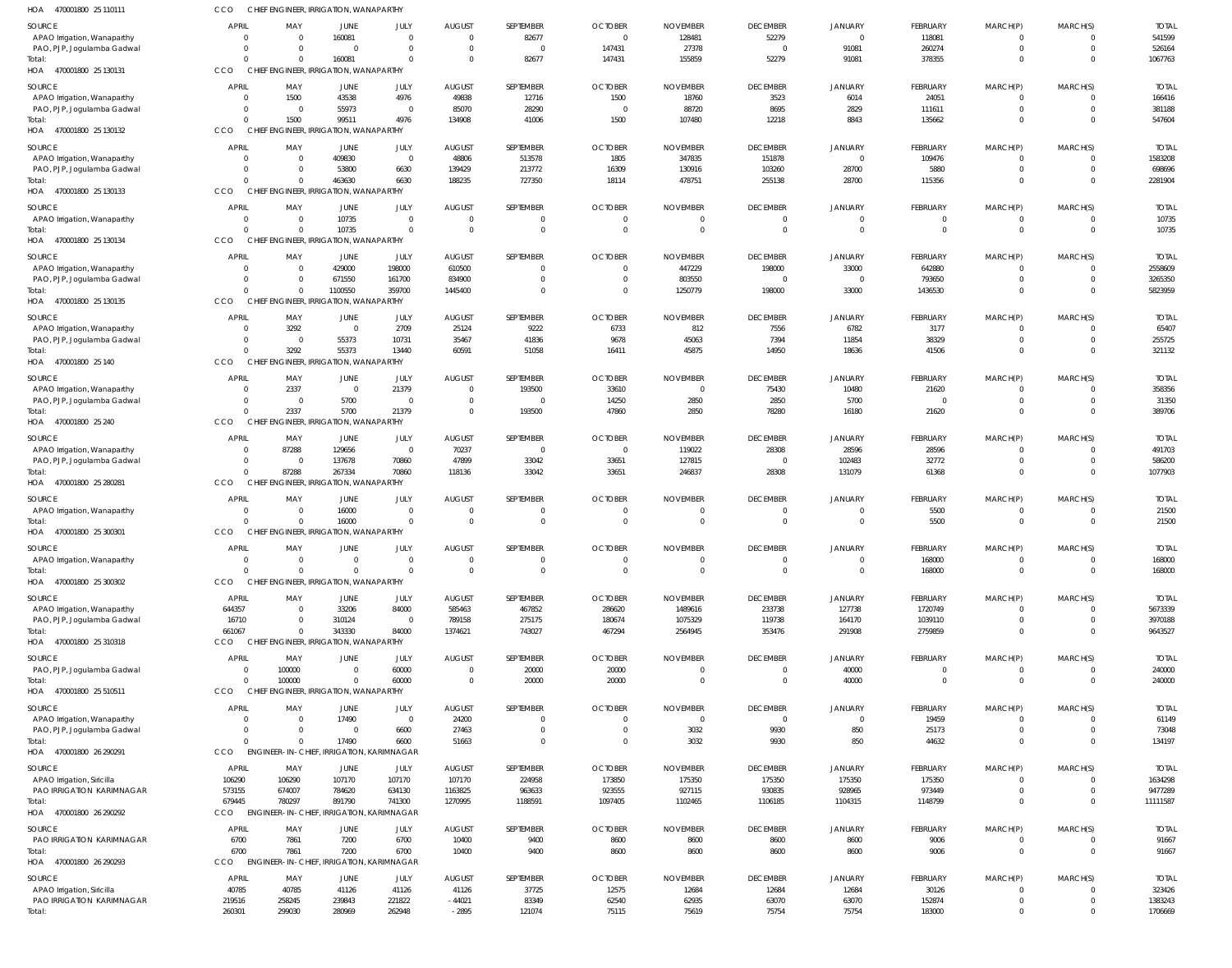| HOA 470001800 26 290294                                         | <b>CCO</b>               | <b>ENGINEER-IN-CHIEF, IRRIGATION, KARIMNAGAR</b>   |                    |                               |                           |                       |                          |                             |                             |                          |                                   |                         |                                  |                         |
|-----------------------------------------------------------------|--------------------------|----------------------------------------------------|--------------------|-------------------------------|---------------------------|-----------------------|--------------------------|-----------------------------|-----------------------------|--------------------------|-----------------------------------|-------------------------|----------------------------------|-------------------------|
| SOURCE                                                          | APRIL                    | MAY                                                | JUNE               | JULY                          | <b>AUGUST</b>             | SEPTEMBER             | <b>OCTOBER</b>           | <b>NOVEMBER</b>             | <b>DECEMBER</b>             | JANUARY                  | FEBRUARY                          | MARCH(P)                | MARCH(S)                         | <b>TOTAL</b>            |
| APAO Irrigation, Siricilla                                      | 12622                    | 12622                                              | 12728              | 12728                         | 12728                     | 31547                 | 19001                    | 19166                       | 19166                       | 19166                    | 19166                             | $\Omega$                | $\Omega$                         | 190640                  |
| <b>PAO IRRIGATION KARIMNAGAR</b>                                | 104248<br>116870         | 124223<br>136845                                   | 114732<br>127460   | 105200<br>117928              | 166637                    | 140493                | 133662                   | 146969                      | 147283                      | 147283                   | 154474<br>173640                  | $\mathbf 0$<br>$\Omega$ | $\overline{0}$<br>$\Omega$       | 1485204<br>1675844      |
| Total:<br>HOA 470001800 26 290296                               | <b>CCO</b>               | <b>ENGINEER-IN-CHIEF</b>                           |                    | <b>IRRIGATION, KARIMNAGAR</b> | 179365                    | 172040                | 152663                   | 166135                      | 166449                      | 166449                   |                                   |                         |                                  |                         |
|                                                                 |                          |                                                    |                    |                               |                           |                       |                          |                             |                             |                          |                                   |                         |                                  |                         |
| SOURCE<br>APAO Irrigation, Siricilla                            | <b>APRIL</b><br>$\Omega$ | MAY<br>$\Omega$                                    | JUNE<br>$\Omega$   | JULY<br>$\Omega$              | <b>AUGUST</b><br>$\Omega$ | SEPTEMBER<br>$\Omega$ | <b>OCTOBER</b><br>-0     | <b>NOVEMBER</b><br>70979    | <b>DECEMBER</b><br>$\Omega$ | JANUARY<br>$\Omega$      | <b>FEBRUARY</b><br>$\overline{0}$ | MARCH(P)<br>0           | MARCH(S)<br>$\Omega$             | <b>TOTAL</b><br>70979   |
| PAO IRRIGATION KARIMNAGAR                                       | $\Omega$                 | $\Omega$                                           |                    | $\Omega$                      | $\Omega$                  | $\mathbf 0$           | $\Omega$                 | 532510                      | $\overline{0}$              | $\overline{0}$           | $\mathbf 0$                       | $\mathbf 0$             | $\overline{0}$                   | 532510                  |
| Total:                                                          | $\Omega$                 | $\Omega$                                           |                    | $\Omega$                      | $\Omega$                  | $\Omega$              | $^{\circ}$               | 603489                      | $\Omega$                    | $\Omega$                 | $\mathbf 0$                       | $\mathbf 0$             | $\Omega$                         | 603489                  |
| HOA 470001800 27 290291                                         | CCO                      | <b>ENGINEER-IN-CHIEF, IRRIGATION, KARIMNAGAR</b>   |                    |                               |                           |                       |                          |                             |                             |                          |                                   |                         |                                  |                         |
| SOURCE                                                          | <b>APRIL</b>             | MAY                                                | JUNE               | JULY                          | <b>AUGUST</b>             | SEPTEMBER             | <b>OCTOBER</b>           | <b>NOVEMBER</b>             | <b>DECEMBER</b>             | <b>JANUARY</b>           | <b>FEBRUARY</b>                   | MARCH(P)                | MARCH(S)                         | <b>TOTAL</b>            |
| <b>PAO IRRIGATION KARIMNAGAR</b>                                | 769115                   | 1601331                                            | 2453953            | 1861550                       | 2831185                   | 2333399               | 2739095                  | 3030885                     | 3034465                     | 2977765                  | 2923750                           | $\overline{0}$          | $\overline{0}$                   | 26556493                |
| Total:                                                          | 769115                   | 1601331                                            | 2453953            | 1861550                       | 2831185                   | 2333399               | 2739095                  | 3030885                     | 3034465                     | 2977765                  | 2923750                           | $\mathbf{0}$            | $\Omega$                         | 26556493                |
| HOA 470001800 27 290292                                         | <b>CCO</b>               | <b>ENGINEER-IN-CHIEF</b>                           |                    | <b>IRRIGATION, KARIMNAGAR</b> |                           |                       |                          |                             |                             |                          |                                   |                         |                                  |                         |
| SOURCE                                                          | <b>APRIL</b>             | MAY                                                | JUNE               | JULY                          | <b>AUGUST</b>             | SEPTEMBER             | <b>OCTOBER</b>           | <b>NOVEMBER</b>             | <b>DECEMBER</b>             | <b>JANUARY</b>           | FEBRUARY                          | MARCH(P)                | MARCH(S)                         | <b>TOTAL</b>            |
| <b>PAO IRRIGATION KARIMNAGAR</b>                                | 7808                     | 10416                                              | 12323              | 10824                         | 17240                     | 15124                 | 14124                    | 17024                       | 16324                       | 16124                    | 16124                             | $\overline{0}$          | $\overline{0}$<br>$\overline{0}$ | 153455                  |
| Total:<br>HOA 470001800 27 290293                               | 7808<br>CCO              | 10416<br>ENGINEER-IN-CHIEF, IRRIGATION, KARIMNAGAR | 12323              | 10824                         | 17240                     | 15124                 | 14124                    | 17024                       | 16324                       | 16124                    | 16124                             | $\mathbf 0$             |                                  | 153455                  |
|                                                                 |                          |                                                    |                    |                               |                           |                       |                          |                             |                             |                          |                                   |                         |                                  |                         |
| SOURCE<br>PAO IRRIGATION KARIMNAGAR                             | APRIL<br>294912          | MAY<br>614173                                      | JUNE<br>949117     | JULY<br>713833                | <b>AUGUST</b><br>398314   | SEPTEMBER<br>508941   | <b>OCTOBER</b><br>266336 | <b>NOVEMBER</b><br>287444   | <b>DECEMBER</b><br>287704   | JANUARY<br>283608        | FEBRUARY<br>579187                | MARCH(P)<br>0           | MARCH(S)<br>0                    | <b>TOTAL</b><br>5183569 |
| Total:                                                          | 294912                   | 614173                                             | 949117             | 713833                        | 398314                    | 508941                | 266336                   | 287444                      | 287704                      | 283608                   | 579187                            | $\overline{0}$          | $\overline{0}$                   | 5183569                 |
| HOA 470001800 27 290294                                         | CCO                      | ENGINEER-IN-CHIEF, IRRIGATION, KARIMNAGAR          |                    |                               |                           |                       |                          |                             |                             |                          |                                   |                         |                                  |                         |
| SOURCE                                                          | APRIL                    | MAY                                                | JUNE               | JULY                          | <b>AUGUST</b>             | SEPTEMBER             | <b>OCTOBER</b>           | <b>NOVEMBER</b>             | <b>DECEMBER</b>             | <b>JANUARY</b>           | FEBRUARY                          | MARCH(P)                | MARCH(S)                         | Total                   |
| <b>PAO IRRIGATION KARIMNAGAR</b>                                | 130808                   | 261372                                             | 336395             | 260544                        | 369881                    | 250057                | 322240                   | 367068                      | 371249                      | 365097                   | 355620                            | 0                       | $\Omega$                         | 3390331                 |
| Total:                                                          | 130808                   | 261372                                             | 336395             | 260544                        | 369881                    | 250057                | 322240                   | 367068                      | 371249                      | 365097                   | 355620                            | $\mathbf{0}$            | $\overline{0}$                   | 3390331                 |
| HOA 470001800 27 290295                                         | CCO                      | <b>ENGINEER-IN-CHIEF</b>                           |                    | <b>IRRIGATION, KARIMNAGAR</b> |                           |                       |                          |                             |                             |                          |                                   |                         |                                  |                         |
| SOURCE                                                          | <b>APRIL</b>             | MAY                                                | JUNE               | JULY                          | <b>AUGUST</b>             | SEPTEMBER             | <b>OCTOBER</b>           | <b>NOVEMBER</b>             | <b>DECEMBER</b>             | <b>JANUARY</b>           | FEBRUARY                          | MARCH(P)                | MARCH(S)                         | <b>TOTAL</b>            |
| PAO IRRIGATION KARIMNAGAR                                       | $\Omega$                 | 200000                                             |                    | 0                             | $\Omega$                  | $\Omega$              | $\Omega$                 | 9000                        | $^{\circ}$                  | $\mathbf 0$              | 0                                 | 0                       | $\overline{0}$                   | 209000                  |
| Total:                                                          |                          | 200000                                             |                    | $\Omega$                      | $\Omega$                  | $\Omega$              | $\Omega$                 | 9000                        | $\overline{0}$              | $\Omega$                 | $\mathbf{0}$                      | $\mathbf 0$             | $\overline{0}$                   | 209000                  |
| HOA 470001800 27 290296                                         | CCO                      | ENGINEER-IN-CHIEF, IRRIGATION, KARIMNAGAR          |                    |                               |                           |                       |                          |                             |                             |                          |                                   |                         |                                  |                         |
| SOURCE                                                          | <b>APRIL</b>             | MAY                                                | JUNE               | JULY                          | <b>AUGUST</b>             | SEPTEMBER             | <b>OCTOBER</b>           | <b>NOVEMBER</b>             | <b>DECEMBER</b>             | <b>JANUARY</b>           | <b>FEBRUARY</b>                   | MARCH(P)                | MARCH(S)                         | <b>TOTAL</b>            |
| PAO IRRIGATION KARIMNAGAR                                       | $\Omega$                 | $\Omega$                                           | $\Omega$           | $\Omega$                      | 0                         | $\mathbf 0$           | $\overline{0}$           | 1462097                     | 39802                       | $\overline{0}$           | $\overline{0}$                    | 0                       | $\Omega$                         | 1501899                 |
| Total:<br>HOA 470001800 29 010011                               | $\Omega$<br>CCO          | $\Omega$<br>CHIEF ENGINEER, IRRIGATION, HYDERABAD  |                    | $\Omega$                      | $\Omega$                  | $\mathbf 0$           | $\overline{0}$           | 1462097                     | 39802                       | $\overline{0}$           | $\overline{0}$                    | $\mathbf{0}$            | $\overline{0}$                   | 1501899                 |
|                                                                 |                          |                                                    |                    |                               |                           |                       |                          |                             |                             |                          |                                   |                         |                                  |                         |
| SOURCE                                                          | <b>APRIL</b>             | MAY                                                | JUNE               | JULY                          | <b>AUGUST</b>             | SEPTEMBER             | <b>OCTOBER</b>           | <b>NOVEMBER</b>             | <b>DECEMBER</b>             | JANUARY                  | FEBRUARY                          | MARCH(P)                | MARCH(S)                         | <b>TOTAL</b>            |
| APAO Irrigation, Vikarabad<br>PAO IRRIGATION DIVISION HYDERABAD | 752850<br>$\overline{0}$ | 884720<br>8897                                     | 930910<br>1186705  | 1328144<br>1204000            | 1593110<br>1778564        | 1553534<br>2011871    | 1791615<br>1931931       | 1508108<br>2235082          | 1525413<br>2009609          | 1629854<br>1964740       | 1454375<br>1778266                | -0<br>$\Omega$          | $\Omega$<br>$\Omega$             | 14952633<br>16109665    |
| PAO IRRIGATION RANGA REDDY DISTRICT                             | 8784137                  | 6934592                                            | 10317029           | 11631513                      | 16618921                  | 18573659              | 17107905                 | 16850666                    | 17384330                    | 17152952                 | 17893977                          | $\Omega$                | $\Omega$                         | 159249681               |
| Total:                                                          | 9536987                  | 7828209                                            | 12434644           | 14163657                      | 19990595                  | 22139064              | 20831451                 | 20593856                    | 20919352                    | 20747546                 | 21126618                          | $\mathbf 0$             | $\overline{0}$                   | 190311979               |
| HOA 470001800 29 010012                                         | CCO                      | CHIEF ENGINEER, IRRIGATION, HYDERABAD              |                    |                               |                           |                       |                          |                             |                             |                          |                                   |                         |                                  |                         |
| SOURCE                                                          | APRIL                    | MAY                                                | JUNE               | JULY                          | <b>AUGUST</b>             | SEPTEMBER             | <b>OCTOBER</b>           | <b>NOVEMBER</b>             | <b>DECEMBER</b>             | <b>JANUARY</b>           | <b>FEBRUARY</b>                   | MARCH(P)                | MARCH(S)                         | <b>TOTAL</b>            |
| APAO Irrigation, Vikarabad                                      | 6060                     | 6060                                               | 6060               | 6176                          | 5738                      | 6327                  | 5660                     | 5802                        | 31718                       | 6060                     | 12721                             | $\Omega$                |                                  | 98382                   |
| PAO IRRIGATION DIVISION HYDERABAD                               | $\Omega$                 | 233                                                | 29313              | 29700                         | 40025                     | 40439                 | 37300                    | 44400                       | 38727                       | 37400                    | 31461                             | $\Omega$                | $\Omega$                         | 328998                  |
| PAO IRRIGATION RANGA REDDY DISTRICT                             | 116416                   | 83621                                              | 144657             | 169624                        | 207957                    | 250385                | 193968                   | 193195                      | 200649                      | 190213                   | 241093                            | $\Omega$                | $\Omega$                         | 1991778                 |
| Total:<br>HOA 470001800 29 010013                               | 122476<br>CCO            | 89914<br>CHIEF ENGINEER, IRRIGATION, HYDERABAD     | 180030             | 205500                        | 253720                    | 297151                | 236928                   | 243397                      | 271094                      | 233673                   | 285275                            | $\overline{0}$          | $\overline{0}$                   | 2419158                 |
|                                                                 |                          |                                                    |                    |                               |                           |                       |                          |                             |                             |                          |                                   |                         |                                  |                         |
| SOURCE                                                          | APRIL<br>289389          | MAY<br>340317                                      | JUNE<br>518071     | JULY<br>510470                | <b>AUGUST</b><br>273670   | SEPTEMBER<br>179486   | <b>OCTOBER</b><br>245147 | <b>NOVEMBER</b><br>157222   | <b>DECEMBER</b><br>110465   | <b>JANUARY</b><br>157718 | <b>FEBRUARY</b><br>254047         | MARCH(P)<br>$\Omega$    | MARCH(S)<br>$\Omega$             | <b>TOTAL</b><br>3036002 |
| APAO Irrigation, Vikarabad<br>PAO IRRIGATION DIVISION HYDERABAD | $\Omega$                 | 3450                                               | 746958             | 462330                        | 317973                    | 221960                | 169568                   | 324103                      | 166714                      | 147345                   | 310491                            | $\Omega$                | $\Omega$                         | 2870892                 |
| PAO IRRIGATION RANGA REDDY DISTRICT                             | 3577987                  | 2662906                                            | 4077079            | 4537214                       | 3617888                   | 3270213               | 1837629                  | 2460037                     | 1654059                     | 1621825                  | 3205804                           | $\Omega$                |                                  | 32522641                |
| Total:                                                          | 3867376                  | 3006673                                            | 5342108            | 5510014                       | 4209531                   | 3671659               | 2252344                  | 2941362                     | 1931238                     | 1926888                  | 3770342                           | $\Omega$                | $\Omega$                         | 38429535                |
| HOA 470001800 29 010016                                         | CCO                      | CHIEF ENGINEER, IRRIGATION, HYDERABAD              |                    |                               |                           |                       |                          |                             |                             |                          |                                   |                         |                                  |                         |
| SOURCE                                                          | APRIL                    | MAY                                                | JUNE               | JULY                          | <b>AUGUST</b>             | SEPTEMBER             | <b>OCTOBER</b>           | <b>NOVEMBER</b>             | <b>DECEMBER</b>             | JANUARY                  | FEBRUARY                          | MARCH(P)                | MARCH(S)                         | <b>TOTAL</b>            |
| APAO Irrigation, Vikarabad                                      | 101477                   | 119864                                             | 126907             | 164883                        | 223111                    | 200392                | 229717                   | 191020                      | 190735                      | 206614                   | 182649                            | $\Omega$                | $\Omega$                         | 1937369                 |
| PAO IRRIGATION DIVISION HYDERABAD                               | $\overline{0}$           | 2669                                               | 337687             | 342823                        | 465712                    | 481550                | 466484                   | 587317                      | 483402                      | 469717                   | 426446                            | $\mathbf 0$             | $\Omega$                         | 4063807                 |
| PAO IRRIGATION RANGA REDDY DISTRICT<br>Total:                   | 1993540<br>2095017       | 1446726<br>1569259                                 | 2316330<br>2780924 | 2787958<br>3295664            | 3595939<br>4284762        | 3910938<br>4592880    | 3355699<br>4051900       | 3346055<br>4124392          | 3527421<br>4201558          | 3381703<br>4058034       | 3446697<br>4055792                | $\Omega$<br>$\mathbf 0$ | $\Omega$<br>$\Omega$             | 33109006<br>39110182    |
| HOA 470001800 29 010017                                         | <b>CCO</b>               | CHIEF ENGINEER, IRRIGATION, HYDERABAD              |                    |                               |                           |                       |                          |                             |                             |                          |                                   |                         |                                  |                         |
|                                                                 | <b>APRIL</b>             |                                                    |                    | JULY                          |                           |                       | <b>OCTOBER</b>           |                             |                             |                          |                                   |                         |                                  |                         |
| SOURCE<br>APAO Irrigation, Vikarabad                            | 0                        | MAY<br>- 0                                         | JUNE<br>$\Omega$   | $\Omega$                      | <b>AUGUST</b><br>$\Omega$ | SEPTEMBER<br>$\Omega$ | $\Omega$                 | <b>NOVEMBER</b><br>$\Omega$ | <b>DECEMBER</b><br>100000   | JANUARY<br>$\Omega$      | <b>FEBRUARY</b><br>-0             | MARCH(P)<br>-C          | MARCH(S)<br>$\Omega$             | Total<br>100000         |
| PAO IRRIGATION DIVISION HYDERABAD                               | 0                        | 170928                                             | 21089              | 53417                         | 38000                     | 32080                 | 11579                    | $\Omega$                    | $^{\circ}$                  | 47615                    | $\Omega$                          | $\Omega$                | $\Omega$                         | 374708                  |
| PAO IRRIGATION RANGA REDDY DISTRICT                             | $\Omega$                 | 113053                                             | 209744             | $\Omega$                      | 415000                    | 260257                | 128650                   | 288581                      | $\Omega$                    |                          | $\Omega$                          | $\Omega$                | $\Omega$                         | 1415285                 |
| Total:                                                          | $\Omega$                 | 283981                                             | 230833             | 53417                         | 453000                    | 292337                | 140229                   | 288581                      | 100000                      | 47615                    | $\Omega$                          | $\mathbf 0$             | $\Omega$                         | 1889993                 |
| HOA 470001800 29 010018                                         | CCO                      | CHIEF ENGINEER, IRRIGATION, HYDERABAD              |                    |                               |                           |                       |                          |                             |                             |                          |                                   |                         |                                  |                         |
| SOURCE                                                          | APRIL                    | MAY                                                | JUNE               | JULY                          | <b>AUGUST</b>             | SEPTEMBER             | <b>OCTOBER</b>           | <b>NOVEMBER</b>             | <b>DECEMBER</b>             | <b>JANUARY</b>           | <b>FEBRUARY</b>                   | MARCH(P)                | MARCH(S)                         | <b>TOTAL</b>            |
| APAO Irrigation, Vikarabad                                      | $\Omega$                 | $\overline{0}$                                     | 36884              | $\Omega$                      | 94243                     | $\mathbf 0$           | $\Omega$                 | $\Omega$                    | 41178                       | 130855                   | 481436                            | $\Omega$                | $\Omega$                         | 784596                  |
| PAO IRRIGATION DIVISION HYDERABAD                               | $\Omega$                 | $\Omega$<br>$\Omega$                               | 47260              | $\Omega$<br>$\Omega$          | 328988                    | 73956                 | $\Omega$                 | 87464                       | 206260                      | 121260                   | 56965                             | $\Omega$                | $\Omega$<br>$\Omega$             | 922153                  |
| <b>PAO IRRIGATION RANGA REDDY DISTRICT</b><br>Total:            | 151907<br>151907         | $\Omega$                                           | 196989<br>281133   | $\Omega$                      | 1245379<br>1668610        | 843954<br>917910      | $\Omega$<br>$\Omega$     | 787442<br>874906            | 1058424<br>1305862          | 680860<br>932975         | 1213993<br>1752394                | 0<br>$\mathbf 0$        | $\Omega$                         | 6178948<br>7885697      |
| HOA 470001800 29 110111                                         | CCO                      | CHIEF ENGINEER, IRRIGATION, HYDERABAD              |                    |                               |                           |                       |                          |                             |                             |                          |                                   |                         |                                  |                         |
| SOURCE                                                          | <b>APRIL</b>             | MAY                                                | <b>JUNE</b>        | JULY                          | <b>AUGUST</b>             | SEPTEMBER             | <b>OCTOBER</b>           | <b>NOVEMBER</b>             | <b>DECEMBER</b>             | <b>JANUARY</b>           | <b>FEBRUARY</b>                   | MARCH(P)                | MARCH(S)                         | <b>TOTAL</b>            |
| APAO Irrigation, Vikarabad                                      | $\Omega$                 | $\Omega$                                           |                    | $\Omega$                      | $\Omega$                  |                       | $\Omega$                 | $\Omega$                    | $^{\circ}$                  | 27340                    | 122643                            | $\Omega$                | $\Omega$                         | 149983                  |
| PAO IRRIGATION DIVISION HYDERABAD                               | $\Omega$                 | $\Omega$                                           |                    | $\Omega$                      |                           |                       |                          | 7760                        | $\Omega$                    | $\Omega$                 | $\Omega$                          | $\Omega$                | $\Omega$                         | 7760                    |
| PAO IRRIGATION RANGA REDDY DISTRICT                             | $\Omega$                 | $\Omega$                                           | 3600               | 0                             | $\Omega$                  | $\Omega$              | $\Omega$                 | 277736                      | $\Omega$                    | 28490                    | 417547                            | $\Omega$                | $\Omega$                         | 727373                  |
| Total:                                                          | $\Omega$                 | $\Omega$                                           | 3600               | $\Omega$                      |                           | $\Omega$              | $\Omega$                 | 285496                      | $\Omega$                    | 55830                    | 540190                            | $\mathbf 0$             | $\Omega$                         | 885116                  |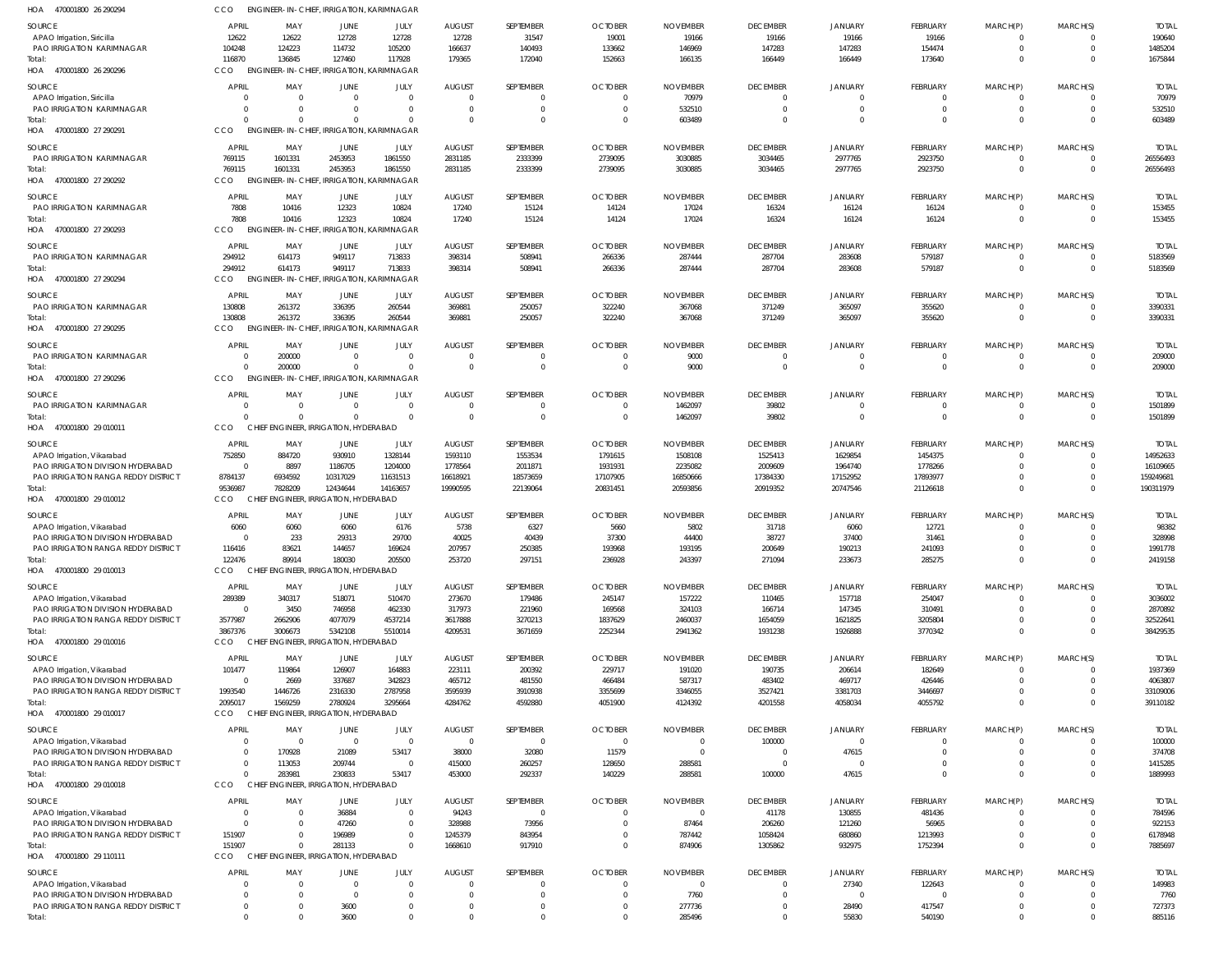| HOA<br>470001800 29 130131                                        | CCO                        |                         | CHIEF ENGINEER, IRRIGATION, HYDERABAD             |                      |                                 |                       |                            |                            |                             |                         |                             |                            |                            |                         |
|-------------------------------------------------------------------|----------------------------|-------------------------|---------------------------------------------------|----------------------|---------------------------------|-----------------------|----------------------------|----------------------------|-----------------------------|-------------------------|-----------------------------|----------------------------|----------------------------|-------------------------|
| SOURCE                                                            | <b>APRIL</b>               | MAY                     | JUNE                                              | JULY                 | <b>AUGUST</b>                   | SEPTEMBER             | <b>OCTOBER</b>             | <b>NOVEMBER</b>            | <b>DECEMBER</b>             | JANUARY                 | <b>FEBRUARY</b>             | MARCH(P)                   | MARCH(S)                   | <b>TOTAL</b>            |
| APAO Irrigation, Vikarabad                                        | $\Omega$                   | $\Omega$                | $\overline{0}$                                    | $\Omega$             | 7738                            | $\Omega$              | 942                        | 942                        | 3125                        | 21240                   | 4239                        | $\Omega$                   | $\Omega$                   | 38226                   |
| PAO IRRIGATION DIVISION HYDERABAD                                 | $\Omega$                   | $\Omega$                | $\Omega$                                          | $\Omega$             | $\overline{0}$                  | $\Omega$              | 15783                      | $\Omega$                   | 23588                       | 3932                    | 3758                        | $\Omega$                   | $\Omega$                   | 47061                   |
| <b>PAO IRRIGATION RANGA REDDY DISTRICT</b>                        | 0<br>$\Omega$              | 40510                   | 42495                                             | $\Omega$<br>$\Omega$ | 78009                           | 26092                 | 41110                      | 56192                      | 55984                       | 9138                    | 20873                       | $\Omega$<br>$\Omega$       | $\Omega$<br>$\Omega$       | 370403                  |
| Total:<br>HOA 470001800 29 130132                                 | CCO                        | 40510                   | 42495<br>CHIEF ENGINEER, IRRIGATION, HYDERABAD    |                      | 85747                           | 26092                 | 57835                      | 57134                      | 82697                       | 34310                   | 28870                       |                            |                            | 455690                  |
| SOURCE                                                            | <b>APRIL</b>               | MAY                     | JUNE                                              | JULY                 | <b>AUGUST</b>                   | SEPTEMBER             | <b>OCTOBER</b>             | <b>NOVEMBER</b>            | <b>DECEMBER</b>             | JANUARY                 | <b>FEBRUARY</b>             | MARCH(P)                   | MARCH(S)                   | <b>TOTAI</b>            |
| APAO Irrigation, Vikarabad                                        | 0                          | $\Omega$                | $\Omega$                                          | 6710                 | 33980                           | 20250                 | 10600                      | 38740                      | $\Omega$                    | 24990                   | $\Omega$                    | - 0                        | $\Omega$                   | 135270                  |
| PAO IRRIGATION DIVISION HYDERABAD                                 |                            | 0                       | $\Omega$                                          | 7945                 | 39923                           | $\Omega$              | 42909                      | 3815                       | 59797                       | $\Omega$                | $\Omega$                    | $\Omega$                   | $\Omega$                   | 154389                  |
| PAO IRRIGATION RANGA REDDY DISTRICT                               | 0                          | <sup>0</sup>            | 41723                                             | 48489                | 266579                          | 185176                | 91312                      | 464569                     | 92365                       | 116507                  | 77767                       | $\Omega$                   | $\Omega$                   | 1384487                 |
| Total:                                                            |                            | $\Omega$                | 41723                                             | 63144                | 340482                          | 205426                | 144821                     | 507124                     | 152162                      | 141497                  | 77767                       | $\Omega$                   | $\Omega$                   | 1674146                 |
| HOA 470001800 29 130133                                           | CCO                        |                         | CHIEF ENGINEER, IRRIGATION, HYDERABAD             |                      |                                 |                       |                            |                            |                             |                         |                             |                            |                            |                         |
| SOURCE                                                            | <b>APRIL</b>               | MAY                     | <b>JUNE</b>                                       | JULY                 | <b>AUGUST</b>                   | SEPTEMBER             | <b>OCTOBER</b>             | <b>NOVEMBER</b>            | <b>DECEMBER</b>             | <b>JANUARY</b>          | <b>FEBRUARY</b>             | MARCH(P)                   | MARCH(S)                   | <b>TOTAL</b>            |
| <b>PAO IRRIGATION RANGA REDDY DISTRICT</b>                        | $\Omega$<br>$\Omega$       | $\Omega$<br>$\Omega$    | $\overline{0}$<br>$\Omega$                        | $\Omega$<br>$\Omega$ | 44743                           | 48132                 | $\Omega$                   | 115050                     | $\Omega$                    | 0                       | $\Omega$<br>$\overline{0}$  | $\Omega$<br>$\mathbf{0}$   | 0                          | 207925                  |
| Total:<br>HOA 470001800 29 130134                                 | <b>CCO</b>                 |                         | CHIEF ENGINEER, IRRIGATION, HYDERABAD             |                      | 44743                           | 48132                 | $\mathbf 0$                | 115050                     | $\overline{0}$              | 0                       |                             |                            | $\overline{0}$             | 207925                  |
|                                                                   | <b>APRIL</b>               |                         |                                                   |                      |                                 | SEPTEMBER             |                            |                            |                             |                         |                             |                            |                            |                         |
| SOURCE<br>APAO Irrigation, Vikarabad                              | 0                          | MAY<br>0                | JUNE<br>- 0                                       | JULY<br>157144       | <b>AUGUST</b><br>$\overline{0}$ | 31429                 | <b>OCTOBER</b><br>188572   | <b>NOVEMBER</b><br>157143  | <b>DECEMBER</b><br>62858    | <b>JANUARY</b><br>0     | FEBRUARY<br>$\Omega$        | MARCH(P)<br>$\Omega$       | MARCH(S)<br>$\Omega$       | <b>TOTAL</b><br>597146  |
| PAO IRRIGATION DIVISION HYDERABAD                                 | <sup>0</sup>               | $\Omega$                | $\Omega$                                          | $\Omega$             | $\mathbf 0$                     | 161905                | 64762                      |                            | $\Omega$                    | 97143                   | $\Omega$                    | $\Omega$                   | $\Omega$                   | 323810                  |
| PAO IRRIGATION RANGA REDDY DISTRICT                               | 0                          | <sup>0</sup>            | $\Omega$                                          | 900272               | 307798                          | 710406                | 32381                      | 1010708                    | 192058                      | 96029                   | 745699                      | $\Omega$                   | $\Omega$                   | 3995351                 |
| Total:                                                            |                            | $\Omega$                | $\Omega$                                          | 1057416              | 307798                          | 903740                | 285715                     | 1167851                    | 254916                      | 193172                  | 745699                      | $\Omega$                   | $\Omega$                   | 4916307                 |
| HOA 470001800 29 130135                                           | <b>CCO</b>                 |                         | CHIEF ENGINEER. IRRIGATION. HYDERABAD             |                      |                                 |                       |                            |                            |                             |                         |                             |                            |                            |                         |
| SOURCE                                                            | <b>APRIL</b>               | MAY                     | JUNE                                              | JULY                 | <b>AUGUST</b>                   | SEPTEMBER             | <b>OCTOBER</b>             | <b>NOVEMBER</b>            | <b>DECEMBER</b>             | JANUARY                 | FEBRUARY                    | MARCH(P)                   | MARCH(S)                   | <b>TOTAL</b>            |
| APAO Irrigation, Vikarabad                                        | $\Omega$                   | $\mathbf 0$             | $\overline{0}$                                    | 16348                | 3368                            | $\Omega$              | 7303                       | $\Omega$                   | 6800                        | - 0                     | 3081                        | $\Omega$                   | $\Omega$                   | 36900                   |
| PAO IRRIGATION DIVISION HYDERABAD                                 | $\Omega$                   | $\Omega$                | $\overline{0}$                                    | $\Omega$             | $\overline{0}$                  | 171939                | 15451                      | $\Omega$                   | $\Omega$                    | $\Omega$                | $\Omega$                    | $\Omega$                   | $\Omega$<br>$\Omega$       | 187390                  |
| <b>PAO IRRIGATION RANGA REDDY DISTRICT</b><br>Total:              | 0<br>$\Omega$              | 9834<br>9834            | 2170<br>2170                                      | 307953<br>324301     | 38822<br>42190                  | 70303<br>242242       | 161699<br>184453           | 21446<br>21446             | 153816<br>160616            | 4924<br>4924            | 91636<br>94717              | $\Omega$<br>$\Omega$       | $\Omega$                   | 862603<br>1086893       |
| HOA 470001800 29 140                                              | CCO                        |                         | CHIEF ENGINEER, IRRIGATION, HYDERABAD             |                      |                                 |                       |                            |                            |                             |                         |                             |                            |                            |                         |
| SOURCE                                                            | <b>APRIL</b>               | MAY                     | <b>JUNE</b>                                       | JULY                 | <b>AUGUST</b>                   | SEPTEMBER             | <b>OCTOBER</b>             | <b>NOVEMBER</b>            | <b>DECEMBER</b>             | JANUARY                 | <b>FEBRUARY</b>             | MARCH(P)                   | MARCH(S)                   | <b>TOTAL</b>            |
| PAO IRRIGATION RANGA REDDY DISTRICT                               | 0                          | 0                       | 26386                                             | $\Omega$             | $\Omega$                        | $\Omega$              | 79158                      | 2609                       | 2609                        | 2609                    | $\Omega$                    | - 0                        | $\Omega$                   | 113371                  |
| Total:                                                            |                            | $\Omega$                | 26386                                             | $\Omega$             | $\Omega$                        | $\overline{0}$        | 79158                      | 2609                       | 2609                        | 2609                    | $\Omega$                    | $\Omega$                   | $\overline{0}$             | 113371                  |
| HOA 470001800 29 240                                              | CCO                        |                         | CHIEF ENGINEER, IRRIGATION, HYDERABAD             |                      |                                 |                       |                            |                            |                             |                         |                             |                            |                            |                         |
| SOURCE                                                            | <b>APRIL</b>               | MAY                     | JUNE                                              | JULY                 | <b>AUGUST</b>                   | SEPTEMBER             | <b>OCTOBER</b>             | <b>NOVEMBER</b>            | <b>DECEMBER</b>             | JANUARY                 | FEBRUARY                    | MARCH(P)                   | MARCH(S)                   | <b>TOTAL</b>            |
| PAO IRRIGATION DIVISION HYDERABAD                                 | $\overline{0}$             | $\overline{0}$          | $\overline{0}$                                    | $\Omega$             | $\overline{0}$                  | 73527                 | 12420                      | 14031                      | $\overline{0}$              | 31480                   | 15802                       | $\Omega$                   | $\Omega$                   | 147260                  |
| <b>PAO IRRIGATION RANGA REDDY DISTRICT</b>                        | $\Omega$                   | 40370                   | $\Omega$                                          | 33150                | 21937                           | 3910                  | 12022                      | 19873                      | 129370                      | $\overline{0}$          | 3785                        | $\Omega$                   | $\Omega$                   | 264417                  |
| Total:<br>HOA 470001800 29 260                                    | $\Omega$<br><b>CCO</b>     | 40370                   | $\Omega$<br>CHIEF ENGINEER, IRRIGATION, HYDERABAD | 33150                | 21937                           | 77437                 | 24442                      | 33904                      | 129370                      | 31480                   | 19587                       | $\Omega$                   | $\Omega$                   | 411677                  |
|                                                                   |                            |                         |                                                   |                      |                                 |                       |                            |                            |                             |                         |                             |                            |                            |                         |
| SOURCE<br>APAO Irrigation, Vikarabad                              | <b>APRIL</b><br>0          | MAY<br>$\Omega$         | JUNE<br>$\overline{0}$                            | JULY<br>$\Omega$     | <b>AUGUST</b><br>431448         | SEPTEMBER<br>$\Omega$ | <b>OCTOBER</b><br>$\Omega$ | <b>NOVEMBER</b><br>1686285 | <b>DECEMBER</b><br>$\Omega$ | <b>JANUARY</b><br>37170 | <b>FEBRUARY</b><br>$\Omega$ | MARCH(P)<br>$\Omega$       | MARCH(S)<br>$\Omega$       | <b>TOTAI</b><br>2154903 |
| PAO IRRIGATION RANGA REDDY DISTRICT                               | 0                          | $\Omega$                | $\Omega$                                          | $\Omega$             | $\Omega$                        | $\Omega$              | $\Omega$                   | 298872                     | $\Omega$                    | $\overline{0}$          | 72000                       | $\Omega$                   | $\Omega$                   | 370872                  |
| Total:                                                            |                            | $\Omega$                | $\Omega$                                          | $\Omega$             | 431448                          | $\Omega$              | $\Omega$                   | 1985157                    | $\Omega$                    | 37170                   | 72000                       | $\Omega$                   | $\Omega$                   | 2525775                 |
| HOA 470001800 29 280281                                           | CCO                        |                         | CHIEF ENGINEER, IRRIGATION, HYDERABAD             |                      |                                 |                       |                            |                            |                             |                         |                             |                            |                            |                         |
| <b>SOURCE</b>                                                     | <b>APRIL</b>               | MAY                     | <b>JUNE</b>                                       | JULY                 | <b>AUGUST</b>                   | <b>SEPTEMBER</b>      | <b>OCTOBER</b>             | <b>NOVEMBER</b>            | <b>DECEMBER</b>             | JANUARY                 | <b>FEBRUARY</b>             | MARCH(P)                   | MARCH(S)                   | <b>TOTAL</b>            |
| PAO IRRIGATION RANGA REDDY DISTRICT                               | $\Omega$                   | $\Omega$                | $\overline{0}$                                    | $\Omega$             | 5500                            | $\Omega$              | $\Omega$                   | $\Omega$                   | $\Omega$                    | $\Omega$                | $\Omega$                    | $\Omega$                   | $\Omega$                   | 5500                    |
| Total:                                                            |                            |                         | $\Omega$                                          |                      | 5500                            | $\Omega$              |                            |                            |                             | 0                       |                             |                            | $\Omega$                   | 5500                    |
| HOA 470001800 29 290291                                           | CCO                        |                         | CHIEF ENGINEER, IRRIGATION, HYDERABAD             |                      |                                 |                       |                            |                            |                             |                         |                             |                            |                            |                         |
| SOURCE                                                            | APRIL                      | MAY                     | <b>JUNE</b>                                       | JULY                 | <b>AUGUST</b>                   | SEPTEMBER             | <b>OCTOBER</b>             | <b>NOVEMBER</b>            | <b>DECEMBER</b>             | <b>JANUARY</b>          | FEBRUARY                    | MARCH(P)                   | MARCH(S)                   | <b>TOTAL</b>            |
| APAO Irrigation, Vikarabad                                        | 32670                      | 51845                   | 42420                                             | 51744                | 64300                           | 64625                 | 64625                      | 68359                      | 64625                       | 64300                   | 64625                       |                            | $\Omega$                   | 634138                  |
| PAO IRRIGATION RANGA REDDY DISTRICT<br>Total:                     | 428270<br>460940           | 442886<br>494731        | 540119<br>582539                                  | 866503<br>918247     | 553905<br>618205                | 924028<br>988653      | 785842<br>850467           | 771930<br>840289           | 803772<br>868397            | 789440<br>853740        | 791692<br>856317            | $\Omega$<br>$\Omega$       | $\Omega$<br>$\Omega$       | 7698387<br>8332525      |
| HOA 470001800 29 290292                                           | CCO                        |                         | CHIEF ENGINEER, IRRIGATION, HYDERABAD             |                      |                                 |                       |                            |                            |                             |                         |                             |                            |                            |                         |
| <b>SOURCE</b>                                                     | <b>APRIL</b>               | MAY                     | JUNE                                              | JULY                 | <b>AUGUST</b>                   | SEPTEMBER             | <b>OCTOBER</b>             | <b>NOVEMBER</b>            | <b>DECEMBER</b>             | JANUARY                 | FEBRUARY                    | MARCH(P)                   | MARCH(S)                   | <b>TOTAL</b>            |
| PAO IRRIGATION RANGA REDDY DISTRICT                               | 7400                       | 7400                    | 7400                                              | 9400                 | 7400                            | 11400                 | 9400                       | 9400                       | 9400                        | 9400                    | 9400                        | $\Omega$                   | 0                          | 97400                   |
| Total:                                                            | 7400                       | 7400                    | 7400                                              | 9400                 | 7400                            | 11400                 | 9400                       | 9400                       | 9400                        | 9400                    | 9400                        | $\Omega$                   | $\overline{0}$             | 97400                   |
| HOA 470001800 29 290293                                           | CCO                        |                         | CHIEF ENGINEER, IRRIGATION, HYDERABAD             |                      |                                 |                       |                            |                            |                             |                         |                             |                            |                            |                         |
| SOURCE                                                            | <b>APRIL</b>               | MAY                     | JUNE                                              | JULY                 | <b>AUGUST</b>                   | SEPTEMBER             | <b>OCTOBER</b>             | <b>NOVEMBER</b>            | <b>DECEMBER</b>             | JANUARY                 | FEBRUARY                    | MARCH(P)                   | MARCH(S)                   | <b>TOTAL</b>            |
| APAO Irrigation, Vikarabad                                        | 12540                      | 12540                   | 12540                                             | 16828                | 3947                            | 3947                  | 3947                       | 5921                       | 3947                        | 3947                    | 9375                        |                            | $\Omega$                   | 89479                   |
| PAO IRRIGATION RANGA REDDY DISTRICT                               | 164089                     | 164089                  | 202674                                            | 324894               | 186808                          | 119115                | 55626                      | 55792                      | 55792                       | 55927                   | 133130                      | $\Omega$                   | $\Omega$                   | 1517936                 |
| Total:<br>HOA 470001800 29 290294                                 | 176629<br>CCO              | 176629                  | 215214<br>CHIEF ENGINEER, IRRIGATION, HYDERABAD   | 341722               | 190755                          | 123062                | 59573                      | 61713                      | 59739                       | 59874                   | 142505                      | $\Omega$                   | $\Omega$                   | 1607415                 |
|                                                                   |                            |                         |                                                   |                      |                                 |                       |                            |                            |                             |                         |                             |                            |                            |                         |
| SOURCE                                                            | APRIL                      | MAY                     | JUNE                                              | JULY                 | <b>AUGUST</b>                   | SEPTEMBER             | <b>OCTOBER</b>             | <b>NOVEMBER</b>            | <b>DECEMBER</b>             | JANUARY                 | FEBRUARY                    | MARCH(P)                   | MARCH(S)                   | <b>TOTAL</b>            |
| APAO Irrigation, Vikarabad<br>PAO IRRIGATION RANGA REDDY DISTRICT | 4689<br>126951             | 4689<br>126951          | 4689<br>160506                                    | 7049<br>200612       | 7049<br>141379                  | 7049<br>218095        | 7049<br>174871             | 8165<br>175415             | 7049<br>175415              | 7049<br>175859          | 7049<br>176049              | $\Omega$<br>$\Omega$       | $\Omega$<br>$\overline{0}$ | 71575<br>1852103        |
| Total:                                                            | 131640                     | 131640                  | 165195                                            | 207661               | 148428                          | 225144                | 181920                     | 183580                     | 182464                      | 182908                  | 183098                      | $\Omega$                   | $\Omega$                   | 1923678                 |
| HOA 470001800 29 290295                                           | <b>CCO</b>                 |                         | CHIEF ENGINEER, IRRIGATION, HYDERABAD             |                      |                                 |                       |                            |                            |                             |                         |                             |                            |                            |                         |
| SOURCE                                                            | <b>APRIL</b>               | MAY                     | JUNE                                              | JULY                 | AUGUST                          | SEPTEMBER             | <b>OCTOBER</b>             | <b>NOVEMBER</b>            | <b>DECEMBER</b>             | JANUARY                 | FEBRUARY                    | MARCH(P)                   | MARCH(S)                   | <b>TOTAL</b>            |
| PAO IRRIGATION RANGA REDDY DISTRICT                               | $\Omega$                   | $\Omega$                | $\Omega$                                          | $\Omega$             | $\mathbf 0$                     | $\Omega$              | $\mathbf 0$                | $\Omega$                   | $\Omega$                    | 39450                   | $\Omega$                    | $\Omega$                   | $\overline{0}$             | 39450                   |
| Total:                                                            | $\Omega$                   | $\Omega$                | $\Omega$                                          | $\Omega$             | $\Omega$                        | $\Omega$              | $\Omega$                   | $\Omega$                   | $\overline{0}$              | 39450                   | $\Omega$                    | $\Omega$                   | $\overline{0}$             | 39450                   |
| HOA 470001800 29 290296                                           | <b>CCO</b>                 |                         | CHIEF ENGINEER, IRRIGATION, HYDERABAD             |                      |                                 |                       |                            |                            |                             |                         |                             |                            |                            |                         |
| SOURCE                                                            | <b>APRIL</b>               | MAY                     | JUNE                                              | JULY                 | <b>AUGUST</b>                   | SEPTEMBER             | <b>OCTOBER</b>             | <b>NOVEMBER</b>            | <b>DECEMBER</b>             | <b>JANUARY</b>          | FEBRUARY                    | MARCH(P)                   | MARCH(S)                   | <b>TOTAL</b>            |
| APAO Irrigation, Vikarabad                                        | $\overline{0}$             | $\Omega$                | $\overline{0}$                                    | $\Omega$             | 25460                           | $\overline{0}$        | $\mathbf 0$                | $\mathbf 0$                | $\overline{0}$              | 0                       | $\Omega$                    | $\Omega$                   | 0                          | 25460                   |
| PAO IRRIGATION RANGA REDDY DISTRICT<br>Total:                     | $\overline{0}$<br>$\Omega$ | $\mathbf 0$<br>$\Omega$ | $\overline{0}$<br>$\Omega$                        | $\Omega$<br>$\Omega$ | 265440<br>290900                | 67097<br>67097        | $\mathbf 0$<br>$\Omega$    | $\mathbf 0$<br>$\Omega$    | $\overline{0}$              | 138507<br>138507        | $\overline{0}$<br>$\Omega$  | $\overline{0}$<br>$\Omega$ | $\overline{0}$<br>$\Omega$ | 471044<br>496504        |
|                                                                   |                            |                         |                                                   |                      |                                 |                       |                            |                            |                             |                         |                             |                            |                            |                         |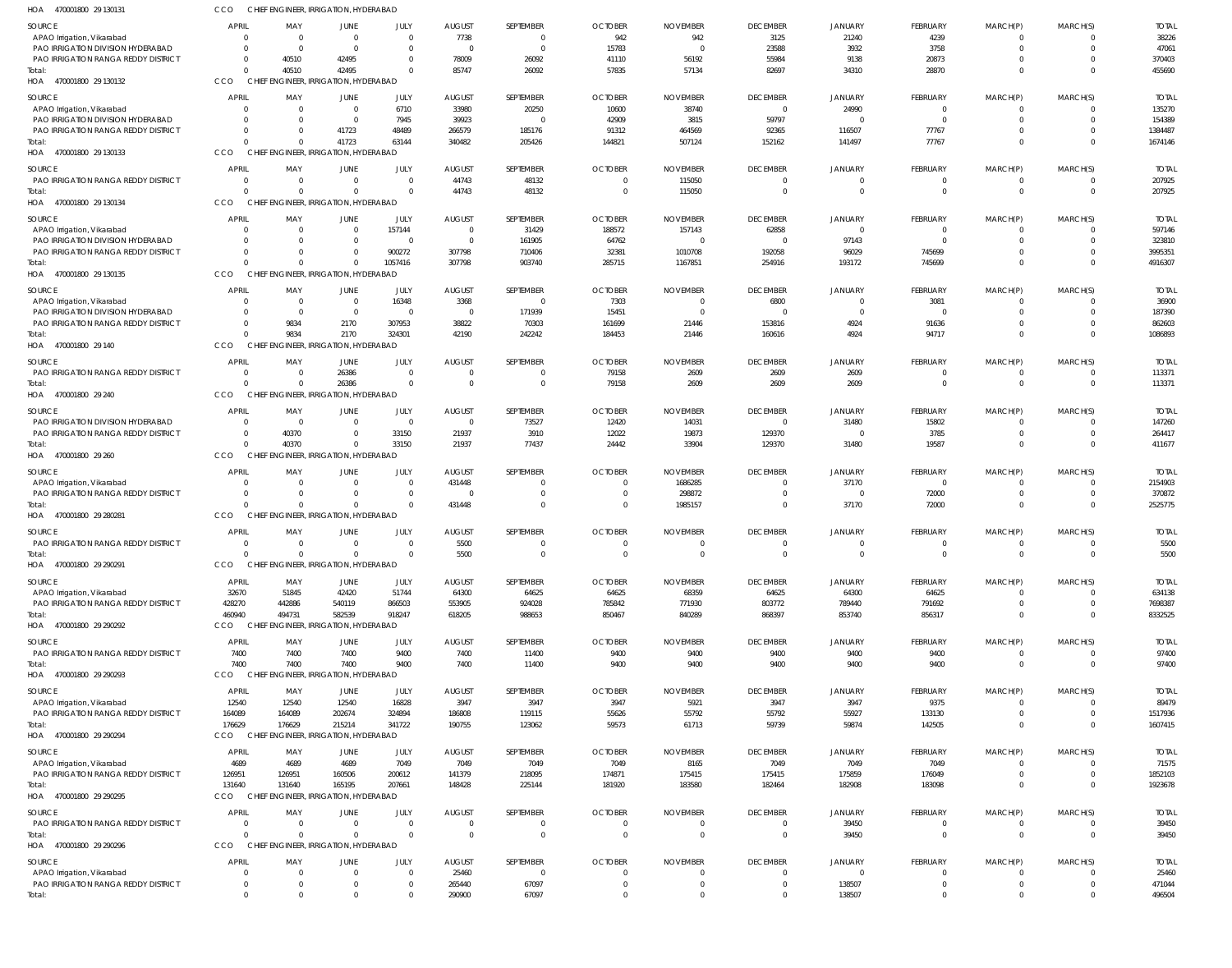| HOA 470001800 29 300301                                                         | CCO                              | CHIEF ENGINEER, IRRIGATION, HYDERABAD                         |                                           |                                 |                                             |                                 |                                                       |                                     |                                       |                                    |                                      |                                      |                      |                                    |
|---------------------------------------------------------------------------------|----------------------------------|---------------------------------------------------------------|-------------------------------------------|---------------------------------|---------------------------------------------|---------------------------------|-------------------------------------------------------|-------------------------------------|---------------------------------------|------------------------------------|--------------------------------------|--------------------------------------|----------------------|------------------------------------|
| SOURCE<br><b>PAO IRRIGATION RANGA REDDY DISTRICT</b><br>Total:                  | <b>APRIL</b><br>197000<br>197000 | MAY<br>$\Omega$<br>$\Omega$                                   | <b>JUNE</b><br>$\Omega$<br>$\Omega$       | JULY<br>$\Omega$<br>$\Omega$    | <b>AUGUST</b><br>$\Omega$<br>$\overline{0}$ | SEPTEMBER<br>442400<br>442400   | <b>OCTOBER</b><br>$\Omega$<br>$\overline{\mathbf{0}}$ | <b>NOVEMBER</b><br>327600<br>327600 | <b>DECEMBER</b><br>109200<br>109200   | <b>JANUARY</b><br>109200<br>109200 | <b>FEBRUARY</b><br>109200<br>109200  | MARCH(P)<br>$\Omega$<br>$\mathbf{0}$ | MARCH(S)<br>$\Omega$ | <b>TOTAL</b><br>1294600<br>1294600 |
| HOA 470001800 29 300302                                                         | <b>CCO</b>                       | CHIEF ENGINEER, IRRIGATION, HYDERABAD                         |                                           |                                 |                                             |                                 |                                                       |                                     |                                       |                                    |                                      |                                      |                      |                                    |
| SOURCE<br>APAO Irrigation, Vikarabad<br>APAO Irrigation, Yadadri                | APRI<br>-0<br>$\Omega$           | MAY<br>$\Omega$<br>$\Omega$                                   | <b>JUNE</b><br>$\overline{0}$<br>$\Omega$ | JULY<br>54570<br>$\overline{0}$ | <b>AUGUST</b><br>- 0<br>$\Omega$            | SEPTEMBER<br>474325<br>$\Omega$ | <b>OCTOBER</b><br>- 0<br>- 0                          | <b>NOVEMBER</b><br>- 0<br>$\Omega$  | <b>DECEMBER</b><br>432348<br>$\Omega$ | JANUARY<br>$\Omega$                | <b>FEBRUARY</b><br>432348<br>4904210 | MARCH(P)<br>$\Omega$<br>$\Omega$     | MARCH(S)<br>$\Omega$ | <b>TOTAI</b><br>1393591<br>4904210 |
| PAO IRRIGATION DIVISION HYDERABAD<br><b>PAO IRRIGATION RANGA REDDY DISTRICT</b> | $\Omega$<br>242931               | $\Omega$                                                      | 83954<br>41976                            | $\overline{0}$<br>$\Omega$      | $\overline{0}$<br>$\Omega$                  | $\Omega$<br>1792546             | - 0<br>312734                                         | $\Omega$<br>312734                  | $\Omega$<br>301117                    | 293603                             | 1053003<br>1432716                   | $\Omega$<br>$\Omega$                 | $\Omega$<br>$\Omega$ | 1136957<br>4730357                 |
| Total:<br>HOA 470001800 29 310318                                               | 242931<br>CCO                    | $\Omega$<br>CHIEF ENGINEER, IRRIGATION, HYDERABAD             | 125930                                    | 54570                           | $\Omega$                                    | 2266871                         | 312734                                                | 312734                              | 733465                                | 293603                             | 7822277                              | $\Omega$                             | $\Omega$             | 12165115                           |
| SOURCE                                                                          | <b>APRIL</b>                     | MAY                                                           | <b>JUNE</b>                               | JULY                            | <b>AUGUST</b>                               | SEPTEMBER                       | <b>OCTOBER</b>                                        | <b>NOVEMBER</b>                     | <b>DECEMBER</b>                       | <b>JANUARY</b>                     | <b>FEBRUARY</b>                      | MARCH(P)                             | MARCH(S)             | <b>TOTAI</b>                       |
| <b>PAO IRRIGATION RANGA REDDY DISTRICT</b><br>Total:                            | $\Omega$<br>$\cap$<br>CCO        | $\Omega$<br>$\Omega$<br>CHIEF ENGINEER, IRRIGATION, HYDERABAD | $\Omega$<br>$\Omega$                      | 0<br>$\Omega$                   | $\overline{0}$<br>$\Omega$                  | $\Omega$                        | 0<br>$\overline{0}$                                   | $\Omega$<br>$\overline{\mathbf{0}}$ | 20000<br>20000                        | $\Omega$                           | 0<br>$\Omega$                        | 0<br>$\mathbf 0$                     | $\Omega$             | 20000<br>20000                     |
| HOA 470001800 29 510511<br>SOURCE                                               | APRIL                            | MAY                                                           | <b>JUNE</b>                               | JULY                            | <b>AUGUST</b>                               | SEPTEMBER                       | <b>OCTOBER</b>                                        | <b>NOVEMBER</b>                     | <b>DECEMBER</b>                       | <b>JANUARY</b>                     | FEBRUARY                             | MARCH(P)                             | MARCH(S)             | <b>TOTAL</b>                       |
| <b>PAO IRRIGATION RANGA REDDY DISTRICT</b>                                      | $\Omega$                         | 18000                                                         | $\Omega$                                  | $\Omega$                        | 10260                                       | $\Omega$                        | $\overline{\mathbf{0}}$                               | 9780                                | $\Omega$                              | $\Omega$                           | $\mathbf 0$                          | 0                                    | $\Omega$             | 38040                              |
| Total:<br>HOA 470001800 30 010011                                               | $\Omega$<br>CCO                  | 18000<br>CHIEF ENGINEER, IRRIGATION, NIZAMABAD                | $\Omega$                                  | $\Omega$                        | 10260                                       | $\Omega$                        | $\overline{0}$                                        | 9780                                | $\Omega$                              | $\Omega$                           | $\mathbf{0}$                         | $\overline{0}$                       | $\Omega$             | 38040                              |
| SOURCE                                                                          | <b>APRIL</b>                     | MAY                                                           | JUNE                                      | JULY                            | AUGUST                                      | SEPTEMBER                       | <b>OCTOBER</b>                                        | <b>NOVEMBER</b>                     | <b>DECEMBER</b>                       | JANUARY                            | FEBRUARY                             | MARCH(P)                             | MARCH(S)             | <b>TOTA</b>                        |
| PAO IRRIGATION NIZAMABAD<br><b>PAO IRRIGATION RANGA REDDY DISTRICT</b>          | 6932859<br>793680                | 7208864<br>1494615                                            | 7513360<br>$\Omega$                       | 7272108<br>$\Omega$             | 12862157<br>$\overline{0}$                  | 11972661<br>$-1537570$          | 11642208<br>- 0                                       | 11716541<br>$\Omega$                | 11906751<br>$\Omega$                  | 11667889                           | 11618057<br>$\Omega$                 | 0<br>$\Omega$                        | $\Omega$<br>$\Omega$ | 112313455<br>750725                |
| Total:                                                                          | 7726539                          | 8703479                                                       | 7513360                                   | 7272108                         | 12862157                                    | 10435091                        | 11642208                                              | 11716541                            | 11906751                              | 11667889                           | 11618057                             | $\Omega$                             | $\Omega$             | 113064180                          |
| HOA 470001800 30 010012                                                         | CCO                              | <b>CHIEF</b>                                                  | <b>ENGINEER, IRRIGATION, NIZAMABAD</b>    |                                 |                                             |                                 |                                                       |                                     |                                       |                                    |                                      |                                      |                      |                                    |
| SOURCE<br><b>PAO IRRIGATION NIZAMABAD</b>                                       | <b>APRIL</b><br>63933            | MAY<br>57505                                                  | <b>JUNE</b><br>53951                      | JULY<br>53164                   | <b>AUGUST</b><br>85114                      | SEPTEMBER<br>71443              | <b>OCTOBER</b><br>75060                               | <b>NOVEMBER</b><br>73378            | <b>DECEMBER</b><br>74236              | <b>JANUARY</b><br>73240            | <b>FEBRUARY</b><br>94794             | MARCH(P)<br>0                        | MARCH(S)<br>$\Omega$ | <b>TOTAI</b><br>775818             |
| <b>PAO IRRIGATION RANGA REDDY DISTRICT</b>                                      | 16168                            | 34923                                                         | $\Omega$                                  | $\Omega$                        | $\overline{0}$                              | $-32168$                        | - 0                                                   | $\overline{0}$                      | $\Omega$                              |                                    | $\Omega$                             | $\Omega$                             | $\Omega$             | 18923                              |
| Total:<br>HOA 470001800 30 010013                                               | 80101<br>CCO                     | 92428<br><b>CHIEF</b>                                         | 53951<br>ENGINEER, IRRIGATION, NIZAMABAD  | 53164                           | 85114                                       | 39275                           | 75060                                                 | 73378                               | 74236                                 | 73240                              | 94794                                | $\Omega$                             | $\Omega$             | 794741                             |
| SOURCE                                                                          | APRIL                            | MAY                                                           | <b>JUNE</b>                               | JULY                            | <b>AUGUST</b>                               | SEPTEMBER                       | <b>OCTOBER</b>                                        | <b>NOVEMBER</b>                     | <b>DECEMBER</b>                       | <b>JANUARY</b>                     | FEBRUARY                             | MARCH(P)                             | MARCH(S)             | <b>TOTAI</b>                       |
| PAO IRRIGATION NIZAMABAD<br>PAO IRRIGATION RANGA REDDY DISTRICT                 | 2663612<br>304818                | 2811237<br>573908                                             | 3233143<br>$\overline{0}$                 | 2814475<br>$\Omega$             | 1684474<br>$\overline{0}$                   | 1786055<br>$-590536$            | 1212838<br>$\overline{\mathbf{0}}$                    | 963714<br>$\overline{0}$            | 955518<br>$\Omega$                    | 935348                             | 2021785<br>$\Omega$                  | 0<br>$\Omega$                        | $\Omega$             | 21082199<br>288190                 |
| Total:<br>HOA 470001800 30 010016                                               | 2968430<br>CCO                   | 3385145<br>CHIEF ENGINEER, IRRIGATION, NIZAMABAD              | 3233143                                   | 2814475                         | 1684474                                     | 1195519                         | 1212838                                               | 963714                              | 955518                                | 935348                             | 2021785                              | $\Omega$                             | $\Omega$             | 21370389                           |
| SOURCE                                                                          | <b>APRIL</b>                     | MAY                                                           | JUNE                                      | JULY                            | <b>AUGUST</b>                               | SEPTEMBER                       | <b>OCTOBER</b>                                        | <b>NOVEMBER</b>                     | <b>DECEMBER</b>                       | <b>JANUARY</b>                     | FEBRUARY                             | MARCH(P)                             | MARCH(S)             | <b>TOTAL</b>                       |
| PAO IRRIGATION NIZAMABAD                                                        | 1190815                          | 1145050                                                       | 1186548                                   | 1169984<br>$\Omega$             | 1913486                                     | 1772857                         | 1633773                                               | 1650947                             | 1669363                               | 1632771<br>$\Omega$                | 1630539                              | $\Omega$                             | $\Omega$             | 16596133                           |
| <b>PAO IRRIGATION RANGA REDDY DISTRICT</b><br>Total:<br>HOA 470001800 30 010017 | 214145<br>1404960<br>CCO         | 424253<br>1569303<br>CHIEF ENGINEER, IRRIGATION, NIZAMABAD    | $\overline{0}$<br>1186548                 | 1169984                         | $\overline{0}$<br>1913486                   | $-423566$<br>1349291            | $\overline{\phantom{0}}$<br>1633773                   | - 0<br>1650947                      | $\Omega$<br>1669363                   | 1632771                            | $\Omega$<br>1630539                  | 0<br>$\Omega$                        | $\Omega$<br>$\Omega$ | 214832<br>16810965                 |
| SOURCE                                                                          | APRIL                            | MAY                                                           | JUNE                                      | JULY                            | <b>AUGUST</b>                               | SEPTEMBER                       | <b>OCTOBER</b>                                        | <b>NOVEMBER</b>                     | <b>DECEMBER</b>                       | <b>JANUARY</b>                     | FEBRUARY                             | MARCH(P)                             | MARCH(S)             | <b>TOTAI</b>                       |
| PAO IRRIGATION NIZAMABAD                                                        | $\Omega$                         | 20000                                                         | 169229                                    | 108000                          | 141634                                      | 67528                           | $\overline{\mathbf{0}}$                               | 94364                               | 53904                                 | 526845                             | 201099                               | $\Omega$                             | - 0                  | 1382603                            |
| Total:<br>HOA 470001800 30 010018                                               | CCO                              | 20000<br>CHIEI                                                | 169229<br>ENGINEER, IRRIGATION, NIZAMABAD | 108000                          | 141634                                      | 67528                           | $\overline{\mathbf{0}}$                               | 94364                               | 53904                                 | 526845                             | 201099                               | $\mathbf{0}$                         | $\Omega$             | 1382603                            |
| SOURCE                                                                          | APRIL                            | MAY                                                           | <b>JUNE</b>                               | JULY                            | <b>AUGUST</b>                               | SEPTEMBER                       | <b>OCTOBER</b>                                        | <b>NOVEMBER</b>                     | <b>DECEMBER</b>                       | <b>JANUARY</b>                     | <b>FEBRUARY</b>                      | MARCH(P)                             | MARCH(S)             | <b>TOTAL</b>                       |
| PAO IRRIGATION NIZAMABAD<br>Total:                                              | $\Omega$                         | $\Omega$                                                      | 263761<br>263761                          | $\Omega$<br>$\Omega$            | 898794<br>898794                            | 859008<br>859008                | 282132<br>282132                                      | 651390<br>651390                    | 657478<br>657478                      | 439252<br>439252                   | 1221429<br>1221429                   | $\Omega$<br>$\mathbf{0}$             | $\Omega$<br>$\Omega$ | 5273244<br>5273244                 |
| HOA 470001800 30 020021                                                         | CCO                              | CHIEF ENGINEER, IRRIGATION, NIZAMABAD                         |                                           |                                 |                                             |                                 |                                                       |                                     |                                       |                                    |                                      |                                      |                      |                                    |
| SOURCE<br>PAO IRRIGATION NIZAMABAD                                              | APRIL<br>$\Omega$                | MAY<br>$\Omega$                                               | <b>JUNE</b><br>12000                      | JULY<br>4000                    | <b>AUGUST</b><br>5200                       | SEPTEMBER<br>5200               | <b>OCTOBER</b><br>5200                                | <b>NOVEMBER</b><br>5200             | <b>DECEMBER</b><br>5200               | <b>JANUARY</b><br>5200             | FEBRUARY<br>$\Omega$                 | MARCH(P)<br>$\Omega$                 | MARCH(S)             | <b>TOTAL</b><br>47200              |
| Total:<br>HOA 470001800 30 110111                                               | $\Omega$<br><b>CCO</b>           | $\Omega$<br>CHIEF ENGINEER, IRRIGATION, NIZAMABAD             | 12000                                     | 4000                            | 5200                                        | 5200                            | 5200                                                  | 5200                                | 5200                                  | 5200                               | $\mathbf 0$                          | $\mathbf{0}$                         | $\Omega$             | 47200                              |
| SOURCE                                                                          | <b>APRIL</b>                     | MAY                                                           | <b>JUNE</b>                               | JULY                            | <b>AUGUST</b>                               | SEPTEMBER                       | <b>OCTOBER</b>                                        | <b>NOVEMBER</b>                     | <b>DECEMBER</b>                       | <b>JANUARY</b>                     | <b>FEBRUARY</b>                      | MARCH(P)                             | MARCH(S)             | <b>TOTAL</b>                       |
| PAO IRRIGATION NIZAMABAD                                                        | $\Omega$                         | $\Omega$                                                      | 38768                                     | $\overline{0}$                  | $\overline{0}$                              | 16275                           | 4367                                                  | 33727                               | 4650                                  | 12710                              | 0                                    | 0                                    | $\Omega$             | 110497                             |
| Total:<br>HOA 470001800 30 130131                                               | $\Omega$<br>CCO                  | $\Omega$<br>CHIEF ENGINEER, IRRIGATION, NIZAMABAD             | 38768                                     | $\Omega$                        | $\overline{0}$                              | 16275                           | 4367                                                  | 33727                               | 4650                                  | 12710                              | $\overline{0}$                       | $\overline{0}$                       | $\Omega$             | 110497                             |
| SOURCE                                                                          | APRIL                            | MAY                                                           | JUNE                                      | JULY                            | <b>AUGUST</b>                               | SEPTEMBER                       | <b>OCTOBER</b>                                        | <b>NOVEMBER</b>                     | <b>DECEMBER</b>                       | <b>JANUARY</b>                     | FEBRUARY                             | MARCH(P)                             | MARCH(S)             | <b>TOTAL</b>                       |
| PAO IRRIGATION NIZAMABAD<br>Total:                                              | $\Omega$                         | 19849<br>19849<br>CHIEF ENGINEER, IRRIGATION, NIZAMABAD       | 7587<br>7587                              | 36134<br>36134                  | 16689<br>16689                              | 14836<br>14836                  | 28328<br>28328                                        | 22613<br>22613                      | 10436<br>10436                        | 1928<br>1928                       | 11071<br>11071                       | 0<br>$\mathbf{0}$                    | $\Omega$<br>$\Omega$ | 169471<br>169471                   |
| HOA 470001800 30 130132                                                         | CCO                              |                                                               |                                           |                                 |                                             |                                 |                                                       |                                     |                                       |                                    |                                      |                                      |                      |                                    |
| SOURCE<br>PAO IRRIGATION NIZAMABAD                                              | <b>APRIL</b><br>$\Omega$         | MAY<br>$\Omega$                                               | <b>JUNE</b><br>314870                     | JULY<br>7544                    | <b>AUGUST</b><br>141045                     | SEPTEMBER<br>258976             | <b>OCTOBER</b><br>208568                              | <b>NOVEMBER</b><br>$\overline{0}$   | <b>DECEMBER</b><br>29835              | <b>JANUARY</b><br>395819           | <b>FEBRUARY</b><br>85856             | MARCH(P)<br>0                        | MARCH(S)<br>$\Omega$ | <b>TOTAL</b><br>1442513            |
| Total:<br>HOA 470001800 30 130133                                               | $\Omega$<br><b>CCO</b>           | $\Omega$<br>CHIEF ENGINEER, IRRIGATION, NIZAMABAD             | 314870                                    | 7544                            | 141045                                      | 258976                          | 208568                                                | $\overline{\mathbf{0}}$             | 29835                                 | 395819                             | 85856                                | $\overline{0}$                       | $\Omega$             | 1442513                            |
| SOURCE                                                                          | <b>APRIL</b>                     | MAY                                                           | <b>JUNE</b>                               | JULY                            | <b>AUGUST</b>                               | SEPTEMBER                       | <b>OCTOBER</b>                                        | <b>NOVEMBER</b>                     | <b>DECEMBER</b>                       | <b>JANUARY</b>                     | FEBRUARY                             | MARCH(P)                             | MARCH(S)             | <b>TOTAL</b>                       |
| PAO IRRIGATION NIZAMABAD<br>Total:                                              | $\Omega$<br>$\Omega$             | $\Omega$<br>$\Omega$                                          | $\Omega$<br>$\Omega$                      | $\Omega$<br>$\Omega$            | $\overline{0}$<br>$\overline{0}$            | 3485<br>3485                    | $\Omega$<br>$\overline{0}$                            | 3145<br>3145                        | $\Omega$<br>$\overline{0}$            | - 0<br>$\Omega$                    | $\Omega$<br>$\mathbf 0$              | $\Omega$<br>$\mathbf 0$              | $\Omega$             | 6630<br>6630                       |
| HOA 470001800 30 130134                                                         | CCO                              | CHIEF ENGINEER, IRRIGATION, NIZAMABAD                         |                                           |                                 |                                             |                                 |                                                       |                                     |                                       |                                    |                                      |                                      |                      |                                    |
| SOURCE<br>PAO IRRIGATION NIZAMABAD                                              | APRIL<br>$\Omega$                | MAY<br>219450                                                 | <b>JUNE</b><br>224455                     | <b>JULY</b><br>250800           | <b>AUGUST</b><br>264000                     | SEPTEMBER<br>376200             | <b>OCTOBER</b><br>$\overline{\mathbf{0}}$             | <b>NOVEMBER</b><br>$\overline{0}$   | <b>DECEMBER</b><br>288750             | <b>JANUARY</b><br>$\Omega$         | <b>FEBRUARY</b><br>1693611           | MARCH(P)<br>0                        | MARCH(S)<br>$\Omega$ | <b>TOTAL</b><br>3317266            |
| Total:                                                                          | $\Omega$                         | 219450                                                        | 224455                                    | 250800                          | 264000                                      | 376200                          | $\overline{0}$                                        | $\overline{\mathbf{0}}$             | 288750                                | $\Omega$                           | 1693611                              | $\overline{0}$                       | $\Omega$             | 3317266                            |
| HOA 470001800 30 130135                                                         | CCO                              | <b>CHIEF</b>                                                  | ENGINEER, IRRIGATION, NIZAMABAD           |                                 |                                             |                                 |                                                       |                                     |                                       |                                    |                                      |                                      |                      |                                    |
| SOURCE<br>PAO IRRIGATION NIZAMABAD                                              | APRIL<br>$\Omega$                | MAY<br>35678                                                  | JUNE<br>23419                             | JULY<br>50737                   | AUGUST<br>18953                             | SEPTEMBER<br>40670              | <b>OCTOBER</b><br>49927                               | <b>NOVEMBER</b><br>33513            | <b>DECEMBER</b><br>203879             | JANUARY<br>23773                   | FEBRUARY<br>33139                    | MARCH(P)<br>$\mathbf 0$              | MARCH(S)<br>$\Omega$ | <b>TOTAL</b><br>513688             |
| Total:                                                                          | $\Omega$                         | 35678                                                         | 23419                                     | 50737                           | 18953                                       | 40670                           | 49927                                                 | 33513                               | 203879                                | 23773                              | 33139                                | $\mathbf 0$                          | $\overline{0}$       | 513688                             |
|                                                                                 |                                  |                                                               |                                           |                                 |                                             |                                 |                                                       |                                     |                                       |                                    |                                      |                                      |                      |                                    |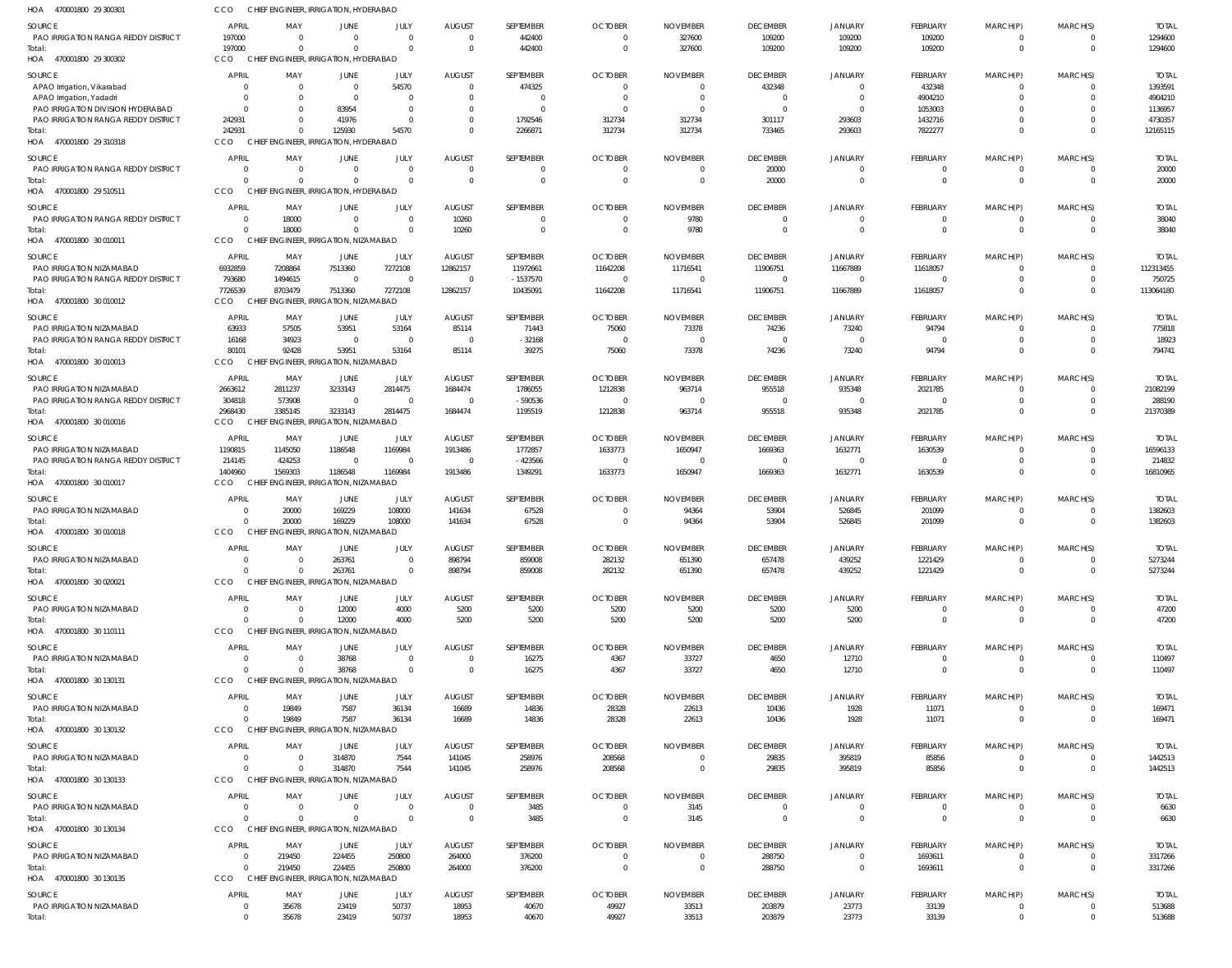| HOA 470001800 30 140                                  | <b>CCO</b>                 | CHIEF ENGINEER, IRRIGATION, NIZAMABAD             |                                     |                           |                               |                                    |                                  |                                    |                           |                            |                          |                         |                      |                        |
|-------------------------------------------------------|----------------------------|---------------------------------------------------|-------------------------------------|---------------------------|-------------------------------|------------------------------------|----------------------------------|------------------------------------|---------------------------|----------------------------|--------------------------|-------------------------|----------------------|------------------------|
| SOURCE                                                | APRIL                      | MAY                                               | JUNE                                | JULY                      | <b>AUGUST</b>                 | SEPTEMBER                          | <b>OCTOBER</b>                   | <b>NOVEMBER</b>                    | <b>DECEMBER</b>           | <b>JANUARY</b>             | <b>FEBRUARY</b>          | MARCH(P)                | MARCH(S)             | <b>TOTAL</b>           |
| PAO IRRIGATION NIZAMABAD                              | - 0                        | - 0                                               | $\Omega$                            | $\Omega$                  | $\Omega$                      | $\Omega$                           | $\Omega$                         | $\Omega$                           | 28590                     | $\Omega$                   | 0                        | $\Omega$                |                      | 28590                  |
| Total:<br>HOA 470001800 30 240                        | $\Omega$<br>CCO            | $\Omega$<br>CHIEF ENGINEER, IRRIGATION, NIZAMABAD | $\Omega$                            | $\Omega$                  | $\mathbf{0}$                  | $\mathbf 0$                        | $\overline{0}$                   | $\overline{0}$                     | 28590                     | $\Omega$                   | $\mathbf 0$              | $\mathbf 0$             | $\Omega$             | 28590                  |
|                                                       |                            |                                                   |                                     |                           |                               |                                    |                                  |                                    |                           |                            |                          |                         |                      |                        |
| SOURCE<br>PAO IRRIGATION NIZAMABAD                    | APRIL<br>0                 | MAY<br>$\overline{\mathbf{0}}$                    | JUNE<br>87748                       | JULY<br>51147             | <b>AUGUST</b><br>$\mathbf{0}$ | SEPTEMBER<br>66762                 | <b>OCTOBER</b><br>76766          | <b>NOVEMBER</b><br>28826           | <b>DECEMBER</b><br>214687 | <b>JANUARY</b><br>$\Omega$ | <b>FEBRUARY</b><br>25831 | MARCH(P)<br>$\Omega$    | MARCH(S)             | <b>TOTAL</b><br>551767 |
| Total:                                                | $\Omega$                   | - 0                                               | 87748                               | 51147                     | $\Omega$                      | 66762                              | 76766                            | 28826                              | 214687                    | $\Omega$                   | 25831                    | $\Omega$                | $\Omega$             | 551767                 |
| HOA 470001800 30 290291                               | CCO                        | CHIEF ENGINEER, IRRIGATION, NIZAMABAD             |                                     |                           |                               |                                    |                                  |                                    |                           |                            |                          |                         |                      |                        |
| SOURCE                                                | APRIL                      | MAY                                               | JUNE                                | JULY                      | <b>AUGUST</b>                 | SEPTEMBER                          | <b>OCTOBER</b>                   | <b>NOVEMBER</b>                    | <b>DECEMBER</b>           | <b>JANUARY</b>             | <b>FEBRUARY</b>          | MARCH(P)                | MARCH(S)             | <b>TOTAL</b>           |
| PAO IRRIGATION NIZAMABAD                              | 1422135                    | 1462645                                           | 1539007                             | 1620512                   | 2649615                       | 2443325                            | 2456082                          | 2420475                            | 2420475                   | 2423155                    | 2686614                  | $\Omega$                |                      | 23544040               |
| Total:<br>HOA 470001800 30 290292                     | 1422135<br>CCO             | 1462645<br>CHIEF ENGINEER, IRRIGATION, NIZAMABAD  | 1539007                             | 1620512                   | 2649615                       | 2443325                            | 2456082                          | 2420475                            | 2420475                   | 2423155                    | 2686614                  | $\Omega$                | $\Omega$             | 23544040               |
|                                                       |                            |                                                   |                                     |                           |                               |                                    |                                  |                                    |                           |                            |                          |                         |                      |                        |
| SOURCE<br>PAO IRRIGATION NIZAMABAD                    | APRIL<br>8500              | MAY<br>8500                                       | JUNE<br>8708                        | JULY<br>8650              | <b>AUGUST</b><br>17250        | SEPTEMBER<br>13550                 | <b>OCTOBER</b><br>13150          | <b>NOVEMBER</b><br>13150           | <b>DECEMBER</b><br>13150  | <b>JANUARY</b><br>13150    | <b>FEBRUARY</b><br>13150 | MARCH(P)<br>0           | MARCH(S)<br>$\Omega$ | <b>TOTAL</b><br>130908 |
| Total:                                                | 8500                       | 8500                                              | 8708                                | 8650                      | 17250                         | 13550                              | 13150                            | 13150                              | 13150                     | 13150                      | 13150                    | $\mathbf 0$             | $\Omega$             | 130908                 |
| HOA 470001800 30 290293                               | CCO                        | CHIEF ENGINEER, IRRIGATION, NIZAMABAD             |                                     |                           |                               |                                    |                                  |                                    |                           |                            |                          |                         |                      |                        |
| SOURCE                                                | APRIL                      | MAY                                               | JUNE                                | JULY                      | <b>AUGUST</b>                 | SEPTEMBER                          | <b>OCTOBER</b>                   | <b>NOVEMBER</b>                    | <b>DECEMBER</b>           | <b>JANUARY</b>             | <b>FEBRUARY</b>          | MARCH(P)                | MARCH(S)             | <b>TOTAL</b>           |
| PAO IRRIGATION NIZAMABAD<br>Total:                    | 545729<br>545729           | 561286<br>561286                                  | 666785<br>666785                    | 626084<br>626084          | 337802<br>337802              | 191007<br>191007                   | 189851<br>189851                 | 175103<br>175103                   | 175103<br>175103          | 175298<br>175298           | 742854<br>742854         | $\Omega$<br>$\Omega$    | $\Omega$             | 4386902<br>4386902     |
| HOA 470001800 30 290294                               | <b>CCO</b>                 | CHIEF ENGINEER, IRRIGATION, NIZAMABAD             |                                     |                           |                               |                                    |                                  |                                    |                           |                            |                          |                         |                      |                        |
| SOURCE                                                | APRIL                      | MAY                                               | JUNE                                | JULY                      | <b>AUGUST</b>                 | SEPTEMBER                          | <b>OCTOBER</b>                   | <b>NOVEMBER</b>                    | <b>DECEMBER</b>           | <b>JANUARY</b>             | <b>FEBRUARY</b>          | MARCH(P)                | MARCH(S)             | <b>TOTAL</b>           |
| PAO IRRIGATION NIZAMABAD                              | 242937                     | 247821                                            | 262909                              | 272217                    | 438688                        | 365483                             | 362777                           | 357583                             | 357583                    | 357906                     | 389154                   | 0                       |                      | 3655058                |
| Total:                                                | 242937                     | 247821                                            | 262909                              | 272217                    | 438688                        | 365483                             | 362777                           | 357583                             | 357583                    | 357906                     | 389154                   | $\mathbf 0$             | $\Omega$             | 3655058                |
| HOA 470001800 30 290295                               | CCO                        | CHIEF ENGINEER, IRRIGATION, NIZAMABAD             |                                     |                           |                               |                                    |                                  |                                    |                           |                            |                          |                         |                      |                        |
| SOURCE                                                | <b>APRIL</b>               | MAY                                               | <b>JUNE</b>                         | JULY                      | <b>AUGUST</b>                 | SEPTEMBER                          | <b>OCTOBER</b>                   | <b>NOVEMBER</b>                    | <b>DECEMBER</b>           | <b>JANUARY</b>             | <b>FEBRUARY</b>          | MARCH(P)                | MARCH(S)             | <b>TOTAL</b>           |
| PAO IRRIGATION NIZAMABAD<br>Total:                    | $\overline{0}$<br>$\Omega$ | 100000<br>100000                                  | $\Omega$<br>$\Omega$                | $\Omega$<br>$\Omega$      | $\mathbf{0}$<br>$\Omega$      | $\Omega$<br>$\Omega$               | $\overline{0}$<br>$\Omega$       | $\mathbf 0$<br>$\Omega$            | $\Omega$<br>$\Omega$      | $\Omega$<br>$\Omega$       | 0<br>$\Omega$            | $\Omega$<br>$\Omega$    | $\Omega$             | 100000<br>100000       |
| HOA 470001800 30 290296                               | CCO                        | CHIEF ENGINEER, IRRIGATION, NIZAMABAD             |                                     |                           |                               |                                    |                                  |                                    |                           |                            |                          |                         |                      |                        |
| SOURCE                                                | APRIL                      | MAY                                               | JUNE                                | JULY                      | <b>AUGUST</b>                 | SEPTEMBER                          | <b>OCTOBER</b>                   | <b>NOVEMBER</b>                    | <b>DECEMBER</b>           | <b>JANUARY</b>             | FEBRUARY                 | MARCH(P)                | MARCH(S)             | <b>TOTAL</b>           |
| PAO IRRIGATION NIZAMABAD                              | $\Omega$                   | - 0                                               | 32771                               | $\overline{0}$            | $\Omega$                      | $\Omega$                           | $\overline{0}$                   | 592615                             | 878287                    | $\Omega$                   | 0                        | $\Omega$                | $\Omega$             | 1503673                |
| Total:                                                | $\Omega$                   | - 0                                               | 32771                               | $\overline{0}$            | $\Omega$                      | $\overline{0}$                     | $\overline{0}$                   | 592615                             | 878287                    | $\Omega$                   | $\mathbf 0$              | $\Omega$                | $\Omega$             | 1503673                |
| HOA 470001800 30 300301                               | CCO                        | CHIEF ENGINEER, IRRIGATION, NIZAMABAD             |                                     |                           |                               |                                    |                                  |                                    |                           |                            |                          |                         |                      |                        |
| SOURCE                                                | APRIL                      | MAY                                               | JUNE                                | JULY                      | <b>AUGUST</b>                 | SEPTEMBER                          | <b>OCTOBER</b>                   | <b>NOVEMBER</b>                    | <b>DECEMBER</b>           | <b>JANUARY</b>             | <b>FEBRUARY</b>          | MARCH(P)                | MARCH(S)             | <b>TOTAL</b>           |
| PAO IRRIGATION NIZAMABAD<br>Total:                    | $\Omega$<br>$\Omega$       | - 0<br>$\Omega$                                   | $\Omega$<br>$\Omega$                | $\Omega$<br>$\Omega$      | $\Omega$<br>$\Omega$          | $\Omega$<br>$\mathbf 0$            | $\Omega$<br>$\overline{0}$       | $\Omega$<br>$\overline{0}$         | 318267<br>318267          | 126280<br>126280           | 70452<br>70452           | $\Omega$<br>$\mathbf 0$ | $\Omega$             | 514999<br>514999       |
| HOA 470001800 30 300302                               | <b>CCO</b>                 | CHIEF ENGINEER, IRRIGATION, NIZAMABAD             |                                     |                           |                               |                                    |                                  |                                    |                           |                            |                          |                         |                      |                        |
| SOURCE                                                | APRIL                      | MAY                                               | JUNE                                | JULY                      | <b>AUGUST</b>                 | SEPTEMBER                          | <b>OCTOBER</b>                   | <b>NOVEMBER</b>                    | <b>DECEMBER</b>           | <b>JANUARY</b>             | <b>FEBRUARY</b>          | MARCH(P)                | MARCH(S)             | <b>TOTAL</b>           |
| PAO IRRIGATION NIZAMABAD                              | 58685                      | 218118                                            | 43582                               | 71909                     | 1788719                       | 242804                             | 314845                           | 241495                             | 1471361                   | 1046553                    | 1529444                  |                         |                      | 7027515                |
| Total:                                                | 58685                      | 218118<br>CHIEF ENGINEER, IRRIGATION, NIZAMABAD   | 43582                               | 71909                     | 1788719                       | 242804                             | 314845                           | 241495                             | 1471361                   | 1046553                    | 1529444                  | $\Omega$                | $\Omega$             | 7027515                |
| HOA 470001800 30 510511                               | <b>CCO</b>                 |                                                   |                                     |                           |                               |                                    |                                  |                                    |                           |                            |                          |                         |                      |                        |
| SOURCE<br><b>PAO IRRIGATION NIZAMABAD</b>             | <b>APRIL</b><br>$\Omega$   | MAY<br>25400                                      | JUNE<br>$\Omega$                    | <b>JULY</b><br>500        | <b>AUGUST</b><br>9655         | SEPTEMBER<br>$\Omega$              | <b>OCTOBER</b><br>$\Omega$       | <b>NOVEMBER</b><br>$\Omega$        | <b>DECEMBER</b><br>10958  | JANUARY<br>28200           | <b>FEBRUARY</b><br>15302 | MARCH(P)<br>$\Omega$    | MARCH(S)             | <b>TOTAL</b><br>90015  |
| Total:                                                | $\Omega$                   | 25400                                             | $\Omega$                            | 500                       | 9655                          | $\Omega$                           | $\Omega$                         | $\Omega$                           | 10958                     | 28200                      | 15302                    | $\Omega$                |                      | 90015                  |
| HOA 470001800 32 010011                               | CCO                        | <b>CHIEF</b>                                      | <b>ENGINEER, IRRIGATION, MULUGU</b> |                           |                               |                                    |                                  |                                    |                           |                            |                          |                         |                      |                        |
| SOURCE                                                | APRIL                      | MAY                                               | JUNE                                | JULY                      | <b>AUGUST</b>                 | SEPTEMBER                          | <b>OCTOBER</b>                   | <b>NOVEMBER</b>                    | <b>DECEMBER</b>           | <b>JANUARY</b>             | FEBRUARY                 | MARCH(P)                | MARCH(S)             | <b>TOTAL</b>           |
| APAO Irrigation, Bhoopalapally                        | 3783715                    | 6958436                                           | 4852963                             | 5341271                   | 9287551                       | 8121539                            | 7509532                          | 7662235                            | 7473895                   | 8460809                    | 2465658                  | $\Omega$                |                      | 71917604               |
| APAO Irrigation, Mulugu<br>APAO Irrigation, Waranagal | $\overline{0}$<br>1055880  | $\overline{\mathbf{0}}$<br>3794370                | $\overline{0}$<br>2375586           | $\overline{0}$<br>3265058 | $\overline{0}$<br>2585059     | $\overline{\mathbf{0}}$<br>5048493 | $\overline{0}$<br>4790829        | $\overline{0}$<br>4222095          | 17607<br>4251754          | $\Omega$<br>4551851        | 5712031<br>4317654       | $\Omega$                | $\Omega$             | 5729638<br>40258629    |
| Total:                                                | 4839595                    | 10752806                                          | 7228549                             | 8606329                   | 11872610                      | 13170032                           | 12300361                         | 11884330                           | 11743256                  | 13012660                   | 12495343                 | $\Omega$                | $\Omega$             | 117905871              |
| HOA 470001800 32010012                                | <b>CCO</b>                 | CHIEF ENGINEER, IRRIGATION, MULUGU                |                                     |                           |                               |                                    |                                  |                                    |                           |                            |                          |                         |                      |                        |
| SOURCE                                                | <b>APRIL</b>               | MAY                                               | JUNE                                | JULY                      | <b>AUGUST</b>                 | SEPTEMBER                          | <b>OCTOBER</b>                   | <b>NOVEMBER</b>                    | <b>DECEMBER</b>           | <b>JANUARY</b>             | <b>FEBRUARY</b>          | MARCH(P)                | MARCH(S)             | <b>TOTAL</b>           |
| APAO Irrigation, Bhoopalapally                        | 23414                      | 42682                                             | 34504                               | 34492                     | 36892                         | 39084                              | 35314                            | 35849                              | 34653                     | 51839                      | 21000                    |                         |                      | 389723                 |
| APAO Irrigation, Mulugu<br>APAO Irrigation, Waranagal | $\overline{0}$<br>$\Omega$ | $\overline{\mathbf{0}}$<br>4940                   | $\overline{0}$<br>2470              | $\overline{0}$<br>5049    | $\overline{0}$<br>2470        | $\overline{0}$<br>2470             | $\overline{0}$<br>2470           | $\overline{0}$<br>2470             | $\Omega$<br>2470          | $\Omega$<br>2470           | 29418<br>4735            | $\Omega$<br>0           |                      | 29418<br>32014         |
| Total:                                                | 23414                      | 47622                                             | 36974                               | 39541                     | 39362                         | 41554                              | 37784                            | 38319                              | 37123                     | 54309                      | 55153                    | $\Omega$                |                      | 451155                 |
| HOA 470001800 32 010013                               | CCO                        | CHIEF ENGINEER, IRRIGATION, MULUGU                |                                     |                           |                               |                                    |                                  |                                    |                           |                            |                          |                         |                      |                        |
| SOURCE                                                | <b>APRIL</b>               | MAY                                               | JUNE                                | JULY                      | <b>AUGUST</b>                 | SEPTEMBER                          | <b>OCTOBER</b>                   | <b>NOVEMBER</b>                    | <b>DECEMBER</b>           | <b>JANUARY</b>             | FEBRUARY                 | MARCH(P)                | MARCH(S)             | <b>TOTAL</b>           |
| APAO Irrigation, Bhoopalapally                        | 1454765                    | 2674380                                           | 2077906                             | 2069236                   | 691859                        | 1422243                            | 1094009                          | 1365137                            | 1019281                   | 925023                     | 473292                   |                         |                      | 15267131               |
| APAO Irrigation, Mulugu<br>APAO Irrigation, Waranagal | $\overline{0}$<br>405963   | $\overline{\mathbf{0}}$<br>1459045                | $\overline{0}$<br>913324            | $\overline{0}$<br>1190913 | $\overline{0}$<br>993748      | $\overline{\mathbf{0}}$<br>999040  | $\overline{0}$<br>645034         | $\overline{\phantom{0}}$<br>423054 | 6834<br>401104            | 73541<br>588404            | 1140846<br>837010        | $\Omega$                | $\Omega$             | 1221221<br>8856639     |
| Total:                                                | 1860728                    | 4133425                                           | 2991230                             | 3260149                   | 1685607                       | 2421283                            | 1739043                          | 1788191                            | 1427219                   | 1586968                    | 2451148                  | $\Omega$                | $\Omega$             | 25344991               |
| HOA 470001800 32010016                                | CCO                        | CHIEF ENGINEER, IRRIGATION, MULUGU                |                                     |                           |                               |                                    |                                  |                                    |                           |                            |                          |                         |                      |                        |
| SOURCE                                                | APRIL                      | MAY                                               | JUNE                                | JULY                      | <b>AUGUST</b>                 | SEPTEMBER                          | <b>OCTOBER</b>                   | <b>NOVEMBER</b>                    | <b>DECEMBER</b>           | <b>JANUARY</b>             | FEBRUARY                 | MARCH(P)                | MARCH(S)             | <b>TOTAL</b>           |
| APAO Irrigation, Bhoopalapally                        | 522264                     | 952294                                            | 639641                              | 694138                    | 1325790                       | 1129861                            | 952310                           | 1043592                            | 965872                    | 1084449                    | 300086                   | $\Omega$                |                      | 9610297                |
| APAO Irrigation, Mulugu<br>APAO Irrigation, Waranagal | $\overline{0}$<br>127631   | $\overline{\mathbf{0}}$<br>458269                 | $\overline{0}$<br>283217            | $\Omega$<br>406792        | $\overline{0}$<br>307530      | $\Omega$<br>708645                 | $\overline{0}$<br>535395         | $\overline{0}$<br>468199           | 2407<br>468031            | $\Omega$<br>500688         | 761934<br>459773         | $\Omega$<br>0           |                      | 764341<br>4724170      |
| Total:                                                | 649895                     | 1410563                                           | 922858                              | 1100930                   | 1633320                       | 1838506                            | 1487705                          | 1511791                            | 1436310                   | 1585137                    | 1521793                  | $\Omega$                |                      | 15098808               |
| HOA 470001800 32010018                                | CCO                        | CHIEF ENGINEER, IRRIGATION, MULUGU                |                                     |                           |                               |                                    |                                  |                                    |                           |                            |                          |                         |                      |                        |
| SOURCE                                                | <b>APRIL</b>               | MAY                                               | JUNE                                | JULY                      | <b>AUGUST</b>                 | SEPTEMBER                          | <b>OCTOBER</b>                   | <b>NOVEMBER</b>                    | <b>DECEMBER</b>           | <b>JANUARY</b>             | FEBRUARY                 | MARCH(P)                | MARCH(S)             | <b>TOTAL</b>           |
| APAO Irrigation, Bhoopalapally                        | $\overline{0}$<br>$\Omega$ | $\overline{\mathbf{0}}$                           | 276558                              | $\Omega$                  | 446571                        | 250935                             | $\overline{0}$                   | 221995                             | 13773                     | 243686                     | 519064                   |                         |                      | 1972582                |
| APAO Irrigation, Mulugu<br>APAO Irrigation, Waranagal | $\mathbf 0$                | $\overline{0}$<br>$\Omega$                        | $\Omega$<br>$\overline{0}$          | $\Omega$<br>$\Omega$      | $\overline{0}$<br>517347      | $\Omega$<br>$\mathbf 0$            | $\overline{0}$<br>$\overline{0}$ | $\overline{0}$<br>480089           | 217413<br>106192          | 298194<br>$\Omega$         | 158781<br>298830         |                         | $\Omega$             | 674388<br>1402458      |
| Total:                                                | $\Omega$                   | $\Omega$                                          | 276558                              | $\Omega$                  | 963918                        | 250935                             | $\mathbf{0}$                     | 702084                             | 337378                    | 541880                     | 976675                   | $\mathbf 0$             | $\Omega$             | 4049428                |
|                                                       |                            |                                                   |                                     |                           |                               |                                    |                                  |                                    |                           |                            |                          |                         |                      |                        |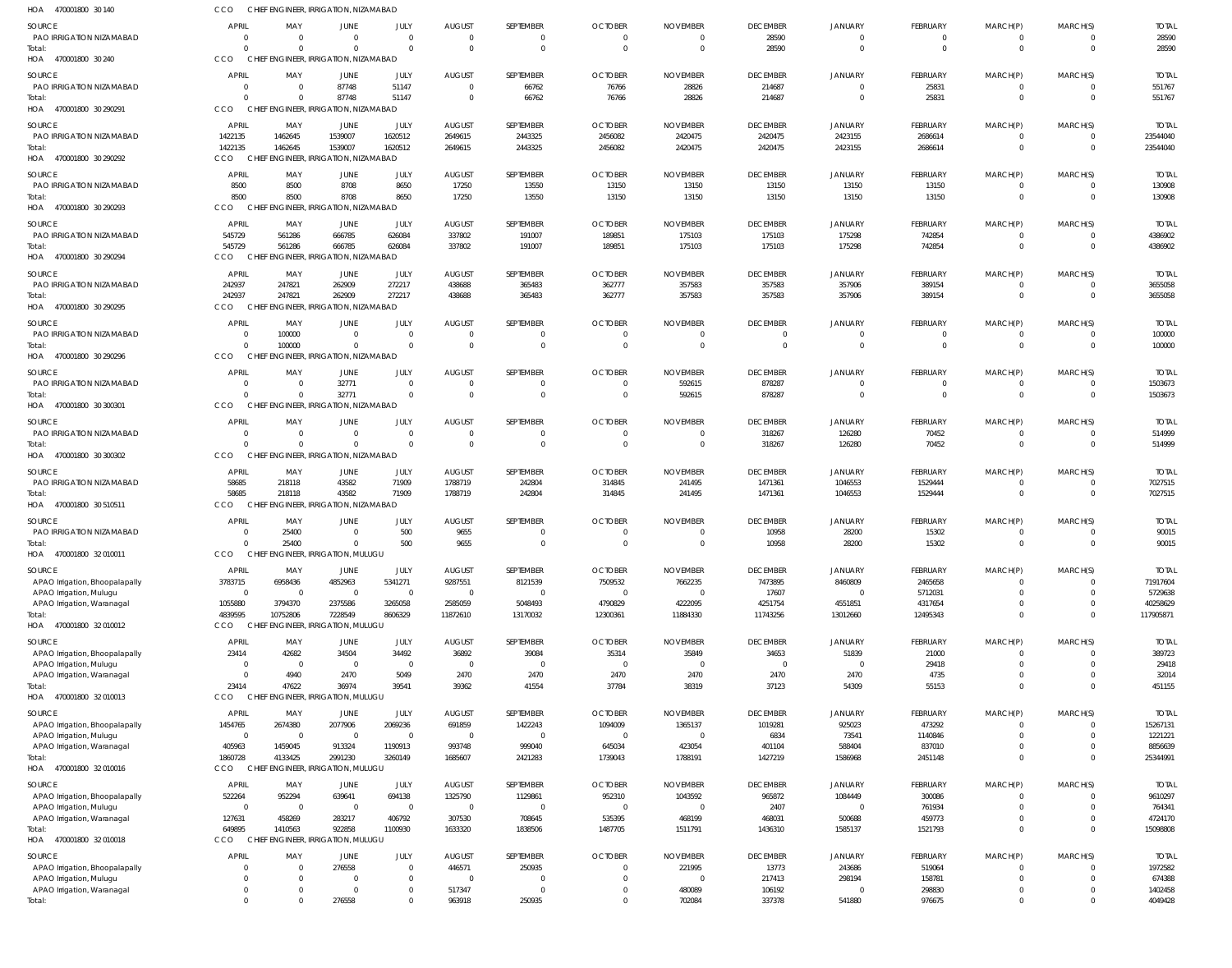| HOA 470001800 32 020022                                      | CCO                            |                 | CHIEF ENGINEER, IRRIGATION, MULUGU                   |                           |                                 |                             |                          |                          |                                   |                                  |                            |                            |                            |                         |
|--------------------------------------------------------------|--------------------------------|-----------------|------------------------------------------------------|---------------------------|---------------------------------|-----------------------------|--------------------------|--------------------------|-----------------------------------|----------------------------------|----------------------------|----------------------------|----------------------------|-------------------------|
| SOURCE                                                       | <b>APRIL</b>                   | MAY             | <b>JUNE</b>                                          | JULY                      | <b>AUGUST</b>                   | SEPTEMBER                   | <b>OCTOBER</b>           | <b>NOVEMBER</b>          | <b>DECEMBER</b>                   | JANUARY                          | FEBRUARY                   | MARCH(P)                   | MARCH(S)                   | <b>TOTAL</b>            |
| APAO Irrigation, Bhoopalapally                               | $\Omega$                       | $\Omega$        | $\mathbf{0}$                                         | $\overline{0}$            | 57279                           | $\overline{0}$              |                          |                          | $\mathbf{0}$                      | $\mathbf{0}$                     | $\overline{0}$             | 0                          | $\mathbf 0$                | 57279                   |
| APAO Irrigation, Waranagal                                   | $\Omega$                       |                 | $\Omega$                                             | $\overline{0}$            | $\overline{0}$                  | 53403                       | $\Omega$                 |                          | $\overline{0}$<br>$\Omega$        | $\overline{0}$                   | 480426                     | $\mathbf 0$                | $\overline{0}$<br>$\Omega$ | 533829                  |
| Total:<br>HOA 470001800 32 110111                            | $\Omega$<br>CCO                |                 | $\Omega$<br>CHIEF ENGINEER, IRRIGATION, MULUGU       | $\overline{0}$            | 57279                           | 53403                       | $\Omega$                 |                          |                                   | $\mathbf 0$                      | 480426                     | $\mathbf 0$                |                            | 591108                  |
| SOURCE                                                       | <b>APRIL</b>                   | MAY             | <b>JUNE</b>                                          | JULY                      | <b>AUGUST</b>                   | SEPTEMBER                   | <b>OCTOBER</b>           | <b>NOVEMBER</b>          | <b>DECEMBER</b>                   | JANUARY                          | FEBRUARY                   | MARCH(P)                   | MARCH(S)                   | <b>TOTAL</b>            |
| APAO Irrigation, Bhoopalapally                               | - 0                            | $\Omega$        | $\overline{0}$                                       | $\overline{0}$            | $\overline{0}$                  | $^{\circ}$                  | 141446                   | 1755                     | 63000                             | 44564                            | 70499                      | $^{\circ}$                 | $\overline{0}$             | 321264                  |
| APAO Irrigation, Waranagal                                   | $\circ$                        | $\Omega$        | $\overline{0}$                                       | $\overline{0}$            | $\overline{0}$                  | $\mathbf 0$                 | $\Omega$                 | $\Omega$                 | 18039                             | $\overline{0}$                   | 171360                     | $\mathbf 0$                | $\overline{0}$             | 189399                  |
| Total:                                                       | $\Omega$                       |                 | $\Omega$                                             | $\Omega$                  | $\Omega$                        | $\mathbf 0$                 | 141446                   | 1755                     | 81039                             | 44564                            | 241859                     | $\mathbf 0$                | $\Omega$                   | 510663                  |
| HOA 470001800 32 130131                                      | CCO                            |                 | CHIEF ENGINEER, IRRIGATION, MULUGU                   |                           |                                 |                             |                          |                          |                                   |                                  |                            |                            |                            |                         |
| SOURCE                                                       | <b>APRIL</b>                   | MAY             | <b>JUNE</b>                                          | JULY                      | <b>AUGUST</b>                   | SEPTEMBER                   | <b>OCTOBER</b>           | <b>NOVEMBER</b>          | <b>DECEMBER</b>                   | <b>JANUARY</b>                   | FEBRUARY                   | MARCH(P)                   | MARCH(S)                   | <b>TOTAL</b>            |
| APAO Irrigation, Bhoopalapally                               | - 0                            | $\Omega$        | 15419                                                | 3170                      | $\overline{0}$                  | 29657                       | 448                      | 16679                    | $\overline{0}$                    | $\mathbf 0$                      | $\overline{0}$             | $\mathbf 0$                | $\overline{0}$             | 65373                   |
| APAO Irrigation, Mulugu<br>APAO Irrigation, Waranagal        | $\Omega$<br>$\Omega$           | $\Omega$        | $\mathbf{0}$<br>$\overline{0}$                       | $\circ$<br>$\overline{0}$ | $\Omega$<br>$\Omega$            | $\mathbf 0$<br>$\mathbf{0}$ | 12314                    | $\Omega$                 | $\overline{0}$<br>$\Omega$        | $\overline{0}$<br>$\overline{0}$ | 8243<br>$\overline{0}$     | $\mathbf 0$<br>$\mathbf 0$ | $\Omega$<br>$\Omega$       | 8243<br>12314           |
| Total:                                                       | $\Omega$                       |                 | 15419                                                | 3170                      | $\Omega$                        | 29657                       | 12762                    | 16679                    | $\Omega$                          | $\mathbf 0$                      | 8243                       | $\mathbf 0$                | $\Omega$                   | 85930                   |
| HOA 470001800 32 130132                                      | CCO                            |                 | CHIEF ENGINEER, IRRIGATION, MULUGU                   |                           |                                 |                             |                          |                          |                                   |                                  |                            |                            |                            |                         |
| SOURCE                                                       | <b>APRIL</b>                   | MAY             | <b>JUNE</b>                                          | JULY                      | <b>AUGUST</b>                   | SEPTEMBER                   | <b>OCTOBER</b>           | <b>NOVEMBER</b>          | <b>DECEMBER</b>                   | JANUARY                          | FEBRUARY                   | MARCH(P)                   | MARCH(S)                   | <b>TOTAL</b>            |
| APAO Irrigation, Bhoopalapally                               | - 0                            | $\Omega$        | 12620                                                | 30314                     | 251157                          | 17221                       | 63471                    | 21700                    | 23705                             | 4050                             | 16736                      | $^{\circ}$                 | $\Omega$                   | 440974                  |
| APAO Irrigation, Waranagal                                   | - 0                            | $\Omega$        | $\overline{\mathbf{0}}$                              | $\overline{0}$            | 24310                           | $\overline{0}$              | 36492                    | 11950                    | 76676                             | $\overline{0}$                   | 16110                      | $\mathbf 0$                | $\overline{0}$             | 165538                  |
| Total:<br>HOA 470001800 32 130134                            | $\Omega$<br>CCO                |                 | 12620<br>CHIEF ENGINEER, IRRIGATION, MULUGU          | 30314                     | 275467                          | 17221                       | 99963                    | 33650                    | 100381                            | 4050                             | 32846                      | $\mathbf 0$                | $\overline{0}$             | 606512                  |
|                                                              |                                |                 |                                                      |                           |                                 |                             |                          |                          |                                   |                                  |                            |                            |                            |                         |
| SOURCE                                                       | <b>APRIL</b>                   | MAY<br>$\Omega$ | JUNE<br>$\overline{0}$                               | JULY<br>636900            | <b>AUGUST</b><br>203775         | SEPTEMBER                   | <b>OCTOBER</b><br>282150 | <b>NOVEMBER</b>          | <b>DECEMBER</b><br>438900         | JANUARY<br>$\overline{0}$        | FEBRUARY<br>$\mathbf{0}$   | MARCH(P)<br>$\mathbf 0$    | MARCH(S)<br>$\overline{0}$ | <b>TOTAL</b><br>1817239 |
| APAO Irrigation, Bhoopalapally<br>APAO Irrigation, Waranagal | - 0<br>$\Omega$                |                 | $\overline{0}$                                       | 188100                    | 438900                          | 255514<br>156750            |                          |                          | 234080                            | 156750                           | $\mathbf{0}$               | $\mathbf 0$                | $\overline{0}$             | 1174580                 |
| Total:                                                       | $\Omega$                       |                 | $\Omega$                                             | 825000                    | 642675                          | 412264                      | 282150                   |                          | 672980                            | 156750                           | $\mathbf{0}$               | $\mathbf 0$                | $\overline{0}$             | 2991819                 |
| HOA 470001800 32 130135                                      | CCO                            |                 | CHIEF ENGINEER, IRRIGATION, MULUGU                   |                           |                                 |                             |                          |                          |                                   |                                  |                            |                            |                            |                         |
| SOURCE                                                       | <b>APRIL</b>                   | MAY             | <b>JUNE</b>                                          | JULY                      | <b>AUGUST</b>                   | SEPTEMBER                   | <b>OCTOBER</b>           | <b>NOVEMBER</b>          | <b>DECEMBER</b>                   | JANUARY                          | FEBRUARY                   | MARCH(P)                   | MARCH(S)                   | <b>TOTAL</b>            |
| APAO Irrigation, Bhoopalapally                               | - 0                            | $\Omega$        | 26178                                                | 38609                     | 9720                            | 54969                       | 262                      | 13330                    | 11608                             | 4241                             | 11572                      | 0                          | $\overline{0}$             | 170489                  |
| APAO Irrigation, Mulugu                                      | $\Omega$                       | $\Omega$        | $\overline{\mathbf{0}}$                              | $\overline{0}$            | $\overline{0}$                  | $\overline{0}$              | $\Omega$                 | $\Omega$                 | $\overline{0}$                    | $\overline{0}$                   | 10958                      | $\mathbf 0$                | $\overline{0}$             | 10958                   |
| APAO Irrigation, Waranagal                                   | $\Omega$<br>$\Omega$           | $\Omega$        | 5236<br>31414                                        | 2826<br>41435             | $\overline{0}$                  | 6084                        | 2369                     | $\Omega$                 | 8833                              | $\overline{0}$                   | 5054                       | $\mathbf 0$<br>$\mathbf 0$ | $\overline{0}$<br>$\Omega$ | 30402                   |
| Total:<br>HOA 470001800 32 240                               | CCO                            |                 | CHIEF ENGINEER, IRRIGATION, MULUGU                   |                           | 9720                            | 61053                       | 2631                     | 13330                    | 20441                             | 4241                             | 27584                      |                            |                            | 211849                  |
| SOURCE                                                       | <b>APRIL</b>                   | MAY             | <b>JUNE</b>                                          | JULY                      | <b>AUGUST</b>                   | SEPTEMBER                   | <b>OCTOBER</b>           | <b>NOVEMBER</b>          | <b>DECEMBER</b>                   | <b>JANUARY</b>                   | FEBRUARY                   | MARCH(P)                   | MARCH(S)                   | <b>TOTAL</b>            |
| APAO Irrigation, Bhoopalapally                               | $\circ$                        | $\Omega$        | 25682                                                | 47630                     | $\overline{0}$                  | 111051                      | 0                        | 16352                    | $\overline{0}$                    | $\overline{0}$                   | $\mathbf 0$                | $\mathbf 0$                | $\overline{0}$             | 200715                  |
| Total:                                                       | $\Omega$                       |                 | 25682                                                | 47630                     | $\overline{0}$                  | 111051                      | $\Omega$                 | 16352                    | $\overline{0}$                    | $\overline{0}$                   | $\overline{0}$             | $\mathbf 0$                | $\Omega$                   | 200715                  |
| HOA<br>470001800 32 290291                                   | CCO<br>CHIE                    |                 | <b>ENGINEER, IRRIGATION, MULUGU</b>                  |                           |                                 |                             |                          |                          |                                   |                                  |                            |                            |                            |                         |
| SOURCE                                                       | <b>APRIL</b>                   | MAY             | JUNE                                                 | JULY                      | <b>AUGUST</b>                   | SEPTEMBER                   | <b>OCTOBER</b>           | <b>NOVEMBER</b>          | <b>DECEMBER</b>                   | JANUARY                          | FEBRUARY                   | MARCH(P)                   | MARCH(S)                   | <b>TOTAL</b>            |
| APAO Irrigation, Bhoopalapally                               | - 0                            | 850240          | 425120                                               | 426880                    | 385080                          | 567852                      | 621430                   | 626180                   | 629760                            | 643660                           | 620464                     | $^{\circ}$                 | $\overline{0}$             | 5796666                 |
| APAO Irrigation, Waranagal                                   | $\circ$                        | 1219320         | 651010                                               | 612510                    | 612510                          | 1269431                     | 1235090                  | 1113645                  | 1094852                           | 1055546                          | 1091689                    | $\mathbf 0$                | $\overline{0}$             | 9955603                 |
| Total:<br>HOA 470001800 32 290292                            | $\Omega$<br>CCO                | 2069560         | 1076130<br>CHIEF ENGINEER, IRRIGATION, MULUGU        | 1039390                   | 997590                          | 1837283                     | 1856520                  | 1739825                  | 1724612                           | 1699206                          | 1712153                    | $\mathbf 0$                | $\Omega$                   | 15752269                |
|                                                              |                                |                 |                                                      |                           |                                 |                             |                          |                          |                                   |                                  |                            |                            |                            |                         |
| SOURCE                                                       | <b>APRIL</b>                   | MAY<br>4925     | <b>JUNE</b><br>2100                                  | JULY<br>2100              | <b>AUGUST</b><br>2100           | SEPTEMBER<br>2100           | <b>OCTOBER</b>           | <b>NOVEMBER</b><br>2100  | <b>DECEMBER</b><br>2100           | JANUARY<br>2100                  | FEBRUARY<br>2100           | MARCH(P)<br>$\mathbf 0$    | MARCH(S)<br>$\Omega$       | <b>TOTAL</b><br>23825   |
| APAO Irrigation, Bhoopalapally<br>APAO Irrigation, Waranagal | $\Omega$                       | 700             | 550                                                  | 550                       | 550                             | 550                         | 2100<br>550              | 550                      | 550                               | 550                              | 550                        | $\mathbf 0$                | $\Omega$                   | 5650                    |
| Total:                                                       |                                | 5625            | 2650                                                 | 2650                      | 2650                            | 2650                        | 2650                     | 2650                     | 2650                              | 2650                             | 2650                       | $\Omega$                   |                            | 29475                   |
| HOA 470001800 32 290293                                      | <b>CCO</b>                     |                 | CHIEF ENGINEER, IRRIGATION, MULUGU                   |                           |                                 |                             |                          |                          |                                   |                                  |                            |                            |                            |                         |
| <b>SOURCE</b>                                                | <b>APRIL</b>                   | MAY             | <b>JUNE</b>                                          | JULY                      | <b>AUGUST</b>                   | SEPTEMBER                   | <b>OCTOBER</b>           | <b>NOVEMBER</b>          | <b>DECEMBER</b>                   | <b>JANUARY</b>                   | <b>FEBRUARY</b>            | MARCH(P)                   | MARCH(S)                   | <b>TOTAL</b>            |
| APAO Irrigation, Bhoopalapally                               | - 0                            | 326178          | 163089                                               | 163771                    | 147725                          | 237605                      | 44940                    | 45286                    | 45546                             | 46560                            | 109462                     | 0                          | $\overline{0}$             | 1330162                 |
| APAO Irrigation, Waranagal                                   | $\circ$                        | 467724          | 249708                                               | 234953                    | 234953                          | 214374                      | 73195                    | 80015                    | 72728                             | 73114                            | 176463                     | $\mathbf 0$                | $\overline{0}$             | 1877227                 |
| Total:<br>HOA 470001800 32 290294                            | $\Omega$<br>CCO                | 793902          | 412797<br>CHIEF ENGINEER, IRRIGATION, MULUGU         | 398724                    | 382678                          | 451979                      | 118135                   | 125301                   | 118274                            | 119674                           | 285925                     | $\mathbf 0$                | $\Omega$                   | 3207389                 |
|                                                              |                                |                 |                                                      |                           |                                 |                             |                          |                          |                                   |                                  |                            |                            |                            |                         |
| SOURCE<br>APAO Irrigation, Bhoopalapally                     | <b>APRIL</b><br>$\overline{0}$ | MAY<br>100944   | <b>JUNE</b><br>50472                                 | JULY<br>50682             | <b>AUGUST</b><br>45716          | SEPTEMBER<br>92626          | <b>OCTOBER</b><br>68933  | <b>NOVEMBER</b><br>68429 | <b>DECEMBER</b><br>68823          | <b>JANUARY</b><br>70352          | FEBRUARY<br>69927          | MARCH(P)<br>0              | MARCH(S)<br>$\Omega$       | <b>TOTAL</b><br>686904  |
| APAO Irrigation, Waranagal                                   | - 0                            | 144747          | 77278                                                | 72712                     | 72712                           | 178510                      | 110597                   | 112149                   | 109894                            | 110478                           | 114431                     | $\mathbf 0$                | $\Omega$                   | 1103508                 |
| Total:                                                       | $\Omega$                       | 245691          | 127750                                               | 123394                    | 118428                          | 271136                      | 179530                   | 180578                   | 178717                            | 180830                           | 184358                     | $\overline{0}$             | $\Omega$                   | 1790412                 |
| HOA 470001800 32 290296                                      | CCO<br><b>CHIEF</b>            |                 | ENGINEER, IRRIGATION, MULUGU                         |                           |                                 |                             |                          |                          |                                   |                                  |                            |                            |                            |                         |
| SOURCE                                                       | <b>APRIL</b>                   | MAY             | JUNE                                                 | JULY                      | <b>AUGUST</b>                   | SEPTEMBER                   | <b>OCTOBER</b>           | <b>NOVEMBER</b>          | <b>DECEMBER</b>                   | <b>JANUARY</b>                   | FEBRUARY                   | MARCH(P)                   | MARCH(S)                   | <b>TOTAL</b>            |
| APAO Irrigation, Bhoopalapally                               | $\overline{0}$                 | $\Omega$        | $\overline{0}$                                       | $\overline{0}$            | $\overline{0}$                  | $^{\circ}$                  | $\Omega$                 |                          | $\overline{0}$                    | $\mathbf 0$                      | 365971                     | $^{\circ}$                 | $\overline{0}$             | 365971                  |
| APAO Irrigation, Waranagal                                   | $\Omega$                       |                 | $\mathbf{0}$                                         | $\overline{0}$            | $\overline{0}$                  | $\mathbb O$                 | $\Omega$                 |                          | 547413                            | 39802                            | $\overline{0}$             | $\mathbf 0$                | $\overline{0}$             | 587215                  |
| Total:<br>HOA 470001800 32 300301                            | $\Omega$<br>CCO                |                 | $\overline{0}$<br>CHIEF ENGINEER, IRRIGATION, MULUGU | $\overline{0}$            | $\Omega$                        | $\mathbf 0$                 | $\Omega$                 |                          | 547413                            | 39802                            | 365971                     | $\mathbf 0$                | $\Omega$                   | 953186                  |
|                                                              |                                |                 |                                                      |                           |                                 |                             |                          |                          |                                   |                                  |                            |                            |                            |                         |
| <b>SOURCE</b><br>APAO Irrigation, Bhoopalapally              | <b>APRIL</b><br>$\overline{0}$ | MAY<br>$\Omega$ | <b>JUNE</b><br>$\overline{0}$                        | JULY<br>$\overline{0}$    | <b>AUGUST</b><br>$\overline{0}$ | SEPTEMBER<br>$\mathbf 0$    | <b>OCTOBER</b><br>0      | <b>NOVEMBER</b>          | <b>DECEMBER</b><br>$\overline{0}$ | JANUARY<br>56000                 | FEBRUARY<br>$\mathbf 0$    | MARCH(P)<br>$\mathbf 0$    | MARCH(S)<br>$\overline{0}$ | <b>TOTAL</b><br>56000   |
| Total:                                                       | $\Omega$                       |                 | $\overline{0}$                                       | $\overline{0}$            | $\overline{0}$                  | $\mathbf 0$                 | $\Omega$                 |                          | $\overline{0}$                    | 56000                            | $\overline{0}$             | $\mathbf 0$                | $\Omega$                   | 56000                   |
| HOA 470001800 32 300302                                      | <b>CCO</b>                     |                 | CHIEF ENGINEER, IRRIGATION, MULUGU                   |                           |                                 |                             |                          |                          |                                   |                                  |                            |                            |                            |                         |
| SOURCE                                                       | <b>APRIL</b>                   | MAY             | <b>JUNE</b>                                          | JULY                      | <b>AUGUST</b>                   | SEPTEMBER                   | <b>OCTOBER</b>           | <b>NOVEMBER</b>          | <b>DECEMBER</b>                   | <b>JANUARY</b>                   | FEBRUARY                   | MARCH(P)                   | MARCH(S)                   | <b>TOTAL</b>            |
| APAO Irrigation, Bhoopalapally                               | - 0                            |                 | 177072                                               | 165100                    | $\overline{0}$                  | 82083                       |                          | 179411                   | 927883                            | 464043                           | 1355805                    | 0                          | $\Omega$                   | 3351397                 |
| APAO Irrigation, Mulugu                                      | $\Omega$                       | $\Omega$        | $\overline{0}$                                       | $\overline{0}$            | $\mathbf{0}$                    | $\mathbf 0$                 | $\Omega$                 |                          | $\overline{0}$                    | $\overline{0}$                   | 914532                     | $\mathbf 0$                | $\Omega$                   | 914532                  |
| APAO Irrigation, Waranagal                                   | $\Omega$                       | $\Omega$        | $\overline{0}$                                       | $\overline{0}$            | $\Omega$                        | $\mathbf{0}$                | $\Omega$                 | $\Omega$                 | $\overline{0}$                    | 83724                            | 1012411                    | $\mathbf 0$                | $\overline{0}$             | 1096135                 |
| Total:                                                       | $\Omega$<br>CCO                | $\Omega$        | 177072<br>CHIEF ENGINEER, IRRIGATION, MULUGU         | 165100                    | $\Omega$                        | 82083                       | $\Omega$                 | 179411                   | 927883                            | 547767                           | 3282748                    | $\mathbf 0$                | $\Omega$                   | 5362064                 |
| HOA 470001800 32 310318                                      |                                |                 |                                                      |                           |                                 |                             |                          |                          |                                   |                                  |                            |                            |                            |                         |
| SOURCE                                                       | <b>APRIL</b>                   | MAY             | <b>JUNE</b>                                          | JULY                      | <b>AUGUST</b>                   | SEPTEMBER                   | <b>OCTOBER</b>           | <b>NOVEMBER</b>          | <b>DECEMBER</b>                   | <b>JANUARY</b>                   | FEBRUARY                   | MARCH(P)                   | MARCH(S)                   | <b>TOTAL</b>            |
| APAO Irrigation, Bhoopalapally<br>APAO Irrigation, Waranagal | - 0<br>- 0                     |                 | 20000<br>$\overline{0}$                              | $\overline{0}$<br>40000   | $\overline{0}$<br>$\mathbf{0}$  | 20000<br>$\mathbf 0$        | 0<br>$\Omega$            | 20000                    | $\overline{0}$<br>$\overline{0}$  | $\overline{0}$<br>$\overline{0}$ | $\mathbf 0$<br>$\mathbf 0$ | 0<br>$\mathbf 0$           | $\Omega$<br>$\Omega$       | 60000<br>40000          |
| Total:                                                       | $\Omega$                       |                 | 20000                                                | 40000                     | $\mathbf 0$                     | 20000                       | $\mathbf 0$              | 20000                    | $\overline{0}$                    | $\overline{0}$                   | $\mathbf 0$                | $\mathbf{0}$               | $\overline{0}$             | 100000                  |
|                                                              |                                |                 |                                                      |                           |                                 |                             |                          |                          |                                   |                                  |                            |                            |                            |                         |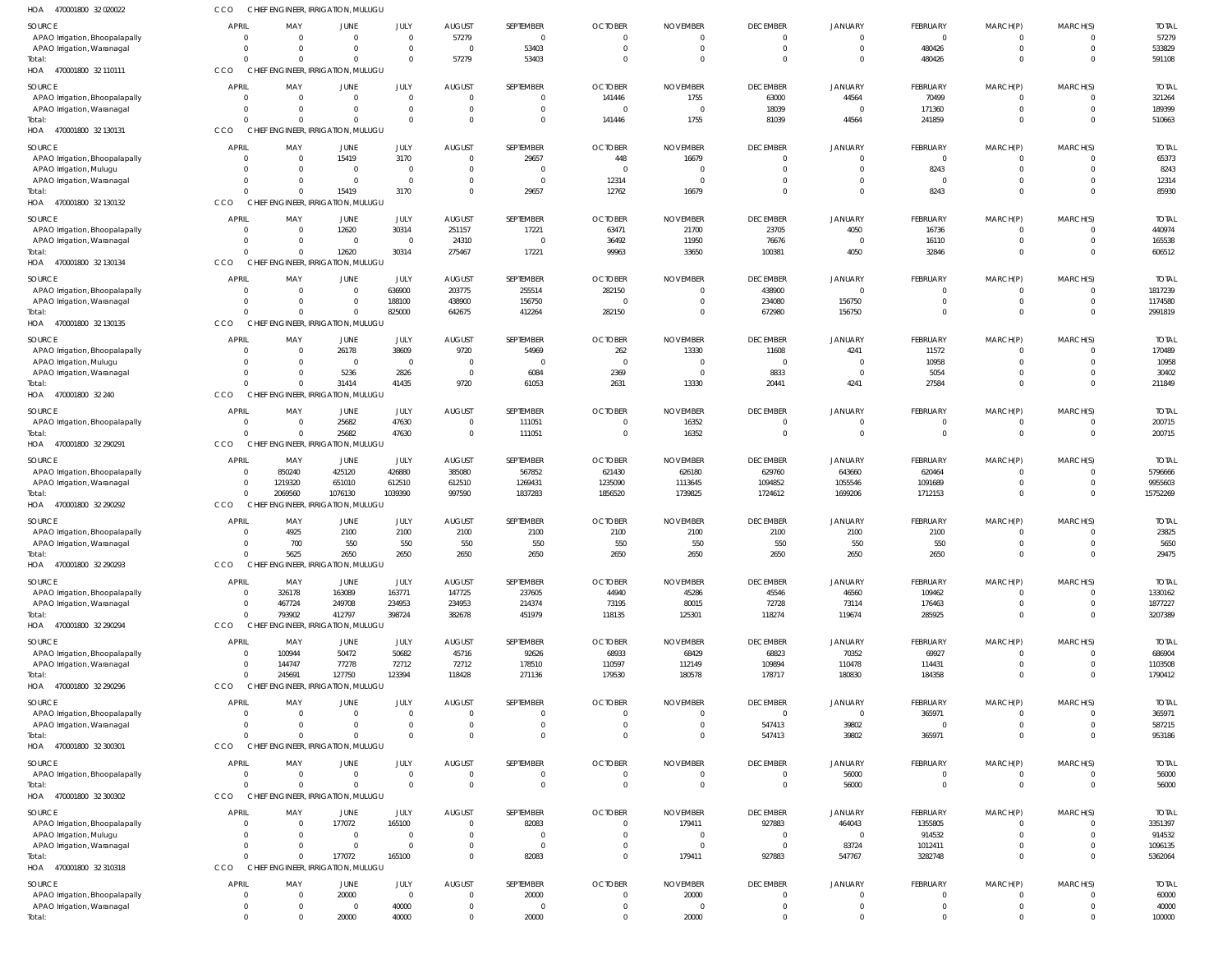| HOA 470001800 32510511                                   | CCO                            | CHIEF ENGINEER, IRRIGATION, MULUGU                              |                            |                                   |                                  |                          |                                  |                                   |                                   |                                  |                              |                                  |                      |                        |
|----------------------------------------------------------|--------------------------------|-----------------------------------------------------------------|----------------------------|-----------------------------------|----------------------------------|--------------------------|----------------------------------|-----------------------------------|-----------------------------------|----------------------------------|------------------------------|----------------------------------|----------------------|------------------------|
| SOURCE                                                   | <b>APRIL</b>                   | MAY                                                             | JUNE                       | JULY                              | <b>AUGUST</b>                    | SEPTEMBER                | <b>OCTOBER</b>                   | <b>NOVEMBER</b>                   | <b>DECEMBER</b>                   | <b>JANUARY</b>                   | FEBRUARY                     | MARCH(P)                         | MARCH(S)             | <b>TOTAL</b>           |
| APAO Irrigation, Bhoopalapally<br>Total:                 | $\overline{0}$<br>$\Omega$     | $\overline{0}$<br>$\Omega$                                      | $\overline{0}$<br>$\Omega$ | 30953<br>30953                    | $\overline{0}$<br>$\overline{0}$ | 25022<br>25022           | $\overline{0}$<br>$\mathbf{0}$   | $\overline{0}$<br>$\overline{0}$  | $\overline{0}$<br>$\overline{0}$  | $\overline{0}$<br>$\overline{0}$ | $^{\circ}$<br>$\overline{0}$ | $\overline{0}$<br>$\overline{0}$ | $\Omega$<br>$\Omega$ | 55975<br>55975         |
| HOA 470001800 36 290291                                  | CCO                            | CHIEF ENGINEER, IRRIGATION, MAHABUBNAGAR                        |                            |                                   |                                  |                          |                                  |                                   |                                   |                                  |                              |                                  |                      |                        |
| SOURCE                                                   | APRIL                          | MAY                                                             | JUNE                       | JULY                              | <b>AUGUST</b>                    | SEPTEMBER                | <b>OCTOBER</b>                   | <b>NOVEMBER</b>                   | <b>DECEMBER</b>                   | <b>JANUARY</b>                   | FEBRUARY                     | MARCH(P)                         | MARCH(S)             | <b>TOTAL</b>           |
| APAO Irrigation, Nagarkurnool<br>Total:                  | 150315<br>150315               | 150315<br>150315                                                | 275805<br>275805           | 231487<br>231487                  | 323289<br>323289                 | 313415<br>313415         | 313415<br>313415                 | 313415<br>313415                  | 315145<br>315145                  | 315145<br>315145                 | 315145<br>315145             | $\overline{0}$<br>$\overline{0}$ | $\Omega$<br>$\Omega$ | 3016891<br>3016891     |
| HOA 470001800 36 290292                                  | <b>CCO</b>                     | CHIEF ENGINEER, IRRIGATION, MAHABUBNAGAR                        |                            |                                   |                                  |                          |                                  |                                   |                                   |                                  |                              |                                  |                      |                        |
| SOURCE                                                   | <b>APRIL</b>                   | MAY                                                             | JUNE                       | JULY                              | <b>AUGUST</b>                    | SEPTEMBER                | <b>OCTOBER</b>                   | <b>NOVEMBER</b>                   | <b>DECEMBER</b>                   | <b>JANUARY</b>                   | FEBRUARY                     | MARCH(P)                         | MARCH(S)             | <b>TOTAL</b>           |
| APAO Irrigation, Nagarkurnool                            | 875                            | 875                                                             | 875                        | 875                               | 875                              | 875                      | 875                              | $\overline{0}$                    | $\overline{0}$                    | $\Omega$                         | $^{\circ}$                   | $^{\circ}$                       | $\Omega$             | 6125                   |
| Total:<br>HOA 470001800 36 290293                        | 875<br>CCO                     | 875<br>CHIEF ENGINEER, IRRIGATION, MAHABUBNAGAR                 | 875                        | 875                               | 875                              | 875                      | 875                              | $\overline{0}$                    | $\overline{0}$                    | $\overline{0}$                   | $\overline{0}$               | $\overline{0}$                   | $\mathbf{0}$         | 6125                   |
| SOURCE                                                   | <b>APRIL</b>                   | MAY                                                             | JUNE                       | JULY                              | <b>AUGUST</b>                    | SEPTEMBER                | <b>OCTOBER</b>                   | <b>NOVEMBER</b>                   | <b>DECEMBER</b>                   | <b>JANUARY</b>                   | FEBRUARY                     | MARCH(P)                         | MARCH(S)             | <b>TOTAL</b>           |
| APAO Irrigation, Nagarkurnool                            | 57668                          | 57668                                                           | 105806                     | 92683                             | 27567                            | 22668                    | 22668                            | 22668                             | 22793                             | 22793                            | 54135                        | 0                                | $\Omega$             | 509117                 |
| Total:<br>HOA 470001800 36 290294                        | 57668<br>CCO                   | 57668<br>CHIEF ENGINEER, IRRIGATION, MAHABUBNAGAR               | 105806                     | 92683                             | 27567                            | 22668                    | 22668                            | 22668                             | 22793                             | 22793                            | 54135                        | $\mathbf 0$                      | $\Omega$             | 509117                 |
| SOURCE                                                   | <b>APRIL</b>                   | MAY                                                             | JUNE                       | JULY                              | <b>AUGUST</b>                    | SEPTEMBER                | <b>OCTOBER</b>                   | <b>NOVEMBER</b>                   | <b>DECEMBER</b>                   | <b>JANUARY</b>                   | FEBRUARY                     | MARCH(P)                         | MARCH(S)             | <b>TOTAL</b>           |
| APAO Irrigation, Nagarkurnool                            | 19847                          | 19847                                                           | 34745                      | 36281                             | 40909                            | 38472                    | 38472                            | 36472                             | 36697                             | 38080                            | 38080                        | $\mathbf 0$                      | $\Omega$             | 377902                 |
| Total:                                                   | 19847                          | 19847                                                           | 34745                      | 36281                             | 40909                            | 38472                    | 38472                            | 36472                             | 36697                             | 38080                            | 38080                        | $\overline{0}$                   | $\Omega$             | 377902                 |
| HOA 470001800 36 290295                                  | CCO                            | CHIEF ENGINEER, IRRIGATION, MAHABUBNAGAR                        |                            |                                   |                                  |                          |                                  |                                   |                                   |                                  |                              |                                  |                      |                        |
| SOURCE<br>APAO Irrigation, Nagarkurnool                  | APRIL<br>$\overline{0}$        | MAY<br>$\overline{0}$                                           | JUNE<br>$\overline{0}$     | JULY<br>$\Omega$                  | <b>AUGUST</b><br>$\overline{0}$  | SEPTEMBER<br>$\Omega$    | <b>OCTOBER</b><br>$\overline{0}$ | <b>NOVEMBER</b><br>51899          | <b>DECEMBER</b><br>$\Omega$       | <b>JANUARY</b><br>$\Omega$       | FEBRUARY<br>$^{\circ}$       | MARCH(P)<br>$\mathbf 0$          | MARCH(S)<br>$\Omega$ | <b>TOTAL</b><br>51899  |
| Total:                                                   | $\Omega$                       | $\Omega$                                                        | $\Omega$                   | $\Omega$                          | $\overline{0}$                   | $\mathbf 0$              | $\overline{0}$                   | 51899                             | $\overline{0}$                    | $\overline{0}$                   | $\mathbf 0$                  | $\overline{0}$                   | $\Omega$             | 51899                  |
| HOA 470001800 36 290296                                  | CCO                            | CHIEF ENGINEER, IRRIGATION, MAHABUBNAGAR                        |                            |                                   |                                  |                          |                                  |                                   |                                   |                                  |                              |                                  |                      |                        |
| SOURCE<br>APAO Irrigation, Nagarkurnool                  | <b>APRIL</b><br>$\overline{0}$ | MAY<br>$\overline{0}$                                           | JUNE<br>$\overline{0}$     | JULY<br>$\Omega$                  | <b>AUGUST</b><br>$\overline{0}$  | SEPTEMBER<br>0           | <b>OCTOBER</b><br>$\overline{0}$ | <b>NOVEMBER</b><br>39801          | <b>DECEMBER</b><br>$\overline{0}$ | <b>JANUARY</b><br>145456         | FEBRUARY<br>$^{\circ}$       | MARCH(P)<br>$^{\circ}$           | MARCH(S)<br>$\Omega$ | <b>TOTAL</b><br>185257 |
| Total:                                                   | $\Omega$                       | $\Omega$                                                        | $\Omega$                   | $\Omega$                          | $\Omega$                         | $\Omega$                 | $\overline{0}$                   | 39801                             | $\overline{0}$                    | 145456                           | $\mathbf 0$                  | $\overline{0}$                   | $\Omega$             | 185257                 |
| HOA 47000180025 04 200                                   | CCO                            | ENGINEER-IN-CHIEF, IRRIGATION (GENERAL), HYDERABAD              |                            |                                   |                                  |                          |                                  |                                   |                                   |                                  |                              |                                  |                      |                        |
| SOURCE                                                   | <b>APRIL</b>                   | MAY                                                             | JUNE                       | JULY                              | <b>AUGUST</b>                    | SEPTEMBER                | <b>OCTOBER</b>                   | <b>NOVEMBER</b>                   | <b>DECEMBER</b>                   | <b>JANUARY</b>                   | FEBRUARY                     | MARCH(P)                         | MARCH(S)             | <b>TOTAL</b>           |
| PAO IRRIGATION RANGA REDDY DISTRICT<br>Total:            | $\overline{0}$<br>$\Omega$     | $\overline{0}$<br>$\overline{0}$                                | 530180<br>530180           | $\Omega$<br>$\mathbf 0$           | $\overline{0}$<br>$\Omega$       | $\mathbf 0$              | $\overline{0}$<br>$\overline{0}$ | - 0<br>$\overline{0}$             | $\Omega$<br>$\overline{0}$        | $\Omega$<br>$\overline{0}$       | $^{\circ}$<br>$\mathbf 0$    | -0<br>$\overline{0}$             | $\Omega$<br>$\Omega$ | 530180<br>530180       |
| HOA 47000180025 04 530531                                | CCO                            | <b>ENGINEER-IN-CHIEF</b>                                        |                            | , IRRIGATION (GENERAL), HYDERABAD |                                  |                          |                                  |                                   |                                   |                                  |                              |                                  |                      |                        |
| SOURCE                                                   | APRIL                          | MAY                                                             | JUNE                       | JULY                              | <b>AUGUST</b>                    | SEPTEMBER                | <b>OCTOBER</b>                   | <b>NOVEMBER</b>                   | <b>DECEMBER</b>                   | <b>JANUARY</b>                   | FEBRUARY                     | MARCH(P)                         | MARCH(S)             | <b>TOTAI</b>           |
| APAO Irrigation, Suryapet<br>Total:                      | 15707424<br>15707424           | $\overline{0}$<br>$\overline{0}$                                | $\overline{0}$<br>$\Omega$ | $\Omega$<br>$\Omega$              | $\overline{0}$<br>$\Omega$       | 0<br>$\mathbf 0$         | $\overline{0}$<br>$\overline{0}$ | $\overline{0}$<br>$\overline{0}$  | $\overline{0}$<br>$\overline{0}$  | $\overline{0}$<br>$\Omega$       | $^{\circ}$<br>$\overline{0}$ | 0<br>$\overline{0}$              | $\Omega$<br>$\Omega$ | 15707424<br>15707424   |
| HOA 47000180025 06 310312                                | CCO                            | ENGINEER-IN-CHIEF, IRRIGATION (GENERAL), HYDERABAD              |                            |                                   |                                  |                          |                                  |                                   |                                   |                                  |                              |                                  |                      |                        |
| SOURCE                                                   | <b>APRIL</b>                   | MAY                                                             | JUNE                       | JULY                              | <b>AUGUST</b>                    | SEPTEMBER                | <b>OCTOBER</b>                   | <b>NOVEMBER</b>                   | <b>DECEMBER</b>                   | <b>JANUARY</b>                   | FEBRUARY                     | MARCH(P)                         | MARCH(S)             | <b>TOTAL</b>           |
| PAO IRRIGATION RANGA REDDY DISTRICT                      | $\overline{0}$<br>$\Omega$     | $\overline{0}$                                                  | $\overline{0}$             | $\Omega$                          | $\overline{0}$                   | 212500                   | 1250000                          | $\overline{0}$                    | $\overline{0}$                    | $\overline{0}$                   | $\mathbf 0$                  | $\mathbf 0$                      | $\Omega$             | 1462500                |
| Total:<br>HOA 47000180025 06 540                         | CCO                            | $\Omega$<br>ENGINEER-IN-CHIEF, IRRIGATION (GENERAL), HYDERABAD  | $\Omega$                   | $\Omega$                          | $\overline{0}$                   | 212500                   | 1250000                          | $\overline{0}$                    | $\overline{0}$                    | $\overline{0}$                   | $\mathbf 0$                  | $\overline{0}$                   | $\Omega$             | 1462500                |
| SOURCE                                                   | <b>APRIL</b>                   | MAY                                                             | JUNE                       | JULY                              | <b>AUGUST</b>                    | SEPTEMBER                | <b>OCTOBER</b>                   | <b>NOVEMBER</b>                   | <b>DECEMBER</b>                   | <b>JANUARY</b>                   | FEBRUARY                     | MARCH(P)                         | MARCH(S)             | <b>TOTAL</b>           |
| PAO IRRIGATION RANGA REDDY DISTRICT                      | $\overline{0}$                 | $\overline{0}$                                                  | $\Omega$                   | $\Omega$                          | $\Omega$                         | 0                        | 5000000                          | - 0                               | $\Omega$                          | $\Omega$                         | $^{\circ}$                   | -0                               | $\Omega$             | 5000000                |
| Total:<br>HOA 47000180025 12 260                         | $\Omega$<br>CCO                | $\Omega$<br>CHIEF ENGINEER, IRRIGATION, MAHABUBNAGAR            | $\Omega$                   | $\Omega$                          | $\Omega$                         | $\mathbf 0$              | 5000000                          | $\overline{0}$                    | $\overline{0}$                    | $\Omega$                         | $\overline{0}$               | $\overline{0}$                   | $\Omega$             | 5000000                |
| SOURCE                                                   | <b>APRIL</b>                   | MAY                                                             | JUNE                       | JULY                              | <b>AUGUST</b>                    | SEPTEMBER                | <b>OCTOBER</b>                   | <b>NOVEMBER</b>                   | <b>DECEMBER</b>                   | <b>JANUARY</b>                   | FEBRUARY                     | MARCH(P)                         | MARCH(S)             | <b>TOTAL</b>           |
| PAO IRRIGATION DIVISION,                                 | $\overline{0}$                 | $\overline{0}$                                                  | $\mathbf{0}$               | $\Omega$                          | $\mathbf{0}$                     | $\mathbf 0$              | $\overline{0}$                   | 68940                             | $\overline{0}$                    | $\overline{0}$                   | 931704                       | $\overline{0}$                   | $\Omega$             | 1000644                |
| MAHABOOBNAGAR<br>Total:                                  | $\Omega$                       | $\overline{\mathbf{0}}$                                         | $\Omega$                   | $\Omega$                          | $\overline{0}$                   | $\mathbf 0$              | $\overline{0}$                   | 68940                             | $\overline{0}$                    | $\overline{0}$                   | 931704                       | $\mathbf 0$                      | $\Omega$             | 1000644                |
| HOA 47000180025 12 280284                                | CCO                            | CHIEF ENGINEER, IRRIGATION, MAHABUBNAGAR                        |                            |                                   |                                  |                          |                                  |                                   |                                   |                                  |                              |                                  |                      |                        |
| SOURCE                                                   | <b>APRIL</b>                   | MAY                                                             | JUNE                       | JULY                              | <b>AUGUST</b>                    | SEPTEMBER                | <b>OCTOBER</b>                   | <b>NOVEMBER</b>                   | <b>DECEMBER</b>                   | <b>JANUARY</b>                   | <b>FEBRUARY</b>              | MARCH(P)                         | MARCH(S)             | <b>TOTAL</b>           |
| PAO IRRIGATION DIVISION,<br>MAHABOOBNAGAR                | $\overline{0}$                 | $\overline{\mathbf{0}}$                                         | $\overline{0}$             | $\Omega$                          | $\overline{0}$                   | $\mathbf 0$              | $\overline{0}$                   | $\overline{0}$                    | $\overline{0}$                    | $\overline{0}$                   | 421260                       | $\overline{0}$                   | $\Omega$             | 421260                 |
| Total:<br>HOA<br>47000180025 16 530531                   | $\Omega$<br>CCO                | $\Omega$<br>ENGINEER-IN-CHIEF, IRRIGATION (GENERAL), HYDERABAD  | $\Omega$                   | $\Omega$                          | $\Omega$                         | $\Omega$                 | $\overline{0}$                   | $\overline{0}$                    | $\overline{0}$                    | $\overline{0}$                   | 421260                       | $\mathbf 0$                      | $\Omega$             | 421260                 |
| SOURCE                                                   | <b>APRIL</b>                   | MAY                                                             | JUNE                       | JULY                              | <b>AUGUST</b>                    | SEPTEMBER                | <b>OCTOBER</b>                   | <b>NOVEMBER</b>                   | <b>DECEMBER</b>                   | <b>JANUARY</b>                   | <b>FEBRUARY</b>              | MARCH(P)                         | MARCH(S)             | <b>TOTAL</b>           |
| PAO IRRIGATION RANGA REDDY DISTRICT                      | $\overline{0}$                 | 8955687                                                         | $\overline{0}$             | $\Omega$                          | $\overline{0}$                   | 0                        | $\overline{0}$                   | $\overline{0}$                    | $\overline{0}$                    | $\overline{0}$                   | $\overline{0}$               | $\mathbf 0$                      | $\Omega$             | 8955687                |
| Total:<br>HOA 47000180025 19 200                         | $\Omega$<br>CCO                | 8955687<br>CHIEF ENGINEER, QUALITY CONTROL, TS                  | $\Omega$                   | $\Omega$                          | $\Omega$                         | $\mathbf 0$              | $\overline{0}$                   | $\overline{0}$                    | $\overline{0}$                    | $\Omega$                         | $\mathbf 0$                  | $\mathbf 0$                      | $\Omega$             | 8955687                |
|                                                          |                                |                                                                 |                            |                                   |                                  |                          |                                  |                                   |                                   |                                  |                              |                                  |                      |                        |
| SOURCE<br>PAO IRRIGATION DIVISION HYDERABAD              | <b>APRIL</b><br>$\overline{0}$ | MAY<br>$\overline{0}$                                           | JUNE<br>$\overline{0}$     | JULY<br>$\Omega$                  | <b>AUGUST</b><br>$\overline{0}$  | SEPTEMBER<br>$\Omega$    | <b>OCTOBER</b><br>$\overline{0}$ | <b>NOVEMBER</b><br>$\overline{0}$ | <b>DECEMBER</b><br>$\mathbf{0}$   | <b>JANUARY</b><br>$\Omega$       | FEBRUARY<br>2000             | MARCH(P)<br>$^{\circ}$           | MARCH(S)<br>$\Omega$ | <b>TOTAL</b><br>2000   |
| PAO IRRIGATION DIVISION,<br>MAHABOOBNAGAR                | $\Omega$                       | $\Omega$                                                        | $\Omega$                   | $\Omega$                          | $\overline{0}$                   | $\mathbf 0$              | $\overline{0}$                   | 1180                              | $\overline{0}$                    | $\Omega$                         | $\overline{0}$               | $\overline{0}$                   | $\Omega$             | 1180                   |
| Total:                                                   | $\Omega$                       | $\Omega$                                                        | $\Omega$                   | $\Omega$                          | $\Omega$                         | $\Omega$                 | $\overline{0}$                   | 1180                              | $\Omega$                          | $\overline{0}$                   | 2000                         | $\mathbf 0$                      | $\Omega$             | 3180                   |
| HOA 47000180025 21 200                                   | CCO                            | CHIEF ENGINEER, IRRIGATION, WARANGAL                            |                            |                                   |                                  |                          |                                  |                                   |                                   |                                  |                              |                                  |                      |                        |
| SOURCE<br><b>PAO - IRRIGATION DIVISION</b>               | <b>APRIL</b><br>$\overline{0}$ | MAY<br>$\overline{0}$                                           | JUNE<br>6000               | JULY<br>$\Omega$                  | <b>AUGUST</b><br>$\overline{0}$  | SEPTEMBER<br>$\mathbf 0$ | <b>OCTOBER</b><br>$\overline{0}$ | <b>NOVEMBER</b><br>6000           | <b>DECEMBER</b><br>$\overline{0}$ | <b>JANUARY</b><br>$\overline{0}$ | <b>FEBRUARY</b><br>6000      | MARCH(P)<br>$\overline{0}$       | MARCH(S)<br>$\Omega$ | <b>TOTAL</b><br>18000  |
| HANUMAKONDA                                              |                                |                                                                 |                            |                                   |                                  |                          |                                  |                                   |                                   |                                  |                              |                                  |                      |                        |
| Total:<br>HOA 47000180025 21 260                         | $\Omega$<br>CCO                | $\overline{\mathbf{0}}$<br>CHIEF ENGINEER, IRRIGATION, WARANGAL | 6000                       | $\Omega$                          | $\Omega$                         | $\mathbf 0$              | $\overline{0}$                   | 6000                              | $\overline{0}$                    | $\overline{0}$                   | 6000                         | $\mathbf 0$                      | $\Omega$             | 18000                  |
| SOURCE                                                   | <b>APRIL</b>                   | MAY                                                             | JUNE                       | JULY                              | <b>AUGUST</b>                    | SEPTEMBER                | <b>OCTOBER</b>                   | <b>NOVEMBER</b>                   | <b>DECEMBER</b>                   | <b>JANUARY</b>                   | FEBRUARY                     | MARCH(P)                         | MARCH(S)             | <b>TOTAL</b>           |
| APAO Irrigation, Bhoopalapally                           | $\overline{0}$                 | $\overline{0}$                                                  | $\Omega$                   | $\Omega$                          | 8408978                          | $\Omega$                 | $\overline{0}$                   | - 0                               | $\Omega$                          | $\Omega$                         | $^{\circ}$                   | -0                               | $\Omega$             | 8408978                |
| APAO Irrigation, Jangaon<br>APAO Irrigation, Mahabubabad | $\Omega$<br>$\Omega$           | $\overline{0}$<br>$\Omega$                                      | -0<br>$\Omega$             | $\Omega$<br>$\Omega$              | 11487796<br>814500               | 1852920                  | 913074<br>$\overline{0}$         | 2658782<br>1174452                | 900000<br>$\Omega$                | 1447848<br>48000                 | 466500<br>38400              | $\Omega$<br>$\Omega$             | $\Omega$<br>$\Omega$ | 19726920<br>2075352    |
| APAO Irrigation, Waranagal                               | $\Omega$                       | $\overline{0}$                                                  | $\Omega$                   | $\Omega$                          | $\overline{0}$                   | $\mathbf 0$              | $\overline{0}$                   | $\overline{0}$                    | 30648                             | $\Omega$                         | $\overline{0}$               | $\Omega$                         |                      | 30648                  |
| PAO - IRRIGATION DIVISION<br>HANUMAKONDA                 | $\Omega$                       | $\Omega$                                                        | $\Omega$                   | $\Omega$                          | 2302595                          | $\Omega$                 | $\overline{0}$                   | 888800                            | 36000                             | $\Omega$                         | 252000                       | $\Omega$                         | $\Omega$             | 3479395                |
| Total:                                                   | $\overline{0}$                 | $\overline{0}$                                                  | $\Omega$                   | $\Omega$                          | 23013869                         | 1852920                  | 913074                           | 4722034                           | 966648                            | 1495848                          | 756900                       | $\mathbf 0$                      | $\overline{0}$       | 33721293               |
|                                                          |                                |                                                                 |                            |                                   |                                  |                          |                                  |                                   |                                   |                                  |                              |                                  |                      |                        |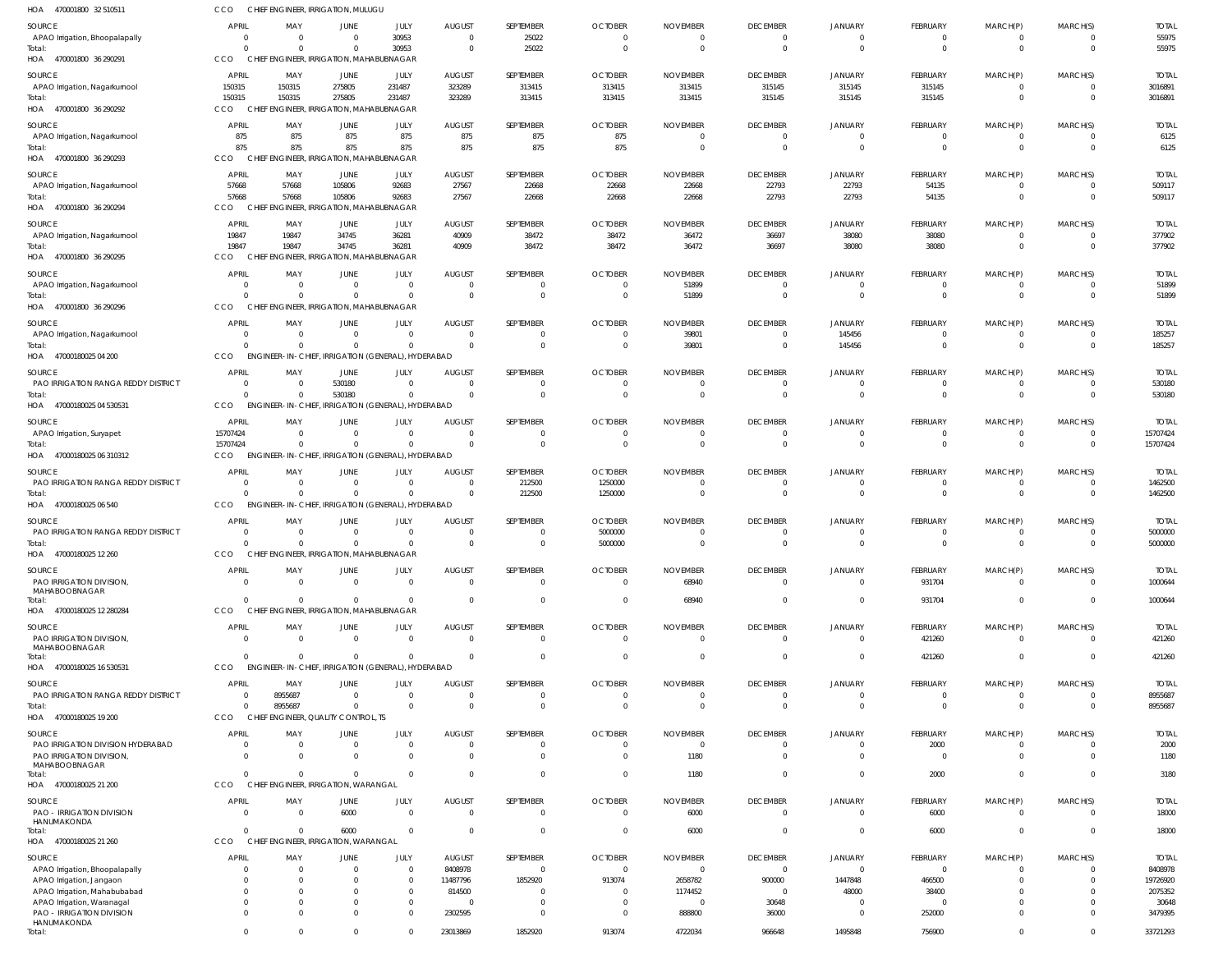| HOA 47000180025 25 260                      | CCO                      | CHIEF ENGINEER, IRRIGATION, WANAPARTHY             |                                              |                                        |                           |                           |                                  |                             |                             |                            |                             |                                  |                          |                        |
|---------------------------------------------|--------------------------|----------------------------------------------------|----------------------------------------------|----------------------------------------|---------------------------|---------------------------|----------------------------------|-----------------------------|-----------------------------|----------------------------|-----------------------------|----------------------------------|--------------------------|------------------------|
| SOURCE                                      | <b>APRIL</b>             | MAY                                                | JUNE                                         | JULY                                   | <b>AUGUST</b>             | SEPTEMBER                 | <b>OCTOBER</b>                   | <b>NOVEMBER</b>             | <b>DECEMBER</b>             | <b>JANUARY</b>             | FEBRUARY                    | MARCH(P)                         | MARCH(S)                 | <b>TOTAL</b>           |
| APAO Irrigation, Wanaparthy                 | $\Omega$                 | $\Omega$                                           | $\Omega$                                     | $\Omega$                               | 3510090                   | 1714890                   | 1043411                          | 9880853                     | $\Omega$                    | $\Omega$                   | 91200                       | $\Omega$                         | - 0                      | 16240444               |
| PAO, PJP, Jogulamba Gadwal                  | $\Omega$                 | $\Omega$                                           |                                              | $\Omega$                               | 12693107                  | 4702296                   | 1381728                          | 2750436                     | $\Omega$                    | 60000                      | 57000                       | $\Omega$                         | $\Omega$                 | 21644567               |
| Total:<br>HOA 47000180025 30 260            | $\Omega$<br>CCO          | $\Omega$<br>CHIEF ENGINEER. IRRIGATION. NIZAMABAD  |                                              | $\Omega$                               | 16203197                  | 6417186                   | 2425139                          | 12631289                    | $\Omega$                    | 60000                      | 148200                      | $\Omega$                         | $\Omega$                 | 37885011               |
|                                             |                          |                                                    |                                              |                                        |                           |                           |                                  |                             |                             |                            |                             |                                  |                          |                        |
| SOURCE<br>PAO IRRIGATION NIZAMABAD          | <b>APRIL</b><br>$\Omega$ | MAY<br>$\Omega$                                    | JUNE<br>$\Omega$                             | JULY<br>$\overline{0}$                 | <b>AUGUST</b><br>- 0      | SEPTEMBER<br>$\mathbf{0}$ | <b>OCTOBER</b><br>$\overline{0}$ | <b>NOVEMBER</b><br>0        | <b>DECEMBER</b><br>36000    | JANUARY<br>$\Omega$        | FEBRUARY<br>0               | MARCH(P)<br>$\overline{0}$       | MARCH(S)<br>$\mathbf{0}$ | <b>TOTAL</b><br>36000  |
| Total:                                      | $\Omega$                 | $\Omega$                                           | $\Omega$                                     | $\Omega$                               | $\Omega$                  | $\mathbf 0$               | $\overline{0}$                   | $\overline{0}$              | 36000                       | $\Omega$                   | $\mathbf 0$                 | $\Omega$                         | $\Omega$                 | 36000                  |
| HOA 470080800 04 010011                     | CCO                      | COMMISSIONER, RESETTLEMENT AND REHABILITATION, HOD |                                              |                                        |                           |                           |                                  |                             |                             |                            |                             |                                  |                          |                        |
| SOURCE                                      | APRIL                    | MAY                                                | <b>JUNE</b>                                  | JULY                                   | <b>AUGUST</b>             | SEPTEMBER                 | <b>OCTOBER</b>                   | <b>NOVEMBER</b>             | <b>DECEMBER</b>             | <b>JANUARY</b>             | FEBRUARY                    | MARCH(P)                         | MARCH(S)                 | <b>TOTAL</b>           |
| PAO IRRIGATION DIVISION HYDERABAD           | 225710                   | 225710                                             | 207344                                       | 226257                                 | 194110                    | 344961                    | 276660                           | 276660                      | 432486                      | 276660                     | 276660                      | $\Omega$                         | $\Omega$                 | 2963218                |
| Total:                                      | 225710                   | 225710                                             | 207344                                       | 226257                                 | 194110                    | 344961                    | 276660                           | 276660                      | 432486                      | 276660                     | 276660                      | $\Omega$                         | $\Omega$                 | 2963218                |
| HOA 470080800 04 010012                     | CCO                      | <b>COMMISSIONER, RESET</b>                         |                                              | <b>TLEMENT AND REHABILITATION, HOD</b> |                           |                           |                                  |                             |                             |                            |                             |                                  |                          |                        |
| SOURCE                                      | APRIL                    | MAY                                                | <b>JUNE</b>                                  | JULY                                   | <b>AUGUST</b>             | SEPTEMBER                 | <b>OCTOBER</b>                   | <b>NOVEMBER</b>             | <b>DECEMBER</b>             | <b>JANUARY</b>             | <b>FEBRUARY</b>             | MARCH(P)                         | MARCH(S)                 | <b>TOTAL</b>           |
| PAO IRRIGATION DIVISION HYDERABAD           | 3000                     | 3000                                               | 2645                                         | 2000                                   | 2000                      | 3500                      | 2500                             | 2500                        | 2500                        | 2500                       | 2500                        | $^{\circ}$                       | $\mathbf{0}$             | 28645                  |
| Total:                                      | 3000                     | 3000                                               | 2645                                         | 2000                                   | 2000                      | 3500                      | 2500                             | 2500                        | 2500                        | 2500                       | 2500                        | $\overline{0}$                   | $\mathbf 0$              | 28645                  |
| HOA 470080800 04 010013                     | CCO                      | COMMISSIONER, RESETTLEMENT AND REHABILITATION, HOD |                                              |                                        |                           |                           |                                  |                             |                             |                            |                             |                                  |                          |                        |
| SOURCE                                      | APRIL                    | MAY                                                | <b>JUNE</b>                                  | JULY                                   | <b>AUGUST</b>             | SEPTEMBER                 | <b>OCTOBER</b>                   | <b>NOVEMBER</b>             | <b>DECEMBER</b>             | <b>JANUARY</b>             | FEBRUARY                    | MARCH(P)                         | MARCH(S)                 | <b>TOTAL</b>           |
| PAO IRRIGATION DIVISION HYDERABAD           | 86676                    | 86676                                              | 79627                                        | 66811                                  | 74627                     | 61677                     | 20021                            | 20021                       | 31363                       | 20021                      | 47549                       | $\overline{0}$                   | $\Omega$                 | 595069                 |
| Total:                                      | 86676                    | 86676                                              | 79627                                        | 66811                                  | 74627                     | 61677                     | 20021                            | 20021                       | 31363                       | 20021                      | 47549                       | $\Omega$                         | $\Omega$                 | 595069                 |
| HOA 470080800 04 010016                     | CCO                      | <b>COMM</b>                                        | SIONER, RESETTLEMENT AND REHABILITATION, HOD |                                        |                           |                           |                                  |                             |                             |                            |                             |                                  |                          |                        |
| SOURCE                                      | APRIL                    | MAY                                                | <b>JUNE</b>                                  | JULY                                   | <b>AUGUST</b>             | SEPTEMBER                 | <b>OCTOBER</b>                   | <b>NOVEMBER</b>             | <b>DECEMBER</b>             | JANUARY                    | FEBRUARY                    | MARCH(P)                         | MARCH(S)                 | <b>TOTAL</b>           |
| PAO IRRIGATION DIVISION HYDERABAD           | 53804<br>53804           | 53804                                              | 48351                                        | 38435<br>38435                         | 38435                     | 119909                    | 66003                            | 66003                       | 66003                       | 66003                      | 66003                       | $\overline{0}$<br>$\overline{0}$ | $\Omega$<br>$\Omega$     | 682753                 |
| Total:<br>HOA 470080800 04 010018           | CCO                      | 53804<br><b>COMMISSIONER, RESET</b>                | 48351                                        | TLEMENT AND REHABILITATION, HOD        | 38435                     | 119909                    | 66003                            | 66003                       | 66003                       | 66003                      | 66003                       |                                  |                          | 682753                 |
|                                             |                          |                                                    |                                              |                                        |                           |                           |                                  |                             |                             |                            |                             |                                  |                          |                        |
| SOURCE<br>PAO IRRIGATION DIVISION HYDERABAD | APRIL<br>$\Omega$        | MAY<br>87937                                       | <b>JUNE</b><br>43998                         | JULY<br>$\Omega$                       | <b>AUGUST</b><br>- 0      | SEPTEMBER<br>135595       | <b>OCTOBER</b><br>$\Omega$       | <b>NOVEMBER</b><br>$\Omega$ | <b>DECEMBER</b><br>- 0      | <b>JANUARY</b>             | <b>FEBRUARY</b><br>$\Omega$ | MARCH(P)<br>$^{\circ}$           | MARCH(S)<br>- 0          | <b>TOTAL</b><br>267530 |
| Total:                                      | $\Omega$                 | 87937                                              | 43998                                        | $\Omega$                               |                           | 135595                    | $\overline{0}$                   | $\overline{0}$              | $\Omega$                    | $\Omega$                   | $\mathbf 0$                 | $\Omega$                         | $\Omega$                 | 267530                 |
| HOA 470080800 04 130131                     | CCO                      | COMMISSIONER, RESETTLEMENT AND REHABILITATION, HOD |                                              |                                        |                           |                           |                                  |                             |                             |                            |                             |                                  |                          |                        |
| SOURCE                                      | <b>APRIL</b>             | MAY                                                | <b>JUNE</b>                                  | JULY                                   | <b>AUGUST</b>             | SEPTEMBER                 | <b>OCTOBER</b>                   | <b>NOVEMBER</b>             | <b>DECEMBER</b>             | <b>JANUARY</b>             | <b>FEBRUARY</b>             | MARCH(P)                         | MARCH(S)                 | <b>TOTAL</b>           |
| PAO IRRIGATION DIVISION HYDERABAD           | - 0                      | $\overline{0}$                                     | $\Omega$                                     | 28850                                  | 11631                     | 5603                      | 5602                             | 10421                       | 7551                        | 5603                       | 9901                        | $^{\circ}$                       | $\Omega$                 | 85162                  |
| Total:                                      | $\Omega$                 | $\Omega$                                           | $\Omega$                                     | 28850                                  | 11631                     | 5603                      | 5602                             | 10421                       | 7551                        | 5603                       | 9901                        | $\Omega$                         | $\Omega$                 | 85162                  |
| HOA 470080800 04 130132                     | CCO                      | COMMISSIONER, RESETTLEMENT AND REHABILITATION, HOD |                                              |                                        |                           |                           |                                  |                             |                             |                            |                             |                                  |                          |                        |
| SOURCE                                      | APRIL                    | MAY                                                | JUNE                                         | JULY                                   | <b>AUGUST</b>             | SEPTEMBER                 | <b>OCTOBER</b>                   | <b>NOVEMBER</b>             | <b>DECEMBER</b>             | <b>JANUARY</b>             | FEBRUARY                    | MARCH(P)                         | MARCH(S)                 | <b>TOTAL</b>           |
| PAO IRRIGATION DIVISION HYDERABAD           | $\Omega$                 | $\Omega$                                           | $\Omega$                                     | 99284                                  | 423941                    | 2037                      | 18590                            | 340803                      | 19210                       | 7200                       | 280182                      | $^{\circ}$                       | $\Omega$                 | 1191247                |
| Total:                                      | $\Omega$                 | $\Omega$                                           | $\Omega$                                     | 99284                                  | 423941                    | 2037                      | 18590                            | 340803                      | 19210                       | 7200                       | 280182                      | $\Omega$                         | $\Omega$                 | 1191247                |
| HOA 470080800 04 130134                     | CCO                      | COMMISSIONER, RESETTLEMENT AND REHABILITATION, HOD |                                              |                                        |                           |                           |                                  |                             |                             |                            |                             |                                  |                          |                        |
| SOURCE                                      | <b>APRIL</b>             | MAY                                                | JUNE                                         | JULY                                   | <b>AUGUST</b>             | SEPTEMBER                 | <b>OCTOBER</b>                   | <b>NOVEMBER</b>             | <b>DECEMBER</b>             | <b>JANUARY</b>             | FEBRUARY                    | MARCH(P)                         | MARCH(S)                 | <b>TOTAL</b>           |
| PAO IRRIGATION DIVISION HYDERABAD           | $\Omega$                 | - 0                                                | $\Omega$                                     | 194286                                 | 194286                    | $\mathbf{0}$              | $\overline{0}$                   | 215177                      | $\Omega$                    | $\Omega$                   | 0                           | $\overline{0}$                   | $\Omega$                 | 603749                 |
| Total:                                      | $\Omega$                 | $\Omega$                                           | $\Omega$                                     | 194286                                 | 194286                    | $\mathbf{0}$              | $\overline{0}$                   | 215177                      | $\overline{0}$              | $\Omega$                   | $\mathbf 0$                 | $\overline{0}$                   | $\Omega$                 | 603749                 |
| HOA 470080800 04 130135                     | <b>CCO</b>               | COMMISSIONER, RESETTLEMENT AND REHABILITATION, HOD |                                              |                                        |                           |                           |                                  |                             |                             |                            |                             |                                  |                          |                        |
| SOURCE                                      | <b>APRIL</b>             | MAY                                                | JUNE                                         | <b>JULY</b>                            | <b>AUGUST</b>             | SEPTEMBER                 | <b>OCTOBER</b>                   | <b>NOVEMBER</b>             | <b>DECEMBER</b>             | <b>JANUARY</b>             | FEBRUARY                    | MARCH(P)                         | MARCH(S)                 | <b>TOTAL</b>           |
| PAO IRRIGATION DIVISION HYDERABAD           | $\Omega$                 | $\Omega$                                           | $\Omega$                                     | $\Omega$                               | 49762                     | 0                         | $\Omega$                         | $\Omega$                    | $\Omega$                    | 58501                      | 8842                        | $\Omega$                         | $\Omega$                 | 117105                 |
| Total:<br>HOA 470080800 04 140              | CCO                      | COMMISSIONER, RESETTLEMENT AND REHABILITATION, HOD |                                              |                                        | 49762                     |                           |                                  |                             |                             | 58501                      | 8842                        |                                  |                          | 117105                 |
|                                             |                          |                                                    |                                              |                                        |                           |                           |                                  |                             |                             |                            |                             |                                  |                          |                        |
| SOURCE<br>PAO IRRIGATION DIVISION HYDERABAD | <b>APRIL</b><br>$\Omega$ | MAY<br>$\Omega$                                    | <b>JUNE</b><br>$\Omega$                      | JULY<br>$\overline{0}$                 | <b>AUGUST</b><br>$\Omega$ | SEPTEMBER<br>438000       | <b>OCTOBER</b><br>$\overline{0}$ | <b>NOVEMBER</b><br>$\Omega$ | <b>DECEMBER</b><br>$\Omega$ | <b>JANUARY</b><br>$\Omega$ | <b>FEBRUARY</b><br>0        | MARCH(P)<br>$^{\circ}$           | MARCH(S)                 | <b>TOTAL</b><br>438000 |
| Total:                                      | $\Omega$                 | $\Omega$                                           | $\Omega$                                     | $\overline{0}$                         | $\Omega$                  | 438000                    | 0                                | $\overline{0}$              | $\Omega$                    | $\Omega$                   | $\mathbf 0$                 | $\overline{0}$                   | $\mathbf 0$              | 438000                 |
| HOA 470080800 04 240                        | CCO                      | COMMISSIONER, RESETTLEMENT AND REHABILITATION, HOD |                                              |                                        |                           |                           |                                  |                             |                             |                            |                             |                                  |                          |                        |
| SOURCE                                      | APRIL                    | MAY                                                | JUNE                                         | JULY                                   | <b>AUGUST</b>             | SEPTEMBER                 | <b>OCTOBER</b>                   | <b>NOVEMBER</b>             | <b>DECEMBER</b>             | <b>JANUARY</b>             | FEBRUARY                    | MARCH(P)                         | MARCH(S)                 | <b>TOTAL</b>           |
| PAO IRRIGATION DIVISION HYDERABAD           | $\Omega$                 | $\Omega$                                           | $\Omega$                                     | 51387                                  | $\Omega$                  | 86790                     | $\overline{0}$                   | 52187                       | $\Omega$                    | $\Omega$                   | 87042                       | $^{\circ}$                       | $\Omega$                 | 277406                 |
| Total:                                      | $\Omega$                 | $\Omega$                                           | $\Omega$                                     | 51387                                  | $\Omega$                  | 86790                     | $\overline{0}$                   | 52187                       | $\Omega$                    | $\Omega$                   | 87042                       | $\overline{0}$                   | $\Omega$                 | 277406                 |
| HOA 470080800 04 300302                     | CCO                      | COMMISSIONER, RESETTLEMENT AND REHABILITATION, HOD |                                              |                                        |                           |                           |                                  |                             |                             |                            |                             |                                  |                          |                        |
| SOURCE                                      | <b>APRIL</b>             | MAY                                                | <b>JUNE</b>                                  | JULY                                   | <b>AUGUST</b>             | SEPTEMBER                 | <b>OCTOBER</b>                   | <b>NOVEMBER</b>             | <b>DECEMBER</b>             | <b>JANUARY</b>             | FEBRUARY                    | MARCH(P)                         | MARCH(S)                 | <b>TOTAL</b>           |
| PAO IRRIGATION DIVISION HYDERABAD           | 240627                   | 240627                                             | $\overline{0}$                               | 240627                                 | 632504                    | 343936                    | 343936                           | 343936                      | $\Omega$                    | 687872                     | 343936                      | $^{\circ}$                       | $\mathbf{0}$             | 3418001                |
| Total:                                      | 240627                   | 240627                                             | $\Omega$                                     | 240627                                 | 632504                    | 343936                    | 343936                           | 343936                      | $\Omega$                    | 687872                     | 343936                      | $\overline{0}$                   | $\Omega$                 | 3418001                |
| HOA 470080800 04 510511                     | CCO                      | COMMISSIONER, RESETTLEMENT AND REHABILITATION, HOD |                                              |                                        |                           |                           |                                  |                             |                             |                            |                             |                                  |                          |                        |
| SOURCE                                      | <b>APRIL</b>             | MAY                                                | JUNE                                         | JULY                                   | <b>AUGUST</b>             | SEPTEMBER                 | <b>OCTOBER</b>                   | <b>NOVEMBER</b>             | <b>DECEMBER</b>             | <b>JANUARY</b>             | FEBRUARY                    | MARCH(P)                         | MARCH(S)                 | <b>TOTAL</b>           |
| PAO IRRIGATION DIVISION HYDERABAD           | 0                        | $\Omega$                                           | $\Omega$                                     | $\overline{0}$                         |                           | 29395                     | $\overline{0}$                   | 18948                       | 35584                       | $\Omega$                   | 31930                       | 0                                |                          | 115857                 |
| Total:                                      | $\Omega$                 | $\Omega$                                           | $\Omega$                                     | $\Omega$                               | - 0                       | 29395                     | $\overline{0}$                   | 18948                       | 35584                       | $\Omega$                   | 31930                       | $\Omega$                         | $\Omega$                 | 115857                 |
| HOA 470101167 25 020021                     | CCO                      | CHIEF ENGINEER, IRRIGATION, MANCHERIAL             |                                              |                                        |                           |                           |                                  |                             |                             |                            |                             |                                  |                          |                        |
| SOURCE                                      | <b>APRIL</b>             | MAY                                                | JUNE                                         | JULY                                   | <b>AUGUST</b>             | SEPTEMBER                 | <b>OCTOBER</b>                   | <b>NOVEMBER</b>             | <b>DECEMBER</b>             | <b>JANUARY</b>             | FEBRUARY                    | MARCH(P)                         | MARCH(S)                 | <b>TOTAL</b>           |
| APAO Irrigation, Komarambheem Asifabad      | $\Omega$<br>$\Omega$     | $\Omega$<br>- 0                                    | $\Omega$<br>$\Omega$                         | $\overline{0}$<br>$\overline{0}$       | 17346                     | 72946<br>15600            | $\overline{0}$                   | 17346<br>15600              | $\overline{0}$              | 15600                      | $\overline{0}$              | $\Omega$<br>$\mathbf 0$          | $\mathbf 0$              | 123238                 |
| APAO Irrigation, Mancherial<br>Total:       | $\Omega$                 | $\Omega$                                           | $\Omega$                                     | $\mathbf 0$                            | 51600<br>68946            | 88546                     | 15600<br>15600                   | 32946                       | 7000<br>7000                | 31200<br>46800             | 15600<br>15600              | $\Omega$                         | $\Omega$                 | 152200<br>275438       |
| HOA 47010311225 26 270274                   | CCO                      | CHIEF ENGINEER, IRRIGATION, KAMAREDDY              |                                              |                                        |                           |                           |                                  |                             |                             |                            |                             |                                  |                          |                        |
| SOURCE                                      | <b>APRIL</b>             | MAY                                                | JUNE                                         | JULY                                   | <b>AUGUST</b>             | SEPTEMBER                 | <b>OCTOBER</b>                   | <b>NOVEMBER</b>             | <b>DECEMBER</b>             | <b>JANUARY</b>             | FEBRUARY                    | MARCH(P)                         | MARCH(S)                 | <b>TOTAL</b>           |
| APAO Irrigation, Kamareddy                  | 0                        | $\overline{0}$                                     | $\Omega$                                     | 12999                                  |                           | 0                         | $\overline{0}$                   | 0                           | - 0                         |                            | 0                           | 0                                |                          | 12999                  |
| Total:                                      | $\Omega$                 | $\Omega$                                           | $\Omega$                                     | 12999                                  | $\Omega$                  | $\mathbf 0$               | $\overline{0}$                   | $\overline{0}$              | $\Omega$                    | $\Omega$                   | $\mathbf 0$                 | $\Omega$                         | $\Omega$                 | 12999                  |
| HOA 47010311225 27 530531                   | CCO                      | CHIEF ENGINEER, IRRIGATION, KAMAREDDY              |                                              |                                        |                           |                           |                                  |                             |                             |                            |                             |                                  |                          |                        |
| SOURCE                                      | <b>APRIL</b>             | MAY                                                | JUNE                                         | JULY                                   | <b>AUGUST</b>             | SEPTEMBER                 | <b>OCTOBER</b>                   | <b>NOVEMBER</b>             | <b>DECEMBER</b>             | JANUARY                    | FEBRUARY                    | MARCH(P)                         | MARCH(S)                 | <b>TOTAL</b>           |
| APAO Irrigation, Kamareddy                  | $\overline{0}$           | $\overline{0}$                                     | $\overline{0}$                               | 10460801                               | $\Omega$                  | $\mathbf 0$               | $\overline{0}$                   | $\Omega$                    | $\Omega$                    | $\Omega$                   | $\mathbf 0$                 | $^{\circ}$                       | $\Omega$                 | 10460801               |
| Total:                                      | $\overline{0}$           | $^{\circ}$                                         | $\Omega$                                     | 10460801                               | $\Omega$                  | $\mathbf 0$               | $\mathbf 0$                      | $\mathbf{0}$                | $\overline{0}$              | $\Omega$                   | $\mathbf 0$                 | $\mathbf 0$                      | $\mathbf 0$              | 10460801               |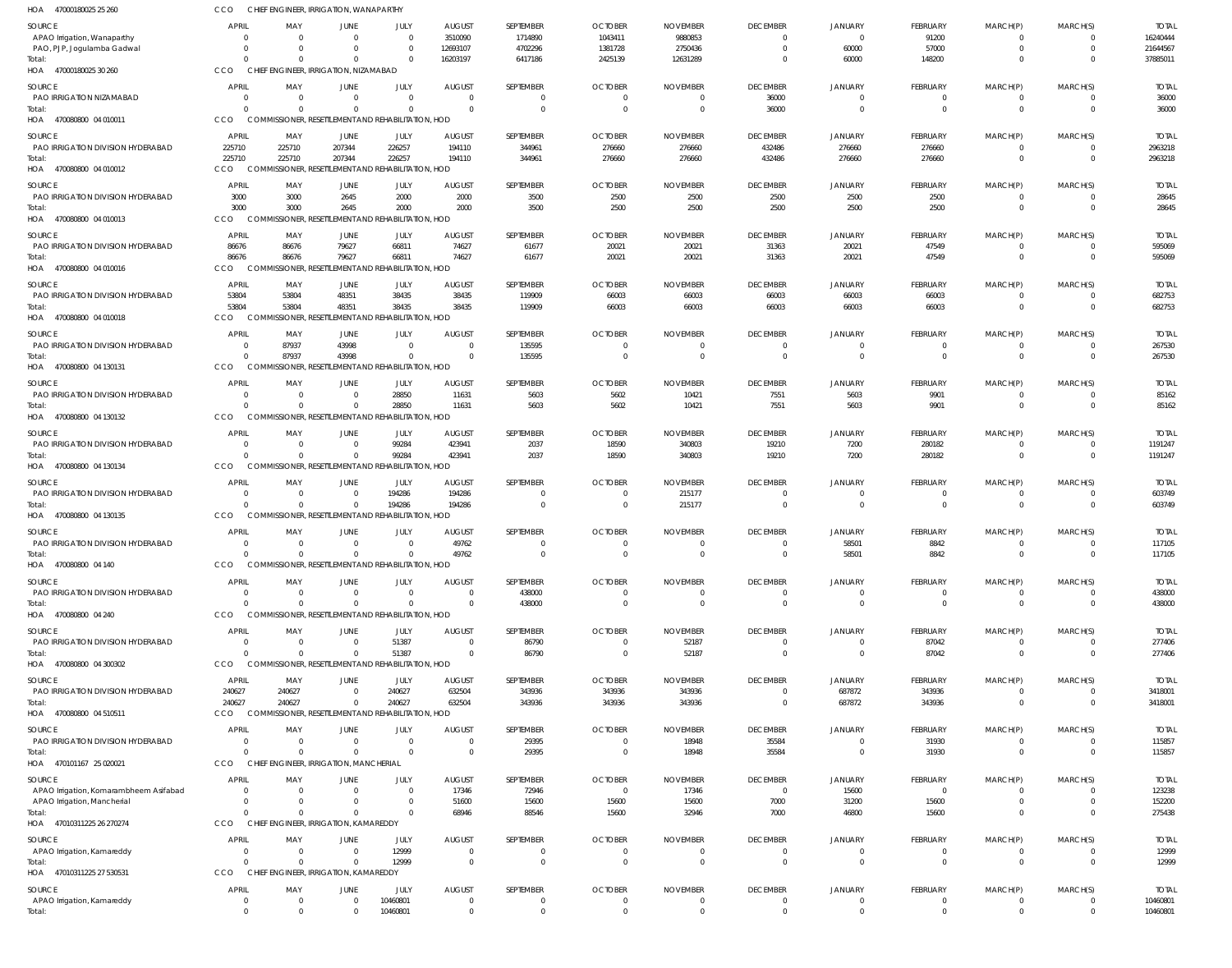| HOA 470103121 25 110111                   | CCO                      | CHIEF ENGINEER, IRRIGATION, ADILABAD               |                                        |                                 |                                             |                                          |                                                |                                   |                                                     |                                                  |                                           |                                       |                                              |                                |
|-------------------------------------------|--------------------------|----------------------------------------------------|----------------------------------------|---------------------------------|---------------------------------------------|------------------------------------------|------------------------------------------------|-----------------------------------|-----------------------------------------------------|--------------------------------------------------|-------------------------------------------|---------------------------------------|----------------------------------------------|--------------------------------|
| SOURCE<br>PAO Irrigation Nirmal<br>Total: | <b>APRIL</b>             | MAY<br>$\Omega$<br>$\Omega$                        | <b>JUNE</b><br>$\mathbf 0$<br>$\Omega$ | JULY<br>$\mathbf 0$<br>$\Omega$ | <b>AUGUST</b><br>$\overline{0}$<br>$\Omega$ | SEPTEMBER<br>$\mathbf 0$<br>$\mathbf{0}$ | <b>OCTOBER</b><br>$\mathbf{0}$<br>$\mathbf{0}$ | <b>NOVEMBER</b><br>99200<br>99200 | <b>DECEMBER</b><br>$\overline{0}$<br>$\overline{0}$ | <b>JANUARY</b><br>$\mathbf{0}$<br>$\overline{0}$ | FEBRUARY<br>$\mathbf 0$<br>$\overline{0}$ | MARCH(P)<br>$^{\circ}$<br>$\mathbf 0$ | MARCH(S)<br>$\overline{0}$<br>$\overline{0}$ | <b>TOTAL</b><br>99200<br>99200 |
| HOA 470103121 25 130132                   | CCO                      | CHIEF ENGINEER, IRRIGATION, ADILABAD               |                                        |                                 |                                             |                                          |                                                |                                   |                                                     |                                                  |                                           |                                       |                                              |                                |
| SOURCE                                    | <b>APRIL</b>             | MAY                                                | <b>JUNE</b>                            | JULY                            | <b>AUGUST</b>                               | SEPTEMBER                                | <b>OCTOBER</b>                                 | <b>NOVEMBER</b>                   | <b>DECEMBER</b>                                     | JANUARY                                          | FEBRUARY                                  | MARCH(P)                              | MARCH(S)                                     | <b>TOTAL</b>                   |
| PAO Irrigation Nirmal<br>Total:           | - 0                      | $\Omega$<br>$\Omega$                               | $\mathbf 0$<br>$\mathbf 0$             | $\mathbf 0$<br>$\mathbf 0$      | 55340<br>55340                              | 42201<br>42201                           | $\overline{0}$<br>$\mathbf{0}$                 | 19500<br>19500                    | $\overline{0}$<br>$\overline{0}$                    | $\overline{0}$<br>$\overline{0}$                 | 4500<br>4500                              | $\overline{0}$<br>$\mathbf{0}$        | $\overline{0}$<br>$\overline{0}$             | 121541<br>121541               |
| HOA 470103121 25 130134                   | CCO                      | CHIEF ENGINEER, IRRIGATION, ADILABAD               |                                        |                                 |                                             |                                          |                                                |                                   |                                                     |                                                  |                                           |                                       |                                              |                                |
| <b>SOURCE</b>                             | <b>APRIL</b>             | MAY                                                | <b>JUNE</b>                            | JULY<br>62858                   | <b>AUGUST</b>                               | SEPTEMBER<br>$\Omega$                    | <b>OCTOBER</b>                                 | <b>NOVEMBER</b>                   | <b>DECEMBER</b>                                     | <b>JANUARY</b>                                   | FEBRUARY                                  | MARCH(P)                              | MARCH(S)                                     | <b>TOTAL</b>                   |
| PAO Irrigation Nirmal<br>Total:           |                          | $\Omega$                                           | 31429<br>31429                         | 62858                           | 95858<br>95858                              | $\mathbf{0}$                             | $\overline{0}$<br>$\overline{0}$               | 94287<br>94287                    | 64429<br>64429                                      | 444719<br>444719                                 | 127287<br>127287                          | $\overline{0}$<br>$\overline{0}$      | $\overline{0}$<br>$\overline{0}$             | 920867<br>920867               |
| HOA 47010312125 26 530531                 | CCO                      | CHIEF ENGINEER, IRRIGATION, ADILABAD               |                                        |                                 |                                             |                                          |                                                |                                   |                                                     |                                                  |                                           |                                       |                                              |                                |
| <b>SOURCE</b>                             | <b>APRIL</b><br>- 0      | MAY<br>$\Omega$                                    | <b>JUNE</b><br>$\mathbf 0$             | JULY<br>$\overline{0}$          | <b>AUGUST</b><br>$\overline{0}$             | SEPTEMBER<br>$\mathbf 0$                 | <b>OCTOBER</b>                                 | <b>NOVEMBER</b><br>$^{\circ}$     | <b>DECEMBER</b><br>$\overline{\mathbf{0}}$          | <b>JANUARY</b><br>$\mathbf{0}$                   | FEBRUARY<br>$\mathbf 0$                   | MARCH(P)                              | MARCH(S)<br>$\overline{0}$                   | <b>TOTAL</b>                   |
| PAO Irrigation Nirmal<br>Total:           |                          | $\Omega$                                           | $\Omega$                               | $\mathbf 0$                     | $\Omega$                                    | $\mathbf{0}$                             | 1203522<br>1203522                             | $\Omega$                          | $\overline{0}$                                      | $\overline{0}$                                   | $\mathbf{0}$                              | 0<br>$\mathbf{0}$                     | $\overline{0}$                               | 1203522<br>1203522             |
| HOA 47010312125 27 530531                 | CCO                      | CHIEF ENGINEER, IRRIGATION, ADILABAD               |                                        |                                 |                                             |                                          |                                                |                                   |                                                     |                                                  |                                           |                                       |                                              |                                |
| SOURCE                                    | <b>APRIL</b><br>15482452 | MAY                                                | <b>JUNE</b><br>26435574                | JULY<br>$\mathbf 0$             | <b>AUGUST</b><br>$\overline{0}$             | SEPTEMBER<br>47729634                    | <b>OCTOBER</b><br>$\mathbf{0}$                 | <b>NOVEMBER</b><br>$\Omega$       | <b>DECEMBER</b><br>$\overline{0}$                   | JANUARY<br>23384209                              | FEBRUARY<br>$\mathbf 0$                   | MARCH(P)<br>$^{\circ}$                | MARCH(S)<br>$\overline{0}$                   | <b>TOTAL</b><br>113031869      |
| PAO Irrigation Nirmal<br>Total:           | 15482452                 | $\Omega$                                           | 26435574                               | $\mathbf 0$                     | $\Omega$                                    | 47729634                                 | $\mathbf{0}$                                   | $\mathbf{0}$                      | $\overline{\mathbf{0}}$                             | 23384209                                         | $\mathbf 0$                               | $\mathbf{0}$                          | $\overline{0}$                               | 113031869                      |
| HOA 47010312725 27 530531                 | CCO                      | CHIEF ENGINEER, IRRIGATION, MAHABUBNAGAR           |                                        |                                 |                                             |                                          |                                                |                                   |                                                     |                                                  |                                           |                                       |                                              |                                |
| <b>SOURCE</b><br>PAO IRRIGATION DIVISION. | <b>APRIL</b><br>31490895 | MAY<br>$\Omega$                                    | JUNE<br>$\mathbf 0$                    | JULY<br>$\mathbf{0}$            | <b>AUGUST</b><br>54571879                   | SEPTEMBER<br>$\mathbf{0}$                | <b>OCTOBER</b><br>9157576                      | <b>NOVEMBER</b><br>$\Omega$       | <b>DECEMBER</b><br>$\overline{\mathbf{0}}$          | JANUARY<br>8411725                               | FEBRUARY<br>103842169                     | MARCH(P)<br>$\mathbf 0$               | MARCH(S)<br>$\overline{\mathbf{0}}$          | <b>TOTAL</b><br>207474244      |
| MAHABOOBNAGAR                             |                          |                                                    |                                        |                                 |                                             |                                          |                                                |                                   |                                                     |                                                  |                                           |                                       |                                              |                                |
| Total:<br>HOA 47010313025 26 270274       | 31490895<br>CCO          | $\Omega$<br>CHIEF ENGINEER, IRRIGATION, SURYAPET   | $\Omega$                               | $\mathbf 0$                     | 54571879                                    | $\Omega$                                 | 9157576                                        |                                   | $\overline{0}$                                      | 8411725                                          | 103842169                                 | $\mathbf 0$                           | $\Omega$                                     | 207474244                      |
| SOURCE                                    | <b>APRIL</b>             | MAY                                                | <b>JUNE</b>                            | JULY                            | <b>AUGUST</b>                               | SEPTEMBER                                | <b>OCTOBER</b>                                 | <b>NOVEMBER</b>                   | <b>DECEMBER</b>                                     | JANUARY                                          | FEBRUARY                                  | MARCH(P)                              | MARCH(S)                                     | <b>TOTAL</b>                   |
| APAO Irrigation, Suryapet                 | 26685                    | $\Omega$                                           | $\Omega$                               | $\mathbf 0$                     | $\Omega$                                    | $\mathbf 0$                              | $\overline{0}$                                 | $\Omega$                          | $\overline{0}$                                      | $\overline{0}$                                   | $\mathbf 0$                               | $\overline{0}$                        | $\overline{0}$                               | 26685                          |
| Total:<br>HOA 47010313025 26 530531       | 26685<br>CCO             | $\Omega$<br>CHIEF ENGINEER, IRRIGATION, SURYAPET   | $\mathbf 0$                            | $\mathbf 0$                     | $\Omega$                                    | $\mathbf 0$                              | $\overline{0}$                                 | $\Omega$                          | $\overline{0}$                                      | $\overline{0}$                                   | $\overline{0}$                            | $\overline{0}$                        | $\overline{0}$                               | 26685                          |
| SOURCE                                    | <b>APRIL</b>             | MAY                                                | <b>JUNE</b>                            | JULY                            | <b>AUGUST</b>                               | SEPTEMBER                                | <b>OCTOBER</b>                                 | <b>NOVEMBER</b>                   | <b>DECEMBER</b>                                     | <b>JANUARY</b>                                   | FEBRUARY                                  | MARCH(P)                              | MARCH(S)                                     | <b>TOTAL</b>                   |
| APAO Irrigation, Suryapet                 |                          | 13921526                                           | $\mathbf 0$                            | $\overline{0}$                  | $\overline{0}$                              | $\mathbf{0}$                             | $\overline{0}$                                 | 0                                 | $\overline{0}$                                      | $\mathbf{0}$                                     | $\mathbf{0}$                              | $^{\circ}$                            | $\overline{\mathbf{0}}$                      | 13921526                       |
| Total:<br>HOA 47010313025 27 530531       | CCO                      | 13921526<br>CHIEF ENGINEER, IRRIGATION, SURYAPET   | $\mathbf 0$                            | $\mathbf 0$                     | $\Omega$                                    | $\mathbf 0$                              | $\Omega$                                       | $\Omega$                          | $\overline{0}$                                      | $\overline{0}$                                   | $\mathbf 0$                               | $\mathbf{0}$                          | $\overline{0}$                               | 13921526                       |
| SOURCE                                    | <b>APRIL</b>             | MAY                                                | <b>JUNE</b>                            | JULY                            | <b>AUGUST</b>                               | SEPTEMBER                                | <b>OCTOBER</b>                                 | <b>NOVEMBER</b>                   | <b>DECEMBER</b>                                     | <b>JANUARY</b>                                   | FEBRUARY                                  | MARCH(P)                              | MARCH(S)                                     | <b>TOTAL</b>                   |
| APAO Irrigation, Suryapet                 |                          |                                                    | 63268778                               | 71656385                        | $\Omega$                                    | $\Omega$                                 | 38800935                                       | $\Omega$                          | 94776                                               | $\overline{0}$                                   | $\overline{0}$                            | 0                                     | $\overline{0}$                               | 173820874                      |
| Total:<br>HOA 47010313925 26 530532       | CCO                      | $\Omega$<br>CHIEF ENGINEER, IRRIGATION, MANCHERIAL | 63268778                               | 71656385                        | $\Omega$                                    | $\mathbf 0$                              | 38800935                                       | $\mathbf{0}$                      | 94776                                               | $\overline{0}$                                   | $\mathbf 0$                               | $\mathbf 0$                           | $\overline{0}$                               | 173820874                      |
| SOURCE                                    | <b>APRIL</b>             | MAY                                                | JUNE                                   | JULY                            | <b>AUGUST</b>                               | SEPTEMBER                                | <b>OCTOBER</b>                                 | <b>NOVEMBER</b>                   | <b>DECEMBER</b>                                     | <b>JANUARY</b>                                   | FEBRUARY                                  | MARCH(P)                              | MARCH(S)                                     | <b>TOTAL</b>                   |
| APAO Irrigation, Mancherial               | 9535893                  | $\Omega$                                           | $\mathbf 0$                            | $\overline{0}$                  | $\Omega$                                    | $\mathbf{0}$                             | $\overline{0}$                                 | $\Omega$                          | $\overline{\mathbf{0}}$                             | $\overline{0}$                                   | $\mathbf 0$                               | $\overline{0}$                        | $\overline{0}$                               | 9535893                        |
| Total:<br>HOA 47010316125 27 530531       | 9535893<br>CCO           | $\Omega$<br>ENGINEER-IN-CHIEF, IRRIGATION, GAJWEL  | $\mathbf 0$                            | $\mathbf 0$                     | $\overline{0}$                              | $\mathbf 0$                              | $\overline{0}$                                 | $\mathbf 0$                       | $\overline{0}$                                      | $\overline{0}$                                   | $\mathbf 0$                               | $\overline{0}$                        | $\overline{0}$                               | 9535893                        |
| <b>SOURCE</b>                             | <b>APRIL</b>             | MAY                                                | <b>JUNE</b>                            | JULY                            | <b>AUGUST</b>                               | SEPTEMBER                                | <b>OCTOBER</b>                                 | <b>NOVEMBER</b>                   | <b>DECEMBER</b>                                     | JANUARY                                          | FEBRUARY                                  | MARCH(P)                              | MARCH(S)                                     | <b>TOTAL</b>                   |
| PAO MEDAK(IW), MEDAK                      | $\Omega$                 | $\Omega$                                           | 0                                      | 35763914                        | $\Omega$                                    | $\Omega$                                 | $\Omega$                                       | $\Omega$                          | $\overline{\mathbf{0}}$                             | 35281209                                         | $\Omega$<br>$\Omega$                      | $^{\circ}$                            | $\Omega$                                     | 71045123                       |
| Total:<br>HOA 470103204 25 110111         | CCO                      | $\Omega$<br>CHIEF ENGINEER, IRRIGATION, ADILABAD   | $\Omega$                               | 35763914                        | $\Omega$                                    | $\Omega$                                 | $\Omega$                                       | $\Omega$                          | $\Omega$                                            | 35281209                                         |                                           | $\Omega$                              | $\Omega$                                     | 71045123                       |
| <b>SOURCE</b>                             | <b>APRIL</b>             | MAY                                                | JUNE                                   | JULY                            | <b>AUGUST</b>                               | SEPTEMBER                                | <b>OCTOBER</b>                                 | <b>NOVEMBER</b>                   | <b>DECEMBER</b>                                     | <b>JANUARY</b>                                   | FEBRUARY                                  | MARCH(P)                              | MARCH(S)                                     | <b>TOTAL</b>                   |
| PAO Irrigation Nirmal                     | $\Omega$                 | $\Omega$                                           | $\mathbf 0$                            | $\mathbf{0}$                    | $\overline{0}$                              | $\mathbf 0$                              | $\overline{0}$                                 | 97600                             | $\overline{\mathbf{0}}$                             | 15035                                            | 32193                                     | $^{\circ}$                            | $\overline{0}$                               | 144828                         |
| Total:<br>HOA 470103204 25 130132         | CCO                      | $\Omega$<br>CHIEF ENGINEER, IRRIGATION, ADILABAD   | $\Omega$                               | $\mathbf 0$                     | $\Omega$                                    | $\mathbf{0}$                             | $\overline{0}$                                 | 97600                             | $\overline{0}$                                      | 15035                                            | 32193                                     | $\overline{0}$                        | $\overline{0}$                               | 144828                         |
| SOURCE                                    | <b>APRIL</b>             | MAY                                                | <b>JUNE</b>                            | JULY                            | <b>AUGUST</b>                               | SEPTEMBER                                | <b>OCTOBER</b>                                 | <b>NOVEMBER</b>                   | <b>DECEMBER</b>                                     | <b>JANUARY</b>                                   | <b>FEBRUARY</b>                           | MARCH(P)                              | MARCH(S)                                     | <b>TOTAL</b>                   |
| PAO Irrigation Nirmal                     |                          | $\Omega$                                           | $\mathbf 0$                            | $\mathbf 0$                     | 14857                                       | $\Omega$                                 | $\mathbf{0}$                                   | 92458                             | 61210                                               | 12695                                            | 65340                                     | $^{\circ}$                            | $\Omega$                                     | 246560                         |
| Total:<br>HOA 470103204 25 130134         | CCO                      | $\Omega$<br>CHIEF ENGINEER, IRRIGATION, ADILABAD   | $\mathbf 0$                            | $\mathbf 0$                     | 14857                                       | $\mathbf{0}$                             | $\mathbf{0}$                                   | 92458                             | 61210                                               | 12695                                            | 65340                                     | $\mathbf{0}$                          | $\overline{0}$                               | 246560                         |
| <b>SOURCE</b>                             | <b>APRIL</b>             | MAY                                                | JUNE                                   | JULY                            | <b>AUGUST</b>                               | SEPTEMBER                                | <b>OCTOBER</b>                                 | <b>NOVEMBER</b>                   | <b>DECEMBER</b>                                     | <b>JANUARY</b>                                   | FEBRUARY                                  | MARCH(P)                              | MARCH(S)                                     | <b>TOTAL</b>                   |
| PAO Irrigation Nirmal                     | $\Omega$                 | $\Omega$                                           | 132000                                 | $\mathbf 0$                     | 62858                                       | 62858                                    | 94287                                          | 220003                            | 128858                                              | 537435                                           | 440006                                    | $^{\circ}$                            | $\overline{0}$                               | 1678305                        |
| Total:<br>HOA 47010320425 27 530531       | CCO                      | $\Omega$<br>CHIEF ENGINEER, IRRIGATION, ADILABAD   | 132000                                 | $\mathbf 0$                     | 62858                                       | 62858                                    | 94287                                          | 220003                            | 128858                                              | 537435                                           | 440006                                    | $\overline{0}$                        | $\overline{0}$                               | 1678305                        |
| <b>SOURCE</b>                             | <b>APRIL</b>             | MAY                                                | <b>JUNE</b>                            | JULY                            | <b>AUGUST</b>                               | SEPTEMBER                                | <b>OCTOBER</b>                                 | <b>NOVEMBER</b>                   | <b>DECEMBER</b>                                     | <b>JANUARY</b>                                   | FEBRUARY                                  | MARCH(P)                              | MARCH(S)                                     | <b>TOTAL</b>                   |
| PAO Irrigation Nirmal                     | -C                       | $\Omega$                                           | $\mathbf 0$                            | $\mathbf 0$                     | $\overline{0}$                              | $\mathbf 0$                              | $\overline{0}$                                 | $\overline{0}$                    | $\overline{0}$                                      | 13836268                                         | $\mathbf 0$                               | $\overline{0}$                        | $\overline{0}$                               | 13836268                       |
| Total:<br>HOA 47010320725 27 530531       | CCO                      | $\Omega$<br>CHIEF ENGINEER, IRRIGATION, MANCHERIAL | $\Omega$                               | $\mathbf 0$                     | $\Omega$                                    | $\Omega$                                 | $\Omega$                                       | $\Omega$                          | $\overline{0}$                                      | 13836268                                         | $\overline{0}$                            | $\mathbf 0$                           | $\Omega$                                     | 13836268                       |
| SOURCE                                    | APRIL                    | MAY                                                | JUNE                                   | JULY                            | <b>AUGUST</b>                               | SEPTEMBER                                | <b>OCTOBER</b>                                 | <b>NOVEMBER</b>                   | <b>DECEMBER</b>                                     | JANUARY                                          | FEBRUARY                                  | MARCH(P)                              | MARCH(S)                                     | <b>TOTAL</b>                   |
| APAO Irrigation, Mancherial               | $\Omega$                 | $\Omega$                                           | $\mathbf 0$                            | $\mathbf 0$                     | $\overline{0}$                              | $\mathbf 0$                              | $\overline{0}$                                 | $\mathbf{0}$                      | $\overline{0}$                                      | 105386595                                        | $\mathbf 0$                               | $^{\circ}$                            | $\overline{\mathbf{0}}$                      | 105386595                      |
| Total:<br>HOA 47010320825 27 530531       | CCO                      | $\Omega$<br>CHIEF ENGINEER, IRRIGATION, MANCHERIAL | $\Omega$                               | $\mathbf 0$                     | $\Omega$                                    | $\overline{0}$                           | $\mathbf{0}$                                   | $\mathbf 0$                       | $\overline{0}$                                      | 105386595                                        | $\mathbf{0}$                              | $\overline{0}$                        | $\overline{0}$                               | 105386595                      |
| SOURCE                                    | <b>APRIL</b>             | MAY                                                | <b>JUNE</b>                            | JULY                            | <b>AUGUST</b>                               | SEPTEMBER                                | <b>OCTOBER</b>                                 | <b>NOVEMBER</b>                   | <b>DECEMBER</b>                                     | <b>JANUARY</b>                                   | FEBRUARY                                  | MARCH(P)                              | MARCH(S)                                     | <b>TOTAL</b>                   |
| APAO Irrigation, Komarambheem Asifabad    |                          | $\Omega$                                           | $\mathbf 0$                            | $\overline{0}$                  | $\overline{0}$                              | $\mathbf 0$                              | 6578949                                        | 0                                 | $\overline{0}$                                      | $\mathbf{0}$                                     | $\mathbf 0$                               | $^{\circ}$                            | $\overline{0}$                               | 6578949                        |
| Total:<br>HOA 47010321125 27 530531       | CCO                      | $\Omega$<br>CHIEF ENGINEER, IRRIGATION, ADILABAD   | $\mathbf 0$                            | $\mathbf 0$                     | $\overline{0}$                              | $\mathbf 0$                              | 6578949                                        | $\mathbf{0}$                      | $\overline{0}$                                      | $\overline{0}$                                   | $\overline{0}$                            | $\mathbf{0}$                          | $\overline{\mathbf{0}}$                      | 6578949                        |
| <b>SOURCE</b>                             | <b>APRIL</b>             | MAY                                                | <b>JUNE</b>                            | JULY                            | <b>AUGUST</b>                               | SEPTEMBER                                | <b>OCTOBER</b>                                 | <b>NOVEMBER</b>                   | <b>DECEMBER</b>                                     | JANUARY                                          | FEBRUARY                                  | MARCH(P)                              | MARCH(S)                                     | <b>TOTAL</b>                   |
| APAO Irrigation, Adilabad                 | 0                        | $\mathbf{0}$                                       | 0                                      | $\mathbf 0$                     | $\overline{0}$                              | 6434718                                  | $\overline{0}$                                 | 0                                 | $\overline{\mathbf{0}}$                             | $\overline{0}$                                   | $\mathbf 0$                               | 0                                     | $\overline{0}$                               | 6434718                        |
| Total:                                    | $\Omega$                 | $\mathbf 0$                                        | $\Omega$                               | $\mathbf 0$                     | $\mathbf 0$                                 | 6434718                                  | $\mathbf{0}$                                   | $\mathbf 0$                       | $\overline{0}$                                      | $\overline{0}$                                   | $\mathbf{0}$                              | $\mathbf{0}$                          | $\overline{0}$                               | 6434718                        |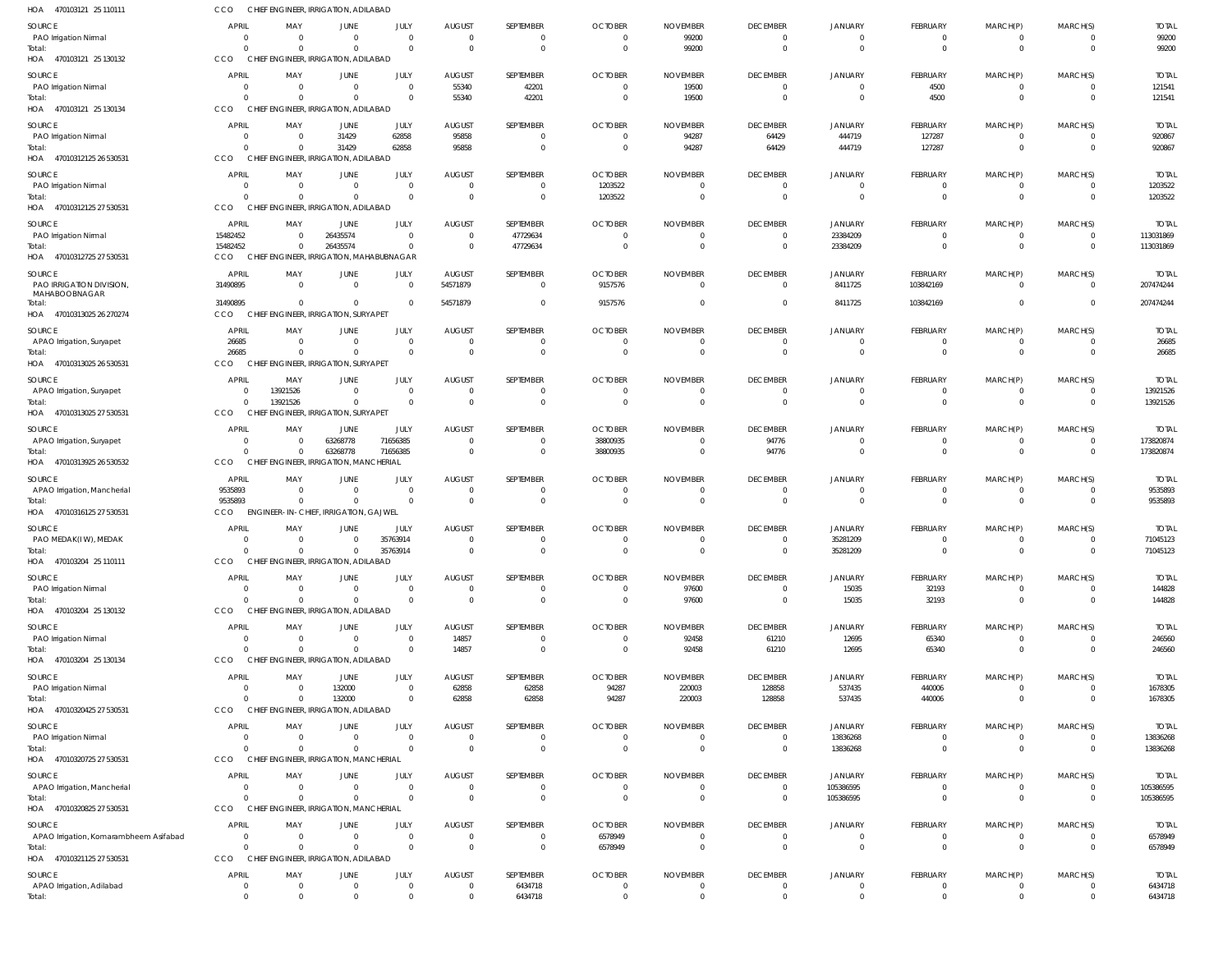| HOA<br>47010321325 51 530531                                          | CCO                   |                            | CHIEF ENGINEER, IRRIGATION, MANCHERIAL            |                            |                           |                            |                                  |                             |                             |                            |                                |                         |                      |                          |
|-----------------------------------------------------------------------|-----------------------|----------------------------|---------------------------------------------------|----------------------------|---------------------------|----------------------------|----------------------------------|-----------------------------|-----------------------------|----------------------------|--------------------------------|-------------------------|----------------------|--------------------------|
| SOURCE                                                                | <b>APRIL</b>          | MAY                        | JUNE                                              | JULY                       | <b>AUGUST</b>             | SEPTEMBER                  | <b>OCTOBER</b>                   | <b>NOVEMBER</b>             | <b>DECEMBER</b>             | JANUARY                    | <b>FEBRUARY</b>                | MARCH(P)                | MARCH(S)             | <b>TOTAL</b>             |
| APAO Irrigation, Komarambheem Asifabad                                | $\overline{0}$        | - 0                        | $\Omega$                                          | $\Omega$                   | $\Omega$                  | 0                          | $\overline{0}$                   | 23665265                    | $\overline{0}$              | $\Omega$                   | $\mathbf 0$                    | 0                       | $\Omega$             | 23665265                 |
| Total:                                                                | $\Omega$              | $\Omega$                   | $\Omega$                                          | $\overline{0}$             | $\mathsf{C}$              | $\mathbf 0$                | $\overline{0}$                   | 23665265                    | $\Omega$                    | $\Omega$                   | $\mathbf{0}$                   | $\mathbf 0$             | $\Omega$             | 23665265                 |
| HOA 47010321425 26 530531                                             | CCO                   |                            | CHIEF ENGINEER, IRRIGATION, MAHABUBNAGAR          |                            |                           |                            |                                  |                             |                             |                            |                                |                         |                      |                          |
| SOURCE                                                                | <b>APRIL</b>          | MAY                        | JUNE                                              | JULY                       | <b>AUGUST</b>             | SEPTEMBER                  | <b>OCTOBER</b>                   | <b>NOVEMBER</b>             | <b>DECEMBER</b>             | <b>JANUARY</b>             | <b>FEBRUARY</b>                | MARCH(P)                | MARCH(S)             | <b>TOTAL</b>             |
| PAO IRRIGATION DIVISION,<br>MAHABOOBNAGAR                             | $\Omega$              | $\Omega$                   | $\Omega$                                          | $\Omega$                   | 25054730                  | $\Omega$                   | $\overline{0}$                   | $\Omega$                    | $\Omega$                    | $\Omega$                   | $\Omega$                       | $\mathbf 0$             | $\Omega$             | 25054730                 |
| Total:                                                                | $\Omega$              | $\Omega$                   | $\Omega$                                          | $\Omega$                   | 25054730                  | $\mathbf 0$                | $\overline{0}$                   | $\overline{0}$              | $\Omega$                    | $\Omega$                   | $\mathbf{0}$                   | $\mathbf 0$             | $\Omega$             | 25054730                 |
| HOA 47010321425 27 530531                                             | CCO                   |                            | CHIEF ENGINEER, IRRIGATION, MAHABUBNAGAR          |                            |                           |                            |                                  |                             |                             |                            |                                |                         |                      |                          |
| SOURCE                                                                | <b>APRIL</b>          | MAY                        | JUNE                                              | JULY                       | <b>AUGUST</b>             | SEPTEMBER                  | <b>OCTOBER</b>                   | <b>NOVEMBER</b>             | <b>DECEMBER</b>             | <b>JANUARY</b>             | <b>FEBRUARY</b>                | MARCH(P)                | MARCH(S)             | <b>TOTAL</b>             |
| PAO IRRIGATION DIVISION,                                              | 48341                 | $\Omega$                   | $\Omega$                                          | $\overline{0}$             | $\Omega$                  | $\mathbf 0$                | $\overline{0}$                   | $\Omega$                    | 5790063                     | $\Omega$                   | $\mathbf 0$                    | $\mathbf 0$             | $\Omega$             | 5838404                  |
| MAHABOOBNAGAR<br>Total:                                               | 48341                 | $\Omega$                   | $\Omega$                                          | $\Omega$                   | $\Omega$                  | $\mathbf 0$                | $\overline{0}$                   | $\overline{0}$              | 5790063                     | $\Omega$                   | $\mathbf{0}$                   | 0                       | $\Omega$             | 5838404                  |
| HOA 470103217 25 110111                                               | <b>CCO</b>            |                            | CHIEF ENGINEER, IRRIGATION, ADILABAD              |                            |                           |                            |                                  |                             |                             |                            |                                |                         |                      |                          |
| SOURCE                                                                | <b>APRIL</b>          | MAY                        | JUNE                                              | JULY                       | <b>AUGUST</b>             | SEPTEMBER                  | <b>OCTOBER</b>                   | <b>NOVEMBER</b>             | <b>DECEMBER</b>             | <b>JANUARY</b>             | <b>FEBRUARY</b>                | MARCH(P)                | MARCH(S)             | <b>TOTAL</b>             |
| APAO Irrigation, Adilabad                                             | $\overline{0}$        | - 0                        | 96000                                             | $\overline{0}$             | $\Omega$                  | $\mathbf 0$                | $\overline{0}$                   | 77400                       | 25750                       | $\Omega$                   | 162928                         | $\mathbf 0$             |                      | 362078                   |
| Total:                                                                | $\Omega$              | $\Omega$                   | 96000                                             | $\Omega$                   | -C                        | $\Omega$                   | $\overline{0}$                   | 77400                       | 25750                       | $\Omega$                   | 162928                         | $\mathbf 0$             | $\Omega$             | 362078                   |
| HOA 470103217 25 130132                                               | CCO                   | <b>CHIEF</b>               | ENGINEER, IRRIGATION, ADILABAD                    |                            |                           |                            |                                  |                             |                             |                            |                                |                         |                      |                          |
| SOURCE                                                                | <b>APRIL</b>          | MAY                        | JUNE                                              | JULY                       | <b>AUGUST</b>             | SEPTEMBER                  | <b>OCTOBER</b>                   | <b>NOVEMBER</b>             | <b>DECEMBER</b>             | <b>JANUARY</b>             | <b>FEBRUARY</b>                | MARCH(P)                | MARCH(S)             | <b>TOTAL</b>             |
| APAO Irrigation, Adilabad                                             | $\overline{0}$        | $\Omega$                   | 57420                                             | $\overline{0}$             | $\mathsf{C}$              | $\mathbf 0$                | $\overline{0}$                   | 7500                        | 482047                      | 39468                      | 101836                         | $\mathbf 0$             | $\Omega$             | 688271                   |
| Total:                                                                | $\Omega$              | $\Omega$                   | 57420                                             | $\overline{0}$             | $\Omega$                  | $\mathbf 0$                | $\overline{0}$                   | 7500                        | 482047                      | 39468                      | 101836                         | $\mathbf 0$             | $\Omega$             | 688271                   |
| HOA 470103217 25 130134                                               | CCO                   |                            | CHIEF ENGINEER, IRRIGATION, ADILABAD              |                            |                           |                            |                                  |                             |                             |                            |                                |                         |                      |                          |
| SOURCE                                                                | <b>APRIL</b>          | MAY                        | JUNE                                              | JULY                       | <b>AUGUST</b>             | SEPTEMBER                  | <b>OCTOBER</b>                   | <b>NOVEMBER</b>             | <b>DECEMBER</b>             | <b>JANUARY</b>             | <b>FEBRUARY</b>                | MARCH(P)                | MARCH(S)             | <b>TOTAL</b>             |
| APAO Irrigation, Adilabad                                             | $\mathbf{0}$          | 297000                     | $\Omega$                                          | $\Omega$                   | 99000                     | 0                          | $\overline{0}$                   | 161700                      | 62700                       | 31350                      | 783750                         | 0                       | $\Omega$             | 1435500                  |
| Total:<br>HOA 47010321725 26 270274                                   | $\Omega$<br>CCO       | 297000                     | $\Omega$<br>CHIEF ENGINEER, IRRIGATION, ADILABAD  | $\Omega$                   | 99000                     | $\mathbf 0$                | $\overline{0}$                   | 161700                      | 62700                       | 31350                      | 783750                         | $\mathbf 0$             | $\Omega$             | 1435500                  |
|                                                                       |                       |                            |                                                   |                            |                           |                            |                                  |                             |                             |                            |                                |                         |                      |                          |
| SOURCE                                                                | <b>APRIL</b>          | MAY                        | JUNE                                              | JULY                       | <b>AUGUST</b>             | SEPTEMBER                  | <b>OCTOBER</b>                   | <b>NOVEMBER</b>             | <b>DECEMBER</b>             | <b>JANUARY</b>             | <b>FEBRUARY</b>                | MARCH(P)                | MARCH(S)             | <b>TOTAL</b>             |
| APAO Irrigation, Adilabad<br>Total:                                   | 65858<br>65858        | $\overline{0}$<br>$\Omega$ | $\Omega$<br>$\Omega$                              | $\overline{0}$<br>$\Omega$ | - 0<br>$\Omega$           | $\mathbf 0$<br>$\mathbf 0$ | $\overline{0}$<br>$\overline{0}$ | 0<br>$\overline{0}$         | $\Omega$<br>$\overline{0}$  | $\Omega$<br>$\Omega$       | $\mathbf 0$<br>$\mathbf 0$     | 0<br>$\mathbf 0$        | $\Omega$<br>$\Omega$ | 65858<br>65858           |
| HOA 47010322125 26 530531                                             | CCO                   | <b>CHIEF</b>               | <b>ENGINEER, IRRIGATION, MANCHERIAL</b>           |                            |                           |                            |                                  |                             |                             |                            |                                |                         |                      |                          |
|                                                                       | <b>APRIL</b>          |                            |                                                   |                            |                           |                            |                                  |                             |                             |                            |                                |                         |                      |                          |
| SOURCE<br>APAO Irrigation, Komarambheem Asifabad                      | $\Omega$              | MAY<br>$\Omega$            | JUNE<br>$\Omega$                                  | JULY<br>$\Omega$           | <b>AUGUST</b><br>$\Omega$ | SEPTEMBER<br>$\mathbf 0$   | <b>OCTOBER</b><br>22194215       | <b>NOVEMBER</b><br>$\Omega$ | <b>DECEMBER</b><br>$\Omega$ | <b>JANUARY</b><br>$\Omega$ | <b>FEBRUARY</b><br>$\mathbf 0$ | MARCH(P)<br>$\mathbf 0$ | MARCH(S)<br>$\Omega$ | <b>TOTAI</b><br>22194215 |
| Total:                                                                | $\Omega$              | $\Omega$                   | $\Omega$                                          | $\Omega$                   | $\Omega$                  | $\mathbf 0$                | 22194215                         | $\Omega$                    | $\Omega$                    | $\Omega$                   | $\Omega$                       | $\mathbf 0$             | $\Omega$             | 22194215                 |
| HOA 47010322125 27 530531                                             | CCO                   |                            | CHIEF ENGINEER, IRRIGATION, MANCHERIAL            |                            |                           |                            |                                  |                             |                             |                            |                                |                         |                      |                          |
| SOURCE                                                                | <b>APRIL</b>          | MAY                        | JUNE                                              | JULY                       | <b>AUGUST</b>             | SEPTEMBER                  | <b>OCTOBER</b>                   | <b>NOVEMBER</b>             | <b>DECEMBER</b>             | <b>JANUARY</b>             | <b>FEBRUARY</b>                | MARCH(P)                | MARCH(S)             | <b>TOTAL</b>             |
| APAO Irrigation, Komarambheem Asifabad                                | $\overline{0}$        | $\Omega$                   | $\Omega$                                          | $\overline{0}$             | $\Omega$                  | 150887997                  | $\overline{0}$                   | $\overline{0}$              | $\overline{0}$              | $\Omega$                   | $\mathbf 0$                    | 0                       | $\Omega$             | 150887997                |
| Total:                                                                | $\Omega$              | $\Omega$                   | $\Omega$                                          | $\overline{0}$             | $\Omega$                  | 150887997                  | $\overline{0}$                   | $\overline{0}$              | $\Omega$                    | $\Omega$                   | $\mathbf{0}$                   | 0                       | $\Omega$             | 150887997                |
| HOA 47010323725 27 530531                                             | CCO                   |                            | CHIEF ENGINEER, IRRIGATION, MANCHERIAL            |                            |                           |                            |                                  |                             |                             |                            |                                |                         |                      |                          |
| SOURCE                                                                | <b>APRIL</b>          | MAY                        | JUNE                                              | JULY                       | <b>AUGUST</b>             | SEPTEMBER                  | <b>OCTOBER</b>                   | <b>NOVEMBER</b>             | <b>DECEMBER</b>             | <b>JANUARY</b>             | <b>FEBRUARY</b>                | MARCH(P)                | MARCH(S)             | <b>TOTAL</b>             |
| APAO Irrigation, Mancherial                                           | 978610                | $\Omega$                   | $\Omega$                                          | $\Omega$                   |                           | 0                          | $\Omega$                         | $\Omega$                    | $\Omega$                    |                            | 0                              | $\Omega$                |                      | 978610                   |
| Total:                                                                | 978610                | $\Omega$                   | $\Omega$                                          | $\mathbf{0}$               | $\Omega$                  | $\mathbf 0$                | $\overline{0}$                   | $\overline{0}$              | $\Omega$                    | $\Omega$                   | $\mathbf 0$                    | $\mathbf 0$             | $\Omega$             | 978610                   |
| HOA 47010323725 27 530532                                             | CCO                   |                            | CHIEF ENGINEER, IRRIGATION, MANCHERIAL            |                            |                           |                            |                                  |                             |                             |                            |                                |                         |                      |                          |
| SOURCE                                                                | <b>APRIL</b>          | MAY                        | JUNE                                              | JULY                       | <b>AUGUST</b>             | SEPTEMBER                  | <b>OCTOBER</b>                   | <b>NOVEMBER</b>             | <b>DECEMBER</b>             | <b>JANUARY</b>             | <b>FEBRUARY</b>                | MARCH(P)                | MARCH(S)             | <b>TOTAL</b>             |
| APAO Irrigation, Komarambheem Asifabad                                | $\Omega$              | $\Omega$                   | $\Omega$                                          | $\Omega$                   | $\Omega$                  | $\Omega$                   | 2790000                          | $\Omega$                    | $\Omega$                    | $\Omega$                   | $\Omega$                       | $\Omega$                | $\Omega$             | 2790000                  |
| Total:<br>HOA<br>470200101 12 010011                                  | $\Omega$<br>CCO       | $\Omega$                   | $\Omega$<br>CHIEF ENGINEER, IRRIGATION, HYDERABAD | $\Omega$                   |                           | $\mathbf 0$                | 2790000                          | $\Omega$                    | $\overline{0}$              | $\Omega$                   | $\mathbf{0}$                   | $\mathbf 0$             | $\Omega$             | 2790000                  |
|                                                                       |                       |                            |                                                   |                            |                           |                            |                                  |                             |                             |                            |                                |                         |                      |                          |
| SOURCE                                                                | <b>APRIL</b>          | MAY                        | JUNE                                              | JULY                       | <b>AUGUST</b>             | SEPTEMBER                  | <b>OCTOBER</b>                   | <b>NOVEMBER</b>             | <b>DECEMBER</b>             | <b>JANUARY</b>             | <b>FEBRUARY</b>                | MARCH(P)                | MARCH(S)             | <b>TOTAL</b>             |
| APAO Irrigation, Kothagudem<br>APAO Irrigation, Suryapet              | 237665<br>1613266     | $-237665$<br>$-1613266$    | $\Omega$                                          | $\Omega$<br>$\Omega$       |                           | $\Omega$<br>$\Omega$       | $\overline{0}$<br>$\Omega$       | $\Omega$<br>$\Omega$        | $\Omega$<br>$\Omega$        | $\Omega$                   | $\mathbf 0$<br>$\Omega$        | 0                       |                      | $\Omega$                 |
| APAO Irrigation, Yadadri                                              | 990180                | 1358888                    |                                                   | <sup>0</sup>               |                           |                            | $\Omega$                         | $\Omega$                    | $\Omega$                    |                            |                                |                         |                      | 2349068                  |
| PAO IRRIGATION DIVISION HYDERABAD                                     | 1219800               | 1212100                    |                                                   | <sup>0</sup>               |                           |                            | - 0                              | $\Omega$                    |                             | $\cap$                     |                                |                         |                      | 2431900                  |
| PAO IRRIGATION DIVISION NALGONDA                                      | 1576580               | 1463229                    |                                                   |                            |                           |                            | $\Omega$                         | $\Omega$                    |                             |                            |                                |                         |                      | 3039809                  |
| PAO MEDAK(IW), MEDAK                                                  | 379590                | $\Omega$                   |                                                   | <sup>0</sup>               |                           |                            | $\Omega$                         | $\Omega$                    | $\Omega$                    | $\Omega$                   | $\Omega$                       |                         |                      | 379590                   |
| Total:<br>HOA 470200101 12 010012                                     | 6017081<br><b>CCO</b> | 2183286                    | $\Omega$<br>CHIEF ENGINEER, IRRIGATION, HYDERABAD | $\Omega$                   |                           | $\Omega$                   | $\Omega$                         | $\Omega$                    | $\Omega$                    | $\Omega$                   | $\Omega$                       | $\Omega$                | $\Omega$             | 8200367                  |
|                                                                       |                       |                            |                                                   |                            |                           |                            |                                  |                             |                             |                            |                                |                         |                      |                          |
| SOURCE                                                                | <b>APRIL</b>          | MAY                        | JUNE                                              | JULY                       | <b>AUGUST</b>             | SEPTEMBER                  | <b>OCTOBER</b>                   | <b>NOVEMBER</b>             | <b>DECEMBER</b>             | JANUARY                    | FEBRUARY                       | MARCH(P)                | MARCH(S)             | <b>TOTAL</b>             |
| APAO Irrigation, Suryapet<br>APAO Irrigation, Yadadri                 | 6420<br>1593          | $-6420$<br>2393            | $\Omega$                                          | $\Omega$<br>$\Omega$       |                           | 0<br>$\Omega$              | - 0<br>- 0                       | $\Omega$<br>$\Omega$        | $\Omega$<br>$\Omega$        | $\Omega$                   | $\mathbf 0$<br>$\Omega$        | U                       | $\Omega$             | 3986                     |
| PAO IRRIGATION DIVISION HYDERABAD                                     | 28200                 | 29867                      |                                                   | $\Omega$                   |                           | 0                          | $\Omega$                         | $\Omega$                    | $\Omega$                    | $\Omega$                   | $\Omega$                       |                         |                      | 58067                    |
| PAO IRRIGATION DIVISION NALGONDA                                      | 8400                  | 8400                       |                                                   | $\Omega$                   |                           | $\Omega$                   | - 0                              | $\Omega$                    | $\Omega$                    | $\Omega$                   | $\Omega$                       |                         | $\Omega$             | 16800                    |
| Total:                                                                | 44613                 | 34240                      | $\cap$                                            | $\Omega$                   |                           | $\Omega$                   | $\Omega$                         | $\Omega$                    | $\Omega$                    | $\Omega$                   | $\Omega$                       | $\Omega$                | $\Omega$             | 78853                    |
| HOA 470200101 12 010013                                               | <b>CCO</b>            | <b>CHIEF</b>               | ENGINEER, IRRIGATION, HYDERABAD                   |                            |                           |                            |                                  |                             |                             |                            |                                |                         |                      |                          |
| SOURCE                                                                | <b>APRIL</b>          | MAY                        | JUNE                                              | JULY                       | <b>AUGUST</b>             | SEPTEMBER                  | <b>OCTOBER</b>                   | <b>NOVEMBER</b>             | <b>DECEMBER</b>             | <b>JANUARY</b>             | <b>FEBRUARY</b>                | MARCH(P)                | MARCH(S)             | <b>TOTAL</b>             |
| APAO Irrigation, Kothagudem                                           | 90127                 | $-90127$                   | $\Omega$                                          | $\Omega$                   |                           |                            | $\Omega$                         | $\Omega$                    | $\Omega$                    |                            |                                |                         |                      |                          |
| APAO Irrigation, Suryapet                                             | 677139                | $-677139$                  |                                                   | $\Omega$                   |                           | <sup>0</sup>               | $\Omega$                         | $\Omega$                    | $\Omega$                    | $\cap$                     | $\Omega$                       |                         |                      |                          |
| APAO Irrigation, Yadadri<br>PAO IRRIGATION DIVISION HYDERABAD         | 380644<br>468190      | 522567<br>465249           |                                                   | <sup>0</sup>               |                           |                            | $\Omega$<br>$\Omega$             | $\Omega$<br>$\Omega$        | $\Omega$                    |                            |                                |                         |                      | 903211<br>933439         |
| PAO IRRIGATION DIVISION NALGONDA                                      | 603692                | 560421                     |                                                   | <sup>0</sup>               |                           |                            | $\Omega$                         | $\Omega$                    | $\Omega$                    | $\Omega$                   |                                |                         |                      | 1164113                  |
| PAO MEDAK(IW), MEDAK                                                  | 145824                | - 0                        |                                                   | <sup>0</sup>               |                           | $\Omega$                   | $\Omega$                         | $\Omega$                    | $\Omega$                    | $\Omega$                   | $\Omega$                       |                         |                      | 145824                   |
| Total:                                                                | 2365616               | 780971                     |                                                   | $\Omega$                   |                           | $\Omega$                   | $\Omega$                         | $\Omega$                    | $\Omega$                    | $\Omega$                   | $\Omega$                       | $\Omega$                | $\Omega$             | 3146587                  |
| HOA 470200101 12 010016                                               | <b>CCO</b>            | <b>CHIEF</b>               | ENGINEER, IRRIGATION, HYDERABAD                   |                            |                           |                            |                                  |                             |                             |                            |                                |                         |                      |                          |
| SOURCE                                                                | <b>APRIL</b>          | MAY                        | JUNE                                              | JULY                       | <b>AUGUST</b>             | SEPTEMBER                  | <b>OCTOBER</b>                   | <b>NOVEMBER</b>             | <b>DECEMBER</b>             | <b>JANUARY</b>             | <b>FEBRUARY</b>                | MARCH(P)                | MARCH(S)             | <b>TOTAL</b>             |
| APAO Irrigation, Kothagudem                                           | 41034                 | $-41034$                   | $\Omega$                                          | $\Omega$                   |                           | 0                          | $\Omega$                         | $\Omega$                    | $\Omega$                    | $\Omega$                   | $\mathbf 0$                    | 0                       | $\Omega$             | $\Omega$                 |
| APAO Irrigation, Suryapet                                             | 221694                | $-221694$                  |                                                   | $\Omega$                   |                           | 0                          | $\Omega$                         | $\Omega$                    | $\Omega$                    | $\Omega$                   | $\Omega$                       |                         | $\cap$               |                          |
| APAO Irrigation, Yadadri                                              | 133511                | 177786                     |                                                   | $\Omega$                   |                           | $\Omega$                   | $\Omega$                         | $\Omega$                    | $\Omega$                    | $\Omega$                   | $\Omega$                       |                         |                      | 311297                   |
| PAO IRRIGATION DIVISION HYDERABAD<br>PAO IRRIGATION DIVISION NALGONDA | 338803<br>209801      | 345080<br>192860           |                                                   | $\Omega$<br>$\Omega$       |                           | 0<br>$\Omega$              | $\Omega$<br>$\Omega$             | $\Omega$<br>$\Omega$        | $\Omega$<br>$\Omega$        | $\Omega$<br>$\Omega$       | 0<br>$\Omega$                  | $\Omega$                | $\Omega$             | 683883<br>402661         |
|                                                                       |                       |                            |                                                   |                            |                           |                            |                                  |                             |                             |                            |                                |                         |                      |                          |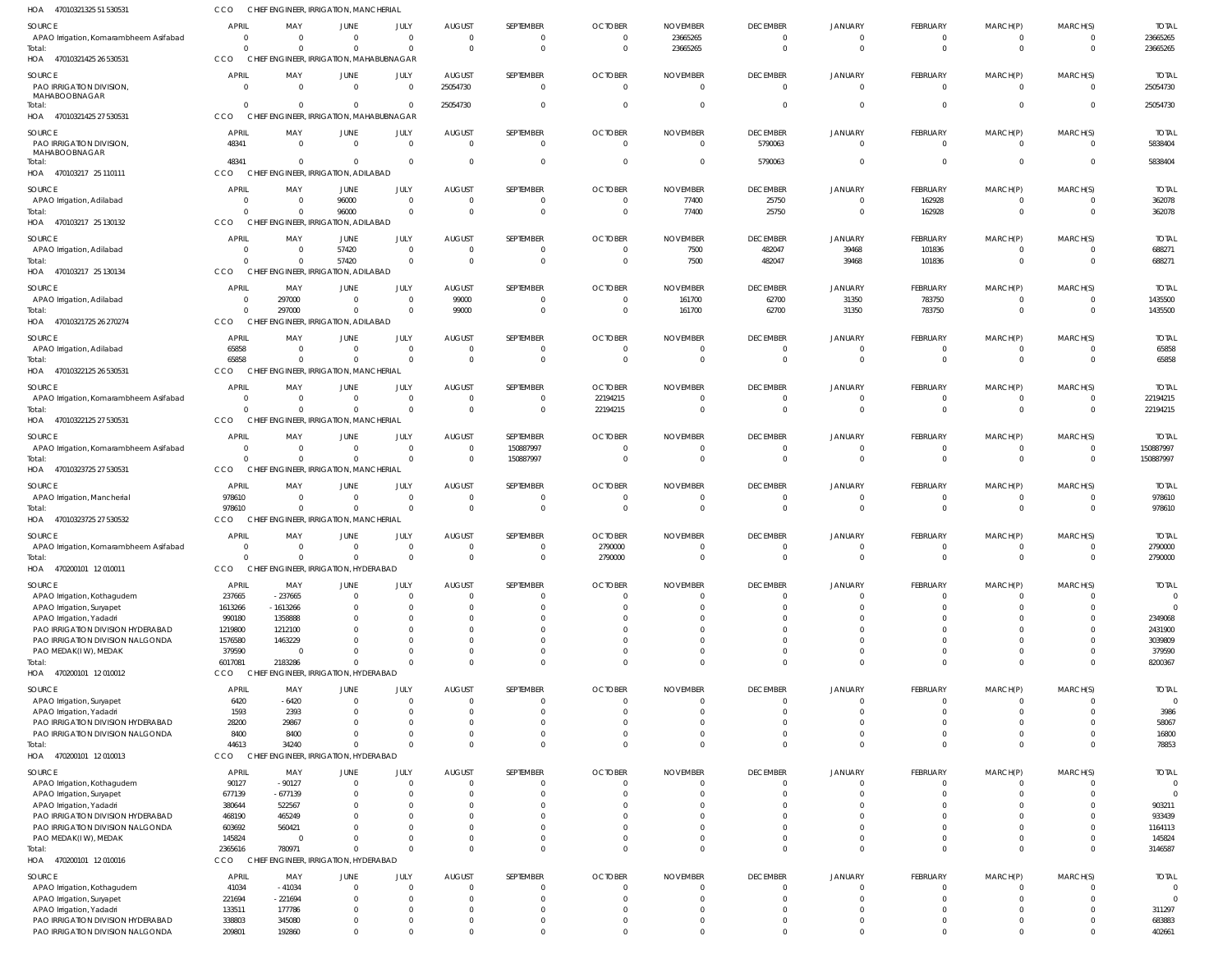| HOA<br>470200101 12 010016                              | CCO                      | CHIEF ENGINEER, IRRIGATION, HYDERABAD |                                 |                                  |                           |                              |                       |                             |                                   |                                  |                            |                            |                                  |                           |
|---------------------------------------------------------|--------------------------|---------------------------------------|---------------------------------|----------------------------------|---------------------------|------------------------------|-----------------------|-----------------------------|-----------------------------------|----------------------------------|----------------------------|----------------------------|----------------------------------|---------------------------|
| SOURCE                                                  | <b>APRIL</b>             | MAY                                   | JUNE                            | JULY                             | <b>AUGUST</b>             | SEPTEMBER                    | <b>OCTOBER</b>        | <b>NOVEMBER</b>             | <b>DECEMBER</b>                   | JANUARY                          | <b>FEBRUARY</b>            | MARCH(P)                   | MARCH(S)                         | <b>TOTAL</b>              |
| PAO MEDAK(IW), MEDAK                                    | 45128                    | $\overline{0}$                        | $\Omega$                        | $\overline{0}$                   | $\Omega$                  | $\mathbf{0}$                 | $\Omega$              | $\Omega$                    | $\overline{0}$                    | $\mathbf{0}$                     | 0                          | 0                          | $\overline{0}$                   | 45128                     |
| Total:                                                  | 989971                   | 452998                                | $\Omega$                        | $\Omega$                         | $\Omega$                  | $\mathbf 0$                  | $\Omega$              | $\Omega$                    | $\Omega$                          | $\Omega$                         | $\mathbf{0}$               | $\mathbf{0}$               | $\overline{0}$                   | 1442969                   |
| HOA 470200101 12 270275                                 | CCO                      | CHIEF ENGINEER, IRRIGATION, HYDERABAD |                                 |                                  |                           |                              |                       |                             |                                   |                                  |                            |                            |                                  |                           |
| SOURCE                                                  | <b>APRIL</b>             | MAY                                   | JUNE                            | <b>JULY</b>                      | <b>AUGUST</b>             | SEPTEMBER                    | <b>OCTOBER</b>        | <b>NOVEMBER</b>             | <b>DECEMBER</b>                   | JANUARY                          | FEBRUARY                   | MARCH(P)                   | MARCH(S)                         | <b>TOTAL</b>              |
| APAO Irrigation, Bhoopalapally                          | $\Omega$                 | 0                                     | $\Omega$                        | $\overline{0}$                   |                           | $\Omega$                     | 1101668               |                             | $\Omega$                          | $\Omega$                         | 0                          | $\Omega$                   | $\Omega$                         | 1101668                   |
| APAO Irrigation, Siddipet                               | $\Omega$                 | 0                                     |                                 | $\mathbf{0}$<br>$\Omega$         |                           | $\mathbf{0}$<br>$\Omega$     | 445265<br>6903358     |                             | $\Omega$<br>$\Omega$              | $\Omega$<br>$\Omega$             | $\mathbf 0$<br>$\Omega$    | $\mathbf 0$<br>$\Omega$    | $\Omega$<br>$\Omega$             | 445265                    |
| PAO IRRIGATION DIVISION,<br>MAHABOOBNAGAR               |                          | $\Omega$                              |                                 |                                  |                           |                              |                       |                             |                                   |                                  |                            |                            |                                  | 6903358                   |
| Total:                                                  | $\Omega$                 | $\Omega$                              | $\Omega$                        | $\Omega$                         |                           | $\mathbf 0$                  | 8450291               |                             | $\Omega$                          | $\Omega$                         | $\Omega$                   | $\mathbf 0$                | $\Omega$                         | 8450291                   |
| HOA 470200101 12 290291                                 | CCO                      | CHIEF ENGINEER, IRRIGATION, HYDERABAD |                                 |                                  |                           |                              |                       |                             |                                   |                                  |                            |                            |                                  |                           |
| SOURCE                                                  | <b>APRIL</b>             | MAY                                   | JUNE                            | JULY                             | <b>AUGUST</b>             | SEPTEMBER                    | <b>OCTOBER</b>        | <b>NOVEMBER</b>             | <b>DECEMBER</b>                   | JANUARY                          | FEBRUARY                   | MARCH(P)                   | MARCH(S)                         | <b>TOTAL</b>              |
| APAO Irrigation, Suryapet                               | 646865                   | $-646865$                             | $\Omega$                        | $\Omega$                         | - 0                       | $\mathbf{0}$                 | - 0                   | $\Omega$                    | $\overline{0}$                    | $\Omega$                         | 0                          | 0                          | $\Omega$                         |                           |
| APAO Irrigation, Yadadri                                | 307960                   | 228450                                |                                 | $\Omega$                         | $\Omega$                  | $\Omega$                     | - 0                   |                             | $\Omega$                          | $\Omega$                         | $\Omega$                   | $\Omega$                   | $\Omega$                         | 536410                    |
| PAO IRRIGATION DIVISION NALGONDA                        | 401820                   | 401820                                |                                 | $\Omega$                         |                           | $\Omega$                     |                       |                             |                                   |                                  | $\Omega$                   | $\Omega$                   | $\Omega$                         | 803640                    |
| PAO MEDAK(IW), MEDAK                                    | 543540<br>1900185        | 0<br>$-16595$                         | $\Omega$                        | $\Omega$                         | $\Omega$                  | $\Omega$<br>$\Omega$         |                       |                             | $\Omega$                          | $\Omega$<br>$\Omega$             | $\mathbf 0$<br>$\mathbf 0$ | 0<br>$\mathbf 0$           | $\Omega$<br>$\Omega$             | 543540<br>1883590         |
| Total:<br>HOA 470200101 12 290292                       | CCO                      | CHIEF ENGINEER, IRRIGATION, HYDERABAD |                                 |                                  |                           |                              |                       |                             |                                   |                                  |                            |                            |                                  |                           |
|                                                         |                          |                                       |                                 |                                  |                           |                              |                       |                             |                                   |                                  |                            |                            |                                  |                           |
| SOURCE                                                  | <b>APRIL</b>             | MAY                                   | <b>JUNE</b>                     | JULY                             | <b>AUGUST</b>             | SEPTEMBER                    | <b>OCTOBER</b>        | <b>NOVEMBER</b>             | <b>DECEMBER</b>                   | JANUARY                          | FEBRUARY                   | MARCH(P)                   | MARCH(S)                         | <b>TOTAL</b>              |
| APAO Irrigation, Suryapet<br>Total:                     | 2000<br>2000             | $-2000$<br>$-2000$                    | $\Omega$<br>$\Omega$            | $\overline{0}$<br>$\Omega$       | $\Omega$                  | $\Omega$<br>$\mathbf 0$      |                       |                             | $\overline{0}$<br>$\overline{0}$  | $\Omega$<br>$\Omega$             | 0<br>$\mathbf{0}$          | 0<br>$\mathbf 0$           | $\mathbf{0}$<br>$\overline{0}$   | $\Omega$                  |
| HOA 470200101 12 290293                                 | CCO                      | <b>CHIEF</b>                          | ENGINEER, IRRIGATION, HYDERABAD |                                  |                           |                              |                       |                             |                                   |                                  |                            |                            |                                  |                           |
|                                                         |                          |                                       |                                 |                                  |                           |                              |                       |                             |                                   |                                  |                            |                            |                                  |                           |
| SOURCE                                                  | <b>APRIL</b><br>248179   | MAY<br>$-248179$                      | JUNE                            | JULY<br>$\Omega$                 | <b>AUGUST</b>             | SEPTEMBER<br>$\mathbf{0}$    | <b>OCTOBER</b><br>- 0 | <b>NOVEMBER</b><br>$\Omega$ | <b>DECEMBER</b><br>$\overline{0}$ | <b>JANUARY</b><br>$\Omega$       | FEBRUARY<br>$\mathbf 0$    | MARCH(P)<br>0              | MARCH(S)<br>$\Omega$             | <b>TOTAL</b>              |
| APAO Irrigation, Suryapet<br>APAO Irrigation, Yadadri   | 118166                   | 87661                                 |                                 | $\Omega$                         | - 0                       | $\Omega$                     |                       |                             | $\Omega$                          | $\Omega$                         | $\Omega$                   | $\Omega$                   | $\Omega$                         | 205827                    |
| PAO IRRIGATION DIVISION NALGONDA                        | 153375                   | 153375                                |                                 | $\Omega$                         |                           | $\Omega$                     |                       |                             |                                   |                                  | $\Omega$                   | $\Omega$                   | $\Omega$                         | 306750                    |
| PAO MEDAK(IW), MEDAK                                    | 208462                   | $\overline{0}$                        |                                 |                                  |                           | $\Omega$                     |                       |                             |                                   | $\Omega$                         | $\mathbf 0$                | 0                          | $\Omega$                         | 208462                    |
| Total:                                                  | 728182                   | $-7143$                               | $\Omega$                        | $\Omega$                         | $\Omega$                  | $\Omega$                     |                       |                             | $\Omega$                          | $\Omega$                         | $\mathbf 0$                | $\mathbf{0}$               | $\Omega$                         | 721039                    |
| HOA 470200101 12 290294                                 | CCO                      | CHIEF ENGINEER, IRRIGATION, HYDERABAD |                                 |                                  |                           |                              |                       |                             |                                   |                                  |                            |                            |                                  |                           |
| SOURCE                                                  | <b>APRIL</b>             | MAY                                   | JUNE                            | JULY                             | <b>AUGUST</b>             | SEPTEMBER                    | <b>OCTOBER</b>        | <b>NOVEMBER</b>             | <b>DECEMBER</b>                   | <b>JANUARY</b>                   | FEBRUARY                   | MARCH(P)                   | MARCH(S)                         | <b>TOTAL</b>              |
| APAO Irrigation, Suryapet                               | 81426                    | $-81426$                              |                                 | $\Omega$                         |                           |                              |                       |                             | $\Omega$                          |                                  | $\Omega$                   |                            |                                  |                           |
| APAO Irrigation, Yadadri                                | 40996                    | 31575                                 |                                 | $\Omega$                         |                           | $\Omega$                     |                       |                             | $\Omega$                          | $\Omega$                         | $\Omega$                   | $\Omega$                   | $\Omega$                         | 72571                     |
| PAO IRRIGATION DIVISION NALGONDA                        | 50604                    | 50604                                 |                                 |                                  |                           |                              |                       |                             |                                   |                                  | $\Omega$                   |                            |                                  | 101208                    |
| PAO MEDAK(IW), MEDAK                                    | 64514                    | $\overline{0}$                        |                                 |                                  |                           | $\Omega$                     |                       |                             |                                   |                                  | $\Omega$                   | $\Omega$                   |                                  | 64514                     |
| Total:                                                  | 237540                   | 753                                   |                                 | $\Omega$                         |                           | $\Omega$                     |                       |                             | $\Omega$                          | $\Omega$                         | $\Omega$                   | $\Omega$                   | $\Omega$                         | 238293                    |
| HOA 470200101 12 300302                                 | <b>CCO</b>               | CHIEF ENGINEER, IRRIGATION, HYDERABAD |                                 |                                  |                           |                              |                       |                             |                                   |                                  |                            |                            |                                  |                           |
| SOURCE                                                  | <b>APRIL</b>             | MAY                                   | JUNE                            | JULY                             | <b>AUGUST</b>             | SEPTEMBER                    | <b>OCTOBER</b>        | <b>NOVEMBER</b>             | <b>DECEMBER</b>                   | JANUARY                          | FEBRUARY                   | MARCH(P)                   | MARCH(S)                         | <b>TOTAL</b>              |
| APAO Irrigation, Suryapet                               | 42993                    | $-42993$                              | $\Omega$                        | $\Omega$                         | - 0                       | $\mathbf{0}$                 | - 0                   | $\Omega$                    | $\overline{0}$                    | $\Omega$                         | 0                          | $\Omega$                   | $\Omega$                         |                           |
| APAO Irrigation, Yadadri<br>Total                       | 297912<br>340905         | $\overline{0}$<br>$-42993$            | $\Omega$<br>$\Omega$            | $\overline{0}$<br>$\Omega$       | $\Omega$<br>$\Omega$      | $\mathbf{0}$<br>$\mathbf{0}$ | - 0<br>- 0            | $\Omega$                    | $\overline{0}$<br>$\Omega$        | $\Omega$<br>$\Omega$             | $\mathbf 0$<br>$\mathbf 0$ | 0<br>$\mathbf 0$           | $\overline{0}$<br>$\Omega$       | 297912<br>297912          |
| HOA 47020010107 10 530531                               | CCO                      | CHIEF ENGINEER, IRRIGATION, HYDERABAD |                                 |                                  |                           |                              |                       |                             |                                   |                                  |                            |                            |                                  |                           |
|                                                         |                          |                                       |                                 |                                  |                           |                              |                       |                             |                                   |                                  |                            |                            |                                  |                           |
| SOURCE<br>APAO Irrigation, Adilabad                     | <b>APRIL</b><br>37425402 | MAY<br>$\overline{0}$                 | JUNE<br>16829811                | JULY<br>90801581                 | <b>AUGUST</b><br>53148600 | SEPTEMBER<br>10693029        | <b>OCTOBER</b>        | <b>NOVEMBER</b>             | <b>DECEMBER</b><br>25873092       | JANUARY<br>23598543              | FEBRUARY<br>111535214      | MARCH(P)<br>0              | MARCH(S)<br>$\Omega$             | <b>TOTAL</b><br>369905272 |
| APAO Irrigation, Bhoopalapally                          | $\Omega$                 | $\Omega$                              | 28376589                        |                                  | 33432032                  | $\Omega$                     |                       |                             | $\Omega$                          | $\Omega$                         | 0                          | $\Omega$                   |                                  | 61808621                  |
| APAO Irrigation, Jagtial                                | $\Omega$                 | $\Omega$                              |                                 | 10457039                         | 38991073                  | 39521709                     |                       | 19074731                    | $\Omega$                          | $\Omega$                         | 16533416                   | $\Omega$                   | $\Omega$                         | 124577968                 |
| APAO Irrigation, Jangaon                                | 75716363                 |                                       |                                 | 75441192                         |                           | 3518468                      |                       |                             | 26903359                          | $\overline{0}$                   | 228565684                  | $\Omega$                   | $\Omega$                         | 410145066                 |
| APAO Irrigation, Kamareddy                              | $\overline{0}$           | $\Omega$                              | 43246213                        | 5729960                          |                           | 69533696                     |                       |                             | $\Omega$                          | $\Omega$                         | 20744962                   | $\Omega$                   |                                  | 139254831                 |
| APAO Irrigation, Komarambheem Asifabad                  | 38789917                 | $\Omega$                              | 25510586                        | $\Omega$                         | 6619494                   |                              |                       |                             |                                   |                                  |                            |                            | $\Omega$                         |                           |
| APAO Irrigation, Kothagudem                             | 91396193                 | $\Omega$                              |                                 |                                  |                           | $\overline{0}$               |                       |                             | 24765443                          | $\Omega$                         | 23702758                   | $\Omega$                   | $\Omega$                         | 119388198                 |
| APAO Irrigation, Mahabubabad                            |                          |                                       | 15799826                        | $\Omega$                         | 87927914                  | 25133045                     | 50531740              |                             | $\overline{0}$                    | 197111580                        | 89960386                   | $\Omega$                   | $\Omega$                         | 557860684                 |
| APAO Irrigation, Mancherial                             | 63337443                 | $\overline{0}$                        | - 0                             | 19802618                         | 76133364                  | 135977                       |                       |                             | $\Omega$                          | $\Omega$                         | $\Omega$                   | $\Omega$                   | $\Omega$                         | 159409402                 |
| APAO Irrigation, Nagarkurnool                           | 11712879                 | $\overline{0}$                        | $\Omega$                        | 11753398                         | $\Omega$                  | $\mathbf{0}$                 |                       |                             |                                   | $\Omega$                         | 25548270                   | $\Omega$                   | $\Omega$                         | 49014547                  |
|                                                         | 21753274                 | 78309749                              | 84976780                        | 95594874                         | 12490906                  | 17863008                     | 10067264              | 101626876                   |                                   | 4486386                          | 12128205                   | $\Omega$                   | $\Omega$                         | 439297322                 |
| APAO Irrigation, Peddapalli                             | $\Omega$<br>$\Omega$     | $\overline{0}$                        | $\Omega$<br>$\Omega$            | 63775578                         | $\Omega$                  | $\overline{0}$               | 77840172              | $\mathcal{L}$               | $\Omega$                          | $\overline{0}$                   | 291749061                  | $\Omega$<br>$\Omega$       | $\Omega$<br>$\Omega$             | 433364811                 |
| APAO Irrigation, Sangareddy                             | 52408759                 | $\overline{0}$<br>24853460            | 34244696                        | 9349929<br>$\overline{0}$        | 9985786<br>92053723       | 7960329<br>$\Omega$          |                       | 26506                       | $\Omega$                          | 21973<br>$\Omega$                | 0<br>$\Omega$              | $\Omega$                   | $\Omega$                         | 27344523<br>203560638     |
| APAO Irrigation, Siddipet<br>APAO Irrigation, Siricilla | 9628062                  | 91917557                              | 38851713                        | 22635160                         | 104563025                 | $\Omega$                     |                       | 5569014                     | $\Omega$                          | 25439255                         | 72409419                   | $\Omega$                   | $\Omega$                         | 371013205                 |
| APAO Irrigation, Suryapet                               | $\Omega$                 | $\overline{0}$                        | $\Omega$                        | $\overline{0}$                   |                           | 15314223                     |                       | - (                         | 181337396                         | 368027530                        | 170619278                  | $\Omega$                   | $\Omega$                         | 735298427                 |
| APAO Irrigation, Vikarabad                              | $\Omega$                 | $\overline{0}$                        |                                 | 17930126                         |                           | $\Omega$                     | 19341972              | 43896850                    | $\Omega$                          | $\Omega$                         | 15526515                   | $\Omega$                   | $\Omega$                         | 96695463                  |
| APAO Irrigation, Wanaparthy                             | 24406284                 | $\overline{0}$                        |                                 | $\Omega$                         |                           | $\Omega$                     |                       | - (                         | $\Omega$                          |                                  | $\Omega$                   | $\Omega$                   |                                  | 24406284                  |
| APAO Irrigation, Waranagal                              | $\overline{0}$           | 10543583                              | $\Omega$                        | $\Omega$                         | 14753819                  | $\Omega$                     |                       | 9737683                     | $\Omega$                          | $\Omega$                         | $\Omega$                   | $\Omega$                   |                                  | 35035085                  |
| APAO Irrigation, Yadadri                                | 25906251                 | $\Omega$                              |                                 | 36956629                         |                           | $\Omega$                     |                       |                             | $\Omega$                          | $\Omega$                         | $\Omega$                   | $\Omega$                   |                                  | 62862880                  |
| APAO Projects, Jagtial                                  | $\Omega$                 | $\Omega$                              |                                 | $\Omega$                         |                           | $\Omega$                     |                       | 9427463                     | $\Omega$                          | $\Omega$                         | $\Omega$                   | $\Omega$                   | $\Omega$                         | 9427463                   |
| APAO, SRSP, NIZAMABAD                                   | $\Omega$                 | $\Omega$<br>$\Omega$                  |                                 | $\mathbf{0}$<br>$\Omega$         |                           | $\Omega$<br>$\Omega$         |                       |                             | 226119024<br>$\Omega$             | 66507301<br>$\Omega$             | $\mathbf 0$<br>$\Omega$    | $\mathbf 0$<br>$\Omega$    | $\Omega$<br>$\Omega$             | 292626325                 |
| <b>PAO - IRRIGATION DIVISION</b><br>HANUMAKONDA         | 68336946                 |                                       |                                 |                                  | 13007929                  |                              |                       |                             |                                   |                                  |                            |                            |                                  | 81344875                  |
| PAO IRRIGATION KARIMNAGAR                               | 23361947                 | 224842026                             | 88700932                        | 101726987                        | 191668077                 | 23832222                     | 6307134               | 14916129                    | $\Omega$                          | 69071237                         | 40295125                   | $\Omega$                   | $\Omega$                         | 784721816                 |
| PAO IRRIGATION DIVISION KHAMMAM                         | 27355085                 | 14400714                              | 26453806                        | 12766281                         | 28934915                  | 22552296                     | 22556898              |                             | $\Omega$                          | 3763323                          | 34615054                   | $\Omega$                   | $\Omega$                         | 193398372                 |
| PAO IRRIGATION DIVISION NALGONDA                        | 59614589                 | 15531733                              | 23743125                        | 22277751                         | 50478128                  | 29172573                     | 21692216              | 16105332                    | $\Omega$                          | $\overline{0}$                   | 23494328                   | $\mathbf 0$                | $\Omega$                         | 262109775                 |
| PAO IRRIGATION DIVISION,<br>MAHABOOBNAGAR               | 34244322                 | $\overline{0}$                        | 80747256                        | 92525803                         | 20758645                  | 62828578                     | 29856281              | 25521716                    | $\Omega$                          | $\Omega$                         | 38366829                   | $\Omega$                   | $\Omega$                         | 384849430                 |
| PAO IRRIGATION NIZAMABAD                                | $\Omega$                 | 0                                     | - 0                             | $\Omega$                         | 88203813                  | $\Omega$                     |                       |                             | 25994518                          | 87480512                         | 215599227                  | $\Omega$                   | $\Omega$                         | 417278070                 |
| PAO IRRIGATION RANGA REDDY DISTRICT                     | $\overline{0}$           | $\overline{0}$                        | $\Omega$                        | $\overline{0}$                   |                           | $\Omega$                     |                       |                             | $\mathbf{0}$                      | 1924795                          | 0                          | $\Omega$                   | $\Omega$                         | 1924795                   |
| PAO Irrigation Nirmal                                   | 8131175                  | 700455                                | 5011034                         | 39998260                         | $\Omega$                  | 34518769                     | 1747057               |                             | $\overline{0}$                    | $\Omega$                         | 39863077                   | $\Omega$                   | $\Omega$                         | 129969827                 |
| PAO MEDAK(IW), MEDAK                                    | 15196849                 | 23125203                              | $\Omega$                        | 59265047                         | 8908518                   | $\mathbf{0}$                 |                       |                             | $\Omega$                          | $\Omega$                         | 0                          | $\mathbf 0$                | $\Omega$                         | 106495617                 |
| Total:                                                  | 688721740                | 484224480                             | 512492367                       | 788788213                        | 932059761                 | 362577922                    | 239940734             | 245902300                   | 510992832                         | 847432435                        | 1471256808                 | $\mathbf 0$                | $\Omega$                         | 7084389592                |
| HOA 47020010107 23 530531                               | CCO                      | CHIEF ENGINEER, IRRIGATION, HYDERABAD |                                 |                                  |                           |                              |                       |                             |                                   |                                  |                            |                            |                                  |                           |
| SOURCE                                                  | <b>APRIL</b>             | MAY                                   | JUNE                            | JULY                             | <b>AUGUST</b>             | SEPTEMBER                    | <b>OCTOBER</b>        | <b>NOVEMBER</b>             | <b>DECEMBER</b>                   | <b>JANUARY</b>                   | FEBRUARY                   | MARCH(P)                   | MARCH(S)                         | <b>TOTAL</b>              |
| APAO Irrigation, Suryapet<br>Total:                     | 0<br>$\Omega$            | $\overline{0}$<br>$\Omega$            | $\Omega$                        | $\overline{0}$<br>$\overline{0}$ | 16151016<br>16151016      | $\mathbf{0}$<br>$\mathbf{0}$ | $\Omega$<br>$\Omega$  | $\Omega$<br>$\Omega$        | $\overline{0}$<br>$\overline{0}$  | $\overline{0}$<br>$\overline{0}$ | $\mathbf 0$<br>$\mathbf 0$ | $\mathbf 0$<br>$\mathbf 0$ | $\overline{0}$<br>$\overline{0}$ | 16151016<br>16151016      |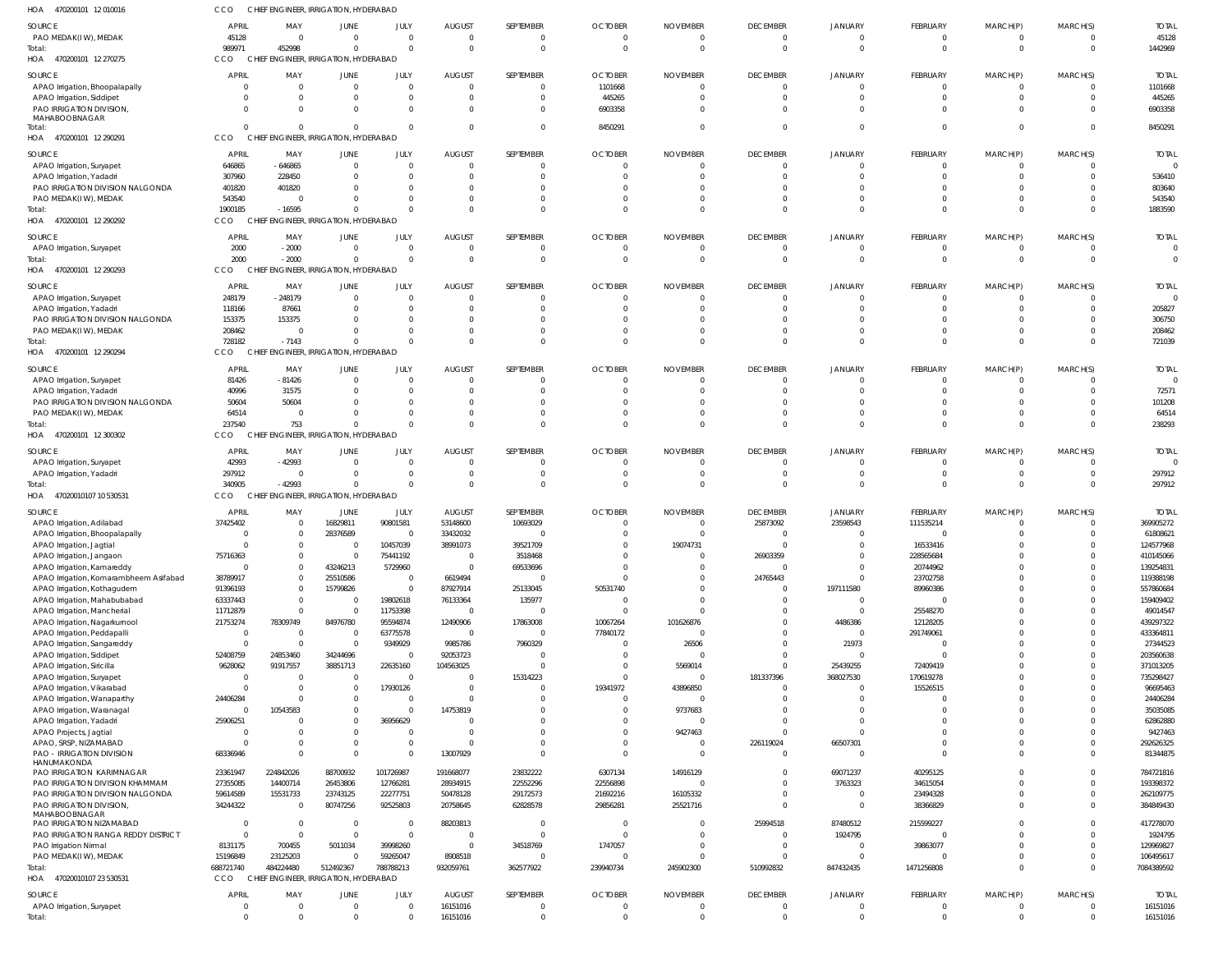| HOA<br>47020010121 12 530531                                            | CCO          | CHIEF ENGINEER, IRRIGATION, HYDERABAD                          |                                  |                      |                                  |                               |                           |                          |                                   |                            |                                |                            |                            |                        |
|-------------------------------------------------------------------------|--------------|----------------------------------------------------------------|----------------------------------|----------------------|----------------------------------|-------------------------------|---------------------------|--------------------------|-----------------------------------|----------------------------|--------------------------------|----------------------------|----------------------------|------------------------|
| SOURCE                                                                  | <b>APRIL</b> | MAY                                                            | <b>JUNE</b>                      | JULY                 | <b>AUGUST</b>                    | SEPTEMBER                     | <b>OCTOBER</b>            | <b>NOVEMBER</b>          | <b>DECEMBER</b>                   | <b>JANUARY</b>             | FEBRUARY                       | MARCH(P)                   | MARCH(S)                   | <b>TOTAL</b>           |
| APAO Irrigation, Adilabad                                               |              | $\overline{0}$<br>$\Omega$                                     | $\Omega$                         | $\Omega$             | $\overline{0}$                   | 8807032                       | 17272775                  | $\overline{0}$           | 941224                            | $\Omega$                   | $\mathbf 0$                    | 0                          | $\overline{0}$             | 27021031               |
| APAO Irrigation, Bhoopalapally<br>APAO Irrigation, Jagtial              |              | 17418760<br>$\Omega$<br>- 0                                    | $\Omega$<br>0                    | $\Omega$<br>$\Omega$ | $\overline{0}$<br>$\Omega$       | $\Omega$                      | 0<br>62540                | $\Omega$<br>$\Omega$     | $\overline{0}$<br>$\Omega$        | 38254516<br>$\Omega$       | $\overline{0}$<br>$\cup$       | $\overline{0}$             | $\Omega$<br>$\Omega$       | 55673276<br>62540      |
| APAO Irrigation, Kamareddy                                              |              | 60303880<br>$\Omega$                                           | $\Omega$                         | $\Omega$             | $\Omega$                         |                               | $\Omega$                  | $\Omega$                 | $\Omega$                          | $\Omega$                   | $\Omega$                       | $\Omega$                   | $\Omega$                   | 60303880               |
| APAO Irrigation, Komarambheem Asifabad                                  |              | $\Omega$<br>$\Omega$                                           | $^{\circ}$                       | $\cap$               | $\Omega$                         |                               | 23030000                  | $\Omega$                 | $\Omega$                          | $\Omega$                   | $\Omega$                       | $\Omega$                   | $\Omega$                   | 23030000               |
| APAO Irrigation, Mancherial                                             |              | $\Omega$<br>$\Omega$                                           | $\mathbf 0$                      | 17869727             | $\Omega$                         |                               | - 0                       | $\Omega$                 | $\Omega$                          | $\Omega$                   | $\Omega$                       | $\Omega$                   | $\Omega$                   | 17869727               |
| APAO Irrigation, Siddipet<br>APAO Irrigation, Siricilla                 |              | 18290942<br>$\Omega$<br>$\Omega$<br>$\Omega$                   | $\Omega$<br>$\Omega$             | $\Omega$             | $\Omega$<br>$\Omega$             |                               | 0<br>4155476              | $\Omega$<br>$\Omega$     | $\Omega$<br>$\Omega$              | $\Omega$<br>15549653       | $\sqrt{ }$<br>$\Omega$         | $\Omega$<br>$\Omega$       | $\Omega$<br>$\Omega$       | 18290942<br>19705129   |
| PAO IRRIGATION DIVISION KHAMMAM                                         |              | $\Omega$                                                       | $\Omega$                         |                      | $\Omega$                         |                               | 0                         | $\Omega$                 | $\Omega$                          | 14230800                   | $\sqrt{ }$                     | $\Omega$                   | $\Omega$                   | 14230800               |
| PAO Irrigation Nirmal                                                   |              | $\Omega$                                                       | 23081477                         | $\cap$               | $\Omega$                         | $\Omega$                      | - 0                       | $\Omega$                 | $\Omega$                          | $\Omega$                   | $\Omega$                       | $\Omega$                   | $\Omega$                   | 23081477               |
| PAO MEDAK(IW), MEDAK                                                    |              | $\Omega$<br>$\overline{0}$                                     | $\overline{0}$                   | $\cap$               | $\mathbf{0}$                     | $\Omega$                      | 2789215                   | $\Omega$                 | $\Omega$                          | $\Omega$                   | $\Omega$                       | $\overline{0}$             | $\Omega$                   | 2789215                |
| Total:<br>HOA 47020010121 15 530531                                     | CCO          | 96013582<br>$\Omega$<br>CHIEF ENGINEER, IRRIGATION, HYDERABAD  | 23081477                         | 17869727             | $\Omega$                         | 8807032                       | 47310006                  | $\Omega$                 | 941224                            | 68034969                   | $\Omega$                       | $\Omega$                   | $\Omega$                   | 262058017              |
|                                                                         |              |                                                                |                                  |                      |                                  |                               |                           |                          |                                   |                            |                                |                            |                            |                        |
| SOURCE                                                                  | <b>APRIL</b> | MAY<br>$\Omega$<br>$\overline{0}$                              | JUNE<br>$\overline{0}$           | JULY<br>$\Omega$     | <b>AUGUST</b><br>$\overline{0}$  | SEPTEMBER<br>$\Omega$         | <b>OCTOBER</b><br>3447922 | <b>NOVEMBER</b><br>0     | <b>DECEMBER</b><br>$\overline{0}$ | JANUARY<br>$\Omega$        | <b>FEBRUARY</b><br>$\mathbf 0$ | MARCH(P)<br>$\mathbf 0$    | MARCH(S)<br>$\overline{0}$ | <b>TOTAL</b>           |
| APAO Irrigation, Mancherial<br>PAO Irrigation Nirmal                    |              | $\overline{0}$<br>$\Omega$                                     | $\mathbf{0}$                     | - 0                  | $\overline{0}$                   | $\mathbf 0$                   | 11096687                  | 0                        | $\overline{0}$                    | $\Omega$                   | $\overline{0}$                 | $\overline{0}$             | $\overline{0}$             | 3447922<br>11096687    |
| Total:                                                                  |              | $\mathbf 0$<br>$\Omega$                                        | $\mathbf 0$                      |                      | $\overline{0}$                   | $\Omega$                      | 14544609                  | $\Omega$                 | $\Omega$                          | $\Omega$                   | $\overline{0}$                 | $\mathbf{0}$               | $\Omega$                   | 14544609               |
| HOA 47020010125 12 270275                                               | CCO          | CHIEF ENGINEER, IRRIGATION, HYDERABAD                          |                                  |                      |                                  |                               |                           |                          |                                   |                            |                                |                            |                            |                        |
| SOURCE                                                                  | <b>APRIL</b> | MAY                                                            | JUNE                             | JULY                 | <b>AUGUST</b>                    | SEPTEMBER                     | <b>OCTOBER</b>            | <b>NOVEMBER</b>          | <b>DECEMBER</b>                   | JANUARY                    | <b>FEBRUARY</b>                | MARCH(P)                   | MARCH(S)                   | <b>TOTAL</b>           |
| PAO MEDAK(IW), MEDAK                                                    |              | $\Omega$<br>$\overline{0}$                                     | $\overline{0}$                   | $\Omega$             | $\overline{0}$                   | $\Omega$                      | 69924                     | 0                        | $\overline{0}$                    | $\Omega$                   | $\mathbf 0$                    | $\mathbf 0$                | $\overline{0}$             | 69924                  |
| Total:                                                                  |              | $\Omega$<br>$\Omega$                                           | $\mathbf 0$                      | $\Omega$             | $\overline{0}$                   | $\mathbf 0$                   | 69924                     | $\overline{0}$           | $\overline{0}$                    | $\Omega$                   | $\mathbf 0$                    | $\mathbf 0$                | $\overline{0}$             | 69924                  |
| HOA<br>47020010125 12 500503                                            | CCO          | CHIEF ENGINEER, IRRIGATION, HYDERABAD                          |                                  |                      |                                  |                               |                           |                          |                                   |                            |                                |                            |                            |                        |
| SOURCE                                                                  | <b>APRIL</b> | MAY                                                            | JUNE                             | JULY                 | <b>AUGUST</b>                    | SEPTEMBER                     | <b>OCTOBER</b>            | <b>NOVEMBER</b>          | <b>DECEMBER</b>                   | JANUARY                    | FEBRUARY                       | MARCH(P)                   | MARCH(S)                   | <b>TOTAL</b>           |
| PAO IRRIGATION DIVISION NALGONDA<br>PAO IRRIGATION RANGA REDDY DISTRICT |              | $\overline{0}$<br>$\overline{0}$<br>$\Omega$<br>$\overline{0}$ | $\overline{0}$<br>$\mathbf{0}$   | 83460<br>$\Omega$    | $\overline{0}$<br>$\overline{0}$ | $\overline{0}$<br>$\mathbf 0$ | $\overline{0}$<br>123375  | $\overline{0}$<br>0      | $\overline{0}$<br>$\Omega$        | $\overline{0}$<br>$\Omega$ | $\mathbf 0$<br>$\overline{0}$  | $\mathbf 0$<br>$\mathbf 0$ | $\Omega$<br>$\Omega$       | 83460<br>123375        |
| Total:                                                                  |              | $\Omega$<br>$\overline{0}$                                     | $\mathbf 0$                      | 83460                | $\overline{0}$                   | $\mathbf 0$                   | 123375                    | 0                        | $\Omega$                          | $\Omega$                   | $\mathbf 0$                    | $\mathbf 0$                | $\overline{0}$             | 206835                 |
| HOA 47020010125 12 520522                                               | <b>CCO</b>   | CHIEF ENGINEER, IRRIGATION, HYDERABAD                          |                                  |                      |                                  |                               |                           |                          |                                   |                            |                                |                            |                            |                        |
| SOURCE                                                                  | <b>APRIL</b> | MAY                                                            | <b>JUNE</b>                      | JULY                 | <b>AUGUST</b>                    | SEPTEMBER                     | <b>OCTOBER</b>            | <b>NOVEMBER</b>          | <b>DECEMBER</b>                   | <b>JANUARY</b>             | FEBRUARY                       | MARCH(P)                   | MARCH(S)                   | <b>TOTAL</b>           |
| PAO IRRIGATION RANGA REDDY DISTRICT                                     |              | $\Omega$<br>$\overline{0}$                                     | $\overline{0}$                   | $\Omega$             | $\overline{0}$                   | $\overline{0}$                | 886257                    | $\overline{0}$           | $\overline{0}$                    | $\overline{0}$             | $\mathbf 0$                    | $\mathbf 0$                | $\overline{0}$             | 886257                 |
| Total:                                                                  |              | $\Omega$<br>$\Omega$                                           | $\mathbf{0}$                     | $\Omega$             | $\overline{0}$                   | $\Omega$                      | 886257                    | 0                        | $\Omega$                          | $\Omega$                   | $\mathbf{0}$                   | $\mathbf 0$                | $\overline{0}$             | 886257                 |
| HOA<br>47020010125 12 530531                                            | CCO          | CHIEF ENGINEER, IRRIGATION, HYDERABAD                          |                                  |                      |                                  |                               |                           |                          |                                   |                            |                                |                            |                            |                        |
| SOURCE                                                                  | <b>APRIL</b> | MAY                                                            | JUNE                             | JULY                 | <b>AUGUST</b>                    | SEPTEMBER                     | <b>OCTOBER</b>            | <b>NOVEMBER</b>          | <b>DECEMBER</b>                   | JANUARY                    | <b>FEBRUARY</b>                | MARCH(P)                   | MARCH(S)                   | <b>TOTAL</b>           |
| APAO Irrigation, Adilabad                                               |              | $\overline{0}$<br>$\Omega$                                     | $\overline{0}$                   | - 0                  | $\overline{0}$                   | $\overline{0}$                | 13131056                  | 0                        | 20512                             | $\Omega$                   | $\mathbf 0$                    | $\mathbf 0$                | $\overline{0}$             | 13151568               |
| APAO Irrigation, Jagtial<br>APAO Irrigation, Jangaon                    |              | $\overline{0}$<br>$\overline{0}$                               | $\overline{0}$<br>25017576       | $\Omega$             | $\overline{0}$<br>$\mathbf{0}$   | $\overline{0}$<br>5195778     | 224370<br>659079          | $\Omega$<br>$\Omega$     | $\Omega$<br>$\Omega$              | $\Omega$<br>$\Omega$       | $\mathbf 0$<br>$\Omega$        | $\mathbf 0$<br>$\Omega$    | $\Omega$<br>$\Omega$       | 224370<br>30872433     |
| APAO Irrigation, Komarambheem Asifabad                                  |              | $\overline{0}$<br>$\Omega$                                     | 0                                |                      | $\Omega$                         | $\Omega$                      | 14382671                  | $\Omega$                 | $\Omega$                          | $\cap$                     | $\Omega$                       | $\Omega$                   | $\Omega$                   | 14382671               |
| APAO Irrigation, Kothagudem                                             | 27070904     | 61800381                                                       | $\overline{0}$                   |                      | $\Omega$                         |                               | 42534318                  | 77147797                 | 5849406                           | $\Omega$                   | $\Omega$                       | $\Omega$                   | $\Omega$                   | 214402806              |
| APAO Irrigation, Mancherial                                             |              | $\Omega$<br>$\Omega$                                           | 3078502                          |                      | $\Omega$                         | $\Omega$                      | 16063788                  | $\Omega$                 | $\cap$                            | $\Omega$                   | $\Omega$                       | $\Omega$                   | $\Omega$                   | 19142290               |
| APAO Irrigation, Sangareddy                                             |              | $\mathbf 0$                                                    | $\overline{0}$                   |                      | 0                                | $\Omega$                      | 10350422                  | $\Omega$                 | $\Omega$                          | $\Omega$                   | $\Omega$                       | $\Omega$                   |                            | 10350422               |
| APAO Irrigation, Siddipet                                               |              | $\overline{0}$<br>$\Omega$                                     | 1035524<br>$\Omega$              |                      | $\mathbf{0}$<br>$\mathbf{0}$     | 4727050<br>$\Omega$           | 2005049<br>1663258        | $\Omega$<br>$\Omega$     | $\Omega$<br>$\Omega$              | $\Omega$                   | $\Omega$<br>$\Omega$           | $\Omega$<br>$\Omega$       | $\Omega$<br>$\Omega$       | 7767623<br>1663258     |
| APAO Irrigation, Suryapet<br>APAO Irrigation, Vikarabad                 |              | $\Omega$                                                       | $\mathbf{0}$                     |                      | $\mathbf{0}$                     | $\Omega$                      | $\Omega$                  | $\Omega$                 | $\Omega$                          | $\Omega$                   | 17518963                       |                            | $\Omega$                   | 17518963               |
| APAO Irrigation, Yadadri                                                |              | $\Omega$                                                       | $\mathbf{0}$                     | 115989755            | $\mathbf{0}$                     | 46556135                      | 21623611                  | $\Omega$                 | $\Omega$                          | $\Omega$                   | 88523659                       |                            | $\Omega$                   | 272693160              |
| <b>PAO - IRRIGATION DIVISION</b>                                        | 18446254     | $\Omega$                                                       | $\Omega$                         |                      | $\Omega$                         | $\Omega$                      | $\Omega$                  | $\Omega$                 | $\Omega$                          | $\Omega$                   | $\Omega$                       | $\Omega$                   | $\Omega$                   | 18446254               |
| HANUMAKONDA<br>PAO IRRIGATION KARIMNAGAR                                | 10210023     | $\cap$                                                         | $\cap$                           |                      | $\cap$                           |                               | 3715442                   | 10765886                 | 11144396                          |                            |                                |                            | $\bigcap$                  | 35835747               |
| PAO IRRIGATION DIVISION KHAMMAM                                         |              | $\Omega$<br>$\Omega$                                           | $\mathbf{0}$                     | - 0                  | 287850000                        | 56250418                      | 0                         | - 0                      | $\Omega$                          |                            | 0                              |                            | $\Omega$                   | 344100418              |
| PAO IRRIGATION DIVISION NALGONDA                                        |              | $\mathbf{0}$<br>$\Omega$                                       | 1468622                          | 84524                | $\overline{0}$                   | $\mathbf 0$                   | 1721483                   | 0                        | $\overline{0}$                    | $\overline{0}$             | $\mathbf 0$                    | $\Omega$                   | $\Omega$                   | 3274629                |
| PAO IRRIGATION DIVISION,<br>MAHABOOBNAGAR                               |              | $\Omega$<br>$\cap$                                             | $\overline{0}$                   | $\Omega$             | $\Omega$                         | $\Omega$                      | 0                         | 4070890                  | $\Omega$                          | $\Omega$                   | $\Omega$                       | $\Omega$                   | $\Omega$                   | 4070890                |
| PAO IRRIGATION NIZAMABAD                                                |              | $\Omega$                                                       | $\Omega$                         | 22276019             | $\overline{0}$                   | $\Omega$                      | 12145930                  | 0                        | $\Omega$                          | 21300000                   | $\Omega$                       | $\Omega$                   | $\Omega$                   | 55721949               |
| PAO IRRIGATION RANGA REDDY DISTRICT                                     |              | $\Omega$                                                       | $\mathbf{0}$                     | $\Omega$             | $\Omega$                         | $\Omega$                      | 281381                    | $\Omega$                 | $\Omega$                          | $\Omega$                   | $\mathbf 0$                    | $\Omega$                   | $\Omega$                   | 281381                 |
| PAO Irrigation Nirmal                                                   |              | $\Omega$                                                       | $\Omega$                         | - 0                  | 11567381                         | $\Omega$                      | 0                         | 0                        | $\Omega$                          | $\Omega$                   | $\Omega$                       | $\Omega$                   | $\Omega$                   | 11567381               |
| PAO MEDAK(IW), MEDAK<br>Total:                                          | 55727181     | $\Omega$<br>$\Omega$<br>61800381                               | $\mathbf{0}$<br>30600224         | 5508821<br>143859119 | $\overline{0}$<br>299417381      | $\Omega$<br>112729381         | 41744150<br>182246008     | 0<br>91984573            | 32209762<br>49224076              | $\Omega$<br>21300000       | 19467560<br>125510182          | $\Omega$<br>$\mathbf 0$    | $\Omega$<br>$\Omega$       | 98930293<br>1174398506 |
| HOA 47020010125 12 530532                                               | <b>CCO</b>   | CHIEF ENGINEER, IRRIGATION, HYDERABAD                          |                                  |                      |                                  |                               |                           |                          |                                   |                            |                                |                            |                            |                        |
| SOURCE                                                                  | <b>APRIL</b> | MAY                                                            | JUNE                             | JULY                 | <b>AUGUST</b>                    | SEPTEMBER                     | <b>OCTOBER</b>            | <b>NOVEMBER</b>          | <b>DECEMBER</b>                   | JANUARY                    | <b>FEBRUARY</b>                | MARCH(P)                   | MARCH(S)                   | <b>TOTAL</b>           |
| APAO Irrigation, Bhoopalapally                                          |              | $\Omega$                                                       | $\Omega$                         | $\Omega$             | $\overline{0}$                   | $\Omega$                      | 1723600                   | $\mathbf{0}$             | $\overline{0}$                    | $\Omega$                   | $\mathbf 0$                    | 0                          | $\overline{0}$             | 1723600                |
| APAO Irrigation, Jagtial                                                |              | $\Omega$                                                       | $\Omega$                         | $\Omega$             | $\overline{0}$                   | $\overline{0}$                | 7907170                   | $\mathbf 0$              | $\Omega$                          | $\Omega$                   | $\mathbf 0$                    | $\mathbf 0$                | $\Omega$                   | 7907170                |
| APAO Irrigation, Komarambheem Asifabad                                  |              |                                                                | $\Omega$                         |                      | 0                                | $\mathbf{0}$                  | 22384250                  | $\Omega$                 | 5100000                           | $\Omega$                   | $\Omega$                       |                            | $\Omega$                   | 27484250               |
| APAO Irrigation, Kothagudem                                             |              |                                                                | $\Omega$                         |                      | $\mathbf{0}$                     | 7658475                       | 0                         | $\Omega$                 | $\Omega$<br>$\Omega$              | $\Omega$<br>$\Omega$       | $\Omega$<br>$\Omega$           | $\Omega$<br>$\Omega$       |                            | 7658475                |
| APAO Irrigation, Vikarabad<br>PAO IRRIGATION DIVISION KHAMMAM           |              | <sup>0</sup>                                                   | $\Omega$<br>$\Omega$             | $\Omega$             | $\mathbf{0}$<br>$^{\circ}$       | 7190236<br>1037178            | 0<br>2379206              | $\Omega$<br>$\Omega$     | $\Omega$                          | $\Omega$                   | $\Omega$                       | $\Omega$                   | $\Omega$                   | 7190236<br>3416384     |
| PAO IRRIGATION DIVISION,                                                |              | $\Omega$<br>$\Omega$                                           | 1806499                          | $\cap$               | $\mathbf 0$                      | 6477242                       | 0                         | $\Omega$                 | $\Omega$                          | $\Omega$                   | $\Omega$                       | $\Omega$                   | $\Omega$                   | 8283741                |
| MAHABOOBNAGAR                                                           |              | $\Omega$                                                       |                                  |                      |                                  |                               |                           |                          |                                   |                            |                                |                            |                            |                        |
| PAO IRRIGATION RANGA REDDY DISTRICT<br>PAO MEDAK(IW), MEDAK             |              | $\Omega$<br>$\Omega$<br>0                                      | $\overline{0}$<br>$\overline{0}$ | 16050000<br>$\cap$   | $\mathbf{0}$<br>$\mathbf 0$      | $\Omega$<br>$\Omega$          | - 0<br>2354800            | $\Omega$<br>$\mathbf{0}$ | $\Omega$<br>$\Omega$              | $\Omega$<br>$\Omega$       | $\Omega$<br>$\mathbf 0$        | $\Omega$<br>$\Omega$       | $\Omega$<br>$\Omega$       | 16050000<br>2354800    |
| Total:                                                                  |              | $\Omega$<br>$\Omega$                                           | 1806499                          | 16050000             | $\mathbf{0}$                     | 22363131                      | 36749026                  | $\Omega$                 | 5100000                           | $\Omega$                   | $\mathbf{0}$                   | $\mathbf 0$                | $\Omega$                   | 82068656               |
| HOA 47020010125 15 530531                                               | CCO          | CHIEF ENGINEER, IRRIGATION, HYDERABAD                          |                                  |                      |                                  |                               |                           |                          |                                   |                            |                                |                            |                            |                        |
| SOURCE                                                                  | <b>APRIL</b> | MAY                                                            | JUNE                             | <b>JULY</b>          | <b>AUGUST</b>                    | SEPTEMBER                     | <b>OCTOBER</b>            | <b>NOVEMBER</b>          | <b>DECEMBER</b>                   | JANUARY                    | <b>FEBRUARY</b>                | MARCH(P)                   | MARCH(S)                   | <b>TOTAL</b>           |
| APAO Irrigation, Adilabad                                               |              | $\overline{0}$                                                 | $\overline{0}$                   | 4000                 | $\overline{0}$                   | $\overline{0}$                | $\overline{0}$            | $\overline{0}$           | $\overline{0}$                    | $\overline{0}$             | $\overline{0}$                 | $\mathbf 0$                | $\overline{0}$             | 4000                   |
| APAO Irrigation, Bhoopalapally                                          |              | $\overline{0}$                                                 | 1182208                          | 40741843             | 0                                | $\overline{0}$                | 1456981                   | 0                        | $\overline{0}$                    | 11955660                   | $\mathbf 0$                    | $\Omega$                   | $\Omega$                   | 55336692               |
| APAO Irrigation, Jagtial                                                |              | $\Omega$                                                       | $\overline{0}$                   | - 0                  | $\overline{0}$                   | 15685650                      | 28999990                  | 13509672                 | 3470598                           | 11390859                   | $\Omega$                       | $\cup$                     |                            | 73056769               |
| APAO Irrigation, Kamareddy<br>APAO Irrigation, Komarambheem Asifabad    |              | $\Omega$                                                       | 0<br>$\mathbf{0}$                | - 0<br>$\Omega$      | $\overline{0}$<br>6807229        |                               | 518260<br>1204879         | -0<br>$\Omega$           | 10265663<br>10754956              | $\Omega$                   | $\cup$<br>$\Omega$             | $\cup$                     |                            | 10783923<br>18767064   |
| APAO Irrigation, Kothagudem                                             |              |                                                                | $\mathbf{0}$                     | 2481442              | 21894                            |                               | - 0                       | -0                       | $\Omega$                          |                            | $\Omega$                       |                            |                            | 2503336                |
| APAO Irrigation, Mahabubabad                                            |              |                                                                | $\Omega$                         | - 0                  | $\Omega$                         |                               | 5118146                   | $\Omega$                 | $\Omega$                          | $\Omega$                   | $\Omega$                       |                            |                            | 5118146                |
| APAO Irrigation, Mancherial                                             |              | $\Omega$<br>$\Omega$                                           | $\Omega$                         | $\Omega$             | $\Omega$                         |                               | 220690                    | $\Omega$                 | $\Omega$                          | $\Omega$                   | $\Omega$                       |                            |                            | 220690                 |
| APAO Irrigation, Nagarkurnool                                           |              | $\Omega$<br>$\Omega$<br>$\Omega$<br>$\Omega$                   | $\mathbf{0}$<br>$\Omega$         | 623758<br>$\Omega$   | $\mathbf{0}$                     | 0<br>$\Omega$                 | 0                         | 0                        | $\Omega$<br>$\Omega$              | $\Omega$                   | $\Omega$<br>$\Omega$           | $\Omega$<br>$\Omega$       | $\Omega$<br>$\Omega$       | 623758                 |
| APAO Irrigation, Peddapalli                                             |              |                                                                |                                  |                      | $\mathbf 0$                      |                               | $\overline{0}$            | $\mathbf 0$              |                                   | 17248744                   |                                |                            |                            | 17248744               |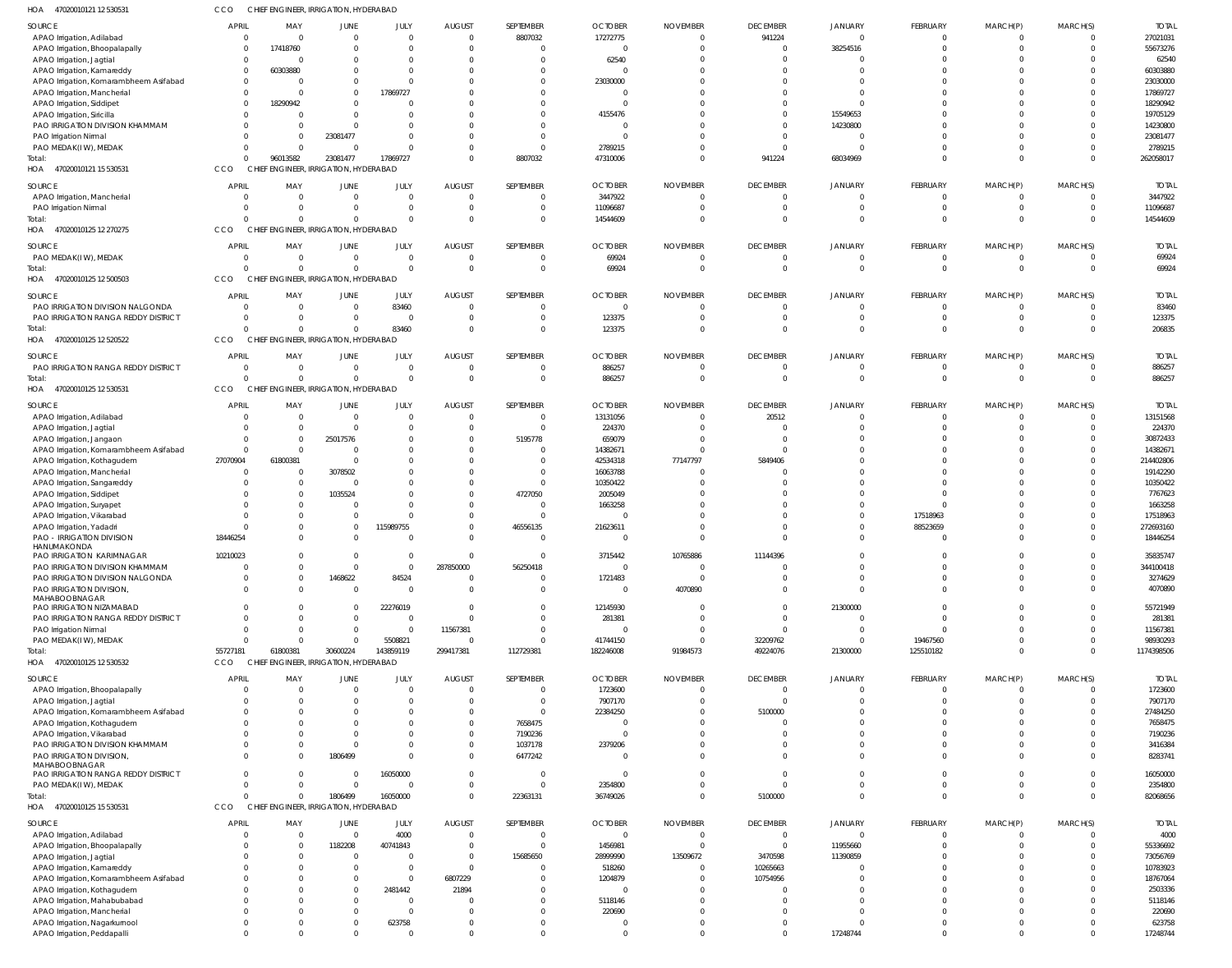| <b>SOURCE</b>                          | <b>APRIL</b>   | MAY                                   | JUNE           | JULY           | <b>AUGUST</b> | SEPTEMBER      | <b>OCTOBER</b> | <b>NOVEMBER</b> | <b>DECEMBER</b> | <b>JANUARY</b> | <b>FEBRUARY</b> | MARCH(P)     | MARCH(S)       | <b>TOTAL</b> |
|----------------------------------------|----------------|---------------------------------------|----------------|----------------|---------------|----------------|----------------|-----------------|-----------------|----------------|-----------------|--------------|----------------|--------------|
| APAO Irrigation, Sangareddy            | $\overline{0}$ | 39224543                              | $\mathbf{0}$   | $\overline{0}$ | $\Omega$      | $\mathbf 0$    | 6295578        | $\Omega$        | 4000105         | 23483723       | $\mathbf{0}$    | $\Omega$     | $\circ$        | 73003949     |
| APAO Irrigation, Suryapet              | $\Omega$       |                                       | $\Omega$       | 330000         | $\Omega$      | $\mathbf 0$    | 1321537        |                 | $\overline{0}$  | 39894788       | 41036301        | $\Omega$     | $\Omega$       | 82582626     |
|                                        |                |                                       |                |                |               |                |                |                 |                 |                |                 |              |                |              |
| APAO Irrigation, Vikarabad             | $\Omega$       |                                       | $\Omega$       | 56525          | 7209          | $\mathbf 0$    |                |                 | $\Omega$        | $\Omega$       |                 |              | $\Omega$       | 63734        |
| APAO Irrigation, Wanaparthy            | $\Omega$       |                                       | $\Omega$       | 1173711        | $\Omega$      | $\mathbf 0$    | 6380866        |                 | $\Omega$        | $\Omega$       | $\cap$          |              | $\Omega$       | 7554577      |
| APAO Irrigation, Waranagal             | $\Omega$       |                                       | $\Omega$       | 88008          | $\Omega$      | 1085011        | 8891336        |                 | $\Omega$        |                |                 |              | $\Omega$       | 10064355     |
| PAO A M R P (SLBC), NALGONDA           | $\Omega$       |                                       | $\Omega$       | $\Omega$       |               | $\overline{0}$ |                |                 | 2324413         | $\Omega$       |                 |              | $\Omega$       | 2324413      |
| PAO IRRIGATION KARIMNAGAR              | 66825766       | 1589173                               | 3631245        | $\overline{0}$ |               | $\mathbf 0$    | 1108902        |                 | $\Omega$        | $\cap$         | $\cap$          |              | $\Omega$       | 73155086     |
|                                        |                |                                       |                |                |               |                |                |                 |                 |                |                 |              |                |              |
| PAO IRRIGATION DIVISION KHAMMAM        | $\overline{0}$ |                                       | $\Omega$       | 3138294        | 21276317      | $\mathbf 0$    | 40695879       |                 | 21198614        | $\Omega$       | $\cap$          | $\cap$       | $\Omega$       | 86309104     |
| PAO IRRIGATION DIVISION,               | 13643570       |                                       | 11154241       | 1995582        |               | $\mathbf 0$    | 415577         |                 | $\Omega$        | $\Omega$       | $\Omega$        | $\Omega$     | $\Omega$       | 27208970     |
| MAHABOOBNAGAR                          |                |                                       |                |                |               |                |                |                 |                 |                |                 |              |                |              |
| PAO IRRIGATION NIZAMABAD               | $\Omega$       |                                       | $\Omega$       | $\Omega$       |               | $\mathbf 0$    | 28516659       |                 | 18083545        | $\Omega$       | $\cap$          | $\cap$       | $\Omega$       | 46600204     |
| PAO Irrigation Nirmal                  | $\Omega$       |                                       | $\Omega$       | $\overline{0}$ |               | $\mathbf 0$    | 698726         |                 | 39840334        | $\Omega$       |                 |              | $\Omega$       | 40539060     |
| PAO MEDAK(IW), MEDAK                   | 0              |                                       | 0              | $\Omega$       |               | $\mathbf 0$    | 2266865        |                 | $\overline{0}$  | $\Omega$       | $\Omega$        | $\cap$       | $\Omega$       | 2266865      |
|                                        | $\Omega$       |                                       | $\Omega$       | 909489         |               | $\Omega$       |                |                 | $\Omega$        | $\Omega$       | $\cap$          | $\cap$       | $\Omega$       | 909489       |
| PAO, PJP, Jogulamba Gadwal             |                |                                       |                |                |               |                |                |                 |                 |                |                 |              |                |              |
| Total:                                 | 80469336       | 40813716                              | 15967694       | 51542652       | 28112649      | 16770661       | 134110871      | 13509672        | 109938228       | 103973774      | 41036301        | $\Omega$     | $\Omega$       | 636245554    |
| HOA 47020010125 16 530531              | CCO            | CHIEF ENGINEER, IRRIGATION, HYDERABAD |                |                |               |                |                |                 |                 |                |                 |              |                |              |
|                                        |                |                                       |                |                |               |                |                |                 |                 |                |                 |              |                |              |
| SOURCE                                 | <b>APRIL</b>   | MAY                                   | JUNE           | JULY           | <b>AUGUST</b> | SEPTEMBER      | <b>OCTOBER</b> | <b>NOVEMBER</b> | <b>DECEMBER</b> | <b>JANUARY</b> | FEBRUARY        | MARCH(P)     | MARCH(S)       | <b>TOTAI</b> |
| APAO Irrigation, Bhoopalapally         | $\Omega$       | - 0                                   | $\Omega$       | $\mathbf 0$    | $\Omega$      | $\mathbf{0}$   | 372965         |                 | $\overline{0}$  | $\Omega$       | $\Omega$        | $\Omega$     | $\Omega$       | 372965       |
| APAO Irrigation, Kamareddy             | $\Omega$       |                                       | $\Omega$       | $\Omega$       | $\Omega$      | $\mathbf 0$    | 851226         |                 | $\Omega$        | $\Omega$       | $\Omega$        | $\Omega$     | $\Omega$       | 851226       |
| APAO Irrigation, Kothagudem            |                |                                       | $\Omega$       | 257411         |               | $\mathbf{0}$   | 1411283        |                 | $\Omega$        |                | $\cap$          |              | $\Omega$       | 1668694      |
|                                        |                |                                       |                |                |               |                |                |                 |                 |                |                 |              |                |              |
| APAO Irrigation, Siddipet              |                |                                       | $\Omega$       |                |               | $\Omega$       | 1254012        |                 | $\Omega$        | $\Omega$       |                 |              | $\Omega$       | 1254012      |
| APAO Irrigation, Siricilla             |                |                                       |                | $\Omega$       |               | $\Omega$       | 112143         |                 | $\Omega$        | $\Omega$       |                 |              | $\Omega$       | 112143       |
| APAO Irrigation, Suryapet              |                |                                       |                | $\Omega$       | $\Omega$      | $\mathbf 0$    | 360786         |                 | $\Omega$        | $\Omega$       |                 |              | $\Omega$       | 360786       |
| APAO Irrigation, Waranagal             |                |                                       |                | $\Omega$       | 161938        | $\Omega$       | 1111871        |                 | $\Omega$        | $\cap$         |                 |              | $\Omega$       | 1273809      |
|                                        |                |                                       |                |                |               |                |                |                 |                 |                |                 |              |                |              |
| APAO Irrigation, Yadadri               | $\Omega$       |                                       | <sup>0</sup>   | $\Omega$       | $\Omega$      | $\mathbf{0}$   | 693850         |                 | $\Omega$        | $\Omega$       |                 | $\Omega$     | $\Omega$       | 693850       |
| PAO - IRRIGATION DIVISION              | $\Omega$       |                                       | $\Omega$       | 98835          | $\Omega$      | 4269672        | 1430429        |                 | $\Omega$        | $\Omega$       | $\Omega$        | $\Omega$     | $\Omega$       | 5798936      |
| HANUMAKONDA                            |                |                                       |                |                |               |                |                |                 |                 |                |                 |              |                |              |
| PAO IRRIGATION KARIMNAGAR              | $\Omega$       |                                       | $\Omega$       |                | <sup>0</sup>  | $\overline{0}$ |                | 160574          | $\Omega$        | $\Omega$       | $\cap$          | $\cap$       | $\Omega$       | 160574       |
| PAO IRRIGATION DIVISION NALGONDA       | $\Omega$       |                                       |                | $\Omega$       | <sup>0</sup>  | $\mathbf{0}$   | 425232         |                 | $\Omega$        | $\Omega$       | $\Omega$        | $\Omega$     | $\Omega$       | 425232       |
|                                        |                |                                       |                |                |               |                |                |                 |                 |                |                 |              |                |              |
| PAO IRRIGATION DIVISION,               | $\Omega$       |                                       | $\Omega$       | $\Omega$       | $\Omega$      | 48816          | 347876         |                 | $\Omega$        | $\Omega$       | $\Omega$        | $\Omega$     | $\Omega$       | 396692       |
| MAHABOOBNAGAR                          |                |                                       |                |                |               |                |                |                 |                 |                |                 |              |                |              |
| PAO IRRIGATION RANGA REDDY DISTRICT    | $\Omega$       |                                       | $\Omega$       | 196964         |               | $\mathbf{0}$   | 1430056        |                 | $\Omega$        | $\Omega$       |                 |              | $\Omega$       | 1627020      |
| PAO Irrigation Nirmal                  | $\Omega$       |                                       | $\Omega$       | $\Omega$       | $\Omega$      | $\mathbf 0$    | 63013          |                 | $\Omega$        | $\Omega$       | $\cap$          | $\cap$       | $\Omega$       | 63013        |
| PAO, PJP, Jogulamba Gadwal             | $\Omega$       |                                       | $\Omega$       | $\overline{0}$ | $\Omega$      | $\mathbf 0$    | 148191         |                 | $\Omega$        | $\Omega$       | $\Omega$        | $\Omega$     | $\Omega$       | 148191       |
| Total:                                 | $\Omega$       |                                       | $\Omega$       | 553210         | 161938        | 4318488        | 10012933       | 160574          | $\Omega$        | $\Omega$       | $\Omega$        | $\Omega$     | $\Omega$       | 15207143     |
|                                        |                |                                       |                |                |               |                |                |                 |                 |                |                 |              |                |              |
| HOA 47020010125 17 530531              | <b>CCO</b>     | CHIEF ENGINEER, IRRIGATION, HYDERABAD |                |                |               |                |                |                 |                 |                |                 |              |                |              |
| SOURCE                                 | <b>APRIL</b>   | MAY                                   | JUNE           | JULY           | <b>AUGUST</b> | SEPTEMBER      | <b>OCTOBER</b> | <b>NOVEMBER</b> | <b>DECEMBER</b> | <b>JANUARY</b> | <b>FEBRUARY</b> |              | MARCH(S)       | <b>TOTAL</b> |
|                                        |                |                                       |                |                |               |                |                |                 |                 |                |                 | MARCH(P)     |                |              |
| APAO Irrigation, Bhoopalapally         | $\Omega$       |                                       | $\Omega$       | $\mathbf{0}$   | $\Omega$      | $\mathbf{0}$   | 508118         |                 | $\overline{0}$  | $\overline{0}$ | $\Omega$        | $\Omega$     | $\overline{0}$ | 508118       |
| APAO Irrigation, Komarambheem Asifabad | $\Omega$       |                                       |                | $\mathbf{0}$   |               | $\mathbf 0$    | 667672         |                 | $\Omega$        | $\Omega$       | $\Omega$        | $\Omega$     | $\Omega$       | 667672       |
| APAO Irrigation, Kothagudem            | $\Omega$       |                                       |                | $\mathbf 0$    | 12242878      | $\mathbf 0$    | 4299753        |                 | $\Omega$        | $\Omega$       | $\Omega$        |              | $\Omega$       | 16542631     |
|                                        | $\Omega$       |                                       |                | $\Omega$       |               | $\mathbf 0$    |                |                 | $\Omega$        | $\Omega$       |                 |              | $\Omega$       | 848212       |
| APAO Irrigation, Mancherial            |                |                                       |                |                | 848212        |                |                |                 |                 |                |                 |              |                |              |
| APAO Irrigation, Sangareddy            |                |                                       |                | $\Omega$       |               | $\mathbf 0$    | 9679920        |                 | $\Omega$        | $\Omega$       |                 |              | $\Omega$       | 9679920      |
| APAO Irrigation, Suryapet              | $\Omega$       |                                       |                | $\Omega$       |               | $\mathbf 0$    | 591226         |                 | $\cap$          | $\cap$         |                 |              | $\Omega$       | 591226       |
| APAO Irrigation, Wanaparthy            | $\Omega$       |                                       |                | $\Omega$       |               | $\mathbf 0$    |                | 11913499        |                 |                |                 |              | $\Omega$       | 11913499     |
|                                        | $\Omega$       |                                       |                |                |               |                |                |                 |                 | $\Omega$       |                 |              |                | 8674905      |
| PAO A M R P (SLBC), NALGONDA           |                | 4557837                               | 0              | 89878          |               | $\mathbf 0$    | 4027190        |                 | n               |                |                 |              | $\Omega$       |              |
| PAO IRRIGATION DIVISION KHAMMAM        | $\Omega$       | 13123590                              |                |                |               | $\mathbf 0$    | 7118722        |                 | $\Omega$        | $\Omega$       |                 |              | $\Omega$       | 20242312     |
| PAO IRRIGATION DIVISION,               | $\Omega$       | 8451882                               | $\Omega$       | $\Omega$       | <sup>0</sup>  | 2713410        | 1964468        |                 | $\Omega$        | $\Omega$       | $\Omega$        | $\Omega$     | $\Omega$       | 13129760     |
| MAHABOOBNAGAR                          |                |                                       |                |                |               |                |                |                 |                 |                |                 |              |                |              |
| PAO IRRIGATION NIZAMABAD               | $\sqrt{ }$     | 37795535                              | $\cap$         | 167997         |               | $\cap$         | 8097870        |                 |                 |                |                 |              | $\bigcap$      | 46061402     |
| PAO Irrigation Nirmal                  | 1948416        | 11724282                              | 0              | 80183          | 4376625       | $\overline{0}$ | 10589638       |                 | $\Omega$        | $\Omega$       | $\Omega$        | $\Omega$     | $\Omega$       | 28719144     |
|                                        |                |                                       |                |                |               |                |                |                 |                 |                |                 |              |                |              |
| PAO, PJP, Jogulamba Gadwal             | $\overline{0}$ |                                       | 0              | $\mathbf 0$    | $\mathbf{0}$  | $\overline{0}$ | 1382615        |                 | $\overline{0}$  | $\overline{0}$ | $\mathbf 0$     | $\Omega$     | $\overline{0}$ | 1382615      |
| Total:                                 | 1948416        | 75653126                              | $\Omega$       | 338058         | 17467715      | 2713410        | 48927192       | 11913499        | $\Omega$        | $\overline{0}$ | $\Omega$        | $\Omega$     | $\Omega$       | 158961416    |
| HOA 47020010125 19 530531              | CCO            | CHIEF ENGINEER, IRRIGATION, HYDERABAD |                |                |               |                |                |                 |                 |                |                 |              |                |              |
|                                        |                |                                       |                |                |               |                |                |                 |                 |                |                 |              |                |              |
| SOURCE                                 | <b>APRIL</b>   | MAY                                   | JUNE           | JULY           | <b>AUGUST</b> | SEPTEMBER      | <b>OCTOBER</b> | <b>NOVEMBER</b> | <b>DECEMBER</b> | <b>JANUARY</b> | <b>FEBRUARY</b> | MARCH(P)     | MARCH(S)       | <b>TOTAL</b> |
| APAO Irrigation, Jagtial               | $\overline{0}$ | $\Omega$                              | $\mathbf{0}$   | $\mathbf 0$    | $\Omega$      | $\mathbf 0$    | 79181          | $\Omega$        | $\overline{0}$  | $\overline{0}$ | $\Omega$        | - 0          | $\Omega$       | 79181        |
| APAO Irrigation, Wanaparthy            | $\Omega$       | - 0                                   | $\mathbf 0$    | $\mathbf{0}$   | $\Omega$      | $\mathbf 0$    | 108864         | $\Omega$        | $\overline{0}$  | $\overline{0}$ | $\mathbf{0}$    | $\mathbf{0}$ | $\overline{0}$ | 108864       |
|                                        |                |                                       |                |                |               |                |                |                 |                 |                |                 |              |                |              |
| Total:                                 | $\Omega$       |                                       | $\Omega$       | $\Omega$       | $\Omega$      | $\mathbf 0$    | 188045         | $\Omega$        | $\Omega$        | $\Omega$       | $\Omega$        | $\Omega$     | $\Omega$       | 188045       |
| HOA 47020010125 21 530531              | CCO            | CHIEF ENGINEER. IRRIGATION. HYDERABAD |                |                |               |                |                |                 |                 |                |                 |              |                |              |
|                                        |                |                                       |                |                |               |                |                |                 |                 |                |                 |              |                |              |
| SOURCE                                 | <b>APRIL</b>   | MAY                                   | JUNE           | JULY           | <b>AUGUST</b> | SEPTEMBER      | <b>OCTOBER</b> | <b>NOVEMBER</b> | <b>DECEMBER</b> | <b>JANUARY</b> | FEBRUARY        | MARCH(P)     | MARCH(S)       | <b>TOTAL</b> |
| APAO Irrigation, Bhoopalapally         | $\overline{0}$ | - 0                                   | $\mathbf{0}$   | $\mathbf 0$    | $\Omega$      | 4484467        | $\mathbf{0}$   | $\Omega$        | $\overline{0}$  | $\overline{0}$ | $\Omega$        | $\Omega$     | $\overline{0}$ | 4484467      |
| APAO Irrigation, Jagtial               | $\overline{0}$ |                                       | $\Omega$       | $\mathbf{0}$   | $\Omega$      | 85348          | 1188882        | <sup>0</sup>    | $\overline{0}$  | $\circ$        | $\Omega$        | $\Omega$     | $\overline{0}$ | 1274230      |
| APAO Irrigation, Peddapalli            | 24058818       |                                       |                | $\Omega$       | 0             | 4957371        | 8040892        |                 | 3925943         | $\overline{0}$ | $\Omega$        | $\Omega$     | $\Omega$       | 40983024     |
|                                        |                |                                       |                |                |               |                |                |                 |                 |                | $\Omega$        |              |                |              |
| PAO IRRIGATION KARIMNAGAR              | - 0            |                                       | 0              | $\Omega$       | <sup>0</sup>  | $\mathbf{0}$   | 445346         |                 | $\Omega$        | $\Omega$       |                 | $\Omega$     | $\Omega$       | 445346       |
| PAO IRRIGATION DIVISION KHAMMAM        | $\Omega$       |                                       | <sup>0</sup>   | $\Omega$       | <sup>0</sup>  | $\mathbf{0}$   | 6064607        |                 | $\circ$         | $\Omega$       | $\Omega$        | $\Omega$     | $\Omega$       | 6064607      |
| PAO IRRIGATION DIVISION NALGONDA       | $\circ$        |                                       | 2501858        | $\Omega$       | <sup>0</sup>  | $\mathbf{0}$   |                |                 | $\circ$         | $\Omega$       | $\Omega$        | $\Omega$     | $\overline{0}$ | 2501858      |
| Total:                                 | 24058818       |                                       | 2501858        | $\Omega$       | $\Omega$      | 9527186        | 15739727       | $\Omega$        | 3925943         | $\overline{0}$ | $\Omega$        | $\Omega$     | $\overline{0}$ | 55753532     |
|                                        |                |                                       |                |                |               |                |                |                 |                 |                |                 |              |                |              |
| HOA 47020010125 23 530531              | <b>CCO</b>     | CHIEF ENGINEER, IRRIGATION, HYDERABAD |                |                |               |                |                |                 |                 |                |                 |              |                |              |
| SOURCE                                 | <b>APRIL</b>   | MAY                                   | JUNE           | JULY           | <b>AUGUST</b> | SEPTEMBER      | <b>OCTOBER</b> | <b>NOVEMBER</b> | <b>DECEMBER</b> | <b>JANUARY</b> | <b>FEBRUARY</b> | MARCH(P)     | MARCH(S)       | <b>TOTAI</b> |
|                                        |                |                                       |                |                |               |                |                |                 |                 |                |                 |              |                |              |
| APAO Irrigation, Adilabad              | $\circ$        | $\Omega$                              | $\overline{0}$ | 9436085        | 18975043      | 223006         | 10664512       | $\Omega$        | 1356312         | $\overline{0}$ | 19890617        | $\Omega$     | $\overline{0}$ | 60545575     |
| APAO Irrigation, Bhoopalapally         | $\Omega$       | $\Omega$                              | $\overline{0}$ | 9273815        | 9936690       | $\overline{0}$ | 88454707       | 30828676        | $\overline{0}$  | $\circ$        | $\Omega$        | $\Omega$     | $\Omega$       | 138493888    |
| APAO Irrigation, Jagtial               | 8280206        |                                       | $\mathbf{0}$   | 382480         | 4679959       | 2174091        | 20001314       |                 | $\overline{0}$  | $\Omega$       | $\Omega$        | $\Omega$     | $\Omega$       | 35518050     |
|                                        | $\overline{0}$ |                                       |                |                |               |                |                |                 |                 |                |                 | $\Omega$     | $\Omega$       | 75427977     |
| APAO Irrigation, Jangaon               |                |                                       | 3929651        | 5518853        | 8401945       | 1108797        | 38333678       |                 | 723899          | 12540155       | 4870999         |              |                |              |
| APAO Irrigation, Kamareddy             | 20117632       |                                       | $\overline{0}$ | 11552113       | 15828346      | 3921674        | 55411195       |                 | $\overline{0}$  | 4552071        |                 | $\Omega$     | $\Omega$       | 111383031    |
| APAO Irrigation, Komarambheem Asifabad | $\overline{0}$ | $\Omega$                              | $\mathbf{0}$   | 159313         | 3346407       | 2557211        | 18052813       | 482943          | 876661          | 5499519        | 14046189        | $\cap$       | $\Omega$       | 45021056     |
| APAO Irrigation, Kothagudem            | 10493565       | 24475684                              | $\mathbf{0}$   | 581759         | 21388816      | $\overline{0}$ | 9372642        | 61629089        | $\overline{0}$  | - 0            | 3522541         |              |                | 131464096    |
|                                        |                |                                       |                |                |               |                |                |                 |                 |                |                 |              |                |              |
| APAO Irrigation, Mahabubabad           | 2690605        | 5907123                               | 2036742        | 172253         | 937554        | $\mathbf 0$    | 8347805        | 3720135         | 3456507         | $\overline{0}$ | 34137900        |              | n              | 61406624     |
| APAO Irrigation, Mancherial            | $\circ$        | - 0                                   | 2098858        | 198816         | 4037719       | $\mathbf 0$    | 20525724       |                 | $\overline{0}$  | $\Omega$       |                 | $\Omega$     | n              | 26861117     |
| APAO Irrigation, Nagarkurnool          | $\Omega$       | $\Omega$                              | 39550          | 1235352        | 8890868       | $\mathbf{0}$   | 87415212       | 12691157        | 32903258        | 59350          | $\Omega$        | $\Omega$     | $\Omega$       | 143234747    |
| APAO Irrigation, Peddapalli            | $\Omega$       | - 0                                   | 2207181        | $\overline{0}$ | 4524344       | 3087955        | 21732917       | 703813          | 7927302         | $\overline{0}$ | $\Omega$        | $\Omega$     | $\Omega$       | 40183512     |
|                                        |                |                                       |                |                |               |                |                |                 |                 |                |                 |              |                |              |
| APAO Irrigation, Sangareddy            | $\Omega$       |                                       | 4144837        | 1356018        | 25864348      | 3492312        | 92623003       | 3027499         | 4515128         | 28549812       | 5139758         | $\Omega$     | $\Omega$       | 168712715    |
| APAO Irrigation, Siddipet              | 5332391        | 1116322                               | 7485585        | 3213527        | 20085693      | 809088         | 77698955       | 22659273        | 13455555        | 7932740        | 743135          | $\Omega$     | $\overline{0}$ | 160532264    |

47020010125 15 530531 HOA CCO CHIEF ENGINEER, IRRIGATION, HYDERABAD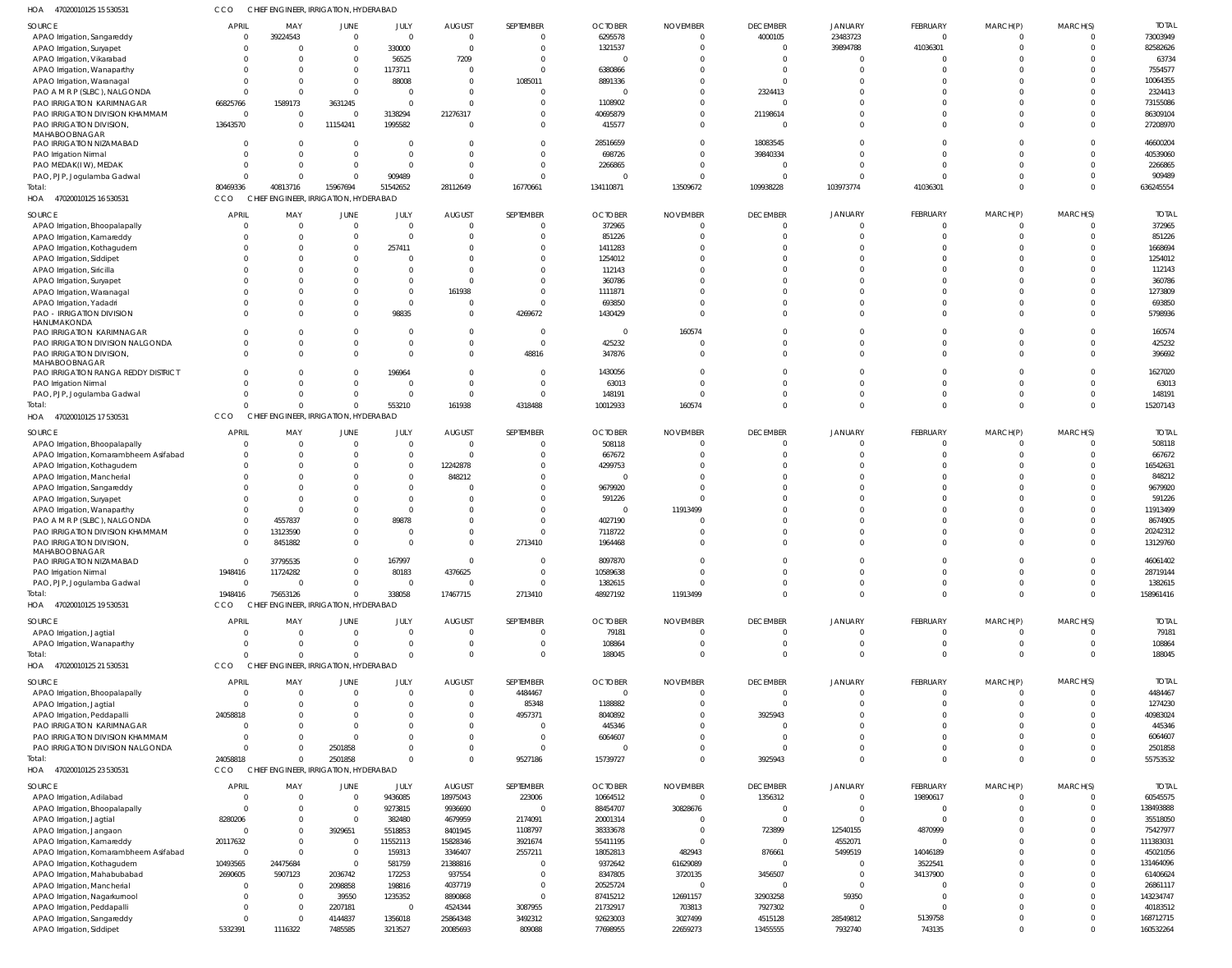| HOA<br>47020010125 23 530531                             | CCO                          | CHIEF ENGINEER, IRRIGATION, HYDERABAD              |                      |                                |                        |                                                                                                 |                       |                 |                                |                          |                                |                               |                            |                        |
|----------------------------------------------------------|------------------------------|----------------------------------------------------|----------------------|--------------------------------|------------------------|-------------------------------------------------------------------------------------------------|-----------------------|-----------------|--------------------------------|--------------------------|--------------------------------|-------------------------------|----------------------------|------------------------|
| SOURCE                                                   | <b>APRIL</b>                 | MAY                                                | JUNE                 | JULY                           | <b>AUGUST</b>          | SEPTEMBER                                                                                       | <b>OCTOBER</b>        | <b>NOVEMBER</b> | <b>DECEMBER</b>                | <b>JANUARY</b>           | FEBRUARY                       | MARCH(P)                      | MARCH(S)                   | <b>TOTA</b>            |
| APAO Irrigation, Siricilla                               | $\overline{0}$               | 3358807                                            | $\Omega$             | 3464806                        | 19847518               | $\mathbf{0}$                                                                                    | 72563849              | $\Omega$        | 2091192                        | $\mathbf{0}$             | 3675776                        | 0                             | $\Omega$                   | 105001948              |
| APAO Irrigation, Suryapet                                | 1744789                      | 2191235                                            | $\Omega$             | 946218                         | 28489227               | $\mathbf 0$                                                                                     | 71120252              | 4706675         | 884410                         | 18439706                 | 481257                         | $\mathbf 0$                   | $\Omega$                   | 129003769              |
| APAO Irrigation, Vikarabad                               | $\Omega$                     | $\Omega$                                           | $\Omega$             | 4143358                        | 66980357               | $\Omega$                                                                                        | 16342252              |                 | 10376233                       | $\Omega$                 | $\mathbf 0$                    | $\Omega$                      |                            | 97842200               |
| APAO Irrigation, Wanaparthy                              | 8386906                      | $\overline{0}$                                     | $\Omega$             | 3673366                        | 7466834                | 8293603                                                                                         | 29093063              |                 | 42386919                       | 10698958                 | 390065                         | $\Omega$                      |                            | 110389714              |
| APAO Irrigation, Waranagal<br>APAO Irrigation, Yadadri   | $\overline{0}$<br>4595198    | $\overline{0}$<br>7251251                          | 1843549<br>$\Omega$  | 2105456<br>378424              | 17891312<br>8352995    | $\overline{0}$<br>1467329                                                                       | 12405075<br>18204762  | 5495631         | $\overline{0}$<br>1174353      | 385918                   | 1856079<br>$\Omega$            | $\Omega$<br>$\Omega$          |                            | 41597102<br>41810230   |
| APAO Projects, Jagtial                                   | $\overline{0}$               | $\overline{0}$                                     | $\Omega$             | $\overline{0}$                 | $\Omega$               | $\overline{0}$                                                                                  | 215805                |                 | $\overline{0}$                 |                          | 21143227                       | $\mathbf 0$                   |                            | 21359032               |
| <b>PAO - IRRIGATION DIVISION</b><br>HANUMAKONDA          |                              | 1417814                                            | $\Omega$             | 726692                         | 2409136                | $\mathbf{0}$                                                                                    | 16648529              |                 | 2236240                        | $\Omega$                 | 3739774                        | $\Omega$                      |                            | 27178185               |
| PAO IRRIGATION KARIMNAGAR                                | 15594107                     | 1449164                                            | $\Omega$             | 3177748                        | 21466759               | 5442395                                                                                         | 59641265              |                 | 12095671                       | $\Omega$                 | 4028996                        | $\Omega$                      |                            | 122896105              |
| PAO IRRIGATION DIVISION KHAMMAM                          | $\overline{0}$               | $\overline{0}$                                     | $\Omega$             | 174799                         | 4992757                | $\overline{0}$                                                                                  | 36652886              |                 | 9327938                        | 913504                   | 0                              | $\Omega$                      | $\Omega$                   | 52061884               |
| PAO IRRIGATION DIVISION NALGONDA                         | 7445344                      | $\overline{0}$                                     | 429339               | 4447852                        | 25463568               | 266023                                                                                          | 53012422              |                 | 1534054                        | 2088830                  | $\mathbf 0$                    | $\mathbf 0$                   |                            | 94687432               |
| PAO IRRIGATION DIVISION<br>MAHABOOBNAGAR                 | $\Omega$                     | 4560244                                            | 3127034              | 1916199                        | 18516681               | 4647120                                                                                         | 48600843              | 15391350        | 10562074                       | 3322928                  | $\mathbf 0$                    | $\mathbf 0$                   | $\Omega$                   | 110644473              |
| PAO IRRIGATION NIZAMABAD                                 | 5126590                      | 1066289                                            | $\Omega$             | 2078110                        | 5888866                | 1034992                                                                                         | 39846385              | 16070792        | $\Omega$                       | 5382083                  | 2762968                        | 0                             |                            | 79257075               |
| PAO IRRIGATION RANGA REDDY DISTRICT                      | 45398706                     | 0                                                  | 23780852             | 92986939                       | 37874715               | 5330260                                                                                         | 41839197              | 43017270        | 121878958                      | 1361548                  | 21610330                       | $\Omega$                      | $\Omega$                   | 435078775              |
| PAO Irrigation Nirmal                                    | $\Omega$                     | 0                                                  | 4520306              | 92919                          | 8783565                | 1411694                                                                                         | 20253885              |                 | $\overline{0}$                 | $\Omega$                 | 8057323                        | $\Omega$                      |                            | 43119692               |
| PAO MEDAK(IW), MEDAK                                     | 4056265<br>$\Omega$          | 0<br>$\Omega$                                      | 595715<br>$\Omega$   | 13918796<br>4267938            | 23446527<br>1014038    | 3398891<br>$\overline{0}$                                                                       | 61256482<br>3025205   | $\sqrt{ }$      | 18299108<br>$-71250$           | 13168051                 | 0<br>$\Omega$                  | $\Omega$<br>$\mathbf 0$       | $\Omega$                   | 138139835<br>8235931   |
| PAO, PJP, Jogulamba Gadwal<br>Total:                     | 139262304                    | 52793933                                           | 56239199             | 181580004                      | 445782587              | 48666441                                                                                        | 1149356634            | 220424303       | 297990522                      | 114895173                | 150096934                      | $\mathbf 0$                   | $\Omega$                   | 2857088034             |
| HOA<br>47020010125 23 530532                             | CCO                          | CHIEF ENGINEER, IRRIGATION, HYDERABAD              |                      |                                |                        |                                                                                                 |                       |                 |                                |                          |                                |                               |                            |                        |
| SOURCE                                                   | <b>APRIL</b>                 | MAY                                                | JUNE                 | JULY                           | <b>AUGUST</b>          | SEPTEMBER                                                                                       | <b>OCTOBER</b>        | <b>NOVEMBER</b> | <b>DECEMBER</b>                | <b>JANUARY</b>           | FEBRUARY                       | MARCH(P)                      | MARCH(S)                   | <b>TOTAL</b>           |
| APAO Irrigation, Siddipet                                | $\mathbf{0}$                 | $\overline{0}$                                     | $\Omega$             | $\overline{0}$                 | 3725000                | $\mathbf{0}$                                                                                    |                       |                 | $\mathbf{0}$                   | $\mathbf{0}$             | $\overline{0}$                 | $\mathbf 0$                   | $\overline{0}$             | 3725000                |
| PAO - IRRIGATION DIVISION<br>HANUMAKONDA                 | $\Omega$                     | $\Omega$                                           | 5568750              | $\overline{0}$                 |                        | $\mathbf 0$                                                                                     |                       |                 | $\Omega$                       | $\Omega$                 | $\mathbf{0}$                   | $\mathbf{0}$                  | $\Omega$                   | 5568750                |
| Total:                                                   | $\Omega$                     | $\Omega$                                           | 5568750              | $\Omega$                       | 3725000                | $\mathbf 0$                                                                                     |                       |                 | $\Omega$                       | $\Omega$                 | $\mathbf 0$                    | $\overline{0}$                | $\Omega$                   | 9293750                |
| HOA 47020010125 49 500501                                | CCO                          | CHIEF ENGINEER, IRRIGATION, HYDERABAD              |                      |                                |                        |                                                                                                 |                       |                 |                                |                          |                                |                               |                            |                        |
| SOURCE                                                   | <b>APRIL</b>                 | MAY                                                | JUNE                 | JULY                           | <b>AUGUST</b>          | SEPTEMBER                                                                                       | <b>OCTOBER</b>        | <b>NOVEMBER</b> | <b>DECEMBER</b>                | <b>JANUARY</b>           | FEBRUARY                       | MARCH(P)                      | MARCH(S)                   | <b>TOTAI</b>           |
| APAO Irrigation, Adilabad                                | $\Omega$                     | $\Omega$                                           | 72739000             | $\Omega$                       | - 0                    | 0                                                                                               | 8500580               | - 0             | $\mathbf{0}$                   | $\Omega$                 | $\overline{0}$                 | $\overline{0}$                | 0                          | 81239580               |
| Total:<br>HOA<br>47020010225 04 500503                   | $\Omega$<br>CCO              | $\Omega$<br>DIRECTOR, GROUND WATER DEPARTMENT, HOD | 72739000             | $\Omega$                       | $\Omega$               | $\mathbf 0$                                                                                     | 8500580               | $\Omega$        | $\overline{0}$                 | $\Omega$                 | $\mathbf{0}$                   | $\overline{0}$                | $\overline{0}$             | 81239580               |
|                                                          |                              |                                                    |                      |                                |                        |                                                                                                 |                       |                 |                                |                          |                                |                               |                            |                        |
| SOURCE                                                   | <b>APRIL</b>                 | MAY                                                | JUNE                 | JULY                           | <b>AUGUST</b>          | SEPTEMBER                                                                                       | <b>OCTOBER</b>        | <b>NOVEMBER</b> | <b>DECEMBER</b>                | <b>JANUARY</b>           | FEBRUARY                       | MARCH(P)                      | MARCH(S)                   | <b>TOTAL</b>           |
| APAO Irrigation, Siddipet<br>Total:                      | $\overline{0}$<br>$\Omega$   | $\overline{0}$<br>$\sqrt{2}$                       | $\Omega$             | $\overline{0}$<br>$\mathbf{0}$ | $\Omega$<br>$\sqrt{ }$ | $\mathbf{0}$<br>$\mathbf 0$                                                                     | - 0<br>$\Omega$       | - 0             | 33000<br>33000                 | $\mathbf{0}$<br>$\Omega$ | $\overline{0}$<br>$\mathbf{0}$ | $\mathbf 0$<br>$\overline{0}$ | $\Omega$<br>$\Omega$       | 33000<br>33000         |
| HOA<br>47020078925 12 530531                             | CCO                          | CHIEF ENGINEER, IRRIGATION, HYDERABAD              |                      |                                |                        |                                                                                                 |                       |                 |                                |                          |                                |                               |                            |                        |
|                                                          |                              |                                                    |                      |                                |                        |                                                                                                 |                       |                 |                                |                          |                                |                               |                            |                        |
| SOURCE<br>PAO IRRIGATION DIVISION NALGONDA               | <b>APRIL</b><br>$\mathbf{0}$ | MAY<br>$\overline{0}$                              | JUNE<br>$\Omega$     | JULY<br>529719                 | <b>AUGUST</b><br>- 0   | SEPTEMBER<br>$\Omega$                                                                           | <b>OCTOBER</b><br>- 0 | <b>NOVEMBER</b> | <b>DECEMBER</b><br>0           | <b>JANUARY</b>           | FEBRUARY<br>0                  | MARCH(P)<br>0                 | MARCH(S)<br>$\Omega$       | <b>TOTAL</b><br>529719 |
| Total:                                                   | $\Omega$                     | $\Omega$                                           | $\Omega$             | 529719                         | $\Omega$               | $\mathbf 0$                                                                                     | $\Omega$              | $\Omega$        | $\Omega$                       | $\Omega$                 | $\mathbf{0}$                   | $\overline{0}$                | $\Omega$                   | 529719                 |
| HOA 47020078925 15 530531                                | CCO                          | CHIEF ENGINEER, IRRIGATION, HYDERABAD              |                      |                                |                        |                                                                                                 |                       |                 |                                |                          |                                |                               |                            |                        |
| SOURCE                                                   | <b>APRIL</b>                 | MAY                                                | JUNE                 | JULY                           | <b>AUGUST</b>          | SEPTEMBER                                                                                       | <b>OCTOBER</b>        | <b>NOVEMBER</b> | <b>DECEMBER</b>                | <b>JANUARY</b>           | FEBRUARY                       | MARCH(P)                      | MARCH(S)                   | <b>TOTAL</b>           |
| APAO Irrigation, Nagarkurnool                            | $\mathbf{0}$                 | $\overline{0}$                                     | $\Omega$             | $\overline{0}$                 | - 0                    | $\overline{0}$                                                                                  | 19884                 |                 | $\mathbf{0}$                   | $\mathbf{0}$             | $\overline{0}$                 | $\overline{0}$                | $\Omega$                   | 19884                  |
| Total:                                                   | $\Omega$                     | $\Omega$                                           | $\Omega$             | $\Omega$                       | $\Omega$               | $\mathbf 0$                                                                                     | 19884                 |                 | $\overline{0}$                 | $\Omega$                 | $\mathbf{0}$                   | $\overline{0}$                | $\overline{0}$             | 19884                  |
| HOA 47020079625 12 530531                                | CCO                          | CHIEF ENGINEER, IRRIGATION, HYDERABAD              |                      |                                |                        |                                                                                                 |                       |                 |                                |                          |                                |                               |                            |                        |
| <b>SOURCE</b>                                            | <b>APRIL</b>                 | MAY                                                | JUNE                 | JULY                           | <b>AUGUST</b>          | SEPTEMBER                                                                                       | <b>OCTOBER</b>        | <b>NOVEMBER</b> | <b>DECEMBER</b>                | <b>JANUARY</b>           | FEBRUARY                       | MARCH(P)                      | MARCH(S)                   | <b>TOTAI</b>           |
| APAO Irrigation, Bhoopalapally                           | $\overline{0}$               | 19002038                                           | $\Omega$             | 3352244                        | $\Omega$               | $\Omega$                                                                                        | $\Omega$              | $\cap$          | $\Omega$                       | $\Omega$                 | $\mathbf 0$                    | $\Omega$                      | $\Omega$                   | 22354282               |
| APAO Irrigation, Kothagudem                              | $\mathbf 0$                  | $\mathbf 0$                                        | 27074736             | $\overline{0}$                 | $\overline{0}$         | $\Omega$                                                                                        |                       |                 | $\mathbf{0}$                   |                          | $\Omega$                       | $\mathbf 0$                   | $^{\circ}$                 | 27074736               |
| Total:                                                   |                              | 19002038<br>$\Omega$                               | 27074736             | 3352244                        | $\Omega$               | $\mathbf 0$                                                                                     | $\Omega$              | - 0             | $\mathbf{0}$                   | $\Omega$                 | $\mathbf{0}$                   | $\mathbf 0$                   | $\Omega$                   | 49429018               |
| HOA<br>47020079625 15 530531                             | CCO                          | CHIEF ENGINEER, IRRIGATION, HYDERABAD              |                      |                                |                        |                                                                                                 |                       |                 |                                |                          |                                |                               |                            |                        |
| SOURCE                                                   | <b>APRIL</b>                 | MAY                                                | JUNE                 | JULY                           | <b>AUGUST</b>          | SEPTEMBER                                                                                       | <b>OCTOBER</b>        | <b>NOVEMBER</b> | <b>DECEMBER</b>                | <b>JANUARY</b>           | FEBRUARY                       | MARCH(P)                      | MARCH(S)                   | <b>TOTAL</b>           |
| APAO Irrigation, Mahabubabad                             | $\Omega$                     | $\overline{0}$                                     | - 0                  | $\Omega$                       |                        | $\mathbf{0}$                                                                                    | 3085772               |                 | $\Omega$                       | 0                        | 0                              | 0                             |                            | 3085772                |
| APAO Irrigation, Yadadri                                 |                              | $\Omega$                                           |                      | $\Omega$                       |                        | $\mathbf 0$                                                                                     | 10416104              |                 | $\Omega$                       |                          | $\mathbf 0$                    | $\mathbf 0$                   |                            | 10416104               |
| PAO A M R P (SLBC), NALGONDA                             |                              | $\Omega$                                           | 8610554              | $\Omega$                       |                        | 25962594                                                                                        |                       |                 |                                |                          | $\mathbf 0$                    | 0                             |                            | 34573148               |
| PAO IRRIGATION KARIMNAGAR                                |                              | 0                                                  |                      |                                |                        | $\mathbf{0}$                                                                                    | 6174                  |                 |                                | $\Omega$                 | $\mathbf 0$                    | $\mathbf 0$                   |                            | 6174                   |
| PAO IRRIGATION DIVISION KHAMMAM                          | $\Omega$                     | 4690028                                            |                      | <sup>0</sup>                   |                        | $\mathbf{0}$                                                                                    | 366871                |                 |                                | $\Omega$                 | $\mathbf 0$                    | $\mathbf 0$                   |                            | 5056899                |
| Total:<br>HOA 47020079625 23 530531                      | $\Omega$                     | 4690028                                            | 8610554              | $\Omega$                       |                        | 25962594                                                                                        | 13874921              |                 | $\Omega$                       | $\Omega$                 | $\mathbf 0$                    | $\mathbf 0$                   | $\Omega$                   | 53138097               |
|                                                          | CCO                          | CHIEF ENGINEER, IRRIGATION, HYDERABAD              |                      |                                |                        |                                                                                                 |                       |                 |                                |                          |                                |                               |                            |                        |
| <b>SOURCE</b>                                            | <b>APRIL</b>                 | MAY                                                | JUNE                 | JULY                           | <b>AUGUST</b>          | SEPTEMBER                                                                                       | <b>OCTOBER</b>        | <b>NOVEMBER</b> | <b>DECEMBER</b>                | JANUARY                  | FEBRUARY                       | MARCH(P)                      | MARCH(S)                   | <b>TOTAL</b>           |
| APAO Irrigation, Adilabad                                | $\Omega$                     | 0                                                  |                      | $\Omega$                       | - 0                    | 75532                                                                                           | - 0                   |                 | $\Omega$                       | $\Omega$                 | 0                              | 0                             |                            | 75532                  |
| APAO Irrigation, Sangareddy<br>Total:                    | $\Omega$<br>$\Omega$         | $\Omega$<br>$\Omega$                               | $\Omega$<br>$\Omega$ | $\Omega$<br>$\Omega$           | $\Omega$<br>$\Omega$   | 22171<br>97703                                                                                  | $\Omega$              | - 0             | $\Omega$<br>$\Omega$           | $\Omega$<br>$\Omega$     | $\mathbf 0$<br>$\mathbf 0$     | $\mathbf 0$<br>$\mathbf 0$    | $\Omega$<br>$\Omega$       | 22171<br>97703         |
| HOA 47050010125 05 530532                                | CCO                          | <b>DIRECTOR GENERAL, WALAMTARI</b>                 |                      |                                |                        |                                                                                                 |                       |                 |                                |                          |                                |                               |                            |                        |
|                                                          |                              |                                                    |                      |                                |                        |                                                                                                 |                       |                 |                                |                          |                                |                               |                            |                        |
| SOURCE                                                   | <b>APRIL</b>                 | MAY                                                | <b>JUNE</b>          | <b>JULY</b>                    | <b>AUGUST</b>          | SEPTEMBER                                                                                       | <b>OCTOBER</b>        | <b>NOVEMBER</b> | <b>DECEMBER</b>                | JANUARY                  | FEBRUARY                       | MARCH(P)                      | MARCH(S)                   | <b>TOTAL</b>           |
| PAO A M R P (SLBC), NALGONDA<br>Total:                   | $\overline{0}$<br>$\Omega$   | $\overline{0}$<br>$\Omega$                         | $\Omega$<br>$\Omega$ | $\overline{0}$<br>$\mathbf{0}$ | $\sqrt{ }$             | $\mathbf{0}$<br>$\mathbf{0}$                                                                    | 1917074<br>1917074    |                 | $\mathbf{0}$<br>$\overline{0}$ | $\Omega$<br>$\Omega$     | $\mathbf 0$<br>$\mathbf{0}$    | $\mathbf 0$<br>$\overline{0}$ | $\Omega$<br>$\overline{0}$ | 1917074<br>1917074     |
| HOA 47110110325 05 530531                                | CCO                          | ENGINEER-IN-CHIEF, IRRIGATION (GENERAL), HYDERABAD |                      |                                |                        |                                                                                                 |                       |                 |                                |                          |                                |                               |                            |                        |
|                                                          |                              |                                                    |                      |                                |                        |                                                                                                 |                       |                 |                                |                          |                                |                               |                            |                        |
| SOURCE                                                   | <b>APRIL</b>                 | MAY                                                | JUNE                 | JULY                           | <b>AUGUST</b>          | SEPTEMBER                                                                                       | <b>OCTOBER</b>        | <b>NOVEMBER</b> | <b>DECEMBER</b>                | JANUARY                  | FEBRUARY                       | MARCH(P)                      | MARCH(S)                   | <b>TOTAI</b>           |
| APAO Irrigation, Jagtial<br>PAO A M R P (SLBC), NALGONDA | $\Omega$                     | $\Omega$<br>$\Omega$                               |                      | $\Omega$<br>$\Omega$           | - 0<br>$\Omega$        | 12600<br>$\mathbf{0}$                                                                           | $\Omega$<br>13521302  |                 | $\Omega$                       | $\Omega$<br>$\Omega$     | 0<br>$\mathbf 0$               | 0<br>$\mathbf 0$              |                            | 12600<br>13521302      |
| PAO, PJP, Jogulamba Gadwal                               | 8245810                      | $\Omega$                                           |                      | $\Omega$                       |                        | 4300779                                                                                         | 27297794              |                 |                                |                          | $\mathbf 0$                    | $\mathbf 0$                   |                            | 39844383               |
| Total:                                                   | 8245810                      | $\Omega$                                           |                      | $\Omega$                       |                        | 4313379                                                                                         | 40819096              |                 | $\Omega$                       | $\Omega$                 | $\mathbf 0$                    | $\mathbf 0$                   | $\Omega$                   | 53378285               |
| HOA 50540333725 20 530531                                | CCO                          |                                                    |                      |                                |                        | THE ENGINEER-IN-CHIEF, (State Roads) OFFICE OF THE ENGINEER-IN-CHIEF (R&B) V FLOOR, ERRUMMANZIL |                       |                 |                                |                          |                                |                               |                            |                        |
| SOURCE                                                   | <b>APRIL</b>                 | MAY                                                | JUNE                 | JULY                           | <b>AUGUST</b>          | SEPTEMBER                                                                                       | <b>OCTOBER</b>        | <b>NOVEMBER</b> | <b>DECEMBER</b>                | JANUARY                  | FEBRUARY                       | MARCH(P)                      | MARCH(S)                   | <b>TOTAL</b>           |
| APAO (R&B) MEDAK (HYD)                                   | $\Omega$                     | $\Omega$                                           |                      | $\Omega$                       |                        | $\mathbf{0}$                                                                                    | $\sqrt{ }$            |                 | $\Omega$                       | $\Omega$                 | 7561404                        | $\mathbf 0$                   | $\Omega$                   | 7561404                |
| APAO (R&B) POCHAMPAD (NIZAMABAD)                         |                              | $\Omega$                                           |                      | $\Omega$                       |                        | $\mathbf{0}$                                                                                    | - 0                   |                 | $\Omega$                       | $\Omega$                 | 1691209                        | $\mathbf 0$                   | $\Omega$                   | 1691209                |
| APAO (R&B) TEKULAPALLY                                   |                              | $\Omega$                                           |                      | $\Omega$                       |                        | $\mathbf{0}$                                                                                    | - 0                   |                 |                                | $\Omega$                 | 8083490                        | $\mathbf 0$                   |                            | 8083490                |
| APAO Roads & Buildings (R&B),                            | $\Omega$                     | $\Omega$                                           |                      | $\Omega$                       |                        | $\mathbf{0}$                                                                                    | 324027                |                 |                                | $\Omega$                 | 244115                         | $\Omega$                      |                            | 568142                 |
| Mahabubabad<br>APAO Roads & Buildings (R&B), Siricilla   | $\mathbf 0$                  | 0                                                  | $\Omega$             | $\overline{0}$                 | $\Omega$               | $\mathbf 0$                                                                                     | 9124518               | $\Omega$        | $\mathbf 0$                    | $\mathbf 0$              | $\mathbf 0$                    | $\mathbf{0}$                  | $\mathbf 0$                | 9124518                |
|                                                          |                              |                                                    |                      |                                |                        |                                                                                                 |                       |                 |                                |                          |                                |                               |                            |                        |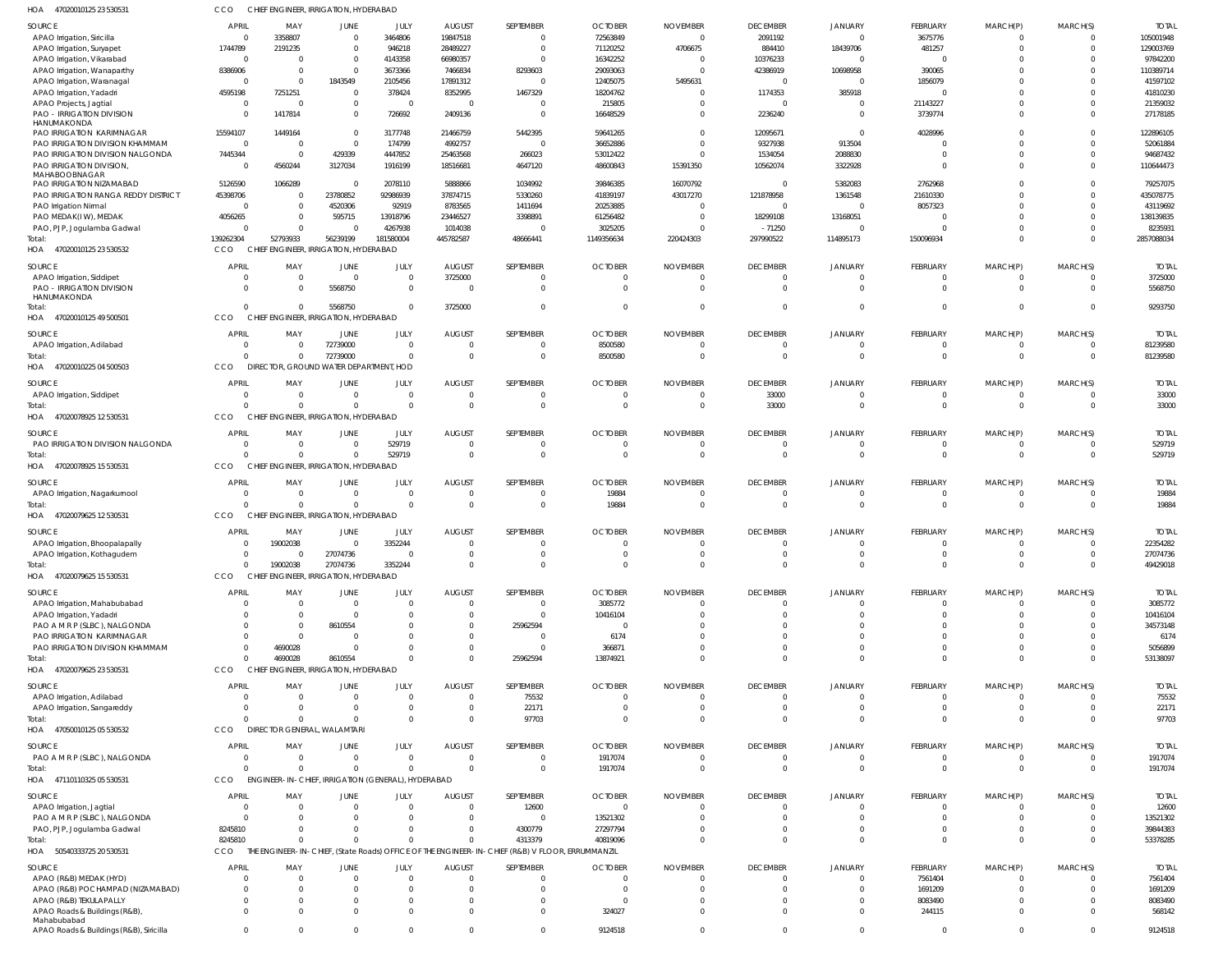50540333725 20 530531 50540333725 30 530532 50540478912 05 530531 50540479612 05 530531 HOA 50540480003 26 530531 50540480003 29 530531 50540480003 30 530531 50540480007 15 530531 50540480012 05 530531 HOA HOA HOA HOA HOA HOA HOA HOA THE ENGINEER-IN-CHIEF, (State Roads) OFFICE OF THE ENGINEER-IN-CHIEF (R&B) V FLOOR, ERRUMMANZIL THE ENGINEER-IN-CHIEF, CRF OFFICE OF THE ENGINEER-IN-CHIEF (R&B), IV FLOOR, ERRAM MANZIL, THE ENGINEER-IN-CHIEF, CRF OFFICE OF THE ENGINEER-IN-CHIEF (R&B), IV FLOOR, ERRAM MANZIL THE ENGINEER-IN-CHIEF, CRF OFFICE OF THE ENGINEER-IN-CHIEF (R&B), IV FLOOR, ERRAM MANZIL, THE CHIEF ENGINEER (R&B), EAP, RDC OFFICE OF THE ENGINEER-IN-CHIEF (R&B), II FLOOR, ERRUMMANZIL THE CHIEF ENGINEER,RURAL ROADS, OFFICE OF THE ENGINEER-IN-CHIEF(R&B), II FLOOR, ERRUM MANZIL, THE CHIEF ENGINEER (R&B), EAP, RDC OFFICE OF THE ENGINEER-IN-CHIEF (R&B), II FLOOR, ERRUMMANZIL THE CHIEF ENGINEER,RURAL ROADS, OFFICE OF THE ENGINEER-IN-CHIEF(R&B), II FLOOR, ERRUM MANZIL, THE ENGINEER-IN-CHIEF, CRF OFFICE OF THE ENGINEER-IN-CHIEF (R&B), IV FLOOR, ERRAM MANZIL, CCO CCO. **CCO** CCO **CCO CCO CCO CCO CCO** 0 0  $\theta$ 12219107  $\Omega$ 0  $\Omega$ 42954287 0 0 117384131 15058675 0 0 0 1423128 0 0  $\Omega$ 67165893  $\Omega$ 0 0  $\Omega$ 0 0  $\Omega$ 6158860 0 0 1007573  $\sqrt{2}$ 389433 0 18959294 1540905  $\Omega$ 0 0  $\Omega$ 0 0 15248533 24009678 0 0  $\Omega$ 16138885 9448545 2498790 1077834 55341196 8711434 83515 0 3078190 0 0 14794800 2489467  $\Omega$ 0 0 21261304 0 0 7840884 0  $\Omega$ 0  $\Omega$ 375375 0 0 0 0  $\Omega$ 0  $\Omega$ 5209503 17580218 0 3229388 17810946  $\Omega$ 0 0 22004362 0 0 0 0  $\Omega$ 0  $\Omega$  $\Omega$ 0 0  $\Omega$ 0  $\Omega$ 0 0  $\Omega$ 27418196 2498790 178534864 201794727 8711434 83515 1007573 112445034 PAO (R&B) NALGONDA PAO (R&B) MAHABOOBNAGAR APAO (R&B) TEKULAPALLY APAO (R&B) TEKULAPALLY APAO Roads & Buildings (R&B), Adilabad APAO Roads & Buildings (R&B), Bhoopalapally APAO Roads & Buildings (R&B), Komarambheem Asifabad APAO Roads & Buildings (R&B), Kothagudem APAO Roads & Buildings (R&B), Mulugu APAO Roads & Buildings (R&B), Wanaparthy APAO Roads & Buildings (R&B), Jagtial APAO (R&B) HYDERABAD APAO (R&B) POCHAMPAD (NIZAMABAD) APAO (R&B) RANGAREDDY (HYD) APAO (R&B) TEKULAPALLY APAO Roads & Buildings (R&B), Kamareddy APAO Roads & Buildings (R&B), Kothagudem APAO Roads & Buildings (R&B), Mahabubabad APAO Roads & Buildings (R&B), Sangareddy APAO Roads & Buildings (R&B), Siddipet APAO Roads & Buildings (R&B), Yadadri PAO (R&B) (NIRMAL) PAO (R&B) NALGONDA APAO (R&B) MEDAK (HYD) APAO (R&B) POCHAMPAD (NIZAMABAD) APAO (R&B) RANGAREDDY (HYD) APAO (R&B) TEKULAPALLY APAO National Highways (NH), Karimnagar APAO National Highways (NH), Nagarkurnool APAO Roads & Buildings (R&B), Adilabad APAO Roads & Buildings (R&B), Jagtial APAO Roads & Buildings (R&B), Jangaon APAO Roads & Buildings (R&B), Kamareddy APAO Roads & Buildings (R&B), Komarambheem Asifabad APAO Roads & Buildings (R&B), Kothagudem APAO Roads & Buildings (R&B), Mahabubabad APAO Roads & Buildings (R&B), Medchal Malkajigiri APAO Roads & Buildings (R&B), Mulugu APAO Roads & Buildings (R&B), Nagarkurnool APAO Roads & Buildings (R&B), Peddapalli APAO Roads & Buildings (R&B), Sangareddy APAO Roads & Buildings (R&B), Siddipet APAO Roads & Buildings (R&B), Siricilla APAO Roads & Buildings (R&B), Vikarabad APAO Roads & Buildings (R&B), SOURCE SOURCE SOURCE SOURCE SOURCE SOURCE SOURCE SOURCE **SOURCE** 0 0 0  $\sqrt{0}$ 12219107  $\Omega$  $\Omega$ 0  $\Omega$  $\mathfrak{c}$  $\Omega$ 0 36912222 0 4711701 0  $\mathfrak{g}$ 1330364 0 0  $\Omega$  $\Omega$ 0  $\Omega$ 0 0 0 0  $\Omega$ 0 0 0 0  $\Omega$ 39543986 0 0  $\Omega$ 0 0 0  $\Omega$ 0  $\Omega$  $\mathbf 0$ APRIL **APRIL** APRIL APRIL **APRIL** APRIL **APRIL APRIL** APRIL 0 0 117384131 0 0 15058675  $\Omega$ 0 0 0 0 0  $\Omega$  $\Omega$ 0 0 0  $\Omega$  $\Omega$ 1423128  $\Omega$  $\Omega$ 0 26860320 0  $\Omega$ 31951374 0  $\Omega$ 0 0 0 0 0 0 0 0 0 0 0 35518776 12284408 0 0  $\theta$ MAY MAY MAY MAY MAY MAY MAY MAY MAY 0 0 0 37473847 9607399  $\Omega$  $\Omega$ 20084647  $\Omega$ 0  $\Omega$ 0  $\Omega$  $\Omega$ 0 0 0  $\Omega$  $\Omega$ 0  $\Omega$  $\Omega$ 0  $\Omega$  $\mathbf 0$  $\Omega$ 19546170  $\mathbf{C}$  $\Omega$ 0  $\Omega$ 0 0 0  $\Omega$ 0 0  $\Omega$ 0  $\Omega$ 55197576  $\sqrt{2}$ 0  $\Omega$ 0 JUNE **JUNE** JUNE JUNE **JUNE** JUNE **JUNE** JUNE JUNE  $\Omega$ 0 0 6059860 0 99000  $\Omega$  $\Omega$  $\bigcap$ 0 0 1007573  $\Omega$  $\Omega$ 0  $\Omega$ 0 0 0 0 0  $\Omega$ 0  $\Omega$ 0  $\Omega$ 4957737 0  $\Omega$ 0  $\Omega$ 22145758 0 0 0 0 0  $\cap$ 0  $\Omega$ 0  $\Omega$ 0 0 0 JULY JULY JULY JULY JULY JULY JULY JULY JULY 389433 0 18959294 1540905 0  $\Omega$ 0 0  $\Omega$ 0  $\Omega$ 0  $\Omega$  $\Omega$ 0 0 0  $\Omega$ 0 0 0  $\theta$ 0  $\Omega$ 186882  $\Omega$ 10268334 0 14588762 0  $\Omega$ 0 271313 0  $\Omega$ 2363495 68560051 0 0 995158 0  $\Omega$ 0 826542 0 AUGUST AUGUST AUGUST AUGUST **AUGUST** AUGUST **AUGUST** AUGUST AUGUST  $\Omega$ 0 15248533  $\Omega$ 0 24009678  $\Omega$ 0  $\sqrt{2}$ 0  $\Omega$ 0  $\Omega$  $\Omega$ 0 2675535 0  $\Omega$  $\Omega$ 0 0 13463350 0  $\Omega$ 18660977 116434497  $\Omega$ 36454999 34545982 0 0 81398028 69949229 24532367 68471218 18920127 19524179  $\bigcap$ 15108457 0 22493576 0 44563061 48162167 22636666 SEPTEMBER **SEPTEMBER** SEPTEMBER SEPTEMBER SEPTEMBER SEPTEMBER **SEPTEMBER** SEPTEMBER SEPTEMBER  $\Omega$ 2498790 1077834 43276470 7149302  $\Omega$ 4915424 0  $\cap$ 8711434 83515 0  $\Omega$  $\Omega$ 0 0 189812  $\Omega$  $\Omega$ 0 2788750 99628 0  $\Omega$ 29017336  $\Omega$ 468412 42096781  $\sqrt{2}$ 2487911 0 0 0 19491032  $\Omega$ 0 10147670 0 98221897  $\Omega$ 0 3098467 0 0 0 **OCTOBER OCTOBER** OCTOBER OCTOBER **OCTOBER OCTOBER** OCTOBER **OCTOBER** OCTOBER  $\Omega$ 0 14794800  $\Omega$ 0 2489467 0  $\Omega$ 0 0  $\bigcap$ 0 0 6221378 0  $\Omega$  $\Omega$  $\Omega$  $\Omega$ 0 200592 14131009 708325  $\Omega$ 39393320  $\Omega$ 4238959 20717766  $\Omega$ 0 45485864 0 0 0 19165625 0 0  $\Omega$ 0  $\cap$ 0  $\Omega$ 33527228 16312486 0 NOVEMBER NOVEMBER NOVEMBER NOVEMBER NOVEMBER NOVEMBER NOVEMBER NOVEMBER NOVEMBER  $\Omega$ 0 7840884  $\Omega$ 0  $\Omega$  $\Omega$  $\Omega$  $\bigcap$ 0  $\bigcap$ 0 0  $\Omega$ 0 0 0  $\Omega$  $\Omega$ 0 375375  $\Omega$ 0  $\Omega$ 0  $\Omega$ 970992 0  $\Omega$ 0 0 0 0 0 0 0 0 0 0  $\Omega$ 0  $\Omega$ 0 21935543 0 DECEMBER **DECEMBER** DECEMBER DECEMBER **DECEMBER** DECEMBER **DECEMBER** DECEMBER DECEMBER 0  $\mathbf{C}$ 0  $\Omega$ 0  $\Omega$  $\Omega$ 0  $\Omega$ 0  $\Omega$ 0  $\Omega$  $\Omega$ 3415377 372938 0  $\Omega$  $\Omega$ 0 1421188  $\Omega$ 0  $\Omega$ 1015812 0 0 0  $\Omega$ 0  $\Omega$ 0 0 0  $\Omega$ 0 0  $\Omega$  $\mathbf 0$  $\Omega$ 0 0 0  $\Omega$  $\mathfrak{g}$ JANUARY JANUARY JANUARY JANUARY JANUARY **JANUARY** JANUARY **JANUARY** JANUARY  $\Omega$ 0 3229388  $\Omega$ 0  $\sqrt{2}$  $\Omega$ 0 17810946 0  $\sqrt{2}$ 0  $\Omega$  $\Omega$ 0  $\Omega$  $\Omega$  $\sqrt{2}$ 4776614 0 0 17227748 0 75909420 0 42382199  $\Omega$ 0 33604308 0 0 0 12242445  $\Omega$ 29531199 0 0 22583272 47925171 885443 0 0 0  $\Omega$ 0 FEBRUARY **FEBRUARY** FEBRUARY FEBRUARY FEBRUARY FEBRUARY **FEBRUARY** FEBRUARY FEBRUARY 0 0 0  $\Omega$ 0  $\Omega$  $\Omega$ 0  $\Omega$ 0  $\Omega$ 0  $\Omega$  $\Omega$ 0 0 0  $\Omega$  $\Omega$ 0 0  $\Omega$ 0  $\Omega$ 0  $\Omega$  $\Omega$ 0  $\Omega$ 0 0 0 0 0  $\Omega$ 0 0  $\Omega$ 0  $\Omega$ 0 0 0  $\Omega$ 0 MARCH(P) MARCH(P) MARCH(P) MARCH(P) MARCH(P) MARCH(P) MARCH(P) MARCH(P) MARCH(P)  $\Omega$ 0  $\Omega$  $\Omega$ 0  $\Omega$  $\Omega$ 0  $\Omega$ 0 0 0  $\Omega$  $\Omega$ 0 0 0  $\Omega$  $\Omega$ 0  $\Omega$  $\Omega$ 0  $\Omega$ 0  $\Omega$  $\Omega$ 0  $\Omega$ 0  $\Omega$ 0 0 0 0 0 0 0 0  $\Omega$ 0  $\Omega$ 0 0 0 MARCH(S) MARCH(S) MARCH(S) MARCH(S) MARCH(S) MARCH(S) MARCH(S) MARCH(S) MARCH(S) 389433 2498790 178534864 88351082 28975808 41656820 4915424 20084647 17810946 8711434 83515 1007573 36912222 6221378 8127078 3048473 189812 1330364 4776614 1423128 4785905 44921735 708325 102769740 88274327 158816696 72401978 99269546 82739052 2487911 45485864 103543786 82462987 44023399 156712028 21283622 98231900 22583272 161255525 1880601 113209928 15382875 78090289 87236738 22636666 TOTAL TOTAL TOTAL TOTAL TOTAL TOTAL TOTAL TOTAL TOTAL Total: Total: Total: Total: Total: Total: Total: Total: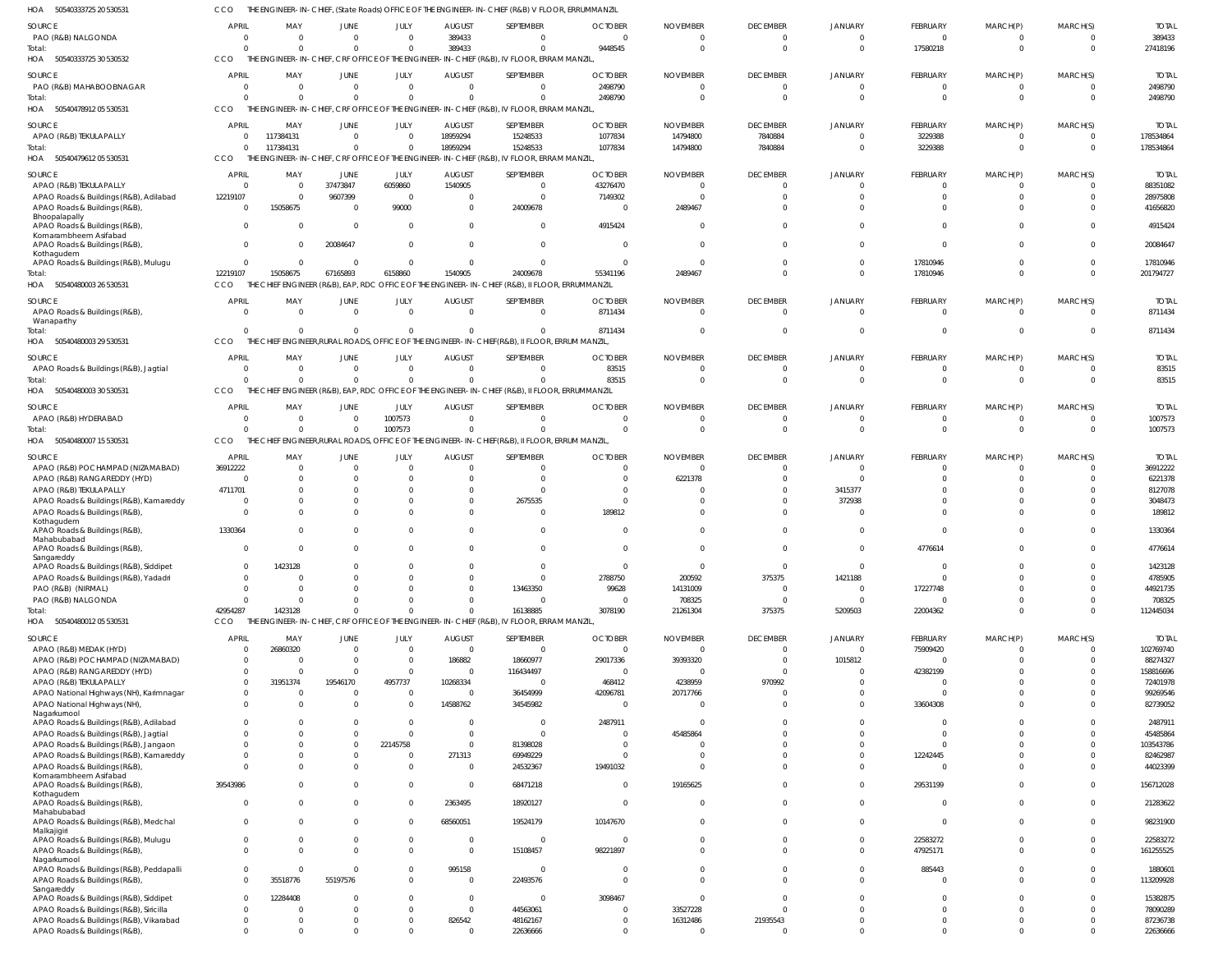50540480012 05 530531 HOA CCO THE ENGINEER-IN-CHIEF, CRF OFFICE OF THE ENGINEER-IN-CHIEF (R&B), IV FLOOR, ERRAM MANZIL,

| SOURCE                                                   | <b>APRIL</b>                   | MAY             | JUNE                   | JULY                | <b>AUGUST</b>                   | SEPTEMBER                                                                                       | <b>OCTOBER</b>            | <b>NOVEMBER</b>             | <b>DECEMBER</b>                | <b>JANUARY</b>          | FEBRUARY            | MARCH(P)                   | MARCH(S)             | <b>TOTAL</b>             |
|----------------------------------------------------------|--------------------------------|-----------------|------------------------|---------------------|---------------------------------|-------------------------------------------------------------------------------------------------|---------------------------|-----------------------------|--------------------------------|-------------------------|---------------------|----------------------------|----------------------|--------------------------|
| Wanaparthy<br>APAO Roads & Buildings (R&B), Waranagal    | 0                              | 32277817        | $\Omega$               | $\Omega$            | $\Omega$                        | $\overline{0}$                                                                                  |                           |                             | $\mathbf 0$                    |                         | $\mathbf 0$         | $\mathbf 0$                | $\Omega$             | 32277817                 |
| APAO Roads & Buildings (R&B), Yadadri                    | $\Omega$                       | - 0             | 26113161               | 36352200            | $\Omega$                        | 25989234                                                                                        |                           |                             | $\Omega$                       |                         | $\Omega$            | $\Omega$                   | $\Omega$             | 88454595                 |
| APAO, (NH) NIZAMABAD                                     | $\Omega$                       | $\Omega$        | $\Omega$               | $\Omega$            | $\Omega$                        | $\mathbf{0}$                                                                                    | 192017332                 |                             |                                |                         | $\Omega$            | $\Omega$                   | $\Omega$             | 192017332                |
| PAO (R&B) (NIRMAL)                                       | $\Omega$                       |                 |                        | $\Omega$            | 25302862                        | 25199823                                                                                        | 2488262                   |                             |                                |                         | $\Omega$            | $\Omega$                   | $\Omega$             | 52990947                 |
| PAO (R&B), HANUMAKONDA                                   | $\Omega$                       |                 | $\Omega$               | $\Omega$            | $\Omega$                        | $\mathbf{0}$                                                                                    |                           |                             |                                |                         | 2944541             | $\Omega$                   | $\cap$               | 2944541                  |
| PAO (R&B) LMD                                            | $\Omega$                       |                 | $\Omega$               | 58164361            | $\Omega$                        | $\mathbf{0}$                                                                                    |                           |                             |                                |                         | $\Omega$            | $\Omega$                   | $\Omega$             | 58164361                 |
| PAO (R&B) MAHABOOBNAGAR                                  | $\Omega$                       |                 | $\Omega$               | $\Omega$            | $\Omega$                        | $\Omega$                                                                                        | 10616182                  | 23911038                    |                                |                         | $\Omega$            | $\Omega$                   | $\Omega$             | 34527220                 |
| PAO (R&B) NALGONDA                                       | $\Omega$                       | 51351642        | $\Omega$               | 15856388            | $\Omega$                        | 96236647                                                                                        | 19850634                  | 24299134                    |                                |                         | 17995012            | $\Omega$                   | $\Omega$             | 225589457                |
| PAO, NH(PROJ) RANGAREDDY                                 | $\Omega$                       |                 | $\Omega$               | 2320                | 148800                          | $\Omega$                                                                                        | 134721                    | 31033                       |                                |                         | 3256757             | $\Omega$                   | $\Omega$             | 3573631                  |
| Total:                                                   | 39543986                       | 190244337       | 100856907              | 137478764           | 123512199                       | 789281234                                                                                       | 430136637                 | 227082453                   | 22906535                       | 1015812                 | 289259767           | $\Omega$                   | $\Omega$             | 2351318631               |
| 50540480025 07 530531<br>HOA                             | CCO                            |                 |                        |                     |                                 | THE ENGINEER-IN-CHIEF, (State Roads) OFFICE OF THE ENGINEER-IN-CHIEF (R&B) V FLOOR, ERRUMMANZIL |                           |                             |                                |                         |                     |                            |                      |                          |
| <b>SOURCE</b>                                            | <b>APRIL</b>                   | MAY             | <b>JUNE</b>            | JULY                | <b>AUGUST</b>                   | SEPTEMBER                                                                                       | <b>OCTOBER</b>            | <b>NOVEMBER</b>             | <b>DECEMBER</b>                | JANUARY                 | FEBRUARY            | MARCH(P)                   | MARCH(S)             | <b>TOTAL</b>             |
| APAO (R&B) MEDAK (HYD)                                   | $\overline{0}$                 | - 0             | $\overline{0}$         | $\overline{0}$      | $\Omega$                        | $\mathbf 0$                                                                                     | 7169346                   | - 0                         | $\mathbf{0}$                   | 36740035                | 1514718             | 0                          | $\Omega$             | 45424099                 |
| APAO (R&B) POCHAMPAD (NIZAMABAD)                         | 5214110                        | $\cap$          | $\Omega$               | 82949               | 15994784                        | $\mathbf{0}$                                                                                    | 66000                     | 10042641                    | 11165745                       | 19405747                | 509703              | $\mathbf 0$                | $\Omega$             | 62481679                 |
| APAO (R&B) RANGAREDDY (HYD)                              | 0                              | - 0             | $\Omega$               | $\Omega$            | 8865978                         | $\mathbf{0}$                                                                                    | 15268064                  | 42229840                    | 85180616                       | $\Omega$                | 73835328            | $\Omega$                   | $\Omega$             | 225379826                |
| APAO (R&B) TEKULAPALLY                                   | 0                              | 73110215        | 25298618               | 7415281             | 16264182                        | 61106786                                                                                        | 10990238                  | 5768247                     | 23888374                       | 20874329                | 8592585             | $\Omega$                   | $\Omega$             | 253308855                |
| APAO Roads & Buildings (R&B), Adilabad                   | $\mathbf 0$                    | - 0             | $\overline{0}$         | 0                   | $\Omega$                        | $\overline{0}$                                                                                  | - 0                       |                             | 0                              |                         | 924000              | $\Omega$                   | $\Omega$             | 924000                   |
| APAO Roads & Buildings (R&B),                            | $\Omega$                       | 10554692        | $\Omega$               | 5866908             | $\Omega$                        | 8724137                                                                                         | 205753                    |                             | $\Omega$                       | $\Omega$                | 0                   | $\Omega$                   | $\Omega$             | 25351490                 |
| Bhoopalapally<br>APAO Roads & Buildings (R&B), Jagtial   | $\mathbf 0$                    | 28267946        | $\overline{0}$         | 381150              | 5843571                         | $\overline{0}$                                                                                  | 4331236                   | 31539517                    | 5276556                        | $\Omega$                | 6226914             | $\Omega$                   | $\Omega$             | 81866890                 |
| APAO Roads & Buildings (R&B), Jangaon                    | $\mathbf 0$                    |                 | $\Omega$               | $\mathbf 0$         | $\Omega$                        | $\mathbf{0}$                                                                                    | 18319957                  | - 0                         | 61781197                       | $\Omega$                | $\overline{0}$      | $\Omega$                   | $\Omega$             | 80101154                 |
| APAO Roads & Buildings (R&B), Jogulamba                  | $\mathbf 0$                    |                 | $\overline{0}$         | $\mathbf 0$         | 5749372                         | $\mathbf 0$                                                                                     |                           |                             | $\mathbf 0$                    | 13471949                | $\mathbf{0}$        | $\Omega$                   | $\Omega$             | 19221321                 |
| Gadwal                                                   |                                |                 |                        |                     |                                 |                                                                                                 |                           |                             |                                |                         |                     |                            |                      |                          |
| APAO Roads & Buildings (R&B), Kamareddy                  | $\mathbf 0$                    | 1532591         | 9395996                | 40003725            | 1386830                         | 63415712                                                                                        | 4863053                   | 83912457                    | 38805726                       | 27396600                | 7417892             | $\Omega$                   | $\Omega$             | 278130582                |
| APAO Roads & Buildings (R&B)                             | $\mathbf 0$                    | - 0             | $\overline{0}$         | $\Omega$            | $\Omega$                        | $\mathbf{0}$                                                                                    |                           |                             | $\mathbf 0$                    | 20211698                | 19610325            | $\mathbf 0$                | $\Omega$             | 39822023                 |
| Komarambheem Asifabad<br>APAO Roads & Buildings (R&B)    | $\Omega$                       | 10880855        | 79539089               | 32309566            | $\Omega$                        | $\mathbf{0}$                                                                                    | 2973200                   | 38402617                    | 14622500                       | 26356979                | 189294220           | $\Omega$                   | $\Omega$             | 394379026                |
| Kothagudem                                               |                                |                 |                        |                     |                                 |                                                                                                 |                           |                             |                                |                         |                     |                            |                      |                          |
| APAO Roads & Buildings (R&B),                            | 1024128                        |                 | $\Omega$               | 9830840             | $\Omega$                        | $\mathbf 0$                                                                                     | 3328607                   | 15890575                    | $\Omega$                       | $\Omega$                | 31629988            | $\mathbf 0$                | $\Omega$             | 61704138                 |
| Mahabubabad<br>APAO Roads & Buildings (R&B), Mancherial  | 0                              |                 | $\Omega$               | $\Omega$            | $\Omega$                        | 13118663                                                                                        | 66000                     |                             | 6629118                        | $\Omega$                | 32904804            | $\mathbf 0$                | $\Omega$             | 52718585                 |
| APAO Roads & Buildings (R&B), Medchal                    | $\Omega$                       |                 | $\Omega$               | $\Omega$            | $\Omega$                        | $\mathbf{0}$                                                                                    | $\cap$                    |                             | 49350231                       | $\Omega$                | 16480309            | $\Omega$                   | $\Omega$             | 65830540                 |
| Malkajigiri                                              |                                |                 |                        |                     |                                 |                                                                                                 |                           |                             |                                |                         |                     |                            |                      |                          |
| APAO Roads & Buildings (R&B), Mulugu                     | $\Omega$                       |                 | $\Omega$               | $\Omega$            | <sup>0</sup>                    | $\mathbf 0$                                                                                     | - 0                       |                             | $\Omega$                       | $\Omega$                | 124633064           | $\Omega$                   | $\Omega$             | 124633064                |
| APAO Roads & Buildings (R&B),                            | $\Omega$                       |                 | $\Omega$               | $\Omega$            | $\Omega$                        | $\mathbf 0$                                                                                     | 9183422                   | 48601034                    | $\Omega$                       | 13567233                | 41221127            | $\mathbf 0$                | $\Omega$             | 112572816                |
| Nagarkurnool<br>APAO Roads & Buildings (R&B), Peddapalli | $\Omega$                       |                 | $\Omega$               | $\mathbf 0$         | $\Omega$                        | $\mathbf 0$                                                                                     | 51970474                  |                             | $\Omega$                       | $\Omega$                | 18065412            | $\Omega$                   | $\Omega$             | 70035886                 |
| APAO Roads & Buildings (R&B),                            | $\Omega$                       |                 | $\Omega$               | $\Omega$            | 4194280                         | $\mathbf 0$                                                                                     |                           | 17626123                    | $-17626123$                    |                         | 16332495            | $\mathbf 0$                | $\Omega$             | 20526775                 |
| Sangareddy                                               |                                |                 |                        |                     |                                 |                                                                                                 |                           |                             |                                |                         |                     |                            |                      |                          |
| APAO Roads & Buildings (R&B), Siddipet                   | 15133940                       |                 | $\Omega$               | $\mathbf 0$         | 468704                          | $\mathbf 0$                                                                                     | 8241676                   | 17405756                    | 38337015                       | 3864945                 | 14009744            | $\Omega$                   | $\Omega$             | 97461780                 |
| APAO Roads & Buildings (R&B), Siricilla                  | 0                              |                 | $\Omega$               | $\mathbf 0$         | 22435547                        | $\Omega$                                                                                        | 1672210                   | 7682899                     | 0                              | $\Omega$                | 70582207            | $\Omega$                   | $\Omega$             | 102372863                |
| APAO Roads & Buildings (R&B), Suryapet                   | 0                              |                 | $\Omega$               | 87795               | 1752933                         | 39973836                                                                                        | $\Omega$                  |                             | $\Omega$                       | 62777464                | 4470954             | $\Omega$                   | $\Omega$             | 109062982                |
| APAO Roads & Buildings (R&B), Vikarabad                  | $\overline{0}$                 | - 0             | $\Omega$               | $\Omega$            | 5370155                         | $\mathbf{0}$                                                                                    | 21671203                  | 25065201                    | 0                              |                         | 16691490            | $\Omega$                   | $\Omega$             | 68798049                 |
| APAO Roads & Buildings (R&B),<br>Wanaparthy              | $\Omega$                       | 4753405         | $\Omega$               | $\mathbf 0$         | $\Omega$                        | $\mathbf{0}$                                                                                    | 739839                    |                             | $\Omega$                       |                         | $\overline{0}$      | $\mathbf 0$                | $\Omega$             | 5493244                  |
| APAO Roads & Buildings (R&B), Waranagal                  | 33390277                       |                 | 12241608               | $\mathbf 0$         | 13383338                        | $\overline{0}$                                                                                  | 23030366                  | 6478008                     | $\Omega$                       | $\Omega$                | 2733073             | $\Omega$                   | $\Omega$             | 91256670                 |
| APAO Roads & Buildings (R&B), Yadadri                    | 265536450                      | $\Omega$        | 12445673               | $\mathbf 0$         | $\Omega$                        | 127496920                                                                                       | 130746697                 | - 0                         | 139749942                      | 36773430                | 308570              | $\Omega$                   | $\Omega$             | 713057682                |
| PAO (R&B) (NIRMAL)                                       | $\sqrt{ }$                     | - 0             | $\Omega$               | 99000               | 885213                          | $\overline{0}$                                                                                  | 442758                    |                             | $\Omega$                       | $\Omega$                | 1846218             | $\Omega$                   | $\Omega$             | 3273189                  |
| PAO (R&B), HANUMAKONDA                                   | ſ                              | $\Omega$        | $\Omega$               | 0                   | 15728099                        | 66000                                                                                           | 495000                    |                             | $\Omega$                       | 7155573                 | $\Omega$            | $\Omega$                   | $\Omega$             | 23444672                 |
| PAO (R&B) LMD                                            | 30465197                       | $\Omega$        | $\Omega$               | 17213768            | $\Omega$                        | $\Omega$                                                                                        | 41424588                  |                             | $\Omega$                       | 6843575                 | 43540507            | $\Omega$                   | $\cap$               | 139487635                |
| PAO (R&B) MAHABOOBNAGAR                                  | 1724060                        |                 | $\Omega$               | $\Omega$            | 586096                          | 26785712                                                                                        | 1054744                   | $\Omega$                    | $\Omega$                       | $\overline{0}$          | 2063240             | $\Omega$                   | $\Omega$             | 32213852                 |
| PAO (R&B) NALGONDA                                       | $\overline{0}$                 | $\Omega$        | $\Omega$               | 10558361            | 7966194                         | $\overline{0}$                                                                                  | 8787787                   | $\Omega$                    | 15432324                       | $\Omega$                | 34408102            | $\mathbf 0$                | $\Omega$             | 77152768                 |
| Total:                                                   | 352488162                      | 129099704       | 138920984              | 123849343           | 126875276                       | 340687766                                                                                       | 367042218                 | 350644915                   | 472593221                      | 295439557               | 779846989           | $\mathbf 0$                | $\Omega$             | 3477488135               |
| HOA<br>50540480025 07 530532                             | <b>CCO</b>                     |                 |                        |                     |                                 | THE ENGINEER-IN-CHIEF, (State Roads) OFFICE OF THE ENGINEER-IN-CHIEF (R&B) V FLOOR, ERRUMMANZIL |                           |                             |                                |                         |                     |                            |                      |                          |
| SOURCE                                                   | <b>APRIL</b>                   | MAY             | JUNE                   | JULY                | <b>AUGUST</b>                   | SEPTEMBER                                                                                       | <b>OCTOBER</b>            | <b>NOVEMBER</b>             | <b>DECEMBER</b>                | <b>JANUARY</b>          | FEBRUARY            | MARCH(P)                   | MARCH(S)             | <b>TOTAL</b>             |
| APAO (R&B) RANGAREDDY (HYD)                              | $\overline{0}$                 | $\Omega$        | $\overline{0}$         | $\mathbf 0$         | $\Omega$                        | $\overline{0}$                                                                                  | 1148084                   | $\Omega$                    | $\mathbf 0$                    | $\mathbf 0$             | $\overline{0}$      | $\overline{0}$             | $\Omega$             | 1148084                  |
| APAO Roads & Buildings (R&B), Jogulamba                  | $\Omega$                       | $\Omega$        | $\Omega$               | $\Omega$            | $\Omega$                        | $\Omega$                                                                                        | 1331237                   | $\Omega$                    | $\Omega$                       | $\Omega$                | $\Omega$            | $\Omega$                   | $\Omega$             | 1331237                  |
| Gadwal<br>APAO Roads & Buildings (R&B), Yadadri          | 70000000                       | $\Omega$        | 200000000              | 262296              | 11429631                        | 1858152                                                                                         | 2708237                   |                             | $\Omega$                       | 100000000               | 262187298           | $\Omega$                   | $\Omega$             | 648445614                |
| PAO (R&B) MAHABOOBNAGAR                                  | $\Omega$                       | $\Omega$        | $\Omega$               | $\Omega$            | $\Omega$                        | $\Omega$                                                                                        | 5917485                   |                             | $\Omega$                       | 181073135               | 78039900            | $\Omega$                   | $\Omega$             | 265030520                |
| Total:                                                   | 70000000                       | $\Omega$        | 200000000              | 262296              | 11429631                        | 1858152                                                                                         | 11105043                  | $\cap$                      | $\Omega$                       | 281073135               | 340227198           | $\Omega$                   | $\Omega$             | 915955455                |
| HOA<br>50540480025 08 530531                             | CCO                            |                 |                        |                     |                                 | THE ENGINEER-IN-CHIEF, (State Roads) OFFICE OF THE ENGINEER-IN-CHIEF (R&B) V FLOOR, ERRUMMANZIL |                           |                             |                                |                         |                     |                            |                      |                          |
|                                                          |                                |                 |                        |                     |                                 |                                                                                                 |                           |                             |                                |                         |                     |                            |                      |                          |
| SOURCE<br>APAO Roads & Buildings (R&B), Adilabad         | <b>APRIL</b><br>$\overline{0}$ | MAY<br>$\Omega$ | JUNE<br>$\overline{0}$ | JULY<br>$\mathbf 0$ | <b>AUGUST</b><br>$\overline{0}$ | SEPTEMBER<br>$\mathbf 0$                                                                        | <b>OCTOBER</b><br>1985338 | <b>NOVEMBER</b><br>$\Omega$ | <b>DECEMBER</b><br>$\mathbf 0$ | JANUARY<br>$\mathbf{0}$ | FEBRUARY<br>9430975 | MARCH(P)<br>$\overline{0}$ | MARCH(S)<br>$\Omega$ | <b>TOTAL</b><br>11416313 |
| APAO Roads & Buildings (R&B),                            | $\Omega$                       | $\Omega$        | $\Omega$               | $\Omega$            | $\Omega$                        | $\overline{0}$                                                                                  | $\Omega$                  | - 0                         | $\mathbf 0$                    | $\Omega$                | 29761044            | $\mathbf 0$                | $\Omega$             | 29761044                 |
| Nagarkurnool                                             |                                |                 |                        |                     |                                 |                                                                                                 |                           |                             |                                |                         |                     |                            |                      |                          |
| PAO (R&B) (NIRMAL)                                       | $\mathbf 0$                    | $\Omega$        | $\mathbf 0$            | $\Omega$            | $\Omega$                        | $\overline{0}$                                                                                  | 132000                    | $\Omega$                    | $\Omega$                       | $\mathbf{0}$            | 132000              | $\mathbf 0$                | $\Omega$             | 264000                   |
| Total:                                                   | $\Omega$                       | $\cap$          | $\Omega$               | $\Omega$            | $\Omega$                        | $\Omega$                                                                                        | 2117338                   | $\cap$                      | $\Omega$                       | $\mathbf 0$             | 39324019            | $\mathbf 0$                | $\Omega$             | 41441357                 |
| 50540480025 33 530531<br>HOA                             | CCO                            |                 |                        |                     |                                 | THE ENGINEER-IN-CHIEF, (State Roads) OFFICE OF THE ENGINEER-IN-CHIEF (R&B) V FLOOR, ERRUMMANZIL |                           |                             |                                |                         |                     |                            |                      |                          |
| SOURCE                                                   | <b>APRIL</b>                   | MAY             | <b>JUNE</b>            | JULY                | <b>AUGUST</b>                   | SEPTEMBER                                                                                       | <b>OCTOBER</b>            | <b>NOVEMBER</b>             | <b>DECEMBER</b>                | <b>JANUARY</b>          | FEBRUARY            | MARCH(P)                   | MARCH(S)             | <b>TOTAL</b>             |
| APAO (R&B) HYDERABAD                                     | $\Omega$                       | $\Omega$        | $\Omega$               | $\mathbf 0$         | 4280167                         | $\overline{0}$                                                                                  | 5949024                   | $\Omega$                    | $\mathbf 0$                    | $\mathbf{0}$            | $\overline{0}$      | $\Omega$                   | $\Omega$             | 10229191                 |
| APAO (R&B) MEDAK (HYD)                                   | $\Omega$                       | $\Omega$        | $\Omega$               | $\Omega$            | 371470                          | $\Omega$                                                                                        | 14898808                  | $\Omega$                    | $\Omega$                       | $\Omega$                | $\Omega$            | $\Omega$                   | $\Omega$             | 15270278                 |
| APAO (R&B) POCHAMPAD (NIZAMABAD)                         | $\Omega$                       | $\Omega$        | $\Omega$               | 99000               | $\Omega$                        | 53911102                                                                                        | 297000                    |                             | $-51917106$                    | 2310985                 | 27265195            | $\Omega$                   |                      | 31966176                 |
| APAO (R&B) RANGAREDDY (HYD)                              | $\Omega$                       | $\cap$          | $\Omega$               | $\Omega$            | $\Omega$                        | $\Omega$                                                                                        | 1422443                   |                             | U                              | $\Omega$                | 30299418            | $\Omega$                   | $\Omega$             | 31721861                 |
| APAO (R&B) TEKULAPALLY                                   | $\Omega$                       |                 | 3656131                | $\Omega$            | $\Omega$                        | $\Omega$                                                                                        | 9055736                   | 36990973                    |                                |                         | 27789023            | $\Omega$                   |                      | 77491863                 |
| APAO Roads & Buildings (R&B), Adilabad                   | $\Omega$                       | $\cap$          | $\Omega$               | $\Omega$            | 1246398                         | $\Omega$                                                                                        | 6483989                   |                             |                                |                         | 99000               | $\Omega$                   | $\Omega$             | 7829387                  |
| APAO Roads & Buildings (R&B), Jagtial                    | $\Omega$                       |                 | $\Omega$               | $\mathbf 0$         | $\Omega$                        | $\mathbf{0}$                                                                                    | $\Omega$                  |                             | $\Omega$                       | $\Omega$                | 9406792             | $\Omega$                   | $\Omega$             | 9406792                  |
| APAO Roads & Buildings (R&B), Jogulamba                  | $\Omega$                       | $\cap$          | $\Omega$               | $\Omega$            | 495000                          | $\Omega$                                                                                        | 19873655                  |                             | $\Omega$                       | $\Omega$                | 17324761            | $\Omega$                   | $\Omega$             | 37693416                 |
| Gadwal<br>APAO Roads & Buildings (R&B), Kamareddy        | $\mathbf 0$                    | 11294596        | $\Omega$               | 10518830            | 3947275                         | 22259534                                                                                        | 8568129                   | $\Omega$                    | 3820851                        | $\Omega$                | 14163690            | $\Omega$                   | $\Omega$             | 74572905                 |
| APAO Roads & Buildings (R&B)                             | $\Omega$                       |                 | $\Omega$               | $\Omega$            | $\Omega$                        | $\Omega$                                                                                        |                           | $\Omega$                    | $\Omega$                       | $\Omega$                | 165000              | $\Omega$                   | $\Omega$             | 165000                   |
| Komarambheem Asifabad                                    |                                |                 |                        |                     |                                 |                                                                                                 |                           |                             |                                |                         |                     |                            |                      |                          |
| APAO Roads & Buildings (R&B),<br>Kothagudem              | $\mathbf 0$                    | $\Omega$        | $\mathbf 0$            | $\mathbf 0$         | $\mathbf 0$                     | $\mathbf 0$                                                                                     | $\Omega$                  | 8390913                     | 9044611                        | $\mathbf 0$             | $\mathbf{0}$        | $\mathbf 0$                | $\Omega$             | 17435524                 |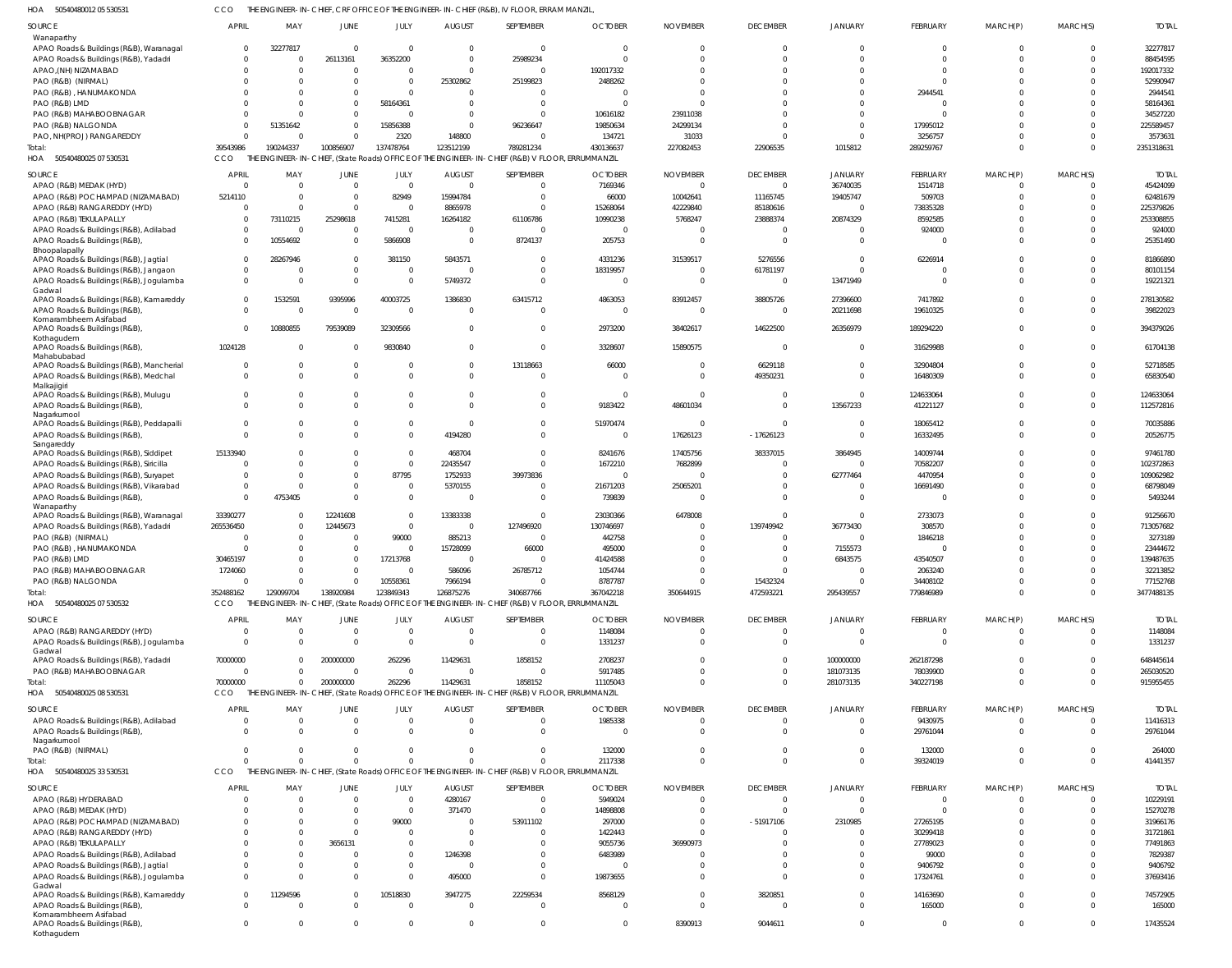50540480025 33 530531 HOA CCO THE ENGINEER-IN-CHIEF, (State Roads) OFFICE OF THE ENGINEER-IN-CHIEF (R&B) V FLOOR, ERRUMMANZIL

| SOURCE                                               | <b>APRIL</b><br>$\overline{0}$ | MAY<br>$\Omega$ | JUNE<br>$\Omega$ | JULY<br>$\mathbf 0$ | <b>AUGUST</b><br>$\Omega$ | SEPTEMBER<br>$\overline{0}$                                                                     | <b>OCTOBER</b><br>- 0 | <b>NOVEMBER</b><br>- 0 | <b>DECEMBER</b><br>$\overline{0}$ | JANUARY<br>$\overline{0}$ | <b>FEBRUARY</b>          | MARCH(P)             | MARCH(S)<br>$\Omega$ | <b>TOTAL</b><br>165000 |
|------------------------------------------------------|--------------------------------|-----------------|------------------|---------------------|---------------------------|-------------------------------------------------------------------------------------------------|-----------------------|------------------------|-----------------------------------|---------------------------|--------------------------|----------------------|----------------------|------------------------|
| APAO Roads & Buildings (R&B), Mancherial             | $\Omega$                       | $\Omega$        | $\Omega$         | $\Omega$            | $\Omega$                  | $\overline{0}$                                                                                  | $\Omega$              | - 0                    | $\overline{0}$                    |                           | 165000<br>$\overline{0}$ | 0<br>$\mathbf 0$     | $\Omega$             |                        |
| APAO Roads & Buildings (R&B), Medchal<br>Malkajigiri | 8990544                        |                 | $\Omega$         | $\Omega$            | 1719351                   | $\overline{0}$                                                                                  | 9947126               |                        | 33768638                          | 30066169<br>6806994       | 0                        | $\Omega$             | $\Omega$             | 30066169<br>61232653   |
| APAO Roads & Buildings (R&B),<br>Nagarkurnool        |                                |                 |                  |                     |                           |                                                                                                 |                       |                        |                                   |                           |                          |                      |                      |                        |
| APAO Roads & Buildings (R&B),<br>Sangareddy          | $\circ$                        | $\Omega$        | $\Omega$         | $\Omega$            | - 0                       | $\Omega$                                                                                        | 165000                |                        | $\overline{0}$                    | $\overline{0}$            | 495000                   | $\mathbf 0$          | $\Omega$             | 660000                 |
| APAO Roads & Buildings (R&B), Siddipet               | 12928789                       | 12193840        |                  | 0                   |                           | $\overline{0}$                                                                                  | 4134795               | 4961060                | $\Omega$                          | $\Omega$                  | 5409202                  | $\Omega$             | $\Omega$             | 39627686               |
| APAO Roads & Buildings (R&B), Siricilla              | $\Omega$                       |                 | $\Omega$         | $\Omega$            | $\Omega$                  | $\Omega$                                                                                        | 1070957               | 42759337               | $\Omega$                          | 12596528                  | 22740647                 | $\Omega$             | $\Omega$             | 79167469               |
| APAO Roads & Buildings (R&B), Vikarabad              | - 0                            |                 | $\mathbf{0}$     | 12379700            | $\Omega$                  | 15913023                                                                                        | - 0                   | 15977836               | 34988953                          | $\Omega$                  | - 0                      | $\Omega$             |                      | 79259512               |
| APAO Roads & Buildings (R&B)                         | $\Omega$                       |                 |                  | $\Omega$            | $\Omega$                  | $\overline{0}$                                                                                  | 611032                |                        | $\Omega$                          |                           | 231000                   | $\Omega$             | $\Omega$             | 842032                 |
| Wanaparthy<br>PAO (R&B) (NIRMAL)                     | $\Omega$                       |                 | $\Omega$         |                     | 597790                    | $\overline{0}$                                                                                  | - 0                   |                        | $\Omega$                          | $\Omega$                  | 298131                   | $\Omega$             | $\Omega$             | 895921                 |
| PAO (R&B), HANUMAKONDA                               | 23229740                       |                 |                  | 12482210            | 994978                    | 35800026                                                                                        | 726000                |                        | 29889870                          | $\Omega$                  | 347600                   | $\Omega$             | $\Omega$             | 103470424              |
| PAO (R&B) LMD                                        | $\Omega$                       | $\Omega$        |                  | 0                   | 139122                    | $\overline{0}$                                                                                  | - 0                   |                        |                                   | $\Omega$                  | - 0                      | $\Omega$             |                      | 139122                 |
| PAO (R&B) MAHABOOBNAGAR                              | $\Omega$                       |                 |                  | $\Omega$            | 198000                    | $\Omega$                                                                                        |                       |                        | $\Omega$                          | 23514421                  | $\Omega$                 | $\Omega$             |                      | 23712421               |
| PAO (R&B) NALGONDA                                   | $\Omega$                       | -0              | $\Omega$         | $\Omega$            | - 0                       | $\Omega$                                                                                        | 2622347               |                        | $\Omega$                          | $\overline{0}$            | 3737515                  | $\Omega$             | $\Omega$             | 6359862                |
| Total:                                               | 45149073                       | 23488436        | 3656131          | 35479740            | 13989551                  | 127883685                                                                                       | 85826041              | 109080119              | 59595817                          | 75295097                  | 159936974                | $\Omega$             | $\Omega$             | 739380664              |
| 50540480025 36 530531<br>HOA                         | CCO                            |                 |                  |                     |                           | THE CHIEF ENGINEER (R&B), P.P.P, OFFICE OF THE ENGINEER-IN-CHIEF (R&B), V FLOOR, ERRUM MANZIL   |                       |                        |                                   |                           |                          |                      |                      |                        |
|                                                      |                                |                 |                  |                     |                           |                                                                                                 |                       |                        |                                   |                           |                          |                      |                      |                        |
| SOURCE                                               | APRIL                          | MAY             | JUNE             | JULY                | <b>AUGUST</b>             | SEPTEMBER                                                                                       | <b>OCTOBER</b>        | <b>NOVEMBER</b>        | <b>DECEMBER</b>                   | JANUARY                   | FEBRUARY                 | MARCH(P)             | MARCH(S)             | <b>TOTA</b>            |
| APAO (R&B) HYDERABAD                                 | 9611100                        | $\Omega$        | $\Omega$         | $\Omega$            | 2073092                   | $\Omega$                                                                                        | - 0                   | 16874397               | $\Omega$                          | 26209113                  | $\mathbf 0$              | 0                    | 0                    | 54767702               |
| Total:                                               | 9611100                        |                 | $\Omega$         | $\Omega$            | 2073092                   | $\Omega$                                                                                        | $\Omega$              | 16874397               | $\Omega$                          | 26209113                  | $\overline{0}$           | $\mathbf 0$          | $\Omega$             | 54767702               |
| 50540480025 36 530532<br>HOA                         | CCO                            |                 |                  |                     |                           | CHIEF ENGINEER (R&B), P.P.P, OFFICE OF THE ENGINEER-IN-CHIEF (R&B), V FLOOR, ERRUM MANZIL,      |                       |                        |                                   |                           |                          |                      |                      |                        |
| SOURCE                                               | <b>APRIL</b>                   | MAY             | JUNE             | JULY                | <b>AUGUST</b>             | SEPTEMBER                                                                                       | <b>OCTOBER</b>        | <b>NOVEMBER</b>        | <b>DECEMBER</b>                   | JANUARY                   | FEBRUARY                 | MARCH(P)             | MARCH(S)             | <b>TOTAL</b>           |
| PAO (R&B) NALGONDA                                   | $\Omega$                       | $\Omega$        | $\Omega$         | $\mathbf 0$         | $\Omega$                  | $\overline{0}$                                                                                  | 11382750              | - 0                    | $\overline{0}$                    | $\mathbf 0$               | 22285560                 | 0                    | $\Omega$             | 33668310               |
| Total:                                               | $\Omega$                       | $\Omega$        | $\Omega$         | $\Omega$            |                           | $\Omega$                                                                                        | 11382750              | $\sqrt{ }$             | $\Omega$                          | $\Omega$                  | 22285560                 | $\overline{0}$       | $\Omega$             | 33668310               |
| HOA 50540480025 39 530531                            | CCO                            |                 |                  |                     |                           | THE CHIEF ENGINEER, RURAL ROADS, OFFICE OF THE ENGINEER-IN-CHIEF (R&B), II FLOOR, ERRUM MANZIL, |                       |                        |                                   |                           |                          |                      |                      |                        |
| SOURCE                                               | <b>APRIL</b>                   | MAY             | JUNE             | JULY                | <b>AUGUST</b>             | SEPTEMBER                                                                                       | <b>OCTOBER</b>        | <b>NOVEMBER</b>        | <b>DECEMBER</b>                   | JANUARY                   | <b>FEBRUARY</b>          | MARCH(P)             | MARCH(S)             | <b>TOTAI</b>           |
| APAO (R&B) TEKULAPALLY                               | $\overline{0}$                 | $\Omega$        | 16429131         | 3639346             | 26193487                  | 8723967                                                                                         | 6224412               |                        | 3473048                           | $\Omega$                  | 9278072                  |                      |                      | 73961463               |
| APAO Roads & Buildings (R&B), Adilabad               | $\overline{0}$                 | 4224924         | - 0              | $\Omega$            | 2318434                   | $\circ$                                                                                         |                       |                        |                                   |                           | O                        | $\Omega$             | $\Omega$             | 6543358                |
| APAO Roads & Buildings (R&B), Jagtial                | $\overline{0}$                 | -0              |                  | $\mathbf 0$         |                           | $\Omega$                                                                                        |                       |                        |                                   | $\Omega$                  | 4603618                  | $\Omega$             |                      | 4603618                |
| APAO Roads & Buildings (R&B),                        | $\Omega$                       |                 |                  | 0                   | 398300000                 | 808300000                                                                                       |                       |                        | $\Omega$                          | $\Omega$                  | O                        | $\Omega$             | $\Omega$             | 1206600000             |
| Kothagudem                                           |                                |                 |                  |                     |                           |                                                                                                 |                       |                        |                                   |                           |                          |                      |                      |                        |
| APAO Roads & Buildings (R&B), Peddapalli             | $\overline{0}$                 |                 | $\Omega$         | $\Omega$            | - 0                       | $\Omega$                                                                                        |                       |                        | 90542180                          | $\Omega$                  | $\Omega$                 | $\Omega$             | $\Omega$             | 90542180               |
| APAO Roads & Buildings (R&B)                         | $\Omega$                       |                 |                  | $\Omega$            | 1205191                   | $\Omega$                                                                                        |                       |                        | 19300792                          | $\Omega$                  | $\Omega$                 | $\Omega$             | $\Omega$             | 20505983               |
| Sangareddy                                           |                                |                 |                  |                     |                           |                                                                                                 |                       |                        |                                   |                           |                          |                      |                      |                        |
| Total:                                               | $\Omega$                       | 4224924         | 16429131         | 3639346             | 428017112                 | 817023967                                                                                       | 6224412               |                        | 113316020                         | $\Omega$                  | 13881690                 | $\mathbf{0}$         | $\Omega$             | 1402756602             |
| 50540480025 39 530532<br>HOA                         | CCO                            | THE CHIEF       |                  |                     |                           | ENGINEER, RURAL ROADS, OFFICE OF THE ENGINEER-IN-CHIEF (R&B), II FLOOR, ERRUM MANZIL,           |                       |                        |                                   |                           |                          |                      |                      |                        |
| SOURCE                                               | <b>APRIL</b>                   | MAY             | JUNE             | JULY                | <b>AUGUST</b>             | SEPTEMBER                                                                                       | <b>OCTOBER</b>        | <b>NOVEMBER</b>        | <b>DECEMBER</b>                   | <b>JANUARY</b>            | FEBRUARY                 | MARCH(P)             | MARCH(S)             | <b>TOTAI</b>           |
| APAO Roads & Buildings (R&B),                        | $\Omega$                       | $\Omega$        | $\Omega$         | $\Omega$            | $\Omega$                  | $\overline{0}$                                                                                  | $\Omega$              | - 0                    | 6998680                           | $\mathbf 0$               | $\overline{0}$           | $^{\circ}$           | $\Omega$             | 6998680                |
| Kothagudem                                           |                                |                 |                  |                     |                           |                                                                                                 |                       |                        |                                   |                           |                          |                      |                      |                        |
| Total:                                               | $\Omega$                       | $\Omega$        | $\Omega$         |                     |                           | $\Omega$                                                                                        |                       |                        | 6998680                           | $\mathbf 0$               | $\overline{0}$           | $\overline{0}$       | $\Omega$             | 6998680                |
| HOA 50540480025 41 530531                            | CCO                            |                 |                  |                     |                           | THE ENGINEER-IN-CHIEF, (State Roads) OFFICE OF THE ENGINEER-IN-CHIEF (R&B) V FLOOR, ERRUMMANZIL |                       |                        |                                   |                           |                          |                      |                      |                        |
| SOURCE                                               | APRIL                          | MAY             | JUNE             | JULY                | <b>AUGUST</b>             | SEPTEMBER                                                                                       | <b>OCTOBER</b>        | <b>NOVEMBER</b>        | <b>DECEMBER</b>                   | <b>JANUARY</b>            | <b>FEBRUARY</b>          | MARCH(P)             | MARCH(S)             | <b>TOTA</b>            |
| APAO Roads & Buildings (R&B), Siddipet               | - 0                            | $\Omega$        |                  | 113125619           | $\Omega$                  | $\Omega$                                                                                        | 462000                |                        |                                   |                           | 0                        |                      | $\Omega$             | 113587619              |
| Total:                                               | $\Omega$                       |                 | $\Omega$         | 113125619           | $\Omega$                  | $\Omega$                                                                                        | 462000                |                        | $\Omega$                          | $\Omega$                  | $\mathbf{0}$             | $\mathbf{0}$         | $\Omega$             | 113587619              |
| HOA 50540480025 42 530531                            | CCO                            |                 |                  |                     |                           | THE ENGINEER-IN-CHIEF, (State Roads) OFFICE OF THE ENGINEER-IN-CHIEF (R&B) V FLOOR, ERRUMMANZIL |                       |                        |                                   |                           |                          |                      |                      |                        |
| <b>SOURCE</b>                                        | <b>APRIL</b>                   | MAY             | <b>JUNE</b>      | JULY                | <b>AUGUST</b>             | <b>SEPTEMBER</b>                                                                                | <b>OCTOBER</b>        | <b>NOVEMBER</b>        | <b>DECEMBER</b>                   | <b>JANUARY</b>            | <b>FEBRUARY</b>          | MARCH(P)             | MARCH(S)             | <b>TOTA</b>            |
| APAO (R&B) MEDAK (HYD)                               | 53031888                       |                 |                  | $\Omega$            | 429000                    | $\overline{0}$                                                                                  | $\Omega$              |                        | $\Omega$                          | $\Omega$                  | 361944                   | $\Omega$             | $\Omega$             | 53822832               |
| APAO (R&B) POCHAMPAD (NIZAMABAD)                     | $\overline{0}$                 |                 |                  | 79030               | $\Omega$                  | $\overline{0}$                                                                                  | 132000                |                        | $\Omega$                          | $\Omega$                  | 314394                   | $\Omega$             | $\Omega$             | 525424                 |
| APAO (R&B) RANGAREDDY (HYD)                          | $\Omega$                       |                 |                  | 33795918            |                           | 34892630                                                                                        | $\sqrt{ }$            |                        |                                   | $\Omega$                  | $\overline{0}$           |                      |                      | 68688548               |
| APAO (R&B) TEKULAPALLY                               | $\Omega$                       |                 |                  |                     |                           | $\overline{0}$                                                                                  | 5977959               |                        |                                   | $\Omega$                  | $\Omega$                 |                      |                      | 5977959                |
| APAO Roads & Buildings (R&B), Adilabad               | $\Omega$                       |                 |                  |                     |                           | $\Omega$                                                                                        |                       |                        |                                   | 10747561                  | 17631305                 |                      |                      | 28378866               |
| APAO Roads & Buildings (R&B), Kamareddy              | $\Omega$                       |                 |                  |                     |                           | 24947298                                                                                        |                       |                        |                                   | 9901512                   | $\mathbf 0$              | $\Omega$             |                      | 34848810               |
| APAO Roads & Buildings (R&B),                        | $\Omega$                       |                 |                  |                     |                           | $\overline{0}$                                                                                  | - 0                   |                        | $\Omega$                          | 37623253                  | 594000                   | $\Omega$             | $\Omega$             | 38217253               |
| Komarambheem Asifabad                                |                                |                 |                  |                     |                           |                                                                                                 |                       |                        |                                   |                           |                          |                      |                      |                        |
| APAO Roads & Buildings (R&B),                        | $\Omega$                       |                 | $\Omega$         |                     |                           | $\overline{0}$                                                                                  | 924522                |                        | $\Omega$                          | $\mathbf 0$               | $\Omega$                 | $\Omega$             | $\Omega$             | 924522                 |
| Kothagudem<br>APAO Roads & Buildings (R&B),          | $\Omega$                       |                 | $\Omega$         |                     |                           | $\overline{0}$                                                                                  | $\Omega$              |                        | $\Omega$                          | $\mathbf 0$               | 4611659                  | $\Omega$             | $\Omega$             | 4611659                |
| Nagarkurnool                                         |                                |                 |                  |                     |                           |                                                                                                 |                       |                        |                                   |                           |                          |                      |                      |                        |
| APAO Roads & Buildings (R&B), Siddipet               | $\overline{0}$                 |                 |                  |                     | $\Omega$                  | 50904000                                                                                        |                       |                        | $\Omega$                          | $\Omega$                  | $\Omega$                 | $\Omega$             | $\Omega$             | 50904000               |
| APAO Roads & Buildings (R&B), Suryapet               | $\Omega$                       | $\Omega$        |                  |                     | 65495878                  | $\Omega$                                                                                        |                       | $\Omega$               | $\Omega$                          | $\Omega$                  | $\Omega$                 | $\Omega$             | $\Omega$             | 65495878               |
| APAO Roads & Buildings (R&B), Vikarabad              | $\overline{0}$                 | $\Omega$        |                  | $\Omega$            |                           | $\Omega$                                                                                        |                       | 46713638               | 15390386                          | $\Omega$                  | $\Omega$                 | $\Omega$             | $\Omega$             | 62104024               |
| APAO Roads & Buildings (R&B),                        | $\Omega$                       |                 | $\Omega$         |                     |                           | $\Omega$                                                                                        | $\Omega$              | 13310146               |                                   | $\Omega$                  | $\Omega$                 | $\Omega$             | $\Omega$             | 13310146               |
| Wanaparthy                                           |                                |                 |                  |                     |                           |                                                                                                 |                       |                        |                                   |                           |                          |                      |                      |                        |
| APAO Roads & Buildings (R&B), Waranagal              | $\Omega$                       |                 |                  |                     | $\Omega$                  | 9143264                                                                                         |                       |                        |                                   | $\Omega$                  | 12605032                 | $\Omega$             | $\Omega$             | 21748296               |
| PAO (R&B) (NIRMAL)                                   | $\Omega$                       |                 |                  |                     | $\Omega$                  | $\Omega$                                                                                        |                       |                        |                                   | $\Omega$                  | 66000                    | $\cup$               |                      | 66000                  |
| PAO (R&B), HANUMAKONDA                               | $\Omega$                       |                 |                  |                     | 9503                      | $\Omega$                                                                                        |                       |                        |                                   | $\Omega$                  | $\mathbf 0$              | $\Omega$             |                      | 9503                   |
| PAO (R&B) LMD                                        | $\Omega$<br>$\Omega$           | 28467604        | $\Omega$         |                     | $\Omega$<br>$\Omega$      | $\Omega$                                                                                        |                       |                        |                                   | $\Omega$<br>$\Omega$      | $\Omega$                 | $\Omega$<br>$\Omega$ |                      | 28467604               |
| PAO (R&B) MAHABOOBNAGAR                              | 53031888                       | 28467604        | $\Omega$         | 33874948            | 65934381                  | 27925185<br>147812377                                                                           | 7034481               | 60023784               | 15390386                          | 58272326                  | 759000<br>36943334       | $\Omega$             | $\Omega$             | 28684185<br>506785509  |
| Total:<br>HOA 50540480025 43 530531                  |                                |                 |                  |                     |                           | THE ENGINEER-IN-CHIEF, (State Roads) OFFICE OF THE ENGINEER-IN-CHIEF (R&B) V FLOOR, ERRUMMANZIL |                       |                        |                                   |                           |                          |                      |                      |                        |
|                                                      |                                |                 |                  |                     |                           |                                                                                                 |                       |                        |                                   |                           |                          |                      |                      |                        |
|                                                      | CCO                            |                 |                  |                     |                           |                                                                                                 |                       | <b>NOVEMBER</b>        | <b>DECEMBER</b>                   | <b>JANUARY</b>            |                          |                      |                      | <b>TOTAL</b>           |
| SOURCE                                               | <b>APRIL</b>                   | MAY             | JUNE             | JULY                | <b>AUGUST</b>             | SEPTEMBER                                                                                       | <b>OCTOBER</b>        |                        |                                   |                           | FEBRUARY                 | MARCH(P)             | MARCH(S)             |                        |
| APAO (R&B) RANGAREDDY (HYD)                          | $\overline{0}$                 | $\Omega$        | $\Omega$         | 102000              | 7054931                   | $\overline{0}$                                                                                  | 187917969             | 76409407               | 42012834                          | 12479422                  | 874933                   | 0                    | $\Omega$             | 326851496              |
| Total:                                               | $\Omega$                       |                 | $\Omega$         | 102000              | 7054931                   | $\overline{0}$                                                                                  | 187917969             | 76409407               | 42012834                          | 12479422                  | 874933                   | $\overline{0}$       | $\overline{0}$       | 326851496              |
| HOA 50540480025 43 530532                            | CCO                            |                 |                  |                     |                           | THE ENGINEER-IN-CHIEF, (State Roads) OFFICE OF THE ENGINEER-IN-CHIEF (R&B) V FLOOR, ERRUMMANZIL |                       |                        |                                   |                           |                          |                      |                      |                        |
| SOURCE                                               | <b>APRIL</b>                   | MAY             | JUNE             | JULY                | <b>AUGUST</b>             | SEPTEMBER                                                                                       | <b>OCTOBER</b>        | <b>NOVEMBER</b>        | <b>DECEMBER</b>                   | <b>JANUARY</b>            | FEBRUARY                 | MARCH(P)             | MARCH(S)             | <b>TOTAI</b>           |
| APAO (R&B) RANGAREDDY (HYD)                          | 35861918                       | 103727853       | 55665741         | 16863078            | 92506353                  | $\overline{0}$                                                                                  | 68936205              | 126000                 | 112731914                         | 10134687                  | 230970509                | $^{\circ}$           | $\Omega$             | 727524258              |
| APAO Roads & Buildings (R&B),                        | $\Omega$                       | $\Omega$        | 25575768         | 36081772            | $\Omega$                  | 80278049                                                                                        | 20355583              | 4208682                | 25720542                          | $\Omega$                  | 14068118                 | $\mathbf 0$          | $\Omega$             | 206288514              |
| Sangareddy<br>Total:                                 | 35861918                       | 103727853       | 81241509         | 52944850            | 92506353                  | 80278049                                                                                        | 89291788              | 4334682                | 138452456                         | 10134687                  | 245038627                | $\mathbf 0$          | $\mathbf{0}$         | 933812772              |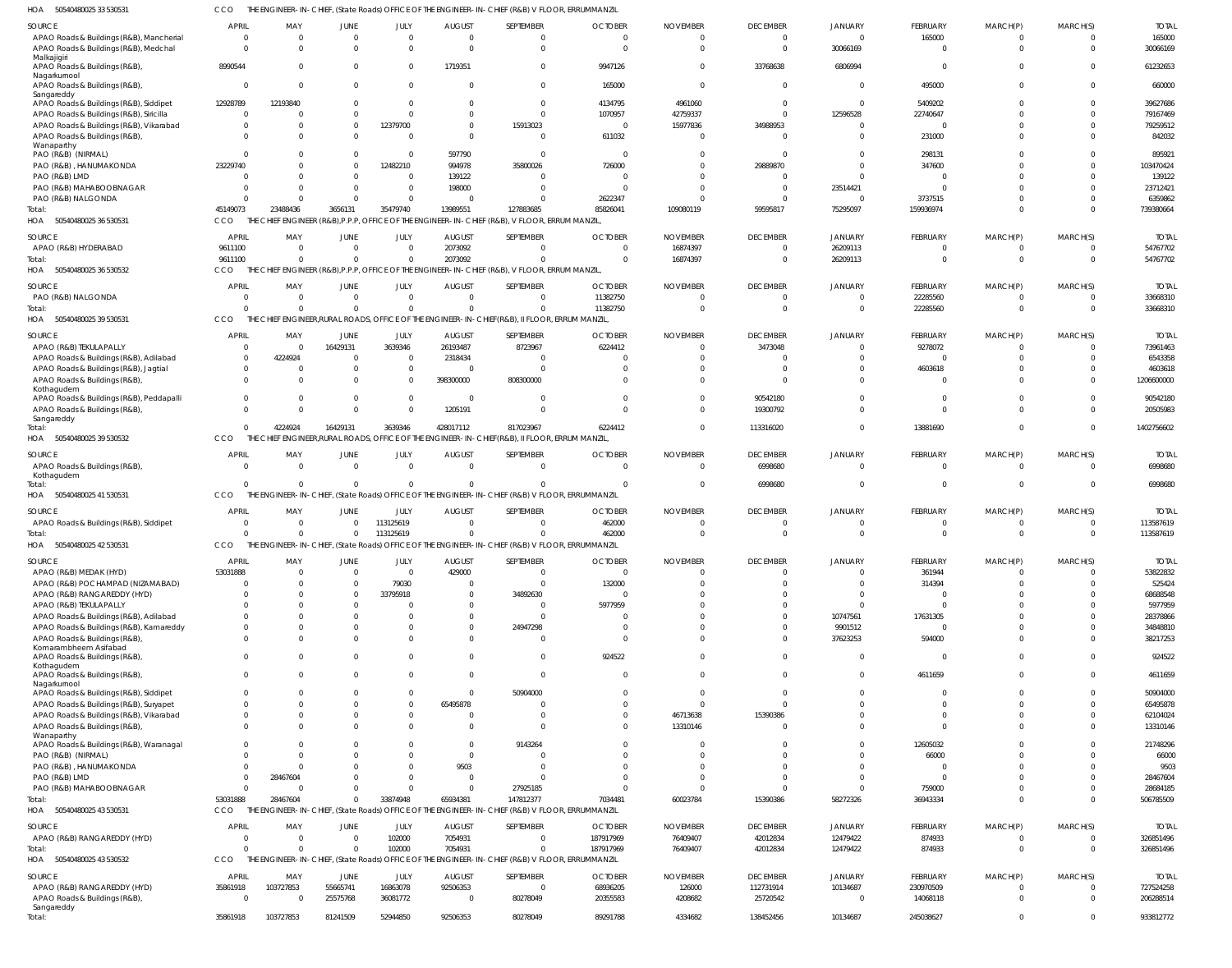50540480025 46 530531 HOA CCO ENGINEER-IN-CHIEF, (GENL.&PR) ERRAMANZIL COLONY HYDERABAD ERRA MANJIL Telangana,

| SOURCE                                                                 | <b>APRIL</b>               | MAY             | JUNE                    | JULY                 | <b>AUGUST</b>            | SEPTEMBER                                                                                       | <b>OCTOBER</b>                                                                                               | <b>NOVEMBER</b> | <b>DECEMBER</b>             | <b>JANUARY</b> | FEBRUARY                    | MARCH(P)    | MARCH(S)             | <b>TOTAI</b>         |
|------------------------------------------------------------------------|----------------------------|-----------------|-------------------------|----------------------|--------------------------|-------------------------------------------------------------------------------------------------|--------------------------------------------------------------------------------------------------------------|-----------------|-----------------------------|----------------|-----------------------------|-------------|----------------------|----------------------|
| APAO (PR) Pochampad, Nizamabad                                         | $\mathbf{0}$               | 0               | $\overline{0}$          | 7698101              | 1169840                  |                                                                                                 | $\mathbf 0$                                                                                                  | 1990633         | $\overline{0}$              | $\Omega$       | $\mathbf 0$                 | $\Omega$    |                      | 10858574             |
| APAO (PR) Ranga Reddy Dist                                             |                            | 0               | $\Omega$                | $\Omega$             |                          | $\Omega$                                                                                        | 76011                                                                                                        |                 | $\Omega$                    |                | $\Omega$                    |             | $\Omega$             | 76011                |
| APAO (PR), PJP, Jogulamba Gadwal                                       |                            | 0               | $\Omega$                | $\Omega$             | 2906957                  |                                                                                                 |                                                                                                              |                 |                             |                | $\Omega$                    |             |                      | 2906957              |
| APAO Panchayat Raj (PR), Jagtial                                       |                            |                 |                         | $\Omega$             | 755965                   |                                                                                                 | $\Omega$                                                                                                     |                 |                             |                | $\cup$                      |             |                      | 755965               |
| APAO Panchayat Raj (PR), Kamareddy                                     |                            |                 |                         | $\Omega$             | 4611001                  |                                                                                                 | 6002991                                                                                                      |                 |                             | 7054176        |                             |             |                      | 17668168             |
| APAO Panchayat Raj (PR), Sangareddy                                    |                            |                 |                         | $\Omega$             | 655562                   |                                                                                                 |                                                                                                              |                 |                             |                | $\cup$                      |             |                      | 655562               |
| APAO Panchayat Raj (PR), Suryapet                                      |                            | 0               | $\Omega$                | $\Omega$             | 3687891                  |                                                                                                 |                                                                                                              |                 | $\Omega$                    |                | $\Omega$                    |             |                      | 3687891              |
| APAO Panchayat Raj (PR), Vikarabad                                     |                            |                 |                         | $\Omega$             | 32662                    | 10174006                                                                                        |                                                                                                              |                 | 7079928                     |                | 367872                      |             |                      | 17654468             |
| PAO (PR) MAHABOOBNAGAR                                                 |                            |                 | $\Omega$                | $\Omega$             | 3026741                  | $\Omega$                                                                                        |                                                                                                              |                 | 26427                       |                | $\Omega$                    |             |                      | 3053168              |
| Total:                                                                 | U                          | $\Omega$        | $\Omega$                | 7698101              | 16846619                 | 10174006                                                                                        | 6079002                                                                                                      | 1990633         | 7106355                     | 7054176        | 367872                      | $\Omega$    | $\Omega$             | 57316764             |
| HOA<br>50548000125 04 530531                                           | CCO                        |                 |                         |                      |                          |                                                                                                 | THE ENGINEER-IN-CHIEF, (R&B,NH,ADMN,ROB/RUBS), OFFICE OF THE ENGINEER-IN-CHIEF(R&B), IV FLOOR, ERRAM MANZIL  |                 |                             |                |                             |             |                      |                      |
|                                                                        |                            |                 |                         |                      |                          |                                                                                                 |                                                                                                              |                 |                             |                |                             |             |                      |                      |
| <b>SOURCE</b>                                                          | <b>APRIL</b>               | MAY             | JUNE                    | JULY                 | <b>AUGUST</b>            | SEPTEMBER                                                                                       | <b>OCTOBER</b>                                                                                               | <b>NOVEMBER</b> | <b>DECEMBER</b>             | <b>JANUARY</b> | FEBRUARY                    | MARCH(P)    | MARCH(S)             | <b>TOTAI</b>         |
| APAO (R&B) RANGAREDDY (HYD)                                            | $\Omega$                   | $\Omega$        | $\mathbf 0$             | $\Omega$             | $\Omega$                 | $\Omega$                                                                                        | $\Omega$                                                                                                     |                 | $\overline{0}$              | $\Omega$       | 14307034                    | 0           | $\Omega$             | 14307034             |
| APAO Roads & Buildings (R&B), Medchal                                  | $\Omega$                   | $\Omega$        | $\mathbf 0$             | $\Omega$             | $\Omega$                 | $\Omega$                                                                                        | 913660                                                                                                       |                 | $\overline{0}$              | $\Omega$       | $\mathbf 0$                 | $\mathbf 0$ | $\Omega$             | 913660               |
| Malkajigiri                                                            |                            |                 |                         |                      |                          |                                                                                                 |                                                                                                              |                 |                             |                |                             |             |                      |                      |
| Total:                                                                 | $\Omega$                   | $\Omega$        | $\Omega$                | $\Omega$             | $\Omega$                 | $\Omega$                                                                                        | 913660                                                                                                       |                 | $\Omega$                    | $\Omega$       | 14307034                    | $\mathbf 0$ | $\Omega$             | 15220694             |
| HOA 50548000125 04 530532                                              | CCO                        |                 |                         |                      |                          |                                                                                                 | THE ENGINEER-IN-CHIEF, (R&B,NH,ADMN,ROB/RUBS), OFFICE OF THE ENGINEER-IN-CHIEF(R&B), IV FLOOR, ERRAM MANZIL, |                 |                             |                |                             |             |                      |                      |
| <b>SOURCE</b>                                                          | <b>APRIL</b>               | MAY             | JUNE                    | JULY                 | <b>AUGUST</b>            | SEPTEMBER                                                                                       | <b>OCTOBER</b>                                                                                               | <b>NOVEMBER</b> | <b>DECEMBER</b>             | JANUARY        | FEBRUARY                    | MARCH(P)    | MARCH(S)             | <b>TOTAI</b>         |
| APAO Roads & Buildings (R&B), Vikarabad                                | $\mathbf{0}$               | $\Omega$        | $\mathbf 0$             | $\Omega$             | $\Omega$                 | $\Omega$                                                                                        | 6416127                                                                                                      |                 | $\Omega$                    | $\Omega$       | $\mathbf 0$                 | 0           |                      | 6416127              |
| Total:                                                                 | $\Omega$                   | $\Omega$        | $\mathbf 0$             | $\Omega$             | $\Omega$                 | $\Omega$                                                                                        | 6416127                                                                                                      |                 | $\overline{0}$              | $\Omega$       | $\overline{0}$              | $\mathbf 0$ | $\Omega$             | 6416127              |
| HOA<br>50548000125 06 530531                                           | <b>CCO</b>                 | THE             |                         |                      |                          | CHIEF ENGINEER, RURAL ROADS, OFFICE OF THE ENGINEER-IN-CHIEF (R&B), II FLOOR, ERRUM MANZIL      |                                                                                                              |                 |                             |                |                             |             |                      |                      |
|                                                                        |                            |                 |                         |                      |                          |                                                                                                 |                                                                                                              |                 |                             |                |                             |             |                      |                      |
| SOURCE                                                                 | <b>APRIL</b>               | MAY             | JUNE                    | JULY                 | <b>AUGUST</b>            | SEPTEMBER                                                                                       | <b>OCTOBER</b>                                                                                               | <b>NOVEMBER</b> | <b>DECEMBER</b>             | <b>JANUARY</b> | <b>FEBRUARY</b>             | MARCH(P)    | MARCH(S)             | <b>TOTAI</b>         |
| APAO (R&B) TEKULAPALLY                                                 | $\Omega$                   | $\Omega$        | $\overline{0}$          | $\overline{0}$       | $\mathbf 0$              | 10417242                                                                                        | 1497570                                                                                                      |                 | 24093481                    | 54000          | 6053110                     | 0           | $\Omega$             | 42115403             |
| APAO Roads & Buildings (R&B), Jogulamba                                | $\overline{0}$             | $\Omega$        | $\mathbf 0$             | 99000                | 297000                   | $\Omega$                                                                                        | 2861412                                                                                                      |                 | 3733748                     |                | $\mathbf 0$                 | $\mathbf 0$ | $\Omega$             | 6991160              |
| Gadwal<br>APAO Roads & Buildings (R&B)                                 | $\mathbf{0}$               | 0               | 0                       | 31578370             | $\mathbf 0$              | $\Omega$                                                                                        | 20334264                                                                                                     |                 | $\mathbf{0}$                | 18376679       | 0                           | $\Omega$    | $\Omega$             | 70289313             |
| Komarambheem Asifabad                                                  |                            |                 |                         |                      |                          |                                                                                                 |                                                                                                              |                 |                             |                |                             |             |                      |                      |
| APAO Roads & Buildings (R&B),                                          | $\overline{0}$             | $\Omega$        | $\mathbf 0$             | $\mathbf{0}$         | 987242                   | $\Omega$                                                                                        | 346506                                                                                                       |                 | $\overline{0}$              | 14020525       | 7100614                     | $\Omega$    | $\Omega$             | 22454887             |
| Mahabubabad                                                            |                            |                 |                         |                      |                          |                                                                                                 |                                                                                                              |                 |                             |                |                             |             |                      |                      |
| APAO Roads & Buildings (R&B), Mancherial                               | $^{\circ}$                 | $\Omega$        | 0                       | 75339544             | 0                        | $\Omega$                                                                                        | $\overline{0}$                                                                                               |                 | $\mathbf{0}$                | 0              | 7113824                     | $\Omega$    | $\Omega$             | 82453368             |
| APAO Roads & Buildings (R&B), Medchal                                  | $\Omega$                   | 6261230         | 0                       | 36401538             | 5437123                  | $\Omega$                                                                                        | 9355553                                                                                                      |                 | 32992893                    | $\Omega$       | 10186264                    | $\Omega$    | $\Omega$             | 100634601            |
| Malkajigiri<br>APAO Roads & Buildings (R&B), Peddapalli                | $\overline{0}$             |                 | 0                       | $\mathbf 0$          | 0                        | $\Omega$                                                                                        | $\Omega$                                                                                                     | 9219021         | $\Omega$                    |                | O                           | $\Omega$    |                      | 9219021              |
| APAO Roads & Buildings (R&B)                                           | $\Omega$                   | $\Omega$        | $\Omega$                | $\Omega$             | 857063                   | $\Omega$                                                                                        | $\Omega$                                                                                                     | 33516258        | $\Omega$                    |                | $\Omega$                    | $\Omega$    | $\Omega$             | 34373321             |
| Sangareddy                                                             |                            |                 |                         |                      |                          |                                                                                                 |                                                                                                              |                 |                             |                |                             |             |                      |                      |
| APAO Roads & Buildings (R&B), Waranagal                                | $\Omega$                   | 0               | $\mathbf 0$             | $\mathbf 0$          | $\Omega$                 |                                                                                                 | 5947509                                                                                                      |                 | $\Omega$                    |                | $\Omega$                    |             |                      | 5947509              |
| APAO Roads & Buildings (R&B), Yadadri                                  | $\Omega$                   | $\Omega$        | $\Omega$                | $\mathbf 0$          | $\Omega$                 |                                                                                                 | $\Omega$                                                                                                     |                 | $\Omega$                    | 5050279        | $\Omega$                    |             | $\Omega$             | 5050279              |
| PAO (R&B), HANUMAKONDA                                                 | 6261438                    | $\Omega$        | 87912868                | $\mathbf 0$          | 51502304                 |                                                                                                 | 68680996                                                                                                     |                 | 25687859                    |                | 95119837                    |             | $\Omega$             | 335165302            |
| PAO (R&B) LMD                                                          | $\Omega$                   | $\Omega$        | $\Omega$                | 85000                | 14218878                 | $\Omega$                                                                                        | 15583429                                                                                                     |                 | $\overline{0}$              |                | $\Omega$                    | $\Omega$    | $\Omega$             | 29887307             |
| PAO (R&B) MAHABOOBNAGAR                                                | $\Omega$                   | $\Omega$        | $\mathbf{0}$            | $\Omega$             | $\Omega$                 | $\Omega$                                                                                        |                                                                                                              |                 | 30053407                    | 14890621       | $\Omega$                    | $\Omega$    | $\Omega$             | 44944028             |
|                                                                        |                            |                 |                         |                      |                          |                                                                                                 |                                                                                                              |                 |                             |                | 125573649                   | $\Omega$    | $\Omega$             | 789525499            |
| Total                                                                  | 6261438                    | 6261230         | 87912868                |                      |                          | 10417242                                                                                        |                                                                                                              | 42735279        |                             |                |                             |             |                      |                      |
| 50548080025 05 500503                                                  | CCO                        |                 |                         | 143503452            | 73299610                 |                                                                                                 | 124607239                                                                                                    |                 | 116561388                   | 52392104       |                             |             |                      |                      |
| HOA                                                                    |                            |                 |                         |                      |                          | THE ENGINEER-IN-CHIEF, (State Roads) OFFICE OF THE ENGINEER-IN-CHIEF (R&B) V FLOOR, ERRUMMANZIL |                                                                                                              |                 |                             |                |                             |             |                      |                      |
| SOURCE                                                                 | <b>APRIL</b>               | MAY             | <b>JUNE</b>             | JULY                 | <b>AUGUST</b>            | SEPTEMBER                                                                                       | <b>OCTOBER</b>                                                                                               | <b>NOVEMBER</b> | <b>DECEMBER</b>             | <b>JANUARY</b> | FEBRUARY                    | MARCH(P)    | MARCH(S)             | <b>TOTAI</b>         |
| APAO (R&B) MEDAK (HYD)                                                 | $\Omega$                   | 0               | $\overline{0}$          | $\Omega$             | $\Omega$                 | $\Omega$                                                                                        | $\Omega$                                                                                                     |                 | 100000000                   |                | 0                           | 0           | $\Omega$             | 100000000            |
| Total:                                                                 | $\Omega$                   | $\Omega$        | $\mathbf 0$             | $\mathbf 0$          | $\Omega$                 | $\Omega$                                                                                        | $\Omega$                                                                                                     |                 | 100000000                   | $\Omega$       | $\Omega$                    | $\Omega$    | $\Omega$             | 100000000            |
| 50548080025 08 500503<br>HOA                                           | CCO                        |                 |                         |                      |                          | THE CHIEF ENGINEER, RURAL ROADS, OFFICE OF THE ENGINEER-IN-CHIEF (R&B), II FLOOR, ERRUM MANZIL  |                                                                                                              |                 |                             |                |                             |             |                      |                      |
|                                                                        |                            |                 |                         |                      |                          |                                                                                                 |                                                                                                              |                 |                             |                |                             |             |                      |                      |
| <b>SOURCE</b>                                                          | <b>APRIL</b>               | MAY<br>$\Omega$ | <b>JUNE</b><br>$\Omega$ | JULY<br>$\mathbf{0}$ | <b>AUGUST</b><br>2638335 | SEPTEMBER<br>$\Omega$                                                                           | <b>OCTOBER</b><br>$\Omega$                                                                                   | <b>NOVEMBER</b> | <b>DECEMBER</b><br>$\Omega$ | <b>JANUARY</b> | <b>FEBRUARY</b><br>$\Omega$ | MARCH(P)    | MARCH(S)<br>$\Omega$ | <b>TOTAL</b>         |
| APAO Roads & Buildings (R&B), Jogulamba<br>Gadwal                      |                            |                 |                         |                      |                          |                                                                                                 |                                                                                                              |                 |                             |                |                             |             |                      | 2638335              |
| APAO Roads & Buildings (R&B), Siddipet                                 | $\mathbf{0}$               | 0               | $\mathbf 0$             | $\mathbf 0$          | $\mathbf 0$              | $\Omega$                                                                                        | 300000000                                                                                                    | 300000000       | 50000000                    | 0              | $\mathbf 0$                 | $\mathbf 0$ | $\Omega$             | 650000000            |
| Total                                                                  | $\Omega$                   | $\Omega$        | $\Omega$                | $\Omega$             | 2638335                  | $\Omega$                                                                                        | 300000000                                                                                                    | 300000000       | 50000000                    | $\Omega$       | $\Omega$                    | $\Omega$    | $\Omega$             | 652638335            |
| 50548080025 09 530531<br>HOA                                           | CCO                        |                 |                         |                      |                          | SECRETARY, Transport, Roads and Buildings Department TELANGANA STATE SECRETARIAT SECRETARIAT    |                                                                                                              |                 |                             |                |                             |             |                      |                      |
|                                                                        |                            |                 |                         |                      |                          |                                                                                                 |                                                                                                              |                 |                             |                |                             |             |                      |                      |
| <b>SOURCE</b>                                                          | <b>APRIL</b>               | MAY             | <b>JUNE</b>             | JULY                 | <b>AUGUST</b>            | SEPTEMBER                                                                                       | <b>OCTOBER</b>                                                                                               | <b>NOVEMBER</b> | <b>DECEMBER</b>             | <b>JANUARY</b> | FEBRUARY                    | MARCH(P)    | MARCH(S)             | <b>TOTAL</b>         |
| APAO (R&B) MEDAK (HYD)                                                 | $\Omega$                   | $\Omega$        | $\overline{0}$          | $\Omega$             | $\Omega$                 | $\Omega$                                                                                        | $\mathbf 0$                                                                                                  |                 | 29010605                    | 11043936       | $\overline{0}$              | $\mathbf 0$ | $\Omega$             | 40054541             |
| APAO (R&B) POCHAMPAD (NIZAMABAD)                                       | 187578201                  | $\Omega$        | $\Omega$                | $\Omega$             | $\Omega$                 | $\Omega$                                                                                        | 10380017                                                                                                     |                 | 115059449                   | 37543439       | 214537                      | $\Omega$    | $\Omega$             | 350775643            |
| APAO (R&B) RANGAREDDY (HYD)                                            | 130353613                  | $\Omega$        | $\Omega$                | $\Omega$             | $\Omega$                 |                                                                                                 | $\Omega$                                                                                                     |                 | 42671876                    | 14652008       | 85104163                    |             | $\Omega$             | 272781660            |
| APAO (R&B) TEKULAPALLY                                                 | $\overline{0}$             | 66702446        | $\Omega$                | $\Omega$             | $\Omega$                 |                                                                                                 | $\Omega$                                                                                                     |                 | 5399612                     | $\Omega$       | 1318036                     |             |                      | 73420094             |
| APAO Roads & Buildings (R&B), Adilabad                                 | 23580948                   | 64657520        | $\Omega$                | 99000                | 462000                   | $\cap$                                                                                          | 986370                                                                                                       |                 | $\overline{0}$              |                | 293700                      |             | $\cap$               | 90079538             |
| APAO Roads & Buildings (R&B)                                           | $\overline{0}$             | 0               | $\Omega$                | $\Omega$             | $\Omega$                 |                                                                                                 | $\Omega$                                                                                                     |                 | 14338517                    | $\Omega$       | $\Omega$                    | $\Omega$    |                      | 14338517             |
| Bhoopalapally<br>APAO Roads & Buildings (R&B), Kamareddy               | 51108731                   | $\Omega$        | $\Omega$                | $\Omega$             | 1365447                  | $\Omega$                                                                                        | $\Omega$                                                                                                     |                 | 23768986                    | 7940920        | 1716624                     | $\Omega$    | $\cap$               | 85900708             |
| APAO Roads & Buildings (R&B), Mancherial                               | 31551999                   | 0               | $\mathbf 0$             | $\mathbf{0}$         | $\Omega$                 | $\Omega$                                                                                        | $\Omega$                                                                                                     |                 | $\mathbf 0$                 |                | O                           | $\Omega$    | $\Omega$             | 31551999             |
| APAO Roads & Buildings (R&B)                                           | $\overline{0}$             | $\Omega$        | $\Omega$                | $\Omega$             | 0                        | $\Omega$                                                                                        | $\Omega$                                                                                                     |                 | 17626123                    | $\Omega$       | $\overline{0}$              | $\Omega$    | $\Omega$             | 17626123             |
| Sangareddy                                                             |                            |                 |                         |                      |                          |                                                                                                 |                                                                                                              |                 |                             |                |                             |             |                      |                      |
| APAO Roads & Buildings (R&B), Siddipet                                 | 5582255                    | $\Omega$        | $\mathbf 0$             | $\Omega$             | 0                        | 36916771                                                                                        | $\Omega$                                                                                                     |                 | $\overline{0}$              | 43924562       | 20372040                    | $\Omega$    | $\cap$               | 106795628            |
| APAO Roads & Buildings (R&B), Suryapet                                 | $\overline{0}$             | $\Omega$        | $\mathbf 0$             | $\Omega$             | 0                        | $\Omega$                                                                                        | $\Omega$                                                                                                     |                 | 37501122                    | $\Omega$       | $\overline{0}$              | $\Omega$    | $\Omega$             | 37501122             |
| APAO Roads & Buildings (R&B), Vikarabad                                | 71583204                   | 0               | $\mathbf 0$             | 31531013             | 0                        | 26456337                                                                                        | 6591204                                                                                                      |                 | 25710601                    | 32969524       | $\mathbf 0$                 | $\Omega$    | $\Omega$             | 194841883            |
| APAO Roads & Buildings (R&B)                                           | 28161642                   | $\Omega$        | $\Omega$                | $\Omega$             | $\Omega$                 | $\Omega$                                                                                        | $\overline{0}$                                                                                               | 18026293        | $\overline{0}$              | $\Omega$       | $\Omega$                    | $\Omega$    | $\Omega$             | 46187935             |
| Wanaparthy                                                             |                            |                 |                         |                      |                          |                                                                                                 |                                                                                                              |                 |                             |                |                             |             |                      |                      |
| APAO Roads & Buildings (R&B), Yadadri                                  | 10406316                   | $\Omega$        | $\Omega$                | $\Omega$             | $\Omega$                 | $\Omega$                                                                                        | $\Omega$                                                                                                     |                 | 14111380                    | $\Omega$       | $\mathbf 0$                 | $\Omega$    | $\cap$               | 24517696             |
| PAO (R&B) LMD                                                          | 28993753                   | $\Omega$        | $\Omega$                | $\Omega$             | $\Omega$                 | $\Omega$                                                                                        | $\Omega$                                                                                                     |                 | $\overline{0}$              | $\Omega$       | $\Omega$                    | $\Omega$    | $\cap$               | 28993753             |
| PAO (R&B) MAHABOOBNAGAR                                                | <sup>0</sup>               | 60125000        | $\Omega$                | $\Omega$             | $\Omega$                 | $\Omega$                                                                                        | $\Omega$                                                                                                     |                 | $\overline{0}$              | $\Omega$       | 11144924                    | $\Omega$    | $\Omega$             | 71269924             |
| PAO (R&B) NALGONDA                                                     | $\Omega$                   | $\Omega$        | $\Omega$                | $\Omega$             | $\Omega$                 | $\Omega$                                                                                        | $\Omega$                                                                                                     |                 | 21755806                    | $\Omega$       | $\Omega$                    | $\Omega$    | $\Omega$             | 21755806             |
| Total:                                                                 | 568900662                  | 191484966       | $\mathbf 0$             | 31630013             | 1827447                  | 63373108                                                                                        | 17957591                                                                                                     | 18026293        | 346954077                   | 148074389      | 120164024                   | $\Omega$    | $\Omega$             | 1508392570           |
| 50548080025 39 530531<br>HOA                                           | CCO                        |                 |                         |                      |                          | THE CHIEF ENGINEER, RURAL ROADS, OFFICE OF THE ENGINEER-IN-CHIEF (R&B), II FLOOR, ERRUM MANZIL  |                                                                                                              |                 |                             |                |                             |             |                      |                      |
| SOURCE                                                                 | <b>APRIL</b>               | MAY             | <b>JUNE</b>             | JULY                 | <b>AUGUST</b>            | SEPTEMBER                                                                                       | <b>OCTOBER</b>                                                                                               | <b>NOVEMBER</b> | <b>DECEMBER</b>             | <b>JANUARY</b> | FEBRUARY                    | MARCH(P)    | MARCH(S)             | <b>TOTAL</b>         |
| APAO (R&B) MEDAK (HYD)                                                 | $\Omega$                   | $\Omega$        | $\mathbf 0$             | $\overline{0}$       | 3041486                  | $\Omega$                                                                                        | $\Omega$                                                                                                     |                 | $\mathbf{0}$                |                | $\mathbf 0$                 | $\Omega$    | $\Omega$             | 3041486              |
| APAO (R&B) POCHAMPAD (NIZAMABAD)                                       | $\overline{0}$             | $\Omega$        | $\Omega$                | $\mathbf 0$          | $\Omega$                 | $\Omega$                                                                                        | 5627477                                                                                                      |                 | $\overline{0}$              |                | $\overline{0}$              | $\Omega$    | $\Omega$             | 5627477              |
| APAO (R&B) RANGAREDDY (HYD)                                            | $\mathbf{0}$               | $\Omega$        | $\Omega$                | $\mathbf 0$          | $\Omega$                 | $\Omega$                                                                                        | 2681266                                                                                                      |                 | $\Omega$                    | 11110008       | 5493002                     | $\Omega$    | $\Omega$             | 19284276             |
|                                                                        |                            | 65854886        | $\Omega$                | $\mathbf 0$          |                          | $\Omega$                                                                                        |                                                                                                              |                 | $\overline{0}$              |                |                             |             | $\Omega$             |                      |
| APAO (R&B) TEKULAPALLY                                                 | 10393047<br>$\overline{0}$ |                 | $\Omega$                | $\mathbf{0}$         | 52971543<br>$\Omega$     | $\Omega$                                                                                        | 13825543<br>0                                                                                                |                 | $\Omega$                    | 13983947       | 198000                      | $\Omega$    | $\Omega$             | 157226966            |
| APAO Roads & Buildings (R&B), Adilabad<br>APAO Roads & Buildings (R&B) | 5520695                    | 8092012         | $\Omega$                | 106609               | 20989175                 | 4128460                                                                                         | 4512635                                                                                                      | 5686034         | 67934570                    | $\Omega$       | 3618251<br>$\Omega$         | $\Omega$    | $\Omega$             | 3618251<br>116970190 |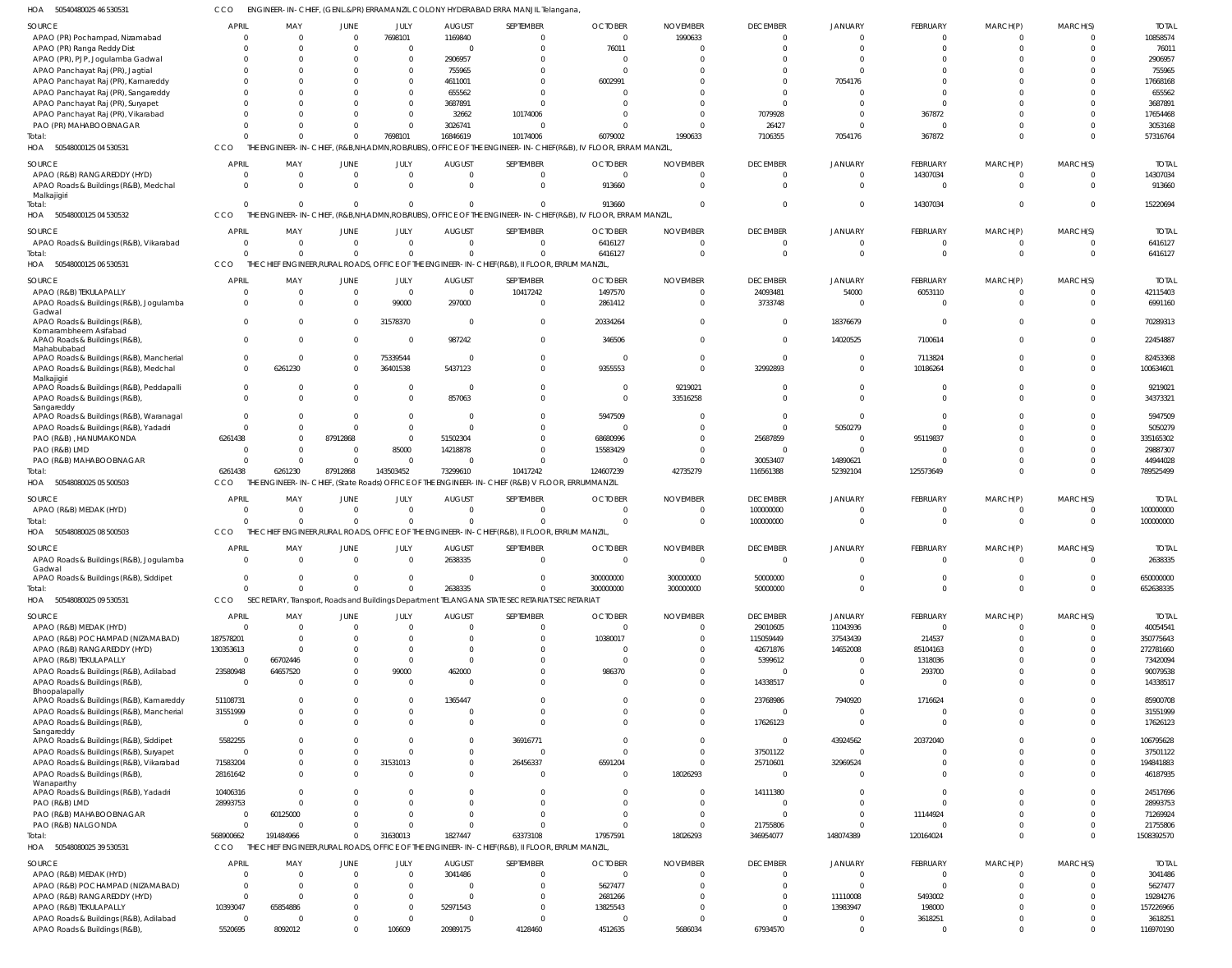50548080025 39 530531 HOA CCO THE CHIEF ENGINEER,RURAL ROADS, OFFICE OF THE ENGINEER-IN-CHIEF(R&B), II FLOOR, ERRUM MANZIL,

| SOURCE                                                  | <b>APRIL</b>   | MAY                                                     | JUNE         | JULY           | <b>AUGUST</b>  | SEPTEMBER      | <b>OCTOBER</b> | <b>NOVEMBER</b> | <b>DECEMBER</b>         | JANUARY        | FEBRUARY        | MARCH(P) | MARCH(S) | <b>TOTAL</b> |
|---------------------------------------------------------|----------------|---------------------------------------------------------|--------------|----------------|----------------|----------------|----------------|-----------------|-------------------------|----------------|-----------------|----------|----------|--------------|
| Bhoopalapally                                           |                |                                                         |              |                |                |                |                |                 |                         |                |                 |          |          |              |
| APAO Roads & Buildings (R&B), Jagtial                   | $\Omega$       | $\Omega$                                                | $\Omega$     | $\mathbf{0}$   | $\Omega$       | $\overline{0}$ | 5000000        |                 | $\overline{\mathbf{0}}$ | $\Omega$       | $\mathbf 0$     | 0        | $\Omega$ | 5000000      |
| APAO Roads & Buildings (R&B), Kamareddy                 | $\Omega$       | $\Omega$                                                | $\Omega$     | $\Omega$       | 1446216        | $\mathbf{0}$   | - 0            |                 | $\Omega$                | $\Omega$       | $\Omega$        | $\Omega$ | $\Omega$ | 1446216      |
| APAO Roads & Buildings (R&B),                           | $\Omega$       | 53625452                                                | $\Omega$     | 14745445       | 59261929       | 42892122       | 52534987       |                 | 189042                  | 15895755       | $\Omega$        |          | $\Omega$ | 239144732    |
| Kothagudem<br>APAO Roads & Buildings (R&B),             | $\Omega$       | $\Omega$                                                | $\mathbf{0}$ | $\overline{0}$ | 2851298        | $\overline{0}$ | $\Omega$       |                 | $\Omega$                | $\Omega$       | $\Omega$        |          | $\Omega$ | 2851298      |
| Mahabubabad<br>APAO Roads & Buildings (R&B), Mancherial | $\Omega$       | $\Omega$                                                | $\mathbf{0}$ | 155841         | $\Omega$       | 39875035       | 38968          |                 | $\overline{0}$          | $\Omega$       | 3600809         |          |          | 43670653     |
| APAO Roads & Buildings (R&B), Mulugu                    | $\Omega$       | $\Omega$                                                | $\Omega$     | $\overline{0}$ | $\Omega$       | $\overline{0}$ | - 0            |                 | $\Omega$                | 6347117        | $\Omega$        |          | $\Omega$ | 6347117      |
| APAO Roads & Buildings (R&B),                           | 1570478        | 9444578                                                 | $\Omega$     | 2611721        | $\Omega$       | $\overline{0}$ | 170652         |                 | $\Omega$                | $\Omega$       | $\Omega$        |          | $\Omega$ | 13797429     |
| Nagarkurnool                                            |                |                                                         |              |                |                |                |                |                 |                         |                |                 |          |          |              |
| APAO Roads & Buildings (R&B), Peddapalli                | 13097346       | $\Omega$                                                | 16125572     | $\overline{0}$ | 18292564       | $\Omega$       | 9683417        | 58037547        | 40707291                | $\Omega$       | 21368598        |          |          | 177312335    |
| APAO Roads & Buildings (R&B), Siddipet                  | $\overline{0}$ | $\Omega$                                                | $\mathbf{0}$ | 3774788        | 2669288        | $\mathbf 0$    | - 0            |                 | $\Omega$                | $\Omega$       | 501096          |          |          | 6945172      |
| APAO Roads & Buildings (R&B), Siricilla                 | $\Omega$       | 3623657                                                 | $\Omega$     | $\overline{0}$ | 2156460        | $\mathbf 0$    | $\Omega$       |                 | $\Omega$                | $\Omega$       | $\Omega$        |          |          | 5780117      |
| APAO Roads & Buildings (R&B), Suryapet                  | 5557908        | 2151593                                                 | $\mathbf{0}$ | 2805027        | 5812094        | $\Omega$       | 990001         |                 | $\Omega$                | $\Omega$       | $\Omega$        |          |          | 17316623     |
| APAO Roads & Buildings (R&B), Vikarabad                 | $\overline{0}$ | $\Omega$                                                | $\Omega$     | $\overline{0}$ | 4502197        | 7991562        | 7089006        |                 | $\Omega$                | $\Omega$       | 13744757        |          |          | 33327522     |
| APAO Roads & Buildings (R&B), Yadadri                   | $\overline{0}$ | $\Omega$                                                | $\Omega$     | $\overline{0}$ | 3111856        | $\Omega$       | 2292017        |                 | $\Omega$                | $\Omega$       | $\Omega$        |          |          | 5403873      |
| PAO (R&B) LMD                                           | 14847638       | 16372030                                                | 38104777     | 19258167       | 24568224       | $\Omega$       | 41698902       |                 | 62200634                | $\Omega$       | 178481951       |          |          | 395532323    |
| PAO (R&B) MAHABOOBNAGAR                                 | 2259782        | $\Omega$                                                | 2178356      | 3993882        | 11387783       | $\overline{0}$ | ſ              |                 | $\Omega$                | $\Omega$       | 3726136         |          |          | 23545939     |
| PAO (R&B) NALGONDA                                      | $\Omega$       | $\Omega$                                                | $\mathbf 0$  | $\overline{0}$ |                | $\Omega$       | 1054146        |                 | $\Omega$                | $\Omega$       | 11051940        |          | $\Omega$ | 12106086     |
| Total:                                                  | 53246894       | 159164208                                               | 56408705     | 47451480       | 213062113      | 94887179       | 147199017      | 63723581        | 171031537               | 47336827       | 241784540       |          | $\Omega$ | 1295296081   |
| HOA 761000201 05 001                                    | CCO            | FINANCE - HOD SECRETARY, FINANCE Telangana SECRETARIAT, |              |                |                |                |                |                 |                         |                |                 |          |          |              |
| SOURCE                                                  | <b>APRIL</b>   | MAY                                                     | <b>JUNE</b>  | JULY           | <b>AUGUST</b>  | SEPTEMBER      | <b>OCTOBER</b> | <b>NOVEMBER</b> | <b>DECEMBER</b>         | <b>JANUARY</b> | <b>FEBRUARY</b> | MARCH(P) | MARCH(S) | <b>TOTAL</b> |
| APAO Roads & Buildings (R&B), Yadadri                   |                | $\Omega$                                                | $\Omega$     | $\Omega$       | $\Omega$       | $\Omega$       |                |                 | $\Omega$                | 212000         | $\Omega$        |          |          | 212000       |
| PAO, FINANCE (W & P) DEPT, HYDERABAD                    | $\Omega$       | $\Omega$                                                | $\Omega$     | $\Omega$       |                | $\Omega$       |                |                 | $\Omega$                | 1500000        |                 |          |          | 1500000      |
| Total:                                                  |                |                                                         | $\Omega$     | $\Omega$       |                | $\Omega$       |                |                 | $\Omega$                | 1712000        | $\Omega$        | $\Omega$ |          | 1712000      |
| HOA<br>761000202 04 001                                 | CCO            | FINANCE - HOD SECRETARY, FINANCE Telangana SECRETARIAT  |              |                |                |                |                |                 |                         |                |                 |          |          |              |
| SOURCE                                                  | <b>APRI</b>    | MAY                                                     | JUNE         | JULY           | <b>AUGUST</b>  | SEPTEMBER      | <b>OCTOBER</b> | <b>NOVEMBER</b> | <b>DECEMBER</b>         | <b>JANUARY</b> | FEBRUARY        | MARCH(P) | MARCH(S) | <b>TOTAL</b> |
| PAO IRRIGATION DIVISION HYDERABAD                       | $\Omega$       | $\Omega$                                                | $\mathbf{0}$ | $\mathbf{0}$   | $\Omega$       | $\overline{0}$ | $\Omega$       | $\Omega$        | $\overline{0}$          | $\overline{0}$ | 600000          |          |          | 600000       |
| Total:                                                  |                | $\Omega$                                                | $\Omega$     | $\Omega$       |                | $\mathbf{0}$   | $\Omega$       | - 0             | $\Omega$                | $\Omega$       | 600000          | $\Omega$ | $\Omega$ | 600000       |
| HOA 761000202 05 001                                    | CCO            | FINANCE - HOD SECRETARY, FINANCE Telangana SECRETARIAT, |              |                |                |                |                |                 |                         |                |                 |          |          |              |
| SOURCE                                                  | <b>APRI</b>    | MAY                                                     | JUNE         | JULY           | <b>AUGUST</b>  | SEPTEMBER      | <b>OCTOBER</b> | <b>NOVEMBER</b> | <b>DECEMBER</b>         | <b>JANUARY</b> | FEBRUARY        | MARCH(P) | MARCH(S) | <b>TOTAL</b> |
| PAO IRRIGATION DIVISION HYDERABAD                       | $\Omega$       | $\Omega$                                                | $\Omega$     | $\Omega$       | $\Omega$       | $\Omega$       |                |                 | $\Omega$                | $\Omega$       | 195000          |          |          | 195000       |
| Total:                                                  |                | $\Omega$                                                | $\Omega$     | $\Omega$       | $\Omega$       | $\mathbf{0}$   | $\Omega$       | - 0             | $\Omega$                | $\Omega$       | 195000          | $\Omega$ | $\Omega$ | 195000       |
| HOA 761000800 04 001                                    | CCO            | FINANCE - HOD SECRETARY, FINANCE Telangana SECRETARIAT, |              |                |                |                |                |                 |                         |                |                 |          |          |              |
|                                                         |                |                                                         |              |                |                |                |                |                 |                         |                |                 |          |          |              |
| SOURCE                                                  | <b>APRIL</b>   | MAY                                                     | JUNE         | JULY           | <b>AUGUST</b>  | SEPTEMBER      | <b>OCTOBER</b> | <b>NOVEMBER</b> | <b>DECEMBER</b>         | <b>JANUARY</b> | FEBRUARY        | MARCH(P) | MARCH(S) | <b>TOTAL</b> |
| APAO (R&B) HYDERABAD                                    |                | 5000                                                    | 7500         | 5000           | $\Omega$       | $\mathbf{0}$   | $\Omega$       |                 | $\overline{0}$          | $\Omega$       | $\mathbf 0$     |          | $\Omega$ | 17500        |
| APAO (R&B) TEKULAPALLY                                  | $\Omega$       | $\Omega$                                                | $\Omega$     | $\Omega$       | $\Omega$       | $\Omega$       | $\Omega$       |                 | 120000                  | $\Omega$       | $\Omega$        |          | $\Omega$ | 120000       |
| APAO Finance & Corporations, Adilabad                   | $\Omega$       | $\Omega$                                                | $\Omega$     | $\Omega$       | $\Omega$       | $\Omega$       | 7500           |                 | $\Omega$                |                | $\Omega$        |          |          | 7500         |
| APAO Finance & Corporations, Jagtial                    |                | $\Omega$                                                | 0            | $\Omega$       | $\Omega$       | $\Omega$       | $\Omega$       | 7500            | $\Omega$                |                | $\Omega$        |          |          | 7500         |
| APAO Finance & Corporations, Jangaon                    |                | $\Omega$                                                | 0            | $\Omega$       | 7500           | $\Omega$       | 7500           |                 | $\Omega$                |                |                 |          |          | 15000        |
| APAO Finance & Corporations, Peddapalli                 |                | $\Omega$                                                | $\Omega$     | $\Omega$       | $\Omega$       | $\Omega$       | 7500           |                 | $\Omega$                |                | $\Omega$        |          |          | 7500         |
| APAO Finance & Corporations, Siricilla                  | $\Omega$       | $\Omega$                                                | 0            | $\Omega$       | $\Omega$       | $\mathbf 0$    | 5000           | $\Omega$        | $\Omega$                | $\Omega$       | $\Omega$        |          |          | 5000         |
| APAO Finance & Corporations,                            |                | $\Omega$                                                | $\Omega$     | $\Omega$       | $\Omega$       | $\Omega$       | $\Omega$       | 5000            | $\Omega$                | $\Omega$       | $\Omega$        |          |          | 5000         |
| Wanaparthy<br>APAO Finance & Corporations, Yadadri      |                | $\Omega$                                                | 0            | $\Omega$       | 7500           | $^{\circ}$     | $\overline{0}$ | 7500            | $\Omega$                | $\Omega$       | $\Omega$        |          |          | 15000        |
| APAO Irrigation, Adilabad                               | $\Omega$       | 5000                                                    | $\Omega$     | $\Omega$       | $\Omega$       | $\Omega$       | 105000         |                 | $\Omega$                | $\Omega$       | $\Omega$        |          |          | 110000       |
| APAO Irrigation, Bhoopalapally                          | $\Omega$       | $\Omega$                                                | $\Omega$     | $\Omega$       | $\Omega$       | $\Omega$       | 52500          | 10000           | $\Omega$                | $\Omega$       | $\Omega$        |          | $\Omega$ | 62500        |
| APAO Irrigation, Jagtial                                | $\Omega$       | $\Omega$                                                | 0            | $\Omega$       | $\Omega$       | $\overline{0}$ | 97500          | 37500           | $\overline{0}$          | $\Omega$       | $\Omega$        |          | $\Omega$ | 135000       |
| APAO Irrigation, Jangaon                                |                | $\Omega$                                                | $\Omega$     | $\Omega$       | $\Omega$       | $\mathbf 0$    | $\overline{0}$ | $\Omega$        | 20000                   | $\overline{0}$ | $\Omega$        |          | $\Omega$ | 20000        |
| APAO Irrigation, Kamareddy                              |                | $\Omega$                                                | $\Omega$     | $\Omega$       | $\Omega$       | 10000          | 32500          | $\Omega$        | 12500                   | $\overline{0}$ | $\Omega$        |          | $\Omega$ | 55000        |
| APAO Irrigation, Komarambheem Asifabad                  |                | $\Omega$                                                | <sup>0</sup> | $\Omega$       | $\Omega$       | $\mathbf 0$    | 20000          | 7500            | $\overline{0}$          | $\overline{0}$ | $\Omega$        |          |          | 27500        |
| APAO Irrigation, Kothagudem                             | $\Omega$       | $\Omega$                                                |              | $\Omega$       | $\Omega$       | 10000          | 115000         | 10000           | 22500                   | 32500          | $\Omega$        |          |          | 190000       |
| APAO Irrigation, Mahabubabad                            |                | $\Omega$                                                | <sup>0</sup> | $\Omega$       | $\Omega$       | $\mathbf 0$    | 43500          | $\Omega$        | 17500                   | $\Omega$       | $\Omega$        |          |          | 61000        |
| APAO Irrigation, Mancherial                             |                | $\Omega$                                                | <sup>0</sup> | $\Omega$       | $\Omega$       | 90000          | $\overline{0}$ | $\Omega$        | $\overline{0}$          | $\Omega$       | $\Omega$        |          |          | 90000        |
| APAO Irrigation, Nagarkurnool                           |                | $\Omega$                                                | 0            | $\Omega$       | $\Omega$       | $\overline{0}$ | $\overline{0}$ | 17500           | 35000                   | $\Omega$       | $\Omega$        |          |          | 52500        |
| APAO Irrigation, Peddapalli                             |                | $\Omega$                                                | U            | 5000           | $\Omega$       | $\overline{0}$ | 82500          | - 0             | $\overline{\mathbf{0}}$ | $\Omega$       | $\Omega$        |          |          | 87500        |
| APAO Irrigation, Sangareddy                             |                | $\Omega$                                                | $\Omega$     | 22500          | $\Omega$       | 10000          | 7500           | $\Omega$        | $\Omega$                | $\Omega$       | $\Omega$        |          |          | 40000        |
| APAO Irrigation, Siddipet                               |                | $\Omega$                                                | $\Omega$     | $\Omega$       | $\Omega$       | 52500          | 55000          | 17500           | $\overline{0}$          | $\Omega$       | $\Omega$        |          |          | 125000       |
| APAO Irrigation, Suryapet                               |                | $\mathbf{0}$                                            | 5000         | $\Omega$       | $\Omega$       | 15000          | 87500          | $\Omega$        | 12500                   | $\Omega$       | $\Omega$        |          |          | 120000       |
| APAO Irrigation, Vikarabad                              |                | $\Omega$                                                | $\Omega$     | $\Omega$       | $\Omega$       | $\overline{0}$ | $\overline{0}$ | 15000           | $\overline{0}$          | $\Omega$       | $\Omega$        |          |          | 15000        |
| APAO Irrigation, Wanaparthy                             | $\Omega$       | 7500                                                    | 0            | $\Omega$       | 7500           | $\overline{0}$ | $\overline{0}$ | $\bigcap$       | 30000                   | $\Omega$       | $\Omega$        |          |          | 45000        |
| APAO Irrigation, Waranagal                              | $\Omega$       | $\Omega$                                                | 0            | $\Omega$       | $\Omega$       | $\overline{0}$ | 75000          | $\bigcap$       | 12500                   | $\Omega$       | $\Omega$        |          | $\Omega$ | 87500        |
| APAO Irrigation, Yadadri                                | $\Omega$       | $\Omega$                                                | $\Omega$     | $\Omega$       | $\Omega$       | 5000           | 15000          |                 | 15000                   | $\Omega$       | $\Omega$        |          | $\Omega$ | 35000        |
| APAO Roads & Buildings (R&B),                           | $\Omega$       | $\Omega$                                                | $\Omega$     | $\Omega$       | $\Omega$       | $\mathbf 0$    | 20000          |                 | $\overline{0}$          | $\Omega$       | $\Omega$        | U        | $\Omega$ | 20000        |
| Komarambheem Asifabad                                   |                |                                                         |              |                |                |                |                |                 |                         |                |                 |          |          |              |
| APAO Roads & Buildings (R&B),                           | $\Omega$       | $\Omega$                                                | $\Omega$     | $\Omega$       | $\Omega$       | $\overline{0}$ | 82500          | $\Omega$        | $\overline{0}$          | $\Omega$       | $\mathbf 0$     | U        |          | 82500        |
| Nagarkurnool<br>APAO Roads & Buildings (R&B),           | $\Omega$       | 7500                                                    | $\mathbf{0}$ | $\mathbf 0$    | $\Omega$       | $\overline{0}$ | $\overline{0}$ | $\Omega$        | $\overline{0}$          | $\overline{0}$ | $\mathbf 0$     | U        | $\Omega$ | 7500         |
| Sangareddy                                              |                |                                                         |              |                |                |                |                |                 |                         |                |                 |          |          |              |
| APAO Roads & Buildings (R&B),                           | $\Omega$       | $\Omega$                                                | $\Omega$     | $\Omega$       | $\Omega$       | $\overline{0}$ | 5000           | $\Omega$        | $\Omega$                | $\Omega$       | $\mathbf 0$     |          | $\Omega$ | 5000         |
| Wanaparthy<br>APAO Roads & Buildings (R&B), Yadadri     | $\Omega$       | $\mathbf{0}$                                            | 0            | $\Omega$       | $\Omega$       | $\overline{0}$ | 52500          | $\Omega$        | $\overline{0}$          | $\Omega$       | $\Omega$        |          | $\Omega$ | 52500        |
| APAO, SRSP (FINANCE), WARANGAL                          |                | $\Omega$                                                | 0            | $\Omega$       |                | $\mathbf 0$    | 15000          |                 | $\Omega$                | $\Omega$       | $\Omega$        |          | $\Omega$ | 15000        |
| PAO (R&B) MAHABOOBNAGAR                                 | $\Omega$       | $\Omega$                                                | $\Omega$     | $\Omega$       | $\Omega$       | $\mathbf 0$    | 85000          | $\Omega$        | $\Omega$                | $\Omega$       | $\Omega$        |          | $\Omega$ | 85000        |
| PAO (R&B) NALGONDA                                      |                | $\Omega$                                                | 0            | $\mathbf 0$    | $\Omega$       | $\mathbf 0$    | 115000         | $\Omega$        | $\Omega$                | $\overline{0}$ | $\Omega$        |          | $\Omega$ | 115000       |
| <b>PAO - IRRIGATION DIVISION</b>                        | $\Omega$       | $\Omega$                                                | $\Omega$     | $\Omega$       | $\Omega$       | $\overline{0}$ | 25000          | $\Omega$        | $\Omega$                | $\Omega$       | $\Omega$        | $\Omega$ | $\Omega$ | 25000        |
| HANUMAKONDA                                             |                |                                                         |              |                |                |                |                |                 |                         |                |                 |          |          |              |
| PAO IRRIGATION KARIMNAGAR                               | $\Omega$       | 5000                                                    | $\mathbf{0}$ | 17500          | $\overline{0}$ | $\overline{0}$ | 192500         | 37500           | $\overline{0}$          | $\overline{0}$ | $\Omega$        |          |          | 252500       |
| PAO IRRIGATION DIVISION HYDERABAD                       | $\Omega$       | $\overline{0}$                                          | $\mathbf 0$  | $\overline{0}$ | 12500          | 52500          | 175000         | 20000           | 37500                   | $\overline{0}$ | $\Omega$        |          | $\Omega$ | 297500       |
| PAO IRRIGATION DIVISION KHAMMAM                         | 5000           | 10000                                                   | 5000         | 82500          | $\overline{0}$ | $\overline{0}$ | 160000         | 20000           | 215000                  | 20000          | $\Omega$        |          | $\Omega$ | 517500       |
| PAO IRRIGATION DIVISION NALGONDA                        | $\mathbf{0}$   | $\overline{0}$                                          | $\mathbf 0$  | 47500          | $\overline{0}$ | $\mathbf{0}$   | 192500         | 82500           | 42500                   | 37500          | $\Omega$        | $\Omega$ | $\Omega$ | 402500       |
| PAO IRRIGATION DIVISION,                                | $\overline{0}$ | $\overline{0}$                                          | 27500        | $\mathbf 0$    | 25000          | $\overline{0}$ | 47500          | 10000           | 7500                    | $\overline{0}$ | $\Omega$        | $\Omega$ | $\Omega$ | 117500       |